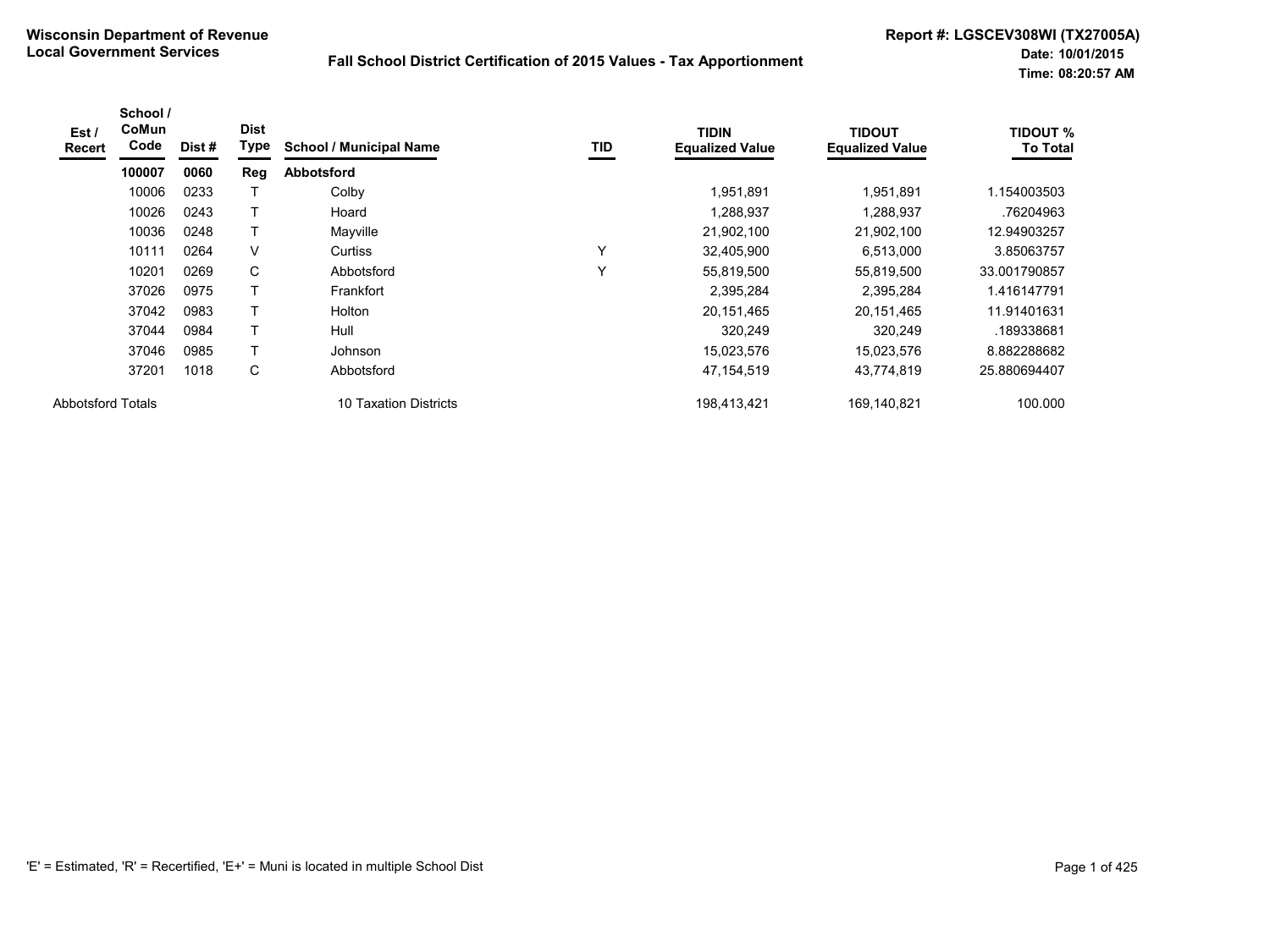| Est/<br>Recert               | School /<br>CoMun<br>Code | Dist# | <b>Dist</b><br>Type | <b>School / Municipal Name</b> | TID | <b>TIDIN</b><br><b>Equalized Value</b> | <b>TIDOUT</b><br><b>Equalized Value</b> | <b>TIDOUT %</b><br><b>To Total</b> |
|------------------------------|---------------------------|-------|---------------------|--------------------------------|-----|----------------------------------------|-----------------------------------------|------------------------------------|
|                              | 010014                    | 0017  | Reg                 | <b>Adams Friendship Area</b>   |     |                                        |                                         |                                    |
|                              | 01002                     | 0001  |                     | Adams                          |     | 122,811,800                            | 122,811,800                             | 9.581525349                        |
|                              | 01004                     | 0002  |                     | <b>Big Flats</b>               |     | 87,940,300                             | 87,940,300                              | 6.86092227                         |
|                              | 01006                     | 0003  |                     | Colburn                        |     | 43,485,269                             | 43,485,269                              | 3.392631711                        |
|                              | 01010                     | 0005  | $\mathsf T$         | Easton                         |     | 84,643,900                             | 84,643,900                              | 6.603743887                        |
|                              | 01012                     | 0006  |                     | <b>Jackson</b>                 |     | 64, 181, 317                           | 64, 181, 317                            | 5.00729503                         |
|                              | 01016                     | 0008  |                     | Lincoln                        |     | 41,450,600                             | 41,450,600                              | 3.233890999                        |
|                              | 01018                     | 0009  |                     | Monroe                         |     | 88,400,100                             | 88,400,100                              | 6.896794925                        |
|                              | 01020                     | 0010  |                     | New Chester                    | Υ   | 91,663,599                             | 83,874,899                              | 6.543748002                        |
|                              | 01024                     | 0012  | $\top$              | Preston                        |     | 136,845,100                            | 136,845,100                             | 10.676374701                       |
|                              | 01026                     | 0013  |                     | Quincy                         |     | 173,761,100                            | 173,761,100                             | 13.556485486                       |
|                              | 01028                     | 0014  |                     | Richfield                      |     | 27,805,018                             | 27,805,018                              | 2.169290612                        |
| $E+$                         | 01032                     | 0016  |                     | Springville                    |     | 58,331,847                             | 58,331,847                              | 4.550931349                        |
|                              | 01034                     | 0017  |                     | <b>Strongs Prairie</b>         |     | 185,043,100                            | 185,043,100                             | 14.436684042                       |
|                              | 01126                     | 0018  | $\vee$              | Friendship                     | Y   | 26,756,100                             | 24,199,600                              | 1.888003277                        |
| E                            | 01201                     | 0019  | C                   | Adams                          | Y   | 78,244,600                             | 58,982,300                              | 4.601678361                        |
| Adams Friendship Area Totals |                           |       |                     | <b>15 Taxation Districts</b>   |     | 1,311,363,750                          | 1,281,756,250                           | 100.000                            |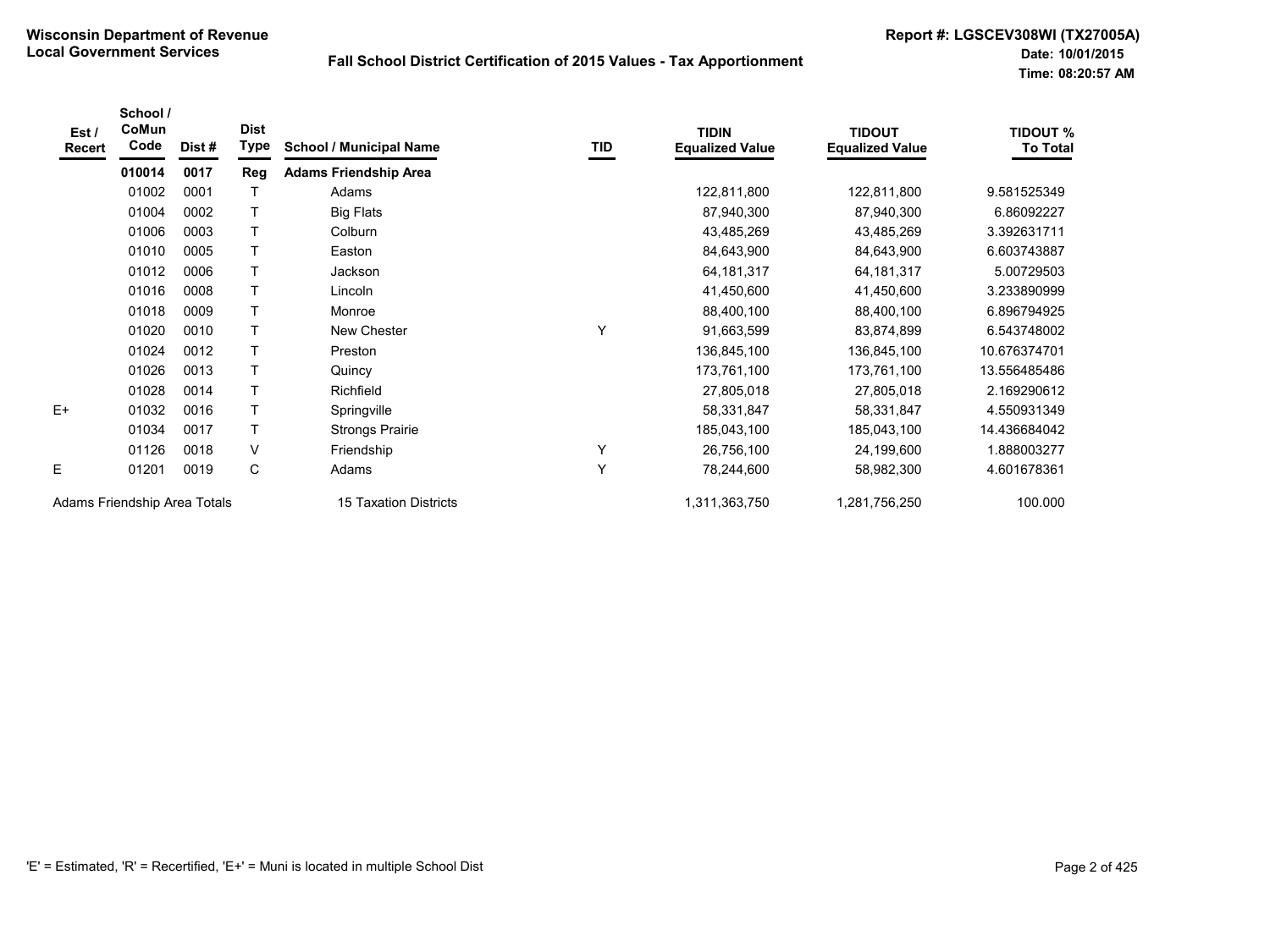| Est /<br><b>Recert</b> | School /<br>CoMun<br>Code | Dist# | <b>Dist</b><br>Type | <b>School / Municipal Name</b> | TID | <b>TIDIN</b><br><b>Equalized Value</b> | <b>TIDOUT</b><br><b>Equalized Value</b> | <b>TIDOUT %</b><br><b>To Total</b> |
|------------------------|---------------------------|-------|---------------------|--------------------------------|-----|----------------------------------------|-----------------------------------------|------------------------------------|
|                        | 230063                    | 0144  | <b>Reg</b>          | Albany                         |     |                                        |                                         |                                    |
|                        | 23004                     | 0648  |                     | Albany                         |     | 98,867,100                             | 98,867,100                              | 45.411823716                       |
|                        | 23006                     | 0649  |                     | <b>Brooklyn</b>                |     | 33,446,725                             | 33,446,725                              | 15.362813106                       |
|                        | 23012                     | 0652  |                     | Decatur                        |     | 5,496,871                              | 5,496,871                               | 2.524833204                        |
|                        | 23022                     | 0657  |                     | Mount Pleasant                 |     | 17,975,436                             | 17.975.436                              | 8.256511325                        |
|                        | 23028                     | 0660  |                     | Sylvester                      |     | 15.170.370                             | 15.170.370                              | 6.968083095                        |
|                        | 23101                     | 0663  | V                   | Albany                         |     | 48.029.900                             | 44.643.300                              | 20.505645151                       |
|                        | 53024                     | 1408  |                     | Magnolia                       |     | 2,112,441                              | 2,112,441                               | .970290403                         |
| <b>Albany Totals</b>   |                           |       |                     | 7 Taxation Districts           |     | 221,098,843                            | 217,712,243                             | 100.000                            |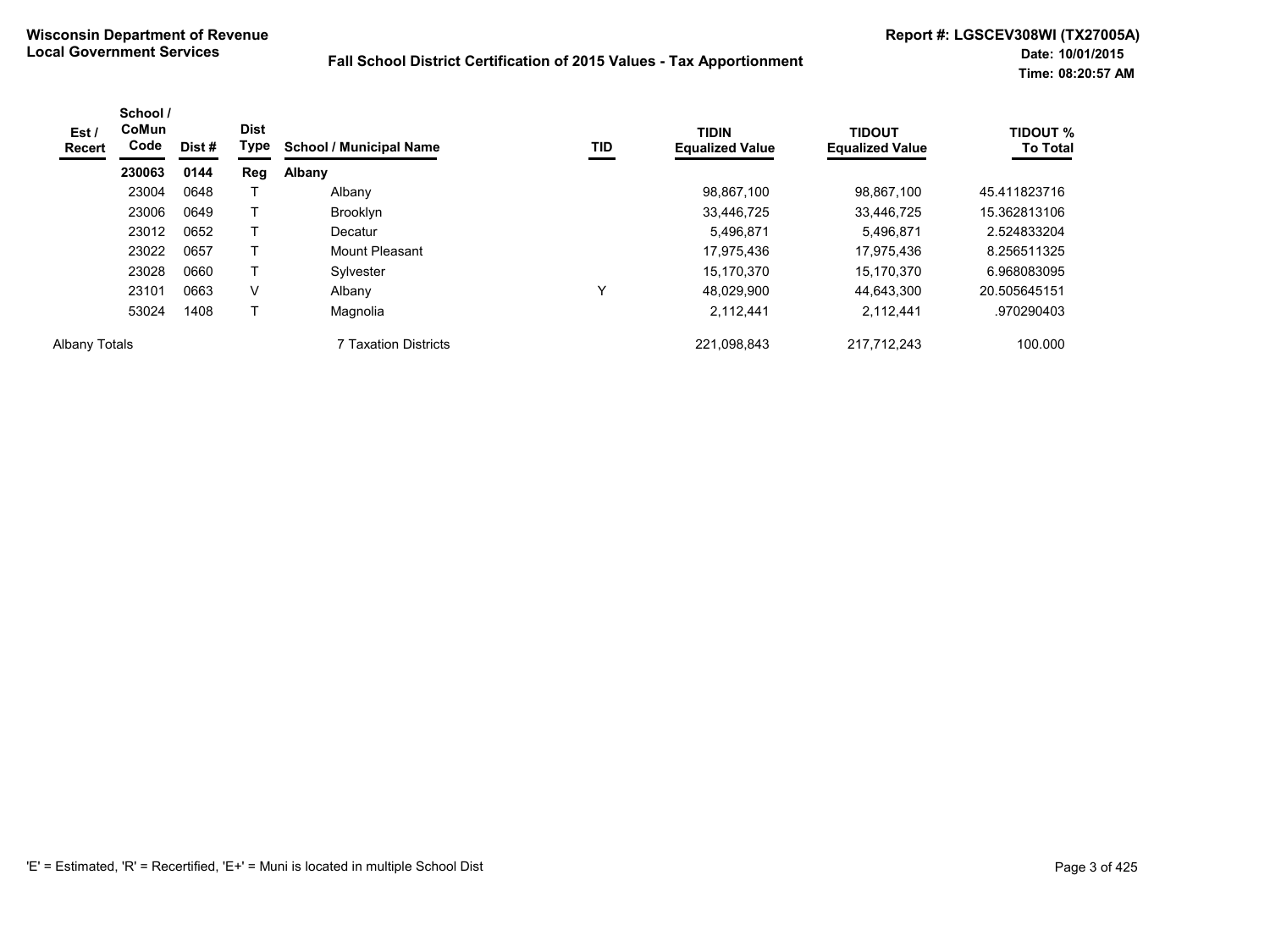| Est /<br><b>Recert</b> | School /<br><b>CoMun</b><br>Code<br>Dist#<br>0189<br>310070 | <b>Dist</b><br>Type | TID<br><b>School / Municipal Name</b> | <b>TIDIN</b><br><b>Equalized Value</b> | <b>TIDOUT</b><br><b>Equalized Value</b> | <b>TIDOUT %</b><br><b>To Total</b> |             |              |
|------------------------|-------------------------------------------------------------|---------------------|---------------------------------------|----------------------------------------|-----------------------------------------|------------------------------------|-------------|--------------|
|                        |                                                             |                     | Reg                                   | Algoma                                 |                                         |                                    |             |              |
|                        | 31002                                                       | 0830                |                                       | Ahnapee                                |                                         | 83,449,300                         | 83,449,300  | 24.409294791 |
|                        | 31006                                                       | 0832                |                                       | Casco                                  |                                         | 13,938,139                         | 13,938,139  | 4.076968215  |
|                        | 31010                                                       | 0834                |                                       | Lincoln                                |                                         | 36,434,223                         | 36,434,223  | 10.657173753 |
|                        | 31016                                                       | 0837                |                                       | Pierce                                 |                                         | 46,365,034                         | 46,365,034  | 13.561980543 |
|                        | 31201                                                       | 0842                | C                                     | Algoma                                 |                                         | 163,934,800                        | 161,688,400 | 47.294582698 |
| Algoma Totals          |                                                             |                     |                                       | 5 Taxation Districts                   |                                         | 344,121,496                        | 341,875,096 | 100.000      |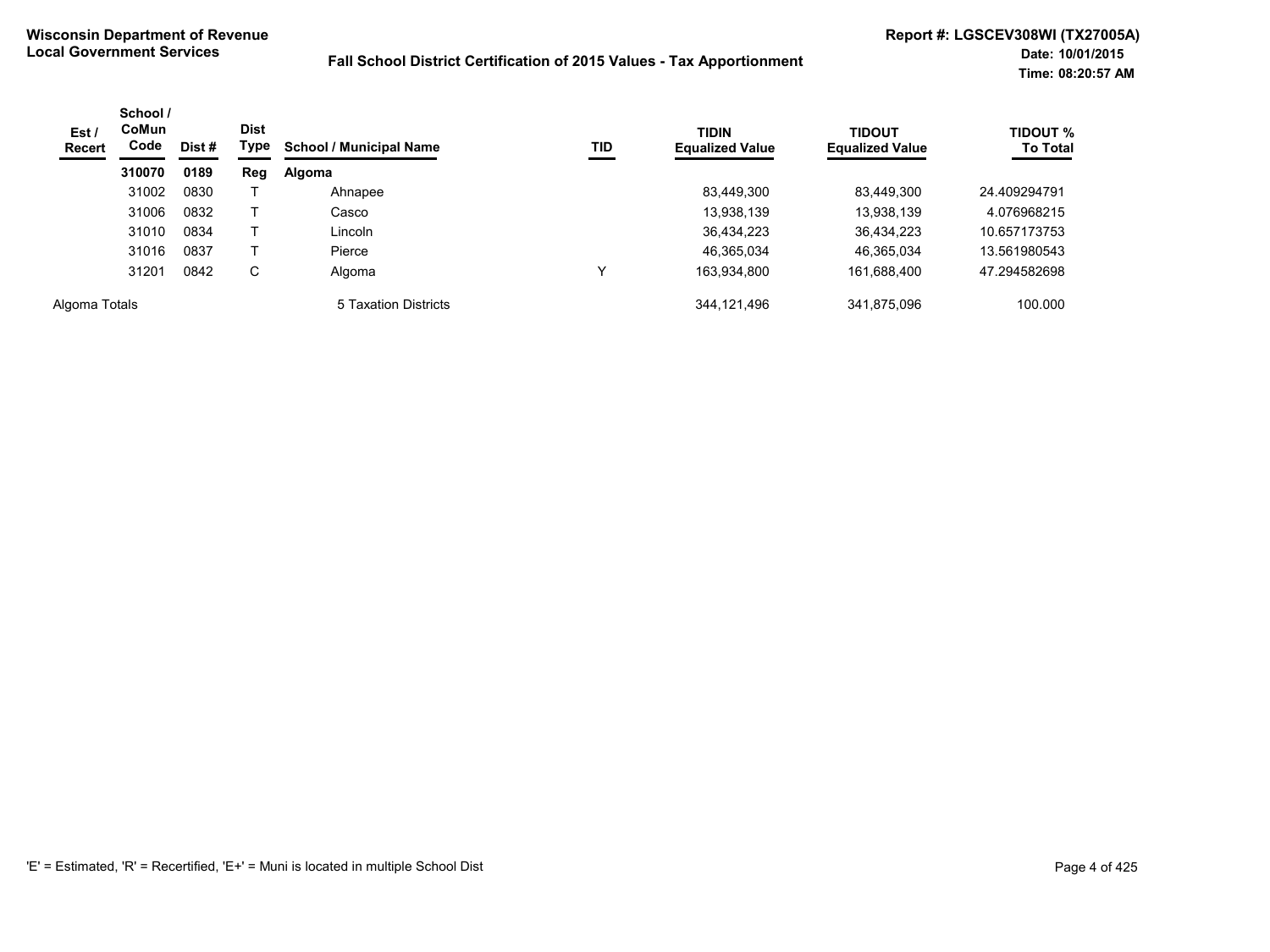| Est /<br>Recert | School /<br>CoMun<br>Code | Dist# | <b>Dist</b><br>Type | <b>School / Municipal Name</b> | TID          | <b>TIDIN</b><br><b>Equalized Value</b> | <b>TIDOUT</b><br><b>Equalized Value</b> | <b>TIDOUT %</b><br><b>To Total</b> |
|-----------------|---------------------------|-------|---------------------|--------------------------------|--------------|----------------------------------------|-----------------------------------------|------------------------------------|
|                 | 060084                    | 0041  | Reg                 | Alma                           |              |                                        |                                         |                                    |
|                 | 06002                     | 0130  |                     | Alma                           |              | 37,687,043                             | 37,687,043                              | 21.823800039                       |
|                 | 06004                     | 0131  |                     | <b>Belvidere</b>               |              | 11,228,145                             | 11,228,145                              | 6.501990387                        |
|                 | 06018                     | 0138  |                     | Lincoln                        |              | 23,248,589                             | 23,248,589                              | 13.462785008                       |
|                 | 06024                     | 0141  |                     | Modena                         |              | 2,437,196                              | 2,437,196                               | 1.41133063                         |
|                 | 06028                     | 0143  |                     | Montana                        |              | 955,759                                | 955,759                                 | .553460597                         |
|                 | 06032                     | 0145  |                     | <b>Nelson</b>                  |              | 34,941,995                             | 34,941,995                              | 20.234198577                       |
|                 | 06034                     | 0146  | т                   | Waumandee                      |              | 707,356                                | 707,356                                 | .409615472                         |
|                 | 06154                     | 0148  | V                   | <b>Nelson</b>                  |              | 11,230,596                             | 11,230,596                              | 6.503409711                        |
|                 | 06201                     | 0149  | С                   | Alma                           | $\checkmark$ | 53,466,034                             | 50,251,134                              | 29.09940958                        |
| Alma Totals     |                           |       |                     | 9 Taxation Districts           |              | 175,902,713                            | 172,687,813                             | 100.000                            |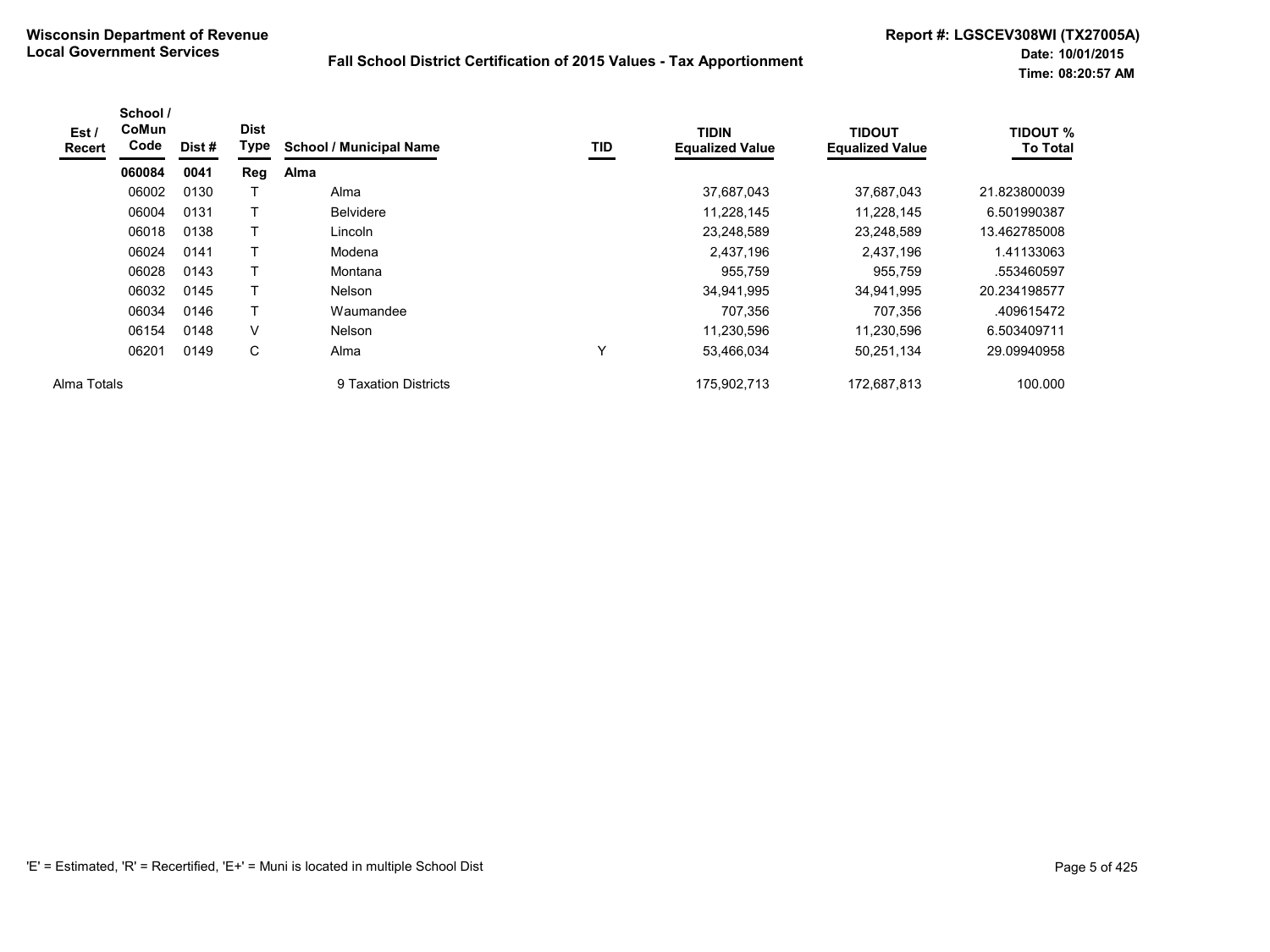| Est/<br>Recert     | School /<br>CoMun<br>Code | Dist# | <b>Dist</b><br>Type | <b>School / Municipal Name</b> | <b>TID</b> | <b>TIDIN</b><br><b>Equalized Value</b> | <b>TIDOUT</b><br><b>Equalized Value</b> | <b>TIDOUT %</b><br><b>To Total</b> |
|--------------------|---------------------------|-------|---------------------|--------------------------------|------------|----------------------------------------|-----------------------------------------|------------------------------------|
|                    | 270091                    | 0161  | Reg                 | <b>Alma Center</b>             |            |                                        |                                         |                                    |
|                    | 10040                     | 0250  |                     | Mentor                         |            | 32.248.431                             | 32.248.431                              | 15.702104615                       |
|                    | 27006                     | 0734  |                     | Alma                           |            | 87,178,008                             | 87,178,008                              | 42.447900852                       |
| $E+$               | 27014                     | 0738  |                     | Cleveland                      |            | 5,555,973                              | 5.555.973                               | 2.705262445                        |
|                    | 27020                     | 0741  |                     | Garden Valley                  |            | 32,468,738                             | 32,468,738                              | 15.80937444                        |
|                    | 27024                     | 0743  |                     | Hixton                         |            | 10,162,787                             | 10.162.787                              | 4.94836926                         |
|                    | 27040                     | 0751  |                     | Northfield                     |            | 2,175,251                              | 2.175.251                               | 1.059152886                        |
|                    | 27101                     | 0753  | V                   | Alma Center                    |            | 16.779.600                             | 16.779.600                              | 8.170166003                        |
|                    | 27152                     | 0756  | V                   | Merrillan                      |            | 18,807,700                             | 18.807.700                              | 9.157669499                        |
| Alma Center Totals |                           |       |                     | 8 Taxation Districts           |            | 205,376,488                            | 205,376,488                             | 100.000                            |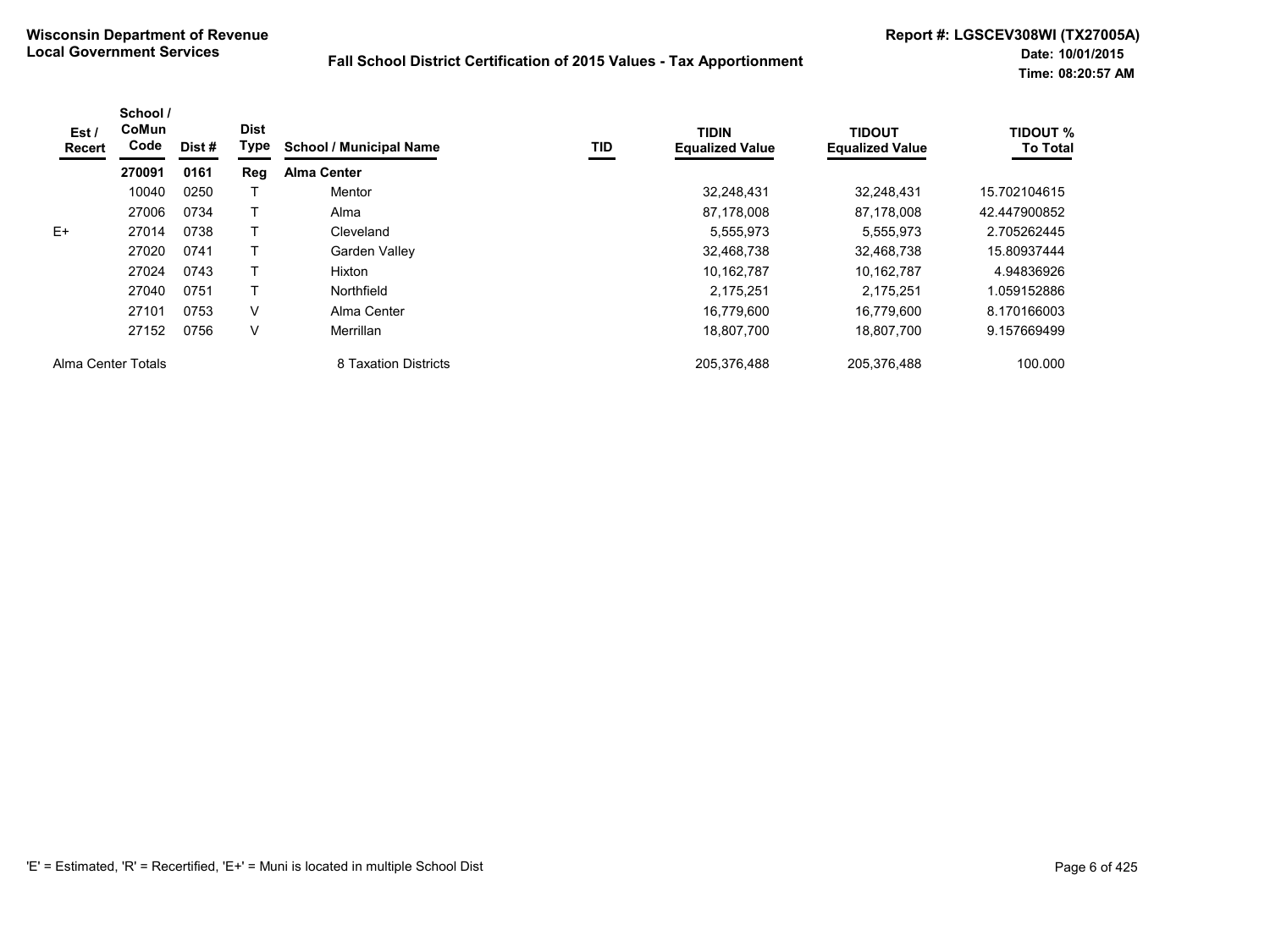| Est /<br>Recert        | School /<br>CoMun<br>Code | Dist # | <b>Dist</b><br>Type | <b>School / Municipal Name</b> | TID | <b>TIDIN</b><br><b>Equalized Value</b> | <b>TIDOUT</b><br><b>Equalized Value</b> | <b>TIDOUT %</b><br><b>To Total</b> |
|------------------------|---------------------------|--------|---------------------|--------------------------------|-----|----------------------------------------|-----------------------------------------|------------------------------------|
|                        | 490105                    | 0294   | Reg                 | <b>Almond-Bancroft</b>         |     |                                        |                                         |                                    |
|                        | 49004                     | 1304   |                     | Almond                         |     | 37,535,431                             | 37,535,431                              | 21.637528242                       |
|                        | 49008                     | 1306   |                     | <b>Belmont</b>                 |     | 37,882,625                             | 37,882,625                              | 21.837670342                       |
|                        | 49010                     | 1307   |                     | Buena Vista                    |     | 40,628,368                             | 40,628,368                              | 23.420470649                       |
|                        | 49022                     | 1313   |                     | Lanark                         |     | 5,430,938                              | 5,430,938                               | 3.13069735                         |
| $E+$                   | 49028                     | 1316   |                     | Pine Grove                     |     | 28,930,933                             | 28.930.933                              | 16.677412865                       |
|                        | 49101                     | 1320   | $\vee$              | Almond                         |     | 19,334,100                             | 19.334.100                              | 11.145259922                       |
|                        | 69020                     | 1892   | T                   | Oasis                          |     | 179.079                                | 179.079                                 | .103231182                         |
|                        | 69028                     | 1896   |                     | Rose                           |     | 3,552,273                              | 3,552,273                               | 2.047729447                        |
| Almond-Bancroft Totals |                           |        |                     | 8 Taxation Districts           |     | 173,473,747                            | 173,473,747                             | 100.000                            |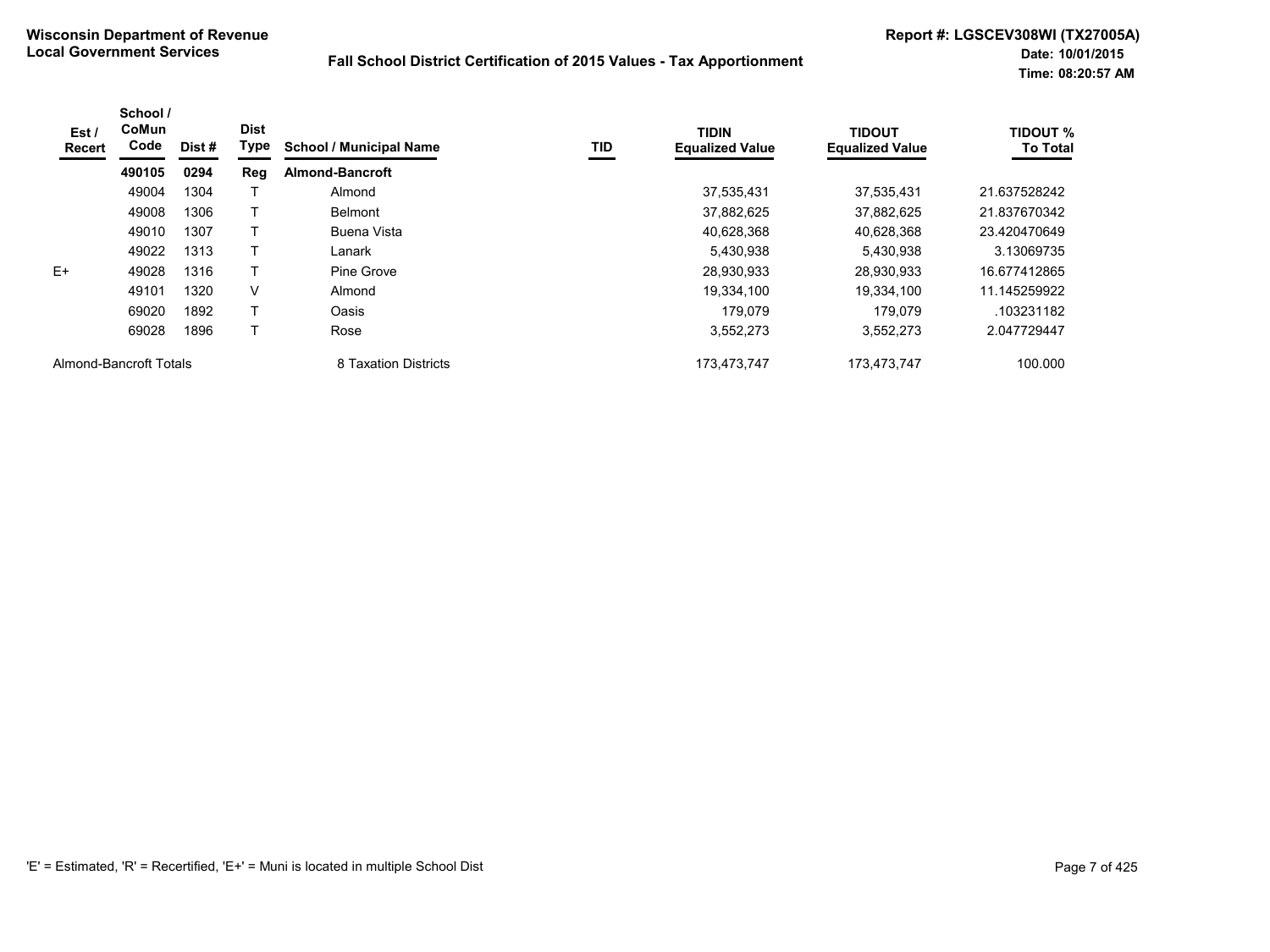| Est/<br><b>Recert</b> | School /<br><b>CoMun</b><br>Code | Dist # | <b>Dist</b><br>Type | <b>School / Municipal Name</b> | TID | <b>TIDIN</b><br><b>Equalized Value</b> | <b>TIDOUT</b><br><b>Equalized Value</b> | <b>TIDOUT %</b><br><b>To Total</b> |
|-----------------------|----------------------------------|--------|---------------------|--------------------------------|-----|----------------------------------------|-----------------------------------------|------------------------------------|
|                       | 180112                           | 0118   | Reg                 | <b>Altoona</b>                 |     |                                        |                                         |                                    |
|                       | 18012                            | 0521   |                     | Lincoln                        |     | 1,147,561                              | 1,147,561                               | .213964598                         |
|                       | 18024                            | 0527   |                     | Washington                     |     | 143,758,294                            | 143,758,294                             | 26.803965631                       |
|                       | 18201                            | 0531   | C                   | Altoona                        |     | 530,585,251                            | 376,810,551                             | 70.256934591                       |
|                       | 18221                            | 0533   | C                   | Eau Claire                     |     | 14.615.777                             | 14.615.777                              | 2.72513518                         |
| Altoona Totals        |                                  |        |                     | 4 Taxation Districts           |     | 690,106,883                            | 536,332,183                             | 100.000                            |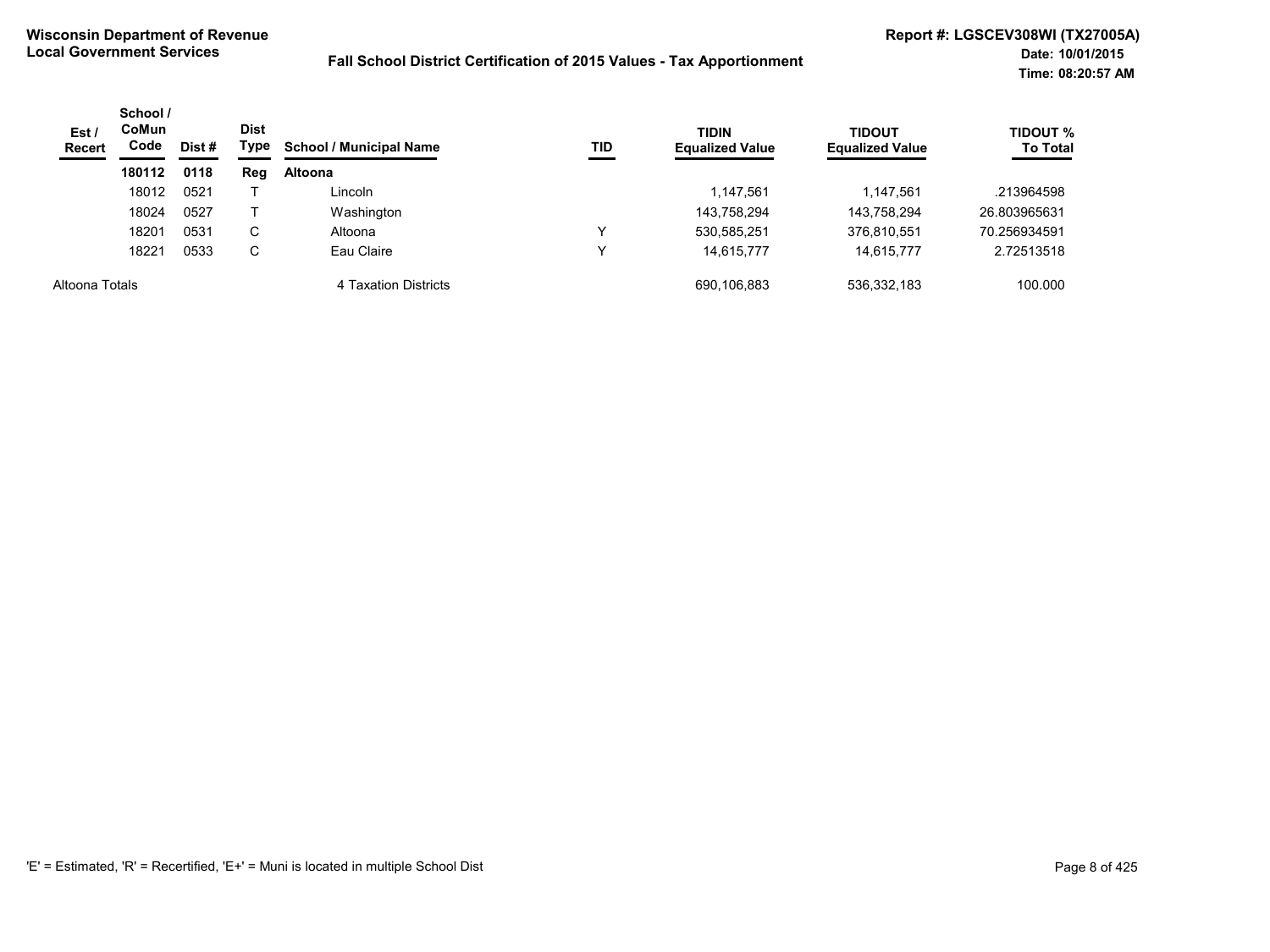| Est /<br>Recert     | School /<br>CoMun<br>Code | Dist# | <b>Dist</b><br>Type | <b>School / Municipal Name</b> | TID | <b>TIDIN</b><br><b>Equalized Value</b> | <b>TIDOUT</b><br><b>Equalized Value</b> | <b>TIDOUT %</b><br><b>To Total</b> |
|---------------------|---------------------------|-------|---------------------|--------------------------------|-----|----------------------------------------|-----------------------------------------|------------------------------------|
|                     | 480119                    | 0286  | <b>Reg</b>          | Amery                          |     |                                        |                                         |                                    |
|                     | 48002                     | 1266  |                     | Alden                          |     | 88,504,934                             | 88,504,934                              | 10.684225042                       |
|                     | 48004                     | 1267  | $\mathsf{T}$        | Apple River                    |     | 64,068,760                             | 64,068,760                              | 7.734315129                        |
|                     | 48006                     | 1268  |                     | <b>Balsam Lake</b>             |     | 13,045,156                             | 13,045,156                              | 1.57479788                         |
|                     | 48008                     | 1269  |                     | Beaver                         |     | 7,978,213                              | 7,978,213                               | .963121707                         |
|                     | 48010                     | 1270  |                     | <b>Black Brook</b>             |     | 65,861,740                             | 65,861,740                              | 7.950761839                        |
|                     | 48016                     | 1273  |                     | Clayton                        |     | 7,639,255                              | 7,639,255                               | .922203044                         |
|                     | 48024                     | 1277  |                     | Garfield                       |     | 142,497,094                            | 142,497,094                             | 17.202103333                       |
| $E+$                | 48032                     | 1281  |                     | Lincoln                        |     | 239,524,154                            | 239,524,154                             | 28.915110703                       |
|                     | 48201                     | 1300  | C                   | Amery                          | Υ   | 188,704,800                            | 172,054,400                             | 20.77023106                        |
|                     | 55006                     | 1462  |                     | Cylon                          |     | 13,353,584                             | 13,353,584                              | 1.612030992                        |
|                     | 55036                     | 1477  | $\top$              | Stanton                        |     | 1,807,288                              | 1,807,288                               | .218173957                         |
|                     | 55116                     | 1482  | V                   | Deer Park                      |     | 12,035,600                             | 12,035,600                              | 1.452925313                        |
| <b>Amery Totals</b> |                           |       |                     | 12 Taxation Districts          |     | 845,020,578                            | 828,370,178                             | 100.000                            |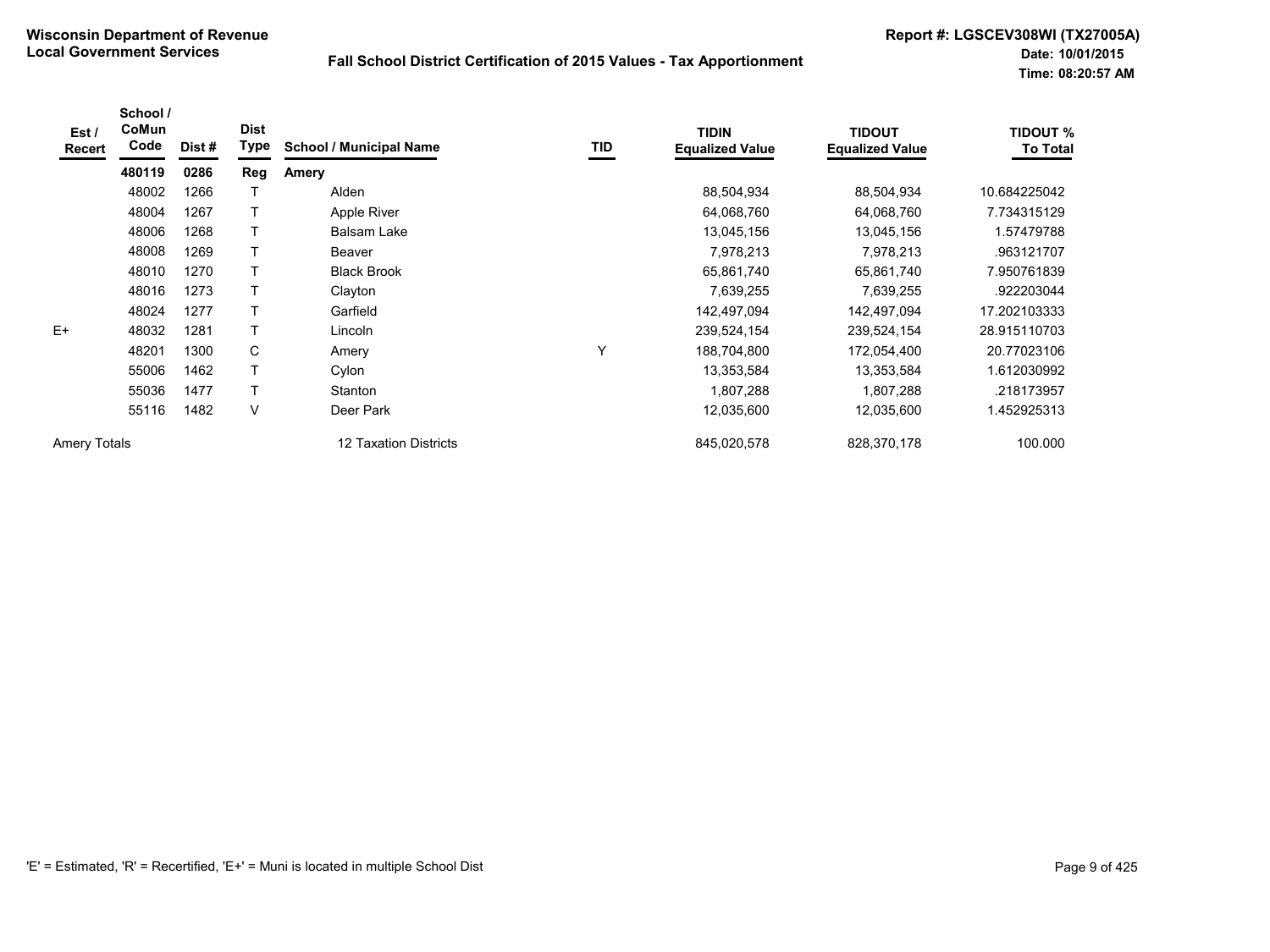| Est /<br><b>Recert</b> | School /<br>CoMun<br>Code | Dist # | <b>Dist</b><br><b>Type</b> | <b>School / Municipal Name</b> | TID | <b>TIDIN</b><br><b>Equalized Value</b> | <b>TIDOUT</b><br><b>Equalized Value</b> | <b>TIDOUT %</b><br><b>To Total</b> |
|------------------------|---------------------------|--------|----------------------------|--------------------------------|-----|----------------------------------------|-----------------------------------------|------------------------------------|
|                        | 340140                    | 0204   | Reg                        | Antigo                         |     |                                        |                                         |                                    |
|                        | 34002                     | 0893   |                            | Ackley                         |     | 39,046,878                             | 39,046,878                              | 3.654596934                        |
|                        | 34006                     | 0895   | T.                         | Antigo                         |     | 96,368,000                             | 96,368,000                              | 9.019573789                        |
| $E+$                   | 34012                     | 0898   | T                          | Langlade                       |     | 61,662,208                             | 61,662,208                              | 5.771281287                        |
| $E+$                   | 34014                     | 0899   | T.                         | Neva                           |     | 56,338,102                             | 56,338,102                              | 5.272970988                        |
|                        | 34016                     | 0900   | T                          | Norwood                        |     | 67,548,000                             | 67,548,000                              | 6.322162651                        |
|                        | 34020                     | 0902   | T.                         | Peck                           |     | 26,712,314                             | 26,712,314                              | 2.500142031                        |
|                        | 34022                     | 0903   | T.                         | Polar                          |     | 74,772,300                             | 74,772,300                              | 6.998321821                        |
|                        | 34024                     | 0904   | T.                         | Price                          |     | 19,629,800                             | 19,629,800                              | 1.837253337                        |
|                        | 34026                     | 0905   | T                          | Rolling                        |     | 101,953,500                            | 101,953,500                             | 9.542349289                        |
| Е                      | 34028                     | 0906   | T                          | Summit                         |     | 21,537,300                             | 21,537,300                              | 2.015786014                        |
|                        | 34030                     | 0907   | T                          | Upham                          |     | 5,409,995                              | 5,409,995                               | .50634909                          |
|                        | 34032                     | 0908   | T.                         | Vilas                          |     | 27,086,081                             | 27,086,081                              | 2.535124795                        |
| Е                      | 34201                     | 0911   | C                          | Antigo                         | Y   | 369,552,800                            | 358,037,400                             | 33.510550687                       |
|                        | 37038                     | 0981   | T                          | Harrison                       |     | 23,963,400                             | 23,963,400                              | 2.242857116                        |
|                        | 37062                     | 0993   | T.                         | Plover                         |     | 19,242,816                             | 19,242,816                              | 1.801033526                        |
|                        | 58006                     | 1560   | T                          | Aniwa                          |     | 18,928,223                             | 18,928,223                              | 1.771589159                        |
|                        | 58026                     | 1570   | T.                         | <b>Hutchins</b>                |     | 31,863,143                             | 31,863,143                              | 2.98223445                         |
|                        | 58101                     | 1583   | V                          | Aniwa                          |     | 8,305,700                              | 8,305,700                               | .777372925                         |
|                        | 58151                     | 1590   | V                          | Mattoon                        |     | 10,026,700                             | 10,026,700                              | .938450113                         |
| Antigo Totals          |                           |        |                            | <b>19 Taxation Districts</b>   |     | 1,079,947,260                          | 1,068,431,860                           | 100.000                            |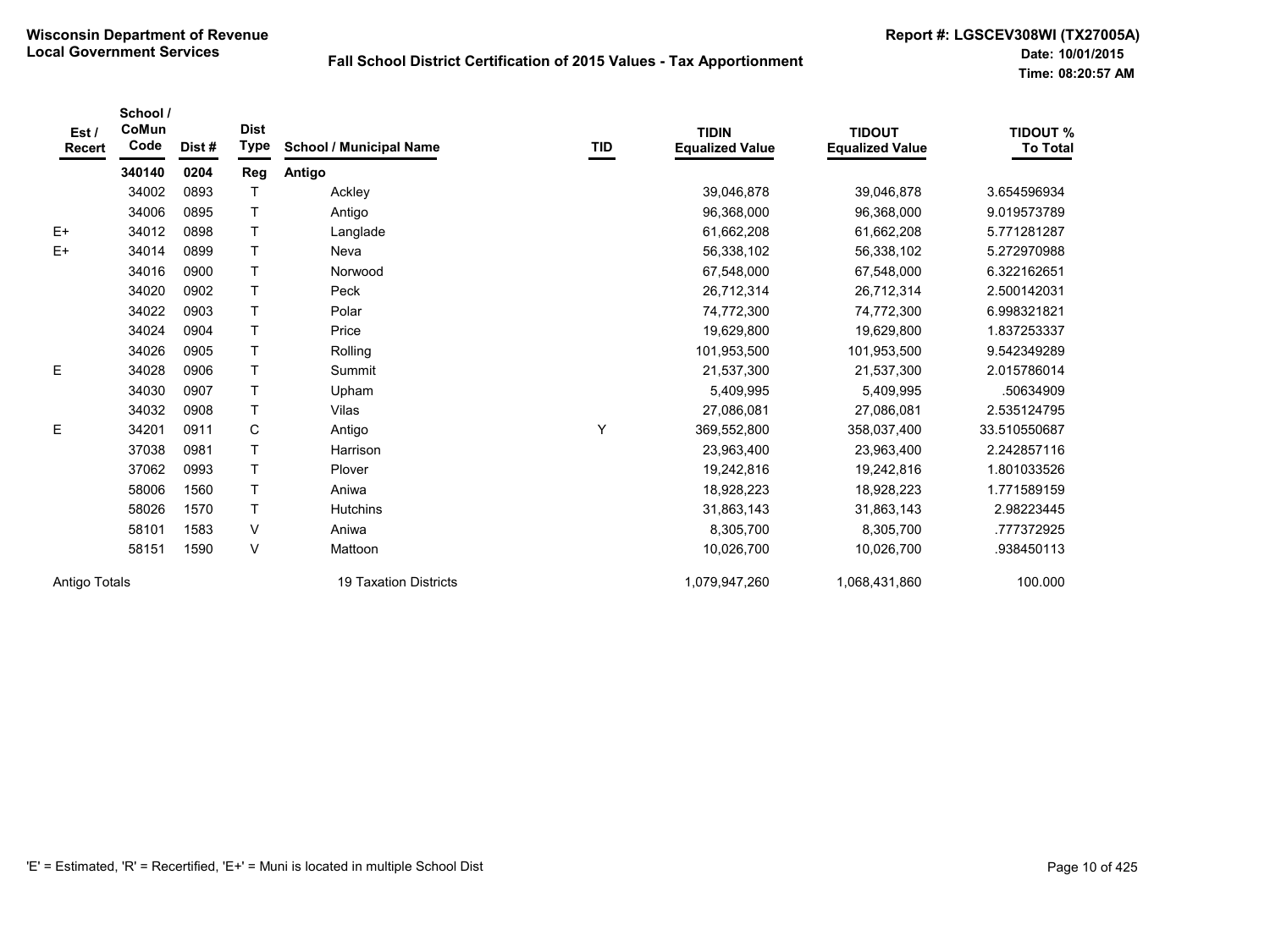| Est /<br>Recert      | School /<br>CoMun<br>Code | Dist# | <b>Dist</b><br>Type | <b>School / Municipal Name</b> | <b>TID</b>   | <b>TIDIN</b><br><b>Equalized Value</b> | <b>TIDOUT</b><br><b>Equalized Value</b> | <b>TIDOUT %</b><br><b>To Total</b> |
|----------------------|---------------------------|-------|---------------------|--------------------------------|--------------|----------------------------------------|-----------------------------------------|------------------------------------|
|                      | 440147                    | 0265  | Reg                 | <b>Appleton Area</b>           |              |                                        |                                         |                                    |
|                      | 08010                     | 0183  |                     | Harrison                       |              | 78,572,605                             | 78,572,605                              | 1.109897066                        |
|                      | 08131                     | 1987  | V                   | Harrison                       | Y            | 46.764.473                             | 46.764.473                              | .660583308                         |
|                      | 08201                     | 0192  | C                   | Appleton                       | Υ            | 548,302,035                            | 548,302,035                             | 7.745178102                        |
|                      | 08251                     | 0196  | C                   | Menasha                        | v            | 153,525,566                            | 127,737,366                             | 804386245                          |
|                      | 44006                     | 1180  | т                   | <b>Buchanan</b>                |              | 887,862                                | 887,862                                 | .012541718                         |
|                      | 44020                     | 1187  |                     | <b>Grand Chute</b>             |              | 2,306,011,630                          | 2,306,011,630                           | 32.574146439                       |
|                      | 44146                     | 1203  | V                   | Little Chute                   | Υ            | 35,958,206                             | 18,673,306                              | .263774474                         |
|                      | 44201                     | 1206  | C                   | Appleton                       | $\checkmark$ | 3,985,339,287                          | 3,933,751,687                           | 55.567197424                       |
|                      | 70008                     | 1913  |                     | Menasha                        |              | 6,599,922                              | 6,599,922                               | .093228856                         |
|                      | 70201                     | 1927  | C                   | Appleton                       | Υ            | 11,968,664                             | 11,968,664                              | .169066369                         |
| Appleton Area Totals |                           |       |                     | 10 Taxation Districts          |              | 7,173,930,250                          | 7,079,269,550                           | 100.000                            |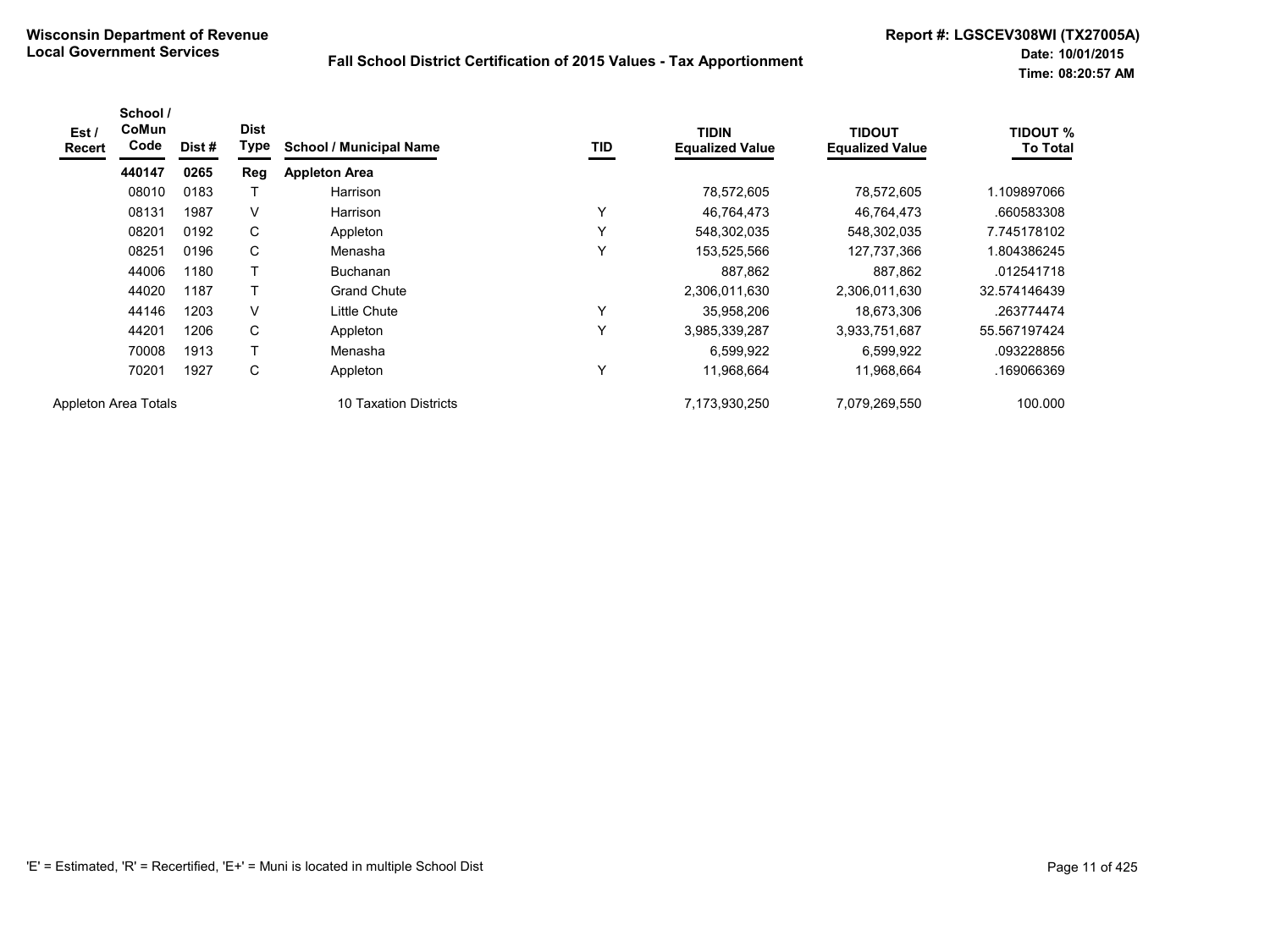| Est /<br><b>Recert</b> | School /<br>CoMun<br>Code | Dist# | <b>Dist</b><br>Type | <b>School / Municipal Name</b> | TID | <b>TIDIN</b><br><b>Equalized Value</b> | <b>TIDOUT</b><br><b>Equalized Value</b> | <b>TIDOUT %</b><br><b>To Total</b> |
|------------------------|---------------------------|-------|---------------------|--------------------------------|-----|----------------------------------------|-----------------------------------------|------------------------------------|
|                        | 610154                    | 0358  | Reg                 | <b>Arcadia</b>                 |     |                                        |                                         |                                    |
|                        | 06010                     | 0134  |                     | <b>Cross</b>                   |     | 1,180,287                              | 1,180,287                               | .291543139                         |
|                        | 06016                     | 0137  |                     | Glencoe                        |     | 36,408,700                             | 36,408,700                              | 8.993326787                        |
|                        | 06028                     | 0143  | T                   | Montana                        |     | 19,734,951                             | 19,734,951                              | 4.874737727                        |
|                        | 06034                     | 0146  |                     | Waumandee                      |     | 22,804,264                             | 22,804,264                              | 5.632889894                        |
|                        | 61004                     | 1655  |                     | Arcadia                        |     | 151,648,816                            | 151,648,816                             | 37.458831521                       |
|                        | 61012                     | 1659  |                     | Dodge                          |     | 32,456,459                             | 32,456,459                              | 8.01708224                         |
|                        | 61014                     | 1660  |                     | <b>Ettrick</b>                 |     | 249,836                                | 249,836                                 | .061712085                         |
|                        | 61016                     | 1661  |                     | Gale                           |     | 3,223                                  | 3,223                                   | .000796114                         |
|                        | 61028                     | 1667  |                     | Trempealeau                    |     | 3,301,900                              | 3,301,900                               | .815603571                         |
|                        | 61201                     | 1674  | C                   | Arcadia                        | Υ   | 164,527,000                            | 136,409,300                             | 33.694512898                       |
|                        | 61241                     | 1677  | C                   | Independence                   | v   | 643,552                                | 643,552                                 | 158964023                          |
| Arcadia Totals         |                           |       |                     | 11 Taxation Districts          |     | 432,958,988                            | 404,841,288                             | 100.000                            |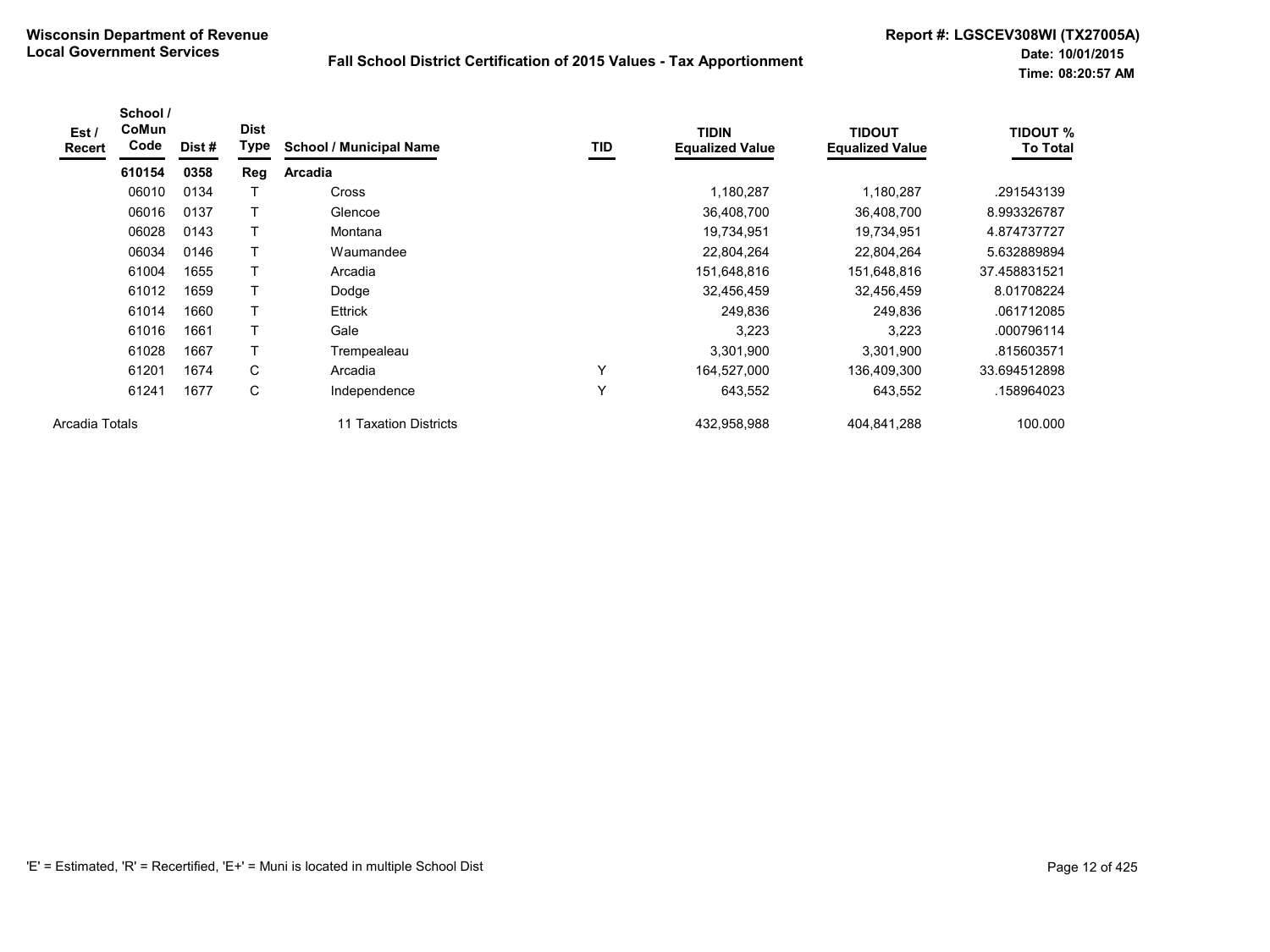| Est /<br><b>Recert</b> | School /<br>CoMun<br>Code | Dist # | <b>Dist</b><br>Type | <b>School / Municipal Name</b> | TID | <b>TIDIN</b><br><b>Equalized Value</b> | <b>TIDOUT</b><br><b>Equalized Value</b> | <b>TIDOUT %</b><br><b>To Total</b> |
|------------------------|---------------------------|--------|---------------------|--------------------------------|-----|----------------------------------------|-----------------------------------------|------------------------------------|
|                        | 330161                    | 0197   | Reg                 | <b>Argyle</b>                  |     |                                        |                                         |                                    |
|                        | 23002                     | 0647   |                     | Adams                          |     | 35,324,287                             | 35,324,287                              | 25.057252455                       |
|                        | 23018                     | 0655   |                     | Jordan                         |     | 9,914,659                              | 9,914,659                               | 7.032954793                        |
|                        | 23032                     | 0662   |                     | York                           |     | 943.271                                | 943,271                                 | .669108469                         |
|                        | 33002                     | 0864   |                     | Argyle                         |     | 42,850,678                             | 42,850,678                              | 30.396091407                       |
|                        | 33014                     | 0870   |                     | Favette                        |     | 2,404,200                              | 2,404,200                               | 1.705417192                        |
|                        | 33020                     | 0873   |                     | Lamont                         |     | 4,651,031                              | 4,651,031                               | 3.29920482                         |
|                        | 33036                     | 0881   |                     | Wiota                          |     | 9,359,377                              | 9.359.377                               | 6.639065986                        |
|                        | 33101                     | 0882   | V                   | Argyle                         | ٧   | 35,526,800                             | 35.526.800                              | 25.200904877                       |
| <b>Argyle Totals</b>   |                           |        |                     | 8 Taxation Districts           |     | 140,974,303                            | 140,974,303                             | 100.000                            |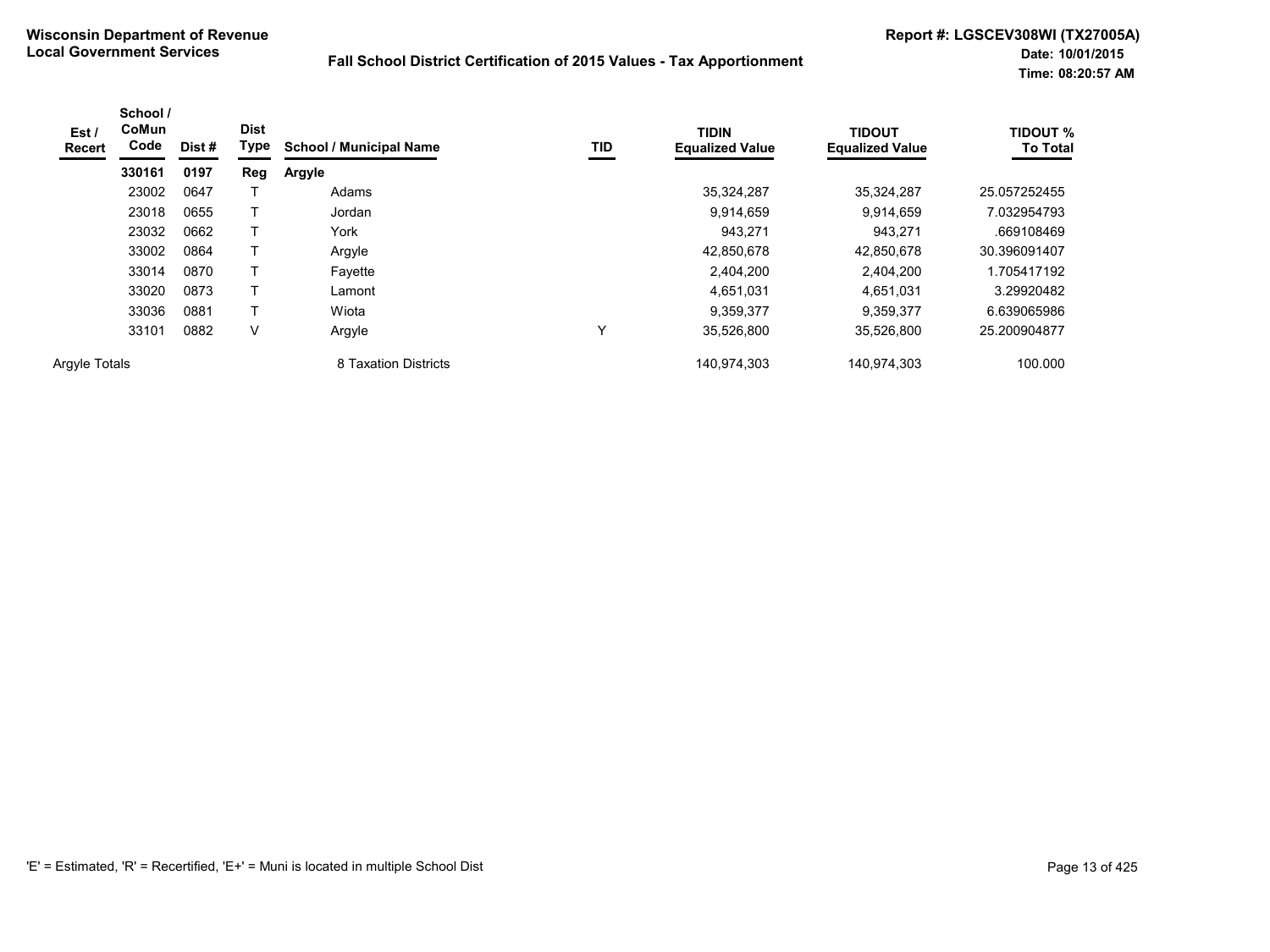| Est /<br><b>Recert</b> | School /<br><b>CoMun</b><br>Code | Dist# | <b>Dist</b><br>Type | <b>School / Municipal Name</b> | TID | <b>TIDIN</b><br><b>Equalized Value</b> | <b>TIDOUT</b><br><b>Equalized Value</b> | <b>TIDOUT %</b><br><b>To Total</b> |
|------------------------|----------------------------------|-------|---------------------|--------------------------------|-----|----------------------------------------|-----------------------------------------|------------------------------------|
|                        | 672450                           | 0406  | <b>UHS</b>          | <b>Arrowhead Union High</b>    |     |                                        |                                         |                                    |
|                        | 67004                            | 1810  |                     | Delafield                      |     | 747,574,808                            | 747,574,808                             | 13.774547455                       |
|                        | 67010                            | 1813  |                     | Lisbon                         |     | 502,829,698                            | 502,829,698                             | 9.264961128                        |
|                        | 67014                            | 1814  | $\mathsf{T}$        | Merton                         |     | 1,430,714,563                          | 1,430,714,563                           | 26.361837546                       |
|                        | 67022                            | 1816  | $\mathsf{T}$        | Oconomowoc                     |     | 137,537,042                            | 137,537,042                             | 2.534208606                        |
|                        | 67111                            | 1824  | V                   | Chenegua                       |     | 443,267,900                            | 443,267,900                             | 8.167496628                        |
|                        | 67136                            | 1828  | V                   | Hartland                       | Υ   | 1,189,880,500                          | 1,187,773,400                           | 21.885490106                       |
|                        | 67152                            | 1832  | V                   | Merton                         |     | 390,073,900                            | 390,073,900                             | 7.187362909                        |
|                        | 67158                            | 1834  | V                   | Nashotah                       |     | 176,327,300                            | 176,327,300                             | 3.2489441                          |
|                        | 67181                            | 1838  | V                   | Sussex                         | Y   | 35,800,486                             | 35,800,486                              | .659647019                         |
|                        | 67216                            | 1841  | C                   | Delafield                      | Y   | 367,307,428                            | 367, 307, 428                           | 6.767875995                        |
|                        | 67270                            | 1818  | С                   | Pewaukee                       |     | 8,012,122                              | 8,012,122                               | .14762851                          |
|                        | Arrowhead Union High Totals      |       |                     | 11 Taxation Districts          |     | 5,429,325,747                          | 5,427,218,647                           | 100.000                            |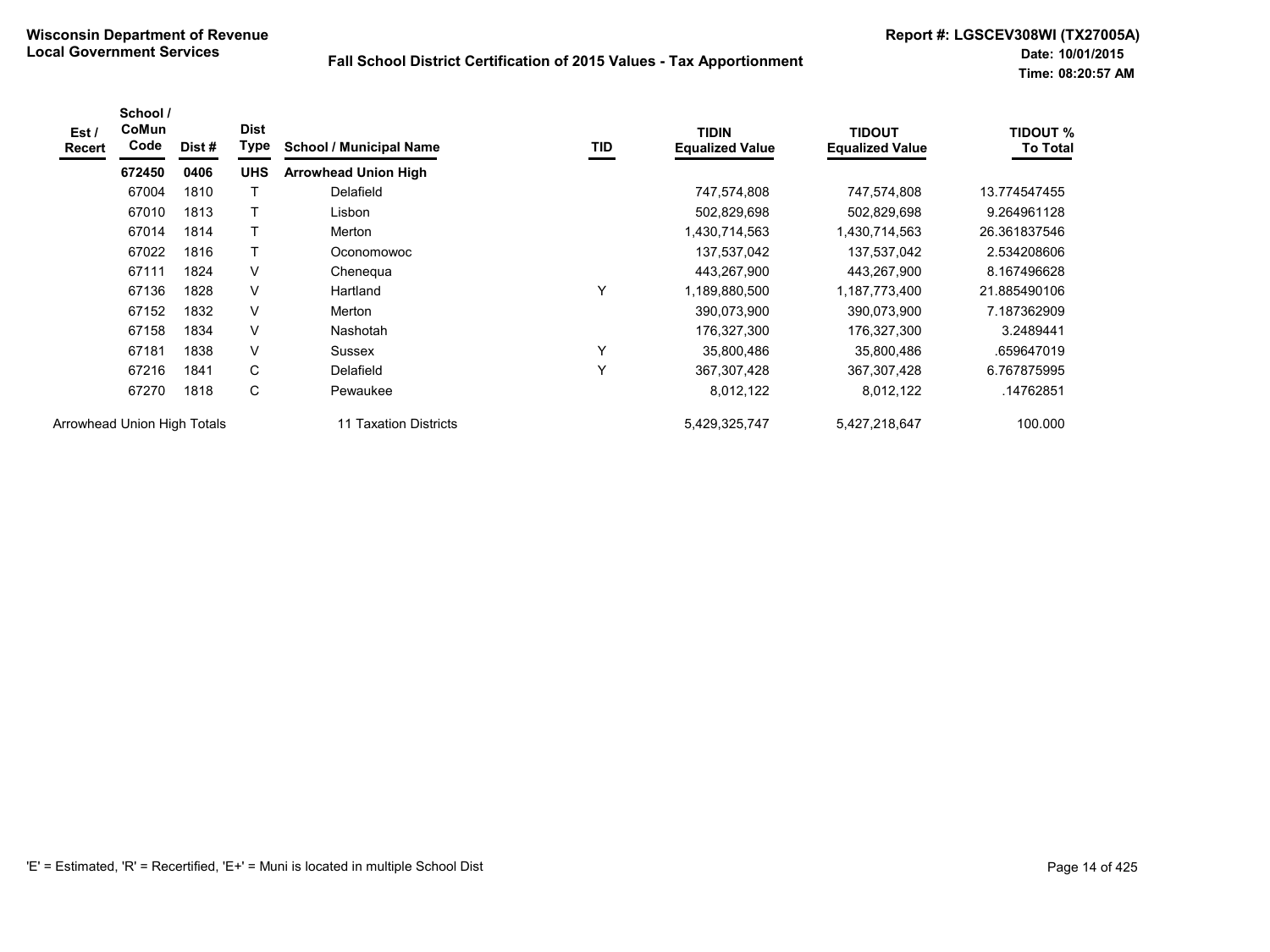| Est /<br><b>Recert</b> | School /<br>CoMun<br>Code | Dist# | <b>Dist</b><br>Type | <b>School / Municipal Name</b> | TID | <b>TIDIN</b><br><b>Equalized Value</b> | <b>TIDOUT</b><br><b>Equalized Value</b> | <b>TIDOUT %</b><br><b>To Total</b> |
|------------------------|---------------------------|-------|---------------------|--------------------------------|-----|----------------------------------------|-----------------------------------------|------------------------------------|
|                        | 020170                    | 0018  | Reg                 | Ashland                        |     |                                        |                                         |                                    |
|                        | 02008                     | 0025  |                     | Gingles                        |     | 56,574,900                             | 56,574,900                              | 8.425287724                        |
|                        | 02016                     | 0029  |                     | Marengo                        |     | 25,345,555                             | 25,345,555                              | 3.774528871                        |
| E                      | 02022                     | 0032  |                     | Sanborn                        |     | 24,015,300                             | 24,015,300                              | 3.576423684                        |
|                        | 02026                     | 0034  |                     | <b>White River</b>             |     | 50,135,500                             | 50,135,500                              | 7.466314791                        |
|                        | 02201                     | 0036  | C                   | Ashland                        | Υ   | 404,748,300                            | 387,760,200                             | 57.746301857                       |
|                        | 04002                     | 0076  |                     | <b>Barksdale</b>               |     | 116,304                                | 116,304                                 | .017320307                         |
|                        | 04020                     | 0085  |                     | Eileen                         |     | 59,159,100                             | 59,159,100                              | 8.810133805                        |
|                        | 04026                     | 0089  |                     | Kelly                          |     | 25,312,975                             | 25,312,975                              | 3.769676968                        |
| E                      | 04028                     | 0090  |                     | Keystone                       |     | 26,837,900                             | 26,837,900                              | 3.99677294                         |
|                        | 04040                     | 0096  |                     | Pilsen                         |     | 16,231,500                             | 16,231,500                              | 2.417239053                        |
| E                      | 04201                     | 1982  | C                   | Ashland                        |     |                                        |                                         |                                    |
| <b>Ashland Totals</b>  |                           |       |                     | 11 Taxation Districts          |     | 688.477.334                            | 671,489,234                             | 100.000                            |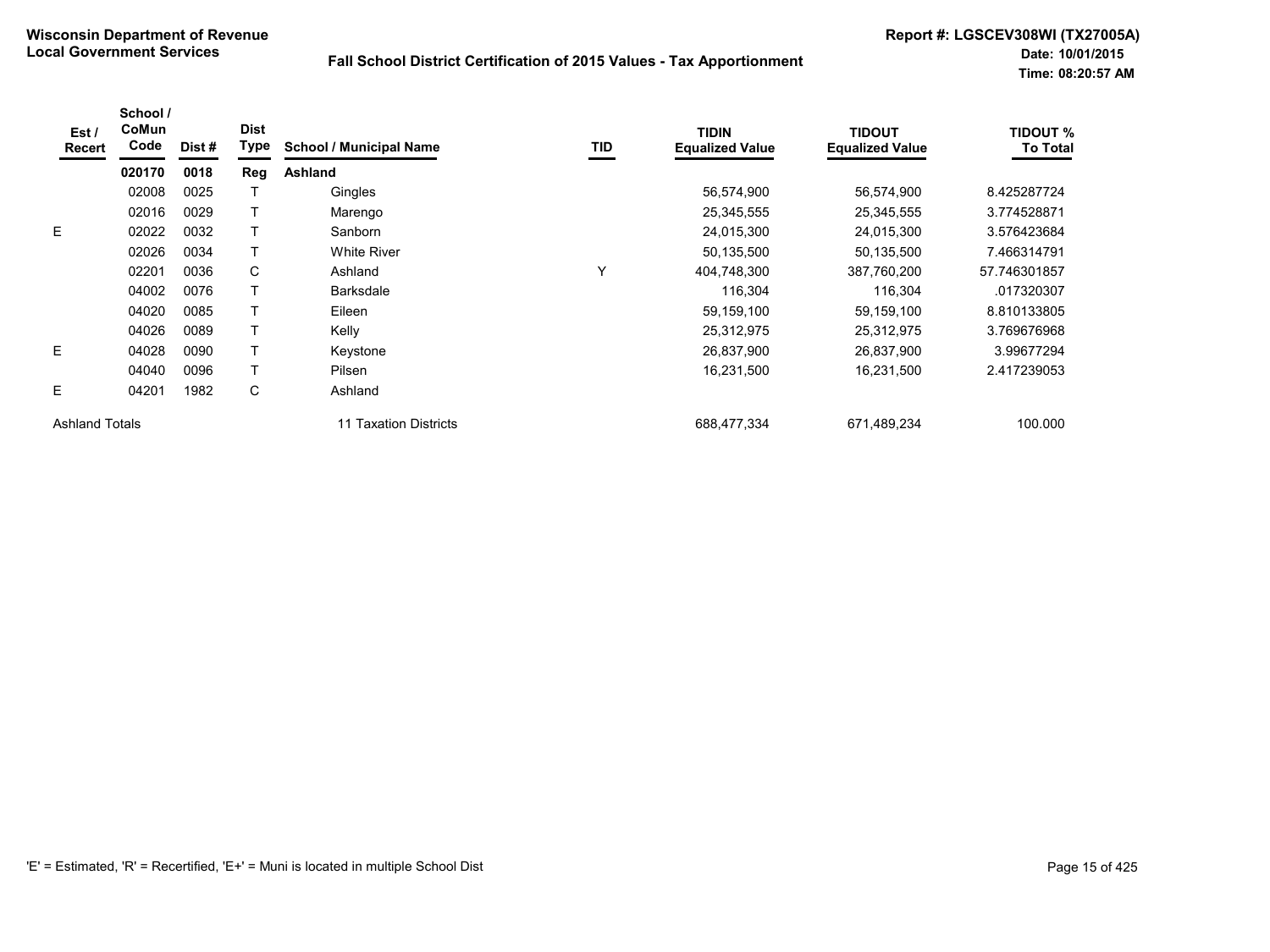| Est /<br><b>Recert</b> | School /<br>CoMun<br>Code | Dist # | <b>Dist</b><br>Type | <b>School / Municipal Name</b> | TID           | <b>TIDIN</b><br><b>Equalized Value</b> | <b>TIDOUT</b><br><b>Equalized Value</b> | TIDOUT %<br><b>To Total</b> |
|------------------------|---------------------------|--------|---------------------|--------------------------------|---------------|----------------------------------------|-----------------------------------------|-----------------------------|
|                        | 050182                    | 0033   | Reg                 | Ashwaubenon                    | 1,983,184,134 | 1,916,541,434                          | 100                                     |                             |
|                        | 05104<br>0122             |        | Ashwaubenon         |                                |               |                                        |                                         |                             |
|                        | Ashwaubenon Totals        |        |                     | <b>Taxation Districts</b>      |               | 1,983,184,134                          | 1,916,541,434                           | 100.000                     |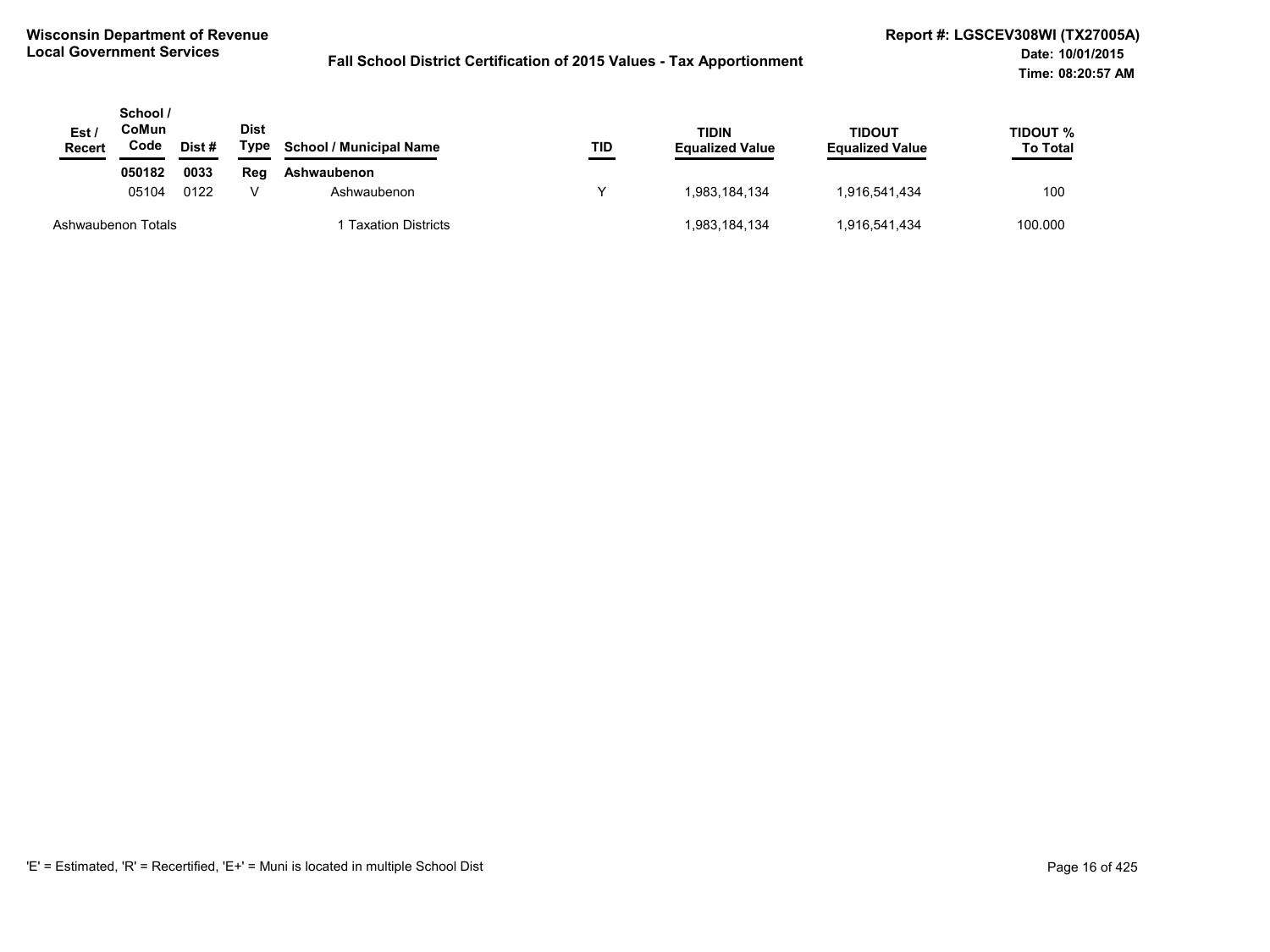| Est /<br>Recert      | School /<br>CoMun<br>Code | Dist# | <b>Dist</b><br>Type | <b>School / Municipal Name</b> | TID          | <b>TIDIN</b><br><b>Equalized Value</b> | <b>TIDOUT</b><br><b>Equalized Value</b> | <b>TIDOUT %</b><br><b>To Total</b> |
|----------------------|---------------------------|-------|---------------------|--------------------------------|--------------|----------------------------------------|-----------------------------------------|------------------------------------|
|                      | 370196                    | 0215  | Reg                 | <b>Athens</b>                  |              |                                        |                                         |                                    |
|                      | 37006                     | 0965  |                     | <b>Bern</b>                    |              | 29,329,429                             | 29,329,429                              | 14.936101067                       |
|                      | 37034                     | 0979  |                     | Halsey                         |              | 37,657,800                             | 37,657,800                              | 19.17734937                        |
|                      | 37036                     | 0980  |                     | Hamburg                        |              | 9,780,960                              | 9,780,960                               | 4.980983676                        |
|                      | 37046                     | 0985  |                     | Johnson                        |              | 33,330,124                             | 33,330,124                              | 16.973467183                       |
|                      | 37066                     | 0995  | T                   | <b>Rib Falls</b>               |              | 3,878,580                              | 3,878,580                               | 975178681. ا                       |
|                      | 37070                     | 0997  |                     | Rietbrock                      |              | 35,435,551                             | 35,435,551                              | 18.045662297                       |
|                      | 37084                     | 1004  | T                   | Wien                           |              | 63.401                                 | 63,401                                  | .032287152                         |
|                      | 37102                     | 1005  | V                   | Athens                         | $\checkmark$ | 51,316,600                             | 46,732,000                              | 23.798413363                       |
|                      | 60014                     | 1632  | T                   | Goodrich                       |              | 158,187                                | 158,187                                 | .080557212                         |
| <b>Athens Totals</b> |                           |       |                     | 9 Taxation Districts           |              | 200,950,632                            | 196,366,032                             | 100.000                            |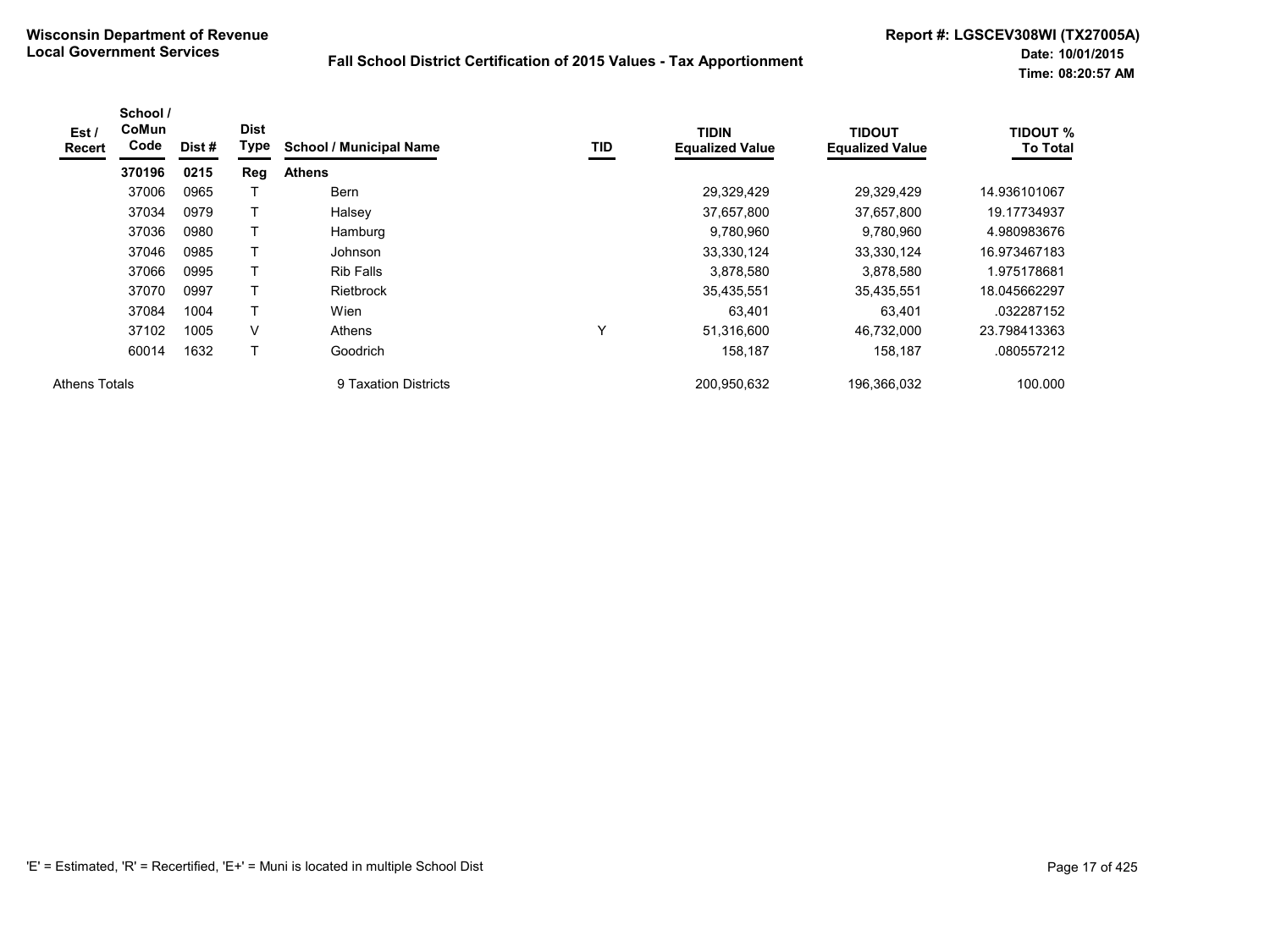| Est /<br>Recert          | School /<br>CoMun<br>Code | Dist # | <b>Dist</b><br>Type | <b>School / Municipal Name</b> | TID | <b>TIDIN</b><br><b>Equalized Value</b> | <b>TIDOUT</b><br><b>Equalized Value</b> | <b>TIDOUT %</b><br><b>To Total</b> |
|--------------------------|---------------------------|--------|---------------------|--------------------------------|-----|----------------------------------------|-----------------------------------------|------------------------------------|
|                          | 710203                    | 0437   | Reg                 | <b>Auburndale</b>              |     |                                        |                                         |                                    |
| $E+$                     | 37016                     | 0970   |                     | Day                            |     | 8,223,068                              | 8,223,068                               | 2.895058847                        |
|                          | 37030                     | 0977   |                     | <b>Green Valley</b>            |     | 307,133                                | 307,133                                 | .108130944                         |
|                          | 49012                     | 1308   |                     | Carson                         |     | 2,783,769                              | 2,783,769                               | .980069126                         |
|                          | 49016                     | 1310   |                     | Eau Pleine                     |     | 388,264                                | 388,264                                 | .136694373                         |
|                          | 71002                     | 1933   |                     | Arpin                          |     | 58,082,135                             | 58,082,135                              | 20.448718018                       |
|                          | 71004                     | 1934   |                     | Auburndale                     |     | 59,683,500                             | 59,683,500                              | 21.012503446                       |
|                          | 71016                     | 1940   |                     | Hansen                         |     | 4,462,542                              | 4,462,542                               | 1.571107243                        |
|                          | 71024                     | 1944   |                     | Milladore                      |     | 36,046,580                             | 36,046,580                              | 12.690758525                       |
|                          | 71030                     | 1947   | т                   | Richfield                      |     | 16,357,881                             | 16,357,881                              | 5.75904615                         |
|                          | 71040                     | 1952   | Т                   | Sherry                         |     | 54,982,654                             | 54,982,654                              | 19.357497577                       |
|                          | 71100                     | 1955   | V                   | Arpin                          | Υ   | 10,703,900                             | 10,052,700                              | 3.539209218                        |
|                          | 71101                     | 1956   | $\vee$              | Auburndale                     | Y   | 33,867,500                             | 32,667,800                              | 11.501206532                       |
| <b>Auburndale Totals</b> |                           |        |                     | 12 Taxation Districts          |     | 285,888,926                            | 284,038,026                             | 100.000                            |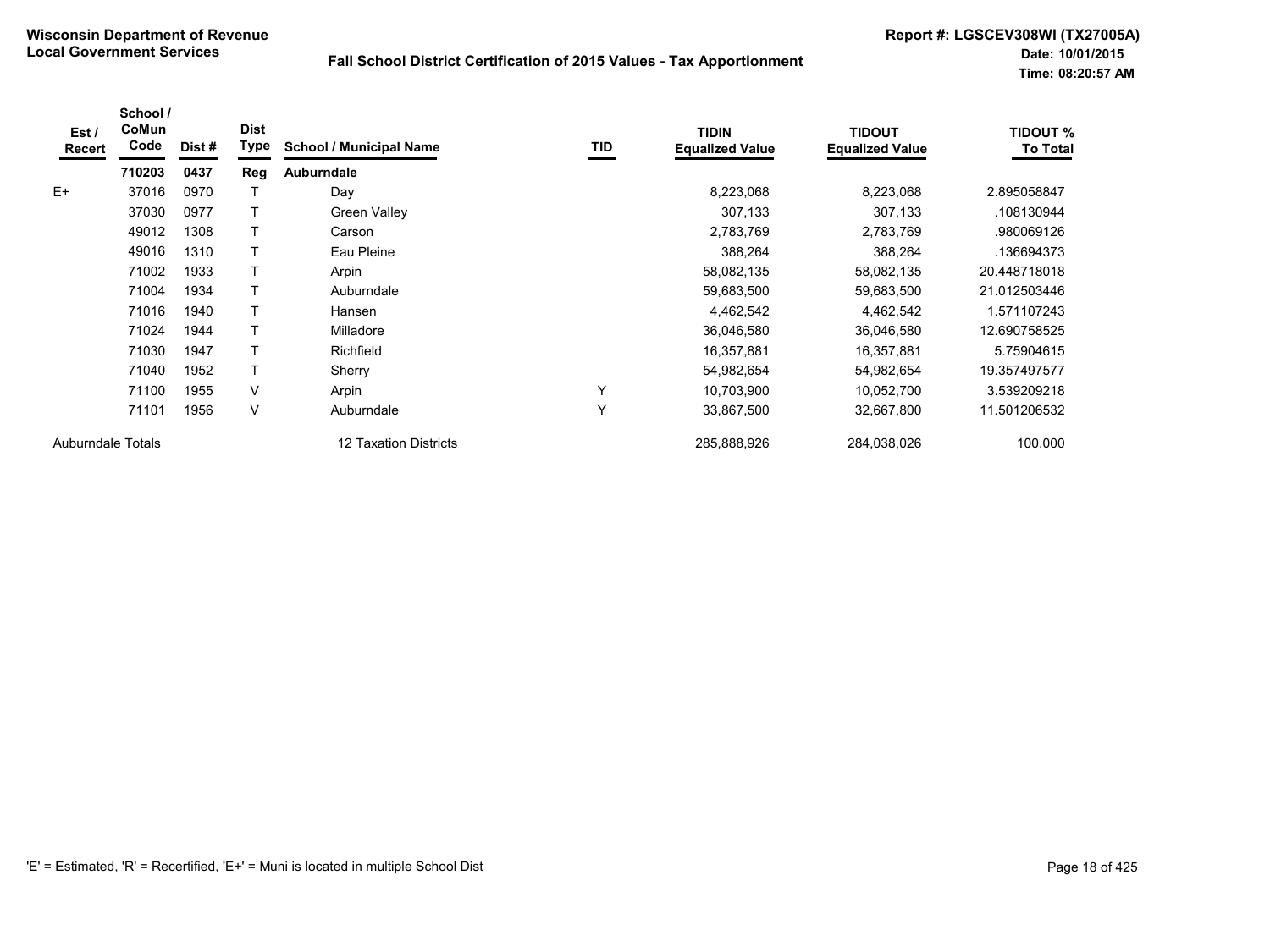| Est /<br><b>Recert</b> | School /<br><b>CoMun</b><br>Code | Dist # | <b>Dist</b><br>Type | <b>School / Municipal Name</b> | <b>TID</b> | <b>TIDIN</b><br><b>Equalized Value</b> | <b>TIDOUT</b><br><b>Equalized Value</b> | <b>TIDOUT %</b><br><b>To Total</b> |
|------------------------|----------------------------------|--------|---------------------|--------------------------------|------------|----------------------------------------|-----------------------------------------|------------------------------------|
|                        | 180217                           | 0119   | Reg                 | Augusta                        |            |                                        |                                         |                                    |
|                        | 18002                            | 0516   |                     | <b>Bridge Creek</b>            |            | 151,048,067                            | 151.048.067                             | 50.159680513                       |
|                        | 18010                            | 0520   |                     | Fairchild                      |            | 2,888,979                              | 2,888,979                               | .959365231                         |
|                        | 18012                            | 0521   |                     | Lincoln                        |            | 13.519.189                             | 13.519.189                              | 4.489419921                        |
|                        | 18014                            | 0522   |                     | Ludington                      |            | 37,182,459                             | 37.182.459                              | 12.347461978                       |
|                        | 18016                            | 0523   |                     | <b>Otter Creek</b>             |            | 11.790.914                             | 11.790.914                              | 3.915498496                        |
|                        | 18026                            | 0528   | т                   | Wilson                         |            | 15,495,820                             | 15.495.820                              | 5.145814812                        |
|                        | 18202                            | 0532   | C                   | Augusta                        | Υ          | 86,557,400                             | 69.209.000                              | 22.982759049                       |
| Augusta Totals         |                                  |        |                     | 7 Taxation Districts           |            | 318,482,828                            | 301,134,428                             | 100.000                            |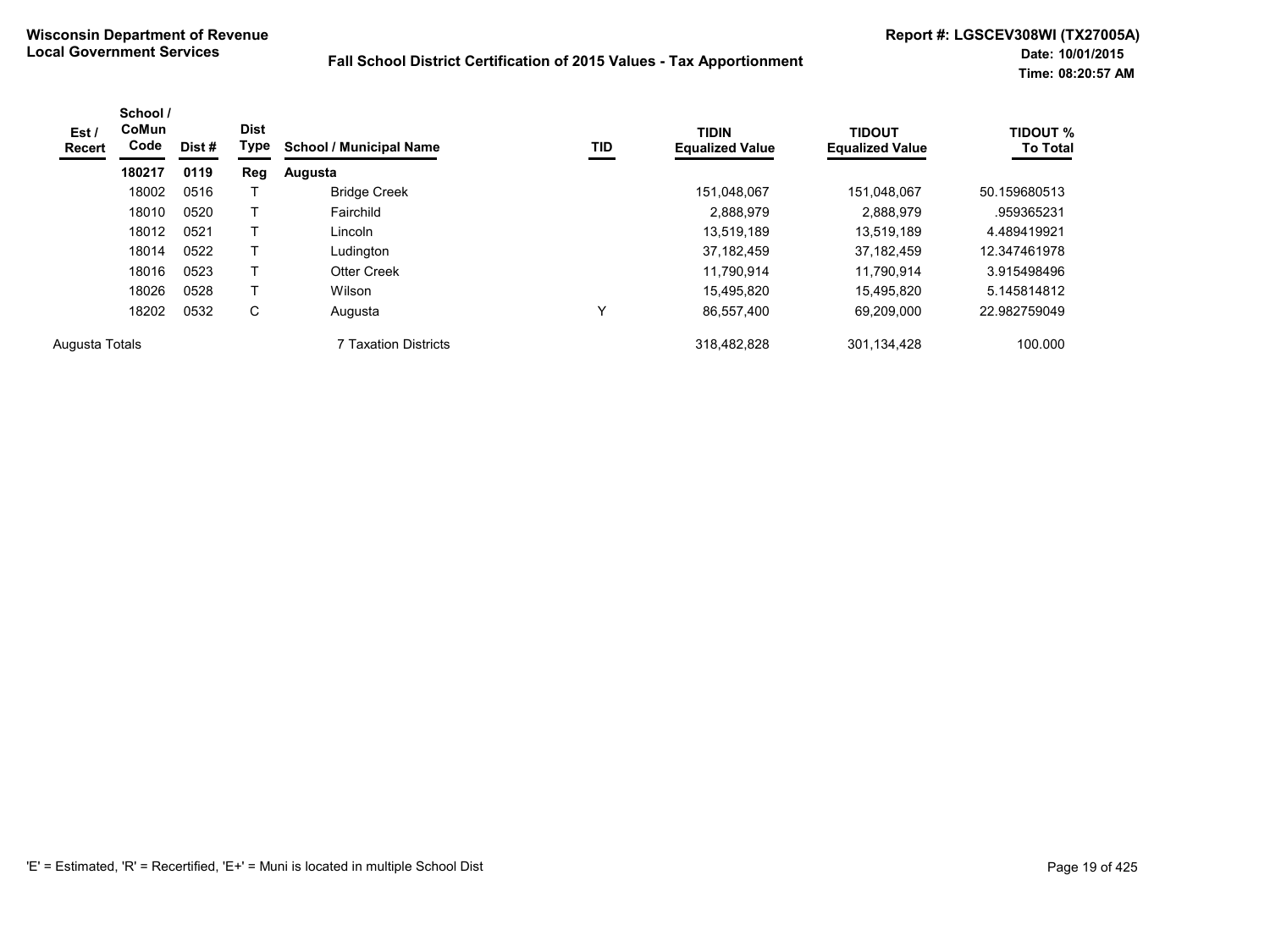| Est /<br><b>Recert</b> | School /<br>CoMun<br>Code     | Dist # | <b>Dist</b><br>Type | <b>School / Municipal Name</b> | TID | <b>TIDIN</b><br><b>Equalized Value</b> | <b>TIDOUT</b><br><b>Equalized Value</b> | <b>TIDOUT %</b><br><b>To Total</b> |
|------------------------|-------------------------------|--------|---------------------|--------------------------------|-----|----------------------------------------|-----------------------------------------|------------------------------------|
|                        | 550231                        | 0327   | Reg                 | <b>Baldwin-Woodville Area</b>  |     |                                        |                                         |                                    |
|                        | 55002                         | 1460   |                     | <b>Baldwin</b>                 |     | 69,321,176                             | 69,321,176                              | 11.944374407                       |
|                        | 55004                         | 1461   |                     | Cady                           |     | 14,797,686                             | 14,797,686                              | 2.549712976                        |
|                        | 55008                         | 1463   |                     | Eau Galle                      |     | 78,272,843                             | 78,272,843                              | 13.486789992                       |
|                        | 55010                         | 1464   |                     | Emerald                        |     | 12,340,530                             | 12,340,530                              | 2.126333095                        |
|                        | 55012                         | 1465   |                     | Erin Prairie                   |     | 7,258,163                              | 7,258,163                               | 1.250616642                        |
|                        | 55018                         | 1468   | Т                   | Hammond                        |     | 35,516,852                             | 35,516,852                              | 6.119725638                        |
|                        | 55024                         | 1471   |                     | <b>Pleasant Valley</b>         |     | 4,043,789                              | 4,043,789                               | .696764432                         |
| E+                     | 55028                         | 1473   |                     | <b>Rush River</b>              |     | 34,085,070                             | 34,085,070                              | 5.873022664                        |
|                        | 55034                         | 1476   |                     | Springfield                    |     | 14,865,628                             | 14,865,628                              | 2.561419711                        |
|                        | 55106                         | 1481   | $\vee$              | <b>Baldwin</b>                 | Y   | 255,871,400                            | 250,048,100                             | 43.084498828                       |
|                        | 55192                         | 1490   | $\vee$              | Woodville                      | Y   | 77,843,000                             | 59,816,900                              | 10.306741615                       |
|                        | Baldwin-Woodville Area Totals |        |                     | 11 Taxation Districts          |     | 604,216,137                            | 580,366,737                             | 100.000                            |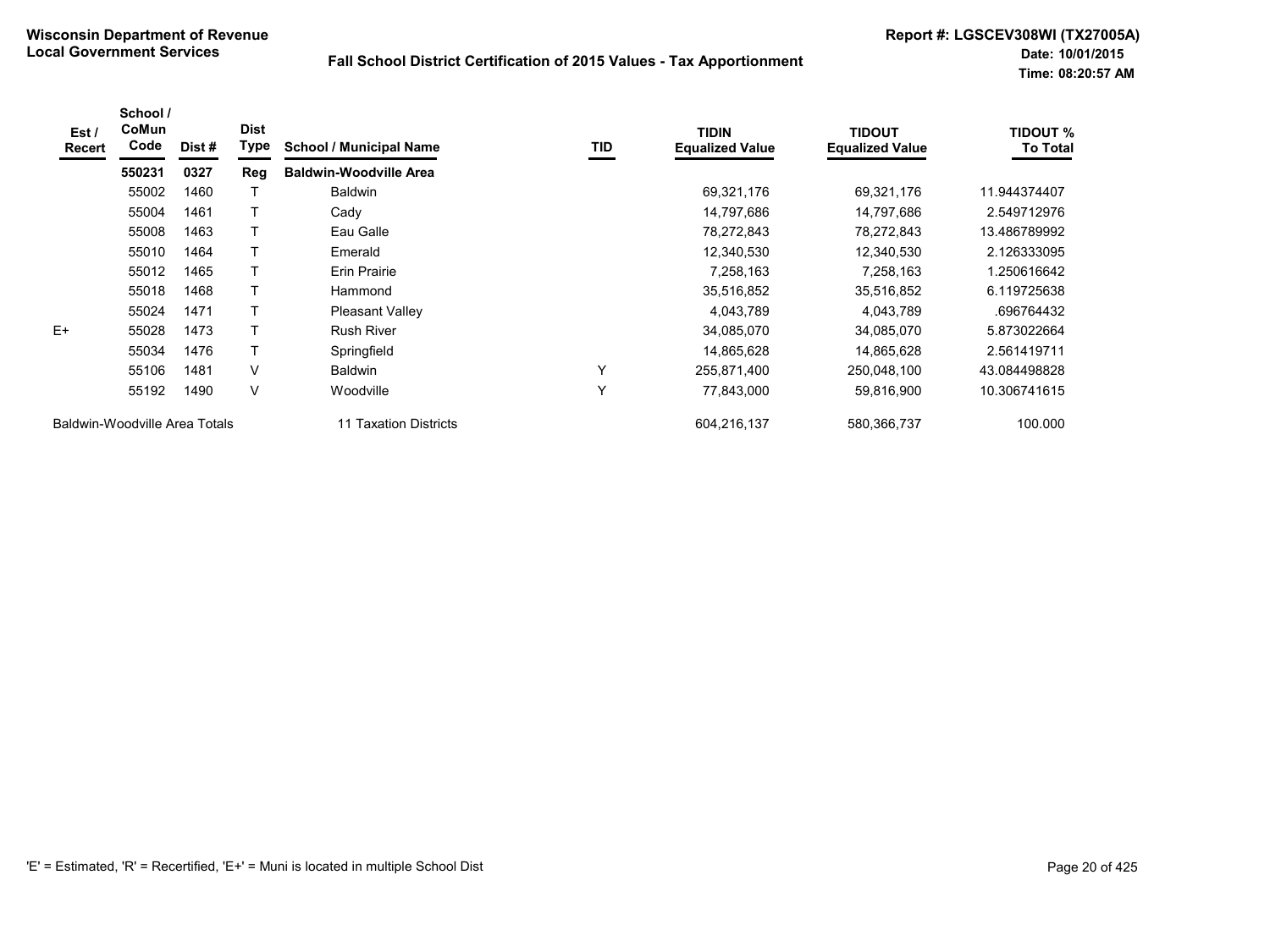| Est /<br><b>Recert</b> | School /<br>CoMun<br>Code | Dist # | <b>Dist</b><br>Type | <b>School / Municipal Name</b> | TID | <b>TIDIN</b><br><b>Equalized Value</b> | <b>TIDOUT</b><br><b>Equalized Value</b> | <b>TIDOUT %</b><br><b>To Total</b> |
|------------------------|---------------------------|--------|---------------------|--------------------------------|-----|----------------------------------------|-----------------------------------------|------------------------------------|
|                        | 320245                    | 0192   | Reg                 | <b>Bangor</b>                  |     |                                        |                                         |                                    |
|                        | 32002                     | 0845   |                     | Bangor                         |     | 48,311,460                             | 48,311,460                              | 19.140410757                       |
|                        | 32006                     | 0847   |                     | <b>Burns</b>                   |     | 80,322,938                             | 80,322,938                              | 31.822967605                       |
|                        | 32010                     | 0849   |                     | Farmington                     |     | 1,449,117                              | 1,449,117                               | .574122467                         |
|                        | 32014                     | 0851   | $\mathsf{T}$        | <b>Hamilton</b>                |     | 243,012                                | 243,012                                 | .096278388                         |
|                        | 32024                     | 0856   | Τ                   | Washington                     |     | 12,549,767                             | 12,549,767                              | 4.972064502                        |
|                        | 32106                     | 0857   | V                   | Bangor                         | Υ   | 71,909,700                             | 71,909,700                              | 28.489745402                       |
|                        | 32176                     | 0859   | V                   | Rockland                       | Y   | 27,654,300                             | 26,684,900                              | 10.572231661                       |
|                        | 41022                     | 1101   | Τ                   | Leon                           |     | 5,827,328                              | 5,827,328                               | 2.308716225                        |
|                        | 41040                     | 1110   | T                   | Sparta                         |     | 3,270,333                              | 3,270,333                               | 1.295666017                        |
|                        | 41176                     | 1989   | V                   | Rockland                       |     | 2,548,000                              | 1,837,000                               | .727796977                         |
| <b>Bangor Totals</b>   |                           |        |                     | 10 Taxation Districts          |     | 254,085,955                            | 252,405,555                             | 100.000                            |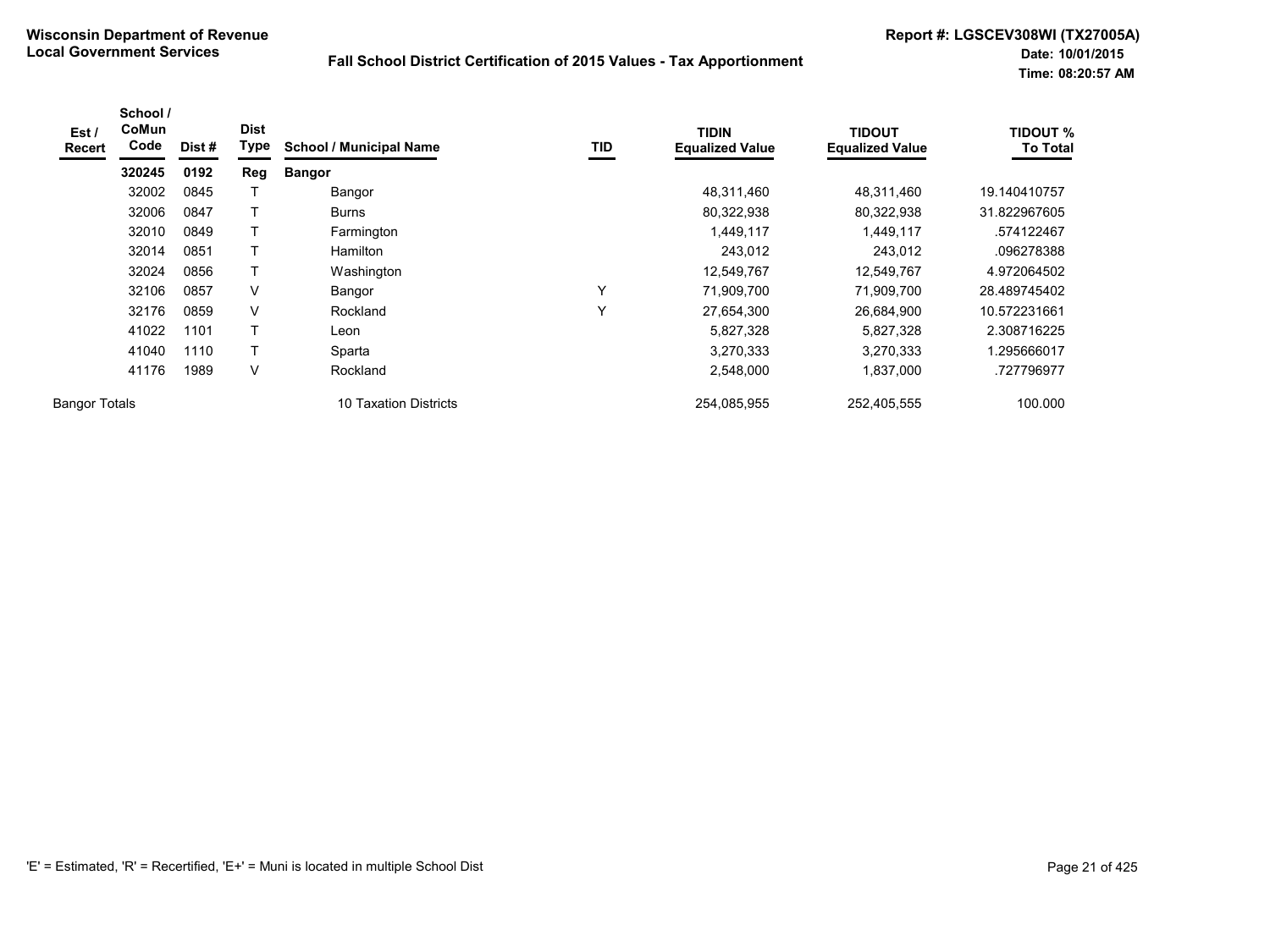| Est /<br>Recert       | School /<br>CoMun<br>Code | Dist # | <b>Dist</b><br>Type | <b>School / Municipal Name</b> | TID | <b>TIDIN</b><br><b>Equalized Value</b> | <b>TIDOUT</b><br><b>Equalized Value</b> | <b>TIDOUT %</b><br><b>To Total</b> |
|-----------------------|---------------------------|--------|---------------------|--------------------------------|-----|----------------------------------------|-----------------------------------------|------------------------------------|
|                       | 560280                    | 0333   | Reg                 | <b>Baraboo</b>                 |     |                                        |                                         |                                    |
| $E+$                  | 11004                     | 0278   |                     | Caledonia                      |     | 1,076,727                              | 1,076,727                               | .068995481                         |
|                       | 56002                     | 1496   |                     | <b>Baraboo</b>                 |     | 196,874,400                            | 196,874,400                             | 12.615494847                       |
|                       | 56008                     | 1499   |                     | Delton                         |     | 212,264,303                            | 212,264,303                             | 13.601662891                       |
| $E+$                  | 56010                     | 1500   |                     | Excelsior                      |     | 35,647,028                             | 35,647,028                              | 2.284222317                        |
|                       | 56012                     | 1501   |                     | Fairfield                      |     | 102,662,500                            | 102,662,500                             | 6.578499997                        |
|                       | 56016                     | 1503   |                     | Freedom                        |     | 22,592,745                             | 22,592,745                              | 1.447718231                        |
|                       | 56018                     | 1504   |                     | Greenfield                     |     | 99,655,788                             | 99,655,788                              | 6.385833201                        |
|                       | 56026                     | 1508   |                     | Merrimac                       |     | 26,853,187                             | 26,853,187                              | 1.720722665                        |
| $E+$                  | 56034                     | 1512   |                     | Sumpter                        |     | 3,164,801                              | 3,164,801                               | .202796964                         |
| E+                    | 56146                     | 1520   | V                   | Lake Delton                    | Υ   | 1,722,041                              | 1,722,041                               | .110346492                         |
|                       | 56161                     | 1525   | V                   | North Freedom                  | Υ   | 27,931,400                             | 25,091,900                              | .607861333                         |
|                       | 56191                     | 1531   | V                   | West Baraboo                   | Υ   | 108,471,700                            | 93,681,700                              | 6.003020218                        |
|                       | 56206                     | 1532   | C                   | <b>Baraboo</b>                 | Y   | 776,843,200                            | 739,289,000                             | 47.372825364                       |
| <b>Baraboo Totals</b> |                           |        |                     | 13 Taxation Districts          |     | 1,615,759,820                          | 1,560,576,120                           | 100.000                            |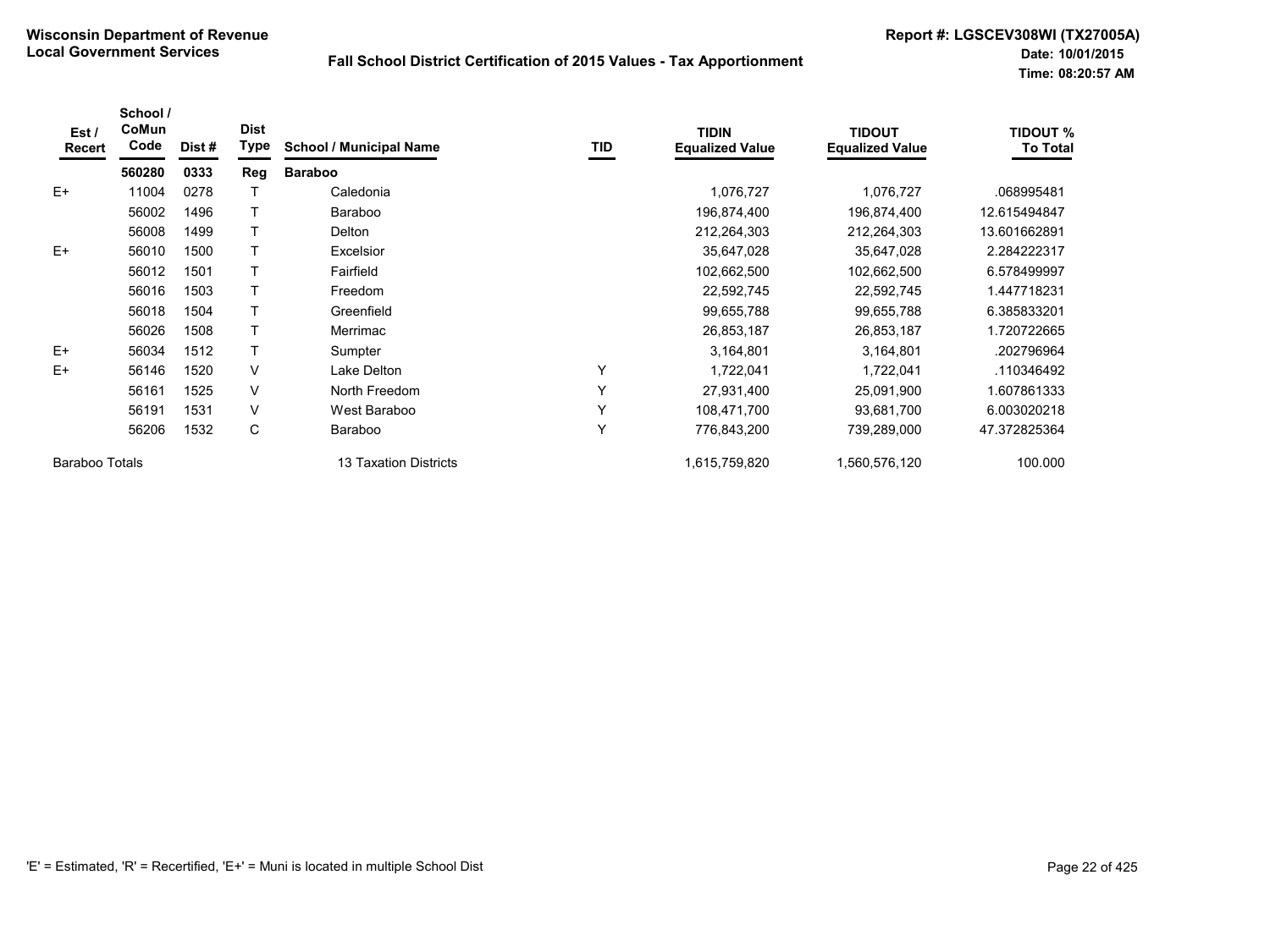| Est /<br>Recert         | School /<br><b>CoMun</b><br>Code | <b>Dist</b><br>Type<br>Dist # |     | <b>School / Municipal Name</b> | TID | <b>TIDIN</b><br><b>Equalized Value</b> | <b>TIDOUT</b><br><b>Equalized Value</b> | <b>TIDOUT %</b><br><b>To Total</b> |
|-------------------------|----------------------------------|-------------------------------|-----|--------------------------------|-----|----------------------------------------|-----------------------------------------|------------------------------------|
|                         | 250287                           | 0154                          | Reg | <b>Barneveld</b>               |     |                                        |                                         |                                    |
|                         | 13010                            | 0340                          |     | <b>Blue Mounds</b>             |     | 2,189,238                              | 2,189,238                               | .096713866                         |
|                         | 25002                            | 0689                          |     | Arena                          |     | 2,329,429                              | 2,329,429                               | .166943514                         |
|                         | 25004                            | 0690                          |     | Brigham                        |     | 114.502.077                            | 114,502,077                             | 57.360604712                       |
|                         | 25020                            | 0698                          |     | Moscow                         |     | 9,357                                  | 9,357                                   | .004687454                         |
|                         | 25024                            | 0700                          |     | Ridgeway                       |     | 702.573                                | 702.573                                 | .351958787                         |
|                         | 25106                            | 0705                          | V   | Barneveld                      | ٧   | 87,912,200                             | 79.885.300                              | 40.019091668                       |
| <b>Barneveld Totals</b> |                                  |                               |     | 6 Taxation Districts           |     | 207,644,874                            | 199,617,974                             | 100.000                            |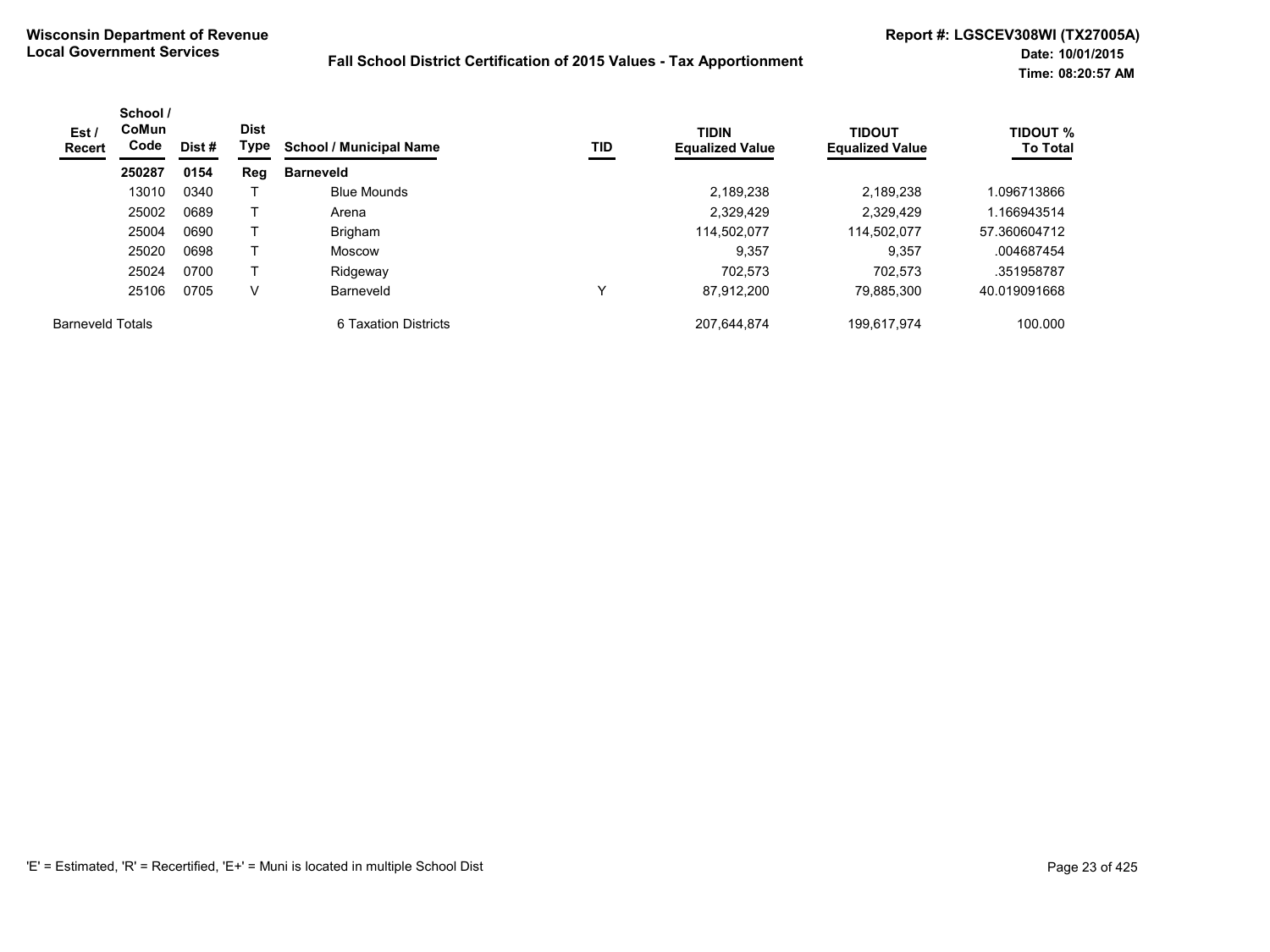| Est /<br><b>Recert</b>    | School /<br>CoMun<br>Code | Dist# | <b>Dist</b><br><b>Type</b> | <b>School / Municipal Name</b> | TID | <b>TIDIN</b><br><b>Equalized Value</b> | <b>TIDOUT</b><br><b>Equalized Value</b> | <b>TIDOUT %</b><br><b>To Total</b> |
|---------------------------|---------------------------|-------|----------------------------|--------------------------------|-----|----------------------------------------|-----------------------------------------|------------------------------------|
|                           | 030308                    | 0022  | Reg                        | <b>Barron Area</b>             |     |                                        |                                         |                                    |
|                           | 03002                     | 0039  | T                          | Almena                         |     | 1,498,589                              | 1,498,589                               | .343549145                         |
|                           | 03004                     | 0040  | $\mathsf{T}$               | Arland                         |     | 26,723,512                             | 26,723,512                              | 6.126322618                        |
|                           | 03006                     | 0041  | T                          | Barron                         |     | 47,244,632                             | 47,244,632                              | 10.830756736                       |
|                           | 03014                     | 0045  | $\mathsf{T}$               | Clinton                        |     | 70,625,032                             | 70,625,032                              | 16.190676246                       |
| $E+$                      | 03018                     | 0047  | $\mathsf T$                | Cumberland                     |     | 3,036,330                              | 3,036,330                               | .696073823                         |
| $E+$                      | 03020                     | 0048  | $\mathsf{T}$               | Dallas                         |     | 34,503,648                             | 34,503,648                              | 7.909906421                        |
|                           | 03028                     | 0052  | $\top$                     | Maple Grove                    |     | 49,506,137                             | 49,506,137                              | 11.34920316                        |
|                           | 03034                     | 0055  | $\mathsf{T}$               | <b>Prairie Farm</b>            |     | 731,180                                | 731,180                                 | .167621852                         |
|                           | 03036                     | 0056  | $\mathsf{T}$               | Prairie Lake                   |     | 1,289,572                              | 1,289,572                               | .29563233                          |
|                           | 03040                     | 0058  | $\mathsf{T}$               | Sioux Creek                    |     | 3,720,614                              | 3,720,614                               | .852944841                         |
|                           | 03042                     | 0059  | $\mathsf{T}$               | Stanfold                       |     | 9,298,450                              | 9,298,450                               | 2.131654872                        |
|                           | 03044                     | 0060  | $\mathsf{T}$               | Stanley                        |     | 3,598,818                              | 3,598,818                               | .825023302                         |
|                           | 03101                     | 0064  | V                          | Almena                         | Υ   | 28,084,700                             | 21,350,200                              | 4.894499389                        |
|                           | 03116                     | 0066  | V                          | Dallas                         | Υ   | 12,443,300                             | 11,397,200                              | 2.612789971                        |
|                           | 03206                     | 0071  | C                          | Barron                         | Υ   | 126,737,100                            | 124,071,600                             | 28.443216945                       |
| $E+$                      | 17028                     | 0498  | $\mathsf{T}$               | Sand Creek                     |     | 112,112                                | 112,112                                 | .025701498                         |
| $E+$                      | 17030                     | 0499  | $\mathsf{T}$               | Sheridan                       |     | 158,471                                | 158,471                                 | .036329225                         |
|                           | 17044                     | 0506  | $\mathsf T$                | Wilson                         |     | 14,806,146                             | 14,806,146                              | 3.394285419                        |
|                           | 17176                     | 0512  | V                          | Ridgeland                      | Υ   | 13,179,200                             | 12,535,800                              | 2.87381221                         |
| <b>Barron Area Totals</b> |                           |       |                            | <b>19 Taxation Districts</b>   |     | 447,297,543                            | 436,208,043                             | 100.000                            |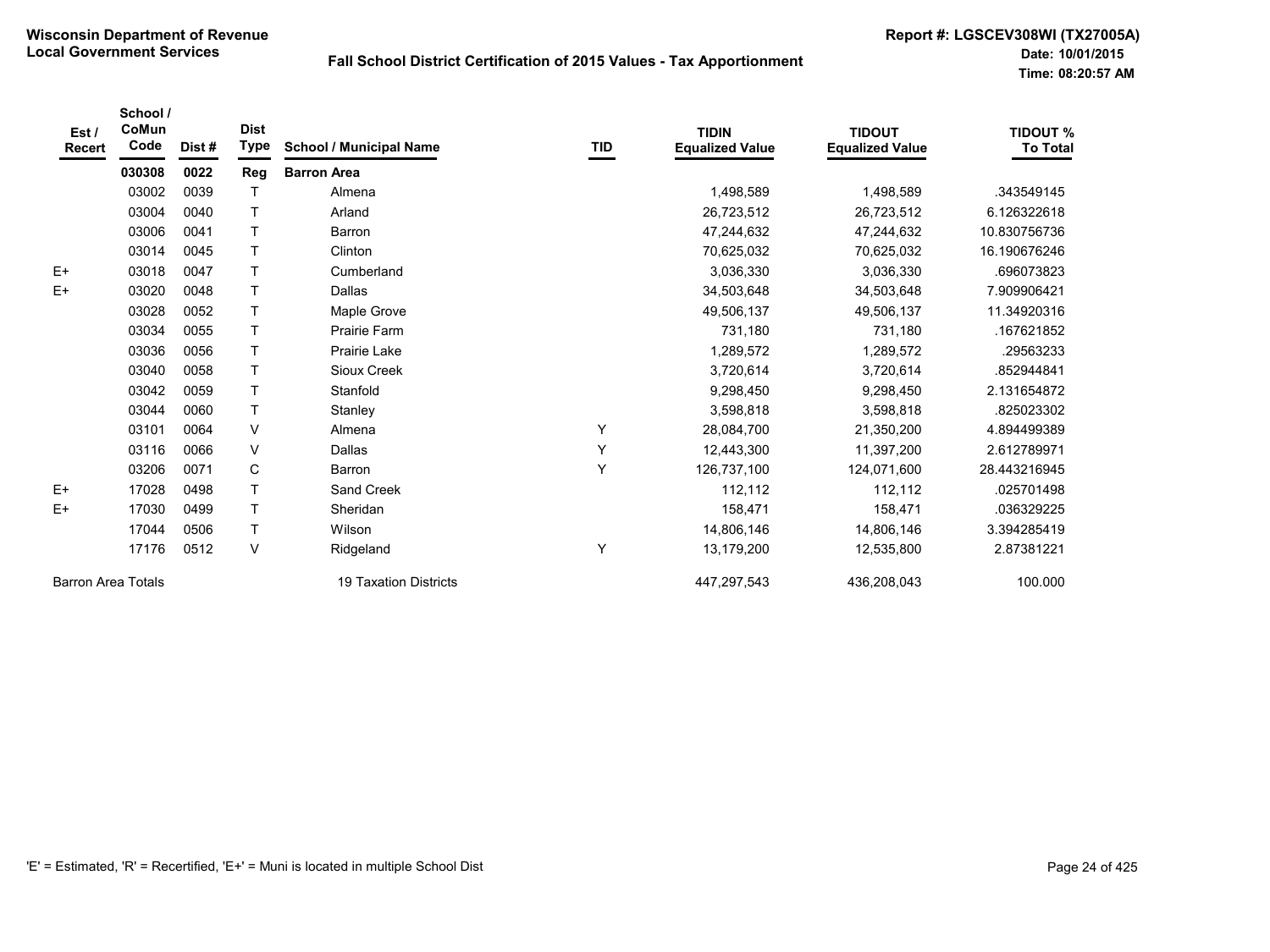| Est /<br><b>Recert</b> | School /<br>CoMun<br>Code<br>Dist # | Dist<br>Type | TID<br><b>School / Municipal Name</b> | <b>TIDIN</b><br><b>Equalized Value</b> | <b>TIDOUT</b><br><b>Equalized Value</b> | <b>TIDOUT %</b><br><b>To Total</b> |             |              |
|------------------------|-------------------------------------|--------------|---------------------------------------|----------------------------------------|-----------------------------------------|------------------------------------|-------------|--------------|
|                        | 040315                              | 0029         | Reg                                   | <b>Bayfield</b>                        |                                         |                                    |             |              |
|                        | 02014                               | 0028         |                                       | La Pointe                              |                                         | 278,409,600                        | 278,409,600 | 47.553033297 |
|                        | 04006                               | 0078         |                                       | Bayfield                               |                                         | 165,491,100                        | 165,491,100 | 28.266280289 |
|                        | 04046                               | 0098         |                                       | Russell                                |                                         | 33,194,700                         | 33,194,700  | 5.669735075  |
|                        | 04206                               | 0102         | C                                     | Bayfield                               |                                         | 108.376.400                        | 108,376,400 | 18.510951339 |
| <b>Bayfield Totals</b> |                                     |              |                                       | 4 Taxation Districts                   |                                         | 585,471,800                        | 585,471,800 | 100.000      |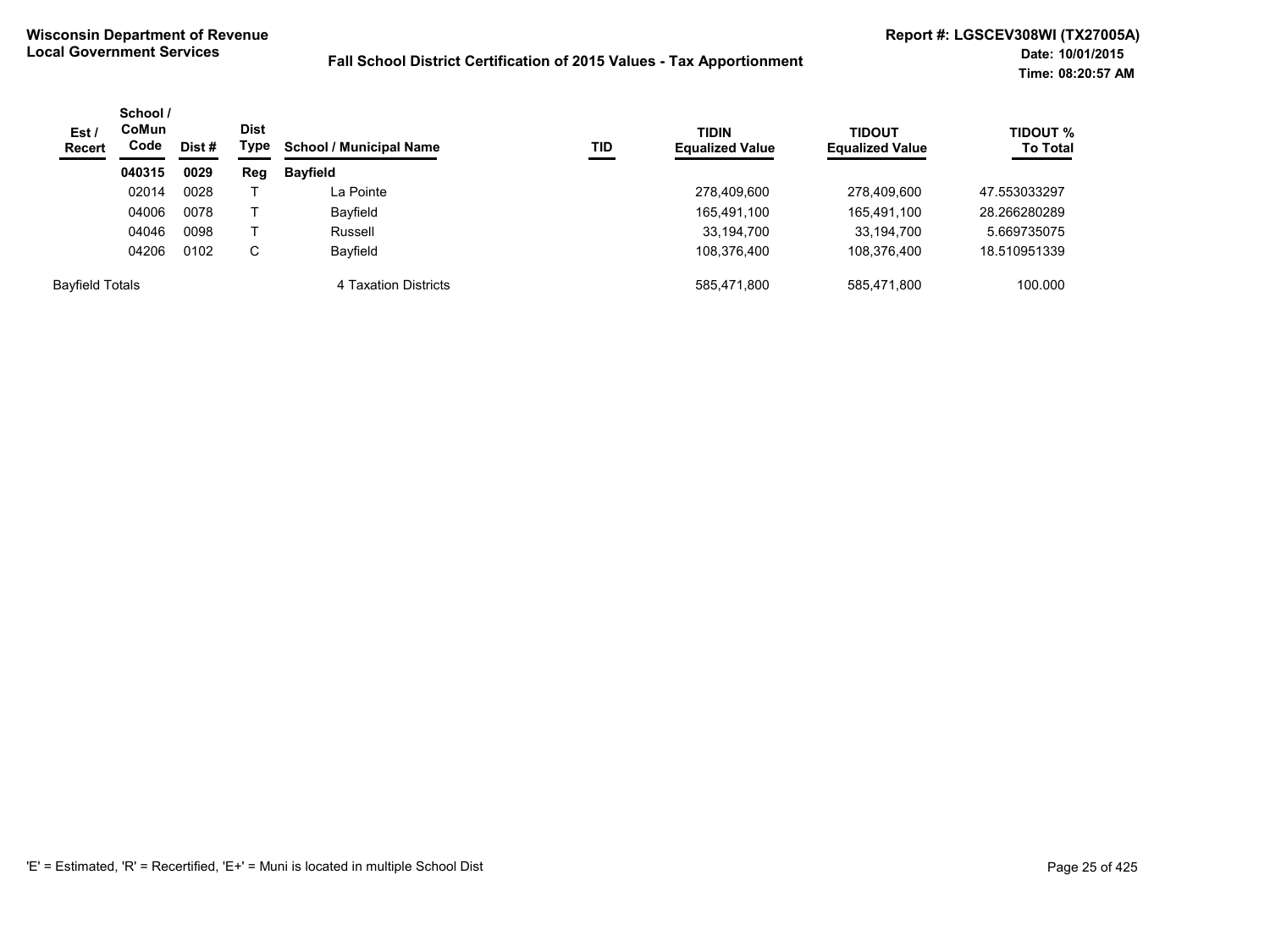| Est /<br>Recert   | School /<br>CoMun<br>Code | Dist # | <b>Dist</b><br>Type | <b>School / Municipal Name</b> | TID | <b>TIDIN</b><br><b>Equalized Value</b> | <b>TIDOUT</b><br><b>Equalized Value</b> | <b>TIDOUT %</b><br><b>To Total</b> |
|-------------------|---------------------------|--------|---------------------|--------------------------------|-----|----------------------------------------|-----------------------------------------|------------------------------------|
|                   | 140336                    | 0097   | Reg                 | <b>Beaver Dam</b>              |     |                                        |                                         |                                    |
|                   | 14004                     | 0398   |                     | Beaver Dam                     |     | 298,302,712                            | 298,302,712                             | 19.912276094                       |
|                   | 14006                     | 0399   |                     | <b>Burnett</b>                 |     | 13,490,922                             | 13,490,922                              | .900544825                         |
|                   | 14008                     | 0400   |                     | Calamus                        |     | 48,874,557                             | 48,874,557                              | 3.262470081                        |
| $E+$              | 14018                     | 0405   |                     | Fox Lake                       |     | 513,393                                | 513,393                                 | .034269964                         |
|                   | 14032                     | 0412   |                     | Lowell                         |     | 15,497,845                             | 15.497.845                              | 1.034510771                        |
|                   | 14034                     | 0413   |                     | Oak Grove                      |     | 12,852,623                             | 12.852.623                              | .857937147                         |
|                   | 14044                     | 0418   |                     | Trenton                        |     | 61,971,565                             | 61,971,565                              | 4.136720394                        |
|                   | 14046                     | 0419   |                     | Westford                       |     | 75.606.534                             | 75.606.534                              | 5.046880631                        |
|                   | 14206                     | 0432   | C                   | Beaver Dam                     | Y   | 1,041,828,500                          | 970,974,300                             | 64.814390093                       |
| Beaver Dam Totals |                           |        |                     | 9 Taxation Districts           |     | 1.568.938.651                          | 1.498.084.451                           | 100.000                            |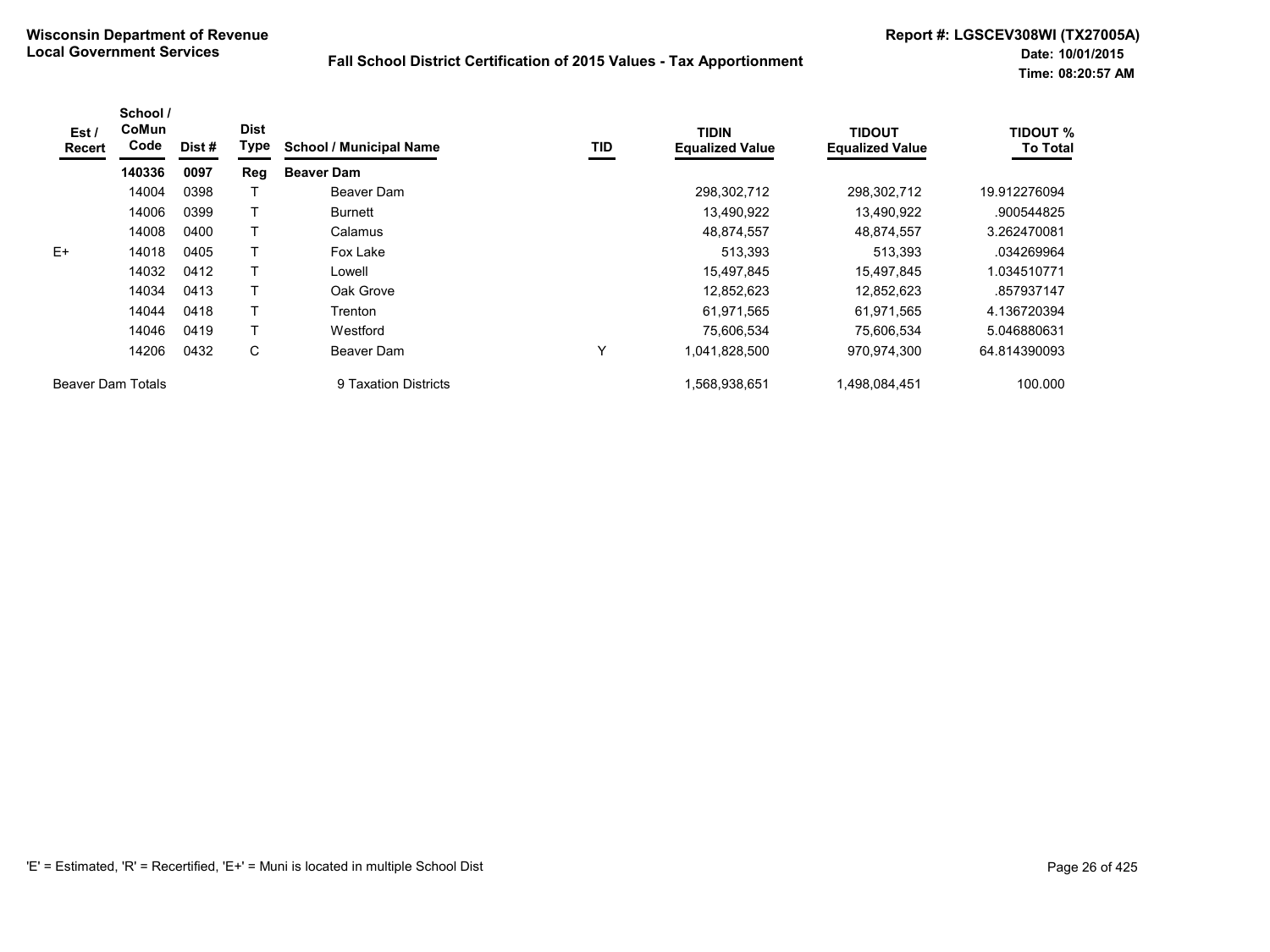| Est/<br><b>Recert</b>         | School /<br>CoMun<br>Code | Dist # | <b>Dist</b><br>Type | <b>School / Municipal Name</b> | TID | <b>TIDIN</b><br><b>Equalized Value</b> | <b>TIDOUT</b><br><b>Equalized Value</b> | <b>TIDOUT %</b><br><b>To Total</b> |
|-------------------------------|---------------------------|--------|---------------------|--------------------------------|-----|----------------------------------------|-----------------------------------------|------------------------------------|
|                               | 384263                    | 0228   | Reg                 | Beecher-Dunbar-Pembine         |     |                                        |                                         |                                    |
|                               | 38008                     | 1028   |                     | Beecher                        |     | 89.378.500                             | 89.378.500                              | 35.939016039                       |
|                               | 38010                     | 1029   |                     | Dunbar                         |     | 75.314.500                             | 75,314,500                              | 30.28389404                        |
| Е                             | 38022                     | 1035   |                     | Pembine                        |     | 84.001.900                             | 84.001.900                              | 33.77708992                        |
| Beecher-Dunbar-Pembine Totals |                           |        |                     | 3 Taxation Districts           |     | 248.694.900                            | 248.694.900                             | 100.000                            |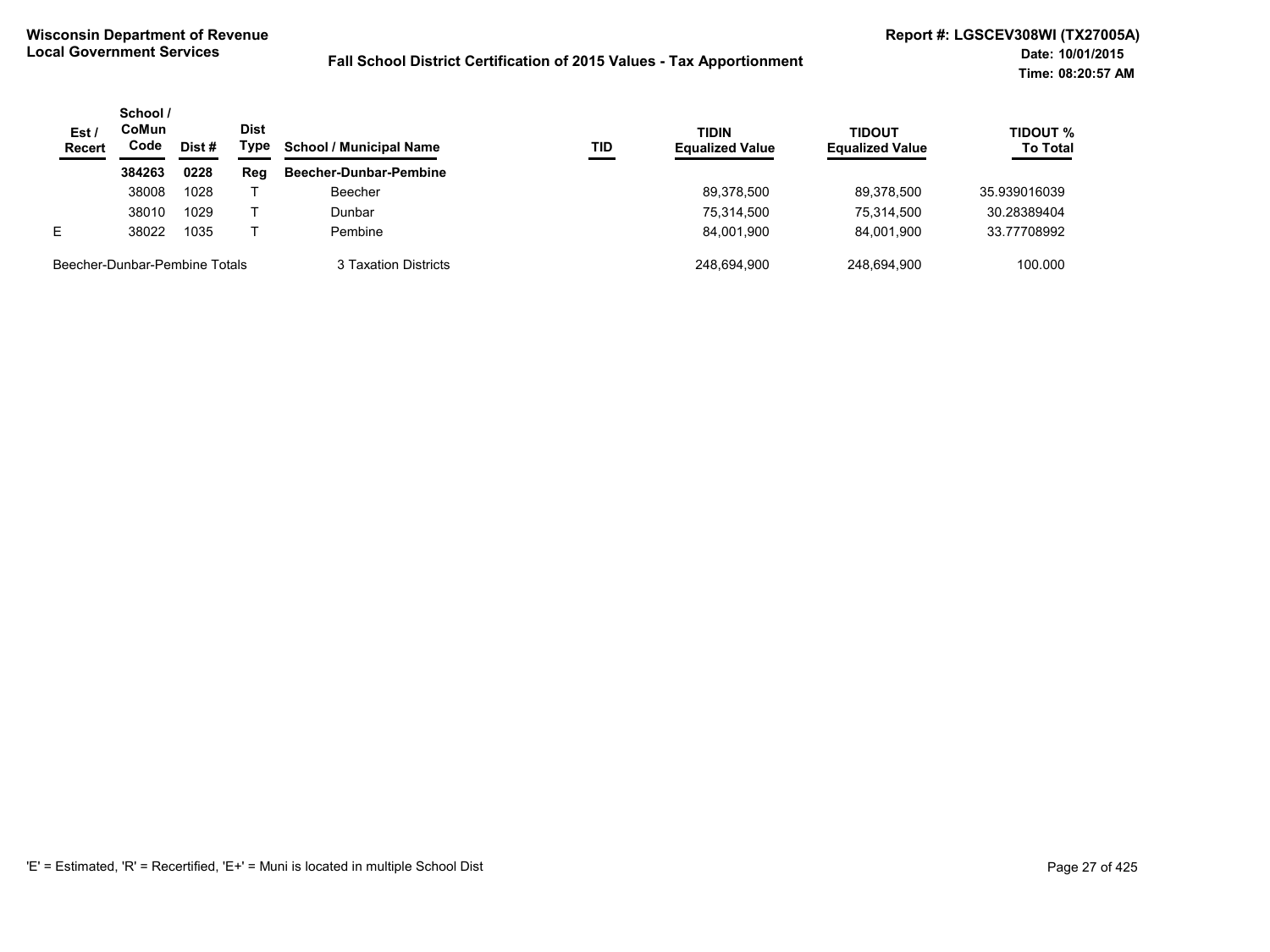| Est/<br><b>Recert</b>    | School /<br><b>CoMun</b><br>Code | Dist # | <b>Dist</b><br>Type | <b>School / Municipal Name</b> | TID | <b>TIDIN</b><br><b>Equalized Value</b> | TIDOUT<br><b>Equalized Value</b> | <b>TIDOUT %</b><br><b>To Total</b> |
|--------------------------|----------------------------------|--------|---------------------|--------------------------------|-----|----------------------------------------|----------------------------------|------------------------------------|
|                          | 130350                           | 0081   | Reg                 | <b>Belleville</b>              |     |                                        |                                  |                                    |
|                          | 13040                            | 0354   |                     | Montrose                       |     | 98,456,278                             | 98.456.278                       | 20.660878825                       |
|                          | 13042                            | 0355   |                     | Oregon                         |     | 18.225.270                             | 18.225.270                       | 3.824541235                        |
|                          | 13048                            | 0358   |                     | Primrose                       |     | 4.253.013                              | 4.253.013                        | .892487386                         |
|                          | 13106                            | 0370   | V                   | <b>Belleville</b>              | v   | 150.656.600                            | 147.397.200                      | 30.931046249                       |
|                          | 23006                            | 0649   |                     | Brooklyn                       |     | 29.911.896                             | 29.911.896                       | 6.27695939                         |
|                          | 23014                            | 0653   |                     | Exeter                         |     | 144,557,845                            | 144,557,845                      | 30.335212537                       |
|                          | 23106                            | 0664   | V                   | <b>Belleville</b>              |     | 33,733,300                             | 33,733,300                       | 7.078874378                        |
| <b>Belleville Totals</b> |                                  |        |                     | 7 Taxation Districts           |     | 479,794,202                            | 476,534,802                      | 100.000                            |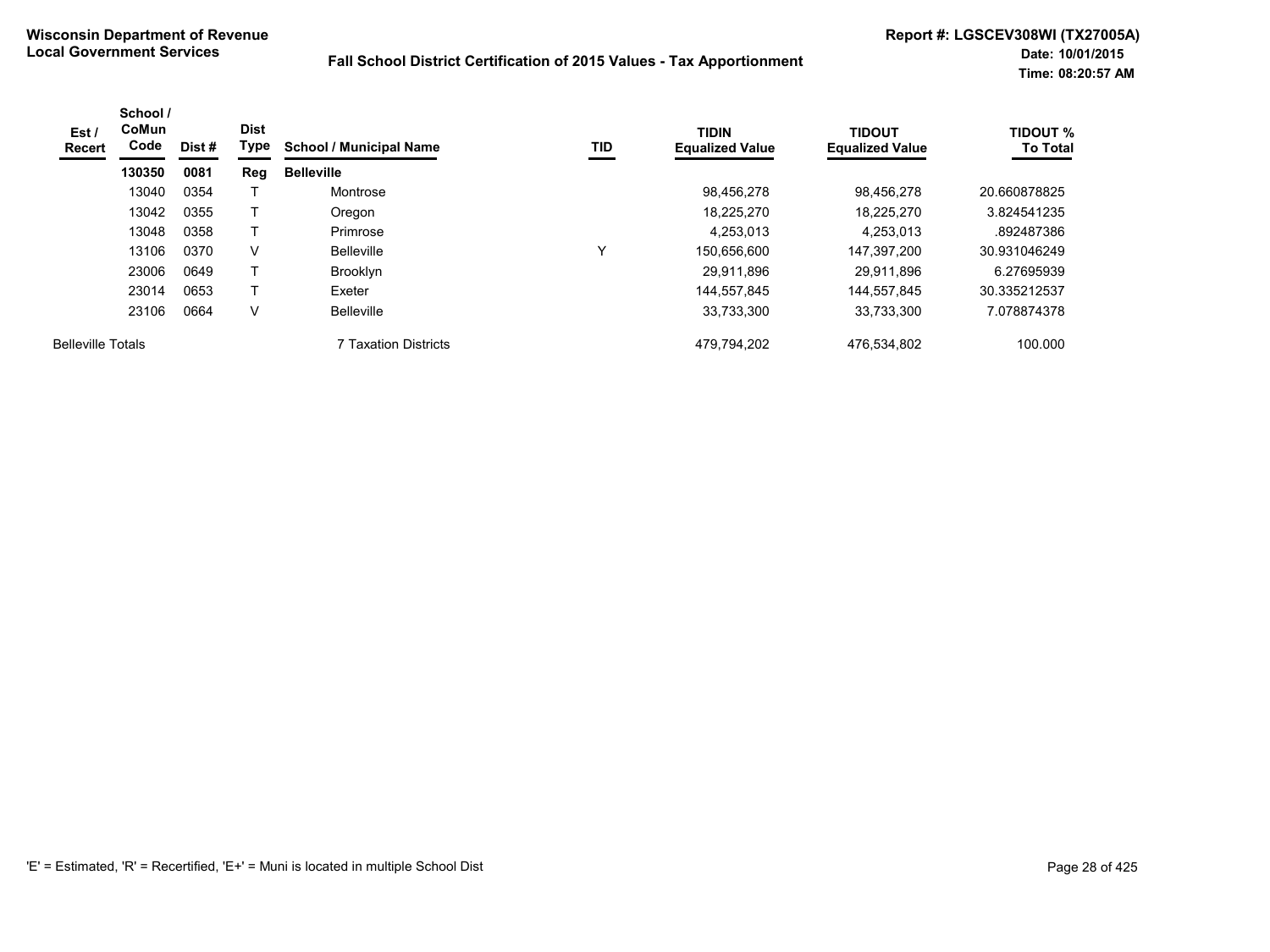| Est/<br><b>Recert</b>           | School /<br><b>CoMun</b><br>Code | Dist# | <b>Dist</b><br>Type | <b>School / Municipal Name</b> | TID         | <b>TIDIN</b><br><b>Equalized Value</b> | TIDOUT<br><b>Equalized Value</b> | <b>TIDOUT %</b><br><b>To Total</b> |
|---------------------------------|----------------------------------|-------|---------------------|--------------------------------|-------------|----------------------------------------|----------------------------------|------------------------------------|
|                                 | 330364                           | 0198  | Reg                 | <b>Belmont Community</b>       |             |                                        |                                  |                                    |
|                                 | 33004                            | 0865  |                     | <b>Belmont</b>                 |             | 43,111,892                             | 43,111,892                       | 26.967103167                       |
|                                 | 33012                            | 0869  |                     | Elk Grove                      |             | 23,242,027                             | 23,242,027                       | 14.53821929                        |
| $E+$                            | 33018                            | 0872  |                     | Kendall                        |             | 23,024,209                             | 23,024,209                       | 14.401971025                       |
|                                 | 33026                            | 0876  |                     | Seymour                        |             | 10,811,930                             | 10,811,930                       | 6.763016379                        |
|                                 | 33106                            | 0883  | v                   | <b>Belmont</b>                 | $\check{ }$ | 66,038,800                             | 59,678,400                       | 37.329690138                       |
| <b>Belmont Community Totals</b> |                                  |       |                     | 5 Taxation Districts           |             | 166.228.858                            | 159.868.458                      | 100.000                            |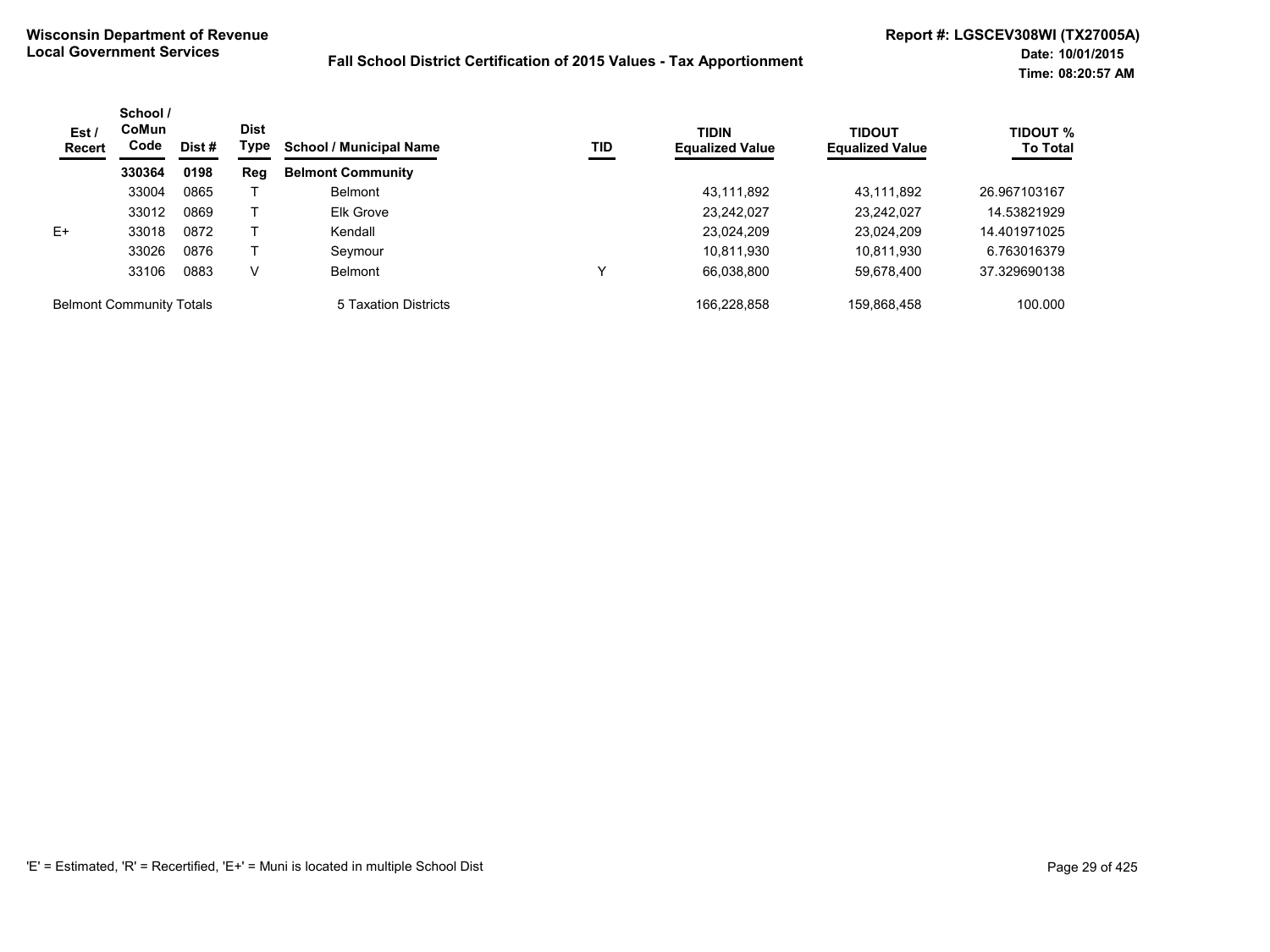| Est /<br><b>Recert</b> | School /<br>CoMun<br>Code | Dist # | <b>Dist</b><br>Type | <b>School / Municipal Name</b> | <b>TID</b> | <b>TIDIN</b><br><b>Equalized Value</b> | <b>TIDOUT</b><br><b>Equalized Value</b> | <b>TIDOUT %</b><br><b>To Total</b> |
|------------------------|---------------------------|--------|---------------------|--------------------------------|------------|----------------------------------------|-----------------------------------------|------------------------------------|
|                        | 530413                    | 0315   | Reg                 | <b>Beloit</b>                  |            |                                        |                                         |                                    |
|                        | 53004                     | 1398   |                     | Beloit                         |            | 61,474,957                             | 61.474.957                              | 4.558164295                        |
|                        | 53038                     | 1415   |                     | Turtle                         |            | 20,487,949                             | 20,487,949                              | 1.519113508                        |
|                        | 53206                     | 1420   | C                   | <b>Beloit</b>                  |            | 1,441,801,839                          | 1.266.715.049                           | 93.922722196                       |
| <b>Beloit Totals</b>   |                           |        |                     | 3 Taxation Districts           |            | 1,523,764,745                          | 1,348,677,955                           | 100.000                            |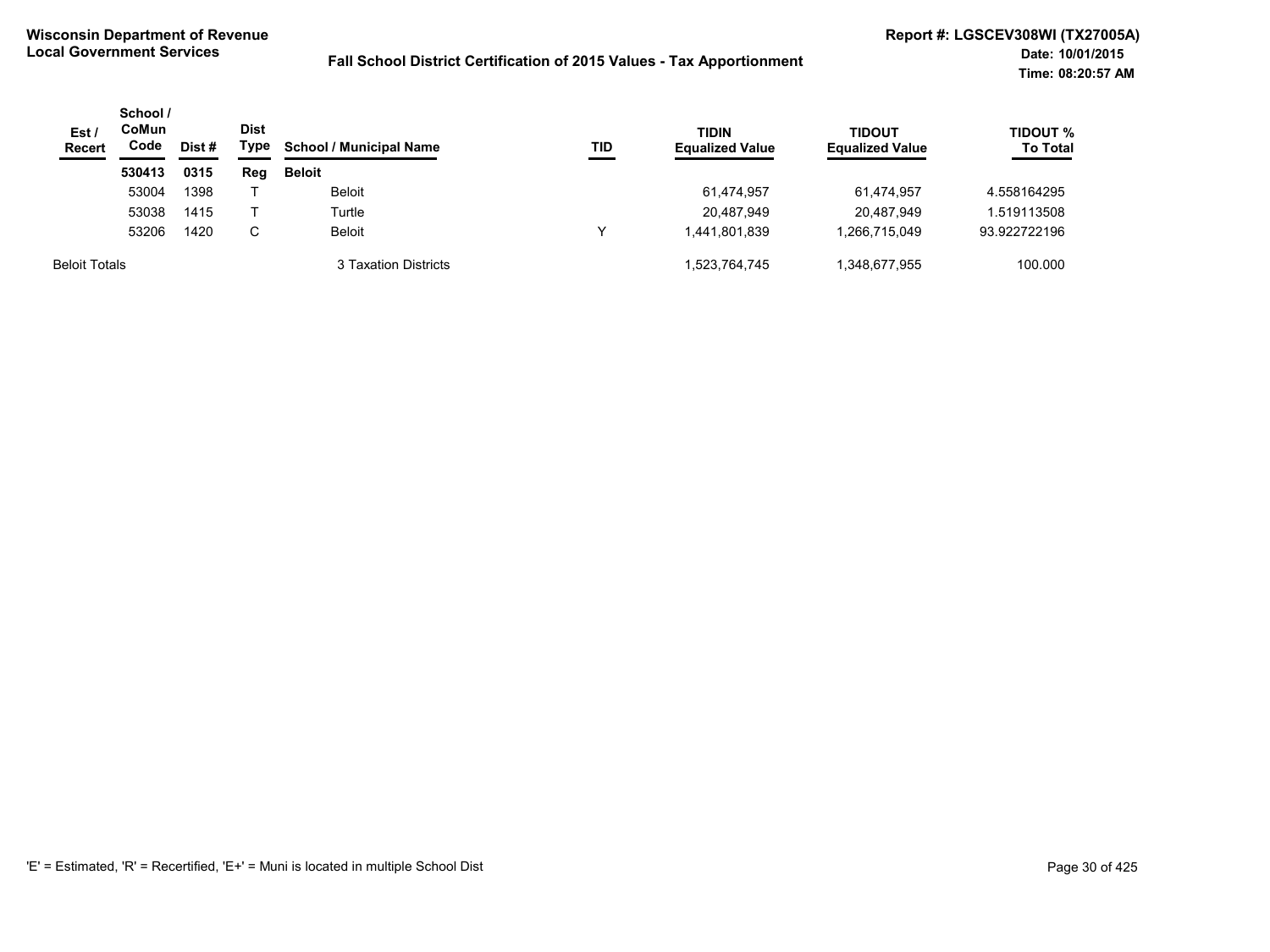| Est /<br><b>Recert</b>      | School /<br>CoMun<br>Code | Dist<br>Type<br>Dist # | TID<br><b>School / Municipal Name</b> | <b>TIDIN</b><br><b>Equalized Value</b> | <b>TIDOUT</b><br><b>Equalized Value</b> | <b>TIDOUT %</b><br><b>To Total</b> |             |              |
|-----------------------------|---------------------------|------------------------|---------------------------------------|----------------------------------------|-----------------------------------------|------------------------------------|-------------|--------------|
|                             | 530422                    | 0316                   | Reg                                   | <b>Beloit Turner</b>                   |                                         |                                    |             |              |
|                             | 53004                     | 1398                   |                                       | <b>Beloit</b>                          |                                         | 367,756,543                        | 367,756,543 | 83.753882239 |
|                             | 53020                     | 1406                   |                                       | La Prairie                             |                                         | 1,667,755                          | 1,667,755   | .379819091   |
|                             | 53038                     | 1415                   |                                       | Turtle                                 |                                         | 30,979,608                         | 30,979,608  | 7.055380767  |
|                             | 53206                     | 1420                   | С                                     | <b>Beloit</b>                          |                                         | 48,725,930                         | 38,688,030  | 8.810917903  |
| <b>Beloit Turner Totals</b> |                           |                        |                                       | 4 Taxation Districts                   |                                         | 449.129.836                        | 439,091,936 | 100.000      |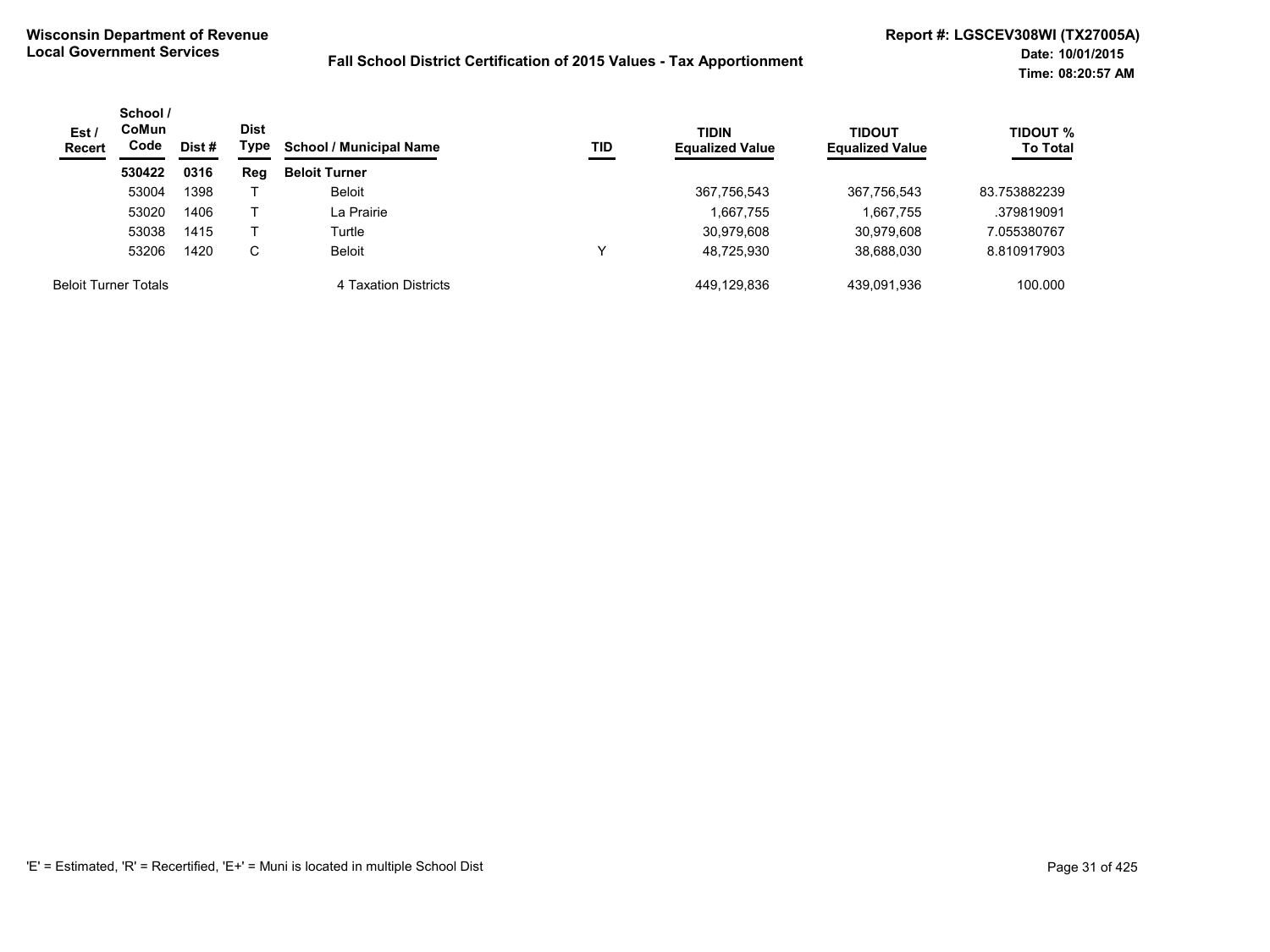| Est /<br><b>Recert</b> | School /<br>CoMun<br>Code<br>Dist# |      | Dist<br>Type | <b>School / Municipal Name</b><br>TID | <b>TIDIN</b><br><b>Equalized Value</b> | <b>TIDOUT</b><br><b>Equalized Value</b> | <b>TIDOUT %</b><br><b>To Total</b> |              |
|------------------------|------------------------------------|------|--------------|---------------------------------------|----------------------------------------|-----------------------------------------|------------------------------------|--------------|
|                        | 330427                             | 0199 | Reg          | <b>Benton</b>                         |                                        |                                         |                                    |              |
|                        | 22022                              | 0604 |              | Hazel Green                           |                                        | 1,411,908                               | 1,411,908                          | 808164919.   |
|                        | 33006                              | 0866 |              | <b>Benton</b>                         |                                        | 19,792,310                              | 19,792,310                         | 25.347091035 |
|                        | 33024                              | 0875 |              | New Diggings                          |                                        | 19,094,116                              | 19,094,116                         | 24.452946447 |
|                        | 33107                              | 0884 |              | <b>Benton</b>                         |                                        | 37,786,800                              | 37,786,800                         | 48.391797599 |
| <b>Benton Totals</b>   |                                    |      |              | 4 Taxation Districts                  |                                        | 78,085,134                              | 78,085,134                         | 100.000      |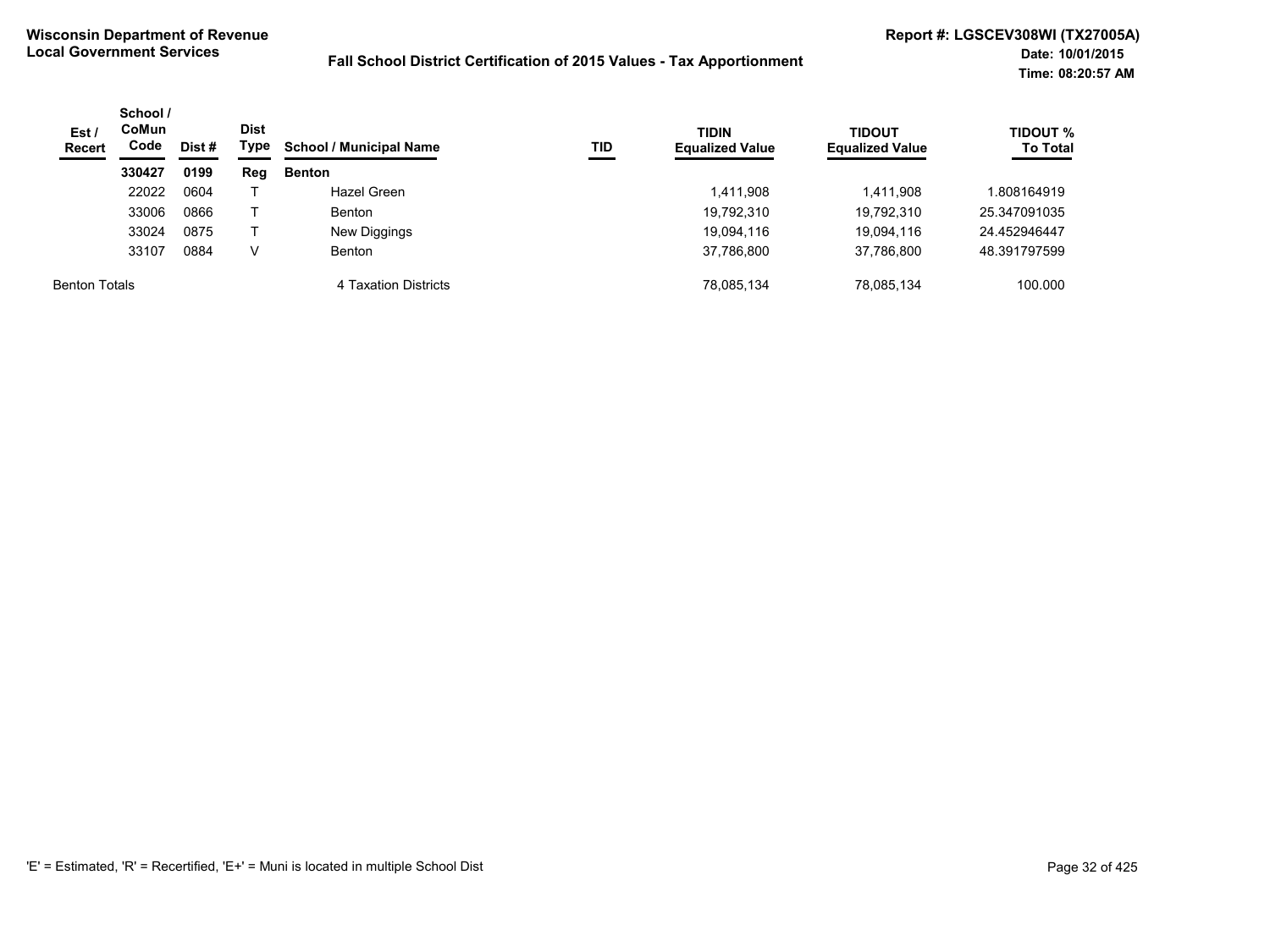| Est /<br><b>Recert</b>    | School /<br>CoMun<br>Code | Dist# | <b>Dist</b><br>Type | <b>School / Municipal Name</b> | TID | <b>TIDIN</b><br><b>Equalized Value</b> | <b>TIDOUT</b><br><b>Equalized Value</b> | <b>TIDOUT %</b><br><b>To Total</b> |
|---------------------------|---------------------------|-------|---------------------|--------------------------------|-----|----------------------------------------|-----------------------------------------|------------------------------------|
|                           | 240434                    | 0150  | Reg                 | <b>Berlin Area</b>             |     |                                        |                                         |                                    |
|                           | 24002                     | 0672  | т                   | Berlin                         |     | 100,849,711                            | 100,849,711                             | 15.730833453                       |
|                           | 24004                     | 0673  | T                   | Brooklyn                       |     | 6,941,842                              | 6,941,842                               | 1.082808858                        |
|                           | 24018                     | 0680  | T                   | Saint Marie                    |     | 3,988,006                              | 3,988,006                               | .622060862                         |
|                           | 24020                     | 0681  | T.                  | Seneca                         |     | 33, 147, 400                           | 33, 147, 400                            | 5.170428588                        |
|                           | 24206                     | 0684  | C                   | Berlin                         |     | 243, 172, 100                          | 230,201,700                             | 35.907535752                       |
|                           | 69002                     | 1883  | T                   | Aurora                         |     | 92,399,433                             | 92,399,433                              | 14.412734328                       |
|                           | 69004                     | 1884  | T                   | <b>Bloomfield</b>              |     | 1,012,813                              | 1,012,813                               | .15798154                          |
|                           | 69014                     | 1889  | T                   | Leon                           |     | 20,152,859                             | 20,152,859                              | 3.143502003                        |
|                           | 69016                     | 1890  | T                   | Marion                         |     | 2,423,894                              | 2,423,894                               | .378086089                         |
|                           | 69024                     | 1894  | T                   | Poy Sippi                      |     | 65,170,514                             | 65,170,514                              | 10.16548775                        |
|                           | 69030                     | 1897  | т                   | Saxeville                      |     | 210,259                                | 210,259                                 | .032796815                         |
|                           | 69034                     | 1899  | T                   | Warren                         |     | 29,755,400                             | 29,755,400                              | 4.641334488                        |
|                           | 69206                     | 1907  | C                   | Berlin                         | ٧   | 12,179,100                             | 5,565,300                               | .868091803                         |
|                           | 70014                     | 1916  | T                   | Nepeuskun                      |     | 31,099,533                             | 31,099,533                              | 4.850996292                        |
|                           | 70022                     | 1920  | T                   | Rushford                       |     | 18, 177, 126                           | 18,177,126                              | 2.83532138                         |
| <b>Berlin Area Totals</b> |                           |       |                     | 15 Taxation Districts          |     | 660,679,990                            | 641,095,790                             | 100.000                            |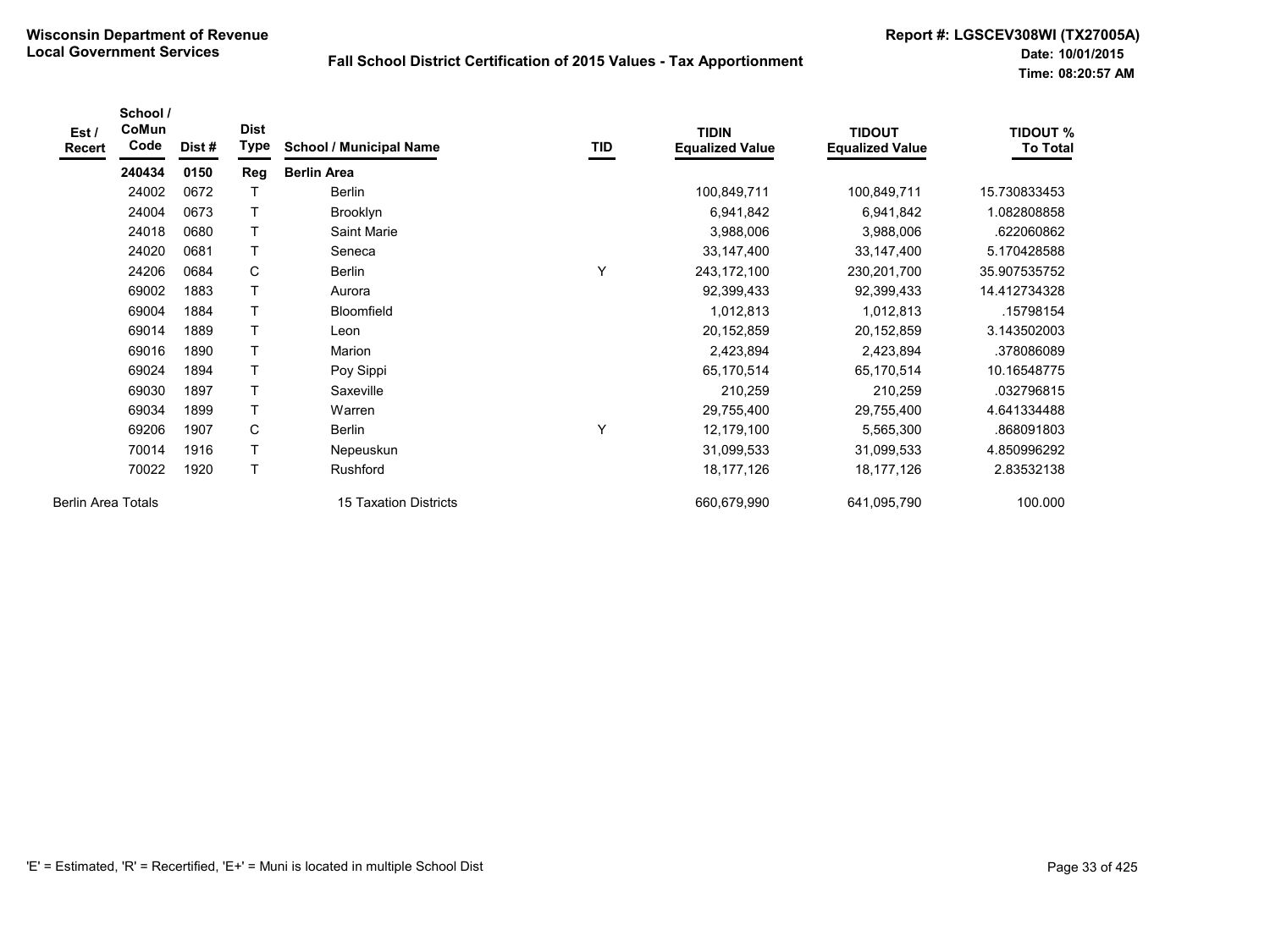| Est/<br>Recert                   | School /<br>CoMun<br>Code | Dist # | <b>Dist</b><br>Type | <b>School / Municipal Name</b> | TID | <b>TIDIN</b><br><b>Equalized Value</b> | <b>TIDOUT</b><br><b>Equalized Value</b> | <b>TIDOUT %</b><br><b>To Total</b> |
|----------------------------------|---------------------------|--------|---------------------|--------------------------------|-----|----------------------------------------|-----------------------------------------|------------------------------------|
|                                  | 646013                    | 0386   | <b>UHS</b>          | <b>Bigfoot Union High</b>      |     |                                        |                                         |                                    |
| $E+$                             | 64006                     | 1733   |                     | Delavan                        |     | 89.541.198                             | 89.541.198                              | 3.858557694                        |
|                                  | 64016                     | 1738   |                     | Linn                           |     | 626, 152, 119                          | 626, 152, 119                           | 26.982485498                       |
|                                  | 64022                     | 1741   |                     | Sharon                         |     | 50,956,220                             | 50,956,220                              | 2.19583297                         |
|                                  | 64030                     | 1745   |                     | Walworth                       |     | 192.121.216                            | 192.121.216                             | 8.278991266                        |
|                                  | 64126                     | 1749   | V                   | Fontana                        | ν   | 1,134,293,800                          | 1,096,472,300                           | 47.249776908                       |
|                                  | 64181                     | 1752   | V                   | Sharon                         | ν   | 67.602.900                             | 67.602.900                              | 2.913180701                        |
|                                  | 64191                     | 1753   | V                   | Walworth                       | Υ   | 197,741,300                            | 197,741,300                             | 8.521174963                        |
| <b>Bigfoot Union High Totals</b> |                           |        |                     | 7 Taxation Districts           |     | 2,358,408,753                          | 2,320,587,253                           | 100.000                            |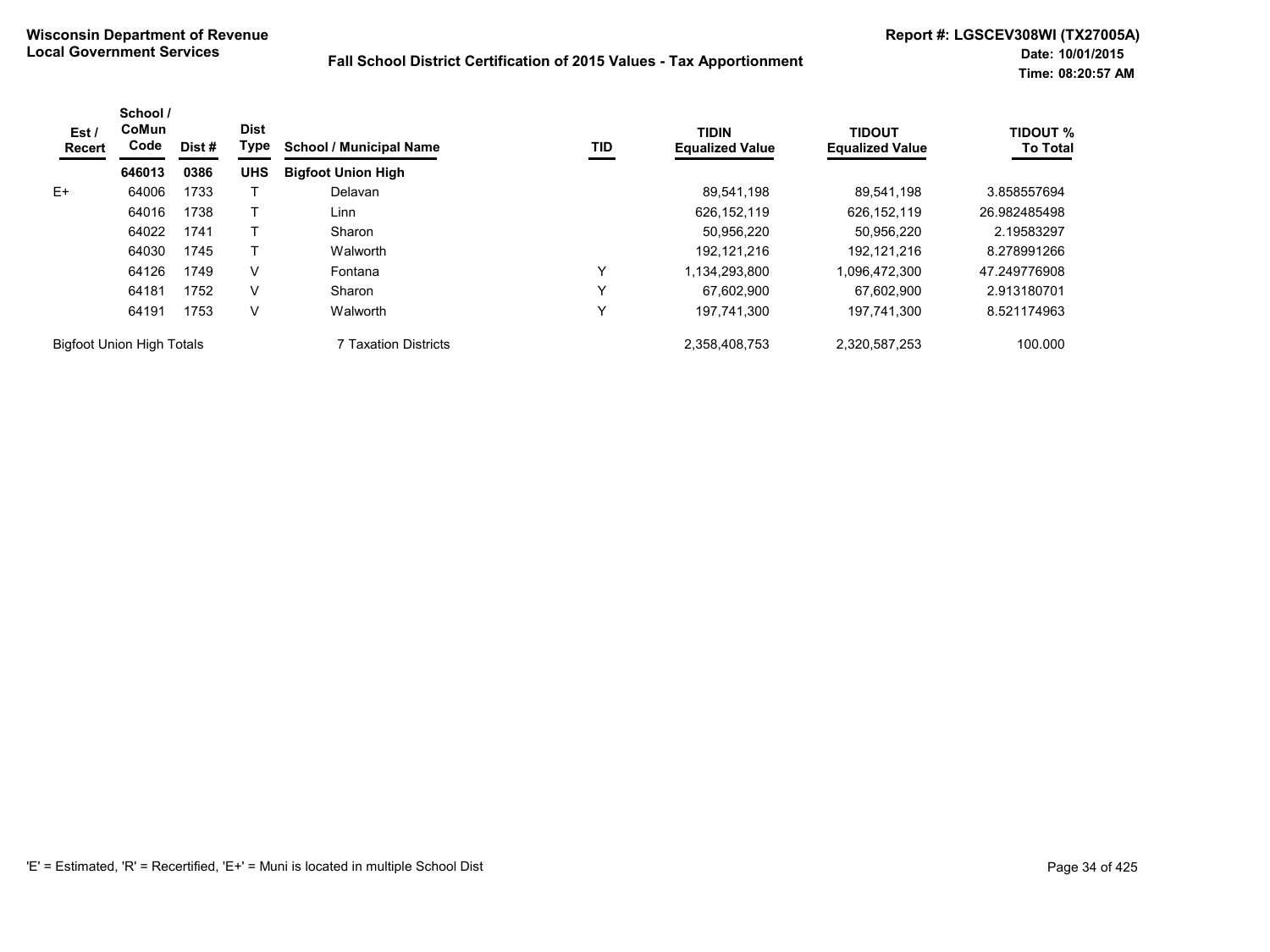| Est /<br><b>Recert</b>  | School /<br>CoMun<br>Code | Dist# | <b>Dist</b><br>Type | <b>School / Municipal Name</b> | TID | <b>TIDIN</b><br><b>Equalized Value</b> | <b>TIDOUT</b><br><b>Equalized Value</b> | <b>TIDOUT %</b><br><b>To Total</b> |
|-------------------------|---------------------------|-------|---------------------|--------------------------------|-----|----------------------------------------|-----------------------------------------|------------------------------------|
|                         | 650441                    | 0390  | Reg                 | <b>Birchwood</b>               |     |                                        |                                         |                                    |
|                         | 03010                     | 0043  |                     | Cedar Lake                     |     | 130,631,999                            | 130,631,999                             | 23.964061693                       |
|                         | 54044                     | 1447  |                     | Wilkinson                      |     | 7,432,600                              | 7,432,600                               | .363488933                         |
|                         | 54048                     | 1449  | т                   | Wilson                         |     | 9,926,400                              | 9,926,400                               | 820969317                          |
|                         | 57004                     | 1537  |                     | Couderay                       |     | 891,279                                | 891,279                                 | .16350255                          |
|                         | 57008                     | 1539  | T                   | Edgewater                      |     | 166,953,000                            | 166,953,000                             | 30.627044081                       |
|                         | 57018                     | 1544  | т                   | Meteor                         |     | 20,842,546                             | 20,842,546                              | 3.82350467                         |
|                         | 57026                     | 1548  | т                   | Sand Lake                      |     | 23,487,857                             | 23,487,857                              | 4.308779307                        |
|                         | 65010                     | 1765  | т                   | <b>Birchwood</b>               |     | 157,114,088                            | 157.114.088                             | 28.822124184                       |
|                         | 65106                     | 1782  | V                   | <b>Birchwood</b>               | Υ   | 29,571,300                             | 27,836,500                              | 5.106525265                        |
| <b>Birchwood Totals</b> |                           |       |                     | 9 Taxation Districts           |     | 546.851.069                            | 545.116.269                             | 100.000                            |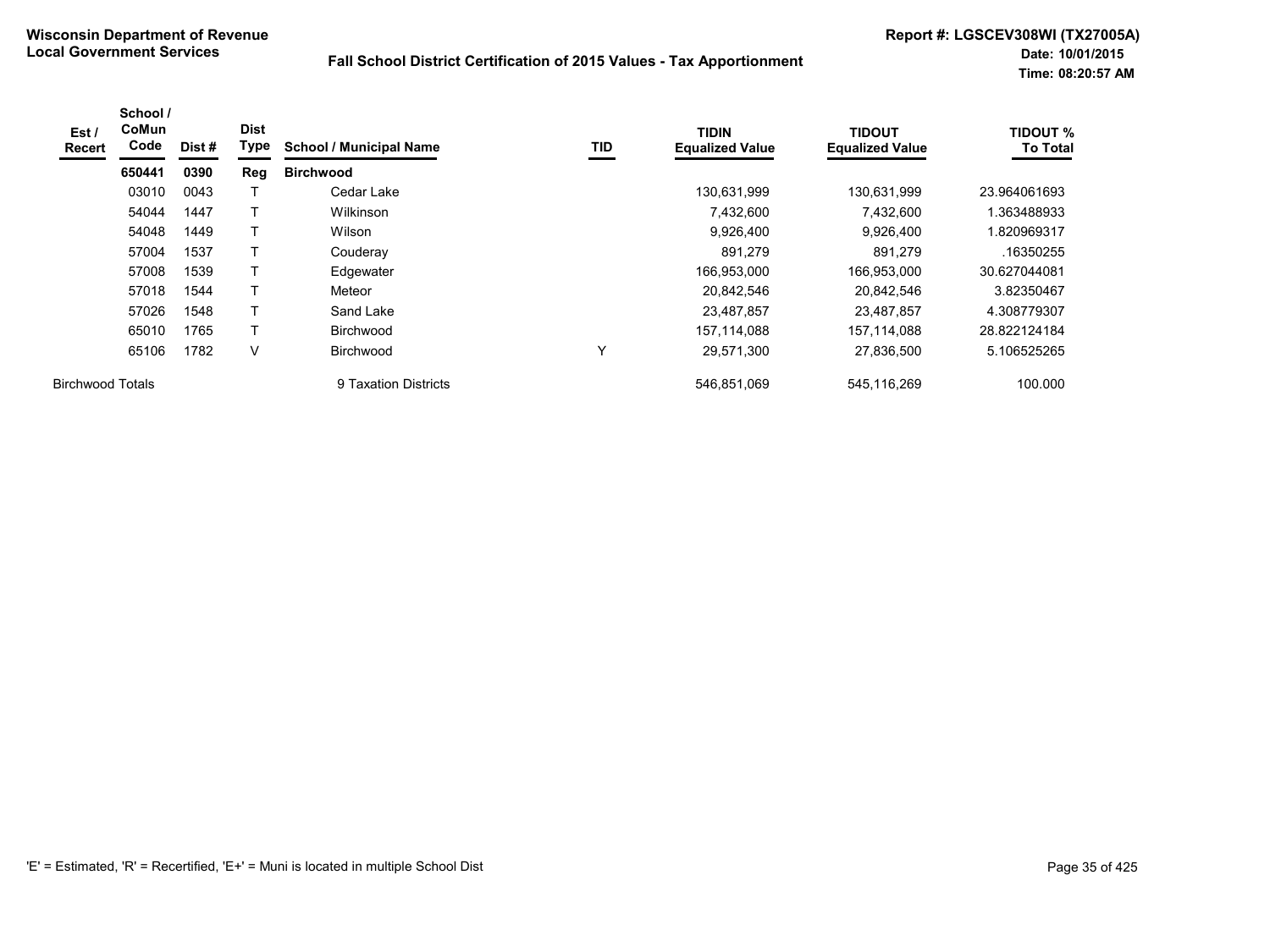| Est/<br>Recert                     | School /<br>CoMun<br>Code | Dist # | <b>Dist</b><br>Type | <b>School / Municipal Name</b> | TID | <b>TIDIN</b><br><b>Equalized Value</b> | <b>TIDOUT</b><br><b>Equalized Value</b> | <b>TIDOUT %</b><br><b>To Total</b> |
|------------------------------------|---------------------------|--------|---------------------|--------------------------------|-----|----------------------------------------|-----------------------------------------|------------------------------------|
|                                    | 332240                    | 0202   | Reg                 | <b>Black Hawk (Gratiot)</b>    |     |                                        |                                         |                                    |
|                                    | 23008                     | 0650   |                     | Cadiz                          |     | 27,621,960                             | 27,621,960                              | 16.105582714                       |
|                                    | 23018                     | 0655   |                     | Jordan                         |     | 5,405,234                              | 5,405,234                               | 3.151638887                        |
|                                    | 33010                     | 0868   |                     | Darlington                     |     | 8,500                                  | 8,500                                   | .004956109                         |
| $E+$                               | 33016                     | 0871   |                     | Gratiot                        |     | 33,773,720                             | 33,773,720                              | 19.692499772                       |
|                                    | 33022                     | 0874   |                     | Monticello                     |     | 1,295,251                              | 1,295,251                               | .755224181                         |
|                                    | 33030                     | 0878   |                     | Wayne                          |     | 34,612,200                             | 34,612,200                              | 20.181393717                       |
|                                    | 33036                     | 0881   |                     | Wiota                          |     | 43,732,034                             | 43,732,034                              | 25.498910679                       |
|                                    | 33131                     | 0886   | V                   | Gratiot                        | Υ   | 8,043,900                              | 7,119,500                               | 4.151178849                        |
|                                    | 33181                     | 0888   | V                   | South Wayne                    |     | 17,937,100                             | 17.937.100                              | 10.458615091                       |
| <b>Black Hawk (Gratiot) Totals</b> |                           |        |                     | 9 Taxation Districts           |     | 172,429,899                            | 171,505,499                             | 100.000                            |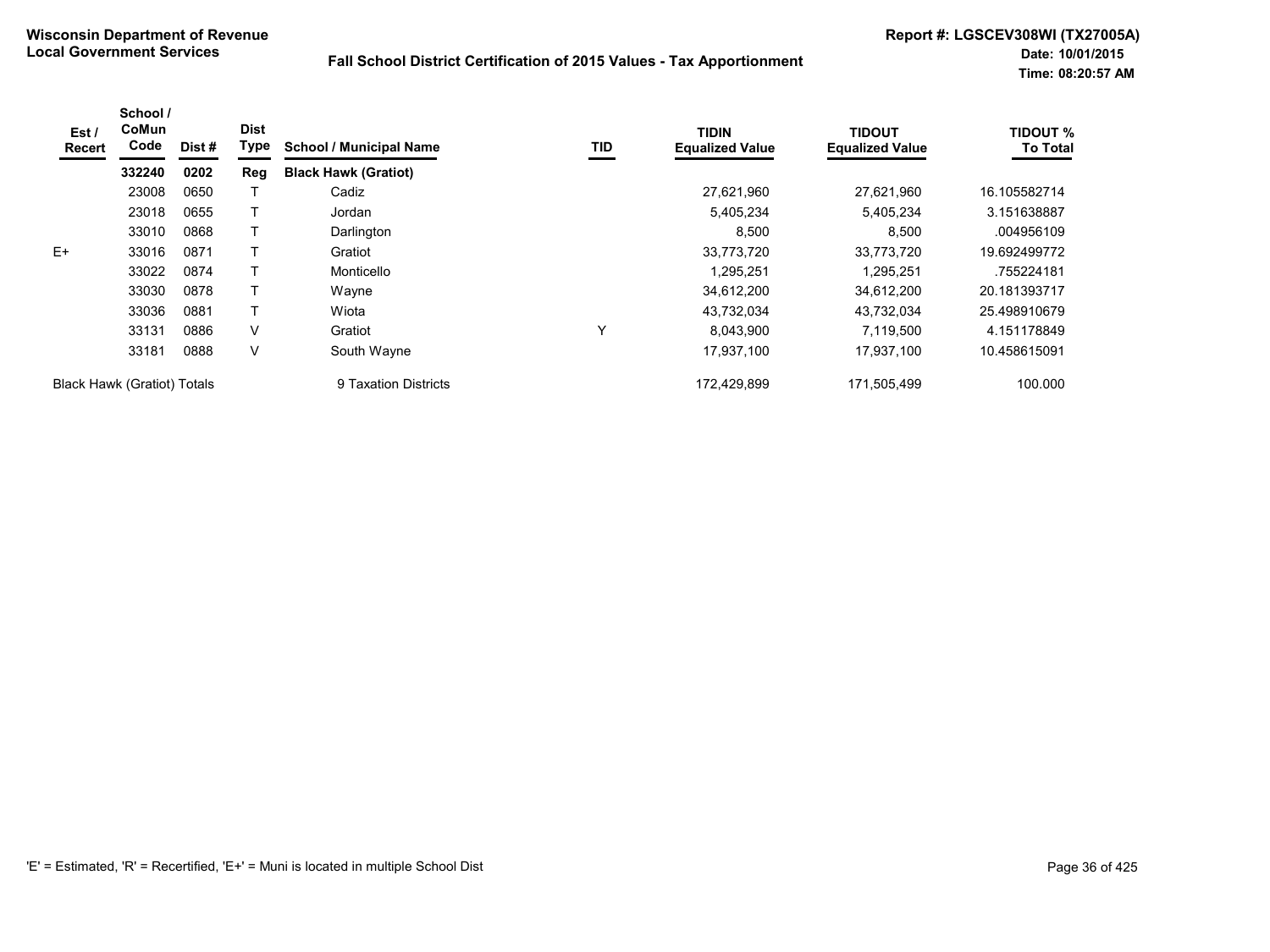| Est /<br>Recert                 | School /<br>CoMun<br>Code | Dist#                 | <b>Dist</b><br><b>Type</b> | <b>School / Municipal Name</b> | TID           | <b>TIDIN</b><br><b>Equalized Value</b> | <b>TIDOUT</b><br><b>Equalized Value</b> | <b>TIDOUT %</b><br><b>To Total</b> |
|---------------------------------|---------------------------|-----------------------|----------------------------|--------------------------------|---------------|----------------------------------------|-----------------------------------------|------------------------------------|
|                                 | 270476                    | 0162                  | Reg                        | <b>Black River Falls</b>       |               |                                        |                                         |                                    |
| $E+$                            | 10008                     | 0234                  |                            | Dewhurst                       |               | 6,800,766                              | 6,800,766                               | .793457955                         |
|                                 | 27002                     | 0732                  | т                          | Adams                          |               | 150,108,400                            | 150,108,400                             | 17.513424814                       |
|                                 | 27004                     | 0733                  | т                          | Albion                         |               | 84,748,504                             | 84,748,504                              | 9.887764795                        |
|                                 | 27006                     | 0734                  | T                          | Alma                           |               | 32,537,892                             | 32,537,892                              | 3.796256073                        |
|                                 | 27010                     | 0736                  | т                          | <b>Brockway</b>                |               | 121,134,900                            | 121,134,900                             | 14.133032952                       |
|                                 | 27016                     | 0739                  | T                          | Curran                         |               | 11,018,319                             | 11,018,319                              | 1.285527668                        |
|                                 | 27018                     | 0740                  | T                          | Franklin                       |               | 825,399                                | 825,399                                 | .096300829                         |
|                                 | 27020                     | 0741                  | T                          | Garden Valley                  |               | 1,246,942                              | 1,246,942                               | .145483031                         |
|                                 | 27024                     | 0743                  | T                          | Hixton                         |               | 36,405,113                             | 36,405,113                              | 4.247451904                        |
|                                 | 27026                     | 0744                  | T                          | Irving                         |               | 36,546,342                             | 36,546,342                              | 4.263929353                        |
| $E+$                            | 27028                     | 0745                  |                            | Knapp                          |               | 30,332,792                             | 30,332,792                              | 3.538982976                        |
|                                 | 27030                     | 0746                  |                            | Komensky                       |               | 10,462,400                             | 10,462,400                              | 1.220667569                        |
|                                 | 27032                     | 0747                  | T                          | Manchester                     |               | 73,255,600                             | 73,255,600                              | 8.546866417                        |
|                                 | 27036                     | 0749                  | T                          | Millston                       |               | 15,356,400                             | 15,356,400                              | 1.791659606                        |
|                                 | 27040                     | 0751                  | T                          | Northfield                     |               | 4,023,019                              | 4,023,019                               | 469373072                          |
|                                 | 27042                     | 0752                  |                            | Springfield                    |               | 512,865                                | 512,865                                 | .059836909                         |
|                                 | 27136                     | 0754                  | V                          | Hixton                         | Υ             | 27,177,000                             | 19,416,900                              | 2.265405655                        |
|                                 | 27206                     | 0758                  | С                          | <b>Black River Falls</b>       | Υ             | 238,223,800                            | 218,092,600                             | 25.445267238                       |
|                                 | 41028                     | 1104                  | T                          | New Lyme                       |               | 4,279,620                              | 4,279,620                               | 499311185                          |
| <b>Black River Falls Totals</b> |                           | 19 Taxation Districts |                            | 884,996,073                    | 857, 104, 773 | 100.000                                |                                         |                                    |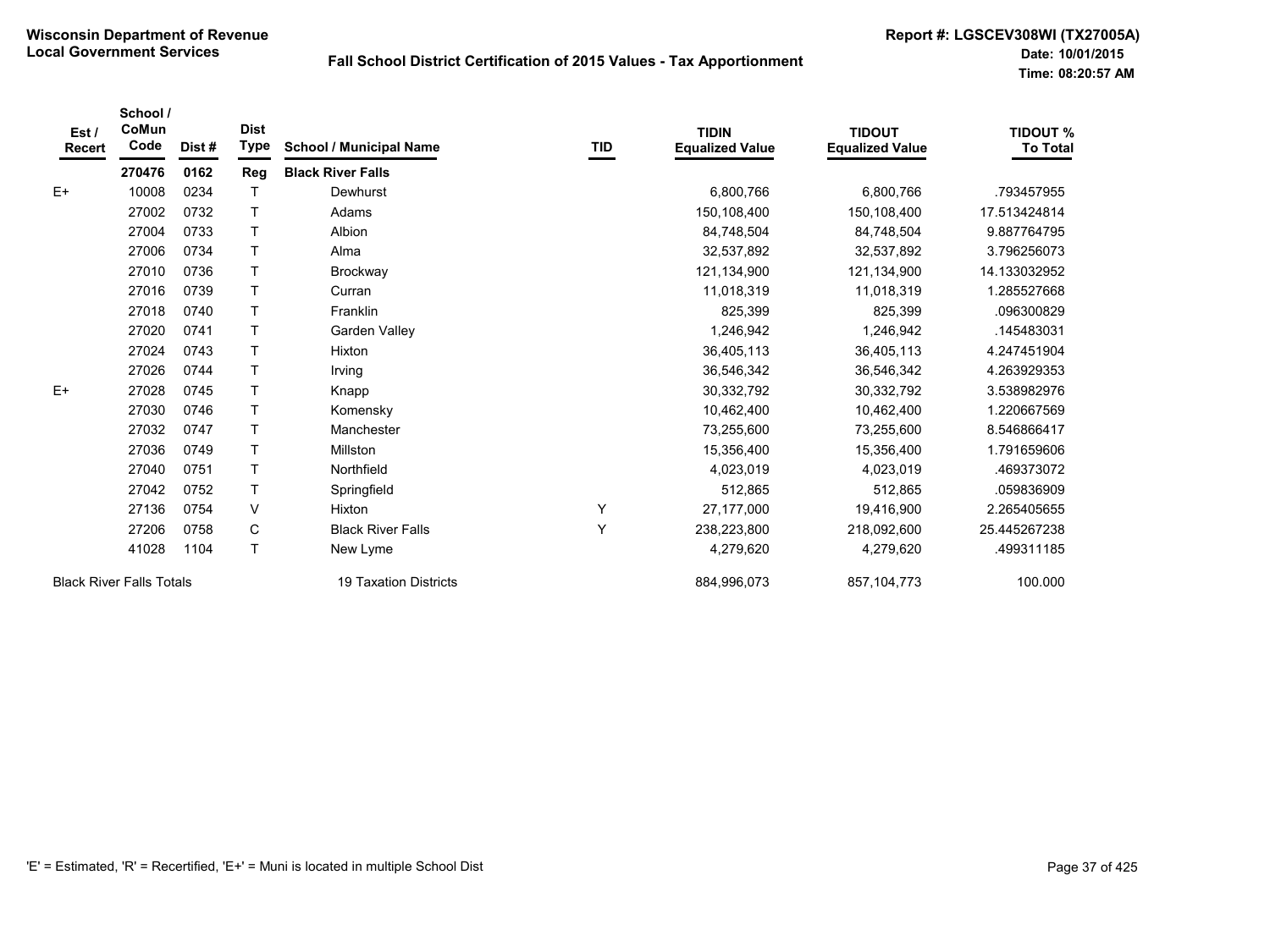| Est /<br><b>Recert</b>     | School /<br>CoMun<br>Code | Dist# | <b>Dist</b><br>Type | <b>School / Municipal Name</b> | TID | <b>TIDIN</b><br><b>Equalized Value</b> | <b>TIDOUT</b><br><b>Equalized Value</b> | <b>TIDOUT %</b><br><b>To Total</b> |
|----------------------------|---------------------------|-------|---------------------|--------------------------------|-----|----------------------------------------|-----------------------------------------|------------------------------------|
|                            | 610485                    | 0359  | Reg                 | <b>Blair-Taylor</b>            |     |                                        |                                         |                                    |
|                            | 27004                     | 0733  |                     | Albion                         |     | 14,726,996                             | 14,726,996                              | 4.287865627                        |
|                            | 27016                     | 0739  | т                   | Curran                         |     | 62,522,943                             | 62,522,943                              | 18.203982549                       |
|                            | 27018                     | 0740  | т                   | Franklin                       |     | 13,308,385                             | 13,308,385                              | 3.87482733                         |
|                            | 27042                     | 0752  | Τ                   | Springfield                    |     | 56,874,735                             | 56,874,735                              | 16.559468153                       |
|                            | 27186                     | 0757  | V                   | Taylor                         | Υ   | 12,780,400                             | 9,790,700                               | 2.850629279                        |
|                            | 61004                     | 1655  |                     | Arcadia                        |     | 1,944,529                              | 1,944,529                               | .56616292                          |
|                            | 61014                     | 1660  | т                   | Ettrick                        |     | 49,070,398                             | 49,070,398                              | 14.287182049                       |
|                            | 61022                     | 1664  | T                   | Pigeon                         |     | 1,603,399                              | 1,603,399                               | .466840587                         |
|                            | 61024                     | 1665  | T                   | Preston                        |     | 60,912,917                             | 60,912,917                              | 17.735212466                       |
|                            | 61206                     | 1675  | C                   | <b>Blair</b>                   | Υ   | 84,774,296                             | 72,702,496                              | 21.16782904                        |
| <b>Blair-Taylor Totals</b> |                           |       |                     | 10 Taxation Districts          |     | 358,518,998                            | 343,457,498                             | 100.000                            |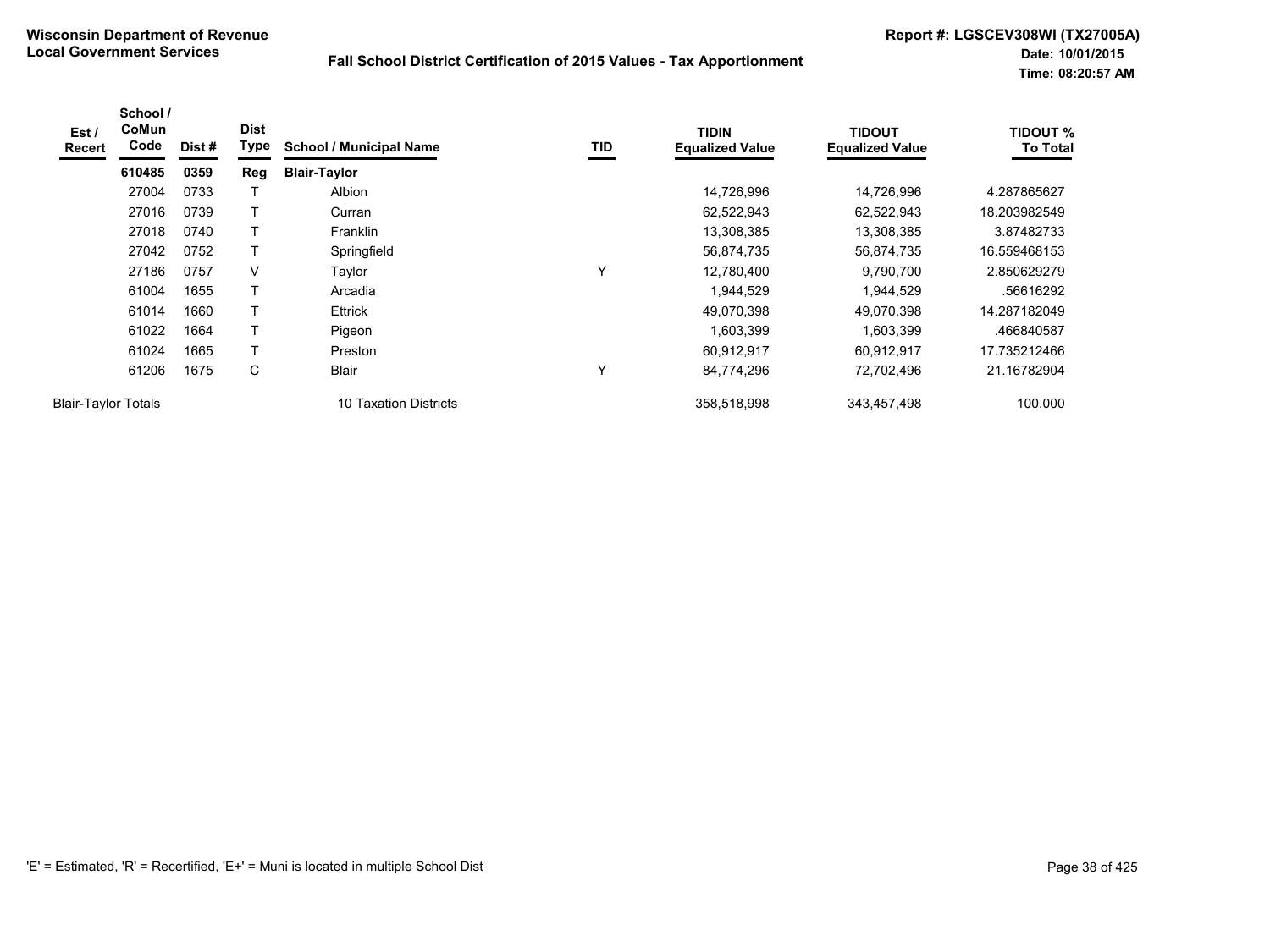| Est /<br><b>Recert</b> | School /<br>CoMun<br>Code | Dist # | <b>Dist</b><br><b>Type</b> | <b>School / Municipal Name</b> | TID | <b>TIDIN</b><br><b>Equalized Value</b> | <b>TIDOUT</b><br><b>Equalized Value</b> | <b>TIDOUT %</b><br><b>To Total</b> |
|------------------------|---------------------------|--------|----------------------------|--------------------------------|-----|----------------------------------------|-----------------------------------------|------------------------------------|
|                        | 090497                    | 0053   | Reg                        | <b>Bloomer</b>                 |     |                                        |                                         |                                    |
|                        | 09006                     | 0201   |                            | Auburn                         |     | 36,995,232                             | 36,995,232                              | 7.029289506                        |
|                        | 09010                     | 0203   | T                          | <b>Bloomer</b>                 |     | 77,159,194                             | 77,159,194                              | 14.660654451                       |
|                        | 09012                     | 0204   | T                          | Cleveland                      |     | 35,825,613                             | 35,825,613                              | 6.807055718                        |
|                        | 09016                     | 0206   | T                          | Cooks Valley                   |     | 53,066,033                             | 53,066,033                              | 10.08282659                        |
|                        | 09020                     | 0208   | Τ                          | Eagle Point                    |     | 3,308,387                              | 3,308,387                               | .628611006                         |
|                        | 09032                     | 0213   | $\top$                     | Howard                         |     | 8,800,875                              | 8,800,875                               | 1.67221274                         |
|                        | 09038                     | 0217   | T                          | Sampson                        |     | 1,016,396                              | 1,016,396                               | .193120609                         |
|                        | 09042                     | 0219   | T                          | Tilden                         |     | 14,124,974                             | 14,124,974                              | 2.683819675                        |
|                        | 09046                     | 0221   | Τ                          | Woodmohr                       |     | 74,820,890                             | 74,820,890                              | 14.216364339                       |
|                        | 09206                     | 0225   | C                          | Bloomer                        | Υ   | 232,007,300                            | 220,395,800                             | 41.876366234                       |
|                        | 17010                     | 0489   | T                          | Grant                          |     | 468,180                                | 468,180                                 | .088956673                         |
| $E+$                   | 17028                     | 0498   | T                          | Sand Creek                     |     | 319,583                                | 319,583                                 | .060722458                         |
| <b>Bloomer Totals</b>  |                           |        |                            | 12 Taxation Districts          |     | 537,912,657                            | 526,301,157                             | 100.000                            |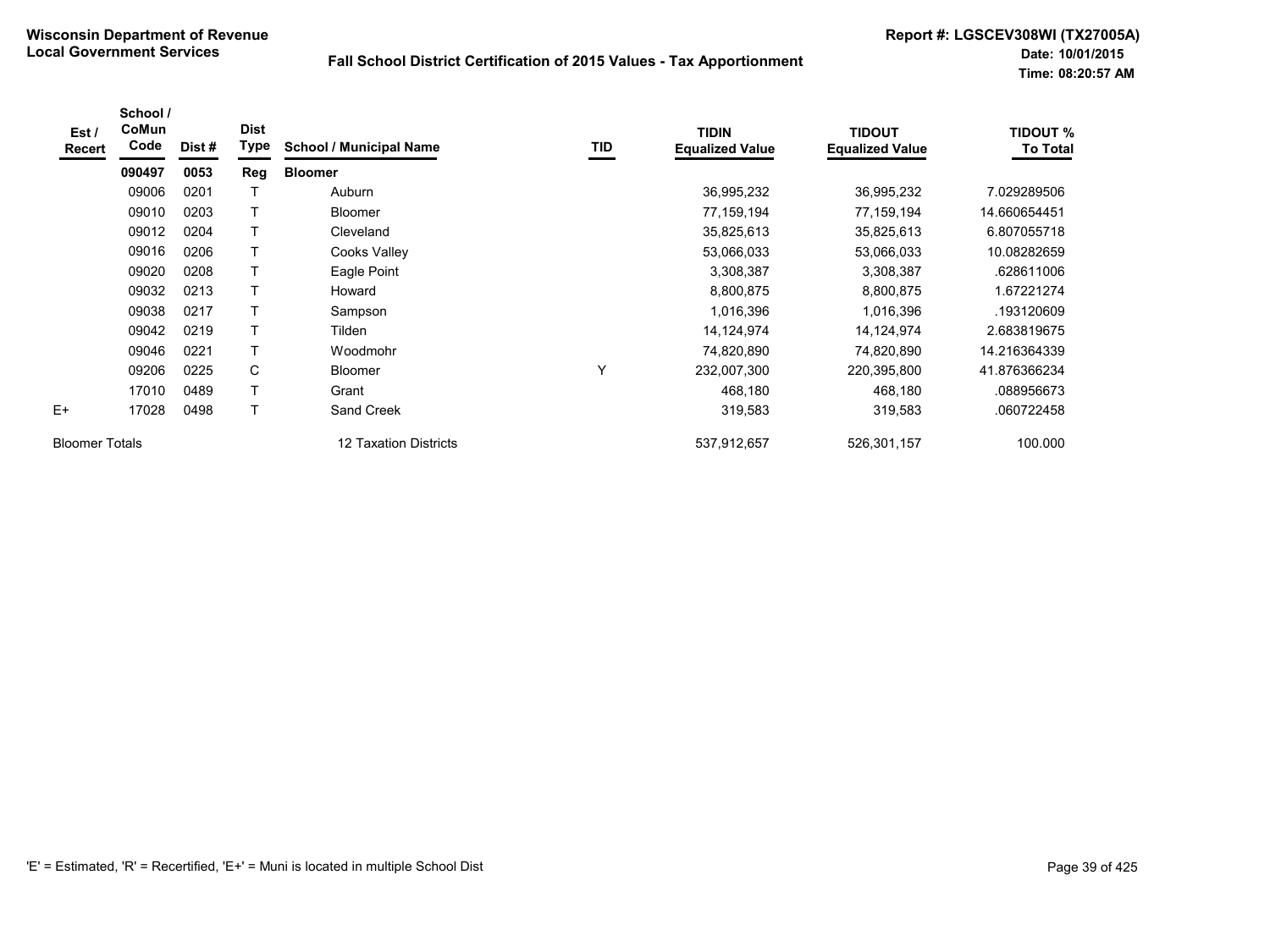| Est /<br><b>Recert</b> | School /<br>CoMun<br>Code | Dist # | <b>Dist</b><br>Type | <b>School / Municipal Name</b> | TID | <b>TIDIN</b><br><b>Equalized Value</b> | <b>TIDOUT</b><br><b>Equalized Value</b> | <b>TIDOUT %</b><br><b>To Total</b> |
|------------------------|---------------------------|--------|---------------------|--------------------------------|-----|----------------------------------------|-----------------------------------------|------------------------------------|
|                        | 580602                    | 0341   | Reg                 | <b>Bonduel</b>                 |     |                                        |                                         |                                    |
|                        | 58004                     | 1559   |                     | Angelica                       |     | 15,926,822                             | 15,926,822                              | 3.499261434                        |
|                        | 58020                     | 1567   |                     | Green Valley                   |     | 13,935,988                             | 13,935,988                              | 3.061857874                        |
|                        | 58022                     | 1568   |                     | Hartland                       |     | 65,155,900                             | 65,155,900                              | 14.315318402                       |
|                        | 58028                     | 1571   |                     | Lessor                         |     | 71,727,163                             | 71,727,163                              | 15.759082084                       |
|                        | 58030                     | 1572   |                     | Maple Grove                    |     | 164,349                                | 164,349                                 | .036108906                         |
|                        | 58034                     | 1574   |                     | Navarino                       |     | 35,254,483                             | 35,254,483                              | 7.7457168                          |
|                        | 58044                     | 1579   |                     | Washington                     |     | 124,111,207                            | 124,111,207                             | 27.268312546                       |
|                        | 58046                     | 1580   | T                   | Waukechon                      |     | 21,582,390                             | 21,582,390                              | 4.741838954                        |
|                        | 58107                     | 1585   | $\vee$              | <b>Bonduel</b>                 | v   | 75,485,700                             | 62,899,600                              | 13.819589651                       |
|                        | 58111                     | 1587   | V                   | Cecil                          |     | 44,390,200                             | 44,390,200                              | 9.75291335                         |
| <b>Bonduel Totals</b>  |                           |        |                     | 10 Taxation Districts          |     | 467,734,202                            | 455,148,102                             | 100.000                            |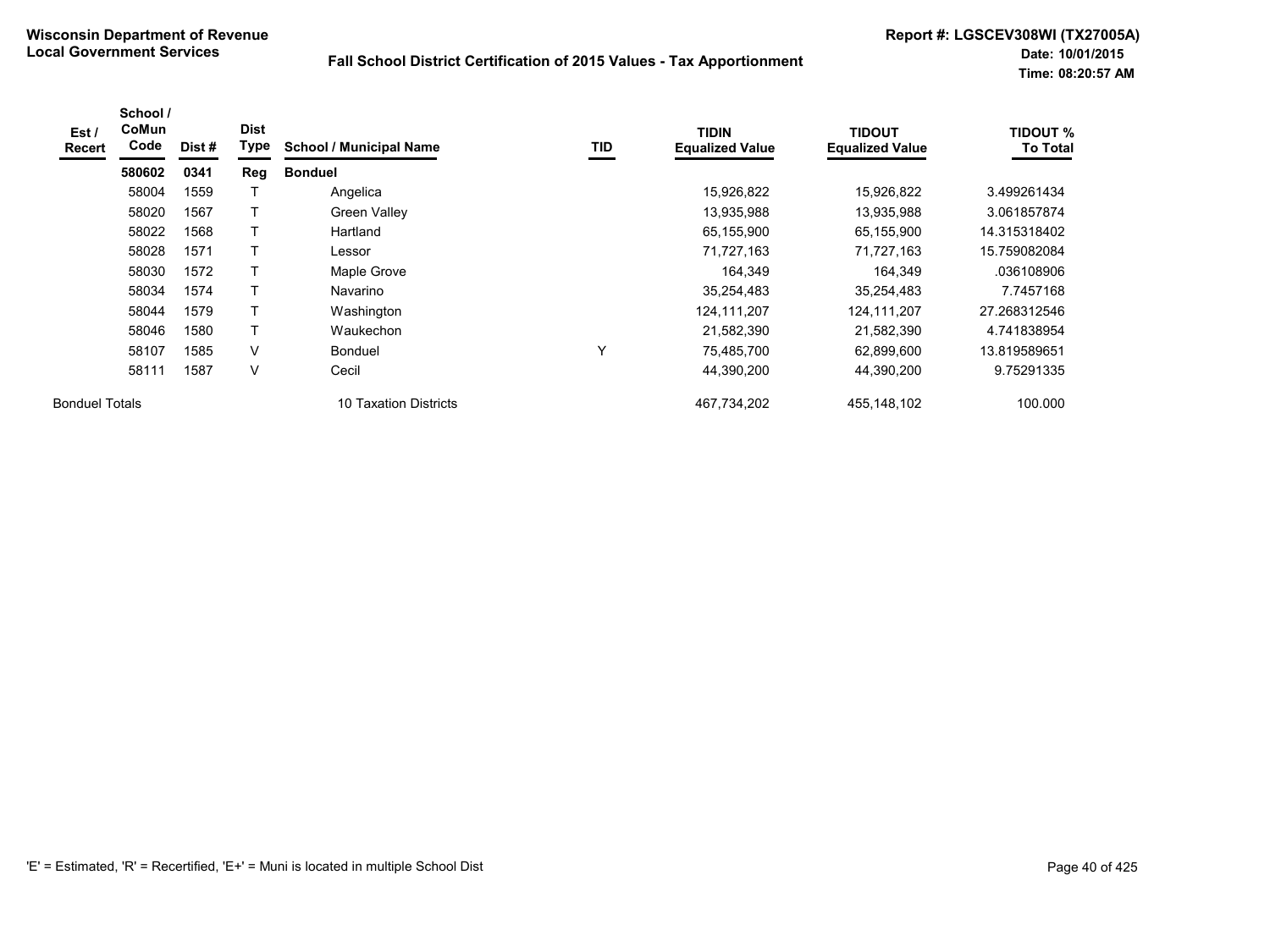| Est/<br>Recert | School /<br>CoMun<br>Code   | Dist # | <b>Dist</b><br><b>Type</b> | <b>School / Municipal Name</b> | TID | <b>TIDIN</b><br><b>Equalized Value</b> | <b>TIDOUT</b><br><b>Equalized Value</b> | <b>TIDOUT %</b><br><b>To Total</b> |
|----------------|-----------------------------|--------|----------------------------|--------------------------------|-----|----------------------------------------|-----------------------------------------|------------------------------------|
|                | 220609                      | 0134   | Reg                        | <b>Boscobel Area</b>           |     |                                        |                                         |                                    |
|                | 12004                       | 0314   |                            | Clayton                        |     | 154,343                                | 154,343                                 | .054033094                         |
| $E+$           | 12010                       | 0317   |                            | Haney                          |     | 2,375,571                              | 2,375,571                               | .83165062                          |
| $E+$           | 12012                       | 0318   |                            | Marietta                       |     | 30,316,827                             | 30,316,827                              | 10.613451659                       |
|                | 12016                       | 0320   |                            | Scott                          |     | 32,100,712                             | 32,100,712                              | 11.237962173                       |
|                | 22006                       | 0596   |                            | <b>Boscobel</b>                |     | 24,326,500                             | 24,326,500                              | 8.51633094                         |
| $E+$           | 22010                       | 0598   |                            | Castle Rock                    |     | 86,825                                 | 86,825                                  | .030396088                         |
|                | 22024                       | 0605   |                            | <b>Hickory Grove</b>           |     | 19,907,053                             | 19,907,053                              | 6.969150983                        |
| $E+$           | 22034                       | 0610   |                            | Marion                         |     | 27,489,922                             | 27,489,922                              | 9.623795995                        |
|                | 22038                       | 0612   |                            | Mount Hope                     |     | 508,195                                | 508,195                                 | .1779112                           |
|                | 22060                       | 0623   | T                          | Watterstown                    |     | 13,366,192                             | 13,366,192                              | 4.679296836                        |
|                | 22064                       | 0625   | т                          | Woodman                        |     | 11,953,472                             | 11,953,472                              | 4.184725441                        |
|                | 22191                       | 0640   | V                          | Woodman                        |     | 3,980,600                              | 3,980,600                               | 1.393546418                        |
|                | 22206                       | 0641   | C                          | <b>Boscobel</b>                | Y   | 120,225,300                            | 117,271,100                             | 41.0547961                         |
|                | 52024                       | 1385   | T                          | Richwood                       |     | 1,807,999                              | 1,807,999                               | .632952452                         |
|                | <b>Boscobel Area Totals</b> |        |                            | 14 Taxation Districts          |     | 288,599,511                            | 285,645,311                             | 100.000                            |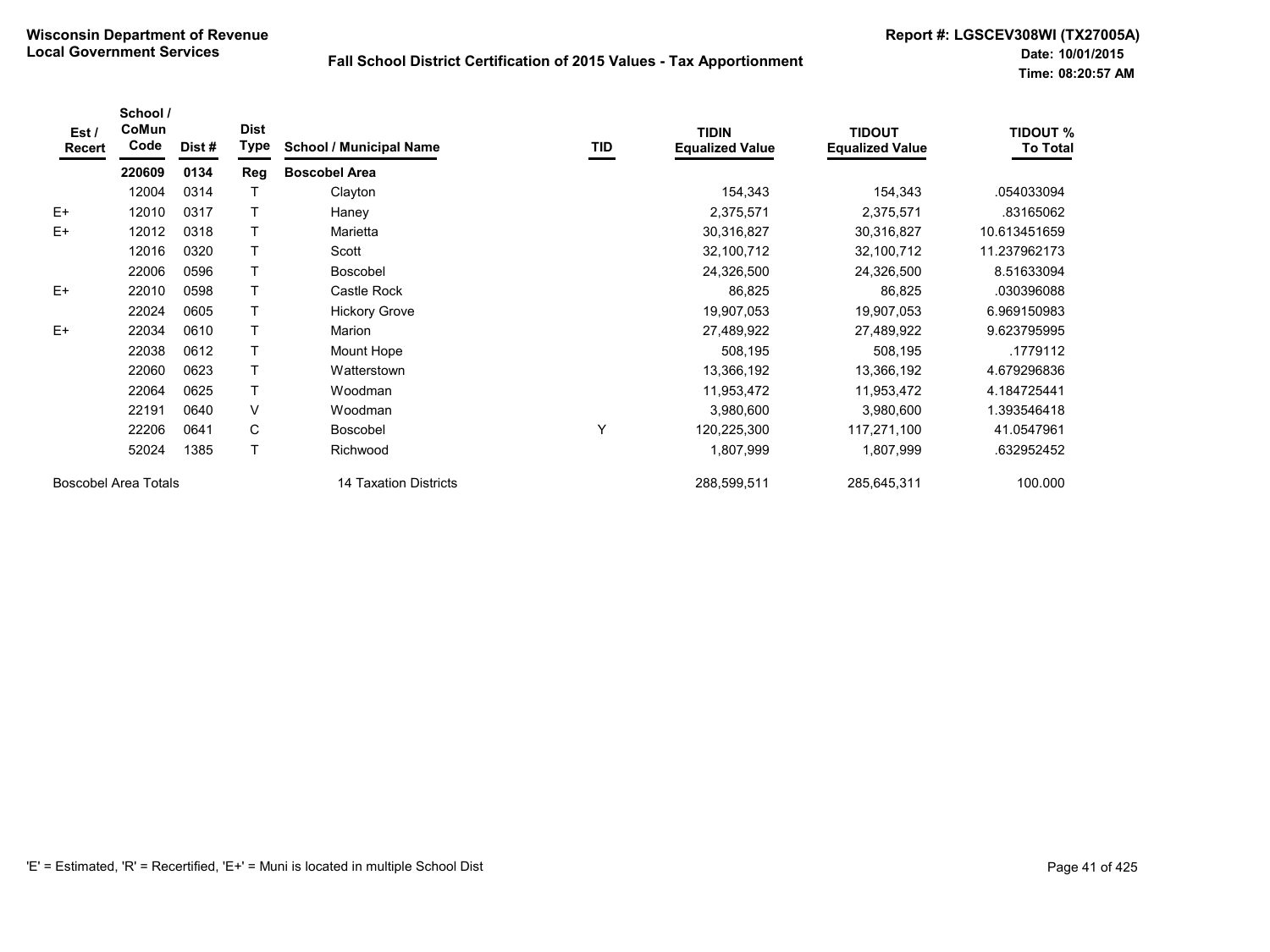| Est /<br><b>Recert</b> | School /<br>CoMun<br>Code | Dist # | <b>Dist</b><br>Type | <b>School / Municipal Name</b> | TID | <b>TIDIN</b><br><b>Equalized Value</b> | <b>TIDOUT</b><br><b>Equalized Value</b> | <b>TIDOUT %</b><br><b>To Total</b> |
|------------------------|---------------------------|--------|---------------------|--------------------------------|-----|----------------------------------------|-----------------------------------------|------------------------------------|
|                        | 580623                    | 0342   | Reg                 | <b>Bowler</b>                  |     |                                        |                                         |                                    |
|                        | 58002                     | 1558   |                     | Almon                          |     | 52,249,150                             | 52,249,150                              | 34.726996339                       |
|                        | 58008                     | 1561   |                     | <b>Bartelme</b>                |     | 16.887.200                             | 16.887.200                              | 11.223947807                       |
|                        | 58026                     | 1570   |                     | <b>Hutchins</b>                |     | 16.139.364                             | 16.139.364                              | 10.726904352                       |
|                        | 58032                     | 1573   |                     | Morris                         |     | 16,444,951                             | 16.444.951                              | 10.930010405                       |
|                        | 58042                     | 1578   |                     | Seneca                         |     | 40.187.600                             | 40.187.600                              | 26.710379749                       |
|                        | 58108                     | 1586   | V                   | <b>Bowler</b>                  |     | 8.705.900                              | 8.548.600                               | 5.681761347                        |
| <b>Bowler Totals</b>   |                           |        |                     | 6 Taxation Districts           |     | 150,614,165                            | 150.456.865                             | 100.000                            |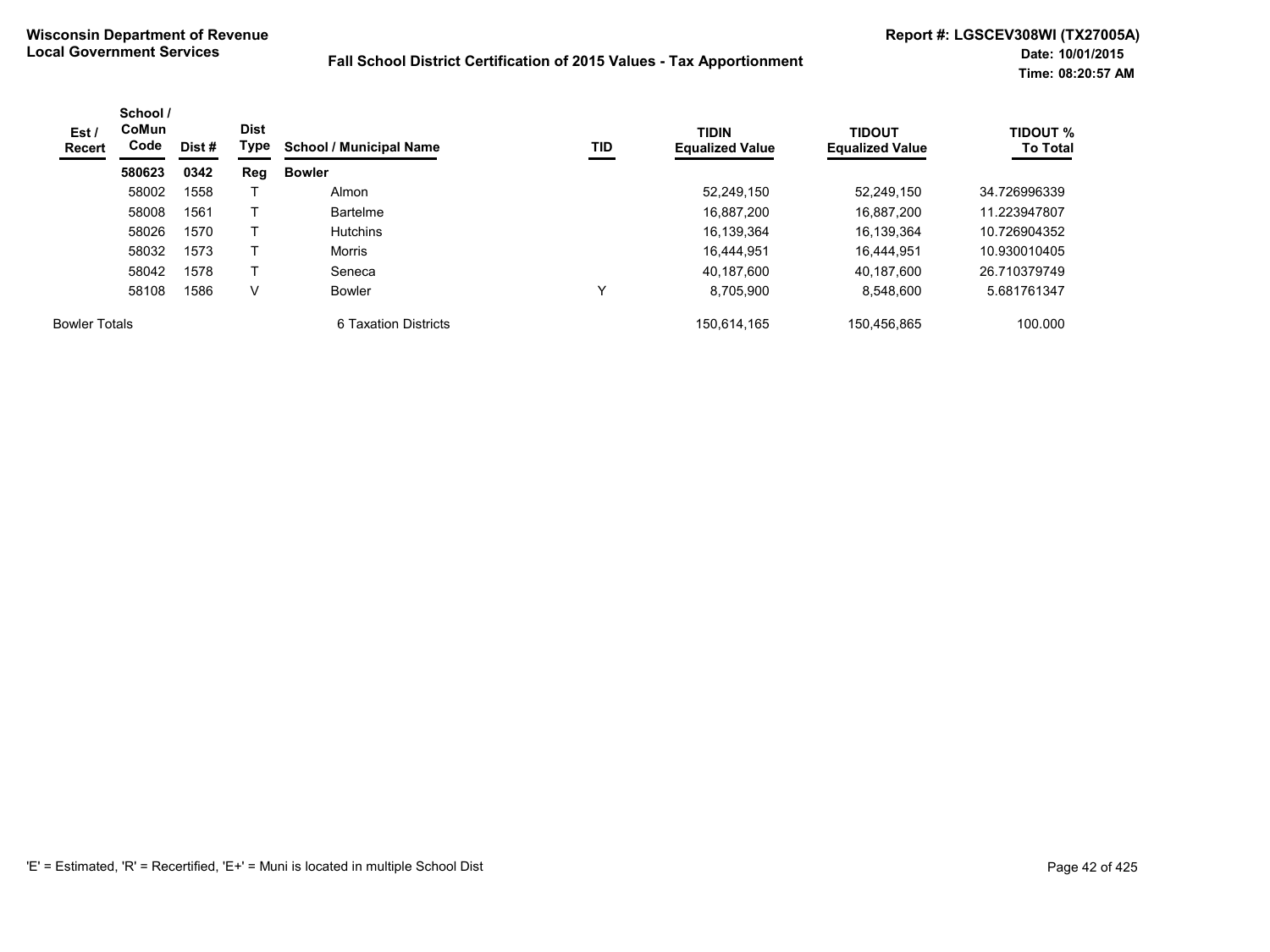| Est/<br>Recert                     | School /<br>CoMun<br>Code | Dist#                 | <b>Dist</b><br>Type | <b>School / Municipal Name</b> | TID         | <b>TIDIN</b><br><b>Equalized Value</b> | <b>TIDOUT</b><br><b>Equalized Value</b> | <b>TIDOUT %</b><br><b>To Total</b> |
|------------------------------------|---------------------------|-----------------------|---------------------|--------------------------------|-------------|----------------------------------------|-----------------------------------------|------------------------------------|
|                                    | 170637                    | 0114                  | <b>Reg</b>          | <b>Boyceville Community</b>    |             |                                        |                                         |                                    |
|                                    | 03050                     | 0063                  |                     | Vance Creek                    |             | 210,124                                | 210,124                                 | .077738579                         |
|                                    | 17012                     | 0490                  |                     | Hay River                      |             | 52,636,286                             | 52,636,286                              | 19.473596936                       |
|                                    | 17014                     | 0491                  |                     | Lucas                          |             | 332,435                                | 332,435                                 | .122989399                         |
|                                    | 17018                     | 0493                  | $\mathsf T$         | New Haven                      |             | 28,560,774                             | 28,560,774                              | 10.566494016                       |
|                                    | 17020                     | 0494                  | $\mathsf{T}$        | <b>Otter Creek</b>             |             | 2,160,337                              | 2,160,337                               | .799249628                         |
| $E+$                               | 17030                     | 0499                  |                     | Sheridan                       |             | 16,264,195                             | 16,264,195                              | 6.017187039                        |
|                                    | 17032                     | 0500                  | $\mathsf{T}$        | Sherman                        |             | 34,883,541                             | 34,883,541                              | 12.905698117                       |
|                                    | 17036                     | 0502                  |                     | Stanton                        |             | 31,624,934                             | 31,624,934                              | 11.70012675                        |
|                                    | 17038                     | 0503                  | $\mathsf{T}$        | Tainter                        |             | 26,860,542                             | 26,860,542                              | 9.937467252                        |
|                                    | 17040                     | 0504                  | $\mathsf{T}$        | Tiffany                        |             | 28,493,142                             | 28,493,142                              | 10.541472526                       |
|                                    | 17044                     | 0506                  | $\mathsf{T}$        | Wilson                         |             | 156,353                                | 156,353                                 | .057845177                         |
|                                    | 17106                     | 0507                  | V                   | <b>Boyceville</b>              | Υ           | 42,478,700                             | 37,227,900                              | 13.773029491                       |
|                                    | 17141                     | 0511                  | V                   | Knapp                          | Y           | 97,020                                 | 97,020                                  | .035894029                         |
|                                    | 17191                     | 0513                  | V                   | Wheeler                        |             | 9,746,200                              | 9,746,200                               | 3.605755362                        |
|                                    | 55014                     | 1466                  | $\mathsf T$         | Forest                         |             | 742,096                                | 742,096                                 | .274549735                         |
|                                    | 55034                     | 1476                  | $\mathsf{T}$        | Springfield                    |             | 299,774                                | 299,774                                 | .110905964                         |
| <b>Boyceville Community Totals</b> |                           | 16 Taxation Districts |                     | 275,546,453                    | 270,295,653 | 100.000                                |                                         |                                    |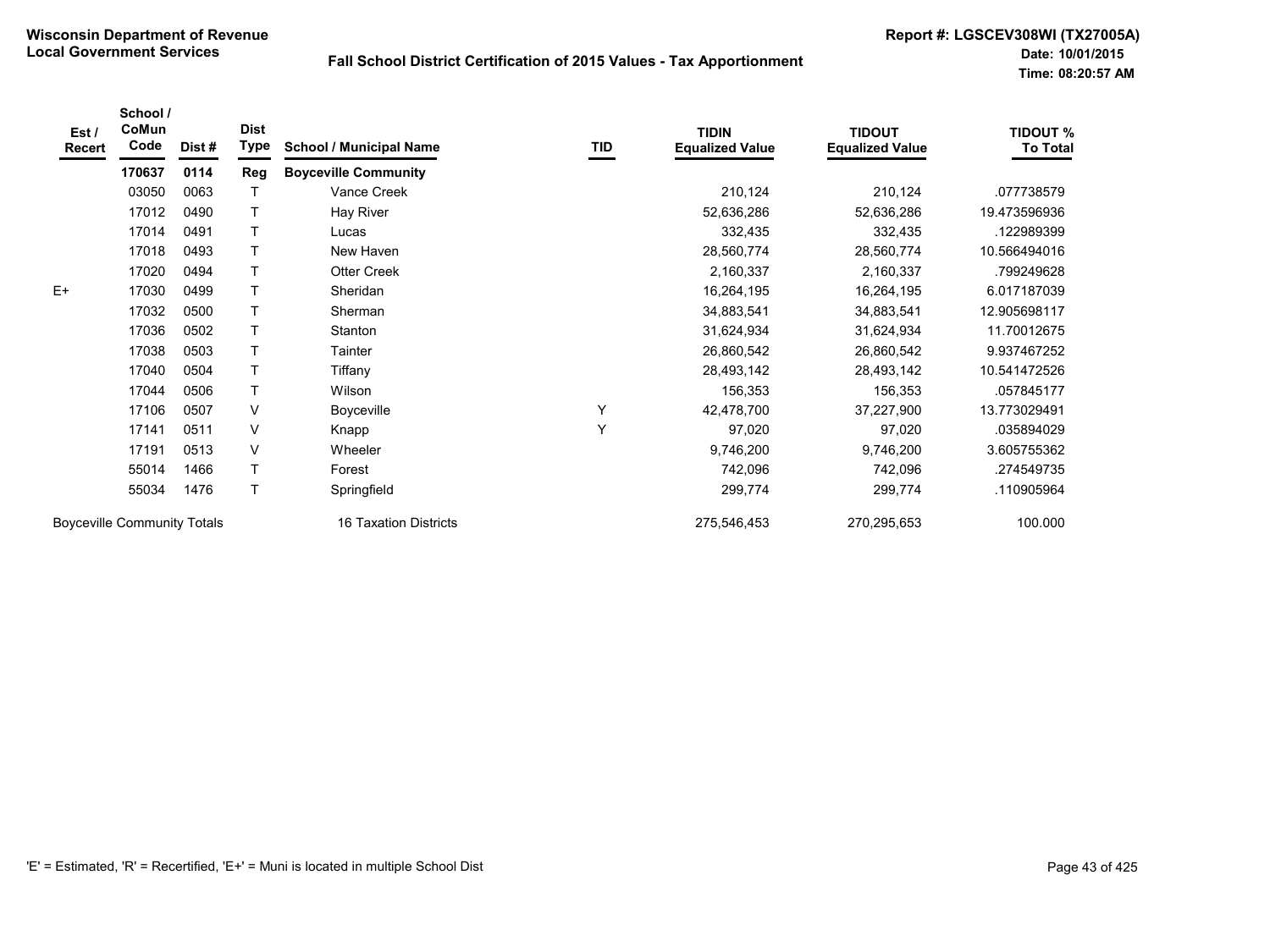| Est/<br><b>Recert</b> | School /<br>CoMun<br>Code | Dist # | Dist<br>Type | <b>School / Municipal Name</b> | TID | <b>TIDIN</b><br><b>Equalized Value</b> | <b>TIDOUT</b><br><b>Equalized Value</b> | <b>TIDOUT %</b><br><b>To Total</b> |
|-----------------------|---------------------------|--------|--------------|--------------------------------|-----|----------------------------------------|-----------------------------------------|------------------------------------|
|                       | 300657                    | 0176   | Elem         | <b>Brighton #1</b>             |     |                                        |                                         |                                    |
|                       | 30002                     | 0816   |              | <b>Brighton</b>                |     | 153,993,455                            | 153,993,455                             | 99.663181729                       |
|                       | 30171                     | 0824   | v            | Paddock Lake                   |     | 151.813                                | 151,813                                 | .098252011                         |
|                       | 51006                     | 1357   |              | Dover                          |     | 368,618                                | 368,618                                 | .238566261                         |
| Brighton #1 Totals    |                           |        |              | 3 Taxation Districts           |     | 154,513,886                            | 154,513,886                             | 100.000                            |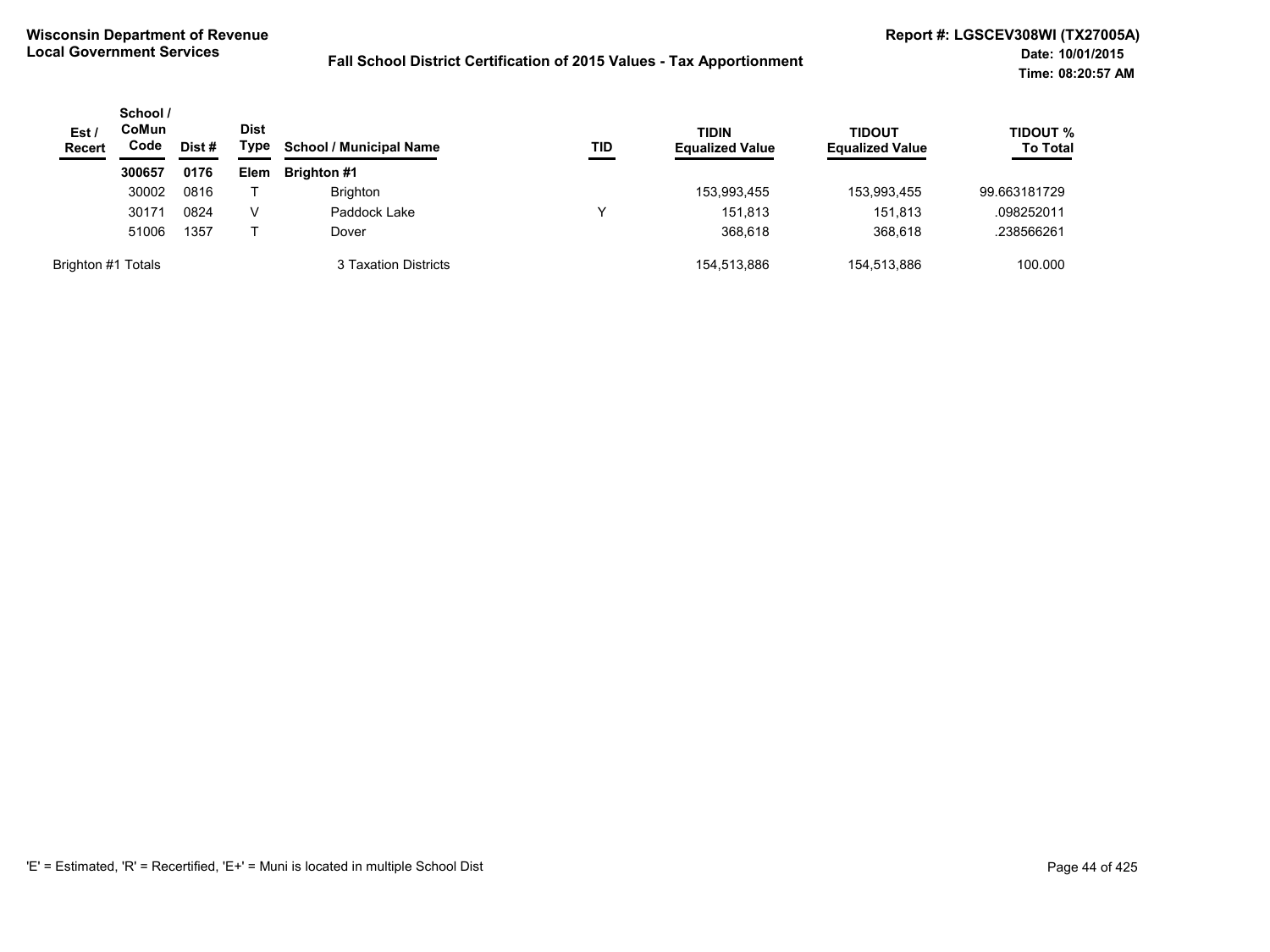| Est /<br>Recert        | School /<br><b>CoMun</b><br>Code | Dist # | <b>Dist</b><br>Type | <b>School / Municipal Name</b> | TID | <b>TIDIN</b><br><b>Equalized Value</b> | <b>TIDOUT</b><br><b>Equalized Value</b> | <b>TIDOUT %</b><br><b>To Total</b> |
|------------------------|----------------------------------|--------|---------------------|--------------------------------|-----|----------------------------------------|-----------------------------------------|------------------------------------|
|                        | 080658                           | 0048   | Reg                 | <b>Brillion</b>                |     |                                        |                                         |                                    |
|                        | 05018                            | 0110   |                     | Holland                        |     | 5,826,504                              | 5,826,504                               | 1.652552088                        |
|                        | 05026                            | 0114   | T                   | Morrison                       |     | 1,210,434                              | 1,210,434                               | .343311398                         |
|                        | 08002                            | 0179   | Т                   | <b>Brillion</b>                |     | 97,478,731                             | 97,478,731                              | 27.64757056                        |
|                        | 08014                            | 0185   | $\top$              | Rantoul                        |     | 22,909,464                             | 22.909.464                              | 6.497735618                        |
|                        | 08018                            | 0187   | Т                   | Woodville                      |     | 4,002,401                              | 4,002,401                               | 1.135187778                        |
|                        | 08206                            | 0193   | C                   | <b>Brillion</b>                | v   | 197,683,500                            | 174,493,600                             | 49.49104352                        |
|                        | 36022                            | 0942   | $\top$              | Maple Grove                    |     | 20,958,634                             | 20.958.634                              | 5.944428148                        |
|                        | 36030                            | 0946   | т                   | Rockland                       |     | 25,696,350                             | 25,696,350                              | 7.288170891                        |
| <b>Brillion Totals</b> |                                  |        |                     | 8 Taxation Districts           |     | 375,766,018                            | 352,576,118                             | 100.000                            |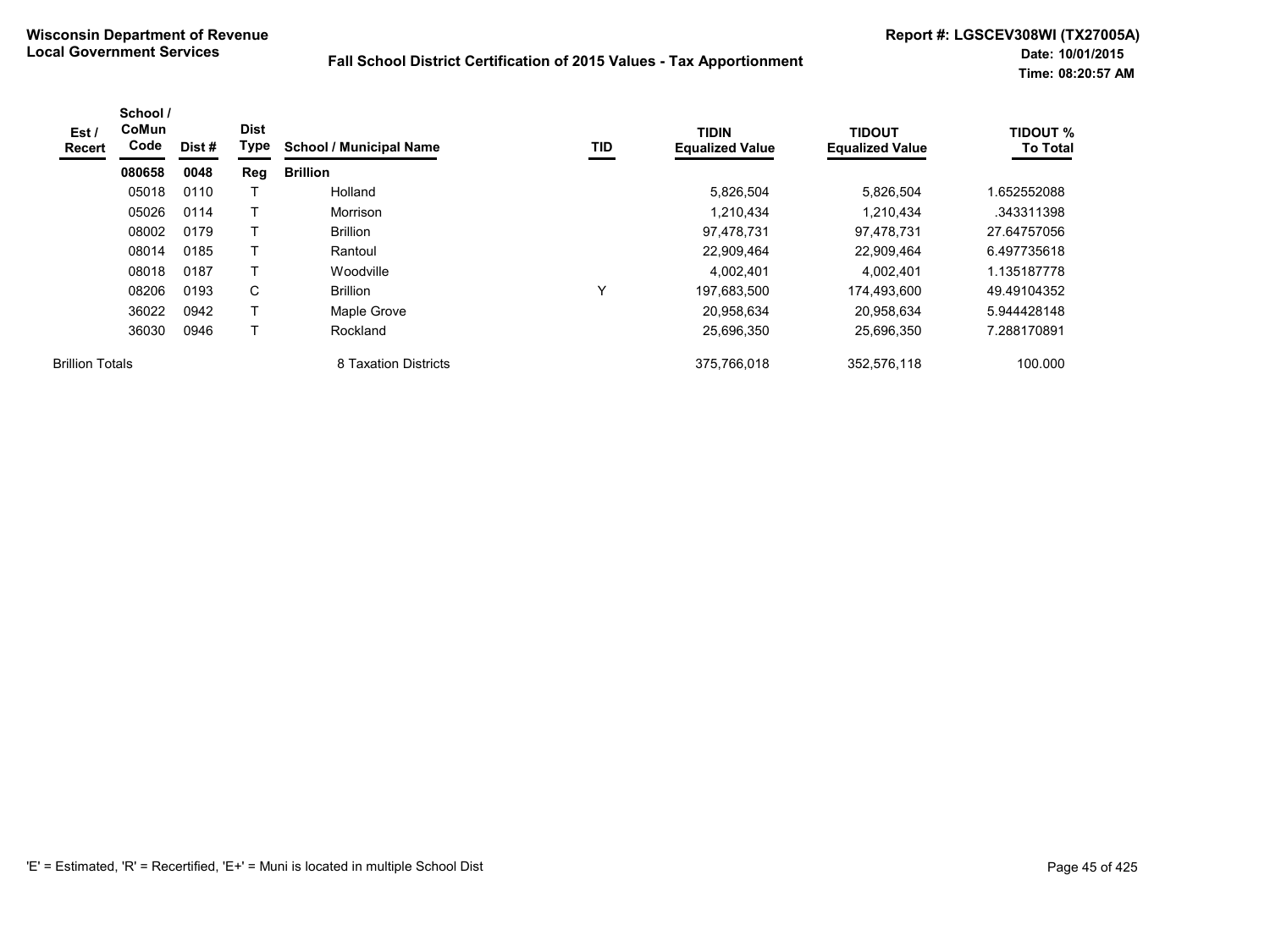| Est/<br><b>Recert</b> | School /<br>CoMun<br>Code | Dist # | Dist<br>Type | <b>School / Municipal Name</b> | TID | <b>TIDIN</b><br><b>Equalized Value</b> | <b>TIDOUT</b><br><b>Equalized Value</b> | <b>TIDOUT %</b><br><b>To Total</b> |
|-----------------------|---------------------------|--------|--------------|--------------------------------|-----|----------------------------------------|-----------------------------------------|------------------------------------|
|                       | 300665                    | 0177   | Elem         | <b>Bristol #1</b>              |     |                                        |                                         |                                    |
|                       | 30104                     | 1984   | v            | <b>Bristol</b>                 |     | 473,701,690                            | 473,701,690                             | 78.309824635                       |
|                       | 30174                     | 0825   | v            | <b>Pleasant Prairie</b>        |     | 128,038,971                            | 8,590,671                               | .420163689                         |
|                       | 30241                     | 0828   | C            | Kenosha                        |     | 122.614.740                            | 122.614.740                             | 20.270011676                       |
| Bristol #1 Totals     |                           |        |              | 3 Taxation Districts           |     | 724,355,401                            | 604.907.101                             | 100.000                            |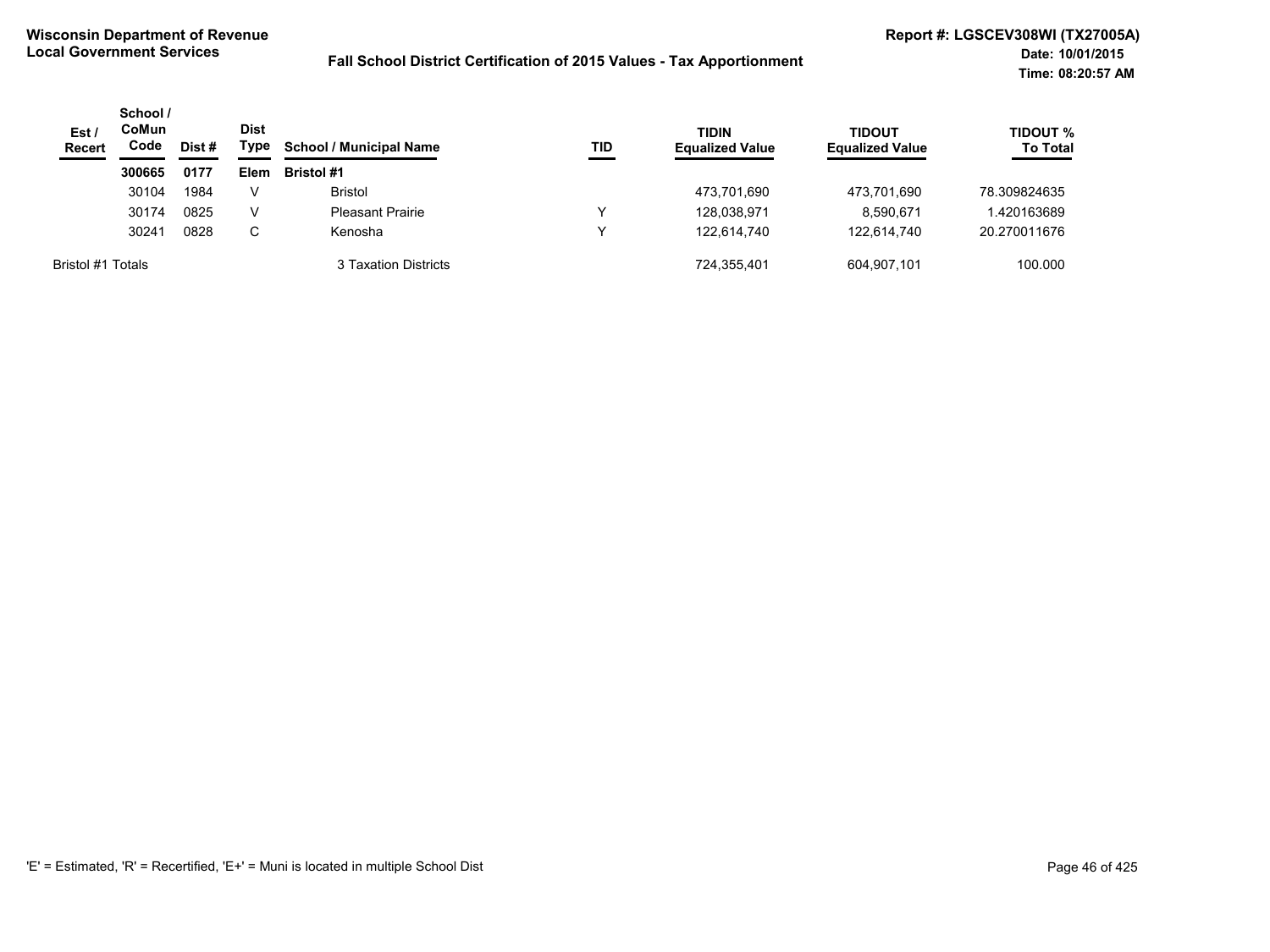| Est/<br>Recert         | School /<br>CoMun<br>Code | Dist # | <b>Dist</b><br>Type | <b>School / Municipal Name</b> | TID          | <b>TIDIN</b><br><b>Equalized Value</b> | <b>TIDOUT</b><br><b>Equalized Value</b> | <b>TIDOUT %</b><br><b>To Total</b> |
|------------------------|---------------------------|--------|---------------------|--------------------------------|--------------|----------------------------------------|-----------------------------------------|------------------------------------|
|                        | 230700                    | 0145   | Reg                 | <b>Brodhead</b>                |              |                                        |                                         |                                    |
|                        | 23012                     | 0652   |                     | Decatur                        |              | 131,548,021                            | 131,548,021                             | 31.624435402                       |
|                        | 23026                     | 0659   |                     | <b>Spring Grove</b>            |              | 57, 171, 175                           | 57,171,175                              | 13.744077006                       |
|                        | 23028                     | 0660   | T                   | Sylvester                      |              | 685.635                                | 685.635                                 | .164828172                         |
|                        | 23206                     | 0669   | C                   | <b>Brodhead</b>                | $\checkmark$ | 159,264,600                            | 153,626,800                             | 36.93222274                        |
| E+                     | 53002                     | 1397   |                     | Avon                           |              | 31,630,538                             | 31,630,538                              | 7.604051343                        |
|                        | 53024                     | 1408   | т                   | Magnolia                       |              | 5,799,011                              | 5,799,011                               | 1.394095079                        |
|                        | 53036                     | 1414   |                     | <b>Spring Valley</b>           |              | 31,133,568                             | 31.133.568                              | 7.484578655                        |
|                        | 53210                     | 1973   | C                   | <b>Brodhead</b>                |              | 5,125,200                              | 4,374,800                               | 1.051711603                        |
| <b>Brodhead Totals</b> |                           |        |                     | 8 Taxation Districts           |              | 422.357.748                            | 415,969,548                             | 100.000                            |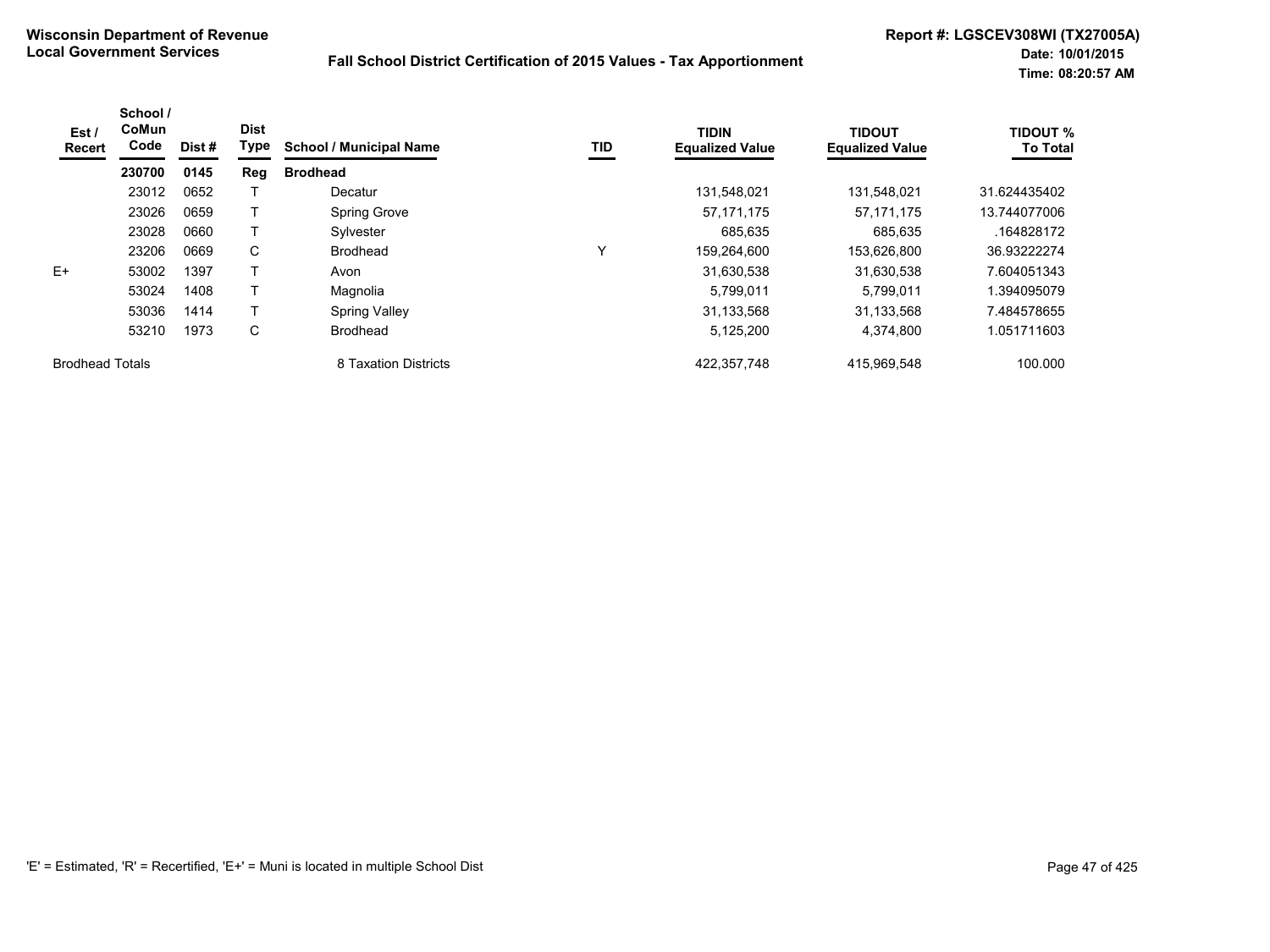| Est<br>Recert     | School /<br>CoMun<br>Code | Dist # | <b>Dist</b><br>Type | <b>School / Municipal Name</b> | TID | TIDIN<br><b>Equalized Value</b> | <b>TIDOUT</b><br><b>Equalized Value</b> | TIDOUT %<br><b>To Total</b> |
|-------------------|---------------------------|--------|---------------------|--------------------------------|-----|---------------------------------|-----------------------------------------|-----------------------------|
|                   | 400721                    | 0233   | Reg                 | <b>Brown Deer</b>              |     |                                 |                                         |                             |
| E.                | 40107                     | 1072   |                     | Brown Deer                     | v   | 899.594.200                     | 859.405.800                             | 100                         |
| Brown Deer Totals |                           |        |                     | <b>Taxation Districts</b>      |     | 899,594,200                     | 859,405,800                             | 100.000                     |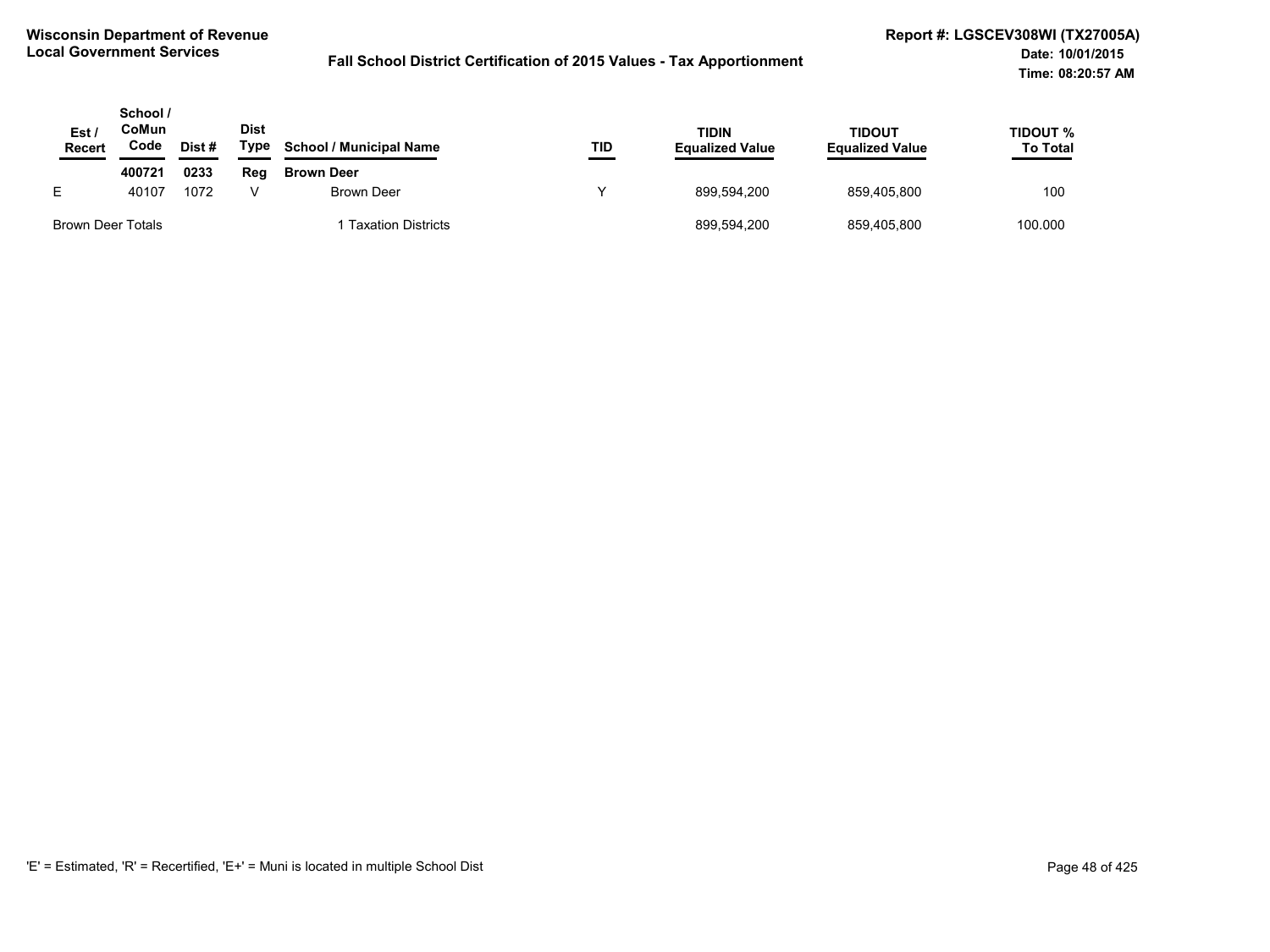| Est /<br><b>Recert</b> | School /<br>CoMun<br>Code | Dist# | <b>Dist</b><br><b>Type</b> | <b>School / Municipal Name</b> | TID | <b>TIDIN</b><br><b>Equalized Value</b> | <b>TIDOUT</b><br><b>Equalized Value</b> | <b>TIDOUT %</b><br><b>To Total</b> |
|------------------------|---------------------------|-------|----------------------------|--------------------------------|-----|----------------------------------------|-----------------------------------------|------------------------------------|
|                        | 540735                    | 0323  | Reg                        | <b>Bruce</b>                   |     |                                        |                                         |                                    |
|                        | 54002                     | 1426  |                            | Atlanta                        |     | 47,552,400                             | 47,552,400                              | 14.446349059                       |
|                        | 54004                     | 1427  | T                          | <b>Big Bend</b>                |     | 36,829,191                             | 36,829,191                              | 11.188653964                       |
|                        | 54020                     | 1435  | $\mathsf{T}$               | Hubbard                        |     | 5,700,084                              | 5,700,084                               | 1.731677121                        |
|                        | 54026                     | 1438  | T                          | Murry                          |     | 24,659,900                             | 24,659,900                              | 7.491641287                        |
|                        | 54036                     | 1443  |                            | <b>Stubbs</b>                  |     | 40,828,051                             | 40,828,051                              | 12.40350174                        |
|                        | 54038                     | 1444  | $\top$                     | Thornapple                     |     | 52,240,993                             | 52,240,993                              | 15.870736704                       |
|                        | 54042                     | 1446  | $\top$                     | Washington                     |     | 41,825,484                             | 41,825,484                              | 12.706520416                       |
|                        | 54106                     | 1450  | V                          | <b>Bruce</b>                   | v   | 26,434,600                             | 25,965,800                              | 7.888371783                        |
|                        | 57016                     | 1543  | $\mathsf{T}$               | Meadowbrook                    |     | 279,163                                | 279,163                                 | .084809308                         |
|                        | 57018                     | 1544  | т                          | Meteor                         |     | 3,852,854                              | 3,852,854                               | 1.170491369                        |
|                        | 57030                     | 1550  | $\mathsf{T}$               | Weirgor                        |     | 42,425,400                             | 42,425,400                              | 12.888774013                       |
| E                      | 57121                     | 1553  | V                          | Exeland                        |     | 7,006,200                              | 7,006,200                               | 2.128473237                        |
| <b>Bruce Totals</b>    |                           |       |                            | 12 Taxation Districts          |     | 329,634,320                            | 329,165,520                             | 100.000                            |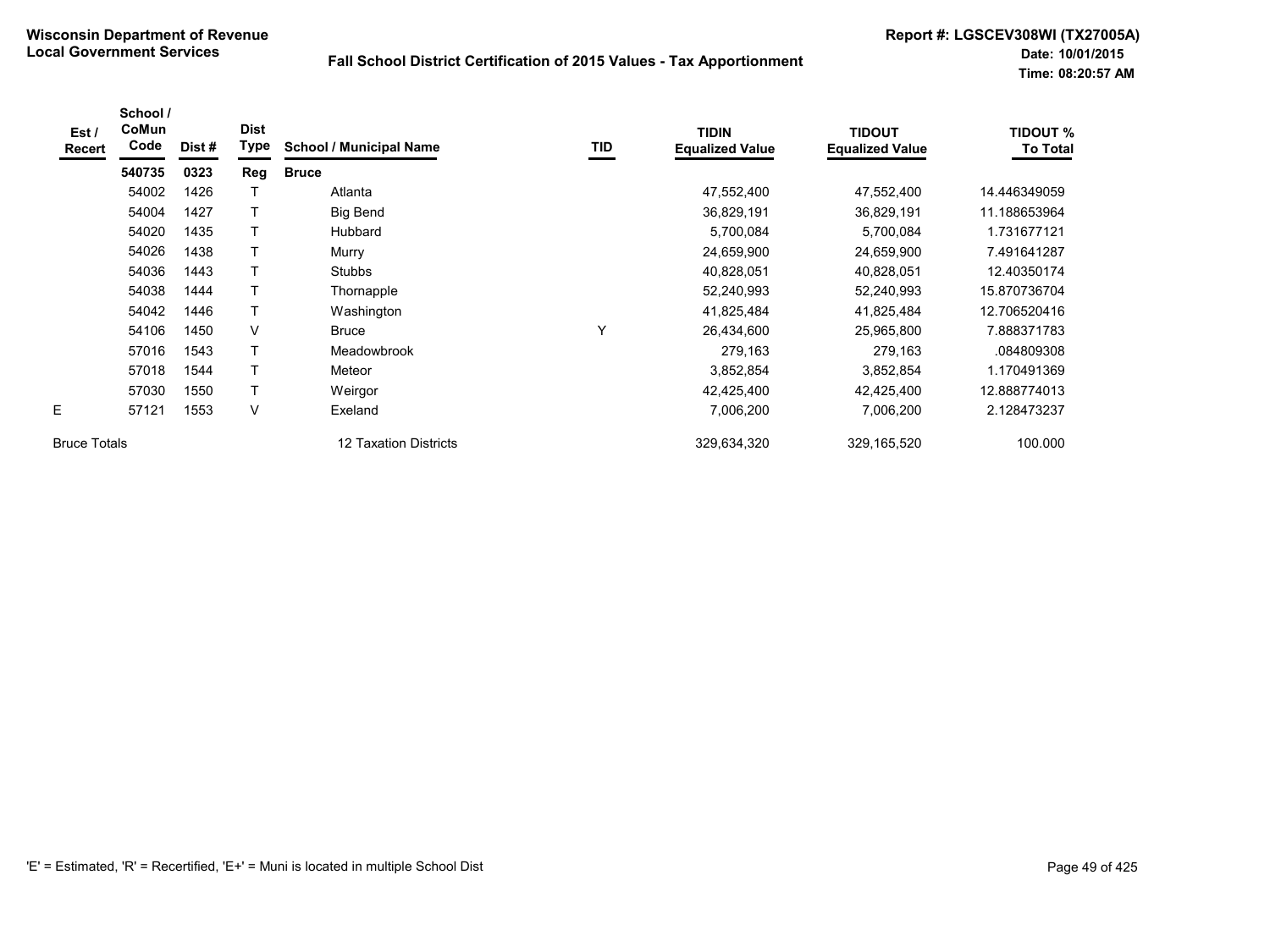| Est/<br>Recert                | School /<br>CoMun<br>Code | Dist # | <b>Dist</b><br>Type | <b>School / Municipal Name</b> | TID | <b>TIDIN</b><br><b>Equalized Value</b> | <b>TIDOUT</b><br><b>Equalized Value</b> | <b>TIDOUT %</b><br><b>To Total</b> |
|-------------------------------|---------------------------|--------|---------------------|--------------------------------|-----|----------------------------------------|-----------------------------------------|------------------------------------|
|                               | 510777                    | 0301   | Reg                 | <b>Burlington Area</b>         |     |                                        |                                         |                                    |
|                               | 30002                     | 0816   |                     | <b>Brighton</b>                |     | 1,386                                  | 1,386                                   | .000072282                         |
|                               | 51002                     | 1355   |                     | Burlington                     |     | 642,439,700                            | 642,439,700                             | 33.504351754                       |
|                               | 51006                     | 1357   |                     | Dover                          |     | 202,892,628                            | 202,892,628                             | 10.581204706                       |
|                               | 51176                     | 1366   | V                   | Rochester                      |     | 89,453,355                             | 89,453,355                              | 4.665148607                        |
| E                             | 51206                     | 1371   | C                   | <b>Burlington</b>              | Υ   | 825,497,100                            | 664,133,300                             | 34.635710861                       |
|                               | 64008                     | 1734   |                     | East Troy                      |     | 2,697,463                              | 2,697,463                               | .140677404                         |
|                               | 64018                     | 1739   |                     | Lvons                          |     | 152,038,468                            | 152,038,468                             | 7.929071494                        |
|                               | 64024                     | 1742   |                     | <b>Spring Prairie</b>          |     | 163,267,561                            | 163,267,561                             | 8.514688295                        |
| E                             | 64206                     | 1755   | С                   | <b>Burlington</b>              |     | 557,500                                | 557,500                                 | .029074598                         |
| <b>Burlington Area Totals</b> |                           |        |                     | 9 Taxation Districts           |     | 2,078,845,161                          | 1,917,481,361                           | 100.000                            |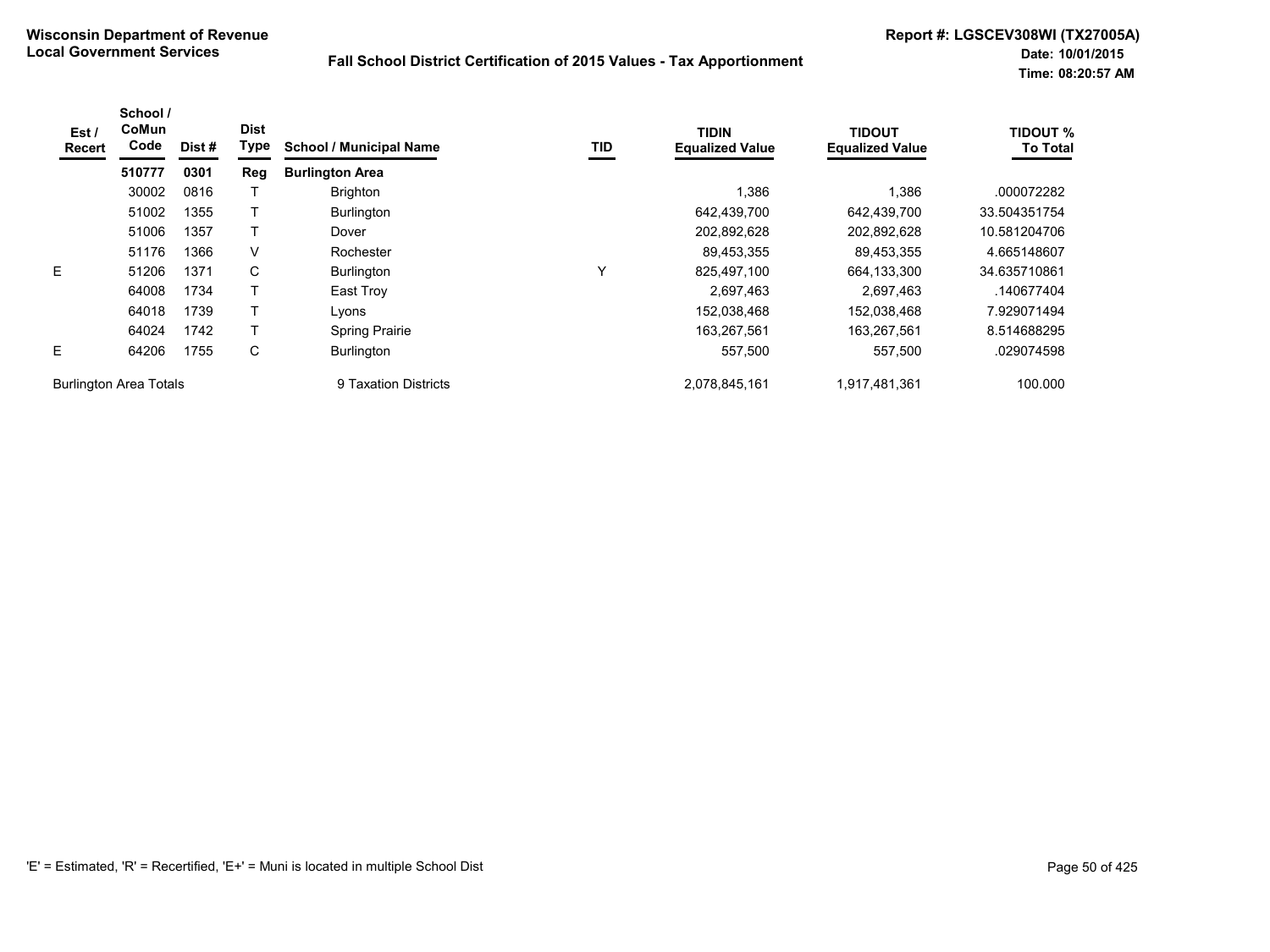| Est/<br><b>Recert</b>   | School /<br>CoMun<br>Code | Dist # | <b>Dist</b><br>Type | <b>School / Municipal Name</b> | TID | <b>TIDIN</b><br><b>Equalized Value</b> | <b>TIDOUT</b><br><b>Equalized Value</b> | <b>TIDOUT %</b><br><b>To Total</b> |
|-------------------------|---------------------------|--------|---------------------|--------------------------------|-----|----------------------------------------|-----------------------------------------|------------------------------------|
|                         | 020840                    | 0019   | Reg                 | <b>Butternut</b>               |     |                                        |                                         |                                    |
| E.                      | 02002                     | 0022   |                     | Agenda                         |     | 40.627.900                             | 40.627.900                              | 37.671562712                       |
|                         | 02006                     | 0024   |                     | Chippewa                       |     | 47,305,600                             | 47.305.600                              | 43.863351958                       |
|                         | 02106                     | 0035   | V                   | <b>Butternut</b>               |     | 10,030,300                             | 10,030,300                              | 9.300433334                        |
|                         | 50026                     | 1344   |                     | Lake                           |     | 9,883,863                              | 9,883,863                               | 9.164651996                        |
| <b>Butternut Totals</b> |                           |        |                     | 4 Taxation Districts           |     | 107.847.663                            | 107.847.663                             | 100.000                            |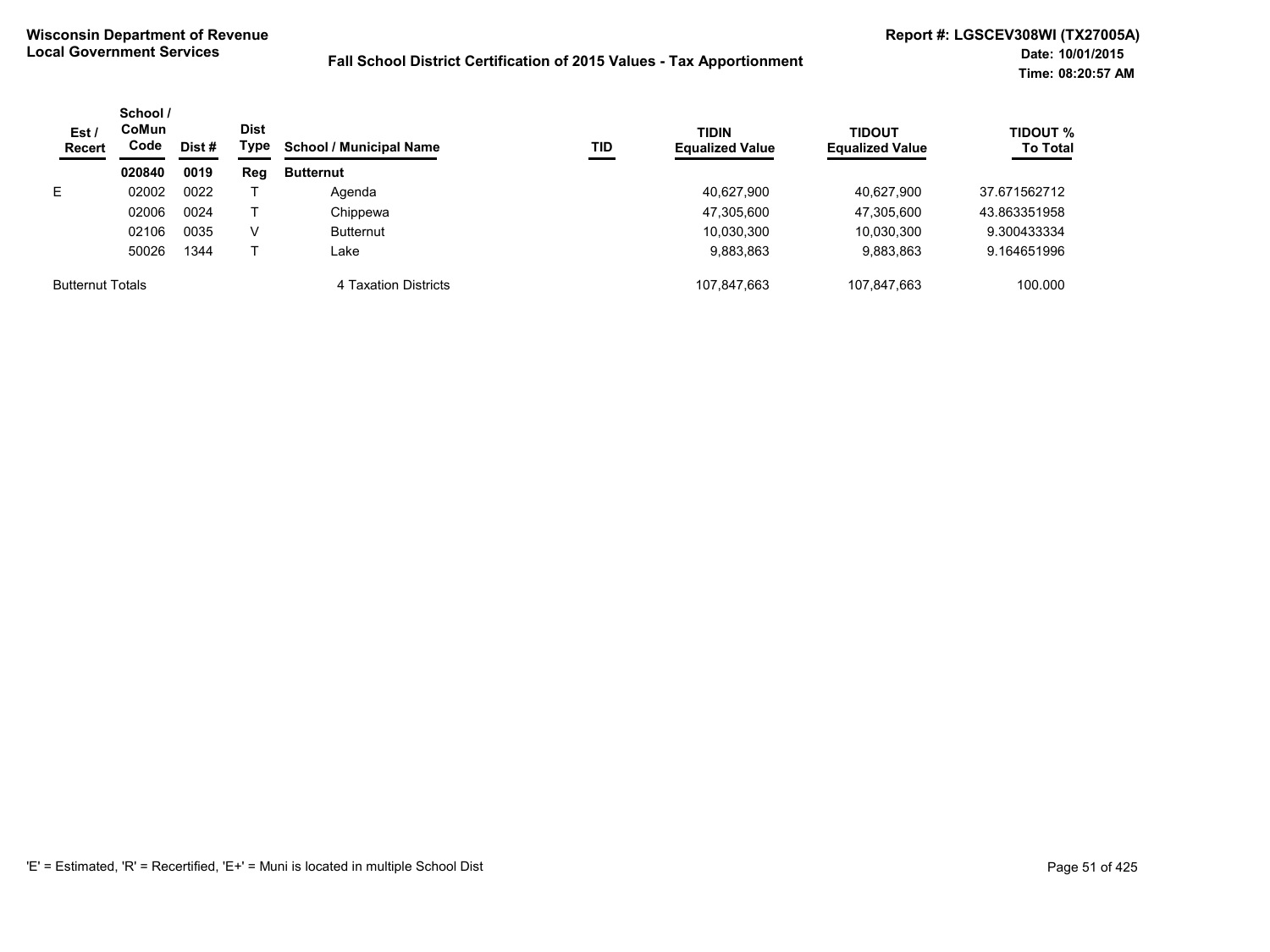| Est /<br>Recert                | School /<br>CoMun<br>Code | Dist # | <b>Dist</b><br><b>Type</b> | <b>School / Municipal Name</b> | TID | <b>TIDIN</b><br><b>Equalized Value</b> | <b>TIDOUT</b><br><b>Equalized Value</b> | <b>TIDOUT %</b><br><b>To Total</b> |
|--------------------------------|---------------------------|--------|----------------------------|--------------------------------|-----|----------------------------------------|-----------------------------------------|------------------------------------|
|                                | 090870                    | 0054   | Reg                        | <b>Cadott Community</b>        |     |                                        |                                         |                                    |
|                                | 09002                     | 0199   |                            | Anson                          |     | 20,041,536                             | 20,041,536                              | 6.066714487                        |
|                                | 09004                     | 0200   |                            | Arthur                         |     | 41,714,412                             | 41,714,412                              | 12.627247114                       |
| $E+$                           | 09014                     | 0205   |                            | Colburn                        |     | 9,645,861                              | 9,645,861                               | 2.919870247                        |
|                                | 09018                     | 0207   |                            | Delmar                         |     | 9,141,882                              | 9,141,882                               | 2.767312244                        |
|                                | 09022                     | 0209   |                            | Edson                          |     | 17,369,998                             | 17,369,998                              | 5.258021067                        |
|                                | 09026                     | 0211   |                            | Goetz                          |     | 50,615,400                             | 50,615,400                              | 15.321639043                       |
| $E+$                           | 09034                     | 0214   |                            | Lafayette                      |     | 30,583,908                             | 30,583,908                              | 9.257964946                        |
|                                | 09040                     | 0218   |                            | Sigel                          |     | 74,538,600                             | 74,538,600                              | 22.563360637                       |
|                                | 09111                     | 0223   | V                          | Cadott                         | Υ   | 75,269,300                             | 74,696,700                              | 22.611218623                       |
|                                | 18014                     | 0522   |                            | Ludington                      |     | 2,004,088                              | 2,004,088                               | .606651591                         |
| <b>Cadott Community Totals</b> |                           |        |                            | 10 Taxation Districts          |     | 330,924,985                            | 330, 352, 385                           | 100.000                            |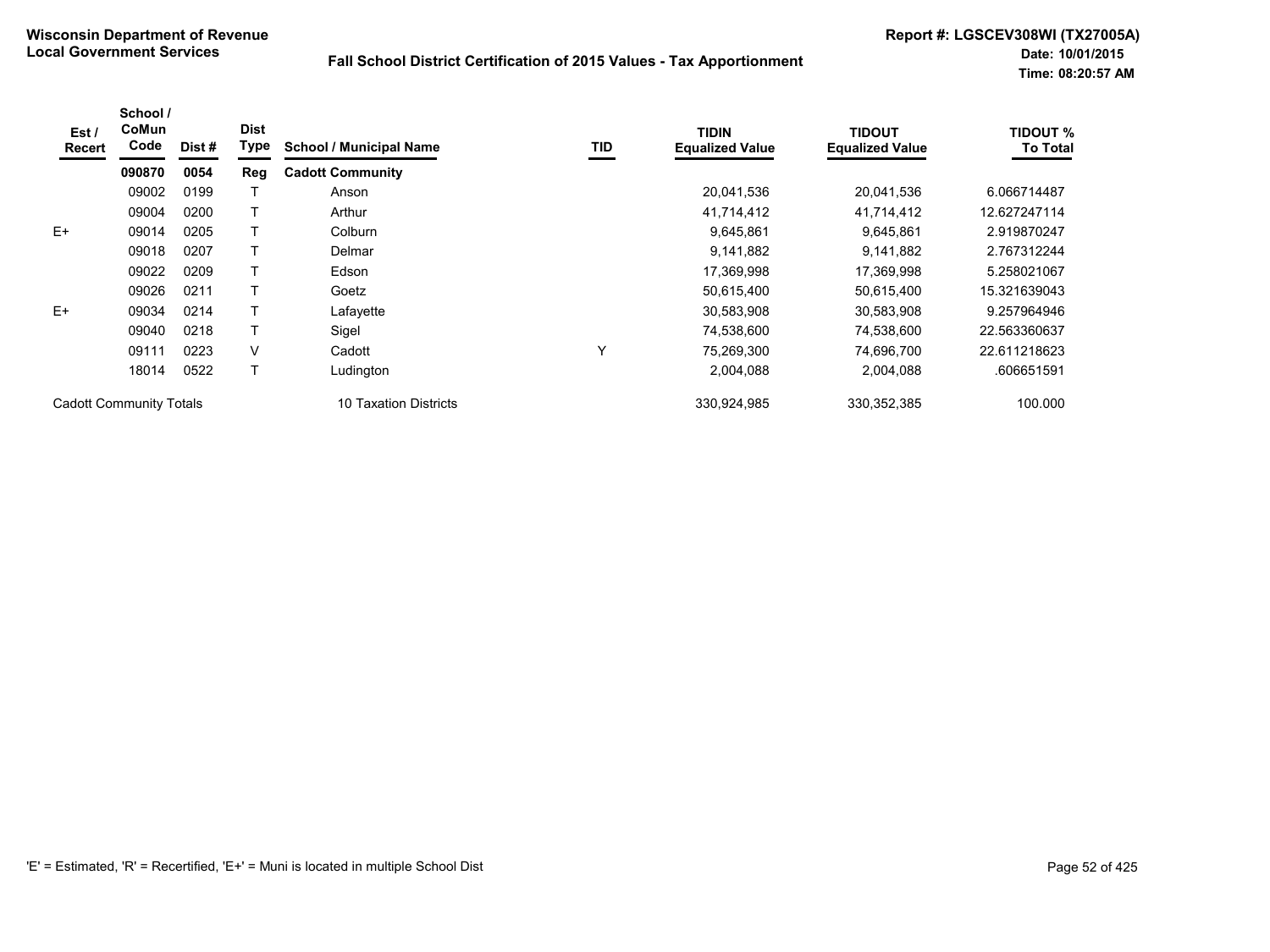| Est/<br>Recert           | School /<br>CoMun<br>Code | Dist# | <b>Dist</b><br>Type | <b>School / Municipal Name</b> | <b>TID</b> | <b>TIDIN</b><br><b>Equalized Value</b> | <b>TIDOUT</b><br><b>Equalized Value</b> | <b>TIDOUT %</b><br><b>To Total</b> |
|--------------------------|---------------------------|-------|---------------------|--------------------------------|------------|----------------------------------------|-----------------------------------------|------------------------------------|
|                          | 110882                    | 0068  | Reg                 | <b>Cambria-Friesland</b>       |            |                                        |                                         |                                    |
|                          | 11008                     | 0280  |                     | Courtland                      |            | 26.301.086                             | 26.301.086                              | 12.578562794                       |
| $E+$                     | 11034                     | 0293  |                     | Randolph                       |            | 62,642,981                             | 62,642,981                              | 29.95916861                        |
|                          | 11036                     | 0294  |                     | Scott                          |            | 24,724,886                             | 24.724.886                              | 11.824741044                       |
|                          | 11038                     | 0295  |                     | Springvale                     |            | 26,201,421                             | 26,201,421                              | 12.530897748                       |
|                          | 11111                     | 0299  | V                   | Cambria                        |            | 48,294,700                             | 48.294.700                              | 23.097065899                       |
| E.                       | 11127                     | 0302  | V                   | Friesland                      | ν          | 21,293,800                             | 16.769.700                              | 8.020152646                        |
| $E+$                     | 24008                     | 0675  |                     | Kingston                       |            | 353.552                                | 353.552                                 | .169087164                         |
|                          | 24012                     | 0677  |                     | Manchester                     |            | 3,806,198                              | 3,806,198                               | 1.820324094                        |
| Cambria-Friesland Totals |                           |       |                     | 8 Taxation Districts           |            | 213.618.624                            | 209,094,524                             | 100.000                            |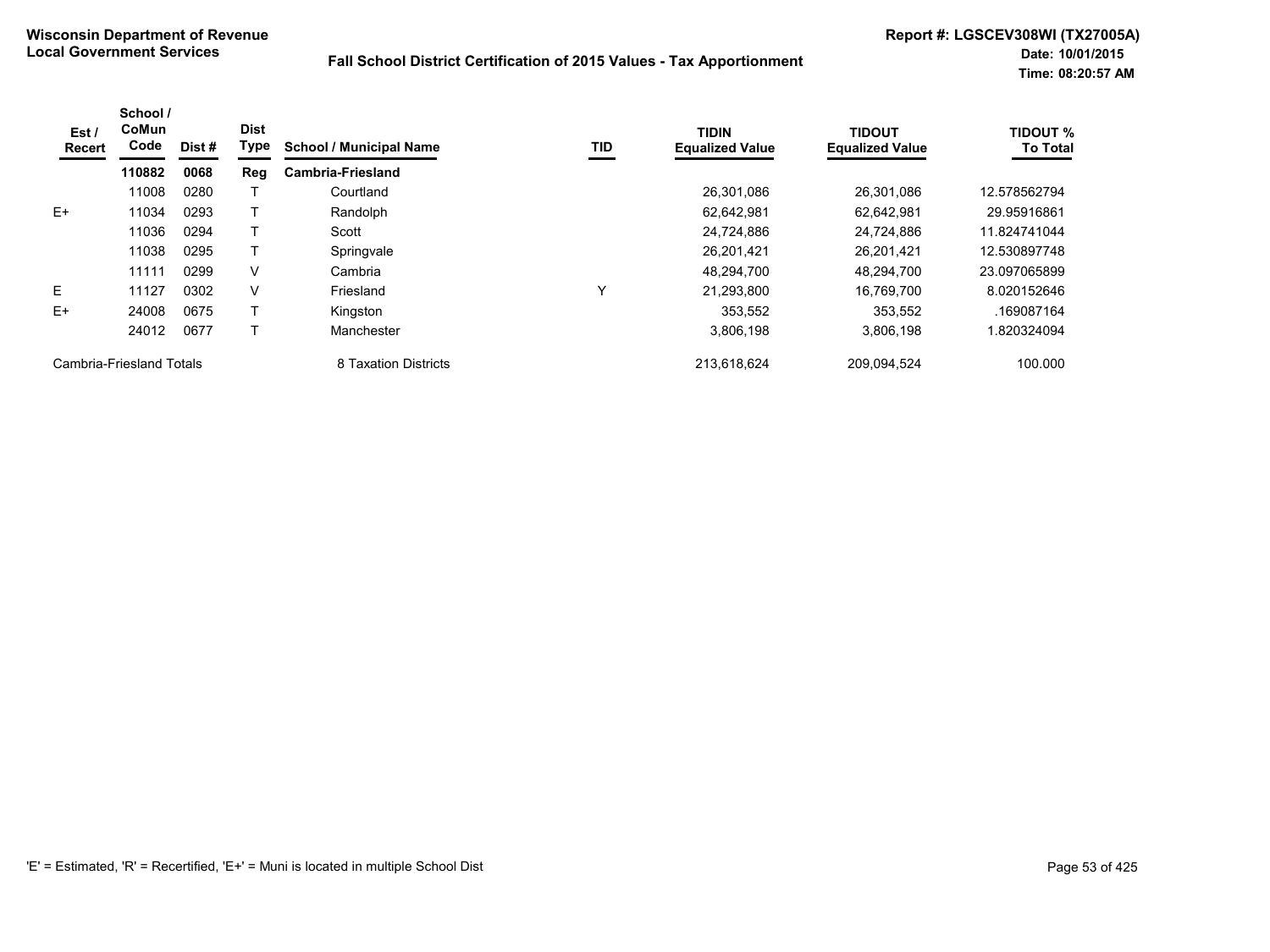| Est /<br><b>Recert</b> | School /<br>CoMun<br>Code | Dist# | <b>Dist</b><br>Type | <b>School / Municipal Name</b> | TID | <b>TIDIN</b><br><b>Equalized Value</b> | <b>TIDOUT</b><br><b>Equalized Value</b> | <b>TIDOUT %</b><br><b>To Total</b> |
|------------------------|---------------------------|-------|---------------------|--------------------------------|-----|----------------------------------------|-----------------------------------------|------------------------------------|
|                        | 130896                    | 0083  | Reg                 | Cambridge                      |     |                                        |                                         |                                    |
|                        | 13002                     | 0336  |                     | Albion                         |     | 5,897,976                              | 5,897,976                               | 1.004055122                        |
|                        | 13016                     | 0343  |                     | Christiana                     |     | 99,155,867                             | 99,155,867                              | 16.880020566                       |
| $E+$                   | 13024                     | 0347  |                     | Deerfield                      |     | 19,412,004                             | 19.412.004                              | 3.304645874                        |
|                        | 13046                     | 0357  |                     | <b>Pleasant Springs</b>        |     | 250,220                                | 250,220                                 | .042596761                         |
|                        | 13111                     | 0374  | V                   | Cambridge                      | Υ   | 130,758,500                            | 130,758,500                             | 22.259965406                       |
|                        | 13176                     | 0386  | V                   | Rockdale                       |     | 14,837,100                             | 14,837,100                              | 2.52582687                         |
| $E+$                   | 28018                     | 0768  |                     | Lake Mills                     |     | 16,861,180                             | 16,861,180                              | 2.870400651                        |
|                        | 28022                     | 0770  |                     | Oakland                        |     | 287,966,411                            | 287,966,411                             | 49.02260539                        |
|                        | 28028                     | 0773  |                     | Sumner                         |     | 6,906,800                              | 6,906,800                               | 1.17579453                         |
|                        | 28111                     | 0776  | V                   | Cambridge                      |     | 5,369,500                              | 5,369,500                               | .91408883                          |
| Cambridge Totals       |                           |       |                     | 10 Taxation Districts          |     | 587,415,558                            | 587.415.558                             | 100.000                            |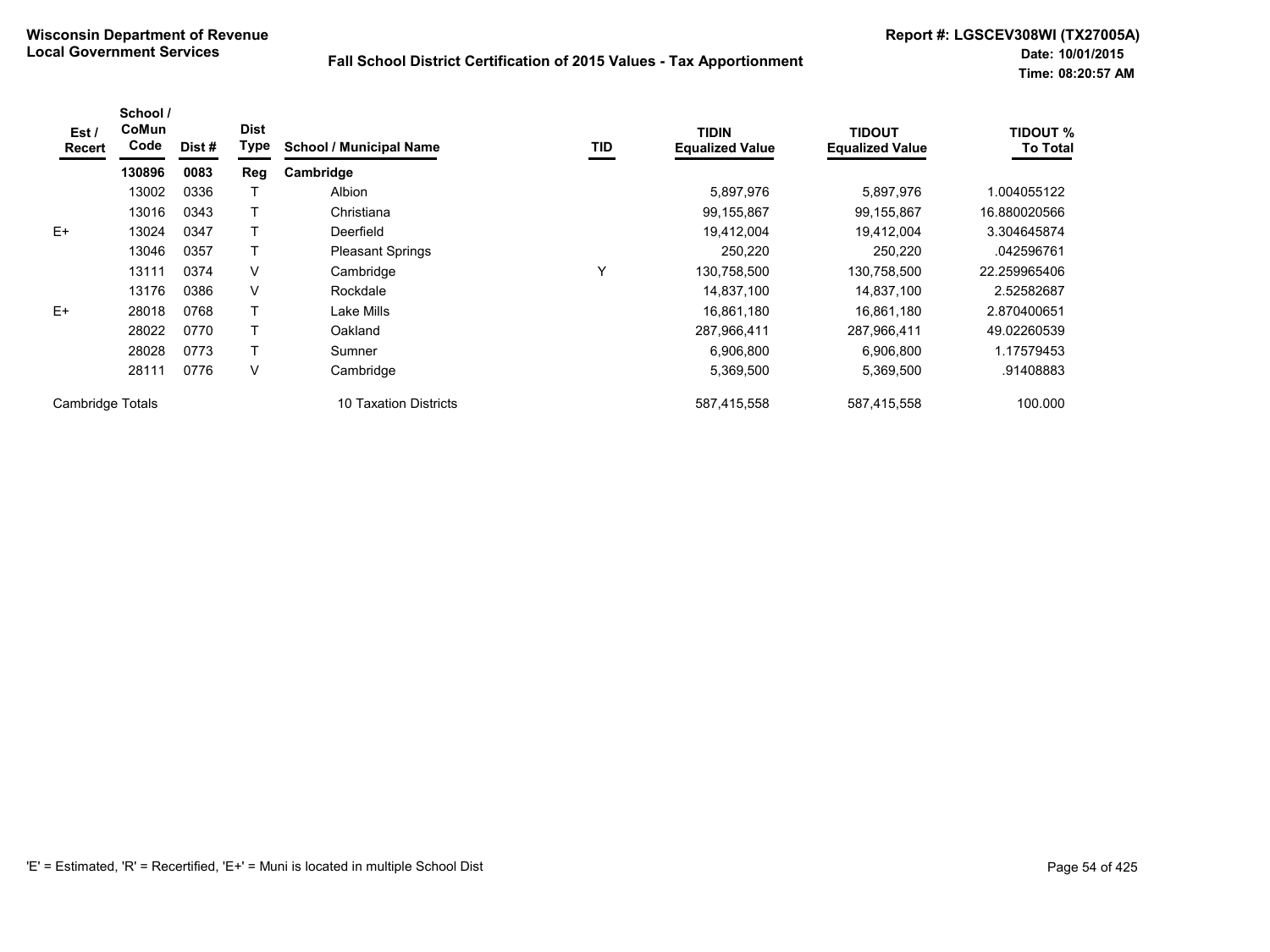| Est /<br><b>Recert</b> | School /<br><b>CoMun</b><br>Code | Dist# | <b>Dist</b><br>Type | <b>School / Municipal Name</b> | TID | <b>TIDIN</b><br><b>Equalized Value</b> | <b>TIDOUT</b><br><b>Equalized Value</b> | <b>TIDOUT %</b><br><b>To Total</b> |
|------------------------|----------------------------------|-------|---------------------|--------------------------------|-----|----------------------------------------|-----------------------------------------|------------------------------------|
|                        | 030903                           | 0023  | Reg                 | Cameron                        |     |                                        |                                         |                                    |
|                        | 03024                            | 0050  |                     | Doyle                          |     | 1.050.188                              | 1.050.188                               | .317458793                         |
|                        | 03028                            | 0052  |                     | Maple Grove                    |     | 786.063                                | 786.063                                 | .237617085                         |
|                        | 03036                            | 0056  |                     | Prairie Lake                   |     | 48,816,166                             | 48.816.166                              | 14.756520849                       |
|                        | 03044                            | 0060  |                     | Stanley                        |     | 137.301.971                            | 137.301.971                             | 41.504681003                       |
|                        | 03046                            | 0061  |                     | Sumner                         |     | 57,674,022                             | 57,674,022                              | 17.434140733                       |
|                        | 03111                            | 0065  | V                   | Cameron                        | v   | 85,571,600                             | 83,225,900                              | 25.158156183                       |
|                        | 03276                            | 0074  | С                   | <b>Rice Lake</b>               | v   | 1,956,499                              | 1,956,499                               | .591425355                         |
| Cameron Totals         |                                  |       |                     | 7 Taxation Districts           |     | 333,156,509                            | 330,810,809                             | 100.000                            |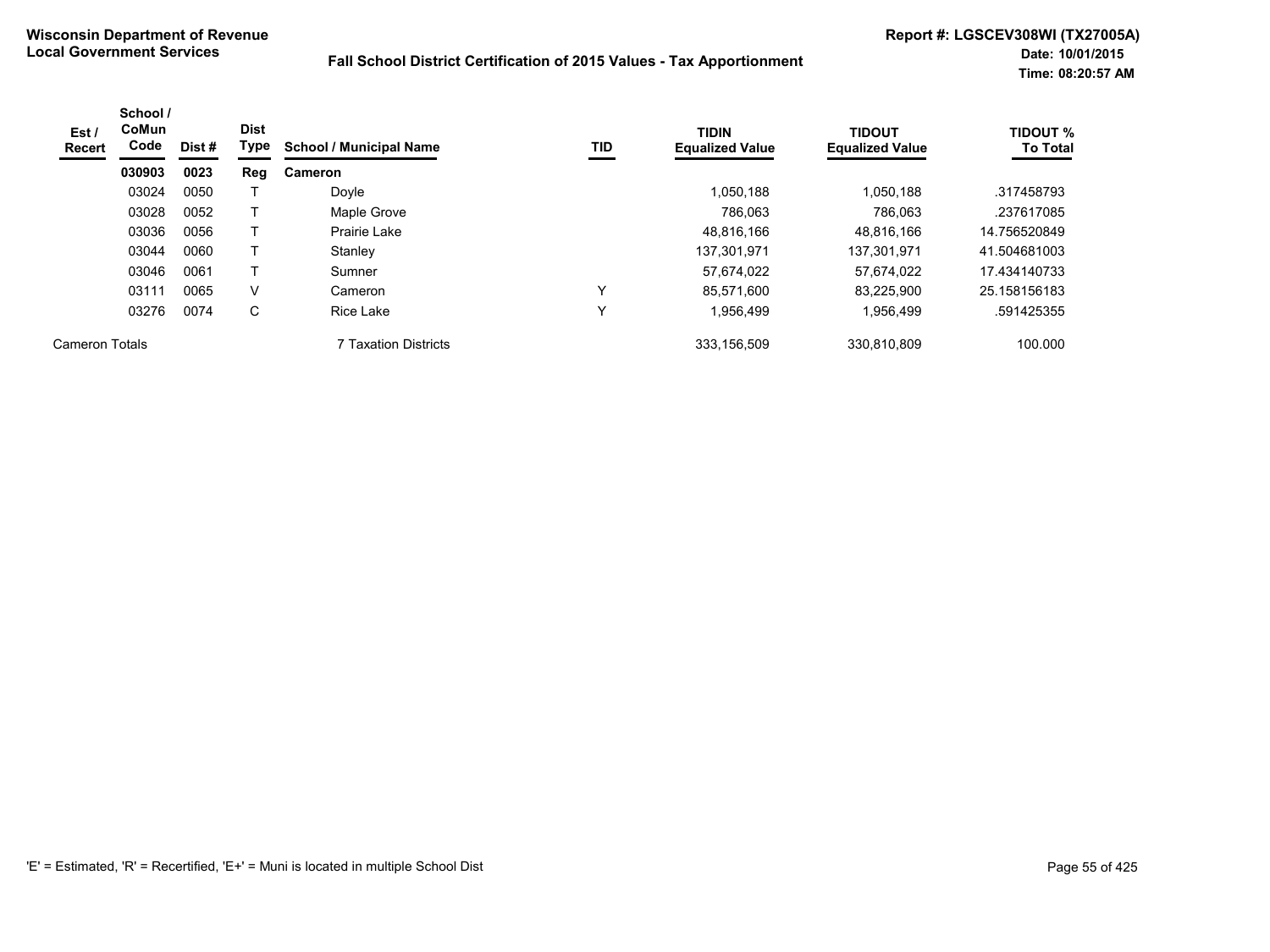| Est /<br><b>Recert</b> | School /<br>CoMun<br>Code | Dist# | <b>Dist</b><br>Type | <b>School / Municipal Name</b> | TID          | <b>TIDIN</b><br><b>Equalized Value</b> | <b>TIDOUT</b><br><b>Equalized Value</b> | <b>TIDOUT %</b><br><b>To Total</b> |
|------------------------|---------------------------|-------|---------------------|--------------------------------|--------------|----------------------------------------|-----------------------------------------|------------------------------------|
|                        | 200910                    | 0123  | Reg                 | Campbellsport                  |              |                                        |                                         |                                    |
|                        | 20004                     | 0545  |                     | Ashford                        |              | 137,749,034                            | 137,749,034                             | 15.967763721                       |
|                        | 20006                     | 0546  |                     | Auburn                         |              | 130,449,676                            | 130,449,676                             | 15.121627669                       |
|                        | 20008                     | 0547  |                     | <b>Byron</b>                   |              | 18,042,751                             | 18,042,751                              | 2.091502034                        |
|                        | 20012                     | 0549  |                     | Eden                           |              | 98,557,991                             | 98,557,991                              | 11.424767691                       |
|                        | 20016                     | 0551  |                     | Empire                         |              | 23,913,429                             | 23,913,429                              | 2.772026583                        |
|                        | 20020                     | 0553  |                     | Forest                         |              | 95,248,500                             | 95,248,500                              | 11.041134                          |
|                        | 20032                     | 0559  | т                   | Osceola                        |              | 199,266,100                            | 199,266,100                             | 23.098775432                       |
|                        | 20111                     | 0566  | V                   | Campbellsport                  | $\checkmark$ | 103,893,900                            | 103,893,900                             | 12.043302222                       |
|                        | 20121                     | 0567  | V                   | Eden                           |              | 45,407,000                             | 45,407,000                              | 5.263545059                        |
|                        | 59002                     | 1597  | T                   | Greenbush                      |              | 979,103                                | 979,103                                 | .113496878                         |
|                        | 59012                     | 1602  | T                   | Mitchell                       |              | 9,162,057                              | 9,162,057                               | 1.06205871                         |
| Campbellsport Totals   |                           |       |                     | 11 Taxation Districts          |              | 862.669.541                            | 862,669,541                             | 100.000                            |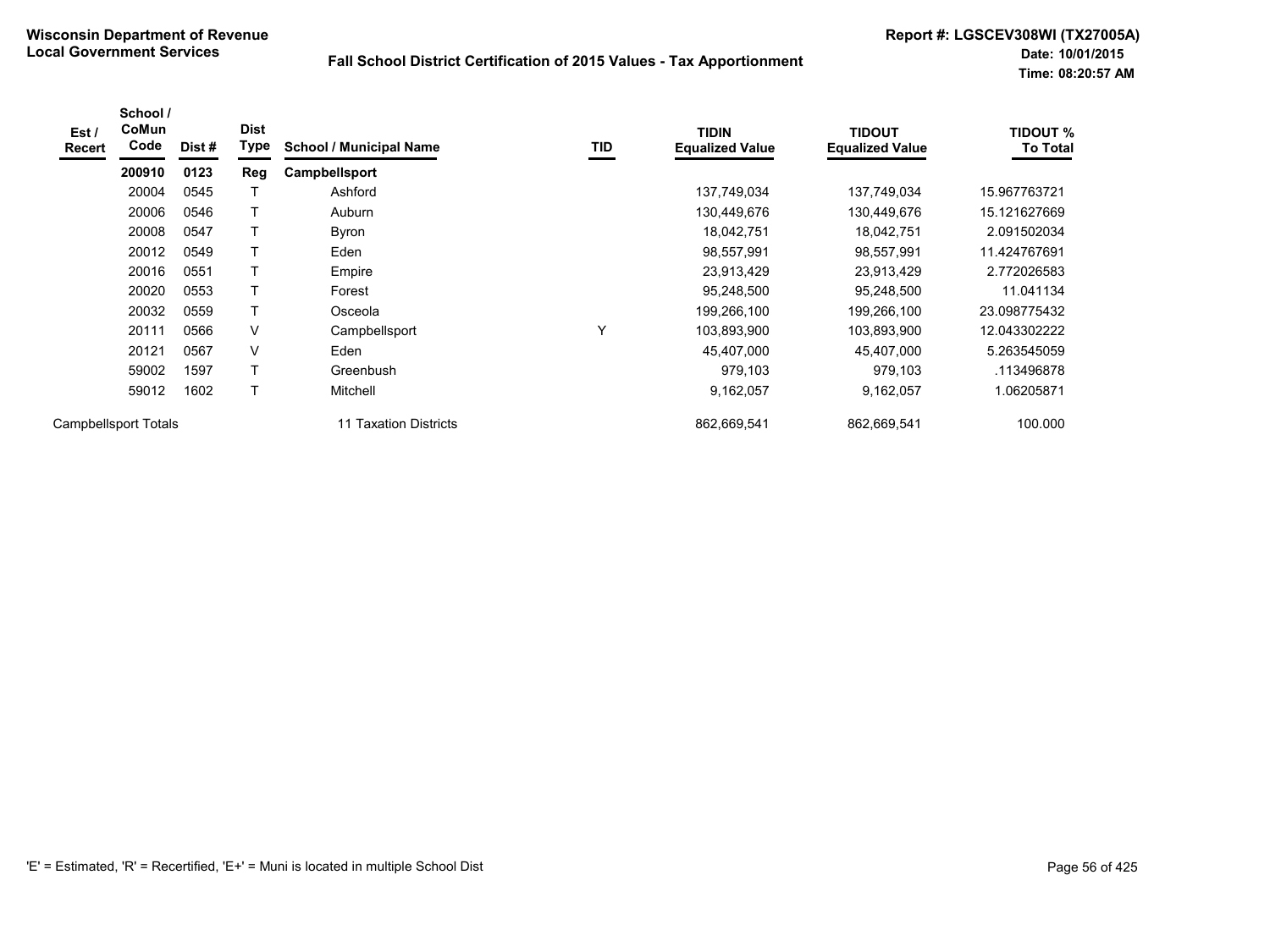| Est/<br><b>Recert</b> | School /<br>CoMun<br>Code | Dist # | <b>Dist</b><br><b>Type</b> | <b>School / Municipal Name</b> | TID | <b>TIDIN</b><br><b>Equalized Value</b> | <b>TIDOUT</b><br><b>Equalized Value</b> | <b>TIDOUT %</b><br><b>To Total</b> |
|-----------------------|---------------------------|--------|----------------------------|--------------------------------|-----|----------------------------------------|-----------------------------------------|------------------------------------|
|                       | 410980                    | 0251   | Reg                        | <b>Cashton</b>                 |     |                                        |                                         |                                    |
|                       | 32024                     | 0856   |                            | Washington                     |     | 14,221,517                             | 14,221,517                              | 7.389259775                        |
| E.                    | 41016                     | 1098   |                            | <b>Jefferson</b>               |     | 39,259,300                             | 39,259,300                              | 20.398468481                       |
|                       | 41022                     | 1101   |                            | Leon                           |     | 6,695,585                              | 6,695,585                               | 3.478912757                        |
|                       | 41032                     | 1106   |                            | Portland                       |     | 51,065,394                             | 51,065,394                              | 26.532715305                       |
| $E+$                  | 41038                     | 1109   |                            | <b>Sheldon</b>                 |     | 2,299,336                              | 2,299,336                               | 1.194696108                        |
|                       | 41046                     | 1113   |                            | Wells                          |     | 7,227,741                              | 7,227,741                               | 3.755412016                        |
|                       | 41111                     | 1115   | V                          | Cashton                        | Υ   | 60,223,900                             | 40,608,400                              | 21.09943803                        |
|                       | 41151                     | 1117   | V                          | Melvina                        |     | 2,465,000                              | 2,465,000                               | 1.280772322                        |
|                       | 62004                     | 1682   |                            | Christiana                     |     | 5,874,010                              | 5,874,010                               | 3.052036278                        |
|                       | 62006                     | 1683   |                            | Clinton                        |     | 22,745,715                             | 22,745,715                              | 11.818288928                       |
| <b>Cashton Totals</b> |                           |        |                            | 10 Taxation Districts          |     | 212,077,498                            | 192,461,998                             | 100.000                            |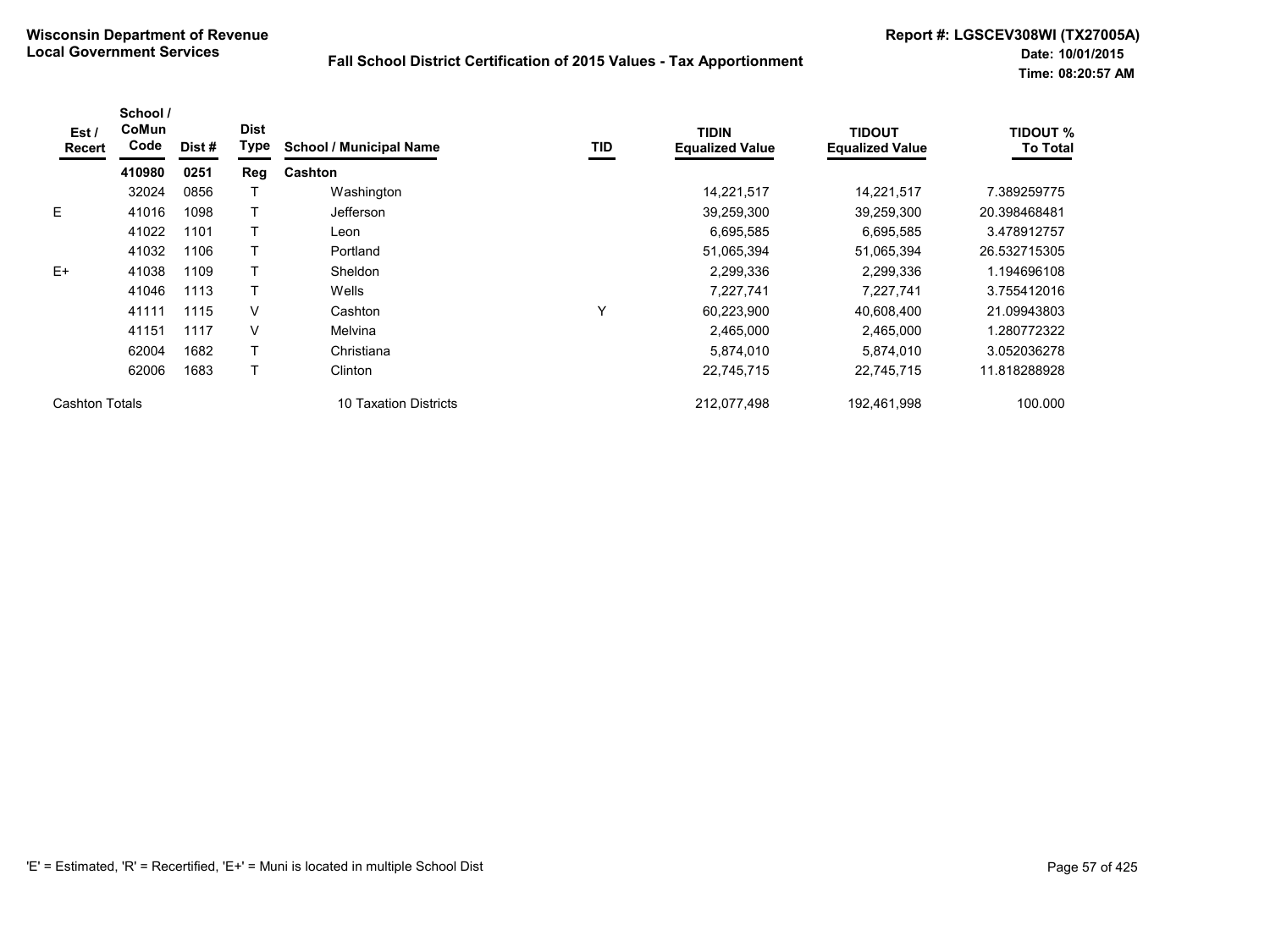| Est /<br><b>Recert</b> | School /<br>CoMun<br>Code | Dist # | <b>Dist</b><br>Type | <b>School / Municipal Name</b> | TID | <b>TIDIN</b><br><b>Equalized Value</b> | <b>TIDOUT</b><br><b>Equalized Value</b> | <b>TIDOUT %</b><br><b>To Total</b> |
|------------------------|---------------------------|--------|---------------------|--------------------------------|-----|----------------------------------------|-----------------------------------------|------------------------------------|
|                        | 220994                    | 0135   | Reg                 | <b>Cassville</b>               |     |                                        |                                         |                                    |
| $E+$                   | 22002                     | 0594   |                     | <b>Beetown</b>                 |     | 6,340,176                              | 6,340,176                               | 4.817523909                        |
|                        | 22004                     | 0595   |                     | Bloomington                    |     | 2.239                                  | 2.239                                   | .001701283                         |
|                        | 22008                     | 0597   |                     | Cassville                      |     | 31,499,000                             | 31.499.000                              | 23.934222899                       |
|                        | 22018                     | 0602   |                     | Glen Haven                     |     | 14,309,916                             | 14.309.916                              | 10.873256904                       |
|                        | 22058                     | 0622   |                     | Waterloo                       |     | 35,781,298                             | 35,781,298                              | 27.188087302                       |
|                        | 22111                     | 0630   | v                   | Cassville                      |     | 43,673,900                             | 43,673,900                              | 33.185207703                       |
| Cassville Totals       |                           |        |                     | 6 Taxation Districts           |     | 131.606.529                            | 131.606.529                             | 100.000                            |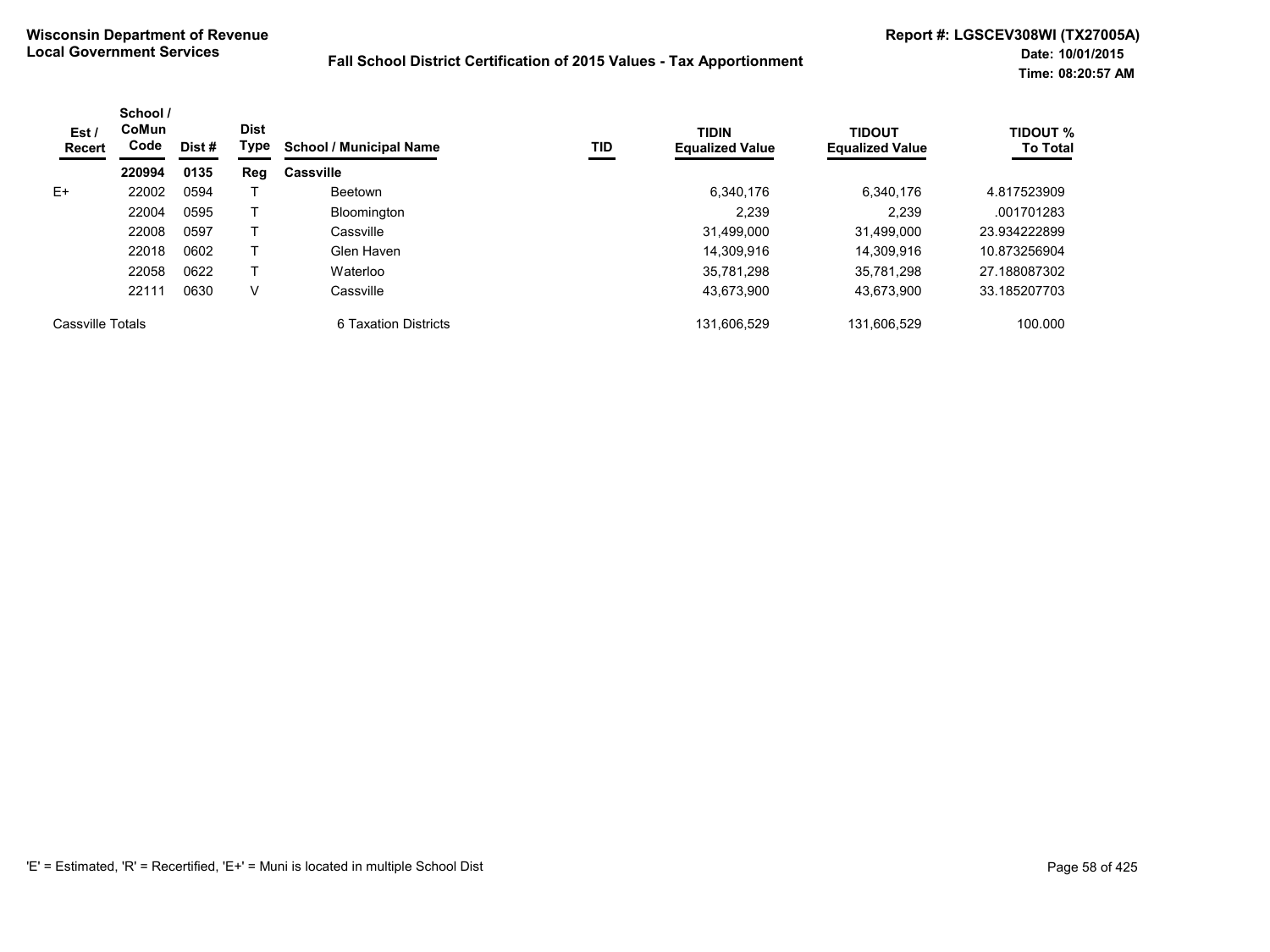| Est /<br><b>Recert</b>          | School /<br><b>CoMun</b><br>Code | Dist# | <b>Dist</b><br>Type | <b>School / Municipal Name</b>  | TID | <b>TIDIN</b><br><b>Equalized Value</b> | <b>TIDOUT</b><br><b>Equalized Value</b> | <b>TIDOUT %</b><br><b>To Total</b> |
|---------------------------------|----------------------------------|-------|---------------------|---------------------------------|-----|----------------------------------------|-----------------------------------------|------------------------------------|
|                                 | 591029                           | 0346  | Reg                 | <b>Cedar Grove-Belgium Area</b> |     |                                        |                                         |                                    |
|                                 | 45002                            | 1211  |                     | <b>Belgium</b>                  |     | 120,016,576                            | 120,016,576                             | 22.193993143                       |
|                                 | 45106                            | 1218  | v                   | <b>Belgium</b>                  | v   | 172,890,700                            | 140,033,100                             | 25.895536806                       |
|                                 | 59006                            | 1599  |                     | Holland                         |     | 148,428,307                            | 148,428,307                             | 27.448015412                       |
|                                 | 59028                            | 1610  |                     | Sherman                         |     | 422.043                                | 422.043                                 | .078046048                         |
|                                 | 59112                            | 1614  | v                   | Cedar Grove                     |     | 132,406,400                            | 131,861,500                             | 24.38440859                        |
| Cedar Grove-Belgium Area Totals |                                  |       |                     | 5 Taxation Districts            |     | 574.164.026                            | 540.761.526                             | 100.000                            |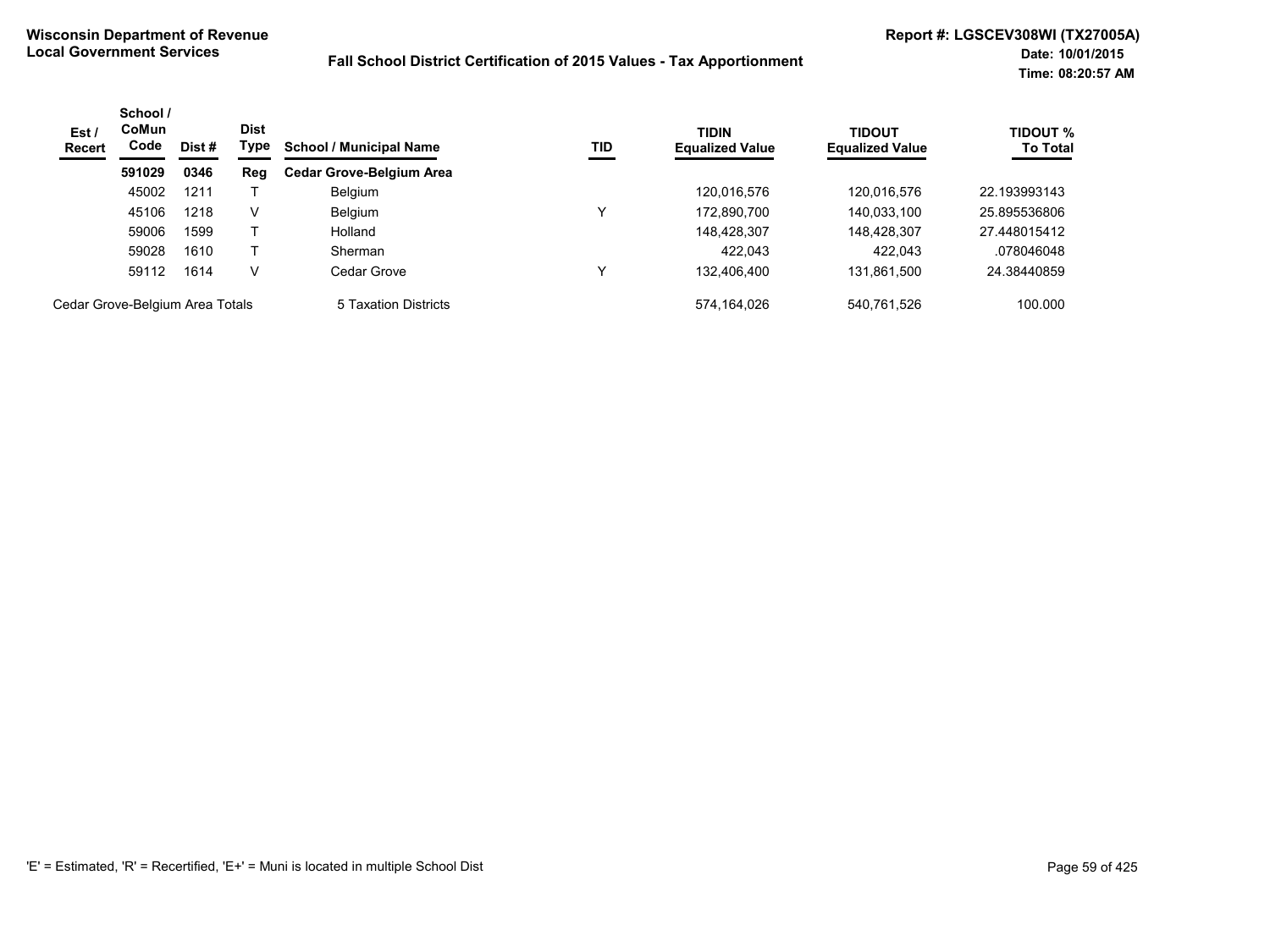| Est/<br><b>Recert</b> | School /<br>CoMun<br>Code | Dist # | <b>Dist</b><br>Type | <b>School / Municipal Name</b> | TID | <b>TIDIN</b><br><b>Equalized Value</b> | <b>TIDOUT</b><br><b>Equalized Value</b> | <b>TIDOUT %</b><br><b>To Total</b> |
|-----------------------|---------------------------|--------|---------------------|--------------------------------|-----|----------------------------------------|-----------------------------------------|------------------------------------|
|                       | 451015                    | 0273   | Reg                 | Cedarburg                      |     |                                        |                                         |                                    |
|                       | 45004                     | 1212   |                     | Cedarburg                      |     | 807,474,298                            | 807,474,298                             | 36.600149671                       |
|                       | 45008                     | 1214   |                     | Grafton                        |     | 2.172.554                              | 2.172.554                               | .098474715                         |
|                       | 45131                     | 1220   | V                   | Grafton                        | 丷   | 125.338.722                            | 125,338,722                             | 5.681191335                        |
|                       | 45211                     | 1224   | $\mathsf{C}$        | Cedarburg                      |     | 1,201,279,113                          | 1,201,279,113                           | 54.450024528                       |
| $E+$                  | 45255                     | 1225   | C                   | Meguon                         | ٧   | 19.176.554                             | 19.176.554                              | .869210015                         |
|                       | 66014                     | 1793   |                     | Jackson                        |     | 50,763,666                             | 50,763,666                              | 2.300949737                        |
| Cedarburg Totals      |                           |        |                     | 6 Taxation Districts           |     | 2.206.204.907                          | 2.206.204.907                           | 100.000                            |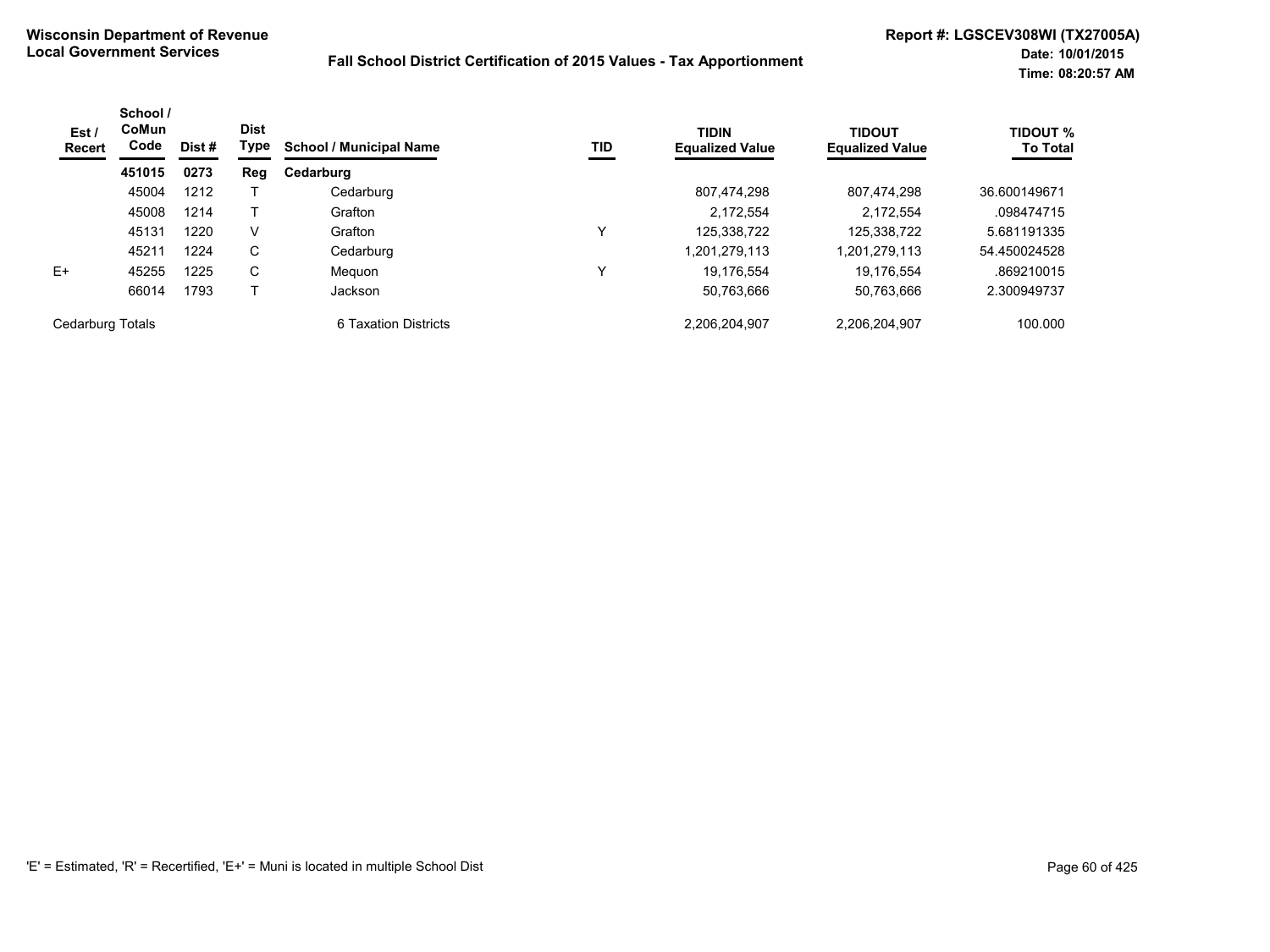| Est /<br>Recert                    | School /<br><b>CoMun</b><br>Code | Dist# | <b>Dist</b><br>Type | <b>School / Municipal Name</b>     | TID          | TIDIN<br><b>Equalized Value</b> | <b>TIDOUT</b><br><b>Equalized Value</b> | <b>TIDOUT %</b><br><b>To Total</b> |
|------------------------------------|----------------------------------|-------|---------------------|------------------------------------|--------------|---------------------------------|-----------------------------------------|------------------------------------|
|                                    | 305054                           | 0181  | <b>UHS</b>          | <b>Central-Westosha Union High</b> |              |                                 |                                         |                                    |
|                                    | 30002                            | 0816  |                     | <b>Brighton</b>                    |              | 161,736,837                     | 161,736,837                             | 8.259135992                        |
|                                    | 30006                            | 0818  |                     | Paris                              |              | 200,131,588                     | 200, 131, 588                           | 10.219774494                       |
|                                    | 30012                            | 0820  |                     | Salem                              |              | 479,576,394                     | 479,576,394                             | 24.489700243                       |
| $E+$                               | 30016                            | 0822  |                     | Wheatland                          |              | 231,868,614                     | 231,868,614                             | 11.840434441                       |
|                                    | 30104                            | 1984  | V                   | <b>Bristol</b>                     |              | 540,778,400                     | 540,778,400                             | 27.614997484                       |
|                                    | 30171                            | 0824  | V                   | Paddock Lake                       | $\checkmark$ | 210,564,796                     | 205,921,096                             | 10.51541731                        |
|                                    | 30174                            | 0825  | V                   | <b>Pleasant Prairie</b>            | $\checkmark$ | 128,038,971                     | 8,590,671                               | .438684973                         |
|                                    | 30241                            | 0828  | C                   | Kenosha                            | $\checkmark$ | 129,305,708                     | 129,305,708                             | 6.603031484                        |
|                                    | 51006                            | 1357  |                     | Dover                              |              | 368,618                         | 368,618                                 | .018823579                         |
| Central-Westosha Union High Totals |                                  |       |                     | 9 Taxation Districts               |              | 2,082,369,926                   | 958,277,926.                            | 100.000                            |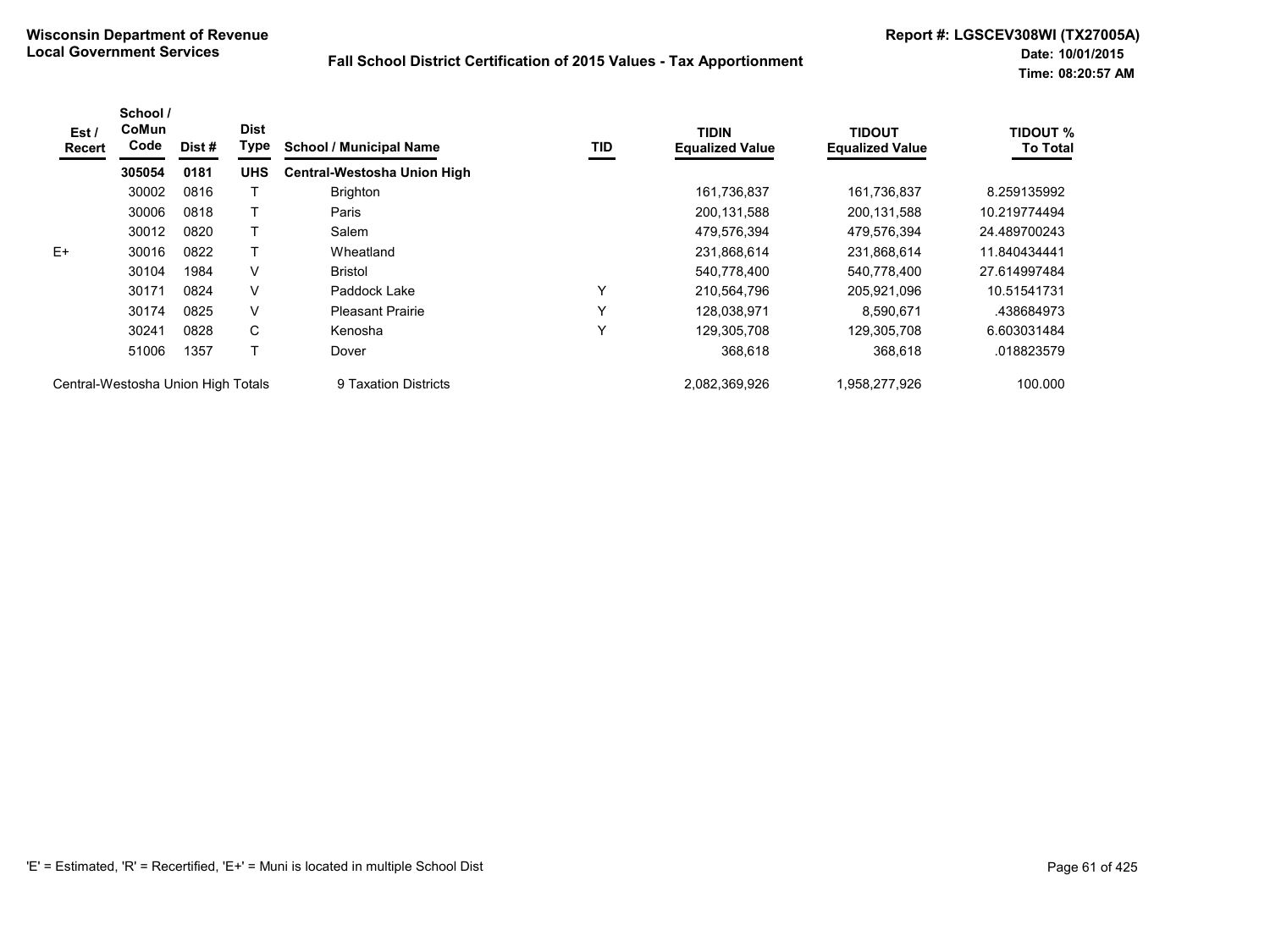| Est /<br><b>Recert</b> | School /<br>CoMun<br>Code | Dist# | <b>Dist</b><br>Type | <b>School / Municipal Name</b>  | TID | <b>TIDIN</b><br><b>Equalized Value</b> | <b>TIDOUT</b><br><b>Equalized Value</b> | <b>TIDOUT %</b><br><b>To Total</b> |
|------------------------|---------------------------|-------|---------------------|---------------------------------|-----|----------------------------------------|-----------------------------------------|------------------------------------|
|                        | 501071                    | 0447  | Reg                 | Chequamegon                     |     |                                        |                                         |                                    |
| E                      | 02010                     | 0026  |                     | Gordon                          |     | 57,931,100                             | 57,931,100                              | 7.73732183                         |
| E                      | 02012                     | 0027  |                     | Jacobs                          |     | 37,406,700                             | 37,406,700                              | 4.996067337                        |
|                        | 02020                     | 0031  |                     | Peeksville                      |     | 19,108,100                             | 19,108,100                              | 2.552092387                        |
|                        | 02024                     | 0033  |                     | Shanagolden                     |     | 21,632,000                             | 21,632,000                              | 2.889186393                        |
|                        | 26020                     | 0728  |                     | Sherman                         |     | 139,725,700                            | 139,725,700                             | 18.661870891                       |
|                        | 50004                     | 1333  |                     | Eisenstein                      |     | 60,142,700                             | 60,142,700                              | 8.03270481                         |
| E                      | 50010                     | 1336  |                     | Fifield                         |     | 164,712,000                            | 164,712,000                             | 21.999060146                       |
|                        | 50026                     | 1344  |                     | Lake                            |     | 134,625,437                            | 134,625,437                             | 17.980675881                       |
|                        | 50271                     | 1352  | C                   | Park Falls                      | ٧   | 116,854,900                            | 104,307,850                             | 13.931435875                       |
|                        | 57028                     | 1549  |                     | Spider Lake                     |     | 9,131,308                              | 9,131,308                               | 1.21958445                         |
|                        | Chequamegon Totals        |       |                     | <b>Taxation Districts</b><br>10 |     | 761.269.945                            | 748.722.895                             | 100.000                            |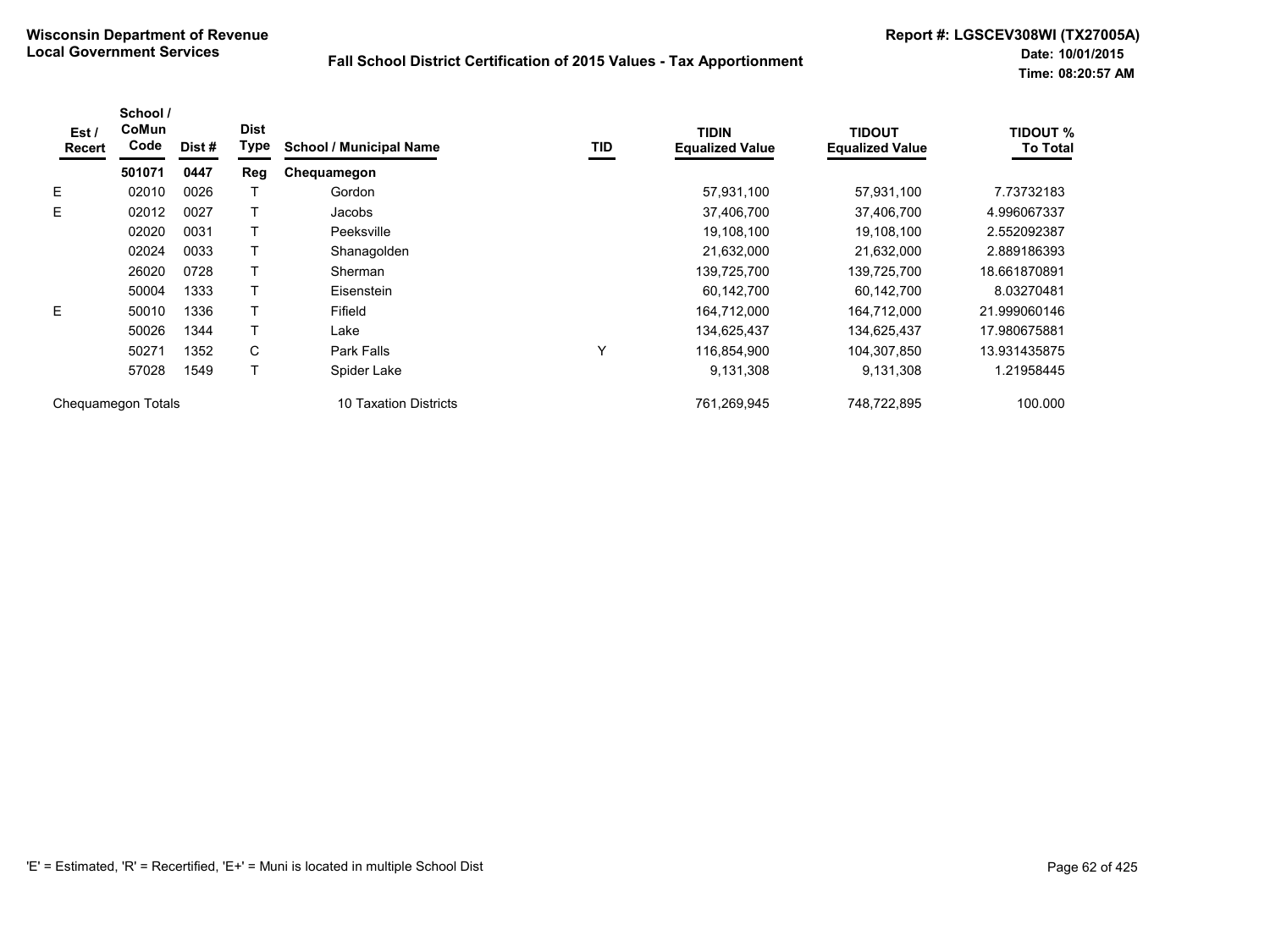| Est/<br><b>Recert</b>           | School /<br>CoMun<br>Code | Dist# | <b>Dist</b><br>Type | <b>School / Municipal Name</b>  | TID | <b>TIDIN</b><br><b>Equalized Value</b> | <b>TIDOUT</b><br><b>Equalized Value</b> | <b>TIDOUT %</b><br><b>To Total</b> |
|---------------------------------|---------------------------|-------|---------------------|---------------------------------|-----|----------------------------------------|-----------------------------------------|------------------------------------|
|                                 | 031080                    | 0024  | Reg                 | <b>Chetek-Weyerhaeuser Area</b> |     |                                        |                                         |                                    |
|                                 | 03012                     | 0044  |                     | Chetek                          |     | 242,061,400                            | 242,061,400                             | 26.314365408                       |
|                                 | 03022                     | 0049  |                     | Dovre                           |     | 101,226,009                            | 101,226,009                             | 11.004225331                       |
|                                 | 03036                     | 0056  |                     | Prairie Lake                    |     | 108,208,362                            | 108,208,362                             | 11.763273194                       |
|                                 | 03040                     | 0058  |                     | Sioux Creek                     |     | 58,643,986                             | 58,643,986                              | 6.375156372                        |
|                                 | 03046                     | 0061  | $\mathsf{T}$        | Sumner                          |     | 3,865,534                              | 3,865,534                               | .420220135                         |
|                                 | 03211                     | 0072  | $\mathsf C$         | Chetek                          | Υ   | 134,915,900                            | 126,904,400                             | 13.795709492                       |
|                                 | 09006                     | 0201  |                     | Auburn                          |     | 6,209,890                              | 6,209,890                               | .675073823                         |
|                                 | 09038                     | 0217  |                     | Sampson                         |     | 15,209,830                             | 15,209,830                              | 1.653452489                        |
| $E+$                            | 17028                     | 0498  | $\mathsf{T}$        | Sand Creek                      |     | 26,659,903                             | 26,659,903                              | 2.898183805                        |
|                                 | 54004                     | 1427  |                     | <b>Big Bend</b>                 |     | 76,014,890                             | 76,014,890                              | 8.263538061                        |
|                                 | 54030                     | 1440  |                     | Rusk                            |     | 101,696,946                            | 101,696,946                             | 11.055420641                       |
|                                 | 54034                     | 1442  |                     | Strickland                      |     | 27,299,700                             | 27,299,700                              | 2.967735795                        |
|                                 | 54036                     | 1443  | $\mathsf{T}$        | Stubbs                          |     | 16,894,449                             | 16,894,449                              | 1.83658652                         |
|                                 | 54191                     | 1457  | V                   | Weyerhaeuser                    | Y   | 24,826,900                             | 8,987,800                               | .977058934                         |
| Chetek-Weyerhaeuser Area Totals |                           |       |                     | 14 Taxation Districts           |     | 943,733,699                            | 919,883,099                             | 100.000                            |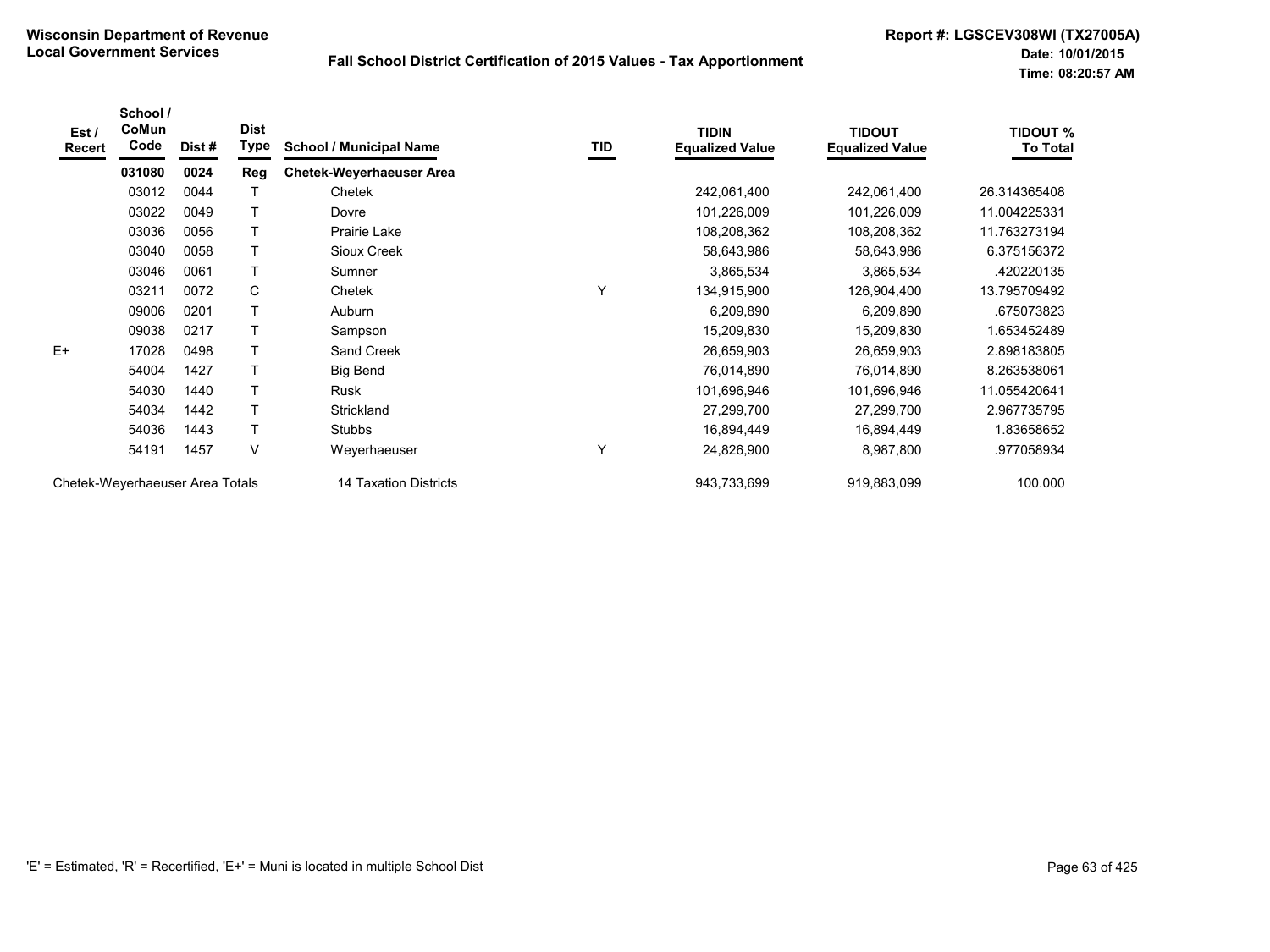| Est /<br>Recert       | School /<br>CoMun<br>Code | Dist# | <b>Dist</b><br>Type | <b>School / Municipal Name</b> | TID | <b>TIDIN</b><br><b>Equalized Value</b> | <b>TIDOUT</b><br><b>Equalized Value</b> | <b>TIDOUT %</b><br><b>To Total</b> |
|-----------------------|---------------------------|-------|---------------------|--------------------------------|-----|----------------------------------------|-----------------------------------------|------------------------------------|
|                       | 081085                    | 0049  | Reg                 | <b>Chilton</b>                 |     |                                        |                                         |                                    |
|                       | 08004                     | 0180  |                     | <b>Brothertown</b>             |     | 100.073.699                            | 100,073,699                             | 20.287675251                       |
|                       | 08006                     | 0181  |                     | Charlestown                    |     | 51,421,328                             | 51,421,328                              | 10.424509275                       |
|                       | 08008                     | 0182  |                     | Chilton                        |     | 75,762,809                             | 75,762,809                              | 15.359193079                       |
|                       | 08012                     | 0184  |                     | New Holstein                   |     | 444,744                                | 444,744                                 | .09016177                          |
|                       | 08014                     | 0185  | T                   | Rantoul                        |     | 28,706,954                             | 28,706,954                              | 5.819684553                        |
|                       | 08016                     | 0186  |                     | Stockbridge                    |     | 32,265,051                             | 32,265,051                              | 6.541008109                        |
|                       | 08181                     | 0191  | V                   | Stockbridge                    |     | 154.833                                | 154,833                                 | .031388883                         |
|                       | 08211                     | 0194  | $\mathsf{C}$        | Chilton                        | Y   | 240,531,500                            | 203,808,300                             | 41.317515443                       |
| $E+$                  | 36008                     | 0935  | Т                   | Eaton                          |     | 635,650                                | 635,650                                 | .128863637                         |
| <b>Chilton Totals</b> |                           |       |                     | 9 Taxation Districts           |     | 529,996,568                            | 493.273.368                             | 100.000                            |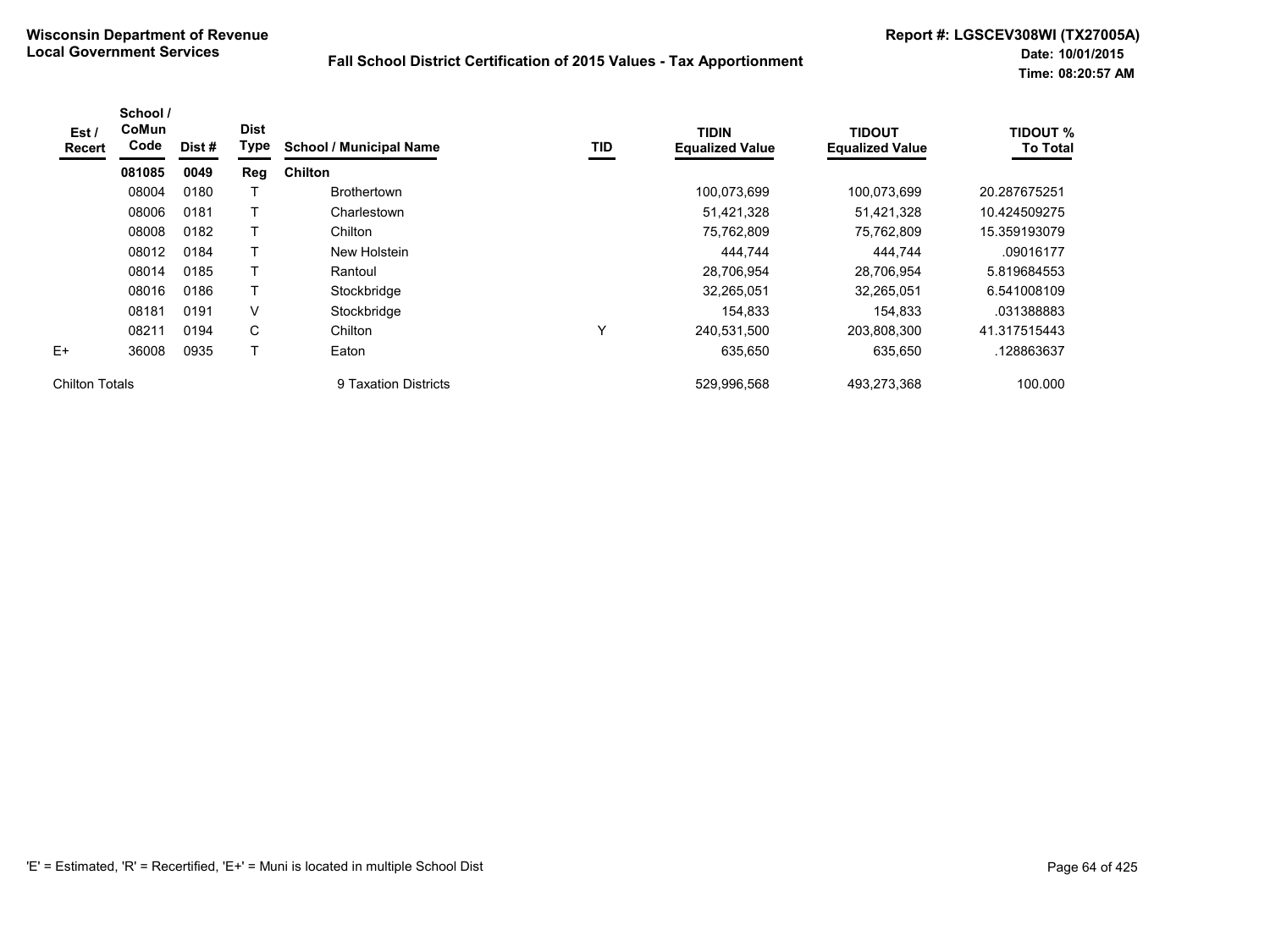| Est /<br>Recert | School /<br>CoMun<br>Code  | Dist # | <b>Dist</b><br><b>Type</b> | <b>School / Municipal Name</b> | TID | <b>TIDIN</b><br><b>Equalized Value</b> | <b>TIDOUT</b><br><b>Equalized Value</b> | <b>TIDOUT %</b><br><b>To Total</b> |
|-----------------|----------------------------|--------|----------------------------|--------------------------------|-----|----------------------------------------|-----------------------------------------|------------------------------------|
|                 | 091092                     | 0055   | Reg                        | <b>Chippewa Falls Area</b>     |     |                                        |                                         |                                    |
|                 | 09002                      | 0199   |                            | Anson                          |     | 180,464,389                            | 180,464,389                             | 7.09592952                         |
|                 | 09020                      | 0208   |                            | Eagle Point                    |     | 322,917,929                            | 322,917,929                             | 12.697257767                       |
|                 | 09028                      | 0212   |                            | Hallie                         |     | 13,620,300                             | 13,620,300                              | .53555546                          |
|                 | 09032                      | 0213   |                            | Howard                         |     | 21,045,486                             | 21,045,486                              | .827516643                         |
| $E+$            | 09034                      | 0214   |                            | Lafayette                      |     | 569,213,892                            | 569,213,892                             | 22.381710218                       |
|                 | 09042                      | 0219   |                            | Tilden                         |     | 105,483,026                            | 105,483,026                             | 4.147633349                        |
|                 | 09044                      | 0220   |                            | Wheaton                        |     | 135,731,991                            | 135,731,991                             | 5.337034343                        |
|                 | 09046                      | 0221   |                            | Woodmohr                       |     | 307,910                                | 307,910                                 | .01210714                          |
|                 | 09128                      | 1981   | $\vee$                     | Lake Hallie                    | Y   | 531,918,700                            | 444,246,600                             | 17.467948001                       |
| E               | 09211                      | 0226   | C                          | Chippewa Falls                 | Y   | 839,938,100                            | 739,513,100                             | 29.077940893                       |
|                 | 09221                      | 0228   | C                          | Eau Claire                     |     | 5,446,121                              | 5,446,121                               | .214143582                         |
| $E+$            | 18020                      | 0525   |                            | Seymour                        |     | 5,219,254                              | 5,219,254                               | .205223084                         |
|                 | Chippewa Falls Area Totals |        |                            | 12 Taxation Districts          |     | 2,731,307,098                          | 2,543,209,998                           | 100.000                            |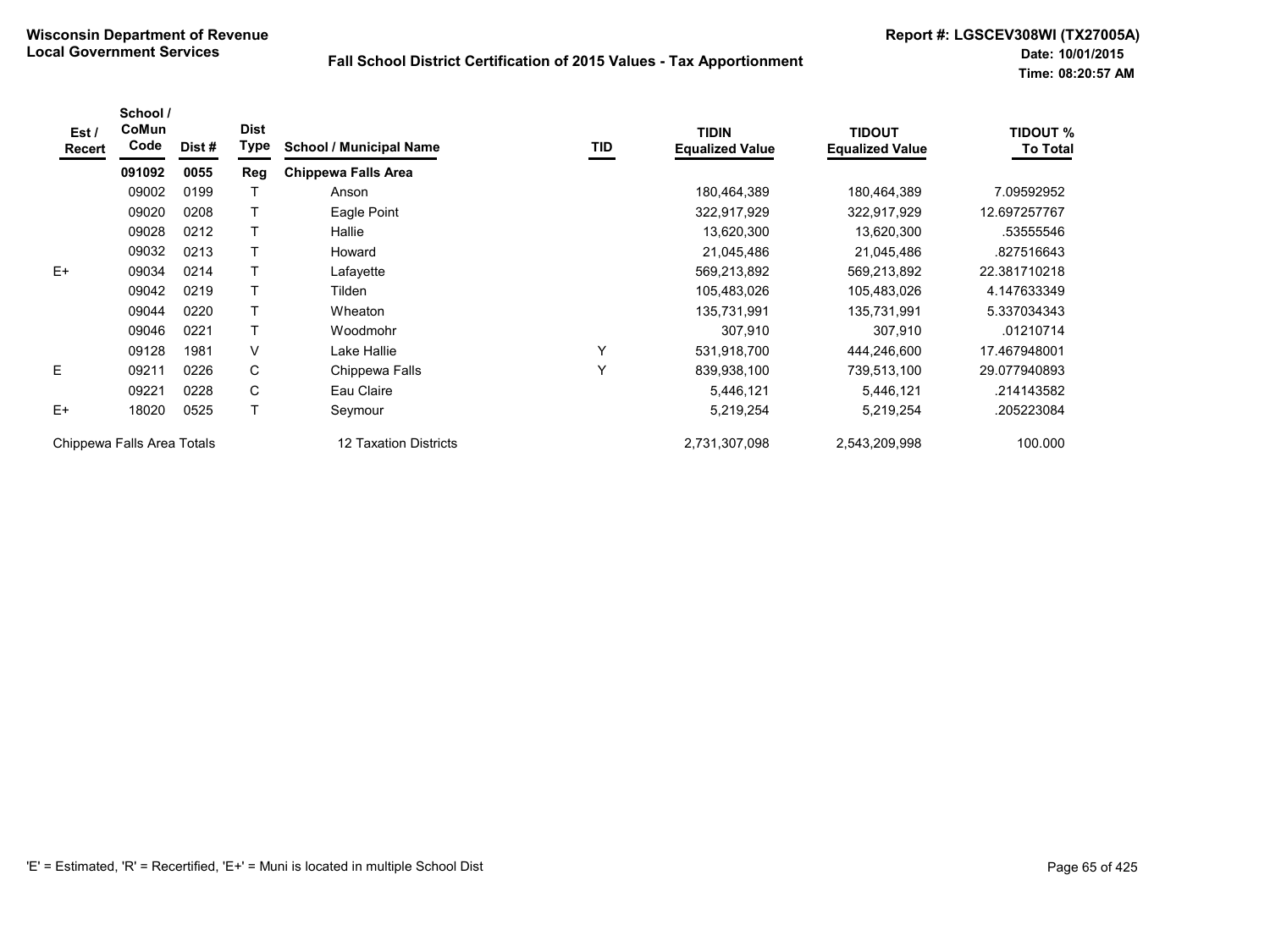| Est/<br><b>Recert</b> | School /<br>CoMun<br>Code | Dist # | <b>Dist</b><br>Type | <b>School / Municipal Name</b> | TID | <b>TIDIN</b><br><b>Equalized Value</b> | TIDOUT<br><b>Equalized Value</b> | <b>TIDOUT %</b><br><b>To Total</b> |
|-----------------------|---------------------------|--------|---------------------|--------------------------------|-----|----------------------------------------|----------------------------------|------------------------------------|
|                       | 481120                    | 0288   | Reg                 | <b>Clayton</b>                 |     |                                        |                                  |                                    |
|                       | 03048                     | 0062   |                     | Turtle Lake                    |     | 20,746,373                             | 20,746,373                       | 19.416672293                       |
|                       | 03050                     | 0063   |                     | Vance Creek                    |     | 12,449,227                             | 12,449,227                       | 11.65131664                        |
|                       | 48016                     | 1273   |                     | Clayton                        |     | 52,778,296                             | 52,778,296                       | 49.395567968                       |
| $E+$                  | 48032                     | 1281   |                     | Lincoln                        |     | 266,846                                | 266,846                          | .249742995                         |
|                       | 48112                     | 1292   | v                   | Clayton                        |     | 21,505,500                             | 20,607,500                       | 19.286700103                       |
| <b>Clayton Totals</b> |                           |        |                     | 5 Taxation Districts           |     | 107,746,242                            | 106.848.242                      | 100.000                            |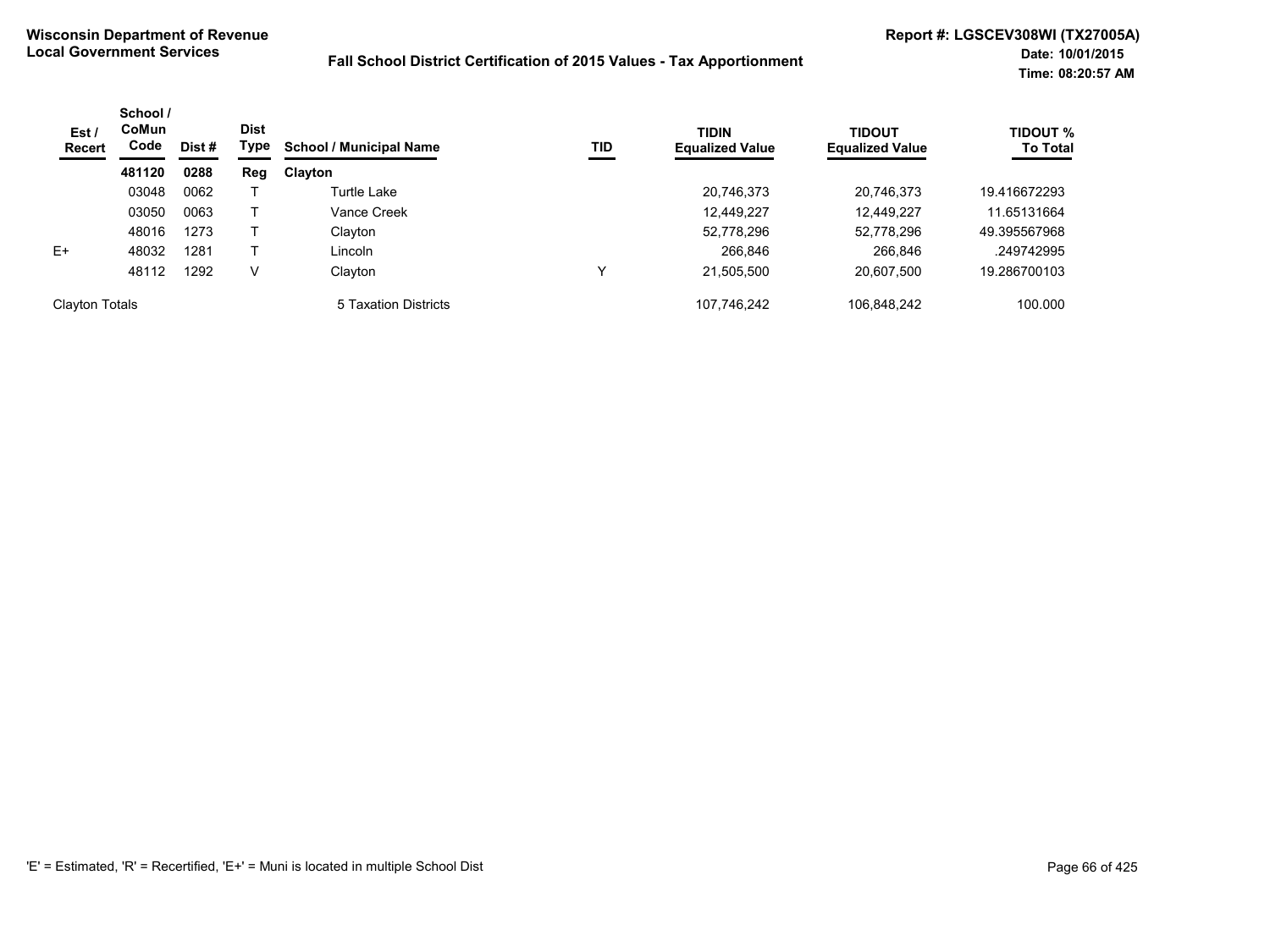| Est /<br><b>Recert</b>   | School /<br>CoMun<br>Code | Dist # | <b>Dist</b><br>Type | <b>School / Municipal Name</b> | TID | <b>TIDIN</b><br><b>Equalized Value</b> | <b>TIDOUT</b><br><b>Equalized Value</b> | <b>TIDOUT %</b><br><b>To Total</b> |
|--------------------------|---------------------------|--------|---------------------|--------------------------------|-----|----------------------------------------|-----------------------------------------|------------------------------------|
|                          | 481127                    | 0289   | Reg                 | <b>Clear Lake</b>              |     |                                        |                                         |                                    |
|                          | 03050                     | 0063   |                     | Vance Creek                    |     | 19,123,818                             | 19.123.818                              | 9.530443431                        |
|                          | 17018                     | 0493   |                     | New Haven                      |     | 1,499,951                              | 1,499,951                               | .74750754                          |
|                          | 48010                     | 1270   | т                   | <b>Black Brook</b>             |     | 38,067,760                             | 38,067,760                              | 18.971244823                       |
|                          | 48016                     | 1273   |                     | Clayton                        |     | 3.842.798                              | 3,842,798                               | 1.915076213                        |
|                          | 48018                     | 1274   |                     | Clear Lake                     |     | 52,257,400                             | 52,257,400                              | 26.042717754                       |
|                          | 48113                     | 1293   | V                   | Clear Lake                     |     | 53,329,900                             | 49,118,600                              | 24.47848221                        |
|                          | 55006                     | 1462   |                     | Cylon                          |     | 10.541.217                             | 10.541.217                              | 5.253264401                        |
|                          | 55014                     | 1466   |                     | Forest                         |     | 26,208,773                             | 26,208,773                              | 13.061263628                       |
| <b>Clear Lake Totals</b> |                           |        |                     | 8 Taxation Districts           |     | 204,871,617                            | 200,660,317                             | 100.000                            |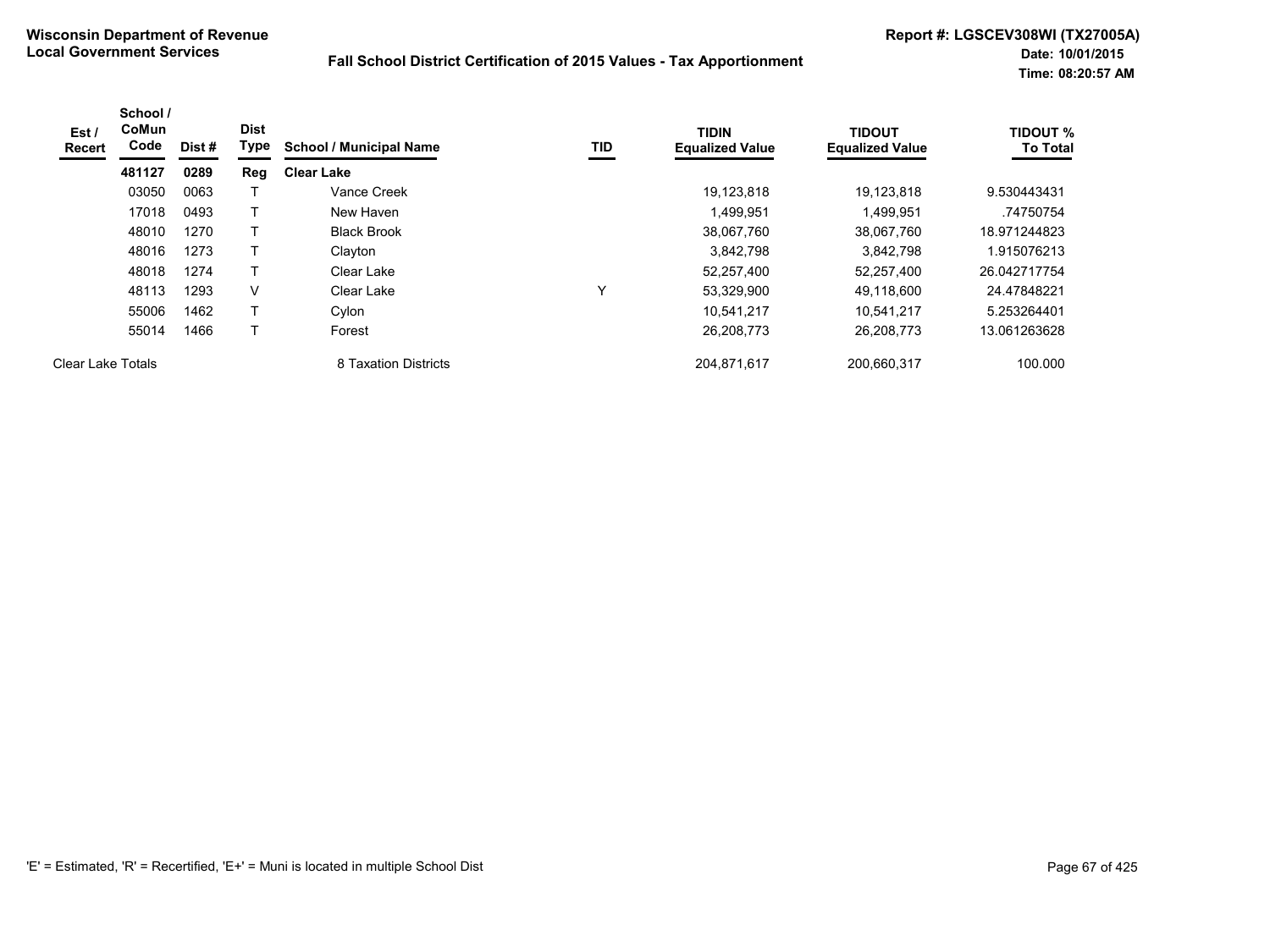| Est /<br>Recert                 | School /<br><b>CoMun</b><br>Code | Dist# | <b>Dist</b><br>Type | <b>School / Municipal Name</b> | TID          | <b>TIDIN</b><br><b>Equalized Value</b> | <b>TIDOUT</b><br><b>Equalized Value</b> | <b>TIDOUT %</b><br><b>To Total</b> |
|---------------------------------|----------------------------------|-------|---------------------|--------------------------------|--------------|----------------------------------------|-----------------------------------------|------------------------------------|
|                                 | 531134                           | 0317  | Reg                 | <b>Clinton Community</b>       |              |                                        |                                         |                                    |
|                                 | 53006                            | 1399  |                     | <b>Bradford</b>                |              | 89,923,304                             | 89,923,304                              | 21.342665761                       |
|                                 | 53010                            | 1401  |                     | Clinton                        |              | 67.594.700                             | 67.594.700                              | 16.043128145                       |
|                                 | 53020                            | 1406  |                     | La Prairie                     |              | 25,709,477                             | 25.709.477                              | 6.101964119                        |
|                                 | 53038                            | 1415  |                     | Turtle                         |              | 134.461.843                            | 134.461.843                             | 31.913575737                       |
|                                 | 53111                            | 1417  | V                   | Clinton                        | $\checkmark$ | 117.045.000                            | 100.149.600                             | 23.769805421                       |
|                                 | 53206                            | 1420  | C                   | Beloit                         | v            | 67,410,130                             | 1,452,630                               | .344771546                         |
|                                 | 64022                            | 1741  |                     | Sharon                         |              | 2,039,619                              | 2,039,619                               | .48408927                          |
| <b>Clinton Community Totals</b> |                                  |       |                     | 7 Taxation Districts           |              | 504, 184, 073                          | 421,331,173                             | 100.000                            |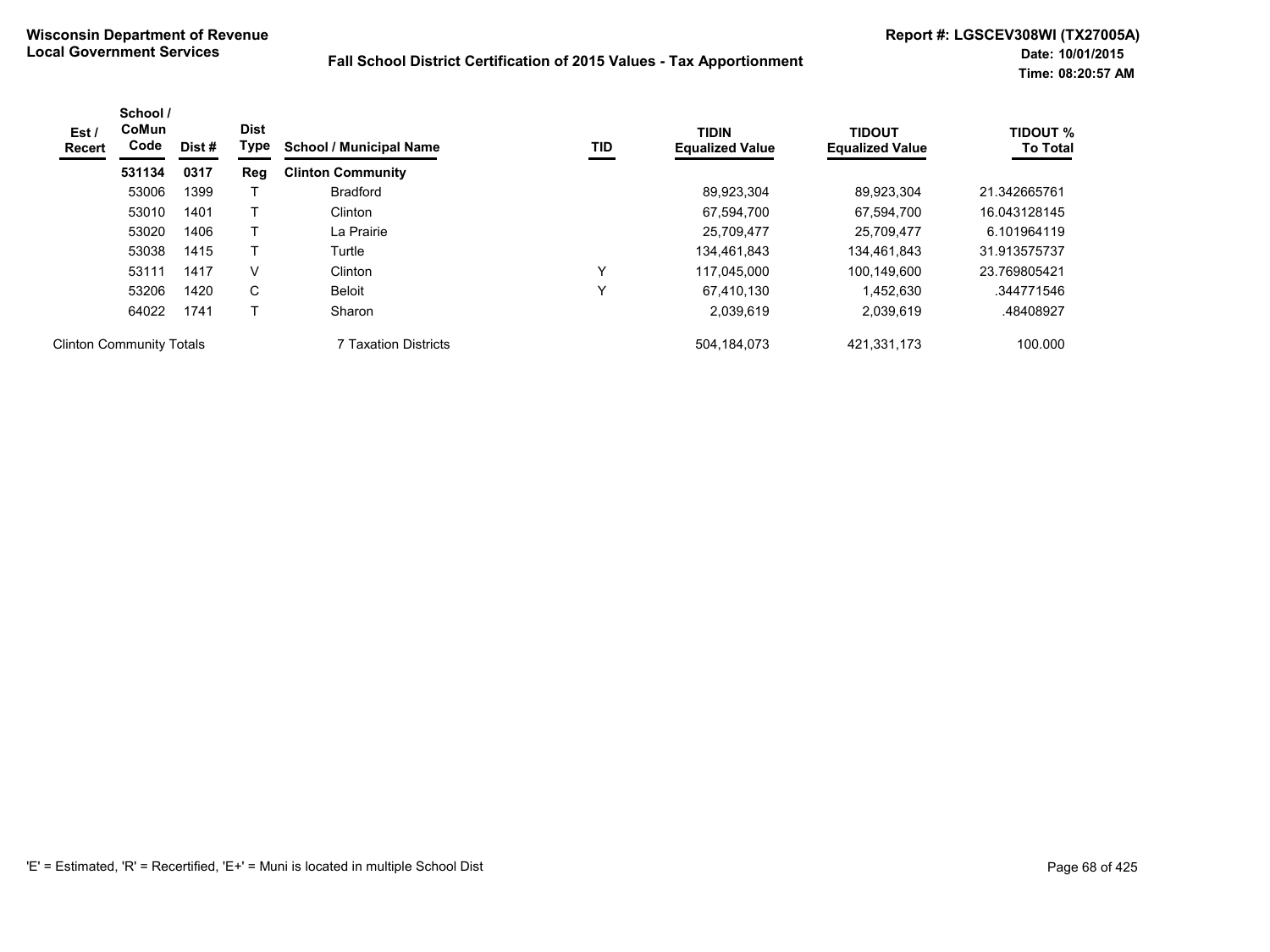| Est /<br><b>Recert</b>     | School /<br>CoMun<br>Code | Dist# | <b>Dist</b><br>Type | <b>School / Municipal Name</b> | TID | <b>TIDIN</b><br><b>Equalized Value</b> | <b>TIDOUT</b><br><b>Equalized Value</b> | <b>TIDOUT %</b><br><b>To Total</b> |
|----------------------------|---------------------------|-------|---------------------|--------------------------------|-----|----------------------------------------|-----------------------------------------|------------------------------------|
|                            | 681141                    | 0422  | Reg                 | <b>Clintonville</b>            |     |                                        |                                         |                                    |
|                            | 44014                     | 1184  |                     | Deer Creek                     |     | 36,590,451                             | 36,590,451                              | 6.427250536                        |
|                            | 44030                     | 1192  | T                   | Maine                          |     | 8,524,952                              | 8,524,952                               | 1.497439928                        |
|                            | 44106                     | 1198  | V                   | <b>Bear Creek</b>              |     | 15,642,800                             | 15,642,800                              | 2.747716739                        |
|                            | 58010                     | 1562  | T                   | <b>Belle Plaine</b>            |     | 87,063,373                             | 87,063,373                              | 15.293009392                       |
|                            | 58034                     | 1574  | T                   | Navarino                       |     | 3,202,313                              | 3,202,313                               | .56249834                          |
|                            | 58036                     | 1575  | Τ                   | Pella                          |     | 11,859,516                             | 11,859,516                              | 2.083168654                        |
|                            | 68002                     | 1848  | Τ                   | <b>Bear Creek</b>              |     | 56,815,112                             | 56,815,112                              | 9.979788417                        |
|                            | 68020                     | 1857  | T                   | Larrabee                       |     | 80,973,473                             | 80,973,473                              | 14.223295519                       |
|                            | 68022                     | 1858  | T                   | Lebanon                        |     | 2,795                                  | 2,795                                   | .000490952                         |
|                            | 68028                     | 1861  | T                   | Matteson                       | v   | 64,357,000                             | 64,349,200                              | 11.303179351                       |
|                            | 68038                     | 1866  | T                   | Union                          |     | 7,019,984                              | 7,019,984                               | 1.23308663                         |
|                            | 68121                     | 1871  | V                   | Embarrass                      |     | 14,227,200                             | 14,227,200                              | 2.499061267                        |
|                            | 68211                     | 1876  | C                   | Clintonville                   | Υ   | 218,476,000                            | 183,030,600                             | 32.150014275                       |
| <b>Clintonville Totals</b> |                           |       |                     | 13 Taxation Districts          |     | 604,754,969                            | 569,301,769                             | 100.000                            |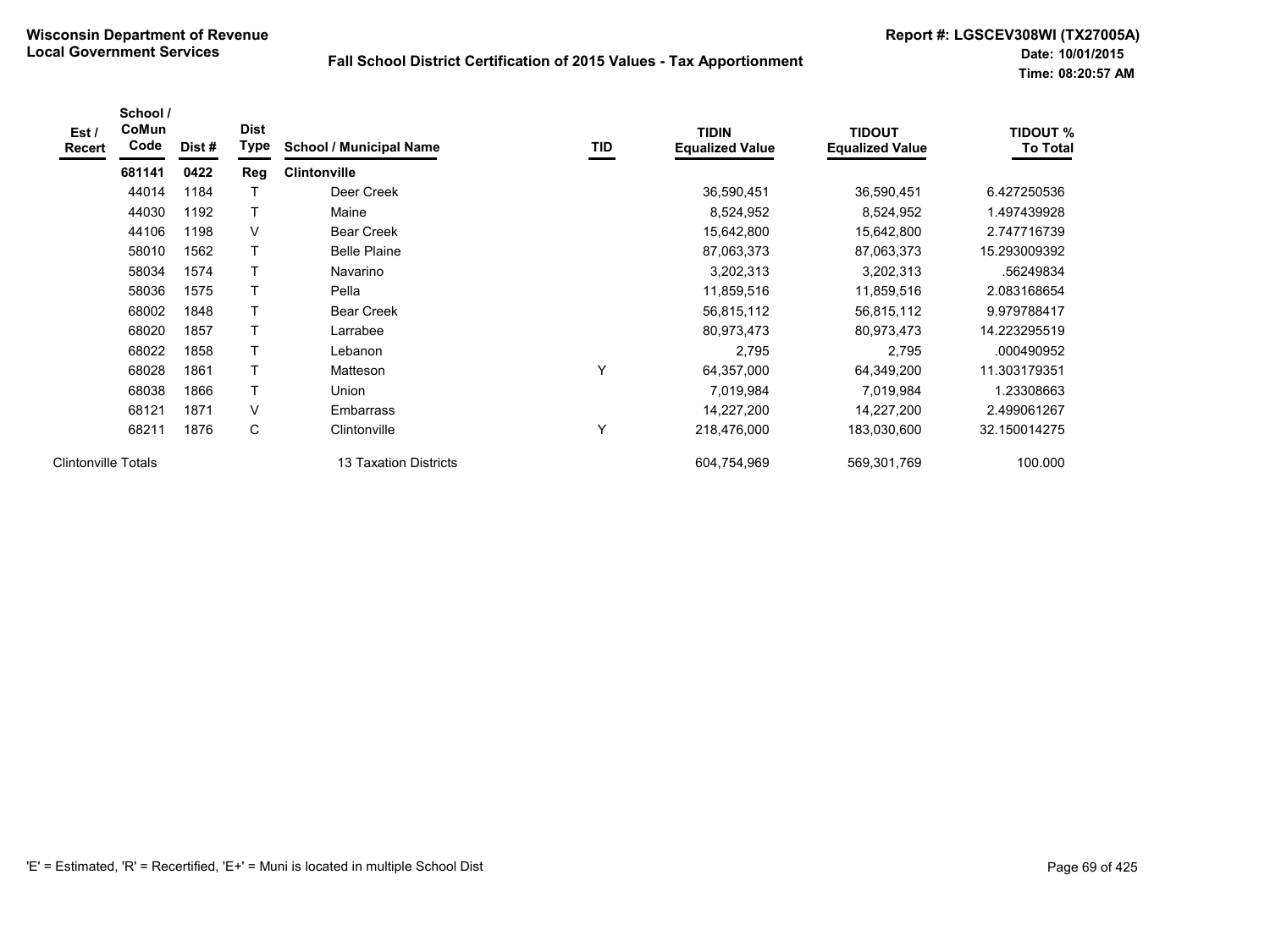| Est /<br><b>Recert</b> | School /<br><b>CoMun</b><br>Code | Dist# | <b>Dist</b><br>Type | <b>School / Municipal Name</b> | TID | <b>TIDIN</b><br><b>Equalized Value</b> | <b>TIDOUT</b><br><b>Equalized Value</b> | <b>TIDOUT %</b><br><b>To Total</b> |
|------------------------|----------------------------------|-------|---------------------|--------------------------------|-----|----------------------------------------|-----------------------------------------|------------------------------------|
|                        | 061155                           | 0042  | <b>Reg</b>          | <b>Cochrane-Fountain City</b>  |     |                                        |                                         |                                    |
|                        | 06004                            | 0131  |                     | <b>Belvidere</b>               |     | 44,389,055                             | 44,389,055                              | 11.833468875                       |
|                        | 06006                            | 0132  | Τ                   | <b>Buffalo</b>                 |     | 65,500,700                             | 65,500,700                              | 17.461522773                       |
|                        | 06010                            | 0134  | $\mathsf{T}$        | <b>Cross</b>                   |     | 39,067,813                             | 39,067,813                              | 10.41490406                        |
|                        | 06018                            | 0138  |                     | Lincoln                        |     | 363,406                                | 363,406                                 | .096878692                         |
|                        | 06022                            | 0140  | Т                   | Milton                         |     | 50,093,400                             | 50,093,400                              | 13.354163312                       |
|                        | 06028                            | 0143  | Τ                   | Montana                        |     | 4,067,858                              | 4,067,858                               | 1.084431084                        |
|                        | 06034                            | 0146  | $\mathsf{T}$        | Waumandee                      |     | 27,069,480                             | 27,069,480                              | 7.216325039                        |
|                        | 06111                            | 0147  | V                   | Cochrane                       |     | 23,339,700                             | 23,339,700                              | 6.222020575                        |
|                        | 06201                            | 0149  | С                   | Alma                           | v   | 88,666                                 | 88,666                                  | .023637051                         |
|                        | 06206                            | 0150  | C                   | <b>Buffalo City</b>            |     | 71,287,200                             | 71,287,200                              | 19.004118524                       |
|                        | 06226                            | 0151  | С                   | Fountain City                  |     | 49,847,200                             | 49,847,200                              | 13.288530015                       |
|                        | Cochrane-Fountain City Totals    |       |                     | 11 Taxation Districts          |     | 375, 114, 478                          | 375,114,478                             | 100.000                            |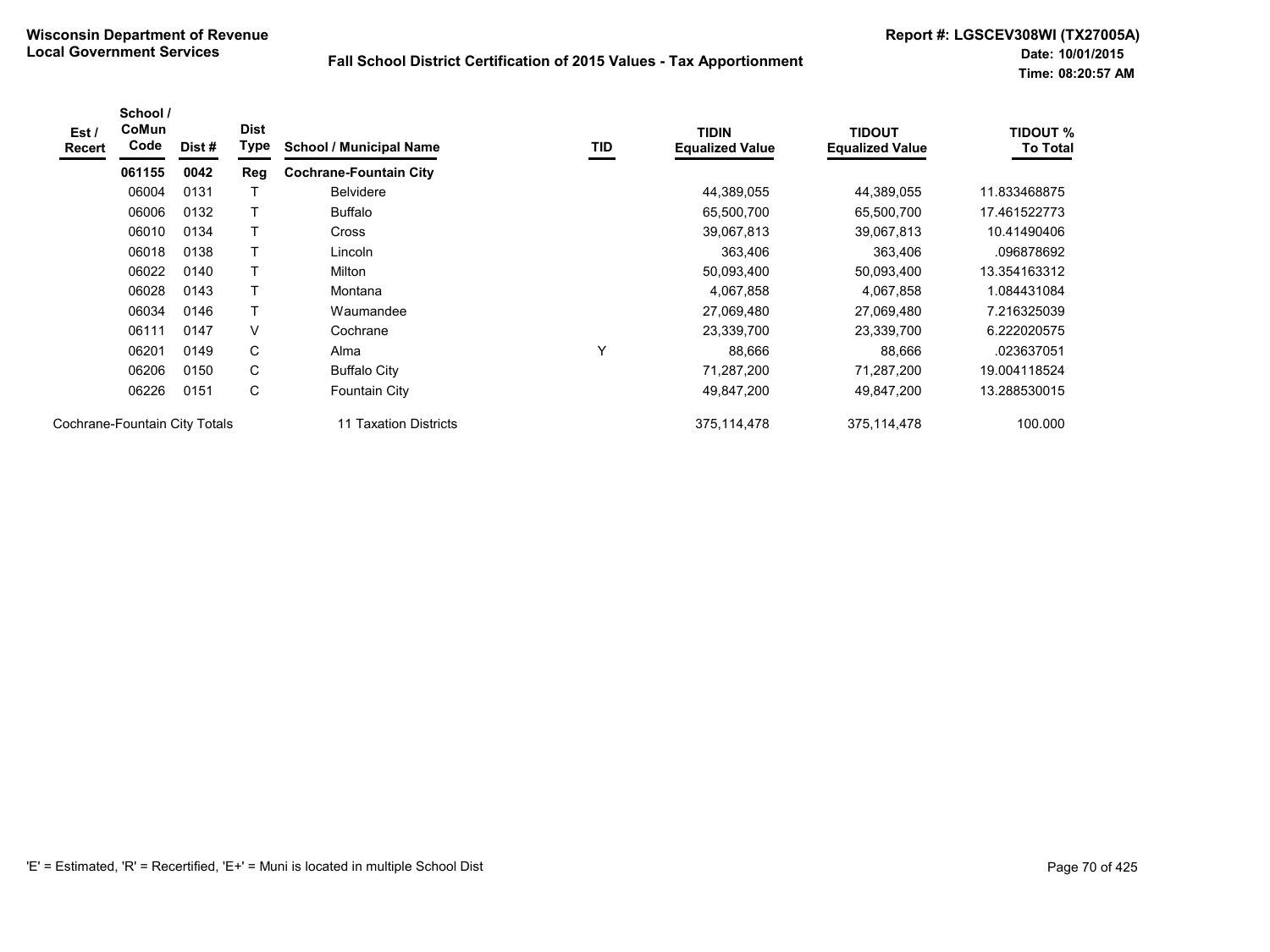| Est/<br><b>Recert</b> | School /<br>CoMun<br>Code | Dist # | <b>Dist</b><br>Type | <b>School / Municipal Name</b> | TID | <b>TIDIN</b><br><b>Equalized Value</b> | <b>TIDOUT</b><br><b>Equalized Value</b> | <b>TIDOUT %</b><br><b>To Total</b> |
|-----------------------|---------------------------|--------|---------------------|--------------------------------|-----|----------------------------------------|-----------------------------------------|------------------------------------|
|                       | 101162                    | 0061   | Reg                 | Colby                          |     |                                        |                                         |                                    |
|                       | 10006                     | 0233   |                     | Colby                          |     | 35,725,409                             | 35,725,409                              | 11.145425387                       |
|                       | 10018                     | 0239   |                     | Green Grove                    |     | 12,626,215                             | 12,626,215                              | 3.939060213                        |
|                       | 10036                     | 0248   |                     | Mayville                       |     | 25,204,690                             | 25,204,690                              | 7.863226752                        |
|                       | 10054                     | 0257   | T                   | Unity                          |     | 26,998,007                             | 26,998,007                              | 8.422696367                        |
|                       | 10116                     | 0265   | V                   | Dorchester                     | Υ   | 45,613,900                             | 32,336,000                              | 10.088015376                       |
|                       | 10186                     | 0267   | V                   | Unity                          |     | 5,023,200                              | 4,104,100                               | 1.280375554                        |
| E                     | 10211                     | 0270   | C                   | Colby                          |     | 46,044,000                             | 41,190,700                              | 12.850458156                       |
|                       | 37010                     | 0967   |                     | <b>Brighton</b>                |     | 17,476,406                             | 17,476,406                              | 5.452197317                        |
|                       | 37026                     | 0975   |                     | Frankfort                      |     | 16,002,272                             | 16,002,272                              | 4.992304737                        |
|                       | 37042                     | 0983   | т                   | Holton                         |     | 30,744,635                             | 30,744,635                              | 9.591549685                        |
|                       | 37044                     | 0984   | T                   | Hull                           |     | 50,812,951                             | 50,812,951                              | 15.852357465                       |
|                       | 37116                     | 1008   | V                   | Dorchester                     |     | 865,400                                | 865,400                                 | 269982945                          |
|                       | 37186                     | 1017   | $\vee$              | Unity                          | Υ   | 8,293,000                              | 8,068,400                               | 2.517137038                        |
|                       | 37201                     | 1018   | C                   | Abbotsford                     |     | 2,591,981                              | 2,591,981                               | .808632613                         |
| E                     | 37211                     | 1019   | C                   | Colby                          | Y   | 29,151,400                             | 15,791,600                              | 4.926580394                        |
| Colby Totals          |                           |        |                     | 15 Taxation Districts          |     | 353, 173, 466                          | 320,538,766                             | 100.000                            |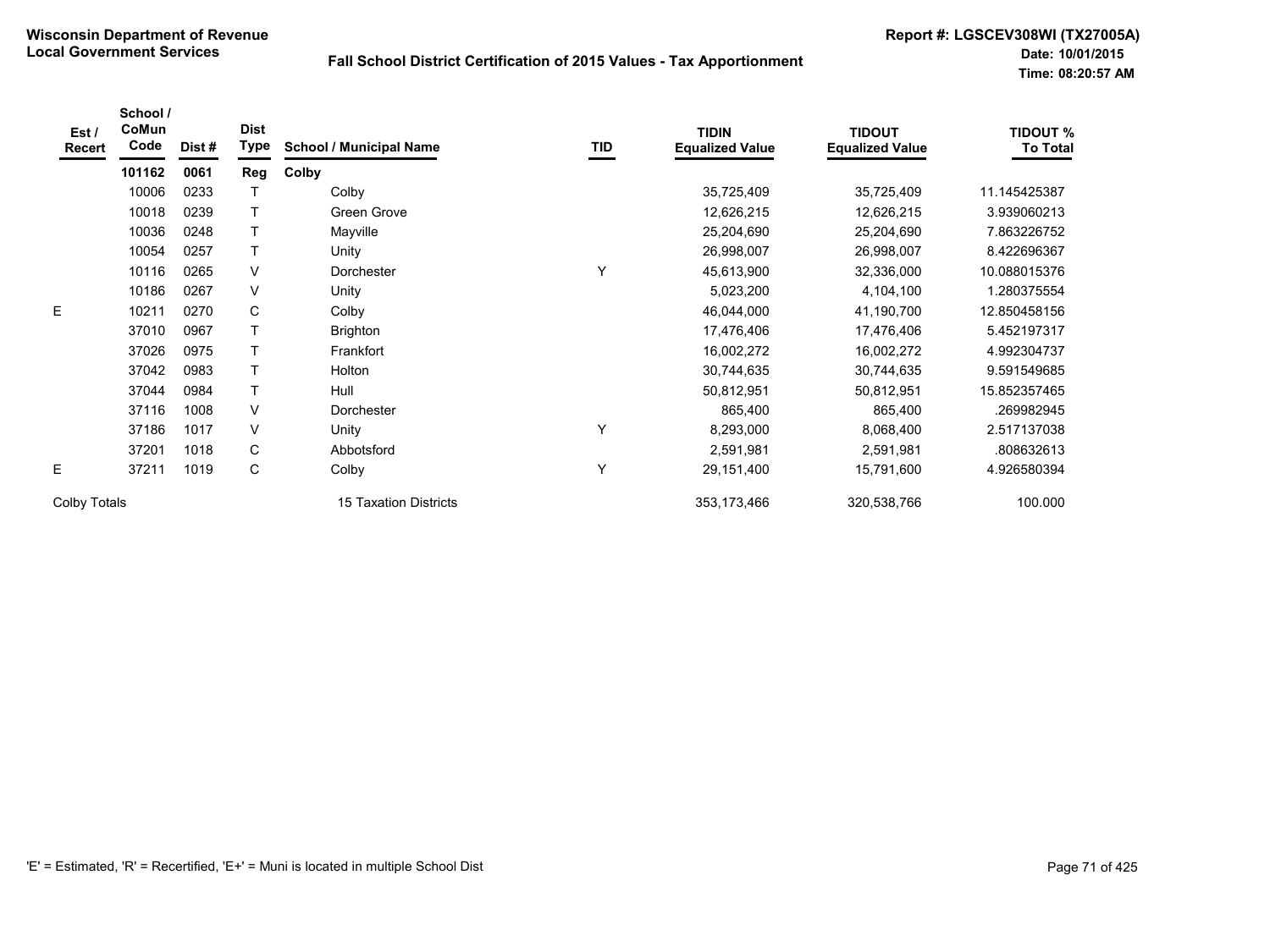| Est /<br><b>Recert</b> | School /<br><b>CoMun</b><br>Code | Dist # | <b>Dist</b><br>Type | <b>School / Municipal Name</b> | TID | <b>TIDIN</b><br><b>Equalized Value</b> | <b>TIDOUT</b><br><b>Equalized Value</b> | <b>TIDOUT %</b><br><b>To Total</b> |
|------------------------|----------------------------------|--------|---------------------|--------------------------------|-----|----------------------------------------|-----------------------------------------|------------------------------------|
|                        | 381169                           | 0223   | Reg                 | Coleman                        |     |                                        |                                         |                                    |
|                        | 38006                            | 1027   |                     | Beaver                         |     | 121,513,607                            | 121,513,607                             | 26.759658009                       |
|                        | 38014                            | 1031   |                     | Grover                         |     | 36,802,478                             | 36.802.478                              | 8.104620951                        |
|                        | 38028                            | 1038   |                     | Pound                          |     | 94.152.100                             | 94.152.100                              | 20.734122367                       |
|                        | 38111                            | 1043   | v                   | Coleman                        | Υ   | 37,502,400                             | 34.292.600                              | 7.551897033                        |
|                        | 38171                            | 1045   | v                   | Pound                          |     | 11,901,000                             | 11.901.000                              | 2.620831509                        |
|                        | 42006                            | 1128   | $\mathbf \tau$      | Bagley                         |     | 982.372                                | 982.372                                 | .216337408                         |
|                        | 42008                            | 1129   |                     | Brazeau                        |     | 154,448,369                            | 154.448.369                             | 34.012532723                       |
| Coleman Totals         |                                  |        |                     | <b>7 Taxation Districts</b>    |     | 457,302,326                            | 454,092,526                             | 100.000                            |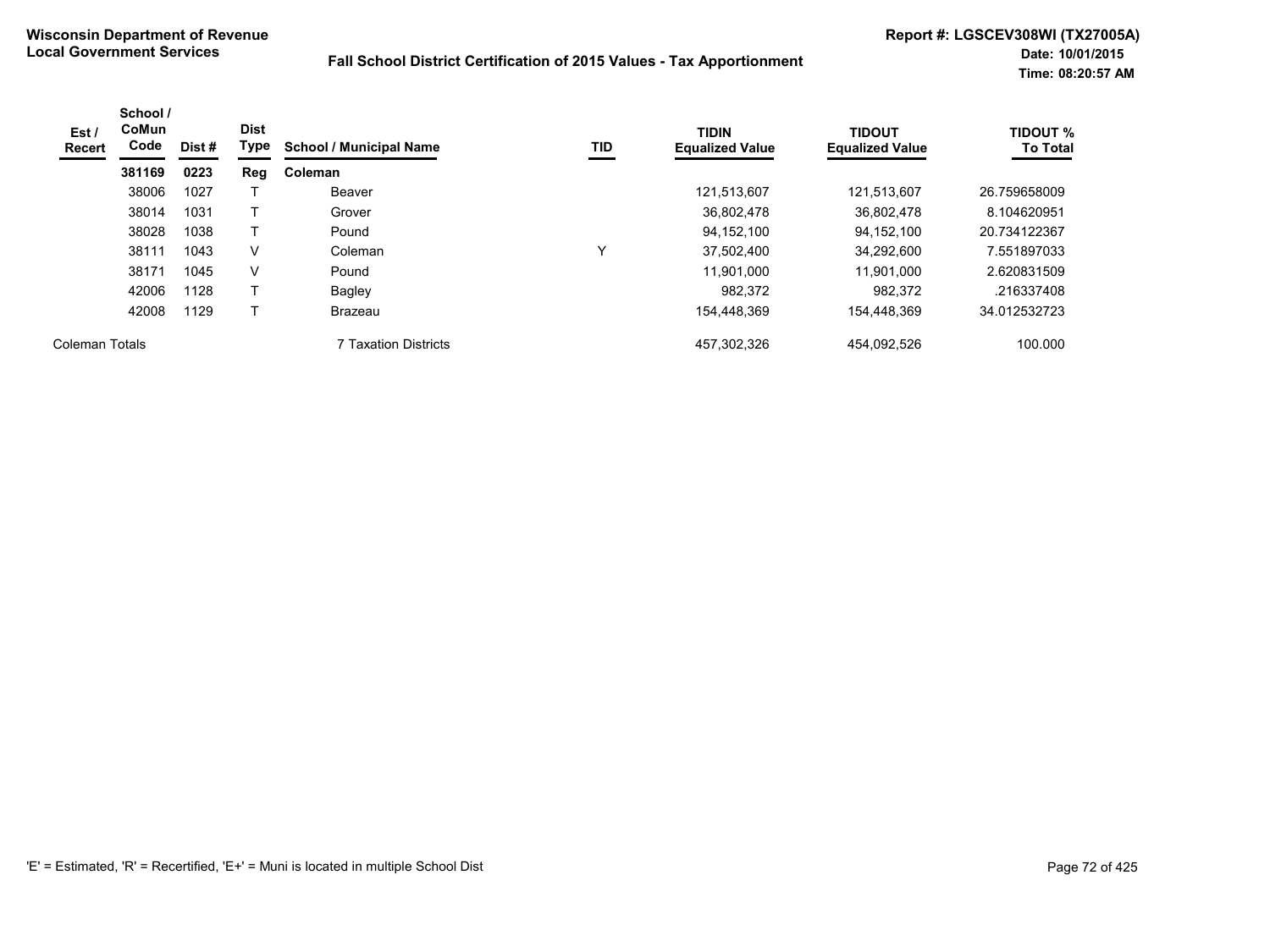| Est /<br>Recert | School /<br>CoMun<br>Code | Dist# | <b>Dist</b><br>Type | <b>School / Municipal Name</b> | TID | <b>TIDIN</b><br><b>Equalized Value</b> | <b>TIDOUT</b><br><b>Equalized Value</b> | <b>TIDOUT %</b><br><b>To Total</b> |
|-----------------|---------------------------|-------|---------------------|--------------------------------|-----|----------------------------------------|-----------------------------------------|------------------------------------|
|                 | 171176                    | 0115  | Reg                 | Colfax                         |     |                                        |                                         |                                    |
|                 | 09016                     | 0206  |                     | Cooks Valley                   |     | 11,763,367                             | 11,763,367                              | 3.69508981                         |
|                 | 09032                     | 0213  | T                   | Howard                         |     | 33,959,246                             | 33,959,246                              | 10.66722341                        |
|                 | 17002                     | 0485  | T                   | Colfax                         |     | 74,182,867                             | 74,182,867                              | 23.30220216                        |
|                 | 17008                     | 0488  | T                   | Elk Mound                      |     | 3,551,963                              | 3,551,963                               | 1.115736871                        |
|                 | 17010                     | 0489  | T                   | Grant                          |     | 35,431,420                             | 35,431,420                              | 11.129660325                       |
|                 | 17012                     | 0490  | Τ                   | Hay River                      |     | 215,814                                | 215,814                                 | .067791145                         |
|                 | 17020                     | 0494  | T                   | <b>Otter Creek</b>             |     | 36,707,563                             | 36,707,563                              | 11.5305203                         |
|                 | 17024                     | 0496  | T                   | <b>Red Cedar</b>               |     | 5,586,939                              | 5,586,939                               | 1.754960239                        |
| $E+$            | 17028                     | 0498  | Τ                   | Sand Creek                     |     | 10,061,602                             | 10,061,602                              | 3.160534141                        |
|                 | 17038                     | 0503  | Т                   | Tainter                        |     | 44,752,539                             | 44,752,539                              | 14.057595145                       |
|                 | 17044                     | 0506  | T                   | Wilson                         |     | 17,619,895                             | 17,619,895                              | 5.53473291                         |
|                 | 17111                     | 0508  | V                   | Colfax                         | Υ   | 48,025,700                             | 44,518,100                              | 13.983953545                       |
| Colfax Totals   |                           |       |                     | 12 Taxation Districts          |     | 321,858,915                            | 318, 351, 315                           | 100.000                            |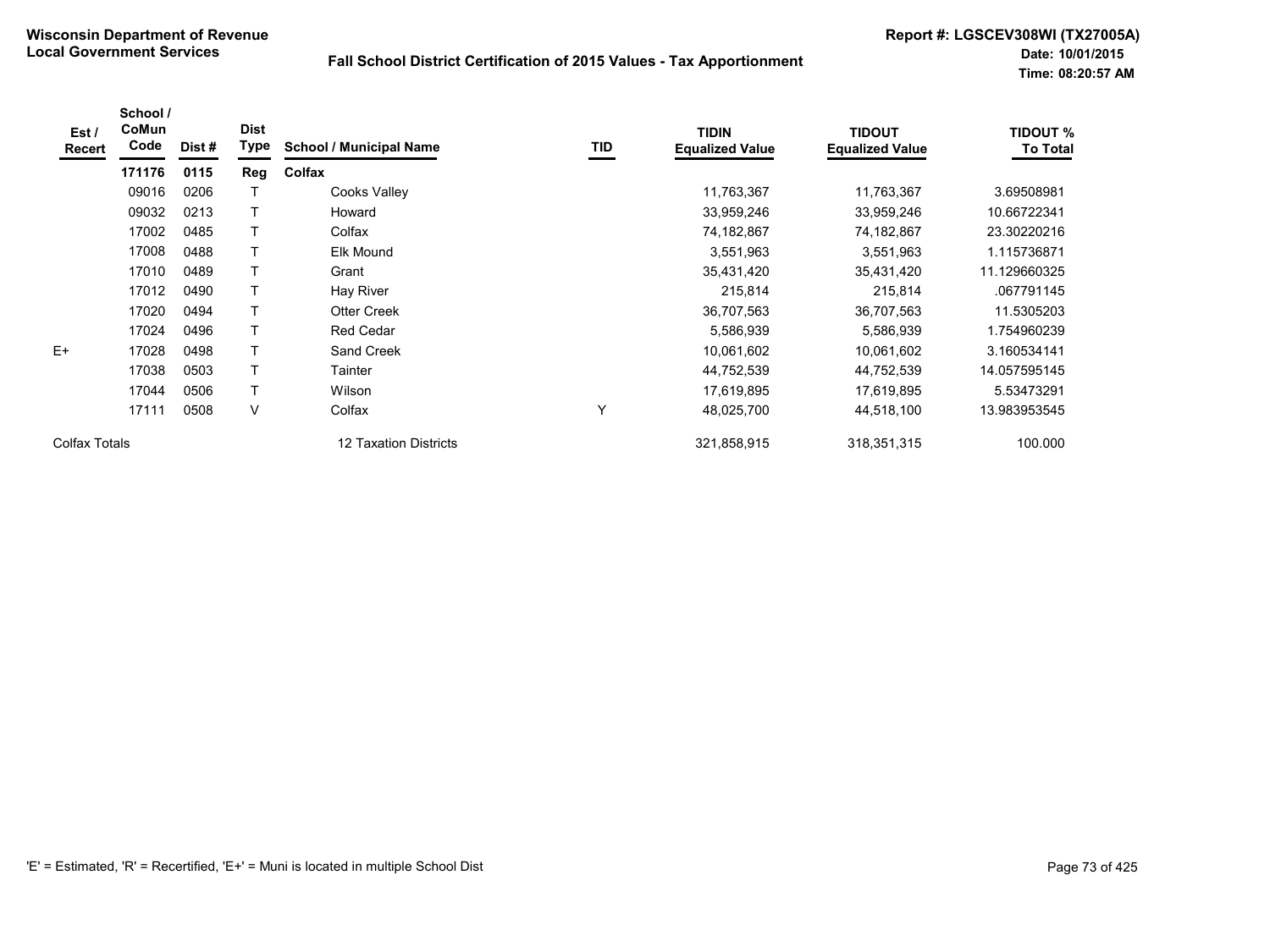| Est /<br>Recert        | School /<br>CoMun<br>Code | Dist# | <b>Dist</b><br>Type | <b>School / Municipal Name</b> | <b>TID</b> | <b>TIDIN</b><br><b>Equalized Value</b> | <b>TIDOUT</b><br><b>Equalized Value</b> | <b>TIDOUT %</b><br><b>To Total</b> |
|------------------------|---------------------------|-------|---------------------|--------------------------------|------------|----------------------------------------|-----------------------------------------|------------------------------------|
|                        | 111183                    | 0069  | Reg                 | <b>Columbus</b>                |            |                                        |                                         |                                    |
|                        | 11006                     | 0279  | т                   | Columbus                       |            | 69,797,484                             | 69,797,484                              | 10.673959632                       |
|                        | 11014                     | 0283  | T                   | <b>Fountain Prairie</b>        |            | 1,387,716                              | 1,387,716                               | .212220036                         |
|                        | 11016                     | 0284  | T                   | Hampden                        |            | 53,653,180                             | 53,653,180                              | 8.205050449                        |
|                        | 11030                     | 0291  | T                   | Otsego                         |            | 685,371                                | 685,371                                 | .104812122                         |
|                        | 11211                     | 0308  | C                   | Columbus                       | Υ          | 359,631,300                            | 340,045,900                             | 52.002393231                       |
|                        | 13012                     | 0341  | т                   | <b>Bristol</b>                 |            | 33,842,484                             | 33,842,484                              | 5.175448846                        |
|                        | 13070                     | 0369  | T                   | York                           |            | 34,513,429                             | 34,513,429                              | 5.278054835                        |
|                        | 14008                     | 0400  | T                   | Calamus                        |            | 18,441,527                             | 18,441,527                              | 2.820217914                        |
| $E+$                   | 14014                     | 0403  | T                   | Elba                           | Υ          | 98,125,784                             | 97,227,284                              | 14.868732296                       |
|                        | 14032                     | 0412  | T                   | Lowell                         |            | 424,763                                | 424,763                                 | .064957973                         |
|                        | 14036                     | 0414  | T                   | Portland                       |            | 3,885,190                              | 3,885,190                               | .594152666                         |
|                        | 14211                     | 0433  | C                   | Columbus                       |            |                                        |                                         |                                    |
| <b>Columbus Totals</b> |                           |       |                     | 12 Taxation Districts          |            | 674,388,228                            | 653,904,328                             | 100.000                            |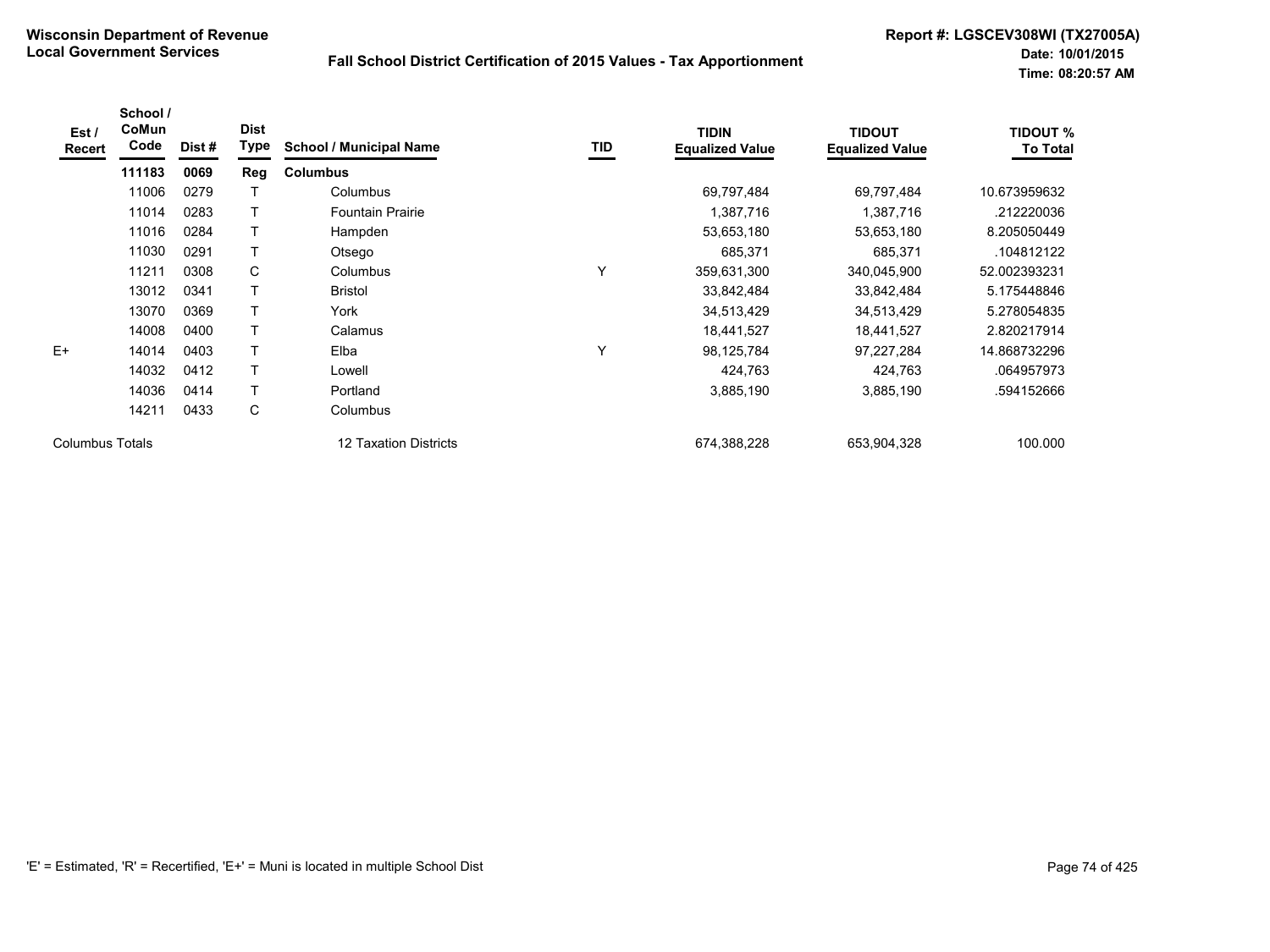| Est /<br>Recert | School /<br>CoMun<br>Code | Dist # | <b>Dist</b><br>Type | <b>School / Municipal Name</b> | TID | <b>TIDIN</b><br><b>Equalized Value</b> | <b>TIDOUT</b><br><b>Equalized Value</b> | <b>TIDOUT %</b><br><b>To Total</b> |
|-----------------|---------------------------|--------|---------------------|--------------------------------|-----|----------------------------------------|-----------------------------------------|------------------------------------|
|                 | 091204                    | 0056   | Reg                 | Cornell                        |     |                                        |                                         |                                    |
|                 | 09002                     | 0199   |                     | Anson                          |     | 65,376                                 | 65,376                                  | .038632621                         |
|                 | 09004                     | 0200   |                     | Arthur                         |     | 15,890,688                             | 15,890,688                              | 9.390279614                        |
|                 | 09012                     | 0204   |                     | Cleveland                      |     | 39,890,650                             | 39,890,650                              | 23.572570142                       |
| $E+$            | 09014                     | 0205   |                     | Colburn                        |     | 9,699,579                              | 9,699,579                               | 5.731769383                        |
|                 | 09020                     | 0208   |                     | Eagle Point                    |     | 6,577,084                              | 6,577,084                               | 3.886594325                        |
|                 | 09024                     | 0210   |                     | Estella                        |     | 35,351,663                             | 35,351,663                              | 20.890347881                       |
|                 | 09035                     | 0215   |                     | Lake Holcombe                  |     | 971.218                                | 971.218                                 | .573921569                         |
|                 | 09036                     | 0216   |                     | Ruby                           |     | 1,066,407                              | 1,066,407                               | .630171577                         |
|                 | 09213                     | 0227   | С                   | Cornell                        | Υ   | 61,020,000                             | 59,712,200                              | 35.285712889                       |
| Cornell Totals  |                           |        |                     | 9 Taxation Districts           |     | 170.532.665                            | 169.224.865                             | 100.000                            |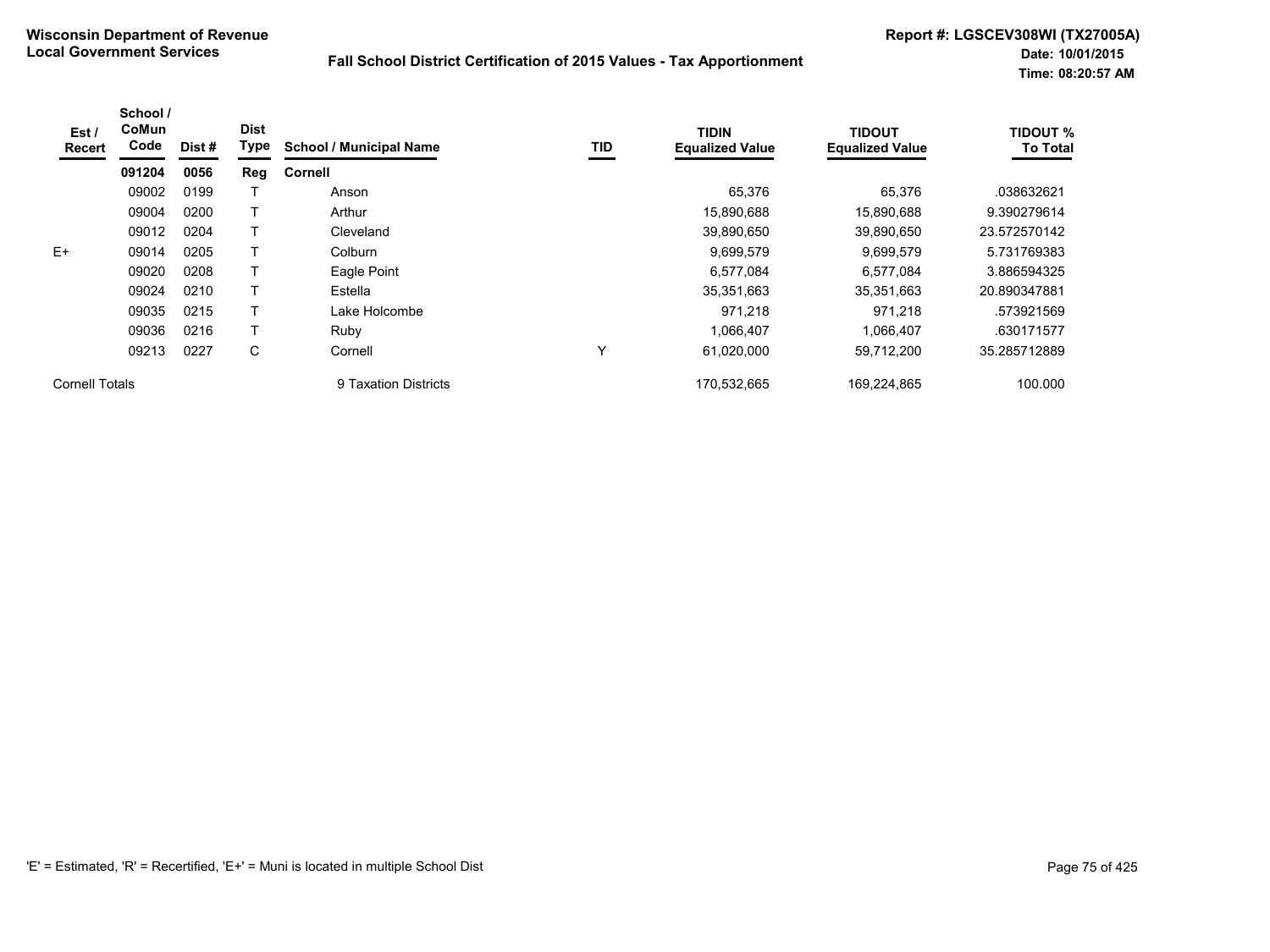| Est/<br><b>Recert</b> | School /<br>CoMun<br>Code | Dist# | <b>Dist</b><br>Type | <b>School / Municipal Name</b> | TID | <b>TIDIN</b><br><b>Equalized Value</b> | <b>TIDOUT</b><br><b>Equalized Value</b> | <b>TIDOUT %</b><br><b>To Total</b> |
|-----------------------|---------------------------|-------|---------------------|--------------------------------|-----|----------------------------------------|-----------------------------------------|------------------------------------|
|                       | 211218                    | 0130  | Reg                 | Crandon                        |     |                                        |                                         |                                    |
| $E+$                  | 21002                     | 0578  |                     | Alvin                          |     | 36.850.472                             | 36.850.472                              | 5.091970765                        |
|                       | 21004                     | 0579  |                     | Argonne                        |     | 37,456,600                             | 37,456,600                              | 5.17572508                         |
|                       | 21012                     | 0583  |                     | Crandon                        |     | 53,445,900                             | 53,445,900                              | 7.385114641                        |
|                       | 21016                     | 0585  |                     | <b>Hiles</b>                   |     | 114,593,363                            | 114,593,363                             | 15.834425519                       |
|                       | 21020                     | 0587  |                     | Lincoln                        |     | 186,536,700                            | 186,536,700                             | 25.775502223                       |
|                       | 21022                     | 0588  |                     | Nashville                      |     | 200,788,100                            | 200,788,100                             | 27.744750057                       |
|                       | 21211                     | 0592  | C                   | Crandon                        | Υ   | 95,046,500                             | 94,026,500                              | 12.992511714                       |
| <b>Crandon Totals</b> |                           |       |                     | 7 Taxation Districts           |     | 724,717,635                            | 723,697,635                             | 100.000                            |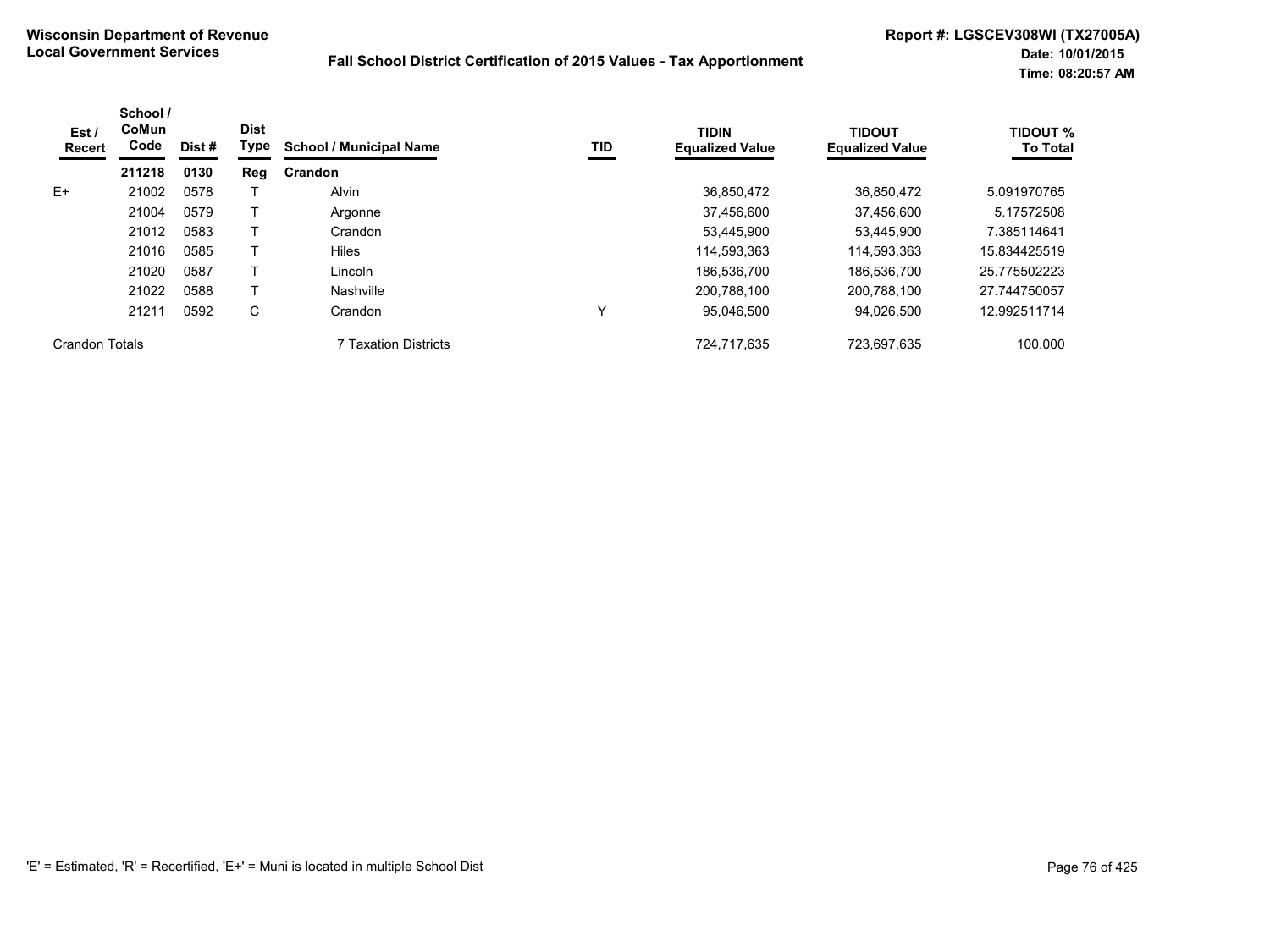| Est /<br><b>Recert</b> | School /<br>CoMun<br>Code | Dist # | <b>Dist</b><br>Type | <b>School / Municipal Name</b> | TID          | <b>TIDIN</b><br><b>Equalized Value</b> | <b>TIDOUT</b><br><b>Equalized Value</b> | <b>TIDOUT %</b><br><b>To Total</b> |
|------------------------|---------------------------|--------|---------------------|--------------------------------|--------------|----------------------------------------|-----------------------------------------|------------------------------------|
|                        | 381232                    | 0224   | Reg                 | Crivitz                        |              |                                        |                                         |                                    |
|                        | 38006                     | 1027   |                     | Beaver                         |              | 20,740,993                             | 20.740.993                              | 2.444174706                        |
| $E+$                   | 38016                     | 1032   |                     | Lake                           |              | 136.608.026                            | 136.608.026                             | 16.098259217                       |
|                        | 38018                     | 1033   |                     | Middle Inlet                   |              | 95,961,184                             | 95.961.184                              | 11.308325433                       |
|                        | 38032                     | 1040   |                     | Stephenson                     |              | 522,864,900                            | 522,864,900                             | 61.615813816                       |
|                        | 38121                     | 1044   | V                   | Crivitz                        | $\checkmark$ | 75.659.100                             | 65.064.300                              | 7.667353067                        |
|                        | 42036                     | 1144   |                     | Riverview                      |              | 7,349,405                              | 7,349,405                               | .86607376                          |
| <b>Crivitz Totals</b>  |                           |        |                     | 6 Taxation Districts           |              | 859,183,608                            | 848,588,808                             | 100.000                            |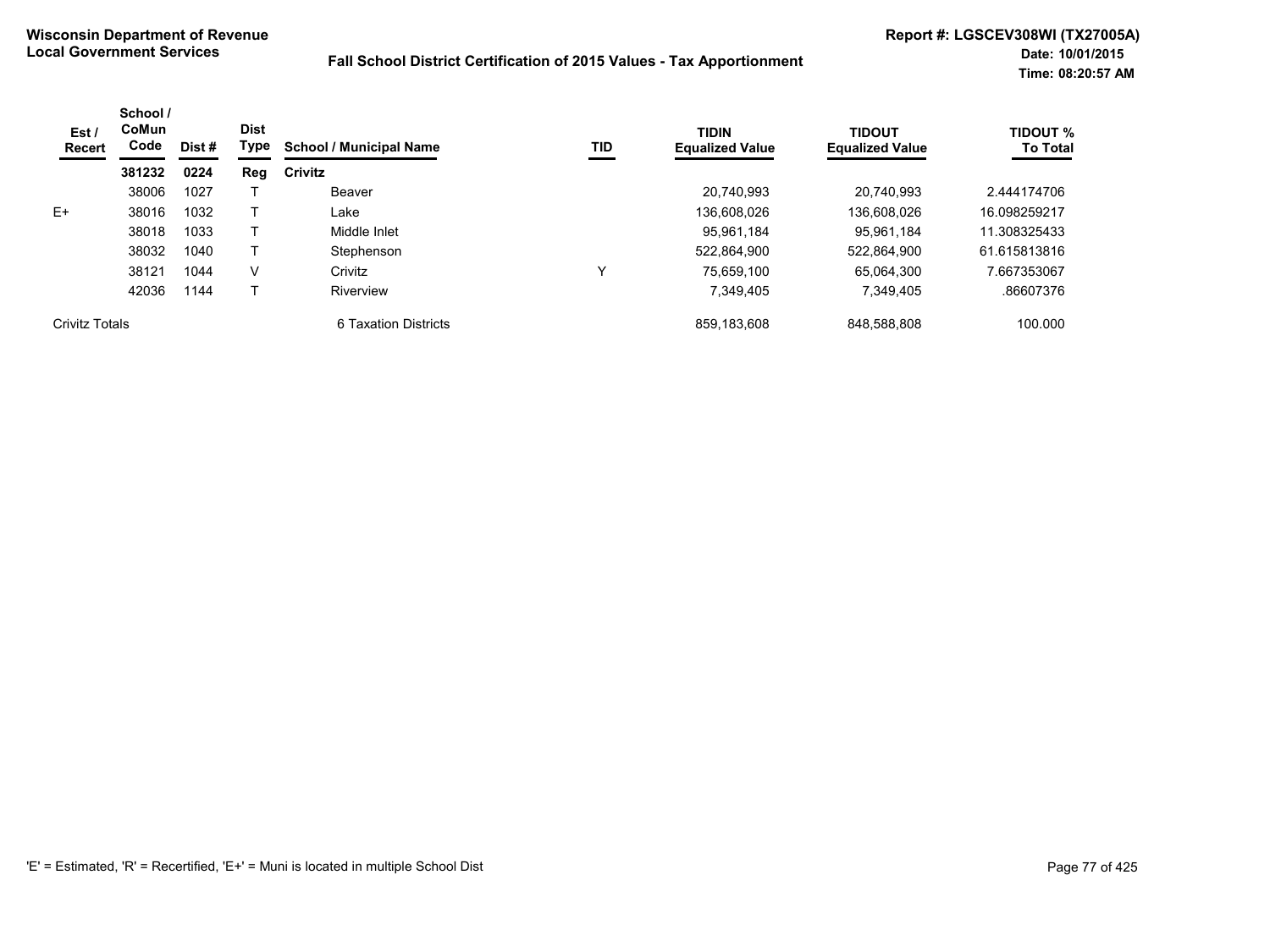| Est /<br><b>Recert</b> | School /<br>CoMun<br>Code | Dist# | <b>Dist</b><br><b>Type</b> | <b>School / Municipal Name</b> | TID          | <b>TIDIN</b><br><b>Equalized Value</b> | <b>TIDOUT</b><br><b>Equalized Value</b> | <b>TIDOUT %</b><br><b>To Total</b> |
|------------------------|---------------------------|-------|----------------------------|--------------------------------|--------------|----------------------------------------|-----------------------------------------|------------------------------------|
|                        | 221246                    | 0136  | Reg                        | <b>Cuba City</b>               |              |                                        |                                         |                                    |
|                        | 22022                     | 0604  |                            | Hazel Green                    |              | 15,229,745                             | 15,229,745                              | 5.128136049                        |
|                        | 22026                     | 0606  |                            | Jamestown                      |              | 24,765,140                             | 24,765,140                              | 8.338879423                        |
|                        | 22046                     | 0616  |                            | Paris                          |              | 32,788,958                             | 32,788,958                              | 11.04064694                        |
|                        | 22052                     | 0619  |                            | Potosi                         |              | 1,713,783                              | 1,713,783                               | .577062346                         |
|                        | 22054                     | 0620  |                            | Smelser                        |              | 36,759,841                             | 36,759,841                              | 12.377716488                       |
|                        | 22116                     | 0631  | $\vee$                     | Dickeyville                    | Υ            | 55, 183, 100                           | 54,839,900                              | 18.465605834                       |
|                        | 22211                     | 0642  | С                          | Cuba City                      | $\checkmark$ | 94,749,700                             | 88,217,200                              | 29.704358377                       |
|                        | 33006                     | 0866  |                            | Benton                         |              | 13,815,070                             | 13,815,070                              | 4.651788883                        |
|                        | 33012                     | 0869  |                            | <b>Elk Grove</b>               |              | 8,837,231                              | 8,837,231                               | 2.975658678                        |
|                        | 33024                     | 0875  | Т                          | New Diggings                   |              | 6,035,675                              | 6,035,675                               | 2.032323099                        |
|                        | 33026                     | 0876  | Τ                          | Seymour                        |              | 383,185                                | 383,185                                 | 129025457                          |
|                        | 33211                     | 0889  | С                          | Cuba City                      |              | 14,922,800                             | 13,598,300                              | 4.578798426                        |
| Cuba City Totals       |                           |       |                            | 12 Taxation Districts          |              | 305, 184, 228                          | 296,984,028                             | 100.000                            |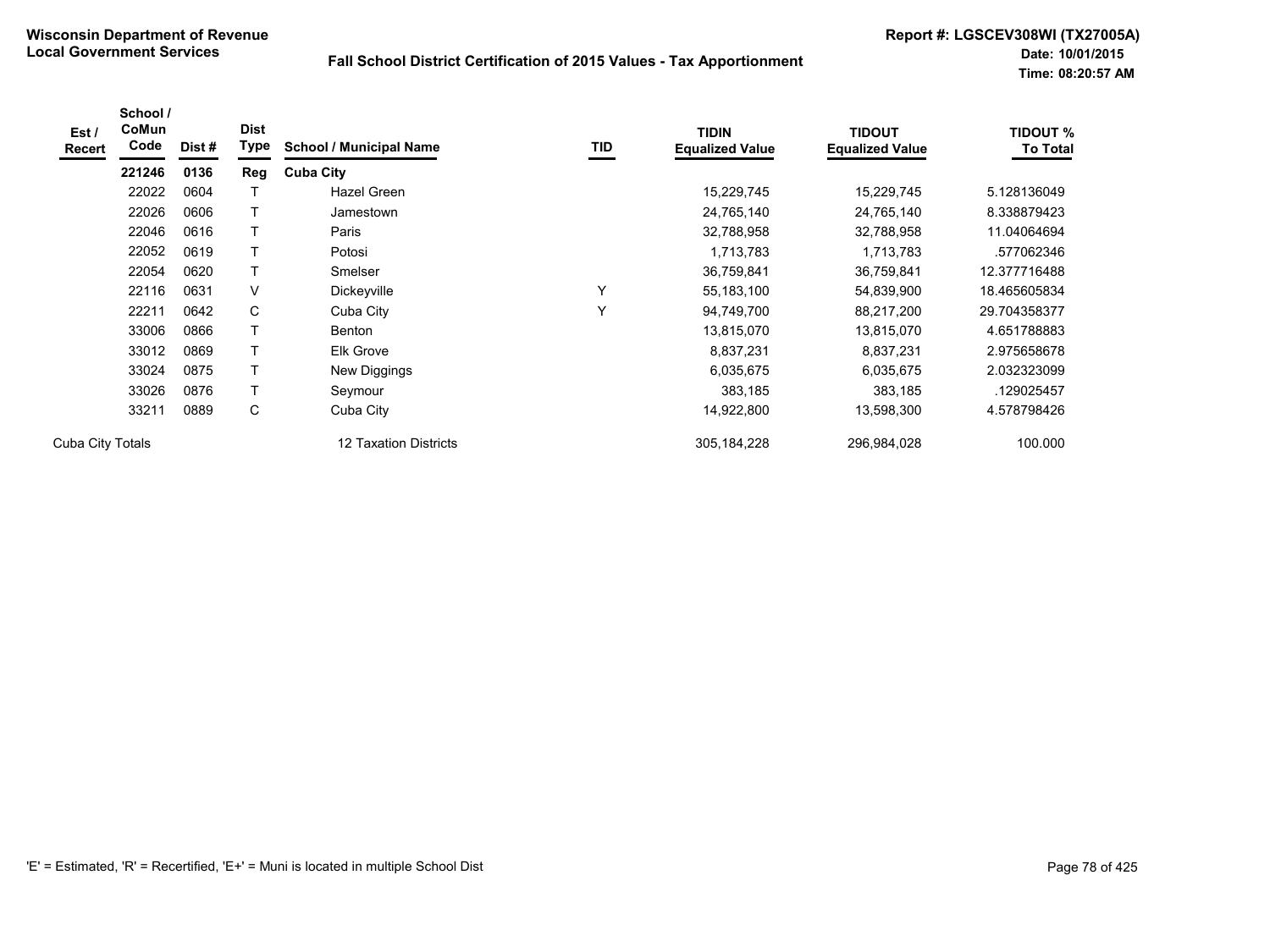| Est,<br><b>Recert</b> | School /<br>CoMun<br>Code | Dist# | <b>Dist</b><br>Type | <b>School / Municipal Name</b> | TID | TIDIN<br><b>Equalized Value</b> | <b>TIDOUT</b><br><b>Equalized Value</b> | TIDOUT %<br><b>To Total</b><br>___ |
|-----------------------|---------------------------|-------|---------------------|--------------------------------|-----|---------------------------------|-----------------------------------------|------------------------------------|
|                       | 401253                    | 0234  | Reg                 | Cudahy                         |     |                                 |                                         |                                    |
| E                     | 40211                     | 1080  |                     | Cudahv                         | v   | 1.095.819.200                   | 915,612,500                             | 100                                |
| Cudahy Totals         |                           |       |                     | <b>Taxation Districts</b>      |     | 1,095,819,200                   | 915,612,500                             | 100.000                            |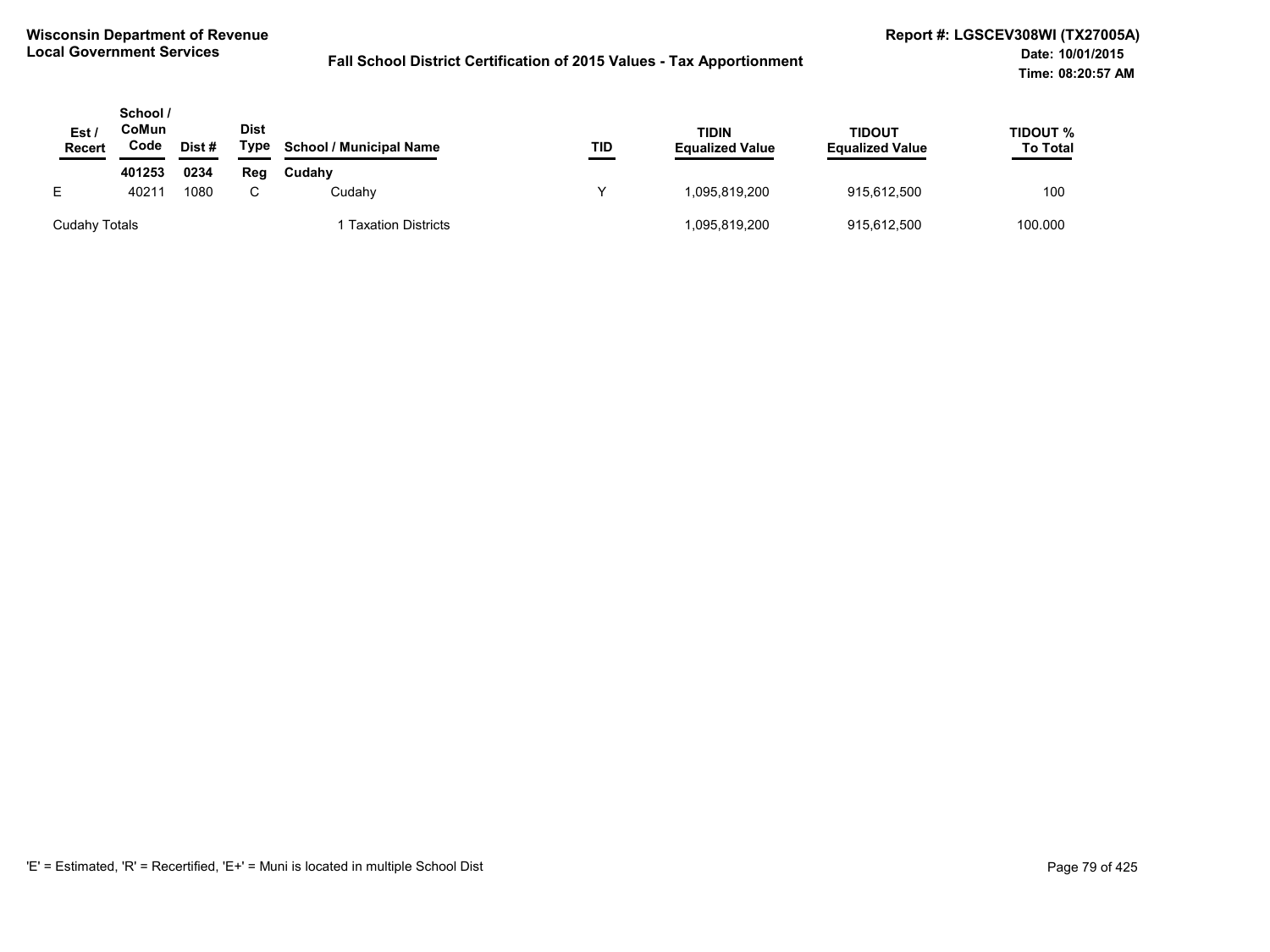| Est /<br>Recert          | School /<br>CoMun<br>Code | Dist # | <b>Dist</b><br><b>Type</b> | <b>School / Municipal Name</b> | TID | <b>TIDIN</b><br><b>Equalized Value</b> | <b>TIDOUT</b><br><b>Equalized Value</b> | <b>TIDOUT %</b><br><b>To Total</b> |
|--------------------------|---------------------------|--------|----------------------------|--------------------------------|-----|----------------------------------------|-----------------------------------------|------------------------------------|
|                          | 031260                    | 0025   | Reg                        | <b>Cumberland</b>              |     |                                        |                                         |                                    |
|                          | 03002                     | 0039   |                            | Almena                         |     | 6,627,353                              | 6,627,353                               | 1.043438303                        |
| $E+$                     | 03008                     | 0042   |                            | Bear Lake                      |     | 5,459,722                              | 5,459,722                               | .859601572                         |
|                          | 03014                     | 0045   |                            | Clinton                        |     | 8,311,447                              | 8,311,447                               | 1.308589138                        |
|                          | 03016                     | 0046   |                            | <b>Crystal Lake</b>            |     | 51,350,963                             | 51,350,963                              | 8.084911377                        |
| $E+$                     | 03018                     | 0047   |                            | Cumberland                     |     | 73,113,570                             | 73,113,570                              | 11.511307664                       |
|                          | 03026                     | 0051   |                            | Lakeland                       |     | 136,609,777                            | 136,609,777                             | 21.508417287                       |
| E.                       | 03030                     | 0053   |                            | Maple Plain                    |     | 172,828,600                            | 172,828,600                             | 27.210860962                       |
|                          | 03042                     | 0059   |                            | Stanfold                       |     | 4,503,293                              | 4,503,293                               | .709017372                         |
| E                        | 03212                     | 0073   | C                          | Cumberland                     | Υ   | 160,041,000                            | 142,095,400                             | 22.372096822                       |
|                          | 07022                     | 0164   |                            | Roosevelt                      |     | 9,327,071                              | 9,327,071                               | 1.468493248                        |
|                          | 48028                     | 1279   |                            | Johnstown                      |     | 71,346                                 | 71,346                                  | .011233014                         |
|                          | 48038                     | 1284   |                            | Mckinley                       |     | 24,847,109                             | 24,847,109                              | 3.912033242                        |
| <b>Cumberland Totals</b> |                           |        |                            | 12 Taxation Districts          |     | 653,091,251                            | 635,145,651                             | 100.000                            |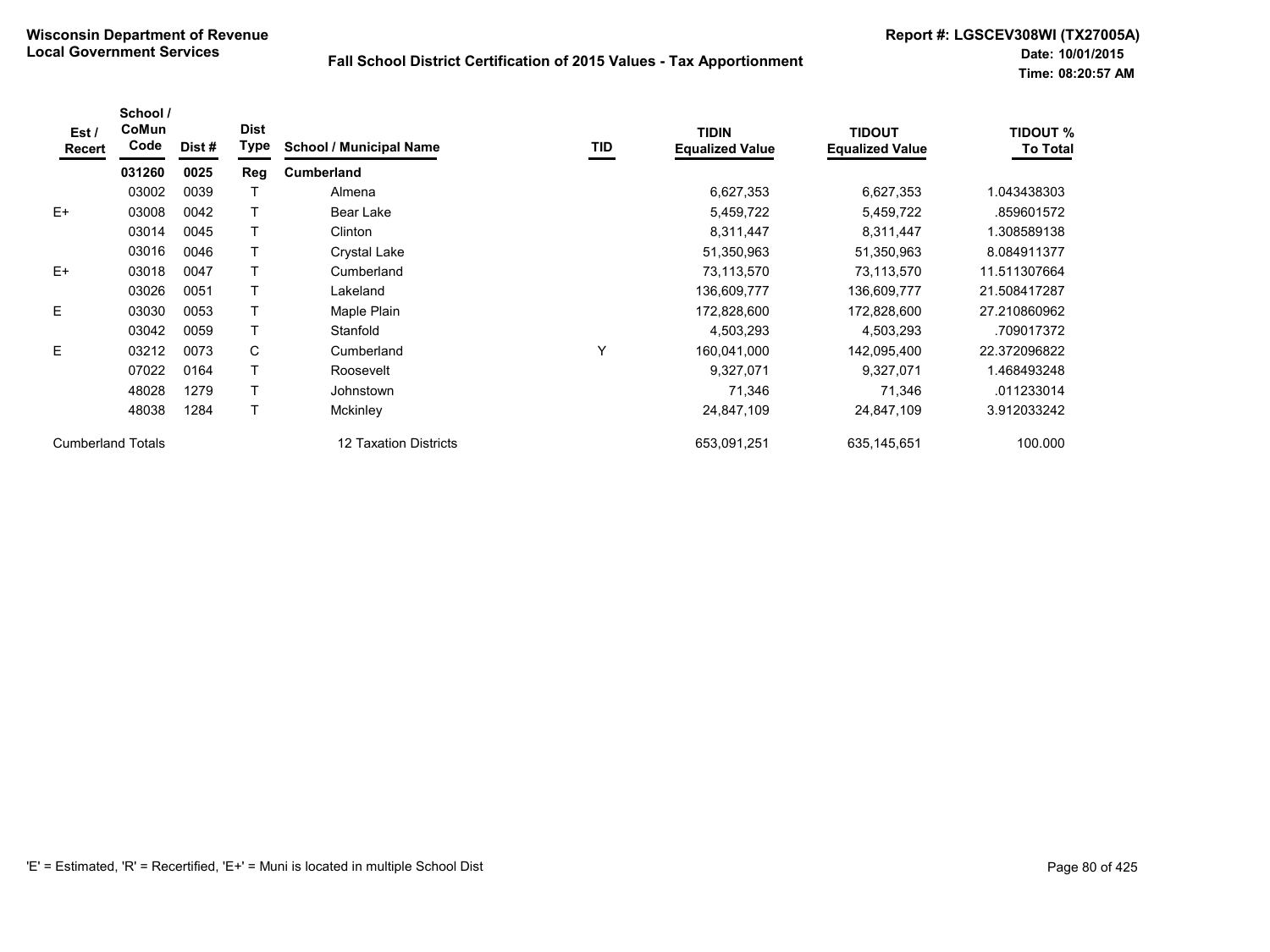| Est/<br>Recert | School /<br>CoMun<br>Code            | Dist # | <b>Dist</b><br>Type | <b>School / Municipal Name</b> | TID | <b>TIDIN</b><br><b>Equalized Value</b> | <b>TIDOUT</b><br><b>Equalized Value</b> | <b>TIDOUT %</b><br><b>To Total</b> |
|----------------|--------------------------------------|--------|---------------------|--------------------------------|-----|----------------------------------------|-----------------------------------------|------------------------------------|
|                | 374970                               | 0219   | Reg                 | D C Everest Area (Rothschild)  |     |                                        |                                         |                                    |
|                | 37018                                | 0971   |                     | Easton                         |     | 77,178,800                             | 77,178,800                              | 3.494448515                        |
| $E+$           | 37060                                | 0992   |                     | Norrie                         |     | 8,619,885                              | 8,619,885                               | .390285212                         |
|                | 37064                                | 0994   |                     | Reid                           |     | 13,487,437                             | 13,487,437                              | .610674877                         |
|                | 37072                                | 0998   |                     | Ringle                         |     | 141,773,300                            | 141,773,300                             | 6.419113767                        |
|                | 37080                                | 1002   |                     | Wausau                         |     | 43,327,106                             | 43,327,106                              | 1.961734844                        |
|                | 37082                                | 1003   |                     | Weston                         |     | 52,278,400                             | 52,278,400                              | 2.367025365                        |
|                | 37136                                | 1012   | V                   | Hatley                         | Y   | 33,934,200                             | 29,678,200                              | 1.343749085                        |
|                | 37145                                | 1978   | V                   | Kronenwetter                   | Y   | 344,024,321                            | 332, 131, 721                           | 15.038031157                       |
| E              | 37176                                | 1014   | V                   | Rothschild                     | Y   | 409,096,000                            | 405,565,600                             | 18.36291972                        |
|                | 37192                                | 1970   | V                   | Weston                         | Y   | 1,031,617,400                          | 818,999,200                             | 37.082081321                       |
|                | 37281                                | 1022   | C                   | Schofield                      | Y   | 189,601,700                            | 168,336,500                             | 7.621824029                        |
| $E+$           | 37291                                | 1023   | C                   | Wausau                         | Y   | 117,235,587                            | 117,235,587                             | 5.308112109                        |
|                | D C Everest Area (Rothschild) Totals |        |                     | 12 Taxation Districts          |     | 2,462,174,136                          | 2,208,611,736                           | 100.000                            |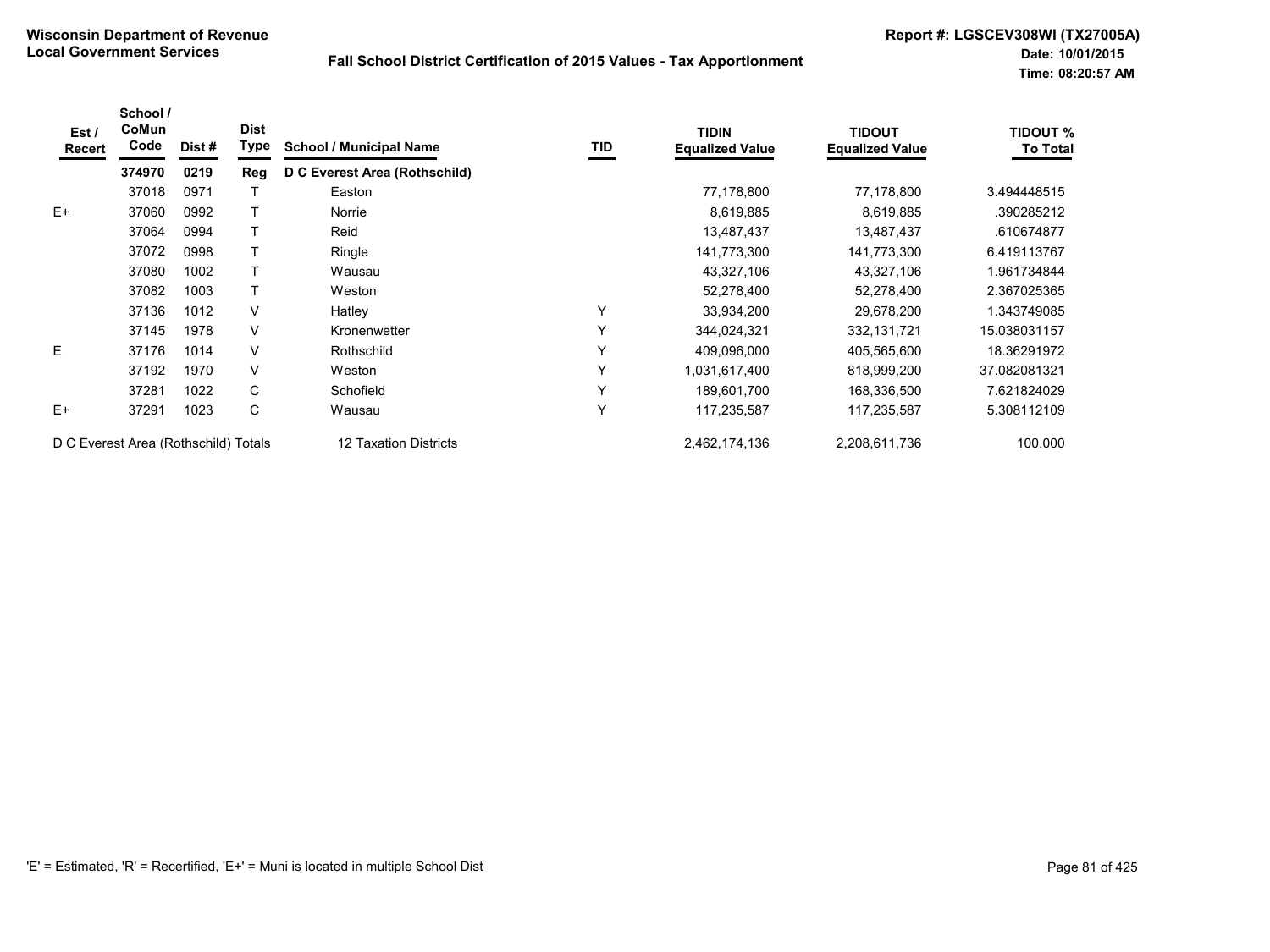| Est /<br>Recert             | School /<br>CoMun<br>Code | Dist # | <b>Dist</b><br><b>Type</b> | <b>School / Municipal Name</b> | TID | <b>TIDIN</b><br><b>Equalized Value</b> | TIDOUT<br><b>Equalized Value</b> | <b>TIDOUT %</b><br><b>To Total</b> |
|-----------------------------|---------------------------|--------|----------------------------|--------------------------------|-----|----------------------------------------|----------------------------------|------------------------------------|
|                             | 331295                    | 0201   | Reg                        | <b>Darlington Community</b>    |     |                                        |                                  |                                    |
|                             | 33010                     | 0868   |                            | Darlington                     |     | 71,528,740                             | 71,528,740                       | 24.052273057                       |
|                             | 33014                     | 0870   |                            | Fayette                        |     | 24,579,160                             | 24,579,160                       | 8.264994851                        |
| $E+$                        | 33016                     | 0871   |                            | Gratiot                        |     | 3,178,617                              | 3,178,617                        | 1.068842594                        |
| $E+$                        | 33018                     | 0872   |                            | Kendall                        |     | 3,535,879                              | 3,535,879                        | 1.188975609                        |
|                             | 33020                     | 0873   |                            | ∟amont                         |     | 15,051,769                             | 15,051,769                       | 5.06131183                         |
|                             | 33026                     | 0876   |                            | Seymour                        |     | 12,894,496                             | 12,894,496                       | 4.33590664                         |
|                             | 33028                     | 0877   |                            | Shullsburg                     |     | 666,671                                | 666,671                          | .224174967                         |
|                             | 33034                     | 0880   |                            | <b>Willow Springs</b>          |     | 53,977,770                             | 53,977,770                       | 18.150579236                       |
|                             | 33036                     | 0881   |                            | Wiota                          |     | 16,817,989                             | 16,817,989                       | 5.655221435                        |
|                             | 33216                     | 0890   | С                          | Darlington                     | Υ   | 107,104,900                            | 95,157,600                       | 31.997719779                       |
| Darlington Community Totals |                           |        |                            | 10 Taxation Districts          |     | 309,335,991                            | 297,388,691                      | 100.000                            |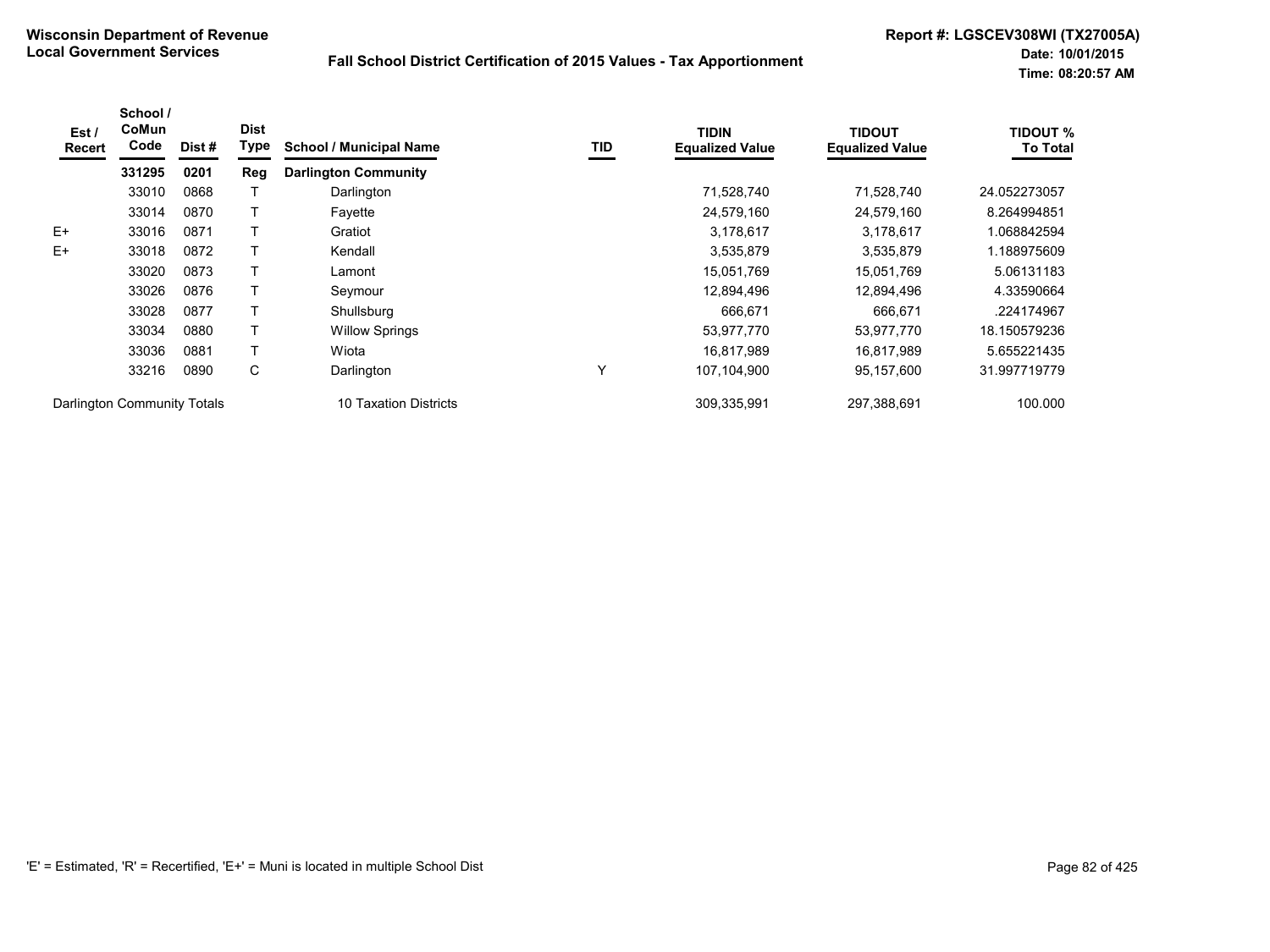| Est /<br><b>Recert</b> | School /<br><b>CoMun</b><br>Code | Dist # | <b>Dist</b><br>Type | <b>School / Municipal Name</b> | TID | <b>TIDIN</b><br><b>Equalized Value</b> | <b>TIDOUT</b><br><b>Equalized Value</b> | <b>TIDOUT %</b><br><b>To Total</b> |
|------------------------|----------------------------------|--------|---------------------|--------------------------------|-----|----------------------------------------|-----------------------------------------|------------------------------------|
|                        | 051414                           | 0035   | Reg                 | De Pere                        |     |                                        |                                         |                                    |
|                        | 05012                            | 0107   |                     | Glenmore                       |     | 44.788.702                             | 44.788.702                              | 2.279395866                        |
|                        | 05025                            | 0113   |                     | Ledgeview                      |     | 737,538,063                            | 737,538,063                             | 37.534939319                       |
|                        | 05026                            | 0114   |                     | Morrison                       |     | 41,162,391                             | 41.162.391                              | 2.094844898                        |
|                        | 05034                            | 0117   |                     | Rockland                       |     | 156,323,048                            | 156,323,048                             | 7.955624822                        |
|                        | 05040                            | 0120   |                     | Wrightstown                    |     | 2,159,905                              | 2.159.905                               | .109922331                         |
|                        | 05106                            | 0105   | V                   | Bellevue                       | v   | 103,082,693                            | 103.082.693                             | 5.246105687                        |
|                        | 05216                            | 0127   | С                   | De Pere                        | v   | 887,855,504                            | 879,882,604                             | 44.779167077                       |
| De Pere Totals         |                                  |        |                     | <b>7 Taxation Districts</b>    |     | 1,972,910,306                          | 1,964,937,406                           | 100.000                            |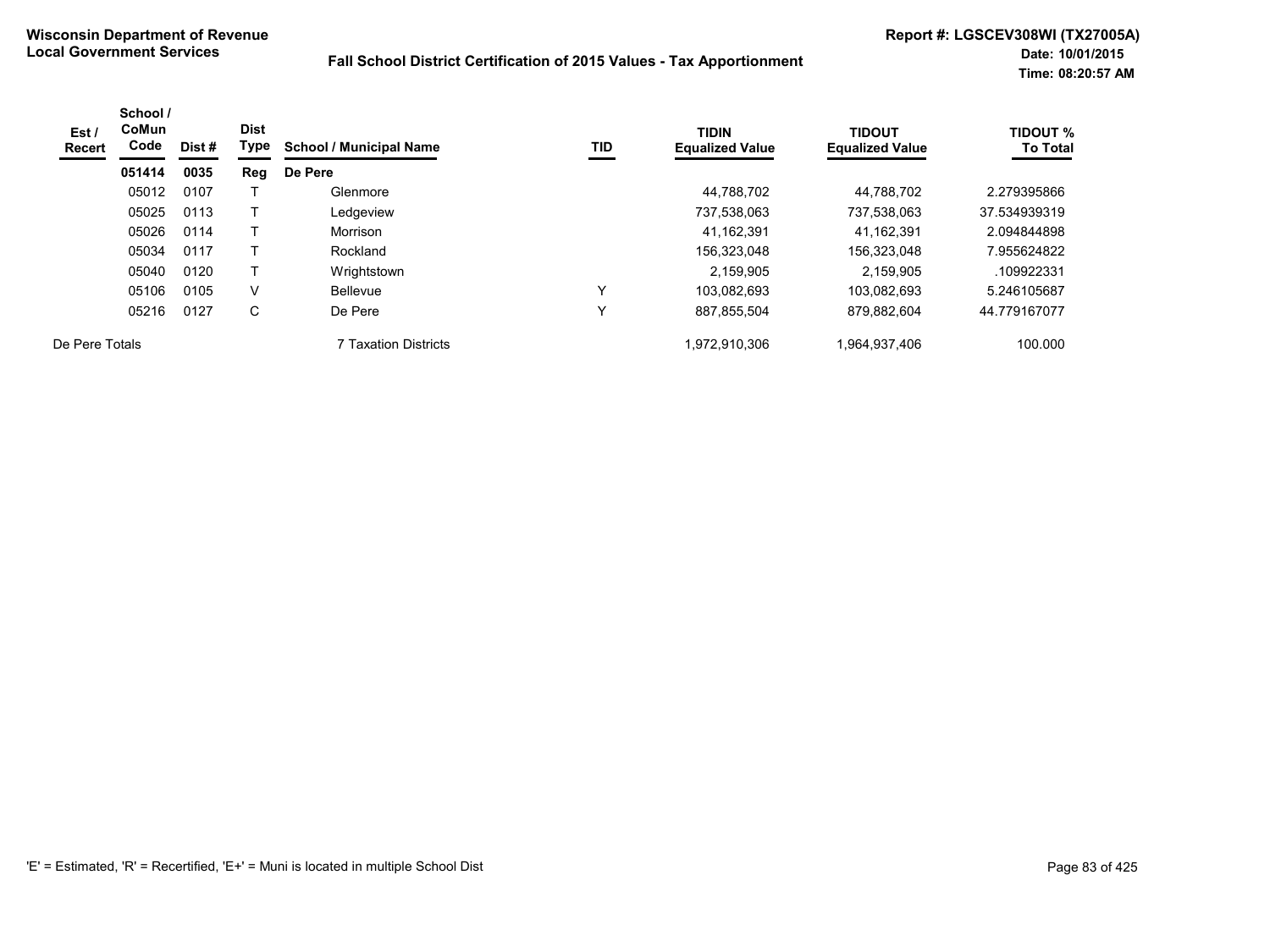| Est /<br>Recert | School /<br>CoMun<br>Code | Dist# | <b>Dist</b><br>Type | <b>School / Municipal Name</b> | TID | <b>TIDIN</b><br><b>Equalized Value</b> | <b>TIDOUT</b><br><b>Equalized Value</b> | <b>TIDOUT %</b><br><b>To Total</b> |
|-----------------|---------------------------|-------|---------------------|--------------------------------|-----|----------------------------------------|-----------------------------------------|------------------------------------|
|                 | 621421                    | 0365  | Reg                 | De Soto Area                   |     |                                        |                                         |                                    |
|                 | 12008                     | 0316  |                     | Freeman                        |     | 55,951,890                             | 55,951,890                              | 16.154580398                       |
|                 | 12116                     | 0325  | V                   | De Soto                        |     | 3,687,400                              | 3,442,300                               | .993870128                         |
|                 | 12126                     | 0327  | $\vee$              | Ferryville                     | Y   | 21,655,800                             | 21,432,200                              | 6.187962516                        |
|                 | 62002                     | 1681  |                     | Bergen                         |     | 59,498,917                             | 59,498,917                              | 17.178687588                       |
|                 | 62014                     | 1687  |                     | Genoa                          |     | 51,437,948                             | 51,437,948                              | 14.851302904                       |
|                 | 62020                     | 1690  |                     | Harmony                        |     | 100,712                                | 100,712                                 | .02907784                          |
|                 | 62032                     | 1696  | Τ                   | Sterling                       |     | 24,089,033                             | 24,089,033                              | 6.955050496                        |
|                 | 62040                     | 1700  |                     | Wheatland                      |     | 58,063,200                             | 58,063,200                              | 16.764163508                       |
|                 | 62116                     | 1704  | V                   | De Soto                        | Υ   | 13,869,000                             | 13,616,400                              | 3.931363686                        |
|                 | 62131                     | 1705  | V                   | Genoa                          |     | 12,545,600                             | 12,545,600                              | 3.622199426                        |
|                 | 62181                     | 1709  | $\vee$              | Stoddard                       |     | 46,174,900                             | 46,174,900                              | 13.331741509                       |
|                 | De Soto Area Totals       |       |                     | 11 Taxation Districts          |     | 347,074,400                            | 346,353,100                             | 100.000                            |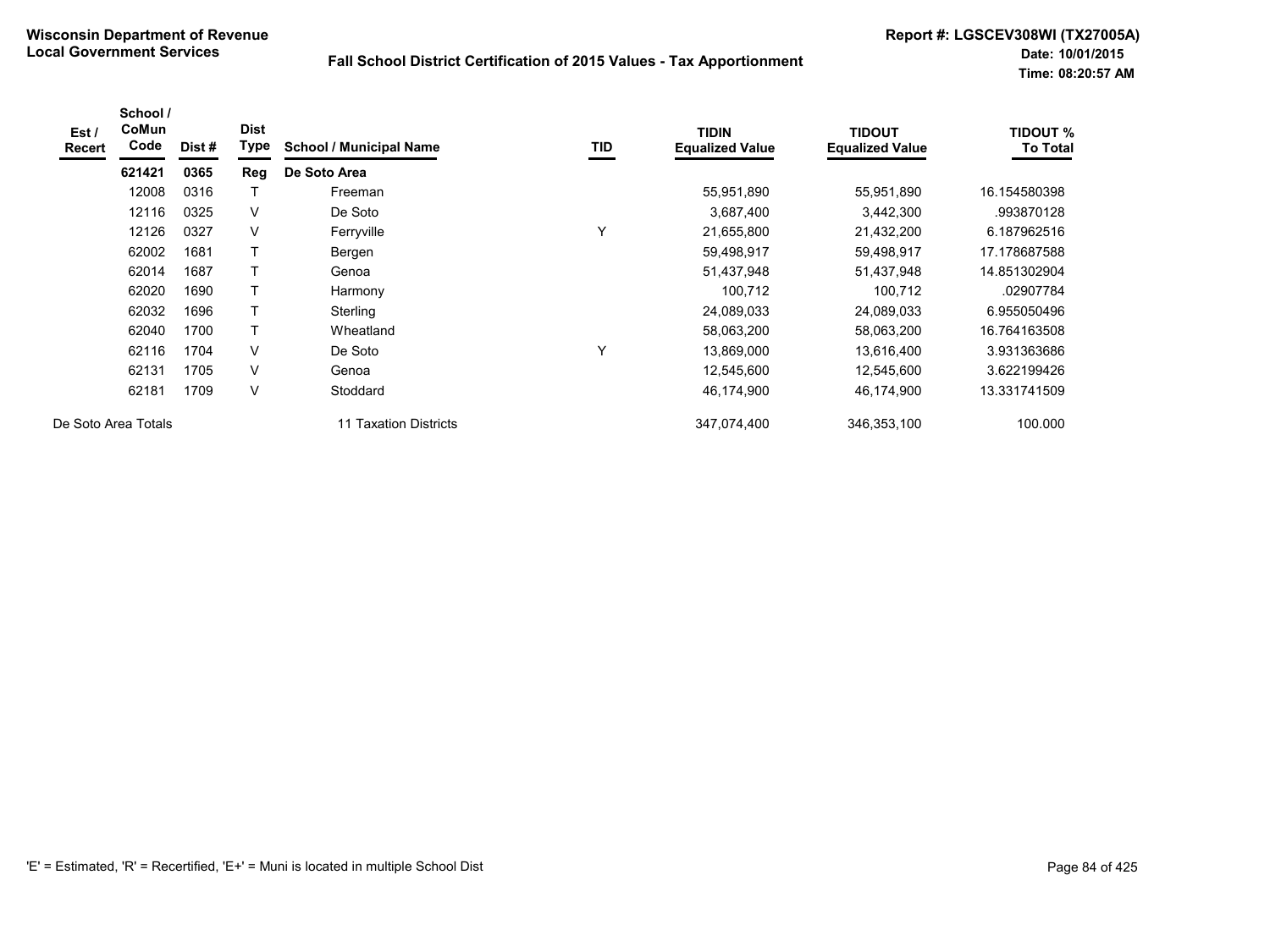| Est /<br><b>Recert</b>     | School /<br><b>CoMun</b><br>Code | Dist# | <b>Dist</b><br>Type | <b>School / Municipal Name</b> | TID | <b>TIDIN</b><br><b>Equalized Value</b> | <b>TIDOUT</b><br><b>Equalized Value</b> | <b>TIDOUT %</b><br><b>To Total</b> |
|----------------------------|----------------------------------|-------|---------------------|--------------------------------|-----|----------------------------------------|-----------------------------------------|------------------------------------|
|                            | 131309                           | 0084  | Reg                 | <b>Deerfield Community</b>     |     |                                        |                                         |                                    |
|                            | 13016                            | 0343  |                     | Christiana                     |     | 10,568,094                             | 10,568,094                              | 2.756994967                        |
|                            | 13018                            | 0344  |                     | Cottage Grove                  |     | 50,685,644                             | 50,685,644                              | 13.222825742                       |
| $E+$                       | 13024                            | 0347  |                     | Deerfield                      |     | 147, 196, 511                          | 147, 196, 511                           | 38.400494917                       |
|                            | 13046                            | 0357  |                     | <b>Pleasant Springs</b>        |     | 1,084,458                              | 1,084,458                               | .282912439                         |
|                            | 13117                            | 0378  | v                   | Deerfield                      |     | 196,967,700                            | 173,784,600                             | 45.336771936                       |
| Deerfield Community Totals |                                  |       |                     | 5 Taxation Districts           |     | 406.502.407                            | 383,319,307                             | 100.000                            |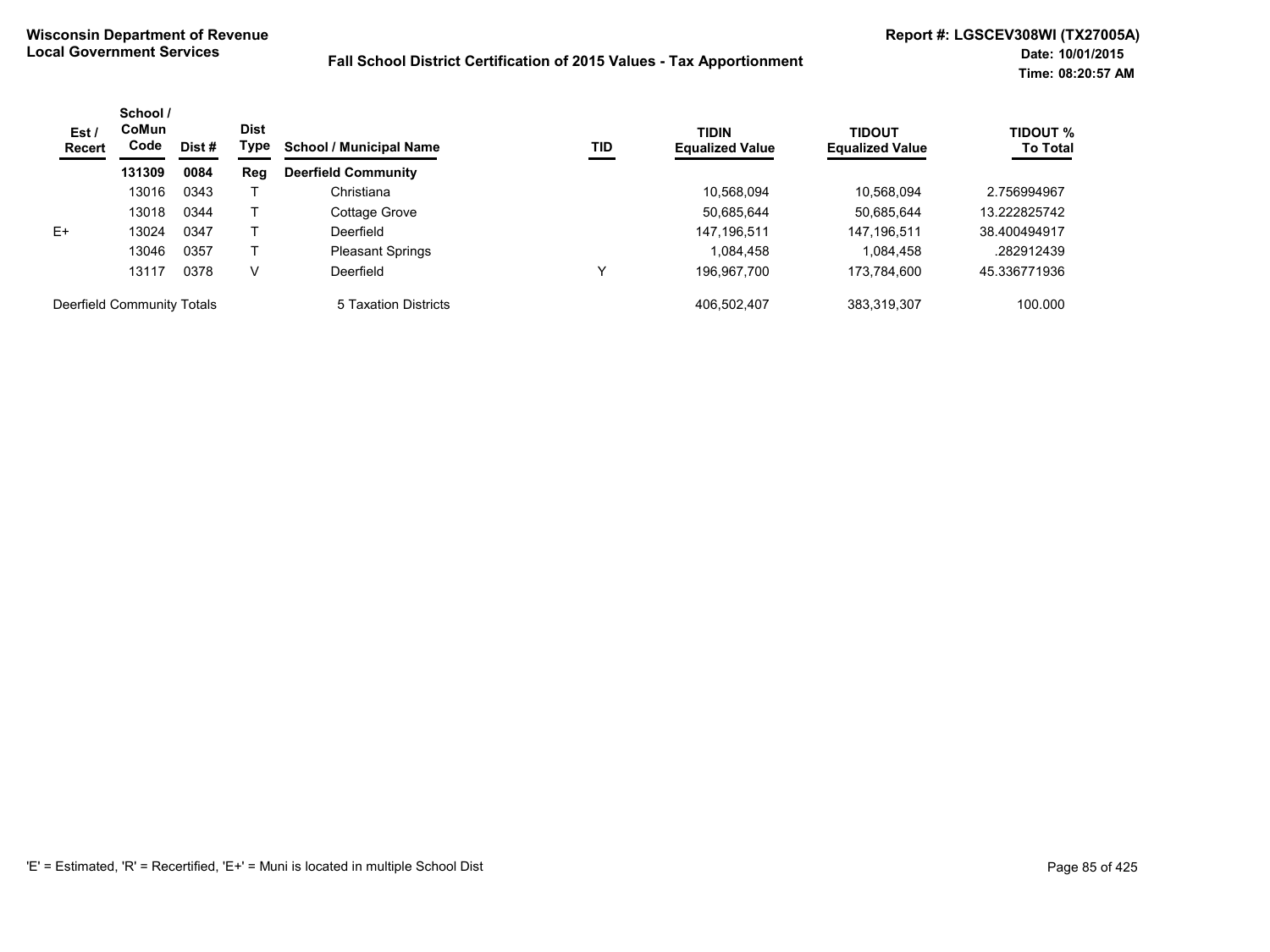| Est /<br>Recert | School /<br>CoMun<br>Code | Dist # | <b>Dist</b><br>Type | <b>School / Municipal Name</b> | TID | <b>TIDIN</b><br><b>Equalized Value</b> | <b>TIDOUT</b><br><b>Equalized Value</b> | <b>TIDOUT %</b><br><b>To Total</b> |
|-----------------|---------------------------|--------|---------------------|--------------------------------|-----|----------------------------------------|-----------------------------------------|------------------------------------|
|                 | 131316                    | 0085   | Reg                 | <b>Deforest Area</b>           |     |                                        |                                         |                                    |
|                 | 11016                     | 0284   |                     | Hampden                        |     | 41,666                                 | 41,666                                  | .002059007                         |
|                 | 11018                     | 0285   |                     | Leeds                          |     | 51,259,478                             | 51,259,478                              | 2.533086928                        |
|                 | 13012                     | 0341   |                     | <b>Bristol</b>                 |     | 1,561,689                              | 1,561,689                               | .077173903                         |
|                 | 13014                     | 0342   |                     | <b>Burke</b>                   |     | 243,077,777                            | 243,077,777                             | 12.01216172                        |
|                 | 13064                     | 0366   | T                   | Vienna                         |     | 93,695,162                             | 93,695,162                              | 4.630128892                        |
|                 | 13068                     | 0368   |                     | Windsor                        | Y   | 661,105,006                            | 661,082,006                             | 32.668654718                       |
|                 | 13118                     | 0379   | V                   | Deforest                       | Υ   | 884,475,500                            | 782,943,200                             | 38.690662932                       |
|                 | 13251                     | 0390   | C                   | Madison                        | Υ   | 186,680,157                            | 186,680,157                             | 9.225163499                        |
|                 | 13282                     | 0394   | С                   | Sun Prairie                    | ٧   | 3,256,138                              | 3,256,138                               | .1609084                           |
|                 | Deforest Area Totals      |        |                     | 9 Taxation Districts           |     | 2,125,152,573                          | 2,023,597,273                           | 100.000                            |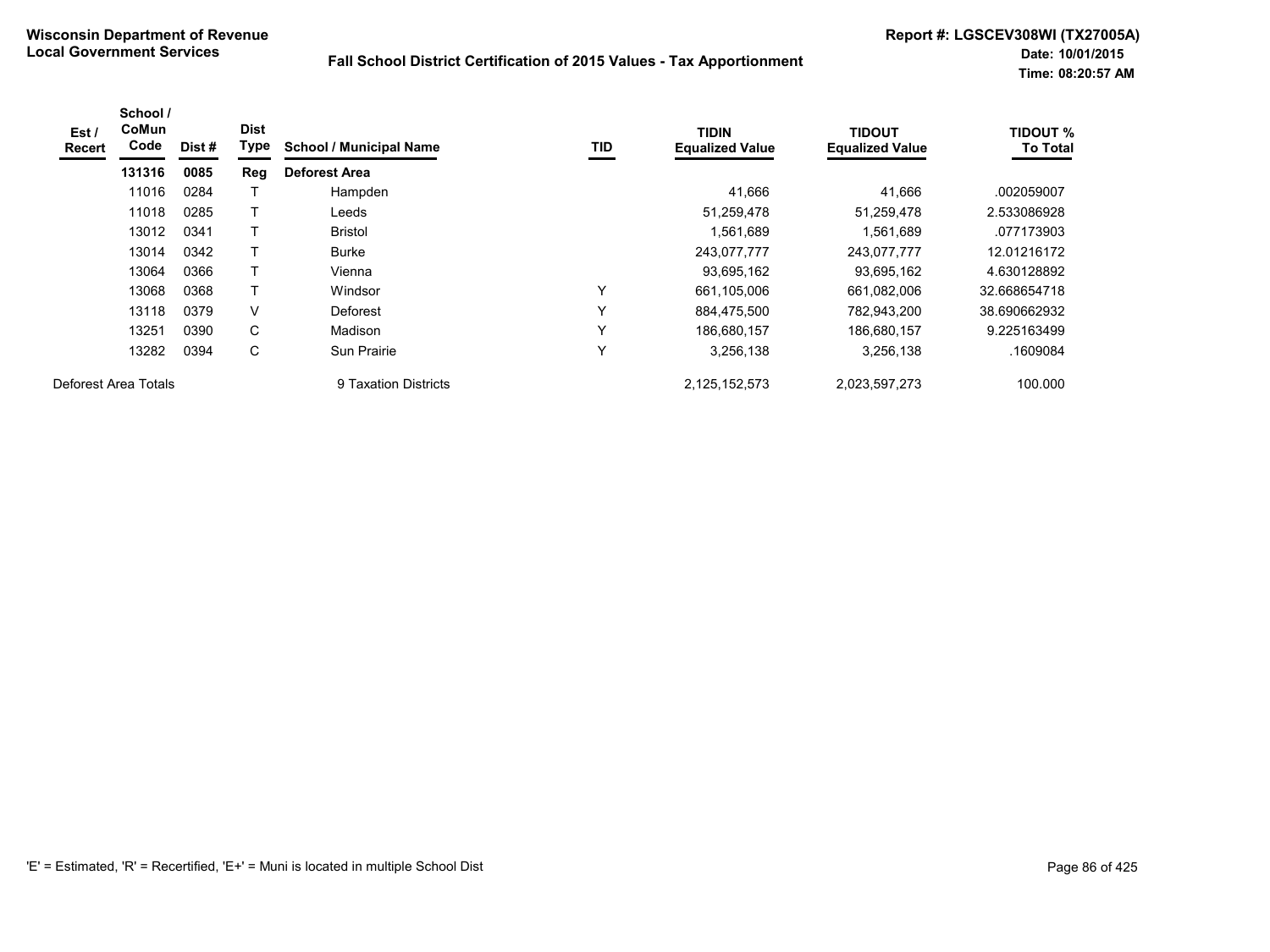| Est /<br>Recert       | School /<br>CoMun<br>Code | Dist# | <b>Dist</b><br>Type | <b>School / Municipal Name</b> | TID         | <b>TIDIN</b><br><b>Equalized Value</b> | <b>TIDOUT</b><br><b>Equalized Value</b> | <b>TIDOUT %</b><br><b>To Total</b> |
|-----------------------|---------------------------|-------|---------------------|--------------------------------|-------------|----------------------------------------|-----------------------------------------|------------------------------------|
|                       | 641380                    | 0375  | Reg                 | Delavan-Darien                 |             |                                        |                                         |                                    |
|                       | 53006                     | 1399  |                     | <b>Bradford</b>                |             | 5,255,796                              | 5,255,796                               | .325672275                         |
|                       | 64004                     | 1732  |                     | Darien                         |             | 196.676.700                            | 196,676,700                             | 12.186954793                       |
| $E+$                  | 64006                     | 1733  |                     | Delavan                        |             | 713,374,311                            | 713,374,311                             | 44.203815087                       |
| $E+$                  | 64020                     | 1740  |                     | Richmond                       |             | 43,017,124                             | 43,017,124                              | 2.665530515                        |
|                       | 64022                     | 1741  |                     | Sharon                         |             | 24,731,061                             | 24,731,061                              | 1.532445493                        |
|                       | 64026                     | 1743  |                     | Sugar Creek                    |             | 23,932,620                             | 23.932.620                              | 1.482970571                        |
|                       | 64030                     | 1745  |                     | Walworth                       |             | 1,320,821                              | 1,320,821                               | .081843888                         |
|                       | 64116                     | 1747  | V                   | Darien                         |             | 100.702.000                            | 80.999.500                              | 5.019085864                        |
|                       | 64216                     | 1756  | C                   | Delavan                        | $\check{ }$ | 548,590,800                            | 524,521,800                             | 32.501681514                       |
| Delavan-Darien Totals |                           |       |                     | 9 Taxation Districts           |             | 1.657.601.233                          | 1.613.829.733                           | 100.000                            |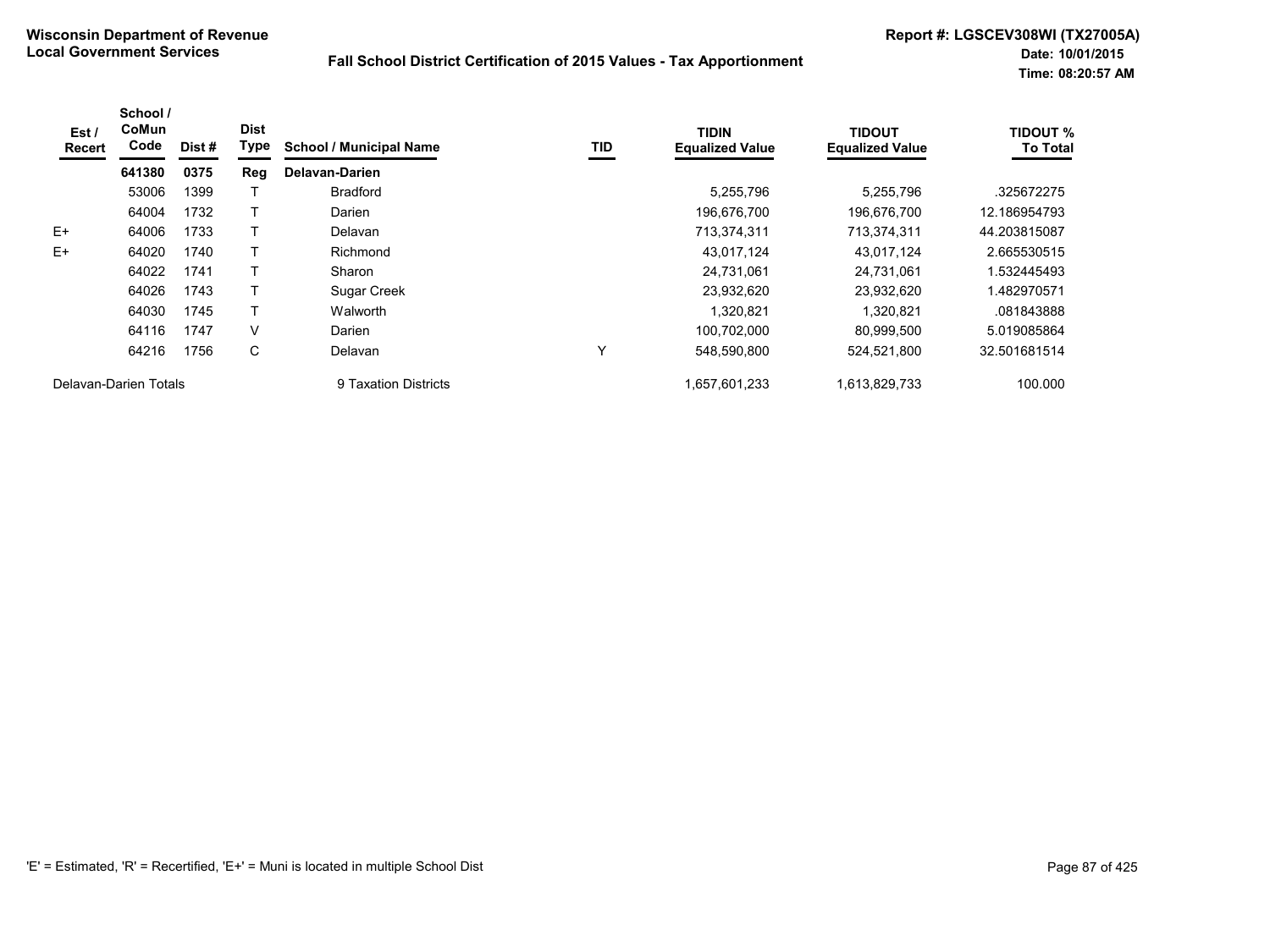| Est /<br><b>Recert</b> | School /<br>CoMun<br>Code | Dist # | <b>Dist</b><br>Type | <b>School / Municipal Name</b> | TID          | <b>TIDIN</b><br><b>Equalized Value</b> | <b>TIDOUT</b><br><b>Equalized Value</b> | <b>TIDOUT %</b><br><b>To Total</b> |
|------------------------|---------------------------|--------|---------------------|--------------------------------|--------------|----------------------------------------|-----------------------------------------|------------------------------------|
|                        | 051407                    | 0034   | Reg                 | <b>Denmark</b>                 |              |                                        |                                         |                                    |
|                        | 05010                     | 0106   |                     | Eaton                          |              | 117,511,306                            | 117,511,306                             | 17.861582651                       |
|                        | 05012                     | 0107   |                     | Glenmore                       |              | 61,058,898                             | 61,058,898                              | 9.280881903                        |
|                        | 05025                     | 0113   |                     | Ledgeview                      |              | 33,861,702                             | 33,861,702                              | 5.146939555                        |
|                        | 05026                     | 0114   |                     | Morrison                       |              | 28,086,448                             | 28,086,448                              | 4.269107624                        |
|                        | 05028                     | 0115   |                     | New Denmark                    |              | 144,828,200                            | 144,828,200                             | 22.013718957                       |
|                        | 05116                     | 0123   | $\vee$              | Denmark                        | $\checkmark$ | 149,514,800                            | 106,144,100                             | 16.133780481                       |
|                        | 31008                     | 0833   |                     | <b>Franklin</b>                |              | 43,169,542                             | 43,169,542                              | 6.561720473                        |
|                        | 36006                     | 0934   |                     | Cooperstown                    |              | 94,958,619                             | 94,958,619                              | 14.433600301                       |
|                        | 36012                     | 0937   | T                   | Gibson                         |              | 12,107,826                             | 12,107,826                              | 1.840375554                        |
|                        | 36147                     | 0953   | V                   | Maribel                        |              | 16,173,100                             | 16,173,100                              | 2.458292501                        |
| Denmark Totals         |                           |        |                     | 10 Taxation Districts          |              | 701,270,441                            | 657,899,741                             | 100.000                            |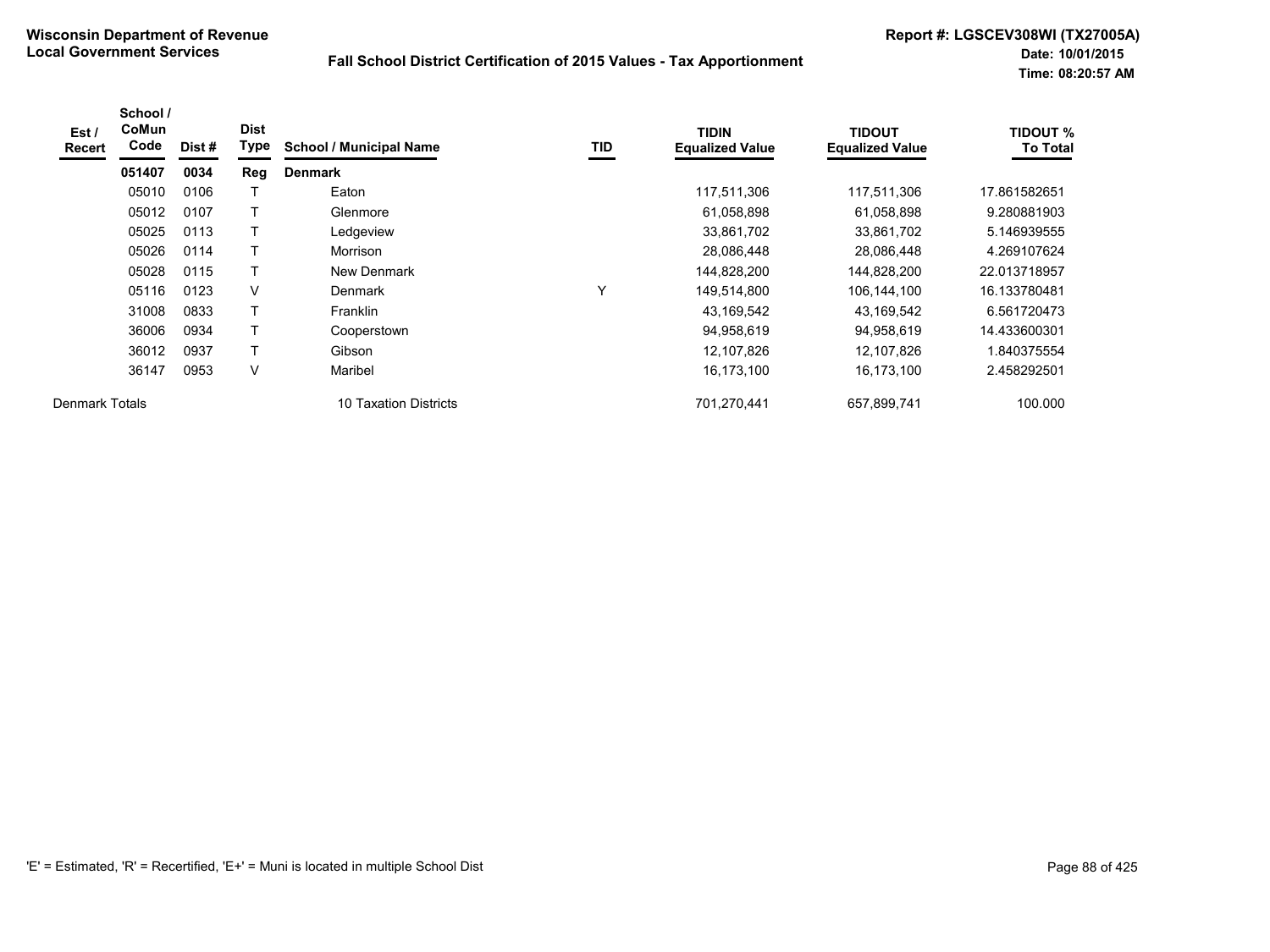| Est /<br>Recert | School /<br>CoMun<br>Code | Dist # | <b>Dist</b><br><b>Type</b> | <b>School / Municipal Name</b> | TID | <b>TIDIN</b><br><b>Equalized Value</b> | <b>TIDOUT</b><br><b>Equalized Value</b> | <b>TIDOUT %</b><br><b>To Total</b> |
|-----------------|---------------------------|--------|----------------------------|--------------------------------|-----|----------------------------------------|-----------------------------------------|------------------------------------|
|                 | 142744                    | 0101   | Reg                        | Dodgeland (Juneau)             |     |                                        |                                         |                                    |
|                 | 14004                     | 0398   |                            | Beaver Dam                     |     | 628,588                                | 628,588                                 | .195076469                         |
|                 | 14012                     | 0402   |                            | Clyman                         |     | 44,778,206                             | 44,778,206                              | 13.896501858                       |
| $E+$            | 14014                     | 0403   |                            | Elba                           | Υ   | 81,860                                 | 81,860                                  | .025404493                         |
|                 | 14022                     | 0407   |                            | <b>Hubbard</b>                 |     | 3,517,983                              | 3,517,983                               | 1.091773469                        |
|                 | 14024                     | 0408   |                            | <b>Hustisford</b>              |     | 3,885,081                              | 3,885,081                               | 1.205698936                        |
|                 | 14032                     | 0412   |                            | Lowell                         |     | 64,105,668                             | 64,105,668                              | 19.894600834                       |
|                 | 14034                     | 0413   |                            | Oak Grove                      |     | 57,524,187                             | 57,524,187                              | 17.852099111                       |
|                 | 14040                     | 0416   |                            | <b>Shields</b>                 |     | 7,687                                  | 7,687                                   | .002385589                         |
|                 | 14111                     | 0422   | V                          | Clyman                         |     | 19,767,200                             | 19,767,200                              | 6.134567596                        |
|                 | 14147                     | 0427   | V                          | Lowell                         |     | 13,134,500                             | 13,134,500                              | 4.076170529                        |
|                 | 14177                     | 0430   | V                          | Reeseville                     | Υ   | 31,343,800                             | 29,223,500                              | 9.069242793                        |
|                 | 14241                     | 0437   | С                          | Juneau                         | Υ   | 101,987,900                            | 85,572,000                              | 26.556478323                       |
|                 | Dodgeland (Juneau) Totals |        |                            | 12 Taxation Districts          |     | 340,762,660                            | 322,226,460                             | 100.000                            |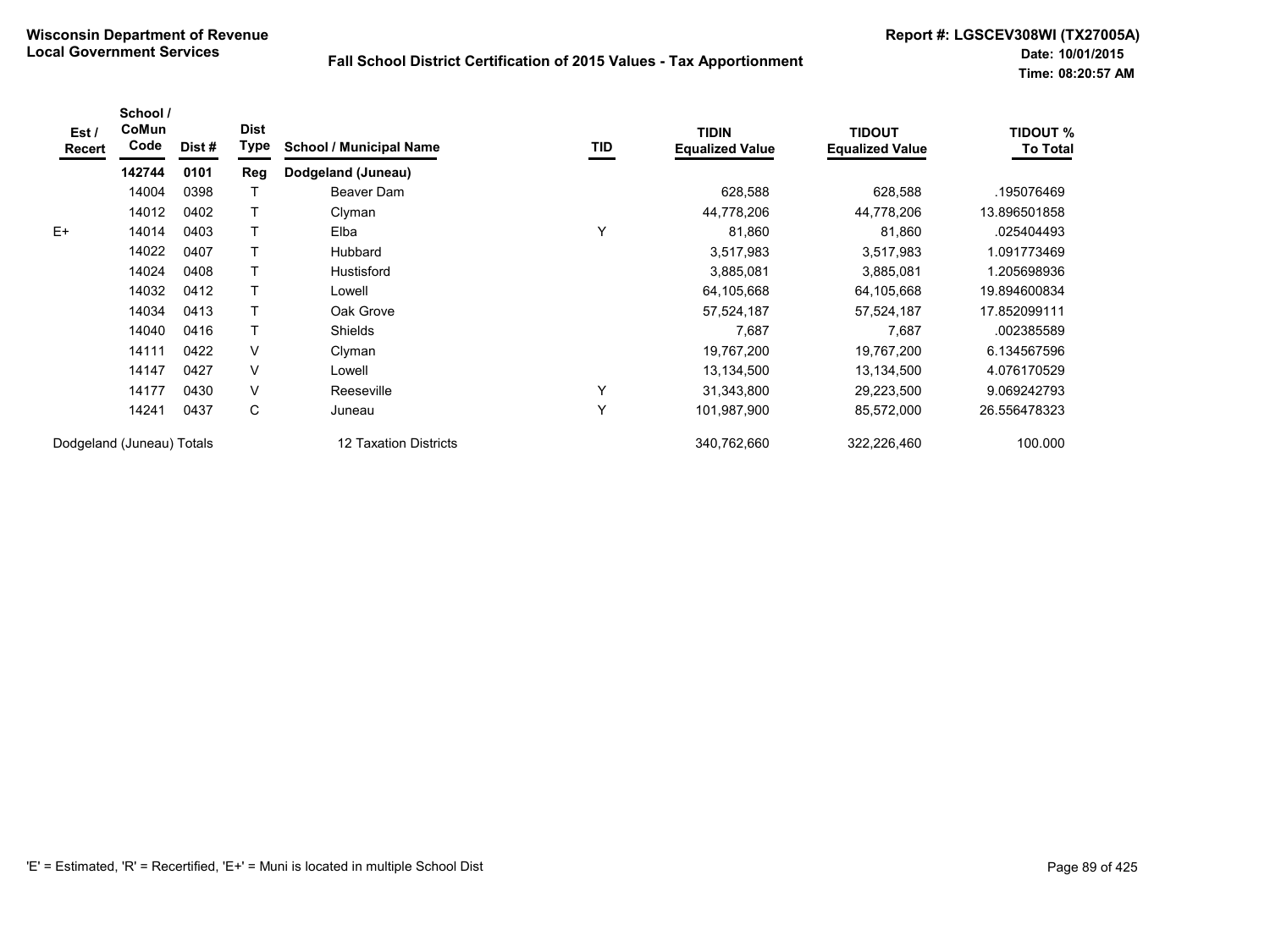| Est /<br>Recert   | School /<br>CoMun<br>Code | Dist # | <b>Dist</b><br>Type | <b>School / Municipal Name</b> | TID | <b>TIDIN</b><br><b>Equalized Value</b> | <b>TIDOUT</b><br><b>Equalized Value</b> | <b>TIDOUT %</b><br>To Total |
|-------------------|---------------------------|--------|---------------------|--------------------------------|-----|----------------------------------------|-----------------------------------------|-----------------------------|
|                   | 251428                    | 0155   | Reg                 | <b>Dodgeville</b>              |     |                                        |                                         |                             |
|                   | 25004                     | 0690   |                     | Brigham                        |     | 295,267                                | 295,267                                 | .044481545                  |
| $E+$              | 25006                     | 0691   |                     | Clyde                          |     | 5,630,125                              | 5,630,125                               | .848170162                  |
|                   | 25008                     | 0692   |                     | Dodgeville                     |     | 195,059,971                            | 195,059,971                             | 29.385501586                |
|                   | 25010                     | 0693   |                     | Eden                           |     | 5,294,240                              | 5,294,240                               | .797569574                  |
|                   | 25012                     | 0694   |                     | Highland                       |     | 8,212,454                              | 8,212,454                               | 1.237194278                 |
|                   | 25014                     | 0695   |                     | Linden                         |     | 17,541,542                             | 17,541,542                              | 2.642607848                 |
|                   | 25018                     | 0697   |                     | <b>Mineral Point</b>           |     | 7,550,374                              | 7,550,374                               | 1.137452887                 |
|                   | 25024                     | 0700   |                     | Ridgeway                       |     | 57,207,502                             | 57,207,502                              | 8.618227164                 |
|                   | 25026                     | 0701   | т                   | Waldwick                       |     | 15,975                                 | 15,975                                  | .002406611                  |
|                   | 25028                     | 0702   | T                   | Wyoming                        |     | 29,530,186                             | 29,530,186                              | 4.448679671                 |
|                   | 25177                     | 0715   | V                   | Ridgeway                       | Υ   | 30,686,100                             | 30,686,100                              | 4.622816437                 |
|                   | 25216                     | 0716   | С                   | Dodgeville                     | Υ   | 346,805,300                            | 306,772,900                             | 46.214892237                |
| Dodgeville Totals |                           |        |                     | 12 Taxation Districts          |     | 703,829,036                            | 663,796,636                             | 100.000                     |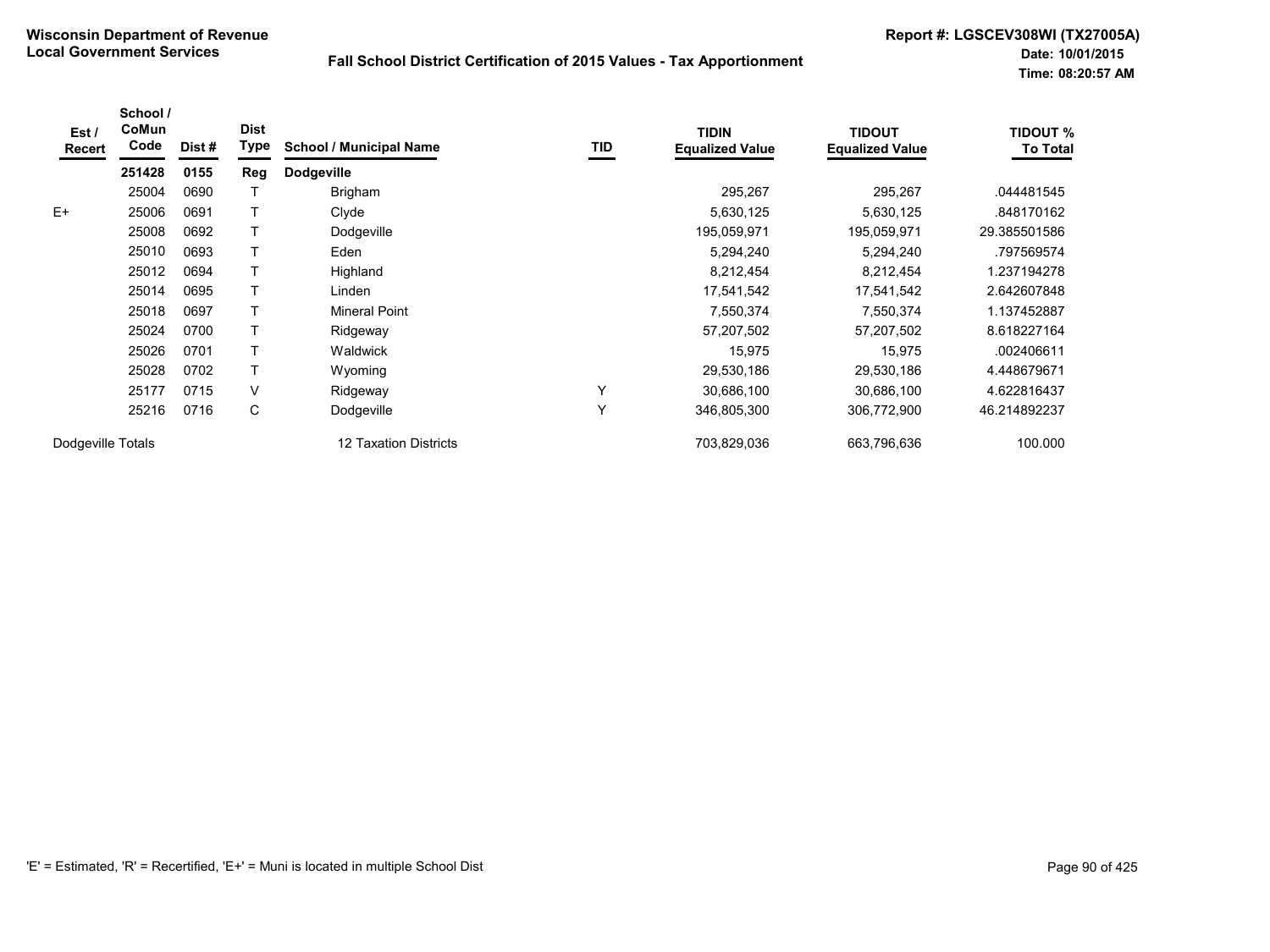| Est/<br><b>Recert</b> | School /<br>CoMun<br>Code | Dist# | Dist<br>Type | <b>School / Municipal Name</b> | TID<br>___ | <b>TIDIN</b><br><b>Equalized Value</b> | TIDOUT<br><b>Equalized Value</b> | TIDOUT %<br><b>To Total</b> |
|-----------------------|---------------------------|-------|--------------|--------------------------------|------------|----------------------------------------|----------------------------------|-----------------------------|
|                       | 511449                    | 0302  | Elem         | Dover #1                       |            |                                        |                                  |                             |
|                       | 51006                     | 1357  |              | Dover                          |            | 85.185.199                             | 85.185.199                       | 100                         |
| Dover #1 Totals       |                           |       |              | <b>Taxation Districts</b>      |            | 85,185,199                             | 85,185,199                       | 100.000                     |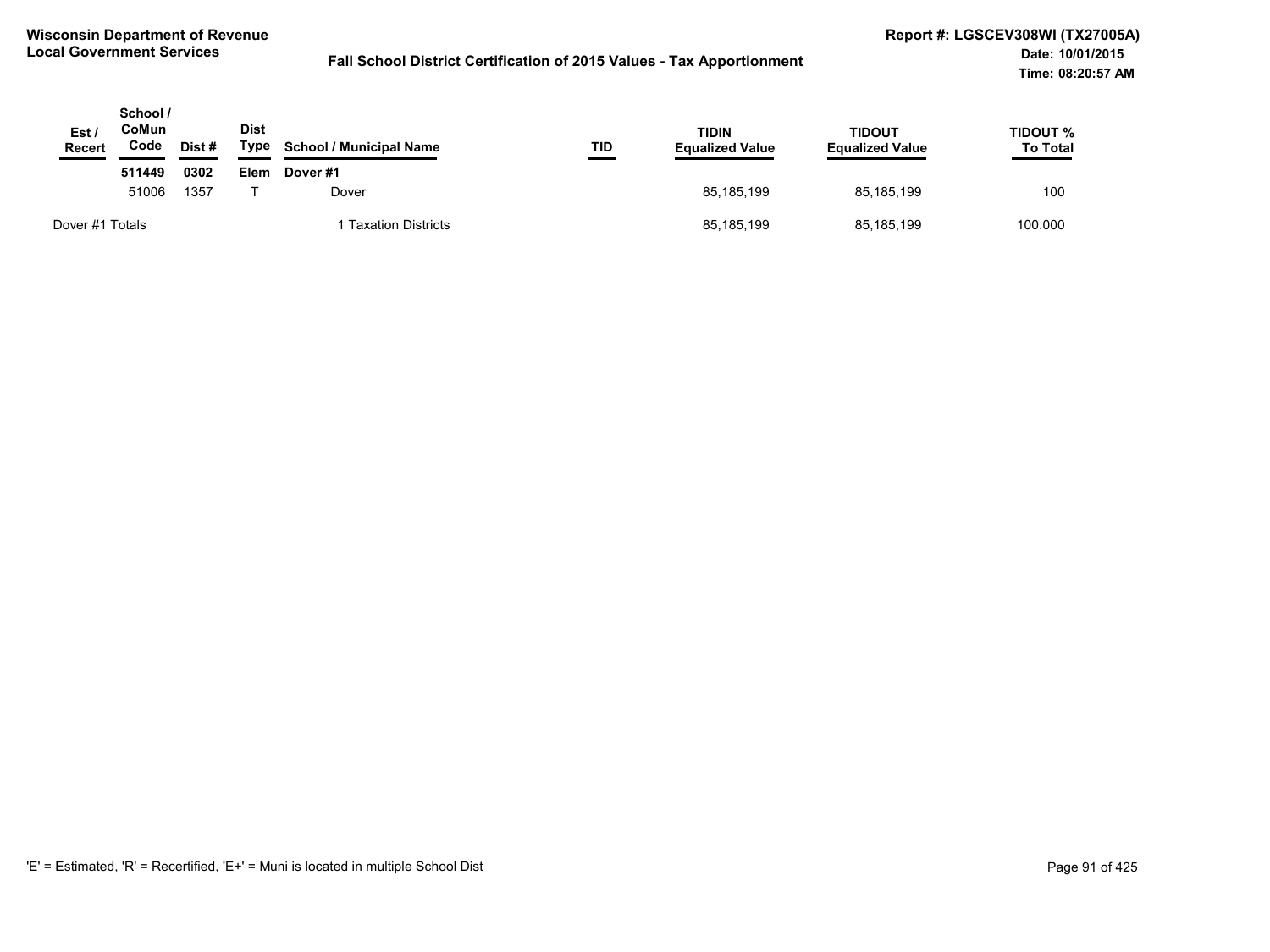| Est/<br>Recert         | School /<br>CoMun<br>Code | Dist# | <b>Dist</b><br>Type | <b>School / Municipal Name</b> | TID | <b>TIDIN</b><br><b>Equalized Value</b> | <b>TIDOUT</b><br><b>Equalized Value</b> | <b>TIDOUT %</b><br><b>To Total</b> |
|------------------------|---------------------------|-------|---------------------|--------------------------------|-----|----------------------------------------|-----------------------------------------|------------------------------------|
|                        | 041491                    | 0030  | Reg                 | <b>Drummond</b>                |     |                                        |                                         |                                    |
|                        | 04004                     | 0077  |                     | <b>Barnes</b>                  |     | 304,675,500                            | 304,675,500                             | 24.576393848                       |
|                        | 04012                     | 0081  |                     | Cable                          |     | 174,191,400                            | 174,191,400                             | 14.051003285                       |
|                        | 04016                     | 0083  |                     | Delta                          |     | 75,914,700                             | 75,914,700                              | 6.123595649                        |
| E.                     | 04018                     | 0084  |                     | Drummond                       |     | 195,983,200                            | 195,983,200                             | 15.808820567                       |
|                        | 04021                     | 0086  |                     | <b>Grand View</b>              |     | 146,898,100                            | 146,898,100                             | 11.849412116                       |
|                        | 04026                     | 0089  |                     | Kelly                          |     | 7,165,025                              | 7,165,025                               | .577960736                         |
|                        | 04030                     | 0091  |                     | Lincoln                        |     | 35,392,700                             | 35,392,700                              | 2.854922482                        |
|                        | 04032                     | 0092  |                     | Mason                          |     | 19,945,600                             | 19,945,600                              | 1.608895107                        |
|                        | 04034                     | 0093  |                     | Namakagon                      |     | 259,331,100                            | 259,331,100                             | 20.918725827                       |
| E.                     | 04151                     | 0101  | V                   | Mason                          | Y   | 3,312,600                              | 2,483,200                               | .200305247                         |
|                        | 16016                     | 0469  |                     | Highland                       |     | 17,727,391                             | 17,727,391                              | 1.429965137                        |
| <b>Drummond Totals</b> |                           |       |                     | 11 Taxation Districts          |     | 1,240,537,316                          | 1,239,707,916                           | 100.000                            |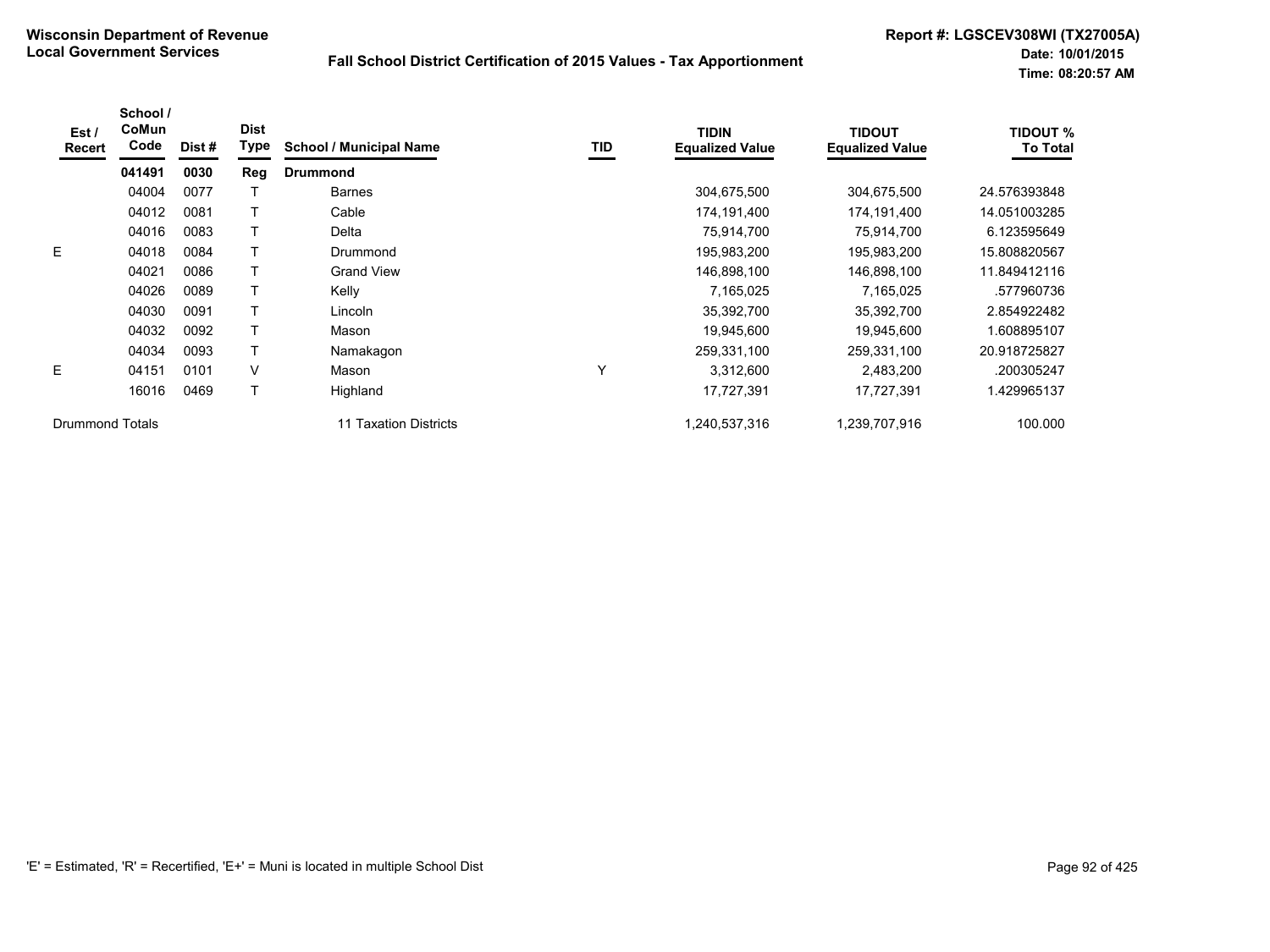| Est /<br>Recert      | School /<br>CoMun<br>Code | Dist# | <b>Dist</b><br><b>Type</b> | <b>School / Municipal Name</b> | TID | <b>TIDIN</b><br><b>Equalized Value</b> | <b>TIDOUT</b><br><b>Equalized Value</b> | <b>TIDOUT %</b><br><b>To Total</b> |
|----------------------|---------------------------|-------|----------------------------|--------------------------------|-----|----------------------------------------|-----------------------------------------|------------------------------------|
|                      | 461499                    | 0278  | Reg                        | <b>Durand</b>                  |     |                                        |                                         |                                    |
|                      | 06008                     | 0133  |                            | Canton                         |     | 7,386,588                              | 7,386,588                               | 1.489509047                        |
|                      | 06020                     | 0139  |                            | <b>Maxville</b>                |     | 36,083,700                             | 36,083,700                              | 7.276295577                        |
|                      | 06024                     | 0141  |                            | Modena                         |     | 6,543,351                              | 6,543,351                               | 1.319469897                        |
|                      | 06032                     | 0145  |                            | <b>Nelson</b>                  |     | 32,128,205                             | 32,128,205                              | 6.478668095                        |
|                      | 06154                     | 0148  | $\vee$                     | Nelson                         |     | 6,776,404                              | 6,776,404                               | 1.366465148                        |
|                      | 17004                     | 0486  | T                          | Dunn                           |     | 13,349,979                             | 13,349,979                              | 2.69202973                         |
|                      | 17006                     | 0487  | T                          | Eau Galle                      |     | 38,029,426                             | 38,029,426                              | 7.668652167                        |
| E                    | 17022                     | 0495  |                            | Peru                           |     | 16,320,100                             | 16,320,100                              | 3.290956067                        |
|                      | 17026                     | 0497  |                            | <b>Rock Creek</b>              |     | 26,985,067                             | 26,985,067                              | 5.441551827                        |
| $E+$                 | 46002                     | 1228  |                            | Albany                         |     | 10,353,974                             | 10,353,974                              | 2.087883871                        |
|                      | 46004                     | 1229  | T                          | Durand                         |     | 45,134,000                             | 45,134,000                              | 9.101292954                        |
|                      | 46006                     | 1230  |                            | Frankfort                      |     | 20,764,721                             | 20,764,721                              | 4.187216044                        |
|                      | 46008                     | 1231  |                            | Lima                           |     | 49,302,900                             | 49,302,900                              | 9.941953658                        |
|                      | 46014                     | 1234  | T                          | Waterville                     |     | 54,971,247                             | 54,971,247                              | 11.084978575                       |
|                      | 46016                     | 1235  | T                          | Waubeek                        |     | 38,914,200                             | 38,914,200                              | 7.847067273                        |
|                      | 46216                     | 1238  | C                          | Durand                         | Υ   | 95,725,400                             | 92,863,700                              | 18.72601007                        |
| <b>Durand Totals</b> |                           |       |                            | 16 Taxation Districts          |     | 498,769,262                            | 495,907,562                             | 100.000                            |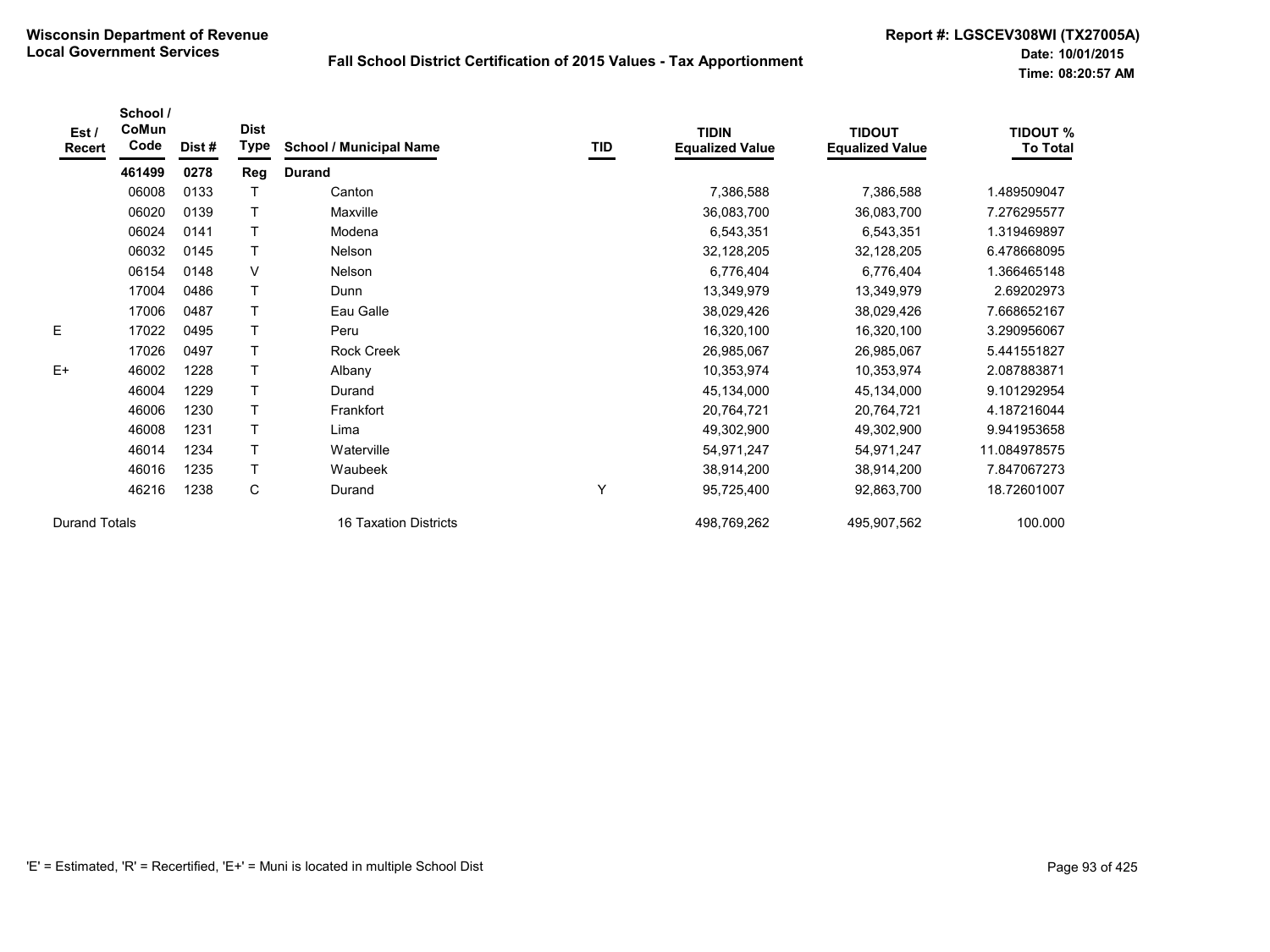| Est/<br>Recert                    | School /<br>CoMun<br>Code | Dist # | <b>Dist</b><br>Type | <b>School / Municipal Name</b> | TID | <b>TIDIN</b><br><b>Equalized Value</b> | <b>TIDOUT</b><br><b>Equalized Value</b> | <b>TIDOUT %</b><br><b>To Total</b> |
|-----------------------------------|---------------------------|--------|---------------------|--------------------------------|-----|----------------------------------------|-----------------------------------------|------------------------------------|
|                                   | 641540                    | 0376   | Reg                 | <b>East Troy Community</b>     |     |                                        |                                         |                                    |
|                                   | 64008                     | 1734   |                     | East Troy                      |     | 739,748,737                            | 739.748.737                             | 50.506928133                       |
|                                   | 64012                     | 1736   |                     | La Fayette                     |     | 71,133,938                             | 71,133,938                              | 4.856725689                        |
|                                   | 64014                     | 1737   |                     | La Grange                      |     | 23,759,367                             | 23,759,367                              | 1.62218951                         |
|                                   | 64024                     | 1742   |                     | <b>Spring Prairie</b>          |     | 63,173,041                             | 63,173,041                              | 4.313189171                        |
|                                   | 64028                     | 1744   |                     | Trov                           |     | 235,552,845                            | 235,552,845                             | 16.082556169                       |
|                                   | 64121                     | 1748   | V                   | East Troy                      | ٧   | 335.042.200                            | 309,527,300                             | 21.133220395                       |
|                                   | 64153                     | 1751   | v                   | Mukwonago                      |     | 13.712.200                             | 13.712.200                              | .936211264                         |
|                                   | 67006                     | 1811   |                     | Eagle                          |     | 8,040,620                              | 8,040,620                               | .548979669                         |
| <b>East Troy Community Totals</b> |                           |        |                     | 8 Taxation Districts           |     | 1,490,162,948                          | 1,464,648,048                           | 100.000                            |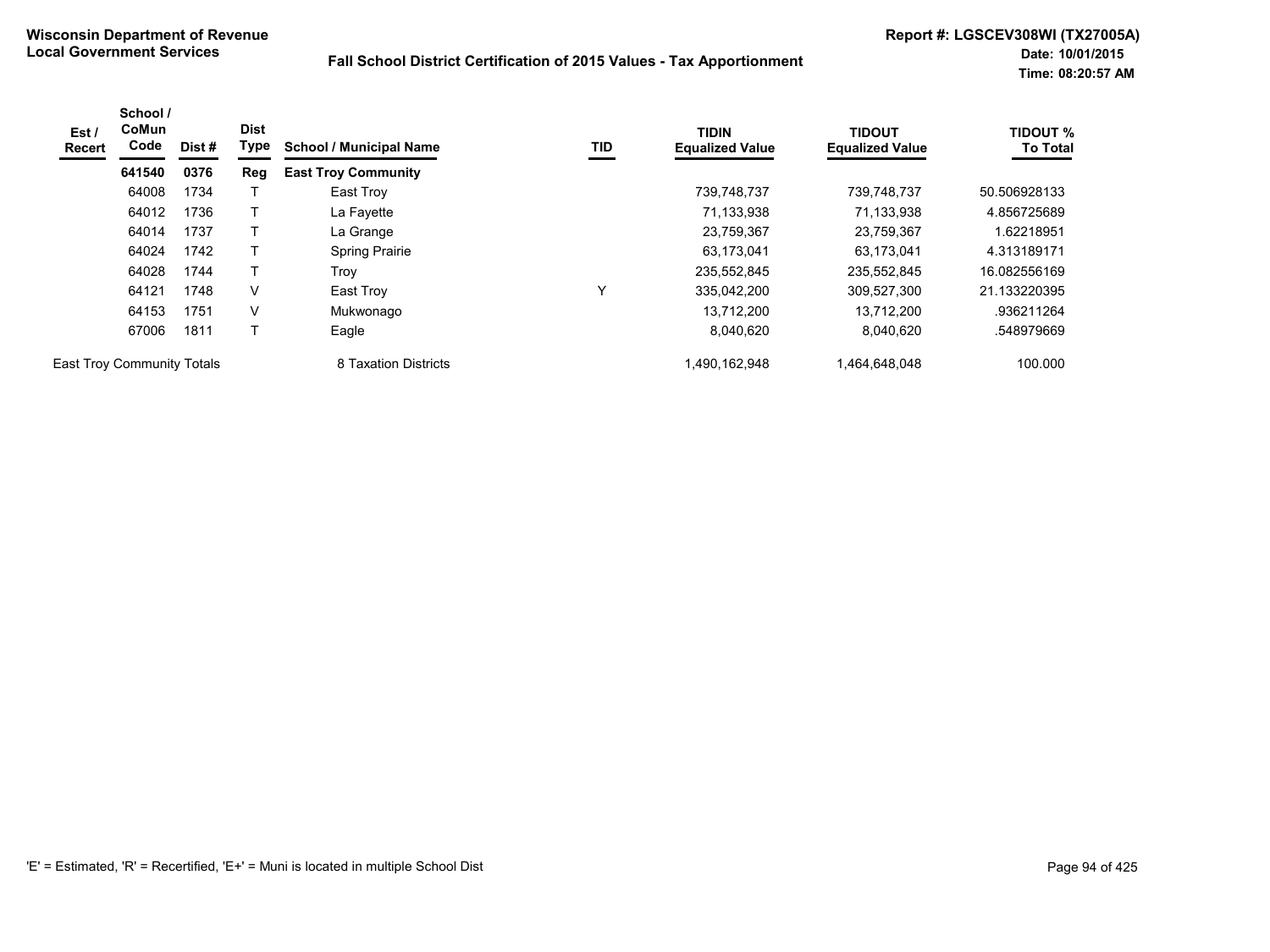| Est/<br>Recert         | School /<br>CoMun<br>Code | Dist # | <b>Dist</b><br><b>Type</b> | <b>School / Municipal Name</b> | TID | <b>TIDIN</b><br><b>Equalized Value</b> | <b>TIDOUT</b><br><b>Equalized Value</b> | <b>TIDOUT %</b><br><b>To Total</b> |
|------------------------|---------------------------|--------|----------------------------|--------------------------------|-----|----------------------------------------|-----------------------------------------|------------------------------------|
|                        | 181554                    | 0120   | Reg                        | <b>Eau Claire Area</b>         |     |                                        |                                         |                                    |
|                        | 09044                     | 0220   |                            | Wheaton                        |     | 37, 103, 172                           | 37,103,172                              | .607245981                         |
|                        | 09128                     | 1981   | V                          | Lake Hallie                    | Υ   | 39,807,700                             | 39,807,700                              | .651509413                         |
|                        | 09221                     | 0228   | C                          | Eau Claire                     |     | 164,718,679                            | 164,706,079                             | 2.695648352                        |
|                        | 17026                     | 0497   |                            | <b>Rock Creek</b>              |     | 36,791,961                             | 36,791,961                              | .602152572                         |
|                        | 17034                     | 0501   |                            | Spring Brook                   |     | 277,240                                | 277,240                                 | .004537425                         |
|                        | 18004                     | 0517   |                            | <b>Brunswick</b>               |     | 134,907,539                            | 134,907,539                             | 2.207953024                        |
|                        | 18006                     | 0518   |                            | Clear Creek                    |     | 17, 143, 302                           | 17,143,302                              | .280574427                         |
|                        | 18008                     | 0519   |                            | Drammen                        |     | 245,289                                | 245,289                                 | .004014502                         |
|                        | 18018                     | 0524   | Τ                          | <b>Pleasant Valley</b>         |     | 292,140,808                            | 292,140,808                             | 4.781298253                        |
| $E+$                   | 18020                     | 0525   | Τ                          | Seymour                        |     | 204,804,142                            | 204,804,142                             | 3.351909968                        |
| $E+$                   | 18022                     | 0526   | Τ                          | Union                          |     | 333,395,952                            | 333,395,952                             | 5.456497138                        |
|                        | 18024                     | 0527   | Τ                          | Washington                     |     | 474,222,484                            | 474,222,484                             | 7.761322869                        |
|                        | 18201                     | 0531   | С                          | Altoona                        | Y   | 5,092,192                              | 5,092,192                               | .083340937                         |
|                        | 18221                     | 0533   | C                          | Eau Claire                     | Y   | 4,479,671,523                          | 4,369,435,023                           | 71.511995138                       |
| Eau Claire Area Totals |                           |        |                            | 14 Taxation Districts          |     | 6,220,321,983                          | 6,110,072,883                           | 100.000                            |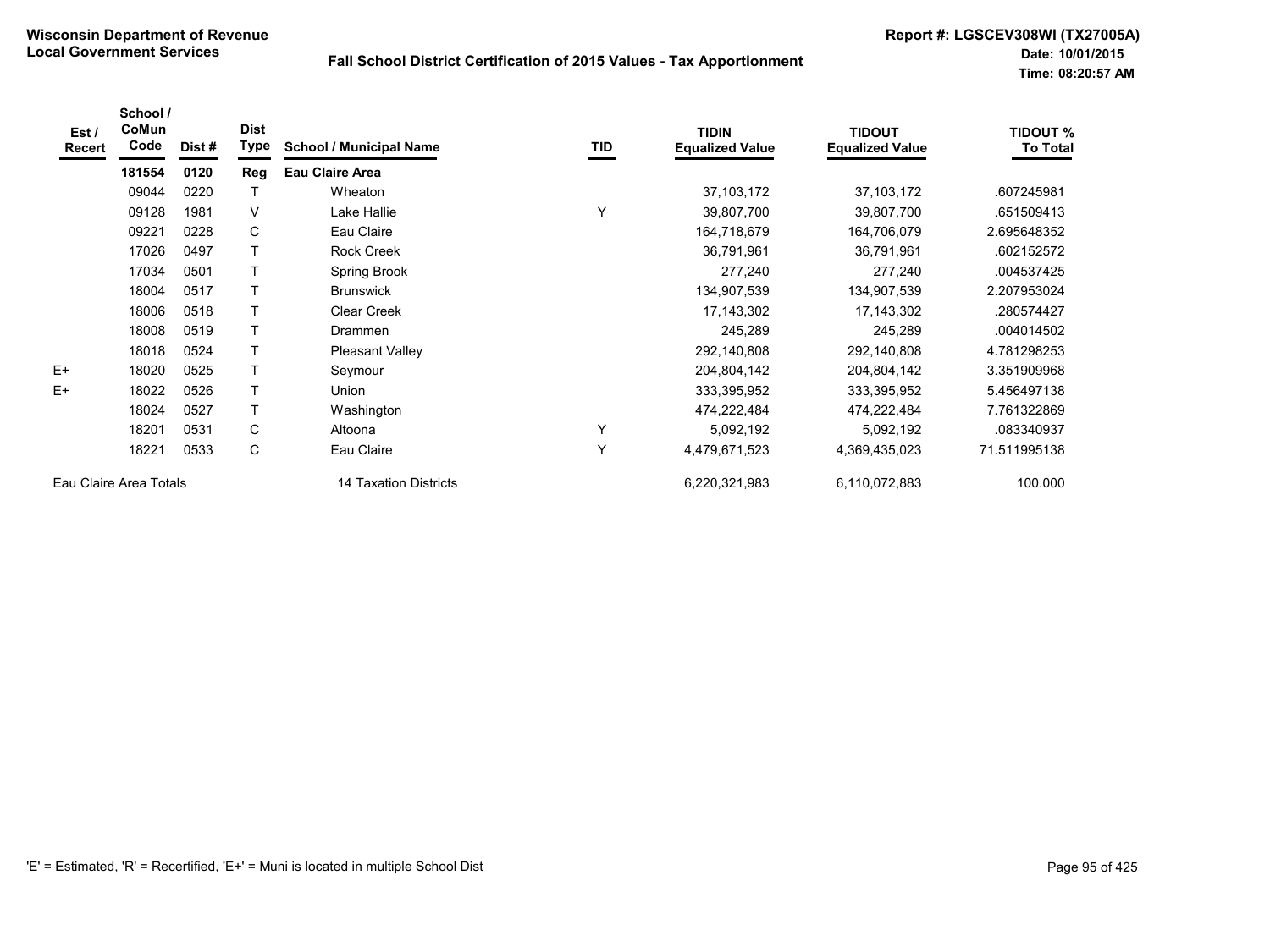| Est /<br><b>Recert</b> | School /<br>CoMun<br>Code | Dist # | <b>Dist</b><br>Type | <b>School / Municipal Name</b> | TID          | <b>TIDIN</b><br><b>Equalized Value</b> | <b>TIDOUT</b><br><b>Equalized Value</b> | <b>TIDOUT %</b><br><b>To Total</b> |
|------------------------|---------------------------|--------|---------------------|--------------------------------|--------------|----------------------------------------|-----------------------------------------|------------------------------------|
|                        | 371561                    | 0216   | Reg                 | Edgar                          |              |                                        |                                         |                                    |
|                        | 37012                     | 0968   |                     | Cassel                         |              | 29,550,485                             | 29,550,485                              | 14.362481444                       |
|                        | 37014                     | 0969   |                     | Cleveland                      |              | 2,235,376                              | 2,235,376                               | 1.086464277                        |
|                        | 37024                     | 0974   | Т                   | Emmet                          |              | 13,679,348                             | 13,679,348                              | 6.648600922                        |
|                        | 37026                     | 0975   |                     | Frankfort                      |              | 8,432,237                              | 8,432,237                               | 4.098337047                        |
|                        | 37066                     | 0995   | Т                   | <b>Rib Falls</b>               |              | 19,375,209                             | 19,375,209                              | 9.416971658                        |
|                        | 37070                     | 0997   |                     | <b>Rietbrock</b>               |              | 12,361,149                             | 12,361,149                              | 6.00791402                         |
|                        | 37084                     | 1004   | Т                   | Wien                           |              | 50,165,264                             | 50,165,264                              | 24.381923793                       |
|                        | 37121                     | 1009   | $\vee$              | Edgar                          | $\checkmark$ | 65,971,700                             | 63,666,200                              | 30.943810773                       |
|                        | 37126                     | 1011   | $\vee$              | Fenwood                        |              | 6,282,500                              | 6,282,500                               | 3.053496065                        |
| <b>Edgar Totals</b>    |                           |        |                     | 9 Taxation Districts           |              | 208,053,268                            | 205,747,768                             | 100.000                            |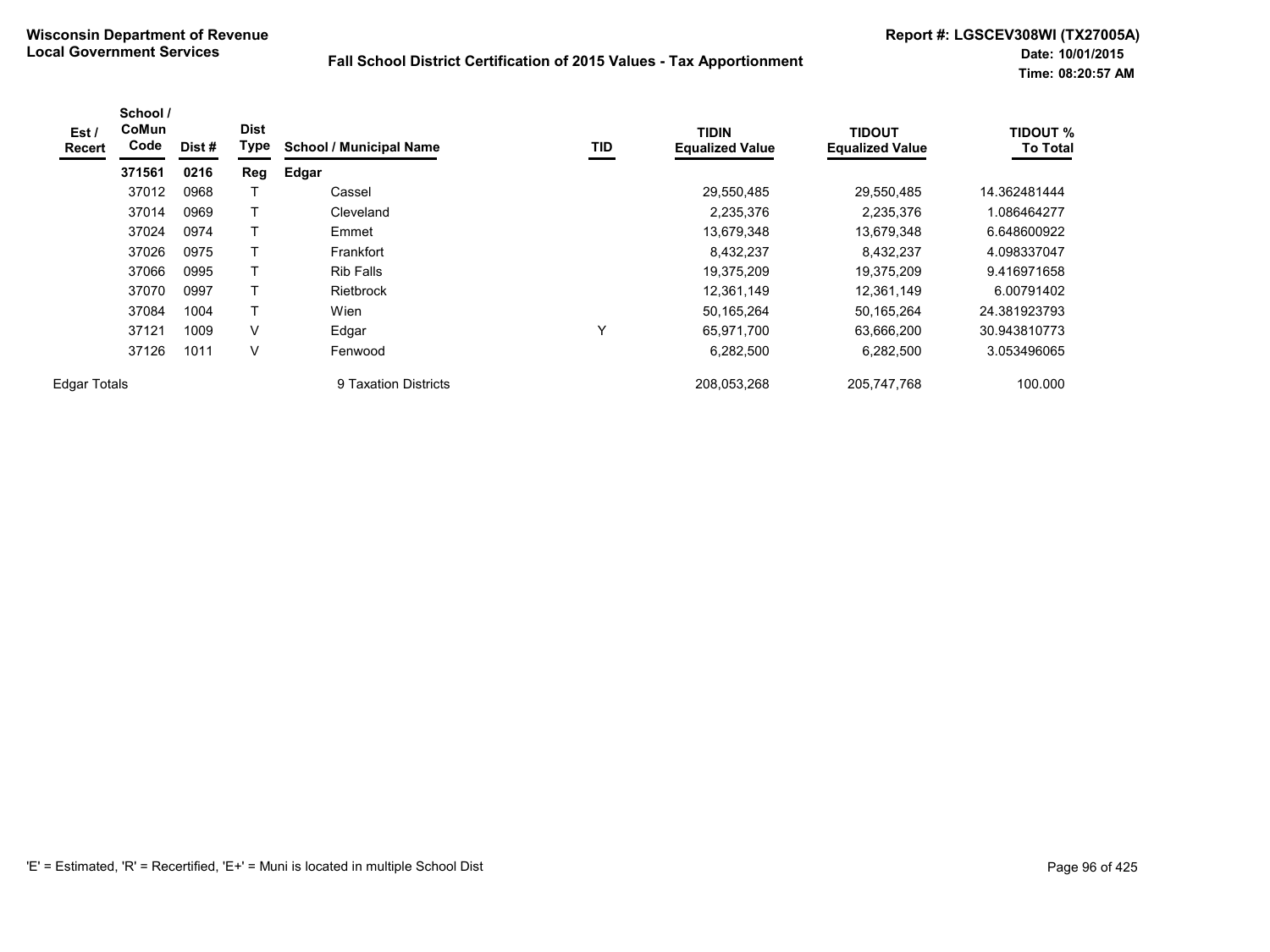| Est /<br><b>Recert</b> | School /<br>CoMun<br>Code | Dist # | <b>Dist</b><br>Type | <b>School / Municipal Name</b> | TID | <b>TIDIN</b><br><b>Equalized Value</b> | <b>TIDOUT</b><br><b>Equalized Value</b> | <b>TIDOUT %</b><br><b>To Total</b> |
|------------------------|---------------------------|--------|---------------------|--------------------------------|-----|----------------------------------------|-----------------------------------------|------------------------------------|
|                        | 531568                    | 0318   | Reg                 | <b>Edgerton</b>                |     |                                        |                                         |                                    |
|                        | 13002                     | 0336   |                     | <b>Albion</b>                  |     | 187,708,099                            | 187,708,099                             | 19.704969063                       |
|                        | 13026                     | 0348   |                     | <b>Dunkirk</b>                 |     | 10,094,462                             | 10,094,462                              | 1.059682893                        |
|                        | 13221                     | 1971   | C                   | Edgerton                       | Υ   | 24,825,800                             | 8,842,800                               | .928287598                         |
|                        | 28028                     | 0773   |                     | Sumner                         |     | 37,919,354                             | 37,919,354                              | 3.980647087                        |
|                        | 53008                     | 1400   |                     | Center                         |     | 2,814,546                              | 2,814,546                               | .295461635                         |
|                        | 53012                     | 1402   | т                   | Fulton                         |     | 283,682,618                            | 283,682,618                             | 29.780053398                       |
| $E+$                   | 53016                     | 1404   |                     | Janesville                     |     | 17,432,529                             | 17,432,529                              | 1.830008649                        |
|                        | 53026                     | 1409   | Т                   | Milton                         |     | 69,305,992                             | 69,305,992                              | 7.275511475                        |
|                        | 53032                     | 1412   |                     | Porter                         |     | 40.978.211                             | 40.978.211                              | 4.301755674                        |
|                        | 53221                     | 1421   | С                   | Edgerton                       | Υ   | 311,211,800                            | 293,814,100                             | 30.843622527                       |
| <b>Edgerton Totals</b> |                           |        |                     | 10 Taxation Districts          |     | 985,973,411                            | 952,592,711                             | 100.000                            |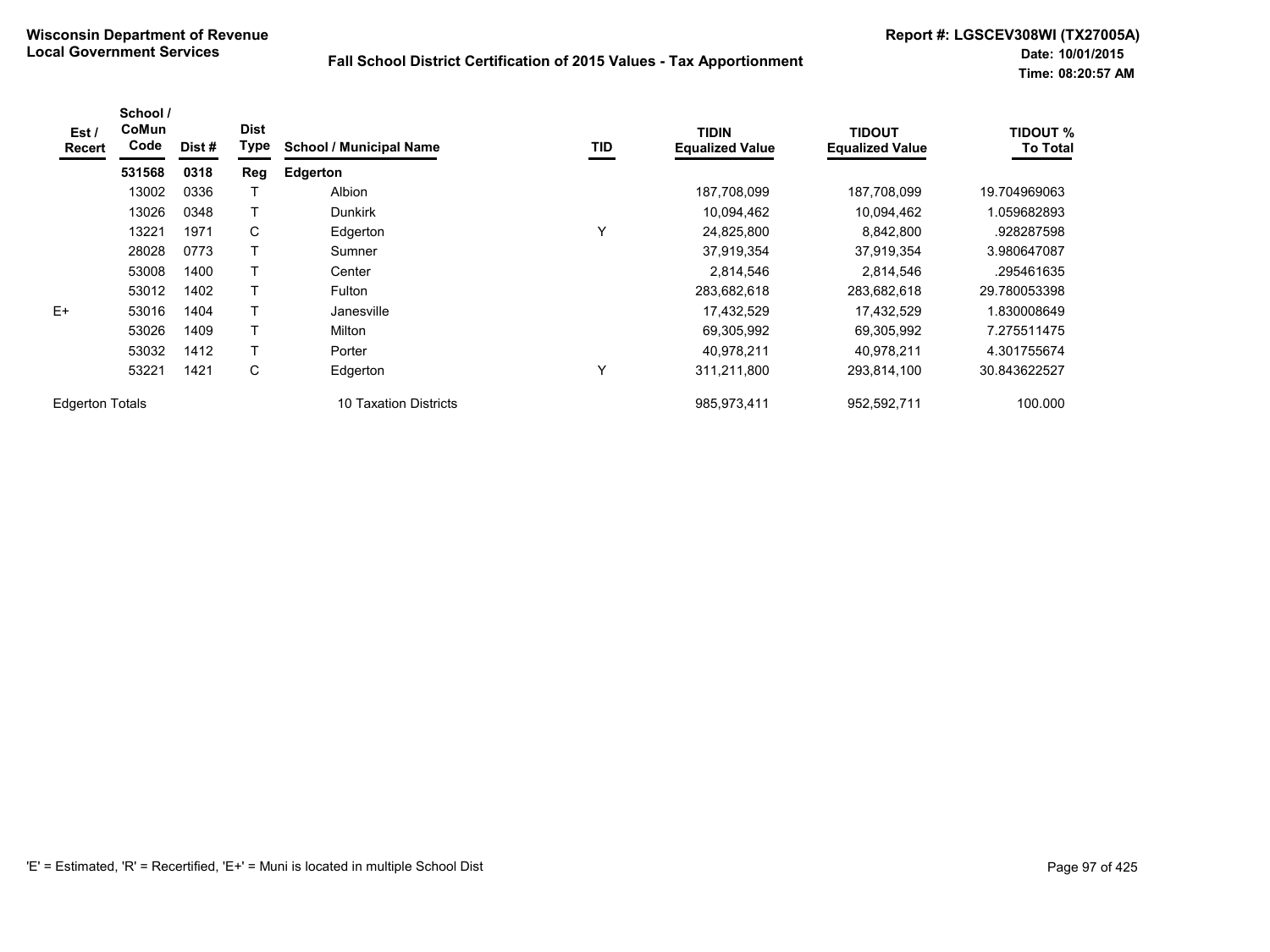| Est /<br><b>Recert</b> | School /<br>CoMun<br>Code | Dist # | <b>Dist</b><br>Type | <b>School / Municipal Name</b> | TID | <b>TIDIN</b><br><b>Equalized Value</b> | <b>TIDOUT</b><br><b>Equalized Value</b> | <b>TIDOUT %</b><br><b>To Total</b> |
|------------------------|---------------------------|--------|---------------------|--------------------------------|-----|----------------------------------------|-----------------------------------------|------------------------------------|
|                        | 341582                    | 0205   | Reg                 | <b>Elcho</b>                   |     |                                        |                                         |                                    |
| E.                     | 34004                     | 0894   |                     | Ainsworth                      |     | 77,208,300                             | 77.208.300                              | 10.471188226                       |
|                        | 34008                     | 0896   |                     | Elcho                          |     | 245.555.100                            | 245.555.100                             | 33.302814231                       |
| $E+$                   | 34014                     | 0899   |                     | Neva                           |     | 12.590.998                             | 12.590.998                              | 1.707623533                        |
|                        | 34020                     | 0902   |                     | Peck                           |     | 2.712.586                              | 2.712.586                               | .36788789                          |
|                        | 34030                     | 0907   |                     | Upham                          |     | 181,686,405                            | 181,686,405                             | 24.640777545                       |
|                        | 43006                     | 1158   |                     | Enterprise                     |     | 94.751.700                             | 94,751,700                              | 12.850469256                       |
|                        | 43030                     | 1170   |                     | Schoepke                       |     | 122,835,300                            | 122,835,300                             | 16.659239319                       |
| Elcho Totals           |                           |        |                     | 7 Taxation Districts           |     | 737,340,389                            | 737,340,389                             | 100.000                            |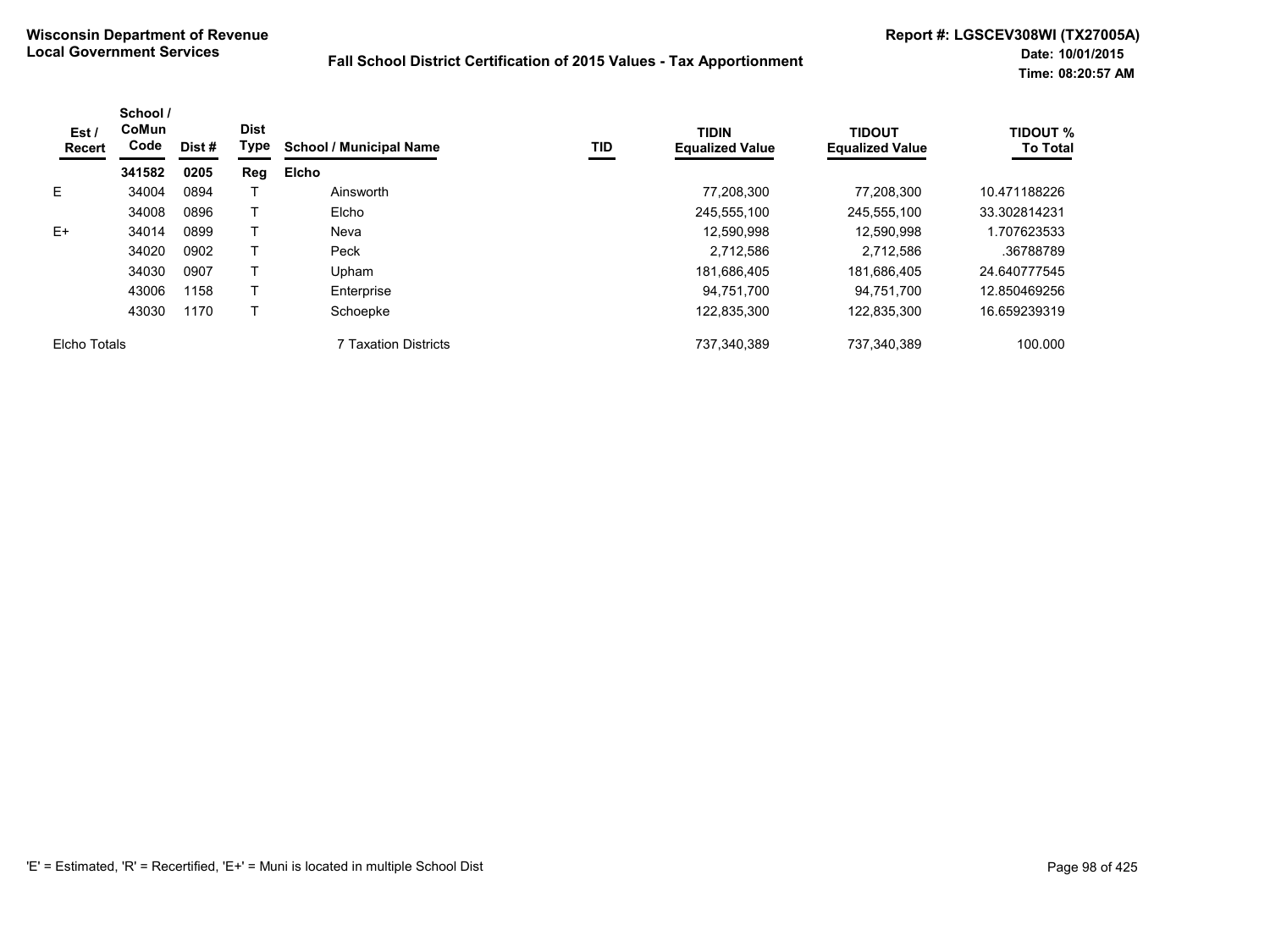| Est /<br><b>Recert</b> | School /<br>CoMun<br>Code | Dist # | <b>Dist</b><br>Type | <b>School / Municipal Name</b> | TID | <b>TIDIN</b><br><b>Equalized Value</b> | <b>TIDOUT</b><br><b>Equalized Value</b> | <b>TIDOUT %</b><br><b>To Total</b> |
|------------------------|---------------------------|--------|---------------------|--------------------------------|-----|----------------------------------------|-----------------------------------------|------------------------------------|
|                        | 611600                    | 0360   | Reg                 | Eleva-Strum                    |     |                                        |                                         |                                    |
|                        | 18006                     | 0518   |                     | Clear Creek                    |     | 13,218,533                             | 13.218.533                              | 5.515879103                        |
|                        | 18018                     | 0524   |                     | <b>Pleasant Valley</b>         |     | 44,596,983                             | 44,596,983                              | 18.609596587                       |
|                        | 61002                     | 1654   |                     | Albion                         |     | 48,738,800                             | 48,738,800                              | 20.337909542                       |
|                        | 61010                     | 1658   |                     | Chimney Rock                   |     | 15.071.115                             | 15,071,115                              | 6.288931479                        |
| $F+$                   | 61018                     | 1662   |                     | Hale                           |     | 2.815.212                              | 2.815.212                               | 1.174742238                        |
|                        | 61030                     | 1668   |                     | Unitv                          |     | 38,480,339                             | 38,480,339                              | 16.057220402                       |
|                        | 61121                     | 1669   | $\vee$              | Eleva                          |     | 28,386,500                             | 28,386,500                              | 11.845225349                       |
|                        | 61181                     | 1672   | V                   | Strum                          | Υ   | 48.337.600                             | 48.337.600                              | 20.170495299                       |
| Eleva-Strum Totals     |                           |        |                     | 8 Taxation Districts           |     | 239,645,082                            | 239.645.082                             | 100.000                            |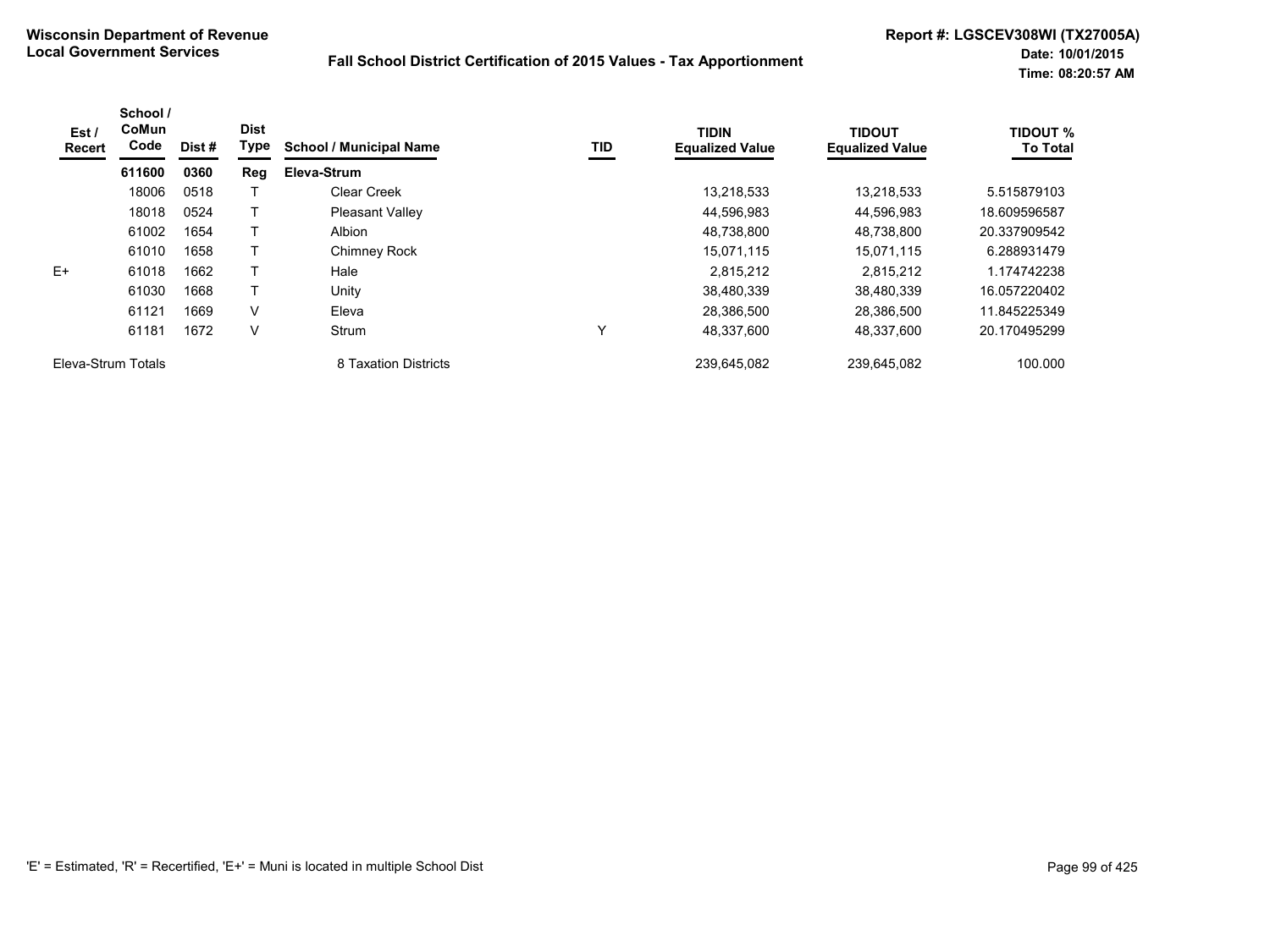| Est /<br><b>Recert</b> | School /<br><b>CoMun</b><br>Code | Dist #<br>0116 | <b>Dist</b><br>Type | <b>School / Municipal Name</b> | TID | <b>TIDIN</b><br><b>Equalized Value</b> | <b>TIDOUT</b><br><b>Equalized Value</b> | <b>TIDOUT %</b><br><b>To Total</b> |
|------------------------|----------------------------------|----------------|---------------------|--------------------------------|-----|----------------------------------------|-----------------------------------------|------------------------------------|
|                        | 171645                           |                | Reg                 | <b>Elk Mound Area</b>          |     |                                        |                                         |                                    |
|                        | 09032                            | 0213           |                     | Howard                         |     | 856,093                                | 856,093                                 | .277886324                         |
|                        | 09044                            | 0220           | т                   | Wheaton                        |     | 60,962,837                             | 60.962.837                              | 19.788432677                       |
|                        | 17002                            | 0485           |                     | Colfax                         |     | .682,533                               | 1,682,533                               | .546147336                         |
|                        | 17008                            | 0488           |                     | <b>Elk Mound</b>               |     | 106,870,881                            | 106.870.881                             | 34.690105282                       |
|                        | 17024                            | 0496           |                     | Red Cedar                      |     | 2,049,153                              | 2,049,153                               | .665151561                         |
|                        | 17034                            | 0501           | T                   | Spring Brook                   |     | 90,575,450                             | 90,575,450                              | 29.400636235                       |
|                        | 17121                            | 0510           | v                   | Elk Mound                      | Υ   | 34,864,400                             | 34.107.500                              | 11.071236195                       |
| E+                     | 18022                            | 0526           |                     | Union                          |     | 10,968,648                             | 10,968,648                              | 3.56040439                         |
| Elk Mound Area Totals  |                                  |                |                     | 8 Taxation Districts           |     | 308,829,995                            | 308,073,095                             | 100.000                            |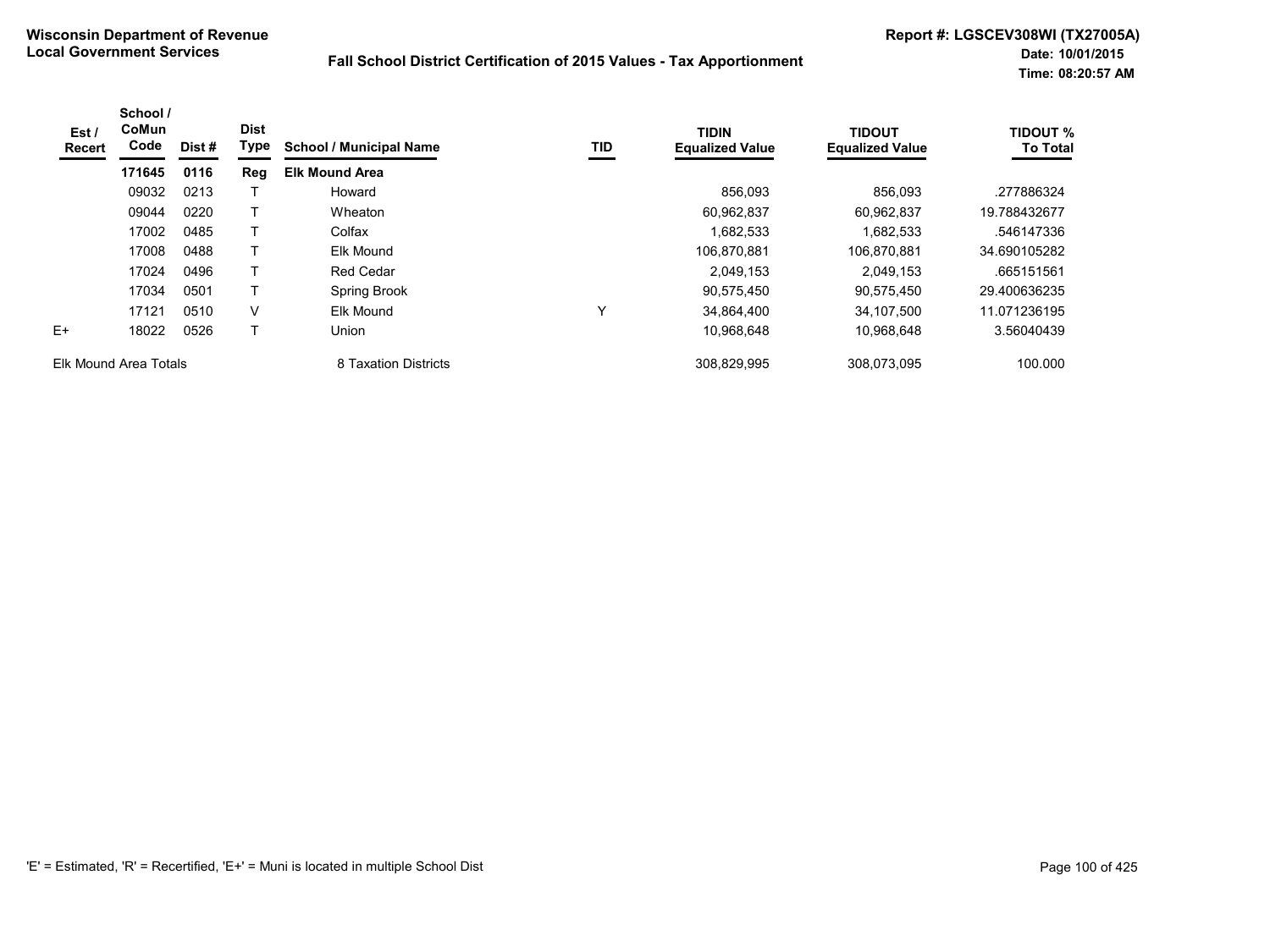| Est /<br><b>Recert</b>         | School /<br><b>CoMun</b><br>Code | Dist # | <b>Dist</b><br>Type | <b>School / Municipal Name</b> | TID          | <b>TIDIN</b><br><b>Equalized Value</b> | <b>TIDOUT</b><br><b>Equalized Value</b> | <b>TIDOUT %</b><br><b>To Total</b> |
|--------------------------------|----------------------------------|--------|---------------------|--------------------------------|--------------|----------------------------------------|-----------------------------------------|------------------------------------|
|                                | 591631                           | 0347   | Reg                 | <b>Elkhart Lake-Glenbeulah</b> |              |                                        |                                         |                                    |
|                                | 59002                            | 1597   |                     | Greenbush                      |              | 33,352,580                             | 33.352.580                              | 5.150509542                        |
|                                | 59004                            | 1598   |                     | Herman                         |              | 2.268.404                              | 2.268.404                               | .35030083                          |
|                                | 59016                            | 1604   |                     | Plymouth                       |              | 345.705                                | 345,705                                 | .053385882                         |
|                                | 59018                            | 1605   |                     | Rhine                          |              | 288,365,149                            | 288,365,149                             | 44.531111283                       |
|                                | 59020                            | 1606   |                     | Russell                        |              | 16.822.905                             | 16.822.905                              | 2.597895957                        |
|                                | 59121                            | 1615   | V                   | Elkhart Lake                   | $\checkmark$ | 283.606.800                            | 277.616.700                             | 42.871270001                       |
|                                | 59131                            | 1616   | V                   | Glenbeulah                     | $\check{ }$  | 30,276,700                             | 28,787,400                              | 4.445526505                        |
| Elkhart Lake-Glenbeulah Totals |                                  |        |                     | 7 Taxation Districts           |              | 655.038.243                            | 647.558.843                             | 100.000                            |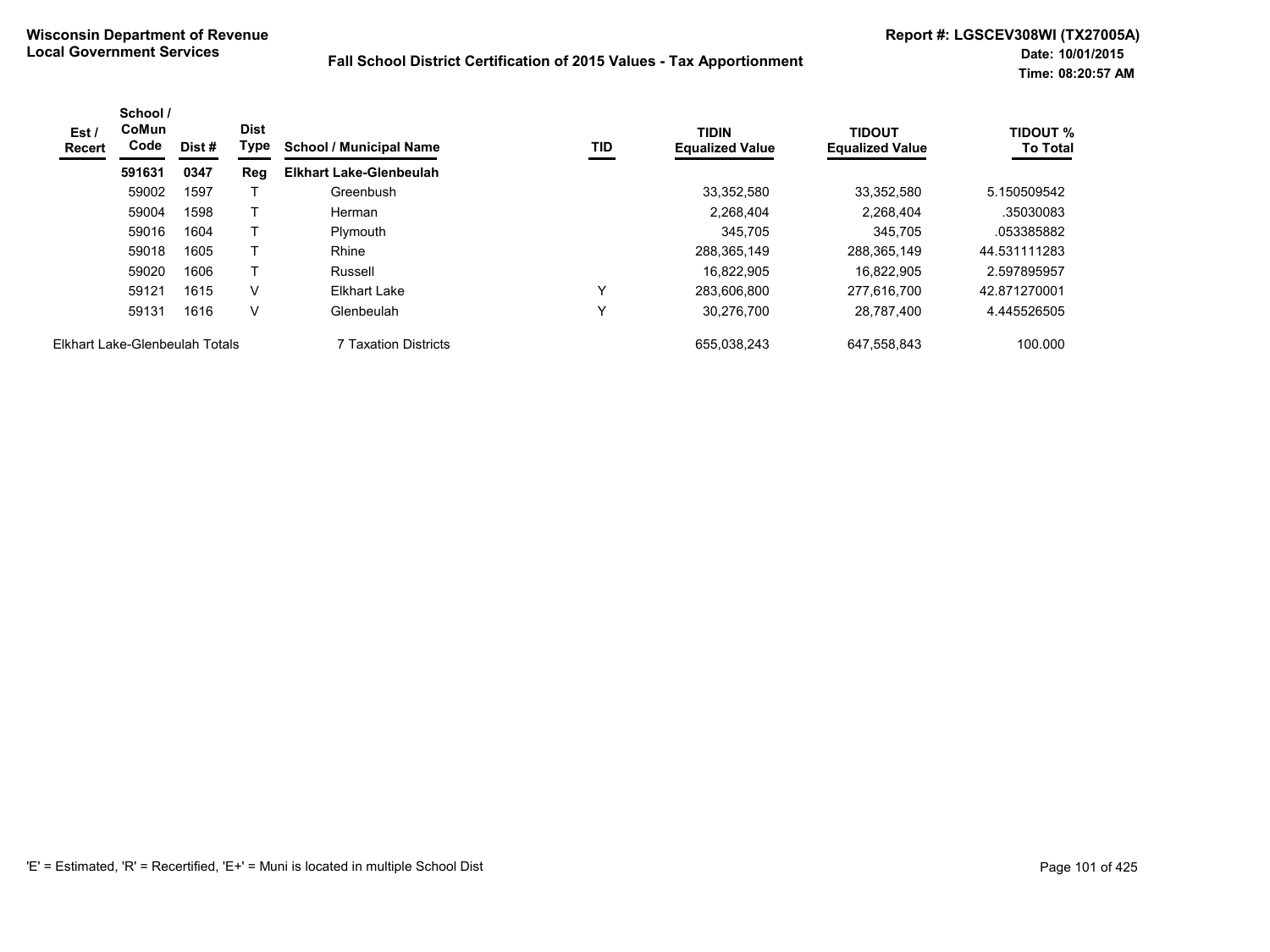| Est /<br>Recert     | School /<br>CoMun<br>Code | Dist# | <b>Dist</b><br>Type | <b>School / Municipal Name</b> | TID | <b>TIDIN</b><br><b>Equalized Value</b> | <b>TIDOUT</b><br><b>Equalized Value</b> | <b>TIDOUT %</b><br><b>To Total</b> |
|---------------------|---------------------------|-------|---------------------|--------------------------------|-----|----------------------------------------|-----------------------------------------|------------------------------------|
|                     | 641638                    | 0377  | Reg                 | <b>Elkhorn Area</b>            |     |                                        |                                         |                                    |
| $E+$                | 64006                     | 1733  |                     | Delavan                        |     | 32.452.709                             | 32.452.709                              | 1.847124419                        |
|                     | 64010                     | 1735  |                     | Geneva                         |     | 54,150,934                             | 54,150,934                              | 3.082131371                        |
|                     | 64012                     | 1736  |                     | La Fayette                     |     | 176,500,666                            | 176,500,666                             | 10.045962267                       |
|                     | 64014                     | 1737  |                     | La Grange                      |     | 537,212,471                            | 537,212,471                             | 30.576747019                       |
|                     | 64024                     | 1742  |                     | <b>Spring Prairie</b>          |     | 15.877.005                             | 15.877.005                              | .903678138                         |
|                     | 64026                     | 1743  |                     | Sugar Creek                    |     | 315,278,865                            | 315,278,865                             | 17.944859094                       |
|                     | 64028                     | 1744  |                     | Trov                           |     | 16,137,655                             | 16,137,655                              | .918513663                         |
|                     | 64221                     | 1757  | C                   | <b>Elkhorn</b>                 | Y   | 659.590.700                            | 609.321.100                             | 34.680984031                       |
| Elkhorn Area Totals |                           |       |                     | 8 Taxation Districts           |     | 1.807.201.005                          | 1,756,931,405                           | 100.000                            |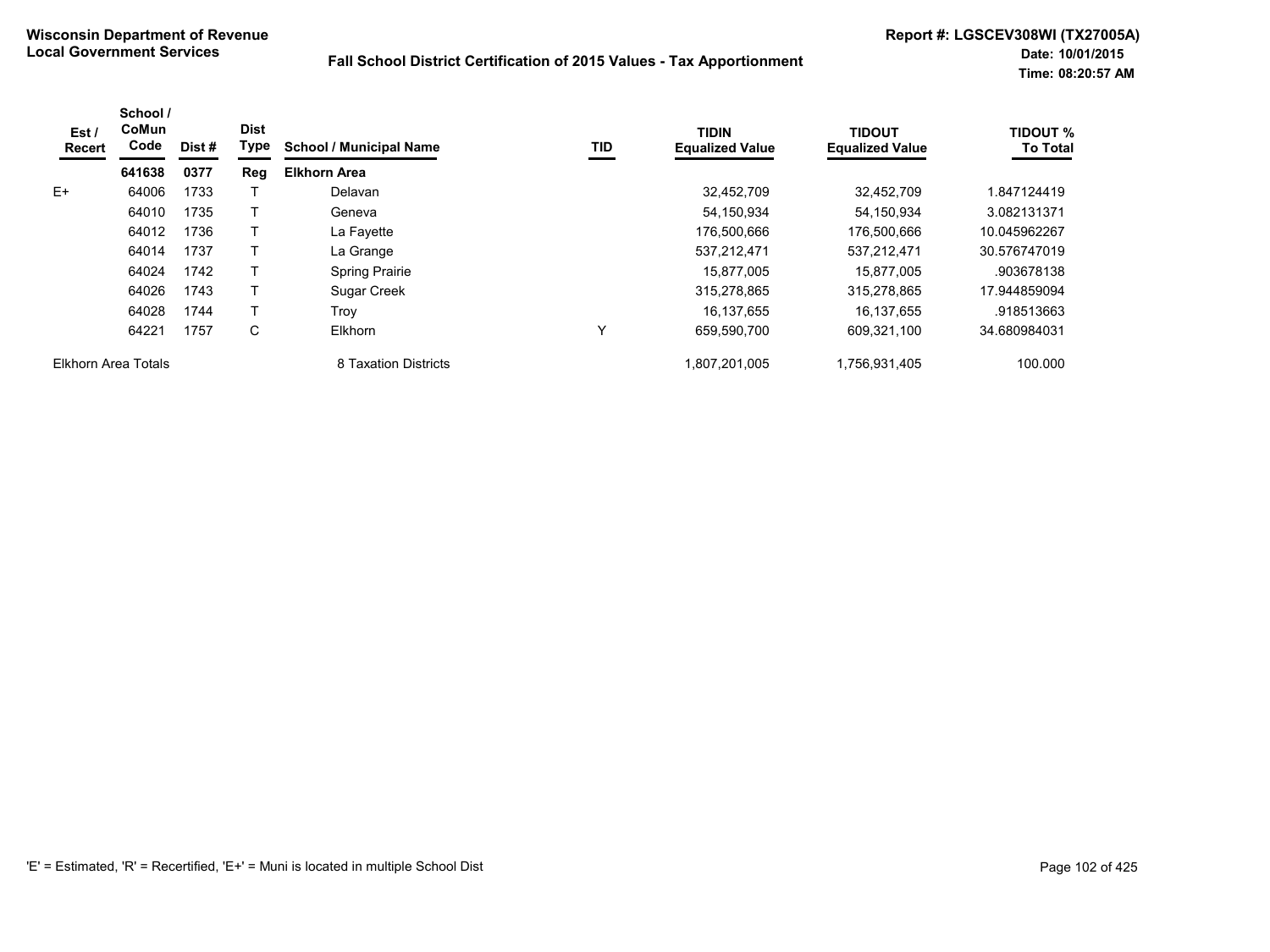| Est/<br>Recert                    | School /<br>CoMun<br>Code | Dist# | <b>Dist</b><br>Type | <b>School / Municipal Name</b> | TID | <b>TIDIN</b><br><b>Equalized Value</b> | <b>TIDOUT</b><br><b>Equalized Value</b> | <b>TIDOUT %</b><br><b>To Total</b> |
|-----------------------------------|---------------------------|-------|---------------------|--------------------------------|-----|----------------------------------------|-----------------------------------------|------------------------------------|
|                                   | 471659                    | 0280  | Reg                 | <b>Ellsworth Community</b>     |     |                                        |                                         |                                    |
|                                   | 47004                     | 1241  |                     | Diamond Bluff                  |     | 17,027,696                             | 17,027,696                              | 2.032535295                        |
|                                   | 47006                     | 1242  | T                   | Ellsworth                      |     | 92,071,600                             | 92,071,600                              | 10.990258263                       |
|                                   | 47008                     | 1243  | Т                   | El Paso                        |     | 33,831,070                             | 33,831,070                              | 4.038294074                        |
|                                   | 47010                     | 1244  | T                   | Gilman                         |     | 2,416,902                              | 2,416,902                               | .288496965                         |
|                                   | 47012                     | 1245  | T                   | Hartland                       |     | 65,891,800                             | 65,891,800                              | 7.86526898                         |
|                                   | 47014                     | 1246  | T                   | Isabelle                       |     | 30,913,400                             | 30,913,400                              | 3.69002222                         |
|                                   | 47016                     | 1247  | T                   | Maiden Rock                    |     | 29,090,590                             | 29,090,590                              | 3.472439896                        |
|                                   | 47018                     | 1248  | T                   | Martell                        |     | 38,651,869                             | 38,651,869                              | 4.613735643                        |
|                                   | 47020                     | 1249  | T                   | Oak Grove                      |     | 842,728                                | 842,728                                 | .100593433                         |
| $E+$                              | 47022                     | 1250  | T                   | <b>River Falls</b>             |     | 4,228,776                              | 4,228,776                               | .504773897                         |
|                                   | 47026                     | 1252  | T                   | Salem                          |     | 23,792,326                             | 23,792,326                              | 2.840005033                        |
| E                                 | 47030                     | 1254  | T                   | Trenton                        |     | 177,595,400                            | 177,595,400                             | 21.198929011                       |
|                                   | 47032                     | 1255  | T                   | Trimbelle                      |     | 114,490,944                            | 114,490,944                             | 13.666375336                       |
|                                   | 47106                     | 1257  | V                   | <b>Bay City</b>                |     | 19,342,500                             | 19,342,500                              | 2.308845186                        |
|                                   | 47121                     | 1258  | V                   | Ellsworth                      | Υ   | 178,321,600                            | 168,249,500                             | 20.083342287                       |
|                                   | 47151                     | 1260  | V                   | Maiden Rock                    |     | 19,319,372                             | 19,319,372                              | 2.30608448                         |
| <b>Ellsworth Community Totals</b> |                           |       |                     | 16 Taxation Districts          |     | 847,828,573                            | 837,756,473                             | 100.000                            |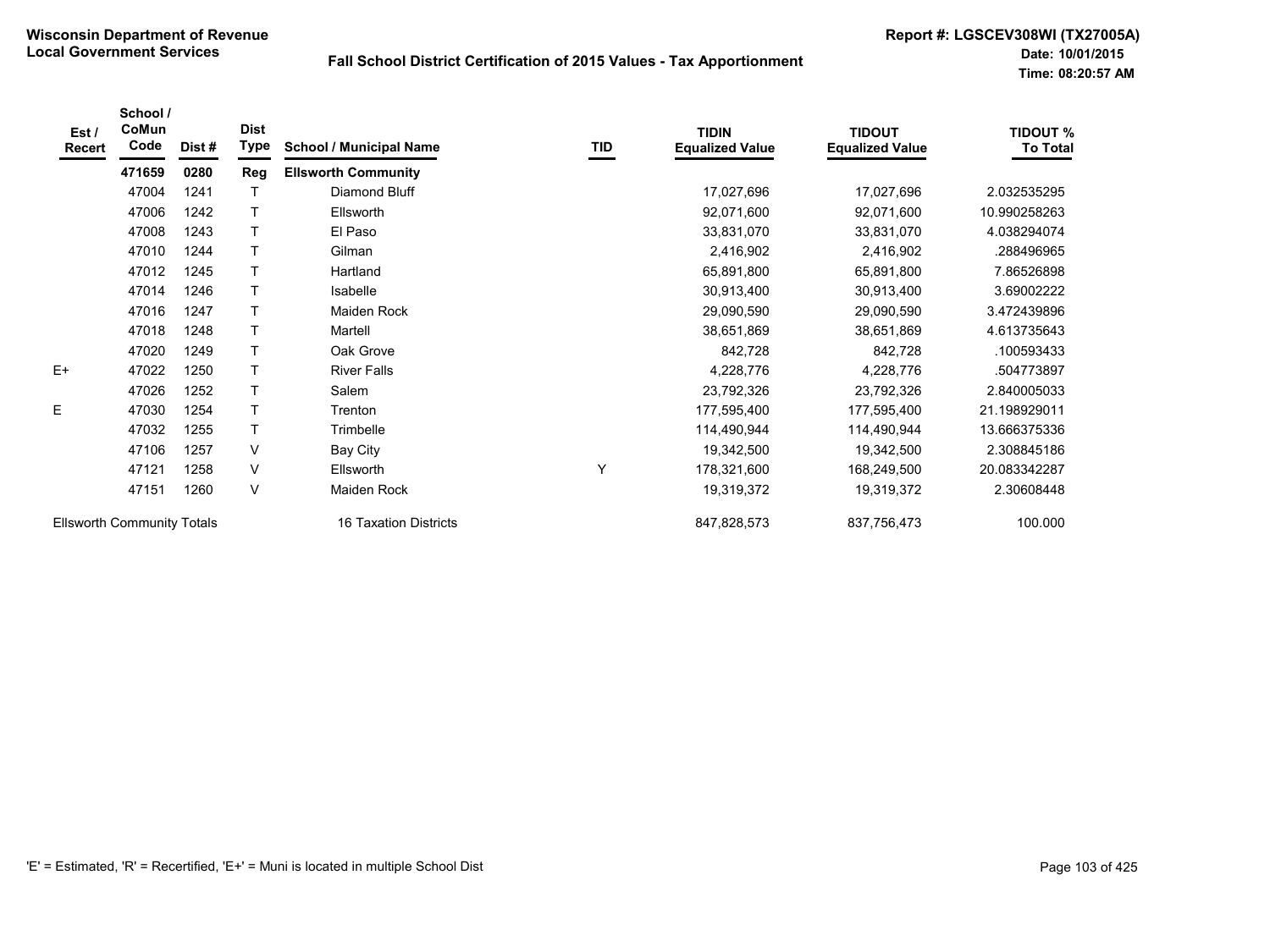| Est/<br>Recert               | School /<br>CoMun<br>Code | Dist # | <b>Dist</b><br>Type | <b>School / Municipal Name</b> | <b>TID</b> | <b>TIDIN</b><br><b>Equalized Value</b> | <b>TIDOUT</b><br><b>Equalized Value</b> | <b>TIDOUT %</b><br><b>To Total</b> |
|------------------------------|---------------------------|--------|---------------------|--------------------------------|------------|----------------------------------------|-----------------------------------------|------------------------------------|
|                              | 670714                    | 0403   | <b>Reg</b>          | Elmbrook (Brookfield)          |            |                                        |                                         |                                    |
|                              | 67002                     | 1809   |                     | <b>Brookfield</b>              | v          | 137,659,007                            | 137,659,007                             | 1.817632086                        |
| Е                            | 67122                     | 1827   | V                   | Elm Grove                      | Y          | 1,076,396,900                          | 1,050,056,300                           | 13.864810337                       |
| $E+$                         | 67206                     | 1840   | C                   | <b>Brookfield</b>              | Y          | 6,386,015,796                          | 6,299,774,196                           | 83.181420265                       |
|                              | 67261                     | 1844   | С                   | New Berlin                     |            | 86,045,760                             | 86,045,760                              | 1.136137313                        |
|                              | 67270                     | 1818   | С                   | Pewaukee                       |            |                                        |                                         |                                    |
| Elmbrook (Brookfield) Totals |                           |        |                     | 5 Taxation Districts           |            | 7.686.117.463                          | 7,573,535,263                           | 100.000                            |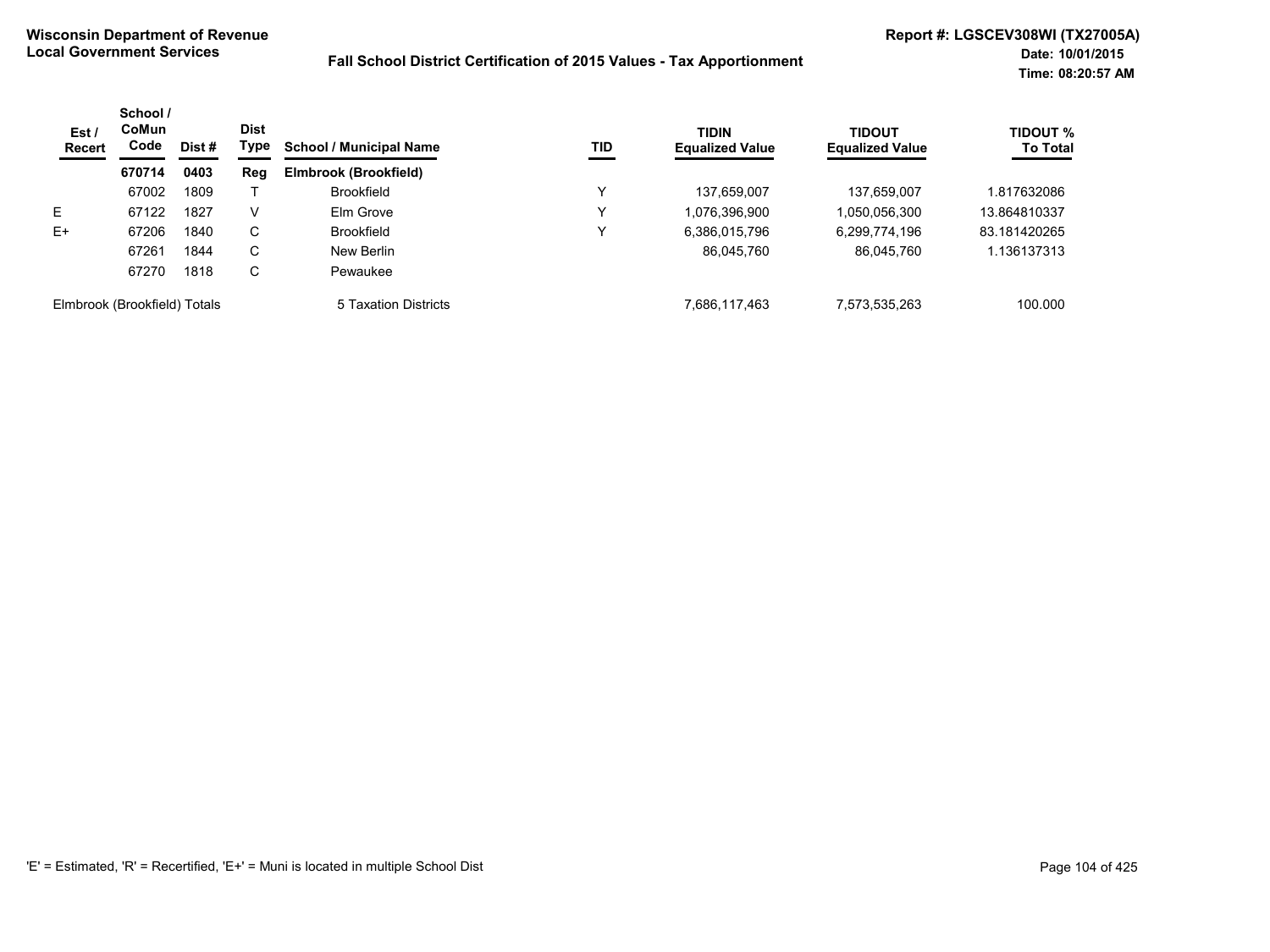| Est /<br><b>Recert</b> | School /<br><b>CoMun</b><br>Code | Dist # | <b>Dist</b><br>Type | <b>School / Municipal Name</b> | TID          | <b>TIDIN</b><br><b>Equalized Value</b> | <b>TIDOUT</b><br><b>Equalized Value</b> | <b>TIDOUT %</b><br><b>To Total</b> |
|------------------------|----------------------------------|--------|---------------------|--------------------------------|--------------|----------------------------------------|-----------------------------------------|------------------------------------|
|                        | 471666                           | 0281   | Reg                 | <b>Elmwood</b>                 |              |                                        |                                         |                                    |
|                        | 17006                            | 0487   |                     | Eau Galle                      |              | 28,624,837                             | 28,624,837                              | 22.050774198                       |
|                        | 17014                            | 0491   |                     | Lucas                          |              | 1,127,092                              | 1,127,092                               | .868240794                         |
|                        | 17042                            | 0505   | т                   | Weston                         |              | 21,342,383                             | 21,342,383                              | 16.440829632                       |
|                        | 47008                            | 1243   |                     | El Paso                        |              | 505,234                                | 505,234                                 | .389200499                         |
|                        | 47010                            | 1244   | T                   | Gilman                         |              | 9,468                                  | 9,468                                   | .007293552                         |
|                        | 47024                            | 1251   |                     | Rock Elm                       |              | 30,825,084                             | 30,825,084                              | 23.745706112                       |
|                        | 47028                            | 1253   | Т                   | Spring Lake                    |              | 15,257,386                             | 15,257,386                              | 11.753330631                       |
|                        | 47034                            | 1256   | T                   | Union                          |              | 196.013                                | 196.013                                 | .150996088                         |
|                        | 47122                            | 1259   | V                   | Elmwood                        | $\checkmark$ | 36,392,400                             | 31,925,800                              | 24.593628494                       |
| <b>Elmwood Totals</b>  |                                  |        |                     | 9 Taxation Districts           |              | 134.279.897                            | 129.813.297                             | 100.000                            |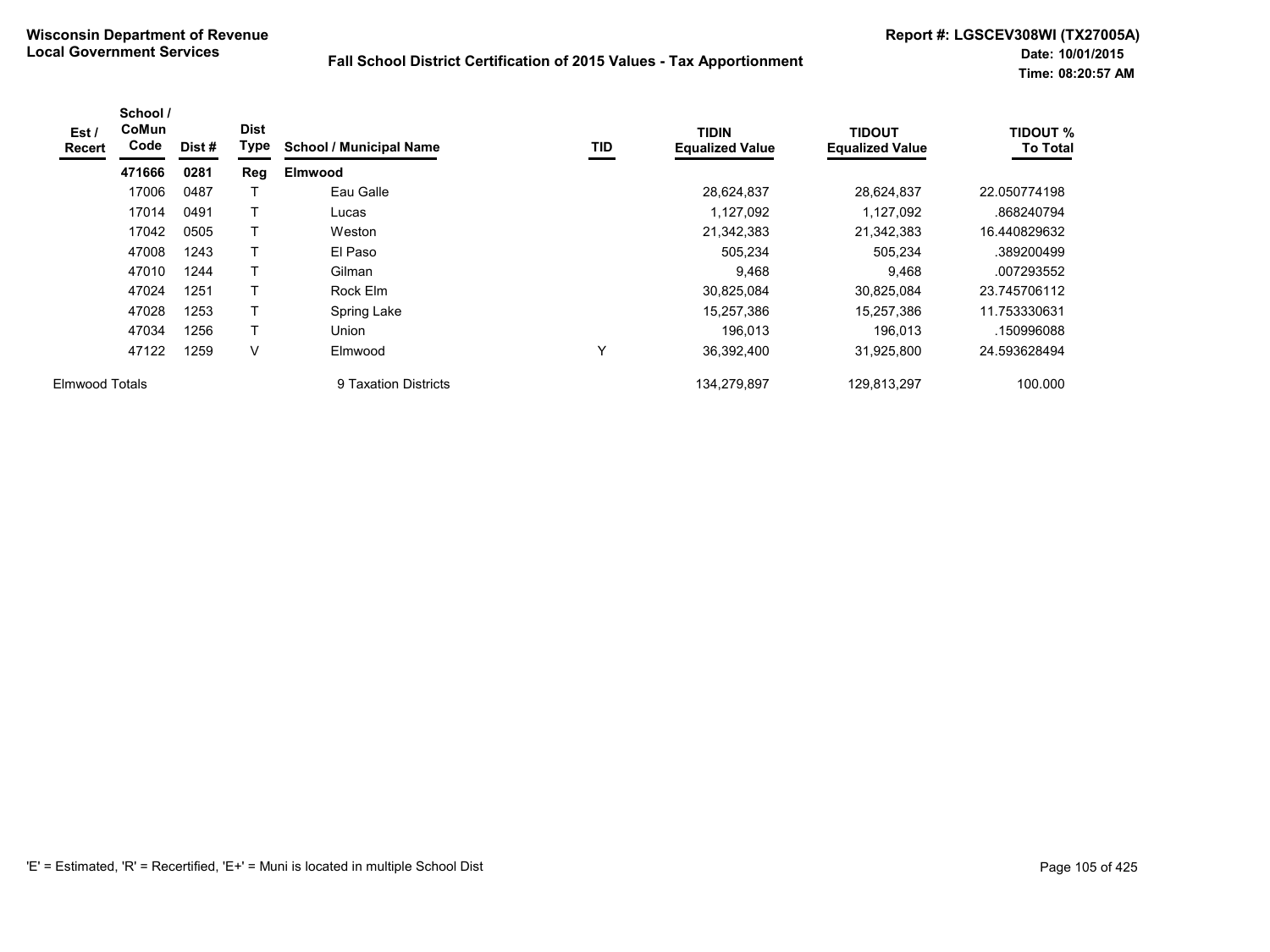| Est /<br><b>Recert</b> | School /<br>CoMun<br>Code | Dist# | <b>Dist</b><br>Type | <b>School / Municipal Name</b> | TID | TIDIN<br><b>Equalized Value</b> | TIDOUT<br><b>Equalized Value</b> | TIDOUT %<br><b>To Total</b> |
|------------------------|---------------------------|-------|---------------------|--------------------------------|-----|---------------------------------|----------------------------------|-----------------------------|
|                        | 661687                    | 0394  | Elem                | Erin                           |     |                                 |                                  |                             |
|                        | 66006                     | 1789  |                     | Erin                           |     | 390,502,018                     | 390,502,018                      | 100                         |
| Erin Totals            |                           |       |                     | <b>Taxation Districts</b>      |     | 390,502,018                     | 390,502,018                      | 100.000                     |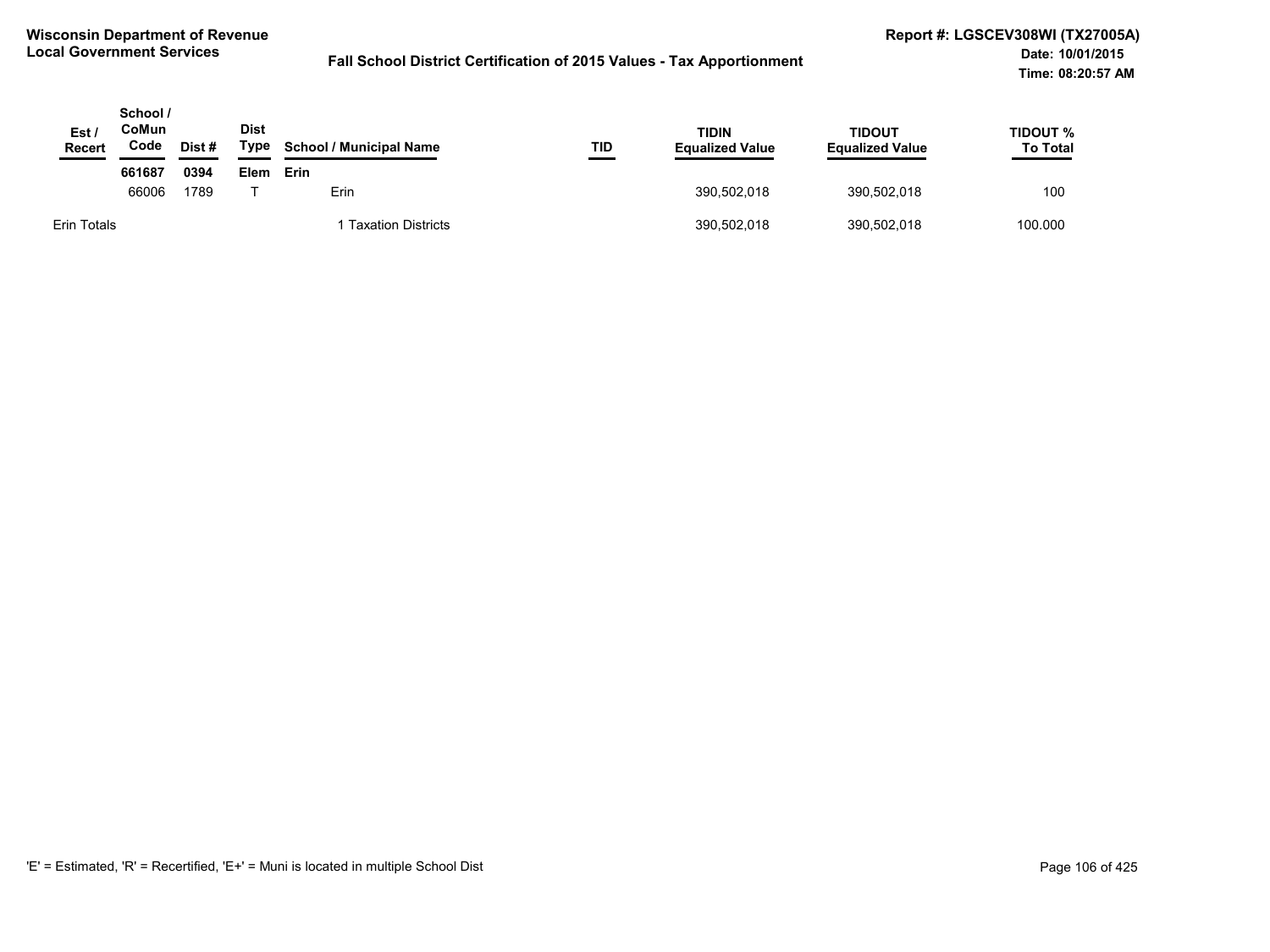| Est /<br>Recert                    | School /<br>CoMun<br>Code | Dist # | <b>Dist</b><br><b>Type</b> | <b>School / Municipal Name</b> | TID         | <b>TIDIN</b><br><b>Equalized Value</b> | <b>TIDOUT</b><br><b>Equalized Value</b> | <b>TIDOUT %</b><br><b>To Total</b> |
|------------------------------------|---------------------------|--------|----------------------------|--------------------------------|-------------|----------------------------------------|-----------------------------------------|------------------------------------|
|                                    | 531694                    | 0319   | Reg                        | <b>Evansville Community</b>    |             |                                        |                                         |                                    |
|                                    | 13052                     | 0360   |                            | Rutland                        |             | 782.160                                | 782.160                                 | .115516848                         |
|                                    | 23006                     | 0649   |                            | <b>Brooklyn</b>                |             | 9,718,789                              | 9,718,789                               | 1.435363449                        |
|                                    | 53008                     | 1400   |                            | Center                         |             | 67,402,460                             | 67.402.460                              | 9.954638119                        |
| $E+$                               | 53016                     | 1404   |                            | Janesville                     |             | 35,555,540                             | 35,555,540                              | 5.251181245                        |
|                                    | 53024                     | 1408   |                            | Magnolia                       |             | 48.266.989                             | 48.266.989                              | 7.128529264                        |
|                                    | 53032                     | 1412   |                            | Porter                         |             | 41,756,927                             | 41,756,927                              | 6.16706122                         |
|                                    | 53040                     | 1416   |                            | <b>Union</b>                   |             | 150,697,670                            | 150,697,670                             | 22.256469128                       |
|                                    | 53222                     | 1422   | C                          | Evansville                     | $\check{ }$ | 333,992,400                            | 322,915,500                             | 47.691240726                       |
| <b>Evansville Community Totals</b> |                           |        |                            | 8 Taxation Districts           |             | 688,172,935                            | 677,096,035                             | 100.000                            |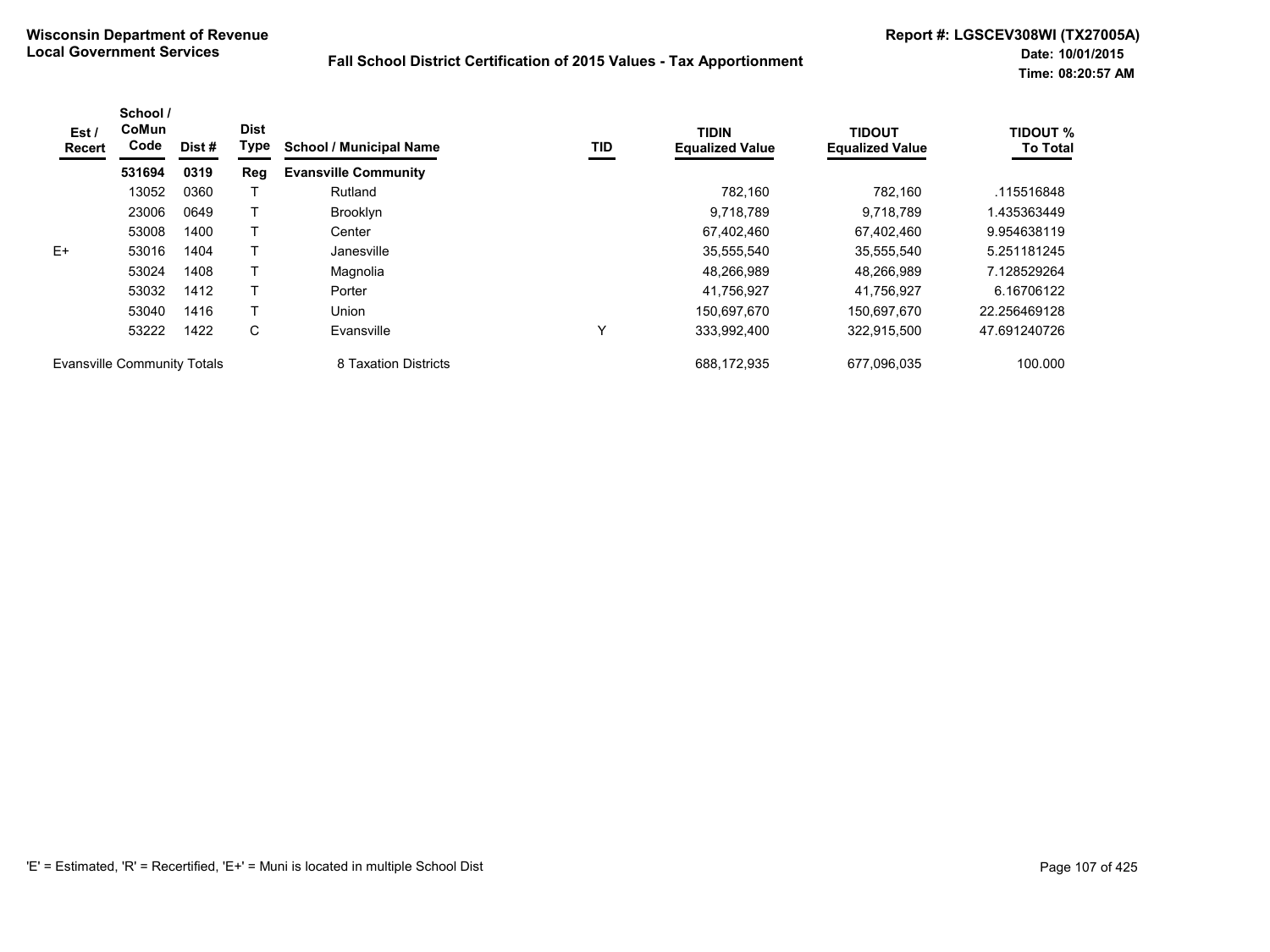| Est /<br><b>Recert</b>   | School /<br><b>CoMun</b><br>Code | Dist # | <b>Dist</b><br>Type | <b>School / Municipal Name</b> | TID | <b>TIDIN</b><br><b>Equalized Value</b> | <b>TIDOUT</b><br><b>Equalized Value</b> | <b>TIDOUT %</b><br><b>To Total</b> |
|--------------------------|----------------------------------|--------|---------------------|--------------------------------|-----|----------------------------------------|-----------------------------------------|------------------------------------|
|                          | 181729                           | 0121   | Reg                 | <b>Fall Creek</b>              |     |                                        |                                         |                                    |
|                          | 18006                            | 0518   |                     | <b>Clear Creek</b>             |     | 2.112.615                              | 2.112.615                               | .730583188                         |
|                          | 18012                            | 0521   |                     | Lincoln                        |     | 75,848,351                             | 75.848.351                              | 26.229828953                       |
|                          | 18014                            | 0522   |                     | Ludington                      |     | 43,502,553                             | 43,502,553                              | 15.044025469                       |
| E+                       | 18020                            | 0525   |                     | Seymour                        |     | 63,546,704                             | 63.546.704                              | 21.975681138                       |
|                          | 18024                            | 0527   |                     | Washington                     |     | 41,364,422                             | 41,364,422                              | 14.304618353                       |
|                          | 18127                            | 0530   | V                   | <b>Fall Creek</b>              |     | 64,228,600                             | 62,766,400                              | 21.7058369                         |
|                          | 18201                            | 0531   | С                   | Altoona                        | v   | 98,257                                 | 27,257                                  | .009425999                         |
| <b>Fall Creek Totals</b> |                                  |        |                     | <b>7 Taxation Districts</b>    |     | 290,701,502                            | 289,168,302                             | 100.000                            |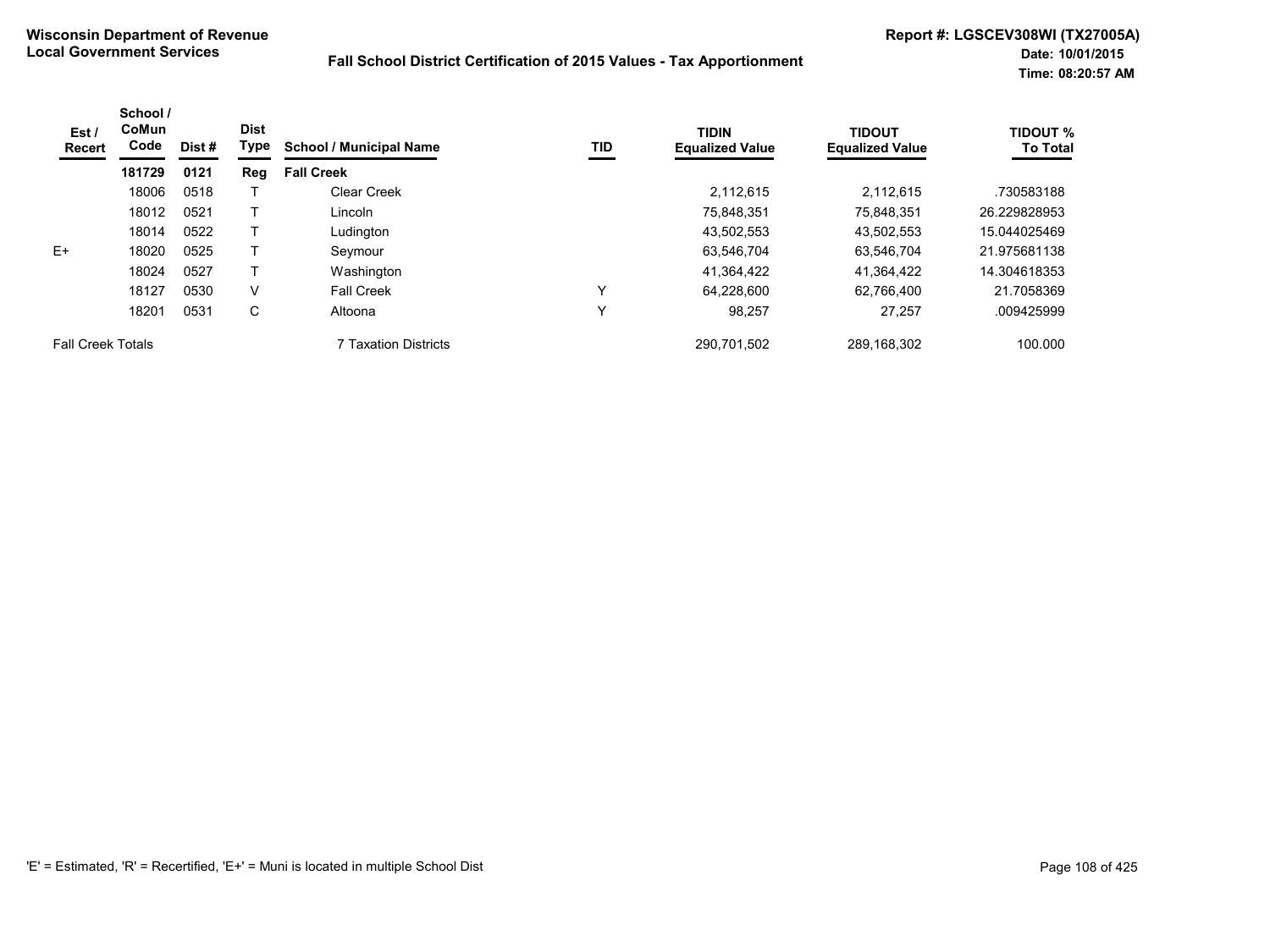| Est/<br>Recert           | School /<br><b>CoMun</b><br>Code | Dist # | <b>Dist</b><br>Type | <b>School / Municipal Name</b> | TID | <b>TIDIN</b><br><b>Equalized Value</b> | <b>TIDOUT</b><br><b>Equalized Value</b> | <b>TIDOUT %</b><br><b>To Total</b> |
|--------------------------|----------------------------------|--------|---------------------|--------------------------------|-----|----------------------------------------|-----------------------------------------|------------------------------------|
|                          | 111736                           | 0070   | Reg                 | <b>Fall River</b>              |     |                                        |                                         |                                    |
|                          | 11006                            | 0279   |                     | Columbus                       |     | 4,123,116                              | 4,123,116                               | .699782238                         |
|                          | 11008                            | 0280   |                     | Courtland                      |     | 1,263,361                              | 1,263,361                               | .52082905                          |
|                          | 11014                            | 0283   |                     | <b>Fountain Prairie</b>        |     | 91,420,647                             | 91,420,647                              | 37.688775182                       |
|                          | 11016                            | 0284   |                     | Hampden                        |     | 267,706                                | 267,706                                 | .110363595                         |
|                          | 11030                            | 0291   | Т                   | Otsego                         |     | 2,678,682                              | 2.678.682                               | 1.104304629                        |
|                          | 11126                            | 0301   | $\vee$              | <b>Fall River</b>              |     | 121,706,800                            | 121,706,800                             | 50.174444984                       |
|                          | 14008                            | 0400   |                     | Calamus                        |     | 20,065,880                             | 20,065,880                              | 8.272293677                        |
|                          | 14046                            | 0419   |                     | Westford                       |     | 1,041,115                              | 1,041,115                               | .429206645                         |
| <b>Fall River Totals</b> |                                  |        |                     | 8 Taxation Districts           |     | 242,567,307                            | 242,567,307                             | 100.000                            |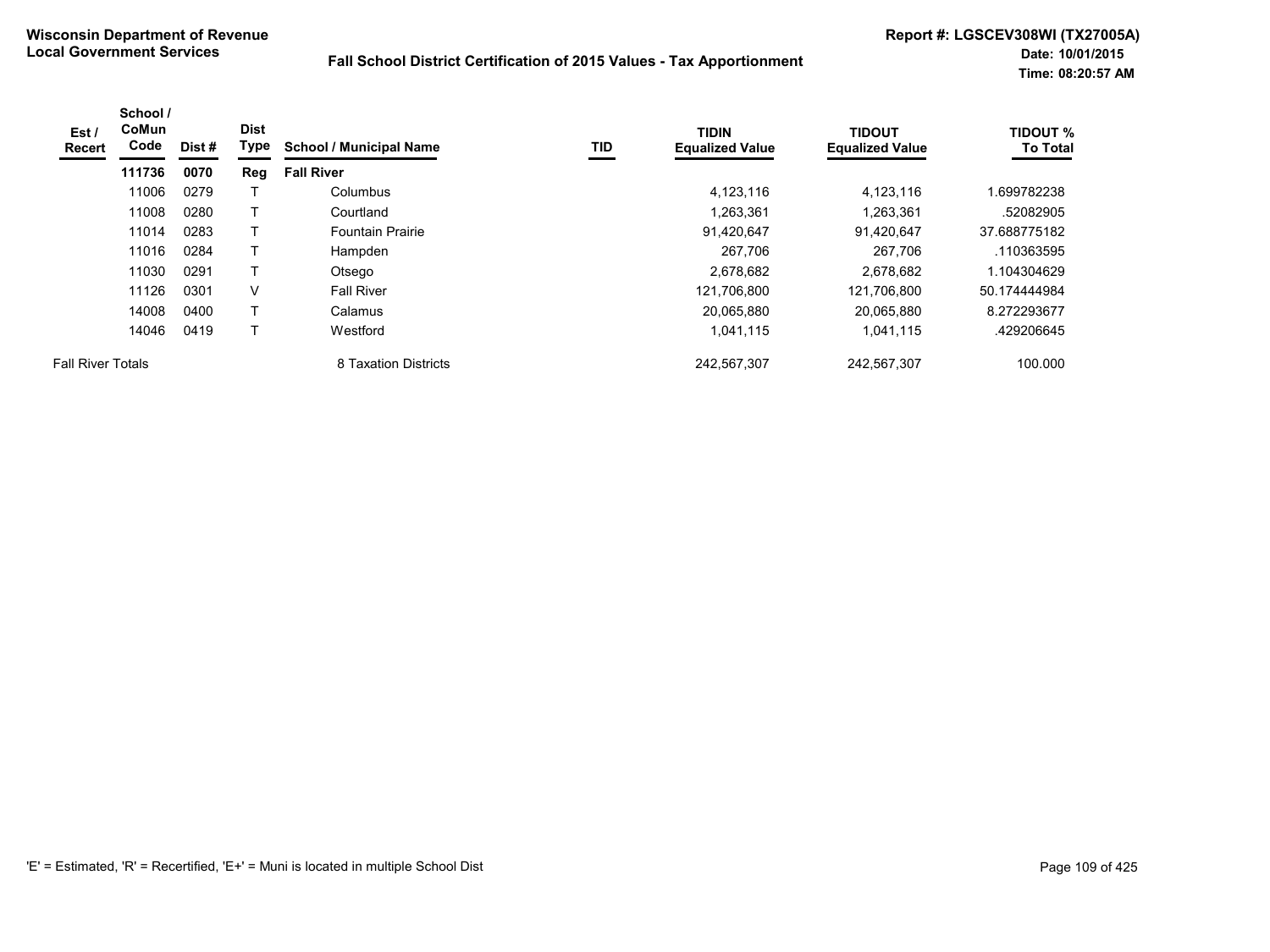| Est /<br>Recert                                            | School /<br>CoMun<br>Code | Dist # | <b>Dist</b><br>Type | <b>School / Municipal Name</b> | TID     | <b>TIDIN</b><br><b>Equalized Value</b> | <b>TIDOUT</b><br><b>Equalized Value</b> | <b>TIDOUT %</b><br><b>To Total</b> |
|------------------------------------------------------------|---------------------------|--------|---------------------|--------------------------------|---------|----------------------------------------|-----------------------------------------|------------------------------------|
|                                                            | 221813                    | 0137   | Reg                 | <b>Fennimore Community</b>     |         |                                        |                                         |                                    |
| $E+$                                                       | 22010                     | 0598   |                     | Castle Rock                    |         | 2,574,643                              | 2,574,643                               | 1.112318222                        |
|                                                            | 22012                     | 0599   |                     | Clifton                        |         | 2,092,154                              | 2,092,154                               | .903869397                         |
|                                                            | 22016                     | 0601   |                     | Fennimore                      |         | 34,304,900                             | 34,304,900                              | 14.820682077                       |
|                                                            | 22024                     | 0605   |                     | <b>Hickory Grove</b>           |         | 12,990,297                             | 12,990,297                              | 5.612173827                        |
|                                                            | 22028                     | 0607   |                     | Liberty                        |         | 29,915,637                             | 29,915,637                              | 12.924396955                       |
| $E+$                                                       | 22034                     | 0610   |                     | Marion                         |         | 4,015,578                              | 4,015,578                               | 1.734842687                        |
|                                                            | 22038                     | 0612   |                     | Mount Hope                     |         | 907,908                                | 907,908                                 | .392241803                         |
|                                                            | 22040                     | 0613   |                     | Mount Ida                      |         | 30,931,200                             | 30,931,200                              | 13.363148747                       |
|                                                            | 22044                     | 0615   |                     | North Lancaster                |         | 6,764,527                              | 6,764,527                               | 2.922466005                        |
|                                                            | 22062                     | 0624   |                     | Wingville                      |         | 6,880,364                              | 6,880,364                               | 2.972510849                        |
|                                                            | 22064                     | 0625   |                     | Woodman                        |         | 427,797                                | 427,797                                 | .184820341                         |
|                                                            | 22226                     | 0643   | C                   | Fennimore                      | Υ       | 100,424,700                            | 99,661,400                              | 43.056529089                       |
| <b>Fennimore Community Totals</b><br>12 Taxation Districts |                           |        | 232,229,705         | 231,466,405                    | 100.000 |                                        |                                         |                                    |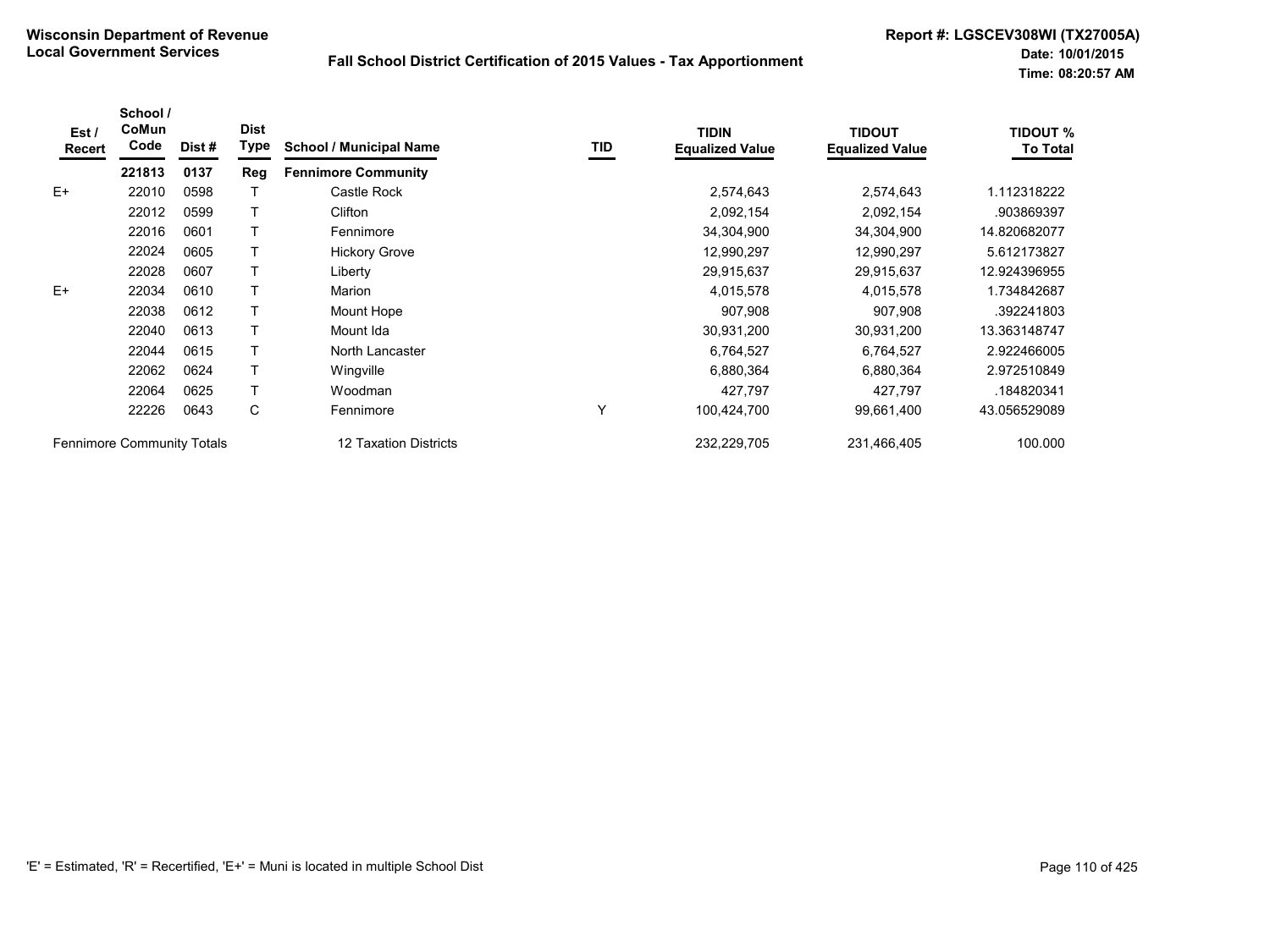| Est /<br><b>Recert</b> | School /<br>CoMun<br>Code | Dist# | <b>Dist</b><br><b>Type</b> | <b>School / Municipal Name</b> | TID | <b>TIDIN</b><br><b>Equalized Value</b> | <b>TIDOUT</b><br><b>Equalized Value</b> | <b>TIDOUT %</b><br><b>To Total</b> |
|------------------------|---------------------------|-------|----------------------------|--------------------------------|-----|----------------------------------------|-----------------------------------------|------------------------------------|
|                        | 545757                    | 0325  | Reg                        | Flambeau                       |     |                                        |                                         |                                    |
|                        | 09036                     | 0216  |                            | Ruby                           |     | 2,275,580                              | 2,275,580                               | .794475319                         |
|                        | 50014                     | 1338  | T                          | Georgetown                     |     | 1,456,271                              | 1,456,271                               | .508429221                         |
|                        | 50022                     | 1342  | $\top$                     | Kennan                         |     | 4,938,331                              | 4,938,331                               | 1.724124002                        |
|                        | 54006                     | 1428  | T                          | <b>Big Falls</b>               |     | 12,834,500                             | 12,834,500                              | 4.48092068                         |
|                        | 54008                     | 1429  | T                          | Cedar Rapids                   |     | 3,708,900                              | 3,708,900                               | 1.294891637                        |
|                        | 54010                     | 1430  | T                          | Dewey                          |     | 69,605,300                             | 69,605,300                              | 24.301361814                       |
|                        | 54012                     | 1431  | T                          | Flambeau                       |     | 7,488,028                              | 7,488,028                               | 2.614302039                        |
| $E+$                   | 54014                     | 1432  | $\mathsf{T}$               | Grant                          |     | 3,978,192                              | 3,978,192                               | 1.388909798                        |
|                        | 54016                     | 1433  | T.                         | Grow                           |     | 17,926,258                             | 17,926,258                              | 6.25861079                         |
|                        | 54018                     | 1434  | T                          | <b>Hawkins</b>                 |     | 14,625,645                             | 14,625,645                              | 5.106264766                        |
|                        | 54022                     | 1436  | $\mathsf T$                | Lawrence                       |     | 22, 148, 202                           | 22,148,202                              | 7.732621946                        |
|                        | 54024                     | 1437  | T.                         | Marshall                       |     | 27,081,607                             | 27,081,607                              | 9.455026129                        |
|                        | 54028                     | 1439  | $\mathsf{T}$               | Richland                       |     | 20,364,300                             | 20,364,300                              | 7.109806615                        |
|                        | 54032                     | 1441  | T                          | South Fork                     |     | 12,206,100                             | 12,206,100                              | 4.261526815                        |
|                        | 54040                     | 1445  | T                          | True                           |     | 16,857,600                             | 16,857,600                              | 5.885509249                        |
|                        | 54046                     | 1448  | T                          | Willard                        |     | 1,655,907                              | 1,655,907                               | .57812832                          |
|                        | 54111                     | 1451  | $\vee$                     | Conrath                        |     | 3,219,000                              | 3,219,000                               | 1.123852403                        |
|                        | 54131                     | 1452  | V                          | Glen Flora                     | Υ   | 5,625,200                              | 2,494,800                               | .871011797                         |
|                        | 54136                     | 1453  | $\vee$                     | Hawkins                        | Y   | 12,923,100                             | 12,356,900                              | 4.314175757                        |
|                        | 54141                     | 1454  | $\vee$                     | Ingram                         |     | 1,814,900                              | 1,814,900                               | .633637691                         |
|                        | 54181                     | 1455  | $\vee$                     | Sheldon                        |     | 9,306,500                              | 9,306,500                               | 3.249186825                        |
|                        | 54186                     | 1456  | V                          | Tony                           |     | 4,542,900                              | 4,542,900                               | 1.586066817                        |
|                        | 60030                     | 1640  | $\mathsf{T}$               | Mckinley                       |     | 13,539,791                             | 13,539,791                              | 4.72715957                         |
| <b>Flambeau Totals</b> |                           |       |                            | 23 Taxation Districts          |     | 290, 122, 112                          | 286,425,512                             | 100.000                            |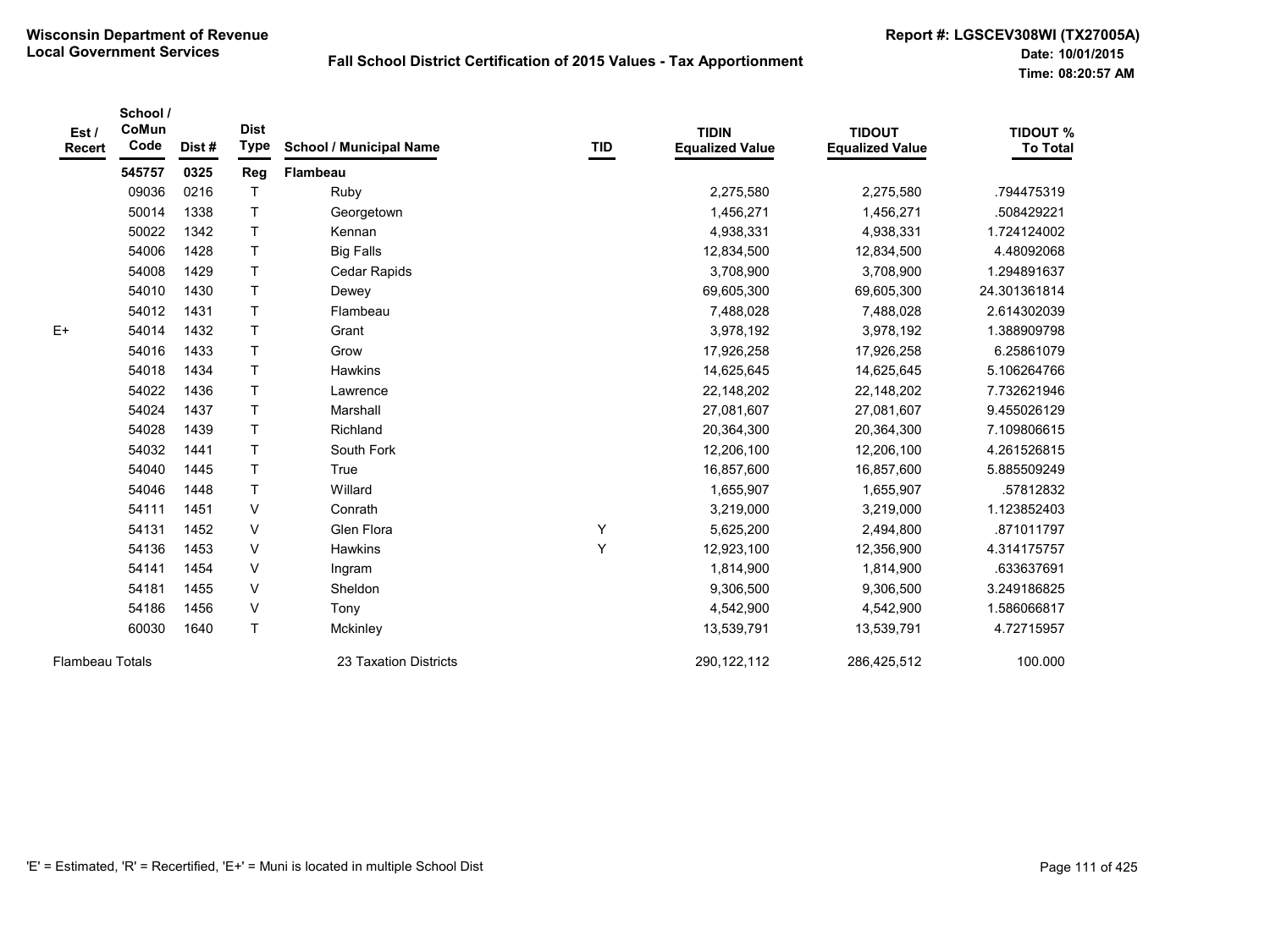| Est/<br>Recert                | School /<br>CoMun<br>Code | Dist # | <b>Dist</b><br>Type | <b>School / Municipal Name</b> | TID          | <b>TIDIN</b><br><b>Equalized Value</b> | <b>TIDOUT</b><br><b>Equalized Value</b> | <b>TIDOUT %</b><br><b>To Total</b> |
|-------------------------------|---------------------------|--------|---------------------|--------------------------------|--------------|----------------------------------------|-----------------------------------------|------------------------------------|
|                               | 191855                    | 0122   | Reg                 | <b>Florence County</b>         |              |                                        |                                         |                                    |
| E.                            | 19002                     | 0535   |                     | Aurora                         |              | 67,947,300                             | 67.947.300                              | 10.914304926                       |
| E.                            | 19004                     | 0536   |                     | Commonwealth                   |              | 48,621,700                             | 48,621,700                              | 7.810053671                        |
| E.                            | 19006                     | 0537   |                     | Fence                          |              | 38,851,200                             | 38.851.200                              | 6.240628303                        |
|                               | 19008                     | 0538   |                     | Fern                           |              | 48.798.400                             | 48.798.400                              | 7.83843681                         |
| E.                            | 19010                     | 0539   |                     | Florence                       | $\checkmark$ | 306,842,900                            | 305,489,700                             | 49.070496361                       |
|                               | 19012                     | 0540   |                     | Homestead                      |              | 44,123,200                             | 44.123.200                              | 7.087464242                        |
| E.                            | 19014                     | 0541   |                     | Long Lake                      |              | 40.960.600                             | 40.960.600                              | 6.579459056                        |
| E.                            | 19016                     | 0542   |                     | Tipler                         |              | 27,760,600                             | 27,760,600                              | 4.45915663                         |
| <b>Florence County Totals</b> |                           |        |                     | 8 Taxation Districts           |              | 623,905,900                            | 622,552,700                             | 100.000                            |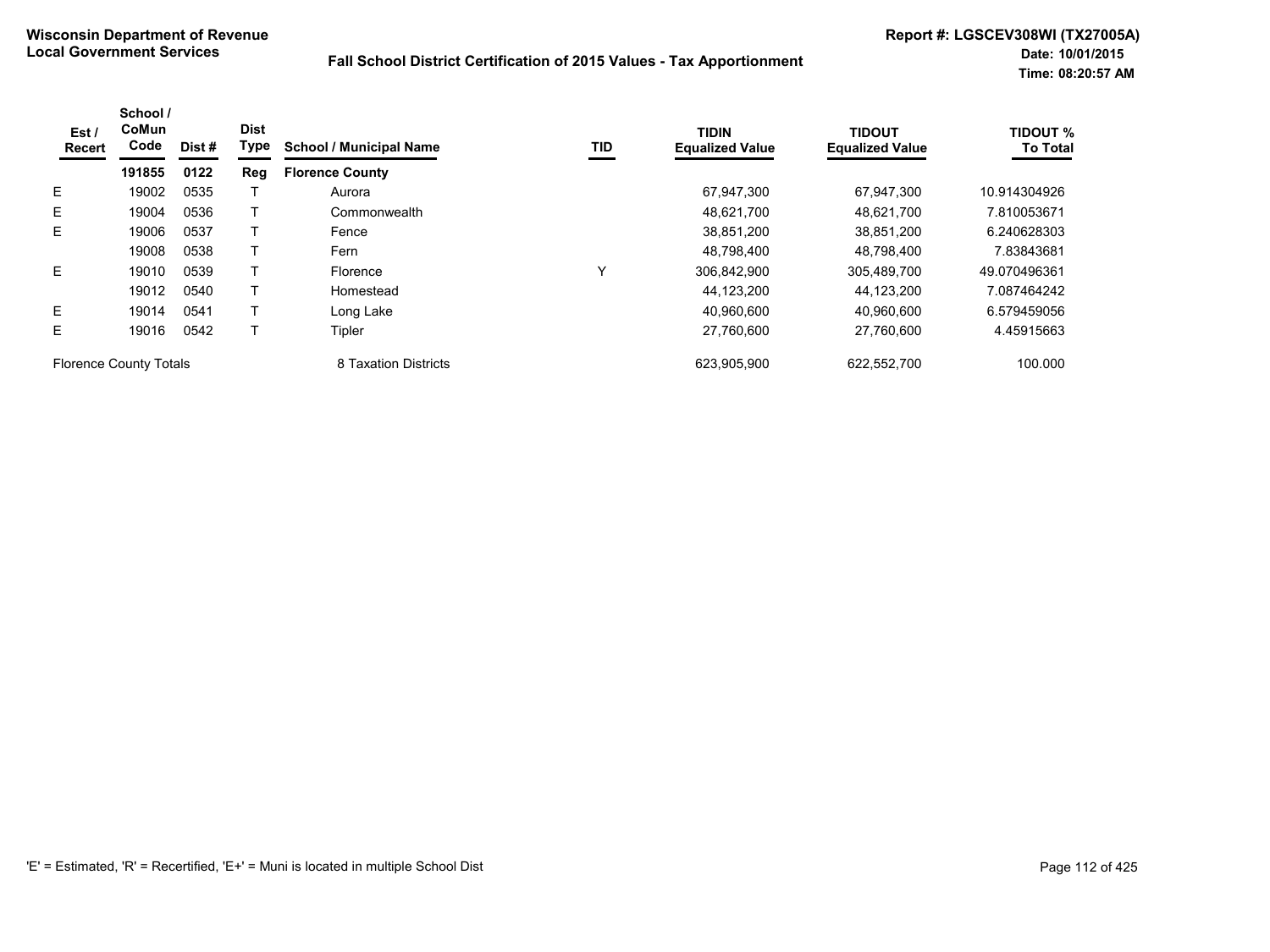| Est/<br><b>Recert</b> | School /<br><b>CoMun</b><br>Code | Dist # | <b>Dist</b><br>Type | <b>School / Municipal Name</b> | TID | <b>TIDIN</b><br><b>Equalized Value</b> | <b>TIDOUT</b><br><b>Equalized Value</b> | <b>TIDOUT %</b><br><b>To Total</b> |
|-----------------------|----------------------------------|--------|---------------------|--------------------------------|-----|----------------------------------------|-----------------------------------------|------------------------------------|
|                       | 201862                           | 0124   | Reg                 | <b>Fond Du Lac</b>             |     |                                        |                                         |                                    |
|                       | 20008                            | 0547   |                     | Byron                          |     | 25,883,636                             | 25,883,636                              | .743559038                         |
|                       | 20012                            | 0549   |                     | Eden                           |     | 2.162.849                              | 2.162.849                               | .062132149                         |
|                       | 20016                            | 0551   |                     | Empire                         |     | 260.081.771                            | 260.081.771                             | 7.471367293                        |
|                       | 20018                            | 0552   |                     | Fond Du Lac                    |     | 231,676,370                            | 231,676,370                             | 6.655365529                        |
|                       | 20040                            | 0563   |                     | Taycheedah                     |     | 417.845.506                            | 417.845.506                             | 12.003445051                       |
|                       | 20226                            | 0574   | C                   | Fond Du Lac                    | v   | 2,595,481,786                          | 2,543,396,386                           | 73.06413094                        |
| Fond Du Lac Totals    |                                  |        |                     | 6 Taxation Districts           |     | 3,533,131,918                          | 3,481,046,518                           | 100.000                            |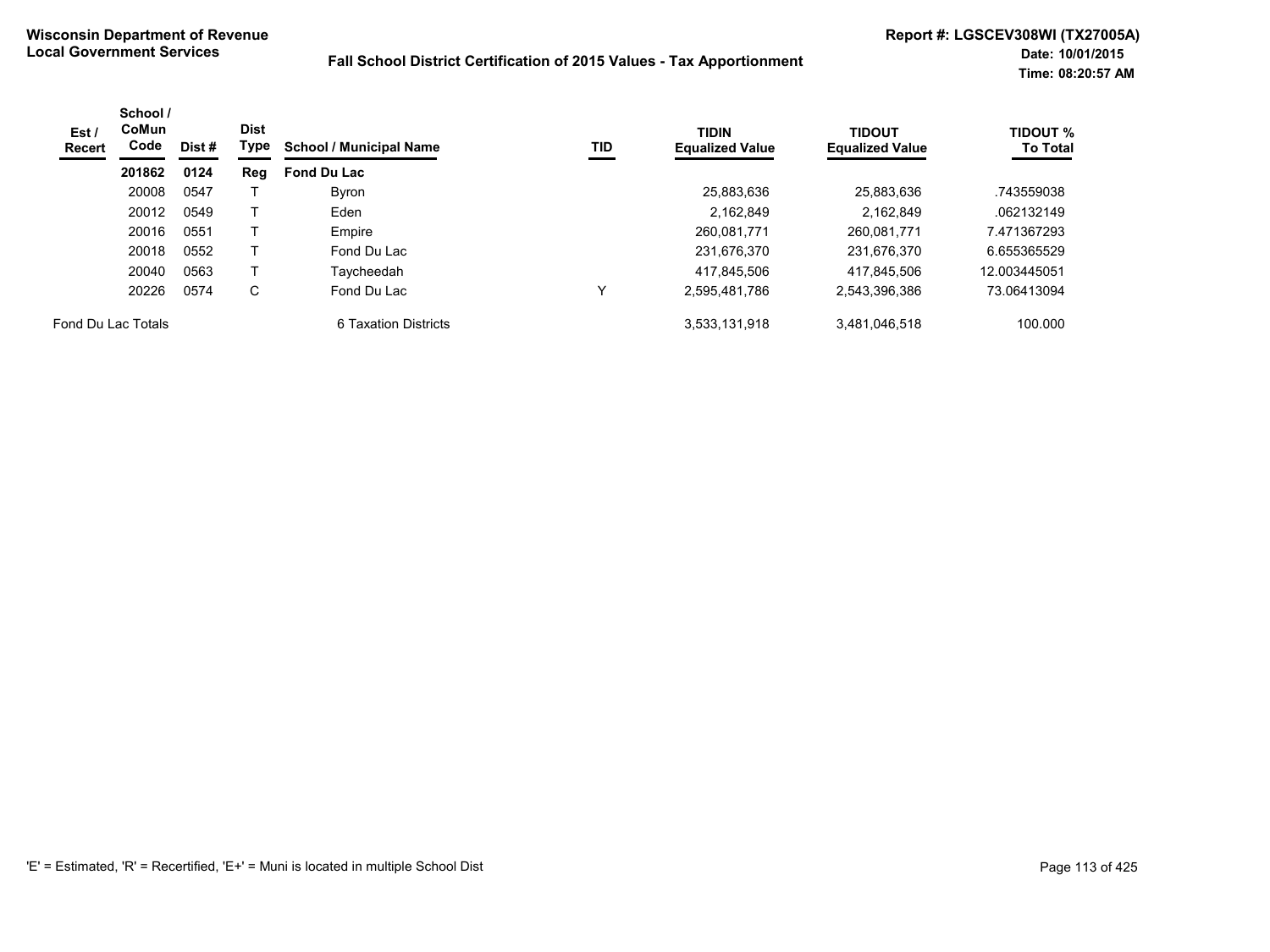| Est /<br><b>Recert</b> | School /<br>CoMun<br>Code | Dist # | <b>Dist</b><br>Type | <b>School / Municipal Name</b> | TID | <b>TIDIN</b><br><b>Equalized Value</b> | <b>TIDOUT</b><br><b>Equalized Value</b> | <b>TIDOUT %</b><br><b>To Total</b> |
|------------------------|---------------------------|--------|---------------------|--------------------------------|-----|----------------------------------------|-----------------------------------------|------------------------------------|
|                        | 641870                    | 0378   | Elem                | Fontana J 8                    |     |                                        |                                         |                                    |
| E+                     | 64006                     | 1733   |                     | Delavan                        |     | 89.541.198                             | 89.541.198                              | 7.621113608                        |
|                        | 64030                     | 1745   |                     | Walworth                       |     | 71.500.551                             | 71.500.551                              | 6.085621305                        |
|                        | 64126                     | 1749   | V                   | Fontana                        | v   | 1.051.689.385                          | 1.013.867.885                           | 86.293265087                       |
| Fontana J 8 Totals     |                           |        |                     | 3 Taxation Districts           |     | 1,212,731,134                          | 1,174,909,634                           | 100.000                            |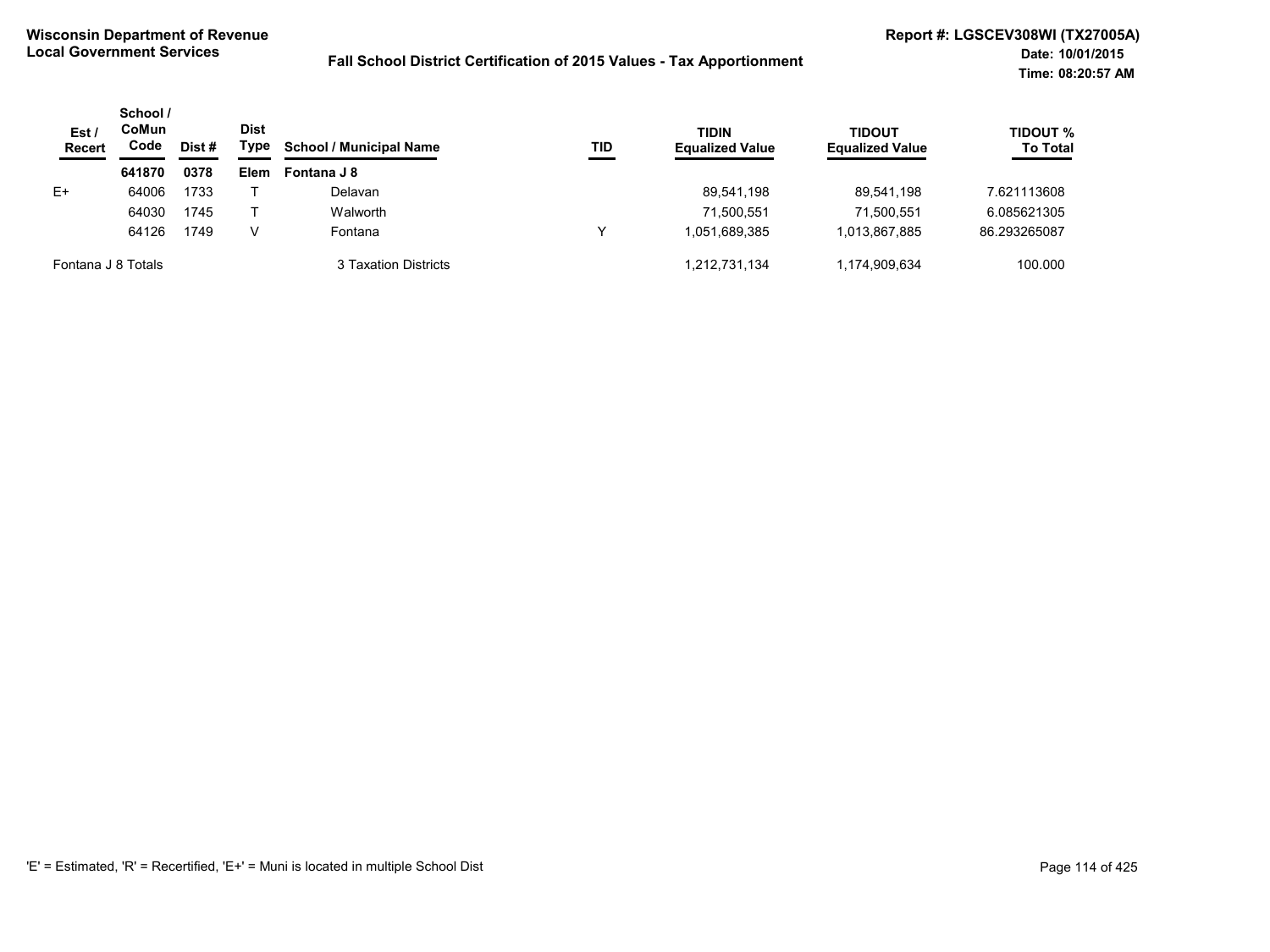| Est/<br><b>Recert</b>       | School /<br>CoMun<br>Code | Dist # | <b>Dist</b><br>Type | <b>School / Municipal Name</b> | <b>TID</b> | <b>TIDIN</b><br><b>Equalized Value</b> | <b>TIDOUT</b><br><b>Equalized Value</b> | <b>TIDOUT %</b><br><b>To Total</b> |
|-----------------------------|---------------------------|--------|---------------------|--------------------------------|------------|----------------------------------------|-----------------------------------------|------------------------------------|
|                             | 281883                    | 0164   | Reg                 | <b>Fort Atkinson</b>           |            |                                        |                                         |                                    |
|                             | 28004                     | 0761   |                     | Cold Spring                    |            | 12,084,309                             | 12,084,309                              | .853925326                         |
|                             | 28010                     | 0764   |                     | <b>Hebron</b>                  |            | 71,473,476                             | 71,473,476                              | 5.050600021                        |
|                             | 28014                     | 0766   | Т                   | Jefferson                      |            | 38,508,984                             | 38,508,984                              | 2.721197937                        |
|                             | 28016                     | 0767   |                     | Koshkonong                     |            | 329,347,247                            | 329, 347, 247                           | 23.27298609                        |
|                             | 28022                     | 0770   | Т                   | Oakland                        |            | 43,132,029                             | 43,132,029                              | 3.047880679                        |
|                             | 28024                     | 0771   |                     | Palmyra                        |            | 1,652,991                              | 1,652,991                               | .116806917                         |
|                             | 28028                     | 0773   | т                   | Sumner                         |            | 62,936,446                             | 62.936.446                              | 4.447339535                        |
|                             | 28226                     | 0780   | C                   | Fort Atkinson                  | Υ          | 874.030.900                            | 852.762.700                             | 60.25960331                        |
|                             | 53022                     | 1407   | т                   | Lima                           |            | 3,250,032                              | 3,250,032                               | .229660185                         |
| <b>Fort Atkinson Totals</b> |                           |        |                     | 9 Taxation Districts           |            | 1,436,416,414                          | 1,415,148,214                           | 100.000                            |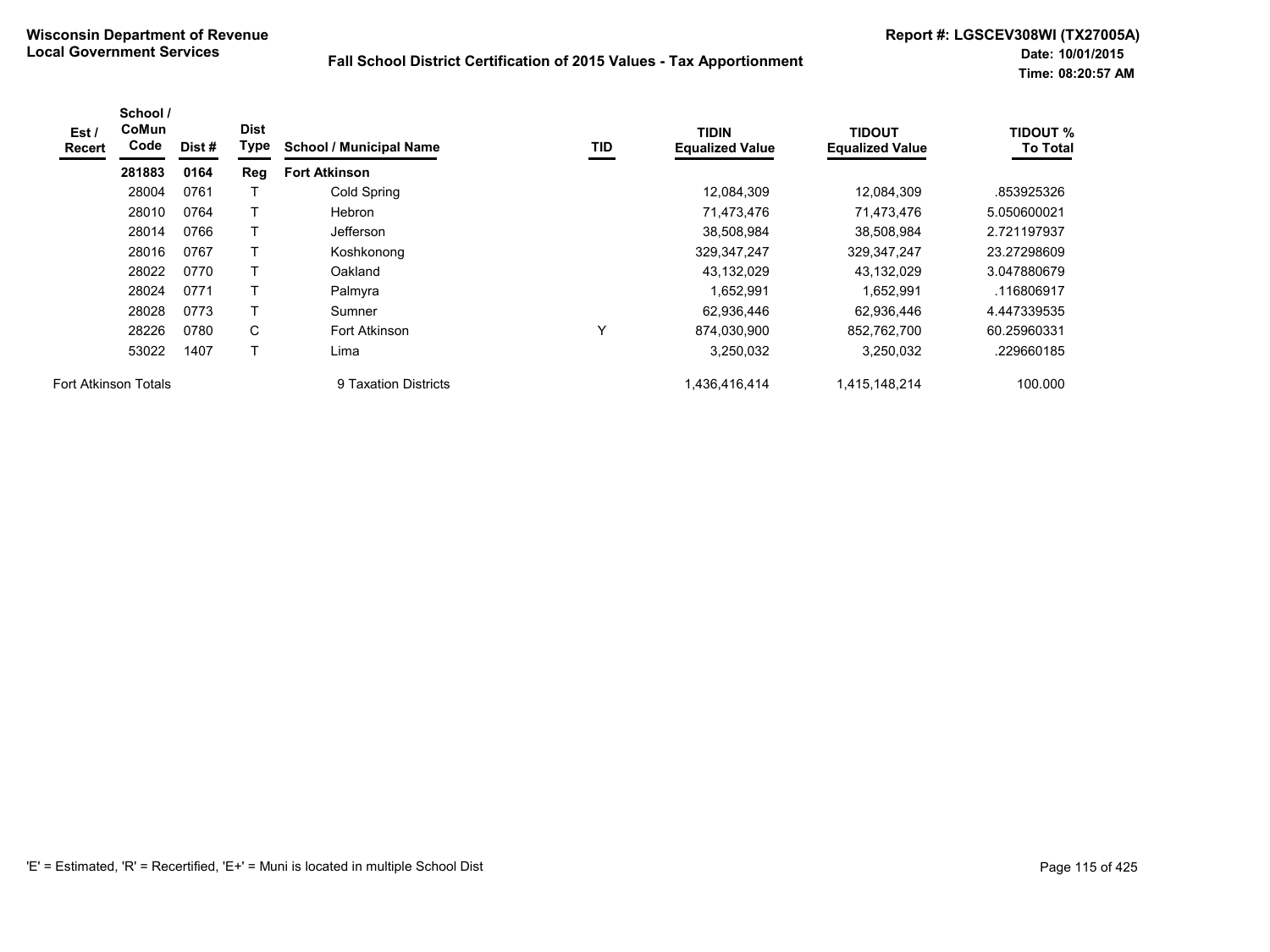| Est/<br><b>Recert</b> | School /<br>CoMun<br>Code | Dist # | <b>Dist</b><br>Type | <b>School / Municipal Name</b> | TID | <b>TIDIN</b><br><b>Equalized Value</b> | <b>TIDOUT</b><br><b>Equalized Value</b> | <b>TIDOUT %</b><br><b>To Total</b> |
|-----------------------|---------------------------|--------|---------------------|--------------------------------|-----|----------------------------------------|-----------------------------------------|------------------------------------|
|                       | 401890                    | 0235   | <b>Elem</b>         | Fox Point J 2                  |     |                                        |                                         |                                    |
|                       | 40106                     | 1071   |                     | Bayside                        |     | 296,735,570                            | 296.735.570                             | 25.217987491                       |
| $E+$                  | 40126                     | 1073   |                     | Fox Point                      |     | 853,938,330                            | 853,938,330                             | 72.571704577                       |
|                       | 45105                     | 1217   | v                   | Bayside                        |     | 26,008,300                             | 26.008.300                              | 2.210307932                        |
|                       | Fox Point J 2 Totals      |        |                     | 3 Taxation Districts           |     | 1,176,682,200                          | 1.176.682.200                           | 100.000                            |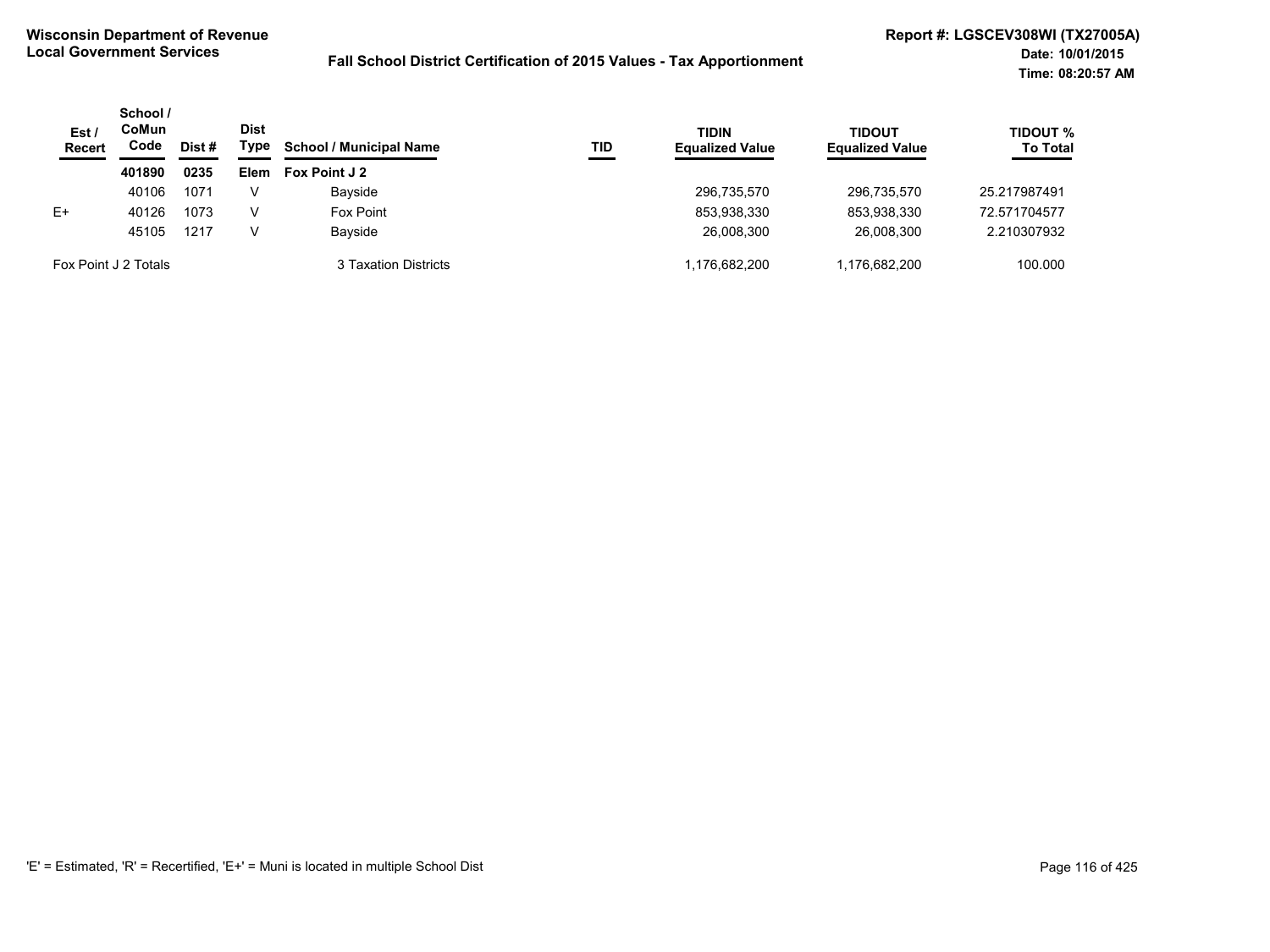| Est /<br><b>Recert</b>        | School /<br>CoMun<br>Code | Dist # | <b>Dist</b><br>Type | <b>School / Municipal Name</b> | TID | <b>TIDIN</b><br><b>Equalized Value</b> | TIDOUT<br><b>Equalized Value</b> | TIDOUT %<br><b>To Total</b> |
|-------------------------------|---------------------------|--------|---------------------|--------------------------------|-----|----------------------------------------|----------------------------------|-----------------------------|
|                               | 401900                    | 0237   | Rea                 | <b>Franklin Public</b>         |     |                                        |                                  |                             |
| $E+$                          | 40226                     | 1081   | C.                  | Franklin                       | v   | 2,695,113,010                          | 2,695,113,010                    | 100                         |
| <b>Franklin Public Totals</b> |                           |        |                     | <b>Taxation Districts</b>      |     | 2,695,113,010                          | 2,695,113,010                    | 100.000                     |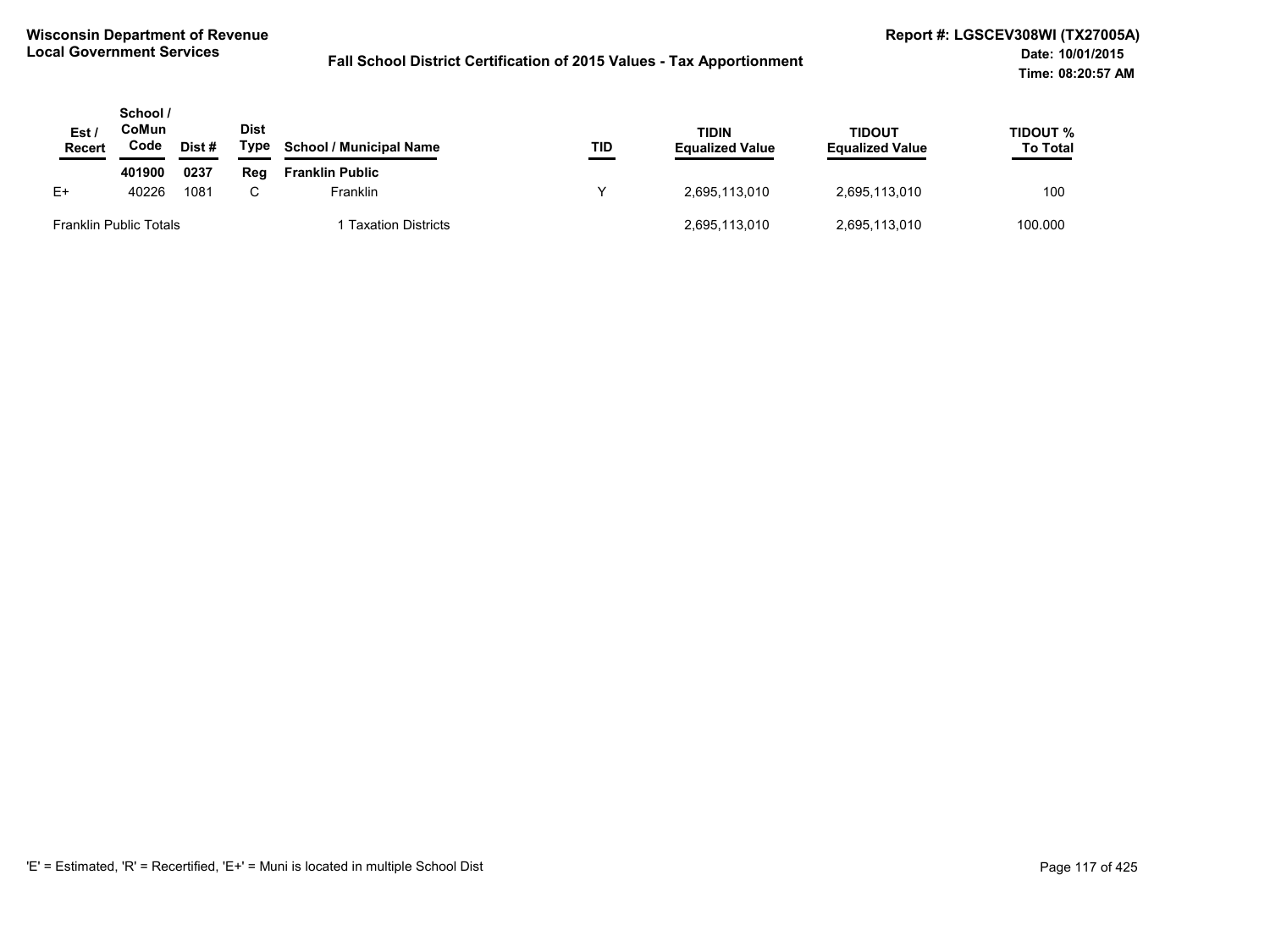| Est /<br><b>Recert</b> | School /<br>CoMun<br>Code | Dist # | <b>Dist</b><br>Type | <b>School / Municipal Name</b> | TID         | <b>TIDIN</b><br><b>Equalized Value</b> | <b>TIDOUT</b><br><b>Equalized Value</b> | <b>TIDOUT %</b><br><b>To Total</b> |
|------------------------|---------------------------|--------|---------------------|--------------------------------|-------------|----------------------------------------|-----------------------------------------|------------------------------------|
|                        | 481939                    | 0290   | Reg                 | <b>Frederic</b>                |             |                                        |                                         |                                    |
|                        | 07006                     | 0156   |                     | <b>Daniels</b>                 |             | 10,589,056                             | 10,589,056                              | 3.710741281                        |
|                        | 07034                     | 0170   |                     | Trade Lake                     |             | 66,953,744                             | 66,953,744                              | 23.462716772                       |
|                        | 48012                     | 1271   |                     | Bone Lake                      |             | 10,244,904                             | 10,244,904                              | 3.590139499                        |
| E                      | 48014                     | 1272   |                     | Clam Falls                     |             | 50,189,700                             | 50,189,700                              | 17.588063723                       |
|                        | 48030                     | 1280   |                     | Laketown                       |             | 1,175,548                              | 1,175,548                               | .411949327                         |
|                        | 48034                     | 1282   |                     | Lorain                         |             | 25,014,100                             | 25,014,100                              | 8.765734499                        |
|                        | 48036                     | 1283   |                     | Luck                           |             | 14,308,261                             | 14.308.261                              | 5.014068748                        |
|                        | 48038                     | 1284   |                     | Mckinley                       |             | 140,169                                | 140,169                                 | .049119666                         |
|                        | 48048                     | 1289   |                     | West Sweden                    |             | 56,831,600                             | 56,831,600                              | 19.915596274                       |
|                        | 48126                     | 1295   | V                   | Frederic                       | $\check{ }$ | 49,915,200                             | 49,915,200                              | 17.491870211                       |
| <b>Frederic Totals</b> |                           |        |                     | 10 Taxation Districts          |             | 285,362,282                            | 285,362,282                             | 100.000                            |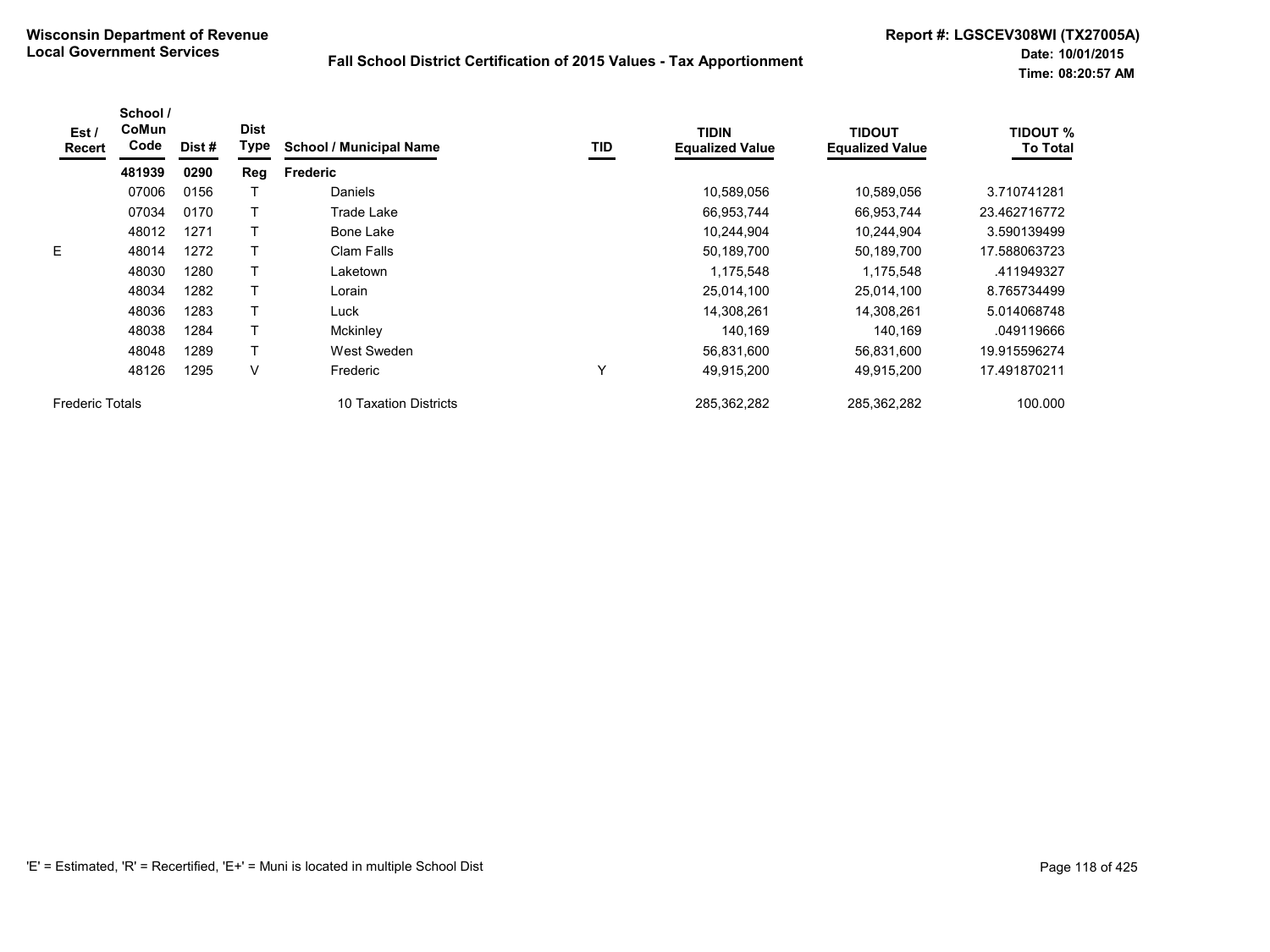| Est /<br><b>Recert</b> | School /<br>CoMun<br>Code | Dist# | <b>Dist</b><br>Type | <b>School / Municipal Name</b> | TID         | <b>TIDIN</b><br><b>Equalized Value</b> | <b>TIDOUT</b><br><b>Equalized Value</b> | <b>TIDOUT %</b><br><b>To Total</b> |
|------------------------|---------------------------|-------|---------------------|--------------------------------|-------------|----------------------------------------|-----------------------------------------|------------------------------------|
|                        | 441953                    | 0266  | Reg                 | <b>Freedom Area</b>            |             |                                        |                                         |                                    |
| $E+$                   | 44008                     | 1181  |                     | Center                         |             | 150.582.864                            | 150.582.864                             | 18.963173752                       |
|                        | 44018                     | 1186  |                     | Freedom                        |             | 476.909.200                            | 476,909,200                             | 60.058042352                       |
|                        | 44026                     | 1190  |                     | Kaukauna                       |             | 25, 155, 713                           | 25, 155, 713                            | 3.167904659                        |
| $E+$                   | 44034                     | 1194  |                     | Oneida                         |             | 57.493.444                             | 57.493.444                              | 7.240253899                        |
|                        | 44036                     | 1195  |                     | Osborn                         |             | 7.125.464                              | 7.125.464                               | .897322632                         |
|                        | 44201                     | 1206  | С                   | Appleton                       | $\check{ }$ | 76,813,810                             | 76,813,810                              | 9.673302705                        |
| Freedom Area Totals    |                           |       |                     | 6 Taxation Districts           |             | 794.080.495                            | 794.080.495                             | 100.000                            |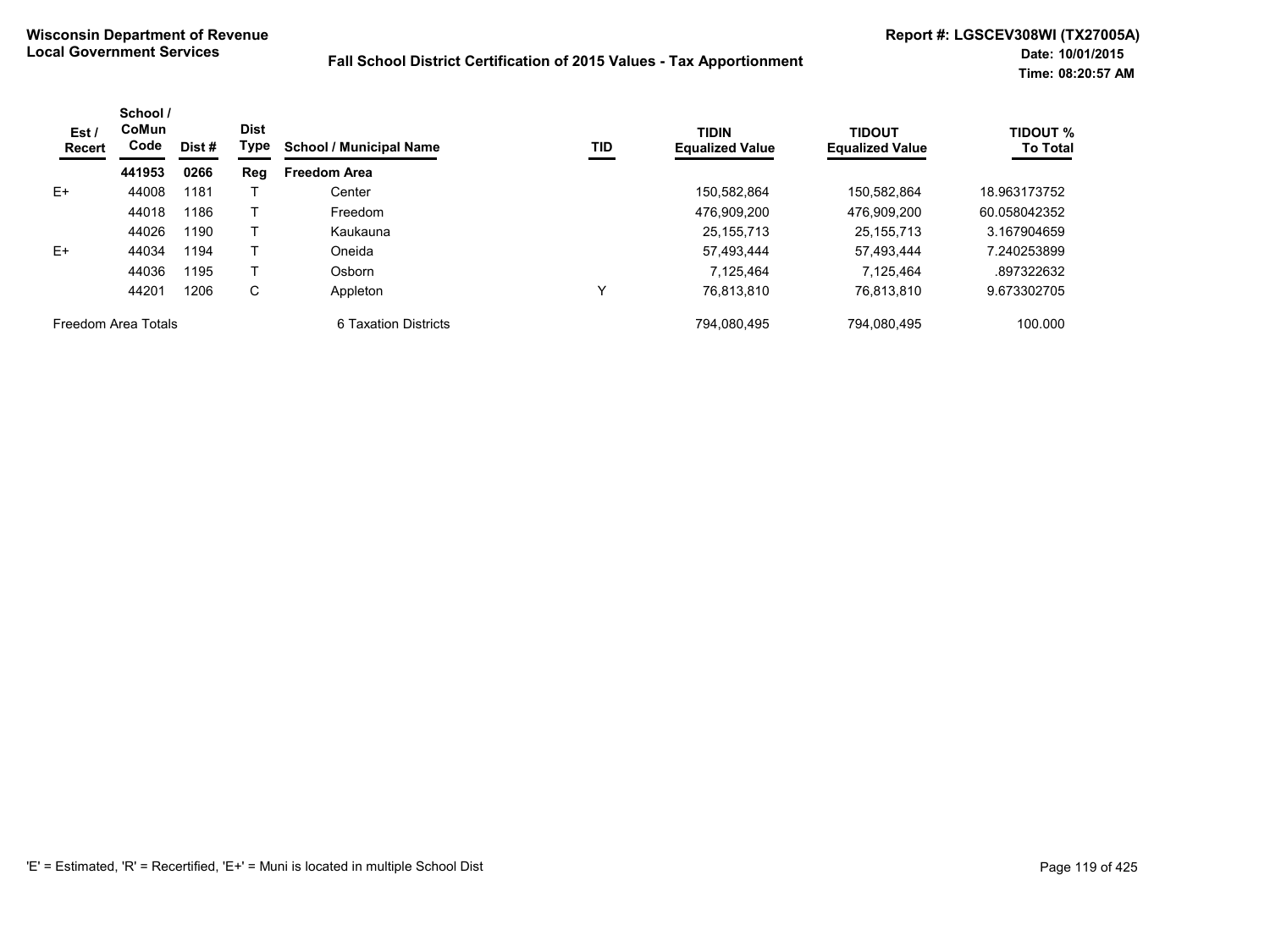| Est /<br><b>Recert</b>    | School /<br>CoMun<br>Code<br>Dist # |      | <b>Dist</b><br>Type | <b>School / Municipal Name</b> | TID | <b>TIDIN</b><br><b>Equalized Value</b> | TIDOUT<br><b>Equalized Value</b> | <b>TIDOUT %</b><br><b>To Total</b> |
|---------------------------|-------------------------------------|------|---------------------|--------------------------------|-----|----------------------------------------|----------------------------------|------------------------------------|
|                           | 664843                              | 0400 | Elem                | <b>Friess Lake</b>             |     |                                        |                                  |                                    |
|                           | 66006                               | 1789 |                     | Erin                           |     | 30,765,597                             | 30.765.597                       | 9.697675467                        |
|                           | 66166                               | 1796 | V                   | Richfield                      |     | 286.481.532                            | 286.481.532                      | 90.302324533                       |
| <b>Friess Lake Totals</b> |                                     |      |                     | 2 Taxation Districts           |     | 317,247,129                            | 317.247.129                      | 100.000                            |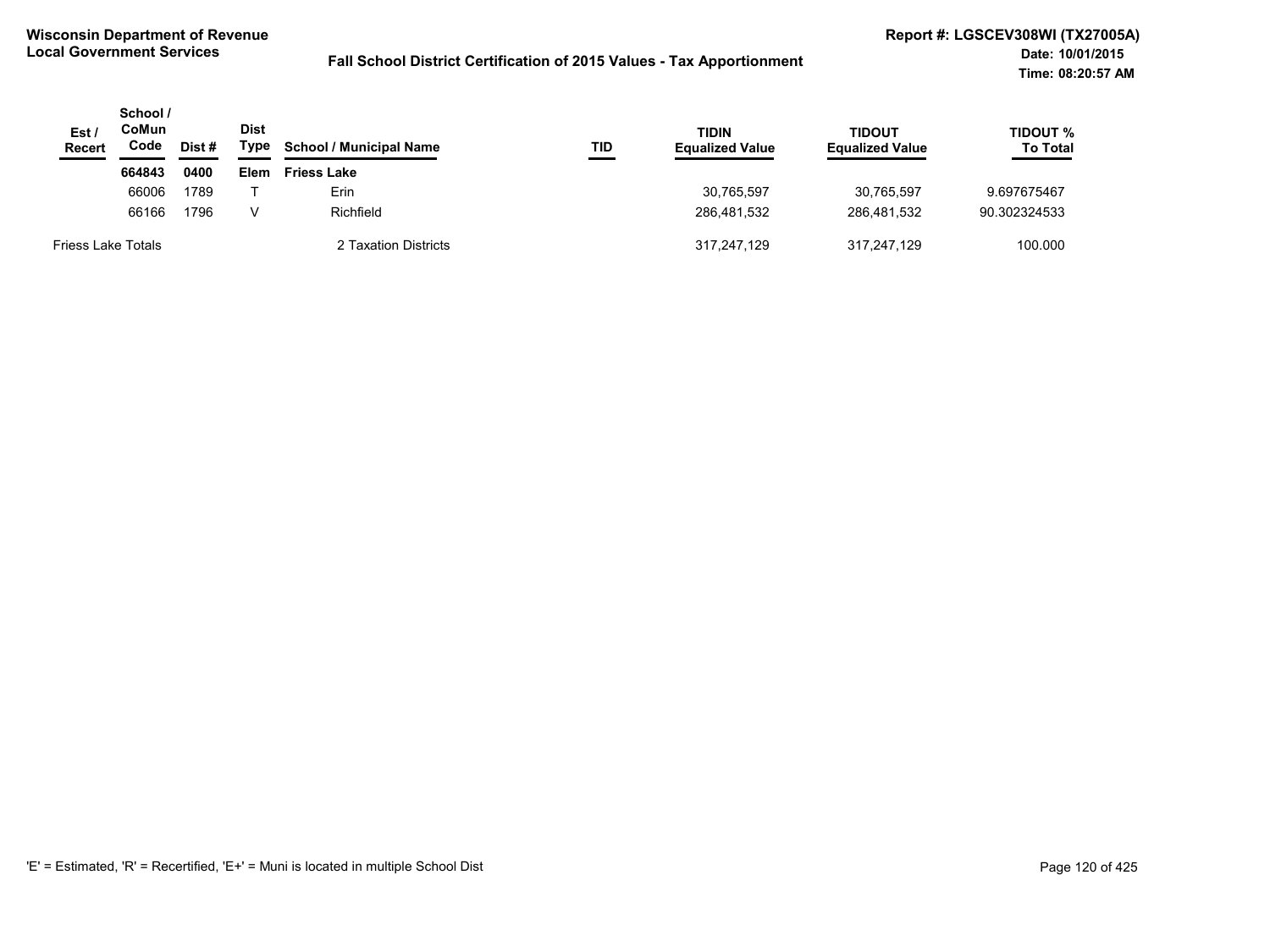| Est/<br>Recert            | School /<br>CoMun<br>Code | Dist# | <b>Dist</b><br>Type | <b>School / Municipal Name</b> | TID          | <b>TIDIN</b><br><b>Equalized Value</b> | <b>TIDOUT</b><br><b>Equalized Value</b> | <b>TIDOUT %</b><br><b>To Total</b> |
|---------------------------|---------------------------|-------|---------------------|--------------------------------|--------------|----------------------------------------|-----------------------------------------|------------------------------------|
|                           | 612009                    | 0361  | Reg                 | <b>Galesville-Ettrick</b>      |              |                                        |                                         |                                    |
|                           | 27038                     | 0750  |                     | North Bend                     |              | 174.918                                | 174.918                                 | .02798649                          |
|                           | 61008                     | 1657  |                     | Caledonia                      |              | 61,235,600                             | 61.235.600                              | 9.797559602                        |
|                           | 61012                     | 1659  |                     | Dodge                          |              | 3,065,341                              | 3,065,341                               | .490447732                         |
|                           | 61014                     | 1660  |                     | <b>Ettrick</b>                 |              | 54,068,965                             | 54,068,965                              | 8.650913965                        |
|                           | 61016                     | 1661  | т                   | Gale                           |              | 148.473.677                            | 148.473.677                             | 23.755457606                       |
|                           | 61028                     | 1667  |                     | Trempealeau                    |              | 145.864.400                            | 145.864.400                             | 23.337979098                       |
|                           | 61122                     | 1670  | V                   | <b>Ettrick</b>                 |              | 23,186,200                             | 23,186,200                              | 3.709740354                        |
| E.                        | 61186                     | 1673  | V                   | Trempealeau                    | $\checkmark$ | 109,096,100                            | 107,208,000                             | 17.153041202                       |
|                           | 61231                     | 1676  | C                   | Galesville                     | ٧            | 86,399,500                             | 81.731.600                              | 13.076873949                       |
| Galesville-Ettrick Totals |                           |       |                     | 9 Taxation Districts           |              | 631,564,701                            | 625,008,701                             | 100.000                            |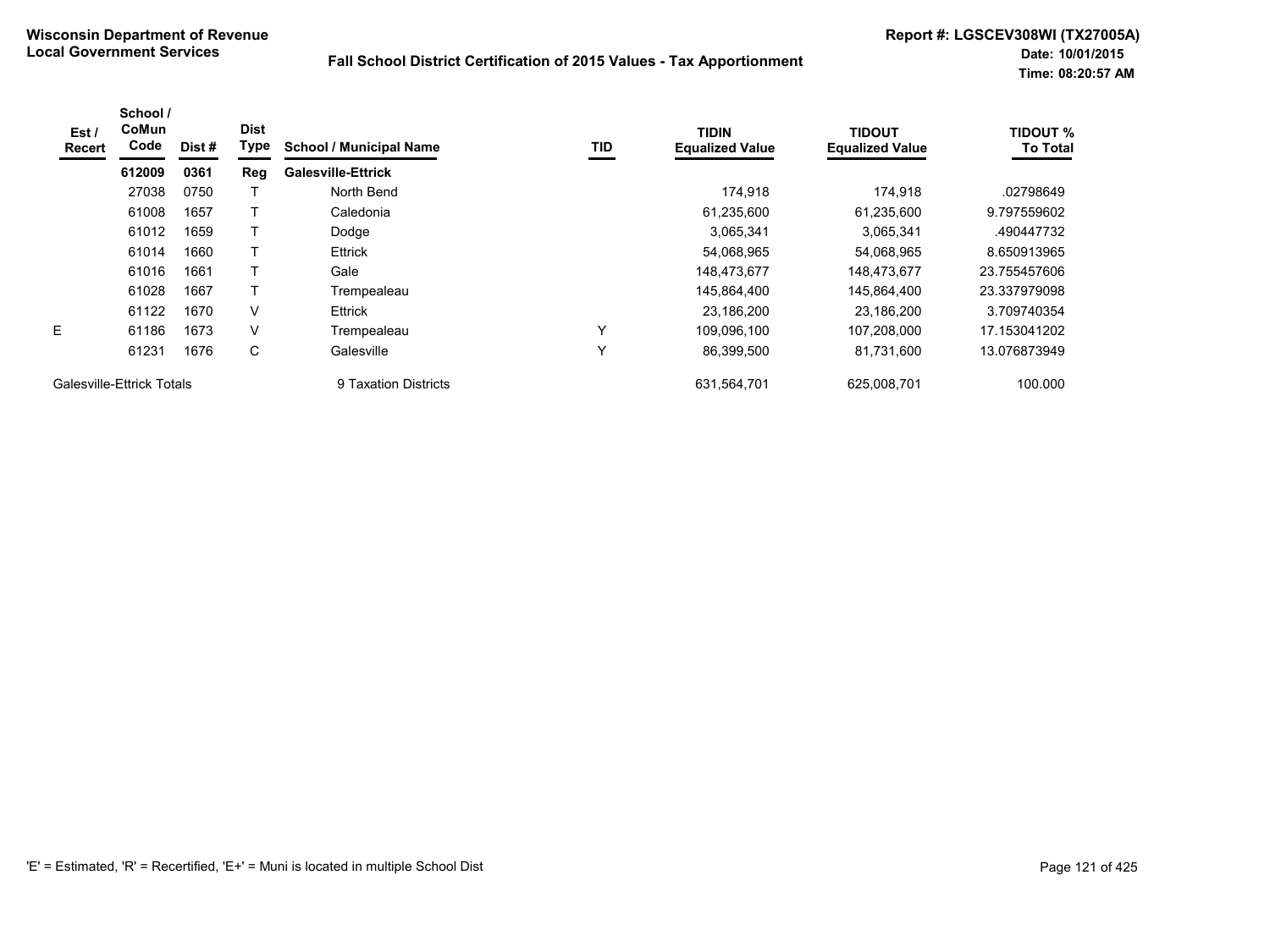| Est /<br><b>Recert</b> | School /<br>CoMun<br>Code<br>Dist # |      | Dist<br>Type | <b>School / Municipal Name</b> | TID | <b>TIDIN</b><br><b>Equalized Value</b> | <b>TIDOUT</b><br><b>Equalized Value</b> | TIDOUT %<br><b>To Total</b> |
|------------------------|-------------------------------------|------|--------------|--------------------------------|-----|----------------------------------------|-----------------------------------------|-----------------------------|
|                        | 642044                              | 0379 | Elem         | Geneva J 4                     |     |                                        |                                         |                             |
|                        | 64010                               | 1735 |              | Geneva                         |     | 118.161.880                            | 118.161.880                             | 24.418752929                |
|                        | 64016                               | 1738 |              | Linn                           |     | 365,736,214                            | 365.736.214                             | 75.581247071                |
| Geneva J 4 Totals      |                                     |      |              | 2 Taxation Districts           |     | 483.898.094                            | 483.898.094                             | 100.000                     |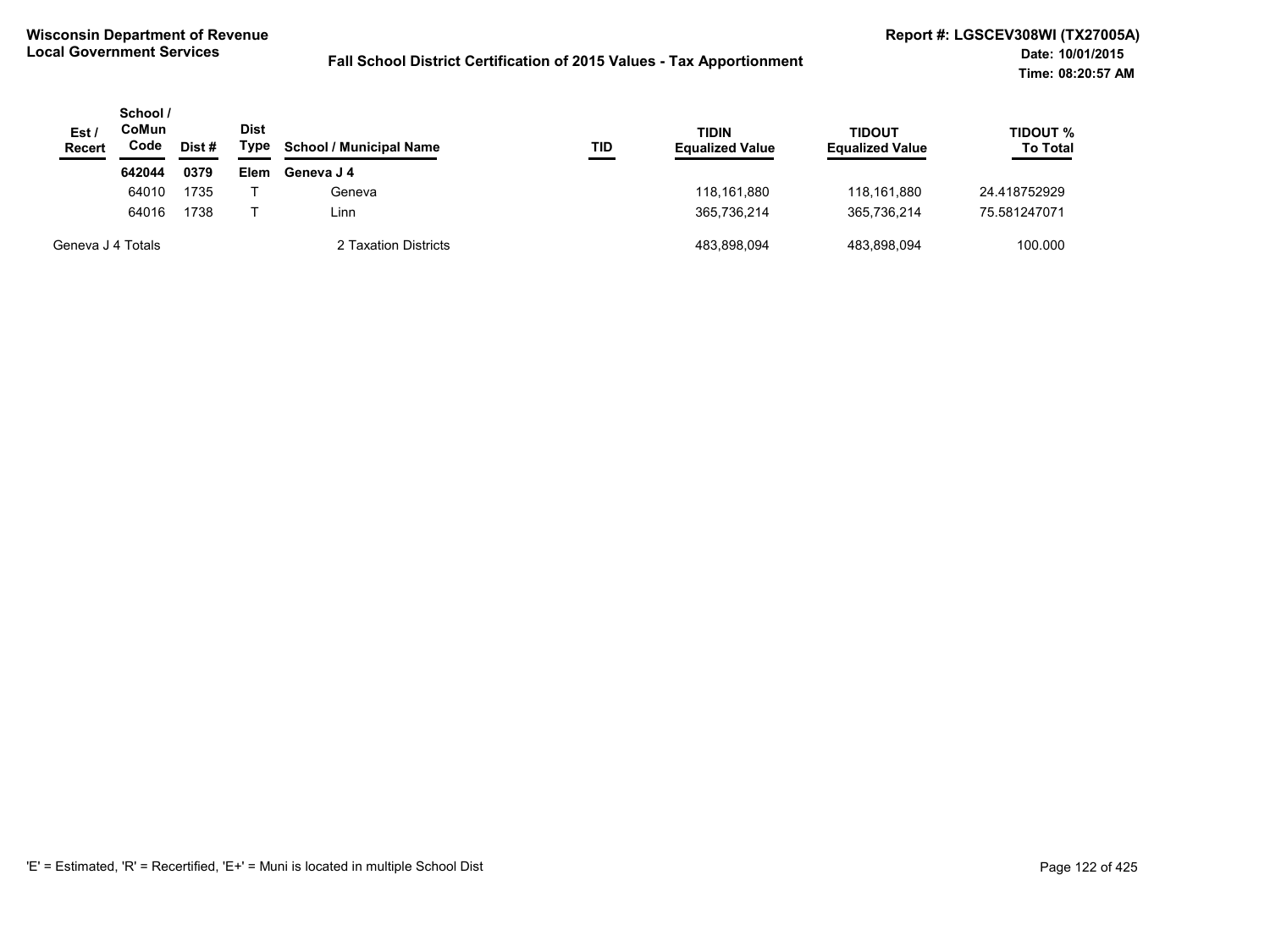| Est/<br><b>Recert</b> | School /<br><b>CoMun</b><br>Code | Dist # | Dist<br>Type | <b>School / Municipal Name</b> | TID | <b>TIDIN</b><br><b>Equalized Value</b> | <b>TIDOUT</b><br><b>Equalized Value</b> | <b>TIDOUT %</b><br><b>To Total</b> |
|-----------------------|----------------------------------|--------|--------------|--------------------------------|-----|----------------------------------------|-----------------------------------------|------------------------------------|
|                       | 642051                           | 0380   | <b>Elem</b>  | <b>Genoa City J 2</b>          |     |                                        |                                         |                                    |
|                       | 64002                            | 1731   |              | <b>Bloomfield</b>              |     | 41,666,861                             | 41.666.861                              | 11.685652908                       |
|                       | 64115                            | 1986   | V            | <b>Bloomfield</b>              |     | 145,254,592                            | 145.254.592                             | 40.737283891                       |
|                       | 64131                            | 1750   | v            | Genoa City                     |     | 169.642.800                            | 169.642.800                             | 47.5770632                         |
|                       | Genoa City J 2 Totals            |        |              | 3 Taxation Districts           |     | 356.564.253                            | 356.564.253                             | 100.000                            |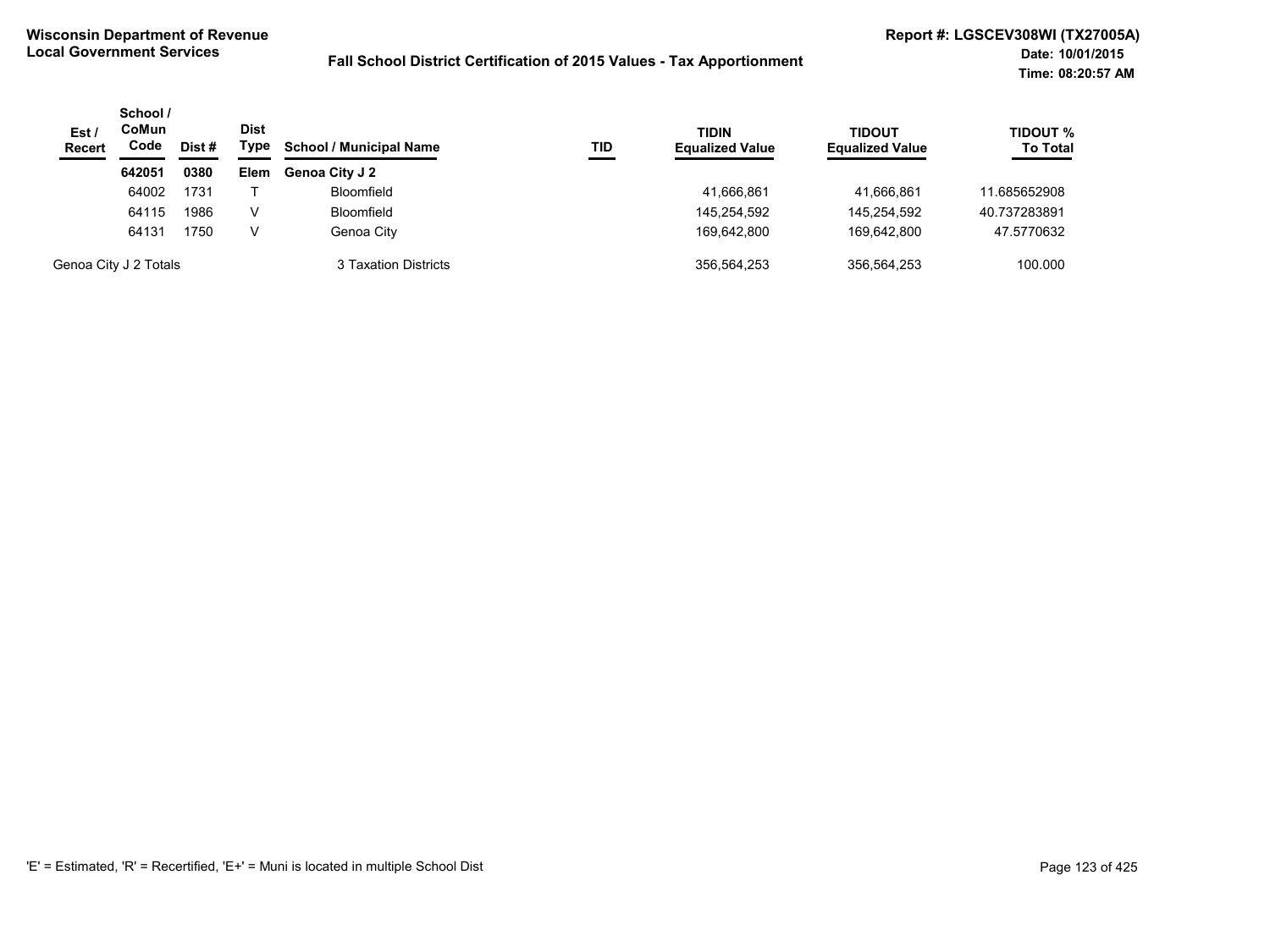| Est /<br><b>Recert</b> | School /<br><b>CoMun</b><br>Code | <b>Dist</b><br>Type<br>Dist # |     | TID<br><b>School / Municipal Name</b> | <b>TIDIN</b><br><b>Equalized Value</b> | <b>TIDOUT</b><br><b>Equalized Value</b> | <b>TIDOUT %</b><br><b>To Total</b> |              |
|------------------------|----------------------------------|-------------------------------|-----|---------------------------------------|----------------------------------------|-----------------------------------------|------------------------------------|--------------|
|                        | 662058                           | 0395                          | Reg | Germantown                            |                                        |                                         |                                    |              |
|                        | 66010                            | 1791                          |     | Germantown                            |                                        | 23,248,400                              | 23.248.400                         | .742607618   |
|                        | 66014                            | 1793                          |     | Jackson                               |                                        | 149,239,442                             | 149,239,442                        | 4.767052636  |
|                        | 66018                            | 1795                          |     | <b>Polk</b>                           |                                        | 59,046,916                              | 59,046,916                         | .886094941   |
|                        | 66131                            | 1800                          | V   | Germantown                            | ν                                      | 2,405,913,400                           | 2,323,047,400                      | 74.203501999 |
|                        | 66166                            | 1796                          | V   | Richfield                             |                                        | 576,061,730                             | 576,061,730                        | 18.400742806 |
| Germantown Totals      |                                  |                               |     | 5 Taxation Districts                  |                                        | 3,213,509,888                           | 3,130,643,888                      | 100.000      |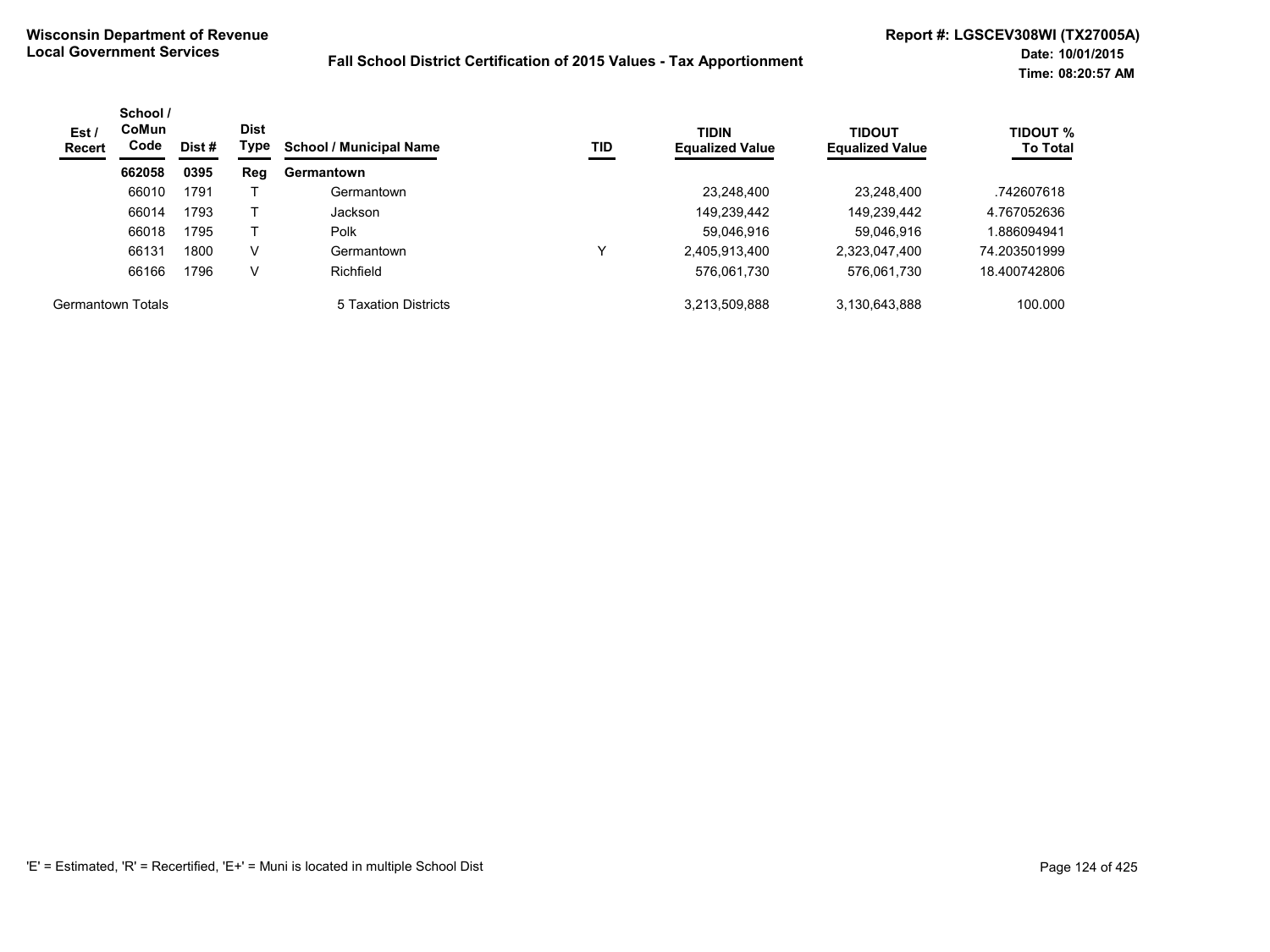| Est /<br>Recert       | School /<br>CoMun<br>Code | Dist # | <b>Dist</b><br>Type | <b>School / Municipal Name</b> | TID | <b>TIDIN</b><br><b>Equalized Value</b> | <b>TIDOUT</b><br><b>Equalized Value</b> | <b>TIDOUT %</b><br><b>To Total</b> |
|-----------------------|---------------------------|--------|---------------------|--------------------------------|-----|----------------------------------------|-----------------------------------------|------------------------------------|
|                       | 152114                    | 0106   | Reg                 | <b>Gibraltar Area</b>          |     |                                        |                                         |                                    |
| E.                    | 15002                     | 0442   |                     | <b>Baileys Harbor</b>          |     | 449.582.500                            | 449.582.500                             | 13.538446008                       |
|                       | 15008                     | 0445   |                     | Egg Harbor                     |     | 171,054,539                            | 171,054,539                             | 5.151029323                        |
|                       | 15014                     | 0448   |                     | Gibraltar                      |     | 727.722.200                            | 727.722.200                             | 21.914170844                       |
|                       | 15018                     | 0450   |                     | Liberty Grove                  |     | 924.258.100                            | 924,258,100                             | 27.832529923                       |
|                       | 15118                     | 0456   | V                   | Egg Harbor                     |     | 348,492,900                            | 348,492,900                             | 10.494297066                       |
|                       | 15121                     | 0457   | v                   | Ephraim                        |     | 309.954.600                            | 309,954,600                             | 9.333778821                        |
|                       | 15181                     | 0459   | V                   | Sister Bay                     |     | 393.894.600                            | 389.718.800                             | 11.735748015                       |
| Gibraltar Area Totals |                           |        |                     | 7 Taxation Districts           |     | 3,324,959,439                          | 3,320,783,639                           | 100.000                            |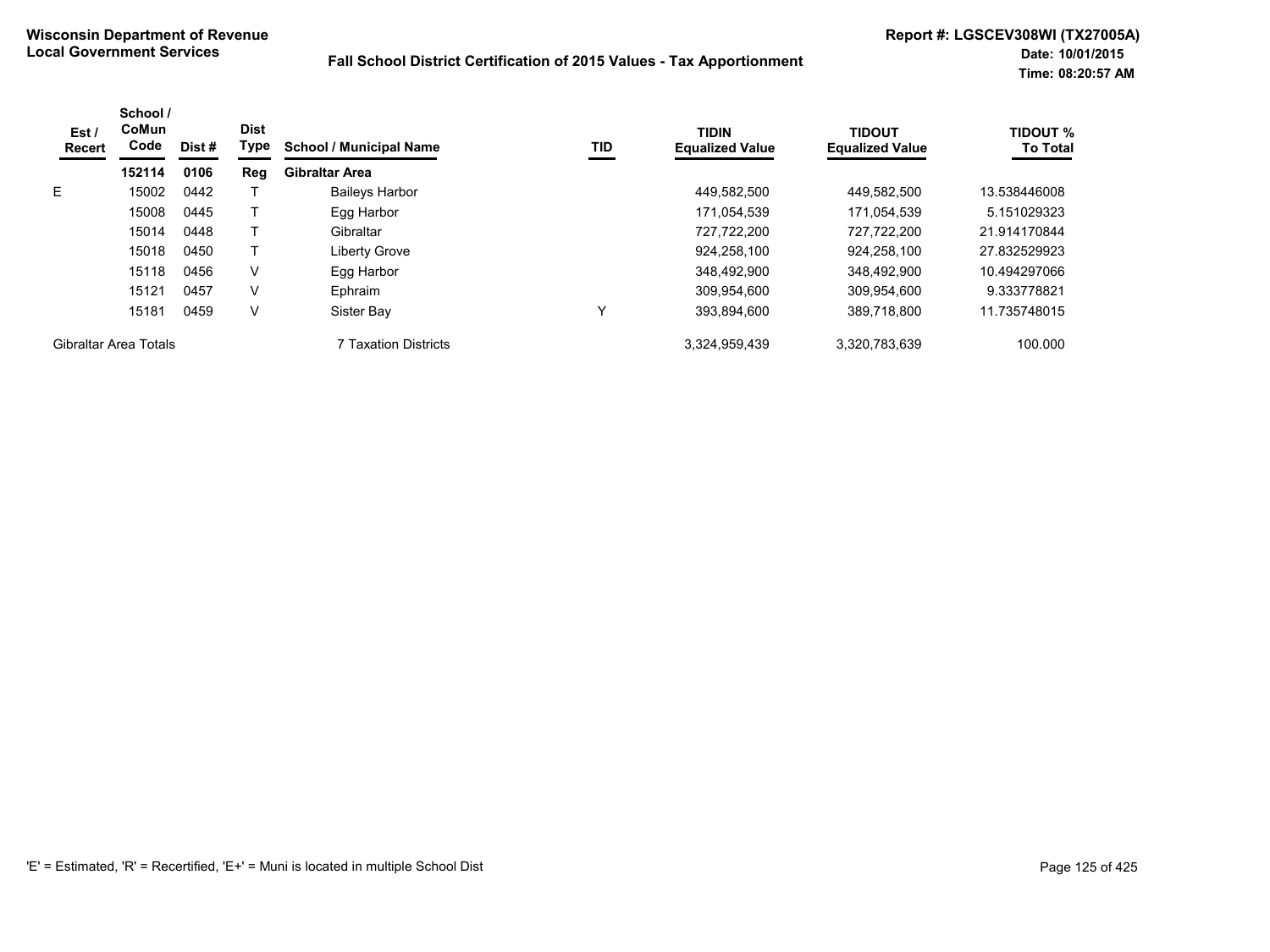| Est/<br>Recert        | School /<br>CoMun<br>Code | Dist# | <b>Dist</b><br>Type | <b>School / Municipal Name</b> | TID | <b>TIDIN</b><br><b>Equalized Value</b> | <b>TIDOUT</b><br><b>Equalized Value</b> | <b>TIDOUT %</b><br><b>To Total</b> |
|-----------------------|---------------------------|-------|---------------------|--------------------------------|-----|----------------------------------------|-----------------------------------------|------------------------------------|
|                       | 422128                    | 0255  | Reg                 | <b>Gillett</b>                 |     |                                        |                                         |                                    |
| E                     | 42016                     | 1133  |                     | Gillett                        |     | 73.082.600                             | 73,082,600                              | 25.977920428                       |
| $E+$                  | 42018                     | 1134  |                     | How                            |     | 1,359,056                              | 1,359,056                               | .483089663                         |
| $E+$                  | 42026                     | 1139  |                     | Maple Valley                   |     | 21,034,376                             | 21,034,376                              | 7.476873373                        |
|                       | 42028                     | 1140  |                     | Morgan                         |     | 10,502,569                             | 10,502,569                              | 3.733240221                        |
|                       | 42032                     | 1142  |                     | Oconto Falls                   |     | 7,290,229                              | 7,290,229                               | 2.591382749                        |
|                       | 42038                     | 1145  |                     | Spruce                         |     | 546,844                                | 546.844                                 | .194381014                         |
|                       | 42044                     | 1148  |                     | Underhill                      |     | 83,233,800                             | 83,233,800                              | 29.586263123                       |
|                       | 42231                     | 1152  | C                   | Gillett                        | Y   | 53,649,800                             | 49,325,800                              | 17.533334986                       |
|                       | 58020                     | 1567  | т                   | <b>Green Valley</b>            |     | 34,950,555                             | 34,950,555                              | 12.423514444                       |
| <b>Gillett Totals</b> |                           |       |                     | 9 Taxation Districts           |     | 285.649.829                            | 281.325.829                             | 100.000                            |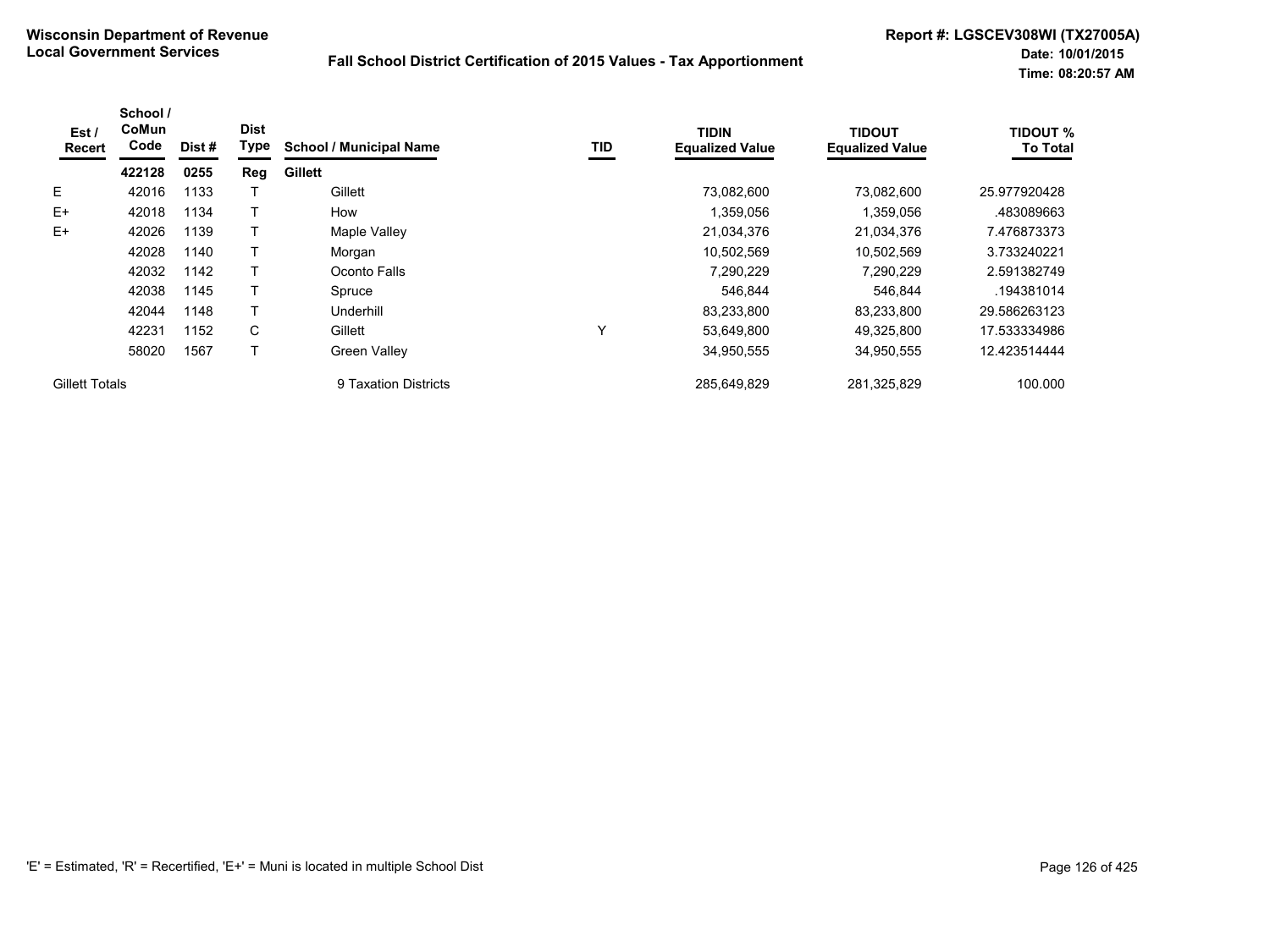| Est/<br><b>Recert</b> | School /<br>CoMun<br>Code | Dist# | <b>Dist</b><br>Type | <b>School / Municipal Name</b> | TID | <b>TIDIN</b><br><b>Equalized Value</b> | <b>TIDOUT</b><br><b>Equalized Value</b> | <b>TIDOUT %</b><br><b>To Total</b> |
|-----------------------|---------------------------|-------|---------------------|--------------------------------|-----|----------------------------------------|-----------------------------------------|------------------------------------|
|                       | 602135                    | 0355  | Reg                 | Gilman                         |     |                                        |                                         |                                    |
| $E+$                  | 09014                     | 0205  |                     | Colburn                        |     | 8,139,581                              | 8,139,581                               | 3.564148698                        |
|                       | 09036                     | 0216  | T                   | Ruby                           |     | 1,042,164                              | 1,042,164                               | .45634136                          |
|                       | 54018                     | 1434  | т                   | Hawkins                        |     | 1,691,155                              | 1,691,155                               | .74052066                          |
|                       | 54022                     | 1436  | T                   | Lawrence                       |     | 1,491,198                              | 1,491,198                               | .652963759                         |
|                       | 60002                     | 1626  | T                   | Aurora                         |     | 27,686,700                             | 27,686,700                              | 12.123414677                       |
|                       | 60008                     | 1629  | T                   | Cleveland                      |     | 20,588,100                             | 20,588,100                              | 9.015089329                        |
|                       | 60012                     | 1631  | T                   | Ford                           |     | 21,136,300                             | 21,136,300                              | 9.255134402                        |
|                       | 60018                     | 1634  | T                   | Grover                         |     | 28,254,593                             | 28,254,593                              | 12.372082895                       |
|                       | 60024                     | 1637  | T                   | Jump River                     |     | 23,360,200                             | 23,360,200                              | 10.22893272                        |
|                       | 60028                     | 1639  | T                   | Maplehurst                     |     | 2,547,338                              | 2,547,338                               | 1.115424912                        |
|                       | 60030                     | 1640  | T.                  | Mckinley                       |     | 16,107,609                             | 16,107,609                              | 7.053178001                        |
|                       | 60036                     | 1643  | T                   | Pershing                       |     | 18,696,800                             | 18,696,800                              | 8.186929448                        |
|                       | 60040                     | 1645  | T                   | Roosevelt                      |     | 28,228,760                             | 28,228,760                              | 12.360771176                       |
|                       | 60042                     | 1646  | T                   | Taft                           |     | 10,823,479                             | 10,823,479                              | 4.739370317                        |
|                       | 60131                     | 1648  | $\vee$              | Gilman                         | Y   | 17,162,900                             | 15,004,900                              | 6.570325279                        |
|                       | 60146                     | 1649  | $\vee$              | Lublin                         |     | 3,574,900                              | 3,574,900                               | 1.565372368                        |
| <b>Gilman Totals</b>  |                           |       |                     | 16 Taxation Districts          |     | 230,531,777                            | 228, 373, 777                           | 100.000                            |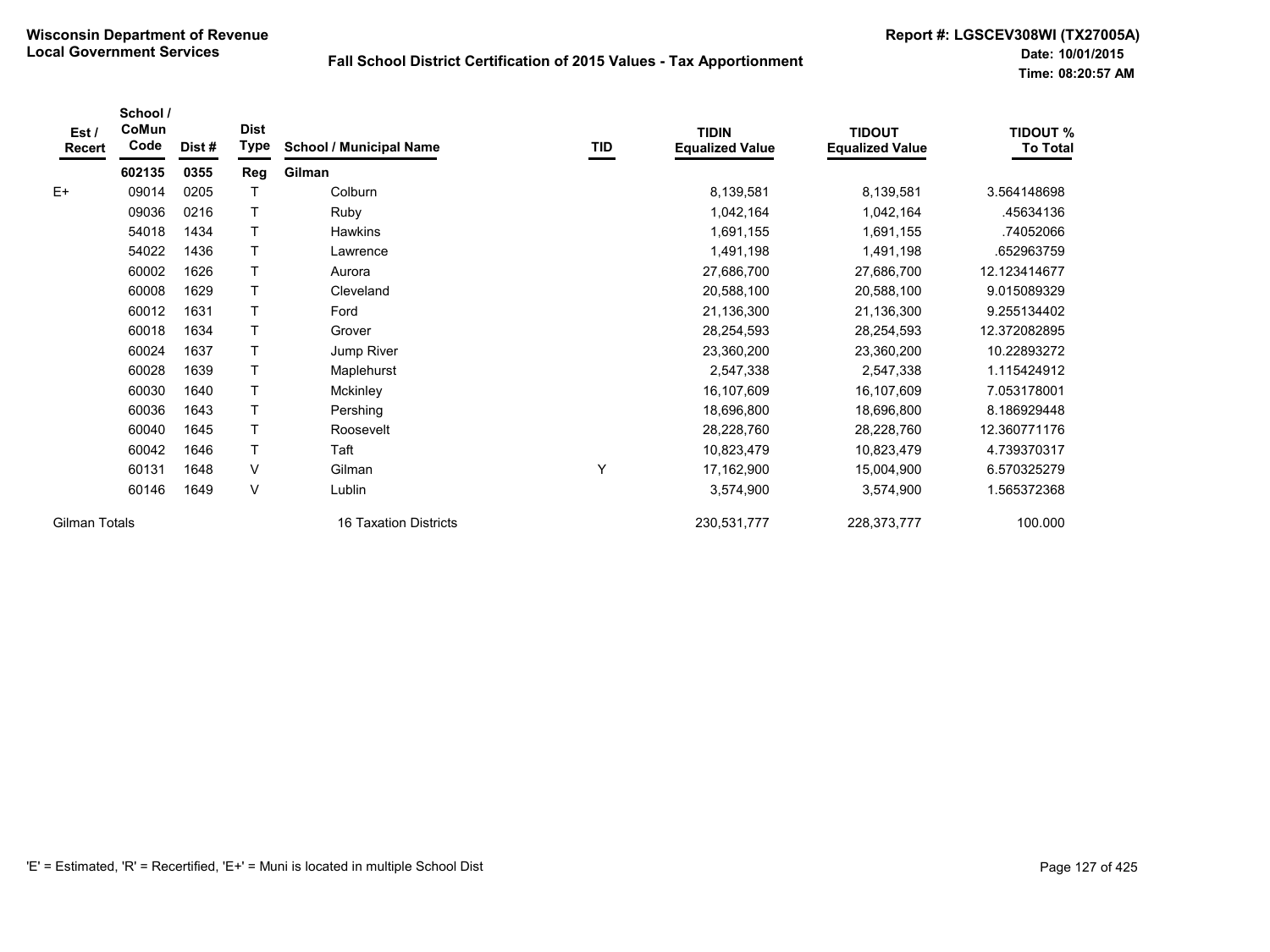| Est /<br>Recert         | School /<br>CoMun<br>Code | Dist# | <b>Dist</b><br>Type | <b>School / Municipal Name</b> | TID | <b>TIDIN</b><br><b>Equalized Value</b> | <b>TIDOUT</b><br><b>Equalized Value</b> | <b>TIDOUT %</b><br><b>To Total</b> |
|-------------------------|---------------------------|-------|---------------------|--------------------------------|-----|----------------------------------------|-----------------------------------------|------------------------------------|
|                         | 062142                    | 0043  | Reg                 | <b>Gilmanton</b>               |     |                                        |                                         |                                    |
|                         | 06002                     | 0130  |                     | Alma                           |     | 5,350,057                              | 5,350,057                               | 5.715041679                        |
|                         | 06012                     | 0135  |                     | Dover                          |     | 34,642,400                             | 34,642,400                              | 37.005729071                       |
|                         | 06014                     | 0136  |                     | Gilmanton                      |     | 41,091,700                             | 41,091,700                              | 43.895004886                       |
|                         | 06018                     | 0138  |                     | Lincoln                        |     | 5,314,104                              | 5,314,104                               | 5.67663594                         |
|                         | 06024                     | 0141  |                     | Modena                         |     | 1,511,438                              | 1,511,438                               | .614549371                         |
| $E+$                    | 06026                     | 0142  |                     | Mondovi                        |     | 445,429                                | 445,429                                 | 475816482                          |
|                         | 06028                     | 0143  | т                   | Montana                        |     | 874,548                                | 874.548                                 | .934210284                         |
|                         | 06030                     | 0144  |                     | Naples                         |     | 2,394,776                              | 2.394.776                               | 2.558149315                        |
|                         | 61010                     | 1658  |                     | Chimney Rock                   |     | 1,989,161                              | 1,989,161                               | 2.124862973                        |
| <b>Gilmanton Totals</b> |                           |       |                     | 9 Taxation Districts           |     | 93,613,613                             | 93,613,613                              | 100.000                            |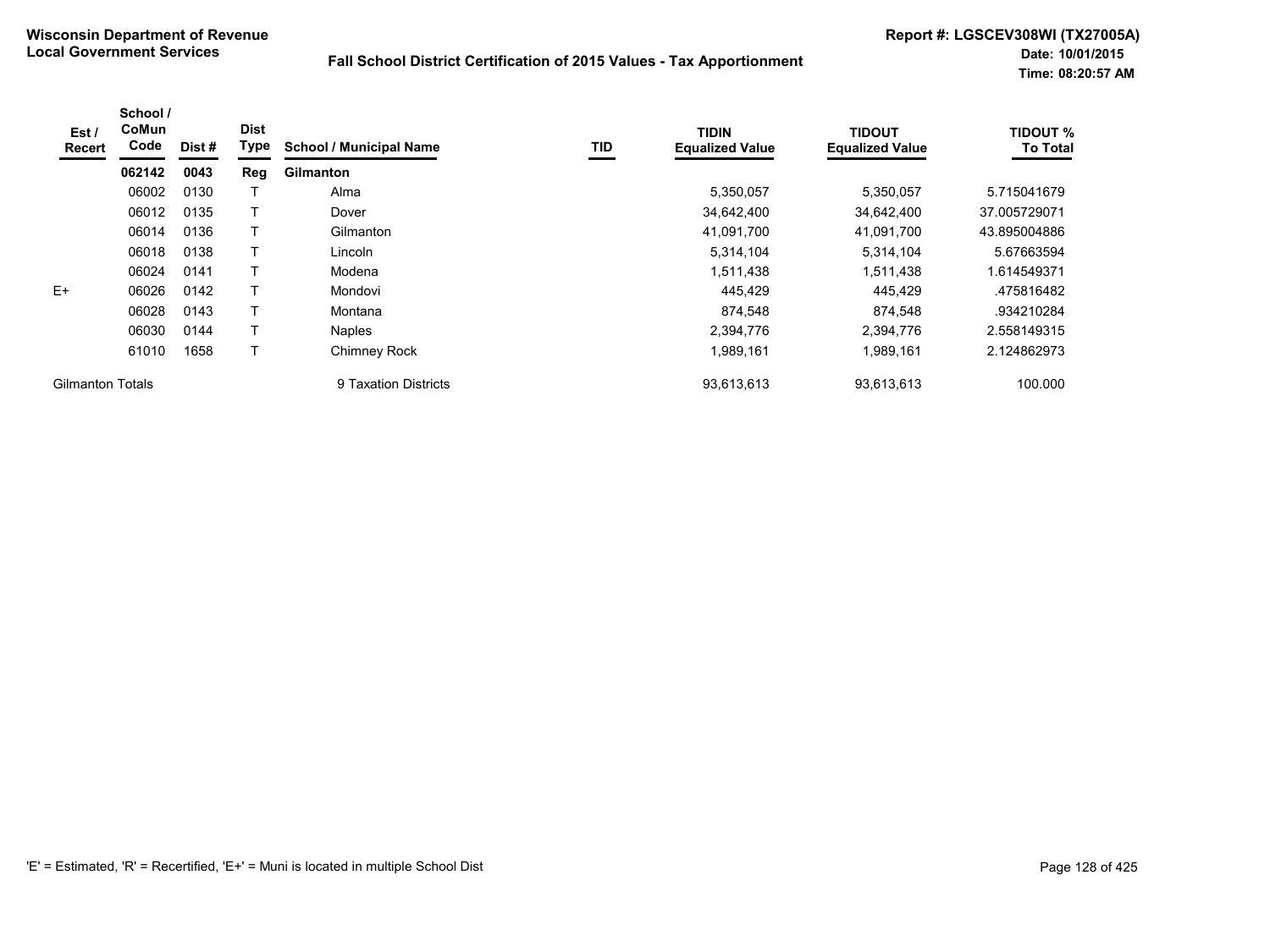| Est/<br><b>Recert</b> | School /<br>CoMun<br>Code   | Dist# | <b>Dist</b><br>Type | <b>School / Municipal Name</b> | TID | TIDIN<br><b>Equalized Value</b> | <b>TIDOUT</b><br><b>Equalized Value</b> | TIDOUT %<br><b>To Total</b> |
|-----------------------|-----------------------------|-------|---------------------|--------------------------------|-----|---------------------------------|-----------------------------------------|-----------------------------|
|                       | 402184                      | 0239  | <b>Elem</b>         | <b>Glendale-River Hills</b>    |     |                                 |                                         |                             |
| E+                    | 40176                       | 1076  |                     | <b>River Hills</b>             |     | 49.332.108                      | 49.332.108                              | 2.871478669                 |
|                       | 40231                       | 1082  | C.                  | Glendale                       |     | 2.067.127.930                   | 1,668,671,530                           | 97.128521331                |
|                       | Glendale-River Hills Totals |       |                     | 2 Taxation Districts           |     | 2.116.460.038                   | 1.718.003.638                           | 100.000                     |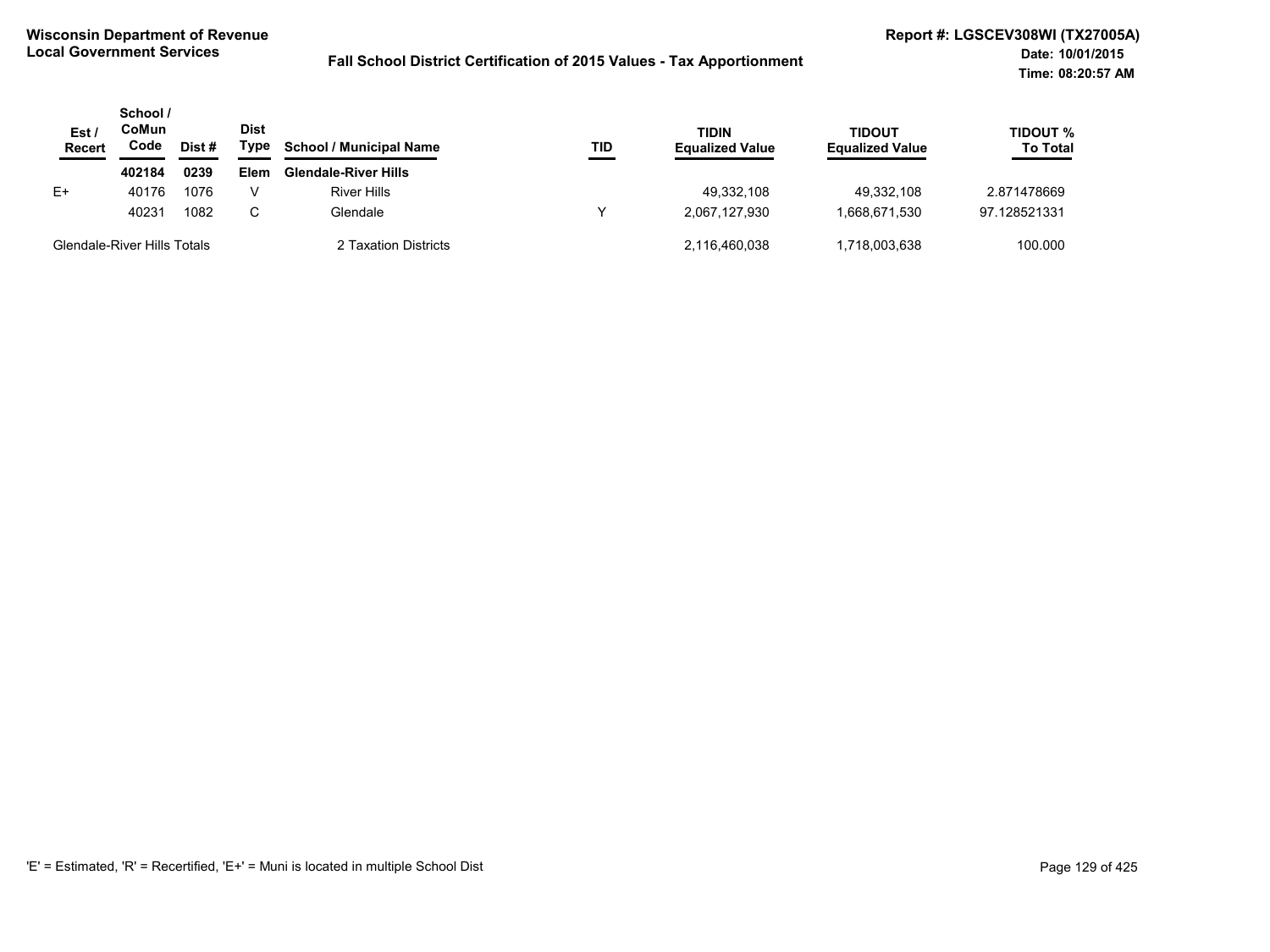| Est /<br><b>Recert</b> | School /<br>CoMun<br>Code   | Dist# | <b>Dist</b><br>Type | <b>School / Municipal Name</b> | TID | <b>TIDIN</b><br><b>Equalized Value</b> | <b>TIDOUT</b><br><b>Equalized Value</b> | <b>TIDOUT %</b><br><b>To Total</b> |
|------------------------|-----------------------------|-------|---------------------|--------------------------------|-----|----------------------------------------|-----------------------------------------|------------------------------------|
|                        | 552198                      | 0328  | Reg                 | <b>Glenwood City</b>           |     |                                        |                                         |                                    |
|                        | 17018                       | 0493  |                     | New Haven                      |     | 2,832,464                              | 2,832,464                               | 1.241119165                        |
|                        | 17036                       | 0502  |                     | Stanton                        |     | 13,198,832                             | 13,198,832                              | 5.783418023                        |
|                        | 17040                       | 0504  | T                   | Tiffany                        |     | 9,774,958                              | 9,774,958                               | 4.283156894                        |
|                        | 17116                       | 0509  | V                   | Downing                        |     | 9,601,100                              | 9,601,100                               | 4.206976403                        |
|                        | 55002                       | 1460  | т                   | <b>Baldwin</b>                 |     | 415,124                                | 415,124                                 | .181897582                         |
|                        | 55010                       | 1464  |                     | Emerald                        |     | 28,559,266                             | 28,559,266                              | 12.513999246                       |
|                        | 55014                       | 1466  | T                   | Forest                         |     | 14,707,632                             | 14,707,632                              | 6.444538727                        |
|                        | 55016                       | 1467  |                     | Glenwood                       |     | 49,522,300                             | 49,522,300                              | 21.699508134                       |
|                        | 55034                       | 1476  |                     | Springfield                    |     | 43,529,634                             | 43,529,634                              | 19.073662715                       |
|                        | 55191                       | 1489  | V                   | Wilson                         |     | 271,027                                | 271,027                                 | .118757663                         |
|                        | 55231                       | 1491  | С                   | Glenwood City                  | v   | 56,961,800                             | 55,806,200                              | 24.452965449                       |
|                        | <b>Glenwood City Totals</b> |       |                     | 11 Taxation Districts          |     | 229,374,137                            | 228,218,537                             | 100.000                            |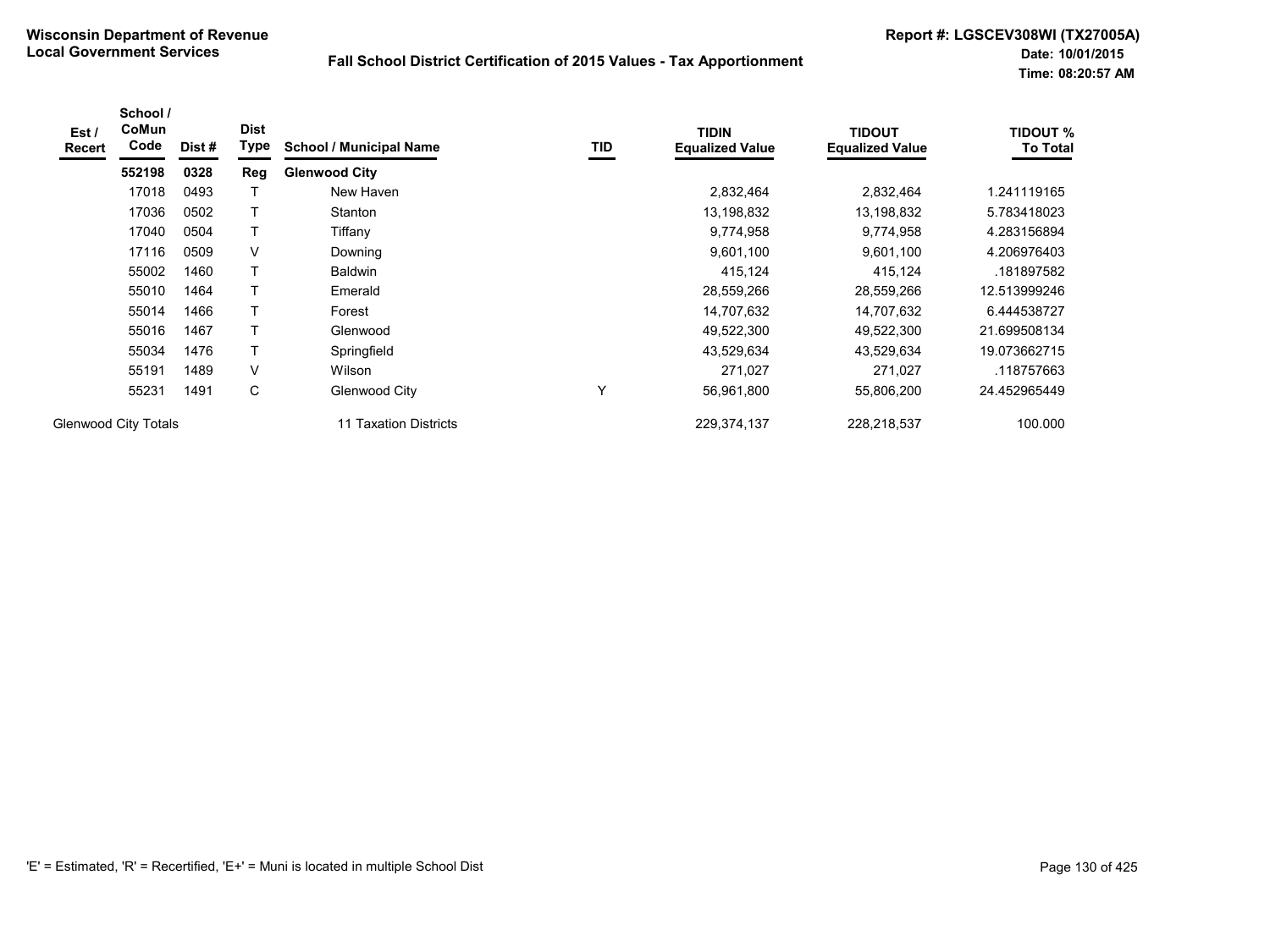| Est /<br>Recert          | School /<br>CoMun<br>Code | Dist # | <b>Dist</b><br>Type | <b>School / Municipal Name</b> | TID | <b>TIDIN</b><br><b>Equalized Value</b> | <b>TIDOUT</b><br><b>Equalized Value</b> | TIDOUT %<br><b>To Total</b> |
|--------------------------|---------------------------|--------|---------------------|--------------------------------|-----|----------------------------------------|-----------------------------------------|-----------------------------|
|                          | 382212                    | 0225   | Reg                 | Goodman-Armstrong              |     |                                        |                                         |                             |
|                          | 21006                     | 0580   |                     | <b>Armstrong Creek</b>         |     | 42,394,800                             | 42,394,800                              | 37.213654522                |
| E.                       | 38012                     | 1030   |                     | Goodman                        |     | 71.527.900                             | 71.527.900                              | 62.786345478                |
| Goodman-Armstrong Totals |                           |        |                     | 2 Taxation Districts           |     | 113,922,700                            | 113,922,700                             | 100.000                     |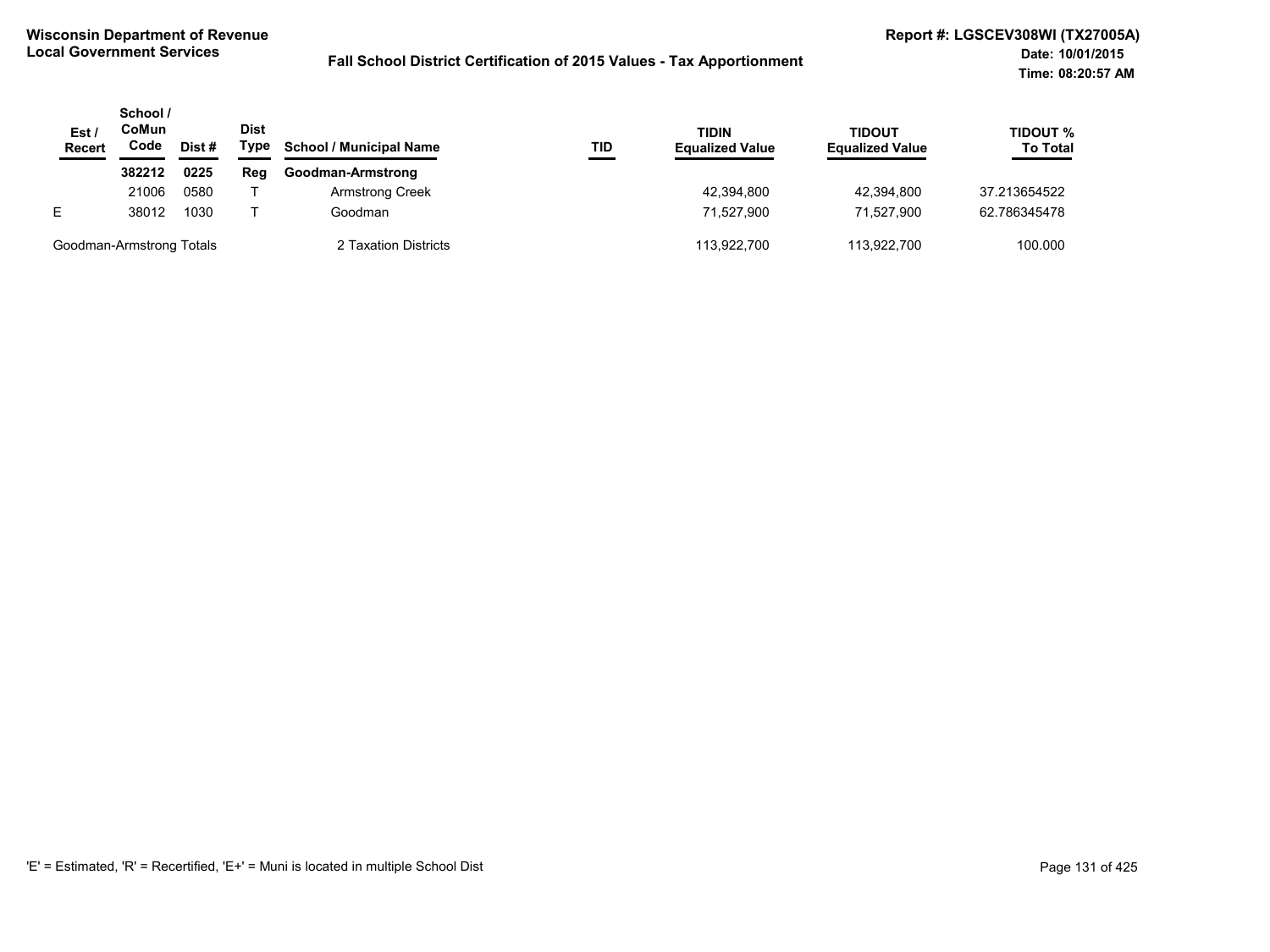| Est/<br><b>Recert</b> | School /<br><b>CoMun</b><br>Code | Dist# | <b>Dist</b><br>Type | TID<br><b>School / Municipal Name</b> | <b>TIDIN</b><br><b>Equalized Value</b> | <b>TIDOUT</b><br><b>Equalized Value</b> | <b>TIDOUT %</b><br><b>To Total</b> |              |
|-----------------------|----------------------------------|-------|---------------------|---------------------------------------|----------------------------------------|-----------------------------------------|------------------------------------|--------------|
|                       | 452217                           | 0275  | Reg                 | Grafton                               |                                        |                                         |                                    |              |
|                       | 45004                            | 1212  |                     | Cedarburg                             |                                        | 14,189,402                              | 14,189,402                         | .935395726   |
|                       | 45008                            | 1214  |                     | Grafton                               |                                        | 525,836,065                             | 525,836,065                        | 34.664237983 |
|                       | 45131                            | 1220  | V                   | Grafton                               |                                        | 1,067,730,678                           | 954,111,178                        | 62.897049362 |
|                       | 45181                            | 1222  | V                   | Saukville                             |                                        | 22,804,432                              | 22,804,432                         | .503316928   |
|                       | 45211                            | 1224  | C                   | Cedarburg                             |                                        |                                         |                                    |              |
| <b>Grafton Totals</b> |                                  |       |                     | 5 Taxation Districts                  |                                        | 1,630,560,577                           | 1,516,941,077                      | 100.000      |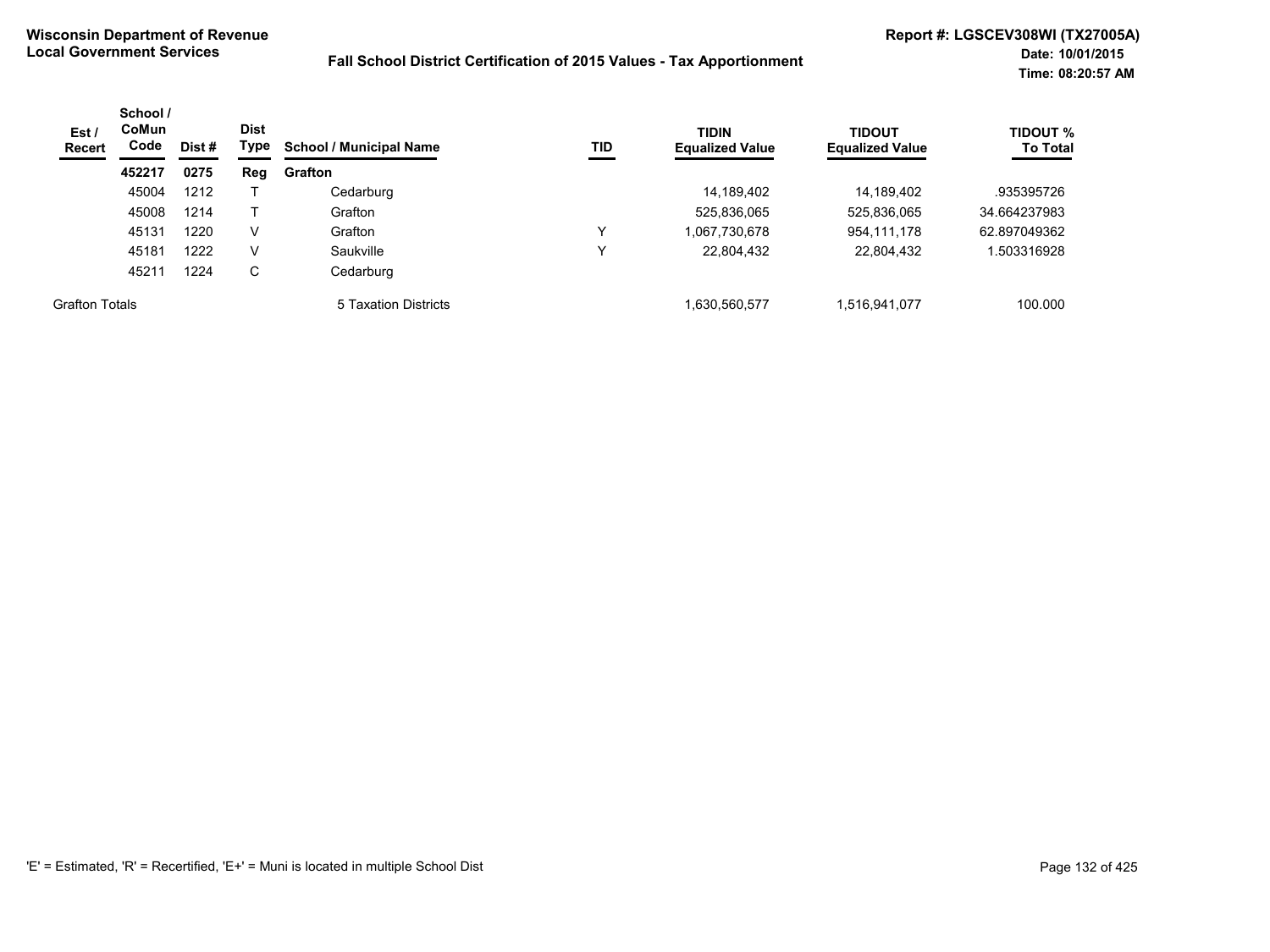| Est /<br><b>Recert</b>     | School /<br>CoMun<br>Code<br>Dist#<br>102226<br>0062 | <b>Dist</b><br>Type | <b>School / Municipal Name</b> | TID                  | <b>TIDIN</b><br><b>Equalized Value</b> | <b>TIDOUT</b><br><b>Equalized Value</b> | <b>TIDOUT %</b><br><b>To Total</b> |              |
|----------------------------|------------------------------------------------------|---------------------|--------------------------------|----------------------|----------------------------------------|-----------------------------------------|------------------------------------|--------------|
|                            |                                                      |                     | Reg                            | <b>Granton Area</b>  |                                        |                                         |                                    |              |
|                            | 10014                                                | 0237                |                                | Fremont              |                                        | 9.666.807                               | 9.666.807                          | 9.581215131  |
|                            | 10016                                                | 0238                |                                | Grant                |                                        | 23,520,264                              | 23.520.264                         | 23.312010814 |
| $E+$                       | 10034                                                | 0247                |                                | Lynn                 |                                        | 39,185,002                              | 39,185,002                         | 38.838050048 |
|                            | 10050                                                | 0255                |                                | Sherwood             |                                        | 266,323                                 | 266.323                            | .263964922   |
|                            | 10058                                                | 0259                |                                | Washburn             |                                        | 127.169                                 | 127,169                            | .12604302    |
| $E+$                       | 10066                                                | 0263                |                                | York                 |                                        | 17.236.865                              | 17.236.865                         | 17.084246303 |
|                            | 10131                                                | 0266                | V                              | Granton              | $\checkmark$                           | 11,126,100                              | 10.890.900                         | 10.794469763 |
| <b>Granton Area Totals</b> |                                                      |                     |                                | 7 Taxation Districts |                                        | 101,128,530                             | 100,893,330                        | 100.000      |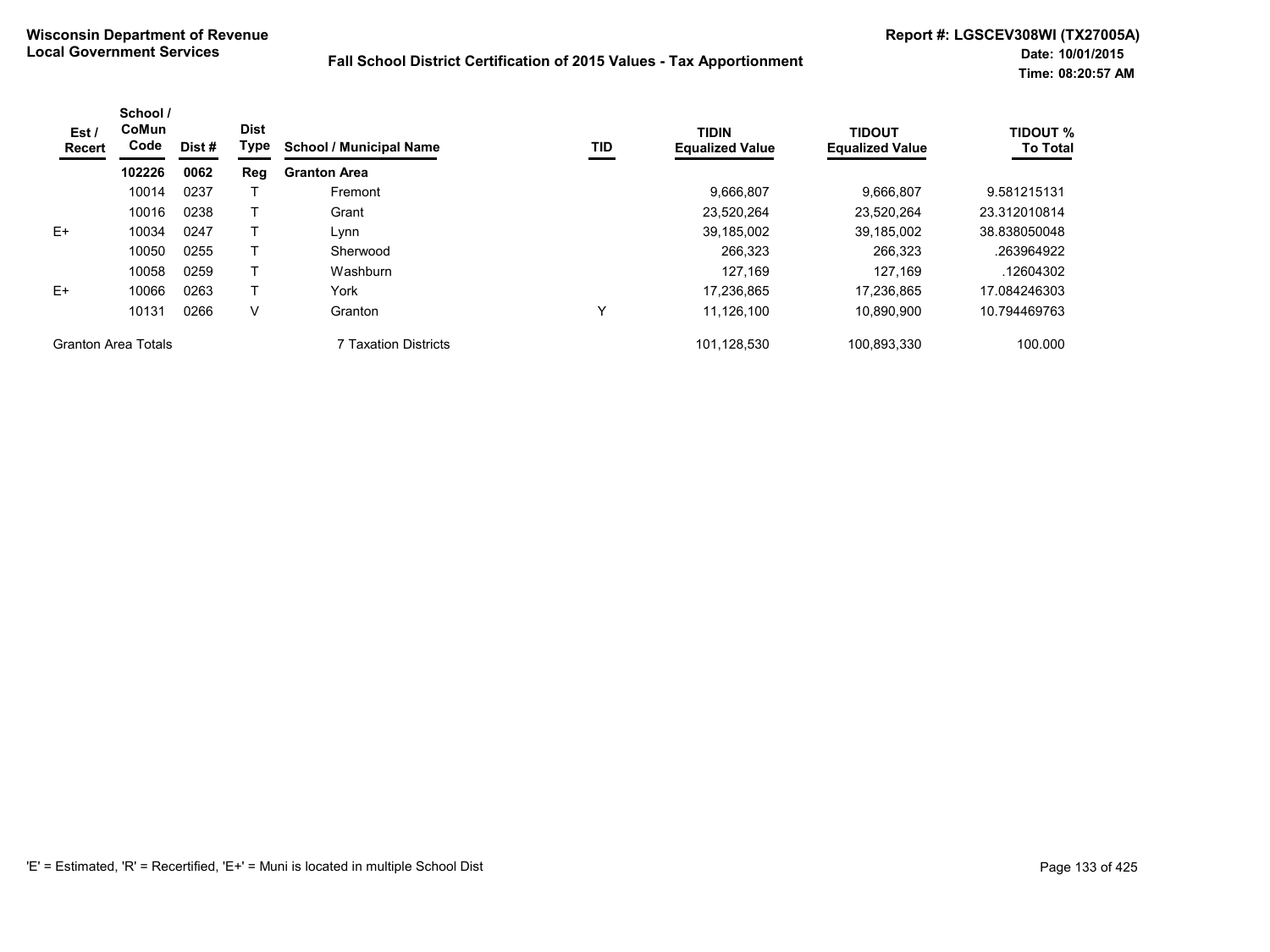| Est /<br><b>Recert</b>   | School /<br>CoMun<br>Code | Dist# | <b>Dist</b><br>Type | <b>School / Municipal Name</b> | TID | <b>TIDIN</b><br><b>Equalized Value</b> | <b>TIDOUT</b><br><b>Equalized Value</b> | <b>TIDOUT %</b><br><b>To Total</b> |
|--------------------------|---------------------------|-------|---------------------|--------------------------------|-----|----------------------------------------|-----------------------------------------|------------------------------------|
|                          | 072233                    | 0045  | Reg                 | Grantsburg                     |     |                                        |                                         |                                    |
| E                        | 07002                     | 0154  |                     | Anderson                       |     | 31,495,500                             | 31,495,500                              | 8.5294196                          |
|                          | 07006                     | 0156  |                     | <b>Daniels</b>                 |     | 21,413,670                             | 21,413,670                              | 5.799119766                        |
|                          | 07010                     | 0158  |                     | Grantsburg                     |     | 64,119,400                             | 64,119,400                              | 17.36442562                        |
|                          | 07016                     | 0161  |                     | Lincoln                        |     | 10,586,192                             | 10,586,192                              | 2.86688808                         |
|                          | 07034                     | 0170  |                     | Trade Lake                     |     | 43,835,056                             | 43,835,056                              | 11.871143046                       |
|                          | 07040                     | 0173  |                     | West Marshland                 |     | 27,574,900                             | 27.574.900                              | 7.467666572                        |
|                          | 07042                     | 0174  |                     | Wood River                     |     | 107,639,300                            | 107,639,300                             | 29.150220036                       |
|                          | 07131                     | 0175  | V                   | Grantsburg                     | Υ   | 58,148,700                             | 50,306,900                              | 13.623808445                       |
|                          | 48046                     | 1288  |                     | Sterling                       |     | 12,286,329                             | 12,286,329                              | 3.327308834                        |
| <b>Grantsburg Totals</b> |                           |       |                     | 9 Taxation Districts           |     | 377,099,047                            | 369,257,247                             | 100.000                            |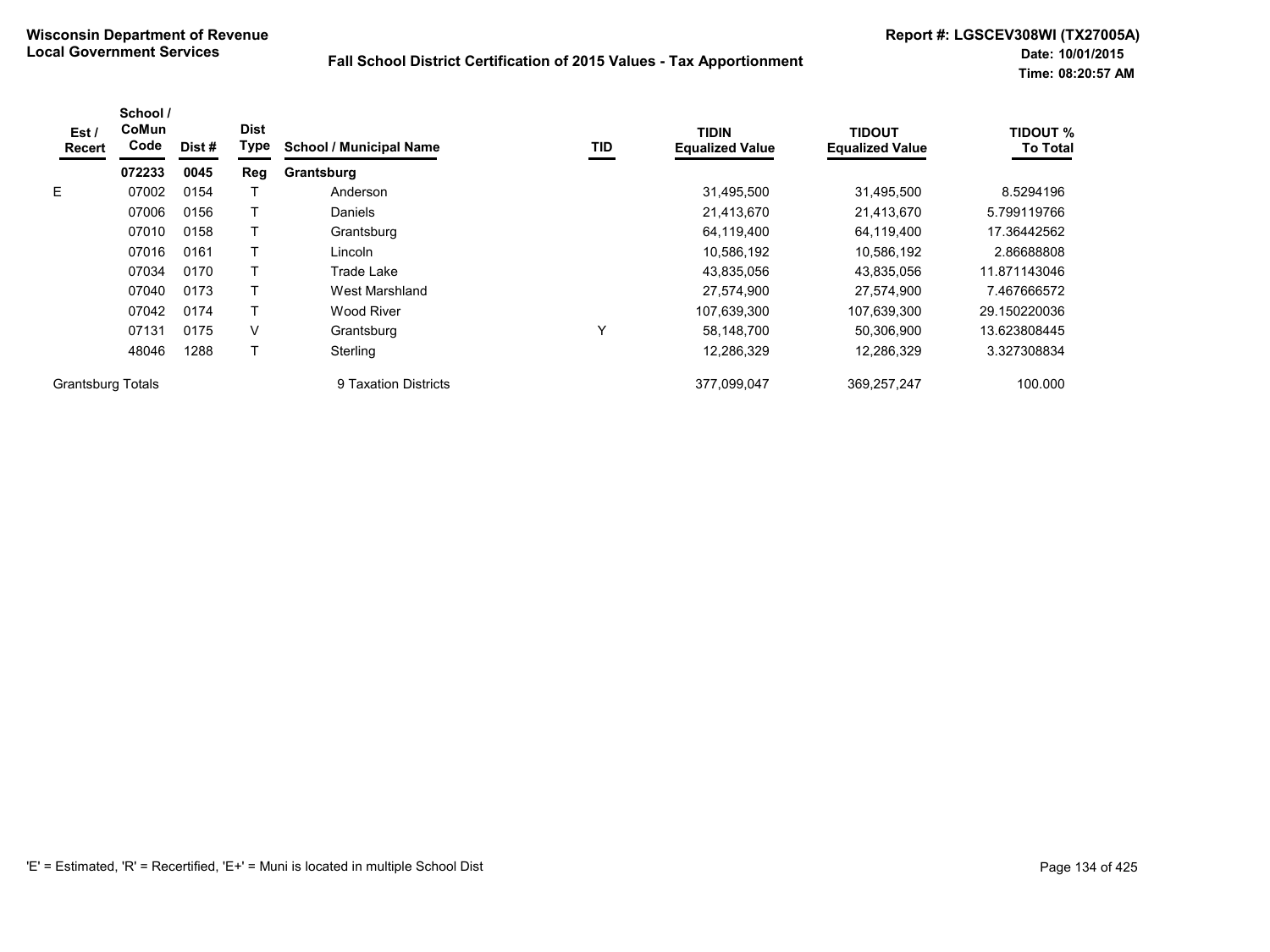| Est /<br><b>Recert</b> | School /<br><b>CoMun</b><br>Code | Dist # | <b>Dist</b><br>Type | <b>School / Municipal Name</b> | TID          | <b>TIDIN</b><br><b>Equalized Value</b> | <b>TIDOUT</b><br><b>Equalized Value</b> | <b>TIDOUT %</b><br><b>To Total</b> |
|------------------------|----------------------------------|--------|---------------------|--------------------------------|--------------|----------------------------------------|-----------------------------------------|------------------------------------|
|                        | 052289                           | 0036   | Reg                 | <b>Green Bay Area</b>          |              |                                        |                                         |                                    |
|                        | 05010                            | 0106   |                     | Eaton                          |              | 21,365,894                             | 21.365.894                              | .261994942                         |
|                        | 05014                            | 0108   |                     | Green Bay                      |              | 5,422,721                              | 5,422,721                               | .066495016                         |
|                        | 05022                            | 0111   |                     | Humboldt                       |              | 44,434,358                             | 44.434.358                              | .544867303                         |
|                        | 05025                            | 0113   |                     | Ledgeview                      |              | 16,002,736                             | 16.002.736                              | .196230305                         |
|                        | 05036                            | 0118   |                     | Scott                          |              | 338,918,700                            | 338,918,700                             | 4.155921821                        |
|                        | 05102                            | 0121   | V                   | Allouez                        | Υ            | 891.500.700                            | 879.175.900                             | 10.780716163                       |
|                        | 05106                            | 0105   | V                   | <b>Bellevue</b>                | $\checkmark$ | 1.078.100.307                          | 1,060,553,907                           | 13.004827187                       |
| E                      | 05231                            | 0128   | С                   | Green Bay                      | Υ            | 6,009,465,500                          | 5,789,204,600                           | 70.988947264                       |
| Green Bay Area Totals  |                                  |        |                     | 8 Taxation Districts           |              | 8,405,210,916                          | 8,155,078,816                           | 100.000                            |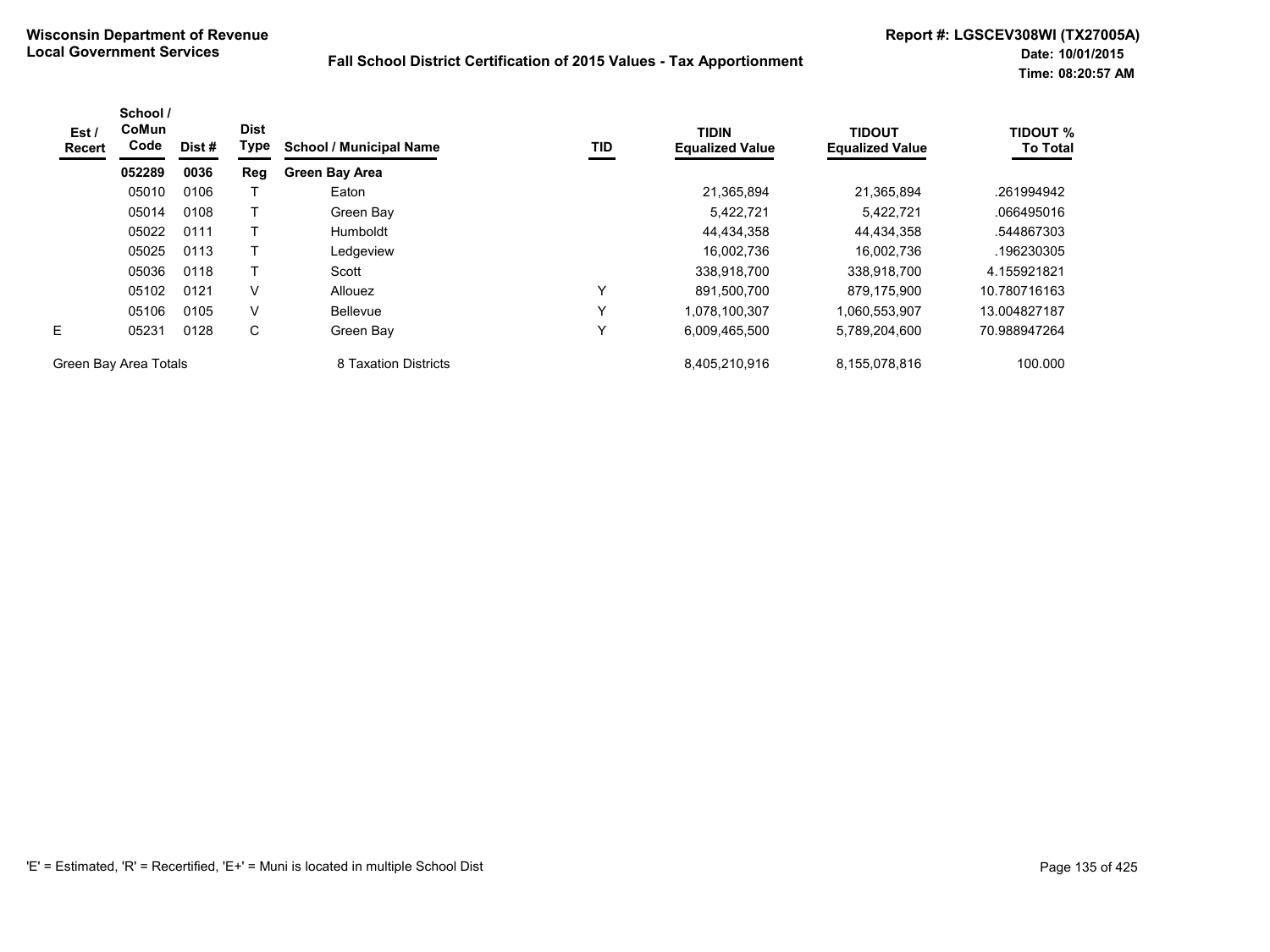| Est/<br>Recert    | School /<br><b>CoMun</b><br>Code | Dist# | <b>Dist</b><br>Type | TID<br><b>School / Municipal Name</b> | <b>TIDIN</b><br><b>Equalized Value</b> | <b>TIDOUT</b><br><b>Equalized Value</b> | <b>TIDOUT %</b><br><b>To Total</b> |              |
|-------------------|----------------------------------|-------|---------------------|---------------------------------------|----------------------------------------|-----------------------------------------|------------------------------------|--------------|
|                   | 242310                           | 0151  | Reg                 | <b>Green Lake</b>                     |                                        |                                         |                                    |              |
|                   | 24004                            | 0673  |                     | <b>Brooklyn</b>                       |                                        | 429,233,418                             | 429,233,418                        | 50.097614757 |
|                   | 24006                            | 0674  |                     | Green Lake                            |                                        | 167,557,817                             | 167,557,817                        | 19.556368665 |
|                   | 24016                            | 0679  |                     | Princeton                             |                                        | 45,871,503                              | 45,871,503                         | 5.353853613  |
|                   | 24018                            | 0680  |                     | Saint Marie                           |                                        | 1,115,683                               | 1,115,683                          | .130215996   |
|                   | 24231                            | 0685  | C                   | Green Lake                            |                                        | 227,083,000                             | 213,015,700                        | 24.861946969 |
| Green Lake Totals |                                  |       |                     | 5 Taxation Districts                  |                                        | 870,861,421                             | 856.794.121                        | 100.000      |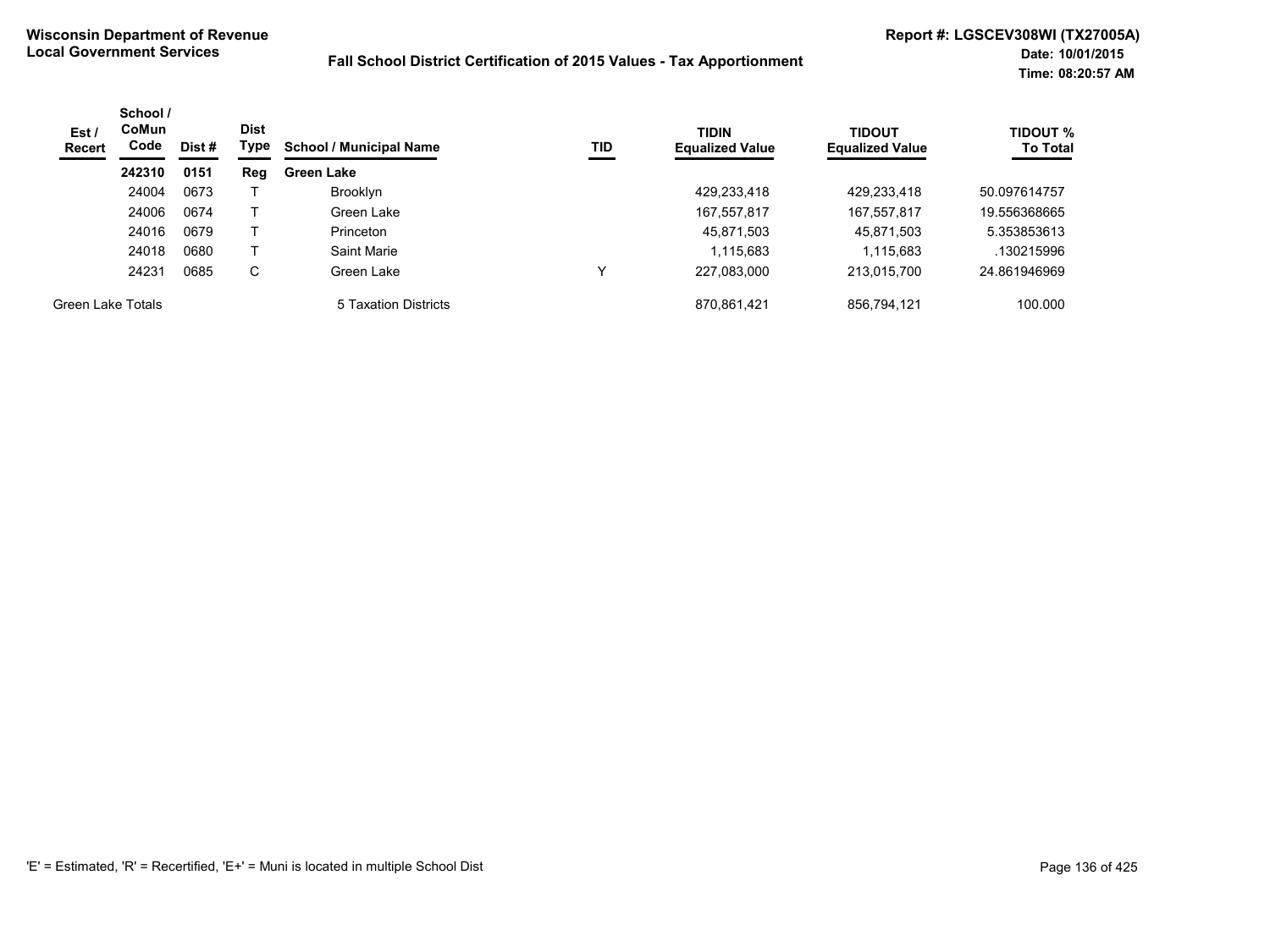| Est<br><b>Recert</b> | School /<br>CoMun<br>Code | Dist# | <b>Dist</b><br>Type | <b>School / Municipal Name</b> | TID | TIDIN<br><b>Equalized Value</b> | <b>TIDOUT</b><br><b>Equalized Value</b> | TIDOUT %<br><b>To Total</b> |
|----------------------|---------------------------|-------|---------------------|--------------------------------|-----|---------------------------------|-----------------------------------------|-----------------------------|
|                      | 402296                    | 0240  | Reg                 | Greendale                      |     |                                 |                                         |                             |
| E.                   | 40131                     | 1074  |                     | Greendale                      |     | 1.333.340.400                   | 1,252,061,700                           | 100                         |
| Greendale Totals     |                           |       |                     | <b>Taxation Districts</b>      |     | 1,333,340,400                   | 1,252,061,700                           | 100.000                     |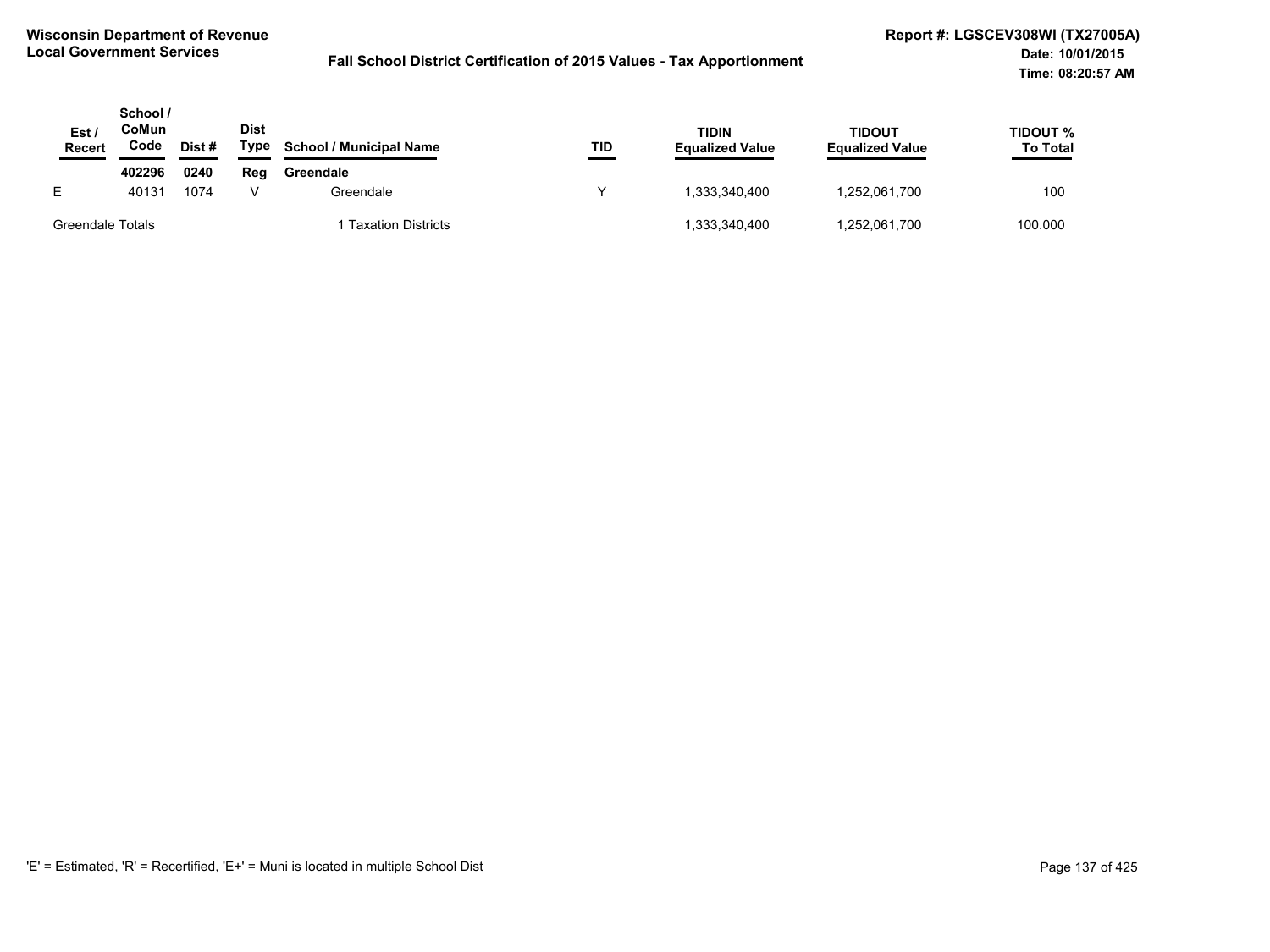| Est/<br><b>Recert</b>    | School /<br>CoMun<br>Code | Dist# | <b>Dist</b><br>Type | <b>School / Municipal Name</b> | TID | TIDIN<br><b>Equalized Value</b> | <b>TIDOUT</b><br><b>Equalized Value</b> | TIDOUT %<br><b>To Total</b> |
|--------------------------|---------------------------|-------|---------------------|--------------------------------|-----|---------------------------------|-----------------------------------------|-----------------------------|
|                          | 402303                    | 0241  | Reg                 | Greenfield                     |     |                                 |                                         |                             |
|                          | 40236                     | 1083  | ⌒                   | Greenfield                     |     | 1.970.184.908                   | 1,970,184,908                           | 100                         |
| <b>Greenfield Totals</b> |                           |       |                     | <b>Taxation Districts</b>      |     | 1,970,184,908                   | 1,970,184,908                           | 100.000                     |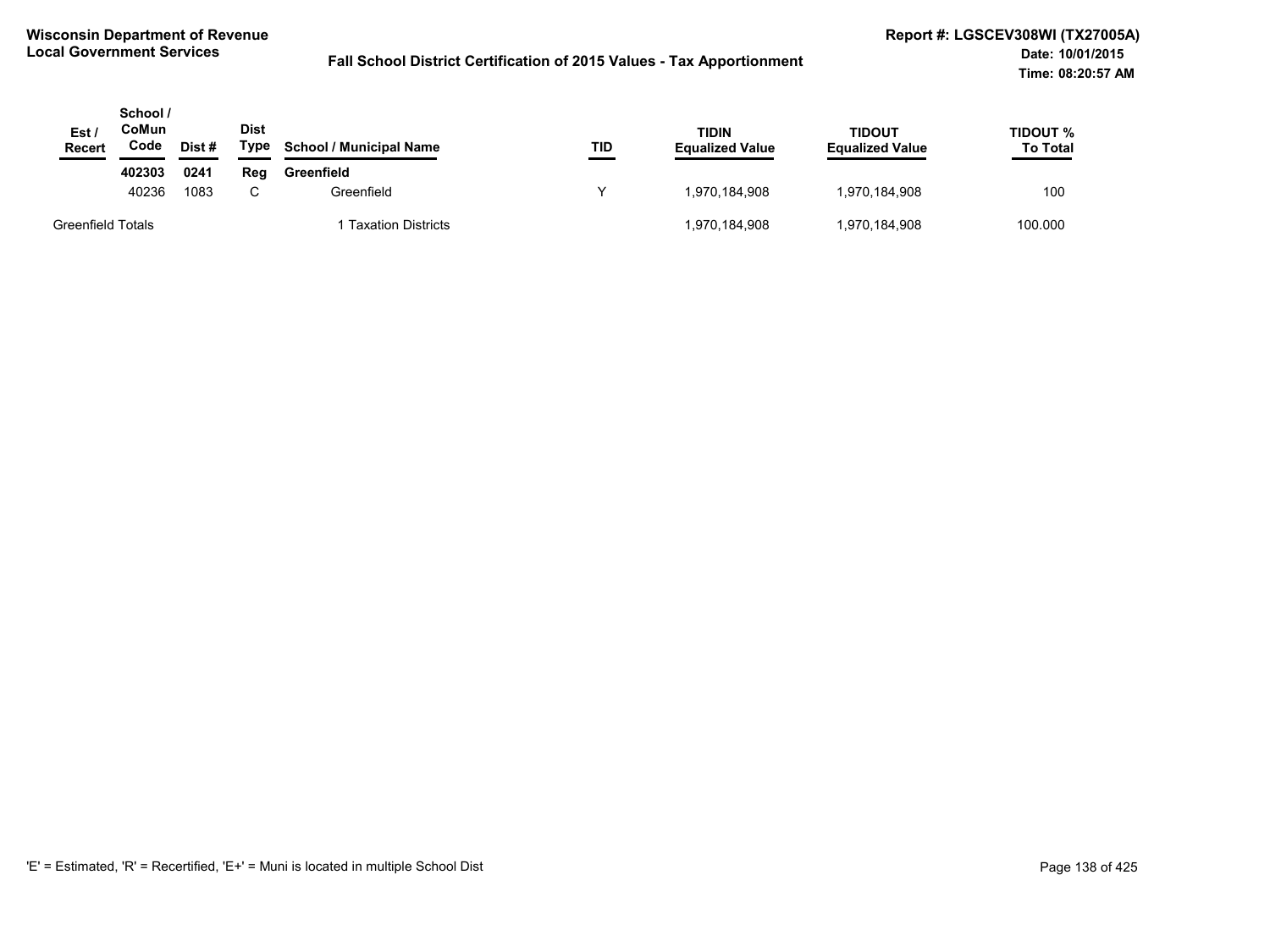| Est/<br><b>Recert</b>   | School /<br>CoMun<br>Code | Dist# | <b>Dist</b><br>Type | <b>School / Municipal Name</b> | TID | <b>TIDIN</b><br><b>Equalized Value</b> | <b>TIDOUT</b><br><b>Equalized Value</b> | <b>TIDOUT %</b><br><b>To Total</b> |
|-------------------------|---------------------------|-------|---------------------|--------------------------------|-----|----------------------------------------|-----------------------------------------|------------------------------------|
|                         | 102394                    | 0063  | Reg                 | Greenwood                      |     |                                        |                                         |                                    |
|                         | 10002                     | 0231  |                     | Beaver                         |     | 4,678,848                              | 4,678,848                               | 2.251552655                        |
|                         | 10010                     | 0235  | т                   | Eaton                          |     | 53,262,413                             | 53,262,413                              | 25.630909014                       |
|                         | 10020                     | 0240  | T                   | <b>Hendren</b>                 |     | 32,932,303                             | 32,932,303                              | 15.84766469                        |
|                         | 10030                     | 0245  | Τ                   | Longwood                       |     | 3,749,320                              | 3,749,320                               | .804245703                         |
|                         | 10032                     | 0246  | т                   | Loyal                          |     | 1,968,596                              | 1,968,596                               | .947326682                         |
|                         | 10038                     | 0249  | т                   | Mead                           |     | 36,485,734                             | 36,485,734                              | 17.557644797                       |
|                         | 10044                     | 0252  | Т                   | Reseburg                       |     | 1,003,764                              | 1,003,764                               | .483030759                         |
|                         | 10046                     | 0253  | T                   | Seif                           |     | 3,901,887                              | 3,901,887                               | .877663911                         |
|                         | 10056                     | 0258  | Τ                   | Warner                         |     | 31,240,035                             | 31,240,035                              | 15.033312416                       |
|                         | 10231                     | 0271  | C                   | Greenwood                      | Y   | 39,849,400                             | 38,582,500                              | 18.566649375                       |
| <b>Greenwood Totals</b> |                           |       |                     | 10 Taxation Districts          |     | 209,072,300                            | 207,805,400                             | 100.000                            |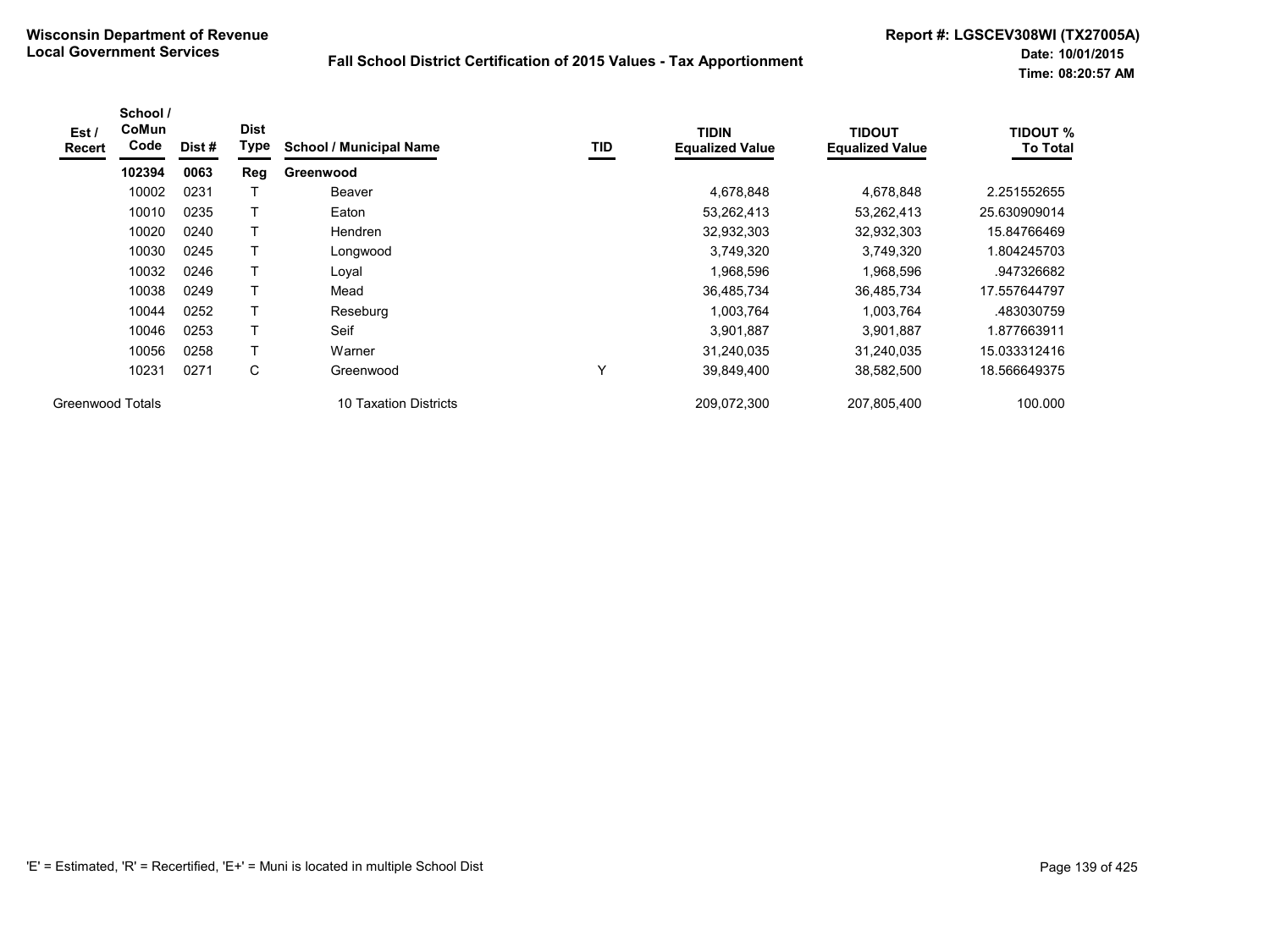| Est/<br>Recert        | School /<br><b>CoMun</b><br>Code | Dist # | <b>Dist</b><br>Type | <b>School / Municipal Name</b> | TID | <b>TIDIN</b><br><b>Equalized Value</b> | TIDOUT<br><b>Equalized Value</b> | <b>TIDOUT %</b><br><b>To Total</b> |
|-----------------------|----------------------------------|--------|---------------------|--------------------------------|-----|----------------------------------------|----------------------------------|------------------------------------|
|                       | 582415                           | 0446   | Reg                 | Gresham                        |     |                                        |                                  |                                    |
|                       | 58024                            | 1569   |                     | Herman                         |     | 33,590,946                             | 33,590,946                       | 26.448352153                       |
|                       | 58038                            | 1576   |                     | <b>Red Springs</b>             |     | 73,225,963                             | 73,225,963                       | 57.655597321                       |
| $E+$                  | 58040                            | 1577   |                     | Richmond                       |     | 2,052,647                              | 2,052,647                        | .616183441                         |
|                       | 58042                            | 1578   |                     | Seneca                         |     | 102.162                                | 102,162                          | .080438835                         |
|                       | 58131                            | 1589   | V                   | Gresham                        | ν   | 18,034,100                             | 18,034,100                       | 14.19942825                        |
| <b>Gresham Totals</b> |                                  |        |                     | 5 Taxation Districts           |     | 127,005,818                            | 127.005.818                      | 100.000                            |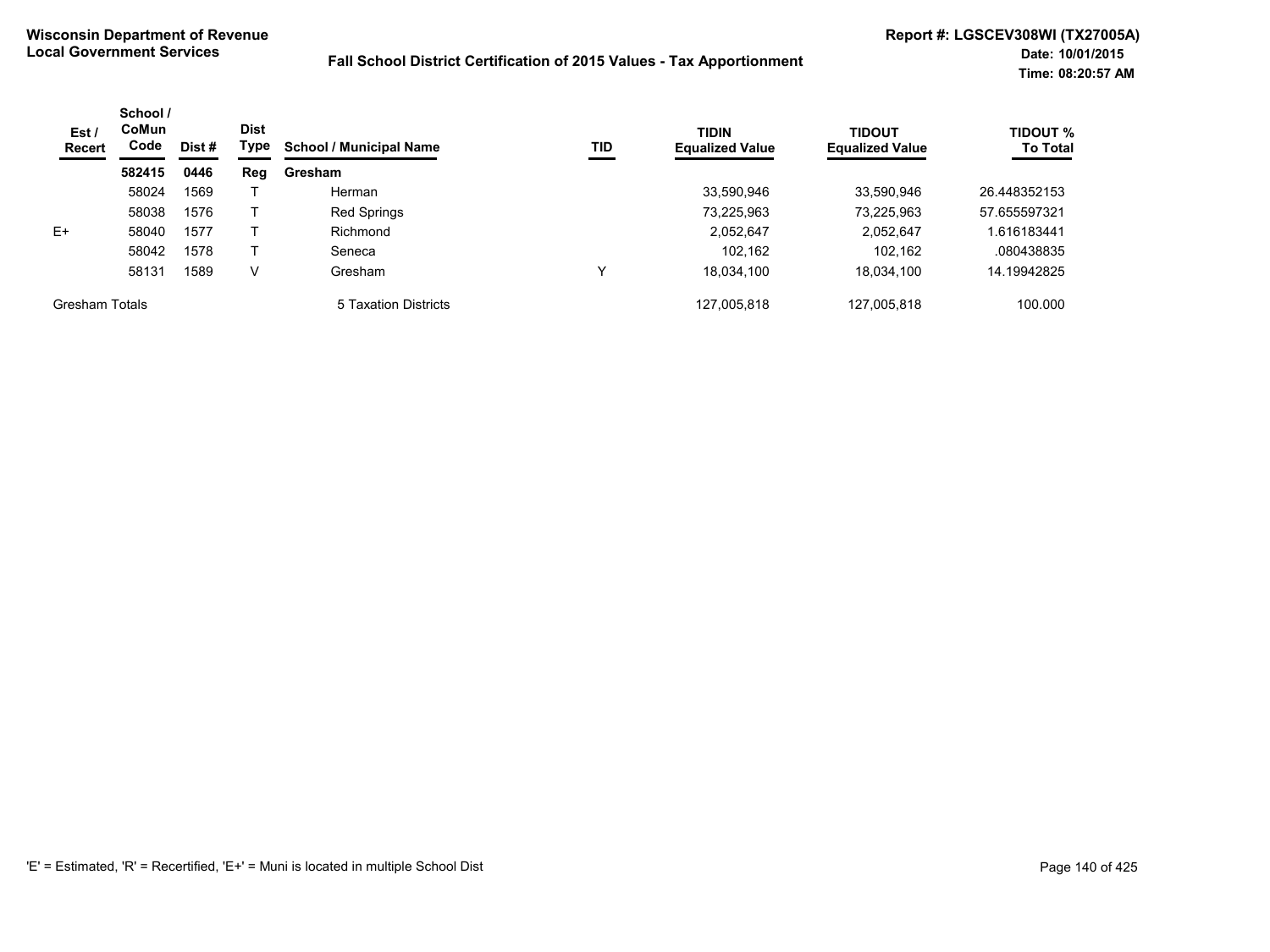| Est /<br><b>Recert</b>   | School /<br><b>CoMun</b><br>Code | <b>Dist</b><br>Dist #<br>0405 | Type | TID<br><b>School / Municipal Name</b> |              | <b>TIDIN</b><br><b>Equalized Value</b> | <b>TIDOUT</b><br><b>Equalized Value</b> | <b>TIDOUT %</b><br><b>To Total</b> |
|--------------------------|----------------------------------|-------------------------------|------|---------------------------------------|--------------|----------------------------------------|-----------------------------------------|------------------------------------|
|                          | 672420                           |                               | Reg  | Hamilton (Lisbon)                     |              |                                        |                                         |                                    |
|                          | 67010                            | 1813                          |      | Lisbon                                |              | 578,939,402                            | 578,939,402                             | 18.792309481                       |
|                          | 67107                            | 1823                          | V    | <b>Butler</b>                         |              | 186,710,412                            | 161,795,212                             | 5.251854833                        |
|                          | 67147                            | 1830                          | V    | Lannon                                |              | 111.398.923                            | 111.398.923                             | 3.61599682                         |
|                          | 67151                            | 1831                          | V    | Menomonee Falls                       | $\checkmark$ | 1.019.497.474                          | 1.019.497.474                           | 33.09277617                        |
|                          | 67181                            | 1838                          | V    | Sussex                                |              | 1,185,839,514                          | 1,176,546,614                           | 38.190574027                       |
|                          | 67270                            | 1818                          | С    | Pewaukee                              |              | 32,547,512                             | 32,547,512                              | .056488669                         |
| Hamilton (Lisbon) Totals |                                  |                               |      | 6 Taxation Districts                  |              | 3,114,933,237                          | 3,080,725,137                           | 100.000                            |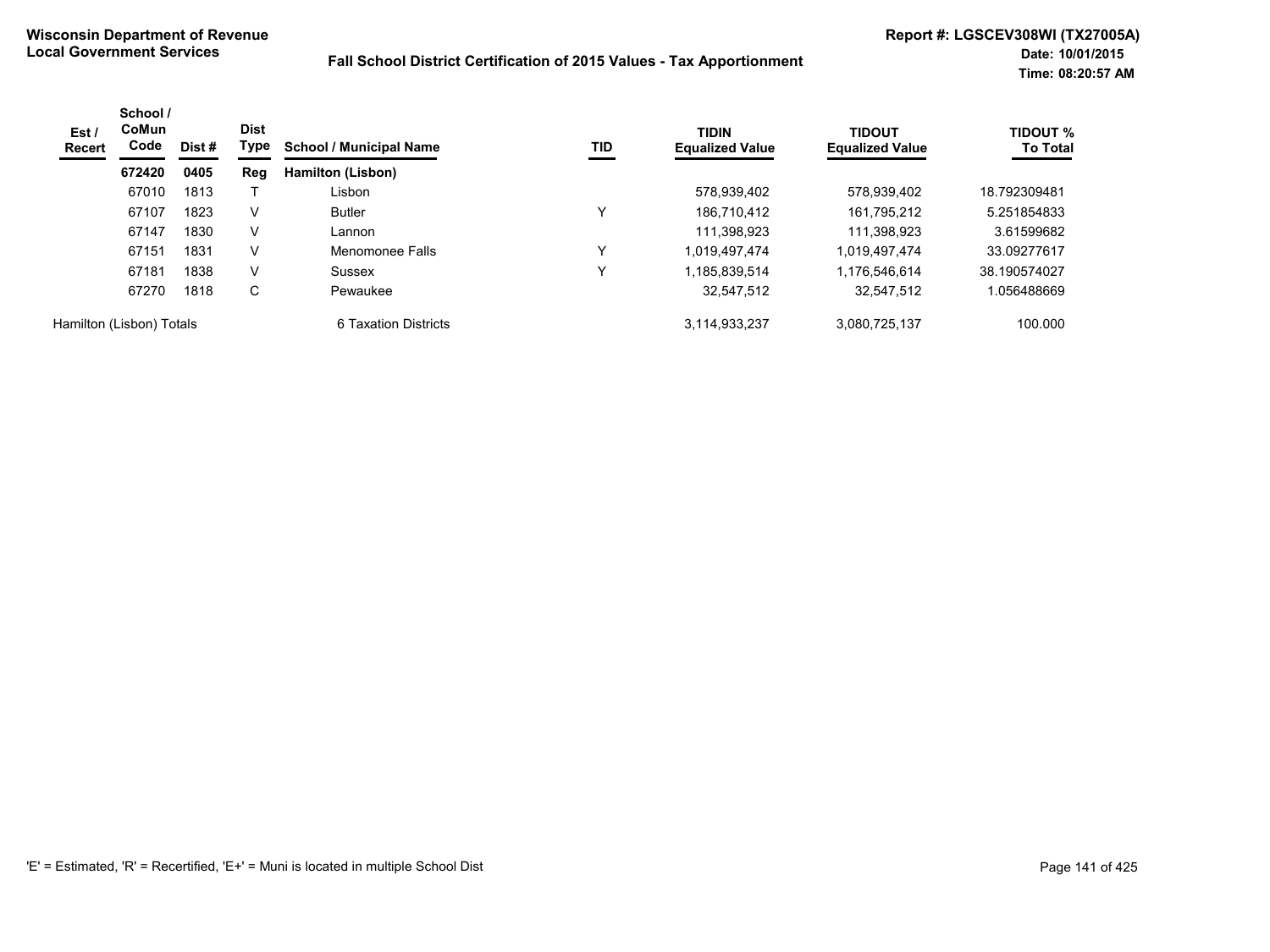| Est /<br>Recert     | School /<br><b>CoMun</b><br>Code | Dist # | <b>Dist</b><br>Type | <b>School / Municipal Name</b> | TID | <b>TIDIN</b><br><b>Equalized Value</b> | <b>TIDOUT</b><br><b>Equalized Value</b> | <b>TIDOUT %</b><br><b>To Total</b> |
|---------------------|----------------------------------|--------|---------------------|--------------------------------|-----|----------------------------------------|-----------------------------------------|------------------------------------|
|                     | 662443                           | 0397   | Elem                | Hartford J 1                   |     |                                        |                                         |                                    |
|                     | 14002                            | 0397   |                     | Ashippun                       |     | 36.219.130                             | 36.219.130                              | 2.497742487                        |
|                     | 14038                            | 0415   |                     | Rubicon                        |     | 7,724,441                              | 7.724.441                               | .532692654                         |
|                     | 14230                            | 0435   | C                   | Hartford                       |     | 30,314,270                             | 24.526.670                              | 1.691407434                        |
| E+                  | 66002                            | 1787   |                     | Addison                        |     | 9,330,404                              | 9,330,404                               | .643443023                         |
|                     | 66006                            | 1789   |                     | Erin                           |     | 112,351,285                            | 112,351,285                             | 7.74796573                         |
|                     | 66012                            | 1792   |                     | Hartford                       |     | 251.191.287                            | 251.191.287                             | 17.322645516                       |
| $E+$                | 66236                            | 1805   | C                   | Hartford                       | ↘   | 1,049,022,708                          | 1,008,731,408                           | 69.564103158                       |
| Hartford J 1 Totals |                                  |        |                     | 7 Taxation Districts           |     | 496,153,525,                           | 1,450,074,625                           | 100.000                            |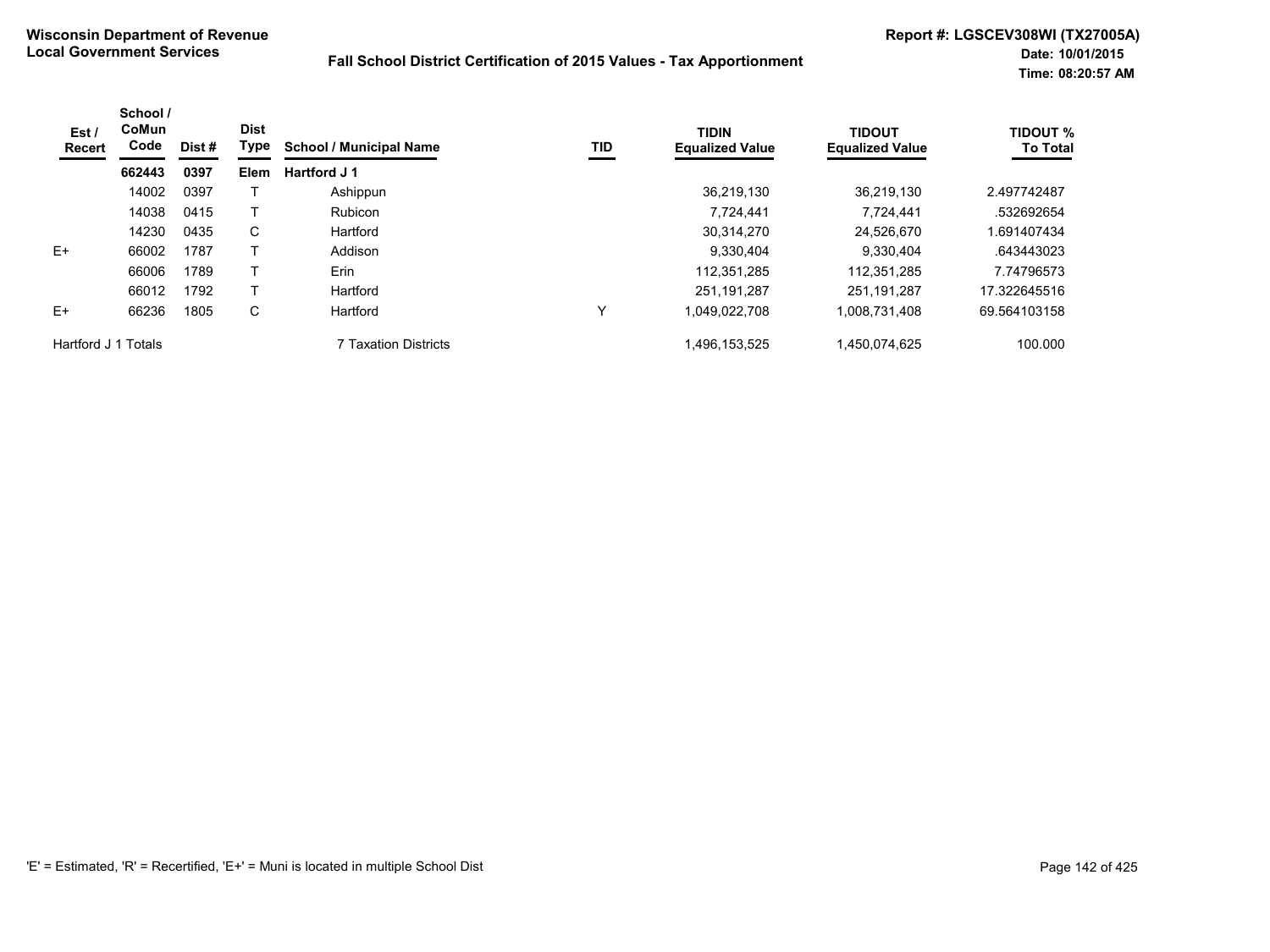| Est /<br>Recert            | School /<br>CoMun<br>Code | Dist# | <b>Dist</b><br><b>Type</b> | <b>School / Municipal Name</b> | TID | <b>TIDIN</b><br><b>Equalized Value</b> | <b>TIDOUT</b><br><b>Equalized Value</b> | <b>TIDOUT %</b><br><b>To Total</b> |
|----------------------------|---------------------------|-------|----------------------------|--------------------------------|-----|----------------------------------------|-----------------------------------------|------------------------------------|
|                            | 662436                    | 0396  | <b>UHS</b>                 | <b>Hartford Union High</b>     |     |                                        |                                         |                                    |
|                            | 14002                     | 0397  |                            | Ashippun                       |     | 67,640,639                             | 67,640,639                              | 2.150984961                        |
|                            | 14020                     | 0406  |                            | Herman                         |     | 97,448,926                             | 97,448,926                              | 3.098894058                        |
|                            | 14022                     | 0407  |                            | <b>Hubbard</b>                 |     | 314,717                                | 314,717                                 | .010008059                         |
|                            | 14024                     | 0408  |                            | Hustisford                     |     | 1,631,821                              | 1,631,821                               | .051892213                         |
|                            | 14026                     | 0409  |                            | Lebanon                        |     | 13,241,116                             | 13,241,116                              | .421069963                         |
|                            | 14038                     | 0415  |                            | Rubicon                        |     | 189,595,126                            | 189,595,126                             | 6.029160438                        |
|                            | 14042                     | 0417  |                            | Theresa                        |     | 43,377                                 | 43,377                                  | .001379397                         |
|                            | 14161                     | 0428  | V                          | Neosho                         |     | 35,816,000                             | 35,816,000                              | 1.138955493                        |
|                            | 14230                     | 0435  | C                          | Hartford                       |     | 54,559,800                             | 48,772,200                              | 1.550965074                        |
| $E+$                       | 66002                     | 1787  | $\mathsf{T}$               | Addison                        |     | 9,330,404                              | 9,330,404                               | .296708591                         |
|                            | 66006                     | 1789  |                            | <b>Erin</b>                    |     | 553,768,600                            | 553,768,600                             | 17.609944968                       |
|                            | 66012                     | 1792  |                            | Hartford                       |     | 252,429,106                            | 252,429,106                             | 8.027292744                        |
|                            | 66166                     | 1796  | V                          | Richfield                      |     | 865,872,168                            | 865,872,168                             | 27.534896756                       |
| $E+$                       | 66236                     | 1805  | С                          | Hartford                       | Y   | 1,049,022,708                          | 1,008,731,408                           | 32.077847285                       |
| Hartford Union High Totals |                           |       |                            | 14 Taxation Districts          |     | 3,190,714,508                          | 3,144,635,608                           | 100.000                            |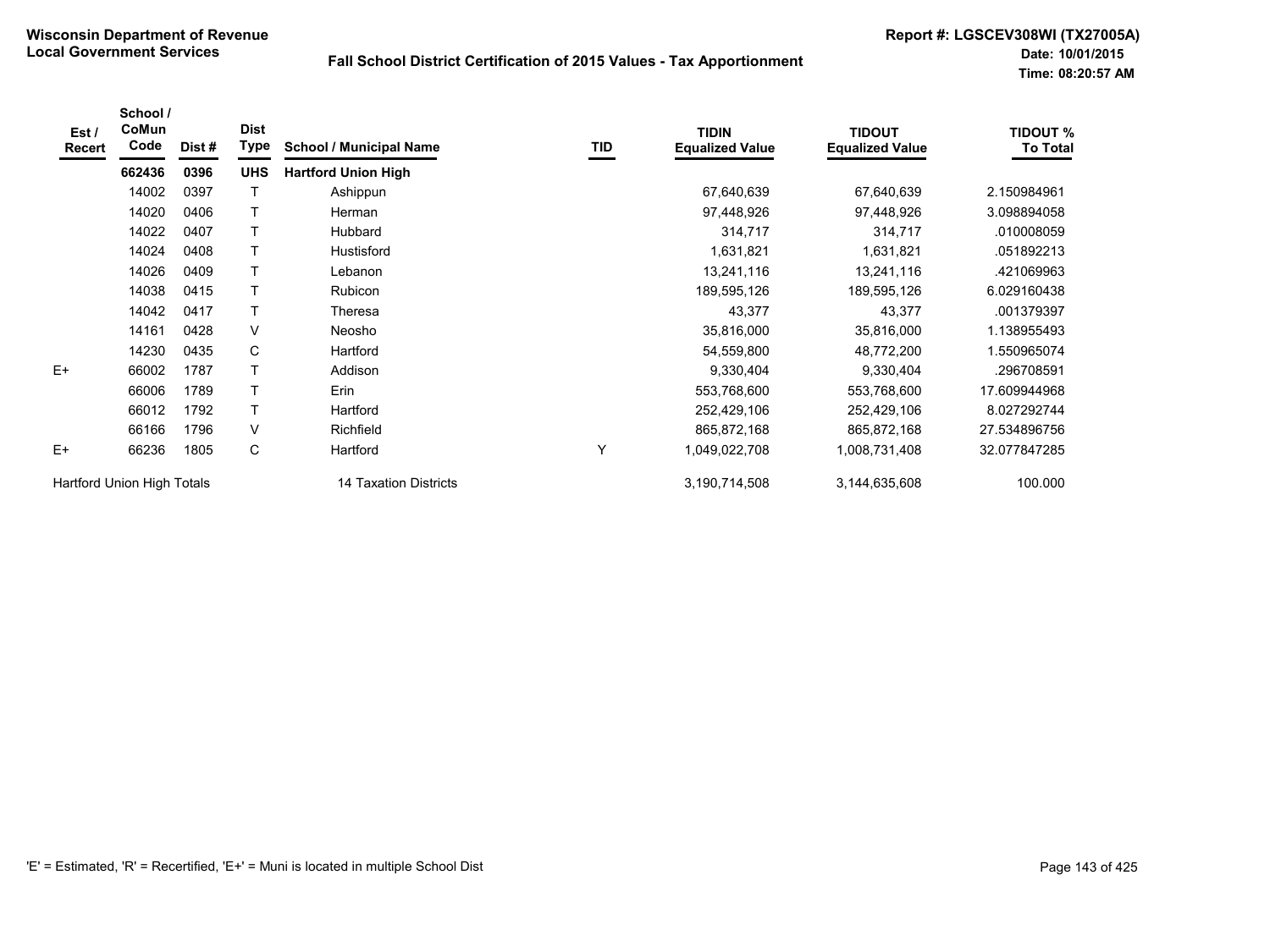| Est/<br><b>Recert</b>       | School /<br>CoMun<br>Code | Dist # | <b>Dist</b><br>Type | <b>School / Municipal Name</b> | TID | <b>TIDIN</b><br><b>Equalized Value</b> | TIDOUT<br><b>Equalized Value</b> | <b>TIDOUT %</b><br><b>To Total</b> |
|-----------------------------|---------------------------|--------|---------------------|--------------------------------|-----|----------------------------------------|----------------------------------|------------------------------------|
|                             | 672460                    | 0407   | Elem                | <b>Hartland-Lakeside J3</b>    |     |                                        |                                  |                                    |
|                             | 67004                     | 1810   |                     | Delafield                      |     | 705,850,227                            | 705,850,227                      | 47.47750177                        |
|                             | 67014                     | 1814   |                     | Merton                         |     | 22,434,589                             | 22.434.589                       | 1.509014516                        |
|                             | 67136                     | 1828   | v                   | Hartland                       |     | 758.923.635                            | 758.419.835                      | 51.013483713                       |
| Hartland-Lakeside J3 Totals |                           |        |                     | 3 Taxation Districts           |     | 1,487,208,451                          | 1,486,704,651                    | 100.000                            |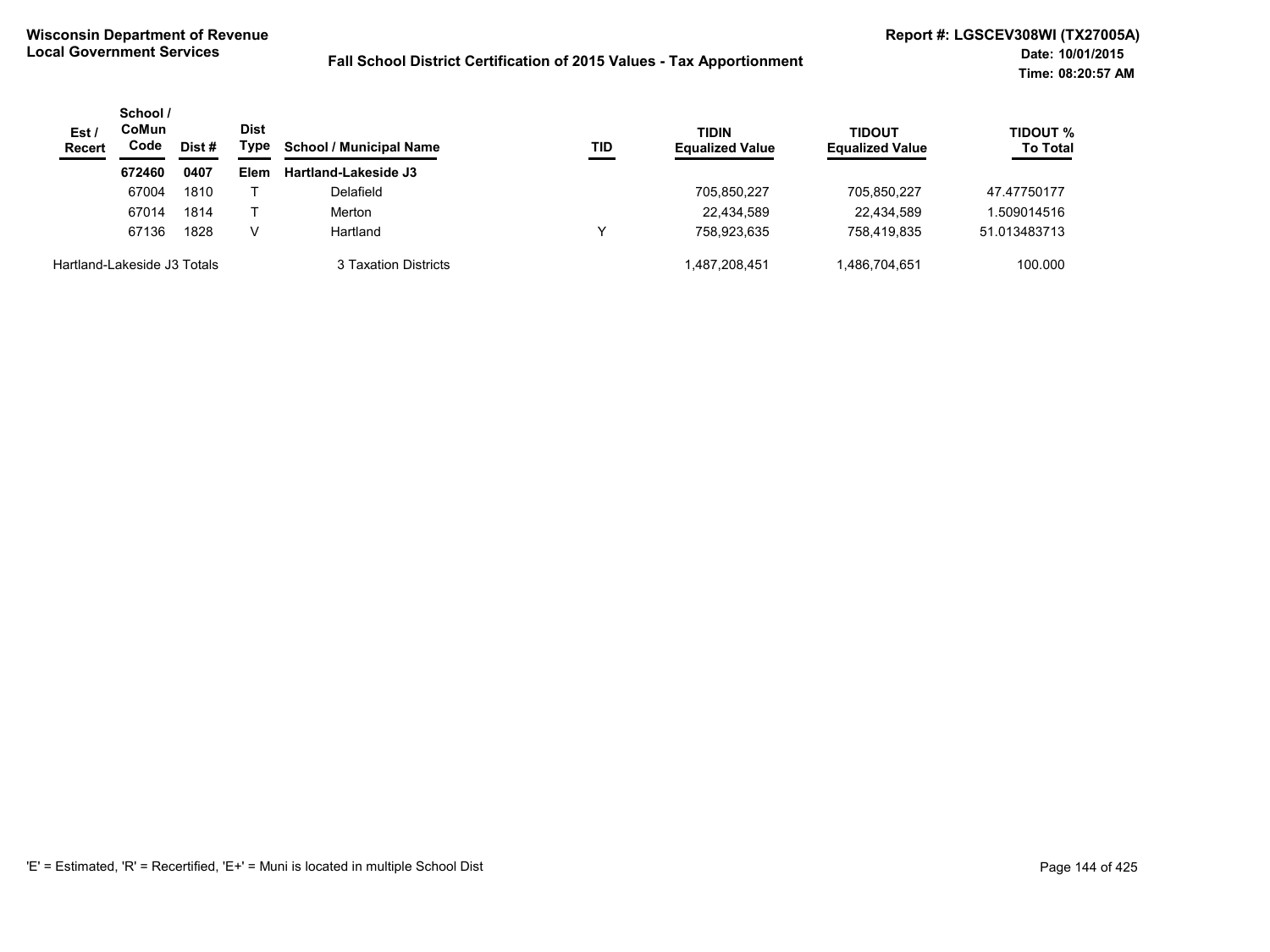| Est /<br>Recert | School /<br>CoMun<br>Code       | Dist # | <b>Dist</b><br>Type | <b>School / Municipal Name</b> | TID | <b>TIDIN</b><br><b>Equalized Value</b> | <b>TIDOUT</b><br><b>Equalized Value</b> | <b>TIDOUT %</b><br><b>To Total</b> |
|-----------------|---------------------------------|--------|---------------------|--------------------------------|-----|----------------------------------------|-----------------------------------------|------------------------------------|
|                 | 572478                          | 0339   | Reg                 | <b>Hayward Community</b>       |     |                                        |                                         |                                    |
|                 | 57002                           | 1536   |                     | <b>Bass Lake</b>               |     | 477,751,700                            | 477,751,700                             | 17.027833488                       |
|                 | 57004                           | 1537   |                     | Couderay                       |     | 5,826,573                              | 5,826,573                               | .207668366                         |
| $E+$            | 57010                           | 1540   |                     | Hayward                        |     | 531,707,642                            | 531,707,642                             | 18.95090942                        |
|                 | 57012                           | 1541   |                     | <b>Hunter</b>                  |     | 208,592,348                            | 208,592,348                             | 7.434564374                        |
|                 | 57014                           | 1542   |                     | Lenroot                        |     | 253,129,100                            | 253,129,100                             | 9.021925334                        |
|                 | 57024                           | 1547   |                     | Round Lake                     |     | 373,674,300                            | 373,674,300                             | 13.318348755                       |
|                 | 57026                           | 1548   |                     | Sand Lake                      |     | 347, 367, 243                          | 347, 367, 243                           | 12.380723235                       |
|                 | 57028                           | 1549   |                     | Spider Lake                    |     | 281,722,192                            | 281,722,192                             | 10.041028792                       |
|                 | 57236                           | 1556   | C                   | Hayward                        |     | 232,166,200                            | 232,166,200                             | 8.274774104                        |
|                 | 65006                           | 1763   |                     | Bass Lake                      |     | 25,491,651                             | 25,491,651                              | .908563148                         |
|                 | 65010                           | 1765   |                     | <b>Birchwood</b>               |     | 164,039                                | 164,039                                 | .005846612                         |
|                 | 65038                           | 1779   |                     | Stinnett                       |     | 15,424,600                             | 15,424,600                              | .549757375                         |
|                 | 65040                           | 1780   |                     | Stone Lake                     |     | 52,692,841                             | 52,692,841                              | 1.878056996                        |
|                 | <b>Hayward Community Totals</b> |        |                     | 13 Taxation Districts          |     | 2,805,710,429                          | 2,805,710,429                           | 100.000                            |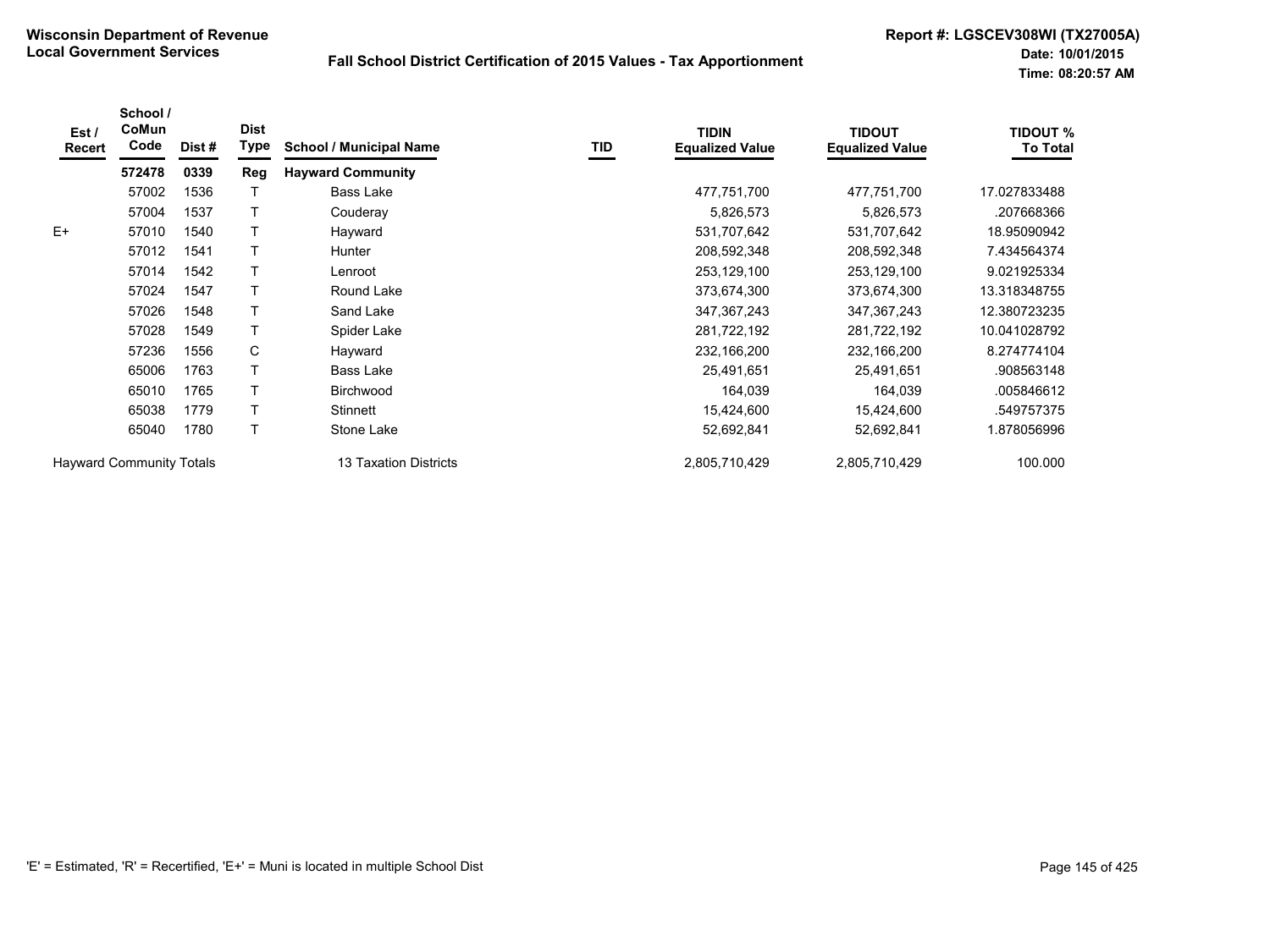| Est /<br><b>Recert</b> | School /<br>CoMun<br>Code<br>Dist # |      | <b>Dist</b><br>Type | <b>School / Municipal Name</b> | TID | <b>TIDIN</b><br><b>Equalized Value</b> | <b>TIDOUT</b><br><b>Equalized Value</b> | TIDOUT %<br><b>To Total</b> |
|------------------------|-------------------------------------|------|---------------------|--------------------------------|-----|----------------------------------------|-----------------------------------------|-----------------------------|
|                        | 142523                              | 0098 | <b>Elem</b>         | Herman #22                     |     |                                        |                                         |                             |
|                        | 14020                               | 0406 |                     | Herman                         |     | 92,278,050                             | 92.278.050                              | 99.953015241                |
|                        | 14042                               | 0417 |                     | Theresa                        |     | 43.377                                 | 43.377                                  | .046984759                  |
| Herman #22 Totals      |                                     |      |                     | 2 Taxation Districts           |     | 92,321,427                             | 92,321,427                              | 100.000                     |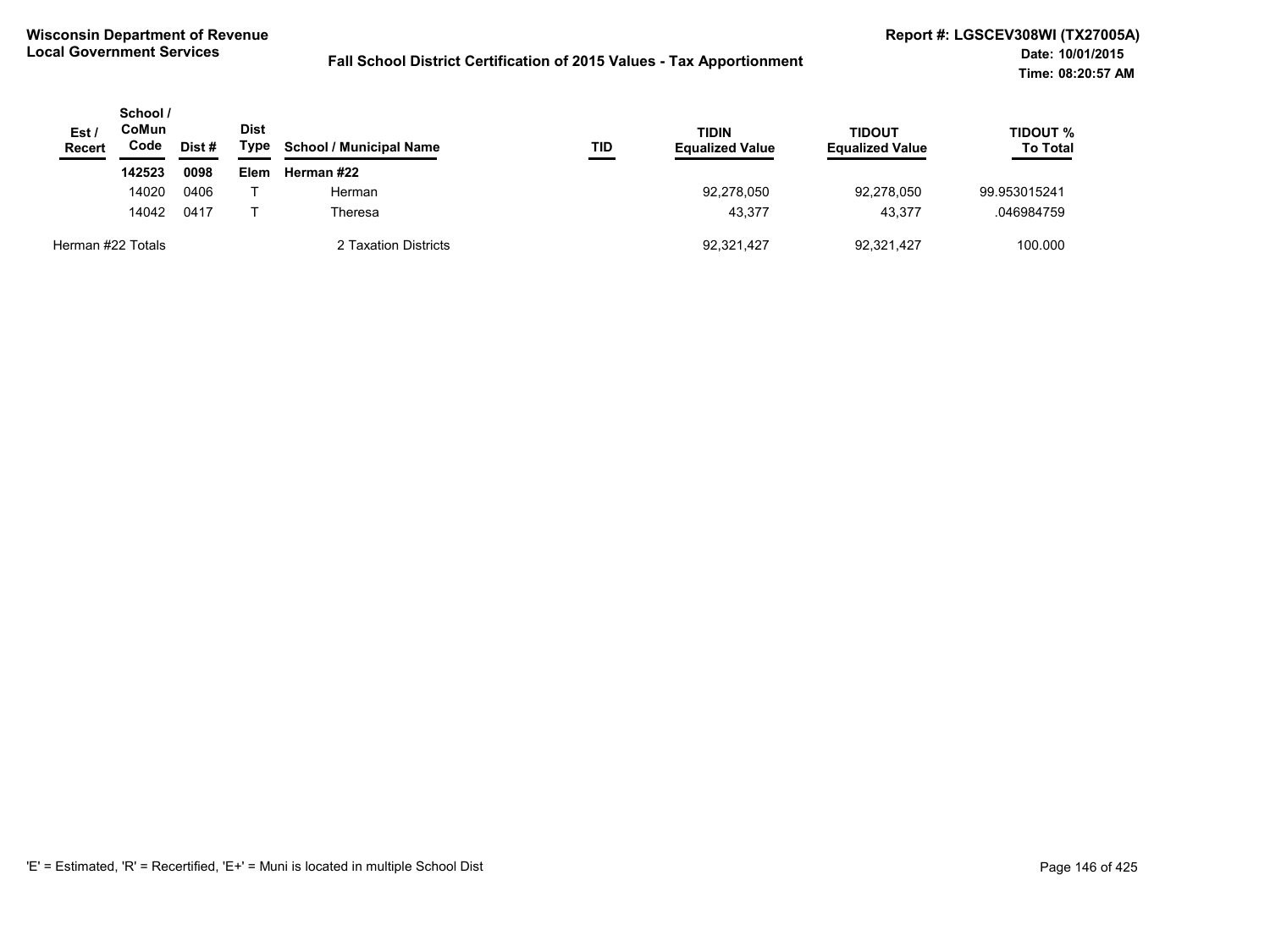| Est/<br>Recert         | School /<br>CoMun<br>Code | Dist # | <b>Dist</b><br>Type | <b>School / Municipal Name</b> | TID          | <b>TIDIN</b><br><b>Equalized Value</b> | TIDOUT<br><b>Equalized Value</b> | <b>TIDOUT %</b><br><b>To Total</b> |
|------------------------|---------------------------|--------|---------------------|--------------------------------|--------------|----------------------------------------|----------------------------------|------------------------------------|
|                        | 252527                    | 0156   | Reg                 | Highland                       |              |                                        |                                  |                                    |
| $E+$                   | 22010                     | 0598   |                     | Castle Rock                    |              | 5.401.487                              | 5.401.487                        | 5.542451039                        |
|                        | 22062                     | 0624   |                     | Wingville                      |              | 154.754                                | 154.754                          | .158792656                         |
|                        | 25010                     | 0693   |                     | Eden                           |              | 1,670,998                              | 1,670,998                        | 1.714606478                        |
|                        | 25012                     | 0694   |                     | Highland                       |              | 54,276,290                             | 54.276.290                       | 55.692752741                       |
|                        | 25022                     | 0699   |                     | Pulaski                        |              | 1.857.319                              | 1.857.319                        | .905789947                         |
|                        | 25136                     | 0708   | V                   | Highland                       | $\checkmark$ | 36.675.200                             | 34.095.800                       | 34.985607139                       |
| <b>Highland Totals</b> |                           |        |                     | 6 Taxation Districts           |              | 100.036.048                            | 97.456.648                       | 100.000                            |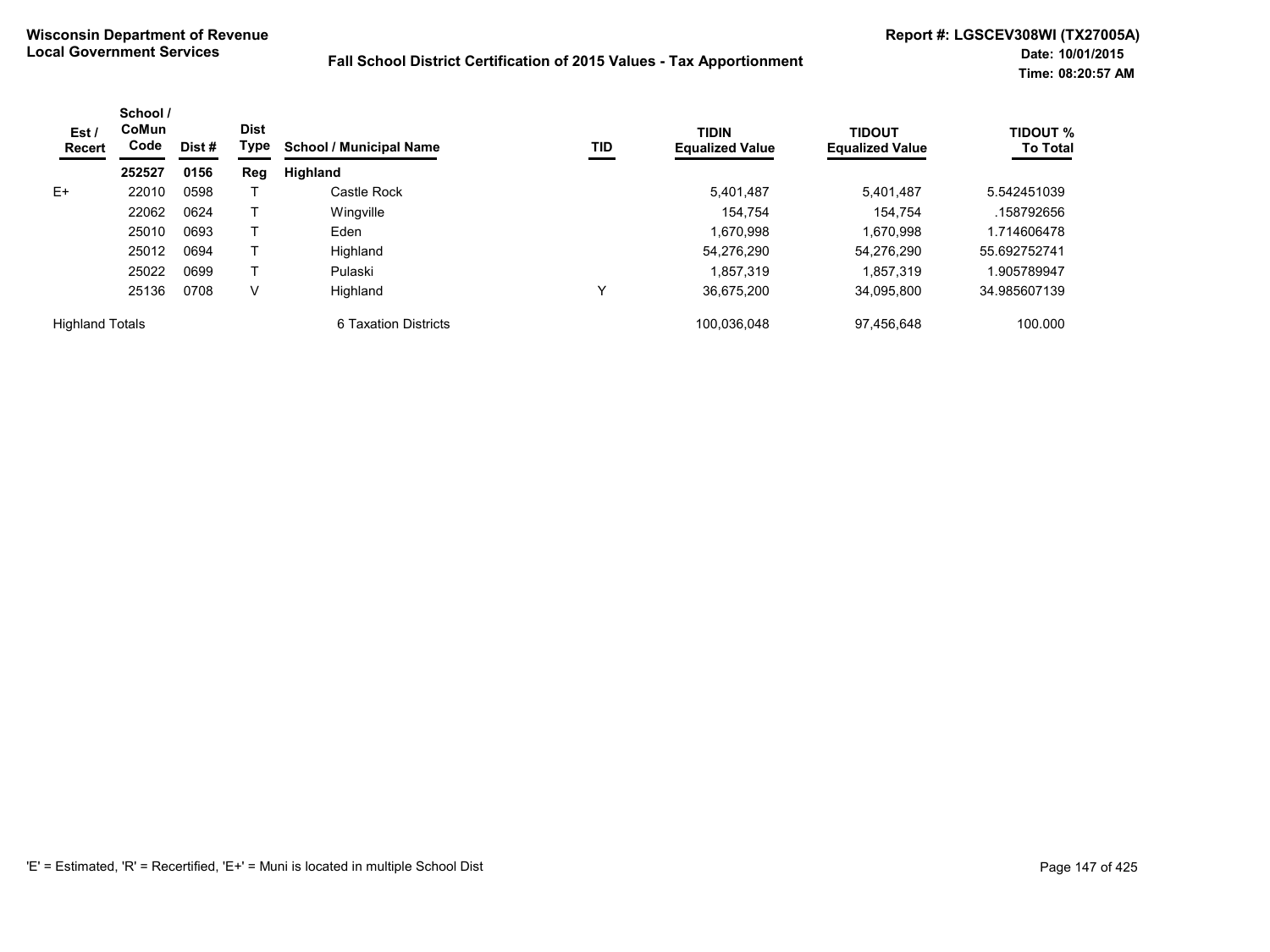| Est /<br><b>Recert</b> | School /<br>CoMun<br>Code | Dist # | <b>Dist</b><br>Type | <b>School / Municipal Name</b> | TID          | <b>TIDIN</b><br><b>Equalized Value</b> | <b>TIDOUT</b><br><b>Equalized Value</b> | <b>TIDOUT %</b><br><b>To Total</b> |
|------------------------|---------------------------|--------|---------------------|--------------------------------|--------------|----------------------------------------|-----------------------------------------|------------------------------------|
|                        | 082534                    | 0050   | Reg                 | <b>Hilbert</b>                 |              |                                        |                                         |                                    |
|                        | 08002                     | 0179   |                     | <b>Brillion</b>                |              | 3,371,245                              | 3,371,245                               | .590012534                         |
|                        | 08008                     | 0182   |                     | Chilton                        |              | 29,999,359                             | 29,999,359                              | 14.148884707                       |
|                        | 08014                     | 0185   | т                   | Rantoul                        |              | 18,523,583                             | 18,523,583                              | 8.736454677                        |
|                        | 08016                     | 0186   |                     | Stockbridge                    |              | 1,520,250                              | 1,520,250                               | .717010053                         |
|                        | 08018                     | 0187   |                     | Woodville                      |              | 39,871,641                             | 39,871,641                              | 18.805043521                       |
|                        | 08131                     | 1987   | V                   | Harrison                       | $\checkmark$ | 45,758,841                             | 45,758,841                              | 21.581679984                       |
|                        | 08136                     | 0188   | V                   | <b>Hilbert</b>                 | $\checkmark$ | 61,345,600                             | 48,564,700                              | 22.905034109                       |
|                        | 08160                     | 0189   | V                   | Potter                         |              | 13,051,000                             | 13,051,000                              | 6.155367997                        |
|                        | 08179                     | 0190   | V                   | Sherwood                       | Y            | 11,365,697                             | 11,365,697                              | 5.360512419                        |
| <b>Hilbert Totals</b>  |                           |        |                     | 9 Taxation Districts           |              | 224,807,216                            | 212,026,316                             | 100.000                            |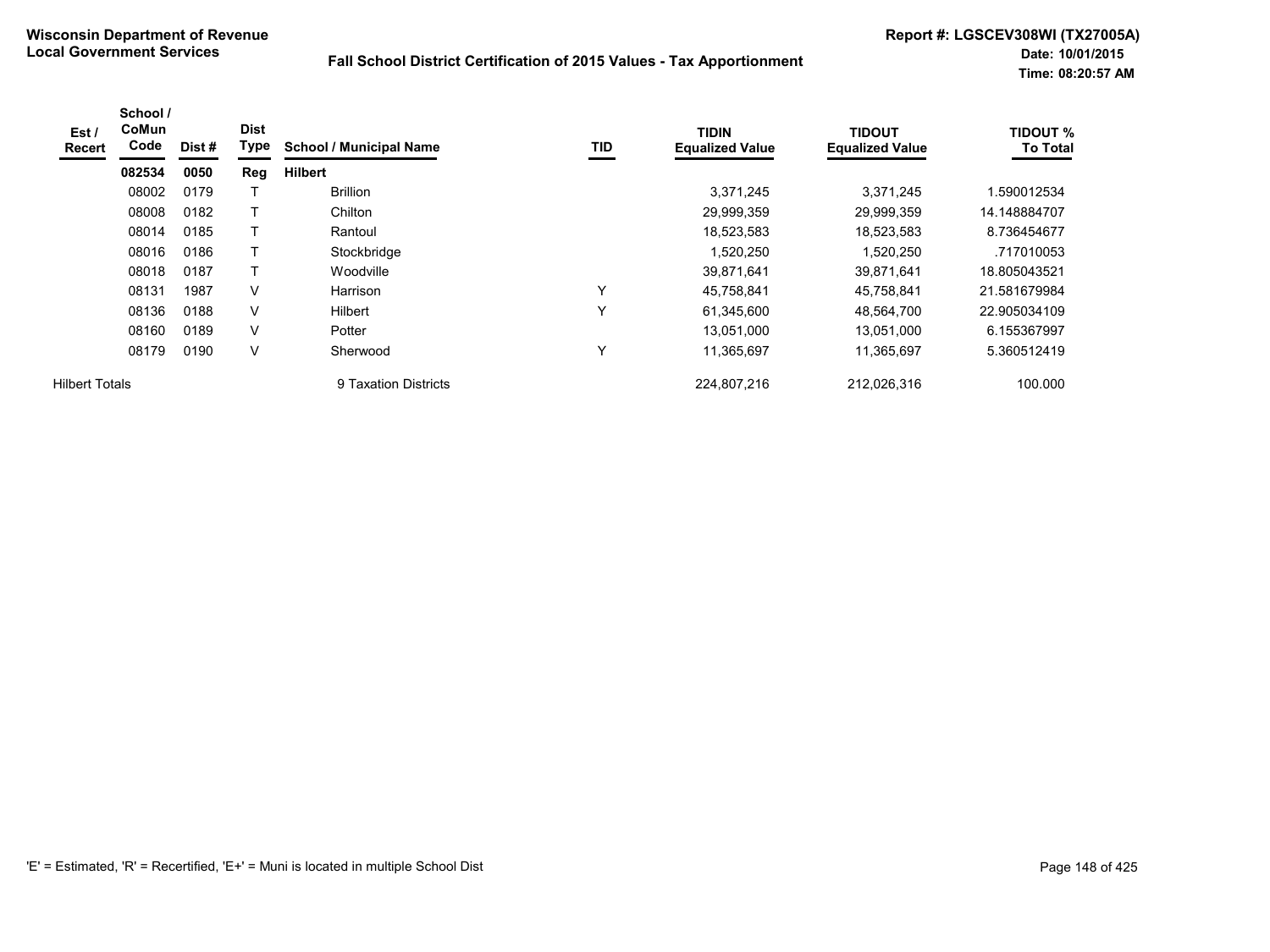| Est/<br><b>Recert</b>   | School /<br>CoMun<br>Code | Dist # | <b>Dist</b><br>Type | <b>School / Municipal Name</b> | TID | <b>TIDIN</b><br><b>Equalized Value</b> | <b>TIDOUT</b><br><b>Equalized Value</b> | <b>TIDOUT %</b><br><b>To Total</b> |
|-------------------------|---------------------------|--------|---------------------|--------------------------------|-----|----------------------------------------|-----------------------------------------|------------------------------------|
|                         | 622541                    | 0366   | Reg                 | <b>Hillsboro</b>               |     |                                        |                                         |                                    |
|                         | 29038                     | 0805   |                     | Wonewoc                        |     | 1,747,998                              | 1,747,998                               | .866253365                         |
| $E+$                    | 41010                     | 1095   |                     | Glendale                       |     | 980,550                                | 980,550                                 | .48593004                          |
|                         | 41044                     | 1112   |                     | Wellington                     |     | 1,267,558                              | 1,267,558                               | .628162265                         |
|                         | 52004                     | 1375   |                     | <b>Bloom</b>                   |     | 4,174,674                              | 4,174,674                               | 2.068838409                        |
|                         | 52014                     | 1380   |                     | Henrietta                      |     | 3,835,054                              | 3,835,054                               | 1.900533315                        |
|                         | 52196                     | 1394   | V                   | Yuba                           |     | 2,223,400                              | 2,223,400                               | 1.101847789                        |
|                         | 56044                     | 1517   |                     | Woodland                       |     | 1,736,599                              | 1,736,599                               | .860604376                         |
|                         | 62010                     | 1685   |                     | Forest                         |     | 27,216,489                             | 27,216,489                              | 13.487644257                       |
|                         | 62016                     | 1688   |                     | Greenwood                      |     | 36,577,500                             | 36,577,500                              | 18.126669748                       |
|                         | 62022                     | 1691   |                     | Hillsboro                      |     | 50,687,341                             | 50,687,341                              | 25.119067479                       |
|                         | 62030                     | 1695   |                     | <b>Stark</b>                   |     | 268,754                                | 268,754                                 | .133186112                         |
|                         | 62034                     | 1697   |                     | Union                          |     | 25,412,722                             | 25,412,722                              | 12.593753512                       |
| $E+$                    | 62042                     | 1701   |                     | Whitestown                     |     | 845,468                                | 845,468                                 | .418987608                         |
|                         | 62236                     | 1711   | С                   | Hillsboro                      | Y   | 61,224,300                             | 44,814,200                              | 22.208521726                       |
| <b>Hillsboro Totals</b> |                           |        |                     | 14 Taxation Districts          |     | 218,198,407                            | 201,788,307                             | 100.000                            |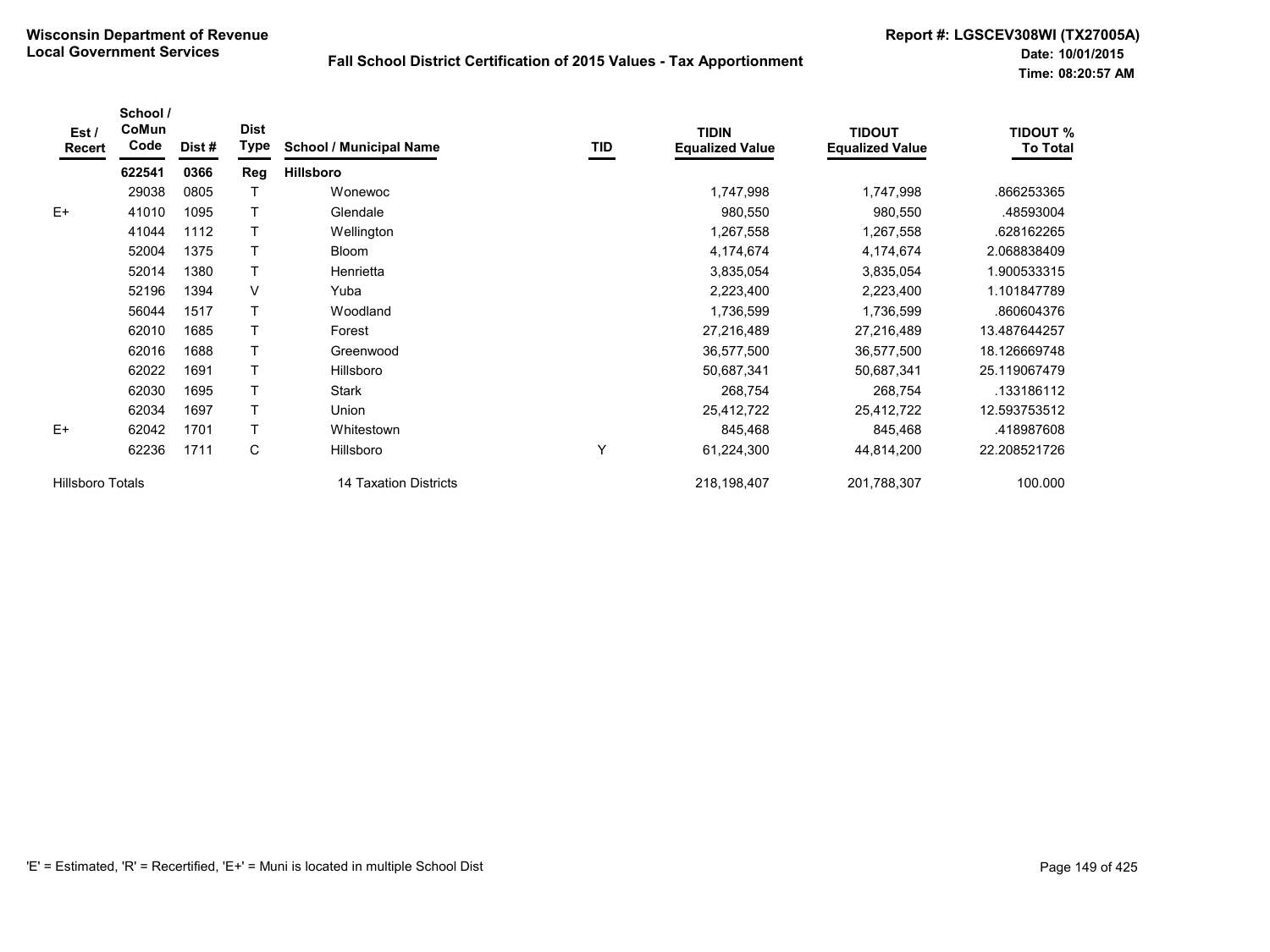| Est /<br>Recert | School /<br>CoMun<br>Code | Dist #<br>0193 | <b>Dist</b><br>Type | <b>School / Municipal Name</b> | TID | <b>TIDIN</b><br><b>Equalized Value</b> | <b>TIDOUT</b><br><b>Equalized Value</b> | <b>TIDOUT %</b><br><b>To Total</b> |
|-----------------|---------------------------|----------------|---------------------|--------------------------------|-----|----------------------------------------|-----------------------------------------|------------------------------------|
|                 | 322562                    |                | Reg                 | <b>Holmen</b>                  |     |                                        |                                         |                                    |
|                 | 32010                     | 0849           |                     | Farmington                     |     | 15.100.204                             | 15.100.204                              | 1.016682195                        |
|                 | 32014                     | 0851           |                     | Hamilton                       |     | 8.598.421                              | 8.598.421                               | .578923406                         |
|                 | 32016                     | 0852           |                     | Holland                        |     | 344.023.700                            | 344.023.700                             | 23.162784452                       |
|                 | 32020                     | 0854           |                     | Onalaska                       |     | 404,989,287                            | 404,989,287                             | 27.26753872                        |
|                 | 32136                     | 0858           | V                   | <b>Holmen</b>                  | v   | 570.790.100                            | 566,340,200                             | 38.131140323                       |
|                 | 32265                     | 0862           | C                   | Onalaska                       |     | 146.191.470                            | 146, 191, 470                           | 9.842930904                        |
| Holmen Totals   |                           |                |                     | 6 Taxation Districts           |     | 1,489,693,182                          | 1,485,243,282                           | 100.000                            |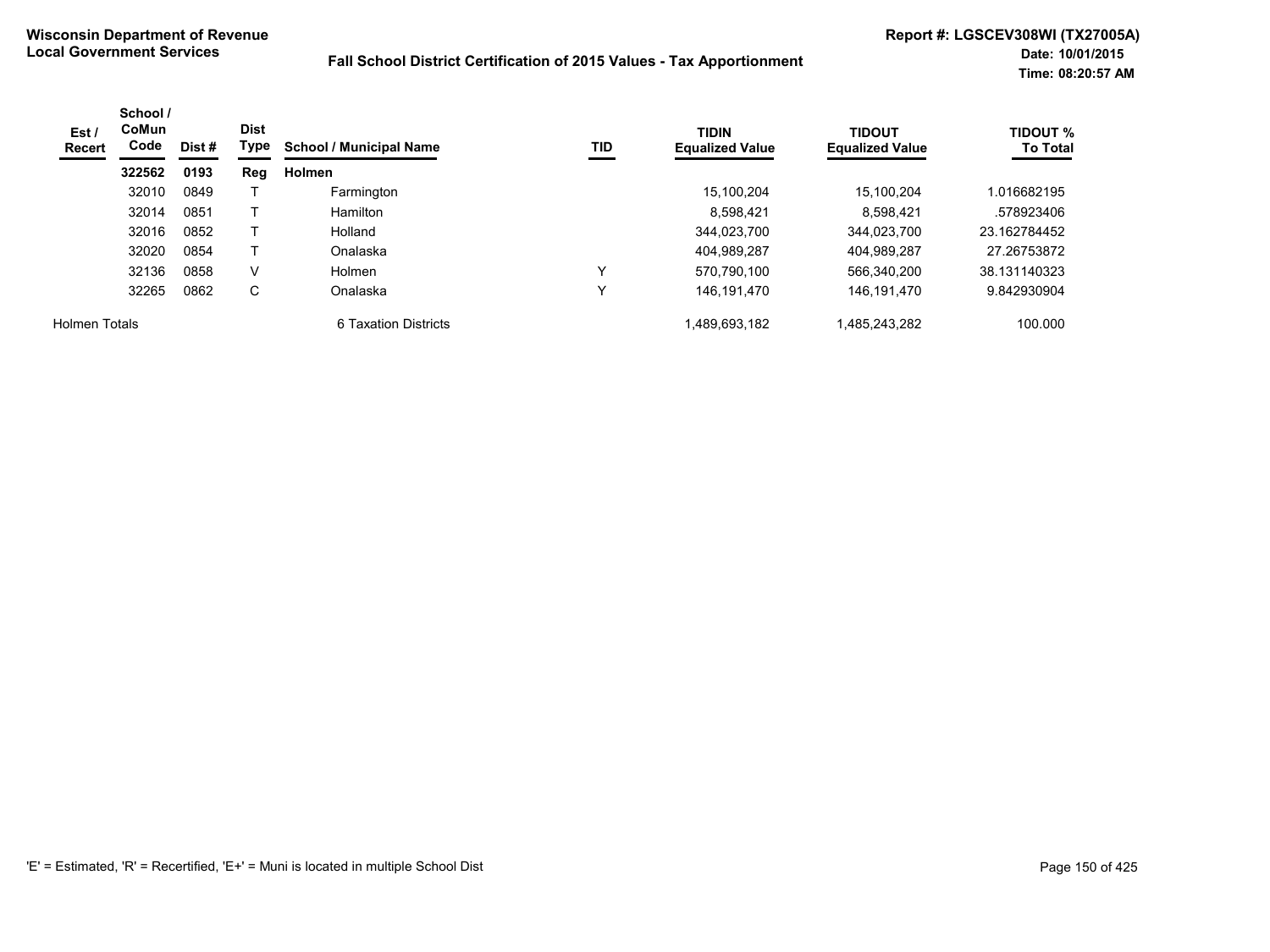| Est /<br>Recert       | School /<br>CoMun<br>Code | Dist #<br>0099 | <b>Dist</b><br>Type | <b>TIDIN</b><br>TID<br><b>School / Municipal Name</b> | <b>Equalized Value</b> | <b>TIDOUT</b><br><b>Equalized Value</b> | <b>TIDOUT %</b><br><b>To Total</b> |              |
|-----------------------|---------------------------|----------------|---------------------|-------------------------------------------------------|------------------------|-----------------------------------------|------------------------------------|--------------|
|                       | 142576                    |                | Reg                 | Horicon                                               |                        |                                         |                                    |              |
|                       | 14006                     | 0399           |                     | Burnett                                               |                        | 51,639,030                              | 51,639,030                         | 13.016873843 |
|                       | 14022                     | 0407           |                     | Hubbard                                               |                        | 53,367,086                              | 53.367.086                         | 13.4524724   |
|                       | 14034                     | 0413           |                     | Oak Grove                                             |                        | 29,863,390                              | 29.863.390                         | 7.527793999  |
|                       | 14048                     | 0420           |                     | Williamstown                                          |                        | 7,586,479                               | 7,586,479                          | 1.912356604  |
|                       | 14141                     | 0424           | V                   | Iron Ridge                                            |                        | 49.295.300                              | 49.295.300                         | 12.426079676 |
|                       | 14236                     | 0436           | C                   | Horicon                                               | v                      | 209.222.500                             | 204.957.100                        | 51.664423478 |
| <b>Horicon Totals</b> |                           |                |                     | 6 Taxation Districts                                  |                        | 400.973.785                             | 396.708.385                        | 100.000      |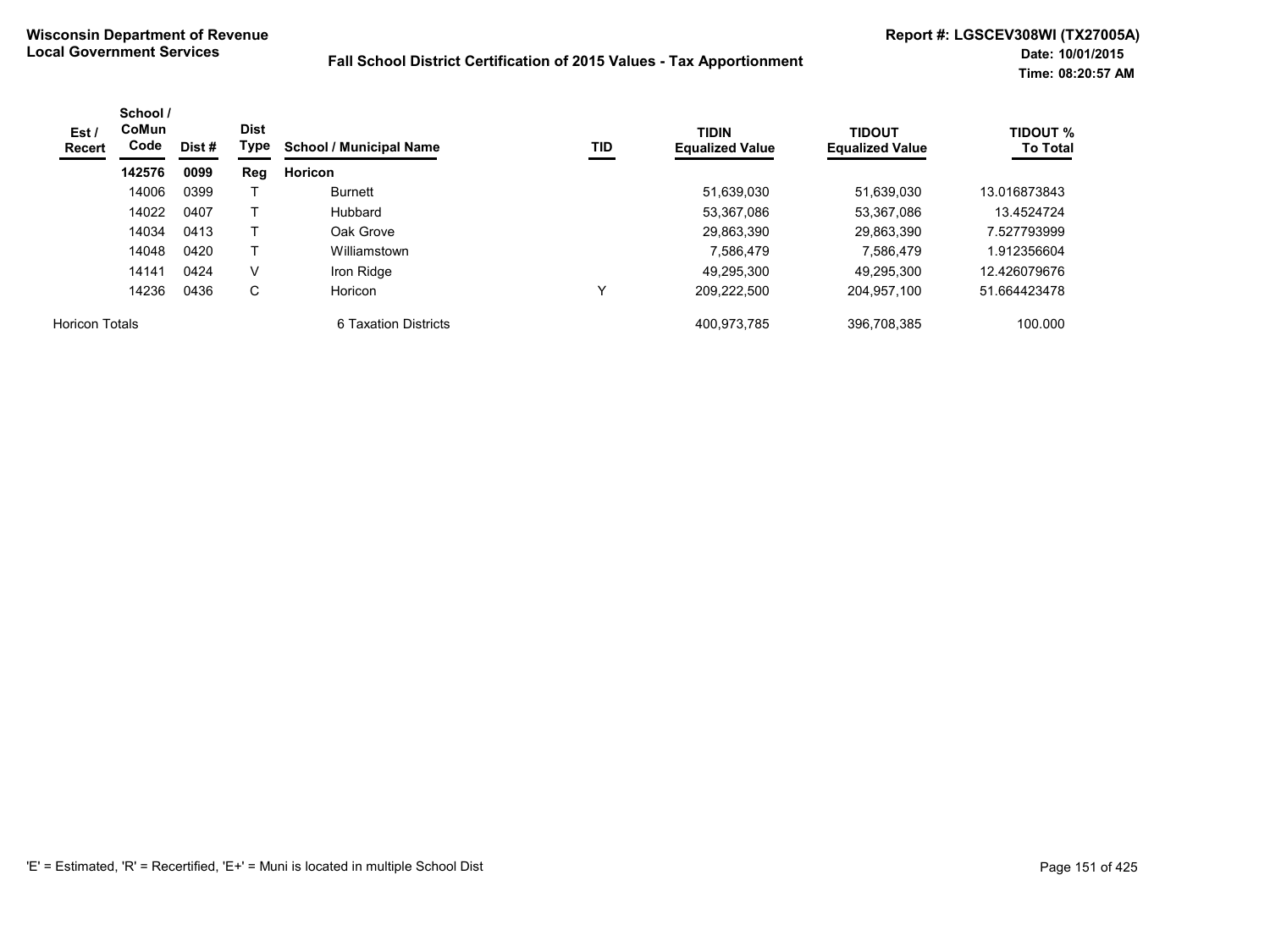| Est/<br>Recert | School /<br>CoMun<br>Code | Dist# | <b>Dist</b><br>Type | <b>School / Municipal Name</b> | TID | <b>TIDIN</b><br><b>Equalized Value</b> | <b>TIDOUT</b><br><b>Equalized Value</b> | <b>TIDOUT %</b><br><b>To Total</b> |
|----------------|---------------------------|-------|---------------------|--------------------------------|-----|----------------------------------------|-----------------------------------------|------------------------------------|
|                | 442583                    | 0267  | Reg                 | <b>Hortonville Area</b>        |     |                                        |                                         |                                    |
| $E+$           | 44008                     | 1181  |                     | Center                         |     | 124,531,373                            | 124,531,373                             | 6.663401046                        |
|                | 44012                     | 1183  |                     | Dale                           |     | 125,106,744                            | 125, 106, 744                           | 6.694187888                        |
|                | 44016                     | 1185  |                     | Ellington                      |     | 164,034,040                            | 164,034,040                             | 8.777102246                        |
|                | 44020                     | 1187  |                     | <b>Grand Chute</b>             |     | 53,000,670                             | 53,000,670                              | 2.83594978                         |
|                | 44022                     | 1188  |                     | Greenville                     |     | 1,146,505,166                          | 1,146,505,166                           | 61.346980589                       |
|                | 44024                     | 1189  |                     | Hortonia                       |     | 76,254,916                             | 76.254.916                              | 4.080233557                        |
| $E+$           | 44028                     | 1191  |                     | Liberty                        |     | 16,878,806                             | 16,878,806                              | .903147945                         |
| E              | 44136                     | 1201  | V                   | Hortonville                    | Y   | 175,019,800                            | 162,566,700                             | 8.698588096                        |
|                | 44201                     | 1206  | С                   | Appleton                       | Y   | 7,641                                  | 7,641                                   | .000408853                         |
|                | Hortonville Area Totals   |       |                     | 9 Taxation Districts           |     | 1,881,339,156                          | 1,868,886,056                           | 100.000                            |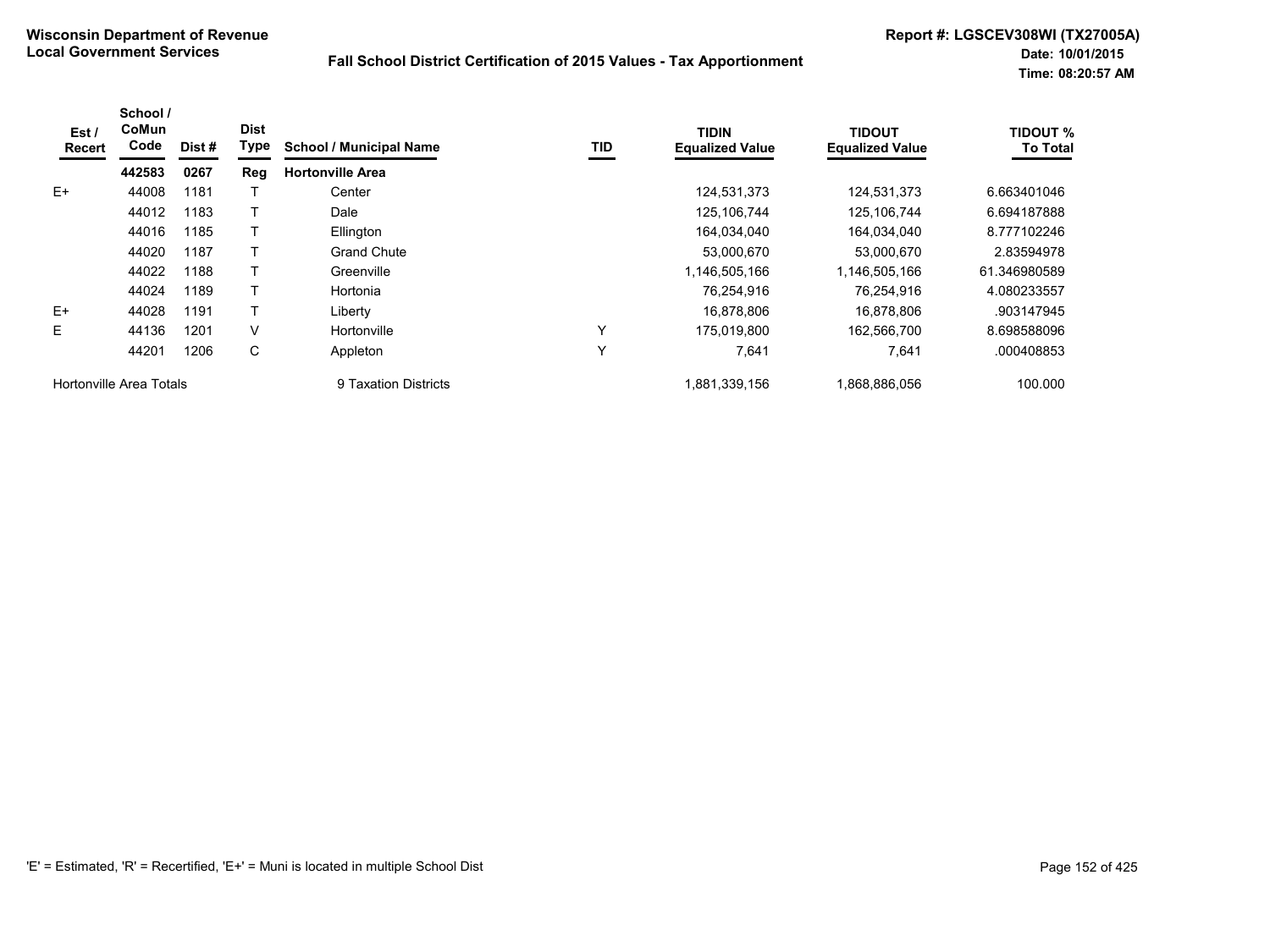| Est/<br><b>Recert</b> | School /<br>CoMun<br>Code | Dist# | <b>Dist</b><br>Type | <b>School / Municipal Name</b> | TID | <b>TIDIN</b><br><b>Equalized Value</b> | <b>TIDOUT</b><br><b>Equalized Value</b> | TIDOUT %<br><b>To Total</b> |
|-----------------------|---------------------------|-------|---------------------|--------------------------------|-----|----------------------------------------|-----------------------------------------|-----------------------------|
|                       | 052604                    | 0037  | Reg                 | <b>Howard-Suamico</b>          |     |                                        |                                         |                             |
|                       | 05030                     | 0116  |                     | Pittsfield                     |     | 242.764                                | 242.764                                 | .009766195                  |
|                       | 05136                     | 0124  | V                   | Howard                         | v   | 1,519,585,200                          | 1,474,442,700                           | 59.315610789                |
|                       | 05178                     | 0119  | v                   | Suamico                        | v   | 1.070.448.805                          | 1,011,072,805                           | 40.674623016                |
| Howard-Suamico Totals |                           |       |                     | 3 Taxation Districts           |     | 2,590,276,769                          | 2,485,758,269                           | 100.000                     |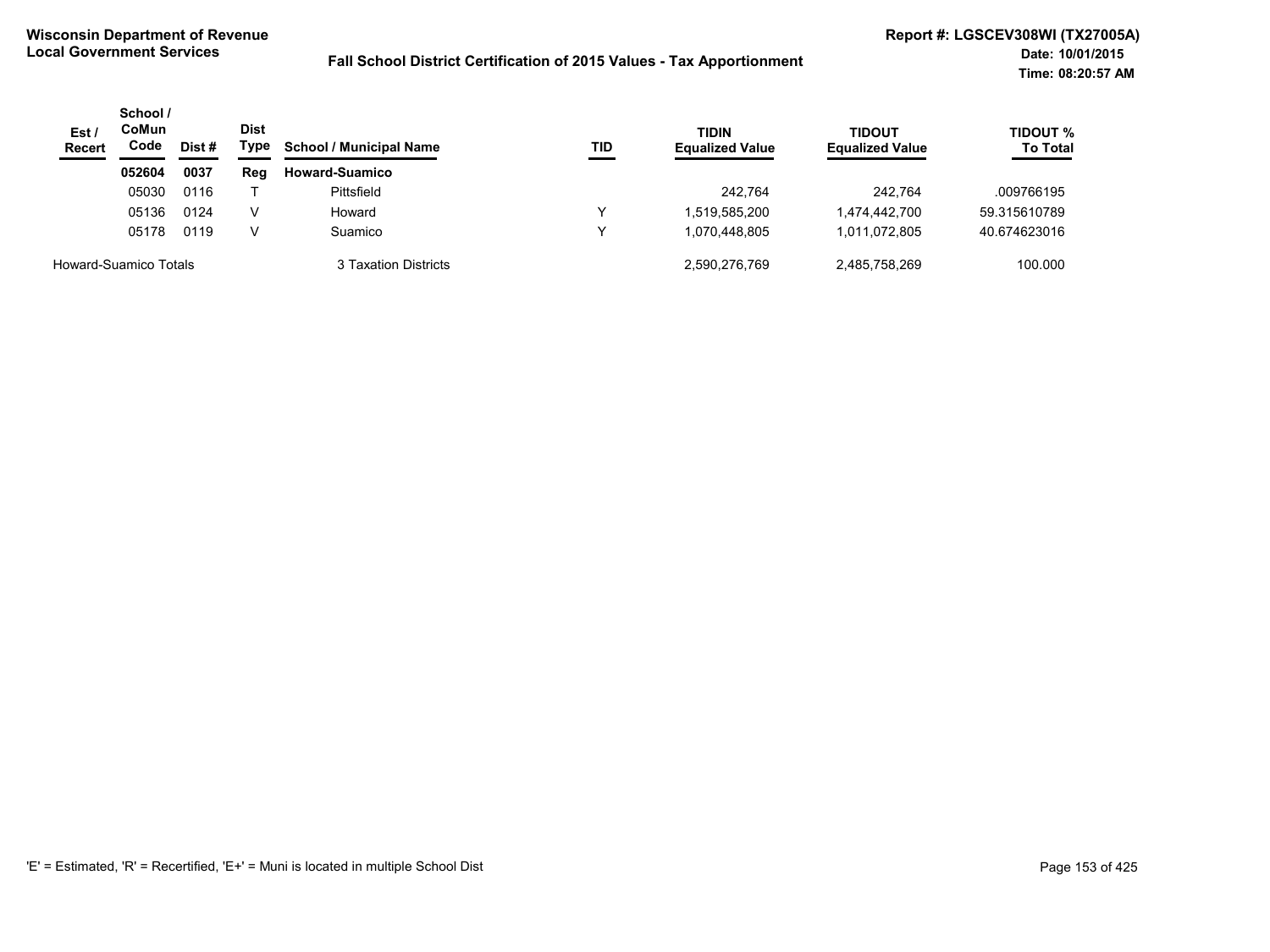| Est/<br><b>Recert</b>       | School /<br><b>CoMun</b><br>Code<br>Dist # | <b>Dist</b><br>Type | <b>School / Municipal Name</b> | TID                  | <b>TIDIN</b><br><b>Equalized Value</b> | <b>TIDOUT</b><br><b>Equalized Value</b> | <b>TIDOUT %</b><br><b>To Total</b> |              |
|-----------------------------|--------------------------------------------|---------------------|--------------------------------|----------------------|----------------------------------------|-----------------------------------------|------------------------------------|--------------|
|                             | 592605                                     | 0348                | Reg                            | <b>Howards Grove</b> |                                        |                                         |                                    |              |
|                             | 36024                                      | 0943                |                                | Meeme                |                                        | 1,533,658                               | 1.533.658                          | .352853445   |
|                             | 59004                                      | 1598                |                                | Herman               |                                        | 120.037.524                             | 120.037.524                        | 27.61740484  |
|                             | 59014                                      | 1603                |                                | Mosel                |                                        | 80.256.046                              | 80.256.046                         | 18.464757014 |
|                             | 59018                                      | 1605                |                                | Rhine                |                                        | 3,734,094                               | 3.734.094                          | .859114569   |
|                             | 59026                                      | 1609                |                                | Sheboygan Falls      |                                        | 7,334,252                               | 7.334.252                          | .687414068   |
|                             | 59135                                      | 1617                | V                              | <b>Howards Grove</b> | v                                      | 223,680,700                             | 221,748,900                        | 51.018456063 |
| <b>Howards Grove Totals</b> |                                            |                     |                                | 6 Taxation Districts |                                        | 436.576.274                             | 434.644.474                        | 100.000      |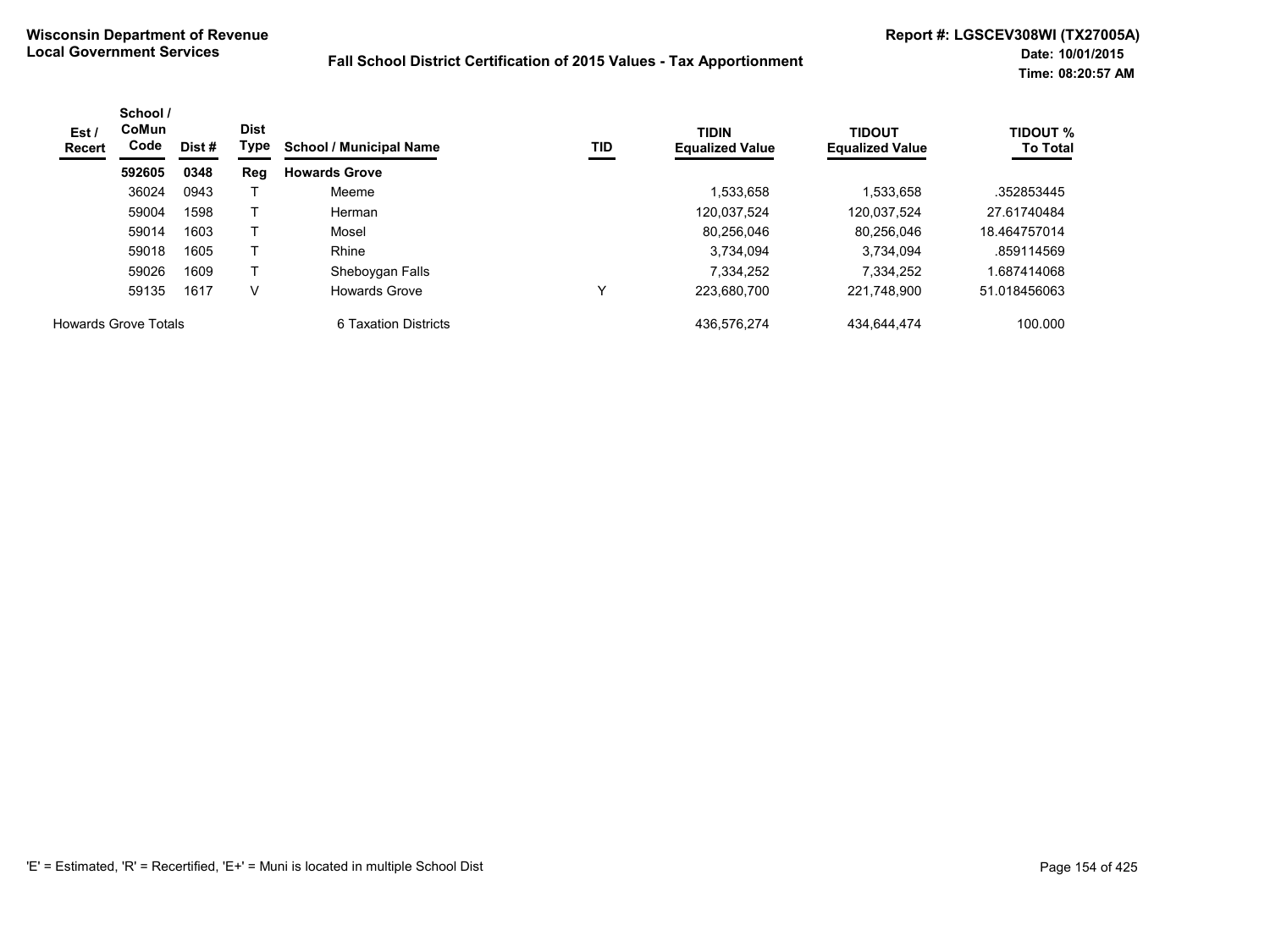| Est /<br><b>Recert</b> | School /<br><b>CoMun</b><br>Code<br>Dist # | <b>Dist</b><br>Type | TID<br><b>School / Municipal Name</b> | <b>TIDIN</b><br><b>Equalized Value</b> | <b>TIDOUT</b><br><b>Equalized Value</b> | <b>TIDOUT %</b><br><b>To Total</b> |               |              |
|------------------------|--------------------------------------------|---------------------|---------------------------------------|----------------------------------------|-----------------------------------------|------------------------------------|---------------|--------------|
|                        | 552611                                     | 0330                | Reg                                   | <b>Hudson</b>                          |                                         |                                    |               |              |
|                        | 55020                                      | 1469                |                                       | <b>Hudson</b>                          |                                         | 936,736,600                        | 936,736,600   | 25.682303428 |
|                        | 55030                                      | 1474                |                                       | Saint Joseph                           |                                         | 366,997,724                        | 366,997,724   | 10.061896701 |
| $E+$                   | 55040                                      | 1479                |                                       | Trov                                   |                                         | 328,170,107                        | 328,170,107   | 8.997368378  |
|                        | 55161                                      | 1484                | v                                     | North Hudson                           |                                         | 351,463,400                        | 351,463,400   | 9.635995522  |
|                        | 55236                                      | 1492                | C                                     | <b>Hudson</b>                          |                                         | 1,664,033,200                      | 1,664,033,200 | 45.622435972 |
| <b>Hudson Totals</b>   |                                            |                     |                                       | 5 Taxation Districts                   |                                         | 3,647,401,031                      | 3,647,401,031 | 100.000      |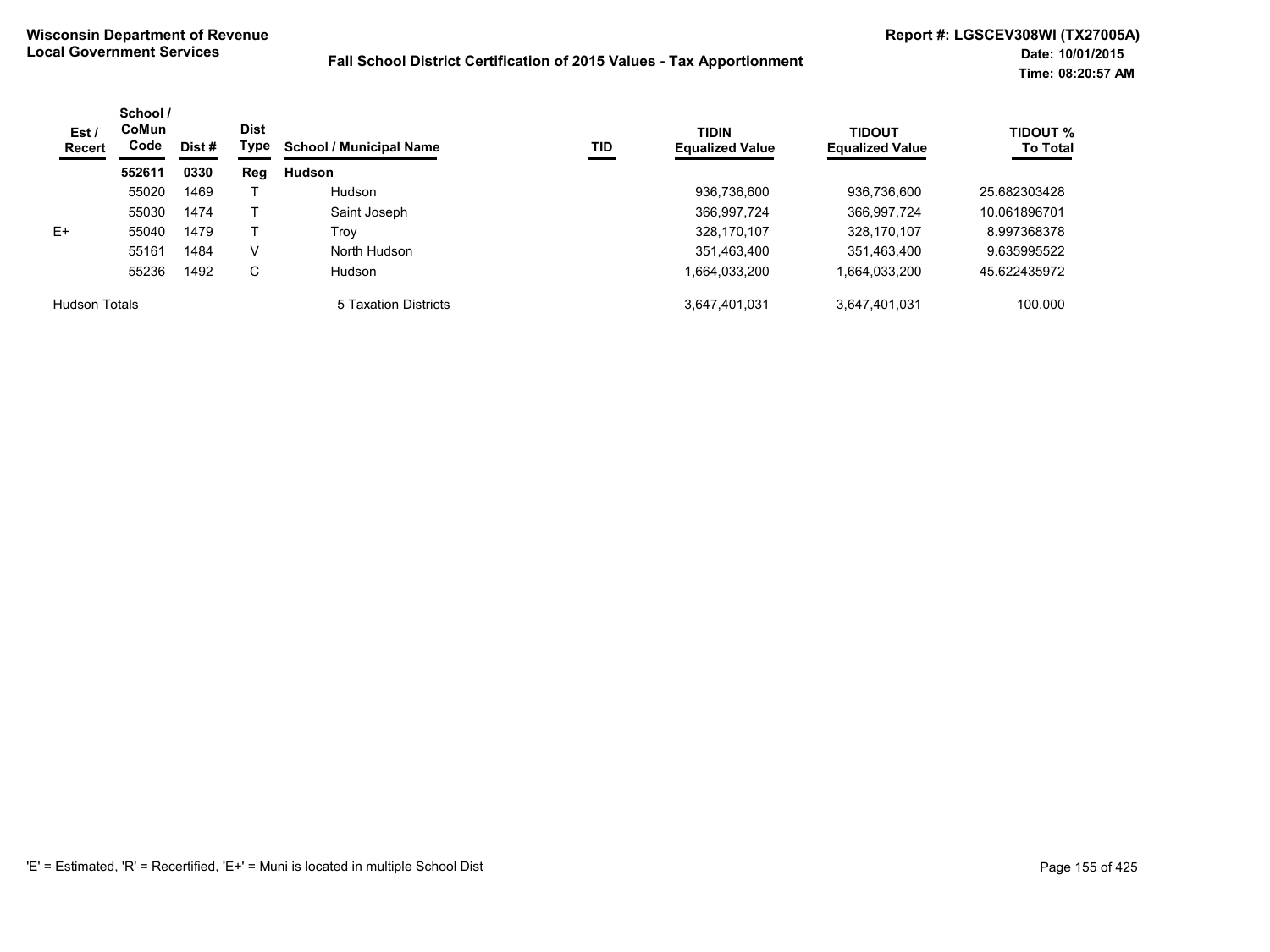| Est/<br>Recert       | School /<br>CoMun<br>Code | Dist # | <b>Dist</b><br>Type | <b>School / Municipal Name</b> | TID | <b>TIDIN</b><br><b>Equalized Value</b> | <b>TIDOUT</b><br><b>Equalized Value</b> | <b>TIDOUT %</b><br><b>To Total</b> |
|----------------------|---------------------------|--------|---------------------|--------------------------------|-----|----------------------------------------|-----------------------------------------|------------------------------------|
|                      | 262618                    | 0159   | Reg                 | Hurley                         |     |                                        |                                         |                                    |
|                      | 26002                     | 0719   |                     | Anderson                       |     | 18,515,000                             | 18,515,000                              | 4.980458794                        |
|                      | 26004                     | 0720   |                     | Carey                          |     | 21,602,900                             | 21,602,900                              | 5.811091184                        |
| E.                   | 26006                     | 0721   |                     | Gurney                         |     | 13,789,100                             | 13,789,100                              | 3.709211145                        |
|                      | 26008                     | 0722   |                     | Kimball                        |     | 46,639,700                             | 46,639,700                              | 12.545887335                       |
|                      | 26010                     | 0723   |                     | Knight                         |     | 24,227,300                             | 24,227,300                              | 6.517043983                        |
| E                    | 26014                     | 0725   |                     | Oma                            |     | 117,000,800                            | 117,000,800                             | 31.472733636                       |
|                      | 26016                     | 0726   |                     | Pence                          |     | 17,777,700                             | 17,777,700                              | 4.782128129                        |
| E                    | 26018                     | 0727   |                     | Saxon                          |     | 26,051,200                             | 26,051,200                              | 7.007665576                        |
|                      | 26236                     | 0729   | C                   | Hurley                         | Υ   | 59,975,000                             | 55,591,400                              | 14.953857791                       |
|                      | 26251                     | 0730   | С                   | Montreal                       |     | 30,557,800                             | 30,557,800                              | 8.219922427                        |
| <b>Hurley Totals</b> |                           |        |                     | 10 Taxation Districts          |     | 376,136,500                            | 371,752,900                             | 100.000                            |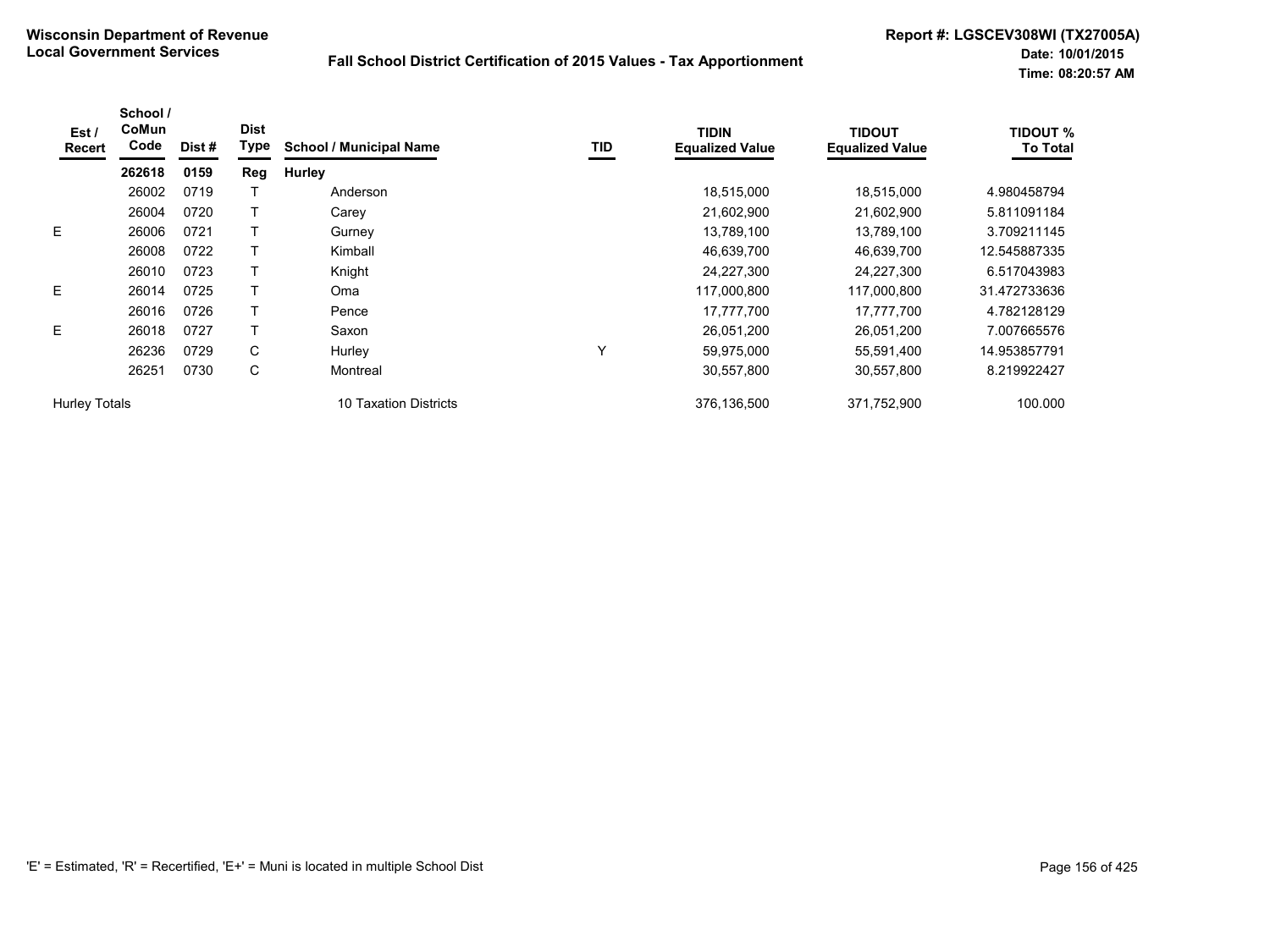| Est /<br>Recert          | School /<br>CoMun<br>Code | Dist # | <b>Dist</b><br>Type | <b>School / Municipal Name</b> | TID | <b>TIDIN</b><br><b>Equalized Value</b> | <b>TIDOUT</b><br><b>Equalized Value</b> | <b>TIDOUT %</b><br><b>To Total</b> |
|--------------------------|---------------------------|--------|---------------------|--------------------------------|-----|----------------------------------------|-----------------------------------------|------------------------------------|
|                          | 142625                    | 0100   | Reg                 | <b>Hustisford</b>              |     |                                        |                                         |                                    |
|                          | 14012                     | 0402   |                     | Clyman                         |     | 9.699.061                              | 9.699.061                               | 3.191676999                        |
|                          | 14022                     | 0407   |                     | Hubbard                        |     | 78,329,946                             | 78.329.946                              | 25.776091824                       |
|                          | 14024                     | 0408   |                     | Hustisford                     |     | 133,727,898                            | 133,727,898                             | 44.005935843                       |
|                          | 14026                     | 0409   |                     | Lebanon                        |     | 11,554,766                             | 11.554.766                              | 3.802335181                        |
|                          | 14038                     | 0415   |                     | <b>Rubicon</b>                 |     | 1,735,574                              | 1.735.574                               | .571126588                         |
|                          | 14136                     | 0423   | v                   | Hustisford                     |     | 68.838.800                             | 68.838.800                              | 22.652833565                       |
| <b>Hustisford Totals</b> |                           |        |                     | 6 Taxation Districts           |     | 303.886.045                            | 303.886.045                             | 100.000                            |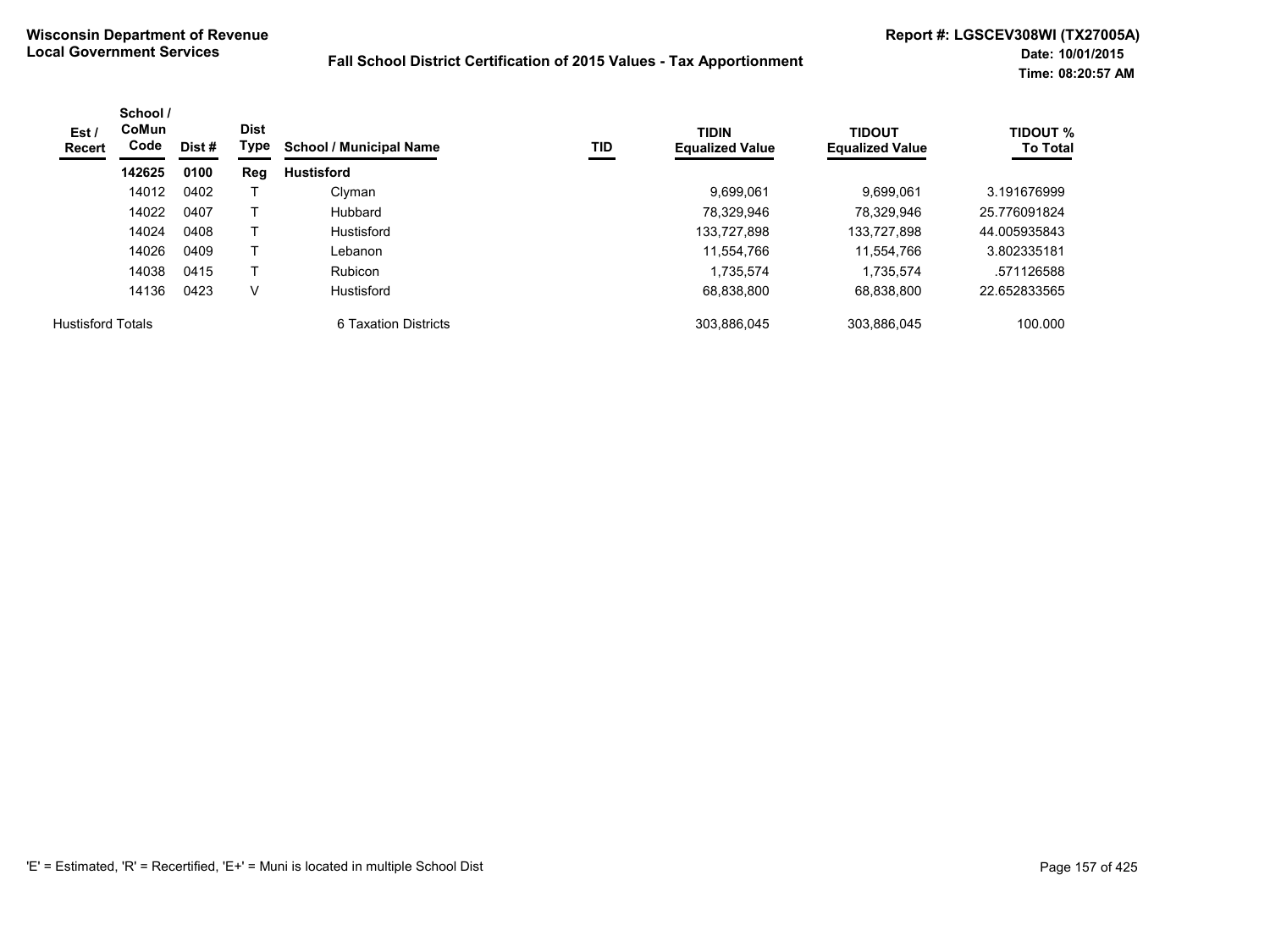| Est /<br>Recert     | School /<br>CoMun<br>Code | Dist # | <b>Dist</b><br><b>Type</b> | <b>School / Municipal Name</b> | TID          | <b>TIDIN</b><br><b>Equalized Value</b> | <b>TIDOUT</b><br><b>Equalized Value</b> | <b>TIDOUT %</b><br><b>To Total</b> |
|---------------------|---------------------------|--------|----------------------------|--------------------------------|--------------|----------------------------------------|-----------------------------------------|------------------------------------|
|                     | 612632                    | 0362   | Reg                        | Independence                   |              |                                        |                                         |                                    |
|                     | 06028                     | 0143   |                            | Montana                        |              | 9,012,384                              | 9.012.384                               | 4.929679305                        |
|                     | 61004                     | 1655   |                            | Arcadia                        |              | 12,118,669                             | 12,118,669                              | 6.628784545                        |
|                     | 61006                     | 1656   |                            | <b>Burnside</b>                |              | 36.118.600                             | 36.118.600                              | 19.756494502                       |
|                     | 61010                     | 1658   |                            | Chimney Rock                   |              | 7,939,424                              | 7,939,424                               | 4.342781465                        |
| E+                  | 61018                     | 1662   |                            | Hale                           |              | 11,798,391                             | 11.798.391                              | 6.453595846                        |
|                     | 61020                     | 1663   |                            | Lincoln                        |              | 14,211,139                             | 14.211.139                              | 7.773343638                        |
|                     | 61241                     | 1677   | C                          | Independence                   | ν            | 98.066.248                             | 90.204.648                              | 49.340994176                       |
|                     | 61291                     | 1679   | C                          | Whitehall                      | $\checkmark$ | 1,558,815                              | 1,415,615                               | .774326523                         |
| Independence Totals |                           |        |                            | 8 Taxation Districts           |              | 190,823,670                            | 182.818.870                             | 100.000                            |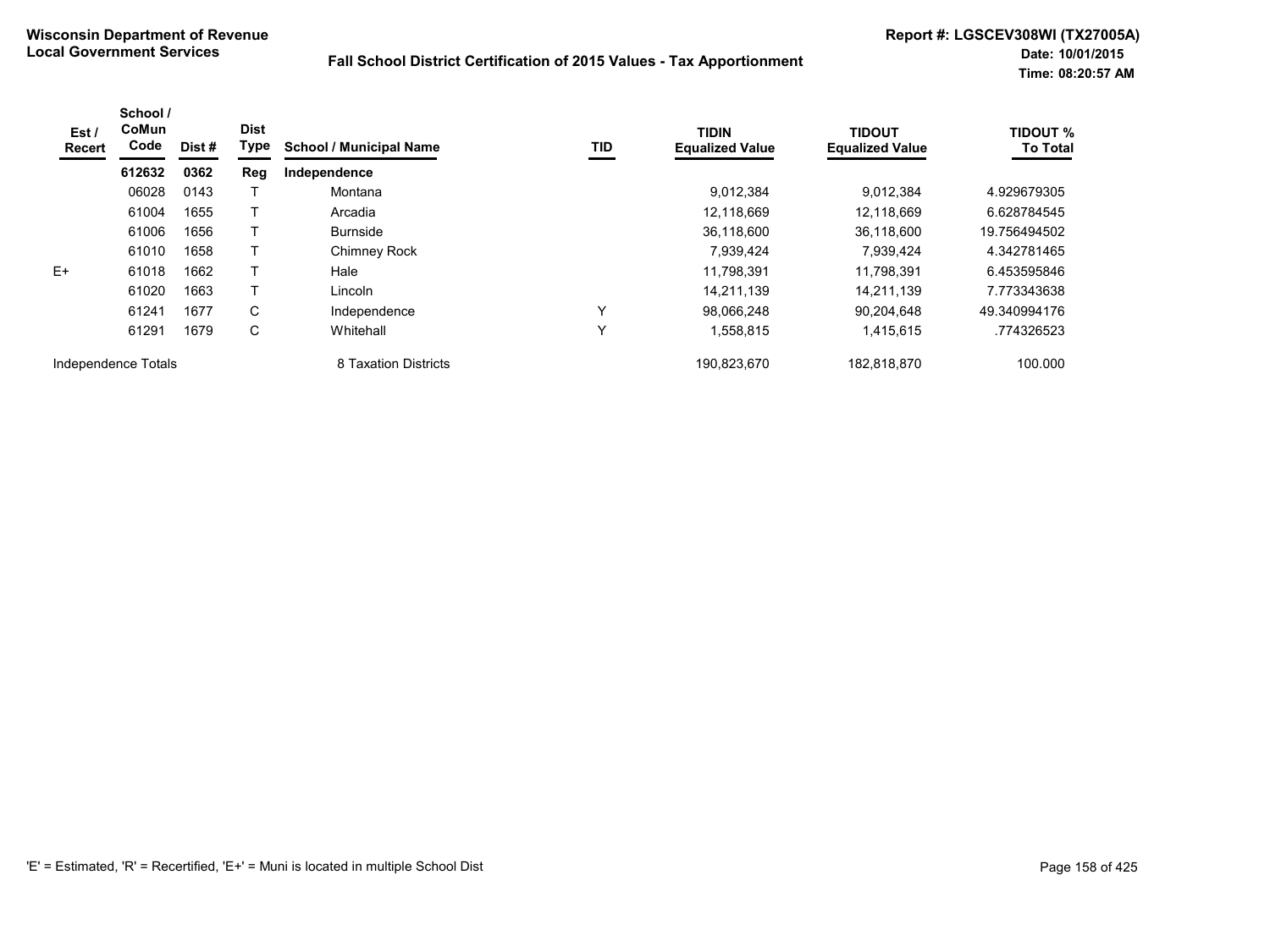| Est /<br><b>Recert</b>  | School /<br>CoMun<br>Code | Dist # | <b>Dist</b><br>Type | <b>School / Municipal Name</b> | TID | <b>TIDIN</b><br><b>Equalized Value</b> | <b>TIDOUT</b><br><b>Equalized Value</b> | <b>TIDOUT %</b><br><b>To Total</b> |
|-------------------------|---------------------------|--------|---------------------|--------------------------------|-----|----------------------------------------|-----------------------------------------|------------------------------------|
|                         | 682639                    | 0423   | Reg                 | Iola-Scandinavia               |     |                                        |                                         |                                    |
|                         | 49006                     | 1305   |                     | Amherst                        |     | 2,665,478                              | 2,665,478                               | .674630671                         |
|                         | 49026                     | 1315   |                     | New Hope                       |     | 11,899,961                             | 11,899,961                              | 3.011872046                        |
|                         | 68014                     | 1854   |                     | Harrison                       |     | 30,283,897                             | 30,283,897                              | 7.664833761                        |
|                         | 68016                     | 1855   |                     | Helvetia                       |     | 56,843,736                             | 56,843,736                              | 14.387110972                       |
|                         | 68018                     | 1856   |                     | lola                           |     | 106,490,400                            | 106,490,400                             | 26.952647909                       |
|                         | 68034                     | 1864   |                     | Saint Lawrence                 |     | 16,441,638                             | 16,441,638                              | 4.16136741                         |
|                         | 68036                     | 1865   |                     | Scandinavia                    |     | 86,827,982                             | 86,827,982                              | 21.976103268                       |
|                         | 68044                     | 1869   |                     | Wyoming                        |     | 5,633,919                              | 5,633,919                               | 1.425941072                        |
|                         | 68141                     | 1873   | V                   | lola                           |     | 62,551,800                             | 62,551,800                              | 15.831818093                       |
|                         | 68181                     | 1875   | V                   | Scandinavia                    |     | 15,463,000                             | 15,463,000                              | 3.913674797                        |
| Iola-Scandinavia Totals |                           |        |                     | 10 Taxation Districts          |     | 395,101,811                            | 395,101,811                             | 100.000                            |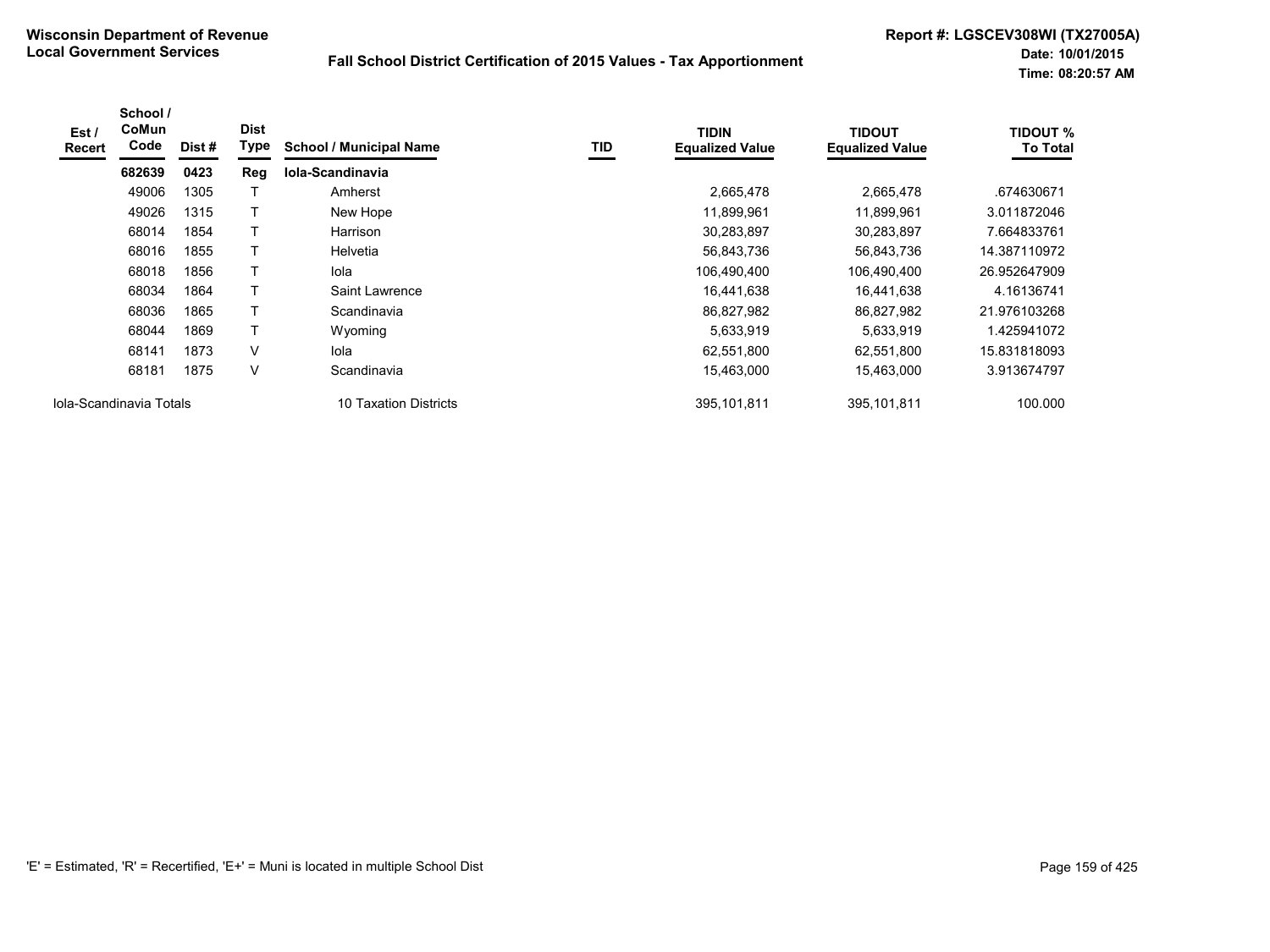| Est/<br>Recert           | School /<br>CoMun<br>Code | Dist# | <b>Dist</b><br>Type | <b>School / Municipal Name</b> | TID | <b>TIDIN</b><br><b>Equalized Value</b> | <b>TIDOUT</b><br><b>Equalized Value</b> | <b>TIDOUT %</b><br><b>To Total</b> |
|--------------------------|---------------------------|-------|---------------------|--------------------------------|-----|----------------------------------------|-----------------------------------------|------------------------------------|
|                          | 252646                    | 0157  | Reg                 | <b>Iowa-Grant</b>              |     |                                        |                                         |                                    |
| $E+$                     | 22010                     | 0598  |                     | Castle Rock                    |     | 5,326,577                              | 5,326,577                               | 2.289335288                        |
|                          | 22012                     | 0599  | T                   | Clifton                        |     | 29,884,468                             | 29,884,468                              | 12.84419002                        |
|                          | 22028                     | 0607  | T                   | Liberty                        |     | 28,753                                 | 28,753                                  | .012357891                         |
|                          | 22030                     | 0608  |                     | Lima                           |     | 2,760,151                              | 2,760,151                               | 1.186298646                        |
|                          | 22062                     | 0624  | $\mathsf{T}$        | Wingville                      |     | 18,587,283                             | 18,587,283                              | 7.988718247                        |
|                          | 22147                     | 0633  | V                   | Livingston                     | Y   | 24,363,500                             | 24,137,800                              | 10.37430179                        |
|                          | 22151                     | 0634  | V                   | Montfort                       | Y   | 27,403,000                             | 27,369,000                              | 11.763054863                       |
|                          | 25010                     | 0693  | T                   | Eden                           |     | 26,927,162                             | 26,927,162                              | 11.573155173                       |
|                          | 25012                     | 0694  | T                   | Highland                       |     | 489,438                                | 489,438                                 | .210357925                         |
|                          | 25014                     | 0695  | T                   | Linden                         |     | 14,749,314                             | 14,749,314                              | 6.33917899                         |
|                          | 25016                     | 0696  | T                   | Mifflin                        |     | 31,586,106                             | 31,586,106                              | 13.575545245                       |
|                          | 25111                     | 0707  | $\vee$              | Cobb                           |     | 22,450,300                             | 22,450,300                              | 9.649023004                        |
|                          | 25146                     | 0710  | $\vee$              | Linden                         |     | 15,907,000                             | 15,907,000                              | 6.836746454                        |
|                          | 25147                     | 0711  | V                   | Livingston                     | Y   | 2,655,300                              | 636,200                                 | .273435475                         |
|                          | 25151                     | 0712  | $\vee$              | Montfort                       |     | 5,039,200                              | 5,039,200                               | 2.165822137                        |
|                          | 25176                     | 0714  | $\vee$              | Rewey                          |     | 6,790,400                              | 6,790,400                               | 2.918478854                        |
| <b>Iowa-Grant Totals</b> |                           |       |                     | 16 Taxation Districts          |     | 234,947,952                            | 232,669,152                             | 100.000                            |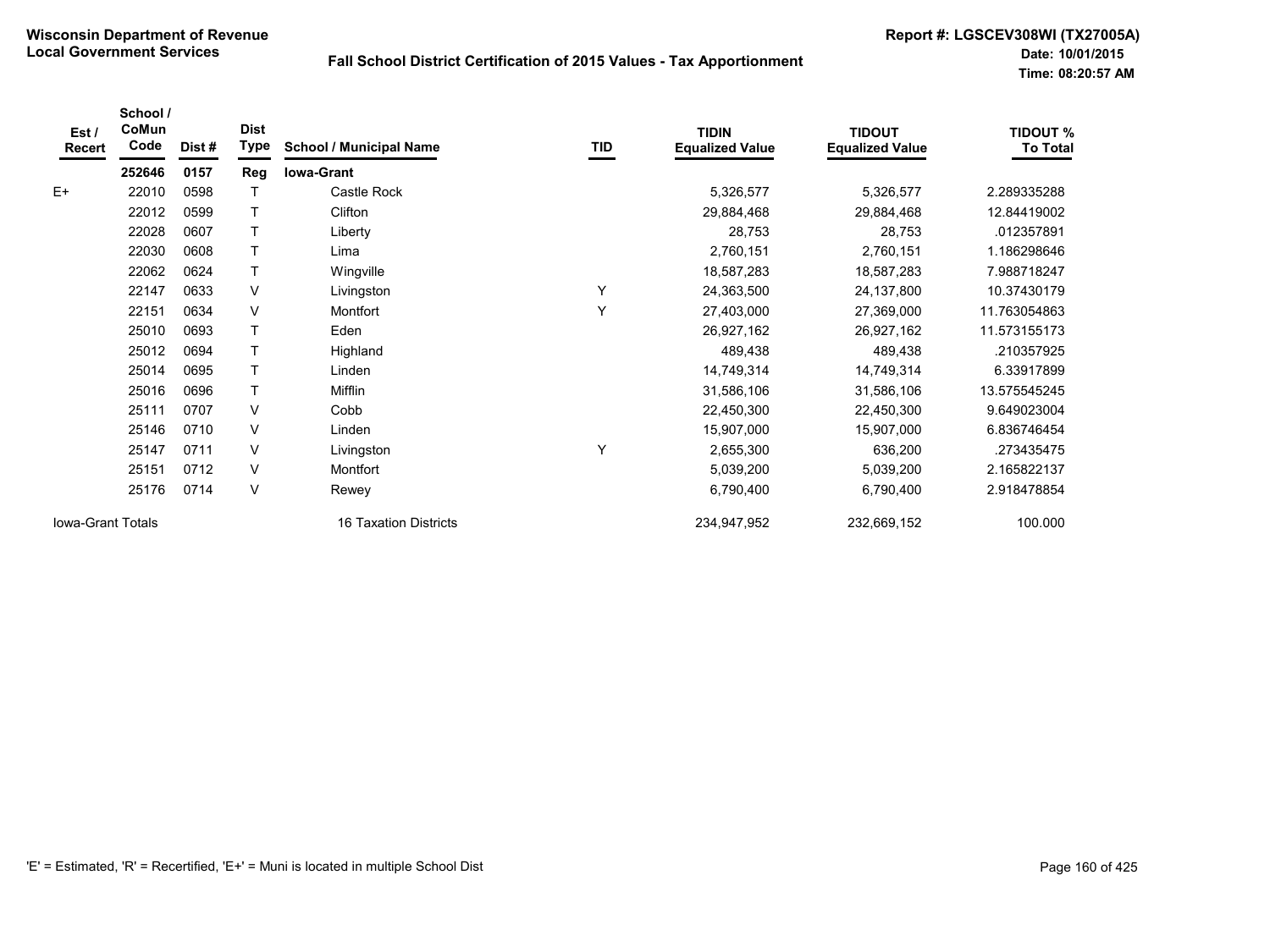| Est /<br>Recert | School /<br>CoMun<br>Code | Dist # | <b>Dist</b><br>Type | <b>School / Municipal Name</b> | TID | <b>TIDIN</b><br><b>Equalized Value</b> | <b>TIDOUT</b><br><b>Equalized Value</b> | <b>TIDOUT %</b><br><b>To Total</b> |
|-----------------|---------------------------|--------|---------------------|--------------------------------|-----|----------------------------------------|-----------------------------------------|------------------------------------|
|                 | 522660                    | 0313   | Reg                 | Ithaca                         |     |                                        |                                         |                                    |
|                 | 52006                     | 1376   |                     | Buena Vista                    |     | 20,107,838                             | 20,107,838                              | 17.763260299                       |
|                 | 52016                     | 1381   |                     | Ithaca                         |     | 44,288,997                             | 44.288.997                              | 39.124891602                       |
| $E+$            | 52020                     | 1383   |                     | Orion                          |     | 3,277,636                              | 3,277,636                               | 2.895463025                        |
|                 | 52022                     | 1384   |                     | Richland                       |     | 8,437,170                              | 8,437,170                               | 7.453394388                        |
|                 | 52026                     | 1386   |                     | Rockbridge                     |     | 1,723,801                              | 1,723,801                               | 1.522805479                        |
|                 | 52030                     | 1388   |                     | Westford                       |     | 92,267                                 | 92,267                                  | .08150865                          |
|                 | 52032                     | 1389   |                     | Willow                         |     | 28,733,451                             | 28,733,451                              | 25.383125198                       |
|                 | 56004                     | 1497   |                     | <b>Bear Creek</b>              |     | 6,537,868                              | 6,537,868                               | 5.775551359                        |
| Ithaca Totals   |                           |        |                     | 8 Taxation Districts           |     | 113,199,028                            | 113,199,028                             | 100.000                            |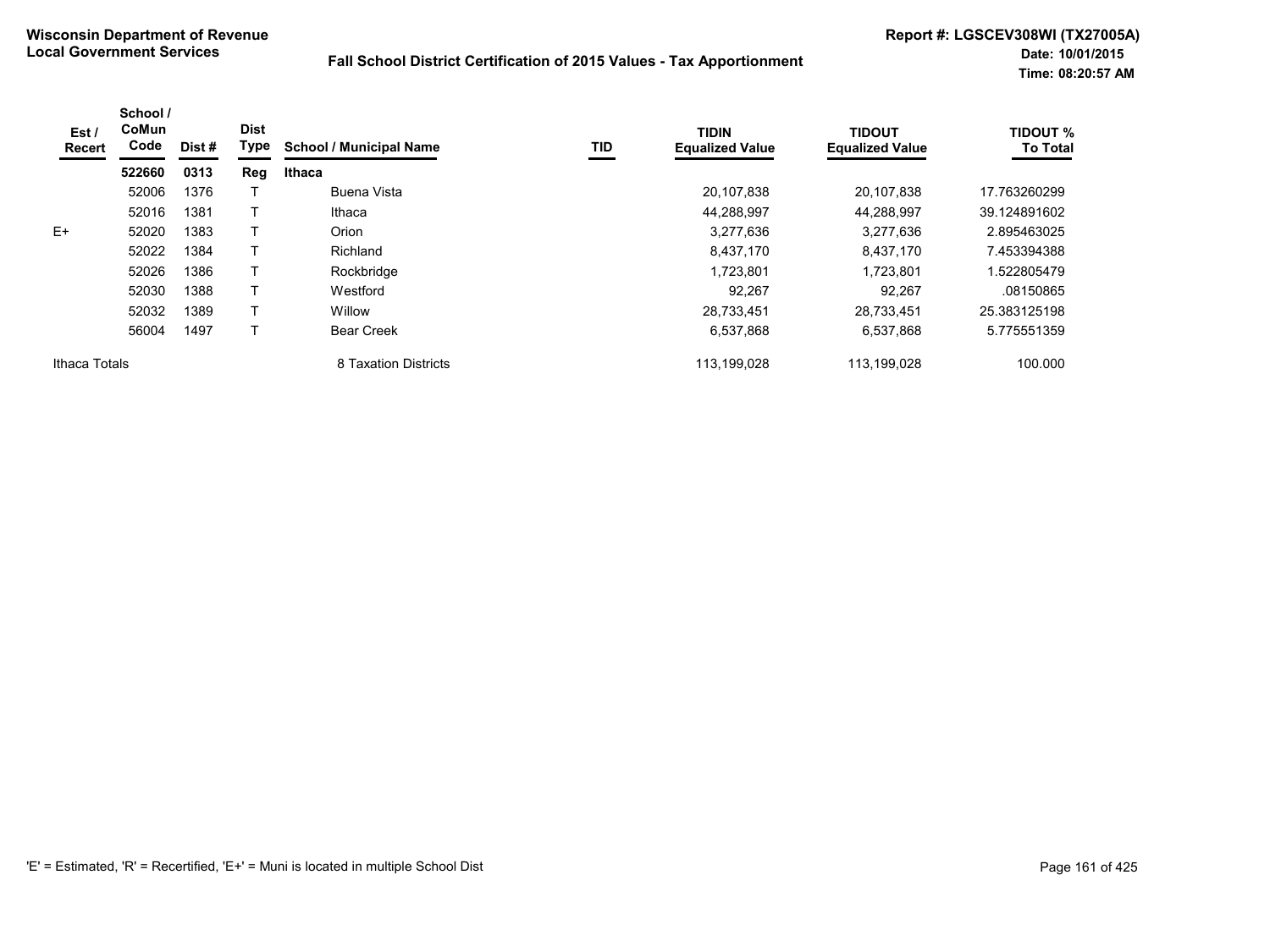| Est/<br>Recert    | School /<br><b>CoMun</b><br>Code | Dist # | <b>Dist</b><br>Type | <b>School / Municipal Name</b> | TID         | <b>TIDIN</b><br><b>Equalized Value</b> | TIDOUT<br><b>Equalized Value</b> | <b>TIDOUT %</b><br><b>To Total</b> |
|-------------------|----------------------------------|--------|---------------------|--------------------------------|-------------|----------------------------------------|----------------------------------|------------------------------------|
|                   | 532695                           | 0320   | Reg                 | Janesville                     |             |                                        |                                  |                                    |
|                   | 53014                            | 1403   |                     | Harmony                        |             | 732.561                                | 732.561                          | .019566955                         |
| E+                | 53016                            | 1404   |                     | Janesville                     |             | 170,875,261                            | 170,875,261                      | 4.564136684                        |
|                   | 53020                            | 1406   |                     | La Prairie                     |             | 41,761,268                             | 41,761,268                       | 1.115457756                        |
|                   | 53034                            | 1413   |                     | Rock                           |             | 155.605.954                            | 155.605.954                      | 4.15628827                         |
|                   | 53241                            | 1423   | С                   | Janesville                     | $\check{ }$ | 3,472,620,536                          | 3,374,893,136                    | 90.144550335                       |
| Janesville Totals |                                  |        |                     | 5 Taxation Districts           |             | 3,841,595,580                          | 3,743,868,180                    | 100.000                            |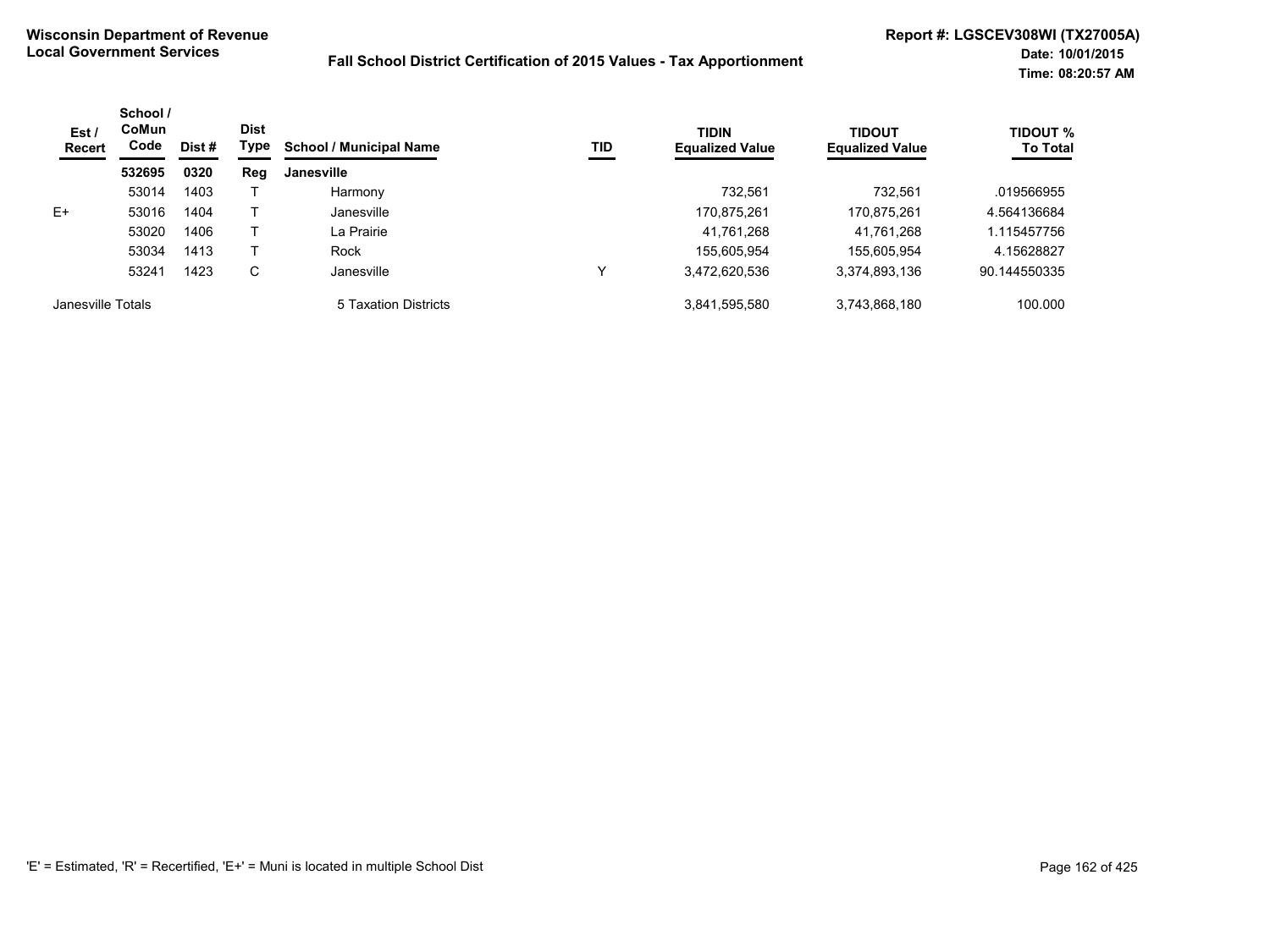| Est /<br><b>Recert</b> | School /<br>CoMun<br>Code | Dist# | <b>Dist</b><br>Type | <b>School / Municipal Name</b> | TID | <b>TIDIN</b><br><b>Equalized Value</b> | <b>TIDOUT</b><br><b>Equalized Value</b> | <b>TIDOUT %</b><br><b>To Total</b> |
|------------------------|---------------------------|-------|---------------------|--------------------------------|-----|----------------------------------------|-----------------------------------------|------------------------------------|
|                        | 282702                    | 0165  | Reg                 | <b>Jefferson</b>               |     |                                        |                                         |                                    |
|                        | 28002                     | 0760  |                     | Aztalan                        |     | 71,583,952                             | 71,583,952                              | 7.782196761                        |
|                        | 28006                     | 0762  |                     | Concord                        |     | 18,874,663                             | 18,874,663                              | 2.051945124                        |
|                        | 28008                     | 0763  | Т                   | Farmington                     |     | 46,007,681                             | 46,007,681                              | 5.001691246                        |
|                        | 28010                     | 0764  |                     | Hebron                         |     | 26,947,824                             | 26,947,824                              | 2.929612892                        |
|                        | 28014                     | 0766  | т                   | Jefferson                      |     | 142,577,116                            | 142,577,116                             | 15.500166439                       |
|                        | 28022                     | 0770  |                     | Oakland                        |     | 9,816,783                              | 9,816,783                               | 1.067224353                        |
|                        | 28026                     | 0772  |                     | Sullivan                       |     | 97,099,765                             | 97,099,765                              | 10.55612963                        |
| E                      | 28181                     | 0779  | $\vee$              | Sullivan                       |     | 45,021,800                             | 45.021.800                              | 4.894511917                        |
| E                      | 28241                     | 0781  | C                   | Jefferson                      | Υ   | 481,758,700                            | 461,912,900                             | 50.216521637                       |
| Jefferson Totals       |                           |       |                     | 9 Taxation Districts           |     | 939.688.284                            | 919.842.484                             | 100.000                            |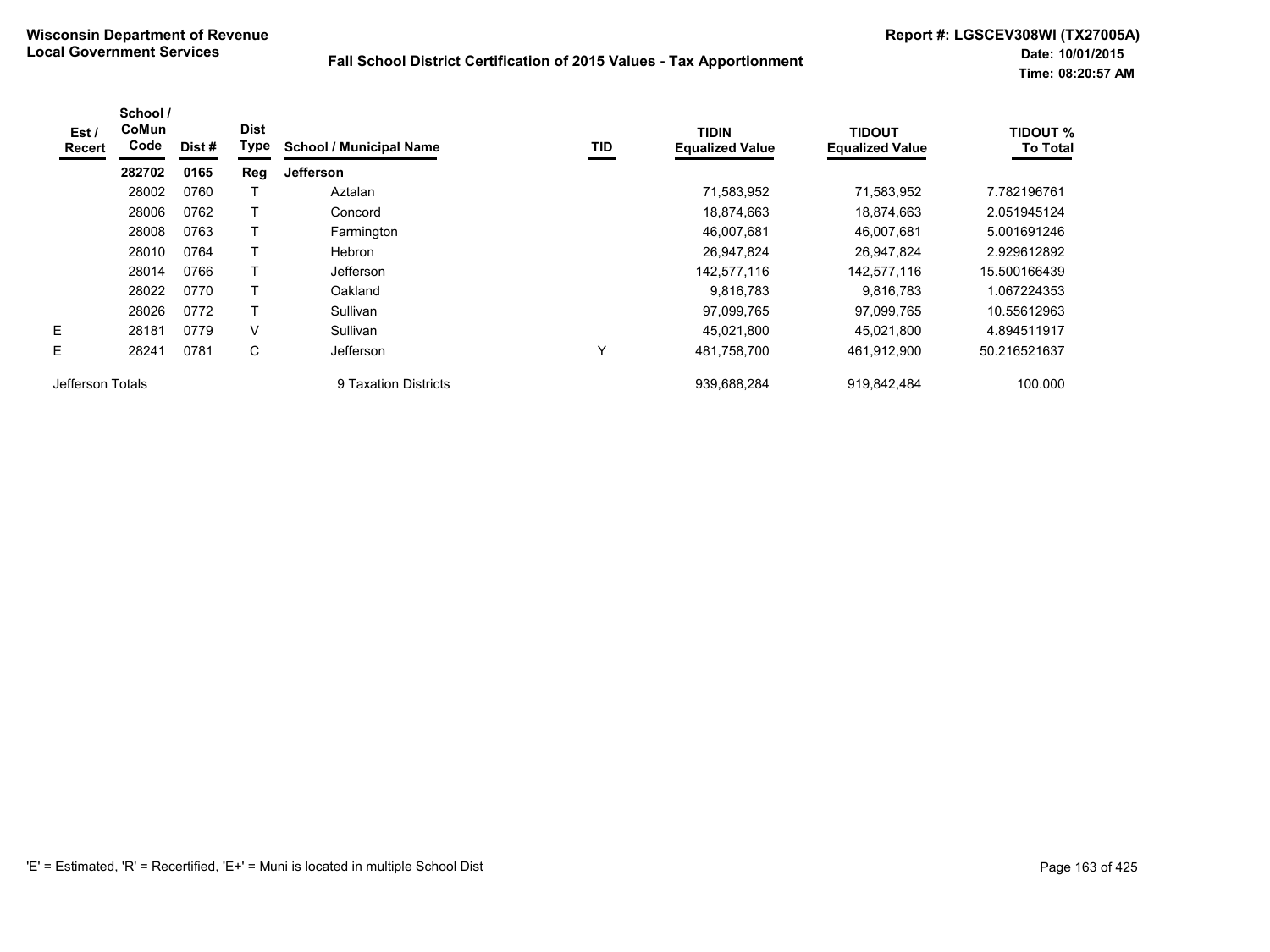| Est /<br>Recert      | School /<br>CoMun<br>Code | Dist# | <b>Dist</b><br>Type | <b>School / Municipal Name</b> | TID | <b>TIDIN</b><br><b>Equalized Value</b> | <b>TIDOUT</b><br><b>Equalized Value</b> | <b>TIDOUT %</b><br><b>To Total</b> |
|----------------------|---------------------------|-------|---------------------|--------------------------------|-----|----------------------------------------|-----------------------------------------|------------------------------------|
|                      | 282730                    | 0166  | Reg                 | <b>Johnson Creek</b>           |     |                                        |                                         |                                    |
|                      | 28002                     | 0760  |                     | Aztalan                        |     | 14.297.811                             | 14.297.811                              | 4.035489384                        |
|                      | 28006                     | 0762  |                     | Concord                        |     | 29,371,533                             | 29.371.533                              | 8.289975969                        |
|                      | 28008                     | 0763  |                     | Farmington                     |     | 83,568,622                             | 83,568,622                              | 23.586847447                       |
|                      | 28020                     | 0769  |                     | Milford                        |     | 8,798,748                              | 8.798.748                               | 2.483404917                        |
| $E+$                 | 28032                     | 0775  |                     | Watertown                      |     | 25.713.273                             | 25.713.273                              | 7.257449424                        |
|                      | 28141                     | 0777  | v                   | Johnson Creek                  |     | 296.300.300                            | 192.551.800                             | 54.34683286                        |
| Johnson Creek Totals |                           |       |                     | 6 Taxation Districts           |     | 458,050,287                            | 354,301,787                             | 100.000                            |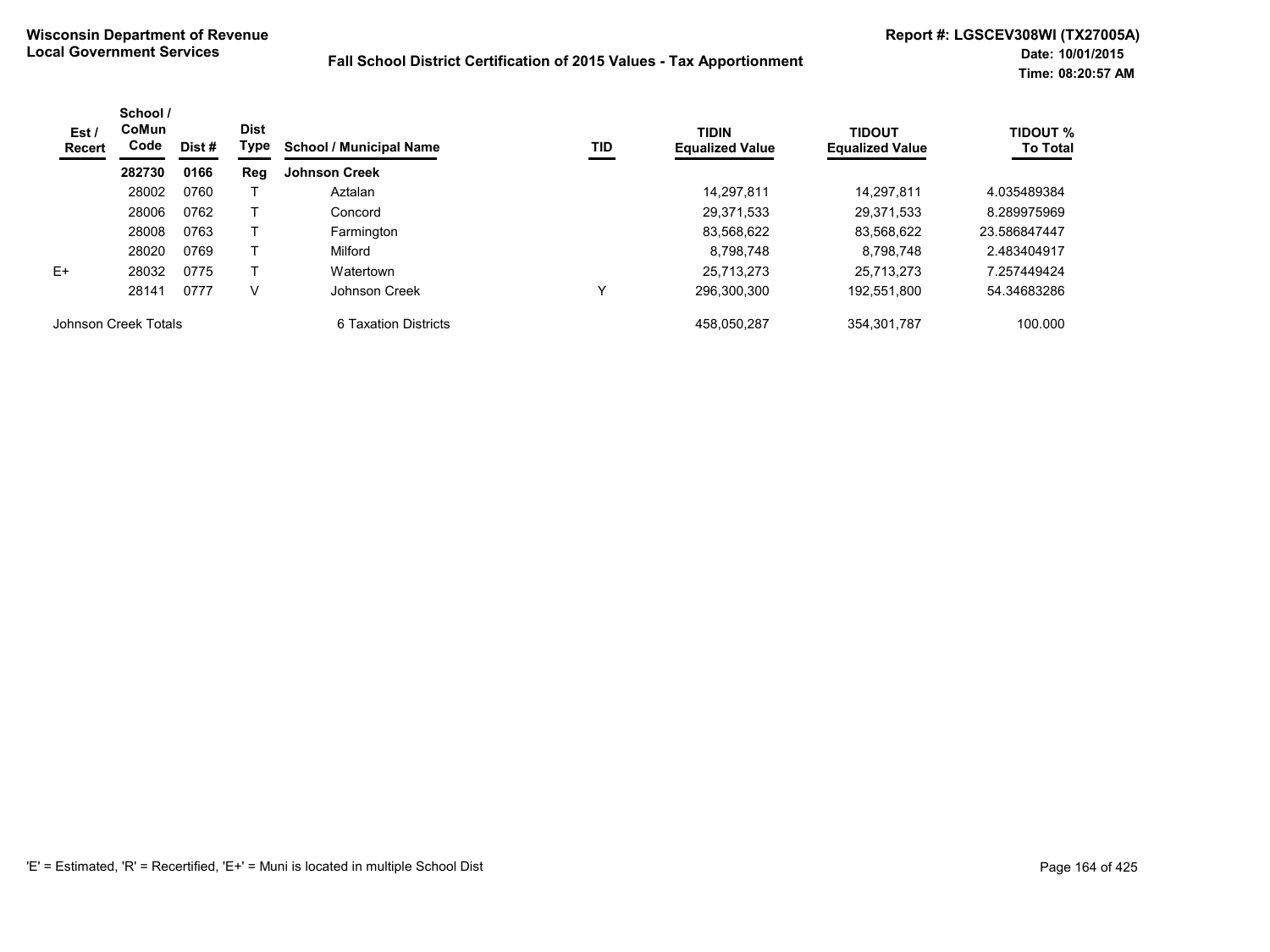| Est/<br><b>Recert</b> | School /<br>CoMun<br>Code | <b>Dist</b><br>Dist # | Type | <b>School / Municipal Name</b><br>TID | <b>TIDIN</b><br><b>Equalized Value</b> | <b>TIDOUT</b><br><b>Equalized Value</b> | <b>TIDOUT %</b><br><b>To Total</b> |              |
|-----------------------|---------------------------|-----------------------|------|---------------------------------------|----------------------------------------|-----------------------------------------|------------------------------------|--------------|
|                       | 232737                    | 0146                  | Reg  | Juda (Jefferson)                      |                                        |                                         |                                    |              |
|                       | 23012                     | 0652                  |      | Decatur                               |                                        | 4,131,608                               | 4,131,608                          | 3.974808062  |
|                       | 23016                     | 0654                  |      | Jefferson                             |                                        | 52,337,313                              | 52,337,313                         | 50.351043389 |
|                       | 23026                     | 0659                  |      | Spring Grove                          |                                        | 23,832,425                              | 23,832,425                         | 22.927953242 |
|                       | 23028                     | 0660                  |      | Sylvester                             |                                        | 23,643,497                              | 23.643.497                         | 22.746195307 |
|                       | Juda (Jefferson) Totals   |                       |      | 4 Taxation Districts                  |                                        | 103.944.843                             | 103,944,843                        | 100.000      |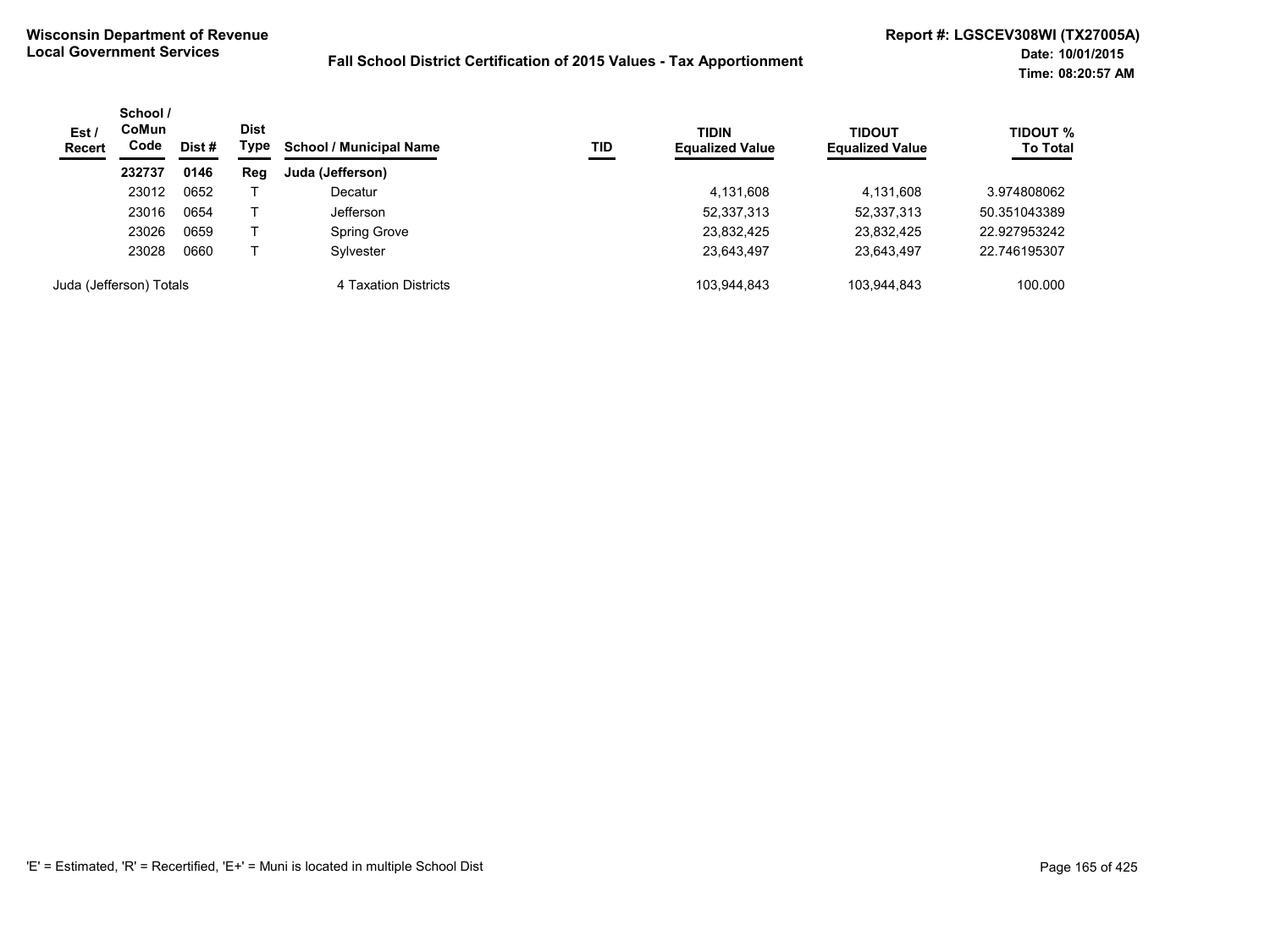| Est /<br>Recert | School /<br>CoMun<br>Code | Dist# | <b>Dist</b><br>Type | <b>School / Municipal Name</b> | <b>TID</b>   | <b>TIDIN</b><br><b>Equalized Value</b> | <b>TIDOUT</b><br><b>Equalized Value</b> | <b>TIDOUT %</b><br><b>To Total</b> |
|-----------------|---------------------------|-------|---------------------|--------------------------------|--------------|----------------------------------------|-----------------------------------------|------------------------------------|
|                 | 442758                    | 0268  | Reg                 | Kaukauna Area                  |              |                                        |                                         |                                    |
|                 | 05018                     | 0110  | Т                   | Holland                        |              | 66,927,886                             | 66,927,886                              | 3.429911631                        |
|                 | 08018                     | 0187  | Т                   | Woodville                      |              | 31,531,057                             | 31,531,057                              | 1.615899524                        |
|                 | 08131                     | 1987  | $\vee$              | Harrison                       | $\checkmark$ | 153,436,214                            | 153,436,214                             | 7.863279217                        |
|                 | 08179                     | 0190  | $\vee$              | Sherwood                       | $\checkmark$ | 247,465,003                            | 232,056,803                             | 11.892416977                       |
|                 | 08231                     | 1985  | C                   | Kaukauna                       |              | 46,500                                 | 46,500                                  | .002383026                         |
|                 | 44006                     | 1180  | Τ                   | <b>Buchanan</b>                |              | 117,949,296                            | 117,949,296                             | 6.044650241                        |
|                 | 44026                     | 1190  | $\mathsf{T}$        | Kaukauna                       |              | 49,788,731                             | 49,788,731                              | 2.551566436                        |
|                 | 44040                     | 1197  | $\mathsf{T}$        | Vandenbroek                    |              | 145,332,700                            | 145,332,700                             | 7.447991382                        |
|                 | 44111                     | 1200  | $\vee$              | <b>Combined Locks</b>          | Y            | 83,440,448                             | 81,858,548                              | 4.195076263                        |
|                 | 44131                     | 1988  | $\vee$              | Harrison                       |              |                                        |                                         |                                    |
|                 | 44146                     | 1203  | $\vee$              | Little Chute                   | $\checkmark$ | 188,405,458                            | 168,151,758                             | 8.61741951                         |
|                 | 44241                     | 1207  | C                   | Kaukauna                       | $\checkmark$ | 944,893,400                            | 904,221,100                             | 46.339405791                       |
|                 | Kaukauna Area Totals      |       |                     | 12 Taxation Districts          |              | 2,029,216,693                          | 1,951,300,593                           | 100.000                            |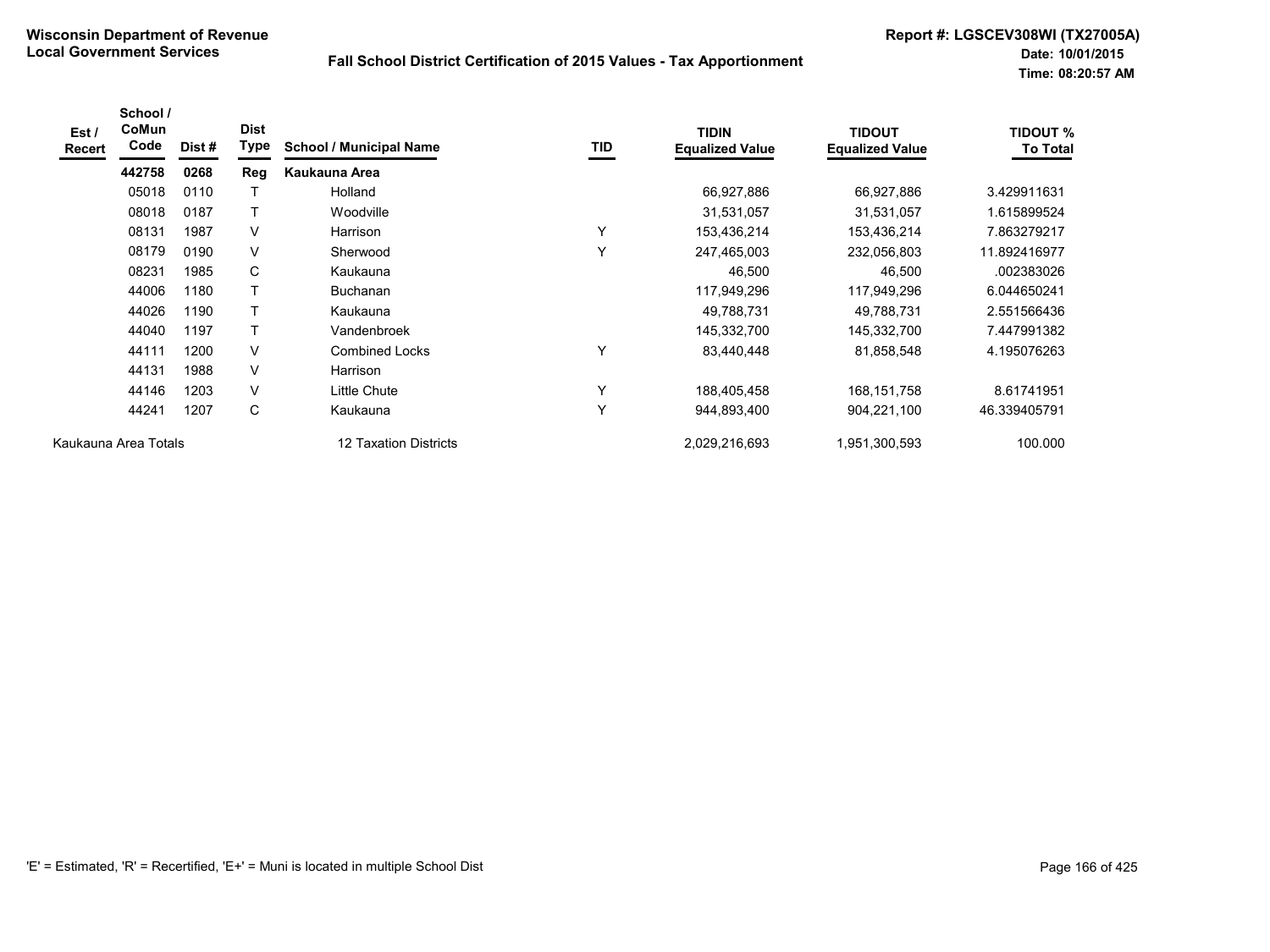| Est /<br><b>Recert</b> | School /<br>CoMun<br>Code<br>Dist # | <b>Dist</b><br>Type | <b>School / Municipal Name</b> | TID                     | <b>TIDIN</b><br><b>Equalized Value</b> | <b>TIDOUT</b><br><b>Equalized Value</b> | <b>TIDOUT %</b><br><b>To Total</b> |              |
|------------------------|-------------------------------------|---------------------|--------------------------------|-------------------------|----------------------------------------|-----------------------------------------|------------------------------------|--------------|
|                        | 302793                              | 0178                | Reg                            | Kenosha                 |                                        |                                         |                                    |              |
|                        | 30014                               | 0821                |                                | Somers                  |                                        | 719,825,100                             | 719,825,100                        | 8.764616533  |
|                        | 30174                               | 0825                | V                              | <b>Pleasant Prairie</b> |                                        | 2,747,200,829                           | 2,432,039,029                      | 29.612595452 |
|                        | 30241                               | 0828                | C                              | Kenosha                 |                                        | 5.685.456.592                           | 5,060,989,192                      | 61.622788015 |
| Kenosha Totals         |                                     |                     |                                | 3 Taxation Districts    |                                        | 9,152,482,521                           | 8,212,853,321                      | 100.000      |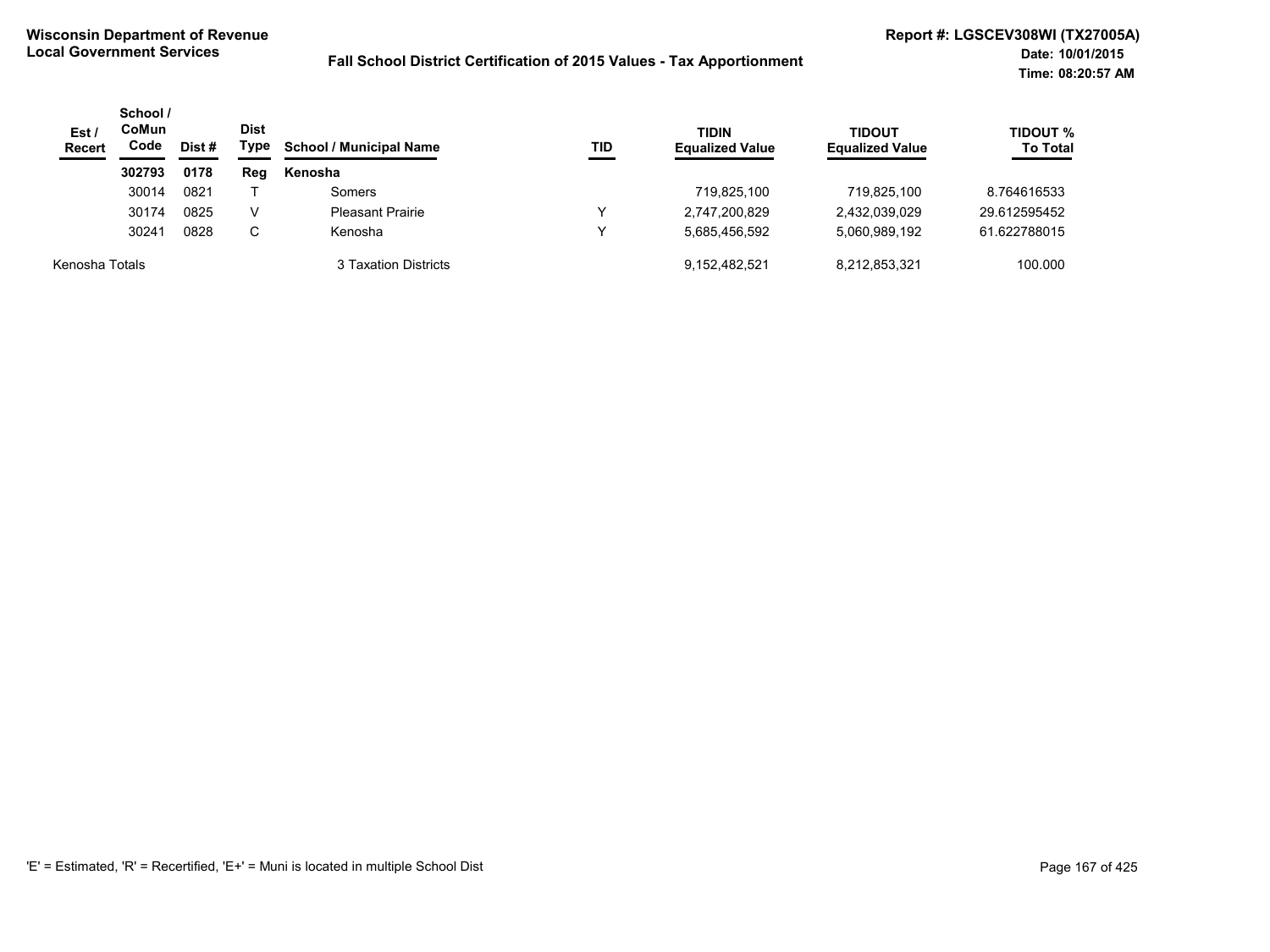| Est /<br>Recert                   | School /<br>CoMun<br>Code | Dist# | <b>Dist</b><br>Type | <b>School / Municipal Name</b>    | TID          | <b>TIDIN</b><br><b>Equalized Value</b> | TIDOUT<br><b>Equalized Value</b> | <b>TIDOUT %</b><br><b>To Total</b> |
|-----------------------------------|---------------------------|-------|---------------------|-----------------------------------|--------------|----------------------------------------|----------------------------------|------------------------------------|
|                                   | 671376                    | 0404  | Reg                 | <b>Kettle Moraine (Delafield)</b> |              |                                        |                                  |                                    |
|                                   | 28026                     | 0772  |                     | Sullivan                          |              | 1,207,823                              | 1,207,823                        | .035332359                         |
|                                   | 67004                     | 1810  |                     | Delafield                         |              | 733,345,805                            | 733,345,805                      | 21.452512134                       |
|                                   | 67006                     | 1811  |                     | Eagle                             |              | 7,397,217                              | 7,397,217                        | .216390257                         |
|                                   | 67008                     | 1812  |                     | Genesee                           |              | 414,611,584                            | 414,611,584                      | 12.128602872                       |
|                                   | 67024                     | 1817  |                     | Ottawa                            |              | 471,896,859                            | 471,896,859                      | 13.804364905                       |
|                                   | 67116                     | 1825  | $\vee$              | Dousman                           |              | 178,863,500                            | 178,863,500                      | 5.232281112                        |
|                                   | 67161                     | 1835  | V                   | <b>North Prairie</b>              |              | 35,415,613                             | 35,415,613                       | 1.036010382                        |
|                                   | 67172                     | 1819  | V                   | Summit                            |              | 289,944,570                            | 289,944,570                      | 8.48172767                         |
|                                   | 67191                     | 1839  | V                   | Wales                             | $\checkmark$ | 351,273,400                            | 339,476,100                      | 9.930669958                        |
|                                   | 67216                     | 1841  | C                   | Delafield                         | ٧            | 951,536,135                            | 946,302,135                      | 27.682108352                       |
| Kettle Moraine (Delafield) Totals |                           |       |                     | 10 Taxation Districts             |              | 3,435,492,506                          | 3,418,461,206                    | 100.000                            |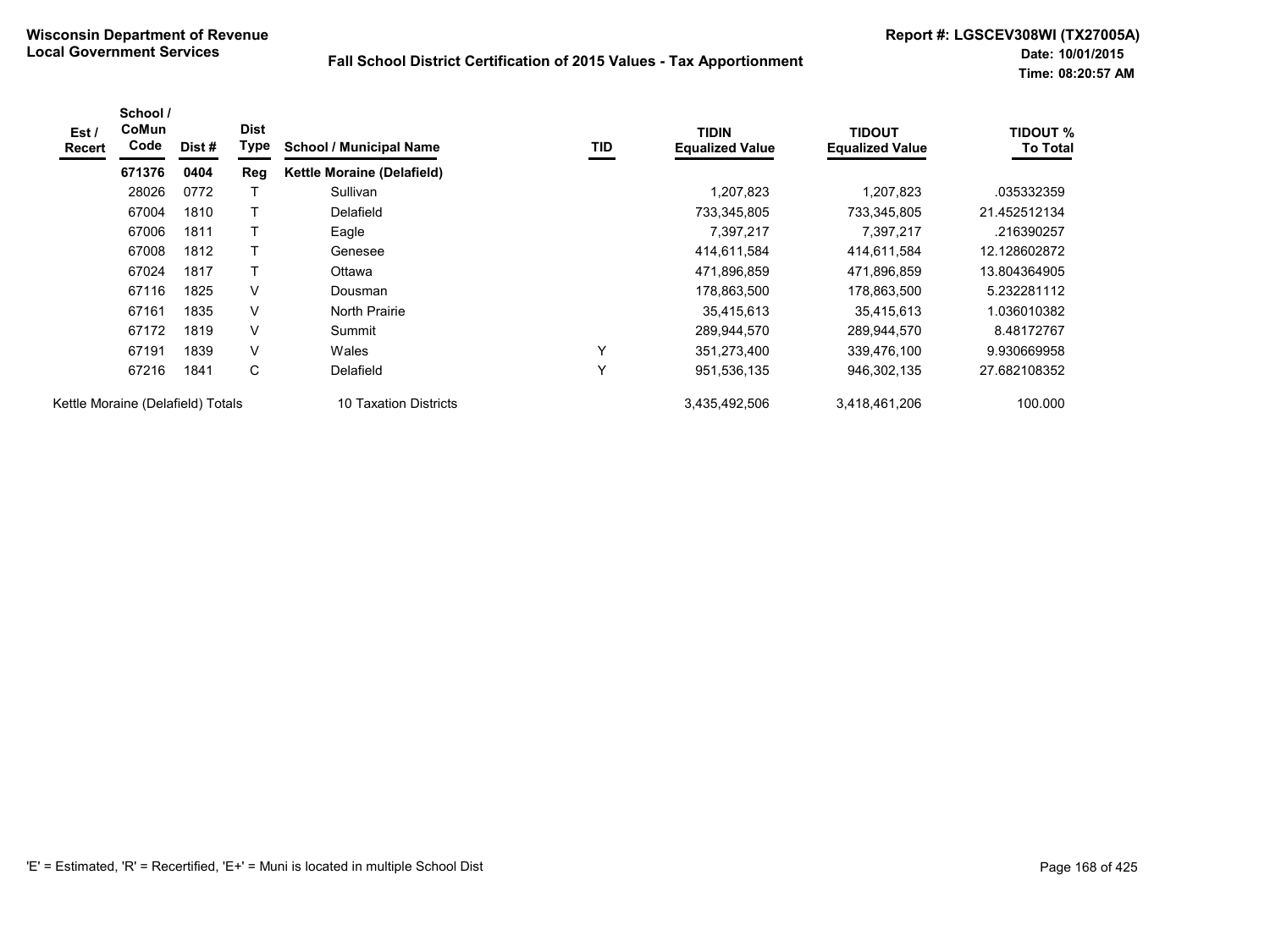| Est /<br><b>Recert</b> | School /<br>CoMun<br>Code | Dist# | <b>Dist</b><br>Type | <b>School / Municipal Name</b> | TID | <b>TIDIN</b><br><b>Equalized Value</b> | <b>TIDOUT</b><br><b>Equalized Value</b> | <b>TIDOUT %</b><br><b>To Total</b> |
|------------------------|---------------------------|-------|---------------------|--------------------------------|-----|----------------------------------------|-----------------------------------------|------------------------------------|
|                        | 662800                    | 0398  | Reg                 | Kewaskum                       |     |                                        |                                         |                                    |
|                        | 20004                     | 0545  |                     | Ashford                        |     | 264,992                                | 264,992                                 | .022367605                         |
|                        | 20006                     | 0546  | Τ                   | Auburn                         |     | 90,888,624                             | 90,888,624                              | 7.671781831                        |
|                        | 20142                     | 1980  | V                   | Kewaskum                       |     |                                        |                                         |                                    |
|                        | 59012                     | 1602  | Т                   | Mitchell                       |     | 1,695,167                              | 1,695,167                               | .143086679                         |
|                        | 59022                     | 1607  | Т                   | Scott                          |     | 77,959,024                             | 77,959,024                              | 6.580412351                        |
|                        | 66004                     | 1788  | T                   | Barton                         |     | 57,820,997                             | 57,820,997                              | 4.880589613                        |
|                        | 66008                     | 1790  |                     | Farmington                     |     | 365,349,100                            | 365,349,100                             | 30.838607343                       |
|                        | 66016                     | 1794  |                     | Kewaskum                       |     | 123,670,600                            | 123,670,600                             | 10.438862648                       |
|                        | 66024                     | 1798  | Τ                   | Wayne                          |     | 196,561,852                            | 196,561,852                             | 16.591511441                       |
|                        | 66142                     | 1802  | V                   | Kewaskum                       | Υ   | 283,879,900                            | 270,503,000                             | 22.832780489                       |
| Kewaskum Totals        |                           |       |                     | 10 Taxation Districts          |     | 1,198,090,256                          | 1,184,713,356                           | 100.000                            |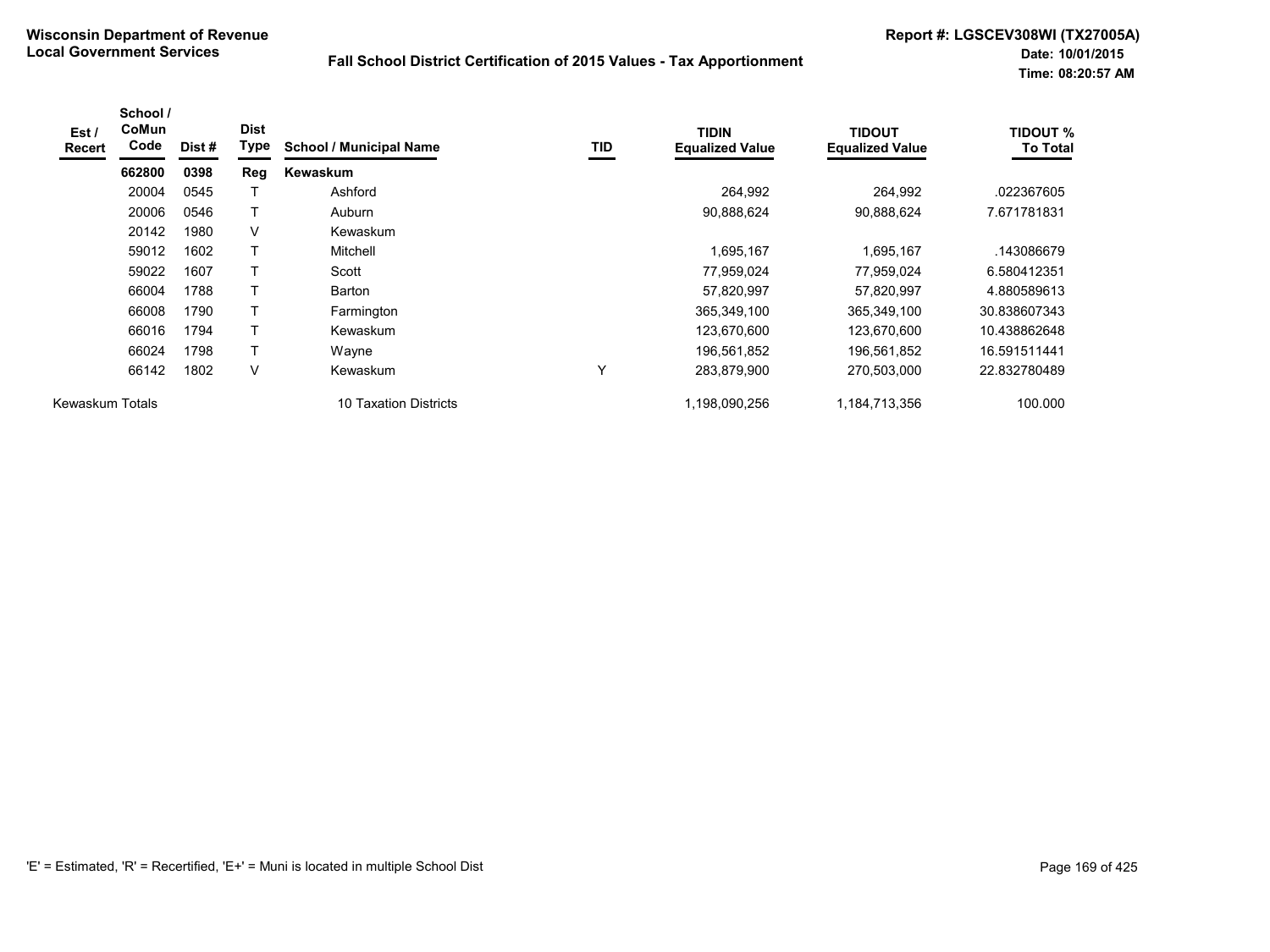| Est /<br><b>Recert</b> | School /<br><b>CoMun</b><br>Code | Dist # | <b>Dist</b><br>Type | <b>School / Municipal Name</b> | TID          | <b>TIDIN</b><br><b>Equalized Value</b> | <b>TIDOUT</b><br><b>Equalized Value</b> | <b>TIDOUT %</b><br><b>To Total</b> |
|------------------------|----------------------------------|--------|---------------------|--------------------------------|--------------|----------------------------------------|-----------------------------------------|------------------------------------|
|                        | 312814                           | 0190   | Reg                 | Kewaunee                       |              |                                        |                                         |                                    |
|                        | 31004                            | 0831   |                     | Carlton                        |              | 518,042,000                            | 518,042,000                             | 55.26995256                        |
|                        | 31006                            | 0832   |                     | Casco                          |              | 17,290,081                             | 17.290.081                              | 844680463.                         |
|                        | 31008                            | 0833   |                     | Franklin                       |              | 45,700,358                             | 45,700,358                              | 4.875775745                        |
|                        | 31014                            | 0836   |                     | Montpelier                     |              | 52,220,870                             | 52,220,870                              | 5.57144982                         |
|                        | 31016                            | 0837   |                     | Pierce                         |              | 32,421,666                             | 32,421,666                              | 3.459070774                        |
|                        | 31020                            | 0839   | T                   | West Kewaunee                  |              | 101,208,200                            | 101,208,200                             | 10.797912935                       |
|                        | 31241                            | 0843   | C                   | Kewaunee                       | $\checkmark$ | 158,534,700                            | 152,416,200                             | 16.261299554                       |
|                        | 36034                            | 0948   |                     | <b>Two Creeks</b>              |              | 17,994,717                             | 17,994,717                              | 1.919858148                        |
| <b>Kewaunee Totals</b> |                                  |        |                     | 8 Taxation Districts           |              | 943,412,592                            | 937,294,092                             | 100.000                            |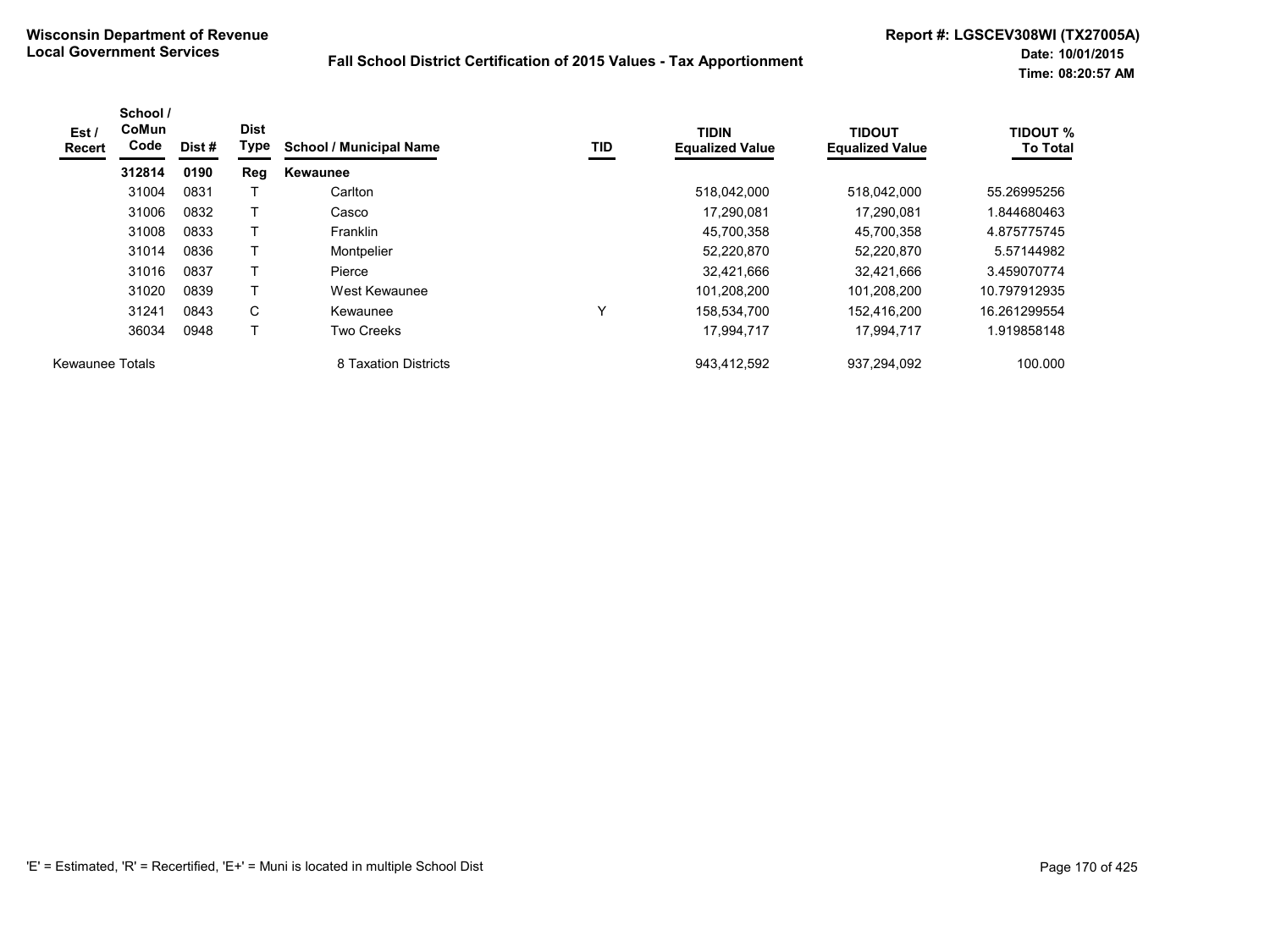| Est /<br>Recert              | School /<br>CoMun<br>Code | Dist #                | <b>Dist</b><br>Type | <b>School / Municipal Name</b> | TID         | <b>TIDIN</b><br><b>Equalized Value</b> | <b>TIDOUT</b><br><b>Equalized Value</b> | <b>TIDOUT %</b><br><b>To Total</b> |
|------------------------------|---------------------------|-----------------------|---------------------|--------------------------------|-------------|----------------------------------------|-----------------------------------------|------------------------------------|
|                              | 625960                    | 0368                  | Reg                 | Kickapoo Area (Viola)          |             |                                        |                                         |                                    |
|                              | 12004                     | 0314                  |                     | Clayton                        |             | 271,573                                | 271,573                                 | .146819289                         |
|                              | 52004                     | 1375                  |                     | <b>Bloom</b>                   |             | 21,193,101                             | 21,193,101                              | 11.457530837                       |
|                              | 52012                     | 1379                  | $\top$              | Forest                         |             | 29,598,317                             | 29,598,317                              | 16.001604944                       |
|                              | 52028                     | 1387                  | $\mathsf{T}$        | Sylvan                         |             | 11,833,174                             | 11,833,174                              | 6.397315617                        |
|                              | 52186                     | 1393                  | V                   | Viola                          | Y           | 14,526,600                             | 14,107,900                              | 7.627090499                        |
|                              | 62012                     | 1686                  | T                   | Franklin                       |             | 8,963,549                              | 8,963,549                               | 4.845923165                        |
|                              | 62026                     | 1693                  | T                   | Kickapoo                       |             | 41,493,607                             | 41,493,607                              | 22.432502055                       |
| $E+$                         | 62028                     | 1694                  | т                   | Liberty                        |             | 22,156,456                             | 22,156,456                              | 11.978345116                       |
|                              | 62030                     | 1695                  | т                   | Stark                          |             | 1,858,449                              | 1,858,449                               | 1.004724921                        |
|                              | 62034                     | 1697                  |                     | Union                          |             | 9,401,072                              | 9,401,072                               | 5.082459256                        |
|                              | 62038                     | 1699                  | т                   | Webster                        |             | 5,582,429                              | 5,582,429                               | 3.018003473                        |
|                              | 62176                     | 1708                  | V                   | Readstown                      |             | 13,100,500                             | 13,100,500                              | 7.08246437                         |
|                              | 62186                     | 1710                  | V                   | Viola                          | Y           | 5,714,700                              | 5,410,800                               | 2.925216458                        |
| Kickapoo Area (Viola) Totals |                           | 13 Taxation Districts |                     | 185,693,527                    | 184,970,927 | 100.000                                |                                         |                                    |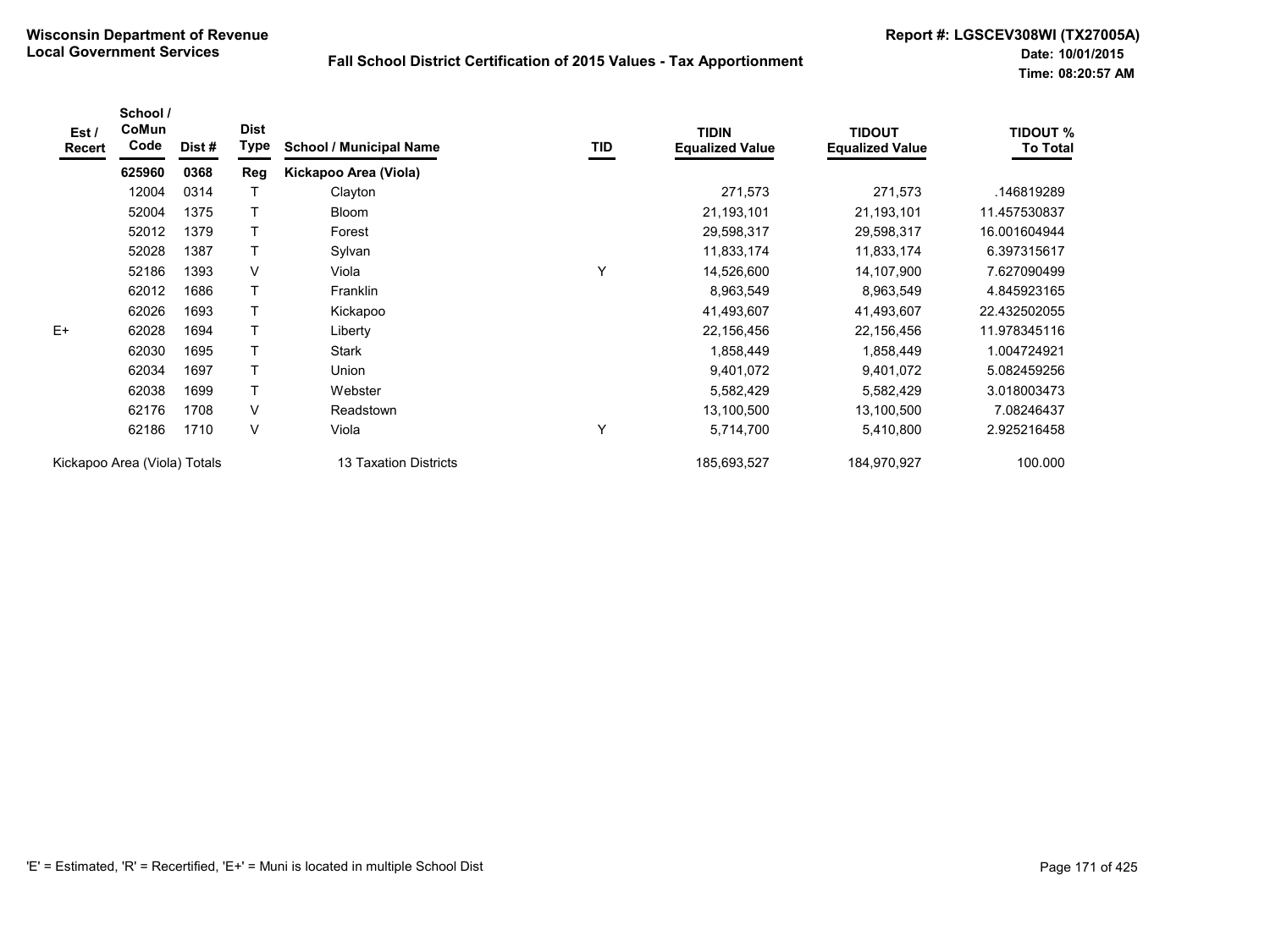| Est/<br><b>Recert</b> | School /<br>CoMun<br>Code | Dist # | <b>Dist</b><br>Type | <b>School / Municipal Name</b> | TID | <b>TIDIN</b><br><b>Equalized Value</b> | TIDOUT<br><b>Equalized Value</b> | <b>TIDOUT %</b><br><b>To Total</b> |
|-----------------------|---------------------------|--------|---------------------|--------------------------------|-----|----------------------------------------|----------------------------------|------------------------------------|
|                       | 362828                    | 0209   | Reg                 | <b>Kiel Area</b>               |     |                                        |                                  |                                    |
|                       | 08012                     | 0184   |                     | New Holstein                   |     | 30,406,652                             | 30,406,652                       | 4.444824095                        |
|                       | 08241                     | 0195   | C                   | Kiel                           | Υ   | 26,365,300                             | 23,106,400                       | 3.37767813                         |
|                       | 36004                     | 0933   |                     | Centerville                    |     | 12,107,169                             | 12,107,169                       | 1.769817884                        |
| $E+$                  | 36008                     | 0935   |                     | Eaton                          |     | 25,338,824                             | 25,338,824                       | 3.70401238                         |
|                       | 36016                     | 0939   | T                   | Liberty                        |     | 4,057,776                              | 4,057,776                        | .593162987                         |
|                       | 36024                     | 0943   | Т                   | Meeme                          |     | 106,207,042                            | 106,207,042                      | 15.525274513                       |
|                       | 36032                     | 0947   |                     | Schleswig                      |     | 222,488,100                            | 222,488,100                      | 32.523161962                       |
|                       | 36241                     | 0959   | C                   | Kiel                           | Υ   | 233,206,400                            | 212,333,700                      | 31.038798547                       |
|                       | 59004                     | 1598   | T.                  | Herman                         |     | 289,576                                | 289,576                          | .042330026                         |
|                       | 59018                     | 1605   | Т                   | Rhine                          |     | 36,504,514                             | 36,504,514                       | 5.336205492                        |
|                       | 59020                     | 1606   | T                   | Russell                        |     | 11,251,481                             | 11,251,481                       | .644733983                         |
| Kiel Area Totals      |                           |        |                     | 11 Taxation Districts          |     | 708,222,834                            | 684,091,234                      | 100.000                            |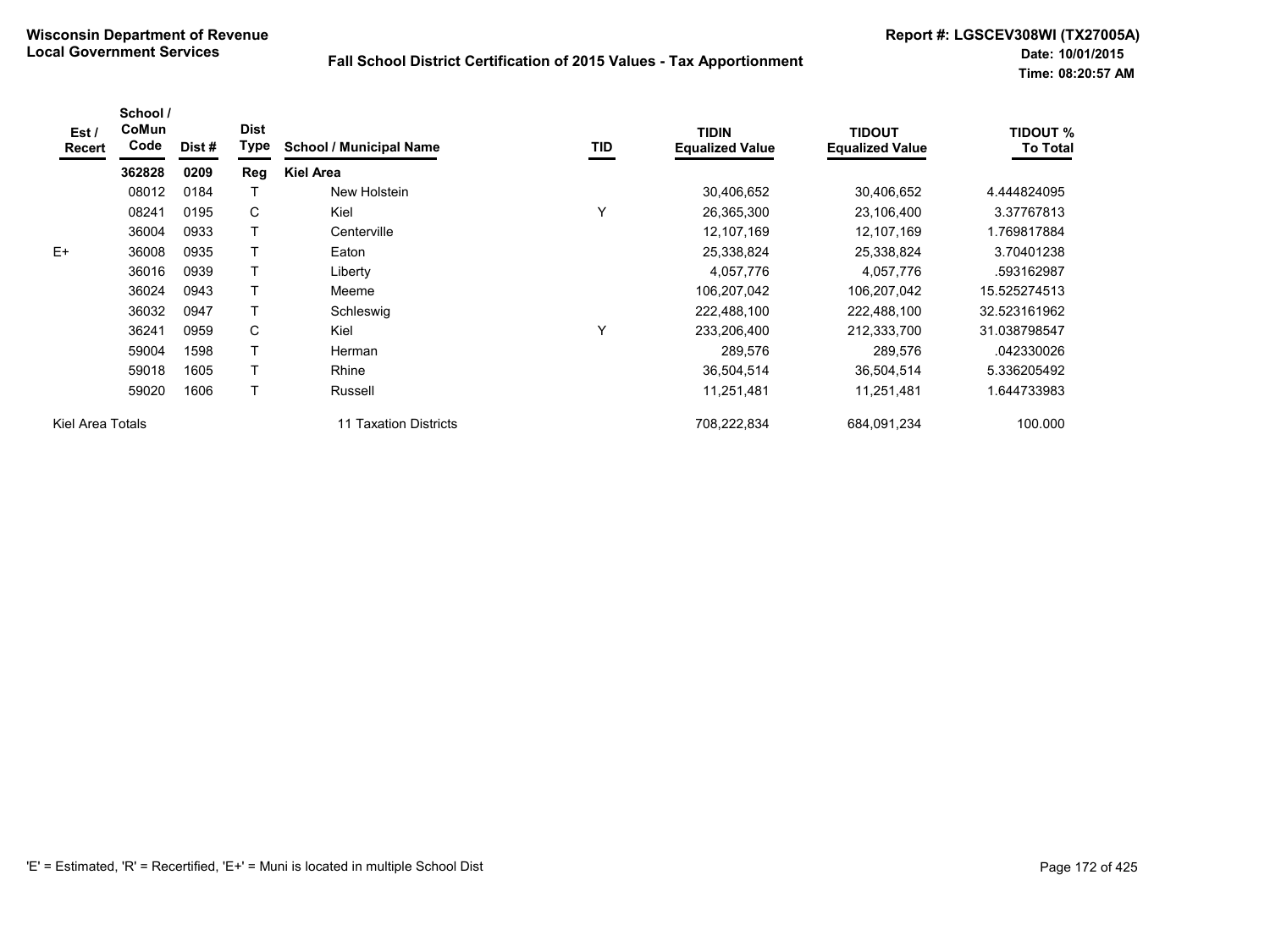| Est /<br>Recert      | School /<br>CoMun<br>Code | Dist# | <b>Dist</b><br>Type | <b>School / Municipal Name</b> | TID          | <b>TIDIN</b><br><b>Equalized Value</b> | <b>TIDOUT</b><br><b>Equalized Value</b> | <b>TIDOUT %</b><br><b>To Total</b> |
|----------------------|---------------------------|-------|---------------------|--------------------------------|--------------|----------------------------------------|-----------------------------------------|------------------------------------|
|                      | 442835                    | 0269  | Reg                 | <b>Kimberly Area</b>           |              |                                        |                                         |                                    |
|                      | 08010                     | 0183  |                     | Harrison                       |              | 13,895,095                             | 13.895.095                              | .813484386                         |
|                      | 08131                     | 1987  | V                   | Harrison                       | $\checkmark$ | 569,870,925                            | 567,143,625                             | 33.203262275                       |
|                      | 08201                     | 0192  | С                   | Appleton                       | $\checkmark$ | 126,553,765                            | 38,197,965                              | 2.236289                           |
|                      | 44006                     | 1180  |                     | <b>Buchanan</b>                |              | 459,352,254                            | 459,352,254                             | 26.892647107                       |
|                      | 44111                     | 1200  | $\vee$              | <b>Combined Locks</b>          | Υ            | 186,733,652                            | 186,733,652                             | 10.932268564                       |
|                      | 44131                     | 1988  | V                   | Harrison                       |              |                                        |                                         |                                    |
|                      | 44141                     | 1202  | V                   | Kimberly                       | $\checkmark$ | 466,586,100                            | 442.773.500                             | 25.922048668                       |
|                      | 44201                     | 1206  | C                   | Appleton                       | Υ            |                                        |                                         |                                    |
| Kimberly Area Totals |                           |       |                     | 8 Taxation Districts           |              | 1,822,991,791                          | 1,708,096,091                           | 100.000                            |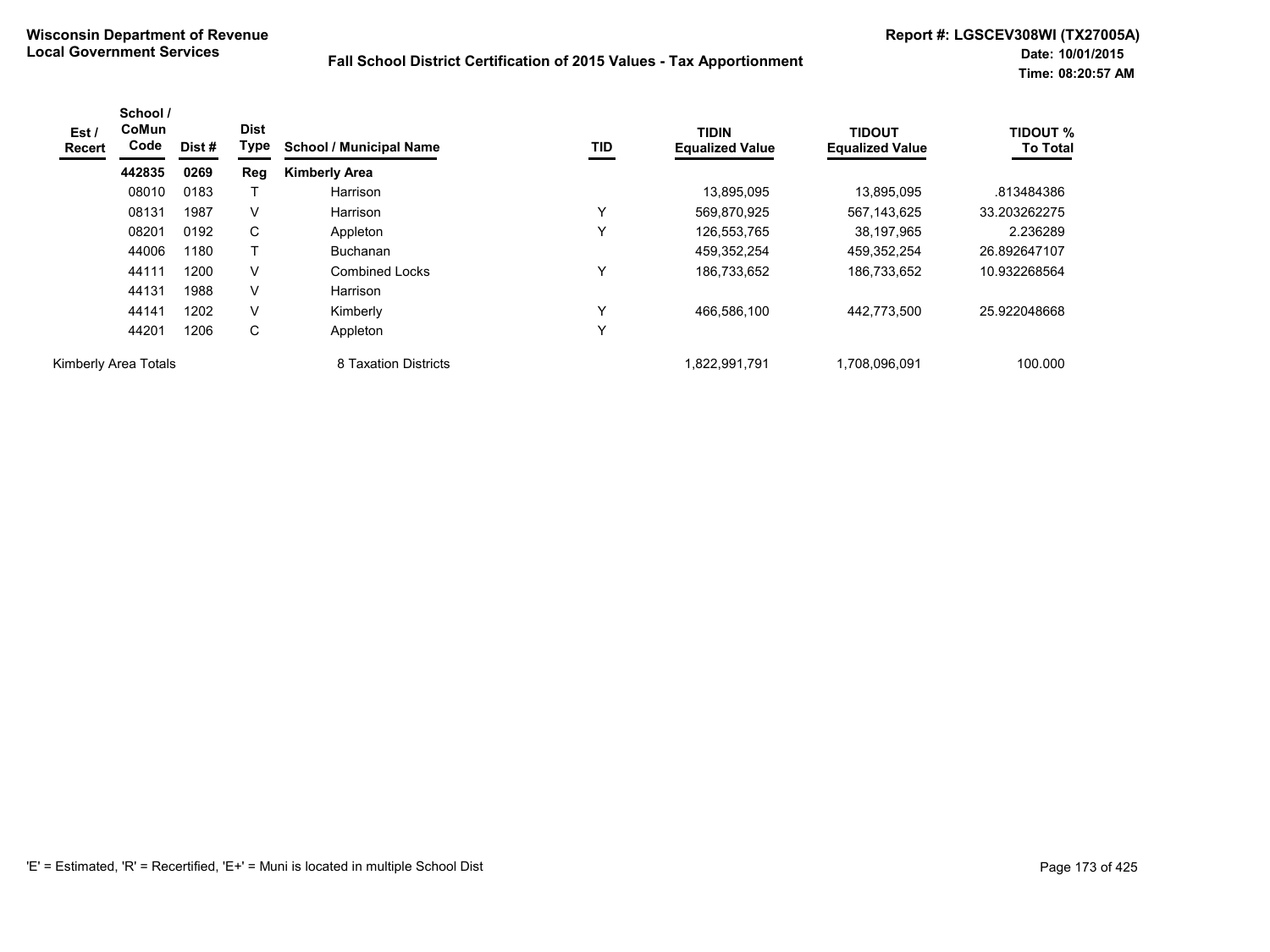| Est/<br><b>Recert</b> | School /<br><b>CoMun</b><br>Code<br>Dist # |      | <b>Dist</b><br>Type | <b>School / Municipal Name</b><br>TID | <b>TIDIN</b><br><b>Equalized Value</b> | <b>TIDOUT</b><br><b>Equalized Value</b> | <b>TIDOUT %</b><br><b>To Total</b> |              |
|-----------------------|--------------------------------------------|------|---------------------|---------------------------------------|----------------------------------------|-----------------------------------------|------------------------------------|--------------|
|                       | 592842                                     | 0349 | Reg                 | Kohler                                |                                        |                                         |                                    |              |
|                       | 59024                                      | 1608 |                     | Sheboygan                             |                                        | 1,260,312                               | 1,260,312                          | .230135208   |
|                       | 59030                                      | 1611 |                     | Wilson                                |                                        | 14,792,551                              | 14,792,551                         | 2.701146062  |
|                       | 59141                                      | 1618 | v                   | Kohler                                |                                        | 418,637,794                             | 418,637,794                        | 76.444004059 |
|                       | 59281                                      | 1623 | C                   | Sheboygan                             |                                        | 112.949.147                             | 112.949.147                        | 20.624714671 |
| Kohler Totals         |                                            |      |                     | 4 Taxation Districts                  |                                        | 547,639,804                             | 547.639.804                        | 100.000      |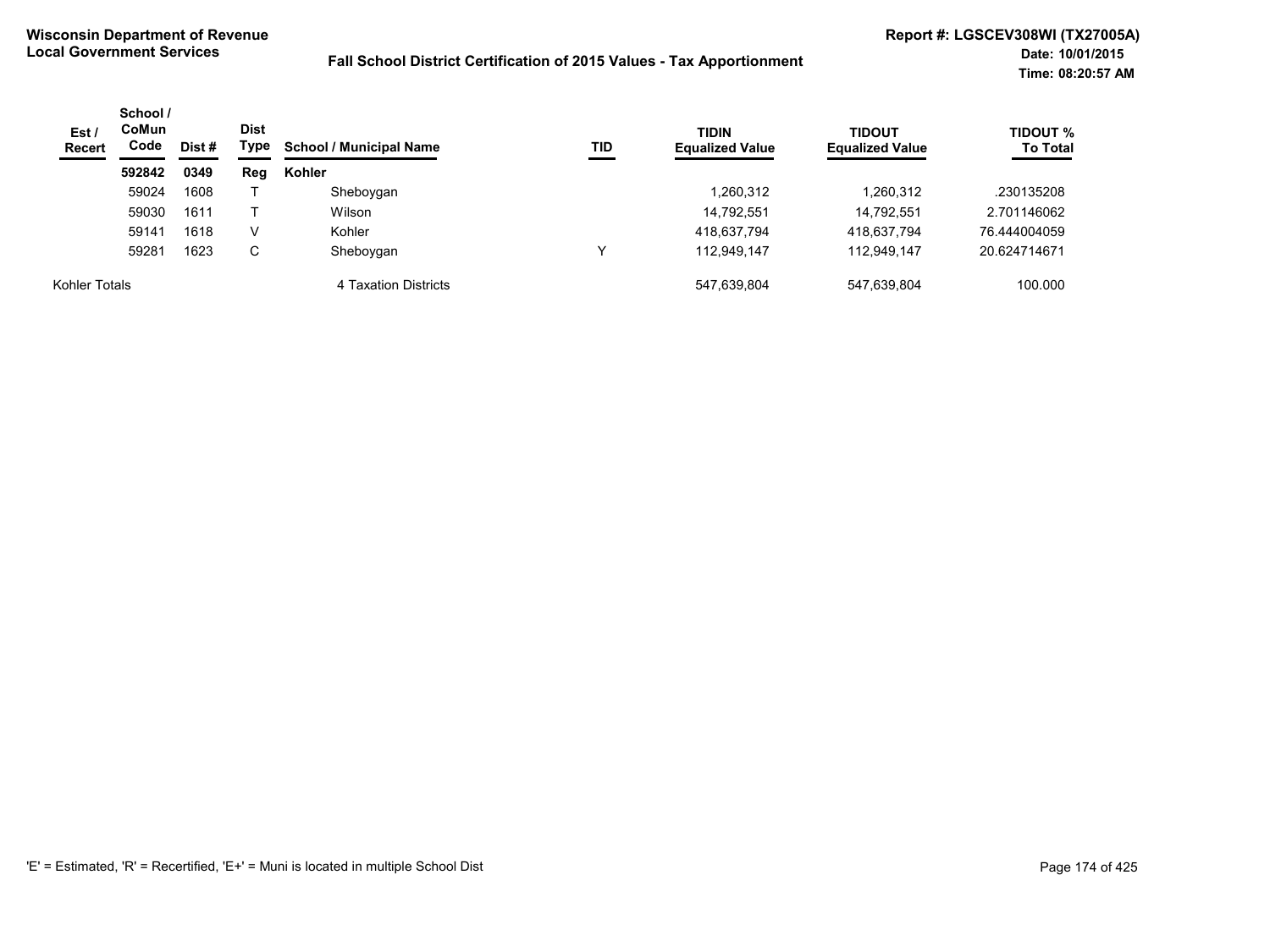| Est /<br><b>Recert</b> | School /<br>CoMun<br>Code | Dist# | <b>Dist</b><br><b>Type</b> | <b>School / Municipal Name</b> | TID          | <b>TIDIN</b><br><b>Equalized Value</b> | <b>TIDOUT</b><br><b>Equalized Value</b> | <b>TIDOUT %</b><br><b>To Total</b> |
|------------------------|---------------------------|-------|----------------------------|--------------------------------|--------------|----------------------------------------|-----------------------------------------|------------------------------------|
|                        | 322849                    | 0194  | Reg                        | La Crosse                      |              |                                        |                                         |                                    |
|                        | 32008                     | 0848  |                            | Campbell                       |              | 344,830,100                            | 344,830,100                             | 8.59766113                         |
|                        | 32012                     | 0850  |                            | Greenfield                     |              | 69,251,693                             | 69,251,693                              | 1.726654921                        |
|                        | 32018                     | 0853  |                            | Medary                         |              | 104,373,357                            | 104,373,357                             | 2.602344617                        |
| E+                     | 32022                     | 0855  |                            | Shelby                         |              | 401,797,530                            | 401,797,530                             | 10.018032085                       |
|                        | 32024                     | 0856  |                            | Washington                     |              | 201,957                                | 201,957                                 | .005035401                         |
|                        | 32246                     | 0861  | C                          | La Crosse                      | $\checkmark$ | 3,309,261,774                          | 3,029,786,474                           | 75.541773756                       |
|                        | 32265                     | 0862  | C                          | Onalaska                       | $\checkmark$ | 426                                    | 426                                     | .000010621                         |
|                        | 62002                     | 1681  |                            | Bergen                         |              | 53,992,330                             | 53.992.330                              | .346192681                         |
|                        | 62018                     | 1689  |                            | Hamburg                        |              | 6,509,227                              | 6,509,227                               | .162294788                         |
| La Crosse Totals       |                           |       |                            | 9 Taxation Districts           |              | 4,290,218,394                          | 4,010,743,094                           | 100.000                            |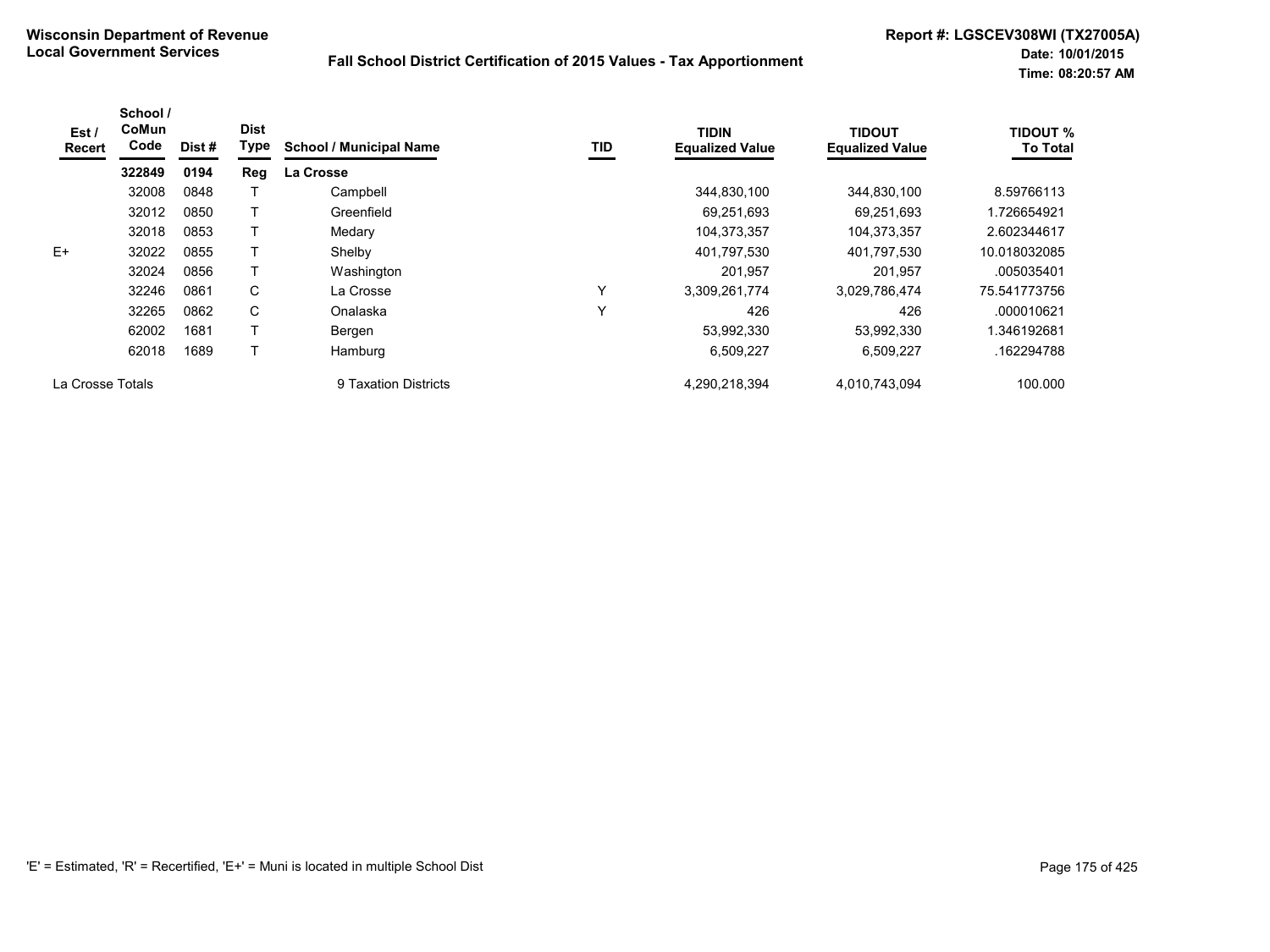| Est/<br>Recert  | School /<br>CoMun<br>Code | Dist # | <b>Dist</b><br>Type | <b>School / Municipal Name</b> | TID | <b>TIDIN</b><br><b>Equalized Value</b> | <b>TIDOUT</b><br><b>Equalized Value</b> | <b>TIDOUT %</b><br><b>To Total</b> |
|-----------------|---------------------------|--------|---------------------|--------------------------------|-----|----------------------------------------|-----------------------------------------|------------------------------------|
|                 | 622863                    | 0367   | Reg                 | La Farge                       |     |                                        |                                         |                                    |
|                 | 52012                     | 1379   |                     | Forest                         |     | 1,347,983                              | 1,347,983                               | 1.364754495                        |
|                 | 62006                     | 1683   |                     | Clinton                        |     | 2,541,810                              | 2.541.810                               | 2.573434994                        |
|                 | 62030                     | 1695   |                     | Stark                          |     | 26,724,597                             | 26.724.597                              | 27.057102271                       |
|                 | 62034                     | 1697   |                     | Union                          |     | 2,257,306                              | 2,257,306                               | 2.285391218                        |
|                 | 62038                     | 1699   |                     | Webster                        |     | 32,757,037                             | 32,757,037                              | 33.164597401                       |
| $E+$            | 62042                     | 1701   |                     | Whitestown                     |     | 8,842,065                              | 8.842.065                               | 8.952077256                        |
|                 | 62146                     | 1706   | $\vee$              | La Farge                       | Υ   | 33,320,300                             | 24.300.300                              | 24.602642364                       |
| La Farge Totals |                           |        |                     | 7 Taxation Districts           |     | 107,791,098                            | 98,771,098                              | 100.000                            |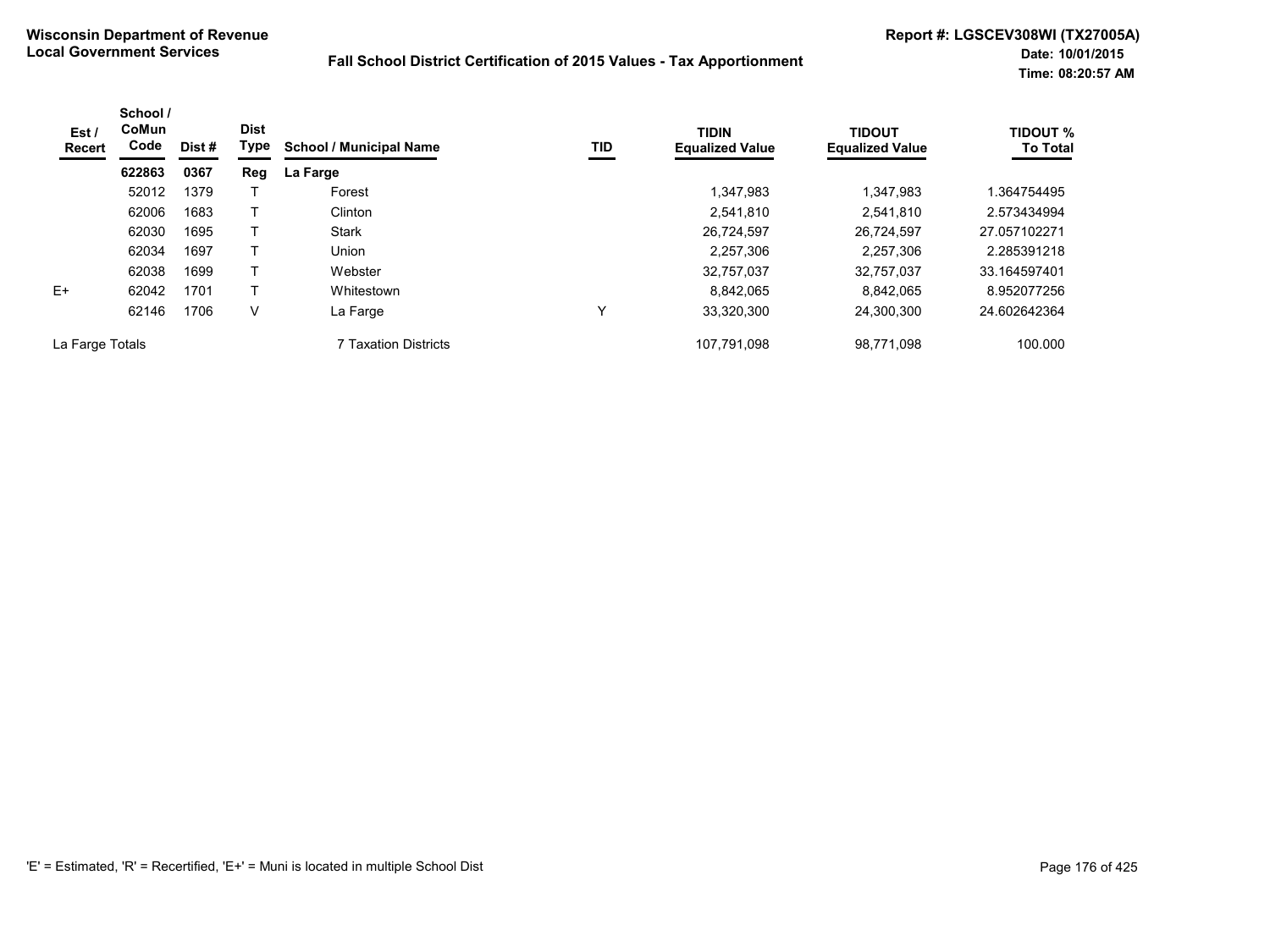| Est /<br>Recert           | School /<br>CoMun<br>Code | Dist# | <b>Dist</b><br>Type | <b>School / Municipal Name</b> | TID | <b>TIDIN</b><br><b>Equalized Value</b> | <b>TIDOUT</b><br><b>Equalized Value</b> | TIDOUT %<br><b>To Total</b> |
|---------------------------|---------------------------|-------|---------------------|--------------------------------|-----|----------------------------------------|-----------------------------------------|-----------------------------|
|                           | 631848                    | 0373  | Elem                | Lac Du Flambeau #1             |     |                                        |                                         |                             |
| $E+$                      | 63010                     | 1719  |                     | Lac Du Flambeau                |     | 906,363,600                            | 906.363.600                             | 100                         |
| Lac Du Flambeau #1 Totals |                           |       |                     | <b>Taxation Districts</b>      |     | 906,363,600                            | 906.363.600                             | 100.000                     |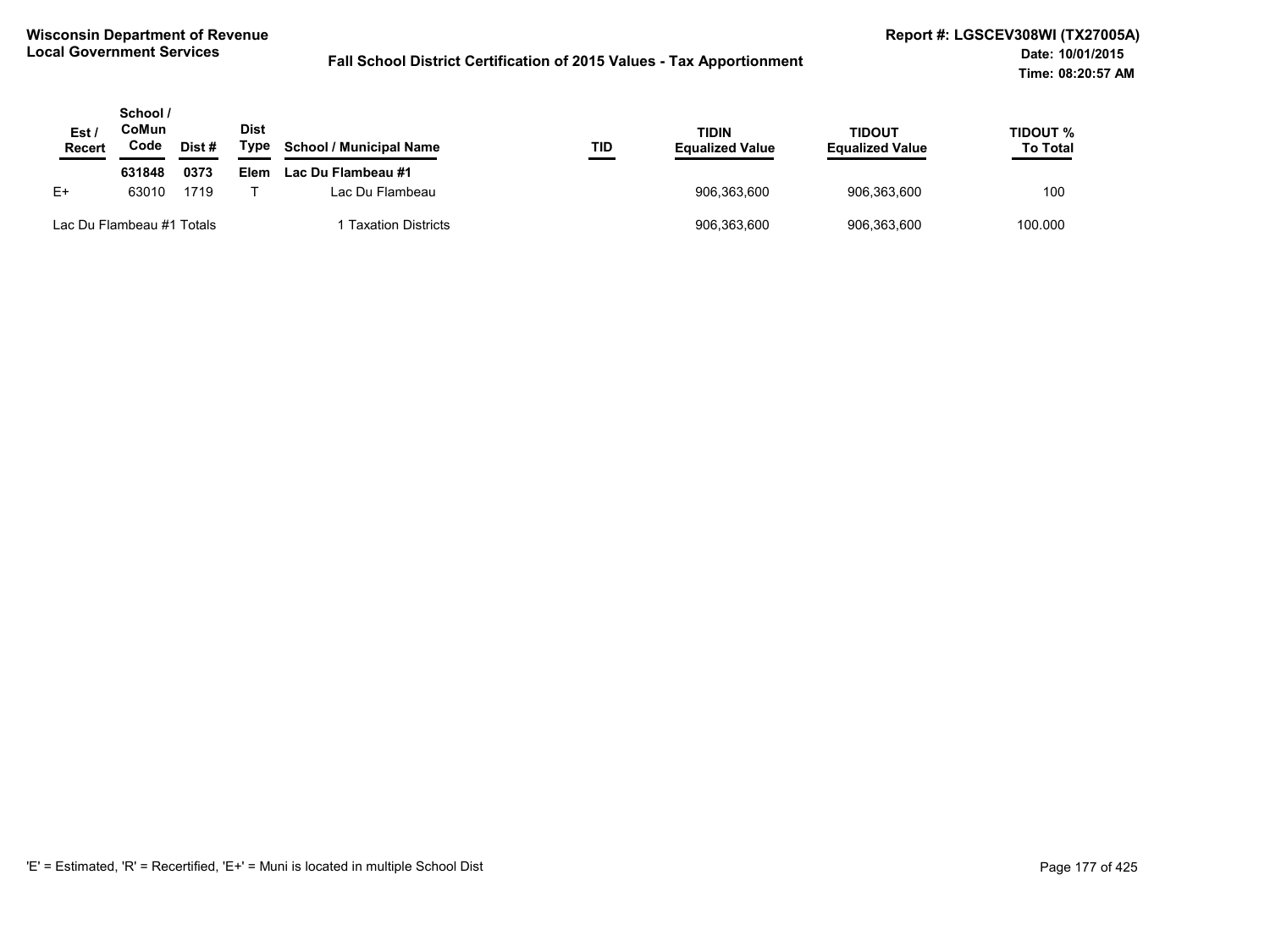| Est /<br>Recert  | School /<br>CoMun<br>Code | Dist # | <b>Dist</b><br>Type | <b>School / Municipal Name</b> | TID | <b>TIDIN</b><br><b>Equalized Value</b> | <b>TIDOUT</b><br><b>Equalized Value</b> | <b>TIDOUT %</b><br><b>To Total</b> |
|------------------|---------------------------|--------|---------------------|--------------------------------|-----|----------------------------------------|-----------------------------------------|------------------------------------|
|                  | 542856                    | 0324   | Reg                 | Ladysmith                      |     |                                        |                                         |                                    |
|                  | 54012                     | 1431   |                     | Flambeau                       |     | 59,775,572                             | 59.775.572                              | 21.47971193                        |
| $E+$             | 54014                     | 1432   |                     | Grant                          |     | 47,746,108                             | 47,746,108                              | 17.157052811                       |
|                  | 54016                     | 1433   |                     | Grow                           |     | 2,869,542                              | 2.869.542                               | 1.031139201                        |
|                  | 54020                     | 1435   |                     | Hubbard                        |     | 14,465,251                             | 14.465.251                              | 5.197933103                        |
|                  | 54038                     | 1444   |                     | Thornapple                     |     | 6,900,007                              | 6,900,007                               | 2.479443654                        |
|                  | 54046                     | 1448   |                     | Willard                        |     | 437.638                                | 437.638                                 | .157260531                         |
|                  | 54246                     | 1458   | С                   | Ladysmith                      | Υ   | 170.615.300                            | 146.094.400                             | 52.49745877                        |
| Ladysmith Totals |                           |        |                     | 7 Taxation Districts           |     | 302,809,418                            | 278,288,518                             | 100.000                            |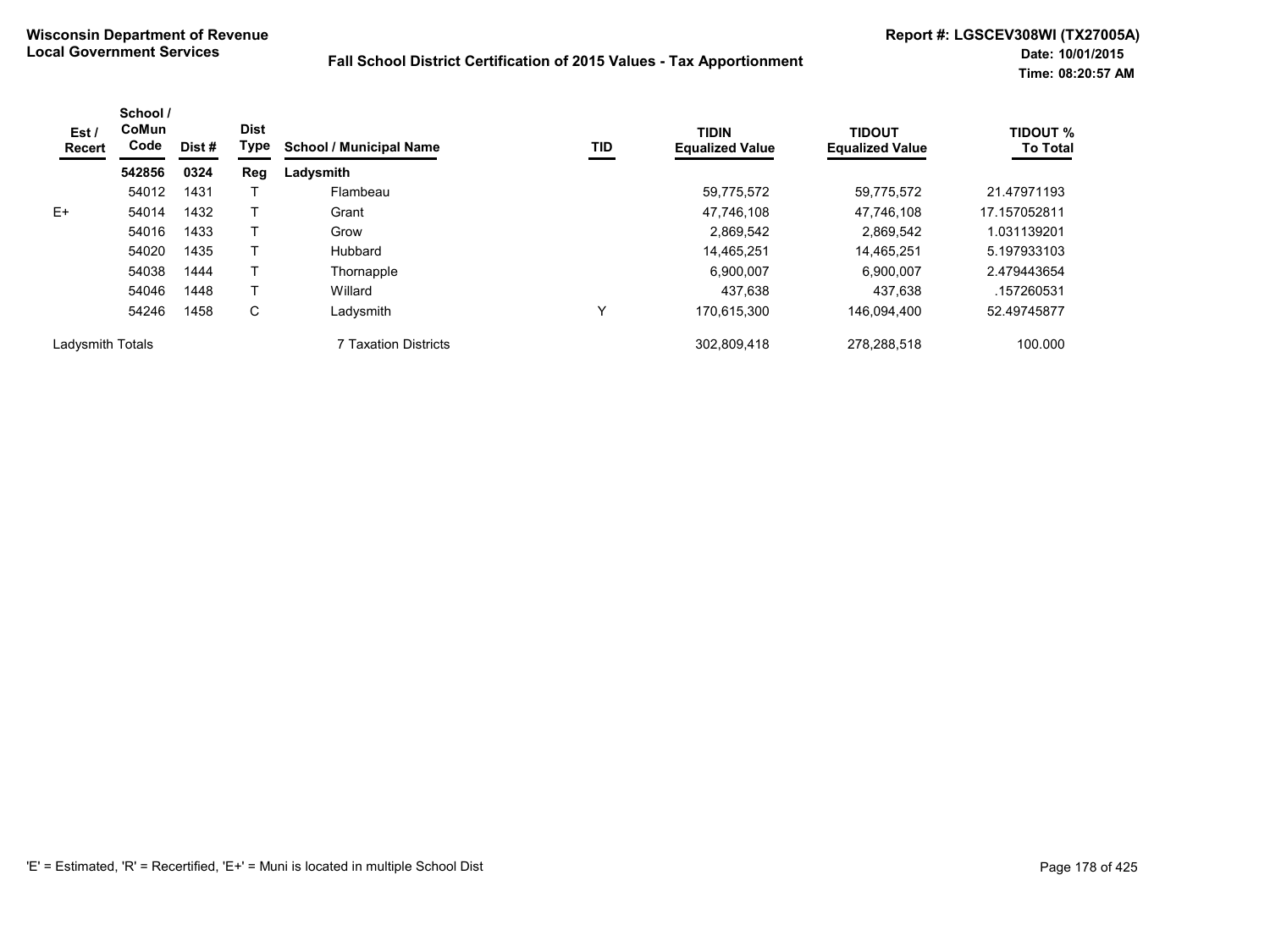| Est /<br>Recert     | School /<br><b>CoMun</b><br>Code | Dist # | <b>Dist</b><br>Type | <b>School / Municipal Name</b> | TID          | <b>TIDIN</b><br><b>Equalized Value</b> | <b>TIDOUT</b><br><b>Equalized Value</b> | <b>TIDOUT %</b><br><b>To Total</b> |
|---------------------|----------------------------------|--------|---------------------|--------------------------------|--------------|----------------------------------------|-----------------------------------------|------------------------------------|
|                     | 673862                           | 0416   | <b>Elem</b>         | <b>Lake Country</b>            |              |                                        |                                         |                                    |
|                     | 67004                            | 1810   |                     | Delafield                      |              | 41,724,581                             | 41.724.581                              | 4.324823747                        |
|                     | 67014                            | 1814   |                     | Merton                         |              | 56,125,673                             | 56.125.673                              | 5.817521412                        |
|                     | 67111                            | 1824   | V                   | Chenegua                       |              | 141,705,822                            | 141.705.822                             | 14.688049331                       |
|                     | 67136                            | 1828   | v                   | Hartland                       | $\checkmark$ | 183.182.009                            | 181.578.709                             | 18.820941847                       |
|                     | 67158                            | 1834   | V                   | Nashotah                       |              | 176.327.300                            | 176.327.300                             | 18.276624378                       |
|                     | 67216                            | 1841   | С                   | Delafield                      | $\checkmark$ | 367,307,428                            | 367,307,428                             | 38.072039285                       |
| Lake Country Totals |                                  |        |                     | 6 Taxation Districts           |              | 966.372.813                            | 964.769.513                             | 100.000                            |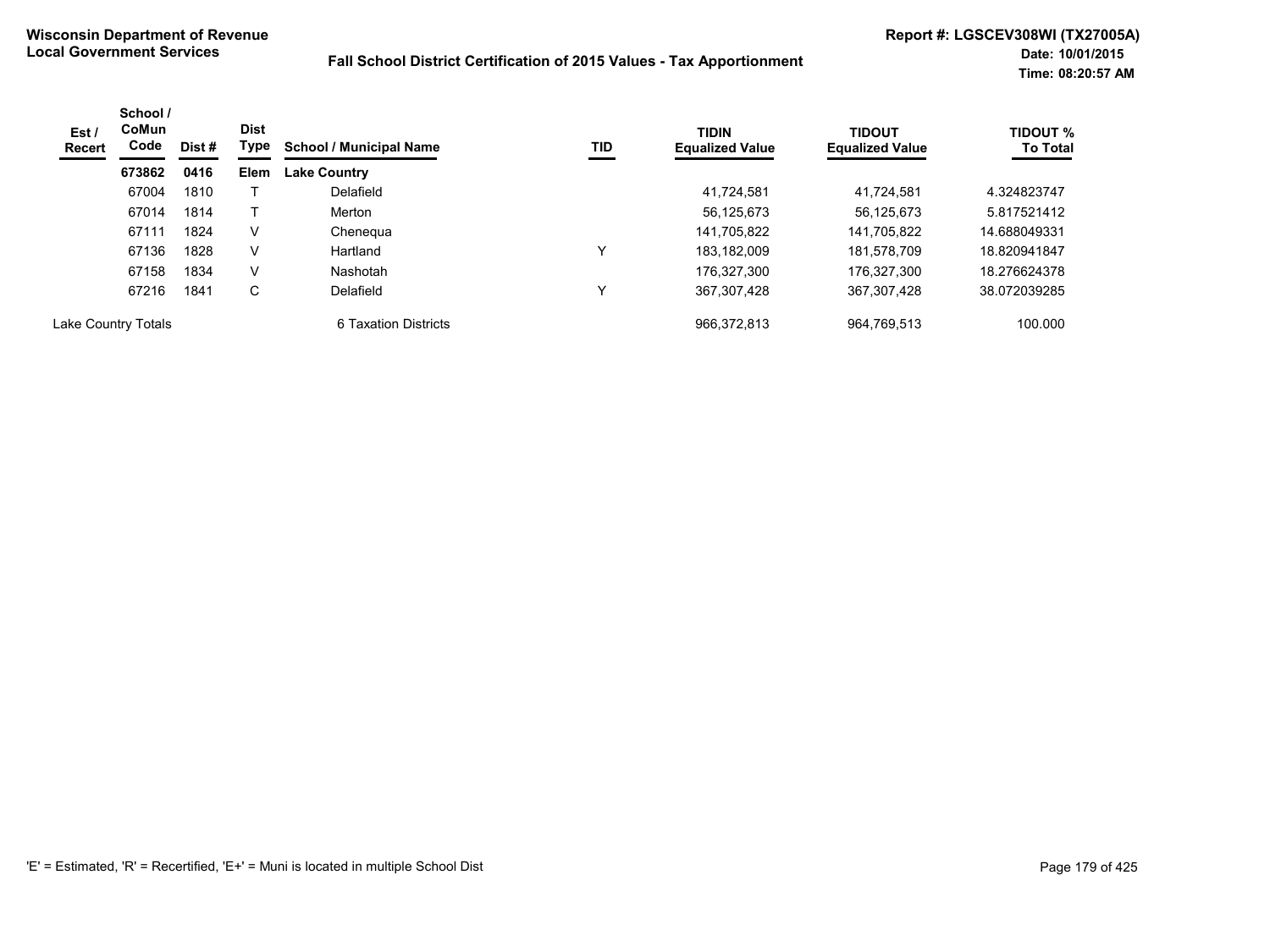| Est /<br>Recert        | School /<br>CoMun<br>Code | Dist # | <b>Dist</b><br>Type | <b>School / Municipal Name</b> | TID | <b>TIDIN</b><br><b>Equalized Value</b> | <b>TIDOUT</b><br><b>Equalized Value</b> | <b>TIDOUT %</b><br><b>To Total</b> |
|------------------------|---------------------------|--------|---------------------|--------------------------------|-----|----------------------------------------|-----------------------------------------|------------------------------------|
|                        | 642885                    | 0382   | Elem                | Lake Geneva J 1                |     |                                        |                                         |                                    |
|                        | 64002                     | 1731   |                     | Bloomfield                     |     | 61,433,848                             | 61.433.848                              | 2.757997692                        |
|                        | 64010                     | 1735   |                     | Geneva                         |     | 526,866,763                            | 526,866,763                             | 23.653040847                       |
|                        | 64012                     | 1736   |                     | La Fayette                     |     | 71.696                                 | 71.696                                  | .003218704                         |
|                        | 64016                     | 1738   |                     | Linn                           |     | 48,816,263                             | 48.816.263                              | 2.191546599                        |
|                        | 64018                     | 1739   |                     | Lyons                          |     | 256,252,832                            | 256,252,832                             | 11.50415841                        |
|                        | 64024                     | 1742   |                     | <b>Spring Prairie</b>          |     | 2,060,693                              | 2,060,693                               | .092512299                         |
|                        | 64115                     | 1986   | V                   | Bloomfield                     |     | 223,954,608                            | 223.954.608                             | 10.054169029                       |
| $E+$                   | 64246                     | 1758   | C                   | Lake Geneva                    | Υ   | 1,176,854,734                          | 1,108,023,334                           | 49.74335642                        |
| Lake Geneva J 1 Totals |                           |        |                     | 8 Taxation Districts           |     | 2,296,311,437                          | 2,227,480,037                           | 100.000                            |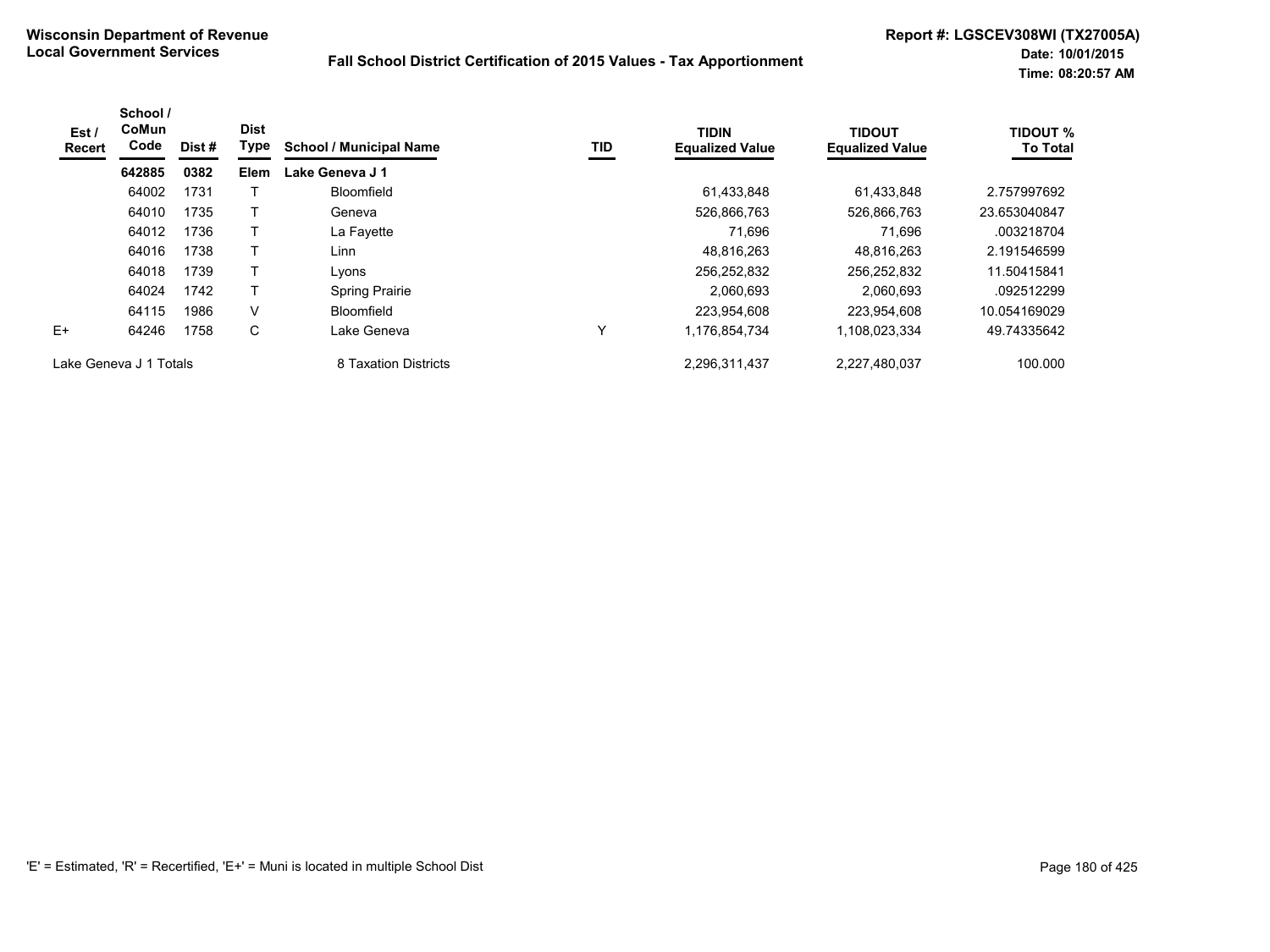| Est /<br>Recert                      | School /<br><b>CoMun</b><br>Code | Dist # | <b>Dist</b><br>Type | <b>School / Municipal Name</b> | TID          | <b>TIDIN</b><br><b>Equalized Value</b> | <b>TIDOUT</b><br><b>Equalized Value</b> | <b>TIDOUT %</b><br><b>To Total</b> |
|--------------------------------------|----------------------------------|--------|---------------------|--------------------------------|--------------|----------------------------------------|-----------------------------------------|------------------------------------|
|                                      | 642884                           | 0381   | <b>UHS</b>          | Lake Geneva-Genoa City U High  |              |                                        |                                         |                                    |
|                                      | 64002                            | 1731   |                     | Bloomfield                     |              | 105,201,800                            | 105,201,800                             | 3.015074863                        |
|                                      | 64010                            | 1735   |                     | Geneva                         |              | 645,028,643                            | 645,028,643                             | 18.486467413                       |
|                                      | 64012                            | 1736   |                     | La Fayette                     |              | 71.696                                 | 71,696                                  | .002054801                         |
|                                      | 64016                            | 1738   |                     | Linn                           |              | 833,414,864                            | 833.414.864                             | 23.885600882                       |
|                                      | 64018                            | 1739   |                     | Lyons                          |              | 256,252,832                            | 256,252,832                             | 7.344184913                        |
|                                      | 64024                            | 1742   |                     | <b>Spring Prairie</b>          |              | 2,060,693                              | 2,060,693                               | .05905929                          |
|                                      | 64115                            | 1986   | V                   | <b>Bloomfield</b>              |              | 369,209,200                            | 369,209,200                             | 10.581505051                       |
|                                      | 64131                            | 1750   | V                   | Genoa City                     |              | 169,642,800                            | 169,642,800                             | 4.861948579                        |
| $E+$                                 | 64246                            | 1758   | C                   | Lake Geneva                    | $\checkmark$ | 1,177,142,500                          | 1,108,311,100                           | 31.764104208                       |
| Lake Geneva-Genoa City U High Totals |                                  |        |                     | 9 Taxation Districts           |              | 3,558,025,028                          | 3,489,193,628                           | 100.000                            |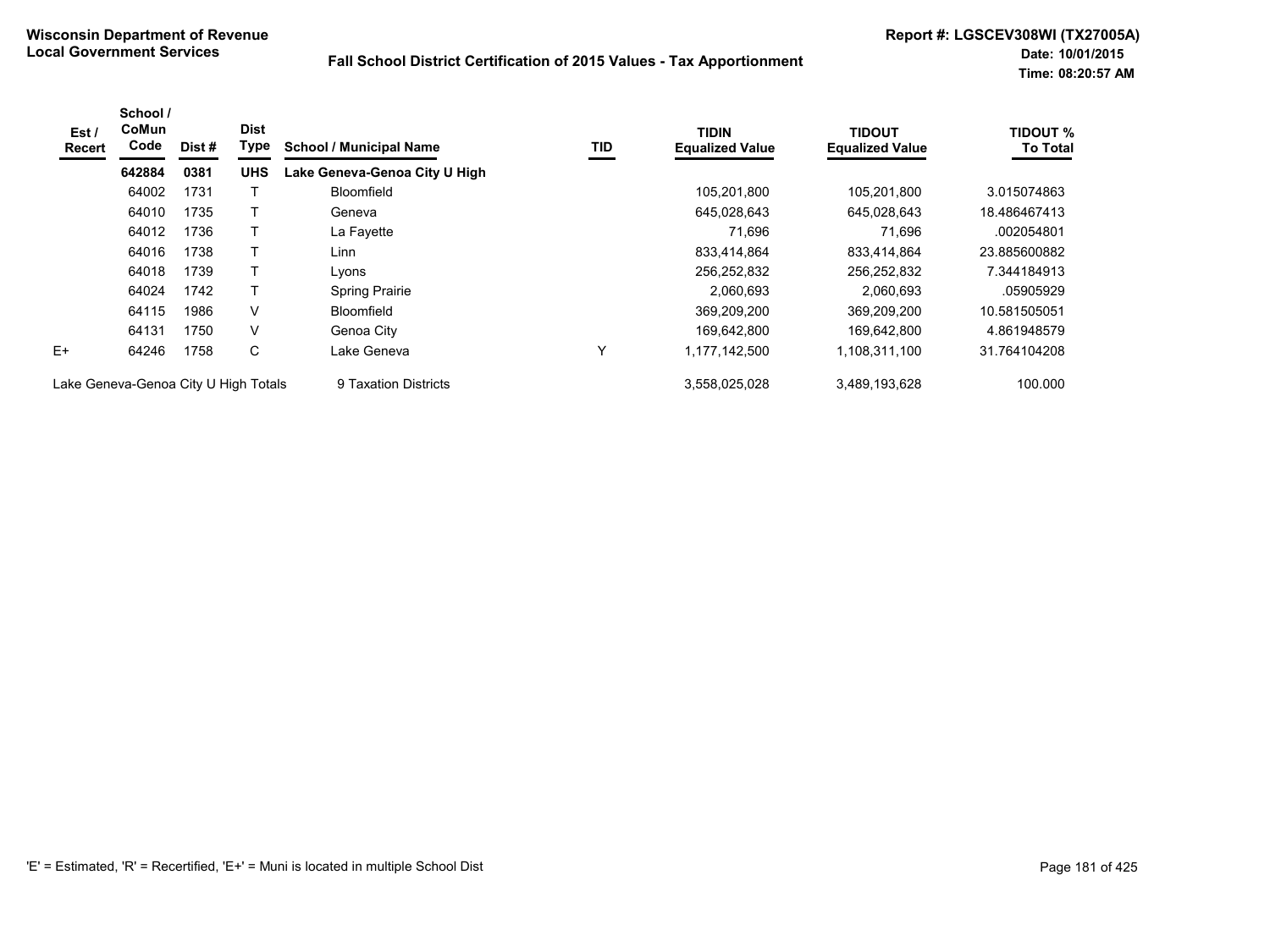| Est /<br><b>Recert</b> | School /<br>CoMun<br>Code | Dist# | <b>Dist</b><br>Type | <b>School / Municipal Name</b> | <b>TID</b> | <b>TIDIN</b><br><b>Equalized Value</b> | <b>TIDOUT</b><br><b>Equalized Value</b> | <b>TIDOUT %</b><br><b>To Total</b> |
|------------------------|---------------------------|-------|---------------------|--------------------------------|------------|----------------------------------------|-----------------------------------------|------------------------------------|
|                        | 092891                    | 0057  | Reg                 | <b>Lake Holcombe</b>           |            |                                        |                                         |                                    |
|                        | 09008                     | 0202  |                     | <b>Birch Creek</b>             |            | 105,365,500                            | 105.365.500                             | 25.960697777                       |
|                        | 09024                     | 0210  |                     | Estella                        |            | 5,230,437                              | 5,230,437                               | 1.288712095                        |
|                        | 09035                     | 0215  |                     | Lake Holcombe                  |            | 167,089,782                            | 167,089,782                             | 41.168763325                       |
|                        | 09036                     | 0216  |                     | Ruby                           |            | 30,693,849                             | 30,693,849                              | 7.5625678                          |
|                        | 09038                     | 0217  | т                   | Sampson                        |            | 3,370,888                              | 3,370,888                               | .830543248                         |
|                        | 54004                     | 1427  |                     | Big Bend                       |            | 71.019                                 | 71.019                                  | .017498164                         |
|                        | 54024                     | 1437  | т                   | Marshall                       |            | 289.893                                | 289.893                                 | .07142589                          |
|                        | 54042                     | 1446  | Т                   | Washington                     |            | 27,060,816                             | 27.060.816                              | 6.667435411                        |
|                        | 54046                     | 1448  | $\mathbf \tau$      | Willard                        |            | 66,693,255                             | 66,693,255                              | 16.432356291                       |
|                        | Lake Holcombe Totals      |       |                     | 9 Taxation Districts           |            | 405.865.439                            | 405,865,439                             | 100.000                            |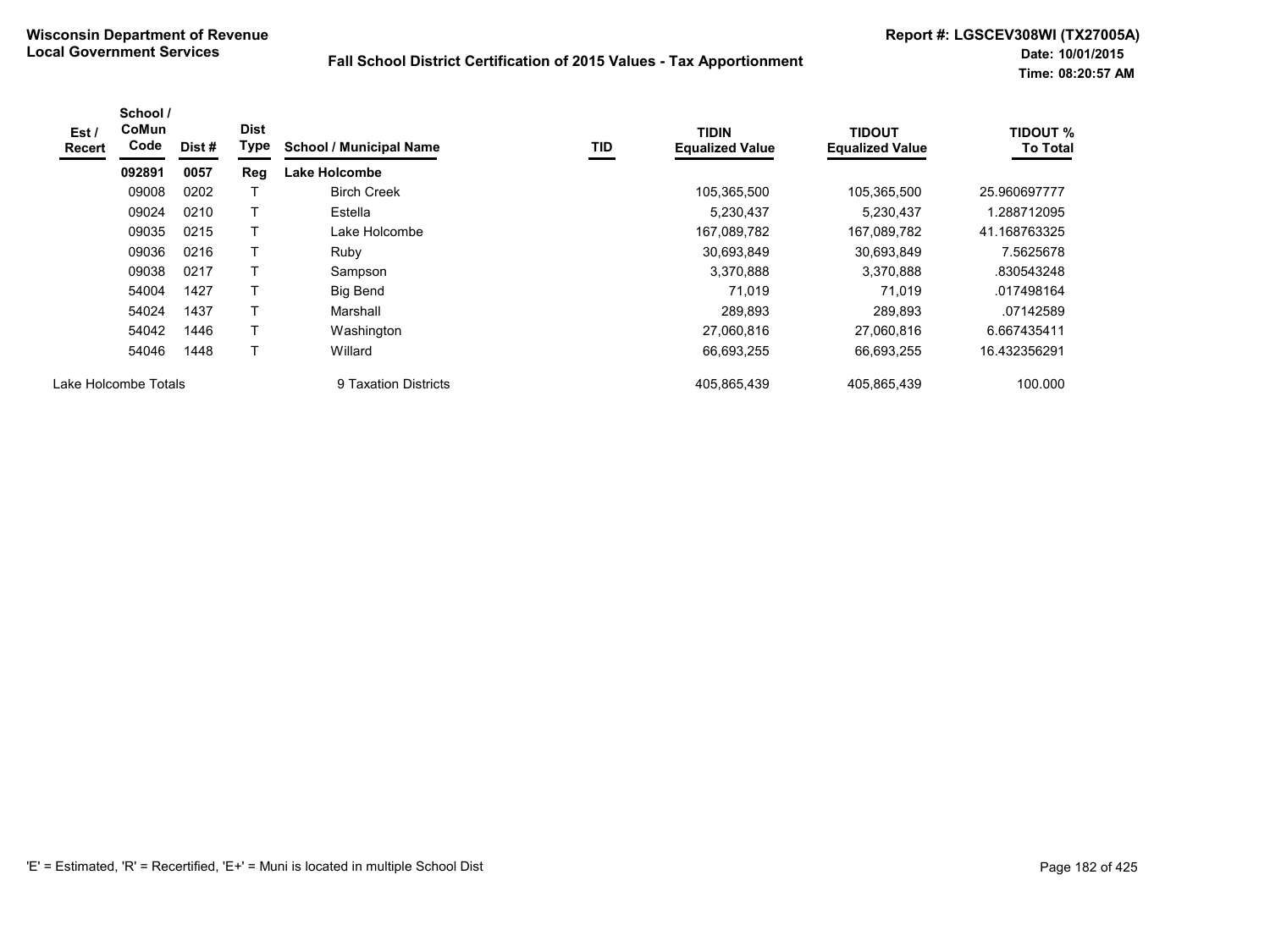| Est/<br><b>Recert</b> | School /<br>CoMun<br>Code | Dist # | <b>Dist</b><br>Type | <b>School / Municipal Name</b> | TID | <b>TIDIN</b><br><b>Equalized Value</b> | <b>TIDOUT</b><br><b>Equalized Value</b> | <b>TIDOUT %</b><br><b>To Total</b> |
|-----------------------|---------------------------|--------|---------------------|--------------------------------|-----|----------------------------------------|-----------------------------------------|------------------------------------|
|                       | 282898                    | 0167   | Reg                 | Lake Mills Area                |     |                                        |                                         |                                    |
|                       | 28002                     | 0760   |                     | Aztalan                        |     | 45.995.837                             | 45,995,837                              | 5.242223119                        |
| E+                    | 28018                     | 0768   |                     | Lake Mills                     |     | 254,253,420                            | 254.253.420                             | 28.977691101                       |
|                       | 28020                     | 0769   |                     | Milford                        |     | 75.204.660                             | 75.204.660                              | 8.57120194                         |
|                       | 28022                     | 0770   |                     | Oakland                        |     | 5.624.076                              | 5.624.076                               | .640985427                         |
|                       | 28030                     | 0774   |                     | Waterloo                       |     | 29,203,406                             | 29,203,406                              | 3.328361436                        |
| $E+$                  | 28032                     | 0775   |                     | Watertown                      |     | 2.452.700                              | 2.452.700                               | .279538356                         |
|                       | 28246                     | 0782   | С                   | Lake Mills                     | Υ   | 490,855,800                            | 464.676.800                             | 52.95999862                        |
|                       | Lake Mills Area Totals    |        |                     | 7 Taxation Districts           |     | 903,589,899                            | 877,410,899                             | 100.000                            |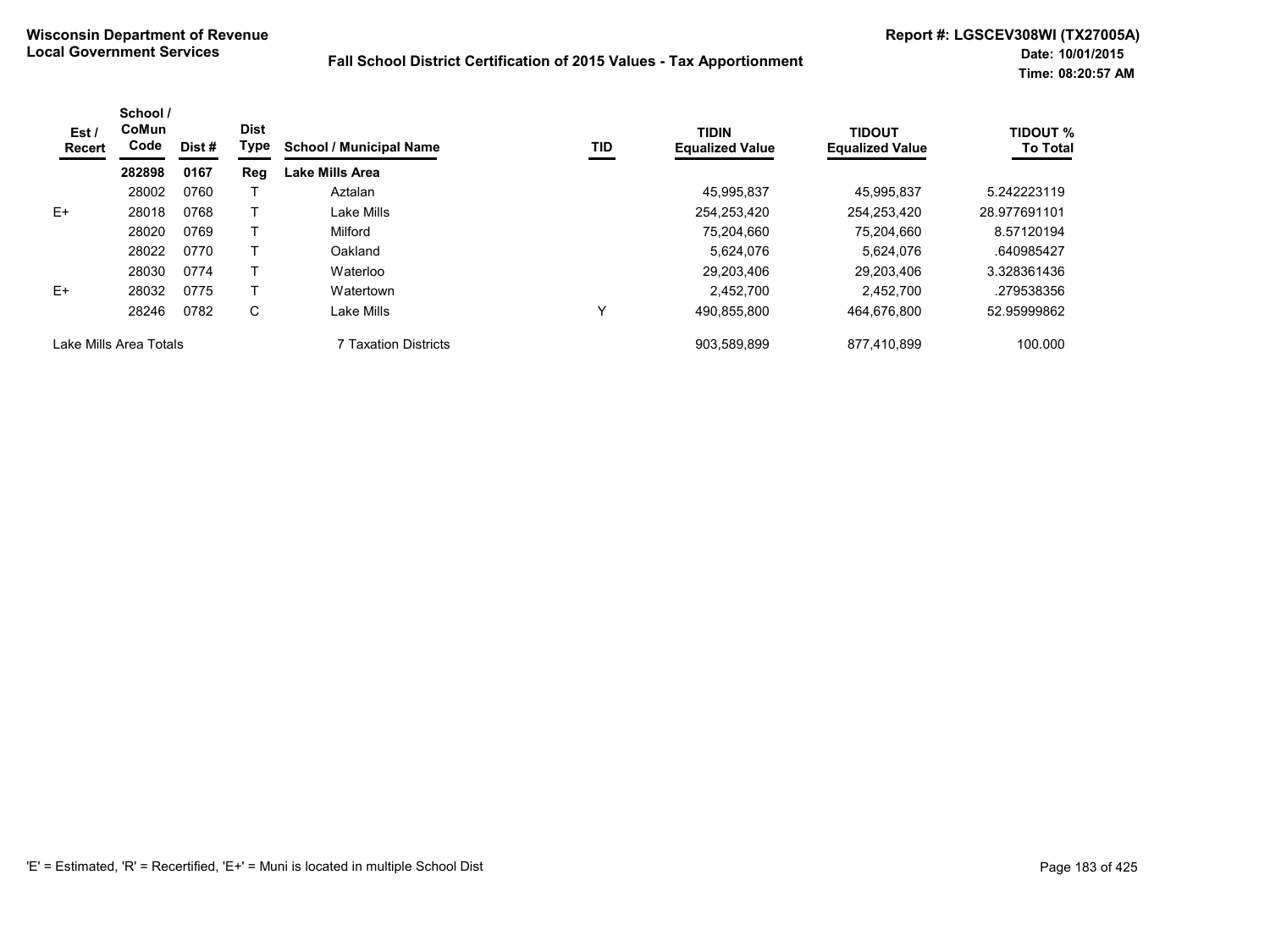| Est /<br>Recert | School /<br>CoMun<br>Code  | Dist # | <b>Dist</b><br><b>Type</b> | <b>School / Municipal Name</b> | TID | <b>TIDIN</b><br><b>Equalized Value</b> | TIDOUT<br><b>Equalized Value</b> | <b>TIDOUT %</b><br><b>To Total</b> |
|-----------------|----------------------------|--------|----------------------------|--------------------------------|-----|----------------------------------------|----------------------------------|------------------------------------|
|                 | 433647                     | 0261   | <b>UHS</b>                 | <b>Lakeland Union High</b>     |     |                                        |                                  |                                    |
| $E+$            | 43002                      | 1156   |                            | Cassian                        |     | 11,133,243                             | 11,133,243                       | .194325774                         |
|                 | 43008                      | 1159   |                            | Hazelhurst                     |     | 341,111,800                            | 341,111,800                      | 5.953953794                        |
|                 | 43010                      | 1160   |                            | Lake Tomahawk                  |     | 243,035,800                            | 243,035,800                      | 4.242081111                        |
|                 | 43016                      | 1163   |                            | Minocqua                       |     | 1,517,989,900                          | 1,517,989,900                    | 26.49583428                        |
| $E+$            | 43040                      | 1175   |                            | Woodruff                       |     | 344,690,900                            | 344,690,900                      | 6.016425382                        |
|                 | 63002                      | 1715   |                            | <b>Arbor Vitae</b>             |     | 516,105,400                            | 516,105,400                      | 9.008388758                        |
|                 | 63004                      | 1716   |                            | <b>Boulder Junction</b>        |     | 476,887,900                            | 476,887,900                      | 8.323864848                        |
| $E+$            | 63010                      | 1719   | т                          | Lac Du Flambeau                |     | 906,363,600                            | 906,363,600                      | 15.820170966                       |
|                 | 63012                      | 1720   |                            | Land O Lakes                   |     | 22,632,438                             | 22,632,438                       | .395039075                         |
|                 | 63016                      | 1722   |                            | <b>Manitowish Waters</b>       |     | 540,995,000                            | 540,995,000                      | 9.442825585                        |
|                 | 63022                      | 1725   |                            | Presque Isle                   |     | 554,938,000                            | 554,938,000                      | 9.68619441                         |
|                 | 63028                      | 1728   |                            | Winchester                     |     | 253,280,400                            | 253,280,400                      | 4.420896018                        |
|                 | Lakeland Union High Totals |        |                            | 12 Taxation Districts          |     | 5,729,164,381                          | 5,729,164,381                    | 100.000                            |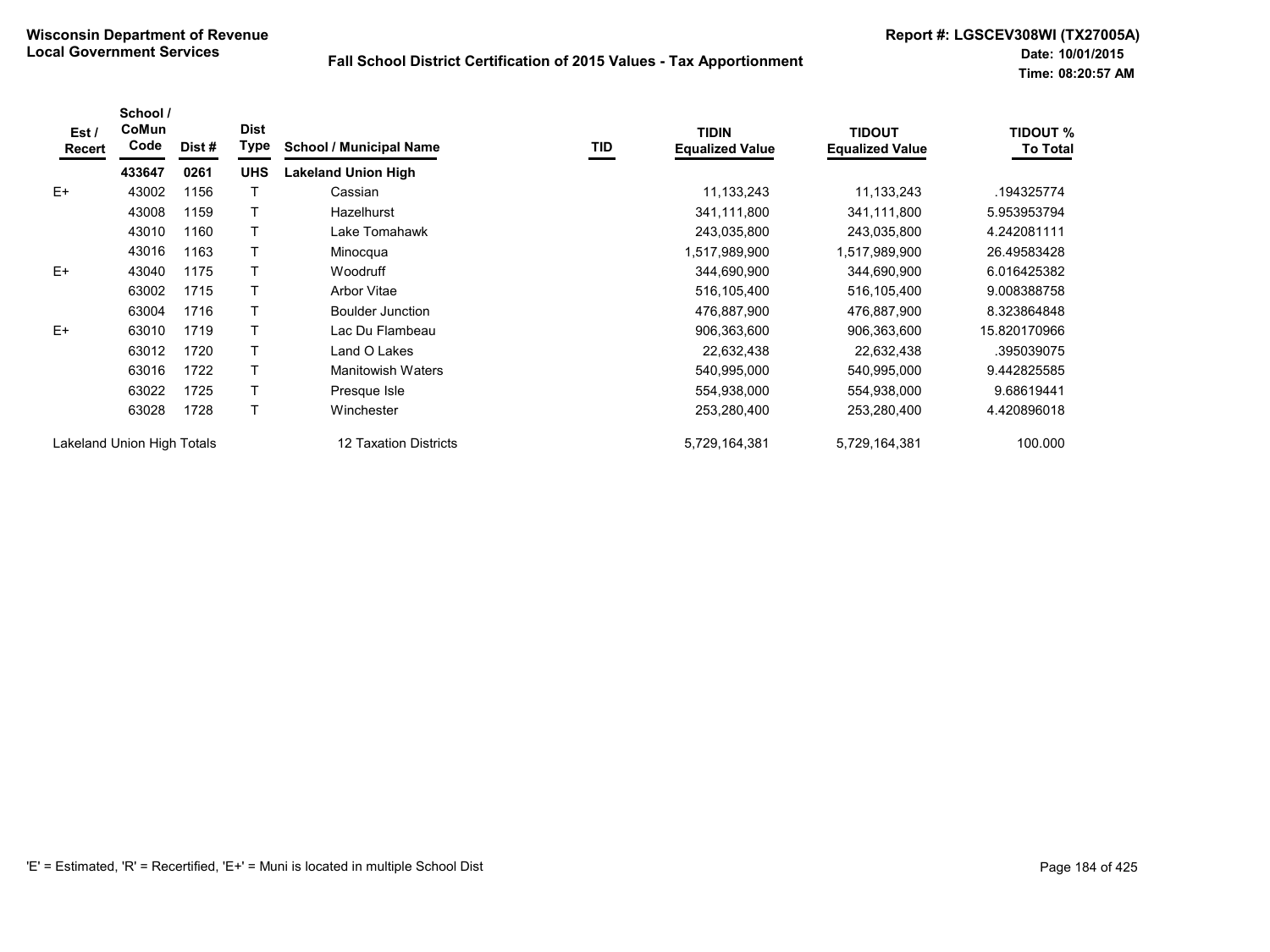| Est/<br>Recert | School /<br>CoMun<br>Code         | Dist# | <b>Dist</b><br>Type | <b>School / Municipal Name</b> | TID | <b>TIDIN</b><br><b>Equalized Value</b> | TIDOUT<br><b>Equalized Value</b> | <b>TIDOUT %</b><br><b>To Total</b> |
|----------------|-----------------------------------|-------|---------------------|--------------------------------|-----|----------------------------------------|----------------------------------|------------------------------------|
|                | 222912                            | 0139  | Reg                 | <b>Lancaster Community</b>     |     |                                        |                                  |                                    |
| $E+$           | 22002                             | 0594  |                     | <b>Beetown</b>                 |     | 32,599,560                             | 32,599,560                       | 8.509955048                        |
|                | 22014                             | 0600  |                     | Ellenboro                      |     | 18,534,304                             | 18.534.304                       | 4.838289041                        |
|                | 22020                             | 0603  |                     | Harrison                       |     | 500,837                                | 500,837                          | .130741039                         |
|                | 22028                             | 0607  |                     | Liberty                        |     | 7,826,010                              | 7,826,010                        | 2.042941479                        |
|                | 22032                             | 0609  |                     | Little Grant                   |     | 10.891.675                             | 10.891.675                       | 2.843218272                        |
|                | 22044                             | 0615  |                     | North Lancaster                |     | 36,583,073                             | 36,583,073                       | 9.549831555                        |
|                | 22052                             | 0619  |                     | Potosi                         |     | 5,072,405                              | 5,072,405                        | 1.324126416                        |
|                | 22056                             | 0621  |                     | South Lancaster                |     | 56,739,915                             | 56,739,915                       | 14.811676173                       |
|                | 22058                             | 0622  |                     | Waterloo                       |     | 579.305                                | 579,305                          | .151224725                         |
|                | 22246                             | 0644  | С                   | Lancaster                      | Υ   | 219,304,200                            | 213,748,500                      | 55.797996251                       |
|                | <b>Lancaster Community Totals</b> |       |                     | 10 Taxation Districts          |     | 388,631,284                            | 383,075,584                      | 100.000                            |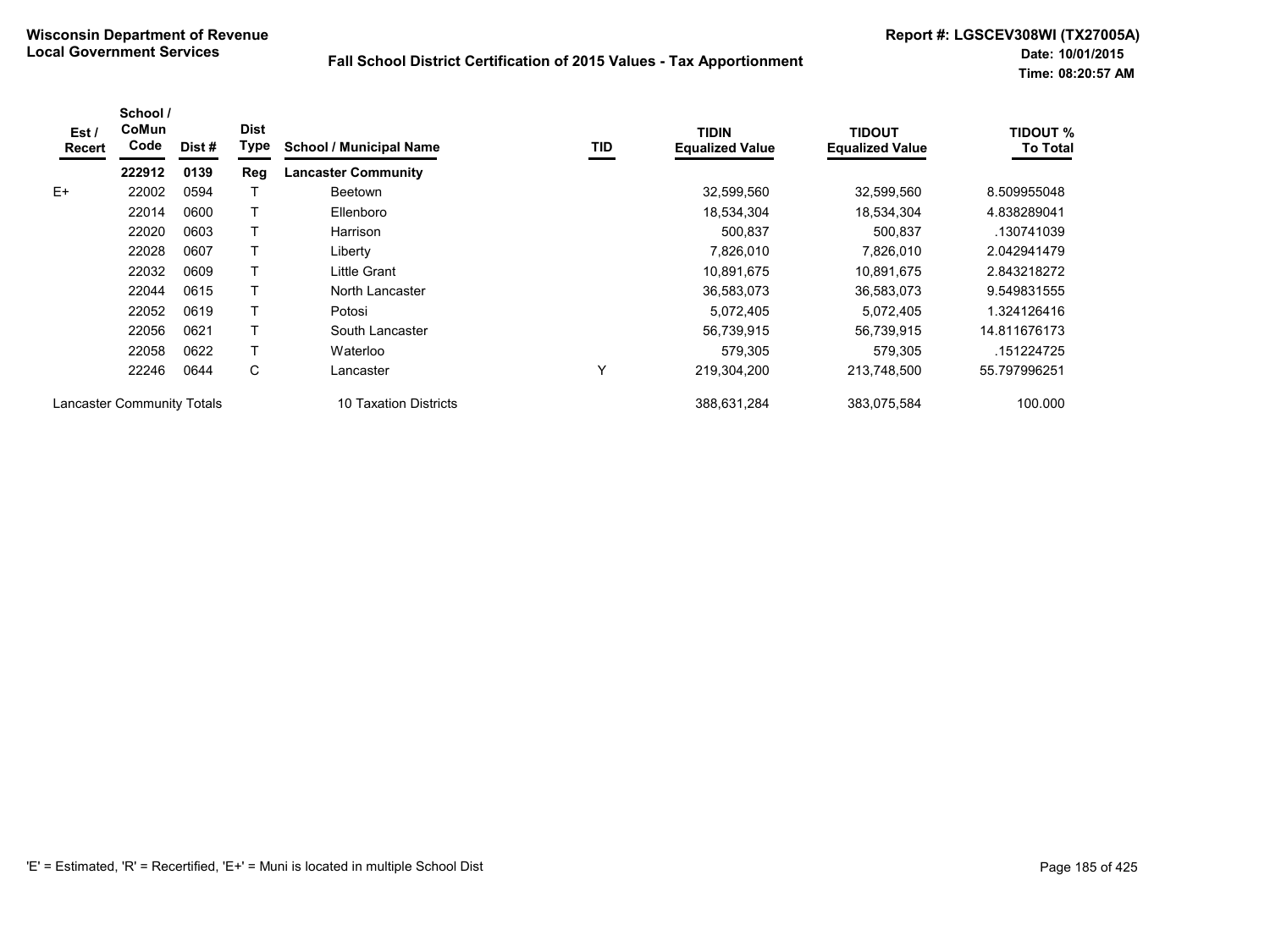| Est /<br>Recert | School /<br><b>CoMun</b><br>Code | Dist # | <b>Dist</b><br>Type | TID<br><b>School / Municipal Name</b> | <b>TIDIN</b><br><b>Equalized Value</b> | <b>TIDOUT</b><br><b>Equalized Value</b> | <b>TIDOUT %</b><br><b>To Total</b> |              |
|-----------------|----------------------------------|--------|---------------------|---------------------------------------|----------------------------------------|-----------------------------------------|------------------------------------|--------------|
|                 | 212940                           | 0131   | Reg                 | Laona                                 |                                        |                                         |                                    |              |
|                 | 21008                            | 0581   |                     | Blackwell                             |                                        | 393,893                                 | 393,893                            | .286279851   |
|                 | 21010                            | 0582   |                     | Caswell                               |                                        | 11,526,500                              | 11,526,500                         | 8.377413934  |
|                 | 21018                            | 0586   |                     | Laona                                 |                                        | 99,710,200                              | 99,710,200                         | 72.468973134 |
|                 | 21024                            | 0589   |                     | Popple River                          |                                        | 12,655,800                              | 12,655,800                         | 9.198184641  |
|                 | 21026                            | 0590   |                     | <b>Ross</b>                           |                                        | 13,303,800                              | 13,303,800                         | 9.66914844   |
| Laona Totals    |                                  |        |                     | 5 Taxation Districts                  |                                        | 137,590,193                             | 137,590,193                        | 100.000      |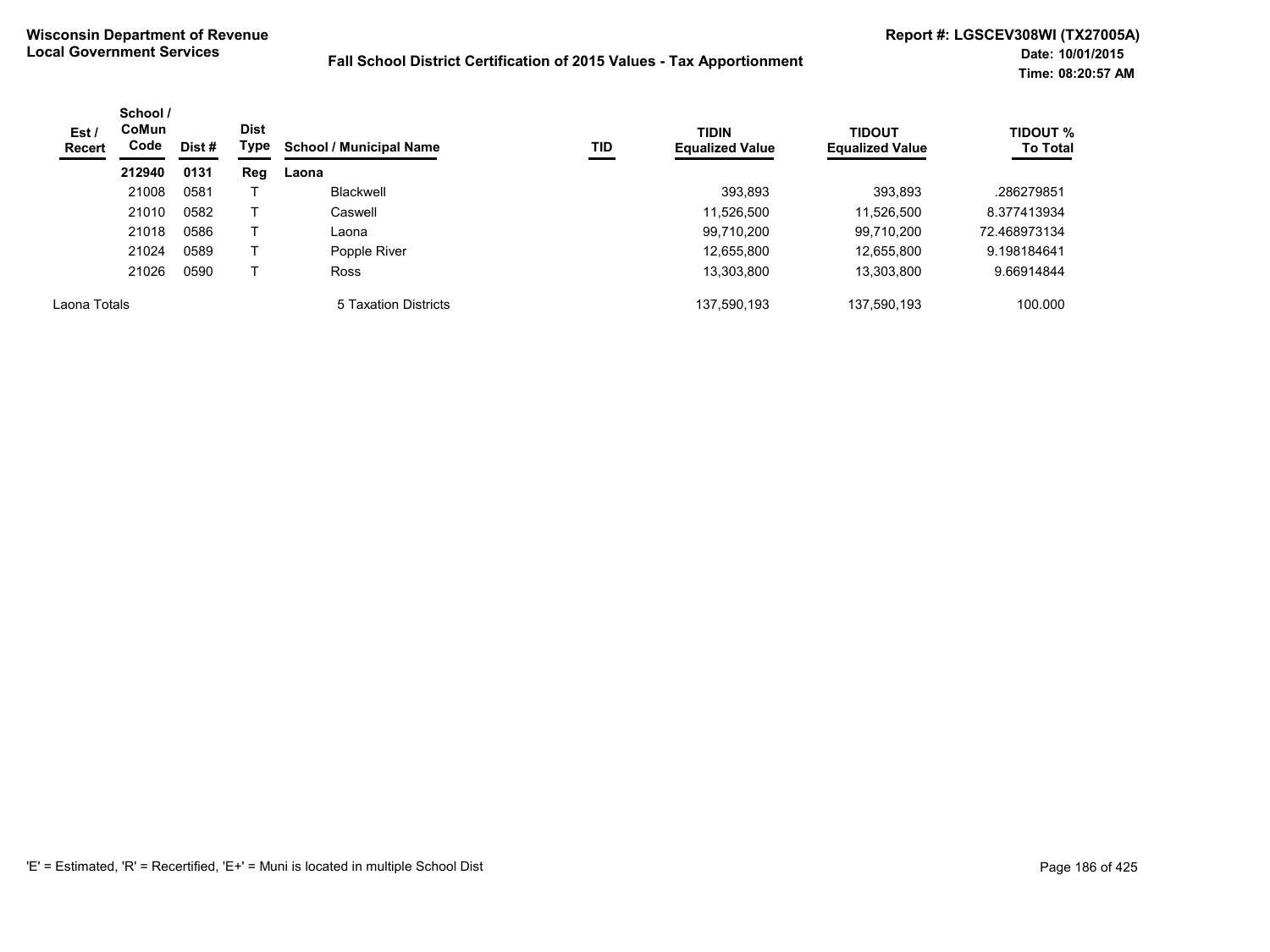| Est/<br>Recert | School /<br><b>CoMun</b><br>Code | Dist # | <b>Dist</b><br>Type | <b>School / Municipal Name</b> | TID | <b>TIDIN</b><br><b>Equalized Value</b> | <b>TIDOUT</b><br><b>Equalized Value</b> | <b>TIDOUT %</b><br><b>To Total</b> |
|----------------|----------------------------------|--------|---------------------|--------------------------------|-----|----------------------------------------|-----------------------------------------|------------------------------------|
|                | 422961                           | 0256   | Reg                 | Lena                           |     |                                        |                                         |                                    |
|                | 38014                            | 1031   |                     | Grover                         |     | 2,122,446                              | 2,122,446                               | 1.207410601                        |
| E.             | 42020                            | 1136   |                     | Lena                           |     | 54.405.300                             | 54.405.300                              | 30.949920966                       |
| $E+$           | 42022                            | 1137   |                     | Little River                   |     | 30,985,524                             | 30.985.524                              | 17.626950295                       |
|                | 42030                            | 1141   |                     | Oconto                         |     | 16.326.797                             | 16.326.797                              | 9.287938432                        |
|                | 42038                            | 1145   |                     | Spruce                         |     | 5,372,897                              | 5.372.897                               | 3.056517242                        |
|                | 42040                            | 1146   |                     | <b>Stiles</b>                  |     | 36,863,476                             | 36.863.476                              | 20.970781684                       |
|                | 42146                            | 1149   | v                   | Lena                           |     | 29,708,500                             | 29,708,500                              | 16.900480781                       |
| Lena Totals    |                                  |        |                     | <b>7 Taxation Districts</b>    |     | 175,784,940                            | 175,784,940                             | 100.000                            |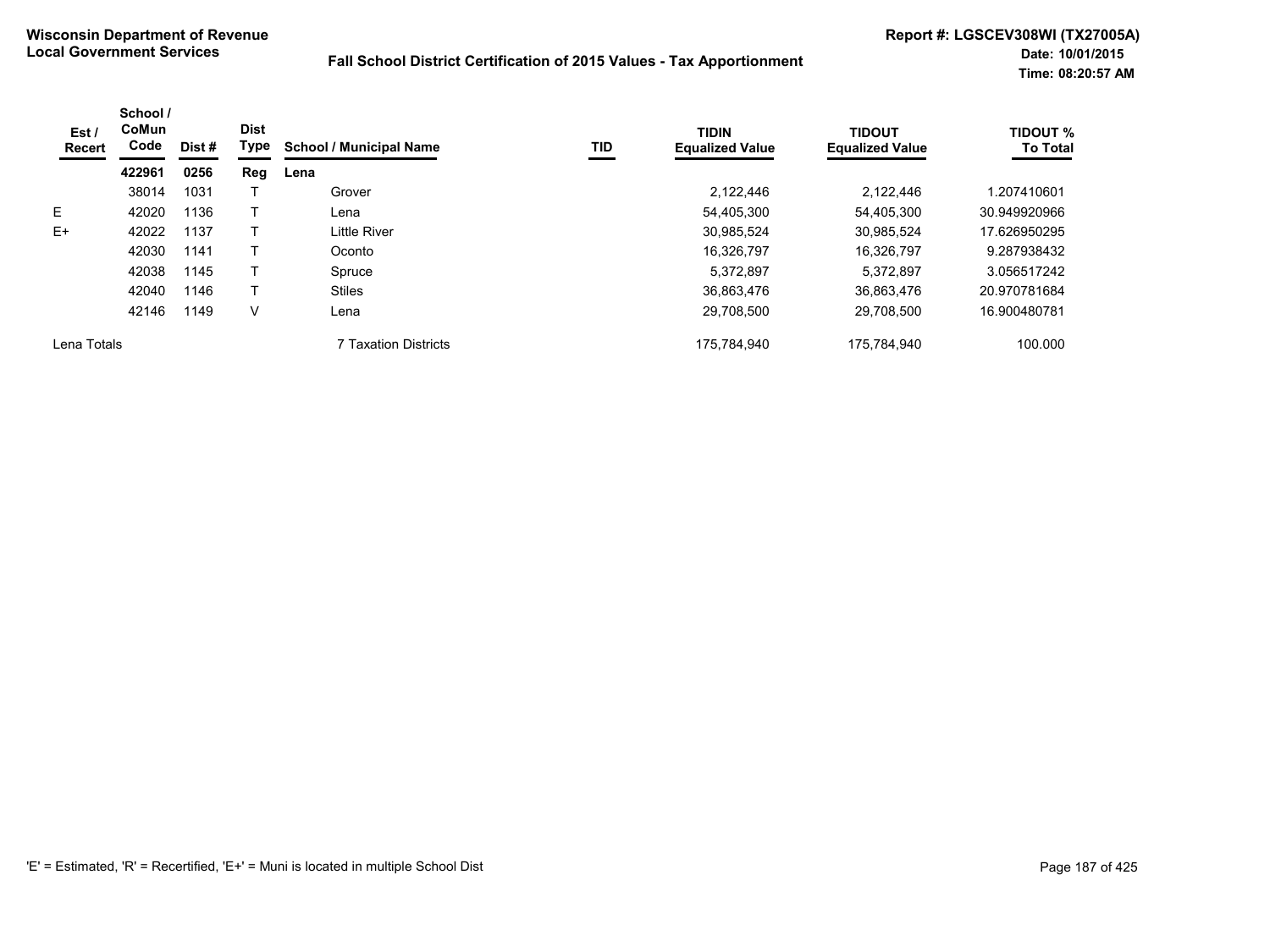| Est /<br><b>Recert</b> | School /<br>CoMun<br>Code<br>Dist # | <b>Dist</b><br>Type | <b>School / Municipal Name</b> | TID                  | <b>TIDIN</b><br><b>Equalized Value</b> | <b>TIDOUT</b><br><b>Equalized Value</b> | <b>TIDOUT %</b><br><b>To Total</b> |             |
|------------------------|-------------------------------------|---------------------|--------------------------------|----------------------|----------------------------------------|-----------------------------------------|------------------------------------|-------------|
|                        | 643087                              | 0383                | <b>Elem</b>                    | Linn J 4             |                                        |                                         |                                    |             |
|                        | 64002                               | 1731                |                                | <b>Bloomfield</b>    |                                        | 2.101.091                               | 2.101.091                          | .498773839  |
|                        | 64016                               | 1738                |                                | Linn                 |                                        | 418,862,387                             | 418,862,387                        | 99.43291396 |
| $E+$                   | 64246                               | 1758                | С                              | ∟ake Geneva          | ν                                      | 287.766                                 | 287.766                            | .068312202  |
| Linn J 4 Totals        |                                     |                     |                                | 3 Taxation Districts |                                        | 421.251.244                             | 421.251.244                        | 100.000     |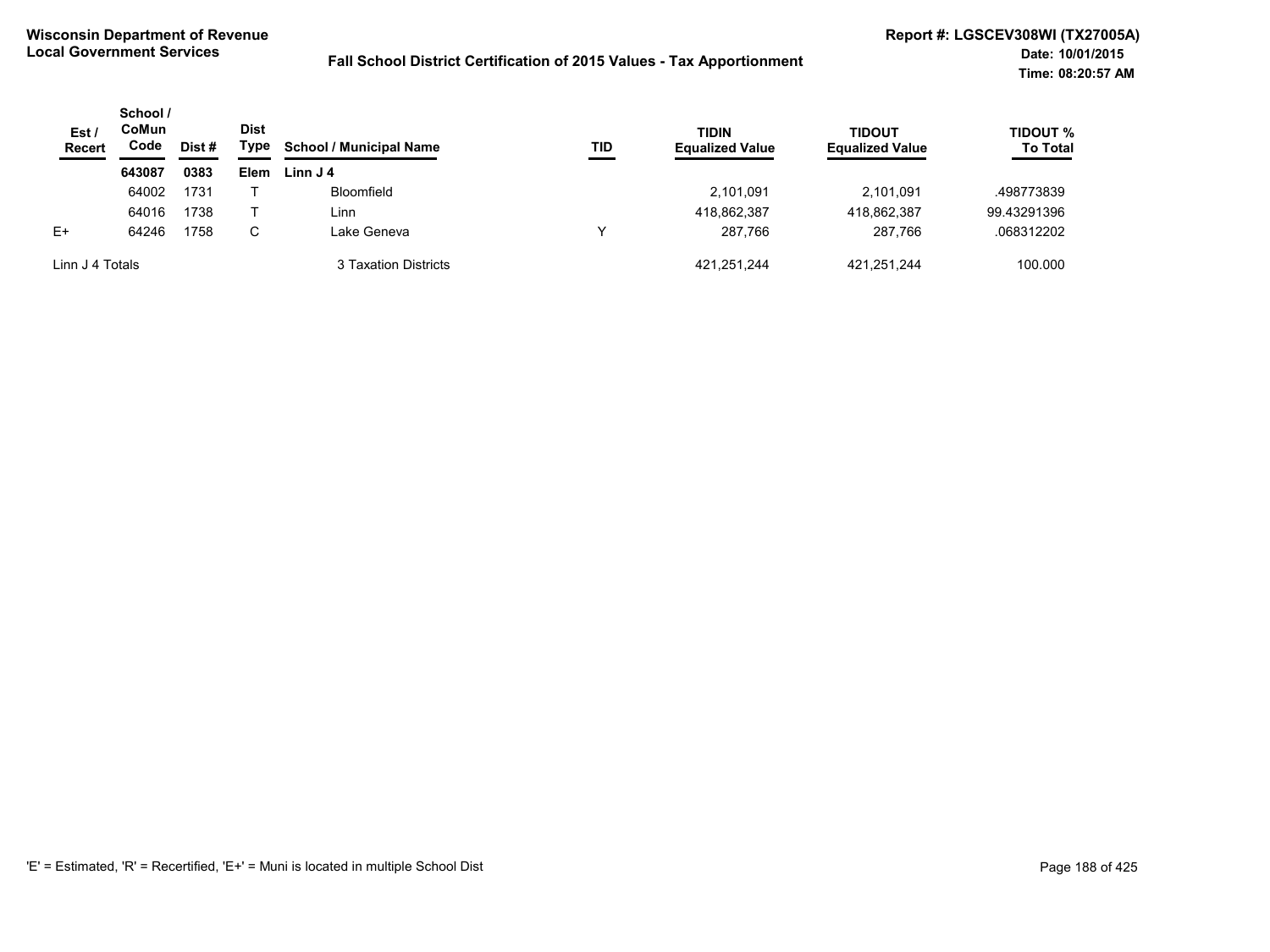| Est/<br><b>Recert</b> | School /<br>CoMun<br>Code | Dist # | <b>Dist</b><br>Type | <b>School / Municipal Name</b> | TID | <b>TIDIN</b><br><b>Equalized Value</b> | <b>TIDOUT</b><br><b>Equalized Value</b> | <b>TIDOUT %</b><br><b>To Total</b> |
|-----------------------|---------------------------|--------|---------------------|--------------------------------|-----|----------------------------------------|-----------------------------------------|------------------------------------|
|                       | 643094                    | 0384   | Elem                | Linn J 6                       |     |                                        |                                         |                                    |
|                       | 64016                     | 1738   |                     | Linn                           |     | 625,770,982                            | 625,770,982                             | 90.90968221                        |
|                       | 64030                     | 1745   |                     | Walworth                       |     | 1,668,210                              | 1,668,210                               | .242351348                         |
|                       | 64126                     | 1749   | V                   | Fontana                        |     | 60.904.411                             | 60.904.411                              | 8.847966442                        |
| Linn J 6 Totals       |                           |        |                     | 3 Taxation Districts           |     | 688,343,603                            | 688,343,603                             | 100.000                            |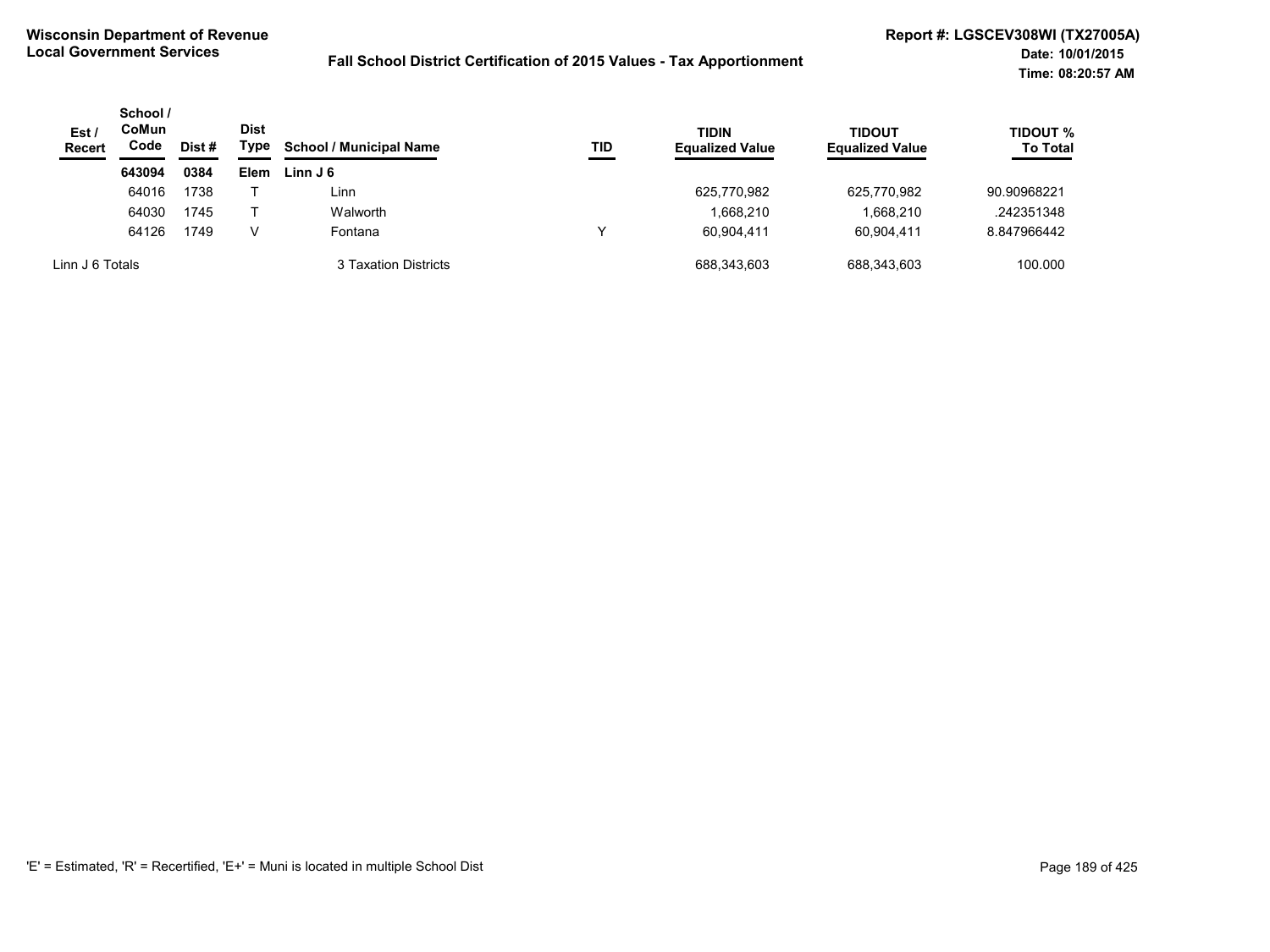| Est /<br><b>Recert</b>   | School /<br>CoMun<br>Code | Dist# | Dist<br>Type | <b>School / Municipal Name</b> | TID | TIDIN<br><b>Equalized Value</b> | <b>TIDOUT</b><br><b>Equalized Value</b> | TIDOUT %<br><b>To Total</b> |
|--------------------------|---------------------------|-------|--------------|--------------------------------|-----|---------------------------------|-----------------------------------------|-----------------------------|
|                          | 443129                    | 0270  | Reg          | Little Chute Area              |     |                                 |                                         |                             |
|                          | 44146                     | 1203  | v            | Little Chute                   |     | 480.190.236                     | 465,238,686                             | 100                         |
| Little Chute Area Totals |                           |       |              | <b>Taxation Districts</b>      |     | 480,190,236                     | 465,238,686                             | 100.000                     |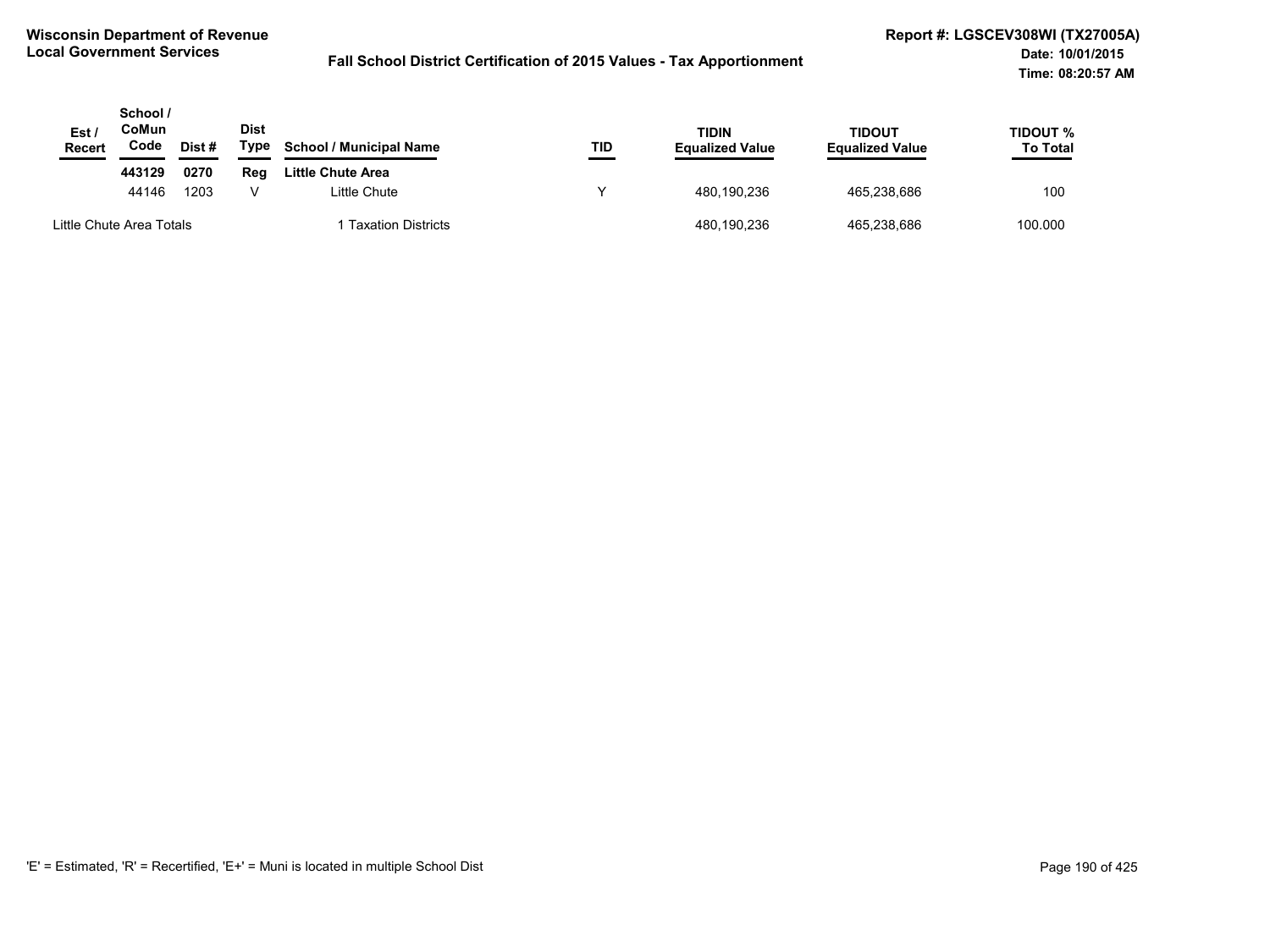| Est/<br><b>Recert</b> | School /<br>CoMun<br>Code | Dist# | <b>Dist</b><br>Type | <b>School / Municipal Name</b> | TID | <b>TIDIN</b><br><b>Equalized Value</b> | <b>TIDOUT</b><br><b>Equalized Value</b> | <b>TIDOUT %</b><br><b>To Total</b> |
|-----------------------|---------------------------|-------|---------------------|--------------------------------|-----|----------------------------------------|-----------------------------------------|------------------------------------|
|                       | 113150                    | 0071  | Reg                 | Lodi                           |     |                                        |                                         |                                    |
|                       | 11002                     | 0277  |                     | Arlington                      |     | 36,750,048                             | 36.750.048                              | 3.369533506                        |
| $E+$                  | 11010                     | 0281  |                     | Dekorra                        |     | 55,761,555                             | 55,761,555                              | 5.112658028                        |
| E                     | 11022                     | 0287  |                     | Lodi                           |     | 445,306,400                            | 445,306,400                             | 40.829193894                       |
| $E+$                  | 11040                     | 0296  |                     | West Point                     |     | 126,369,704                            | 126,369,704                             | 11.586568589                       |
|                       | 11246                     | 0309  | C                   | Lodi                           | Υ   | 237,361,100                            | 236,369,100                             | 21.672178559                       |
|                       | 13022                     | 0346  |                     | Dane                           |     | 94,274,930                             | 94,274,930                              | 8.643867226                        |
|                       | 13050                     | 0359  |                     | Roxbury                        |     | 3,209,882                              | 3,209,882                               | .294307233                         |
|                       | 13064                     | 0366  |                     | Vienna                         |     | 10.379.231                             | 10.379.231                              | .95164955                          |
|                       | 13116                     | 0377  | V                   | Dane                           | Υ   | 82,236,000                             | 82,236,000                              | 7.540043415                        |
| Lodi Totals           |                           |       |                     | 9 Taxation Districts           |     | 1.091.648.850                          | 1,090,656,850                           | 100.000                            |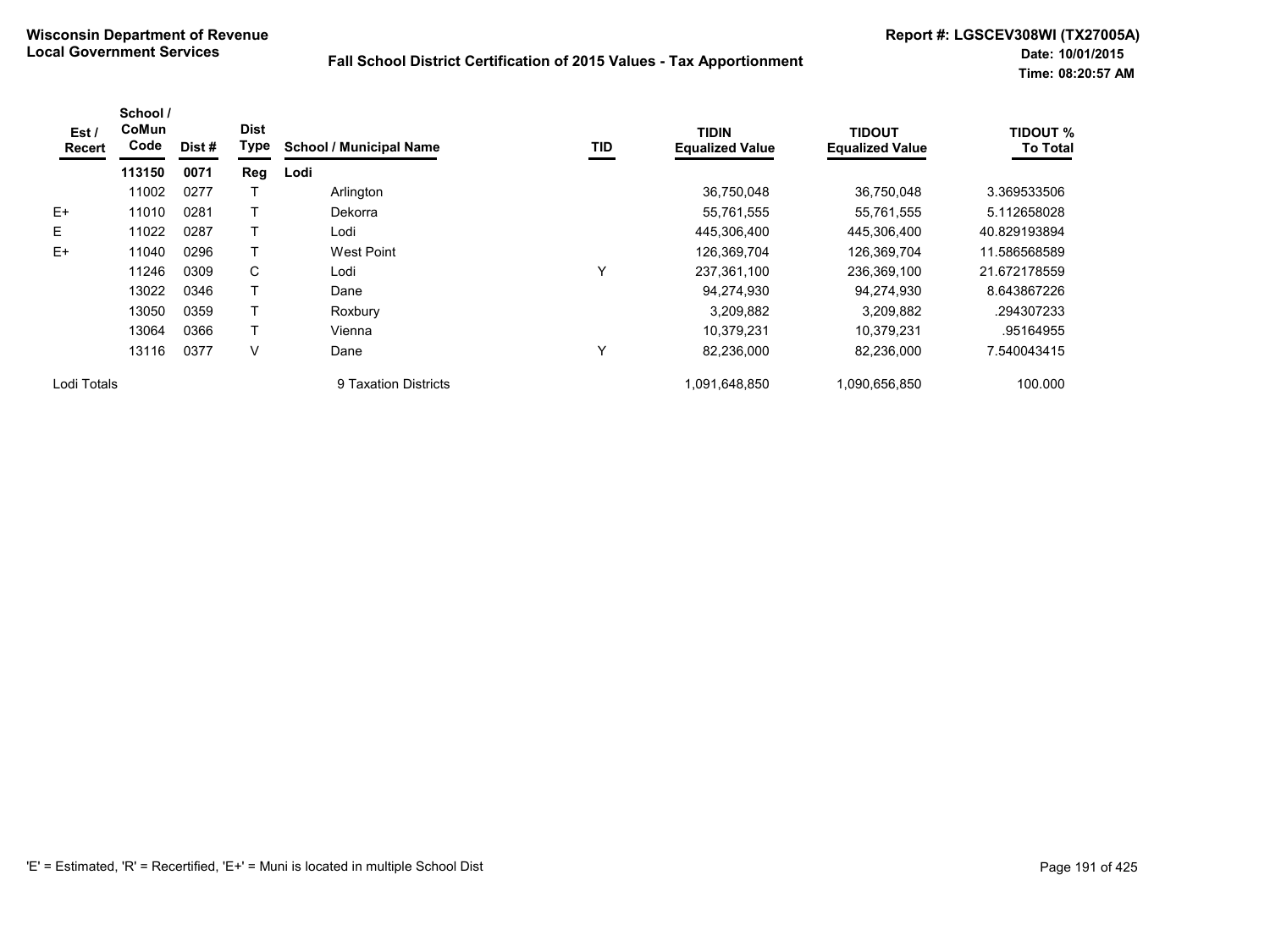| Est /<br>Recert | School /<br>CoMun<br>Code | Dist# | <b>Dist</b><br>Type | <b>School / Municipal Name</b> | TID | <b>TIDIN</b><br><b>Equalized Value</b> | <b>TIDOUT</b><br><b>Equalized Value</b> | <b>TIDOUT %</b><br><b>To Total</b> |
|-----------------|---------------------------|-------|---------------------|--------------------------------|-----|----------------------------------------|-----------------------------------------|------------------------------------|
|                 | 143171                    | 0102  | Reg                 | Lomira                         |     |                                        |                                         |                                    |
|                 | 14028                     | 0410  |                     | Leroy                          |     | 5,350,093                              | 5,350,093                               | 1.067671925                        |
|                 | 14030                     | 0411  |                     | Lomira                         |     | 118,538,452                            | 118,538,452                             | 23.655696693                       |
|                 | 14042                     | 0417  |                     | Theresa                        |     | 54,633,425                             | 54,633,425                              | 10.902721516                       |
|                 | 14106                     | 0421  | $\vee$              | <b>Brownsville</b>             |     | 69,758,200                             | 69,758,200                              | 13.92104244                        |
|                 | 14146                     | 0426  | $\vee$              | Lomira                         | Y   | 148, 157, 100                          | 137,580,300                             | 27.455714098                       |
|                 | 14186                     | 0431  | $\vee$              | Theresa                        |     | 55,049,700                             | 55,049,700                              | 10.985793928                       |
|                 | 20004                     | 0545  |                     | Ashford                        |     | 6,570,974                              | 6,570,974                               | 1.311312619                        |
|                 | 20008                     | 0547  | Τ                   | <b>Byron</b>                   |     | 52,082,917                             | 52,082,917                              | 10.393738628                       |
|                 | 20012                     | 0549  | т                   | Eden                           |     | 1,307,259                              | 1,307,259                               | .260878406                         |
|                 | 66024                     | 1798  |                     | Wayne                          |     | 227,648                                | 227,648                                 | .045429748                         |
| Lomira Totals   |                           |       |                     | 10 Taxation Districts          |     | 511,675,768                            | 501,098,968                             | 100.000                            |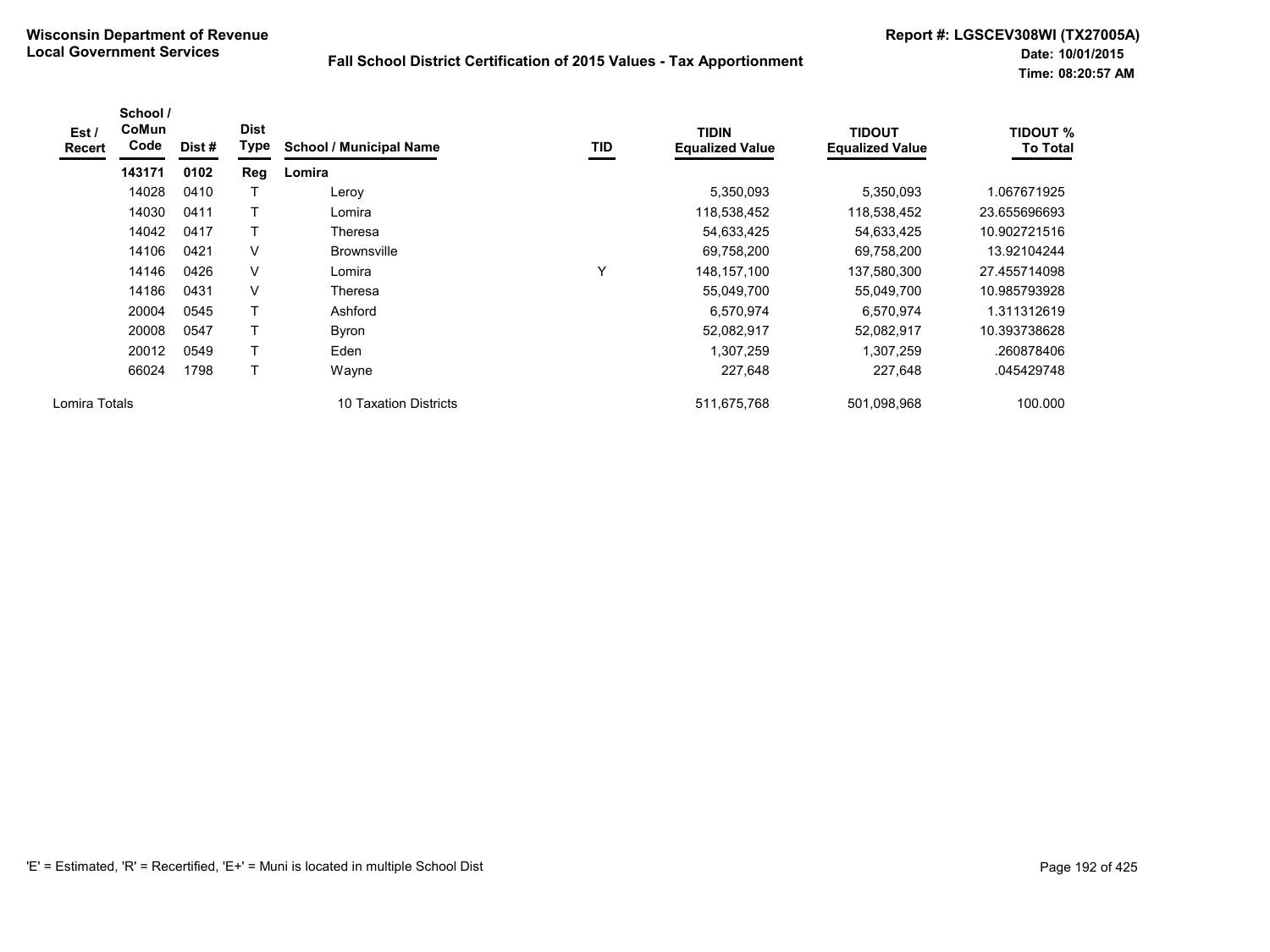| Est /<br><b>Recert</b> | School /<br>CoMun<br>Code | Dist # | <b>Dist</b><br>Type | <b>School / Municipal Name</b> | <b>TID</b> | <b>TIDIN</b><br><b>Equalized Value</b> | <b>TIDOUT</b><br><b>Equalized Value</b> | <b>TIDOUT %</b><br><b>To Total</b> |
|------------------------|---------------------------|--------|---------------------|--------------------------------|------------|----------------------------------------|-----------------------------------------|------------------------------------|
|                        | 103206                    | 0064   | Reg                 | Loyal                          |            |                                        |                                         |                                    |
|                        | 10002                     | 0231   |                     | Beaver                         |            | 36,946,537                             | 36,946,537                              | 20.476942891                       |
|                        | 10010                     | 0235   |                     | Eaton                          |            | 661,576                                | 661,576                                 | .366666407                         |
|                        | 10014                     | 0237   | $\mathsf{T}$        | Fremont                        |            | 9,083,371                              | 9,083,371                               | 5.034292367                        |
|                        | 10018                     | 0239   |                     | Green Grove                    |            | 1,547,599                              | 1,547,599                               | .857728462                         |
|                        | 10032                     | 0246   |                     | Loyal                          |            | 38,386,404                             | 38,386,404                              | 21.27496286                        |
|                        | 10048                     | 0254   |                     | Sherman                        |            | 29,272,332                             | 29,272,332                              | 16.223655025                       |
|                        | 10054                     | 0257   |                     | Unity                          |            | 4,996,305                              | 4,996,305                               | 2.769110733                        |
|                        | 10056                     | 0258   |                     | Warner                         |            | 269,565                                | 269,565                                 | .149401475                         |
|                        | 10060                     | 0260   | $\mathsf{T}$        | Weston                         |            | 1,153,810                              | 1,153,810                               | .639478105                         |
| $E+$                   | 10066                     | 0263   | $\mathsf{T}$        | York                           |            | 12,784,747                             | 12,784,747                              | 7.085712368                        |
|                        | 10246                     | 0272   | С                   | Loyal                          | Υ          | 49,720,400                             | 45,327,700                              | 25.122049308                       |
| Loval Totals           |                           |        |                     | 11 Taxation Districts          |            | 184,822,646                            | 180,429,946                             | 100.000                            |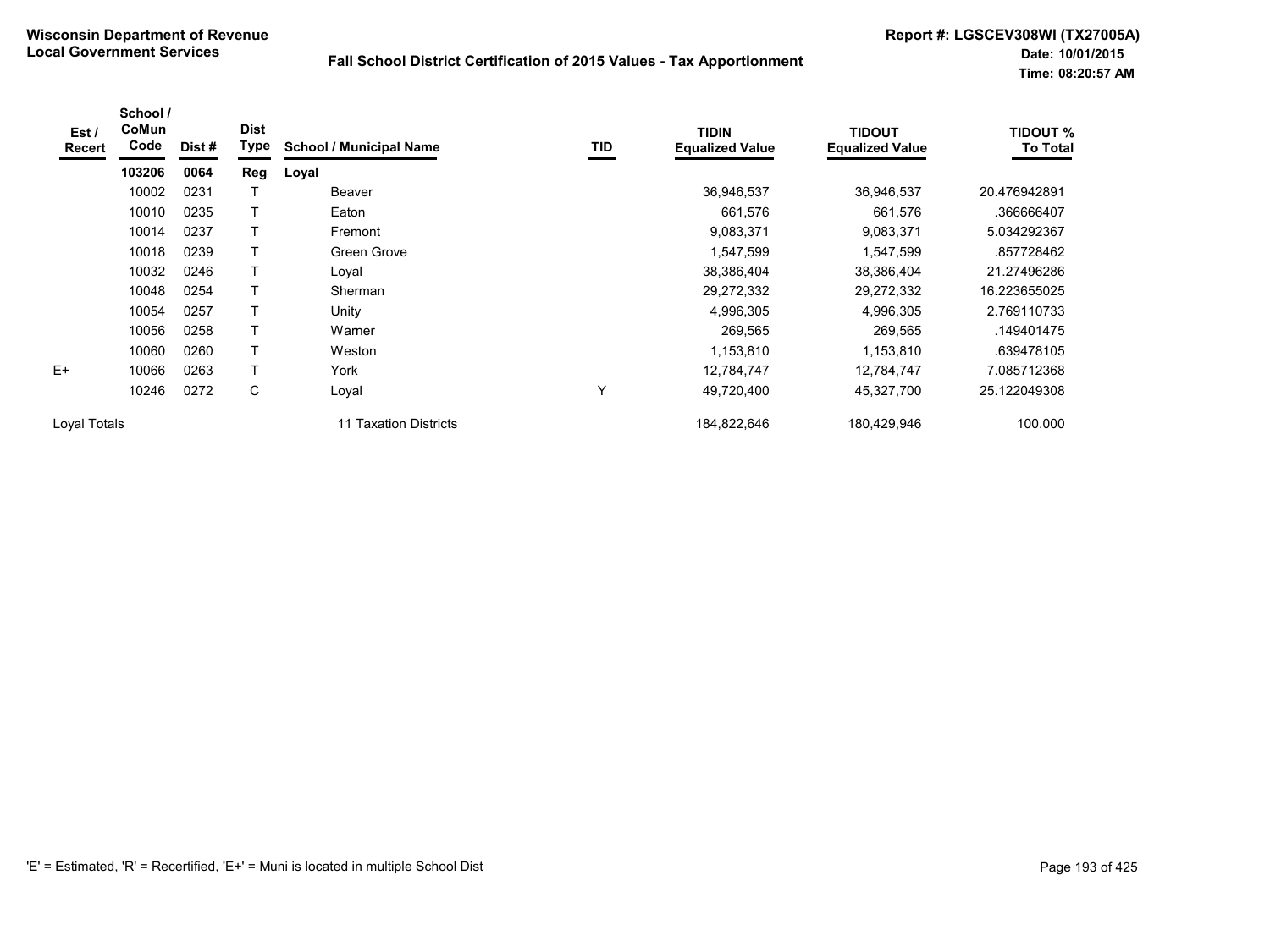| Est /<br><b>Recert</b> | School /<br><b>CoMun</b><br>Code | Dist# | <b>Dist</b><br>Type | <b>School / Municipal Name</b> | <b>TID</b> | <b>TIDIN</b><br><b>Equalized Value</b> | <b>TIDOUT</b><br><b>Equalized Value</b> | <b>TIDOUT %</b><br><b>To Total</b> |
|------------------------|----------------------------------|-------|---------------------|--------------------------------|------------|----------------------------------------|-----------------------------------------|------------------------------------|
|                        | 483213                           | 0291  | <b>Reg</b>          | Luck                           |            |                                        |                                         |                                    |
|                        | 48012                            | 1271  |                     | Bone Lake                      |            | 83,701,696                             | 83,701,696                              | 28.285397023                       |
|                        | 48020                            | 1275  |                     | Eureka                         |            | 2,046,162                              | 2,046,162                               | .691461551                         |
|                        | 48026                            | 1278  |                     | Georgetown                     |            | 6,627,577                              | 6,627,577                               | 2.239663659                        |
|                        | 48028                            | 1279  |                     | Johnstown                      |            | 4,929,106                              | 4,929,106                               | .665697672                         |
|                        | 48030                            | 1280  | $\mathsf{T}$        | Laketown                       |            | 67,349,948                             | 67,349,948                              | 22.759634627                       |
|                        | 48036                            | 1283  |                     | Luck                           |            | 51,740,539                             | 51,740,539                              | 17.484731585                       |
|                        | 48038                            | 1284  |                     | Mckinley                       |            | 17,323,122                             | 17,323,122                              | 5.854019773                        |
| $F+$                   | 48040                            | 1285  |                     | <b>Milltown</b>                |            | 379,156                                | 379,156                                 | .128128563                         |
|                        | 48146                            | 1296  | V                   | Luck                           | v          | 61,821,100                             | 61,821,100                              | 20.891265547                       |
| Luck Totals            |                                  |       |                     | 9 Taxation Districts           |            | 295,918,406                            | 295.918.406                             | 100.000                            |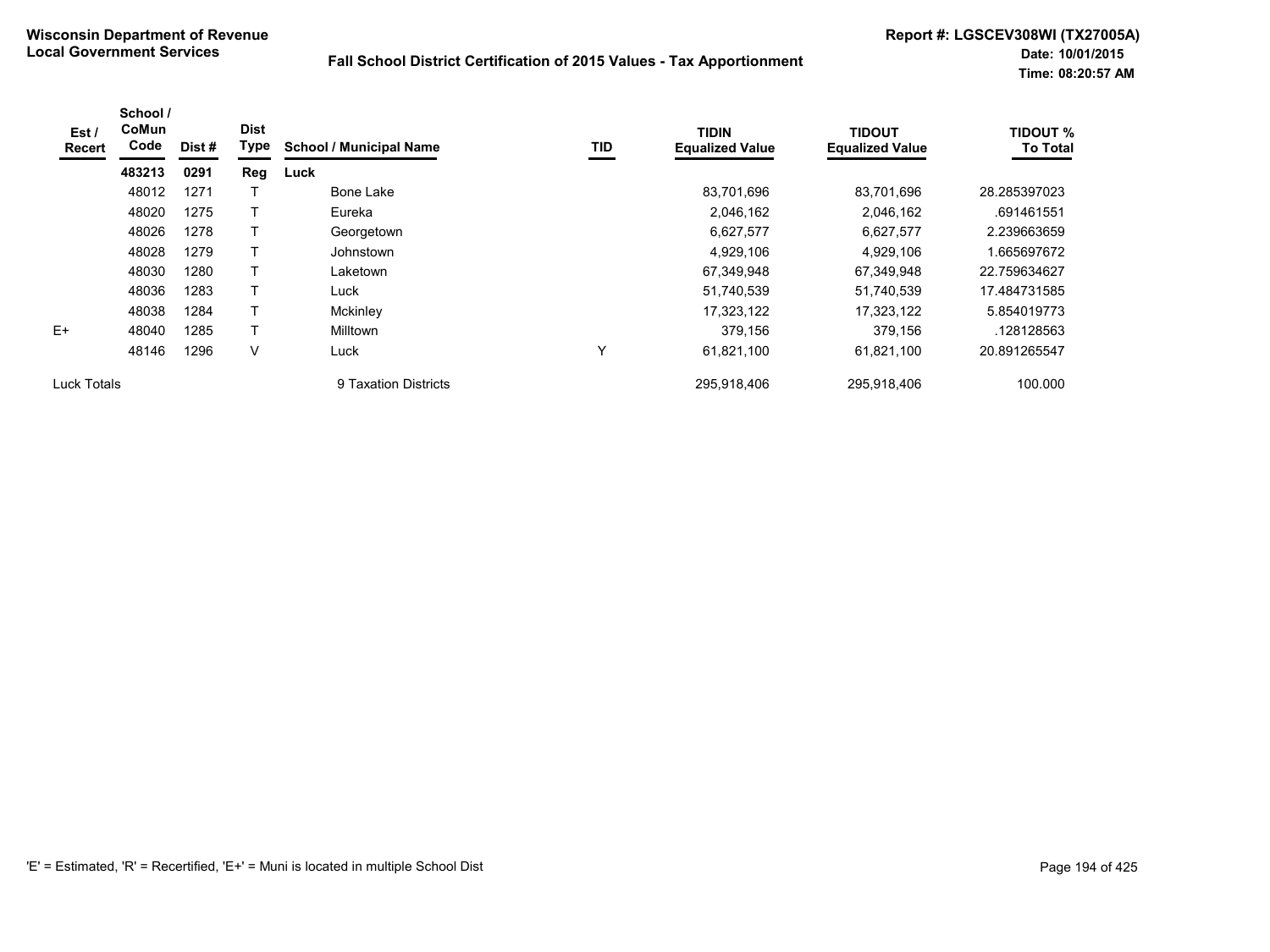| Est/<br>Recert | School /<br>CoMun<br>Code | Dist# | <b>Dist</b><br>Type | <b>School / Municipal Name</b> | TID | <b>TIDIN</b><br><b>Equalized Value</b> | <b>TIDOUT</b><br><b>Equalized Value</b> | <b>TIDOUT %</b><br><b>To Total</b> |
|----------------|---------------------------|-------|---------------------|--------------------------------|-----|----------------------------------------|-----------------------------------------|------------------------------------|
|                | 313220                    | 0191  | Reg                 | Luxemburg-Casco                |     |                                        |                                         |                                    |
|                | 05014                     | 0108  |                     | Green Bay                      |     | 208,072,279                            | 208.072.279                             | 23.539832714                       |
|                | 05022                     | 0111  |                     | Humboldt                       |     | 60,411,942                             | 60.411.942                              | 6.834581788                        |
|                | 31006                     | 0832  |                     | Casco                          |     | 60.444.680                             | 60.444.680                              | 6.838285535                        |
|                | 31010                     | 0834  |                     | Lincoln                        |     | 44.074.577                             | 44.074.577                              | 4.986287335                        |
|                | 31012                     | 0835  |                     | Luxemburg                      |     | 123,907,100                            | 123,907,100                             | 14.017976927                       |
|                | 31014                     | 0836  | т                   | Montpelier                     |     | 72,480,130                             | 72,480,130                              | 8.199891612                        |
|                | 31018                     | 0838  | Т                   | <b>Red River</b>               |     | 143,570,500                            | 143,570,500                             | 16.242555563                       |
|                | 31111                     | 0840  | V                   | Casco                          |     | 26,924,900                             | 26,924,900                              | 3.046093621                        |
|                | 31146                     | 0841  | V                   | Luxemburg                      | Υ   | 167,783,400                            | 144,029,600                             | 16.294494904                       |
|                | Luxemburg-Casco Totals    |       |                     | 9 Taxation Districts           |     | 907.669.508                            | 883,915,708                             | 100.000                            |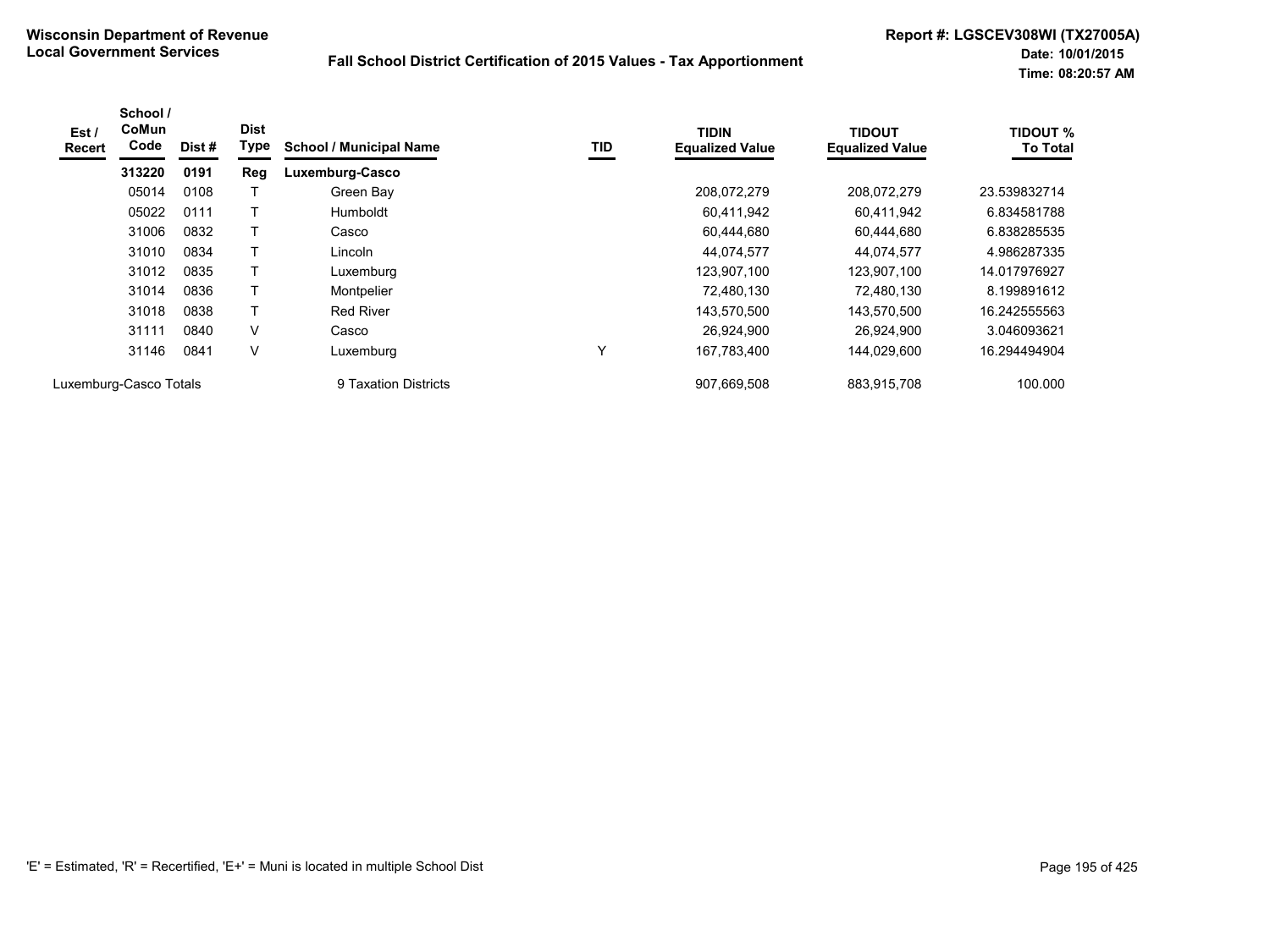| Est /<br><b>Recert</b>             | School /<br>CoMun<br>Code | Dist # | <b>Dist</b><br><b>Type</b> | <b>School / Municipal Name</b> | TID | <b>TIDIN</b><br><b>Equalized Value</b> | <b>TIDOUT</b><br><b>Equalized Value</b> | <b>TIDOUT %</b><br><b>To Total</b> |
|------------------------------------|---------------------------|--------|----------------------------|--------------------------------|-----|----------------------------------------|-----------------------------------------|------------------------------------|
|                                    | 133269                    | 0086   | Reg                        | <b>Madison Metropolitan</b>    |     |                                        |                                         |                                    |
|                                    | 13008                     | 0339   |                            | <b>Blooming Grove</b>          |     | 98,913,993                             | 98,913,993                              | .425053479                         |
|                                    | 13014                     | 0342   |                            | <b>Burke</b>                   |     | 8,377,568                              | 8,377,568                               | .036000108                         |
|                                    | 13032                     | 0350   |                            | Madison                        | Υ   | 411,421,000                            | 395,686,600                             | 1.70034553                         |
|                                    | 13038                     | 0353   |                            | Middleton                      |     | 492,451                                | 492,451                                 | .002116162                         |
|                                    | 13066                     | 0367   |                            | Westport                       |     |                                        |                                         |                                    |
| E                                  | 13151                     | 0380   | V                          | Maple Bluff                    | Υ   | 367,883,200                            | 367,699,900                             | 1.580081007                        |
|                                    | 13181                     | 0387   | V                          | Shorewood Hills                | Υ   | 549,651,400                            | 516,743,400                             | 2.220551139                        |
| $E+$                               | 13225                     | 0389   | C                          | <b>Fitchburg</b>               | Υ   | 1,389,568,566                          | 1,218,098,966                           | 5.234418178                        |
|                                    | 13251                     | 0390   | C                          | Madison                        | Υ   | 21,365,589,616                         | 20,663,958,816                          | 88.797219826                       |
|                                    | 13258                     | 0392   | C                          | Monona                         | Υ   | 980,771                                | 980,771                                 | .004214572                         |
| <b>Madison Metropolitan Totals</b> |                           |        |                            | 10 Taxation Districts          |     | 24, 192, 878, 565                      | 23,270,952,465                          | 100.000                            |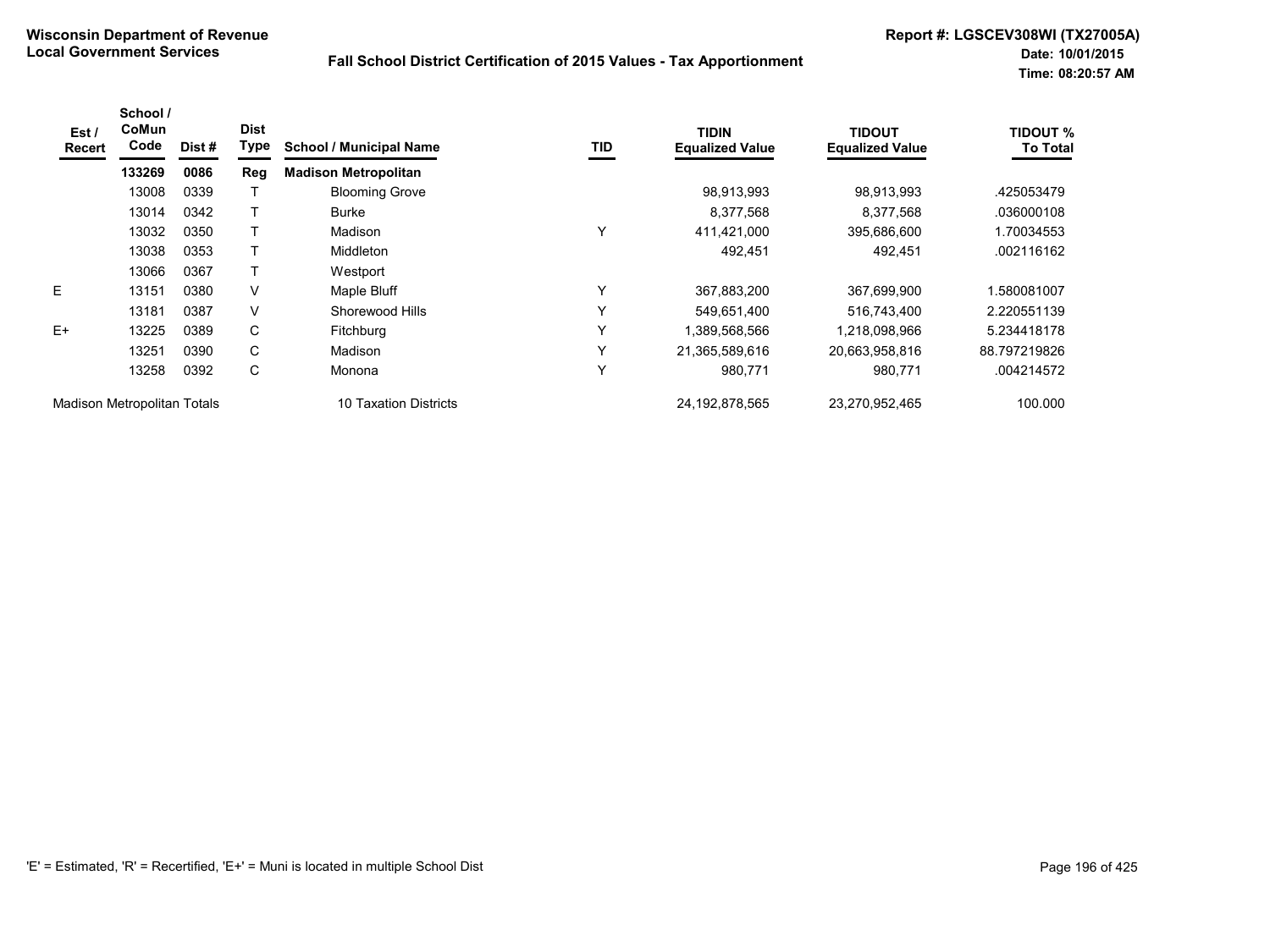| Est/<br>Recert | School /<br><b>CoMun</b><br>Code | Dist# | <b>Dist</b><br>Type | <b>School / Municipal Name</b> | TID | <b>TIDIN</b><br><b>Equalized Value</b> | <b>TIDOUT</b><br><b>Equalized Value</b> | <b>TIDOUT %</b><br><b>To Total</b> |
|----------------|----------------------------------|-------|---------------------|--------------------------------|-----|----------------------------------------|-----------------------------------------|------------------------------------|
|                | 683276                           | 0424  | <b>Reg</b>          | Manawa                         |     |                                        |                                         |                                    |
|                | 68002                            | 1848  |                     | <b>Bear Creek</b>              |     | 2,896,370                              | 2,896,370                               | .847575906                         |
|                | 68016                            | 1855  |                     | <b>Helvetia</b>                |     | 7,644,109                              | 7,644,109                               | 2.236925051                        |
|                | 68022                            | 1858  | T                   | Lebanon                        |     | 18,104,984                             | 18,104,984                              | 5.298131182                        |
|                | 68026                            | 1860  | Τ                   | Little Wolf                    |     | 99,221,700                             | 99,221,700                              | 29.03562813                        |
|                | 68030                            | 1862  | т                   | Mukwa                          |     | 8,421,208                              | 8,421,208                               | 2.464330523                        |
|                | 68032                            | 1863  | т                   | Royalton                       |     | 41,372,037                             | 41,372,037                              | 12.106858493                       |
|                | 68034                            | 1864  |                     | Saint Lawrence                 |     | 35, 187, 179                           | 35,187,179                              | 10.296959681                       |
|                | 68038                            | 1866  | T                   | Union                          |     | 45,006,179                             | 45,006,179                              | 13.17033146                        |
|                | 68165                            | 1874  | V                   | Ogdensburg                     |     | 6,879,900                              | 6,879,900                               | 2.013291628                        |
|                | 68251                            | 1877  | C                   | Manawa                         |     | 76,990,300                             | 76.990.300                              | 22.529967945                       |
| Manawa Totals  |                                  |       |                     | 10 Taxation Districts          |     | 341,723,966                            | 341,723,966                             | 100.000                            |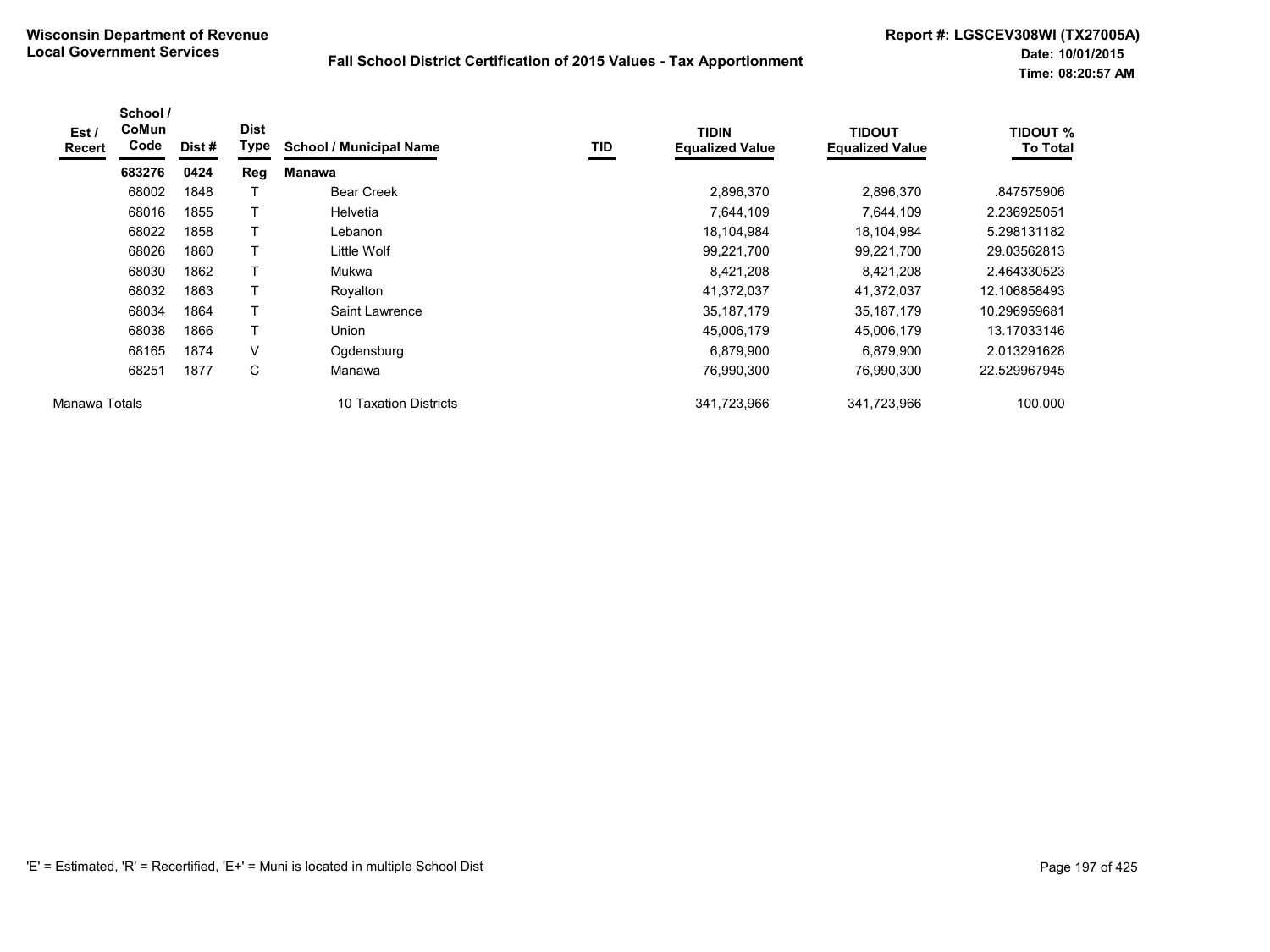| Est /<br><b>Recert</b>  | School /<br><b>CoMun</b><br>Code | Dist# | <b>Dist</b><br>Type | <b>School / Municipal Name</b> | TID          | <b>TIDIN</b><br><b>Equalized Value</b> | <b>TIDOUT</b><br><b>Equalized Value</b> | <b>TIDOUT %</b><br><b>To Total</b> |
|-------------------------|----------------------------------|-------|---------------------|--------------------------------|--------------|----------------------------------------|-----------------------------------------|------------------------------------|
|                         | 363290                           | 0210  | <b>Reg</b>          | <b>Manitowoc</b>               |              |                                        |                                         |                                    |
|                         | 36004                            | 0933  |                     | Centerville                    |              | 30,353,666                             | 30.353.666                              | .303702773                         |
|                         | 36014                            | 0938  |                     | Kossuth                        |              | 70,399,813                             | 70.399.813                              | 3.023701699                        |
|                         | 36018                            | 0940  |                     | Manitowoc                      |              | 88,428,800                             | 88.428.800                              | 3.798054304                        |
|                         | 36020                            | 0941  |                     | Manitowoc Rapids               |              | 150,788,944                            | 150.788.944                             | 6.476448824                        |
|                         | 36028                            | 0945  |                     | <b>Newton</b>                  |              | 163,756,094                            | 163,756,094                             | 7.033393393                        |
|                         | 36036                            | 0949  |                     | <b>Two Rivers</b>              |              | 18,133,687                             | 18,133,687                              | .778849515                         |
|                         | 36251                            | 0960  | C                   | Manitowoc                      | $\checkmark$ | 1,911,750,600                          | 1,789,853,500                           | 76.874963695                       |
| $F+$                    | 36286                            | 0961  | C                   | <b>Two Rivers</b>              | $\checkmark$ | 16,551,311                             | 16,551,311                              | .710885797                         |
| <b>Manitowoc Totals</b> |                                  |       |                     | 8 Taxation Districts           |              | 2,450,162,915                          | 2,328,265,815                           | 100.000                            |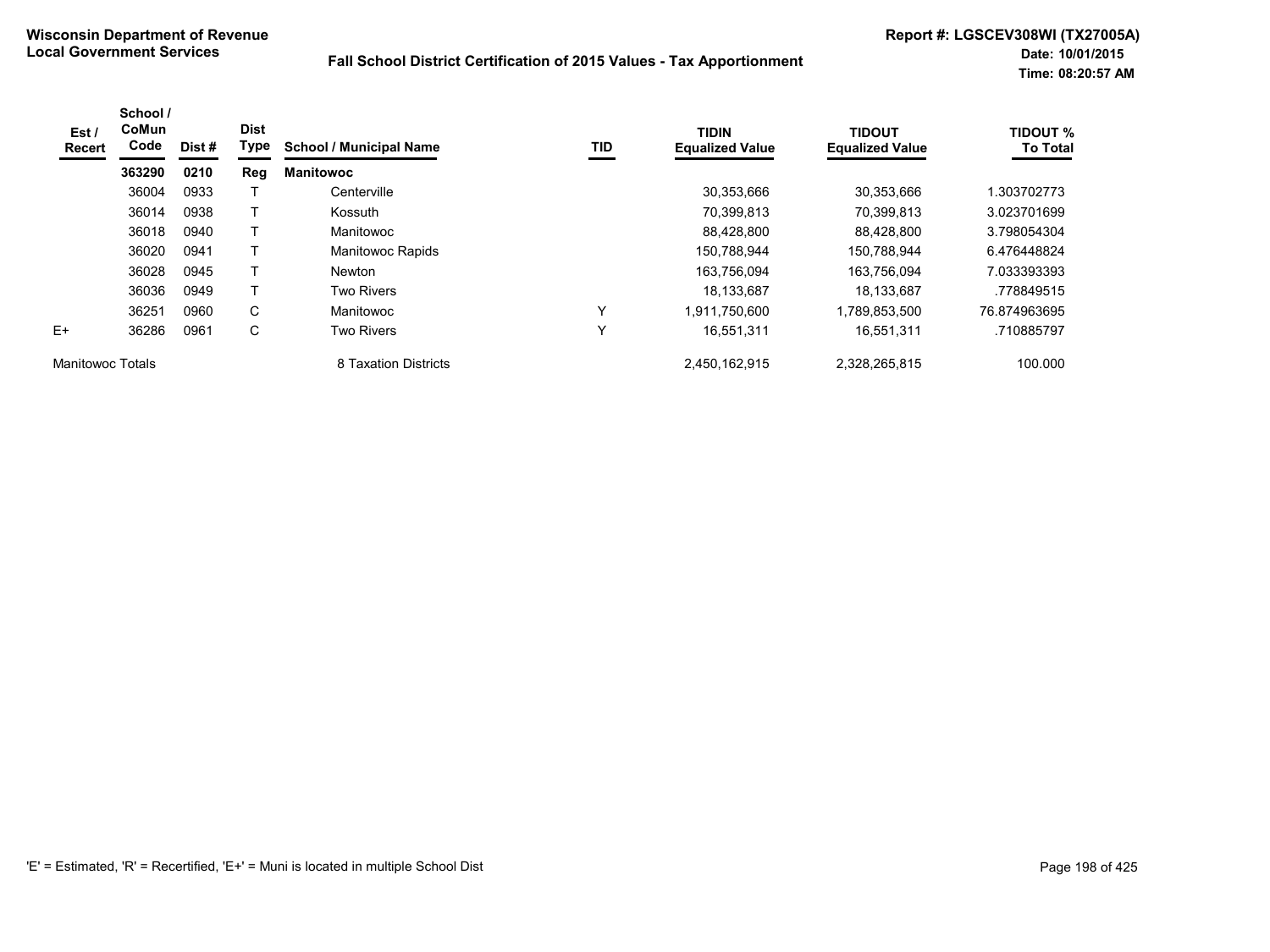| Est /<br>Recert | School /<br>CoMun<br>Code | Dist # | <b>Dist</b><br>Type | <b>School / Municipal Name</b> | TID | <b>TIDIN</b><br><b>Equalized Value</b> | <b>TIDOUT</b><br><b>Equalized Value</b> | <b>TIDOUT %</b><br><b>To Total</b> |
|-----------------|---------------------------|--------|---------------------|--------------------------------|-----|----------------------------------------|-----------------------------------------|------------------------------------|
|                 | 163297                    | 0111   | Reg                 | <b>Maple</b>                   |     |                                        |                                         |                                    |
|                 | 04022                     | 0087   |                     | Hughes                         |     | 69,156,400                             | 69,156,400                              | 8.496624521                        |
| E.              | 04024                     | 0088   |                     | <b>Iron River</b>              |     | 193,598,600                            | 193,598,600                             | 23.785717765                       |
| $E+$            | 04038                     | 0095   |                     | Oulu                           |     | 201,620                                | 201,620                                 | .024771235                         |
| E               | 16002                     | 0462   |                     | Amnicon                        |     | 70,705,800                             | 70,705,800                              | 8.686985356                        |
|                 | 16006                     | 0464   |                     | <b>Brule</b>                   |     | 47,988,500                             | 47,988,500                              | 5.895915141                        |
|                 | 16008                     | 0465   |                     | Cloverland                     |     | 19,598,600                             | 19,598,600                              | 2.407903612                        |
| E.              | 16014                     | 0468   |                     | Hawthorne                      |     | 74,909,400                             | 74,909,400                              | 9.203443859                        |
|                 | 16016                     | 0469   |                     | Highland                       |     | 34,736,509                             | 34,736,509                              | 4.267762263                        |
| E               | 16018                     | 0470   |                     | Lakeside                       |     | 55,607,500                             | 55,607,500                              | 6.831993106                        |
|                 | 16020                     | 0471   |                     | Maple                          |     | 37,983,500                             | 37,983,500                              | 4.666690827                        |
| $E+$            | 16026                     | 0474   |                     | Solon Springs                  |     |                                        |                                         |                                    |
| Е               | 16146                     | 0478   | V                   | Lake Nebagamon                 |     | 167,264,100                            | 167,264,100                             | 20.550234737                       |
| Ε               | 16171                     | 0480   | V                   | Poplar                         |     | 42,177,400                             | 42,177,400                              | 5.181957578                        |
| Maple Totals    |                           |        |                     | <b>13 Taxation Districts</b>   |     | 813,927,929                            | 813,927,929                             | 100.000                            |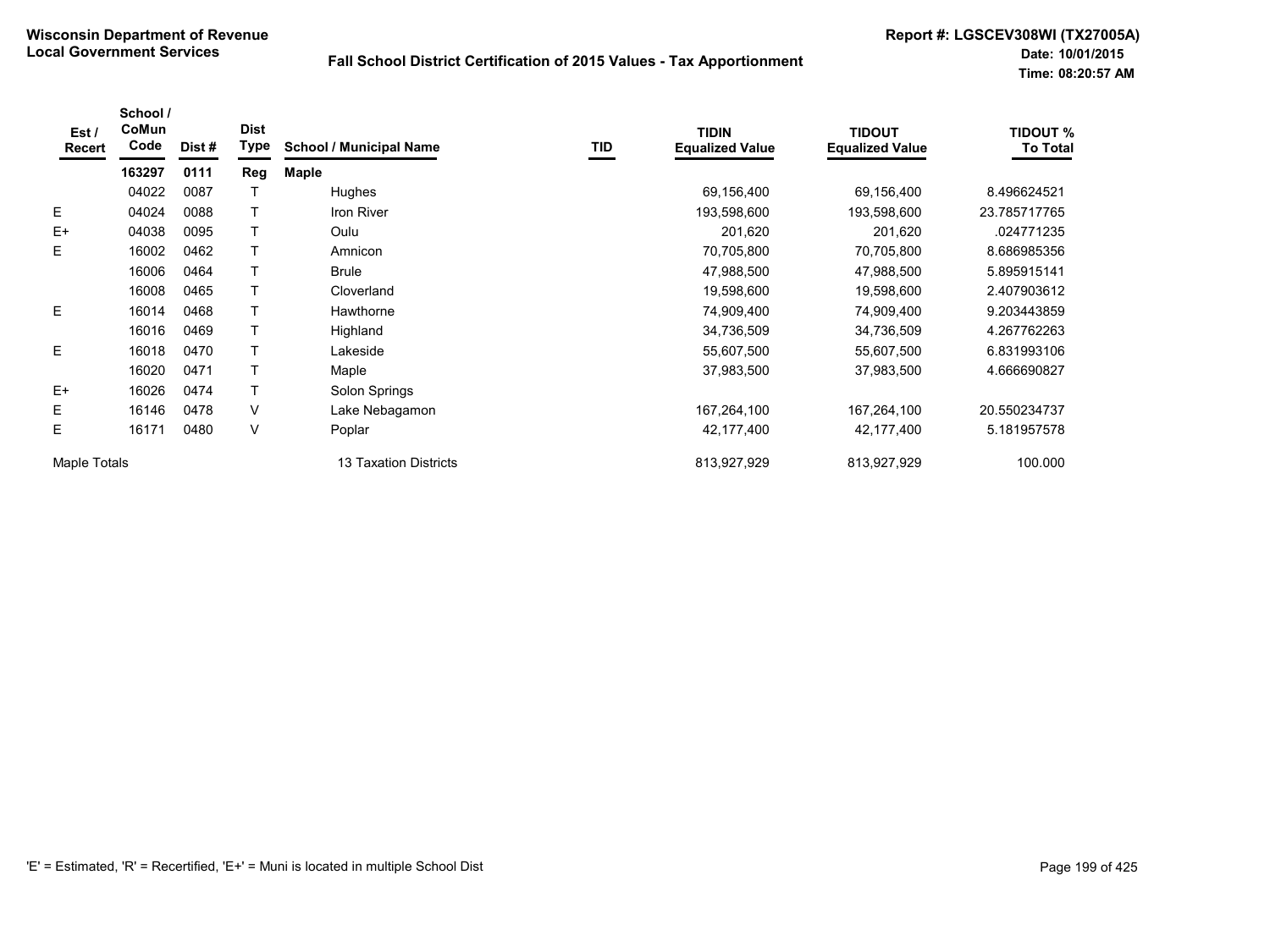| Est/<br><b>Recert</b>         | School /<br>CoMun<br>Code<br>Dist # | <b>Dist</b><br>Type | <b>School / Municipal Name</b> | TID                           | <b>TIDIN</b><br><b>Equalized Value</b> | <b>TIDOUT</b><br><b>Equalized Value</b> | <b>TIDOUT %</b><br><b>To Total</b> |              |
|-------------------------------|-------------------------------------|---------------------|--------------------------------|-------------------------------|----------------------------------------|-----------------------------------------|------------------------------------|--------------|
|                               | 401897                              | 0236                | <b>Elem</b>                    | <b>Maple Dale-Indian Hill</b> |                                        |                                         |                                    |              |
|                               | 40106                               | 1071                | V                              | Bayside                       |                                        | 286,718,730                             | 286,718,730                        | 30.238210425 |
| E+                            | 40126                               | 1073                | V                              | Fox Point                     |                                        | 218,319,270                             | 218,319,270                        | 23.024599844 |
| $E+$                          | 40176                               | 1076                | v                              | <b>River Hills</b>            |                                        | 421,423,692                             | 421,423,692                        | 44.444596545 |
|                               | 40231                               | 1082                | C.                             | Glendale                      |                                        | 21,738,370                              | 21,738,370                         | 2.292593185  |
| Maple Dale-Indian Hill Totals |                                     |                     |                                | 4 Taxation Districts          |                                        | 948.200.062                             | 948.200.062                        | 100.000      |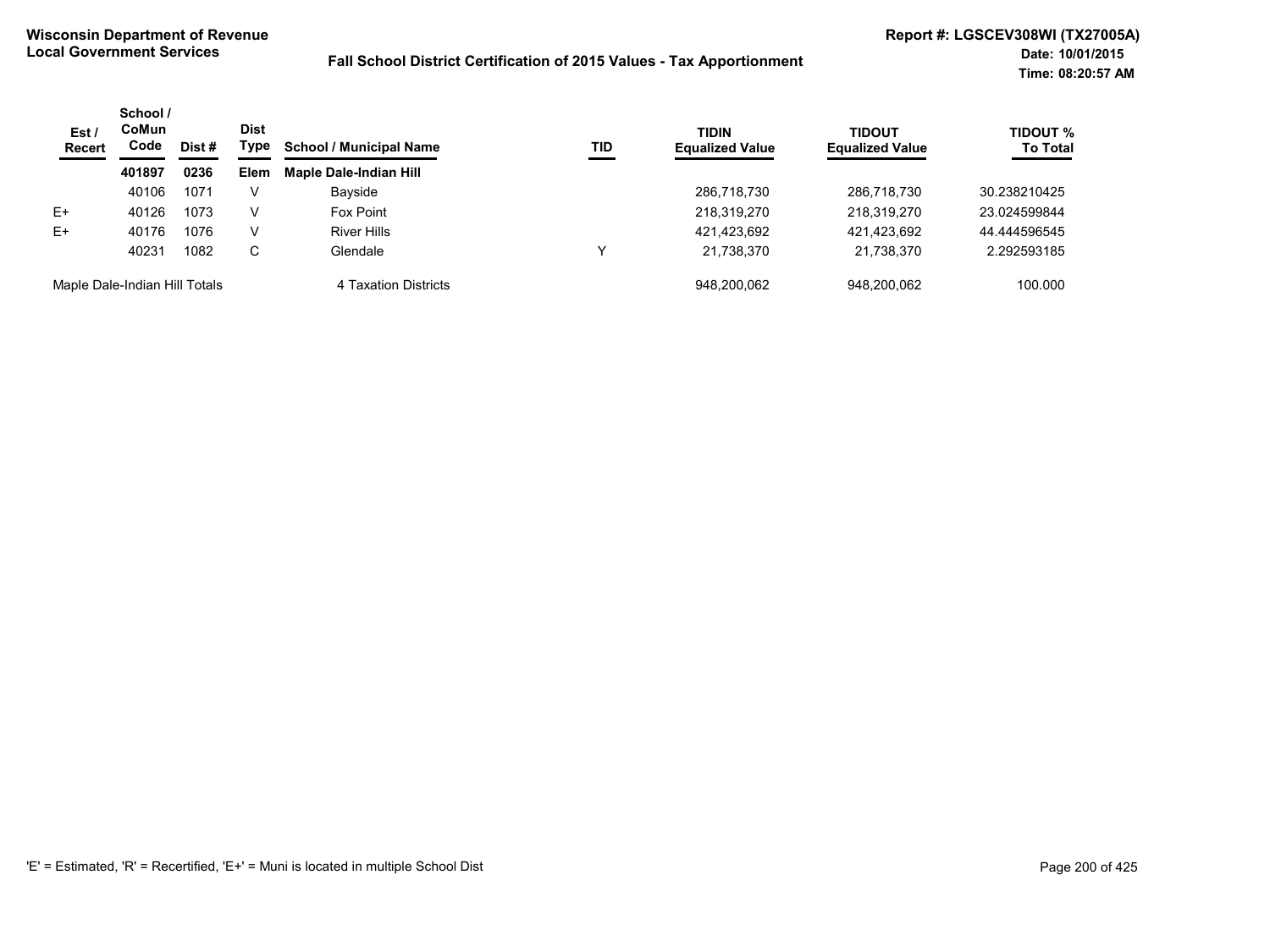| Est /<br><b>Recert</b>      | School /<br>CoMun<br>Code | Dist# | <b>Dist</b><br>Type | <b>School / Municipal Name</b> | TID | <b>TIDIN</b><br><b>Equalized Value</b> | <b>TIDOUT</b><br><b>Equalized Value</b> | <b>TIDOUT %</b><br><b>To Total</b> |
|-----------------------------|---------------------------|-------|---------------------|--------------------------------|-----|----------------------------------------|-----------------------------------------|------------------------------------|
|                             | 373304                    | 0217  | Reg                 | <b>Marathon City</b>           |     |                                        |                                         |                                    |
|                             | 37004                     | 0964  |                     | Berlin                         |     | 5,180,917                              | 5,180,917                               | 1.391232475                        |
|                             | 37012                     | 0968  |                     | Cassel                         |     | 39,419,415                             | 39,419,415                              | 10.585301845                       |
|                             | 37024                     | 0974  | т                   | Emmet                          |     | 13,414,515                             | 13,414,515                              | 3.602201869                        |
|                             | 37036                     | 0980  |                     | Hamburg                        |     | 1,975,307                              | 1,975,307                               | .530429506                         |
|                             | 37054                     | 0989  | T                   | Marathon                       |     | 93,709,200                             | 93,709,200                              | 25.163746537                       |
|                             | 37058                     | 0991  |                     | Mosinee                        |     | 12,239,888                             | 12,239,888                              | 3.286779092                        |
|                             | 37066                     | 0995  |                     | <b>Rib Falls</b>               |     | 54,530,711                             | 54,530,711                              | 14.643140589                       |
|                             | 37076                     | 1000  | T                   | Stettin                        |     | 42.638.594                             | 42,638,594                              | 11.4497485                         |
|                             | 37151                     | 1013  | V                   | Marathon                       | Υ   | 122, 153, 800                          | 109,289,100                             | 29.347419588                       |
| <b>Marathon City Totals</b> |                           |       |                     | 9 Taxation Districts           |     | 385.262.347                            | 372.397.647                             | 100.000                            |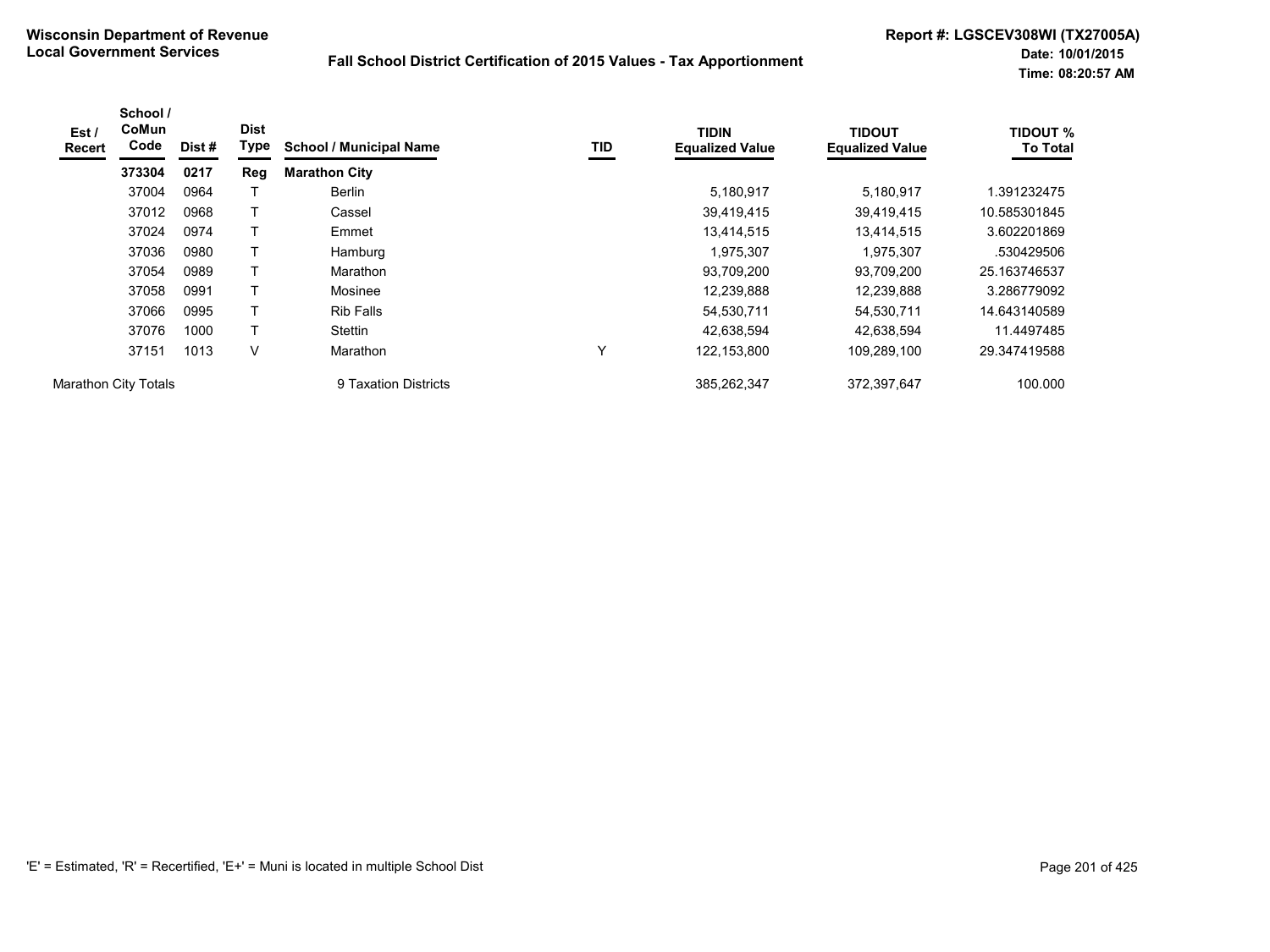| Est/<br>Recert          | School /<br>CoMun<br>Code | Dist # | <b>Dist</b><br>Type | <b>School / Municipal Name</b> | TID | <b>TIDIN</b><br><b>Equalized Value</b> | <b>TIDOUT</b><br><b>Equalized Value</b> | <b>TIDOUT %</b><br><b>To Total</b> |
|-------------------------|---------------------------|--------|---------------------|--------------------------------|-----|----------------------------------------|-----------------------------------------|------------------------------------|
|                         | 383311                    | 0226   | Reg                 | <b>Marinette</b>               |     |                                        |                                         |                                    |
|                         | 38014                     | 1031   |                     | Grover                         |     | 3,068,463                              | 3,068,463                               | .327838201                         |
| $E+$                    | 38016                     | 1032   |                     | ∟ake                           |     | 18,179,774                             | 18,179,774                              | 1.942348464                        |
|                         | 38024                     | 1036   |                     | Peshtigo                       |     | 174.305.721                            | 174.305.721                             | 18.623028509                       |
|                         | 38026                     | 1037   |                     | Porterfield                    |     | 160.708.259                            | 160,708,259                             | 17.170259655                       |
|                         | 38251                     | 1047   | С                   | Marinette                      | v   | 628,142,700                            | 579,706,500                             | 61.936525171                       |
| <b>Marinette Totals</b> |                           |        |                     | 5 Taxation Districts           |     | 984,404,917                            | 935,968,717                             | 100.000                            |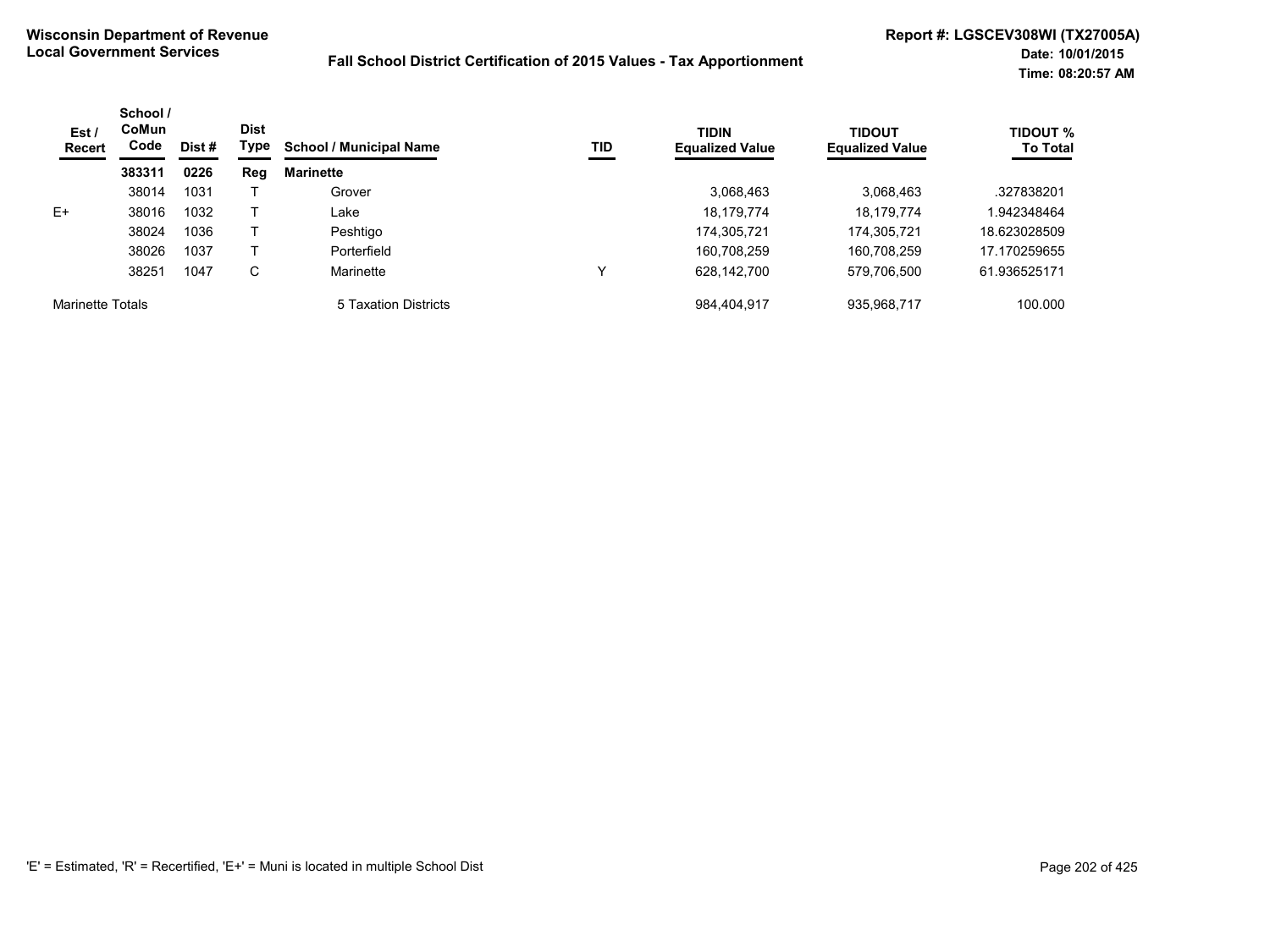| Est /<br>Recert      | School /<br>CoMun<br>Code | Dist# | <b>Dist</b><br>Type | <b>School / Municipal Name</b> | TID | <b>TIDIN</b><br><b>Equalized Value</b> | <b>TIDOUT</b><br><b>Equalized Value</b> | <b>TIDOUT %</b><br><b>To Total</b> |
|----------------------|---------------------------|-------|---------------------|--------------------------------|-----|----------------------------------------|-----------------------------------------|------------------------------------|
|                      | 683318                    | 0425  | Reg                 | <b>Marion</b>                  |     |                                        |                                         |                                    |
|                      | 58018                     | 1566  |                     | Grant                          |     | 43,324,114                             | 43,324,114                              | 17.256058725                       |
|                      | 58024                     | 1569  |                     | Herman                         |     | 6,576,087                              | 6,576,087                               | 2.619265185                        |
|                      | 58036                     | 1575  |                     | Pella                          |     | 50,185,079                             | 50,185,079                              | 19.988791239                       |
|                      | 58042                     | 1578  | Τ                   | Seneca                         |     | 5,717,770                              | 5,717,770                               | 2.277396253                        |
|                      | 58252                     | 1594  | C                   | Marion                         |     | 5,115,000                              | 1,517,700                               | .604502156                         |
|                      | 68008                     | 1851  | Τ                   | Dupont                         |     | 49,775,800                             | 49,775,800                              | 19.825774807                       |
|                      | 68016                     | 1855  | Т                   | Helvetia                       |     | 4,943,554                              | 4,943,554                               | 1.969024875                        |
|                      | 68020                     | 1857  | Т                   | Larrabee                       |     | 5,509,027                              | 5,509,027                               | 2.194253607                        |
|                      | 68038                     | 1866  | Т                   | Union                          |     | 5,298,737                              | 5,298,737                               | 2.110494789                        |
|                      | 68044                     | 1869  | Т                   | Wyoming                        |     | 26,594,634                             | 26,594,634                              | 10.592682082                       |
|                      | 68106                     | 1870  | $\vee$              | <b>Big Falls</b>               |     | 3,019,000                              | 3,019,000                               | .202472168                         |
|                      | 68252                     | 1878  | С                   | Marion                         | Y   | 50,803,600                             | 48,604,600                              | 19.359284114                       |
| <b>Marion Totals</b> |                           |       |                     | <b>12 Taxation Districts</b>   |     | 256,862,402                            | 251,066,102                             | 100.000                            |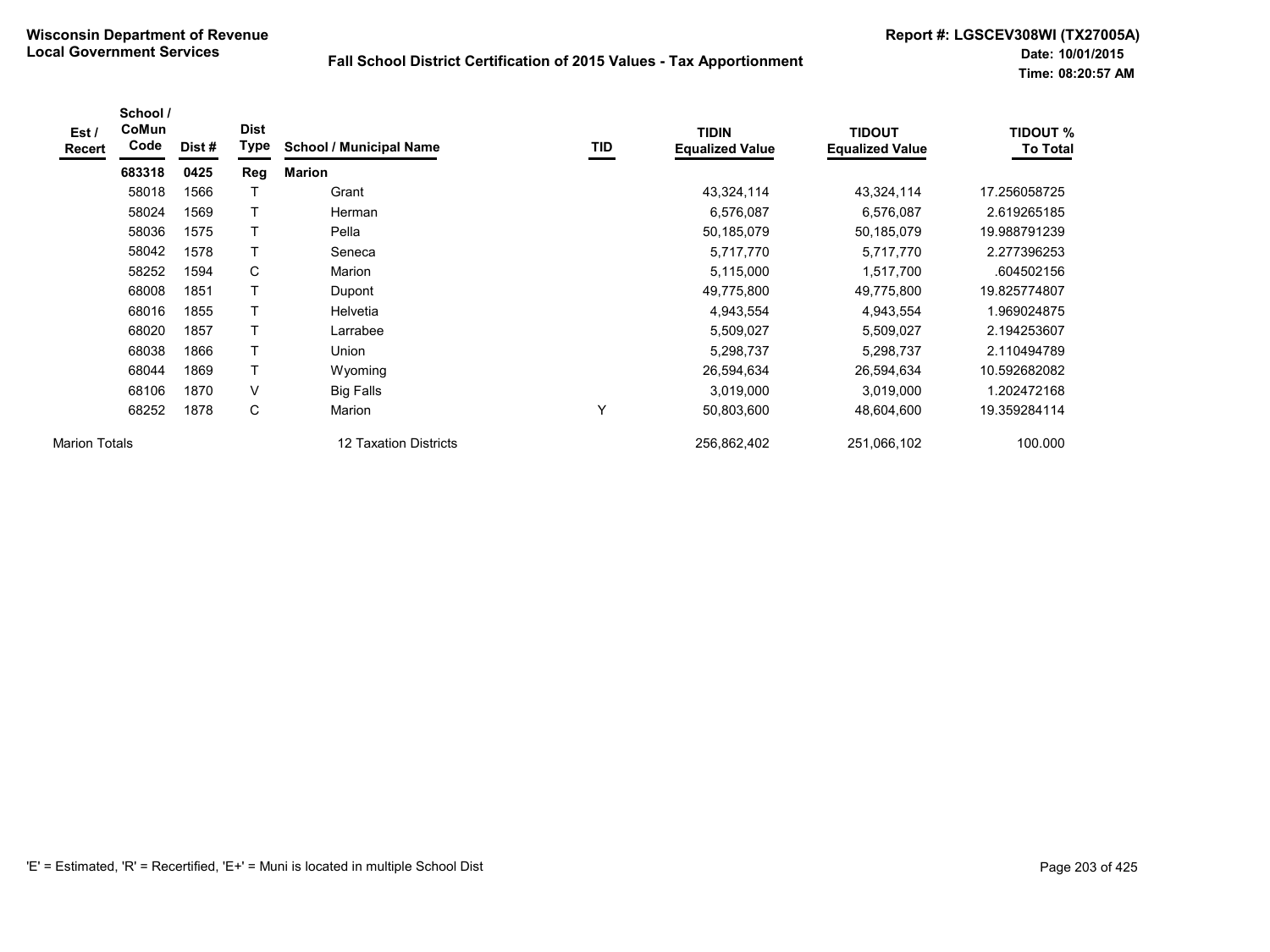| Est/<br><b>Recert</b> | School /<br>CoMun<br>Code | Dist # | <b>Dist</b><br><b>Type</b> | <b>School / Municipal Name</b> | TID | <b>TIDIN</b><br><b>Equalized Value</b> | <b>TIDOUT</b><br><b>Equalized Value</b> | <b>TIDOUT %</b><br><b>To Total</b> |
|-----------------------|---------------------------|--------|----------------------------|--------------------------------|-----|----------------------------------------|-----------------------------------------|------------------------------------|
|                       | 243325                    | 0152   | Reg                        | <b>Markesan</b>                |     |                                        |                                         |                                    |
|                       | 11026                     | 0289   |                            | Marcellon                      |     | 147,295                                | 147,295                                 | .02351078                          |
|                       | 11036                     | 0294   |                            | Scott                          |     | 4,835,044                              | 4,835,044                               | .771755028                         |
| $E+$                  | 14018                     | 0405   |                            | Fox Lake                       |     | 1,501,682                              | 1,501,682                               | .239693917                         |
|                       | 20002                     | 0544   |                            | Alto                           |     | 2,875,754                              | 2,875,754                               | .459019113                         |
|                       | 20028                     | 0557   |                            | Metomen                        |     | 2,062,457                              | 2,062,457                               | .329203118                         |
|                       | 20126                     | 0568   | V                          | Fairwater                      | Y   | 19,711,386                             | 16,554,486                              | 2.642376741                        |
|                       | 24006                     | 0674   |                            | Green Lake                     |     | 267,831,613                            | 267,831,613                             | 42.750468038                       |
| $E+$                  | 24008                     | 0675   |                            | Kingston                       |     | 50,671,395                             | 50,671,395                              | 8.088014063                        |
|                       | 24010                     | 0676   |                            | Mackford                       |     | 54,193,900                             | 54,193,900                              | 8.650265605                        |
|                       | 24012                     | 0677   |                            | Manchester                     |     | 58,268,102                             | 58,268,102                              | 9.300577345                        |
|                       | 24014                     | 0678   |                            | Marquette                      |     | 65,052,512                             | 65,052,512                              | 10.383484249                       |
|                       | 24016                     | 0679   |                            | Princeton                      |     | 202,621                                | 202,621                                 | .032341748                         |
|                       | 24141                     | 0682   | V                          | Kingston                       |     | 16,648,600                             | 16,648,600                              | 2.657398931                        |
|                       | 24154                     | 0683   | V                          | Marquette                      |     | 15,601,800                             | 15,601,800                              | 2.490311897                        |
|                       | 24251                     | 0686   | C                          | Markesan                       | Y   | 70,170,200                             | 68,153,500                              | 10.878454529                       |
| $E+$                  | 39002                     | 1051   |                            | <b>Buffalo</b>                 |     | 269,523                                | 269,523                                 | 043020442                          |
|                       | 39012                     | 1056   |                            | Montello                       |     | 1,629,554                              | 1,629,554                               | .260104457                         |
| Markesan Totals       |                           |        |                            | <b>17 Taxation Districts</b>   |     | 631,673,438                            | 626,499,838                             | 100.000                            |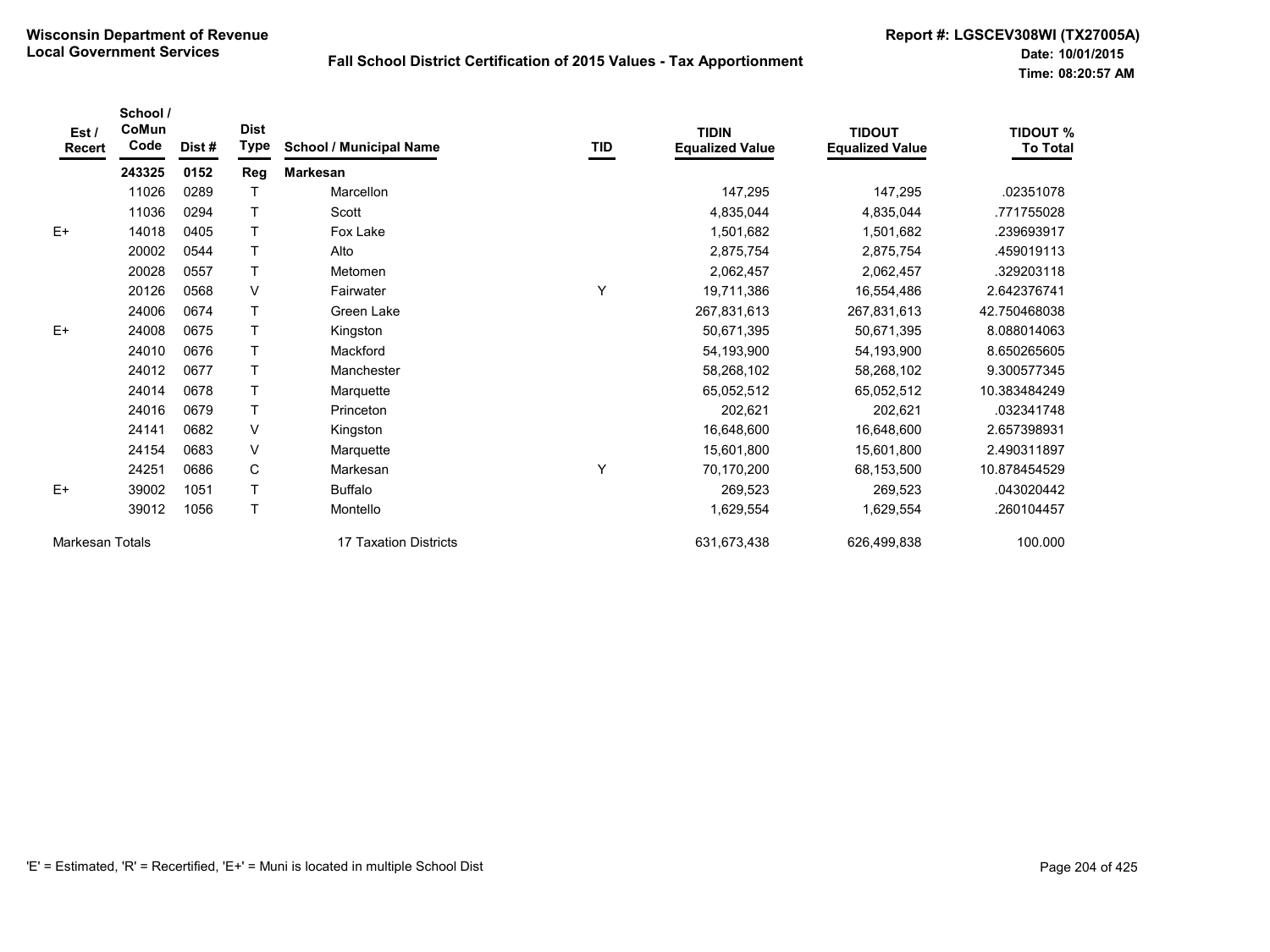| Est /<br><b>Recert</b> | School /<br>CoMun<br>Code | Dist# | <b>Dist</b><br>Type | <b>School / Municipal Name</b> | TID | <b>TIDIN</b><br><b>Equalized Value</b> | <b>TIDOUT</b><br><b>Equalized Value</b> | TIDOUT %<br><b>To Total</b> |
|------------------------|---------------------------|-------|---------------------|--------------------------------|-----|----------------------------------------|-----------------------------------------|-----------------------------|
|                        | 133332                    | 0087  | Reg                 | Marshall                       |     |                                        |                                         |                             |
|                        | 13018                     | 0344  |                     | Cottage Grove                  |     | 4,366,100                              | 4,366,100                               | .185271276                  |
| E+                     | 13024                     | 0347  |                     | Deerfield                      |     | 8,703,486                              | 8,703,486                               | 2.362747522                 |
|                        | 13036                     | 0352  |                     | Medina                         |     | 133,838,900                            | 133,838,900                             | 36.333433443                |
|                        | 13058                     | 0363  |                     | Sun Prairie                    |     | 32,655,653                             | 32,655,653                              | 8.86507581                  |
|                        | 13070                     | 0369  |                     | York                           |     | 25.116.591                             | 25.116.591                              | 6.818436101                 |
|                        | 13152                     | 0381  | V                   | Marshall                       | v   | 191.837.300                            | 163.682.200                             | 44.435035849                |
| <b>Marshall Totals</b> |                           |       |                     | 6 Taxation Districts           |     | 396.518.030                            | 368,362,930                             | 100.000                     |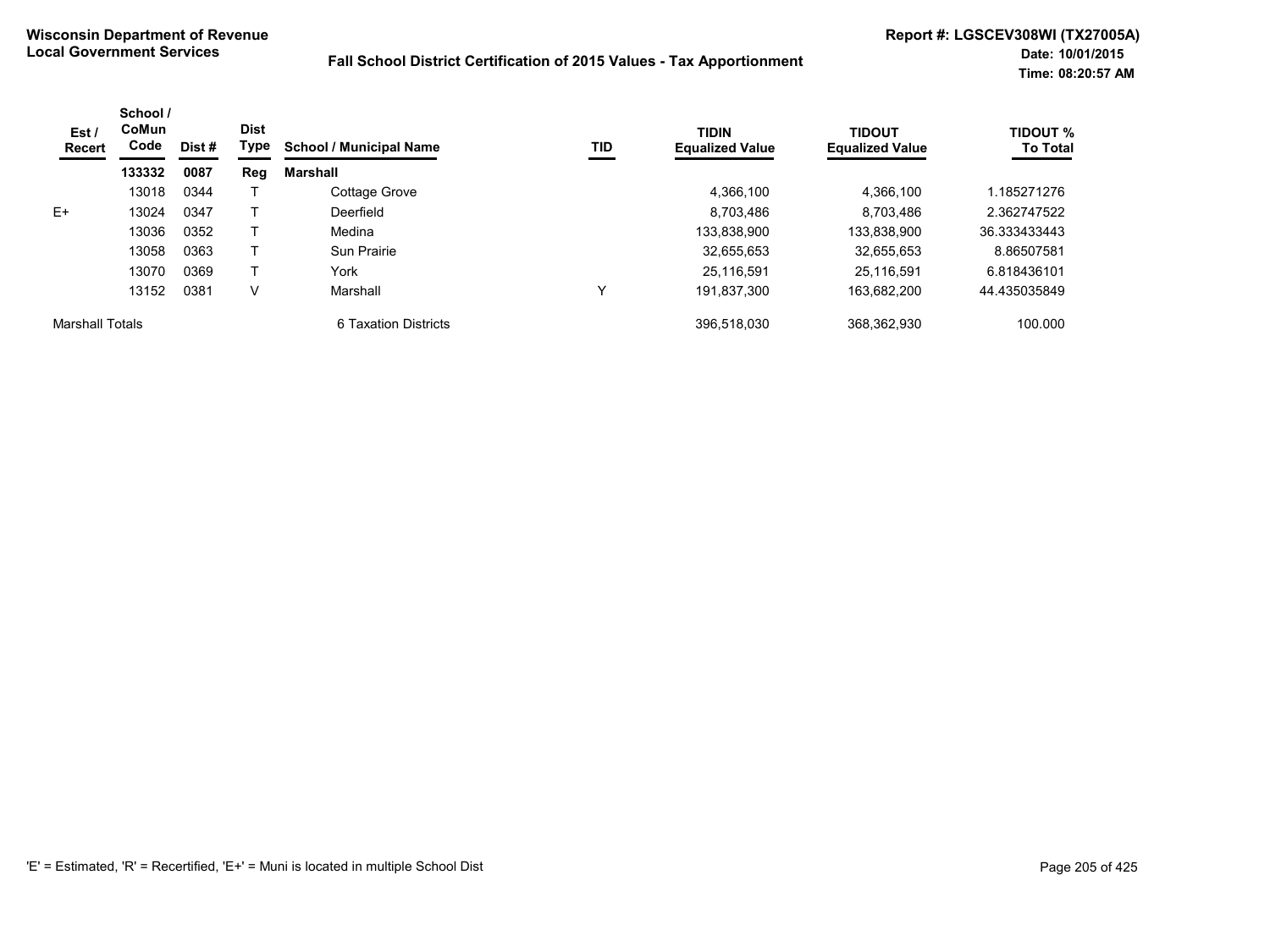| Est /<br><b>Recert</b>   | School /<br>CoMun<br>Code | Dist# | <b>Dist</b><br>Type | <b>School / Municipal Name</b> | TID | <b>TIDIN</b><br><b>Equalized Value</b> | <b>TIDOUT</b><br><b>Equalized Value</b> | <b>TIDOUT %</b><br><b>To Total</b> |
|--------------------------|---------------------------|-------|---------------------|--------------------------------|-----|----------------------------------------|-----------------------------------------|------------------------------------|
|                          | 713339                    | 0438  | Reg                 | <b>Marshfield</b>              |     |                                        |                                         |                                    |
|                          | 10014                     | 0237  |                     | Fremont                        |     | 37,329,123                             | 37,329,123                              | 1.804856033                        |
| $E+$                     | 10034                     | 0247  |                     | Lynn                           |     | 6,601,198                              | 6,601,198                               | .319166674                         |
| $E+$                     | 37016                     | 0970  |                     | Day                            |     | 34,853,591                             | 34,853,591                              | 1.685164529                        |
|                          | 37030                     | 0977  |                     | Green Valley                   |     | 5,204,613                              | 5,204,613                               | .251642054                         |
|                          | 37056                     | 0990  |                     | Mcmillan                       |     | 173,675,716                            | 173,675,716                             | 8.397188002                        |
|                          | 37250                     | 1020  | C                   | Marshfield                     |     | 109,246,000                            | 109,246,000                             | 5.282023426                        |
|                          | 71006                     | 1935  |                     | Cameron                        |     | 56,499,100                             | 56,499,100                              | 2.731720793                        |
|                          | 71020                     | 1942  |                     | Lincoln                        |     | 136,010,200                            | 136,010,200                             | 6.576067431                        |
|                          | 71022                     | 1943  |                     | Marshfield                     |     | 61,954,200                             | 61,954,200                              | 2.995473846                        |
|                          | 71030                     | 1947  |                     | Richfield                      |     | 62,580,764                             | 62,580,764                              | 3.025768096                        |
|                          | 71032                     | 1948  |                     | Rock                           |     | 72,918,617                             | 72,918,617                              | 3.525601333                        |
|                          | 71122                     | 1958  | V                   | Hewitt                         |     | 54,736,800                             | 54,736,800                              | 2.646513921                        |
|                          | 71251                     | 1963  | C                   | Marshfield                     | Y   | 1,318,431,300                          | 1,256,650,500                           | 60.758813863                       |
| <b>Marshfield Totals</b> |                           |       |                     | 13 Taxation Districts          |     | 2,130,041,222                          | 2,068,260,422                           | 100.000                            |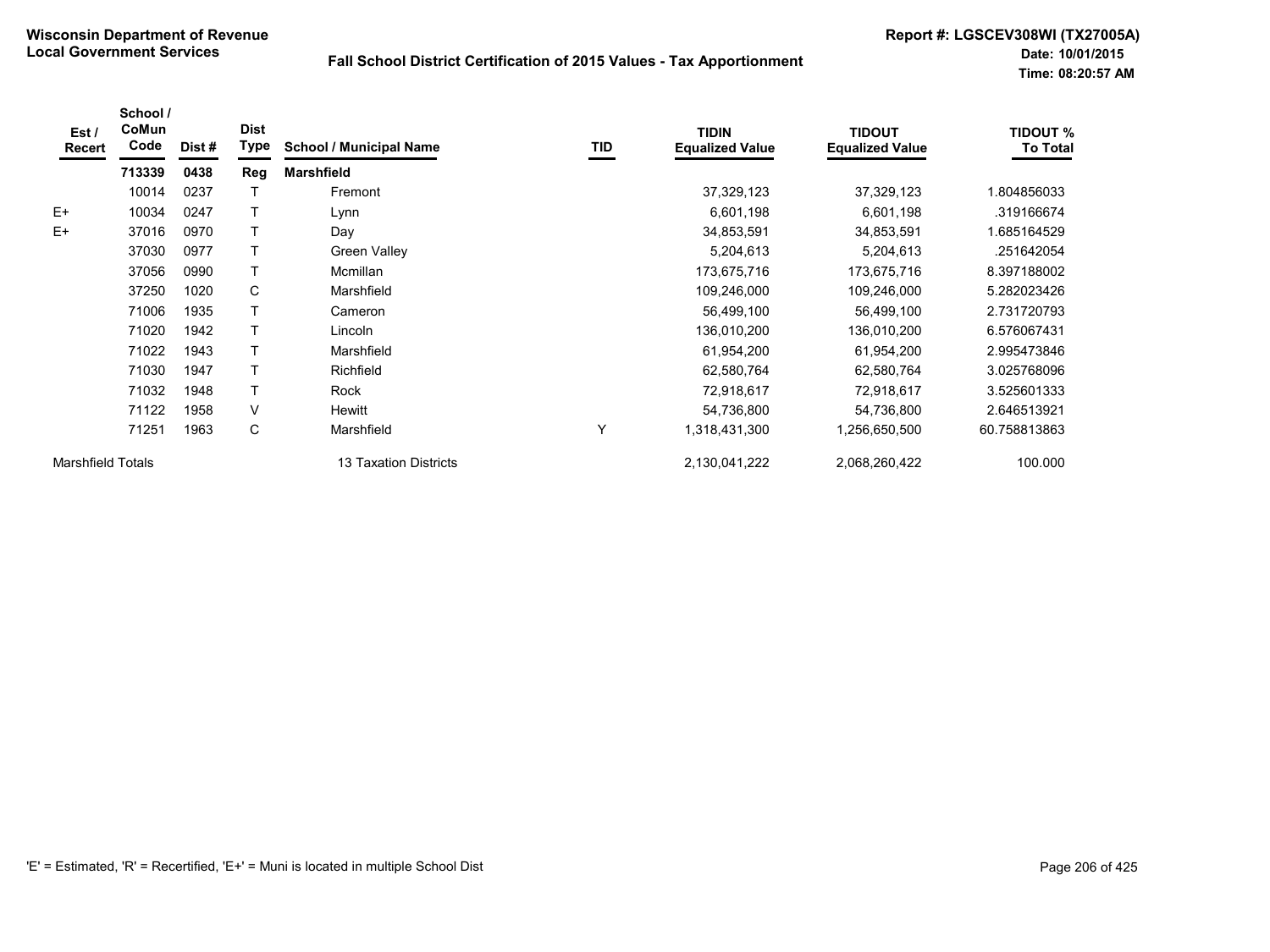| Est /<br>Recert       | School /<br>CoMun<br>Code | Dist # | <b>Dist</b><br>Type | <b>School / Municipal Name</b> | TID | <b>TIDIN</b><br><b>Equalized Value</b> | <b>TIDOUT</b><br><b>Equalized Value</b> | <b>TIDOUT %</b><br><b>To Total</b> |
|-----------------------|---------------------------|--------|---------------------|--------------------------------|-----|----------------------------------------|-----------------------------------------|------------------------------------|
|                       | 293360                    | 0172   | Reg                 | <b>Mauston</b>                 |     |                                        |                                         |                                    |
| $E+$                  | 29012                     | 0792   |                     | Germantown                     |     | 86,795,628                             | 86,795,628                              | 13.400103608                       |
| E                     | 29014                     | 0793   |                     | Kildare                        |     | 70,122,200                             | 70,122,200                              | 10.825945579                       |
|                       | 29018                     | 0795   |                     | Lemonweir                      |     | 110,475,400                            | 110,475,400                             | 17.055949018                       |
|                       | 29020                     | 0796   |                     | Lindina                        |     | 49,426,448                             | 49,426,448                              | 7.630793618                        |
|                       | 29022                     | 0797   |                     | Lisbon                         |     | 30,089,141                             | 30,089,141                              | 4.645367701                        |
|                       | 29024                     | 0798   |                     | Lyndon                         |     | 28,239,176                             | 28,239,176                              | 4.359757432                        |
|                       | 29026                     | 0799   |                     | Marion                         |     | 50,906,000                             | 50,906,000                              | 7.85921699                         |
|                       | 29032                     | 0802   |                     | Plymouth                       |     | 93,279                                 | 93,279                                  | .014401051                         |
|                       | 29034                     | 0803   |                     | Seven Mile Creek               |     | 24,909,587                             | 24,909,587                              | 3.845712674                        |
| $E+$                  | 29036                     | 0804   |                     | Summit                         |     | 15,675,100                             | 15,675,100                              | 2.420029314                        |
|                       | 29146                     | 0808   | V                   | Lyndon Station                 |     | 23,223,500                             | 23,223,500                              | 3.585403013                        |
|                       | 29251                     | 0813   | С                   | Mauston                        | Υ   | 193,109,900                            | 157,768,100                             | 24.357320003                       |
| <b>Mauston Totals</b> |                           |        |                     | <b>12 Taxation Districts</b>   |     | 683,065,359                            | 647,723,559                             | 100.000                            |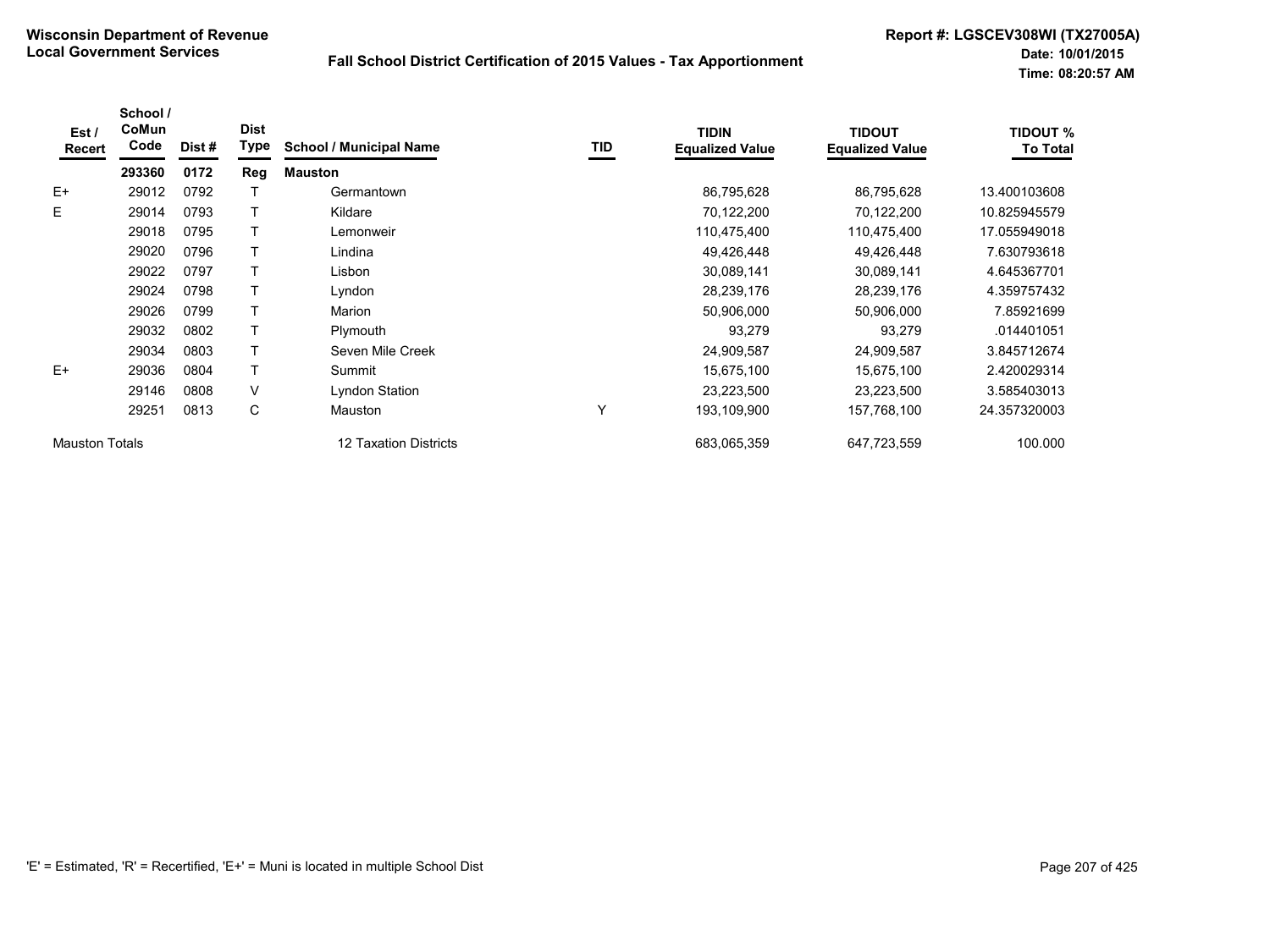| Est/<br>Recert  | School /<br><b>CoMun</b><br>Code | Dist # | <b>Dist</b><br>Type | <b>School / Municipal Name</b> | TID | <b>TIDIN</b><br><b>Equalized Value</b> | <b>TIDOUT</b><br><b>Equalized Value</b> | <b>TIDOUT %</b><br><b>To Total</b> |
|-----------------|----------------------------------|--------|---------------------|--------------------------------|-----|----------------------------------------|-----------------------------------------|------------------------------------|
|                 | 143367                           | 0103   | Reg                 | <b>Mayville</b>                |     |                                        |                                         |                                    |
|                 | 14020                            | 0406   |                     | Herman                         |     | 3,718,874                              | 3,718,874                               | .661160769                         |
|                 | 14022                            | 0407   | т                   | Hubbard                        |     | 66,037,369                             | 66,037,369                              | 11.740467056                       |
|                 | 14028                            | 0410   | Τ                   | Leroy                          |     | 80,388,921                             | 80,388,921                              | 14.291960642                       |
|                 | 14030                            | 0411   | Τ                   | Lomira                         |     | 8,889,424                              | 8,889,424                               | 1.580408051                        |
|                 | 14042                            | 0417   | Τ                   | Theresa                        |     | 34,772,898                             | 34.772.898                              | 6.182106731                        |
|                 | 14048                            | 0420   | Τ                   | Williamstown                   |     | 70,328,421                             | 70,328,421                              | 12.503352607                       |
|                 | 14143                            | 0425   | V                   | Kekoskee                       |     | 9,290,800                              | 9,290,800                               | 1.651766764                        |
|                 | 14251                            | 0438   | C                   | Mayville                       |     | 308.324.200                            | 289,049,800                             | 51.388777381                       |
| Mayville Totals |                                  |        |                     | 8 Taxation Districts           |     | 581,750,907                            | 562,476,507                             | 100.000                            |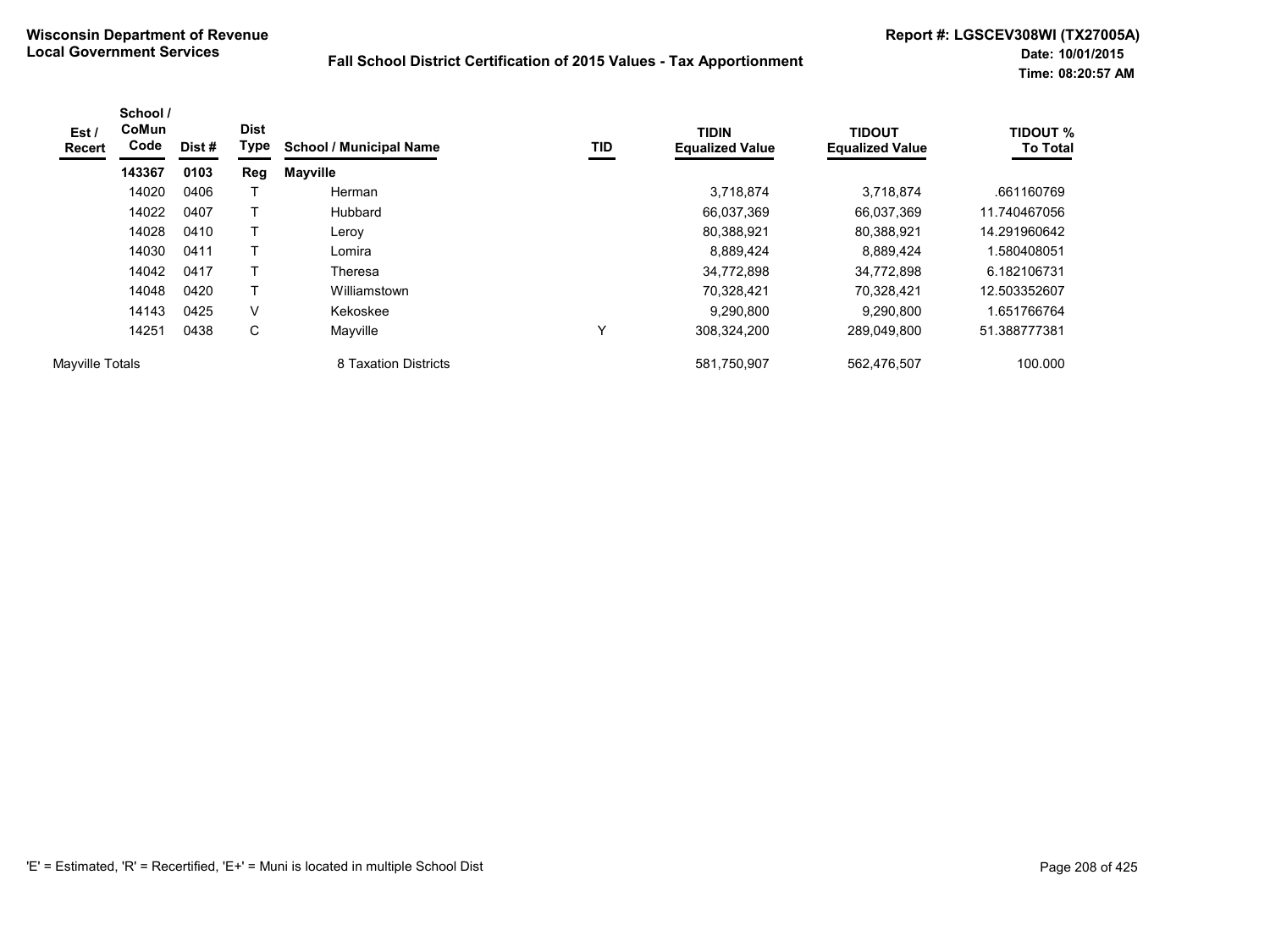| Est /<br><b>Recert</b>  | School /<br><b>CoMun</b><br>Code | Dist # | <b>Dist</b><br>Type | <b>School / Municipal Name</b> | TID          | <b>TIDIN</b><br><b>Equalized Value</b> | <b>TIDOUT</b><br><b>Equalized Value</b> | <b>TIDOUT %</b><br><b>To Total</b> |
|-------------------------|----------------------------------|--------|---------------------|--------------------------------|--------------|----------------------------------------|-----------------------------------------|------------------------------------|
|                         | 133381                           | 0088   | Reg                 | <b>Mcfarland</b>               |              |                                        |                                         |                                    |
|                         | 13008                            | 0339   |                     | <b>Blooming Grove</b>          |              | 71,399,693                             | 71,399,693                              | 5.969999551                        |
|                         | 13018                            | 0344   |                     | Cottage Grove                  |              | 8.014.586                              | 8.014,586                               | .67012998                          |
|                         | 13028                            | 0349   |                     | Dunn                           |              | 240.644.704                            | 240.644.704                             | 20.121217817                       |
|                         | 13046                            | 0357   |                     | <b>Pleasant Springs</b>        |              | 19.839.052                             | 19.839.052                              | .658818499                         |
|                         | 13154                            | 0383   | V                   | Mcfarland                      | $\checkmark$ | 794.452.100                            | 761.060.200                             | 63.635134293                       |
|                         | 13251                            | 0390   | С                   | Madison                        |              | 95.016.612                             | 95.016.612                              | 7.94469986                         |
| <b>Mcfarland Totals</b> |                                  |        |                     | 6 Taxation Districts           |              | 1,229,366,747                          | 1,195,974,847                           | 100.000                            |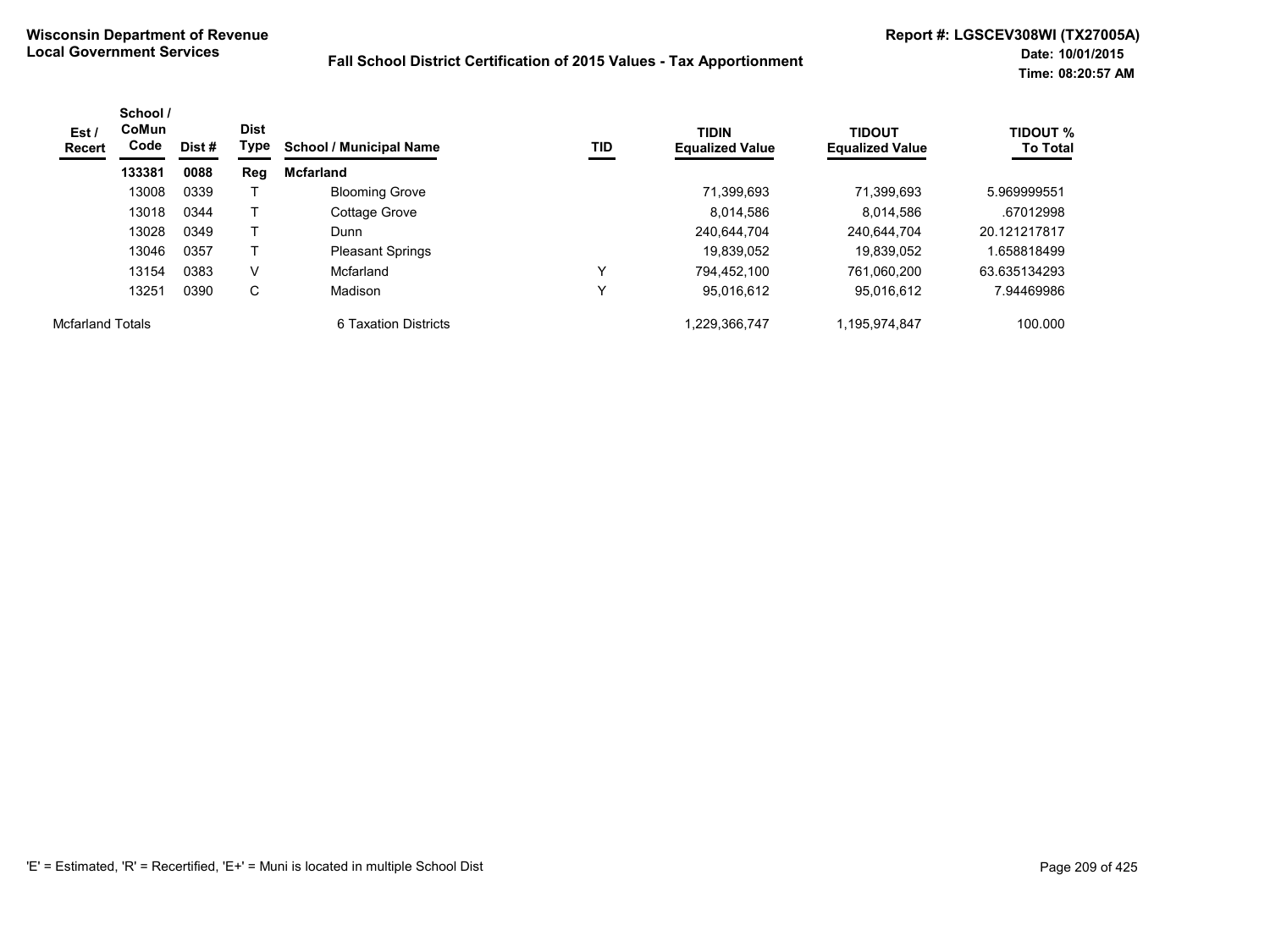| Est/<br><b>Recert</b>      | School /<br>CoMun<br>Code | Dist# | <b>Dist</b><br>Type | <b>School / Municipal Name</b> | TID | <b>TIDIN</b><br><b>Equalized Value</b> | <b>TIDOUT</b><br><b>Equalized Value</b> | <b>TIDOUT %</b><br><b>To Total</b> |
|----------------------------|---------------------------|-------|---------------------|--------------------------------|-----|----------------------------------------|-----------------------------------------|------------------------------------|
|                            | 603409                    | 0356  | Reg                 | <b>Medford Area</b>            |     |                                        |                                         |                                    |
|                            | 37006                     | 0965  |                     | Bern                           |     | 4,060,871                              | 4,060,871                               | .47455951                          |
|                            | 60004                     | 1627  |                     | <b>Browning</b>                |     | 55,046,300                             | 55,046,300                              | 6.432793639                        |
|                            | 60006                     | 1628  |                     | Chelsea                        |     | 62,186,800                             | 62,186,800                              | 7.267243238                        |
|                            | 60010                     | 1630  | Т                   | Deer Creek                     |     | 43,144,400                             | 43,144,400                              | 5.041919655                        |
|                            | 60014                     | 1632  | T                   | Goodrich                       |     | 35,484,513                             | 35,484,513                              | 4.146773707                        |
|                            | 60018                     | 1634  |                     | Grover                         |     | 5,542,907                              | 5,542,907                               | .647752472                         |
|                            | 60020                     | 1635  |                     | Hammel                         |     | 66,510,600                             | 66,510,600                              | 7.772529028                        |
|                            | 60022                     | 1636  |                     | Holway                         |     | 39,196,700                             | 39,196,700                              | 4.580585479                        |
|                            | 60026                     | 1638  | Τ                   | Little Black                   |     | 74,202,000                             | 74,202,000                              | 8.671357632                        |
|                            | 60028                     | 1639  | T                   | Maplehurst                     |     | 1,994,364                              | 1,994,364                               | .233064385                         |
|                            | 60032                     | 1641  |                     | Medford                        |     | 164,445,000                            | 164,445,000                             | 19.217290717                       |
|                            | 60034                     | 1642  | T                   | Molitor                        |     | 39,807,200                             | 39,807,200                              | 4.651929429                        |
|                            | 60181                     | 1651  | $\vee$              | Stetsonville                   | Υ   | 22,106,900                             | 22,106,900                              | 2.583445676                        |
|                            | 60251                     | 1652  | С                   | Medford                        | Y   | 295,560,200                            | 241,985,200                             | 28.278755435                       |
| <b>Medford Area Totals</b> |                           |       |                     | 14 Taxation Districts          |     | 909,288,755                            | 855,713,755                             | 100.000                            |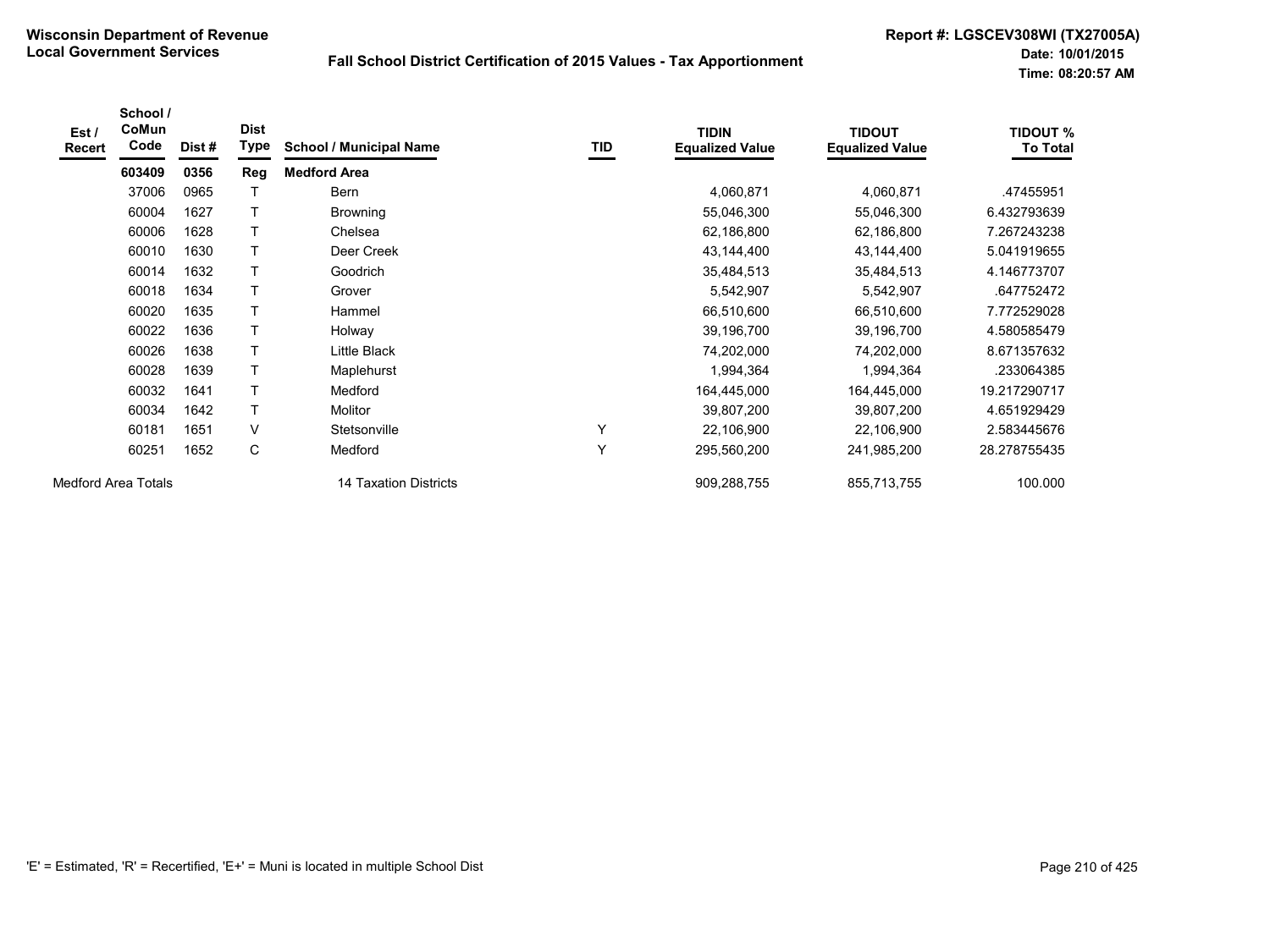| Est/<br><b>Recert</b> | School /<br><b>CoMun</b><br>Code | Dist # | <b>Dist</b><br>Type | <b>School / Municipal Name</b> | TID | <b>TIDIN</b><br><b>Equalized Value</b> | <b>TIDOUT</b><br><b>Equalized Value</b> | <b>TIDOUT %</b><br><b>To Total</b> |
|-----------------------|----------------------------------|--------|---------------------|--------------------------------|-----|----------------------------------------|-----------------------------------------|------------------------------------|
|                       | 023427                           | 0021   | Reg                 | Mellen                         |     |                                        |                                         |                                    |
|                       | 02004                            | 0023   |                     | Ashland                        |     | 38,363,000                             | 38,363,000                              | 32.388559374                       |
|                       | 02016                            | 0029   |                     | Marengo                        |     | 6,365,645                              | 6,365,645                               | 5.37429479                         |
|                       | 02018                            | 0030   |                     | Morse                          |     | 52,493,700                             | 52,493,700                              | 44.318622611                       |
|                       | 02251                            | 0037   | С                   | Mellen                         |     | 23.269.600                             | 21.223.800                              | 17.918523224                       |
| Mellen Totals         |                                  |        |                     | 4 Taxation Districts           |     | 120.491.945                            | 118.446.145                             | 100.000                            |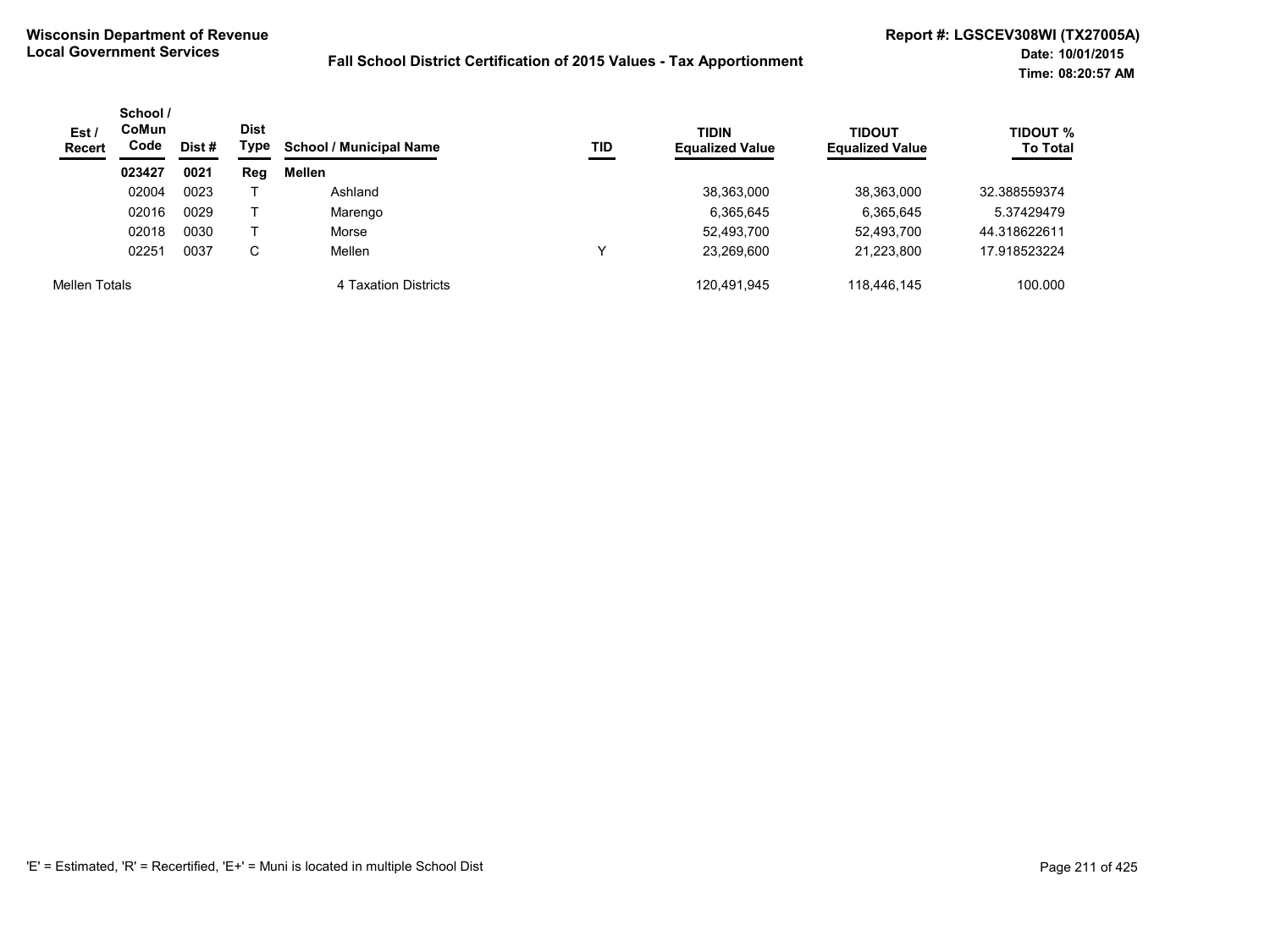| Est/<br><b>Recert</b>  | School /<br><b>CoMun</b><br>Code | Dist# | <b>Dist</b><br>Type | <b>School / Municipal Name</b> | TID | <b>TIDIN</b><br><b>Equalized Value</b> | <b>TIDOUT</b><br><b>Equalized Value</b> | TIDOUT %<br><b>To Total</b> |
|------------------------|----------------------------------|-------|---------------------|--------------------------------|-----|----------------------------------------|-----------------------------------------|-----------------------------|
|                        | 273428                           | 0163  | Reg                 | <b>Melrose-Mindoro</b>         |     |                                        |                                         |                             |
|                        | 27018                            | 0740  |                     | Franklin                       |     | 26,698,816                             | 26,698,816                              | 8.403742771                 |
|                        | 27026                            | 0744  |                     | Irving                         |     | 25,168,458                             | 25,168,458                              | 7.922045943                 |
|                        | 27034                            | 0748  | т                   | Melrose                        |     | 38,389,378                             | 38,389,378                              | 12.083474333                |
|                        | 27038                            | 0750  |                     | North Bend                     |     | 39,619,682                             | 39,619,682                              | 12.470725901                |
|                        | 27151                            | 0755  | V                   | Melrose                        |     | 21,559,000                             | 21,559,000                              | 6.785929773                 |
|                        | 32006                            | 0847  | T                   | <b>Burns</b>                   |     | 2,430,268                              | 2,430,268                               | .76495329                   |
|                        | 32010                            | 0849  | Τ                   | Farmington                     |     | 138,352,595                            | 138,352,595                             | 43.547984304                |
|                        | 32014                            | 0851  | T                   | <b>Hamilton</b>                |     | 3,150,758                              | 3,150,758                               | .991735355                  |
|                        | 32020                            | 0854  | т                   | Onalaska                       |     | 207,683                                | 207,683                                 | .065370483                  |
|                        | 41026                            | 1103  | т                   | Little Falls                   |     | 22,124,852                             | 22,124,852                              | 6.964037846                 |
| Melrose-Mindoro Totals |                                  |       |                     | 10 Taxation Districts          |     | 317,701,490                            | 317,701,490                             | 100.000                     |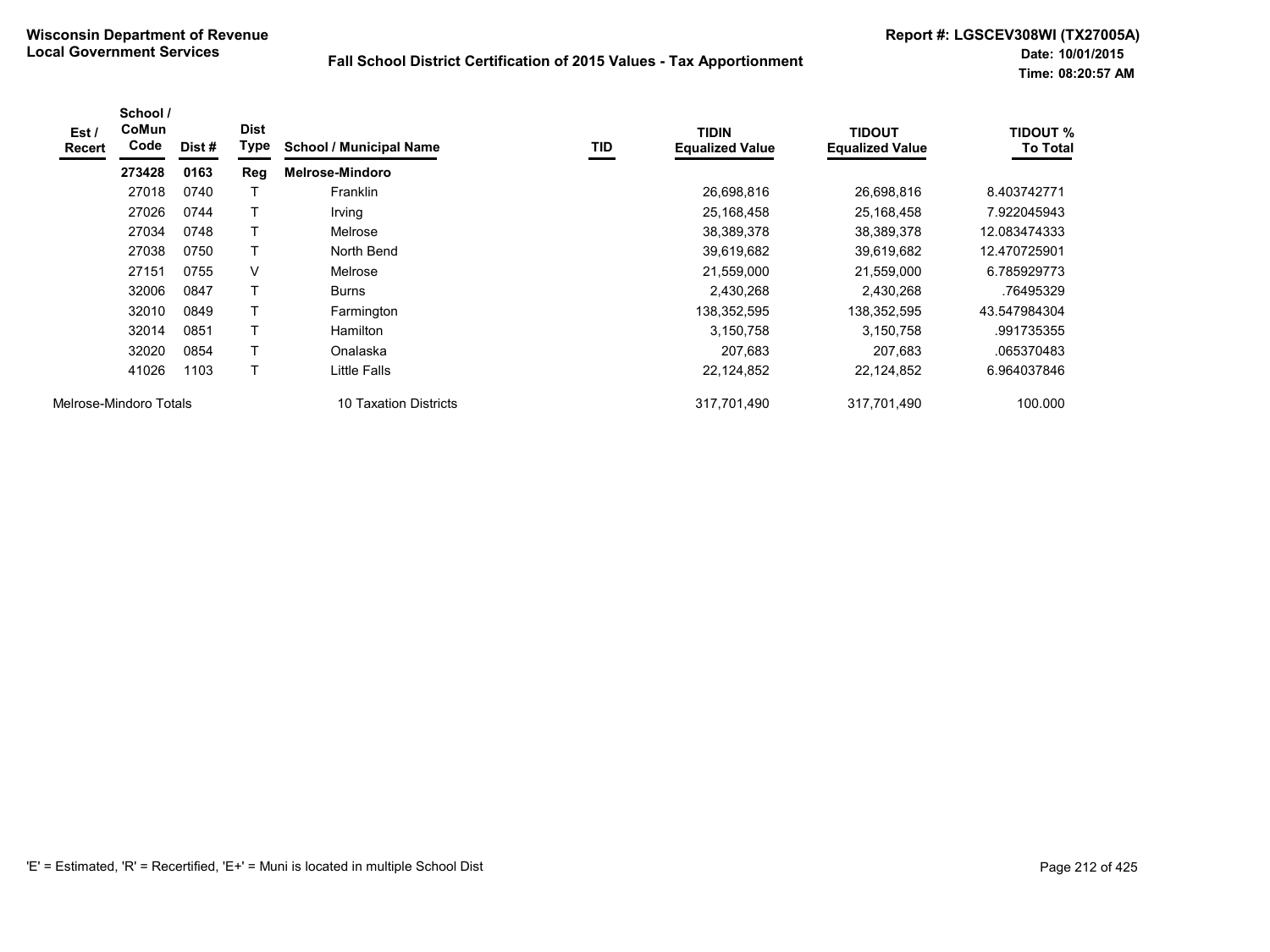| Est/<br><b>Recert</b> | School /<br><b>CoMun</b><br>Code | Dist # | <b>Dist</b><br>Type | <b>TIDIN</b><br>TID<br><b>School / Municipal Name</b><br><b>Equalized Value</b> | <b>TIDOUT</b><br><b>Equalized Value</b> | <b>TIDOUT %</b><br><b>To Total</b> |              |              |
|-----------------------|----------------------------------|--------|---------------------|---------------------------------------------------------------------------------|-----------------------------------------|------------------------------------|--------------|--------------|
|                       | 703430                           | 0432   | Reg                 | Menasha                                                                         |                                         |                                    |              |              |
|                       | 08251                            | 0196   | C                   | Menasha                                                                         |                                         | 59,792,434                         | 49.548.334   | 3.86638182   |
|                       | 44201                            | 1206   | C                   | Appleton                                                                        | ν                                       | 11.662                             | 11.662       | .000910015   |
|                       | 70008                            | 1913   |                     | Menasha                                                                         |                                         | 418,442,405                        | 418,442,405  | 32.652119186 |
|                       | 70201                            | 1927   | C                   | Appleton                                                                        | ν                                       | 67,757,936                         | 55,834,536   | 4.356910061  |
|                       | 70251                            | 1928   | C                   | Menasha                                                                         |                                         | 796,729,700                        | 757,679,900  | 59.123678919 |
| Menasha Totals        |                                  |        |                     | 5 Taxation Districts                                                            |                                         | 342,734,137                        | .281,516,837 | 100.000      |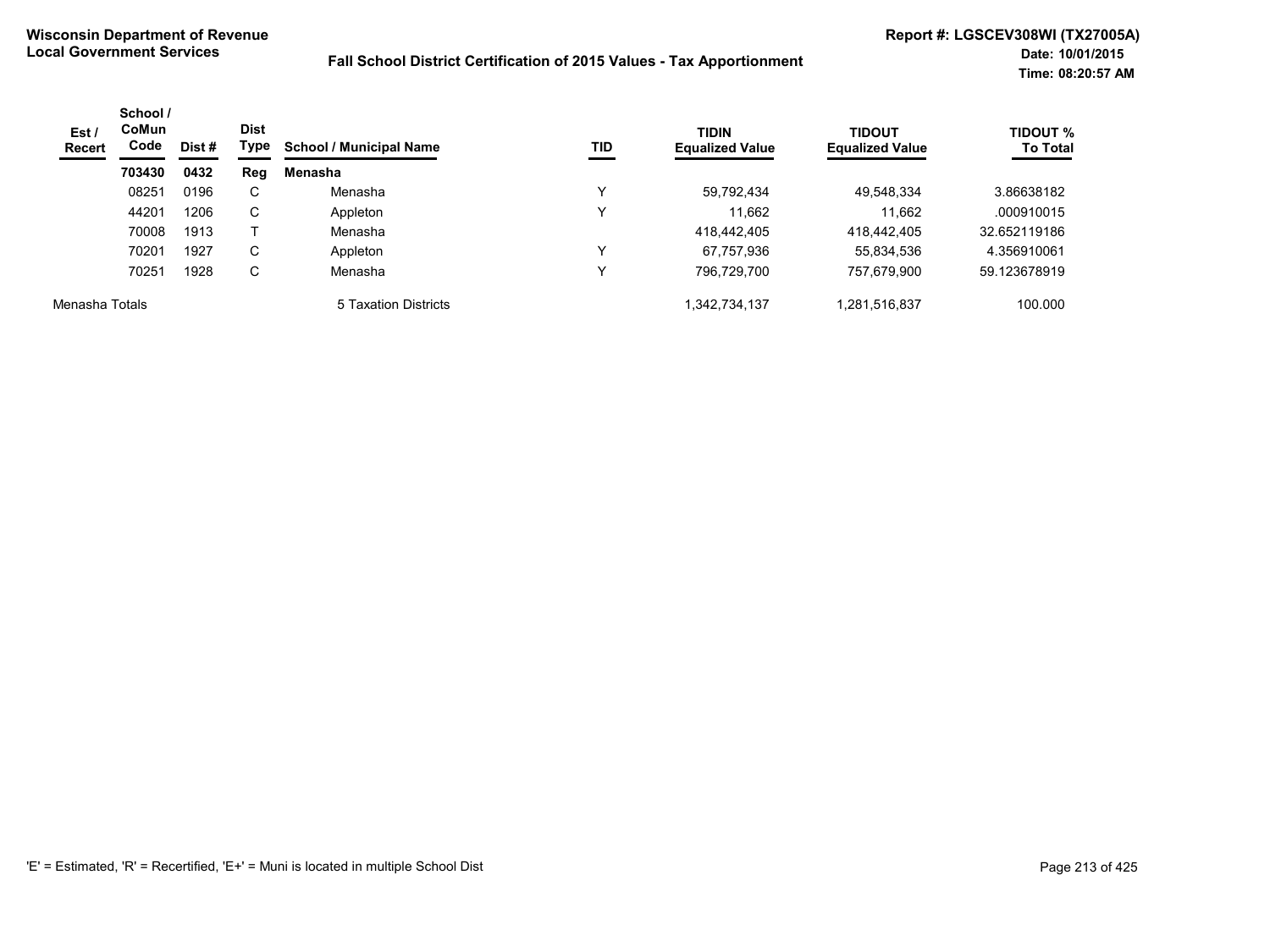| Est /<br><b>Recert</b>  | School /<br>CoMun<br>Code<br>Dist # | Dist<br>Type | <b>School / Municipal Name</b> | TID                  | <b>TIDIN</b><br><b>Equalized Value</b> | <b>TIDOUT</b><br><b>Equalized Value</b> | TIDOUT %<br><b>To Total</b> |             |
|-------------------------|-------------------------------------|--------------|--------------------------------|----------------------|----------------------------------------|-----------------------------------------|-----------------------------|-------------|
|                         | 723434                              | 0443         | Rea                            | Menominee Indian     |                                        |                                         |                             |             |
|                         | 58038                               | 1576         |                                | <b>Red Springs</b>   |                                        | 838.537                                 | 838.537                     | .28957313   |
|                         | 72001                               | 1968         |                                | Menominee            |                                        | 288.738.400                             | 288.738.400                 | 99.71042687 |
| Menominee Indian Totals |                                     |              |                                | 2 Taxation Districts |                                        | 289,576,937                             | 289,576,937                 | 100.000     |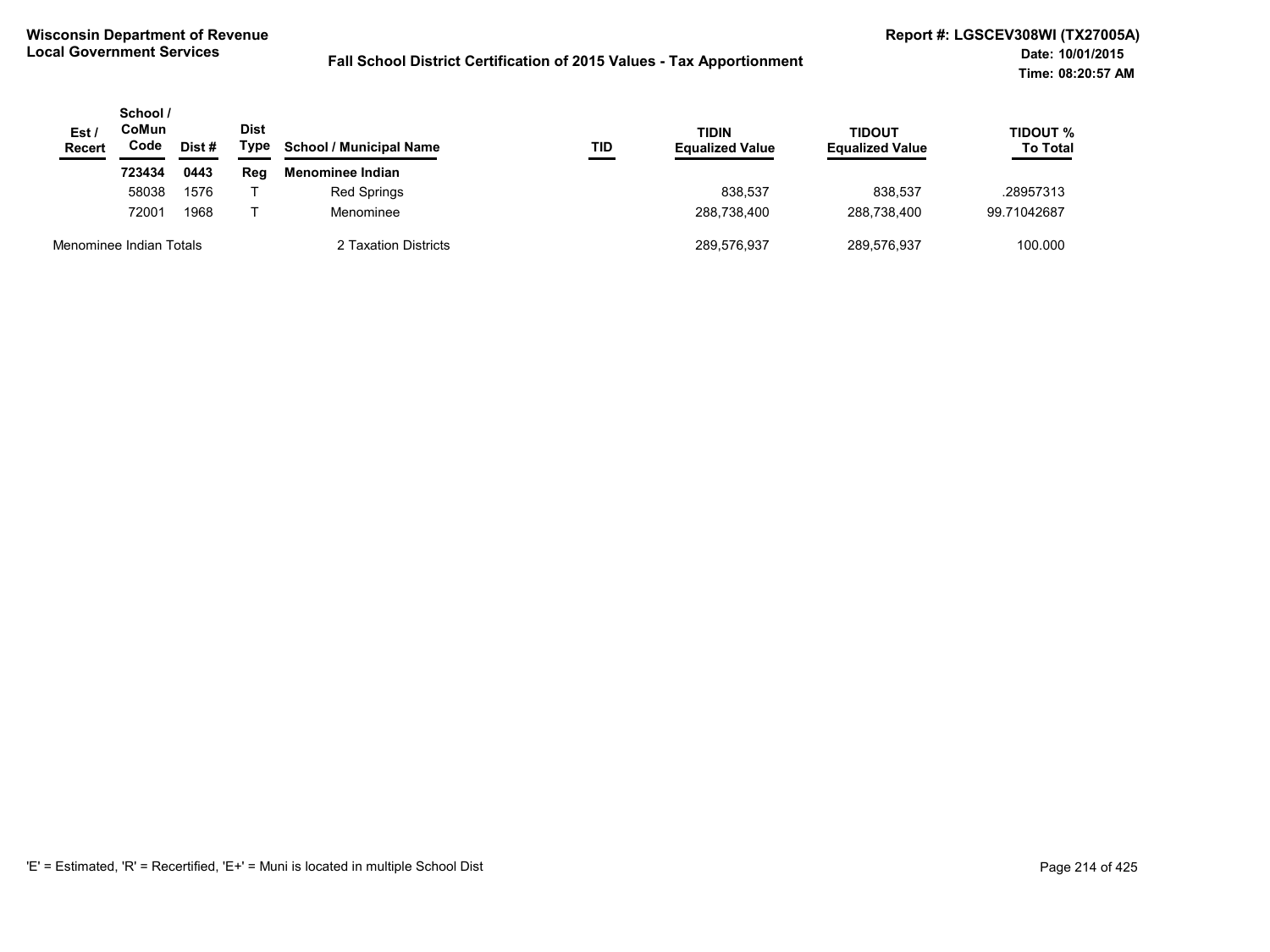| Est/<br><b>Recert</b> | School /<br>CoMun<br>Code<br>Dist #<br>0409<br>673437 | Dist<br>Type | <b>School / Municipal Name</b> | TID                    | <b>TIDIN</b><br><b>Equalized Value</b> | <b>TIDOUT</b><br><b>Equalized Value</b> | TIDOUT %<br><b>To Total</b> |            |
|-----------------------|-------------------------------------------------------|--------------|--------------------------------|------------------------|----------------------------------------|-----------------------------------------|-----------------------------|------------|
|                       |                                                       |              | Reg                            | <b>Menomonee Falls</b> |                                        |                                         |                             |            |
|                       | 67107                                                 | 1823         | V                              | <b>Butler</b>          |                                        | 61,267,088                              | 61.267.088                  | .803092743 |
|                       | 67147                                                 | 1830         | v                              | Lannon                 |                                        | 2.886.377                               | 2.886.377                   | .084946185 |
|                       | 67151                                                 | 1831         | v                              | Menomonee Falls        | v                                      | 3,563,556,126                           | 3,321,171,726               | 97.7422109 |
|                       | 67250                                                 | 1842         | С                              | Milwaukee              |                                        | 12,563,700                              | 12,563,700                  | .369750171 |
|                       | Menomonee Falls Totals                                |              |                                | 4 Taxation Districts   |                                        | 3.640.273.291                           | 3.397.888.891               | 100.000    |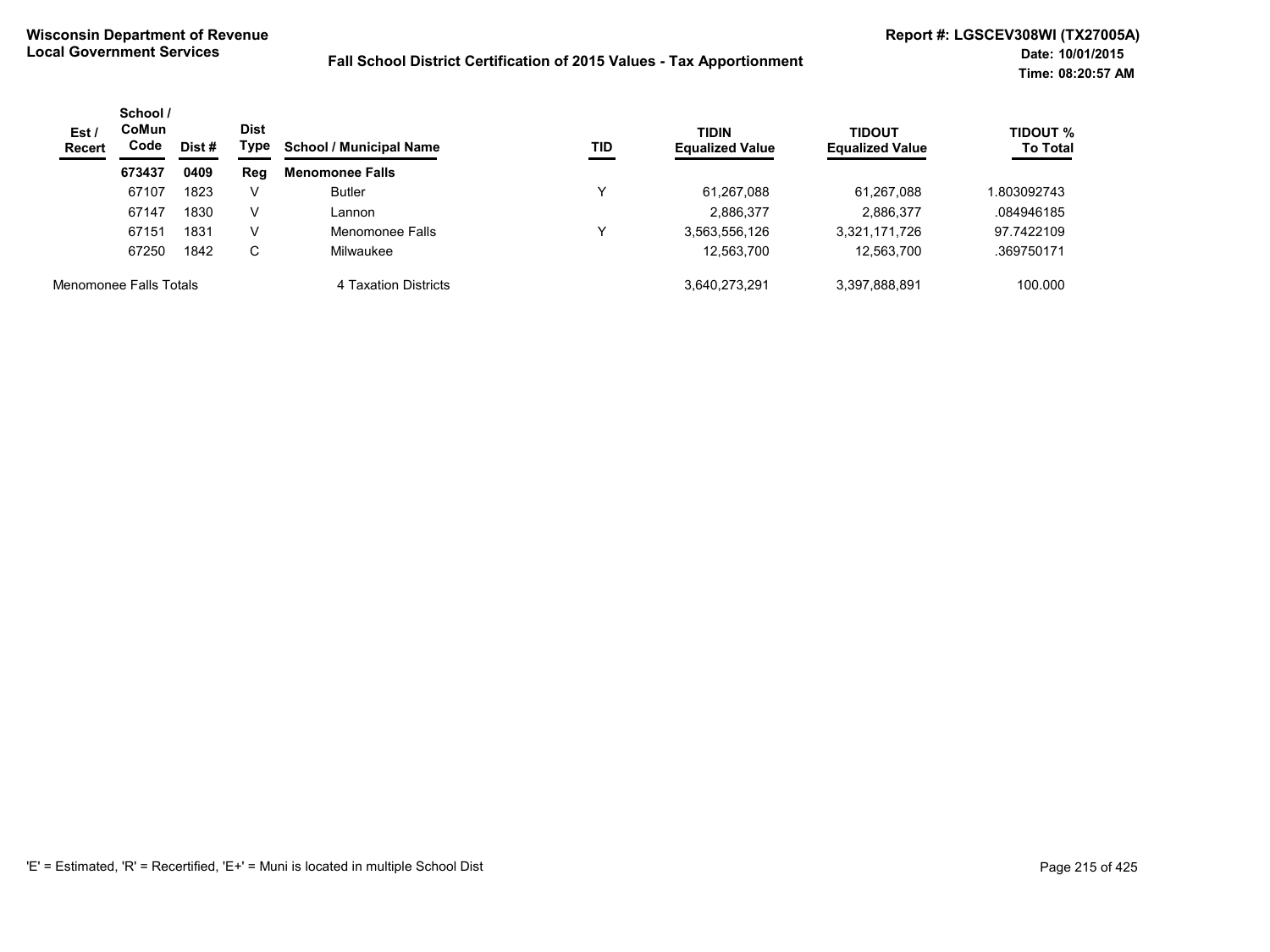| Est /<br>Recert | School /<br>CoMun<br>Code | Dist # | <b>Dist</b><br><b>Type</b> | <b>School / Municipal Name</b> | TID | <b>TIDIN</b><br><b>Equalized Value</b> | <b>TIDOUT</b><br><b>Equalized Value</b> | <b>TIDOUT %</b><br><b>To Total</b> |
|-----------------|---------------------------|--------|----------------------------|--------------------------------|-----|----------------------------------------|-----------------------------------------|------------------------------------|
|                 | 173444                    | 0117   | Reg                        | <b>Menomonie Area</b>          |     |                                        |                                         |                                    |
|                 | 17004                     | 0486   |                            | Dunn                           |     | 77,965,721                             | 77,965,721                              | 4.656717448                        |
|                 | 17006                     | 0487   |                            | Eau Galle                      |     | 3,060,337                              | 3,060,337                               | .182787057                         |
|                 | 17008                     | 0488   |                            | Elk Mound                      |     | 807,956                                | 807,956                                 | .048257398                         |
|                 | 17014                     | 0491   |                            | Lucas                          |     | 52,005,693                             | 52,005,693                              | 3.106183267                        |
| E               | 17016                     | 0492   |                            | Menomonie                      |     | 218,998,600                            | 218,998,600                             | 13.080294631                       |
|                 | 17024                     | 0496   |                            | <b>Red Cedar</b>               |     | 163,217,308                            | 163,217,308                             | 9.748603313                        |
|                 | 17032                     | 0500   |                            | Sherman                        |     | 29,447,759                             | 29,447,759                              | 1.758848522                        |
|                 | 17034                     | 0501   |                            | Spring Brook                   |     | 28,098,109                             | 28,098,109                              | 1.678236958                        |
|                 | 17036                     | 0502   |                            | Stanton                        |     | 6,426,334                              | 6,426,334                               | .3838305                           |
|                 | 17038                     | 0503   |                            | Tainter                        |     | 130,748,618                            | 130,748,618                             | 7.809321365                        |
|                 | 17042                     | 0505   |                            | Weston                         |     | 19,949,617                             | 19,949,617                              | 1.191545828                        |
|                 | 17141                     | 0511   | V                          | Knapp                          | Y   | 22,858,380                             | 18,181,580                              | 1.085944948                        |
| E               | 17251                     | 0514   | C                          | Menomonie                      | Y   | 959,601,000                            | 923,827,300                             | 55.178130234                       |
|                 | 55004                     | 1461   |                            | Cady                           |     | 1,228,387                              | 1,228,387                               | .073368797                         |
|                 | 55034                     | 1476   |                            | Springfield                    |     | 300,191                                | 300,191                                 | .017929734                         |
|                 | Menomonie Area Totals     |        |                            | 15 Taxation Districts          |     | 1,714,714,010                          | 1,674,263,510                           | 100.000                            |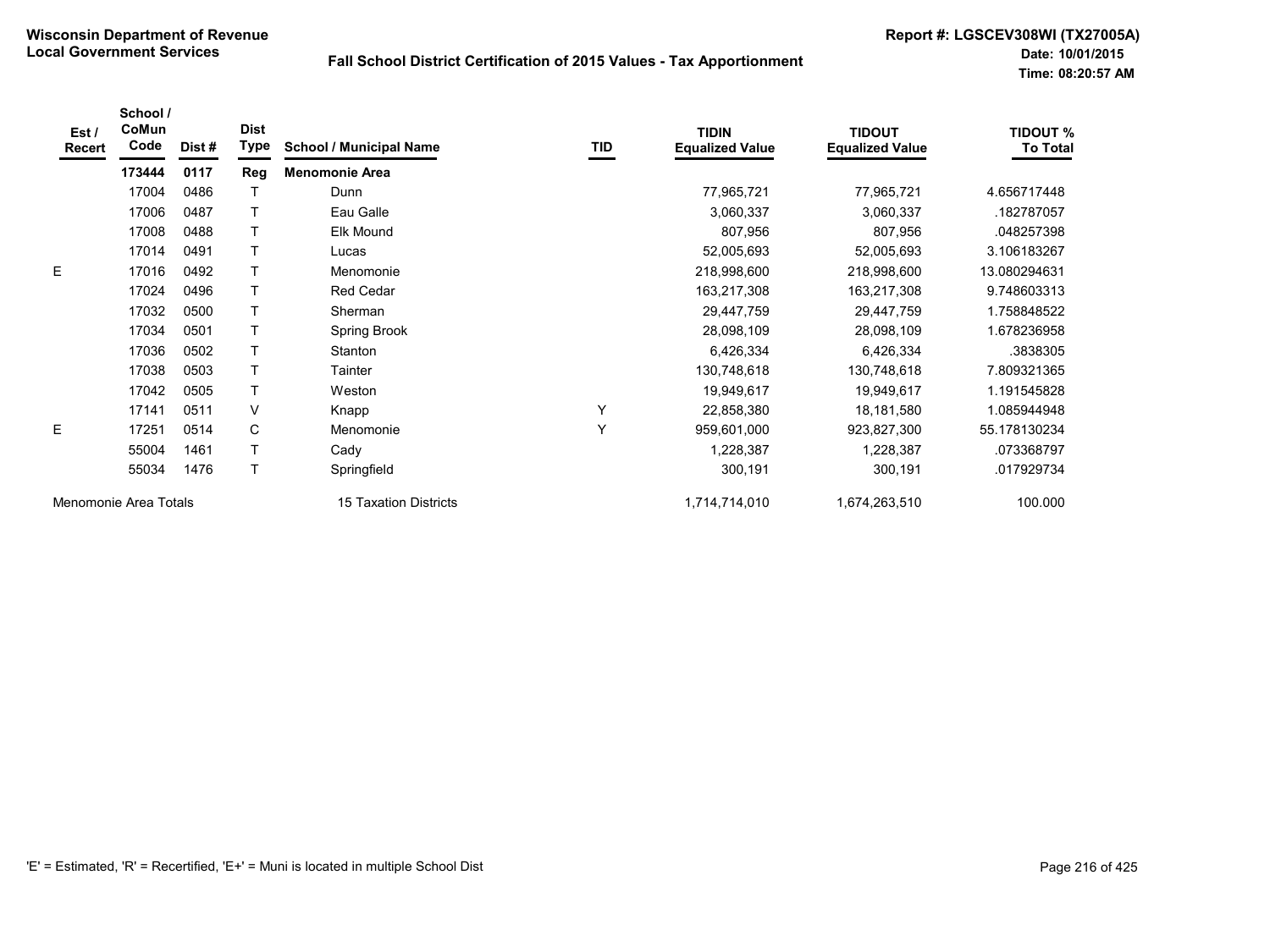| Est/<br><b>Recert</b>     | School /<br>CoMun<br>Code | Dist # | <b>Dist</b><br>Type | <b>School / Municipal Name</b> | TID | <b>TIDIN</b><br><b>Equalized Value</b> | <b>TIDOUT</b><br><b>Equalized Value</b> | <b>TIDOUT %</b><br><b>To Total</b> |
|---------------------------|---------------------------|--------|---------------------|--------------------------------|-----|----------------------------------------|-----------------------------------------|------------------------------------|
|                           | 453479                    | 0276   | Reg                 | <b>Mequon-Thiensville</b>      |     |                                        |                                         |                                    |
| E.                        | 45186                     | 1223   | V                   | Thiensville                    | v   | 315,897,500                            | 279,547,300                             | 6.089940987                        |
|                           | 45211                     | 1224   | C                   | Cedarburg                      |     | 3,044,687                              | 3.044.687                               | .06632854                          |
| $E+$                      | 45255                     | 1225   | C                   | Meguon                         |     | 4.342.552.146                          | 4,307,720,146                           | 93.843730474                       |
| Mequon-Thiensville Totals |                           |        |                     | 3 Taxation Districts           |     | 4,661,494,333                          | 4,590,312,133                           | 100.000                            |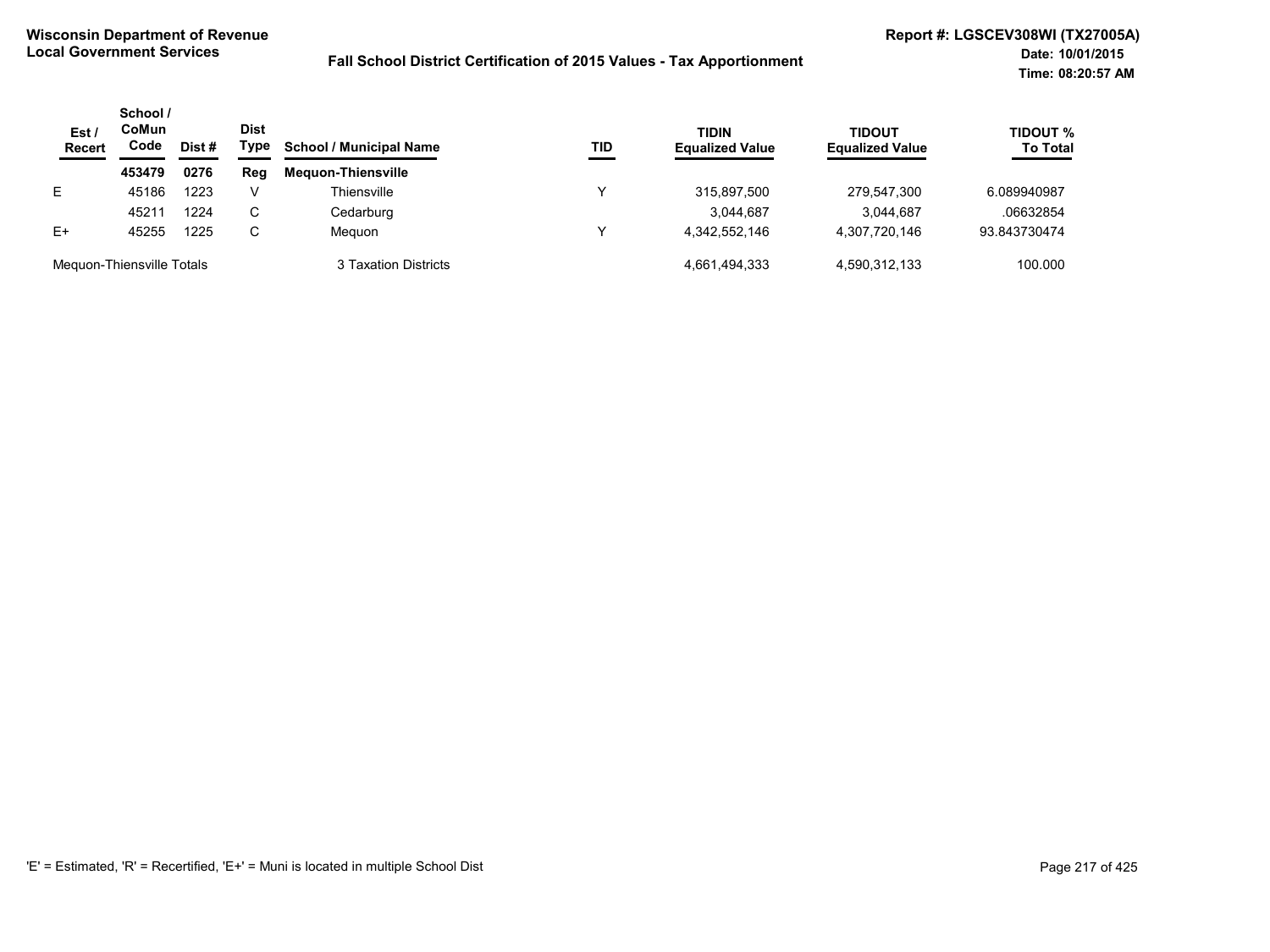| Est,<br><b>Recert</b> | School /<br>CoMun<br>Code | <b>Dist</b><br>Type<br>Dist# | <b>School / Municipal Name</b> | TID                       | TIDIN<br><b>Equalized Value</b> | <b>TIDOUT</b><br><b>Equalized Value</b> | TIDOUT %<br><b>To Total</b> |         |
|-----------------------|---------------------------|------------------------------|--------------------------------|---------------------------|---------------------------------|-----------------------------------------|-----------------------------|---------|
|                       | 263484                    | 0160                         | Reg                            | <b>Mercer</b>             |                                 |                                         |                             |         |
| E                     | 26012                     | 0724                         |                                | Mercer                    |                                 | 449,616,600                             | 449.616.600                 | 100     |
| Mercer Totals         |                           |                              |                                | <b>Taxation Districts</b> |                                 | 449,616,600                             | 449,616,600                 | 100.000 |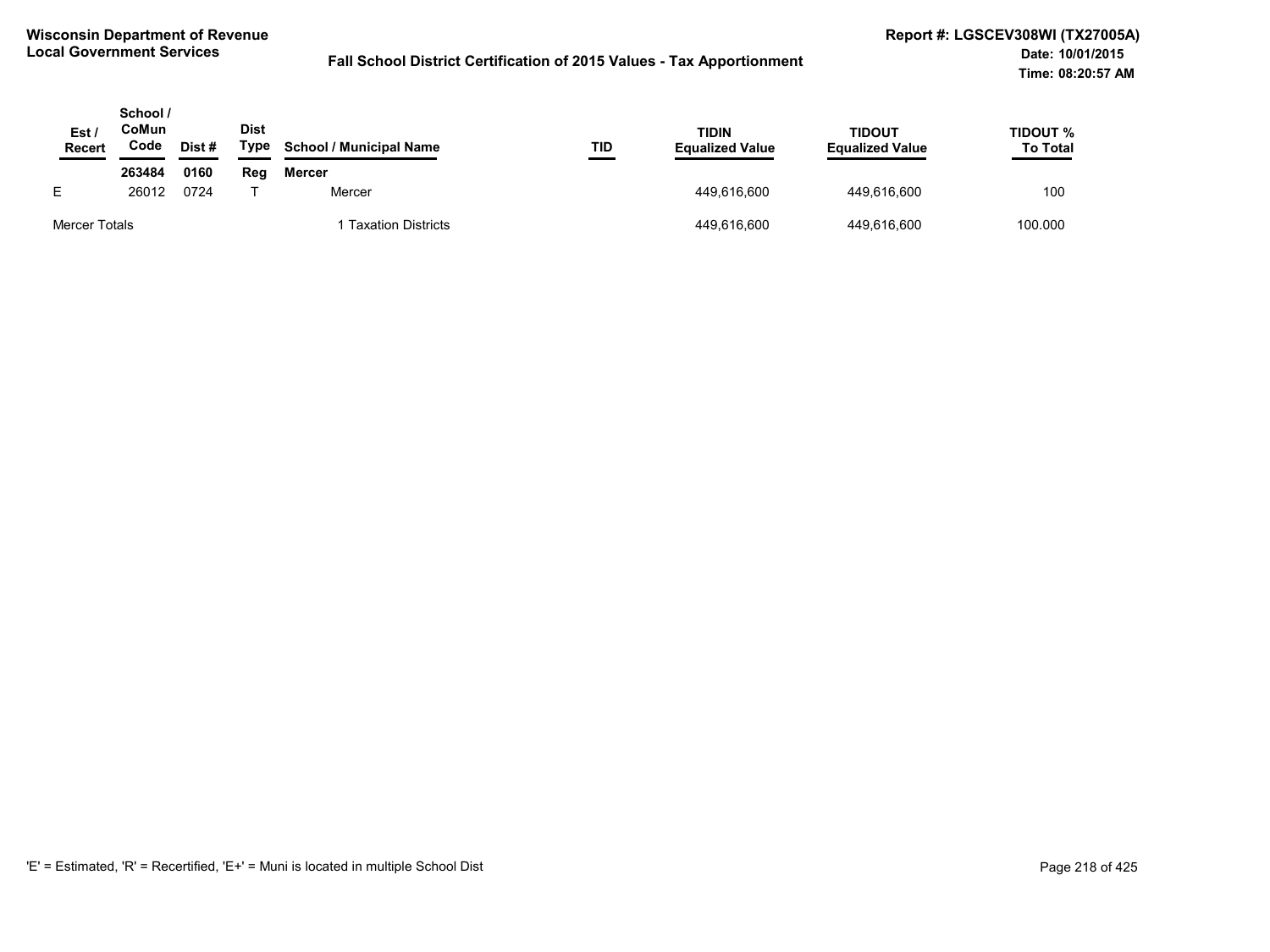| Est/<br><b>Recert</b>      | School /<br>CoMun<br>Code | Dist # | <b>Dist</b><br>Type | <b>School / Municipal Name</b> | TID | <b>TIDIN</b><br><b>Equalized Value</b> | <b>TIDOUT</b><br><b>Equalized Value</b> | <b>TIDOUT %</b><br><b>To Total</b> |
|----------------------------|---------------------------|--------|---------------------|--------------------------------|-----|----------------------------------------|-----------------------------------------|------------------------------------|
|                            | 353500                    | 0207   | Reg                 | <b>Merrill Area</b>            |     |                                        |                                         |                                    |
|                            | 34002                     | 0893   |                     | Ackley                         |     | 141,722                                | 141,722                                 | .012324841                         |
|                            | 34032                     | 0908   | т                   | Vilas                          |     | 363,919                                | 363,919                                 | .031648182                         |
|                            | 35002                     | 0913   | T                   | <b>Birch</b>                   |     | 38,109,202                             | 38,109,202                              | 3.314163207                        |
|                            | 35006                     | 0915   |                     | Corning                        |     | 69,387,700                             | 69,387,700                              | 6.034294875                        |
|                            | 35008                     | 0916   | T                   | Harding                        |     | 46,534,700                             | 46,534,700                              | 4.046885856                        |
| $E+$                       | 35010                     | 0917   |                     | Harrison                       |     | 5,350,290                              | 5,350,290                               | .465287472                         |
|                            | 35014                     | 0919   |                     | Merrill                        |     | 191,389,100                            | 191,389,100                             | 16.644135277                       |
|                            | 35016                     | 0920   |                     | Pine River                     |     | 134,051,200                            | 134,051,200                             | 11.657750137                       |
|                            | 35018                     | 0921   | T                   | <b>Rock Falls</b>              |     | 68,447,550                             | 68,447,550                              | 5.952534818                        |
|                            | 35020                     | 0922   | T                   | Russell                        |     | 40,924,800                             | 40,924,800                              | 3.559021425                        |
|                            | 35022                     | 0923   | T                   | Schley                         |     | 63,630,800                             | 63,630,800                              | 5.533646602                        |
| E                          | 35024                     | 0924   | $\mathsf{T}$        | Scott                          |     | 95,028,900                             | 95,028,900                              | 8.264179448                        |
|                            | 35251                     | 0929   | C                   | Merrill                        | Υ   | 371,510,700                            | 351,277,000                             | 30.548771626                       |
|                            | 37036                     | 0980   | т                   | Hamburg                        |     | 45,252,233                             | 45,252,233                              | 3.935356233                        |
| <b>Merrill Area Totals</b> |                           |        |                     | 14 Taxation Districts          |     | 1,170,122,816                          | 1,149,889,116                           | 100.000                            |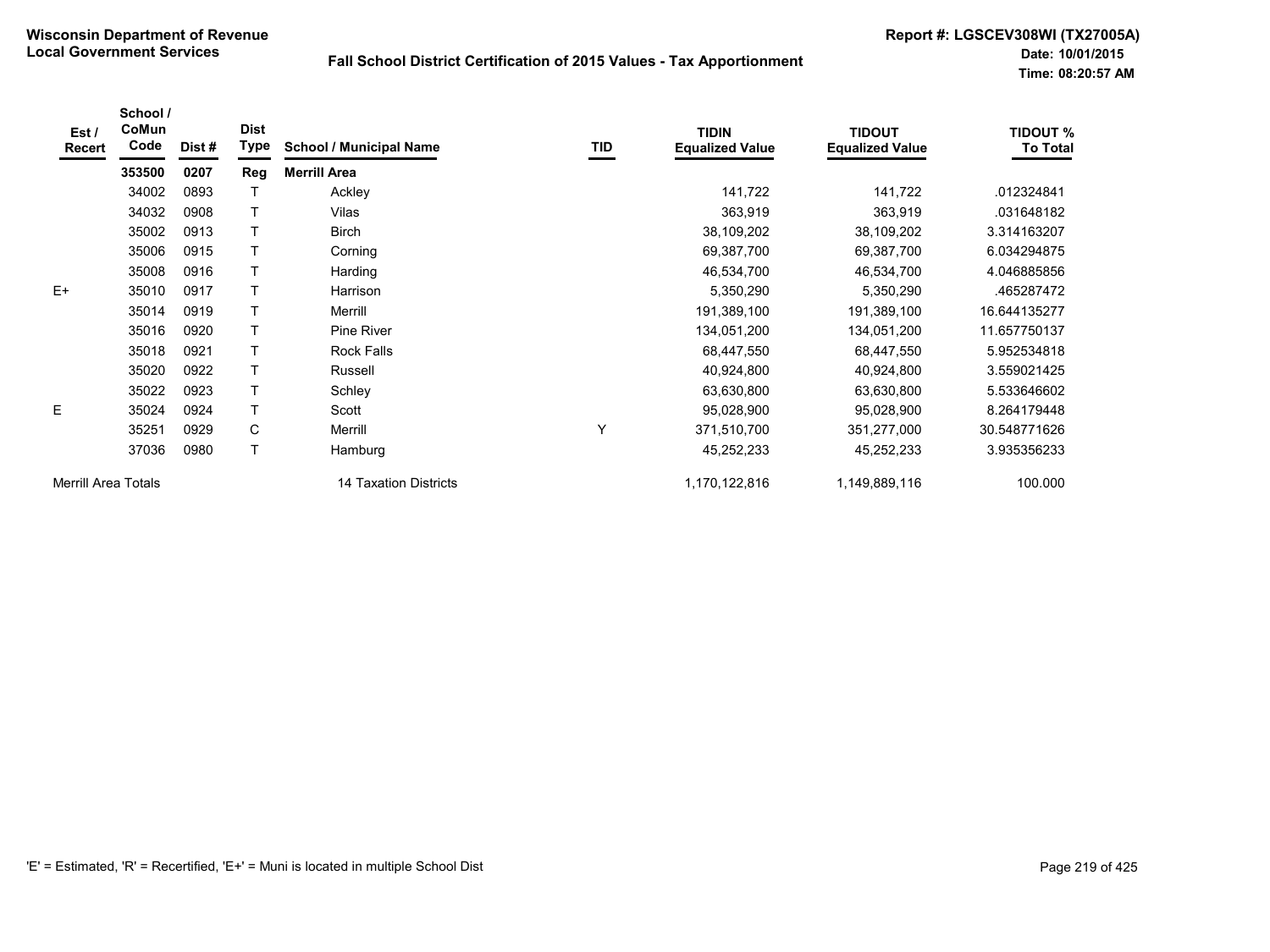| Est /<br><b>Recert</b> | CoMun<br>Code                  | School /<br>Dist<br>Type<br>Dist # | TID<br><b>School / Municipal Name</b> | <b>TIDIN</b><br><b>Equalized Value</b> | <b>TIDOUT</b><br><b>Equalized Value</b> | TIDOUT %<br><b>To Total</b> |             |              |
|------------------------|--------------------------------|------------------------------------|---------------------------------------|----------------------------------------|-----------------------------------------|-----------------------------|-------------|--------------|
|                        | 673528                         | 0412                               | Elem                                  | <b>Merton Community</b>                |                                         |                             |             |              |
|                        | 67010                          | 1813                               |                                       | ∟isbon                                 |                                         | 251,730,054                 | 251,730,054 | 32.649833837 |
|                        | 67014                          | 1814                               |                                       | Merton                                 |                                         | 214,301,954                 | 214,301,954 | 27.795342979 |
|                        | 67136                          | 1828                               | v                                     | Hartland                               |                                         | 519.853                     | 519.853     | .067425855   |
|                        | 67152                          | 1832                               | V                                     | Merton                                 |                                         | 304.447.634                 | 304.447.634 | 39.48739733  |
|                        | <b>Merton Community Totals</b> |                                    |                                       | 4 Taxation Districts                   |                                         | 770.999.495                 | 770.999.495 | 100.000      |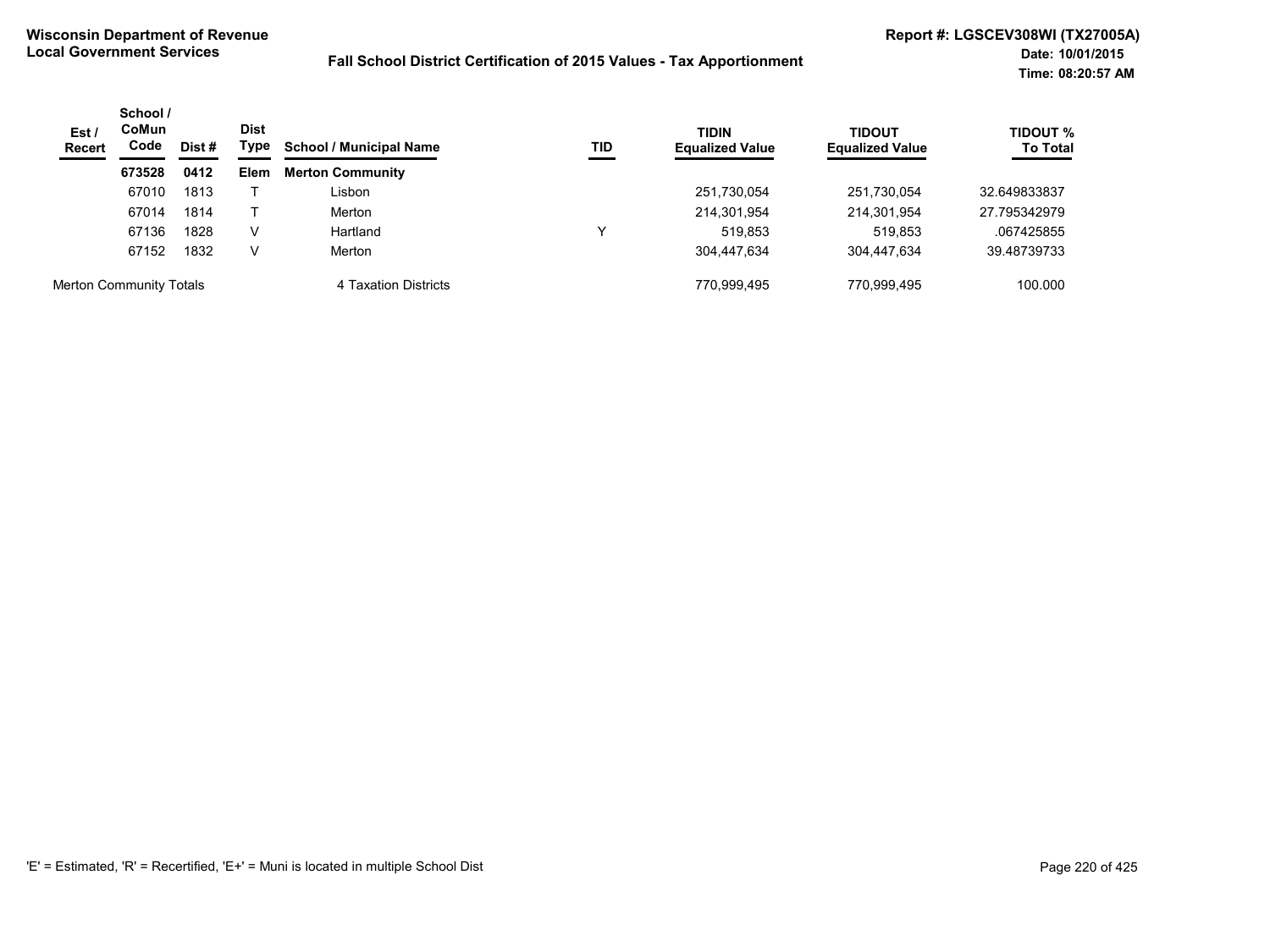| Est /<br>Recert               | School /<br>CoMun<br>Code | Dist# | <b>Dist</b><br>Type | <b>School / Municipal Name</b> | TID          | <b>TIDIN</b><br><b>Equalized Value</b> | <b>TIDOUT</b><br><b>Equalized Value</b> | <b>TIDOUT %</b><br><b>To Total</b> |
|-------------------------------|---------------------------|-------|---------------------|--------------------------------|--------------|----------------------------------------|-----------------------------------------|------------------------------------|
|                               | 133549                    | 0089  | Reg                 | <b>Middleton-Cross Plains</b>  |              |                                        |                                         |                                    |
|                               | 13004                     | 0337  |                     | Berry                          |              | 83.891.570                             | 83.891.570                              | 1.443321823                        |
| $E+$                          | 13020                     | 0345  |                     | Cross Plains                   |              | 101,600,784                            | 101.600.784                             | 1.74800196                         |
|                               | 13038                     | 0353  |                     | <b>Middleton</b>               |              | 1,138,237,544                          | 1.138.237.544                           | 19.582934107                       |
|                               | 13056                     | 0362  |                     | Springfield                    | Υ            | 291,288,831                            | 290.698.131                             | 5.001348246                        |
|                               | 13066                     | 0367  |                     | Westport                       |              | 194,867,175                            | 194.867.175                             | 3.352613932                        |
|                               | 13113                     | 0376  | V                   | Cross Plains                   | $\checkmark$ | 352,785,100                            | 335,977,600                             | 5.780363894                        |
|                               | 13251                     | 0390  | C                   | Madison                        | Y            | 1,201,629,615                          | 1,201,629,615                           | 20.673570026                       |
| F+                            | 13255                     | 0391  | C                   | <b>Middleton</b>               | Υ            | 2,894,617,893                          | 2,465,492,893                           | 42.417846011                       |
| Middleton-Cross Plains Totals |                           |       |                     | 8 Taxation Districts           |              | 6,258,918,512                          | 5,812,395,312                           | 100.000                            |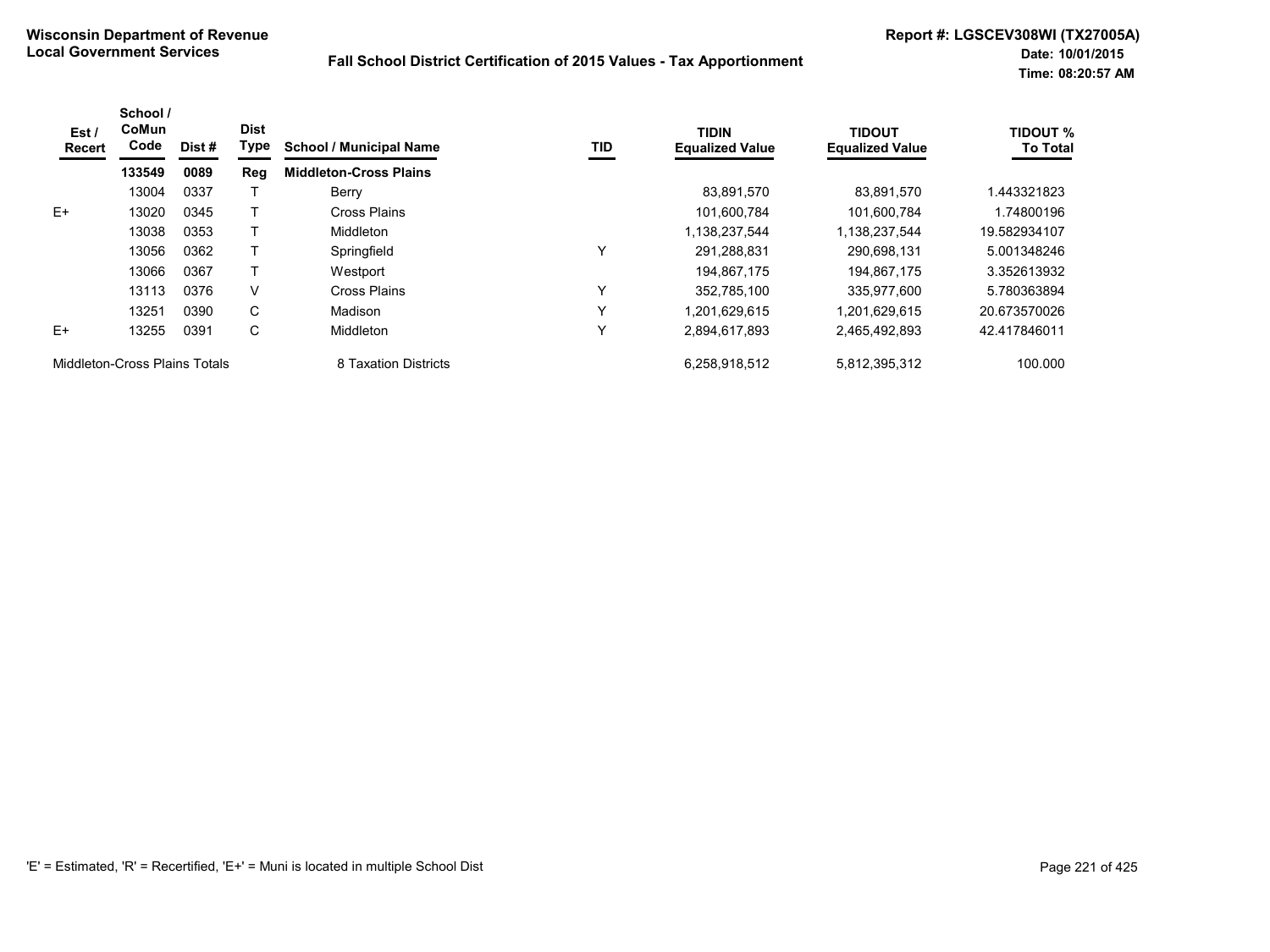| Est/<br><b>Recert</b> | School /<br>CoMun<br>Code | Dist # | <b>Dist</b><br>Type | <b>School / Municipal Name</b> | TID | <b>TIDIN</b><br><b>Equalized Value</b> | <b>TIDOUT</b><br><b>Equalized Value</b> | <b>TIDOUT %</b><br><b>To Total</b> |
|-----------------------|---------------------------|--------|---------------------|--------------------------------|-----|----------------------------------------|-----------------------------------------|------------------------------------|
|                       | 533612                    | 0321   | <b>Reg</b>          | Milton                         |     |                                        |                                         |                                    |
|                       | 28016                     | 0767   |                     | Koshkonong                     |     | 22,107,198                             | 22.107.198                              | 1.384151755                        |
|                       | 53012                     | 1402   |                     | Fulton                         |     | 72,177,982                             | 72,177,982                              | 4.51912904                         |
|                       | 53014                     | 1403   | Т                   | Harmony                        |     | 226,763,239                            | 226,763,239                             | 14.197852451                       |
| E+                    | 53016                     | 1404   |                     | Janesville                     |     | 146,124,371                            | 146, 124, 371                           | 9.14897965                         |
|                       | 53018                     | 1405   | т                   | Johnstown                      |     | 58,015,226                             | 58,015,226                              | 3.632386018                        |
|                       | 53022                     | 1407   |                     | Lima                           |     | 24,065,379                             | 24,065,379                              | 1.506755247                        |
|                       | 53026                     | 1409   | т                   | Milton                         |     | 213,196,008                            | 213,196,008                             | 13.34839579                        |
|                       | 53241                     | 1423   | C                   | Janesville                     | Υ   | 514,652,864                            | 506,659,764                             | 31.722428221                       |
|                       | 53257                     | 1424   | С                   | Milton                         | Υ   | 362,028,200                            | 328,056,600                             | 20.539921828                       |
| <b>Milton Totals</b>  |                           |        |                     | 9 Taxation Districts           |     | 1,639,130,467                          | 1,597,165,767                           | 100.000                            |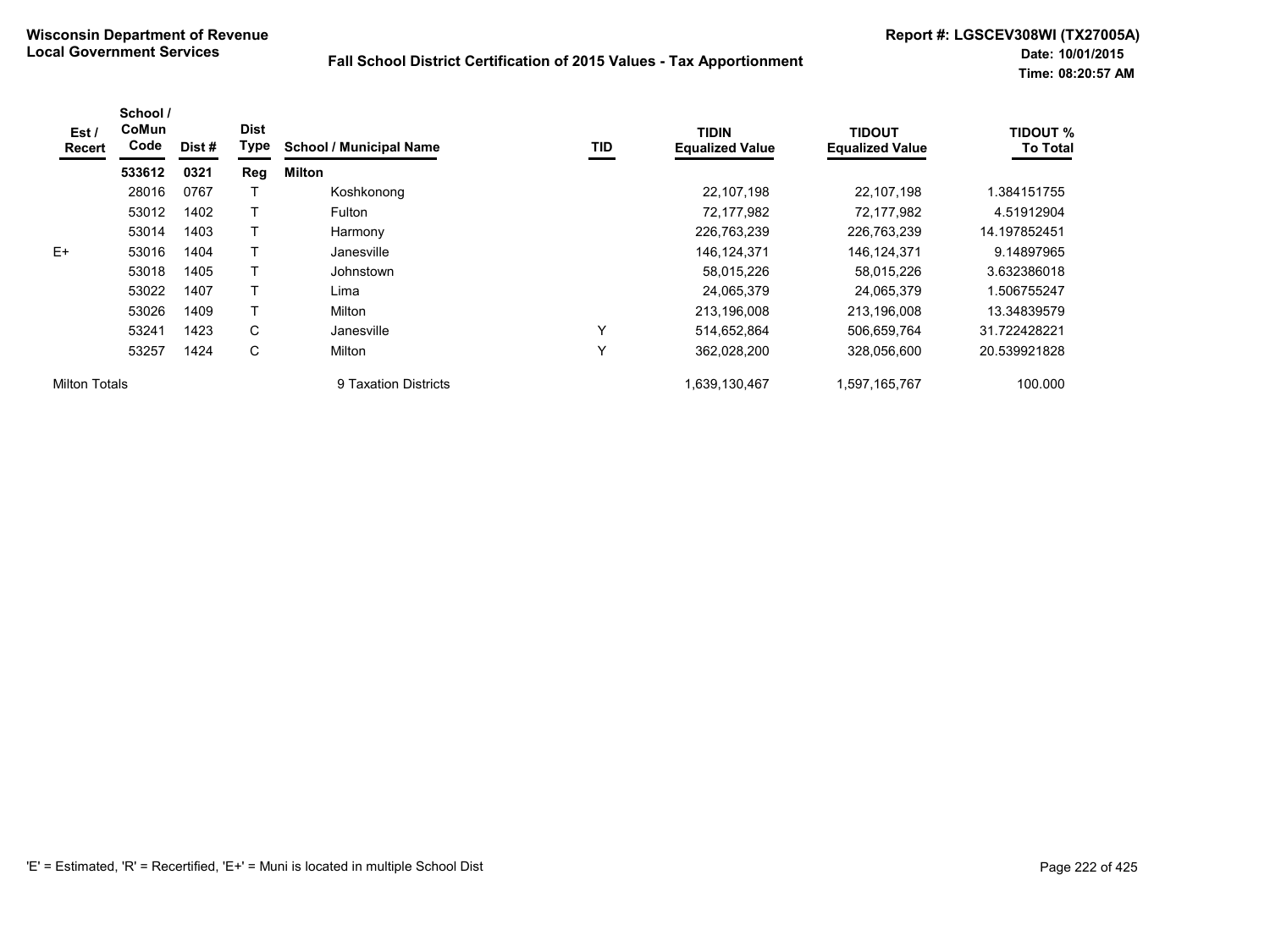| Est /<br><b>Recert</b> | School /<br>CoMun<br>Code | Dist # | <b>Dist</b><br>Type | <b>School / Municipal Name</b> | TID | <b>TIDIN</b><br><b>Equalized Value</b> | TIDOUT<br><b>Equalized Value</b> | TIDOUT %<br><b>To Total</b> |
|------------------------|---------------------------|--------|---------------------|--------------------------------|-----|----------------------------------------|----------------------------------|-----------------------------|
|                        | 403619                    | 0242   | Reg                 | <b>Milwaukee</b>               |     |                                        |                                  |                             |
|                        | 40251                     | 1084   |                     | Milwaukee                      |     | 25,966,696,700                         | 24,869,408,900                   | 99.995138038                |
|                        | 66251                     | 1806   |                     | Milwaukee                      |     | 1,209,200                              | ,209,200                         | .004861962                  |
| Milwaukee Totals       |                           |        |                     | 2 Taxation Districts           |     | 25.967.905.900                         | 24,870,618,100                   | 100.000                     |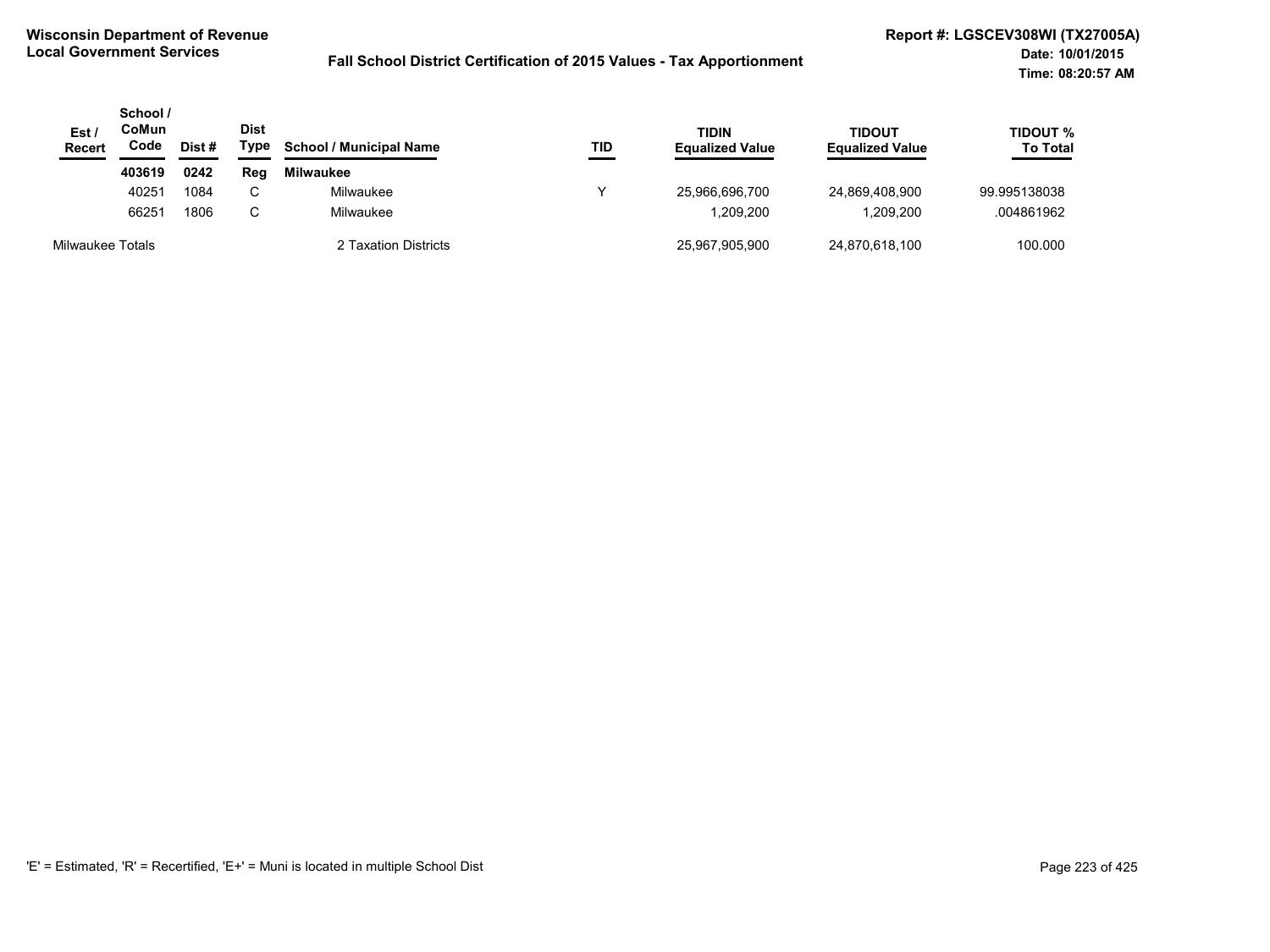| Est/<br>Recert              | School /<br>CoMun<br>Code | Dist # | <b>Dist</b><br>Type | <b>School / Municipal Name</b> | TID | <b>TIDIN</b><br><b>Equalized Value</b> | <b>TIDOUT</b><br><b>Equalized Value</b> | <b>TIDOUT %</b><br><b>To Total</b> |
|-----------------------------|---------------------------|--------|---------------------|--------------------------------|-----|----------------------------------------|-----------------------------------------|------------------------------------|
|                             | 253633                    | 0158   | Reg                 | <b>Mineral Point</b>           |     |                                        |                                         |                                    |
|                             | 25014                     | 0695   |                     | Linden                         |     | 20,418,344                             | 20,418,344                              | 6.449751166                        |
|                             | 25016                     | 0696   |                     | Mifflin                        |     | 3,225,337                              | 3,225,337                               | 1.018820188                        |
|                             | 25018                     | 0697   | Т                   | <b>Mineral Point</b>           |     | 72.318.226                             | 72.318.226                              | 22.843897746                       |
|                             | 25026                     | 0701   |                     | Waldwick                       |     | 26,882,935                             | 26,882,935                              | 8.491787648                        |
|                             | 25251                     | 0717   | C                   | <b>Mineral Point</b>           | v   | 184.731.700                            | 176,074,700                             | 55.618516452                       |
|                             | 33014                     | 0870   | т                   | Fayette                        |     | 2,171,302                              | 2,171,302                               | .685871372                         |
| $E+$                        | 33018                     | 0872   |                     | Kendall                        |     | 5,438,412                              | 5,438,412                               | 1.717886825                        |
|                             | 33034                     | 0880   |                     | <b>Willow Springs</b>          |     | 10,046,430                             | 10,046,430                              | 3.173468603                        |
| <b>Mineral Point Totals</b> |                           |        |                     | 8 Taxation Districts           |     | 325,232,686                            | 316,575,686                             | 100.000                            |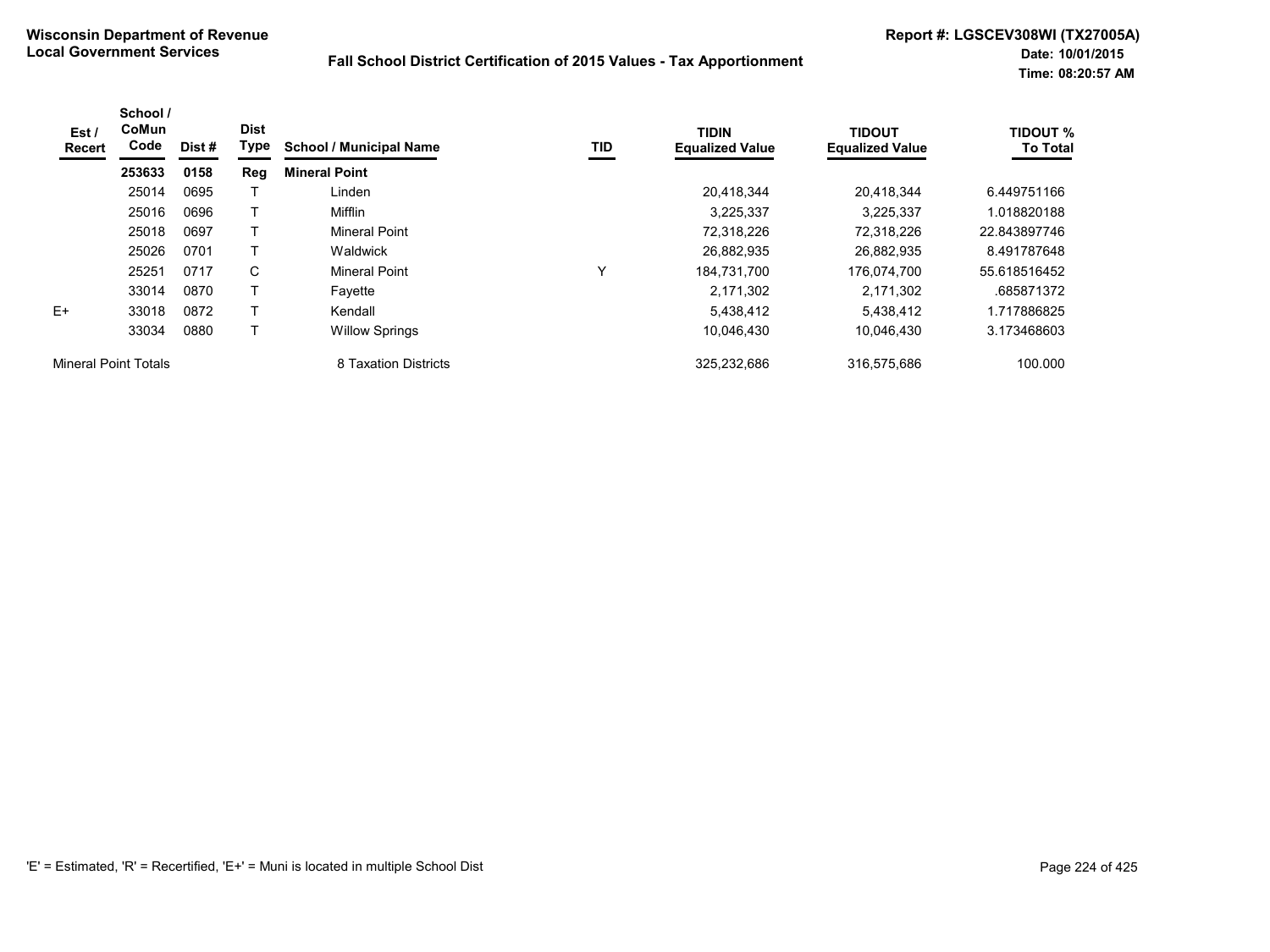| Est /<br><b>Recert</b> | School /<br>CoMun<br>Code | Dist # | <b>Dist</b><br>Type | <b>School / Municipal Name</b> | TID | <b>TIDIN</b><br><b>Equalized Value</b> | <b>TIDOUT</b><br><b>Equalized Value</b> | <b>TIDOUT %</b><br><b>To Total</b> |
|------------------------|---------------------------|--------|---------------------|--------------------------------|-----|----------------------------------------|-----------------------------------------|------------------------------------|
|                        | 433640                    | 0260   | Elem                | Minocqua J 1                   |     |                                        |                                         |                                    |
| E+                     | 43002                     | 1156   |                     | Cassian                        |     | 11,133,243                             | 11, 133, 243                            | .526825209                         |
|                        | 43008                     | 1159   |                     | Hazelhurst                     |     | 341,111,800                            | 341,111,800                             | 16.141414967                       |
|                        | 43010                     | 1160   |                     | Lake Tomahawk                  |     | 243,035,800                            | 243,035,800                             | 11.500457327                       |
|                        | 43016                     | 1163   |                     | Minocqua                       |     | 1,517,989,900                          | 1,517,989,900                           | 71.831302498                       |
|                        | Minocqua J 1 Totals       |        |                     | 4 Taxation Districts           |     | 2,113,270,743                          | 2,113,270,743                           | 100.000                            |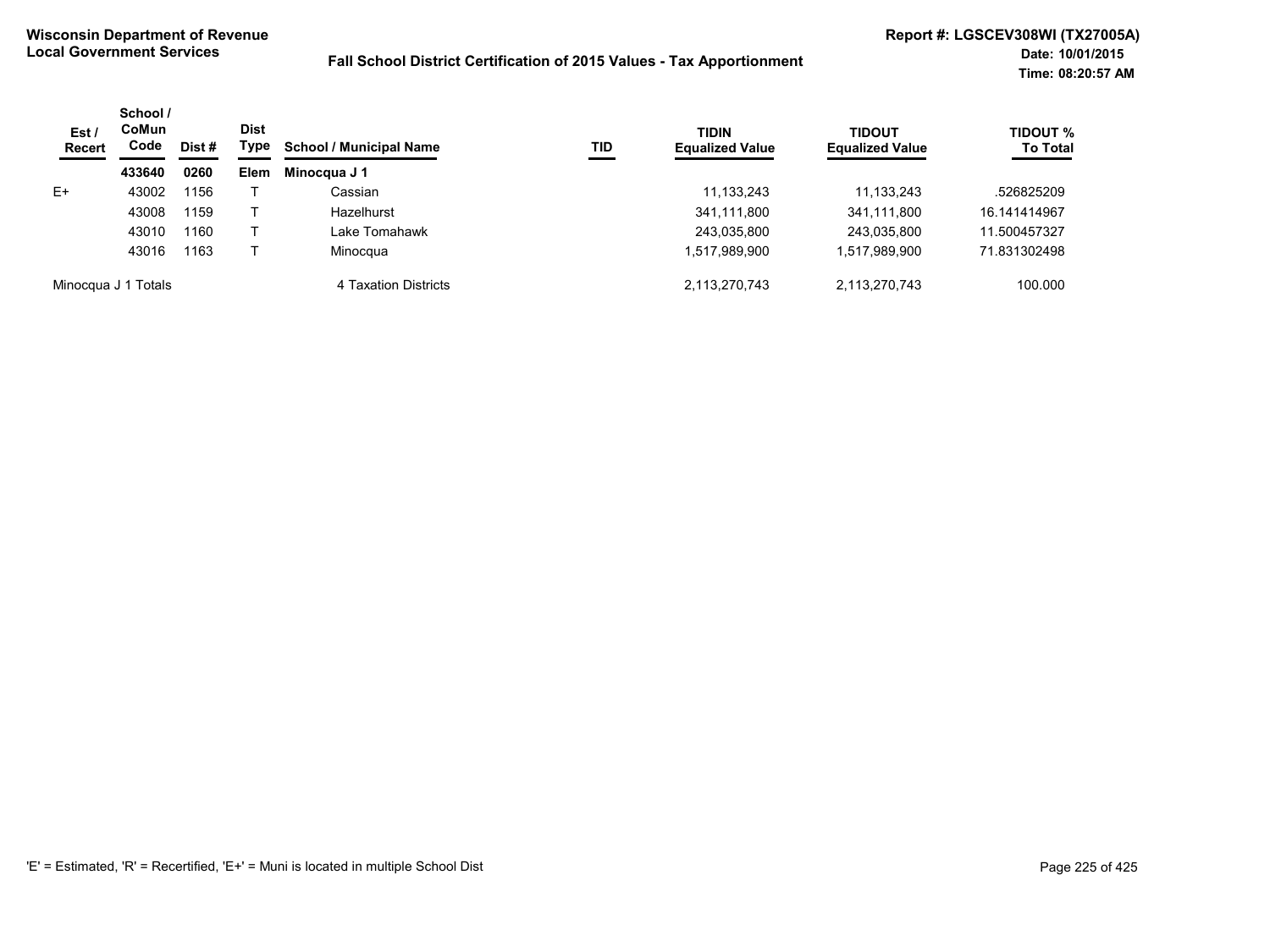| Est /<br>Recert        | School /<br>CoMun<br>Code | Dist # | <b>Dist</b><br>Type | <b>School / Municipal Name</b> | TID | <b>TIDIN</b><br><b>Equalized Value</b> | <b>TIDOUT</b><br><b>Equalized Value</b> | <b>TIDOUT %</b><br><b>To Total</b> |
|------------------------|---------------------------|--------|---------------------|--------------------------------|-----|----------------------------------------|-----------------------------------------|------------------------------------|
|                        | 363661                    | 0211   | Reg                 | <b>Mishicot</b>                |     |                                        |                                         |                                    |
|                        | 36006                     | 0934   |                     | Cooperstown                    |     | 1,198,165                              | 1,198,165                               | .280085362                         |
|                        | 36012                     | 0937   |                     | Gibson                         |     | 92,859,374                             | 92,859,374                              | 21.706986411                       |
|                        | 36014                     | 0938   |                     | Kossuth                        |     | 79,497,520                             | 79,497,520                              | 18.583493642                       |
|                        | 36026                     | 0944   |                     | Mishicot                       |     | 92,995,200                             | 92,995,200                              | 21.738737359                       |
|                        | 36034                     | 0948   |                     | Two Creeks                     |     | 25,910,783                             | 25.910.783                              | 6.056954621                        |
|                        | 36036                     | 0949   | т                   | <b>Two Rivers</b>              |     | 15,608,913                             | 15,608,913                              | 3.648769616                        |
|                        | 36126                     | 0951   | $\vee$              | <b>Francis Creek</b>           | v   | 38.711.700                             | 37,542,900                              | 8.776100732                        |
|                        | 36151                     | 0954   | $\vee$              | Mishicot                       |     | 82,172,800                             | 82,172,800                              | 19.208872256                       |
| <b>Mishicot Totals</b> |                           |        |                     | 8 Taxation Districts           |     | 428,954,455                            | 427,785,655                             | 100.000                            |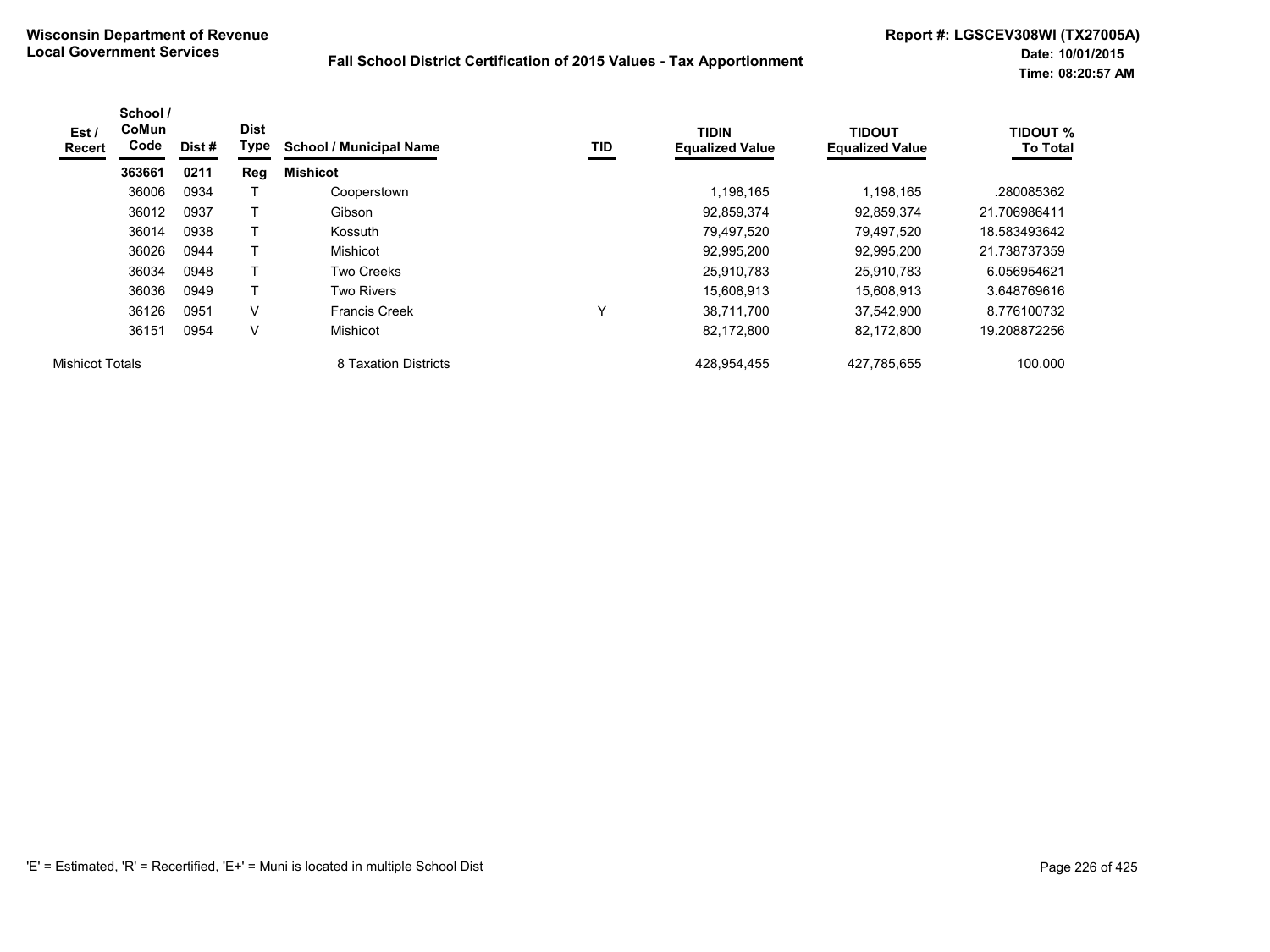| Est /<br>Recert | School /<br>CoMun<br>Code | Dist # | <b>Dist</b><br><b>Type</b> | <b>School / Municipal Name</b> | TID | <b>TIDIN</b><br><b>Equalized Value</b> | <b>TIDOUT</b><br><b>Equalized Value</b> | <b>TIDOUT %</b><br><b>To Total</b> |
|-----------------|---------------------------|--------|----------------------------|--------------------------------|-----|----------------------------------------|-----------------------------------------|------------------------------------|
|                 | 063668                    | 0044   | Reg                        | <b>Mondovi</b>                 |     |                                        |                                         |                                    |
|                 | 06008                     | 0133   |                            | Canton                         |     | 21, 152, 312                           | 21,152,312                              | 5.728891883                        |
|                 | 06024                     | 0141   |                            | Modena                         |     | 21,821,814                             | 21,821,814                              | 5.910219795                        |
| $E+$            | 06026                     | 0142   |                            | Mondovi                        |     | 36,376,771                             | 36,376,771                              | 9.852284143                        |
|                 | 06030                     | 0144   |                            | <b>Naples</b>                  |     | 46,049,024                             | 46,049,024                              | 12.471917008                       |
|                 | 06251                     | 0152   | C                          | Mondovi                        | Υ   | 142,166,800                            | 123,993,000                             | 33.582262364                       |
|                 | 17026                     | 0497   |                            | <b>Rock Creek</b>              |     | 128.672                                | 128,672                                 | .034849523                         |
|                 | 18004                     | 0517   |                            | <b>Brunswick</b>               |     | 12,852,161                             | 12,852,161                              | 3.480879103                        |
|                 | 18008                     | 0519   |                            | Drammen                        |     | 66,027,611                             | 66,027,611                              | 17.882917228                       |
|                 | 18018                     | 0524   |                            | <b>Pleasant Valley</b>         |     | 3,143,809                              | 3,143,809                               | .851469185                         |
| $E+$            | 46002                     | 1228   |                            | Albany                         |     | 37,676,526                             | 37,676,526                              | 10.204309768                       |
| Mondovi Totals  |                           |        |                            | 10 Taxation Districts          |     | 387,395,500                            | 369,221,700                             | 100.000                            |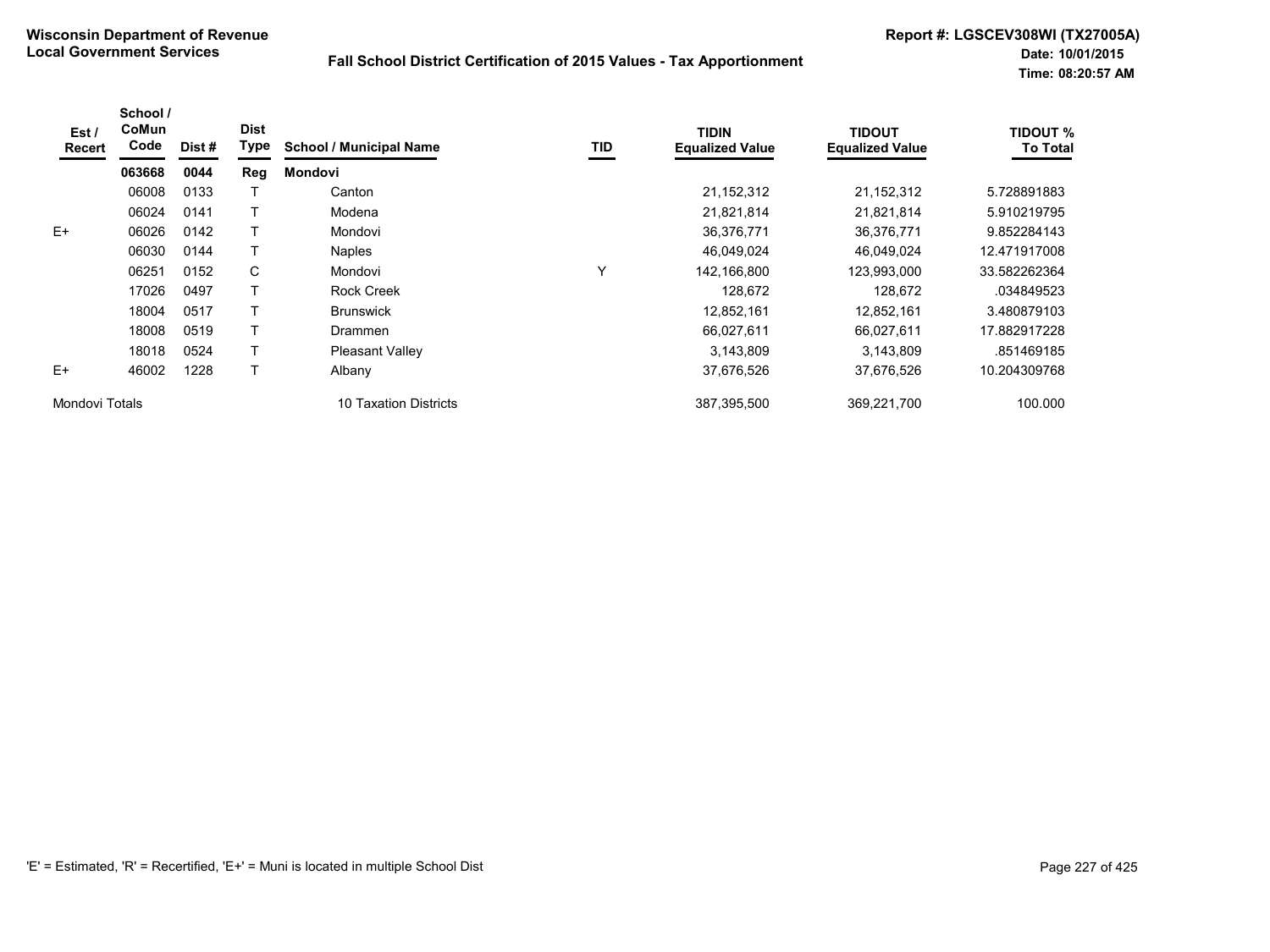| Est /<br>Recert     | School /<br><b>CoMun</b><br>Code | <b>Dist</b><br>Type<br>Dist # |     | <b>School / Municipal Name</b> | TID          | <b>TIDIN</b><br><b>Equalized Value</b> | <b>TIDOUT</b><br><b>Equalized Value</b> | <b>TIDOUT %</b><br><b>To Total</b> |
|---------------------|----------------------------------|-------------------------------|-----|--------------------------------|--------------|----------------------------------------|-----------------------------------------|------------------------------------|
|                     | 133675                           | 0090                          | Reg | <b>Monona Grove</b>            |              |                                        |                                         |                                    |
|                     | 13008                            | 0339                          |     | <b>Blooming Grove</b>          |              | 8,698,336                              | 8.698.336                               | .454388283                         |
|                     | 13018                            | 0344                          |     | Cottage Grove                  |              | 315,379,030                            | 315,379,030                             | 16.474936793                       |
|                     | 13058                            | 0363                          |     | Sun Prairie                    |              | 1.822.847                              | 1.822.847                               | .095222847                         |
|                     | 13112                            | 0375                          | V   | Cottage Grove                  | ٧            | 625.330.156                            | 573.250.156                             | 29.945745241                       |
|                     | 13251                            | 0390                          | C   | Madison                        | $\checkmark$ | 2.308.344                              | 2.308.344                               | .120584496                         |
|                     | 13258                            | 0392                          | C   | Monona                         | v            | 1,129,345,229                          | 1,012,837,129                           | 52.90912234                        |
| Monona Grove Totals |                                  |                               |     | 6 Taxation Districts           |              | 2.082.883.942                          | .914.295.842                            | 100.000                            |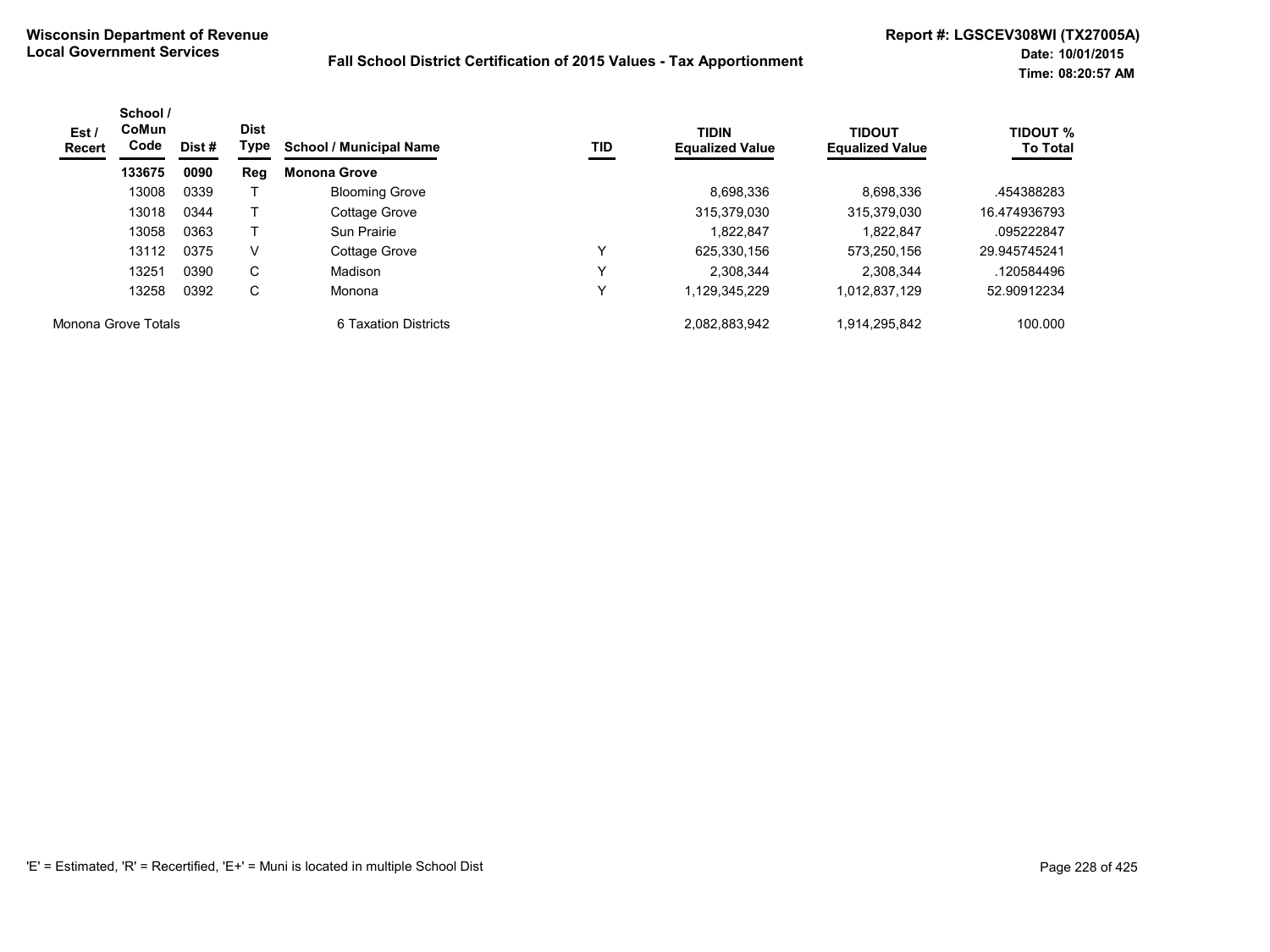| Est /<br><b>Recert</b> | School /<br>CoMun<br>Code | Dist# | <b>Dist</b><br>Type | <b>School / Municipal Name</b> | TID | <b>TIDIN</b><br><b>Equalized Value</b> | <b>TIDOUT</b><br><b>Equalized Value</b> | <b>TIDOUT %</b><br><b>To Total</b> |
|------------------------|---------------------------|-------|---------------------|--------------------------------|-----|----------------------------------------|-----------------------------------------|------------------------------------|
|                        | 233682                    | 0147  | Reg                 | <b>Monroe</b>                  |     |                                        |                                         |                                    |
|                        | 23002                     | 0647  |                     | Adams                          |     | 7,124,552                              | 7,124,552                               | .688236928                         |
|                        | 23008                     | 0650  |                     | Cadiz                          |     | 37,304,440                             | 37,304,440                              | 3.603636159                        |
|                        | 23010                     | 0651  | T                   | Clarno                         |     | 87,768,800                             | 87,768,800                              | 8.478530205                        |
|                        | 23016                     | 0654  |                     | <b>Jefferson</b>               |     | 31,512,787                             | 31,512,787                              | 3.044158248                        |
|                        | 23018                     | 0655  |                     | Jordan                         |     | 48,469,907                             | 48,469,907                              | 4.682228429                        |
|                        | 23020                     | 0656  |                     | Monroe                         |     | 108,674,403                            | 108,674,403                             | 10.498026728                       |
|                        | 23022                     | 0657  | T                   | Mount Pleasant                 |     | 1,949,886                              | 1,949,886                               | .188360412                         |
|                        | 23028                     | 0660  |                     | Sylvester                      |     | 61,804,298                             | 61,804,298                              | 5.970340342                        |
|                        | 23030                     | 0661  |                     | Washington                     |     | 11,623,385                             | 11,623,385                              | 1.122827483                        |
|                        | 23110                     | 0666  | V                   | <b>Browntown</b>               |     | 11,910,100                             | 11,910,100                              | 1.150524362                        |
|                        | 23251                     | 0670  | С                   | Monroe                         | ٧   | 664,220,300                            | 627,046,300                             | 60.573130705                       |
| Monroe Totals          |                           |       |                     | 11 Taxation Districts          |     | 1,072,362,858                          | 1,035,188,858                           | 100.000                            |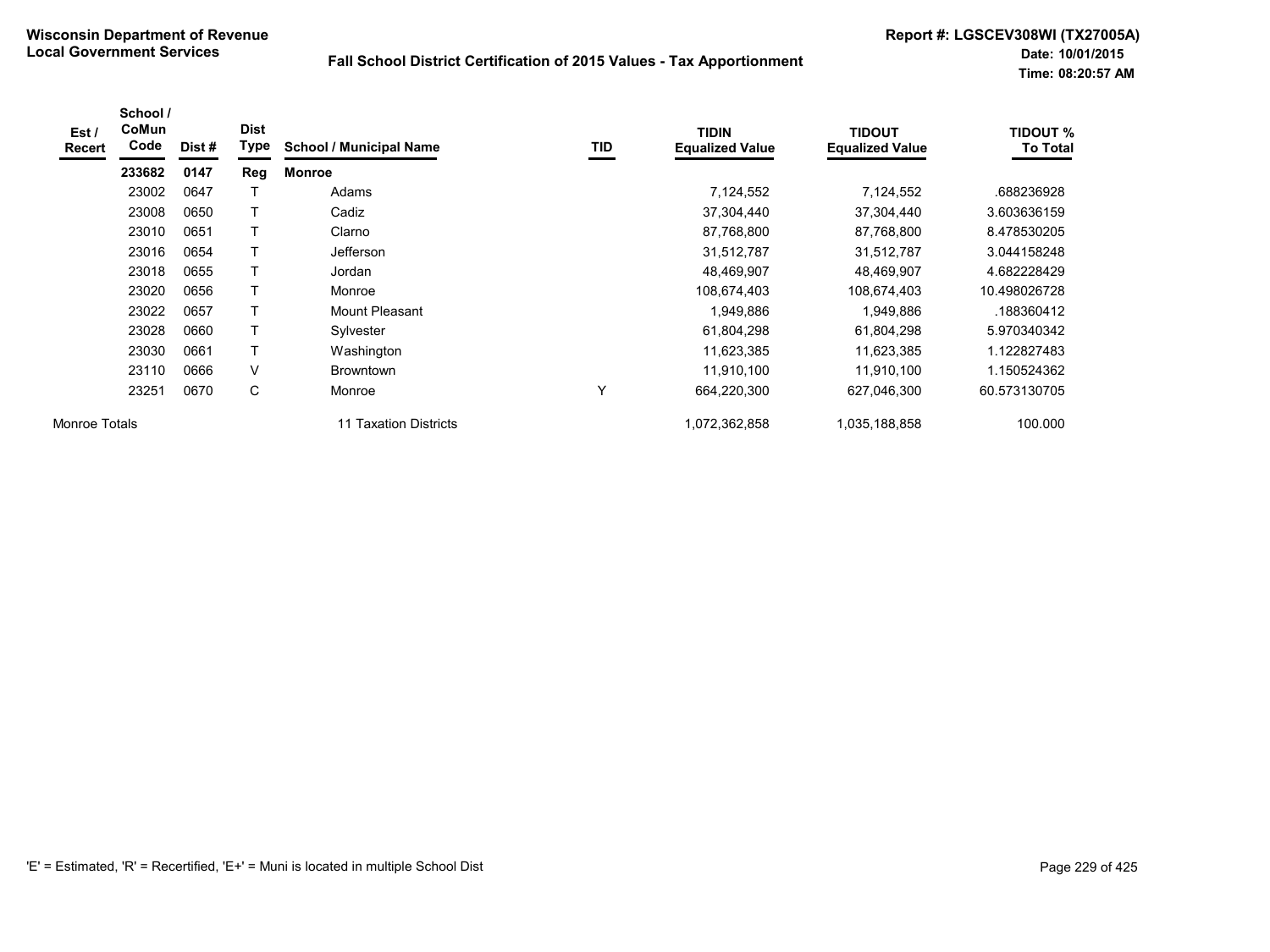| Est/<br>Recert         | School /<br>CoMun<br>Code | Dist# | <b>Dist</b><br>Type | <b>School / Municipal Name</b> | <b>TID</b> | <b>TIDIN</b><br><b>Equalized Value</b> | <b>TIDOUT</b><br><b>Equalized Value</b> | <b>TIDOUT %</b><br><b>To Total</b> |
|------------------------|---------------------------|-------|---------------------|--------------------------------|------------|----------------------------------------|-----------------------------------------|------------------------------------|
|                        | 393689                    | 0231  | Reg                 | <b>Montello</b>                |            |                                        |                                         |                                    |
| $E+$                   | 24008                     | 0675  |                     | Kingston                       |            | 3,075,453                              | 3.075.453                               | .504148911                         |
|                        | 24014                     | 0678  |                     | Marquette                      |            | 7,599,599                              | 7,599,599                               | 1.245777309                        |
| $E+$                   | 39002                     | 1051  |                     | <b>Buffalo</b>                 |            | 92,588,432                             | 92,588,432                              | 15.177717625                       |
|                        | 39010                     | 1055  |                     | Mecan                          |            | 97.616.887                             | 97.616.887                              | 16.002015741                       |
|                        | 39012                     | 1056  |                     | Montello                       |            | 131,600,846                            | 131,600,846                             | 21.572894547                       |
| $E+$                   | 39022                     | 1061  |                     | Packwaukee                     |            | 137,747,673                            | 137,747,673                             | 22.580523713                       |
|                        | 39024                     | 1062  |                     | <b>Shields</b>                 |            | 53,398,800                             | 53,398,800                              | 8.753489938                        |
|                        | 39251                     | 1069  | C                   | Montello                       |            | 86,401,000                             | 86,401,000                              | 14.163432215                       |
| <b>Montello Totals</b> |                           |       |                     | 8 Taxation Districts           |            | 610,028,690                            | 610.028.690                             | 100.000                            |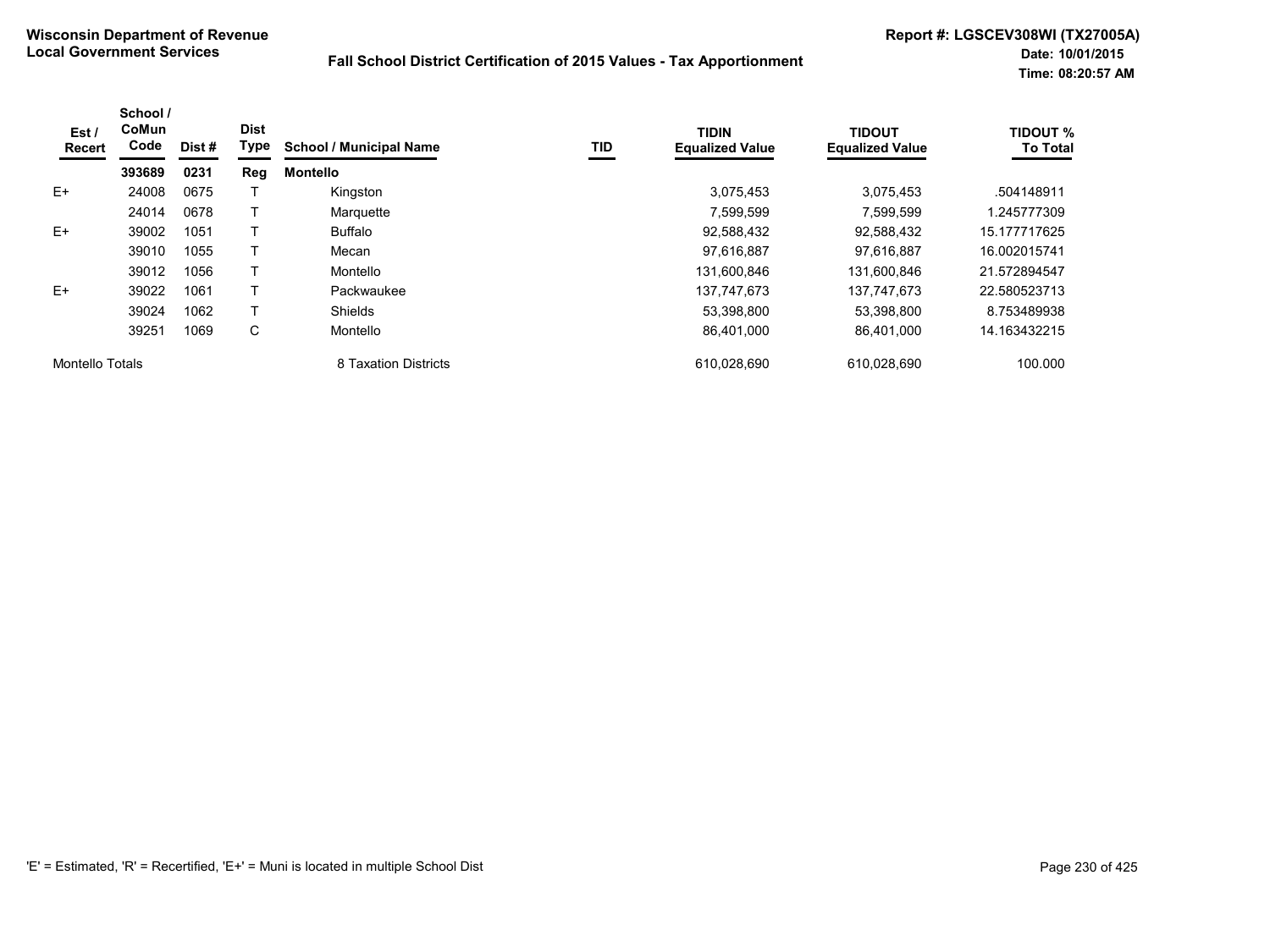| Est /<br>Recert   | School /<br>CoMun<br>Code | Dist# | <b>Dist</b><br>Type | <b>School / Municipal Name</b> | TID         | <b>TIDIN</b><br><b>Equalized Value</b> | <b>TIDOUT</b><br><b>Equalized Value</b> | <b>TIDOUT %</b><br><b>To Total</b> |
|-------------------|---------------------------|-------|---------------------|--------------------------------|-------------|----------------------------------------|-----------------------------------------|------------------------------------|
|                   | 233696                    | 0148  | Reg                 | <b>Monticello</b>              |             |                                        |                                         |                                    |
|                   | 23002                     | 0647  |                     | Adams                          |             | 5,627,873                              | 5,627,873                               | 2.974975352                        |
|                   | 23004                     | 0648  |                     | Albany                         |             | 500                                    | 500                                     | .000264307                         |
|                   | 23006                     | 0649  | т                   | Brooklyn                       |             | 3,501,694                              | 3,501,694                               | 1.851046273                        |
|                   | 23014                     | 0653  |                     | Exeter                         |             | 12,844,648                             | 12,844,648                              | 6.789867363                        |
|                   | 23020                     | 0656  | т                   | Monroe                         |             | 367,097                                | 367,097                                 | .194052802                         |
|                   | 23022                     | 0657  |                     | Mount Pleasant                 |             | 36,937,078                             | 36.937.078                              | 19.525475543                       |
|                   | 23024                     | 0658  |                     | <b>New Glarus</b>              |             | 751,551                                | 751,551                                 | .397280767                         |
|                   | 23030                     | 0661  |                     | Washington                     |             | 63,620,628                             | 63,620,628                              | 33.630787364                       |
| E                 | 23151                     | 0667  | V                   | Monticello                     | $\check{ }$ | 71,500,100                             | 65,522,700                              | 34.63625023                        |
| Monticello Totals |                           |       |                     | 9 Taxation Districts           |             | 195, 151, 169                          | 189, 173, 769                           | 100.000                            |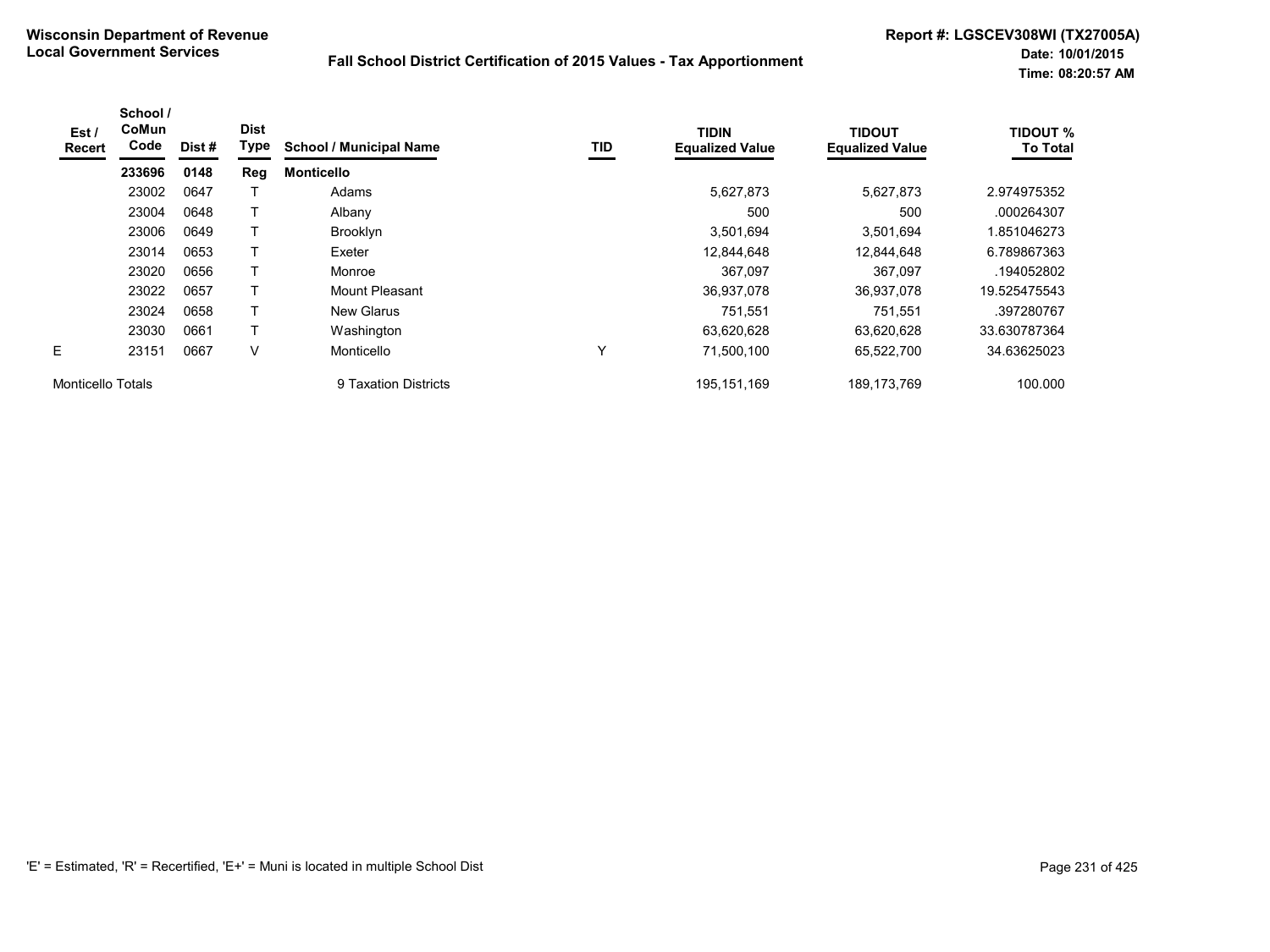| Est/<br><b>Recert</b> | School /<br>CoMun<br>Code | Dist # | <b>Dist</b><br>Type | <b>School / Municipal Name</b> | TID          | <b>TIDIN</b><br><b>Equalized Value</b> | <b>TIDOUT</b><br><b>Equalized Value</b> | <b>TIDOUT %</b><br><b>To Total</b> |
|-----------------------|---------------------------|--------|---------------------|--------------------------------|--------------|----------------------------------------|-----------------------------------------|------------------------------------|
|                       | 373787                    | 0218   | Reg                 | <b>Mosinee</b>                 |              |                                        |                                         |                                    |
|                       | 37002                     | 0963   |                     | Bergen                         |              | 69,675,600                             | 69,675,600                              | 7.029821548                        |
|                       | 37024                     | 0974   |                     | Emmet                          |              | 30,914,175                             | 30,914,175                              | 3.119042155                        |
|                       | 37030                     | 0977   |                     | <b>Green Valley</b>            |              | 39,807,675                             | 39,807,675                              | 4.016339314                        |
|                       | 37032                     | 0978   |                     | Guenther                       |              | 32,321,100                             | 32,321,100                              | 3.260991871                        |
|                       | 37048                     | 0986   | T                   | Knowlton                       |              | 240,489,000                            | 240,489,000                             | 24.263799008                       |
|                       | 37058                     | 0991   |                     | Mosinee                        |              | 151,920,412                            | 151,920,412                             | 15.327796041                       |
|                       | 37064                     | 0994   | T                   | Reid                           |              | 31,369,484                             | 31,369,484                              | 3.164979915                        |
|                       | 37145                     | 1978   | V                   | Kronenwetter                   | $\checkmark$ | 169,429,079                            | 142,022,379                             | 14.329147939                       |
|                       | 37251                     | 1021   | C                   | Mosinee                        | v            | 261,977,800                            | 252,623,400                             | 25.488082209                       |
| Mosinee Totals        |                           |        |                     | 9 Taxation Districts           |              | 1,027,904,325                          | 991,143,225                             | 100.000                            |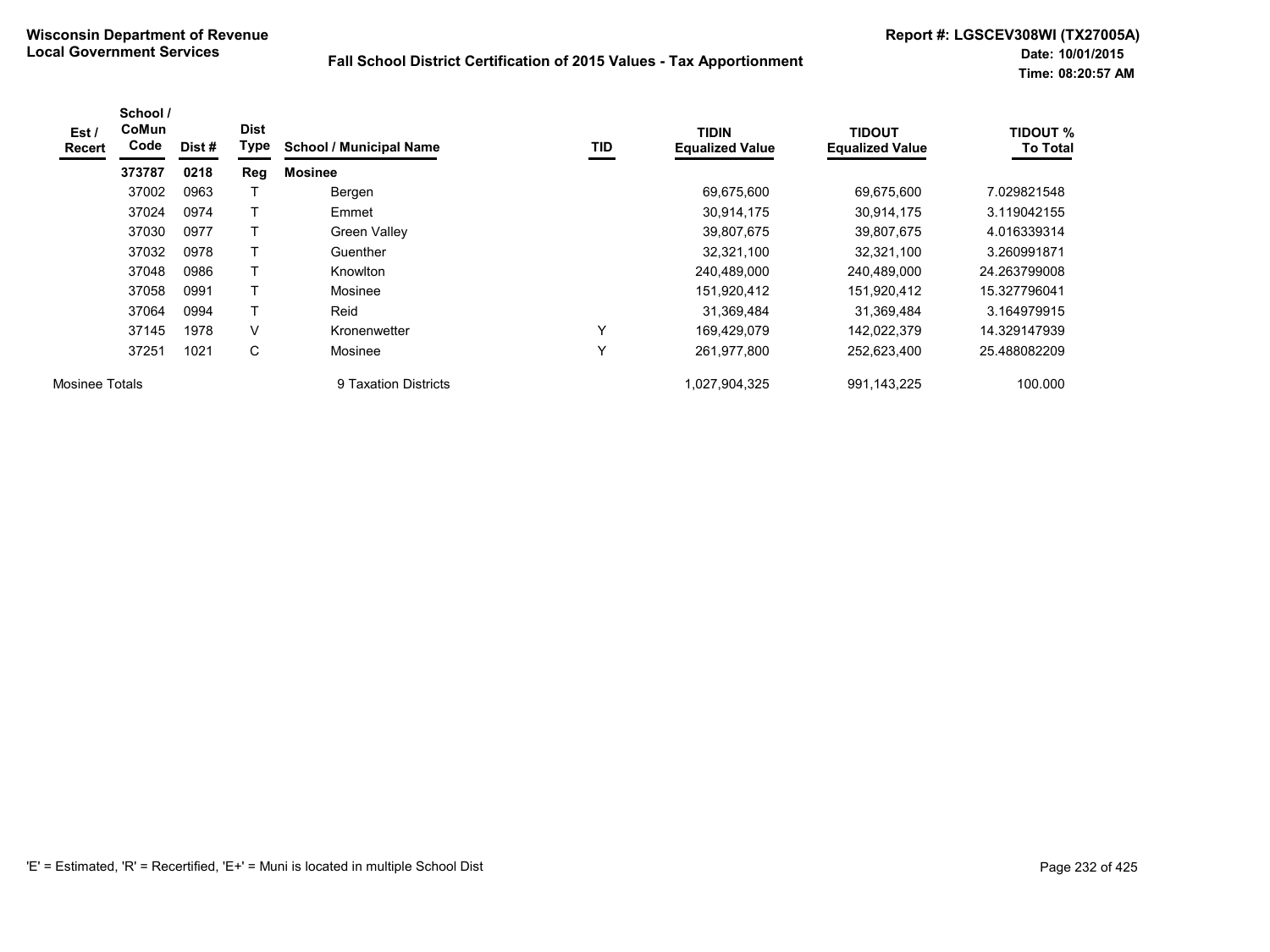| Est/<br><b>Recert</b>   | School /<br>CoMun<br>Code | Dist #               | <b>Dist</b><br>Type | <b>School / Municipal Name</b> | TID           | <b>TIDIN</b><br><b>Equalized Value</b> | <b>TIDOUT</b><br><b>Equalized Value</b> | <b>TIDOUT %</b><br><b>To Total</b> |
|-------------------------|---------------------------|----------------------|---------------------|--------------------------------|---------------|----------------------------------------|-----------------------------------------|------------------------------------|
|                         | 133794                    | 0091                 | Reg                 | <b>Mount Horeb Area</b>        |               |                                        |                                         |                                    |
|                         | 13010                     | 0340                 |                     | <b>Blue Mounds</b>             |               | 131,100,362                            | 131,100,362                             | 10.520167229                       |
| $E+$                    | 13020                     | 0345                 |                     | Cross Plains                   |               | 97,634,418                             | 97,634,418                              | 7.834687784                        |
| $E+$                    | 13044                     | 0356                 |                     | Perry                          |               | 65,108,007                             | 65,108,007                              | 5.224601299                        |
|                         | 13048                     | 0358                 |                     | Primrose                       |               | 44,390,050                             | 44,390,050                              | 3.562085887                        |
|                         | 13054                     | 0361                 |                     | Springdale                     |               | 215,876,469                            | 215,876,469                             | 17.323038015                       |
|                         | 13060                     | 0364                 |                     | Vermont                        |               | 55,040,273                             | 55,040,273                              | 4.41671455                         |
|                         | 13108                     | 0372                 | V                   | <b>Blue Mounds</b>             | Y             | 66.626.500                             | 40.763.900                              | 3.271104964                        |
|                         | 13157                     | 0384                 | V                   | Mount Horeb                    | Υ             | 615,899,600                            | 594,279,000                             | 47.688003034                       |
|                         | 25020                     | 0698                 | T                   | Moscow                         |               | 1,988,871                              | 1,988,871                               | .159597237                         |
| Mount Horeb Area Totals |                           | 9 Taxation Districts |                     | 1,293,664,550                  | 1,246,181,350 | 100.000                                |                                         |                                    |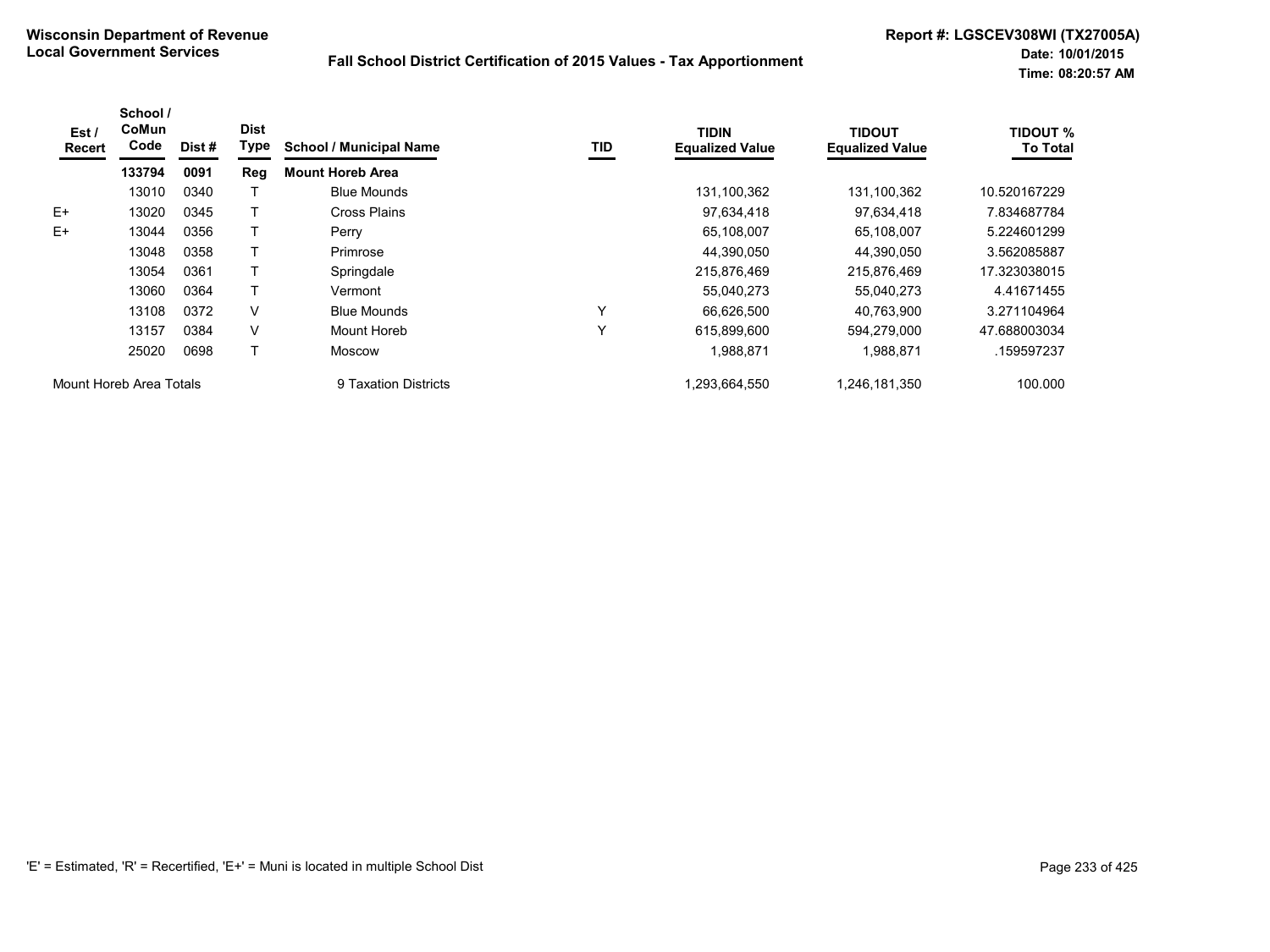| Est /<br><b>Recert</b> | School /<br>CoMun<br>Code | Dist# | <b>Dist</b><br>Type | <b>School / Municipal Name</b> | <b>TID</b> | <b>TIDIN</b><br><b>Equalized Value</b> | <b>TIDOUT</b><br><b>Equalized Value</b> | <b>TIDOUT %</b><br><b>To Total</b> |
|------------------------|---------------------------|-------|---------------------|--------------------------------|------------|----------------------------------------|-----------------------------------------|------------------------------------|
|                        | 673822                    | 0414  | <b>Reg</b>          | Mukwonago                      |            |                                        |                                         |                                    |
|                        | 64008                     | 1734  |                     | East Troy                      |            | 362,000                                | 362,000                                 | .011652111                         |
|                        | 64153                     | 1751  | V                   | Mukwonago                      |            | 527,400                                | 527,400                                 | .016976031                         |
|                        | 67006                     | 1811  |                     | Eagle                          |            | 230,922,288                            | 230,922,288                             | 7.432961571                        |
|                        | 67008                     | 1812  |                     | Genesee                        |            | 135,647,072                            | 135,647,072                             | 4.366228493                        |
|                        | 67016                     | 1815  |                     | Mukwonago                      |            | 850,061,200                            | 850,061,200                             | 27.361898618                       |
|                        | 67024                     | 1817  |                     | Ottawa                         |            | 40,424,214                             | 40,424,214                              | 1.301180721                        |
|                        | 67030                     | 1820  |                     | Vernon                         |            | 822,813,928                            | 822,813,928                             | 26.484859301                       |
|                        | 67106                     | 1822  | V                   | Big Bend                       | Υ          | 147,500,500                            | 147,500,500                             | 4.747768428                        |
|                        | 67121                     | 1826  | V                   | Eagle                          |            | 41,608                                 | 41,608                                  | .001339285                         |
|                        | 67153                     | 1833  | V                   | Mukwonago                      | Υ          | 730,516,100                            | 691,634,500                             | 22.26243601                        |
|                        | 67161                     | 1835  | V                   | North Prairie                  |            | 185,094,787                            | 185,094,787                             | 5.95785903                         |
| $E+$                   | 67251                     | 1843  | С                   | Muskego                        | Υ          | 1,703,745                              | 1,703,745                               | .054840402                         |
| Mukwonago Totals       |                           |       |                     | <b>12 Taxation Districts</b>   |            | 3,145,614,842                          | 3,106,733,242                           | 100.000                            |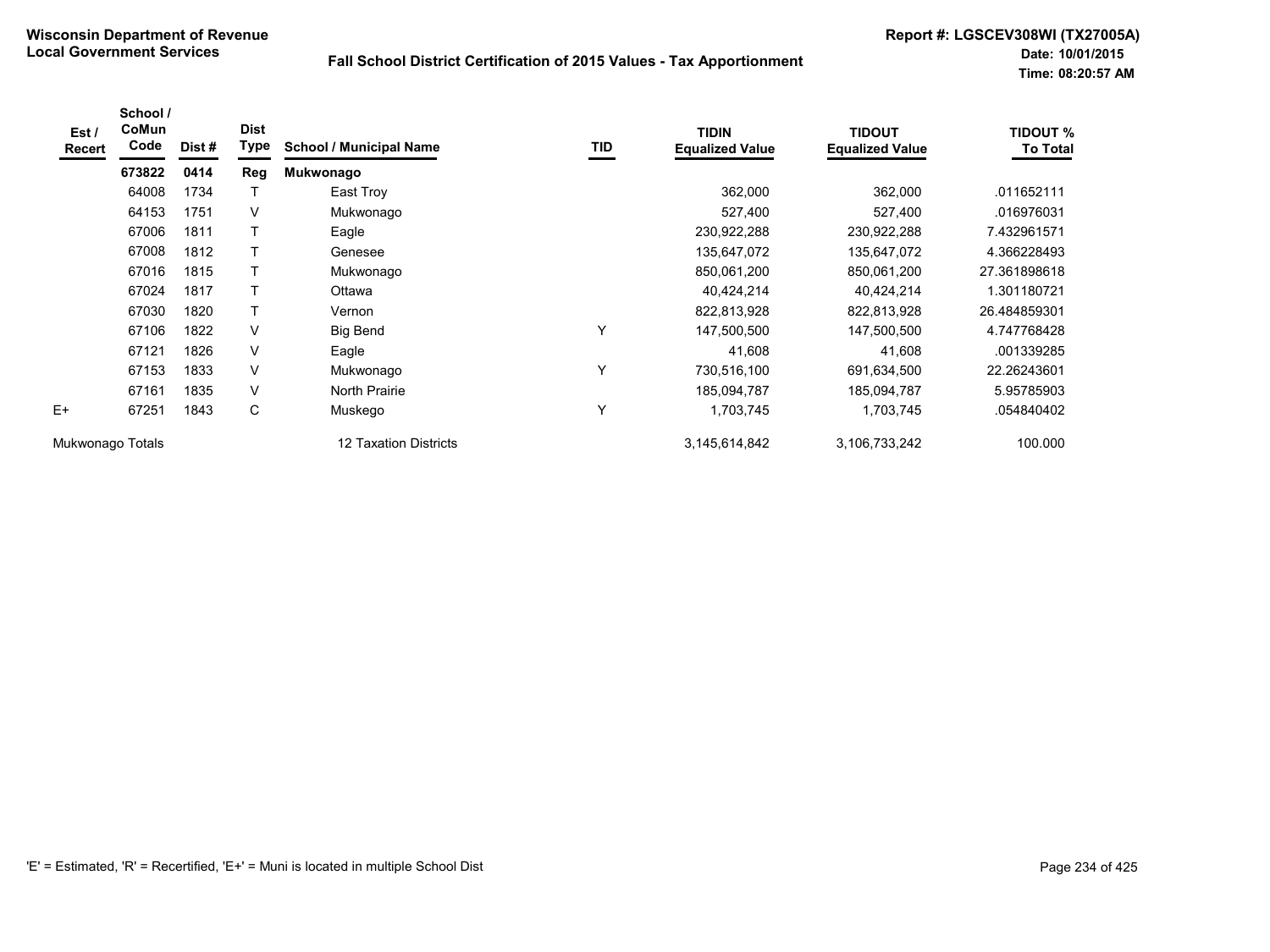| Est/<br><b>Recert</b> | School /<br>CoMun<br>Code | Dist# | <b>Dist</b><br>Type | <b>School / Municipal Name</b> | TID | <b>TIDIN</b><br><b>Equalized Value</b> | TIDOUT<br><b>Equalized Value</b> | <b>TIDOUT %</b><br><b>To Total</b> |
|-----------------------|---------------------------|-------|---------------------|--------------------------------|-----|----------------------------------------|----------------------------------|------------------------------------|
|                       | 673857                    | 0415  | Reg                 | Muskego-Norway                 |     |                                        |                                  |                                    |
|                       | 51010                     | 1359  |                     | Norway                         |     | 501,304,289                            | 501,304,289                      | 15.984085898                       |
| E+                    | 67251                     | 1843  | C.                  | Muskego                        | ν   | 2,704,415,155                          | 2,631,794,355                    | 83.914755887                       |
|                       | 67261                     | 1844  | C.                  | New Berlin                     |     | 3,172,596                              | 3.172.596                        | .101158215                         |
| Muskego-Norway Totals |                           |       |                     | 3 Taxation Districts           |     | 3,208,892,040                          | 3,136,271,240                    | 100.000                            |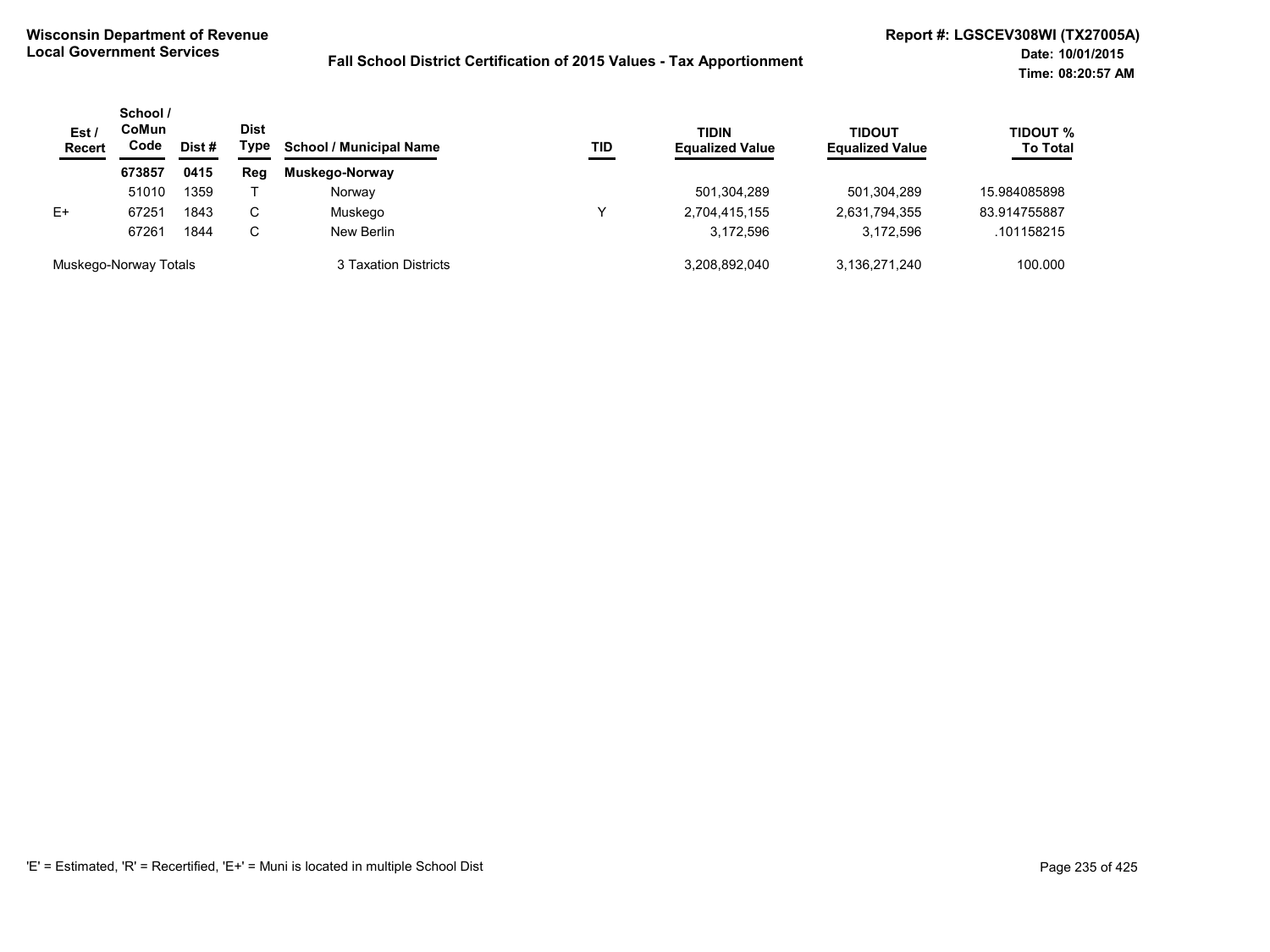| Est/<br><b>Recert</b> | School /<br>CoMun<br>Code | Dist# | <b>Dist</b><br>Type | <b>School / Municipal Name</b> | TID | <b>TIDIN</b><br><b>Equalized Value</b> | <b>TIDOUT</b><br><b>Equalized Value</b> | <b>TIDOUT %</b><br><b>To Total</b> |
|-----------------------|---------------------------|-------|---------------------|--------------------------------|-----|----------------------------------------|-----------------------------------------|------------------------------------|
|                       | 293871                    | 0173  | Reg                 | Necedah Area                   |     |                                        |                                         |                                    |
|                       | 29002                     | 0787  |                     | Armenia                        |     | 67.512.898                             | 67.512.898                              | 14.537968388                       |
|                       | 29004                     | 0788  |                     | Clearfield                     |     | 15,289,578                             | 15.289.578                              | 3.292399056                        |
|                       | 29006                     | 0789  |                     | Cutler                         |     | 19,131,632                             | 19.131.632                              | 4.119732221                        |
|                       | 29008                     | 0790  |                     | Finley                         |     | 16,478,590                             | 16.478.590                              | 3.548436337                        |
| E+                    | 29012                     | 0792  |                     | Germantown                     |     | 134, 139, 185                          | 134, 139, 185                           | 28.885017365                       |
| E                     | 29028                     | 0800  |                     | Necedah                        |     | 180.817.100                            | 180,817,100                             | 38.936460463                       |
|                       | 29161                     | 0809  | V                   | Necedah                        | Υ   | 39.474.000                             | 31.021.200                              | 6.67998617                         |
| Necedah Area Totals   |                           |       |                     | 7 Taxation Districts           |     | 472,842,983                            | 464,390,183                             | 100.000                            |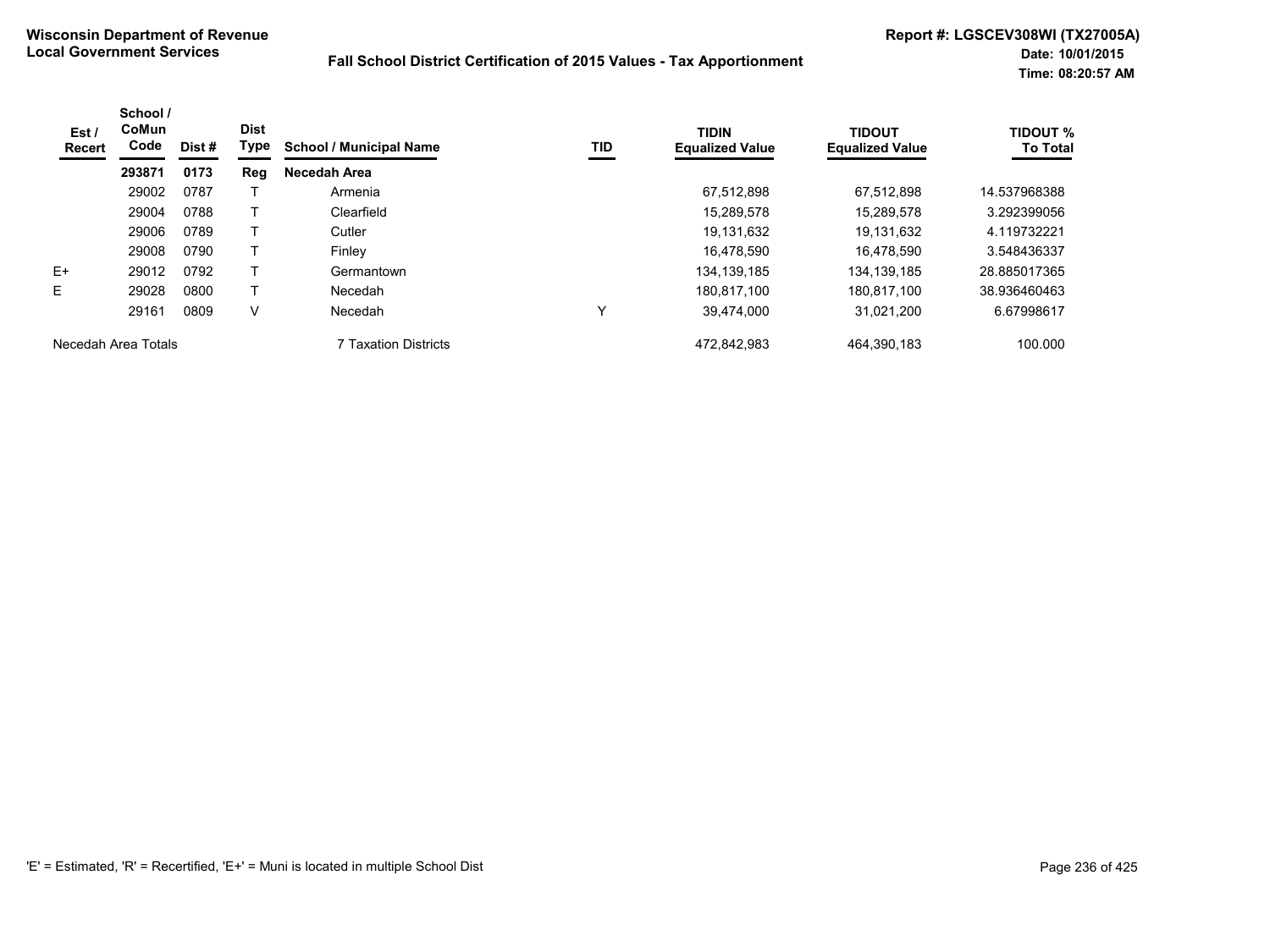| Est /<br>Recert | School /<br>CoMun<br>Code | Dist # | <b>Dist</b><br>Type | <b>School / Municipal Name</b> | TID | <b>TIDIN</b><br><b>Equalized Value</b> | <b>TIDOUT</b><br><b>Equalized Value</b> | <b>TIDOUT %</b><br><b>To Total</b> |
|-----------------|---------------------------|--------|---------------------|--------------------------------|-----|----------------------------------------|-----------------------------------------|------------------------------------|
|                 | 703892                    | 0433   | Reg                 | Neenah                         |     |                                        |                                         |                                    |
|                 | 70006                     | 1912   |                     | Clayton                        |     | 402,306,543                            | 402,306,543                             | 10.702094045                       |
|                 | 70008                     | 1913   |                     | Menasha                        |     | 1,044,091,573                          | 1,044,091,573                           | 27.774756339                       |
|                 | 70010                     | 1914   |                     | Neenah                         |     | 408,897,400                            | 408,897,400                             | 10.877422964                       |
|                 | 70026                     | 1922   |                     | Vinland                        |     | 142,629,735                            | 142,629,735                             | 3.794213304                        |
|                 | 70261                     | 1929   | C                   | Neenah                         | ∨   | 1,933,055,000                          | 1,761,213,300                           | 46.851513348                       |
| Neenah Totals   |                           |        |                     | 5 Taxation Districts           |     | 3,930,980,251                          | 3,759,138,551                           | 100.000                            |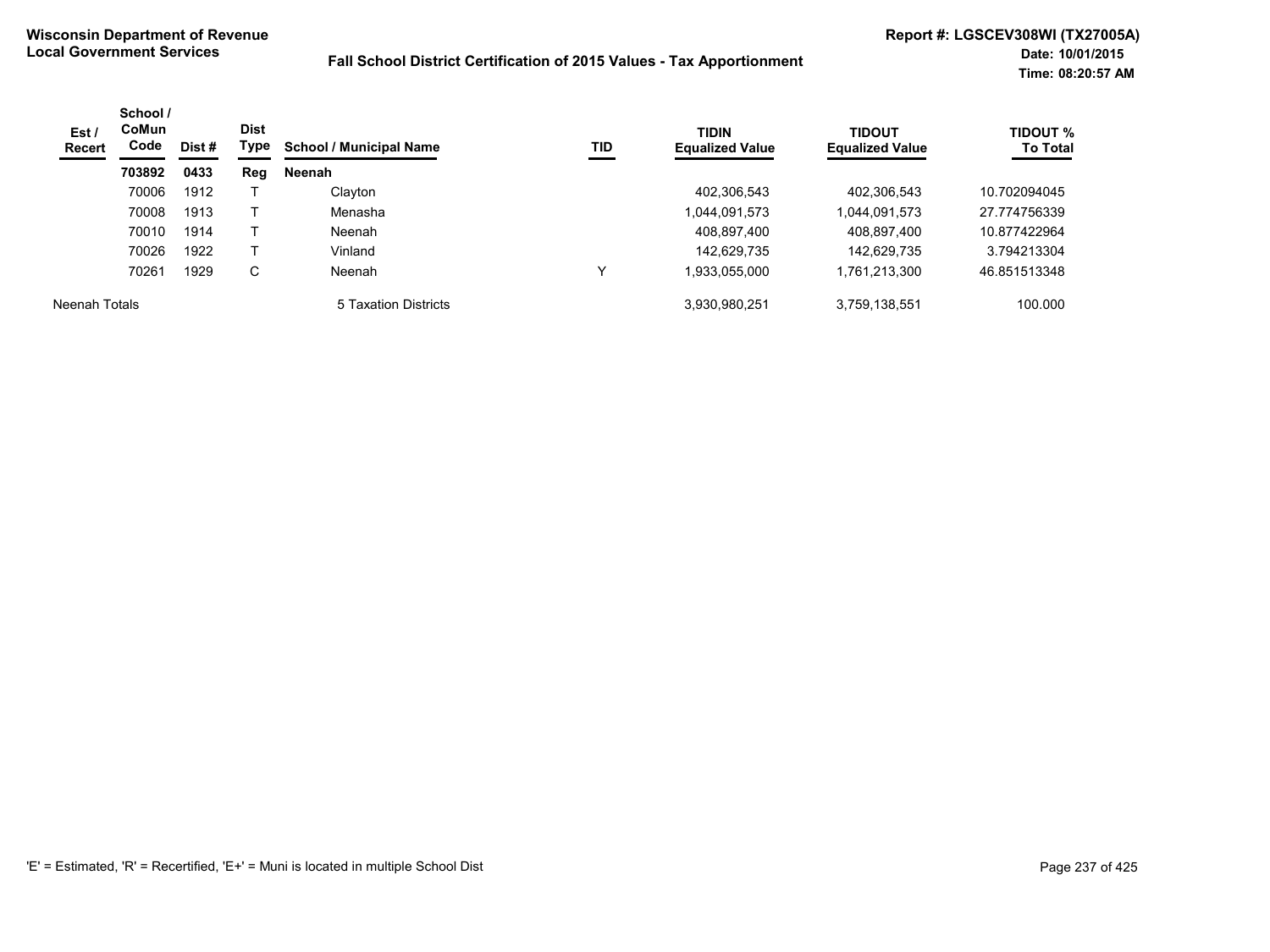| Est/<br>Recert     | School /<br>CoMun<br>Code | Dist# | <b>Dist</b><br><b>Type</b> | <b>School / Municipal Name</b> | TID | <b>TIDIN</b><br><b>Equalized Value</b> | <b>TIDOUT</b><br><b>Equalized Value</b> | <b>TIDOUT %</b><br><b>To Total</b> |
|--------------------|---------------------------|-------|----------------------------|--------------------------------|-----|----------------------------------------|-----------------------------------------|------------------------------------|
|                    | 103899                    | 0065  | Reg                        | <b>Neillsville</b>             |     |                                        |                                         |                                    |
| $E+$               | 10008                     | 0234  |                            | Dewhurst                       |     | 82,521,834                             | 82,521,834                              | 17.925732746                       |
|                    | 10010                     | 0235  |                            | Eaton                          |     | 757,111                                | 757,111                                 | .16446277                          |
|                    | 10016                     | 0238  |                            | Grant                          |     | 21,929,036                             | 21,929,036                              | 4.763515541                        |
|                    | 10020                     | 0240  |                            | <b>Hendren</b>                 |     | 1,158,397                              | 1,158,397                               | .251631769                         |
| E.                 | 10022                     | 0241  |                            | Hewett                         |     | 25,036,500                             | 25,036,500                              | 5.438531673                        |
|                    | 10028                     | 0244  |                            | Levis                          |     | 36,137,500                             | 36,137,500                              | 7.849936625                        |
|                    | 10042                     | 0251  |                            | Pine Valley                    |     | 85,587,700                             | 85,587,700                              | 18.591712789                       |
|                    | 10046                     | 0253  |                            | Seif                           |     | 15,207,513                             | 15,207,513                              | 3.303438624                        |
|                    | 10050                     | 0255  |                            | Sherwood                       |     | 1,436,236                              | 1,436,236                               | .311985101                         |
|                    | 10058                     | 0259  |                            | Washburn                       |     | 21,685,631                             | 21,685,631                              | 4.710642104                        |
|                    | 10060                     | 0260  |                            | Weston                         |     | 43,251,490                             | 43,251,490                              | 9.395266841                        |
| $E+$               | 10066                     | 0263  |                            | York                           |     | 10,533,887                             | 10,533,887                              | 2.288214331                        |
|                    | 10261                     | 0273  | C                          | Neillsville                    | Υ   | 121,131,500                            | 115,111,200                             | 25.004929087                       |
| Neillsville Totals |                           |       |                            | 13 Taxation Districts          |     | 466,374,335                            | 460,354,035                             | 100.000                            |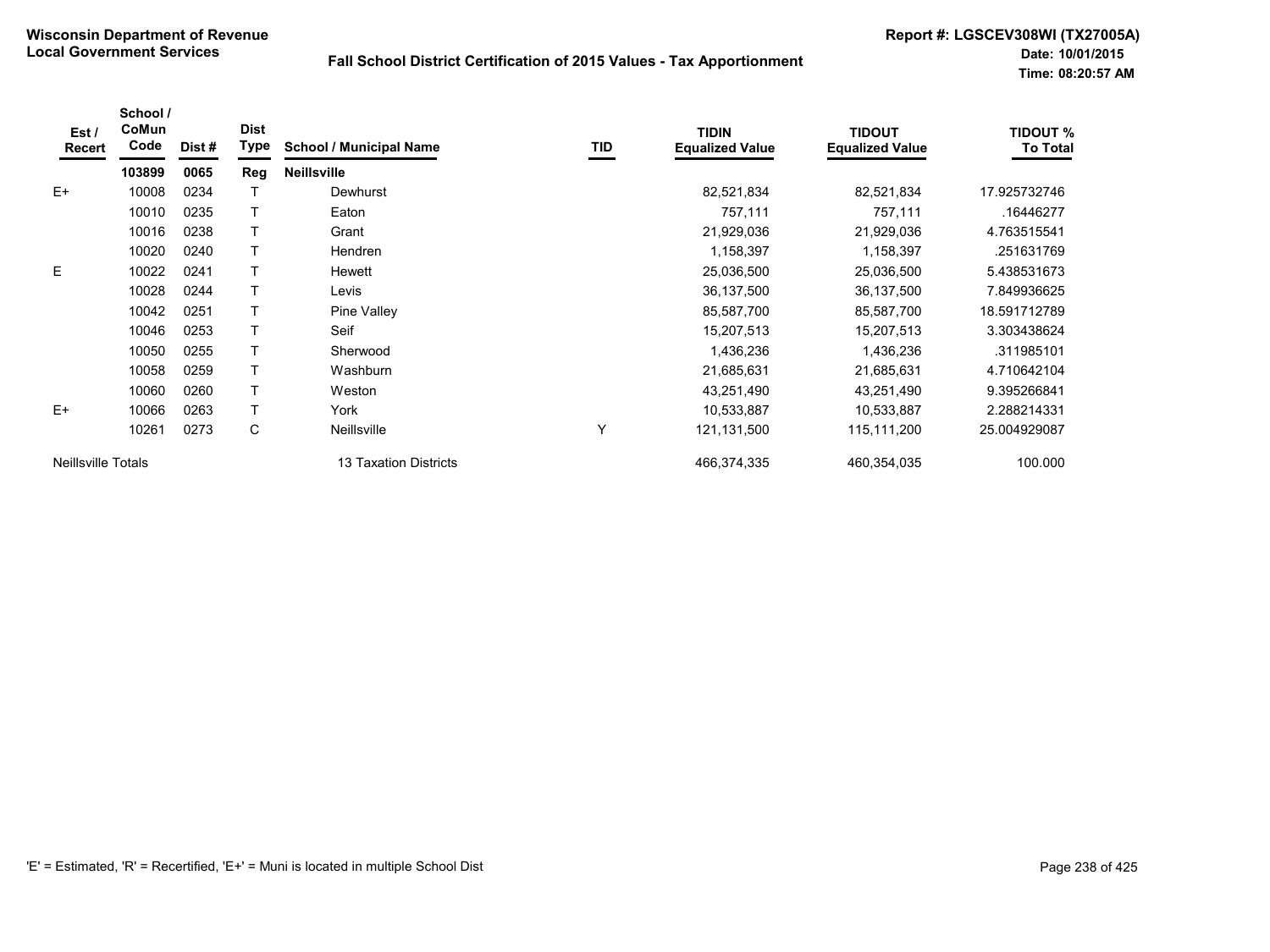| Est /<br>Recert | School /<br>CoMun<br>Code | Dist # | <b>Dist</b><br>Type | <b>School / Municipal Name</b> | <b>TID</b> | <b>TIDIN</b><br><b>Equalized Value</b> | TIDOUT<br><b>Equalized Value</b> | <b>TIDOUT %</b><br><b>To Total</b> |
|-----------------|---------------------------|--------|---------------------|--------------------------------|------------|----------------------------------------|----------------------------------|------------------------------------|
|                 | 713906                    | 0439   | Reg                 | <b>Nekoosa</b>                 |            |                                        |                                  |                                    |
|                 | 01030                     | 0015   |                     | Rome                           |            | 581,092,432                            | 581,092,432                      | 61.633377147                       |
|                 | 29002                     | 0787   |                     | Armenia                        |            | 65,479,602                             | 65.479.602                       | 6.94507239                         |
|                 | 71026                     | 1945   |                     | Port Edwards                   |            | 67,679,466                             | 67,679,466                       | 7.17840024                         |
| E+              | 71036                     | 1950   |                     | Saratoga                       |            | 131,720,519                            | 131,720,519                      | 13.970893404                       |
|                 | 71261                     | 1964   | C                   | Nekoosa                        |            | 108,408,196                            | 96,848,996                       | 10.272256819                       |
| Nekoosa Totals  |                           |        |                     | 5 Taxation Districts           |            | 954,380,215                            | 942,821,015                      | 100.000                            |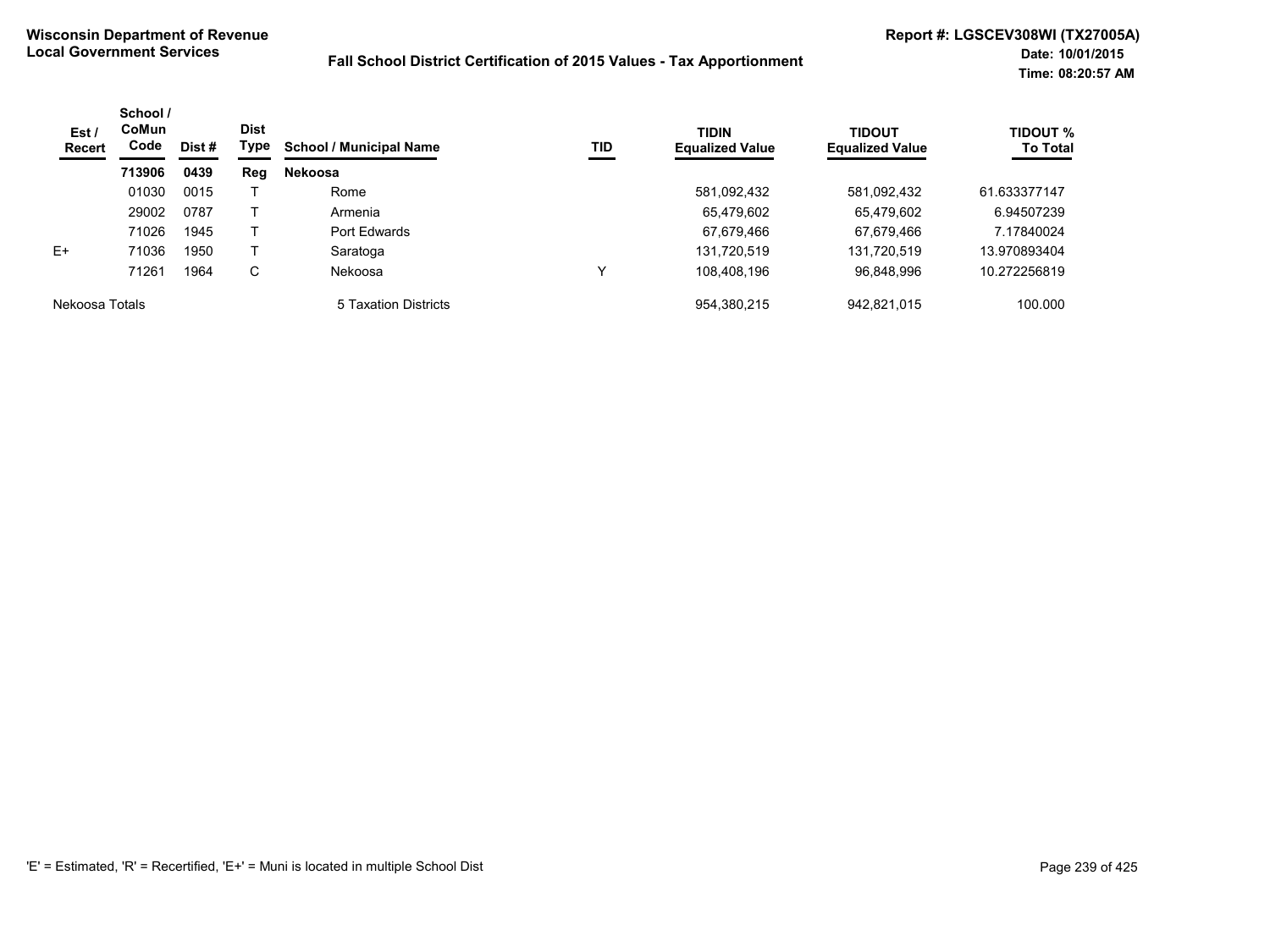| Est /<br>Recert   | School /<br><b>CoMun</b><br>Code | Dist # | <b>Dist</b><br>Type | <b>School / Municipal Name</b> | TID | <b>TIDIN</b><br><b>Equalized Value</b> | <b>TIDOUT</b><br><b>Equalized Value</b> | <b>TIDOUT %</b><br><b>To Total</b> |
|-------------------|----------------------------------|--------|---------------------|--------------------------------|-----|----------------------------------------|-----------------------------------------|------------------------------------|
|                   | 143913                           | 0104   | <b>Elem</b>         | Neosho J 3                     |     |                                        |                                         |                                    |
|                   | 14002                            | 0397   |                     | Ashippun                       |     | 31,421,509                             | 31,421,509                              | 17.44420049                        |
|                   | 14020                            | 0406   |                     | Herman                         |     | 5,170,876                              | 5,170,876                               | 2.870702284                        |
|                   | 14022                            | 0407   |                     | Hubbard                        |     | 314.717                                | 314,717                                 | .174720649                         |
|                   | 14024                            | 0408   |                     | Hustisford                     |     | 1,631,821                              | 1,631,821                               | .905933979                         |
|                   | 14026                            | 0409   |                     | Lebanon                        |     | 13.241.116                             | 13.241.116                              | 7.351037221                        |
|                   | 14038                            | 0415   |                     | <b>Rubicon</b>                 |     | 92,529,780                             | 92.529.780                              | 51.36952632                        |
|                   | 14161                            | 0428   | V                   | Neosho                         |     | 35,816,000                             | 35,816,000                              | 19.883879057                       |
| Neosho J 3 Totals |                                  |        |                     | 7 Taxation Districts           |     | 180,125,819                            | 180,125,819                             | 100.000                            |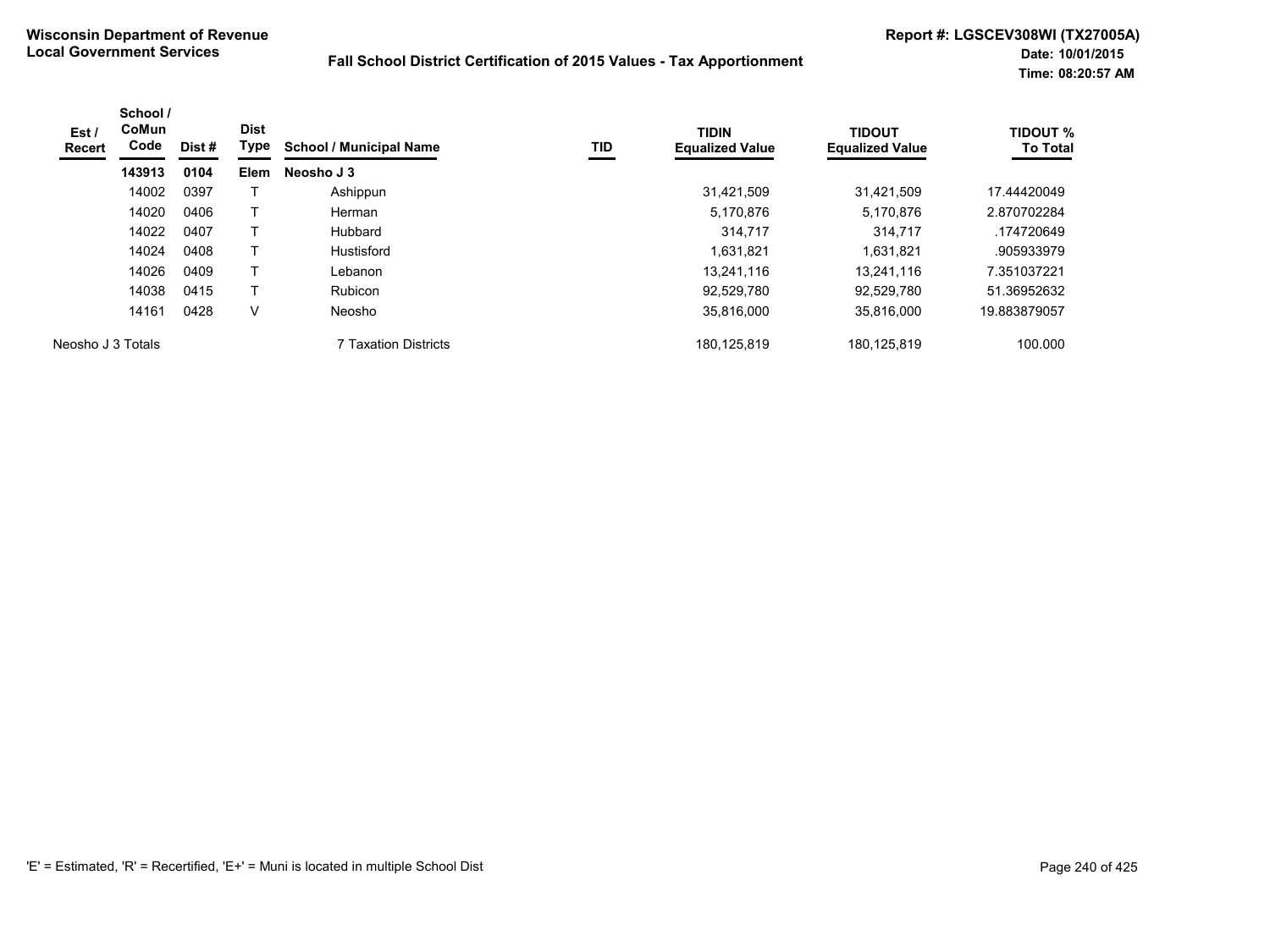| Est /<br>Recert          | School /<br>CoMun<br>Code | Dist# | <b>Dist</b><br>Type | <b>School / Municipal Name</b> | TID          | <b>TIDIN</b><br><b>Equalized Value</b> | <b>TIDOUT</b><br><b>Equalized Value</b> | <b>TIDOUT %</b><br><b>To Total</b> |
|--------------------------|---------------------------|-------|---------------------|--------------------------------|--------------|----------------------------------------|-----------------------------------------|------------------------------------|
|                          | 093920                    | 0058  | Reg                 | <b>New Auburn</b>              |              |                                        |                                         |                                    |
|                          | 03022                     | 0049  |                     | Dovre                          |              | 14.415.691                             | 14.415.691                              | 5.103055668                        |
|                          | 03151                     | 0068  | V                   | New Auburn                     |              | 20,213,400                             | 20,213,400                              | 7.155404859                        |
|                          | 09006                     | 0201  | T                   | Auburn                         |              | 15,580,978                             | 15,580,978                              | 5.515559267                        |
|                          | 09010                     | 0203  | T.                  | Bloomer                        |              | 2.948.506                              | 2,948,506                               | 1.043750886                        |
|                          | 09012                     | 0204  |                     | Cleveland                      |              | 480.937                                | 480.937                                 | .170248397                         |
|                          | 09038                     | 0217  | Т                   | Sampson                        |              | 192,292,887                            | 192,292,887                             | 68.07036214                        |
|                          | 09161                     | 0224  | V                   | New Auburn                     | $\checkmark$ | 31.143.100                             | 19.437.200                              | 6.880635387                        |
|                          | 54030                     | 1440  |                     | <b>Rusk</b>                    |              | 17, 121, 754                           | 17,121,754                              | 6.060983396                        |
| <b>New Auburn Totals</b> |                           |       |                     | 8 Taxation Districts           |              | 294, 197, 253                          | 282,491,353                             | 100.000                            |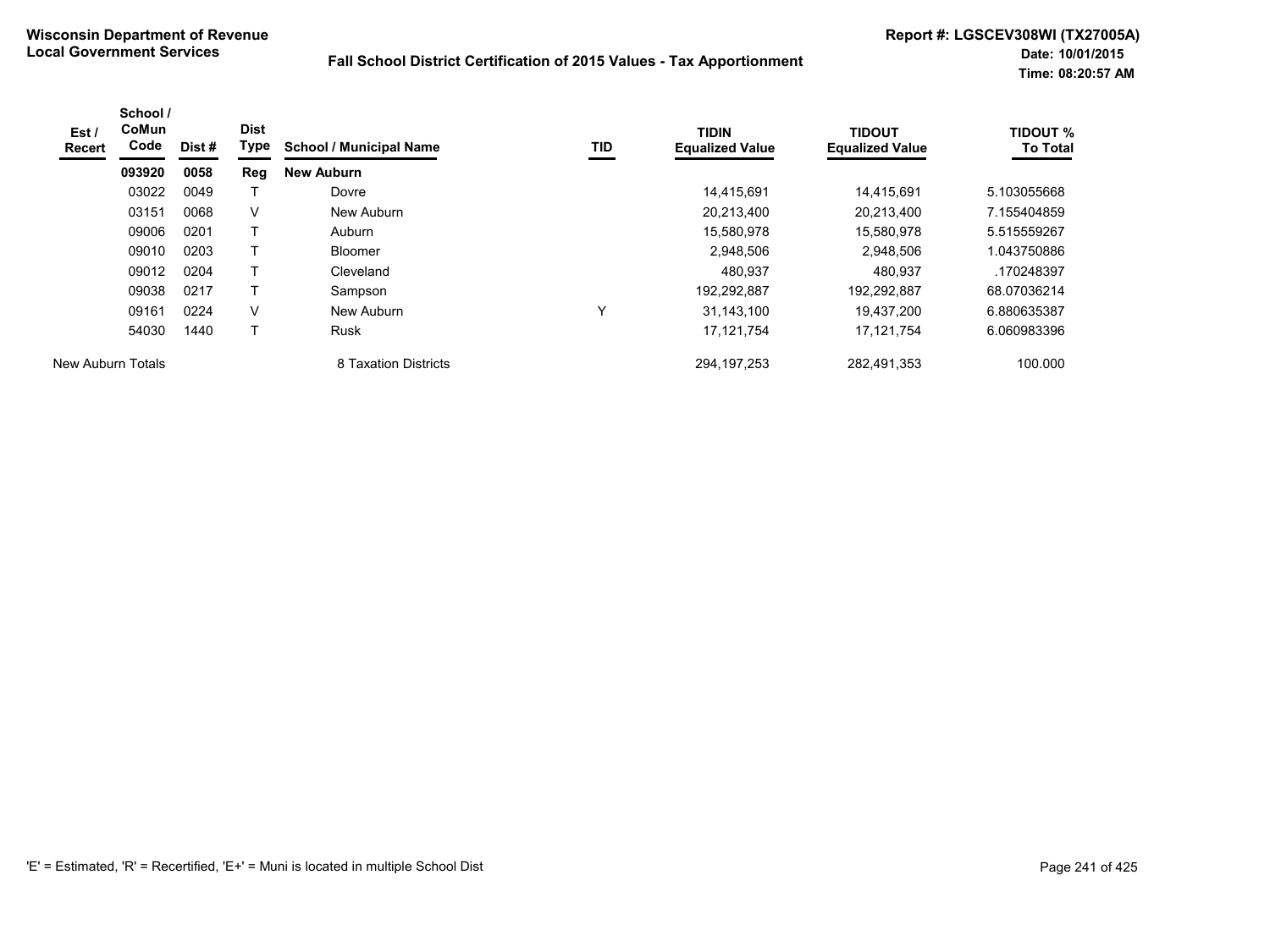| Est /<br><b>Recert</b> | School /<br>CoMun<br>Code | Dist# | <b>Dist</b><br>Type | <b>School / Municipal Name</b> | TID | <b>TIDIN</b><br><b>Equalized Value</b> | TIDOUT<br><b>Equalized Value</b> | <b>TIDOUT %</b><br><b>To Total</b> |
|------------------------|---------------------------|-------|---------------------|--------------------------------|-----|----------------------------------------|----------------------------------|------------------------------------|
|                        | 673925                    | 0417  | Rea                 | New Berlin                     |     |                                        |                                  |                                    |
|                        | 67261                     | 1844  | ⌒                   | New Berlin                     |     | 4.428.088.120                          | 4,428,088,120                    | 100                                |
| New Berlin Totals      |                           |       |                     | <b>Taxation Districts</b>      |     | 4,428,088,120                          | 4,428,088,120                    | 100.000                            |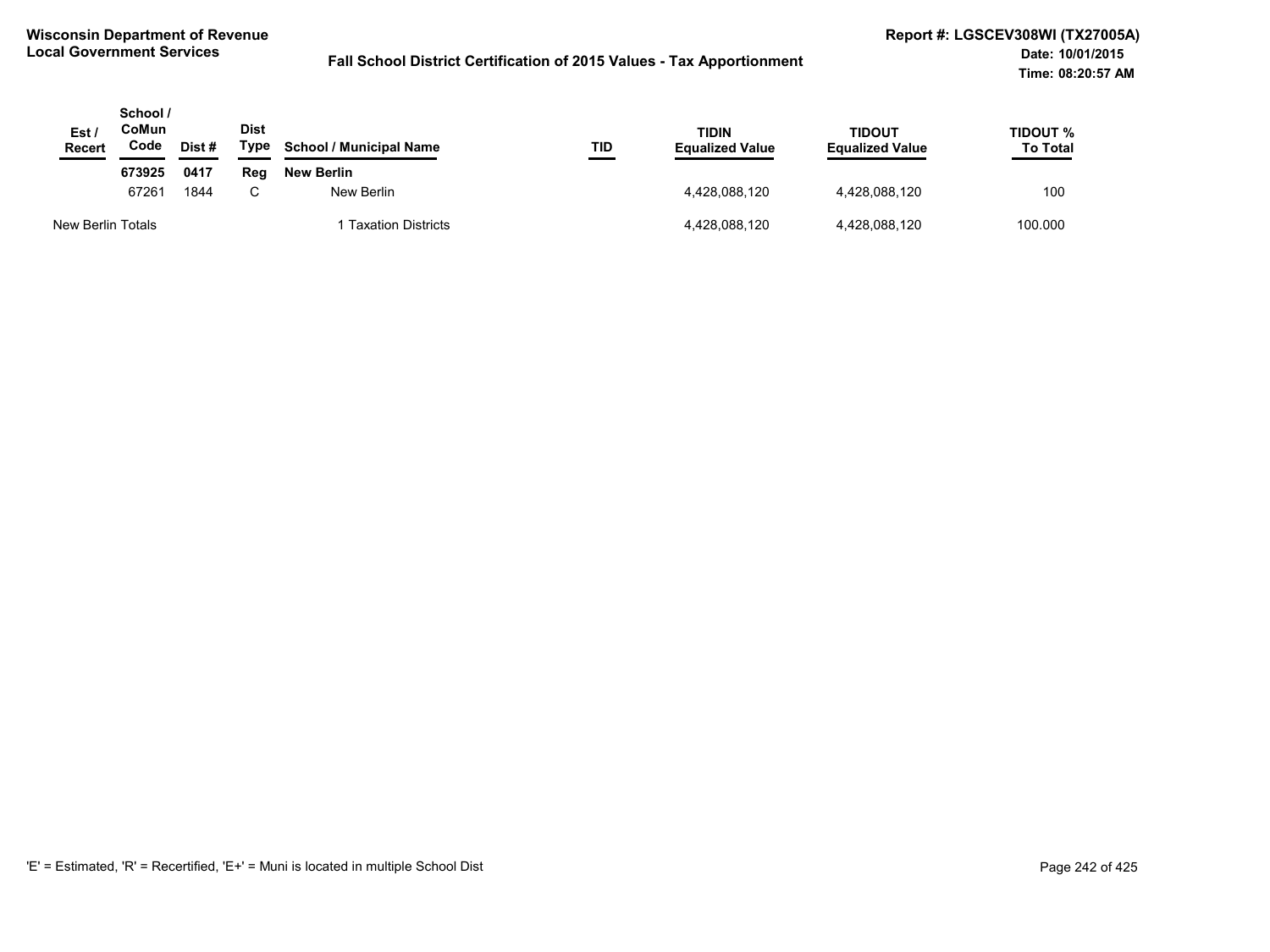| Est /<br>Recert   | School /<br>CoMun<br>Code | Dist # | <b>Dist</b><br>Type | <b>School / Municipal Name</b> | TID | <b>TIDIN</b><br><b>Equalized Value</b> | <b>TIDOUT</b><br><b>Equalized Value</b> | <b>TIDOUT %</b><br><b>To Total</b> |
|-------------------|---------------------------|--------|---------------------|--------------------------------|-----|----------------------------------------|-----------------------------------------|------------------------------------|
|                   | 233934                    | 0149   | Reg                 | <b>New Glarus</b>              |     |                                        |                                         |                                    |
|                   | 13040                     | 0354   |                     | Montrose                       |     | 400.221                                | 400.221                                 | .097077071                         |
| $E+$              | 13044                     | 0356   |                     | Perry                          |     | 7,399,918                              | 7.399.918                               | 1.79491422                         |
|                   | 13048                     | 0358   |                     | Primrose                       |     | 40,721,937                             | 40.721.937                              | 9.877458611                        |
|                   | 23002                     | 0647   |                     | Adams                          |     | 1.742.216                              | 1.742.216                               | .422589584                         |
|                   | 23014                     | 0653   |                     | Exeter                         |     | 28,686,907                             | 28,686,907                              | 6.95825782                         |
|                   | 23024                     | 0658   |                     | New Glarus                     |     | 142,610,149                            | 142,610,149                             | 34.591327134                       |
|                   | 23030                     | 0661   |                     | Washington                     |     | 2,470,587                              | 2,470,587                               | .599262281                         |
|                   | 23032                     | 0662   |                     | York                           |     | 35,519,166                             | 35,519,166                              | 8.615481431                        |
|                   | 23161                     | 0668   | V                   | <b>New Glarus</b>              | Υ   | 164,442,800                            | 152,720,300                             | 37.043631848                       |
| New Glarus Totals |                           |        |                     | 9 Taxation Districts           |     | 423.993.901                            | 412,271,401                             | 100.000                            |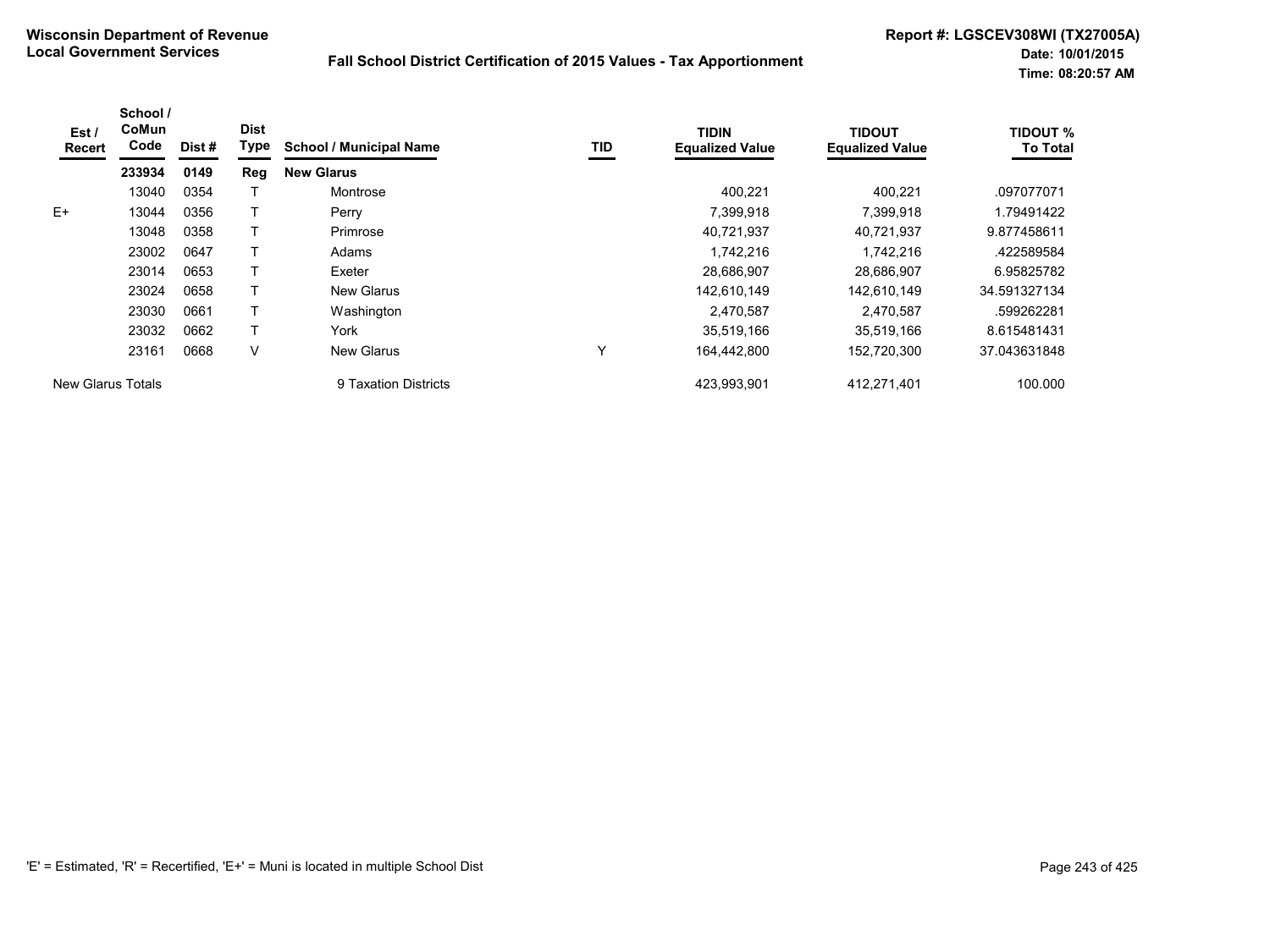| Est /<br>Recert | School /<br>CoMun<br>Code | Dist# | <b>Dist</b><br>Type | <b>School / Municipal Name</b> | TID | <b>TIDIN</b><br><b>Equalized Value</b> | <b>TIDOUT</b><br><b>Equalized Value</b> | <b>TIDOUT %</b><br><b>To Total</b> |
|-----------------|---------------------------|-------|---------------------|--------------------------------|-----|----------------------------------------|-----------------------------------------|------------------------------------|
|                 | 083941                    | 0051  | <b>Reg</b>          | <b>New Holstein</b>            |     |                                        |                                         |                                    |
|                 | 08004                     | 0180  |                     | <b>Brothertown</b>             |     | 36,559,101                             | 36,559,101                              | 5.389392347                        |
|                 | 08006                     | 0181  |                     | Charlestown                    |     | 12,642,072                             | 12,642,072                              | 1.863642273                        |
|                 | 08012                     | 0184  | Т                   | New Holstein                   |     | 85,803,004                             | 85,803,004                              | 12.648726047                       |
|                 | 08261                     | 0197  | С                   | New Holstein                   | v   | 168,947,300                            | 159,561,100                             | 23.521841282                       |
|                 | 20010                     | 0548  |                     | Calumet                        |     | 175,018,800                            | 175,018,800                             | 25.800551858                       |
|                 | 20026                     | 0556  |                     | Marshfield                     |     | 100,351,000                            | 100,351,000                             | 14.793331799                       |
|                 | 20040                     | 0563  | Т                   | Taycheedah                     |     | 41,065,394                             | 41,065,394                              | 6.053691532                        |
|                 | 20151                     | 0569  | $\vee$              | Mount Calvary                  |     | 32,588,500                             | 32,588,500                              | 4.804062673                        |
|                 | 20181                     | 0573  | $\vee$              | Saint Cloud                    |     | 26,404,300                             | 26,404,300                              | 3.892413337                        |
|                 | 59002                     | 1597  | Т                   | Greenbush                      |     | 1,192,548                              | 1,192,548                               | .175800523                         |
|                 | 59020                     | 1606  | т                   | Russell                        |     | 7,167,113                              | 7,167,113                               | 1.056546329                        |
|                 | New Holstein Totals       |       |                     | 11 Taxation Districts          |     | 687,739,132                            | 678,352,932                             | 100.000                            |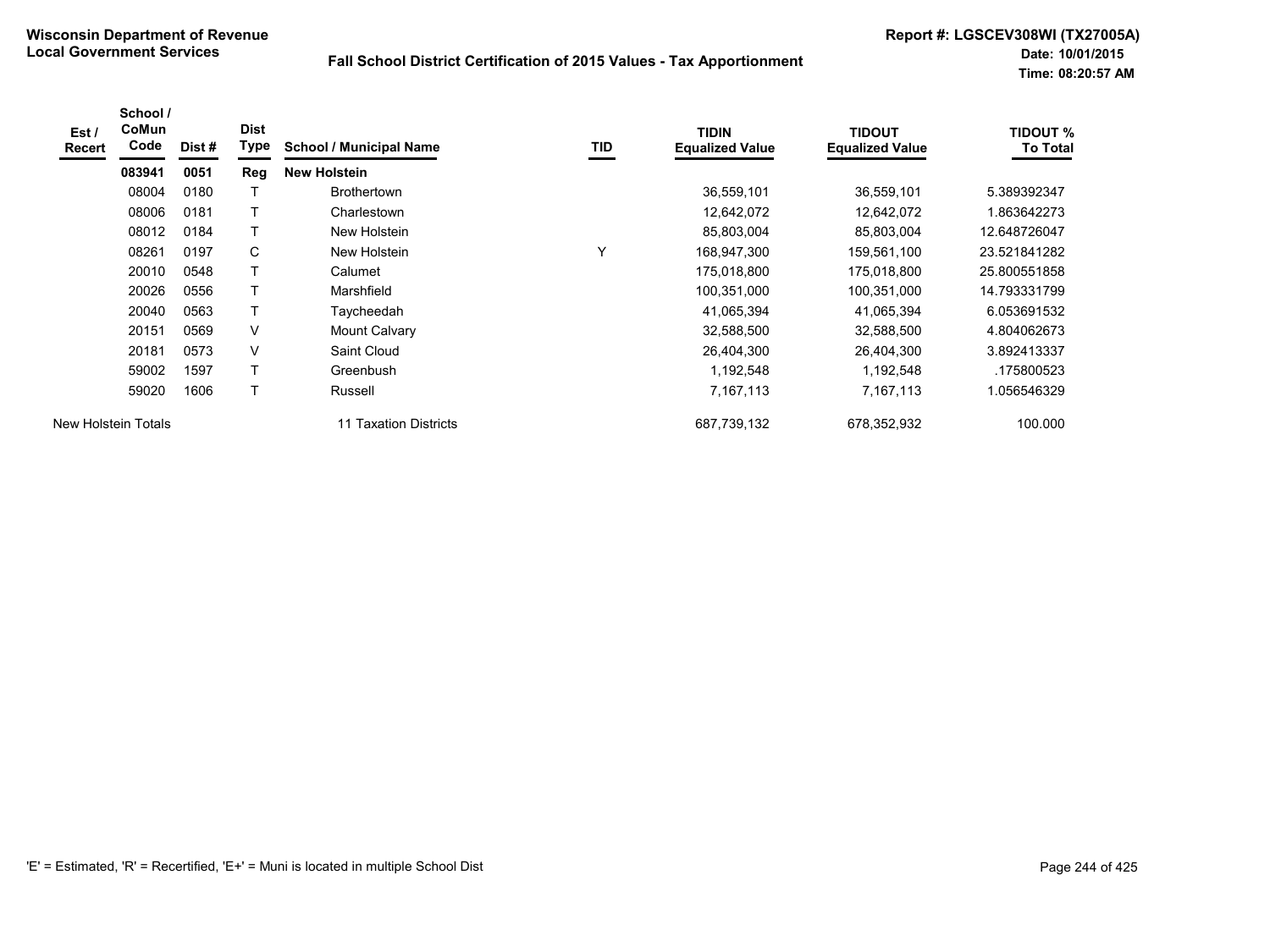| Est /<br>Recert   | School /<br>CoMun<br>Code | Dist # | <b>Dist</b><br><b>Type</b> | <b>School / Municipal Name</b> | TID | <b>TIDIN</b><br><b>Equalized Value</b> | <b>TIDOUT</b><br><b>Equalized Value</b> | <b>TIDOUT %</b><br><b>To Total</b> |
|-------------------|---------------------------|--------|----------------------------|--------------------------------|-----|----------------------------------------|-----------------------------------------|------------------------------------|
|                   | 293948                    | 0174   | Reg                        | <b>New Lisbon</b>              |     |                                        |                                         |                                    |
|                   | 29004                     | 0788   |                            | Clearfield                     |     | 52,370,122                             | 52,370,122                              | 15.28718678                        |
|                   | 29006                     | 0789   |                            | Cutler                         |     | 4,267,879                              | 4,267,879                               | 1.245822254                        |
|                   | 29010                     | 0791   |                            | Fountain                       |     | 34,697,854                             | 34,697,854                              | 10.128534262                       |
| $E+$              | 29012                     | 0792   |                            | Germantown                     |     | 124,492,287                            | 124,492,287                             | 36.340126229                       |
|                   | 29022                     | 0797   |                            | Lisbon                         |     | 31,639,459                             | 31,639,459                              | 9.235768429                        |
|                   | 29030                     | 0801   | T                          | Orange                         |     | 23,311,423                             | 23,311,423                              | 6.804759353                        |
|                   | 29136                     | 0807   | V                          | <b>Hustler</b>                 |     | 9,941,300                              | 9,941,300                               | 2.901931562                        |
|                   | 29261                     | 0814   | C                          | New Lisbon                     | Υ   | 69,140,100                             | 58,083,000                              | 16.954813849                       |
|                   | 41008                     | 1094   |                            | Clifton                        |     | 3,362,169                              | 3,362,169                               | .981439484                         |
|                   | 41030                     | 1105   |                            | Oakdale                        |     | 409,781                                | 409,781                                 | .119617798                         |
| New Lisbon Totals |                           |        |                            | 10 Taxation Districts          |     | 353,632,374                            | 342,575,274                             | 100.000                            |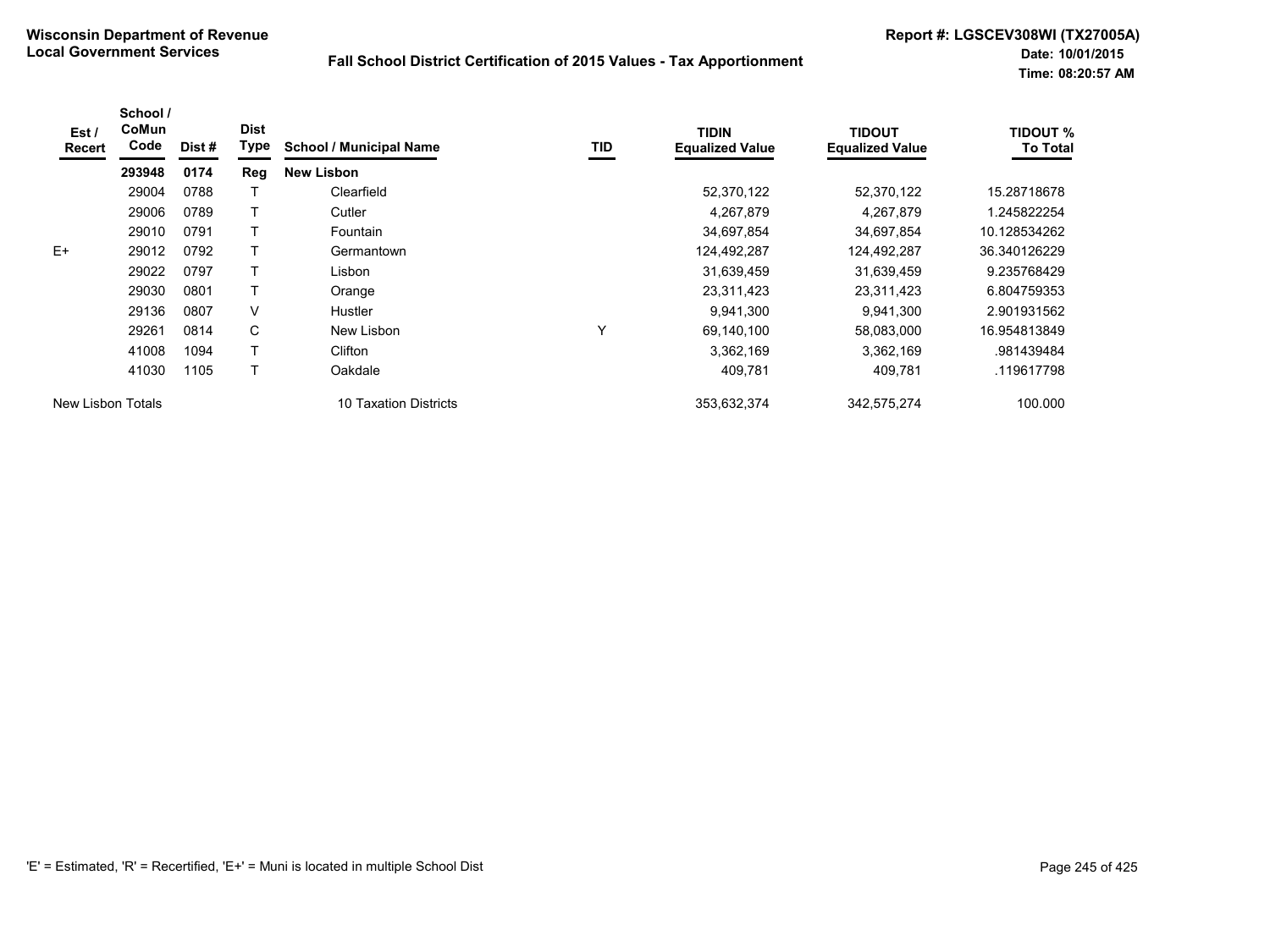| Est $\prime$<br>Recert | School /<br>CoMun<br>Code | Dist# | <b>Dist</b><br>Type | <b>School / Municipal Name</b> | TID | <b>TIDIN</b><br><b>Equalized Value</b> | <b>TIDOUT</b><br><b>Equalized Value</b> | <b>TIDOUT %</b><br><b>To Total</b> |
|------------------------|---------------------------|-------|---------------------|--------------------------------|-----|----------------------------------------|-----------------------------------------|------------------------------------|
|                        | 683955                    | 0426  | <b>Reg</b>          | <b>New London</b>              |     |                                        |                                         |                                    |
|                        | 44012                     | 1183  |                     | Dale                           |     | 104,283,356                            | 104,283,356                             | 10.380682361                       |
|                        | 44014                     | 1184  | $\mathsf{T}$        | Deer Creek                     |     | 2,465,660                              | 2,465,660                               | .245439294                         |
|                        | 44022                     | 1188  | Т                   | Greenville                     |     | 120,534                                | 120,534                                 | .011998321                         |
|                        | 44024                     | 1189  |                     | Hortonia                       |     | 36,538,684                             | 36,538,684                              | 3.637171712                        |
| $E+$                   | 44028                     | 1191  | т                   | Liberty                        |     | 22,252,090                             | 22,252,090                              | 2.215040703                        |
|                        | 44032                     | 1193  |                     | Maple Creek                    |     | 42,642,668                             | 42,642,668                              | 4.244780841                        |
|                        | 44261                     | 1208  | C                   | New London                     | Υ   | 114,162,500                            | 101,785,050                             | 10.131993385                       |
|                        | 68002                     | 1848  |                     | <b>Bear Creek</b>              |     | 318,018                                | 318,018                                 | .031656479                         |
|                        | 68004                     | 1849  | $\top$              | Caledonia                      |     | 149,340,000                            | 149,340,000                             | 14.865757713                       |
|                        | 68012                     | 1853  | $\top$              | Fremont                        |     | 2,097,080                              | 2,097,080                               | .20874972                          |
|                        | 68022                     | 1858  | $\mathsf{T}$        | Lebanon                        |     | 96,460,921                             | 96,460,921                              | 9.602013395                        |
|                        | 68030                     | 1862  | $\mathsf{T}$        | Mukwa                          |     | 204,860,723                            | 204,860,723                             | 20.392459308                       |
|                        | 68261                     | 1879  | C                   | New London                     |     | 244,953,200                            | 223,399,200                             | 22.237835681                       |
|                        | 70006                     | 1912  | $\mathsf{T}$        | Clayton                        |     |                                        |                                         |                                    |
|                        | 70028                     | 1923  |                     | Winchester                     |     | 15,438,172                             | 15,438,172                              | 1.536762585                        |
|                        | 70032                     | 1925  | T                   | <b>Wolf River</b>              |     | 2,588,413                              | 2,588,413                               | .257658501                         |
| New London Totals      |                           |       |                     | 16 Taxation Districts          |     | 1,038,522,019                          | 1,004,590,569                           | 100.000                            |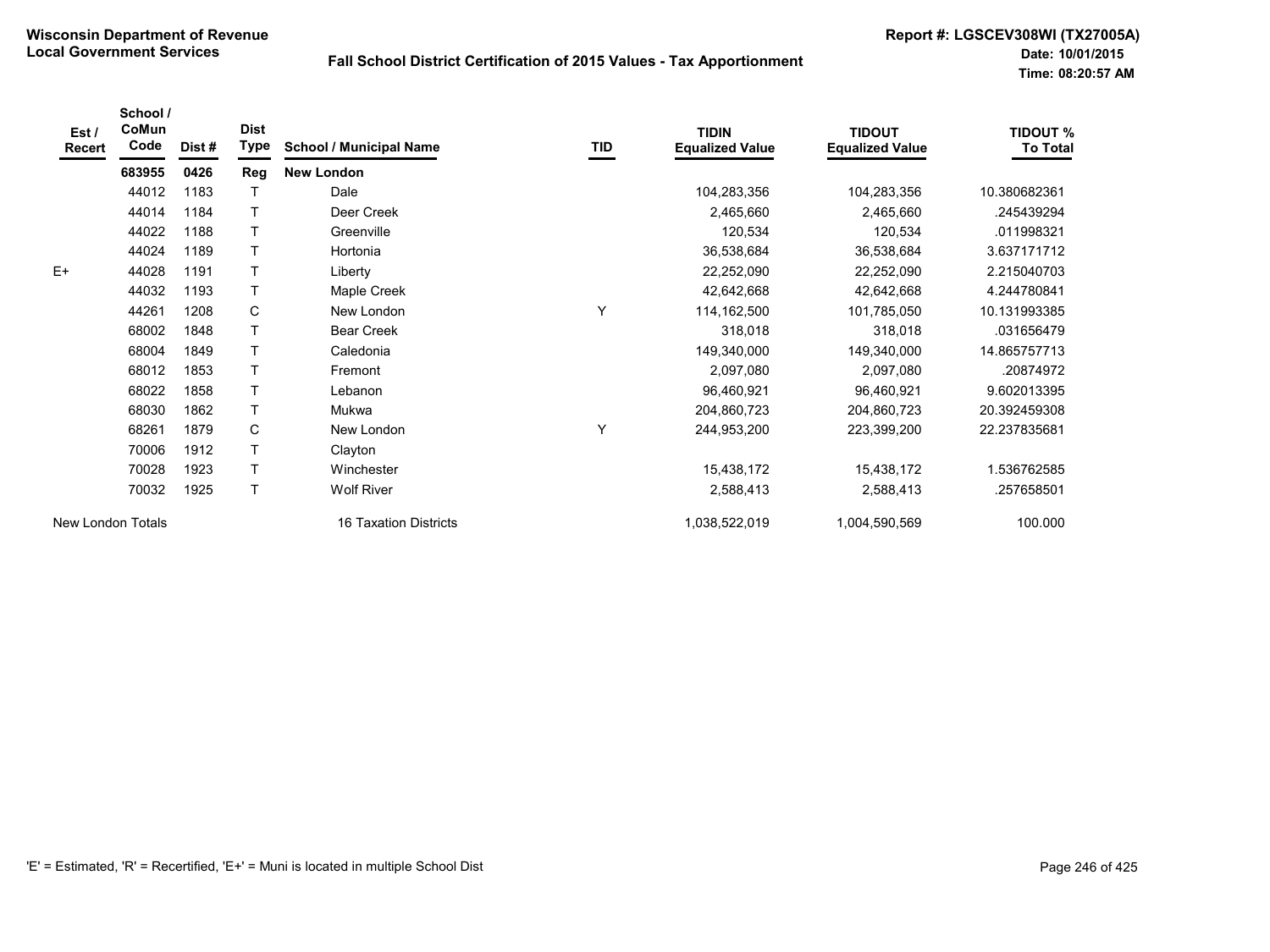| Est/<br>Recert      | School /<br>CoMun<br>Code | Dist # | <b>Dist</b><br><b>Type</b> | <b>School / Municipal Name</b> | TID | <b>TIDIN</b><br><b>Equalized Value</b> | <b>TIDOUT</b><br><b>Equalized Value</b> | <b>TIDOUT %</b><br><b>To Total</b> |
|---------------------|---------------------------|--------|----------------------------|--------------------------------|-----|----------------------------------------|-----------------------------------------|------------------------------------|
|                     | 553962                    | 0331   | Reg                        | <b>New Richmond</b>            |     |                                        |                                         |                                    |
|                     | 55006                     | 1462   |                            | Cylon                          |     | 25,204,799                             | 25,204,799                              | 2.017532923                        |
|                     | 55010                     | 1464   |                            | Emerald                        |     | 8,723,104                              | 8,723,104                               | .698245977                         |
|                     | 55012                     | 1465   |                            | Erin Prairie                   |     | 44,917,044                             | 44,917,044                              | 3.595411138                        |
| $E+$                | 55026                     | 1472   |                            | Richmond                       |     | 284,933,697                            | 284,933,697                             | 22.807684937                       |
|                     | 55030                     | 1474   |                            | Saint Joseph                   |     | 32,080,983                             | 32,080,983                              | 2.567941105                        |
|                     | 55032                     | 1475   |                            | Somerset                       |     | 24,539,485                             | 24,539,485                              | 1.964277473                        |
|                     | 55036                     | 1477   |                            | Stanton                        |     | 56,183,612                             | 56,183,612                              | 4.497250184                        |
|                     | 55038                     | 1478   |                            | <b>Star Prairie</b>            |     | 170,083,890                            | 170,083,890                             | 13.614464757                       |
|                     | 55182                     | 1487   | V                          | <b>Star Prairie</b>            |     | 33,380,000                             | 33,380,000                              | 2.671921683                        |
| E                   | 55261                     | 1493   | C                          | New Richmond                   | Υ   | 607,269,700                            | 569,241,500                             | 45.565269822                       |
| New Richmond Totals |                           |        |                            | 10 Taxation Districts          |     | 1,287,316,314                          | 1,249,288,114                           | 100.000                            |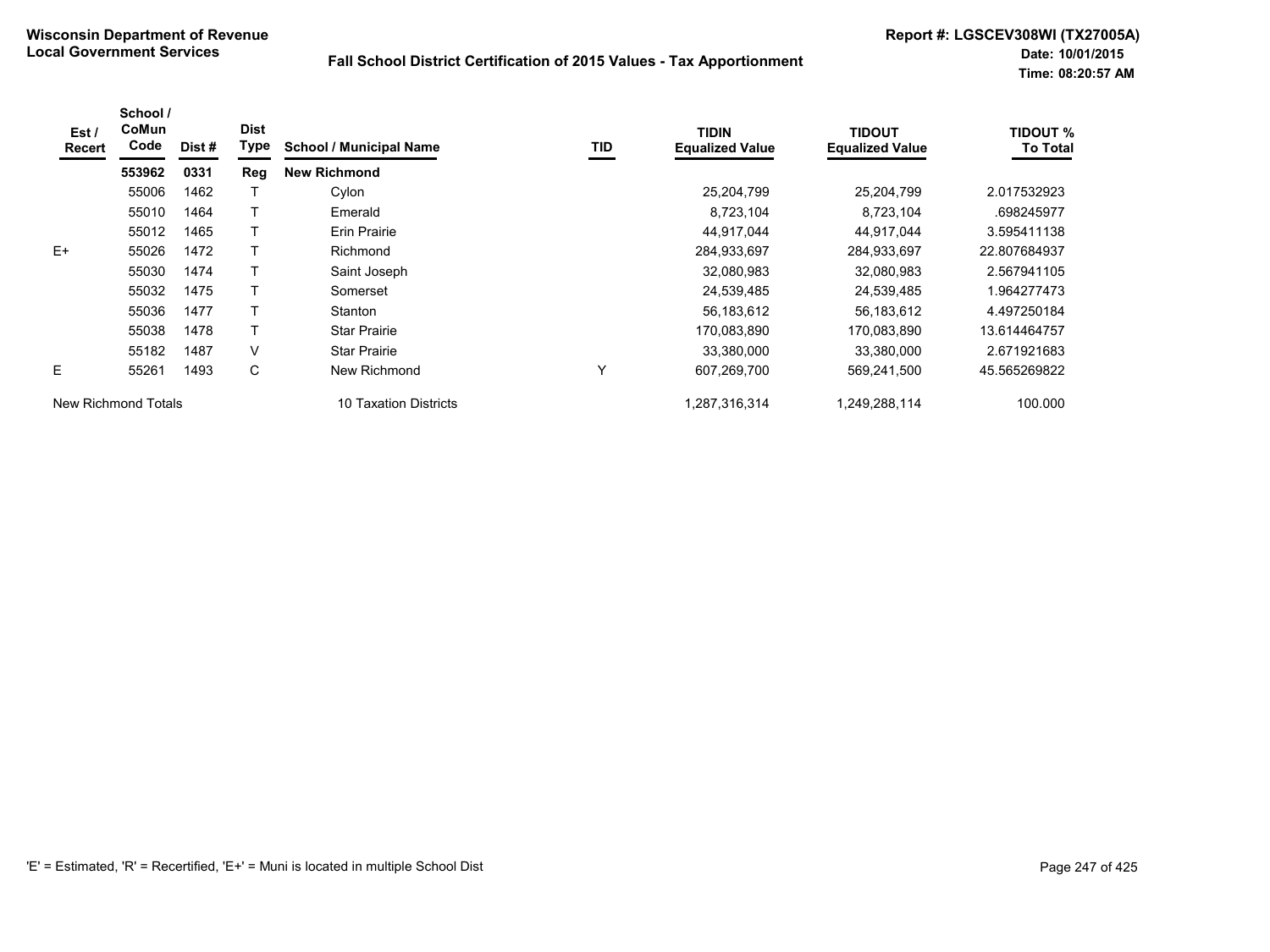| Est/<br><b>Recert</b> | School /<br>CoMun<br>Code<br>Dist# |      | <b>Dist</b><br>Type | <b>School / Municipal Name</b> | TID | <b>TIDIN</b><br><b>Equalized Value</b> | <b>TIDOUT</b><br><b>Equalized Value</b> | TIDOUT %<br><b>To Total</b> |
|-----------------------|------------------------------------|------|---------------------|--------------------------------|-----|----------------------------------------|-----------------------------------------|-----------------------------|
|                       | 383969                             | 0227 | Reg                 | Niagara                        |     |                                        |                                         |                             |
|                       | 38020                              | 1034 |                     | Niagara                        |     | 72,093,600                             | 72,093,600                              | 52.588671934                |
|                       | 38261                              | 1048 | C.                  | Niagara                        |     | 66.722.600                             | 64.996.000                              | 47.411328066                |
| Niagara Totals        |                                    |      |                     | 2 Taxation Districts           |     | 138,816,200                            | 137,089,600                             | 100.000                     |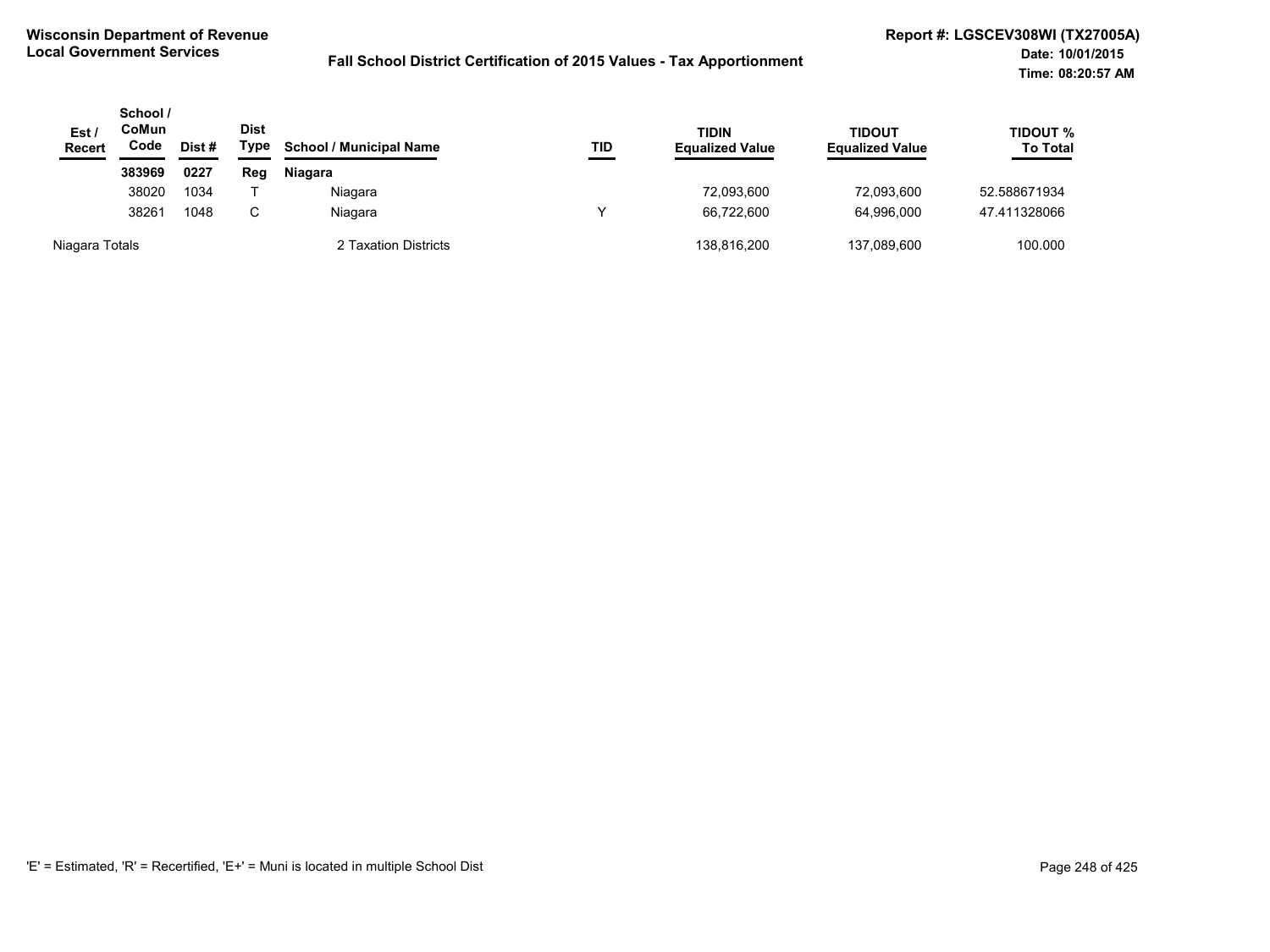| Est/<br>Recert            | School /<br><b>CoMun</b><br>Code | <b>Dist</b><br>Dist# | Type       | <b>School / Municipal Name</b> | TID | <b>TIDIN</b><br><b>Equalized Value</b> | TIDOUT<br><b>Equalized Value</b> | <b>TIDOUT %</b><br><b>To Total</b> |
|---------------------------|----------------------------------|----------------------|------------|--------------------------------|-----|----------------------------------------|----------------------------------|------------------------------------|
|                           | 402177                           | 0238                 | <b>UHS</b> | <b>Nicolet Union High</b>      |     |                                        |                                  |                                    |
|                           | 40106                            | 1071                 | V          | Bayside                        |     | 583.454.300                            | 583,454,300                      | 15.182712034                       |
| E+                        | 40126                            | 1073                 | v          | Fox Point                      |     | 1,072,257,600                          | 1,072,257,600                    | 27.902405325                       |
| $E+$                      | 40176                            | 1076                 | V          | <b>River Hills</b>             |     | 470.755.800                            | 470,755,800                      | 12.250059259                       |
|                           | 40231                            | 1082                 | С          | Glendale                       | ↘   | 2,088,866,300                          | 1,690,409,900                    | 43.988032536                       |
|                           | 45105                            | 1217                 | V          | Bayside                        |     | 26,008,300                             | 26,008,300                       | .676790846                         |
| Nicolet Union High Totals |                                  |                      |            | 5 Taxation Districts           |     | 4,241,342,300                          | 3,842,885,900                    | 100.000                            |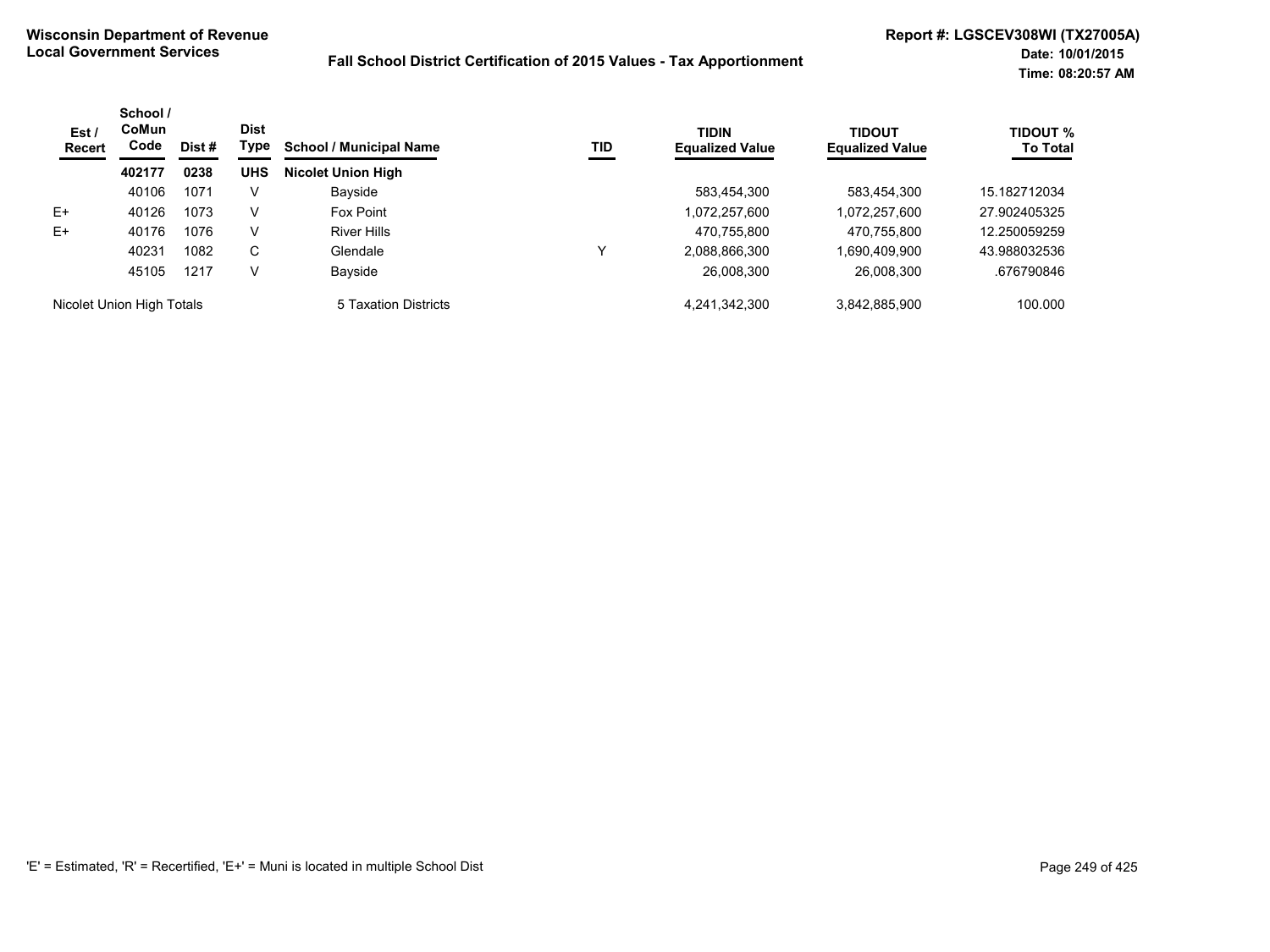| Est /<br><b>Recert</b> | School /<br>CoMun<br>Code | Dist# | <b>Dist</b><br>Type | <b>School / Municipal Name</b> | TID    | TIDIN<br><b>Equalized Value</b> | TIDOUT<br><b>Equalized Value</b> | TIDOUT %<br><b>To Total</b> |
|------------------------|---------------------------|-------|---------------------|--------------------------------|--------|---------------------------------|----------------------------------|-----------------------------|
|                        | 673976                    | 0418  | Reg                 | <b>Norris (Vernon)</b>         |        |                                 |                                  |                             |
|                        | 67030<br>1820             |       | Vernon              |                                | 78.009 | 78.009                          | 100                              |                             |
| Norris (Vernon) Totals |                           |       |                     | <b>Taxation Districts</b>      |        | 78,009                          | 78,009                           | 100.000                     |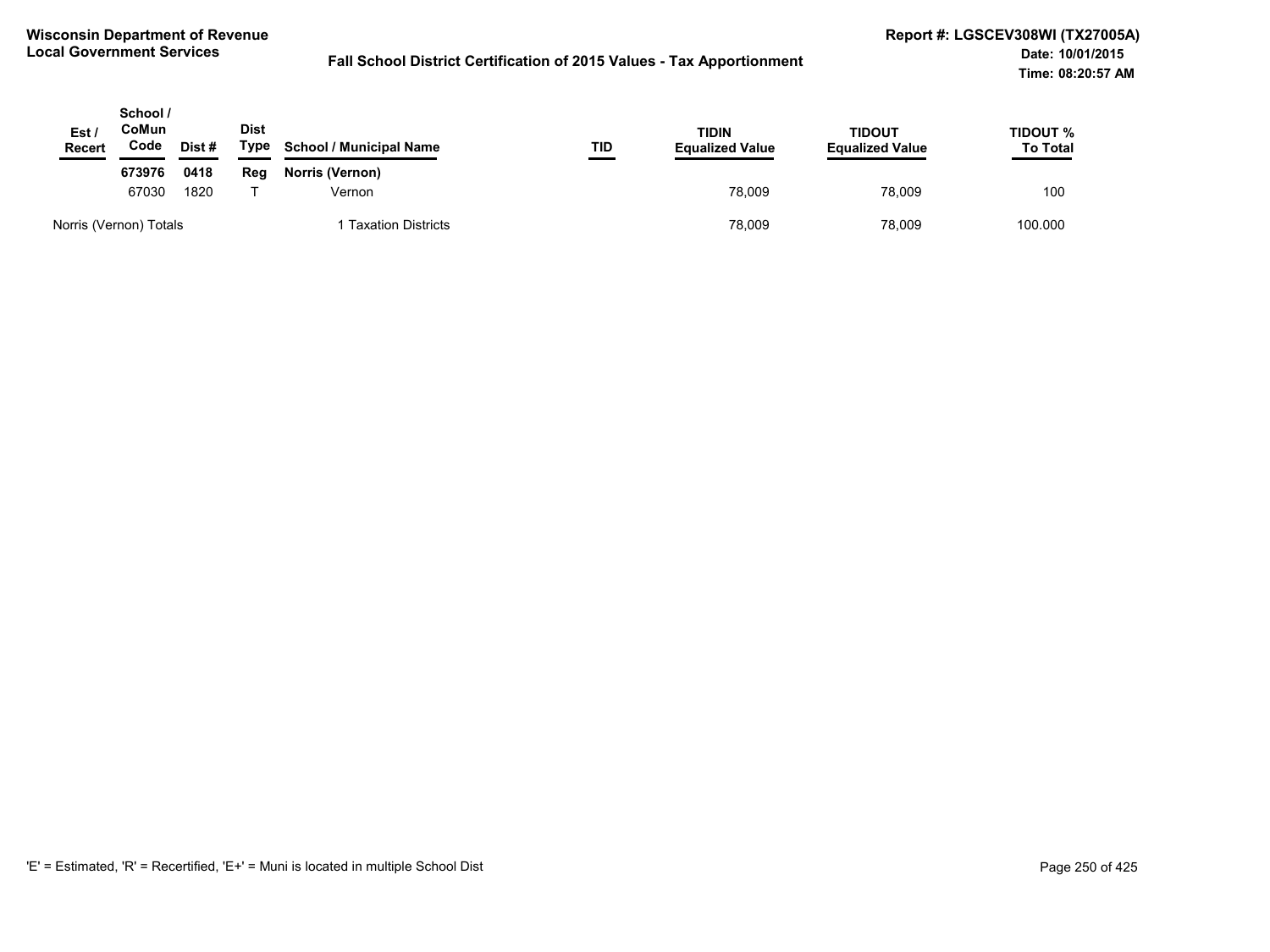| Est/<br><b>Recert</b> | School /<br><b>CoMun</b><br>Code<br>Dist# | Dist<br>Type | <b>School / Municipal Name</b> | TID                  | <b>TIDIN</b><br><b>Equalized Value</b> | TIDOUT<br><b>Equalized Value</b> | <b>TIDOUT %</b><br><b>To Total</b> |              |
|-----------------------|-------------------------------------------|--------------|--------------------------------|----------------------|----------------------------------------|----------------------------------|------------------------------------|--------------|
|                       | 514690                                    | 0306         | <b>Elem</b>                    | <b>North Cape</b>    |                                        |                                  |                                    |              |
|                       | 51006                                     | 1357         |                                | Dover                |                                        | 1,183,177                        | 1,183,177                          | .573466589   |
|                       | 51010                                     | 1359         |                                | Norway               |                                        | 184,093,717                      | 184,093,717                        | 89.227221205 |
|                       | 51012                                     | 1360         |                                | Raymond              |                                        | 21,043,234                       | 21,043,234                         | 10.199312207 |
| North Cape Totals     |                                           |              |                                | 3 Taxation Districts |                                        | 206,320,128                      | 206,320,128                        | 100.000      |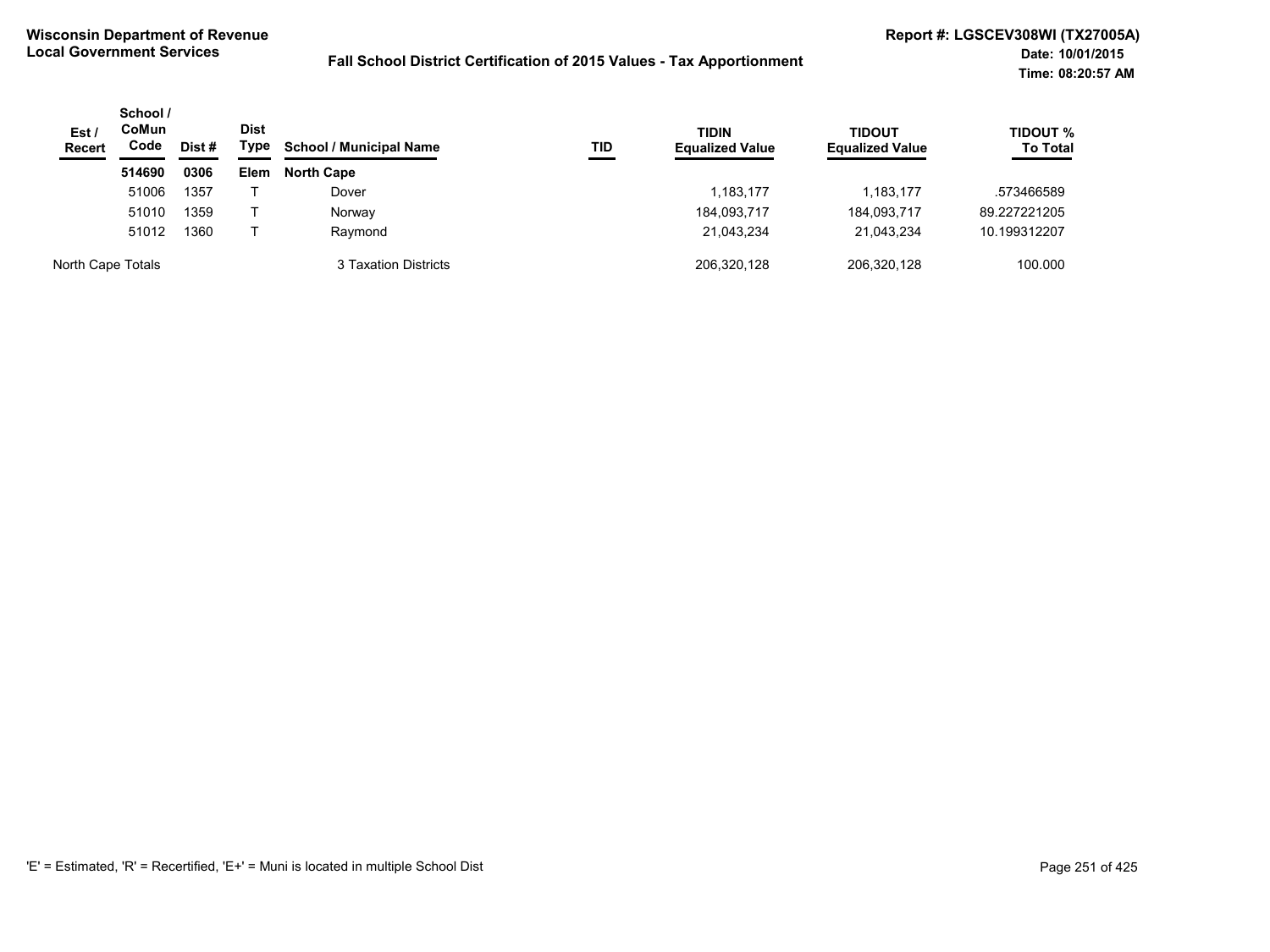| Est /<br>Recert       | School /<br>CoMun<br>Code | Dist # | <b>Dist</b><br>Type | <b>School / Municipal Name</b> | TID | <b>TIDIN</b><br><b>Equalized Value</b> | <b>TIDOUT</b><br><b>Equalized Value</b> | <b>TIDOUT %</b><br><b>To Total</b> |
|-----------------------|---------------------------|--------|---------------------|--------------------------------|-----|----------------------------------------|-----------------------------------------|------------------------------------|
|                       | 122016                    | 0077   | Reg                 | <b>North Crawford</b>          |     |                                        |                                         |                                    |
|                       | 12004                     | 0314   |                     | Clayton                        |     | 69,746,070                             | 69,746,070                              | 37.210014619                       |
|                       | 12008                     | 0316   |                     | Freeman                        |     | 15,207,730                             | 15,207,730                              | 8.113429984                        |
| $E+$                  | 12010                     | 0317   |                     | Haney                          |     | 16,429,850                             | 16,429,850                              | 8.765439525                        |
| E+                    | 12012                     | 0318   |                     | Marietta                       |     | 22,860                                 | 22,860                                  | .012195969                         |
|                       | 12016                     | 0320   |                     | Scott                          |     | 2,275,753                              | 2,275,753                               | 1.214130092                        |
|                       | 12020                     | 0322   |                     | Utica                          |     | 32,547,867                             | 32,547,867                              | 17.36451397                        |
|                       | 12106                     | 0324   | V                   | <b>Bell Center</b>             |     | 6,154,700                              | 6,154,700                               | 3.283575361                        |
|                       | 12131                     | 0328   | V                   | Gays Mills                     | Υ   | 22,110,400                             | 20,874,400                              | 11.136637938                       |
|                       | 12151                     | 0330   | V                   | <b>Mount Sterling</b>          |     | 2,755,109                              | 2,755,109                               | 1.46986986                         |
|                       | 12181                     | 0331   | V                   | Soldiers Grove                 |     | 20,873,400                             | 20,873,400                              | 11.136104431                       |
|                       | 52002                     | 1374   |                     | Akan                           |     | 335,592                                | 335,592                                 | .179040672                         |
|                       | 62012                     | 1686   |                     | Franklin                       |     | 61,213                                 | 61,213                                  | .032657562                         |
|                       | 62026                     | 1693   |                     | Kickapoo                       |     | 154,431                                | 154,431                                 | .082390015                         |
| North Crawford Totals |                           |        |                     | <b>13 Taxation Districts</b>   |     | 188,674,975                            | 187,438,975                             | 100.000                            |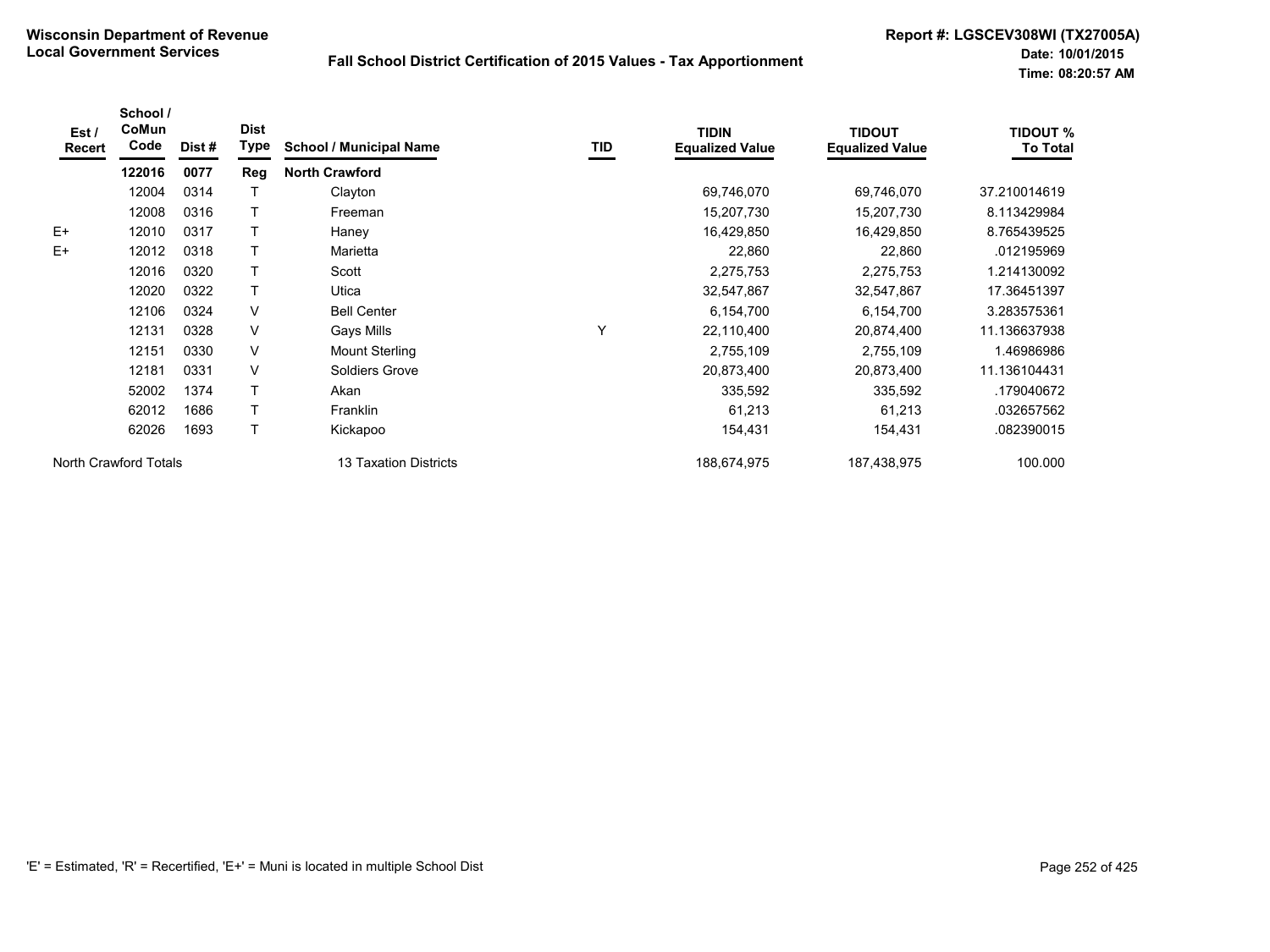| Est /<br>Recert          | School /<br>CoMun<br>Code | Dist # | <b>Dist</b><br>Type | <b>School / Municipal Name</b> | TID | <b>TIDIN</b><br><b>Equalized Value</b> | <b>TIDOUT</b><br><b>Equalized Value</b> | <b>TIDOUT %</b><br><b>To Total</b> |
|--------------------------|---------------------------|--------|---------------------|--------------------------------|-----|----------------------------------------|-----------------------------------------|------------------------------------|
|                          | 203983                    | 0125   | Reg                 | North Fond Du Lac              |     |                                        |                                         |                                    |
|                          | 20014                     | 0550   |                     | Eldorado                       |     | 10.859.681                             | 10.859.681                              | 2.285083845                        |
|                          | 20018                     | 0552   |                     | Fond Du Lac                    |     | 67,259,330                             | 67,259,330                              | 14.152644853                       |
|                          | 20022                     | 0554   |                     | Friendship                     |     | 151,325,000                            | 151,325,000                             | 31.841663935                       |
|                          | 20024                     | 0555   |                     | Lamartine                      |     | 9.875.399                              | 9.875.399                               | 2.077972154                        |
|                          | 20161                     | 0570   | V                   | North Fond Du Lac              | v   | 191.795.400                            | 168.532.000                             | 35.462344664                       |
|                          | 20226                     | 0574   | C                   | Fond Du Lac                    | v   | 67.390.714                             | 67.390.714                              | 14.18029055                        |
| North Fond Du Lac Totals |                           |        |                     | 6 Taxation Districts           |     | 498.505.524                            | 475.242.124                             | 100.000                            |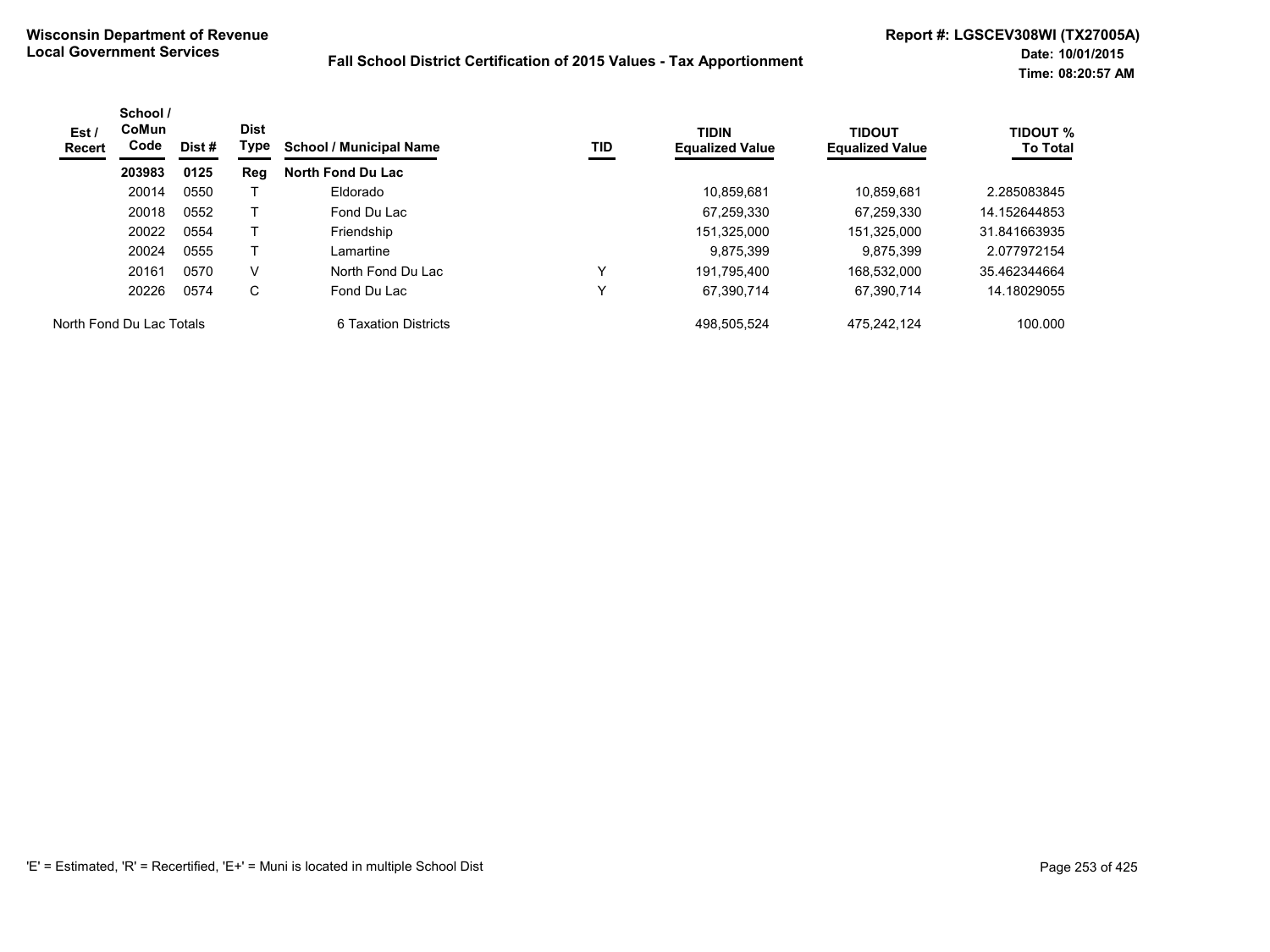| Est/<br>Recert    | School /<br>CoMun<br>Code<br>Dist# |      | Dist<br>Type | <b>School / Municipal Name</b> | TID | <b>TIDIN</b><br><b>Equalized Value</b> | <b>TIDOUT</b><br><b>Equalized Value</b> | TIDOUT %<br><b>To Total</b> |
|-------------------|------------------------------------|------|--------------|--------------------------------|-----|----------------------------------------|-----------------------------------------|-----------------------------|
|                   | 673514                             | 0411 | Elem         | <b>North Lake</b>              |     |                                        |                                         |                             |
|                   | 67014                              | 1814 |              | Merton                         |     | 398.295.743                            | 398.295.743                             | 93.78332094                 |
|                   | 67111                              | 1824 | v            | Chenegua                       |     | 26,402,102                             | 26.402.102                              | 6.21667906                  |
| North Lake Totals |                                    |      |              | 2 Taxation Districts           |     | 424.697.845                            | 424.697.845                             | 100.000                     |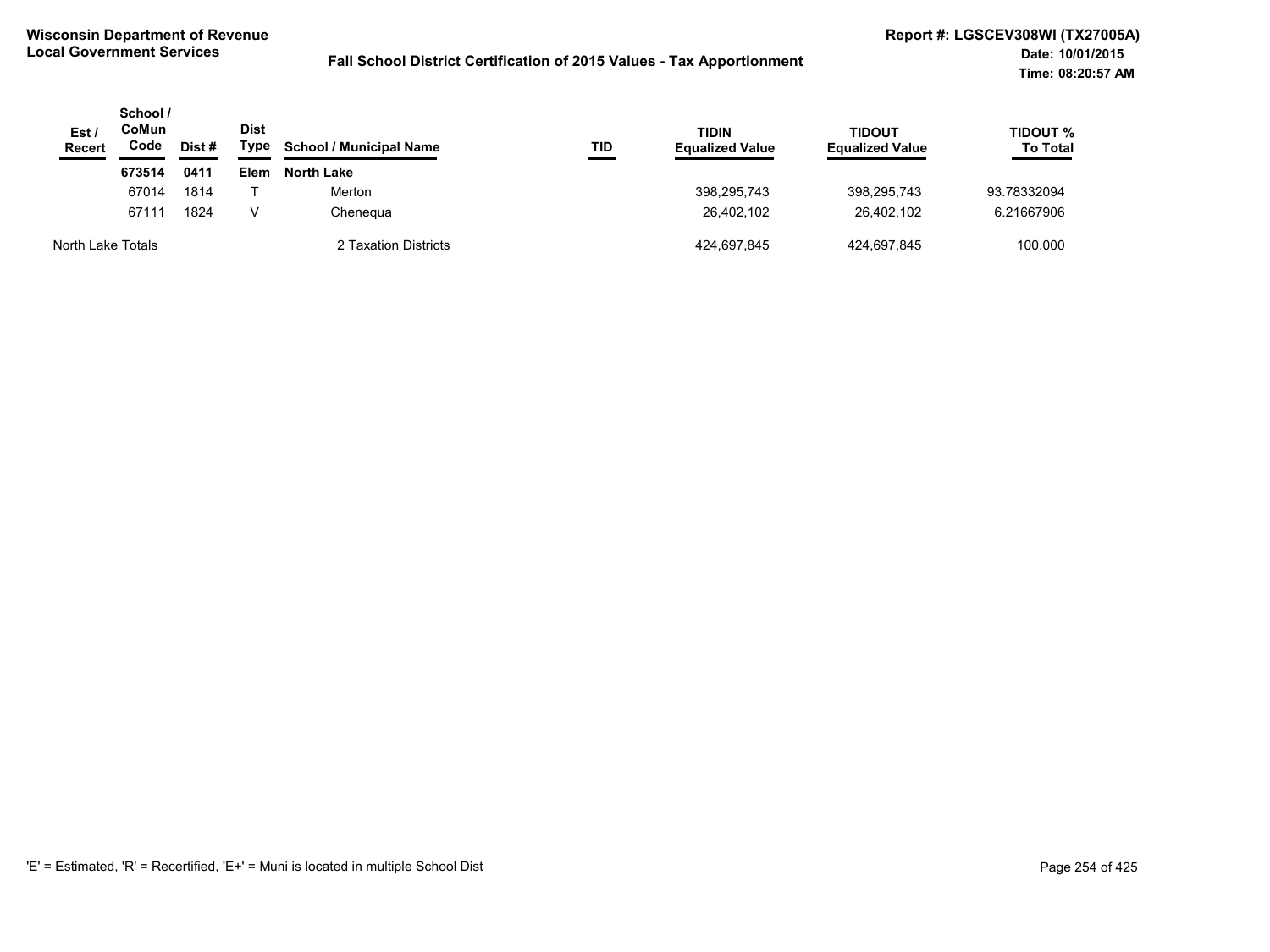| Est/<br>Recert        | School /<br><b>CoMun</b><br>Code | Dist # | <b>Dist</b><br>Type | <b>School / Municipal Name</b> | TID | <b>TIDIN</b><br><b>Equalized Value</b> | <b>TIDOUT</b><br><b>Equalized Value</b> | <b>TIDOUT %</b><br><b>To Total</b> |
|-----------------------|----------------------------------|--------|---------------------|--------------------------------|-----|----------------------------------------|-----------------------------------------|------------------------------------|
|                       | 630616                           | 0371   | Elem                | <b>North Lakeland</b>          |     |                                        |                                         |                                    |
|                       | 63004                            | 1716   |                     | Boulder Junction               |     | 476.887.900                            | 476,887,900                             | 25.795380384                       |
|                       | 63012                            | 1720   |                     | Land O Lakes                   |     | 22,632,438                             | 22,632,438                              | 1.224212959                        |
|                       | 63016                            | 1722   |                     | Manitowish Waters              |     | 540,995,000                            | 540,995,000                             | 29.263002502                       |
|                       | 63022                            | 1725   |                     | Presque Isle                   |     | 554.938.000                            | 554,938,000                             | 30.017194396                       |
|                       | 63028                            | 1728   |                     | Winchester                     |     | 253,280,400                            | 253,280,400                             | 13.700209759                       |
| North Lakeland Totals |                                  |        |                     | 5 Taxation Districts           |     | 1,848,733,738                          | 1,848,733,738                           | 100.000                            |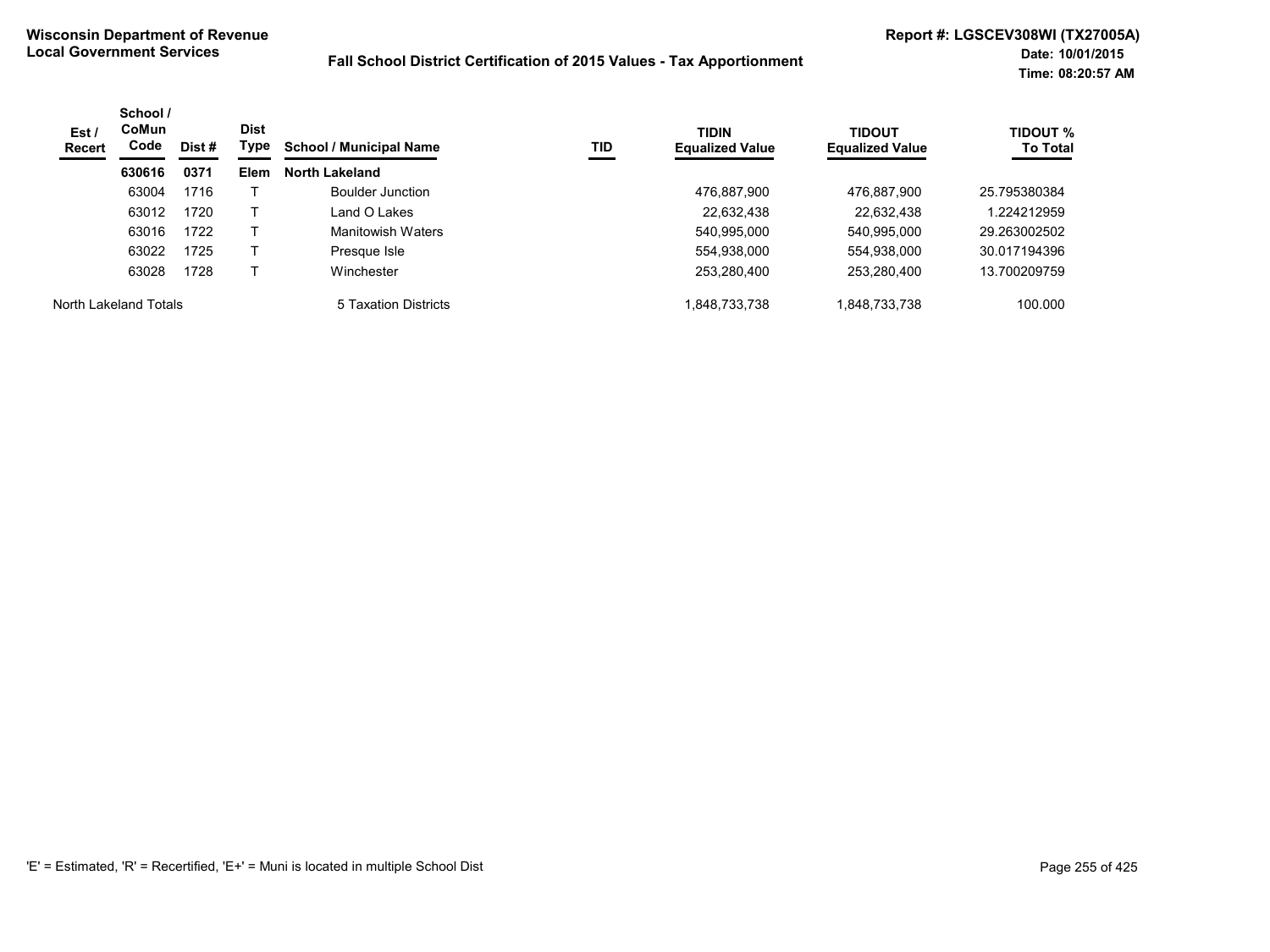| Est /<br><b>Recert</b>  | School /<br>CoMun<br>Code | Dist # | <b>Dist</b><br>Type | <b>School / Municipal Name</b> | TID | <b>TIDIN</b><br><b>Equalized Value</b> | <b>TIDOUT</b><br><b>Equalized Value</b> | <b>TIDOUT %</b><br><b>To Total</b> |
|-------------------------|---------------------------|--------|---------------------|--------------------------------|-----|----------------------------------------|-----------------------------------------|------------------------------------|
|                         | 451945                    | 0274   | Reg                 | <b>Northern Ozaukee</b>        |     |                                        |                                         |                                    |
|                         | 45002                     | 1211   |                     | Belgium                        |     | 111.041.235                            | 111.041.235                             | 19.549475172                       |
|                         | 45006                     | 1213   |                     | Fredonia                       |     | 97.303.040                             | 97.303.040                              | 17.130783575                       |
|                         | 45014                     | 1216   |                     | Saukville                      |     | 184,673,530                            | 184,673,530                             | 32.512882171                       |
|                         | 45126                     | 1219   | v                   | Fredonia                       |     | 155,193,900                            | 155.193.900                             | 27.322816564                       |
|                         | 45161                     | 1221   | $\vee$              | Newburg                        |     | 5.665.300                              | 5,665,300                               | .997410031                         |
|                         | 45181                     | 1222   | v                   | Saukville                      | v   | 14.124.100                             | 14.124.100                              | 2.486632486                        |
| Northern Ozaukee Totals |                           |        |                     | 6 Taxation Districts           |     | 568.001.105                            | 568.001.105                             | 100.000                            |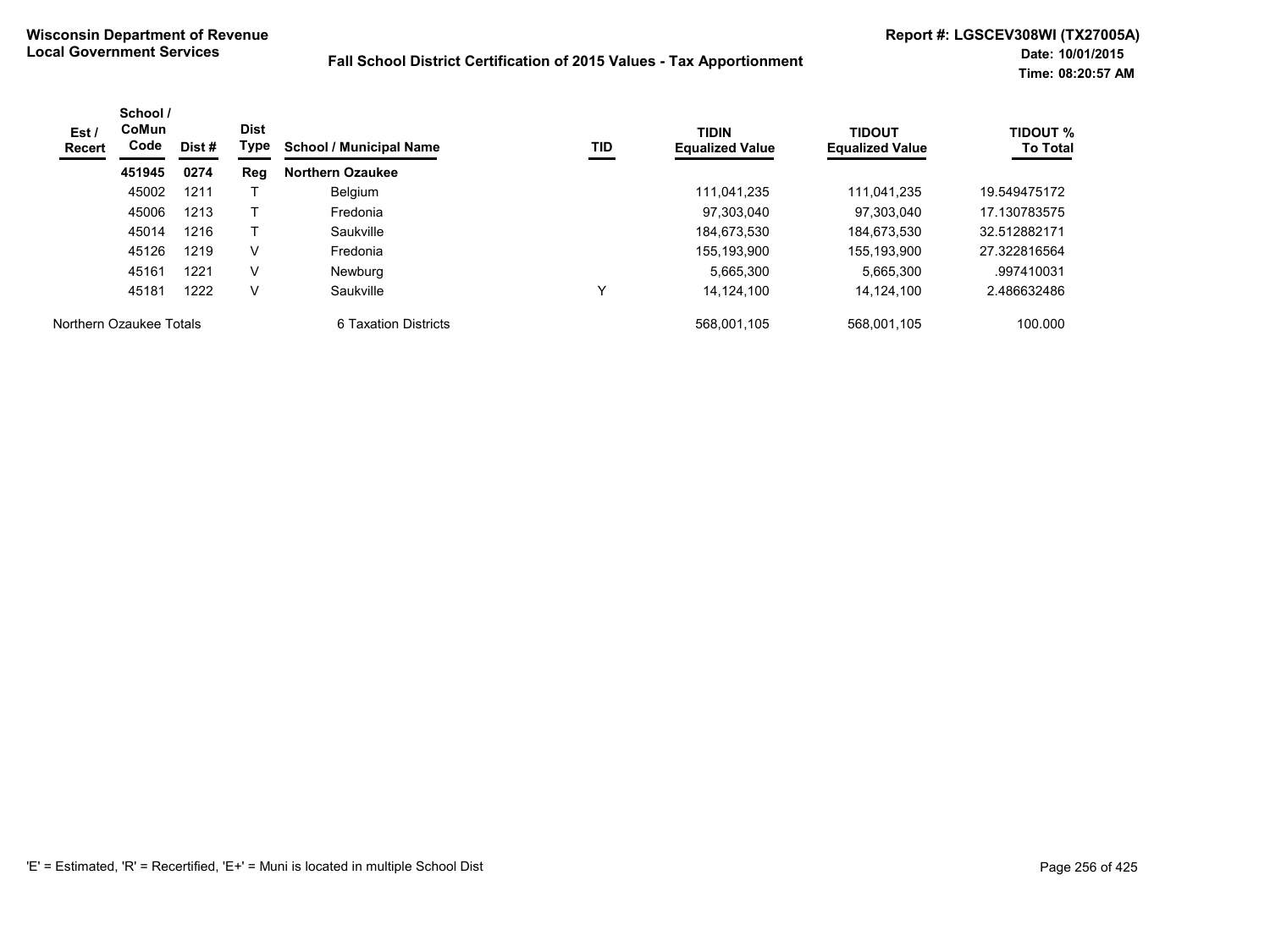| Est /<br><b>Recert</b>               | School /<br><b>CoMun</b><br>Code | Dist # | <b>Dist</b><br>Type | <b>School / Municipal Name</b>       | TID | <b>TIDIN</b><br><b>Equalized Value</b> | <b>TIDOUT</b><br><b>Equalized Value</b> | <b>TIDOUT %</b><br><b>To Total</b> |
|--------------------------------------|----------------------------------|--------|---------------------|--------------------------------------|-----|----------------------------------------|-----------------------------------------|------------------------------------|
|                                      | 631526                           | 0372   | Reg                 | <b>Northland Pines (Eagle River)</b> |     |                                        |                                         |                                    |
| $E+$                                 | 43020                            | 1165   |                     | Newbold                              |     | 109,527,922                            | 109,527,922                             | 3.430010049                        |
|                                      | 63006                            | 1717   |                     | Cloverland                           |     | 230,452,200                            | 230,452,200                             | 7.216911884                        |
|                                      | 63008                            | 1718   |                     | Conover                              |     | 382,488,900                            | 382,488,900                             | 11.978139882                       |
|                                      | 63012                            | 1720   |                     | Land O Lakes                         |     | 444,422,462                            | 444,422,462                             | 13.917670334                       |
|                                      | 63014                            | 1721   |                     | Lincoln                              |     | 501,630,200                            | 501,630,200                             | 15.70920543                        |
|                                      | 63018                            | 1723   |                     | <b>Phelps</b>                        |     | 551,038                                | 551,038                                 | .017256475                         |
|                                      | 63020                            | 1724   |                     | Plum Lake                            |     | 256,814,300                            | 256,814,300                             | 8.042475505                        |
| E.                                   | 63024                            | 1726   |                     | Saint Germain                        |     | 614,839,700                            | 614,839,700                             | 19.254508907                       |
|                                      | 63026                            | 1727   |                     | Washington                           |     | 491,582,000                            | 491,582,000                             | 15.394532912                       |
|                                      | 63221                            | 1729   | С                   | Eagle River                          | Y   | 166,835,300                            | 160,915,800                             | 5.039288622                        |
| Northland Pines (Eagle River) Totals |                                  |        |                     | <b>Taxation Districts</b><br>10      |     | 3,199,144,022                          | 3,193,224,522                           | 100.000                            |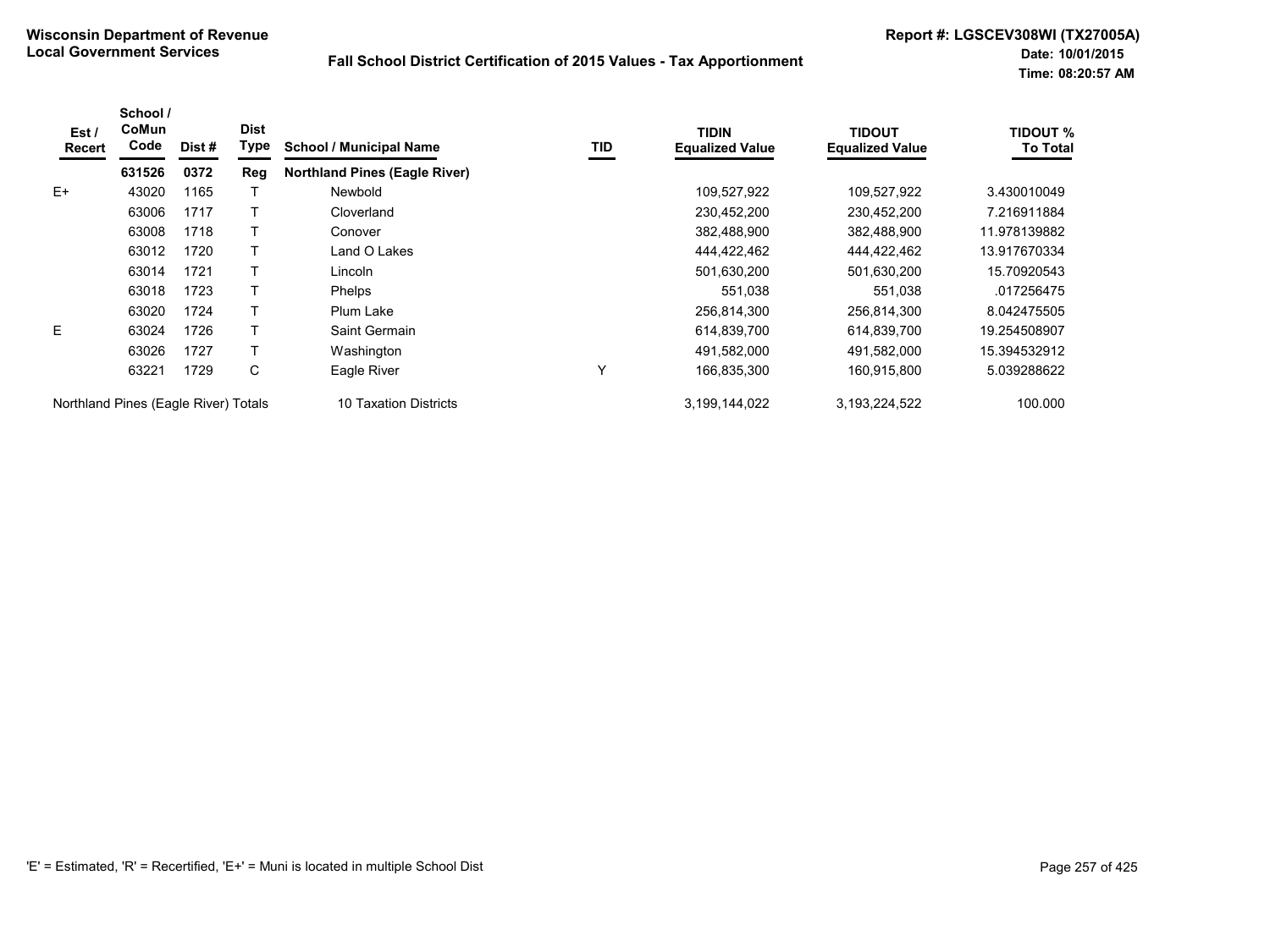| Est /<br>Recert           | School /<br>CoMun<br>Code | Dist# | <b>Dist</b><br>Type | <b>School / Municipal Name</b> | TID | <b>TIDIN</b><br><b>Equalized Value</b> | <b>TIDOUT</b><br><b>Equalized Value</b> | <b>TIDOUT %</b><br><b>To Total</b> |
|---------------------------|---------------------------|-------|---------------------|--------------------------------|-----|----------------------------------------|-----------------------------------------|------------------------------------|
|                           | 653654                    | 0391  | Reg                 | Northwood (Minong)             |     |                                        |                                         |                                    |
|                           | 07004                     | 0155  |                     | <b>Blaine</b>                  |     | 1,166,532                              | 1,166,532                               | .15733003                          |
|                           | 16012                     | 0467  |                     | Gordon                         |     | 98.495.143                             | 98.495.143                              | 13.284028026                       |
| E.                        | 16032                     | 0477  |                     | Wascott                        |     | 260,903,100                            | 260,903,100                             | 35.187969546                       |
|                           | 65012                     | 1766  |                     | <b>Brooklyn</b>                |     | 91.124                                 | 91.124                                  | .012289883                         |
|                           | 65022                     | 1771  |                     | Frog Creek                     |     | 14,477,600                             | 14,477,600                              | 1.952592161                        |
| E.                        | 65030                     | 1775  |                     | Minong                         |     | 334.573.500                            | 334,573,500                             | 45.123887486                       |
|                           | 65151                     | 1783  | V                   | Minong                         | Υ   | 37.221.100                             | 31,748,400                              | 4.281902869                        |
| Northwood (Minong) Totals |                           |       |                     | 7 Taxation Districts           |     | 746.928.099                            | 741,455,399                             | 100.000                            |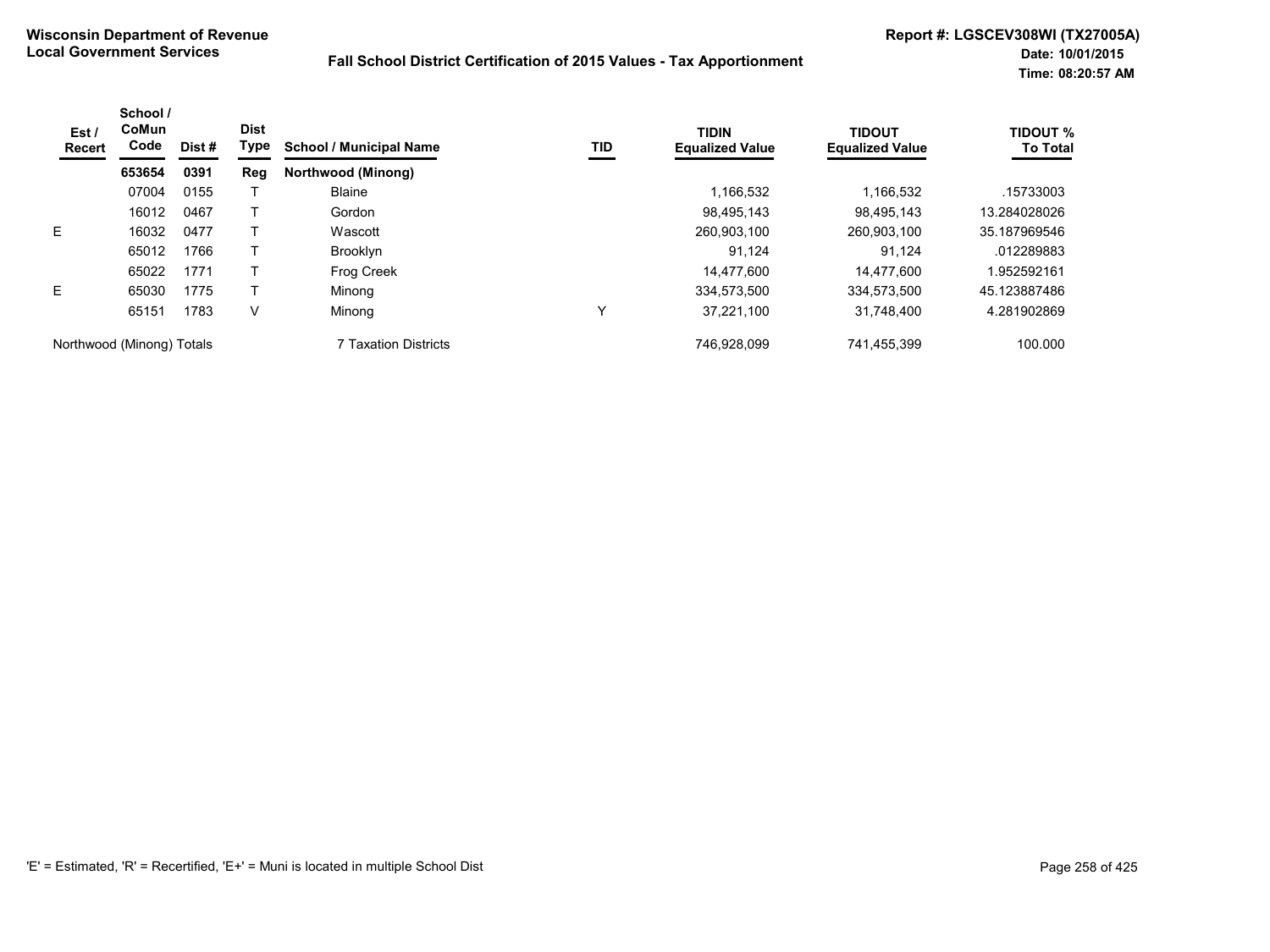| Est /<br>Recert | School /<br>CoMun<br>Code     | Dist # | <b>Dist</b><br><b>Type</b> | <b>School / Municipal Name</b> | TID | <b>TIDIN</b><br><b>Equalized Value</b> | <b>TIDOUT</b><br><b>Equalized Value</b> | <b>TIDOUT %</b><br><b>To Total</b> |
|-----------------|-------------------------------|--------|----------------------------|--------------------------------|-----|----------------------------------------|-----------------------------------------|------------------------------------|
|                 | 413990                        | 0252   | Reg                        | Norwalk-Ontario-Wilton         |     |                                        |                                         |                                    |
|                 | 41034                         | 1107   |                            | Ridgeville                     |     | 26,123,926                             | 26,123,926                              | 14.454805509                       |
| $E+$            | 41038                         | 1109   |                            | Sheldon                        |     | 28,458,864                             | 28,458,864                              | 15.746765786                       |
|                 | 41044                         | 1112   |                            | Wellington                     |     | 27,382,078                             | 27,382,078                              | 15.15096207                        |
|                 | 41046                         | 1113   |                            | Wells                          |     | 897,753                                | 897,753                                 | .496741761                         |
|                 | 41048                         | 1114   |                            | Wilton                         |     | 26,916,104                             | 26,916,104                              | 14.893130856                       |
|                 | 41161                         | 1118   | V                          | Norwalk                        |     | 15,482,500                             | 15,482,500                              | 8.566726391                        |
|                 | 41166                         | 1992   | V                          | Ontario                        |     |                                        |                                         |                                    |
|                 | 41191                         | 1121   | $\vee$                     | Wilton                         | Υ   | 24,608,900                             | 16,937,700                              | 9.371912908                        |
|                 | 62006                         | 1683   |                            | Clinton                        |     | 847,809                                | 847,809                                 | .46910691                          |
|                 | 62010                         | 1685   |                            | Forest                         |     | 7,083,711                              | 7,083,711                               | 3.919535861                        |
| $E+$            | 62042                         | 1701   |                            | Whitestown                     |     | 16,422,167                             | 16,422,167                              | 9.08665987                         |
|                 | 62165                         | 1707   | V                          | Ontario                        | Υ   | 16,017,000                             | 14,175,700                              | 7.843652078                        |
|                 | Norwalk-Ontario-Wilton Totals |        |                            | 12 Taxation Districts          |     | 190,240,812                            | 180,728,312                             | 100.000                            |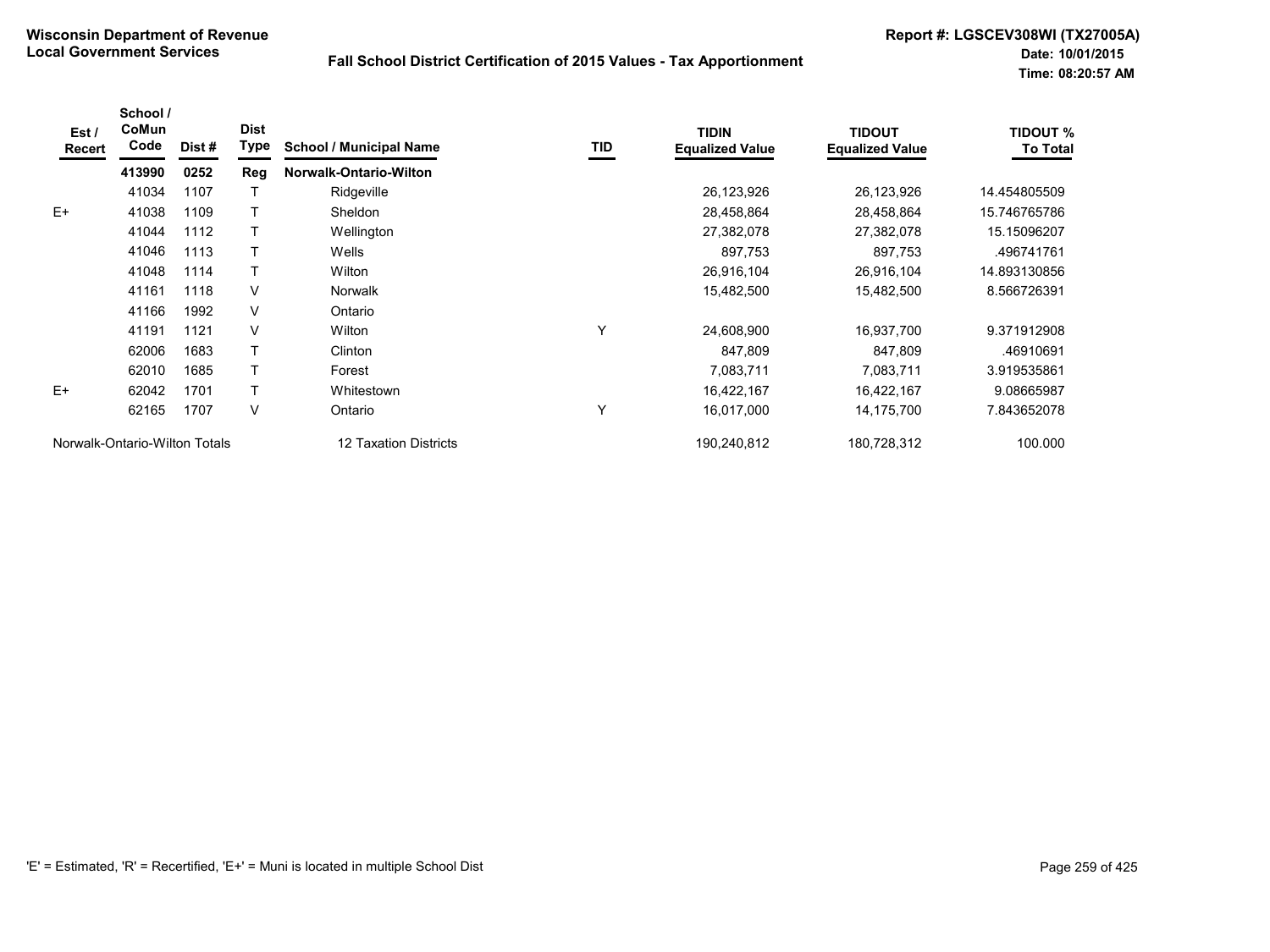| Est/<br><b>Recert</b> | School /<br>CoMun<br>Code<br>Dist # |      | <b>Dist</b><br>Type | <b>School / Municipal Name</b> | TID | <b>TIDIN</b><br><b>Equalized Value</b> | <b>TIDOUT</b><br><b>Equalized Value</b> | TIDOUT %<br><b>To Total</b> |
|-----------------------|-------------------------------------|------|---------------------|--------------------------------|-----|----------------------------------------|-----------------------------------------|-----------------------------|
|                       | 514011                              | 0303 | <b>Elem</b>         | Norway J 7                     |     |                                        |                                         |                             |
|                       | 51010                               | 1359 |                     | Norway                         |     | 82,927,609                             | 82.927.609                              | 75.072898991                |
|                       | 51012                               | 1360 |                     | Raymond                        |     | 27,535,168                             | 27.535.168                              | 24.927101009                |
| Norway J 7 Totals     |                                     |      |                     | 2 Taxation Districts           |     | 110.462.777                            | 110.462.777                             | 100.000                     |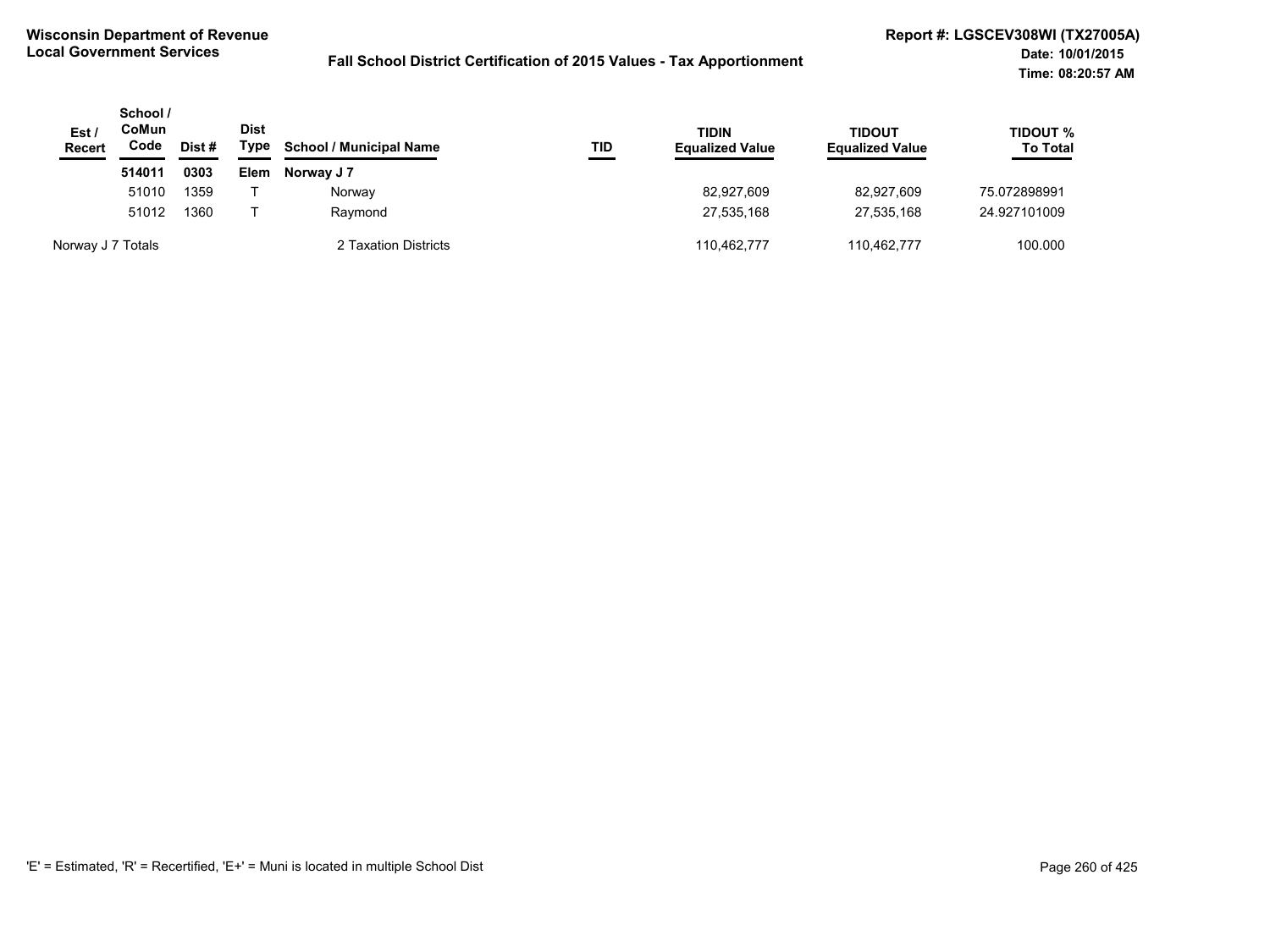| Est/<br>Recert            | School /<br>CoMun<br>Code | Dist #               | <b>Dist</b><br>Type | <b>School / Municipal Name</b> | TID           | TIDIN<br><b>Equalized Value</b> | <b>TIDOUT</b><br><b>Equalized Value</b> | TIDOUT %<br><b>To Total</b> |
|---------------------------|---------------------------|----------------------|---------------------|--------------------------------|---------------|---------------------------------|-----------------------------------------|-----------------------------|
|                           | 404018                    | 0243                 | Rea                 | <b>Oak Creek-Franklin</b>      |               |                                 |                                         |                             |
| E+                        | 40226                     | 1081                 | C.                  | <b>Franklin</b>                | ◡             | 731.815.297                     | 604.711.097                             | 17.21469368                 |
|                           | 40265                     | 1085                 | C.                  | Oak Creek                      | v             | 3.003.919.300                   | 2.908.050.200                           | 82.78530632                 |
| Oak Creek-Franklin Totals |                           | 2 Taxation Districts |                     | 3,735,734,597                  | 3.512.761.297 | 100.000                         |                                         |                             |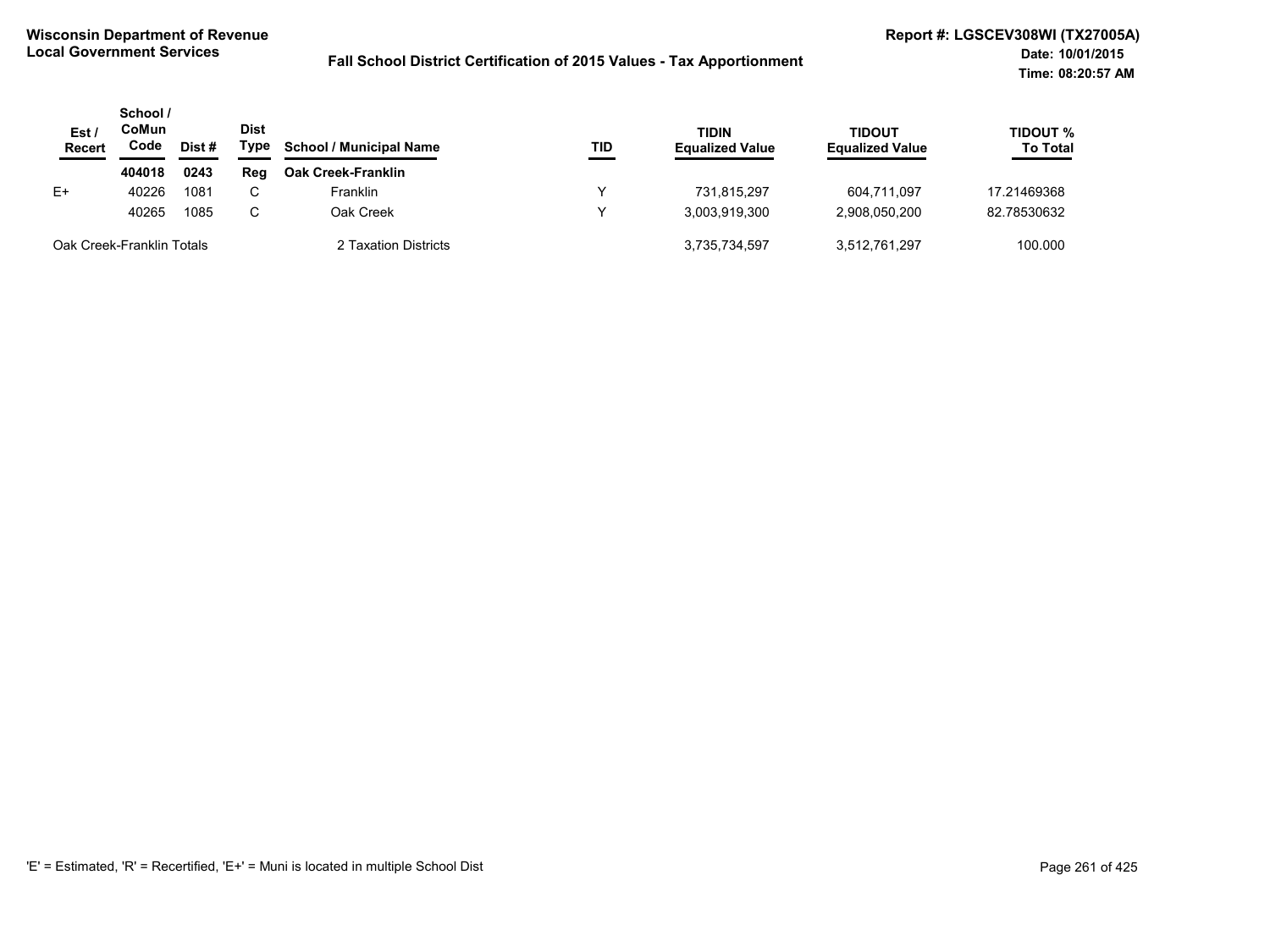| Est /<br><b>Recert</b> | School /<br>CoMun<br>Code | Dist # | <b>Dist</b><br>Type | <b>School / Municipal Name</b> | TID | <b>TIDIN</b><br><b>Equalized Value</b> | <b>TIDOUT</b><br><b>Equalized Value</b> | <b>TIDOUT %</b><br><b>To Total</b> |
|------------------------|---------------------------|--------|---------------------|--------------------------------|-----|----------------------------------------|-----------------------------------------|------------------------------------|
|                        | 204025                    | 0126   | Reg                 | <b>Oakfield</b>                |     |                                        |                                         |                                    |
|                        | 14028                     | 0410   |                     | Leroy                          |     | 1,385,286                              | 1,385,286                               | .632714679                         |
|                        | 14030                     | 0411   |                     | Lomira                         |     | 507,425                                | 507,425                                 | .231760984                         |
|                        | 20008                     | 0547   |                     | <b>Byron</b>                   |     | 44,210,396                             | 44.210.396                              | 20.192629197                       |
|                        | 20018                     | 0552   |                     | Fond Du Lac                    |     | 3,777,799                              | 3,777,799                               | 1.725469602                        |
|                        | 20024                     | 0555   |                     | Lamartine                      |     | 68.170.691                             | 68.170.691                              | 31.136239664                       |
|                        | 20030                     | 0558   |                     | Oakfield                       |     | 51,904,740                             | 51,904,740                              | 23.706939164                       |
|                        | 20165                     | 0571   | ٧                   | Oakfield                       | v   | 59,543,800                             | 48.986.900                              | 22.374246709                       |
| Oakfield Totals        |                           |        |                     | <b>7 Taxation Districts</b>    |     | 229,500,137                            | 218,943,237                             | 100.000                            |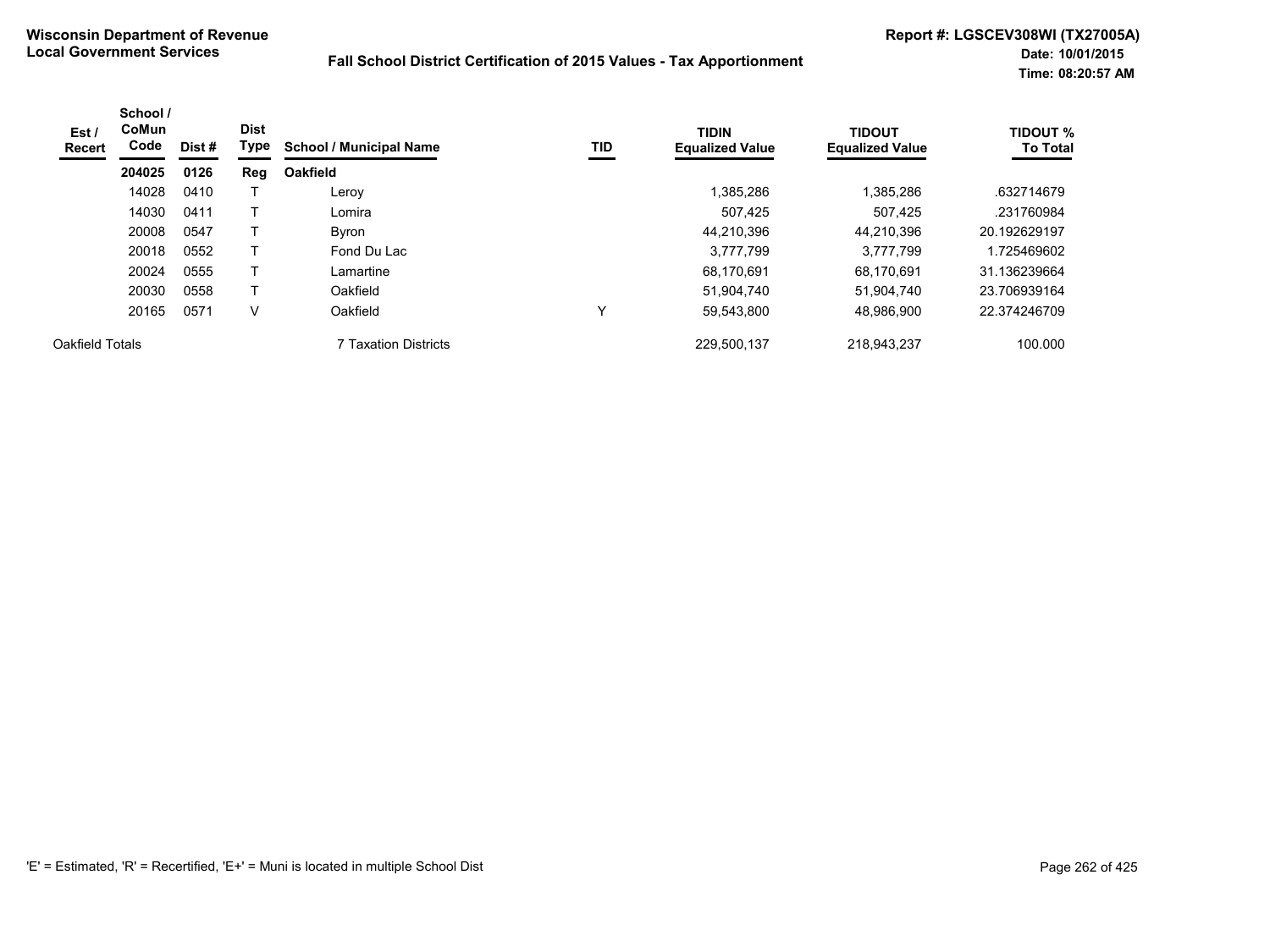| Est/<br><b>Recert</b>  | School /<br>CoMun<br>Code | Dist# | <b>Dist</b><br>Type | <b>School / Municipal Name</b> | TID | <b>TIDIN</b><br><b>Equalized Value</b> | <b>TIDOUT</b><br><b>Equalized Value</b> | <b>TIDOUT %</b><br><b>To Total</b> |
|------------------------|---------------------------|-------|---------------------|--------------------------------|-----|----------------------------------------|-----------------------------------------|------------------------------------|
|                        | 674060                    | 0419  | Reg                 | <b>Oconomowoc Area</b>         |     |                                        |                                         |                                    |
|                        | 14002                     | 0397  |                     | Ashippun                       |     | 174,473,361                            | 174,473,361                             | 3.501137886                        |
|                        | 14026                     | 0409  |                     | Lebanon                        |     | 4,126,995                              | 4,126,995                               | .082815958                         |
|                        | 28006                     | 0762  |                     | Concord                        |     | 53,067,244                             | 53,067,244                              | 1.064894591                        |
|                        | 28012                     | 0765  |                     | Ixonia                         |     | 347,094,829                            | 347,094,829                             | 6.965114037                        |
|                        | 28026                     | 0772  |                     | Sullivan                       |     | 20,954,659                             | 20,954,659                              | .420494854                         |
| E                      | 28146                     | 1977  | V                   | Lac La Belle                   |     | 830,100                                | 830,100                                 | .016657526                         |
|                        | 67014                     | 1814  |                     | Merton                         |     | 43,633,237                             | 43,633,237                              | .875583403                         |
|                        | 67022                     | 1816  | $\mathsf{T}$        | Oconomowoc                     |     | 1,318,354,958                          | 1,318,354,958                           | 26.455285001                       |
|                        | 67024                     | 1817  | $\top$              | Ottawa                         |     | 205,389                                | 205,389                                 | .004121519                         |
|                        | 67146                     | 1829  | V                   | Lac La Belle                   |     | 109,786,400                            | 109,786,400                             | 2.203071702                        |
|                        | 67166                     | 1836  | V                   | Oconomowoc Lake                |     | 312,903,400                            | 312,903,400                             | 6.278998364                        |
|                        | 67172                     | 1819  | $\vee$              | Summit                         |     | 652,975,530                            | 652,975,530                             | 13.103188667                       |
|                        | 67216                     | 1841  | C                   | Delafield                      | Υ   | 40,770,637                             | 40,770,637                              | .818139921                         |
|                        | 67265                     | 1845  | C                   | Oconomowoc                     | Y   | 1,918,686,500                          | 1,904,156,300                           | 38.210496571                       |
| Oconomowoc Area Totals |                           |       |                     | 14 Taxation Districts          |     | 4,997,863,239                          | 4,983,333,039                           | 100.000                            |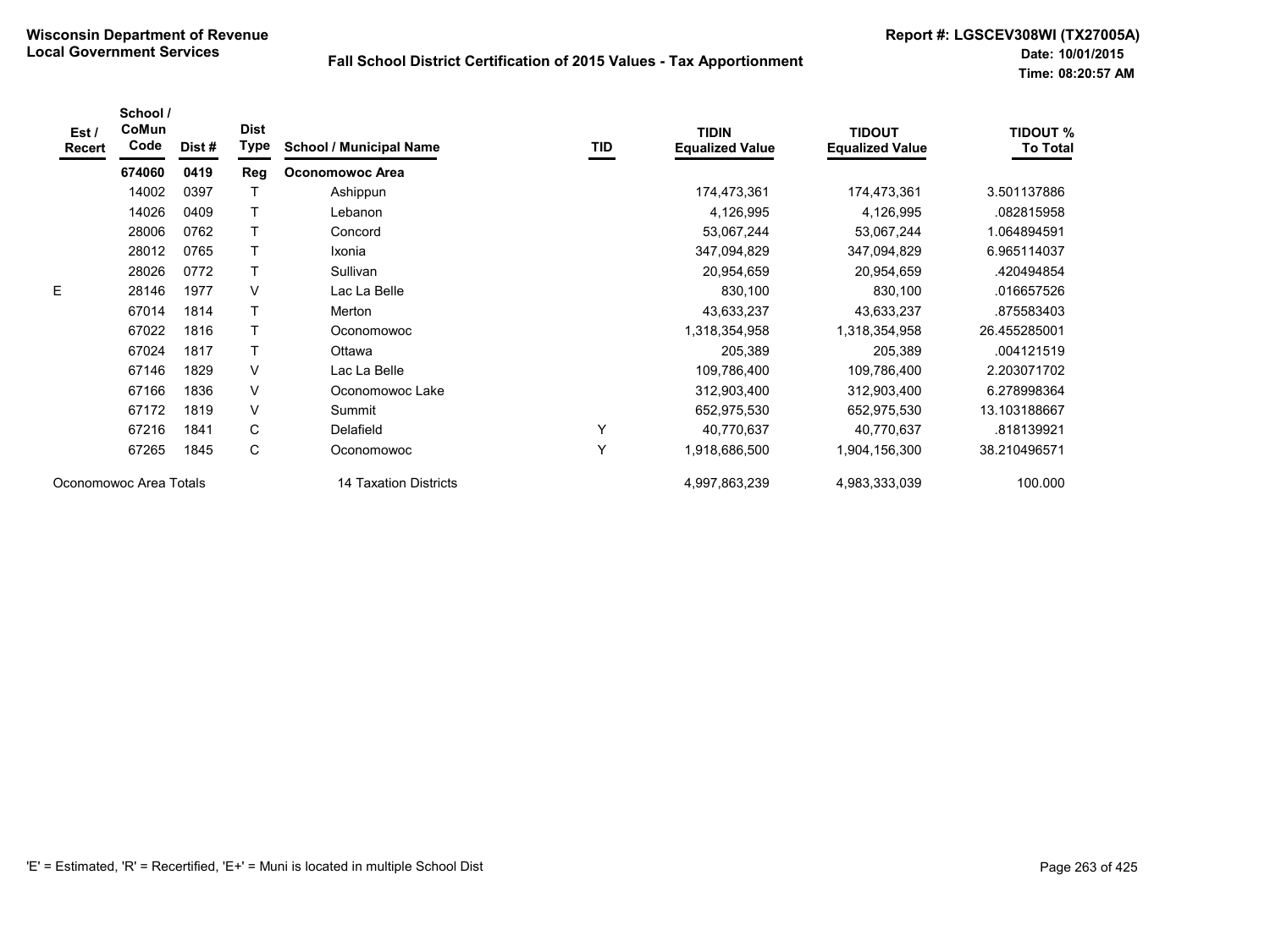| Est/<br><b>Recert</b> | School /<br><b>CoMun</b><br>Code<br>Dist # | <b>Dist</b><br>Type | TID<br><b>School / Municipal Name</b> | <b>TIDIN</b><br><b>Equalized Value</b> | <b>TIDOUT</b><br><b>Equalized Value</b> | <b>TIDOUT %</b><br><b>To Total</b> |             |              |
|-----------------------|--------------------------------------------|---------------------|---------------------------------------|----------------------------------------|-----------------------------------------|------------------------------------|-------------|--------------|
|                       | 424067                                     | 0257                | Reg                                   | <b>Oconto</b>                          |                                         |                                    |             |              |
|                       | 42002                                      | 1126                |                                       | Abrams                                 |                                         | .555,131                           | 1,555,131   | .369488882   |
| $E+$                  | 42022                                      | 1137                |                                       | Little River                           |                                         | 47,754,287                         | 47,754,287  | 11.346104038 |
|                       | 42030                                      | 1141                |                                       | Oconto                                 |                                         | 82,467,803                         | 82,467,803  | 19.593806785 |
|                       | 42034                                      | 1143                |                                       | Pensaukee                              |                                         | 103,454,668                        | 103,454,668 | 24.58014767  |
|                       | 42265                                      | 1153                | С                                     | Oconto                                 |                                         | 193,895,200                        | 185,655,200 | 44.110452625 |
| Oconto Totals         |                                            |                     |                                       | 5 Taxation Districts                   |                                         | 429,127,089                        | 420,887,089 | 100.000      |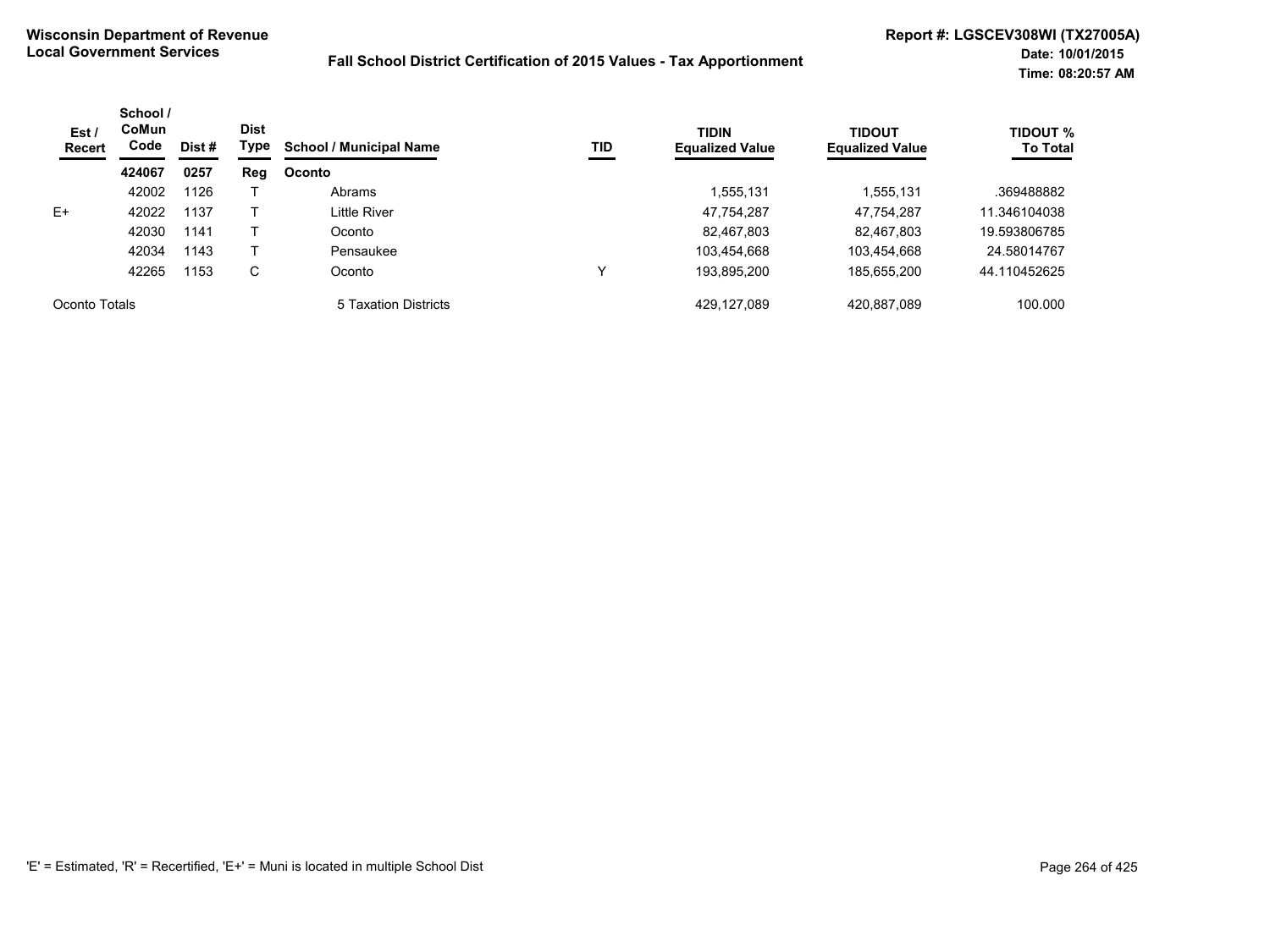| Est /<br><b>Recert</b> | School /<br><b>CoMun</b><br>Code | Dist # | <b>Dist</b><br>Type | <b>School / Municipal Name</b> | TID | <b>TIDIN</b><br><b>Equalized Value</b> | <b>TIDOUT</b><br><b>Equalized Value</b> | <b>TIDOUT %</b><br><b>To Total</b> |
|------------------------|----------------------------------|--------|---------------------|--------------------------------|-----|----------------------------------------|-----------------------------------------|------------------------------------|
|                        | 424074                           | 0258   | Reg                 | <b>Oconto Falls</b>            |     |                                        |                                         |                                    |
|                        | 42002                            | 1126   |                     | Abrams                         |     | 157,734,969                            | 157,734,969                             | 18.886792193                       |
|                        | 42008                            | 1129   | т                   | <b>Brazeau</b>                 |     | 80,784,631                             | 80,784,631                              | 9.672950442                        |
|                        | 42012                            | 1131   |                     | Chase                          |     | 1,629,904                              | 1,629,904                               | .195160644                         |
|                        | 42024                            | 1138   |                     | Little Suamico                 |     | 126,358,509                            | 126,358,509                             | 15.129853047                       |
|                        | 42028                            | 1140   | T                   | Morgan                         |     | 58,771,093                             | 58,771,093                              | 7.037104248                        |
|                        | 42032                            | 1142   | т                   | Oconto Falls                   |     | 83,311,171                             | 83,311,171                              | 9.975472047                        |
|                        | 42034                            | 1143   | т                   | Pensaukee                      |     | 12,170,732                             | 12,170,732                              | 1.457293126                        |
|                        | 42038                            | 1145   | T                   | Spruce                         |     | 100.164.154                            | 100.164.154                             | 11.993406242                       |
|                        | 42040                            | 1146   | Τ                   | <b>Stiles</b>                  |     | 86,031,024                             | 86,031,024                              | 10.301140469                       |
|                        | 42266                            | 1154   | C                   | Oconto Falls                   | Υ   | 153,426,600                            | 128,204,000                             | 15.350827541                       |
| Oconto Falls Totals    |                                  |        |                     | 10 Taxation Districts          |     | 860,382,787                            | 835,160,187                             | 100.000                            |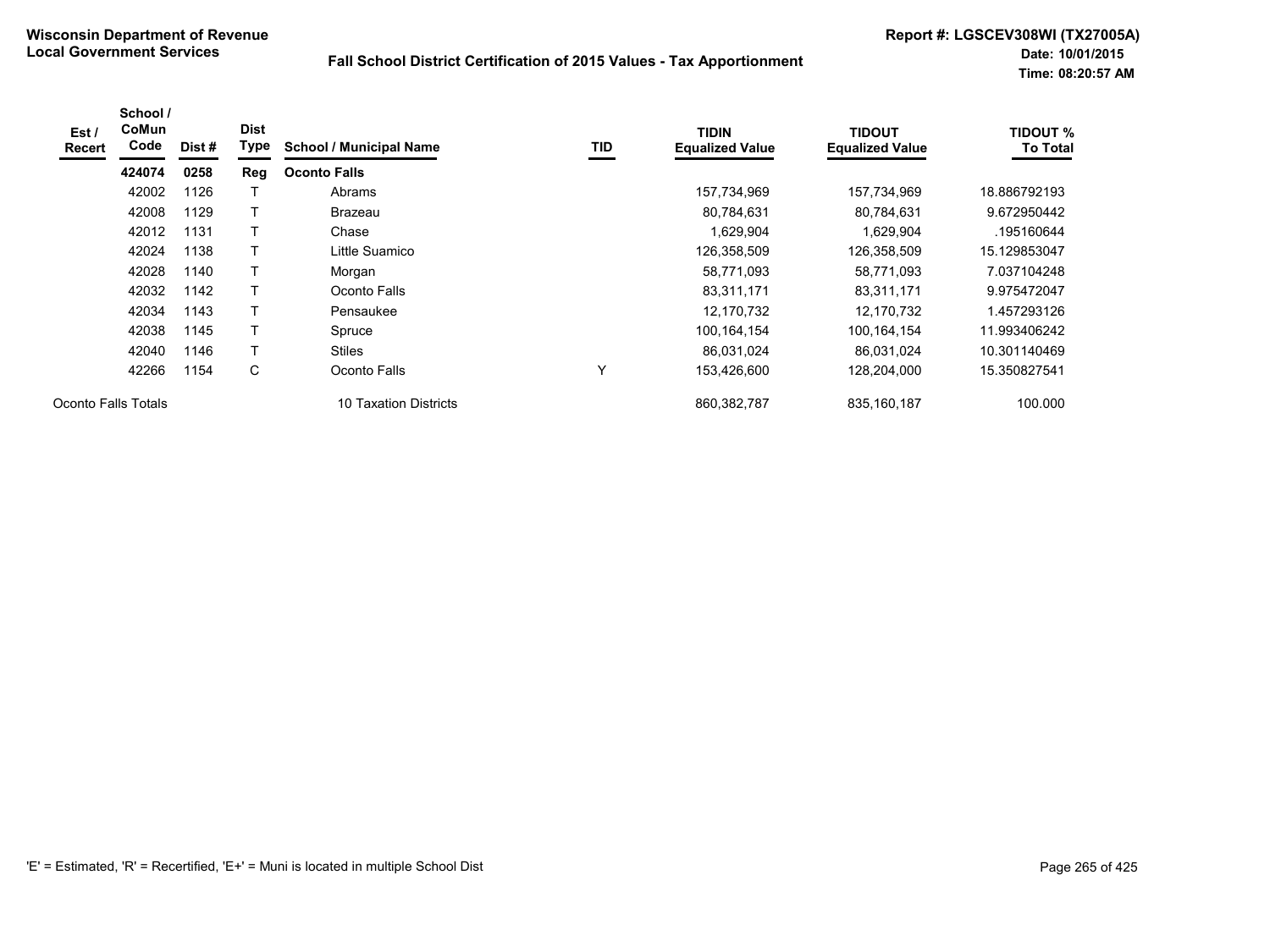| Est /<br><b>Recert</b> | School /<br>CoMun<br>Code | Dist # | <b>Dist</b><br><b>Type</b> | <b>School / Municipal Name</b> | TID | <b>TIDIN</b><br><b>Equalized Value</b> | <b>TIDOUT</b><br><b>Equalized Value</b> | <b>TIDOUT %</b><br><b>To Total</b> |
|------------------------|---------------------------|--------|----------------------------|--------------------------------|-----|----------------------------------------|-----------------------------------------|------------------------------------|
|                        | 704088                    | 0434   | Reg                        | Omro                           |     |                                        |                                         |                                    |
|                        | 69002                     | 1883   |                            | Aurora                         |     | 66,267                                 | 66,267                                  | .011999374                         |
|                        | 69024                     | 1894   | T                          | Poy Sippi                      |     | 724,985                                | 724,985                                 | .131277497                         |
|                        | 70002                     | 1910   | T                          | Algoma                         |     | 4,740,790                              | 4,740,790                               | .85844403                          |
|                        | 70012                     | 1915   | T                          | Nekimi                         |     | 417,781                                | 417,781                                 | .075650178                         |
|                        | 70014                     | 1916   | $\top$                     | Nepeuskun                      |     | 6,657,960                              | 6,657,960                               | 1.205597804                        |
|                        | 70016                     | 1917   | T                          | Omro                           |     | 193,607,042                            | 193,607,042                             | 35.057618958                       |
|                        | 70020                     | 1919   | T                          | Poygan                         |     | 43,604,111                             | 43,604,111                              | 7.89566481                         |
|                        | 70022                     | 1920   | T                          | <b>Rushford</b>                |     | 90,716,374                             | 90,716,374                              | 16.426572299                       |
| $E+$                   | 70024                     | 1921   | Т                          | Utica                          |     | 20,272,097                             | 20,272,097                              | 3.670793401                        |
|                        | 70030                     | 1924   | Т                          | Winneconne                     |     | 13,106,919                             | 13,106,919                              | 2.373350511                        |
|                        | 70265                     | 1930   | C                          | Omro                           |     | 178,339,500                            | 178,339,500                             | 32.29303114                        |
|                        | 70266                     | 1931   | C                          | Oshkosh                        | Υ   |                                        |                                         |                                    |
| Omro Totals            |                           |        |                            | 12 Taxation Districts          |     | 552,253,826                            | 552,253,826                             | 100.000                            |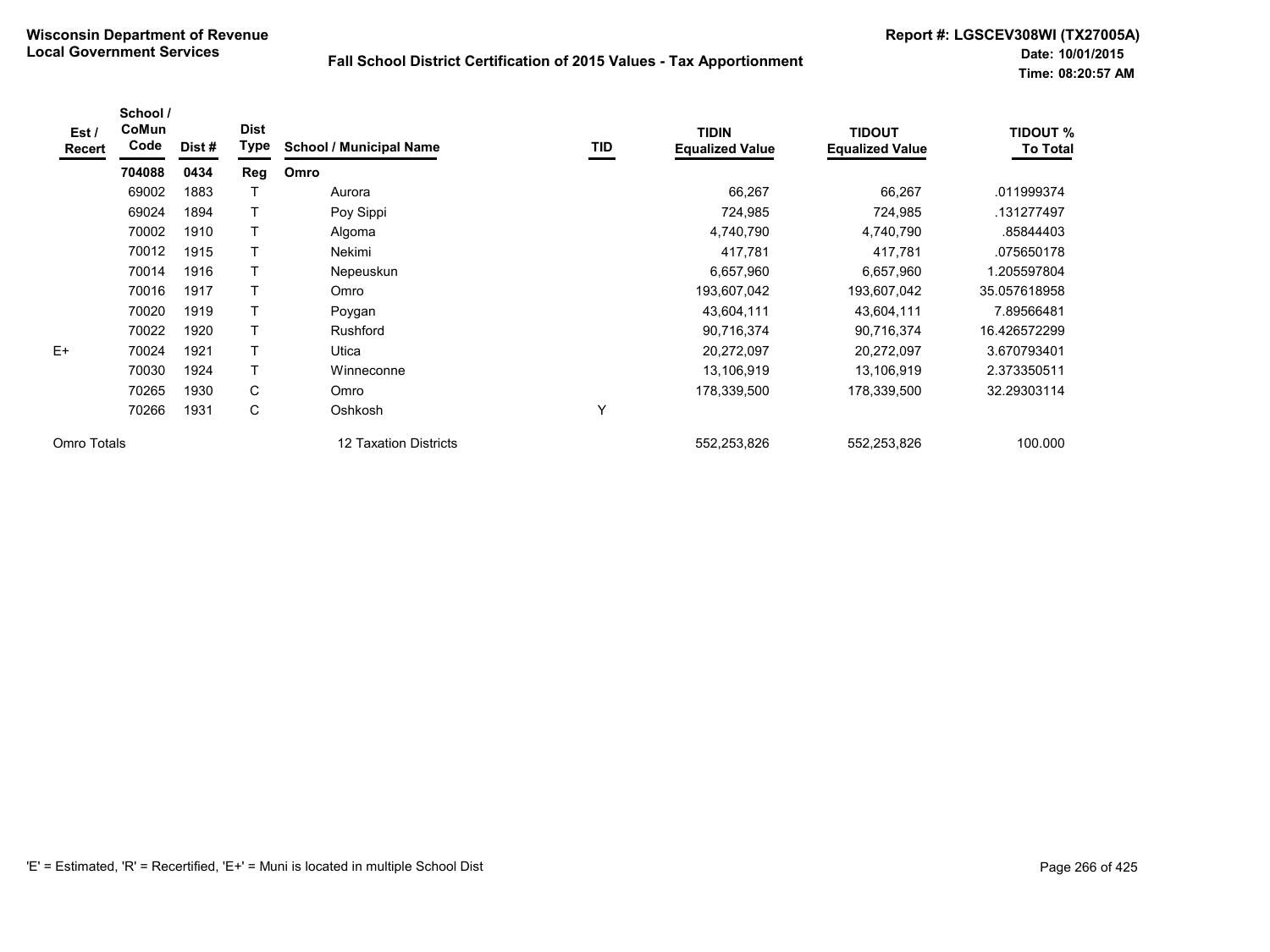| Est/<br><b>Recert</b> | School /<br><b>CoMun</b><br>Code | Dist # | <b>Dist</b><br>Type | TID<br><b>School / Municipal Name</b> | <b>TIDIN</b><br><b>Equalized Value</b> | <b>TIDOUT</b><br><b>Equalized Value</b> | <b>TIDOUT %</b><br><b>To Total</b> |              |
|-----------------------|----------------------------------|--------|---------------------|---------------------------------------|----------------------------------------|-----------------------------------------|------------------------------------|--------------|
|                       | 324095                           | 0195   | Reg                 | <b>Onalaska</b>                       |                                        |                                         |                                    |              |
|                       | 32014                            | 0851   |                     | <b>Hamilton</b>                       |                                        | 3,694,072                               | 3.694.072                          | .209901386   |
|                       | 32018                            | 0853   |                     | Medary                                |                                        | 35,372,146                              | 35,372,146                         | 2.009885691  |
|                       | 32020                            | 0854   |                     | Onalaska                              |                                        | 83,190,530                              | 83,190,530                         | 4.726980825  |
|                       | 32246                            | 0861   | C                   | La Crosse                             | v                                      | 19.062.293                              | 2,648,493                          | .150490394   |
|                       | 32265                            | 0862   | C                   | Onalaska                              | ν                                      | 1,635,003,104                           | 1,635,003,104                      | 92.902741705 |
| Onalaska Totals       |                                  |        |                     | 5 Taxation Districts                  |                                        | 1,776,322,145                           | 1,759,908,345                      | 100.000      |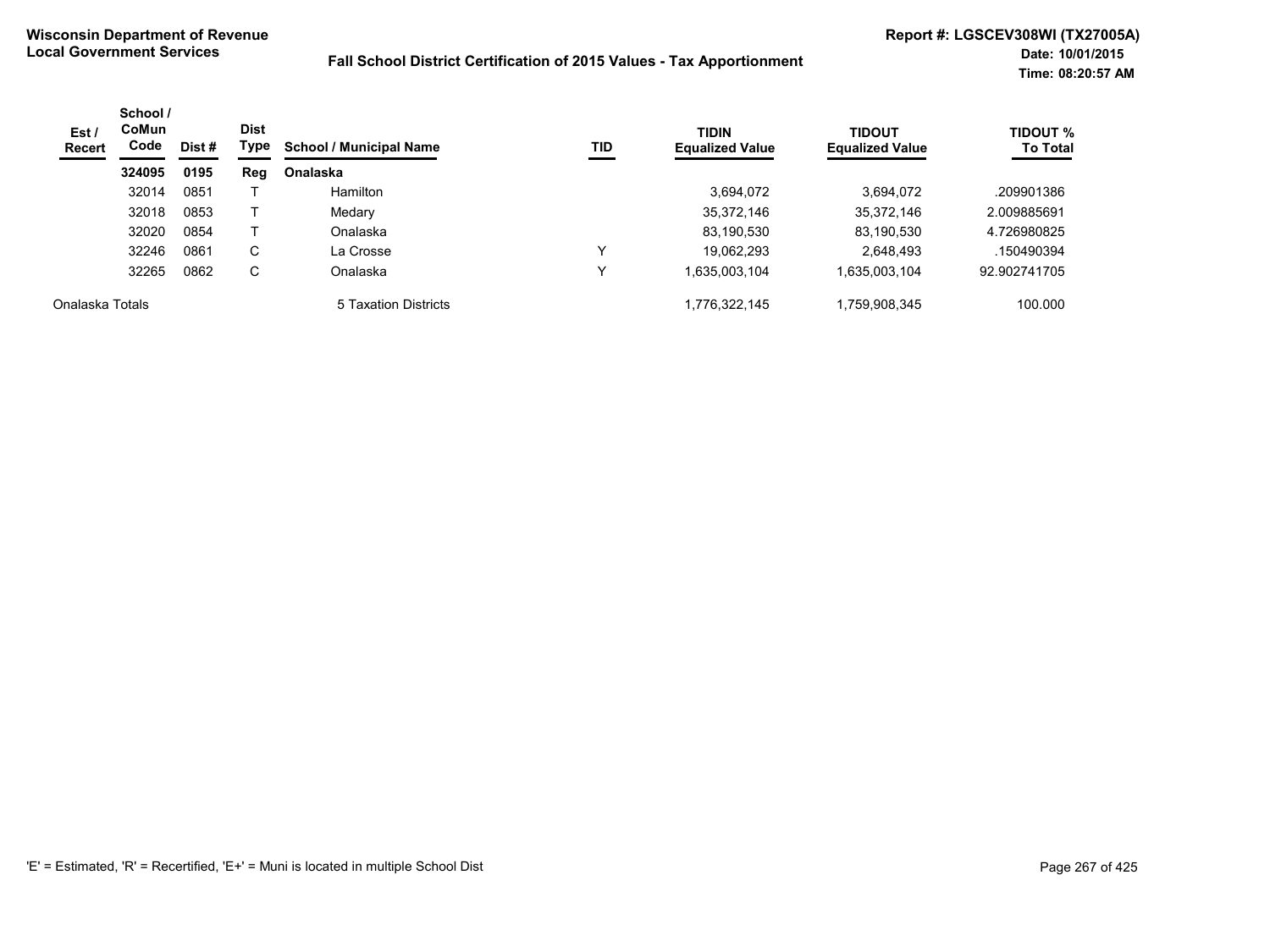| Est /<br><b>Recert</b> | School /<br><b>CoMun</b><br>Code | Dist # | <b>Dist</b><br>Type | <b>School / Municipal Name</b> | TID | <b>TIDIN</b><br><b>Equalized Value</b> | <b>TIDOUT</b><br><b>Equalized Value</b> | <b>TIDOUT %</b><br><b>To Total</b> |
|------------------------|----------------------------------|--------|---------------------|--------------------------------|-----|----------------------------------------|-----------------------------------------|------------------------------------|
|                        | 594137                           | 0350   | Reg                 | Oostburg                       |     |                                        |                                         |                                    |
|                        | 59006                            | 1599   |                     | Holland                        |     | 141,688,564                            | 141,688,564                             | 27.303402942                       |
|                        | 59008                            | 1600   |                     | Lima                           |     | 126,324,944                            | 126,324,944                             | 24.342831561                       |
|                        | 59010                            | 1601   |                     | Lyndon                         |     | 9,769,876                              | 9.769.876                               | .882656254                         |
|                        | 59028                            | 1610   |                     | Sherman                        |     | 1,382,207                              | 1.382.207                               | .266351451                         |
|                        | 59030                            | 1611   |                     | Wilson                         |     | 70.804.652                             | 70.804.652                              | 13.644064765                       |
|                        | 59165                            | 1619   | V                   | Oostburg                       |     | 193.594.800                            | 168.970.800                             | 32.560693027                       |
| Oostburg Totals        |                                  |        |                     | 6 Taxation Districts           |     | 543,565,043                            | 518,941,043                             | 100.000                            |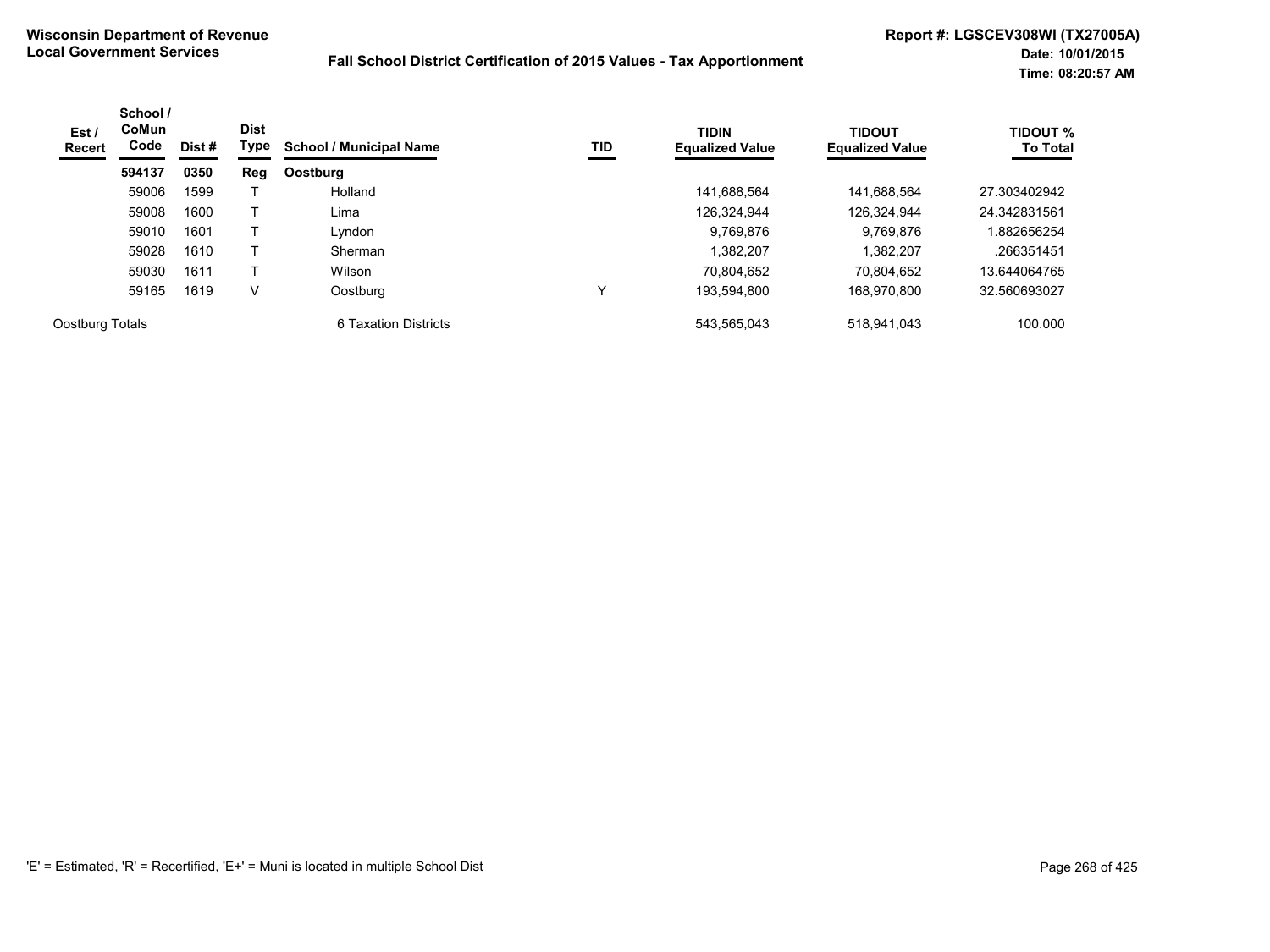| Est /<br>Recert | School /<br>CoMun<br>Code | Dist # | <b>Dist</b><br>Type | <b>School / Municipal Name</b> | TID | <b>TIDIN</b><br><b>Equalized Value</b> | <b>TIDOUT</b><br><b>Equalized Value</b> | <b>TIDOUT %</b><br><b>To Total</b> |
|-----------------|---------------------------|--------|---------------------|--------------------------------|-----|----------------------------------------|-----------------------------------------|------------------------------------|
|                 | 134144                    | 0092   | Reg                 | Oregon                         |     |                                        |                                         |                                    |
|                 | 13008                     | 0339   |                     | <b>Blooming Grove</b>          |     | 4,522,050                              | 4,522,050                               | .225749865                         |
|                 | 13028                     | 0349   |                     | Dunn                           |     | 237,932,995                            | 237,932,995                             | 11.878095452                       |
|                 | 13040                     | 0354   |                     | Montrose                       |     | 2,722,746                              | 2,722,746                               | .135924977                         |
|                 | 13042                     | 0355   |                     | Oregon                         |     | 358,700,430                            | 358,700,430                             | 17.907049614                       |
|                 | 13052                     | 0360   |                     | Rutland                        |     | 103,610,626                            | 103,610,626                             | 5.17245162                         |
|                 | 13109                     | 0373   | V                   | <b>Brooklyn</b>                | Y   | 63,859,100                             | 63,854,900                              | 3.187765519                        |
|                 | 13165                     | 0385   | $\vee$              | Oregon                         | Υ   | 937,955,600                            | 901,081,000                             | 44.983782633                       |
| $E+$            | 13225                     | 0389   | C                   | Fitchburg                      | Y   | 270,235,972                            | 270,235,972                             | 13.490725278                       |
|                 | 23006                     | 0649   |                     | Brooklyn                       |     | 30,699,296                             | 30,699,296                              | 1.532570832                        |
|                 | 23109                     | 0665   | $\vee$              | <b>Brooklyn</b>                | Υ   | 24,528,000                             | 24,528,000                              | 1.224487277                        |
|                 | 53040                     | 1416   | T                   | Union                          |     | 5,236,105                              | 5,236,105                               | .261396932                         |
| Oregon Totals   |                           |        |                     | 11 Taxation Districts          |     | 2,040,002,920                          | 2,003,124,120                           | 100.000                            |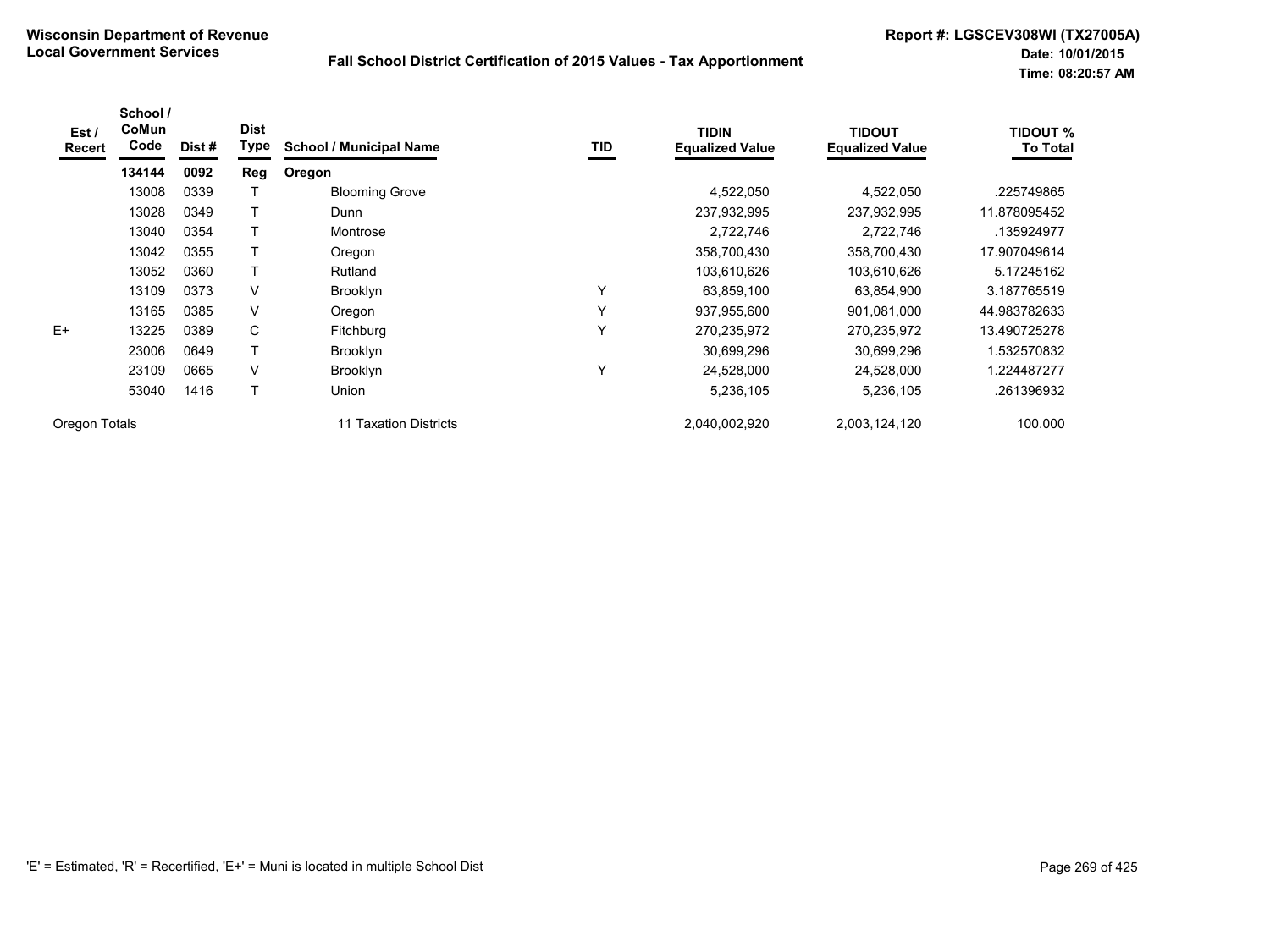| Est /<br>Recert | School /<br><b>CoMun</b><br>Code | Dist # | <b>Dist</b><br>Type | <b>School / Municipal Name</b> | TID | <b>TIDIN</b><br><b>Equalized Value</b> | <b>TIDOUT</b><br><b>Equalized Value</b> | <b>TIDOUT %</b><br><b>To Total</b> |
|-----------------|----------------------------------|--------|---------------------|--------------------------------|-----|----------------------------------------|-----------------------------------------|------------------------------------|
|                 | 484165                           | 0292   | Reg                 | Osceola                        |     |                                        |                                         |                                    |
|                 | 48002                            | 1266   |                     | Alden                          |     | 213,680,166                            | 213.680.166                             | 28.18353167                        |
|                 | 48022                            | 1276   |                     | Farmington                     |     | 145,545,900                            | 145,545,900                             | 19.196903292                       |
|                 | 48024                            | 1277   |                     | Garfield                       |     | 24,150,664                             | 24,150,664                              | 3.18537287                         |
|                 | 48042                            | 1286   | Т                   | Osceola                        |     | 193,547,776                            | 193,547,776                             | 25.52815255                        |
|                 | 48116                            | 1294   | $\vee$              | <b>Dresser</b>                 |     |                                        |                                         |                                    |
|                 | 48165                            | 1298   | $\vee$              | Osceola                        | Υ   | 164,552,200                            | 135.840.100                             | 17.916748344                       |
|                 | 55032                            | 1475   | Т                   | Somerset                       |     | 45,171,760                             | 45,171,760                              | 5.957968642                        |
|                 | 55038                            | 1478   | т                   | <b>Star Prairie</b>            |     | 237,480                                | 237,480                                 | .031322632                         |
| Osceola Totals  |                                  |        |                     | 8 Taxation Districts           |     | 786,885,946                            | 758,173,846                             | 100.000                            |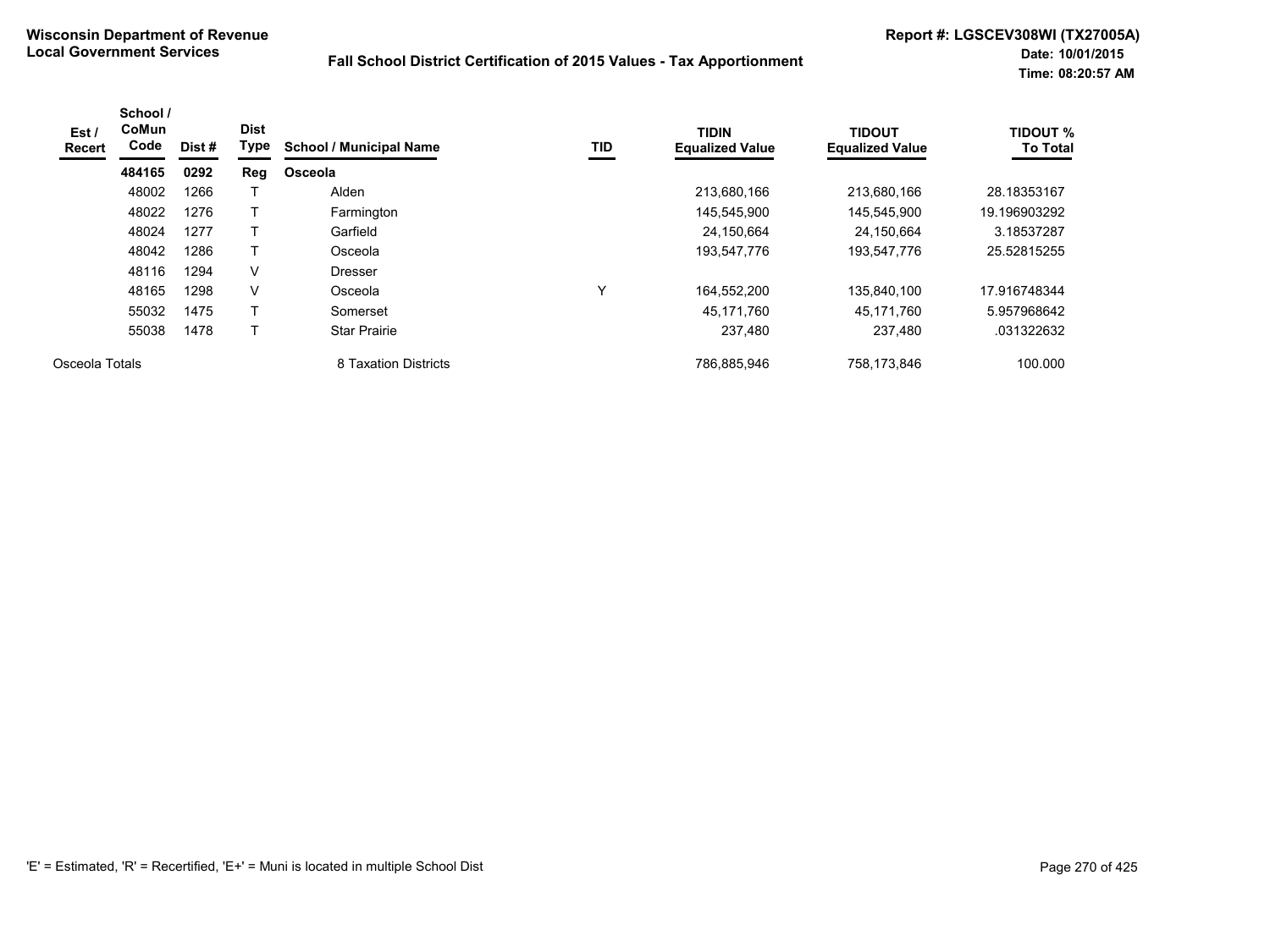| Est /<br>Recert     | School /<br><b>CoMun</b><br>Code | Dist # | <b>Dist</b><br>Type | <b>School / Municipal Name</b> | TID | <b>TIDIN</b><br><b>Equalized Value</b> | <b>TIDOUT</b><br><b>Equalized Value</b> | <b>TIDOUT %</b><br><b>To Total</b> |
|---------------------|----------------------------------|--------|---------------------|--------------------------------|-----|----------------------------------------|-----------------------------------------|------------------------------------|
|                     | 704179                           | 0435   | Reg                 | Oshkosh Area                   |     |                                        |                                         |                                    |
|                     | 70002                            | 1910   |                     | Algoma                         |     | 585.454.310                            | 585.454.310                             | 12.180355955                       |
|                     | 70004                            | 1911   |                     | <b>Black Wolf</b>              |     | 273,586,600                            | 273,586,600                             | 5.691959416                        |
|                     | 70012                            | 1915   |                     | Nekimi                         |     | 125,996,708                            | 125.996.708                             | 2.621356998                        |
|                     | 70018                            | 1918   |                     | Oshkosh                        |     | 233,018,348                            | 233,018,348                             | 4.847938386                        |
| E+                  | 70024                            | 1921   |                     | Utica                          |     | 61,528,575                             | 61,528,575                              | 1.2800998                          |
|                     | 70026                            | 1922   |                     | Vinland                        |     | 28.864.211                             | 28.864.211                              | .600518876                         |
|                     | 70266                            | 1931   | С                   | Oshkosh                        |     | 3,743,641,111                          | 3,498,096,411                           | 72.777770569                       |
| Oshkosh Area Totals |                                  |        |                     | <b>7 Taxation Districts</b>    |     | 5,052,089,863                          | 4,806,545,163                           | 100.000                            |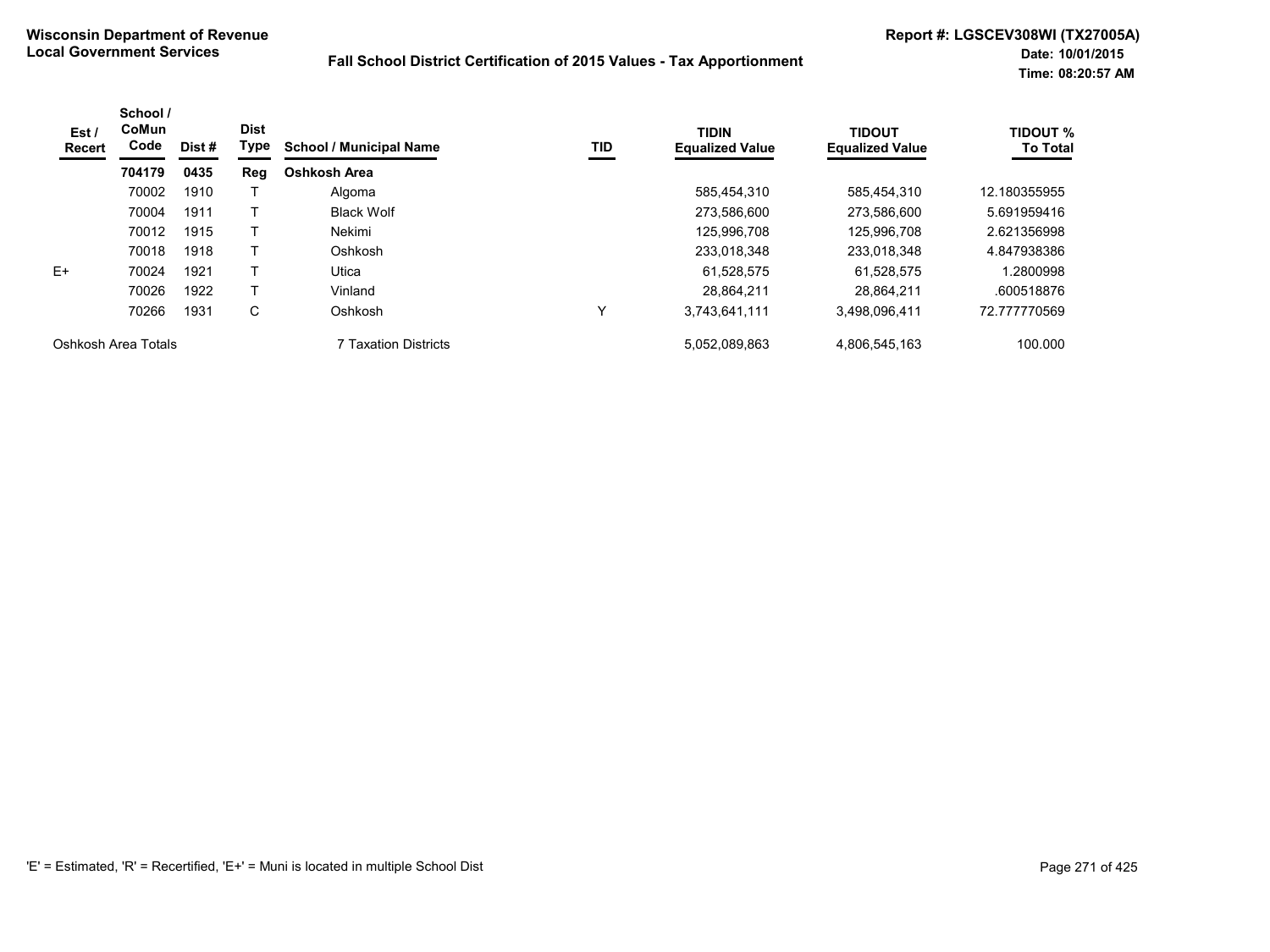| Est/<br><b>Recert</b>  | School /<br>CoMun<br>Code | Dist # | <b>Dist</b><br>Type | <b>School / Municipal Name</b> | TID | <b>TIDIN</b><br><b>Equalized Value</b> | <b>TIDOUT</b><br><b>Equalized Value</b> | <b>TIDOUT %</b><br><b>To Total</b> |
|------------------------|---------------------------|--------|---------------------|--------------------------------|-----|----------------------------------------|-----------------------------------------|------------------------------------|
|                        | 614186                    | 0363   | Reg                 | Osseo-Fairchild                |     |                                        |                                         |                                    |
|                        | 10012                     | 0236   |                     | Foster                         |     | 24,424,900                             | 24,424,900                              | 6.420140599                        |
|                        | 10040                     | 0250   |                     | Mentor                         |     | 2,119,569                              | 2,119,569                               | .55713354                          |
|                        | 18002                     | 0516   |                     | <b>Bridge Creek</b>            |     | 3,821,733                              | 3,821,733                               | 1.004551224                        |
|                        | 18006                     | 0518   |                     | <b>Clear Creek</b>             |     | 24,089,551                             | 24,089,551                              | 6.331993351                        |
|                        | 18010                     | 0520   |                     | Fairchild                      |     | 25,796,321                             | 25,796,321                              | 6.780621733                        |
|                        | 18016                     | 0523   |                     | <b>Otter Creek</b>             |     | 19,635,086                             | 19,635,086                              | 5.161127079                        |
|                        | 18126                     | 0529   | V                   | Fairchild                      |     | 12,471,900                             | 12,471,900                              | 3.278267323                        |
| $E+$                   | 27014                     | 0738   |                     | Cleveland                      |     | 36,461,327                             | 36,461,327                              | 9.583942853                        |
|                        | 27022                     | 0742   |                     | Garfield                       |     | 50,731,300                             | 50,731,300                              | 13.33483776                        |
|                        | 27040                     | 0751   |                     | Northfield                     |     | 2,536,346                              | 2,536,346                               | .666684323                         |
| $E+$                   | 61018                     | 1662   |                     | Hale                           |     | 20,386,630                             | 20,386,630                              | 5.358672132                        |
|                        | 61026                     | 1666   |                     | Sumner                         |     | 56,943,000                             | 56,943,000                              | 14.967597253                       |
|                        | 61030                     | 1668   |                     | Unity                          |     | 2,196,761                              | 2,196,761                               | .577423633                         |
|                        | 61265                     | 1678   | C                   | Osseo                          | Y   | 113,500,300                            | 98,827,400                              | 25.977007197                       |
| Osseo-Fairchild Totals |                           |        |                     | 14 Taxation Districts          |     | 395, 114, 724                          | 380,441,824                             | 100.000                            |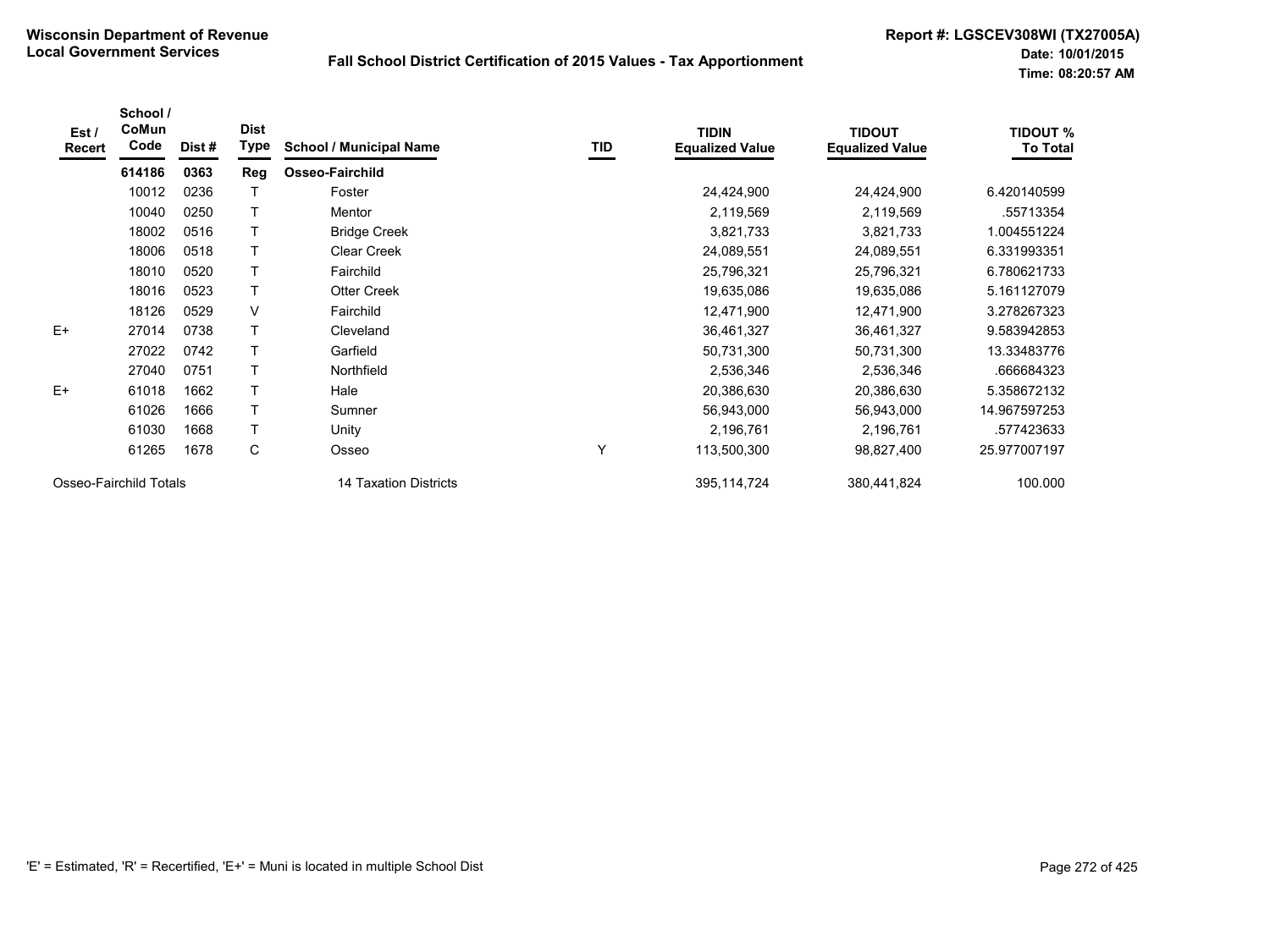| Est /<br><b>Recert</b> | School /<br>CoMun<br>Code | Dist# | <b>Dist</b><br>Type | <b>School / Municipal Name</b> | TID | <b>TIDIN</b><br><b>Equalized Value</b> | <b>TIDOUT</b><br><b>Equalized Value</b> | <b>TIDOUT %</b><br><b>To Total</b> |
|------------------------|---------------------------|-------|---------------------|--------------------------------|-----|----------------------------------------|-----------------------------------------|------------------------------------|
|                        | 104207                    | 0066  | Reg                 | <b>Owen-Withee</b>             |     |                                        |                                         |                                    |
|                        | 10002                     | 0231  |                     | Beaver                         |     | 230,015                                | 230,015                                 | .110671235                         |
|                        | 10018                     | 0239  | T                   | Green Grove                    |     | 23,741,686                             | 23,741,686                              | 11.423262443                       |
|                        | 10024                     | 0242  | т                   | Hixon                          |     | 38,889,292                             | 38,889,292                              | 18.711501311                       |
|                        | 10026                     | 0243  |                     | Hoard                          |     | 32,489,963                             | 32,489,963                              | 15.63247758                        |
|                        | 10030                     | 0245  |                     | Longwood                       |     | 38,376,180                             | 38,376,180                              | 18.464618548                       |
|                        | 10036                     | 0248  |                     | Mayville                       |     | 1,603,810                              | 1,603,810                               | .771669819                         |
|                        | 10044                     | 0252  | T                   | Reseburg                       |     | 894,227                                | 894,227                                 | .430255446                         |
|                        | 10062                     | 0261  | T                   | Withee                         |     | 249,137                                | 249,137                                 | .119871745                         |
|                        | 10191                     | 0268  | V                   | Withee                         |     | 18,419,400                             | 16,257,000                              | 7.822021466                        |
|                        | 10265                     | 0274  | C                   | Owen                           | Y   | 43,535,500                             | 32,926,900                              | 15.842708901                       |
|                        | 60028                     | 1639  | T                   | Maplehurst                     |     | 20,812,898                             | 20,812,898                              | 10.014082237                       |
|                        | 60040                     | 1645  | T                   | Roosevelt                      |     | 1,365,192                              | 1,365,192                               | .656859269                         |
| Owen-Withee Totals     |                           |       |                     | 12 Taxation Districts          |     | 220,607,300                            | 207,836,300                             | 100.000                            |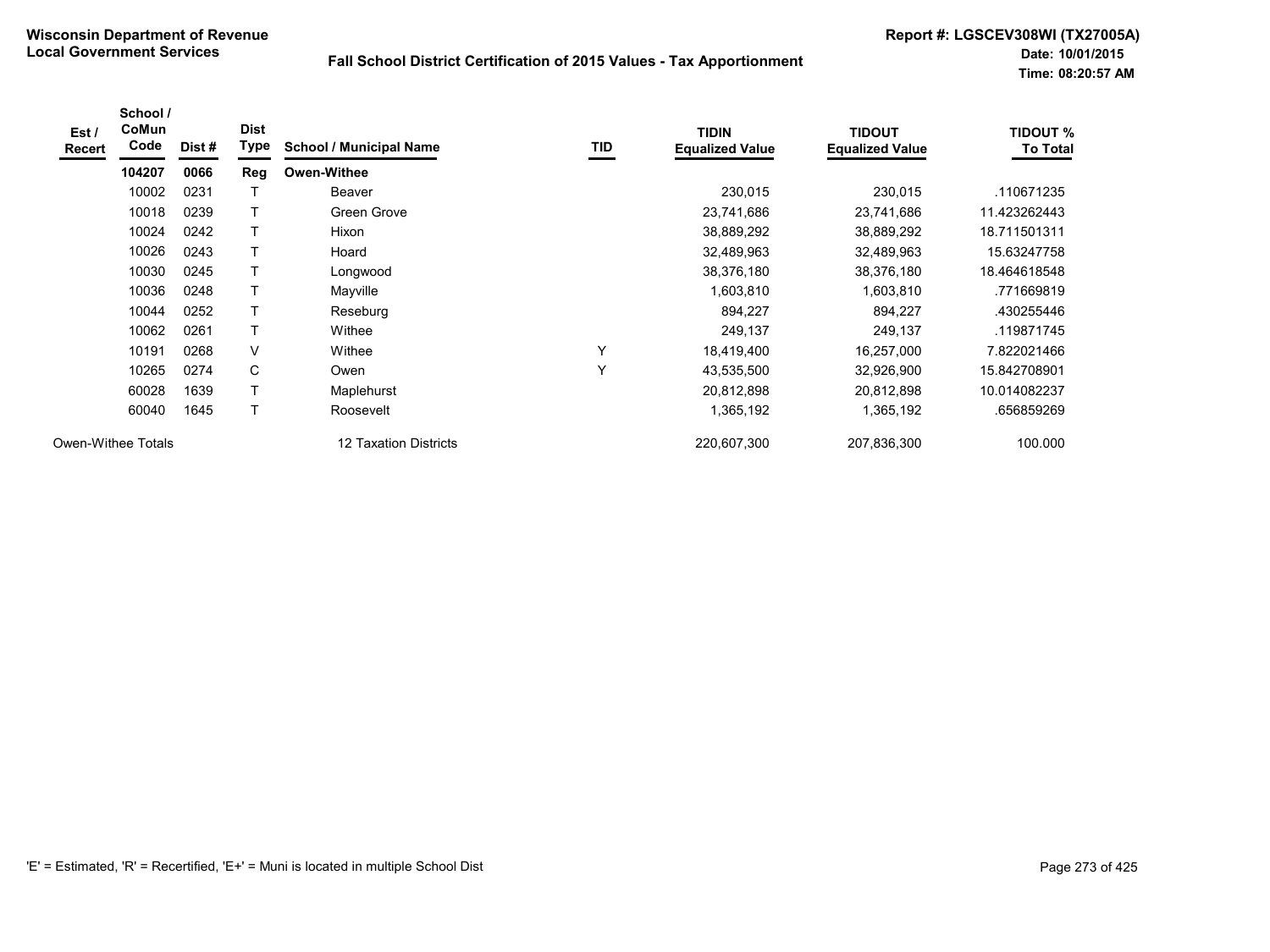| Est /<br>Recert           | School /<br><b>CoMun</b><br>Code | Dist # | <b>Dist</b><br>Type | <b>School / Municipal Name</b> | TID          | <b>TIDIN</b><br><b>Equalized Value</b> | <b>TIDOUT</b><br><b>Equalized Value</b> | <b>TIDOUT %</b><br><b>To Total</b> |
|---------------------------|----------------------------------|--------|---------------------|--------------------------------|--------------|----------------------------------------|-----------------------------------------|------------------------------------|
|                           | 284221                           | 0168   | Reg                 | Palmyra-Eagle Area             |              |                                        |                                         |                                    |
|                           | 28004                            | 0761   |                     | Cold Spring                    |              | 126,846                                | 126,846                                 | .017233747                         |
|                           | 28024                            | 0771   |                     | Palmyra                        |              | 180,363,809                            | 180,363,809                             | 24.504865672                       |
|                           | 28026                            | 0772   |                     | Sullivan                       |              | 60,457,952                             | 60,457,952                              | 8.214031411                        |
|                           | 28171                            | 0778   | V                   | Palmyra                        | $\checkmark$ | 119,549,500                            | 111,660,800                             | 15.170631625                       |
|                           | 64014                            | 1737   |                     | La Grange                      |              | 26,173,924                             | 26,173,924                              | 3.556081984                        |
|                           | 67006                            | 1811   | T                   | Eagle                          |              | 198,586,675                            | 198,586,675                             | 26.980688765                       |
|                           | 67024                            | 1817   |                     | Ottawa                         |              | 4,570,539                              | 4,570,539                               | .620969611                         |
|                           | 67121                            | 1826   | V                   | Eagle                          |              | 154,092,092                            | 154,092,092                             | 20.935497185                       |
| Palmyra-Eagle Area Totals |                                  |        |                     | 8 Taxation Districts           |              | 743,921,337                            | 736,032,637                             | 100.000                            |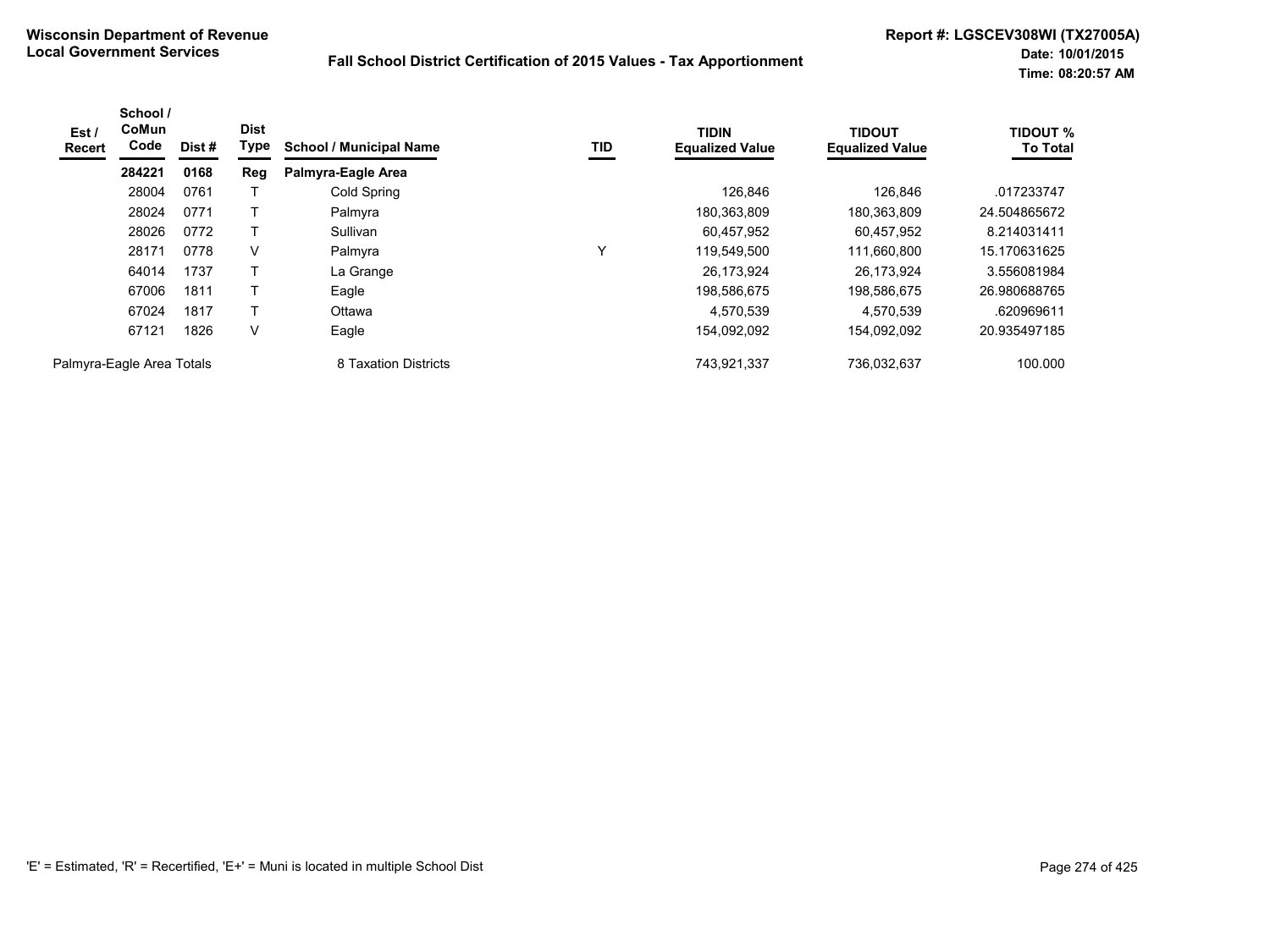| Est/<br>Recert          | School /<br>CoMun<br>Code | Dist # | <b>Dist</b><br>Type | <b>School / Municipal Name</b> | TID | <b>TIDIN</b><br><b>Equalized Value</b> | <b>TIDOUT</b><br><b>Equalized Value</b> | <b>TIDOUT %</b><br><b>To Total</b> |
|-------------------------|---------------------------|--------|---------------------|--------------------------------|-----|----------------------------------------|-----------------------------------------|------------------------------------|
|                         | 114228                    | 0072   | Reg                 | <b>Pardeeville Area</b>        |     |                                        |                                         |                                    |
|                         | 11026                     | 0289   |                     | Marcellon                      |     | 87,599,520                             | 87,599,520                              | 17.845297401                       |
| $E+$                    | 11032                     | 0292   |                     | Pacific                        |     | 54,026,185                             | 54,026,185                              | 11.005920338                       |
|                         | 11036                     | 0294   |                     | Scott                          |     | 30,229,370                             | 30,229,370                              | 6.158162715                        |
|                         | 11038                     | 0295   |                     | Springvale                     |     | 12.890.496                             | 12.890.496                              | 2.625981681                        |
|                         | 11042                     | 0297   |                     | Wyocena                        |     | 149,199,521                            | 149,199,521                             | 30.39411431                        |
| E                       | 11171                     | 0303   | V                   | Pardeeville                    |     | 120,243,900                            | 120,243,900                             | 24.495432808                       |
|                         | 11191                     | 0307   | V                   | Wyocena                        |     | 36.518.000                             | 36.518.000                              | 7.439248189                        |
| $E+$                    | 39002                     | 1051   |                     | Buffalo                        |     | 175,945                                | 175,945                                 | .035842558                         |
| Pardeeville Area Totals |                           |        |                     | 8 Taxation Districts           |     | 490,882,937                            | 490,882,937                             | 100.000                            |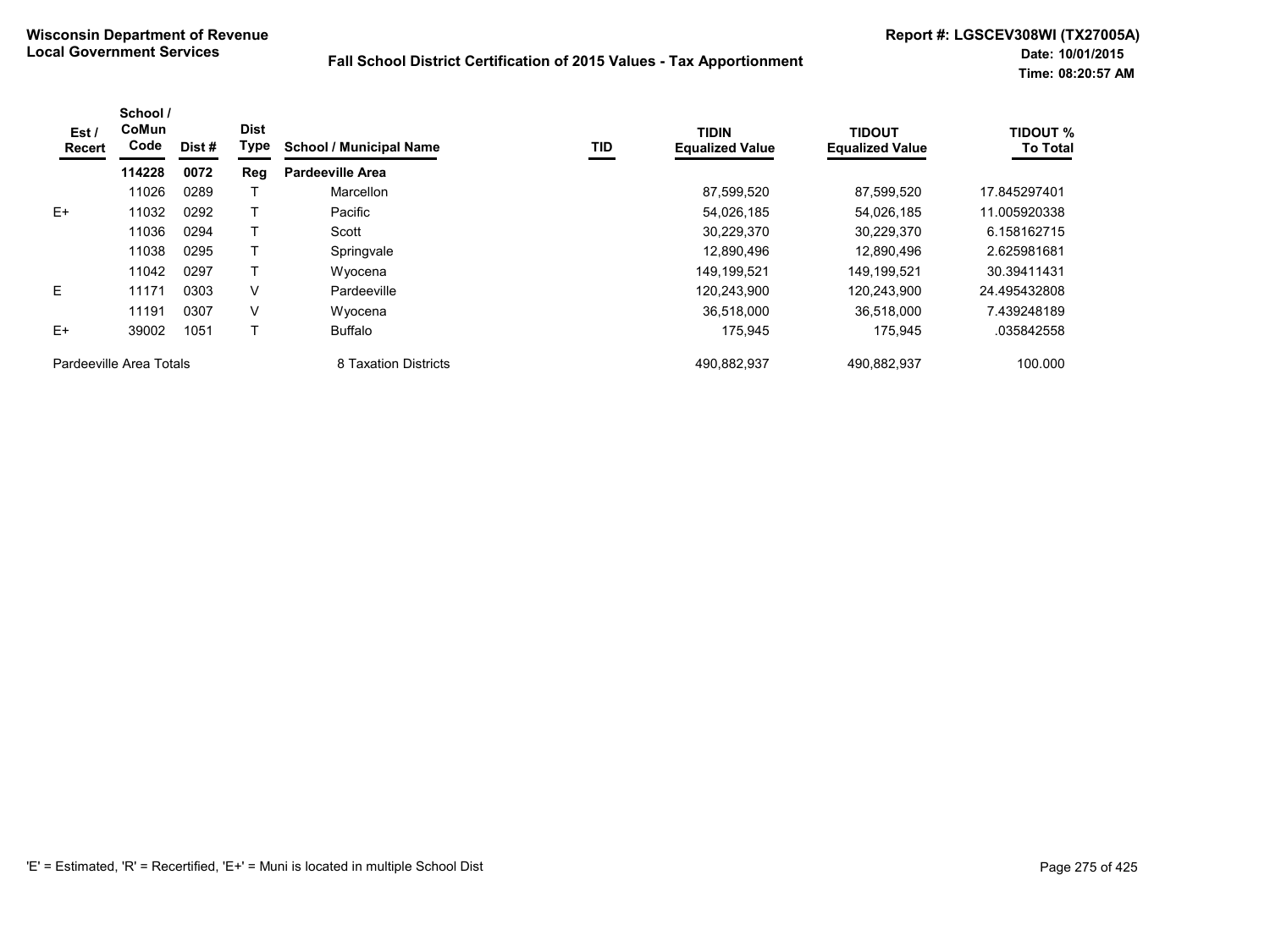| Est/<br><b>Recert</b> | School /<br>CoMun<br>Code<br>Dist # |      | <b>Dist</b><br>Type | <b>School / Municipal Name</b> | TID | <b>TIDIN</b><br><b>Equalized Value</b> | TIDOUT<br><b>Equalized Value</b> | <b>TIDOUT %</b><br><b>To Total</b> |
|-----------------------|-------------------------------------|------|---------------------|--------------------------------|-----|----------------------------------------|----------------------------------|------------------------------------|
|                       | 304235                              | 0179 | <b>Elem</b>         | Paris J 1                      |     |                                        |                                  |                                    |
|                       | 30006                               | 0818 |                     | Paris                          |     | 200,131,588                            | 200.131.588                      | 84.408379014                       |
|                       | 30104                               | 1984 | V                   | <b>Bristol</b>                 |     | 30,276,640                             | 30.276.640                       | 12.769608886                       |
|                       | 30241                               | 0828 | C                   | Kenosha                        | v   | 6.690.968                              | 6.690.968                        | 2.8220121                          |
| Paris J 1 Totals      |                                     |      |                     | 3 Taxation Districts           |     | 237.099.196                            | 237.099.196                      | 100.000                            |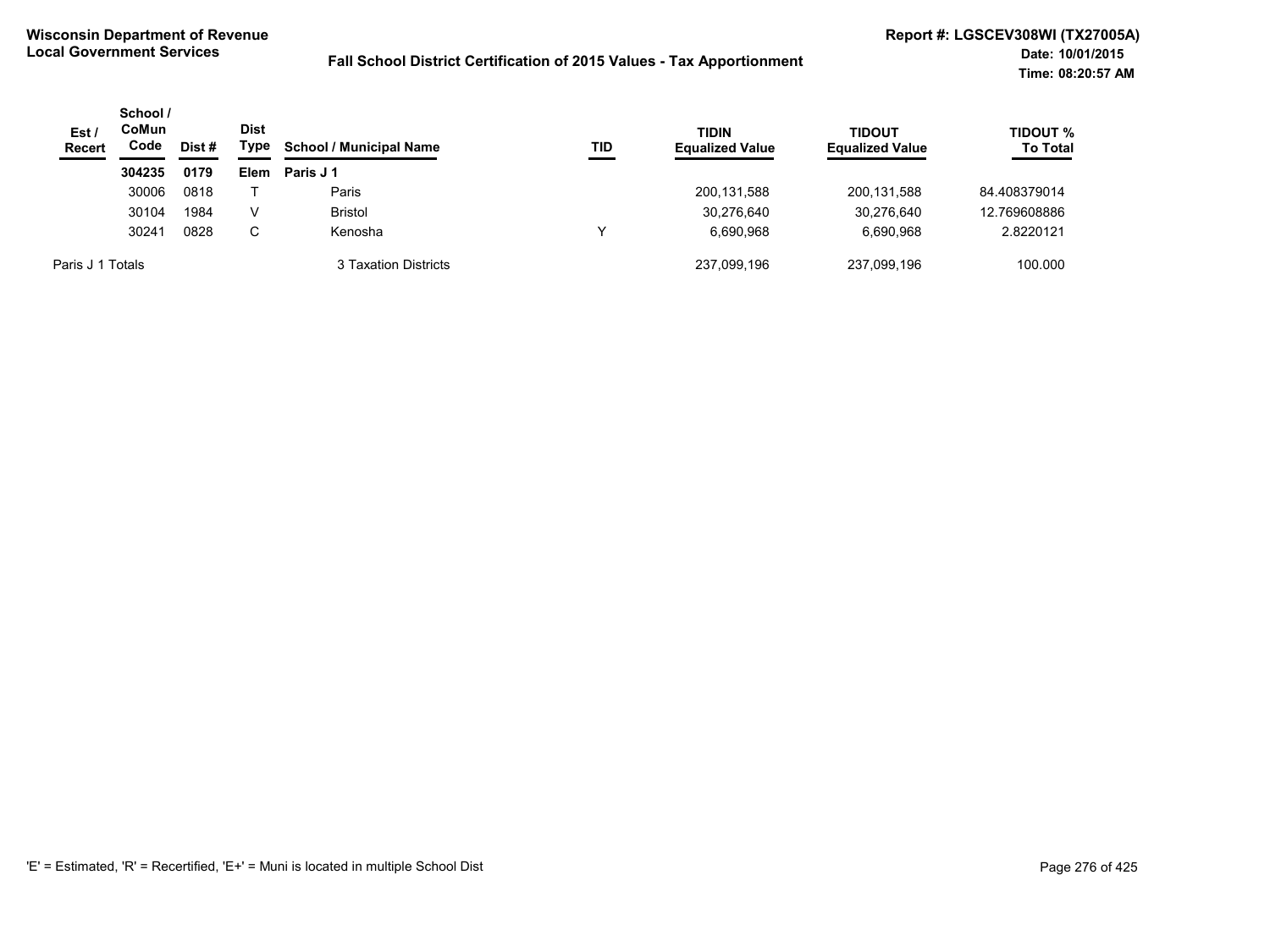| Est /<br><b>Recert</b>        | School /<br>CoMun<br>Code | Dist# | <b>Dist</b><br>Type | <b>School / Municipal Name</b> | TID | <b>TIDIN</b><br><b>Equalized Value</b> | <b>TIDOUT</b><br><b>Equalized Value</b> | <b>TIDOUT %</b><br><b>To Total</b> |
|-------------------------------|---------------------------|-------|---------------------|--------------------------------|-----|----------------------------------------|-----------------------------------------|------------------------------------|
|                               | 534151                    | 0322  | Reg                 | <b>Parkview (Orfordville)</b>  |     |                                        |                                         |                                    |
| $E+$                          | 53002                     | 1397  |                     | Avon                           |     | 18,336,562                             | 18,336,562                              | 4.746842158                        |
|                               | 53008                     | 1400  |                     | Center                         |     | 25,102,794                             | 25,102,794                              | 6.49843743                         |
|                               | 53024                     | 1408  |                     | Magnolia                       |     | 4,735,459                              | 4,735,459                               | 1.225882825                        |
|                               | 53028                     | 1410  |                     | <b>Newark</b>                  |     | 112,801,500                            | 112.801.500                             | 29.201270975                       |
|                               | 53030                     | 1411  |                     | Plymouth                       |     | 89,810,600                             | 89,810,600                              | 23.249546034                       |
|                               | 53034                     | 1413  |                     | Rock                           |     | 11,816,546                             | 11,816,546                              | 3.058985578                        |
|                               | 53036                     | 1414  |                     | <b>Spring Valley</b>           |     | 34,696,332                             | 34,696,332                              | 8.981946096                        |
|                               | 53126                     | 1418  | $\vee$              | Footville                      | Υ   | 35,249,200                             | 29,177,200                              | 7.553191433                        |
|                               | 53165                     | 1419  | V                   | Orfordville                    | Υ   | 65,095,300                             | 59,812,700                              | 15.48389747                        |
| Parkview (Orfordville) Totals |                           |       |                     | 9 Taxation Districts           |     | 397,644,293                            | 386,289,693                             | 100.000                            |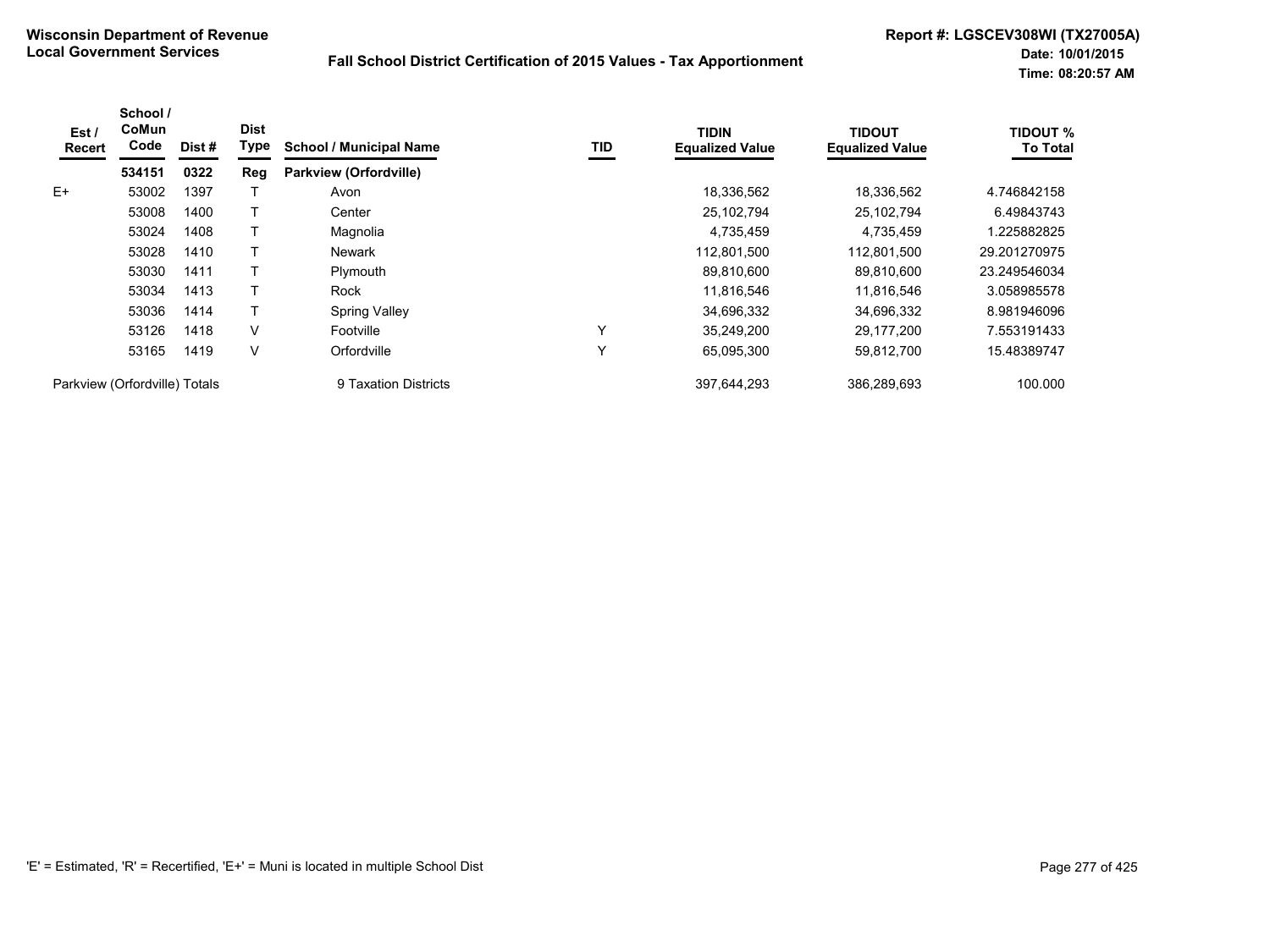| Est/<br><b>Recert</b>                 | School /<br>CoMun<br>Code | Dist# | <b>Dist</b><br>Type | <b>School / Municipal Name</b> | TID | <b>TIDIN</b><br><b>Equalized Value</b> | <b>TIDOUT</b><br><b>Equalized Value</b> | <b>TIDOUT %</b><br><b>To Total</b> |
|---------------------------------------|---------------------------|-------|---------------------|--------------------------------|-----|----------------------------------------|-----------------------------------------|------------------------------------|
|                                       | 330490                    | 0200  | Reg                 | Pecatonica Area (Blanchrdvlle) |     |                                        |                                         |                                    |
| $E+$                                  | 13044                     | 0356  |                     | Perry                          |     | 7,880,876                              | 7,880,876                               | 3.477796857                        |
|                                       | 23002                     | 0647  |                     | Adams                          |     | 135,272                                | 135,272                                 | .059694955                         |
|                                       | 23032                     | 0662  |                     | York                           |     | 54,696,863                             | 54,696,863                              | 24.137491595                       |
|                                       | 25004                     | 0690  |                     | Brigham                        |     | 2,276,456                              | 2,276,456                               | 1.004590292                        |
|                                       | 25020                     | 0698  |                     | <b>Moscow</b>                  |     | 54,959,972                             | 54,959,972                              | 24.253600471                       |
|                                       | 25024                     | 0700  |                     | Ridgeway                       |     | 993,727                                | 993,727                                 | .438527473                         |
|                                       | 25026                     | 0701  |                     | Waldwick                       |     | 14,259,489                             | 14,259,489                              | 6.29265148                         |
|                                       | 25108                     | 0706  | V                   | <b>Blanchardville</b>          |     | 9,027,300                              | 9,027,300                               | 3.983708862                        |
|                                       | 25137                     | 0709  | V                   | Hollandale                     |     | 13,617,000                             | 13,617,000                              | 6.009123833                        |
|                                       | 33002                     | 0864  |                     | Argyle                         |     | 8,283,622                              | 8,283,622                               | 3.655526943                        |
| E                                     | 33008                     | 0867  |                     | <b>Blanchard</b>               |     | 26,946,300                             | 26,946,300                              | 11.891286887                       |
|                                       | 33014                     | 0870  |                     | Fayette                        |     | 2,517,638                              | 2,517,638                               | 1.111022876                        |
|                                       | 33108                     | 0885  | $\vee$              | <b>Blanchardville</b>          |     | 31,010,900                             | 31,010,900                              | 13.684977475                       |
| Pecatonica Area (Blanchrdvlle) Totals |                           |       |                     | 13 Taxation Districts          |     | 226,605,415                            | 226,605,415                             | 100.000                            |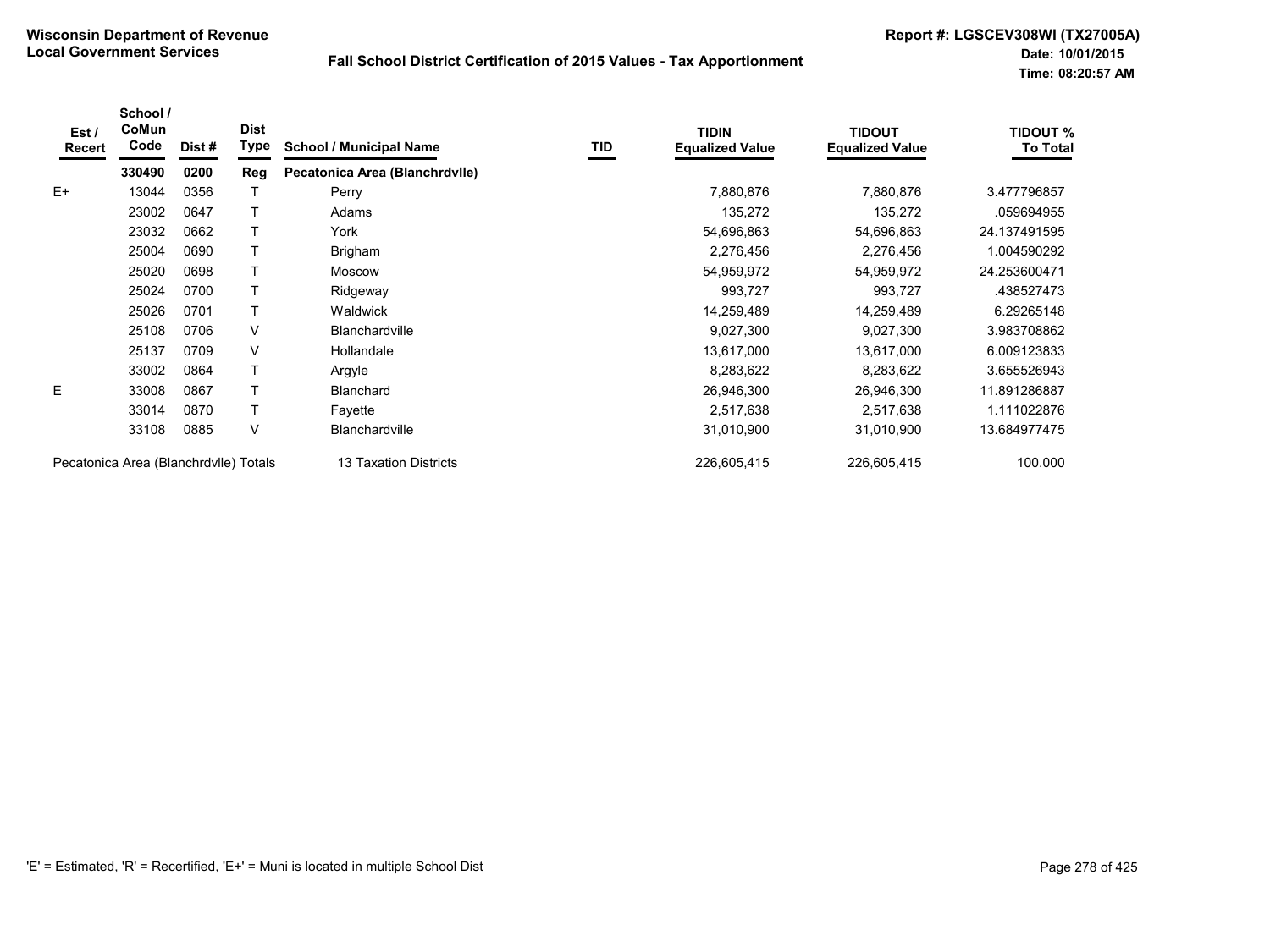| Est /<br><b>Recert</b> | School /<br>CoMun<br>Code | Dist # | <b>Dist</b><br>Type | <b>School / Municipal Name</b> | TID | <b>TIDIN</b><br><b>Equalized Value</b> | <b>TIDOUT</b><br><b>Equalized Value</b> | <b>TIDOUT %</b><br><b>To Total</b> |
|------------------------|---------------------------|--------|---------------------|--------------------------------|-----|----------------------------------------|-----------------------------------------|------------------------------------|
|                        | 464270                    | 0279   | Reg                 | Pepin Area                     |     |                                        |                                         |                                    |
|                        | 46006                     | 1230   |                     | Frankfort                      |     | 6,243,359                              | 6,243,359                               | 2.912672527                        |
|                        | 46010                     | 1232   |                     | Pepin                          |     | 90.875.600                             | 90.875.600                              | 42.395586018                       |
|                        | 46012                     | 1233   |                     | Stockholm                      |     | 34.171.700                             | 34.171.700                              | 15.941894708                       |
|                        | 46171                     | 1236   | V                   | Pepin                          | v   | 59,708,700                             | 53,343,900                              | 24.886172977                       |
|                        | 46181                     | 1237   | $\vee$              | Stockholm                      |     | 19.400.400                             | 19.400.400                              | 9.050738889                        |
|                        | 47016                     | 1247   |                     | Maiden Rock                    |     | 10,316,601                             | 10.316.601                              | 4.812934881                        |
| Pepin Area Totals      |                           |        |                     | 6 Taxation Districts           |     | 220.716.360                            | 214,351,560                             | 100.000                            |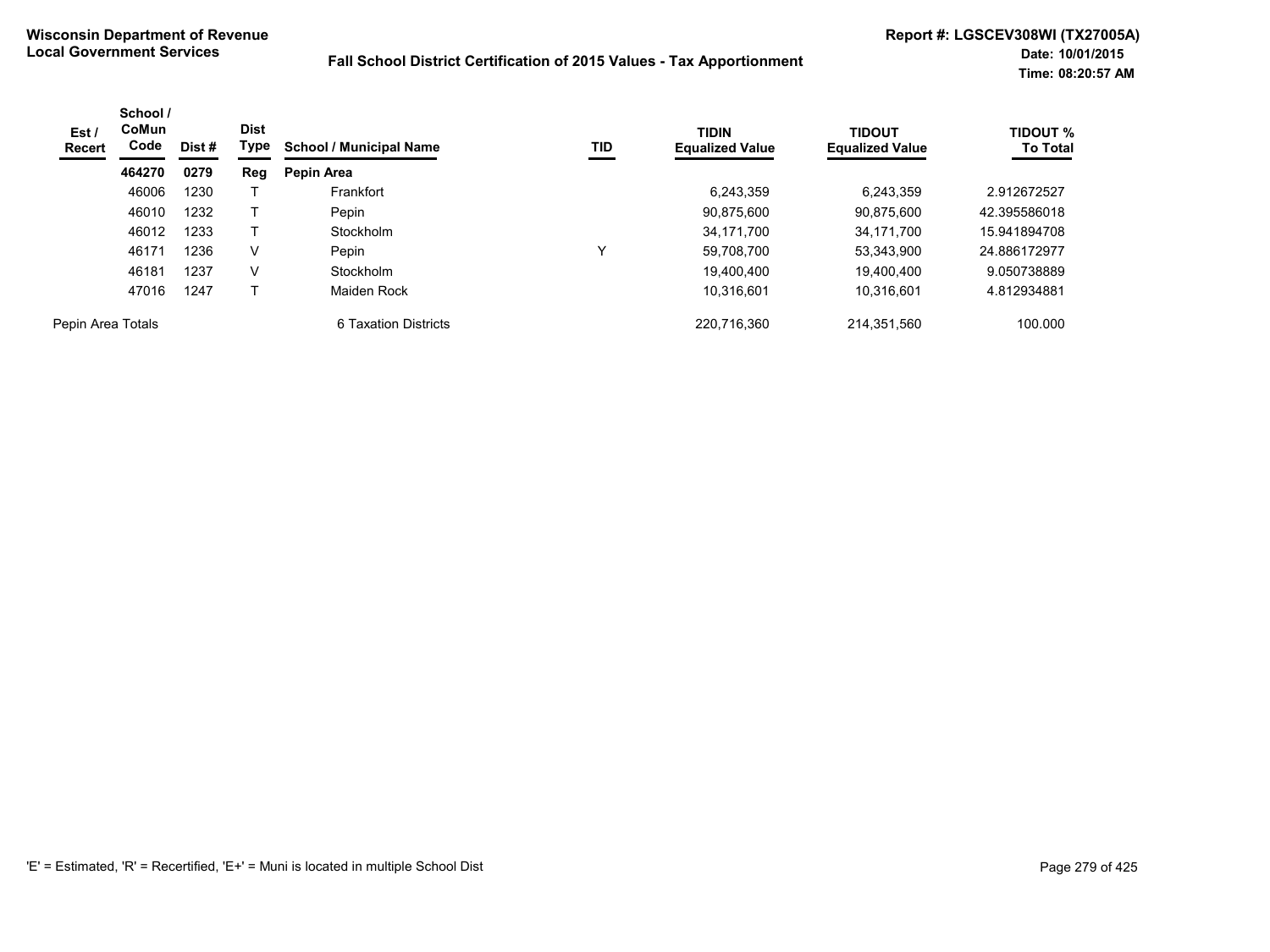| Est/<br><b>Recert</b> | School /<br>CoMun<br>Code | Dist # | <b>Dist</b><br>Type | <b>School / Municipal Name</b> | TID | <b>TIDIN</b><br><b>Equalized Value</b> | <b>TIDOUT</b><br><b>Equalized Value</b> | <b>TIDOUT %</b><br><b>To Total</b> |
|-----------------------|---------------------------|--------|---------------------|--------------------------------|-----|----------------------------------------|-----------------------------------------|------------------------------------|
|                       | 384305                    | 0229   | Reg                 | <b>Peshtigo</b>                |     |                                        |                                         |                                    |
|                       | 38014                     | 1031   |                     | Grover                         |     | 80,148,214                             | 80.148.214                              | 23.207494139                       |
|                       | 38024                     | 1036   |                     | Peshtigo                       |     | 134,558,379                            | 134,558,379                             | 38.962350328                       |
|                       | 38271                     | 1049   | C.                  | Peshtigo                       | ν   | 165,657,500                            | 130,617,000                             | 37.821095577                       |
| $E+$                  | 42022                     | 1137   |                     | Little River                   |     | 31.289                                 | 31.289                                  | .009059956                         |
| Peshtigo Totals       |                           |        |                     | 4 Taxation Districts           |     | 380,395,382                            | 345,354,882                             | 100.000                            |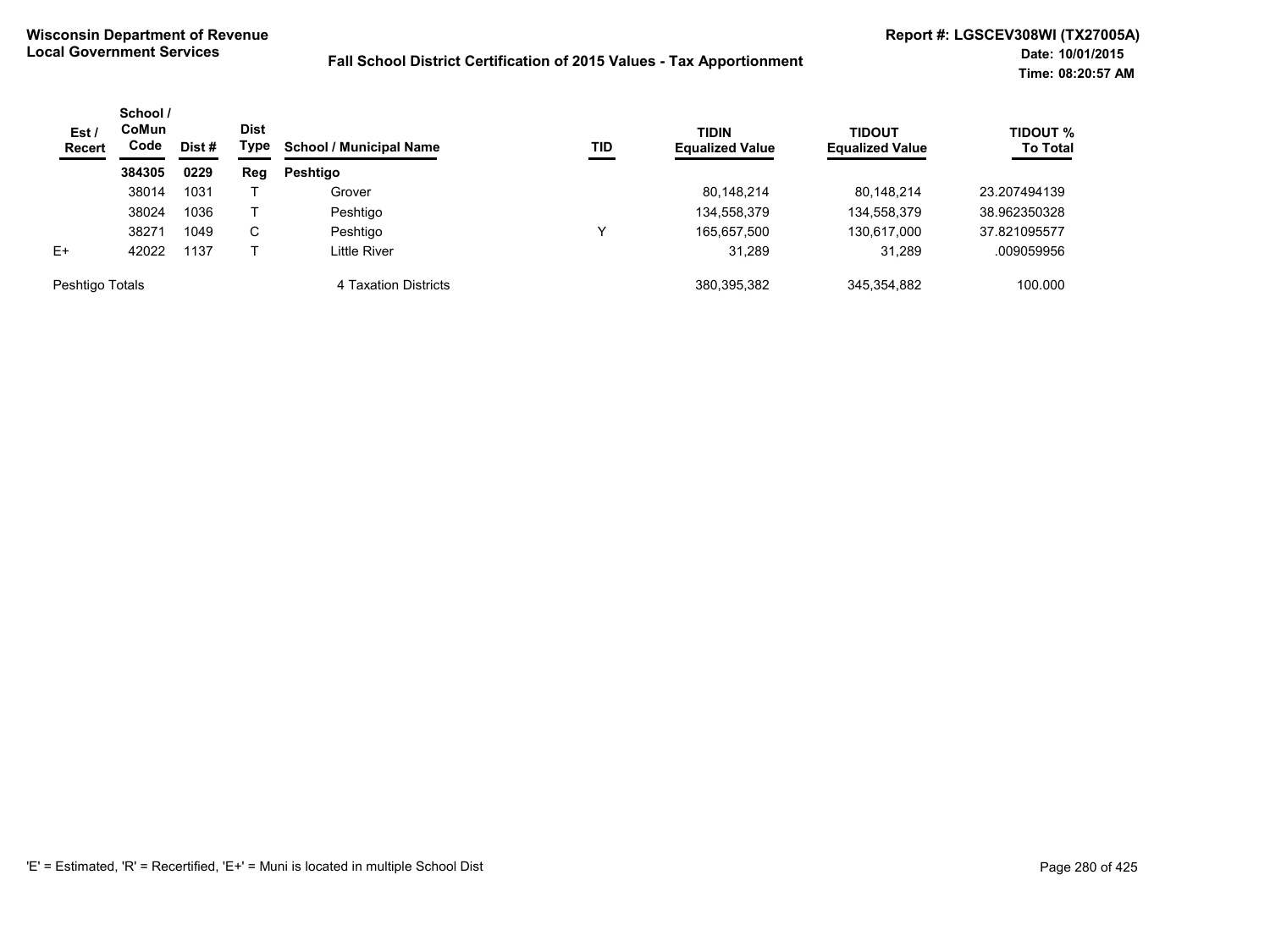| Est /<br><b>Recert</b> | School /<br>CoMun<br>Code<br>Dist# |      | Dist<br>Type | <b>School / Municipal Name</b> | TID | <b>TIDIN</b><br><b>Equalized Value</b> | <b>TIDOUT</b><br><b>Equalized Value</b> | TIDOUT %<br><b>To Total</b> |
|------------------------|------------------------------------|------|--------------|--------------------------------|-----|----------------------------------------|-----------------------------------------|-----------------------------|
|                        | 674312                             | 0420 | Reg          | <b>Pewaukee</b>                |     |                                        |                                         |                             |
|                        | 67171                              | 1837 | v            | Pewaukee                       | ν   | 927.731.500                            | 927,087,600                             | 37.358020282                |
|                        | 67270                              | 1818 | C.           | Pewaukee                       |     | 1,554,541,761                          | 1.554.541.761                           | 62.641979718                |
| <b>Pewaukee Totals</b> |                                    |      |              | 2 Taxation Districts           |     | 2,482,273,261                          | 2,481,629,361                           | 100.000                     |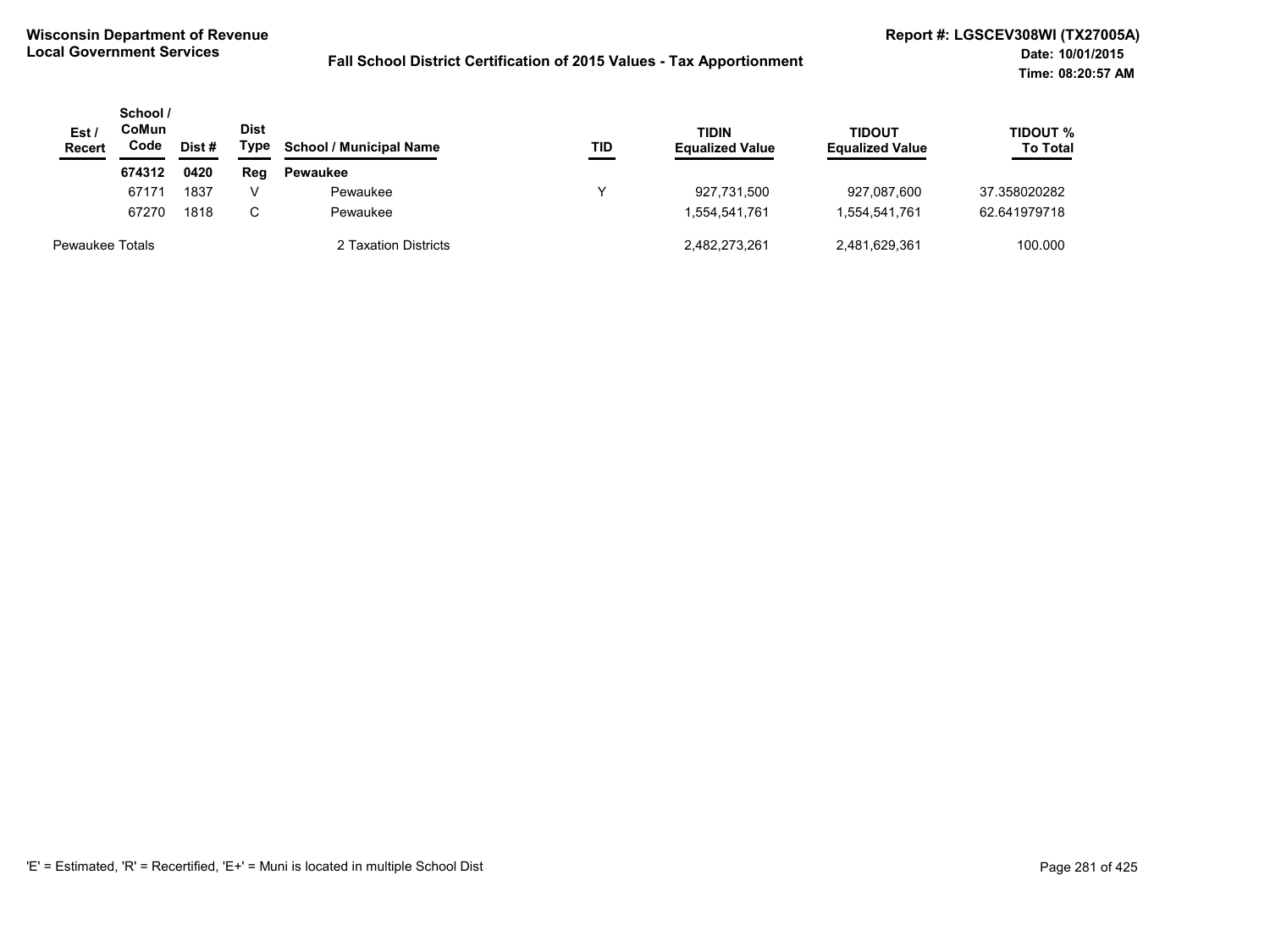| Est <sub>1</sub><br><b>Recert</b> | School /<br>CoMun<br>Code | Dist# | <b>Dist</b><br>Type | <b>School / Municipal Name</b> | TID | TIDIN<br><b>Equalized Value</b> | <b>TIDOUT</b><br><b>Equalized Value</b> | TIDOUT %<br><b>To Total</b> |
|-----------------------------------|---------------------------|-------|---------------------|--------------------------------|-----|---------------------------------|-----------------------------------------|-----------------------------|
|                                   | 634330                    | 0374  | Reg                 | <b>Phelps</b>                  |     |                                 |                                         |                             |
| E+                                | 21002                     | 0578  |                     | Alvin                          |     | 425.328                         | 425.328                                 | .109236857                  |
|                                   | 63018                     | 1723  |                     | <b>Phelps</b>                  |     | 388.937.762                     | 388.937.762                             | 99.890763143                |
| <b>Phelps Totals</b>              |                           |       |                     | 2 Taxation Districts           |     | 389,363,090                     | 389,363,090                             | 100.000                     |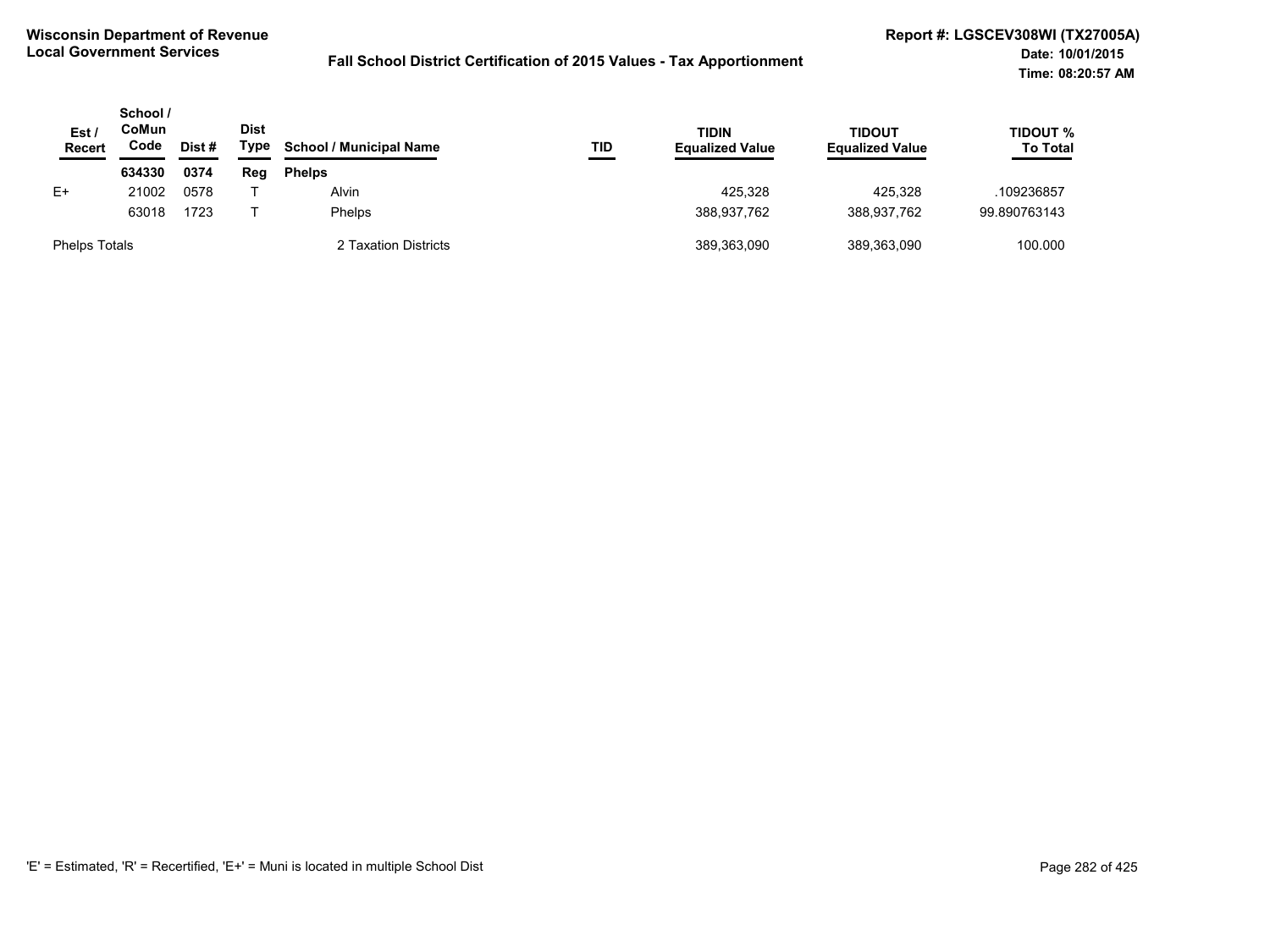| Est /<br>Recert        | School /<br>CoMun<br>Code | Dist # | <b>Dist</b><br>Type | <b>School / Municipal Name</b> | TID | <b>TIDIN</b><br><b>Equalized Value</b> | <b>TIDOUT</b><br><b>Equalized Value</b> | <b>TIDOUT %</b><br><b>To Total</b> |
|------------------------|---------------------------|--------|---------------------|--------------------------------|-----|----------------------------------------|-----------------------------------------|------------------------------------|
|                        | 504347                    | 0299   | Reg                 | <b>Phillips</b>                |     |                                        |                                         |                                    |
|                        | 50002                     | 1332   |                     | Catawba                        |     | 21,934,715                             | 21,934,715                              | 3.678589785                        |
|                        | 50006                     | 1334   | T                   | Elk                            |     | 147,277,700                            | 147,277,700                             | 24.699397409                       |
|                        | 50008                     | 1335   |                     | Emery                          |     | 35,776,700                             | 35,776,700                              | 5.999977806                        |
|                        | 50012                     | 1337   |                     | Flambeau                       |     | 72,907,800                             | 72,907,800                              | 12.227097017                       |
|                        | 50014                     | 1338   |                     | Georgetown                     |     | 14, 142, 929                           | 14,142,929                              | 2.371858224                        |
|                        | 50016                     | 1339   |                     | Hackett                        |     | 7,082,026                              | 7,082,026                               | 1.187700342                        |
|                        | 50018                     | 1340   |                     | Harmony                        |     | 21,839,300                             | 21,839,300                              | 3.662588089                        |
|                        | 50022                     | 1342   |                     | Kennan                         |     | 24,565,469                             | 24,565,469                              | 4.119783792                        |
|                        | 50034                     | 1348   | T                   | Worcester                      |     | 169,583,800                            | 169,583,800                             | 28.440270797                       |
|                        | 50111                     | 1349   | V                   | Catawba                        |     | 5,693,000                              | 5,693,000                               | .954751938                         |
| E                      | 50141                     | 1350   | V                   | Kennan                         |     | 5,589,800                              | 5,589,800                               | .937444648                         |
|                        | 50272                     | 1353   | С                   | <b>Phillips</b>                | ٧   | 86,268,600                             | 69,887,300                              | 11.720540153                       |
| <b>Phillips Totals</b> |                           |        |                     | 12 Taxation Districts          |     | 612,661,839                            | 596,280,539                             | 100.000                            |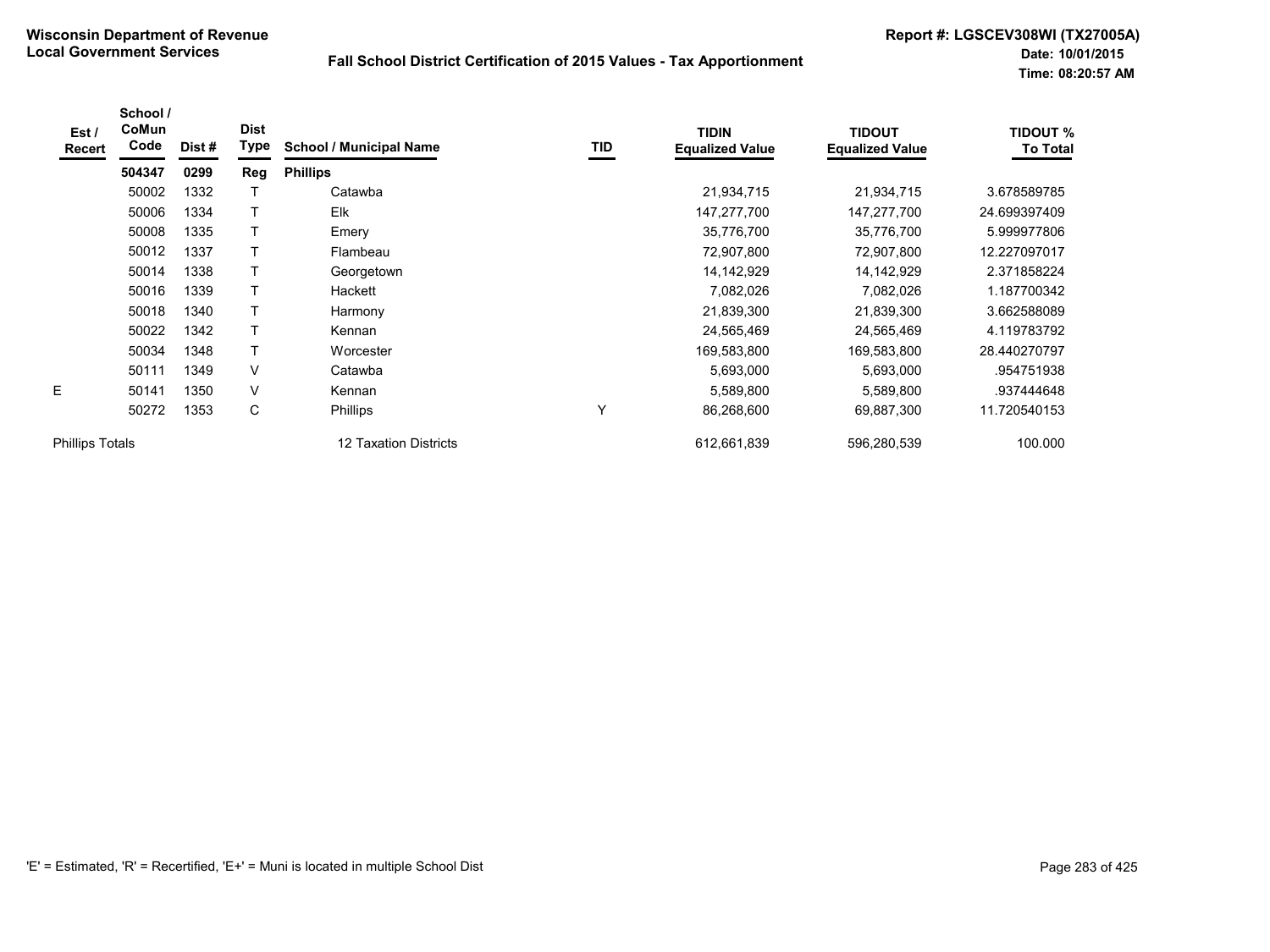| Est /<br><b>Recert</b>   | School /<br>CoMun<br>Code | Dist# | <b>Dist</b><br>Type | <b>School / Municipal Name</b> | TID | <b>TIDIN</b><br><b>Equalized Value</b> | <b>TIDOUT</b><br><b>Equalized Value</b> | <b>TIDOUT %</b><br><b>To Total</b> |
|--------------------------|---------------------------|-------|---------------------|--------------------------------|-----|----------------------------------------|-----------------------------------------|------------------------------------|
|                          | 714368                    | 0440  | Reg                 | <b>Pittsville</b>              |     |                                        |                                         |                                    |
|                          | 10050                     | 0255  |                     | Sherwood                       |     | 18,917,041                             | 18,917,041                              | 6.076837881                        |
|                          | 27012                     | 0737  | T                   | <b>City Point</b>              |     | 32,840,800                             | 32,840,800                              | 10.549652955                       |
|                          | 29008                     | 0790  | т                   | Finley                         |     | 869,010                                | 869,010                                 | .279157448                         |
|                          | 71008                     | 1936  | T                   | Cary                           |     | 44,253,700                             | 44,253,700                              | 14.215889289                       |
|                          | 71012                     | 1938  | T                   | Dexter                         |     | 29,168,700                             | 29,168,700                              | 9.370041599                        |
|                          | 71016                     | 1940  | T                   | Hansen                         |     | 20,678,458                             | 20,678,458                              | 6.64266874                         |
|                          | 71018                     | 1941  | T                   | <b>Hiles</b>                   |     | 22,089,600                             | 22,089,600                              | 7.095978597                        |
|                          | 71026                     | 1945  | T                   | Port Edwards                   |     | 640,301                                | 640,301                                 | .205687844                         |
|                          | 71028                     | 1946  | T                   | Remington                      |     | 30,502,800                             | 30,502,800                              | 9.798602779                        |
|                          | 71030                     | 1947  | T                   | Richfield                      |     | 16, 144, 454                           | 16,144,454                              | 5.18618264                         |
|                          | 71032                     | 1948  | $\mathsf{T}$        | Rock                           |     | 1,428,783                              | 1,428,783                               | .458976785                         |
| $E+$                     | 71038                     | 1951  | $\mathsf{T}$        | Seneca                         |     | 1,213,897                              | 1,213,897                               | .389947628                         |
|                          | 71044                     | 1954  | T                   | Wood                           |     | 65,716,900                             | 65,716,900                              | 21.110645547                       |
|                          | 71271                     | 1965  | C                   | Pittsville                     | Y   | 54,024,300                             | 26,833,000                              | 8.619730267                        |
| <b>Pittsville Totals</b> |                           |       |                     | 14 Taxation Districts          |     | 338,488,744                            | 311,297,444                             | 100.000                            |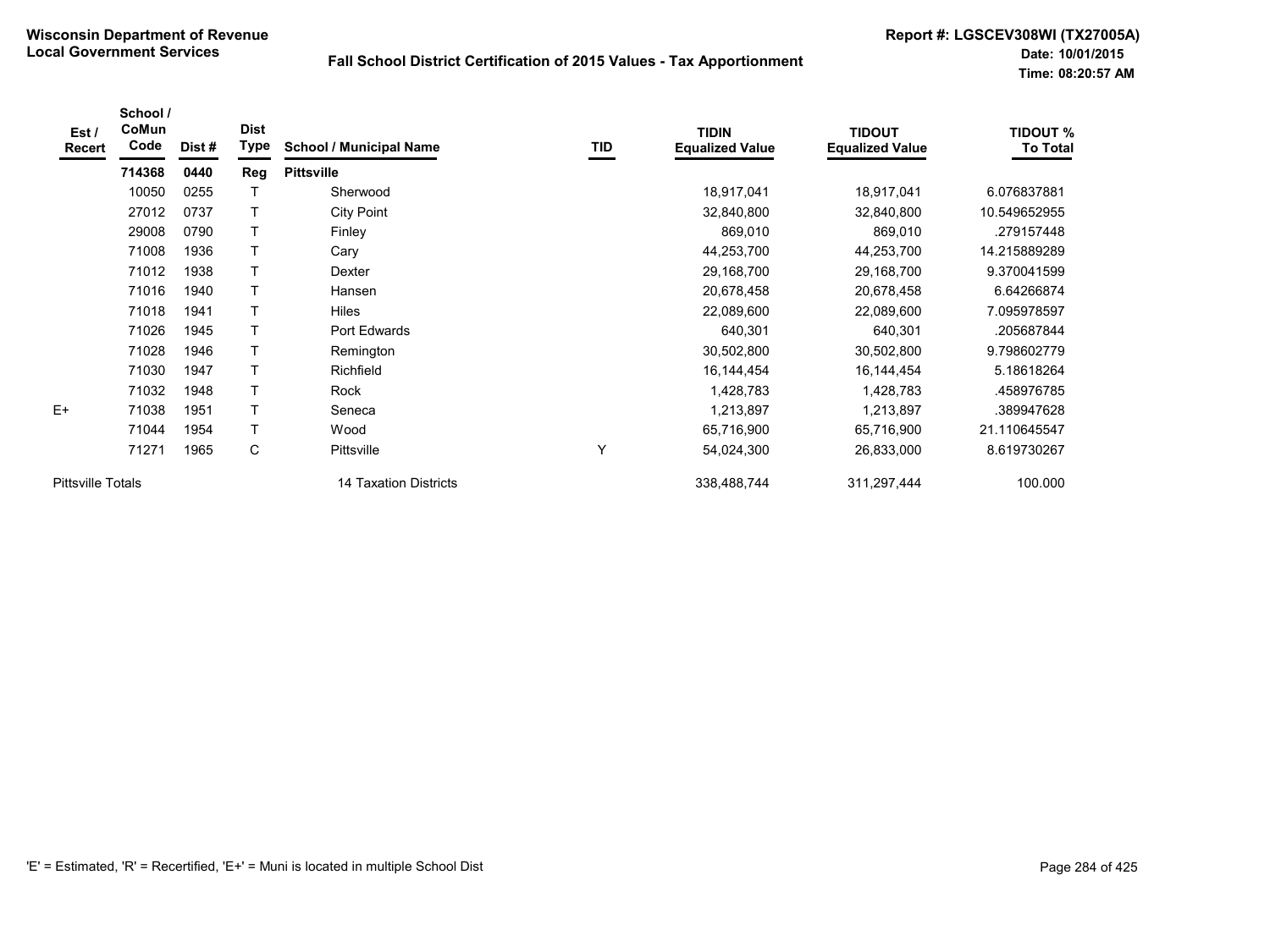| Est /<br>Recert           | School /<br>CoMun<br>Code | Dist# | <b>Dist</b><br>Type | <b>School / Municipal Name</b> | TID          | <b>TIDIN</b><br><b>Equalized Value</b> | <b>TIDOUT</b><br><b>Equalized Value</b> | <b>TIDOUT %</b><br><b>To Total</b> |
|---------------------------|---------------------------|-------|---------------------|--------------------------------|--------------|----------------------------------------|-----------------------------------------|------------------------------------|
|                           | 224389                    | 0142  | Reg                 | <b>Platteville</b>             |              |                                        |                                         |                                    |
|                           | 22012                     | 0599  |                     | Clifton                        |              | 234,178                                | 234,178                                 | .028427479                         |
|                           | 22014                     | 0600  |                     | Ellenboro                      |              | 21,656,596                             | 21,656,596                              | 2.628950733                        |
|                           | 22020                     | 0603  | T                   | Harrison                       |              | 29,891,082                             | 29,891,082                              | 3.628556489                        |
|                           | 22030                     | 0608  |                     | Lima                           |              | 43,744,049                             | 43,744,049                              | 5.310204323                        |
|                           | 22046                     | 0616  | T                   | Paris                          |              | 9,443,996                              | 9,443,996                               | 1.146431333                        |
|                           | 22050                     | 0618  | T                   | <b>Platteville</b>             |              | 124,009,200                            | 124,009,200                             | 15.053800574                       |
|                           | 22054                     | 0620  | T                   | Smelser                        |              | 25,610,159                             | 25,610,159                              | 3.108884069                        |
|                           | 22271                     | 0645  | C                   | <b>Platteville</b>             | $\checkmark$ | 633,376,500                            | 552,255,500                             | 67.039737075                       |
|                           | 25016                     | 0696  | T                   | Mifflin                        |              | 5,158                                  | 5.158                                   | .000626143                         |
|                           | 33004                     | 0865  | T                   | <b>Belmont</b>                 |              | 11,914,308                             | 11,914,308                              | 1.446308956                        |
|                           | 33012                     | 0869  | $\top$              | Elk Grove                      |              | 5,009,142                              | 5,009,142                               | .608072826                         |
| <b>Platteville Totals</b> |                           |       |                     | 11 Taxation Districts          |              | 904,894,368                            | 823,773,368                             | 100.000                            |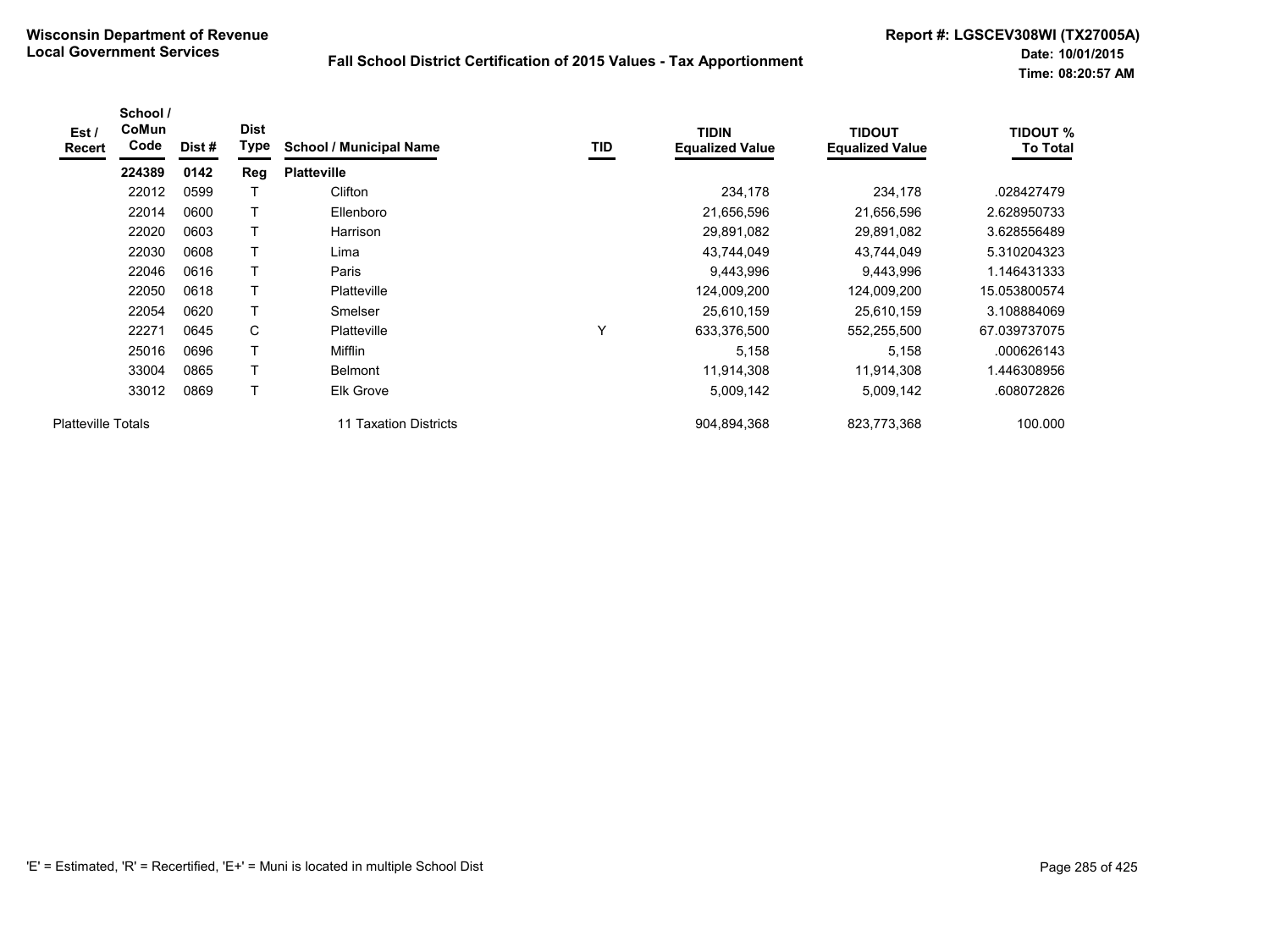| Est /<br>Recert  | School /<br>CoMun<br>Code | Dist# | <b>Dist</b><br>Type | <b>School / Municipal Name</b> | <b>TID</b> | <b>TIDIN</b><br><b>Equalized Value</b> | <b>TIDOUT</b><br><b>Equalized Value</b> | <b>TIDOUT %</b><br><b>To Total</b> |
|------------------|---------------------------|-------|---------------------|--------------------------------|------------|----------------------------------------|-----------------------------------------|------------------------------------|
|                  | 474459                    | 0282  | Reg                 | <b>Plum City</b>               |            |                                        |                                         |                                    |
|                  | 46006                     | 1230  |                     | Frankfort                      |            | 441,320                                | 441,320                                 | .339944059                         |
|                  | 46014                     | 1234  |                     | Waterville                     |            | 1,533,053                              | 1,533,053                               | 1.180894269                        |
|                  | 47008                     | 1243  |                     | El Paso                        |            | 11,138,075                             | 11,138,075                              | 8.579539607                        |
|                  | 47016                     | 1247  |                     | <b>Maiden Rock</b>             |            | 22,862,009                             | 22,862,009                              | 17.610360113                       |
|                  | 47024                     | 1251  |                     | Rock Elm                       |            | 676.014                                | 676,014                                 | .520726327                         |
|                  | 47026                     | 1252  |                     | Salem                          |            | 20,180,374                             | 20,180,374                              | 15.54472546                        |
|                  | 47034                     | 1256  | т                   | Union                          |            | 47,823,987                             | 47,823,987                              | 36.838303805                       |
|                  | 47151                     | 1260  | V                   | Maiden Rock                    |            | 353,928                                | 353,928                                 | .272626939                         |
|                  | 47171                     | 1261  | $\vee$              | Plum City                      |            | 24,812,600                             | 24,812,600                              | 19.112879421                       |
| Plum City Totals |                           |       |                     | 9 Taxation Districts           |            | 129,821,360                            | 129,821,360                             | 100.000                            |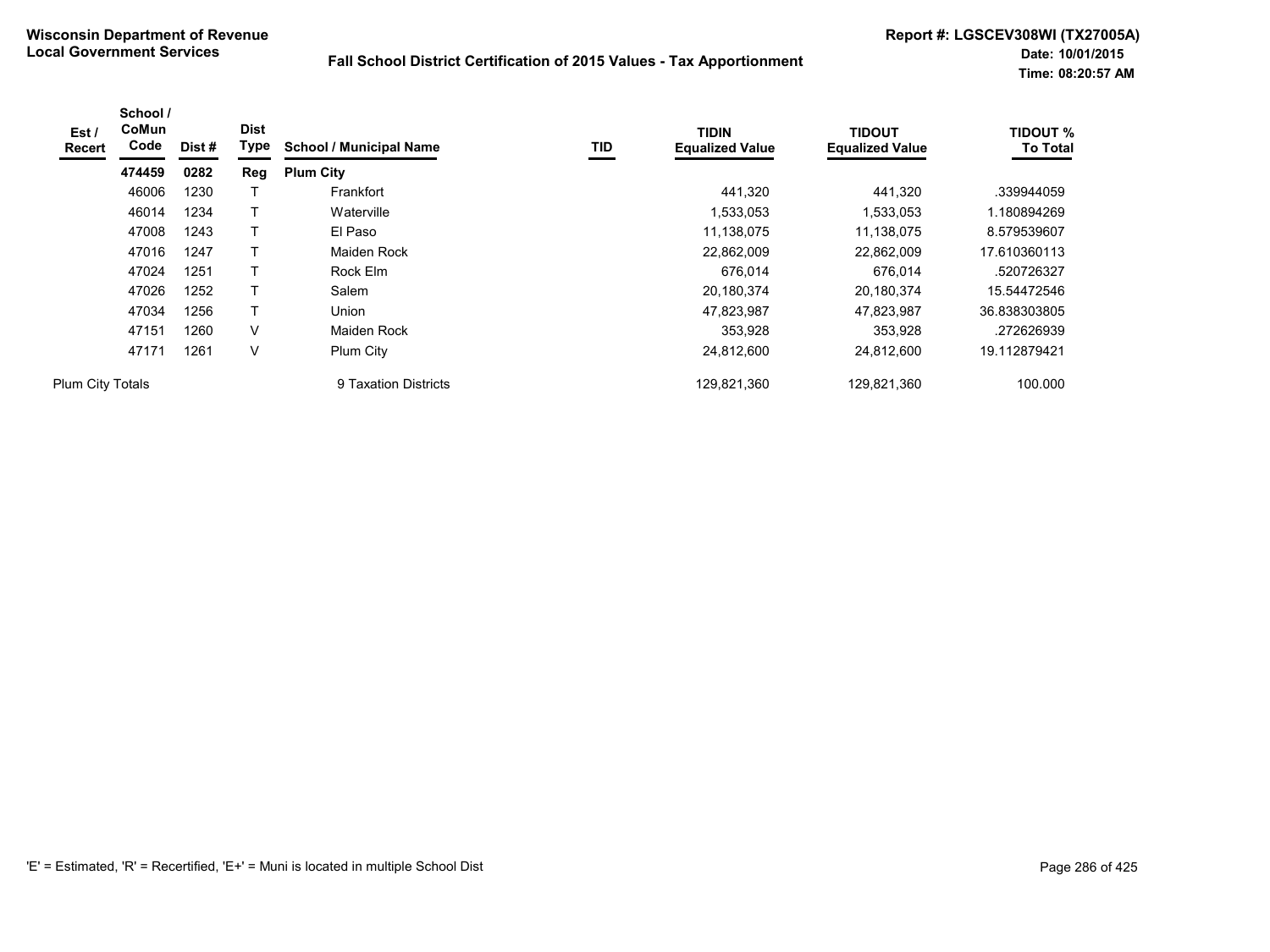| Est /<br><b>Recert</b> | School /<br>CoMun<br>Code | Dist# | <b>Dist</b><br><b>Type</b> | <b>School / Municipal Name</b> | TID          | <b>TIDIN</b><br><b>Equalized Value</b> | <b>TIDOUT</b><br><b>Equalized Value</b> | <b>TIDOUT %</b><br><b>To Total</b> |
|------------------------|---------------------------|-------|----------------------------|--------------------------------|--------------|----------------------------------------|-----------------------------------------|------------------------------------|
|                        | 594473                    | 0351  | Reg                        | <b>Plymouth</b>                |              |                                        |                                         |                                    |
|                        | 59002                     | 1597  | Т                          | Greenbush                      |              | 98,813,769                             | 98,813,769                              | 7.387316747                        |
|                        | 59004                     | 1598  | T                          | Herman                         |              | 271,267                                | 271,267                                 | .020279919                         |
|                        | 59008                     | 1600  | T                          | Lima                           |              | 2,058,081                              | 2,058,081                               | .153862123                         |
|                        | 59010                     | 1601  |                            | Lyndon                         |              | 105,254,653                            | 105,254,653                             | 7.868837194                        |
|                        | 59012                     | 1602  | T                          | Mitchell                       |              | 103,408,776                            | 103,408,776                             | 7.730839442                        |
|                        | 59016                     | 1604  | T                          | Plymouth                       |              | 321,797,195                            | 321,797,195                             | 24.057556269                       |
|                        | 59018                     | 1605  | T                          | Rhine                          |              | 228,743                                | 228,743                                 | .017100825                         |
|                        | 59022                     | 1607  | T                          | Scott                          |              | 108,437                                | 108,437                                 | .008106749                         |
|                        | 59026                     | 1609  | T                          | Sheboygan Falls                |              | 63,936,376                             | 63,936,376                              | 4.779883067                        |
|                        | 59028                     | 1610  | T                          | Sherman                        |              | 192,313                                | 192,313                                 | .014377319                         |
|                        | 59111                     | 1613  | V                          | Cascade                        | $\checkmark$ | 37,907,100                             | 37,338,200                              | 2.791403597                        |
|                        | 59271                     | 1622  | С                          | Plymouth                       | $\checkmark$ | 700,920,400                            | 604,206,000                             | 45.17043675                        |
| <b>Plymouth Totals</b> |                           |       |                            | 12 Taxation Districts          |              | 1,434,897,110                          | 1,337,613,810                           | 100.000                            |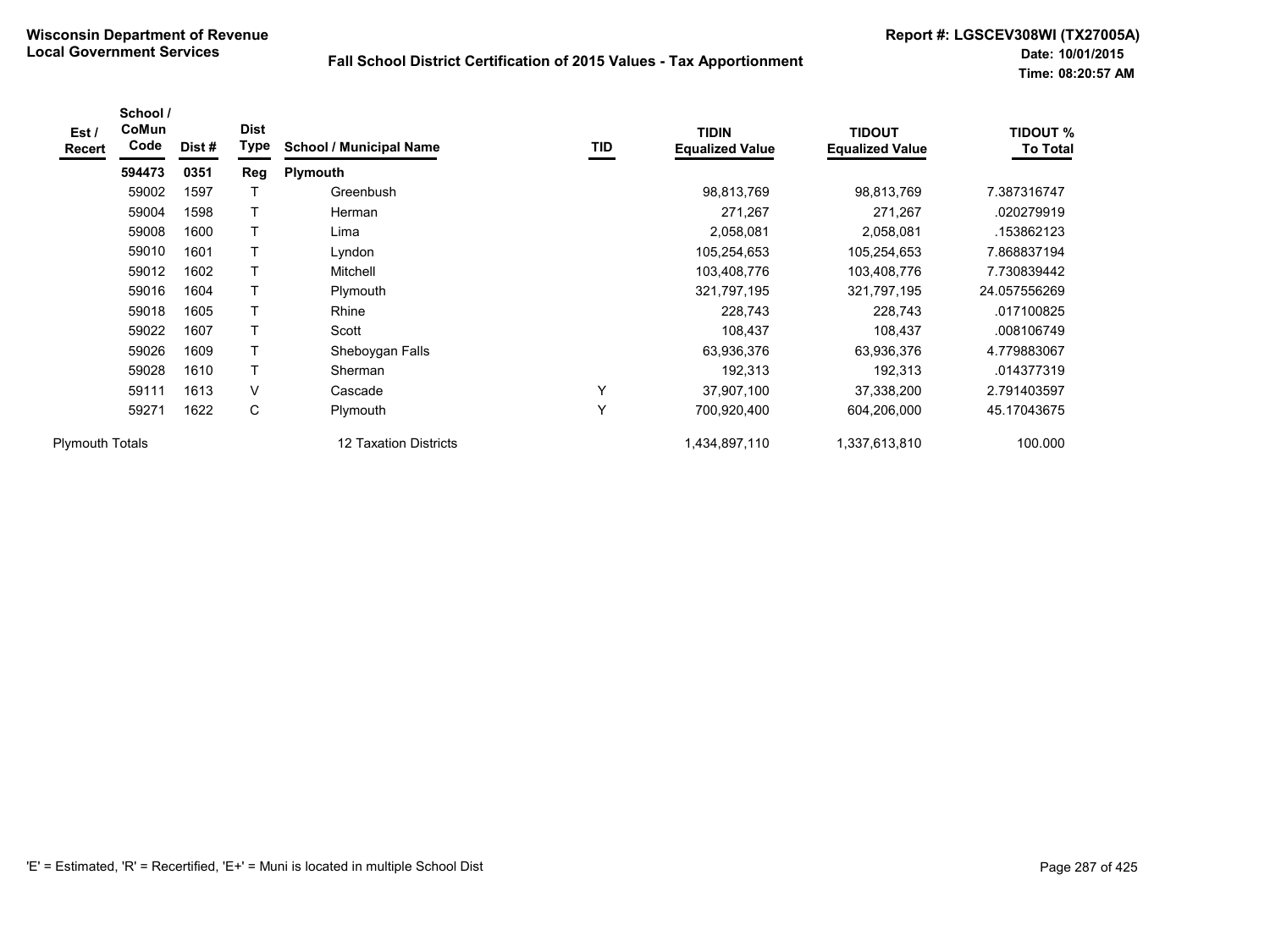| Est /<br>Recert     | School /<br>CoMun<br>Code | Dist # | <b>Dist</b><br>Type | <b>School / Municipal Name</b> | <b>TID</b> | <b>TIDIN</b><br><b>Equalized Value</b> | <b>TIDOUT</b><br><b>Equalized Value</b> | <b>TIDOUT %</b><br><b>To Total</b> |
|---------------------|---------------------------|--------|---------------------|--------------------------------|------------|----------------------------------------|-----------------------------------------|------------------------------------|
|                     | 714508                    | 0441   | Reg                 | <b>Port Edwards</b>            |            |                                        |                                         |                                    |
| E.                  | 71010                     | 1937   |                     | Cranmoor                       |            | 37,681,100                             | 37.681.100                              | 23.205780564                       |
|                     | 71026                     | 1945   |                     | Port Edwards                   |            | 13.664.033                             | 13.664.033                              | 8.414949442                        |
| $E+$                | 71036                     | 1950   |                     | Saratoga                       |            | 2.555.946                              | 2,555,946                               | 1.574070874                        |
| $E+$                | 71038                     | 1951   |                     | Seneca                         |            | 21.754.393                             | 21.754.393                              | 13.397370837                       |
|                     | 71171                     | 1960   | V                   | Port Edwards                   | v          | 95.888.100                             | 86.472.900                              | 53.254048903                       |
|                     | 71261                     | 1964   | С                   | Nekoosa                        | ν          | 249.704                                | 249.704                                 | .153779381                         |
| Port Edwards Totals |                           |        |                     | 6 Taxation Districts           |            | 171.793.276                            | 162.378.076                             | 100.000                            |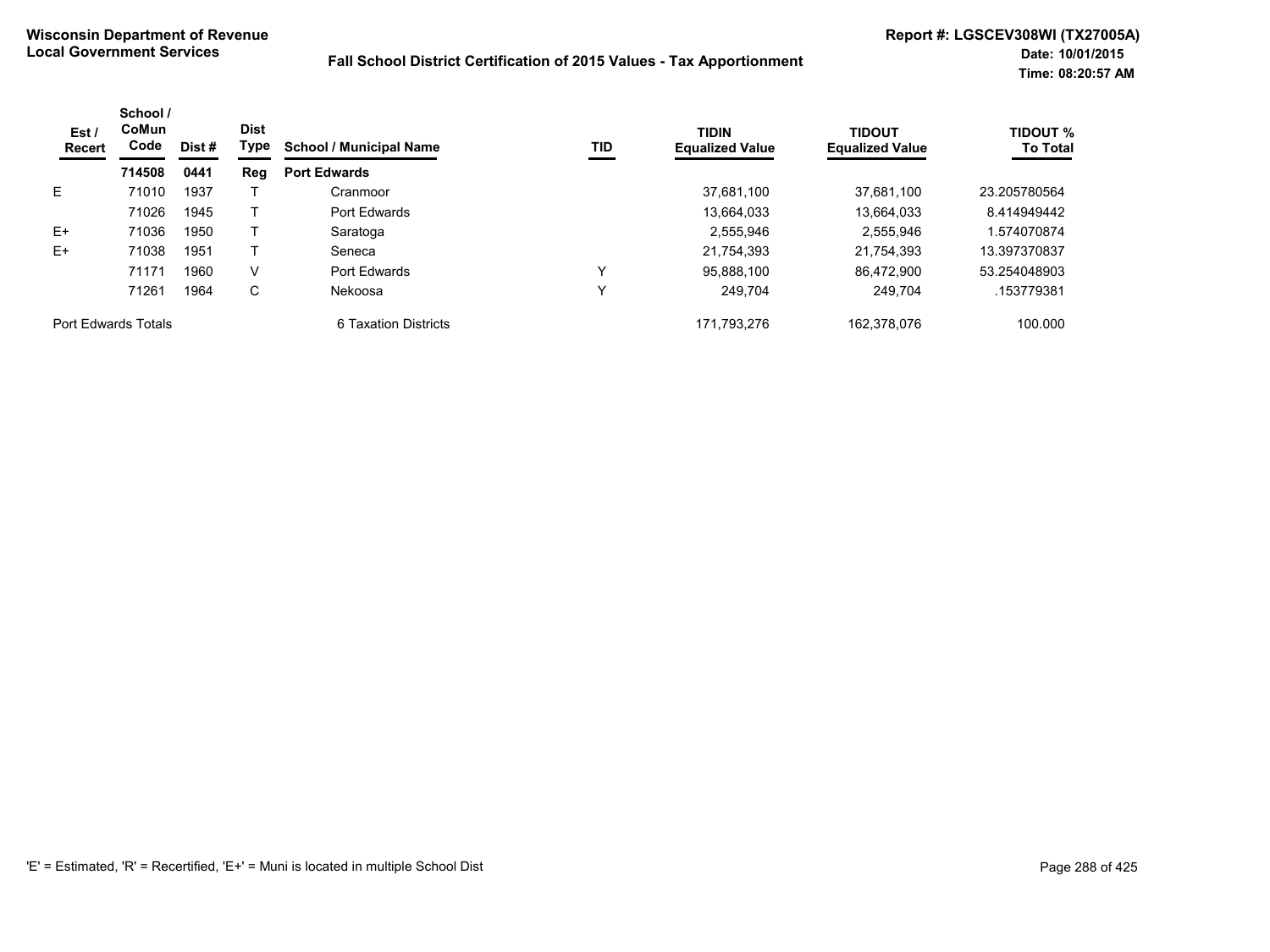| Est /<br><b>Recert</b>           | School /<br><b>CoMun</b><br>Code | Dist# | <b>Dist</b><br>Type | <b>School / Municipal Name</b>   | TID | <b>TIDIN</b><br><b>Equalized Value</b> | <b>TIDOUT</b><br><b>Equalized Value</b> | <b>TIDOUT %</b><br><b>To Total</b> |
|----------------------------------|----------------------------------|-------|---------------------|----------------------------------|-----|----------------------------------------|-----------------------------------------|------------------------------------|
|                                  | 454515                           | 0277  | Reg                 | <b>Port Washington-Saukville</b> |     |                                        |                                         |                                    |
|                                  | 45008                            | 1214  |                     | Grafton                          |     | 30,632,781                             | 30,632,781                              | 2.03664651                         |
|                                  | 45012                            | 1215  |                     | Port Washington                  |     | 199,200,400                            | 199,200,400                             | 13.244008094                       |
|                                  | 45014                            | 1216  |                     | Saukville                        |     | 24,457,670                             | 24,457,670                              | 1.626089001                        |
|                                  | 45181                            | 1222  | V                   | Saukville                        |     | 371,139,268                            | 360,994,468                             | 24.001024377                       |
|                                  | 45271                            | 1226  | C                   | Port Washington                  |     | 891,062,600                            | 888,794,100                             | 59.092232017                       |
| Port Washington-Saukville Totals |                                  |       |                     | 5 Taxation Districts             |     | 1,516,492,719                          | 1,504,079,419                           | 100.000                            |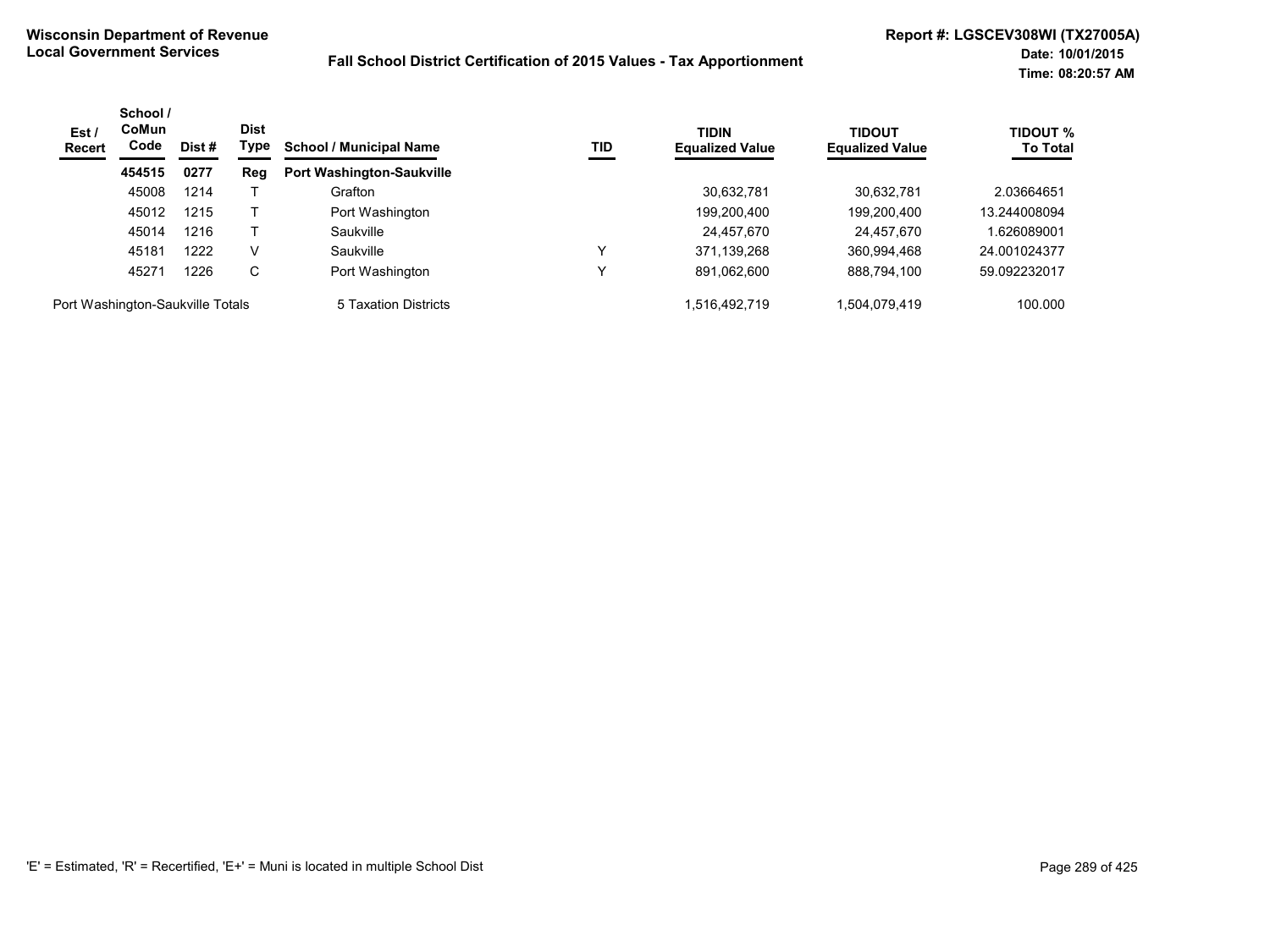| Est /<br>Recert | School /<br>CoMun<br>Code       | Dist # | <b>Dist</b><br>Type | <b>School / Municipal Name</b> | TID | <b>TIDIN</b><br><b>Equalized Value</b> | <b>TIDOUT</b><br><b>Equalized Value</b> | <b>TIDOUT %</b><br><b>To Total</b> |
|-----------------|---------------------------------|--------|---------------------|--------------------------------|-----|----------------------------------------|-----------------------------------------|------------------------------------|
|                 | 114501                          | 0073   | Reg                 | <b>Portage Community</b>       |     |                                        |                                         |                                    |
| $E+$            | 11004                           | 0278   |                     | Caledonia                      |     | 178,346,392                            | 178,346,392                             | 15.060321833                       |
| $E+$            | 11010                           | 0281   |                     | Dekorra                        |     | 214,715                                | 214,715                                 | .018131441                         |
|                 | 11012                           | 0282   |                     | Fort Winnebago                 |     | 74,487,800                             | 74,487,800                              | 6.290064117                        |
| $E+$            | 11020                           | 0286   |                     | Lewiston                       |     | 121,483,336                            | 121,483,336                             | 10.258565463                       |
|                 | 11026                           | 0289   |                     | Marcellon                      |     | 1,088,885                              | 1,088,885                               | .091950044                         |
| $E+$            | 11032                           | 0292   |                     | Pacific                        |     | 177,639,256                            | 177,639,256                             | 15.000608285                       |
|                 | 11042                           | 0297   |                     | Wyocena                        |     | 3,920,601                              | 3,920,601                               | .331072091                         |
|                 | 11271                           | 0310   | C                   | Portage                        | Υ   | 562,196,700                            | 554,260,500                             | 46.804095197                       |
|                 | 39006                           | 1053   |                     | Douglas                        |     | 15,971,287                             | 15,971,287                              | 1.348682862                        |
|                 | 39014                           | 1057   |                     | Moundville                     |     | 42,857,900                             | 42,857,900                              | 3.619101905                        |
|                 | 39121                           | 1065   | V                   | Endeavor                       | Υ   | 18,462,300                             | 13,553,200                              | 1.144489393                        |
|                 | 56018                           | 1504   |                     | Greenfield                     |     | 389,812                                | 389,812                                 | .03291737                          |
|                 | <b>Portage Community Totals</b> |        |                     | 12 Taxation Districts          |     | 1,197,058,984                          | 1,184,213,684                           | 100.000                            |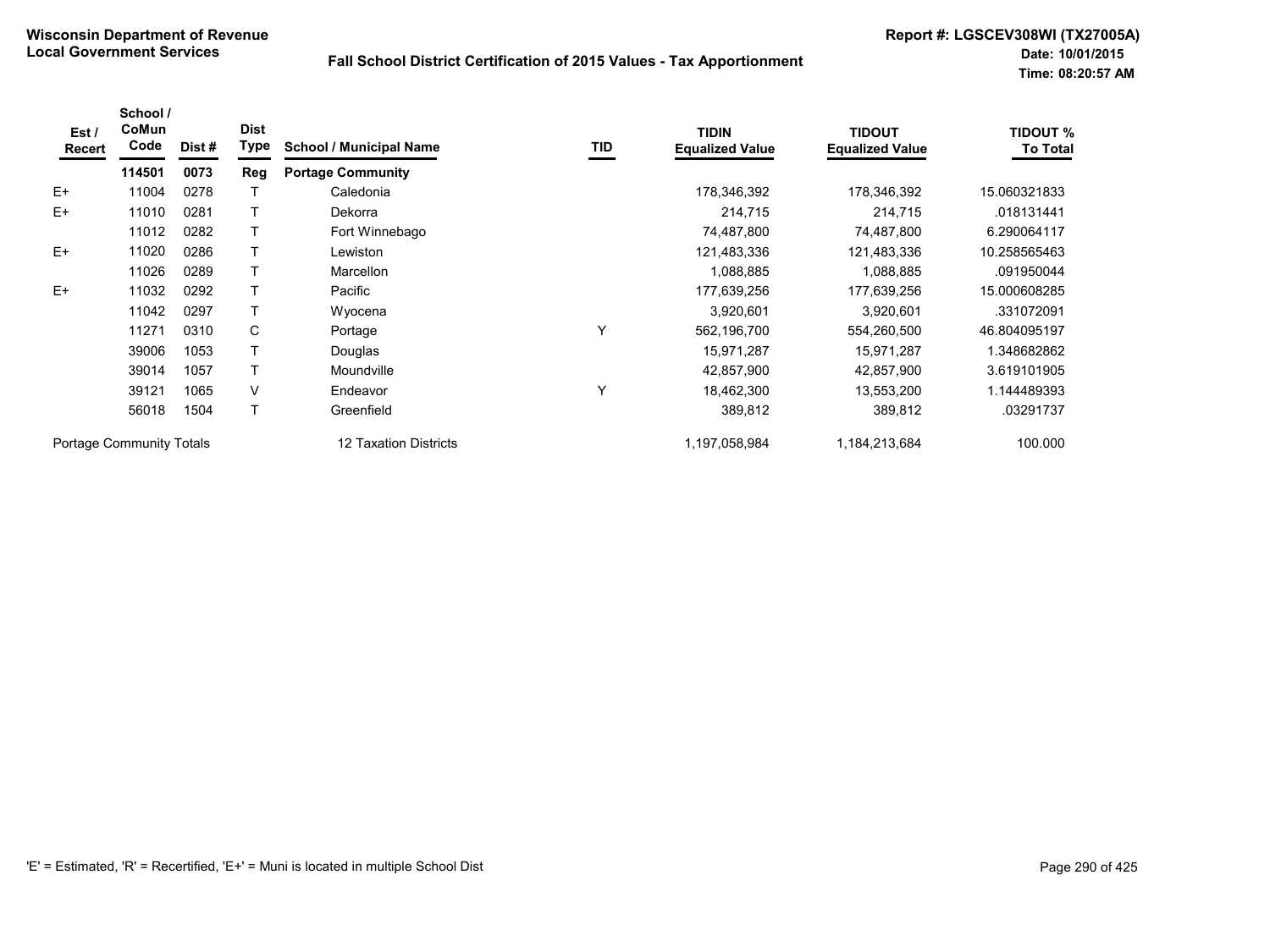| Est /<br>Recert | School /<br><b>CoMun</b><br>Code | Dist # | <b>Dist</b><br>Type | <b>School / Municipal Name</b> | TID | <b>TIDIN</b><br><b>Equalized Value</b> | <b>TIDOUT</b><br><b>Equalized Value</b> | <b>TIDOUT %</b><br><b>To Total</b> |
|-----------------|----------------------------------|--------|---------------------|--------------------------------|-----|----------------------------------------|-----------------------------------------|------------------------------------|
|                 | 224529                           | 0143   | Reg                 | Potosi                         |     |                                        |                                         |                                    |
|                 | 22020                            | 0603   |                     | Harrison                       |     | 11,044,382                             | 11,044,382                              | 7.667413651                        |
|                 | 22046                            | 0616   |                     | Paris                          |     | 15.222.946                             | 15.222.946                              | 10.568325505                       |
|                 | 22052                            | 0619   |                     | Potosi                         |     | 53,577,112                             | 53,577,112                              | 37.195189368                       |
|                 | 22056                            | 0621   |                     | South Lancaster                |     | 10.085                                 | 10.085                                  | .007001376                         |
|                 | 22058                            | 0622   |                     | Waterloo                       |     | 12.842.997                             | 12.842.997                              | 8.916077923                        |
|                 | 22172                            | 0638   | $\vee$              | Potosi                         |     | 33,924,600                             | 33.924.600                              | 23.551697248                       |
|                 | 22186                            | 0639   | V                   | Tennyson                       |     | 17,421,000                             | 17,421,000                              | 12.094294929                       |
| Potosi Totals   |                                  |        |                     | 7 Taxation Districts           |     | 144.043.122                            | 144.043.122                             | 100.000                            |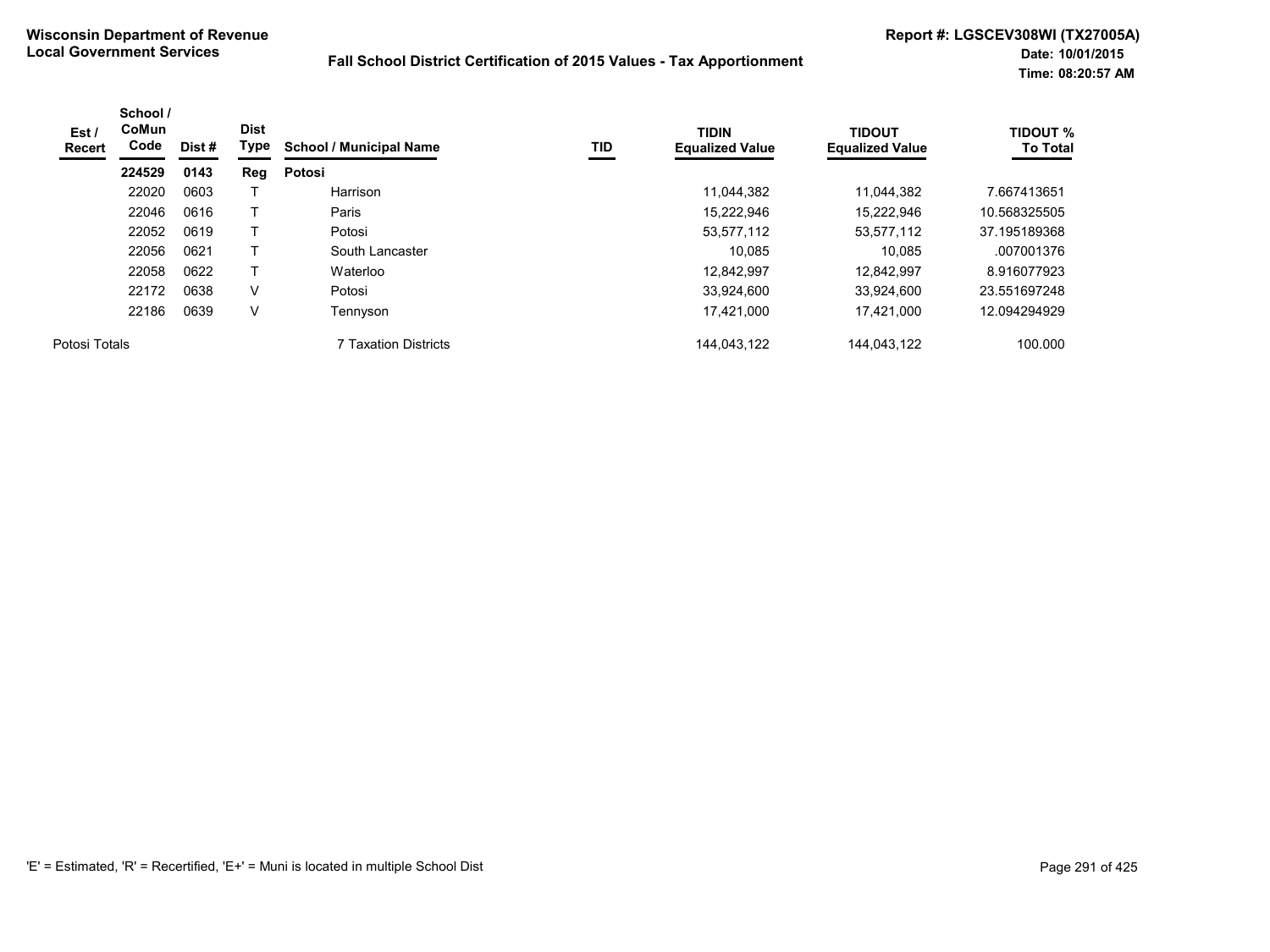| Est /<br><b>Recert</b> | School /<br>CoMun<br>Code | Dist# | <b>Dist</b><br><b>Type</b> | <b>School / Municipal Name</b> | TID | <b>TIDIN</b><br><b>Equalized Value</b> | <b>TIDOUT</b><br><b>Equalized Value</b> | <b>TIDOUT %</b><br><b>To Total</b> |
|------------------------|---------------------------|-------|----------------------------|--------------------------------|-----|----------------------------------------|-----------------------------------------|------------------------------------|
|                        | 114536                    | 0074  | Reg                        | <b>Poynette</b>                |     |                                        |                                         |                                    |
|                        | 11002                     | 0277  |                            | Arlington                      |     | 49,833,352                             | 49,833,352                              | 7.972046468                        |
| $E+$                   | 11010                     | 0281  |                            | Dekorra                        |     | 277,540,530                            | 277,540,530                             | 44.399301135                       |
|                        | 11018                     | 0285  |                            | Leeds                          |     | 27,489,399                             | 27,489,399                              | 4.397592324                        |
|                        | 11024                     | 0288  |                            | Lowville                       |     | 48.800.931                             | 48.800.931                              | 7.806885831                        |
| $E+$                   | 11032                     | 0292  |                            | Pacific                        |     | 837.459                                | 837,459                                 | .133971764                         |
|                        | 11101                     | 0298  | V                          | Arlington                      | Y   | 73,300,700                             | 65,994,100                              | 10.557347855                       |
|                        | 11172                     | 0304  | V                          | Poynette                       |     | 153,509,300                            | 153,509,300                             | 24.557514673                       |
|                        | 13064                     | 0366  |                            | Vienna                         |     | 1,096,052                              | 1,096,052                               | .175339951                         |
| <b>Poynette Totals</b> |                           |       |                            | 8 Taxation Districts           |     | 632,407,723                            | 625,101,123                             | 100.000                            |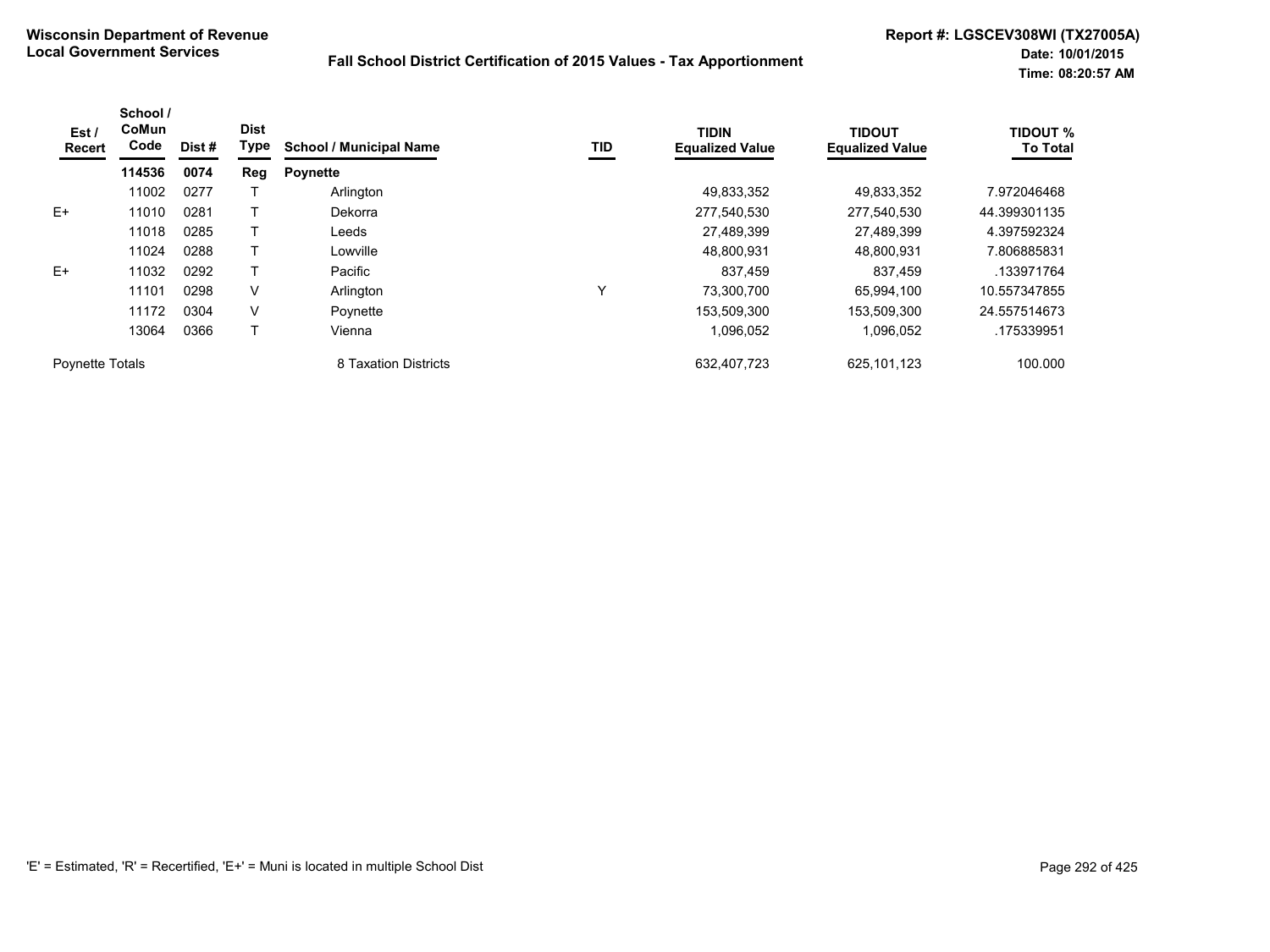| Est /<br><b>Recert</b>       | School /<br><b>CoMun</b><br>Code | Dist # | <b>Dist</b><br>Type | <b>School / Municipal Name</b> | TID | <b>TIDIN</b><br><b>Equalized Value</b> | <b>TIDOUT</b><br><b>Equalized Value</b> | <b>TIDOUT %</b><br><b>To Total</b> |
|------------------------------|----------------------------------|--------|---------------------|--------------------------------|-----|----------------------------------------|-----------------------------------------|------------------------------------|
|                              | 124543                           | 0078   | Reg                 | <b>Prairie Du Chien Area</b>   |     |                                        |                                         |                                    |
|                              | 12002                            | 0313   |                     | <b>Bridgeport</b>              |     | 100,777,798                            | 100,777,798                             | 20.459319069                       |
|                              | 12006                            | 0315   |                     | Eastman                        |     | 30,905,871                             | 30,905,871                              | 6.274329152                        |
|                              | 12014                            | 0319   |                     | Prairie Du Chien               |     | 60,723,712                             | 60.723.712                              | 12.327772818                       |
|                              | 12022                            | 0323   |                     | Wauzeka                        |     | 304.472                                | 304,472                                 | .061812124                         |
|                              | 12121                            | 0326   | v                   | Eastman                        |     | 16.436.648                             | 16.436.648                              | 3.336872134                        |
| E.                           | 12271                            | 0334   | C                   | Prairie Du Chien               |     | 350.671.300                            | 283.428.000                             | 57.539894702                       |
| Prairie Du Chien Area Totals |                                  |        |                     | 6 Taxation Districts           |     | 559.819.801                            | 492,576,501                             | 100.000                            |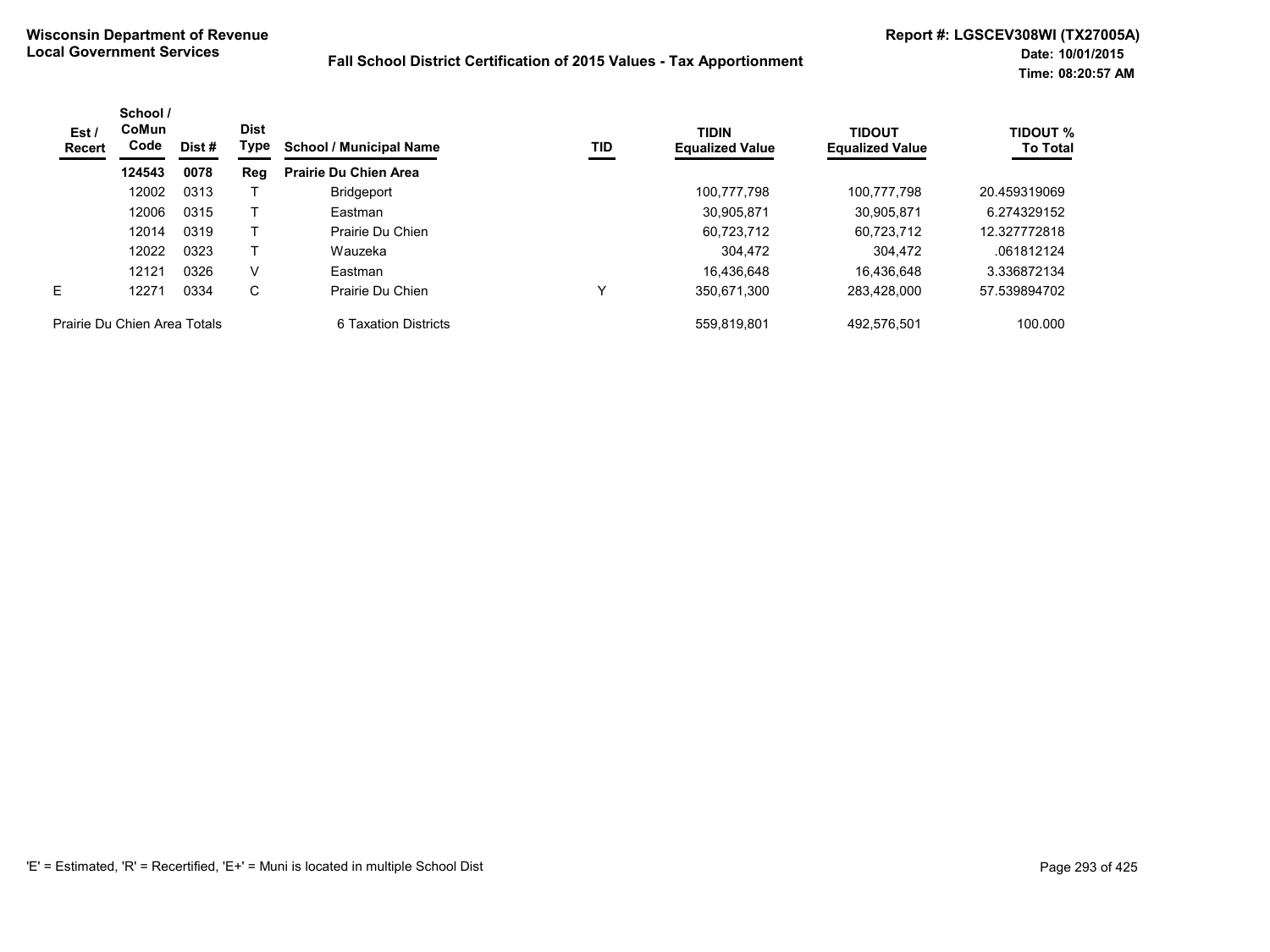| Est/<br>Recert             | School /<br>CoMun<br>Code | Dist# | <b>Dist</b><br>Type | <b>School / Municipal Name</b> | TID | <b>TIDIN</b><br><b>Equalized Value</b> | <b>TIDOUT</b><br><b>Equalized Value</b> | <b>TIDOUT %</b><br><b>To Total</b> |
|----------------------------|---------------------------|-------|---------------------|--------------------------------|-----|----------------------------------------|-----------------------------------------|------------------------------------|
|                            | 034557                    | 0026  | Reg                 | <b>Prairie Farm</b>            |     |                                        |                                         |                                    |
|                            | 03004                     | 0040  |                     | Arland                         |     | 40,413,899                             | 40,413,899                              | 31.618599622                       |
| $E+$                       | 03020                     | 0048  |                     | Dallas                         |     | 2,433,752                              | 2,433,752                               | 1.904093195                        |
|                            | 03034                     | 0055  |                     | Prairie Farm                   |     | 35,003,020                             | 35,003,020                              | 27.385293237                       |
|                            | 03050                     | 0063  |                     | Vance Creek                    |     | 5.629.331                              | 5.629.331                               | 4.404216555                        |
|                            | 03171                     | 0069  | v                   | Prairie Farm                   | ν   | 17,657,800                             | 17,084,200                              | 13.366156026                       |
|                            | 17018                     | 0493  |                     | New Haven                      |     | 4,253,811                              | 4,253,811                               | 3.32805174                         |
| $E+$                       | 17030                     | 0499  |                     | Sheridan                       |     | 19,397,834                             | 19,397,834                              | 15.176272569                       |
|                            | 17044                     | 0506  |                     | Wilson                         |     | 3,601,006                              | 3,601,006                               | 2.817317056                        |
| <b>Prairie Farm Totals</b> |                           |       |                     | 8 Taxation Districts           |     | 128,390,453                            | 127,816,853                             | 100.000                            |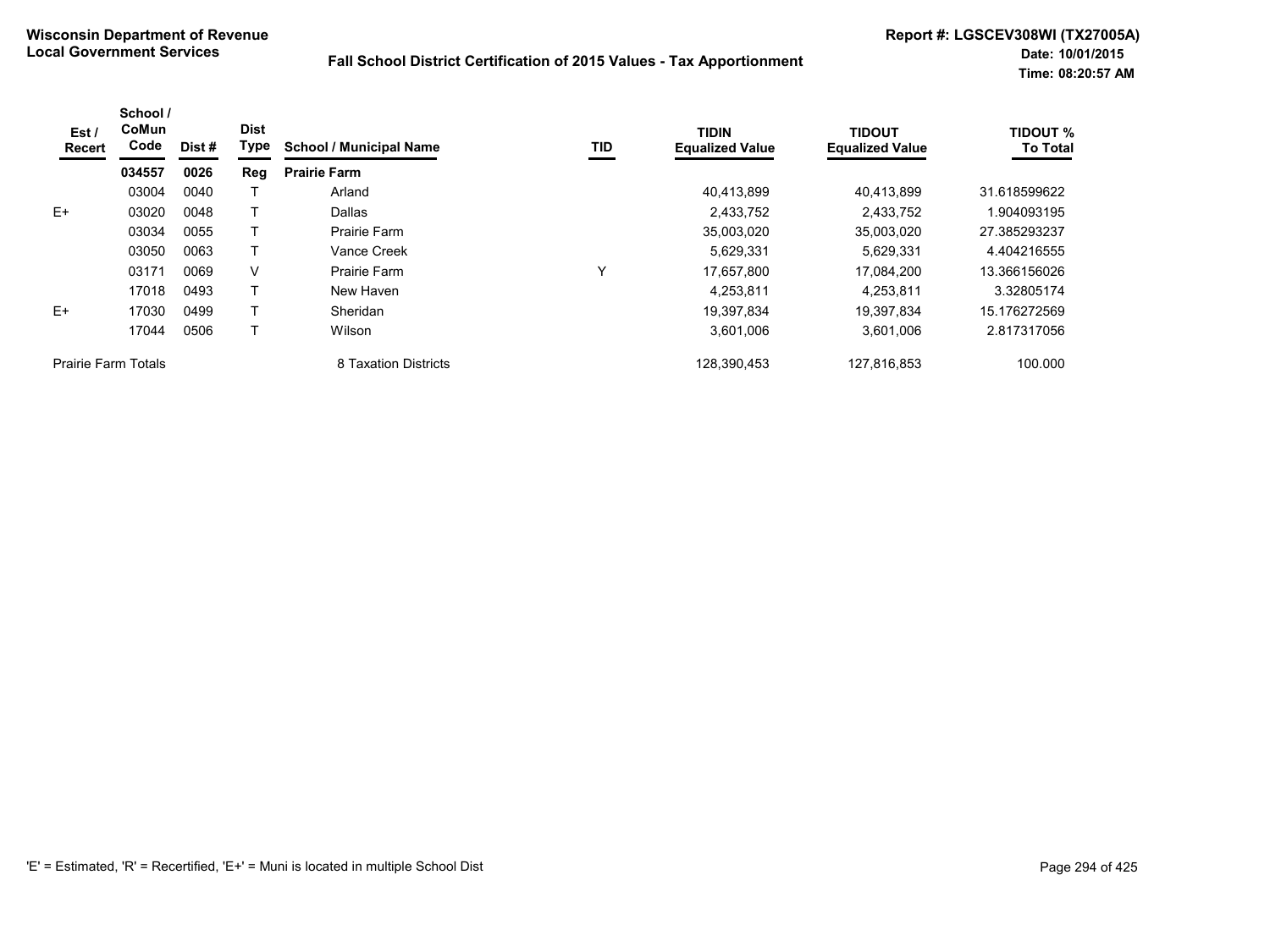| Est /<br>Recert        | School /<br>CoMun<br>Code | Dist # | <b>Dist</b><br>Type | <b>School / Municipal Name</b> | TID | <b>TIDIN</b><br><b>Equalized Value</b> | <b>TIDOUT</b><br><b>Equalized Value</b> | <b>TIDOUT %</b><br><b>To Total</b> |
|------------------------|---------------------------|--------|---------------------|--------------------------------|-----|----------------------------------------|-----------------------------------------|------------------------------------|
|                        | 504571                    | 0300   | Reg                 | <b>Prentice</b>                |     |                                        |                                         |                                    |
|                        | 35028                     | 0926   |                     | Somo                           |     | 21,130,200                             | 21,130,200                              | 6.959214407                        |
|                        | 43014                     | 1162   |                     | Lynne                          |     | 34,418,600                             | 34,418,600                              | 11.335738278                       |
|                        | 50002                     | 1332   |                     | Catawba                        |     | 2,484,885                              | 2,484,885                               | .81839488                          |
|                        | 50016                     | 1339   |                     | Hackett                        |     | 20,504,774                             | 20,504,774                              | 6.753230856                        |
|                        | 50020                     | 1341   |                     | Hill                           |     | 27,244,933                             | 27,244,933                              | 8.973096811                        |
|                        | 50024                     | 1343   |                     | Knox                           |     | 36,530,400                             | 36,530,400                              | 12.031257913                       |
|                        | 50028                     | 1345   |                     | Ogema                          |     | 63,627,800                             | 63,627,800                              | 20.955764849                       |
| E.                     | 50030                     | 1346   |                     | Prentice                       |     | 52,577,700                             | 52,577,700                              | 17.316423285                       |
|                        | 50032                     | 1347   |                     | Spirit                         |     | 15,706,607                             | 15,706,607                              | 5.172958406                        |
|                        | 50171                     | 1351   | V                   | Prentice                       | Υ   | 29,424,900                             | 29,403,200                              | 9.683920315                        |
| <b>Prentice Totals</b> |                           |        |                     | 10 Taxation Districts          |     | 303,650,799                            | 303,629,099                             | 100.000                            |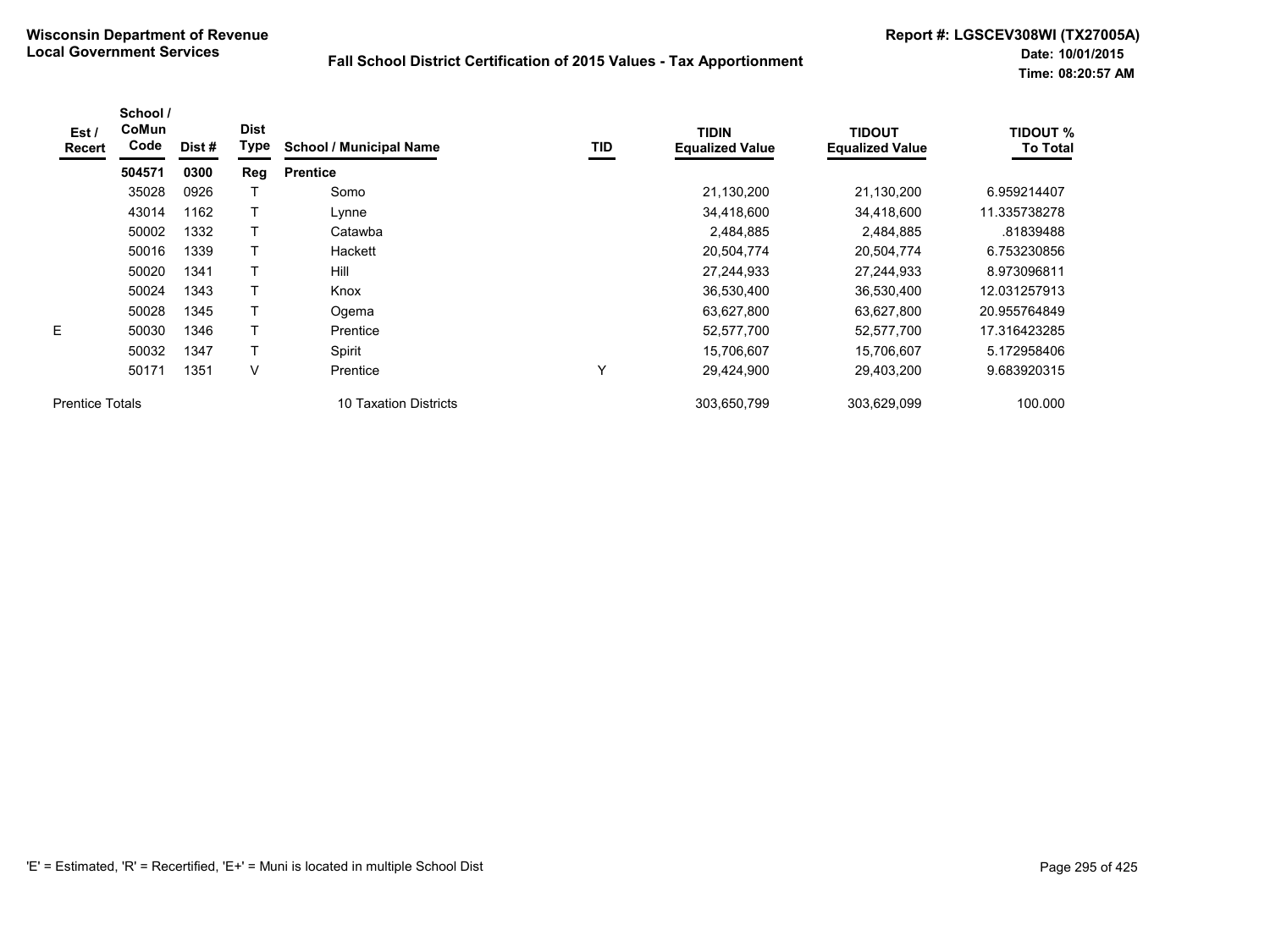| Est /<br>Recert        | School /<br><b>CoMun</b><br>Code | Dist # | <b>Dist</b><br>Type | <b>School / Municipal Name</b> | TID | <b>TIDIN</b><br><b>Equalized Value</b> | <b>TIDOUT</b><br><b>Equalized Value</b> | <b>TIDOUT %</b><br><b>To Total</b> |
|------------------------|----------------------------------|--------|---------------------|--------------------------------|-----|----------------------------------------|-----------------------------------------|------------------------------------|
|                        | 474578                           | 0283   | Reg                 | <b>Prescott</b>                |     |                                        |                                         |                                    |
|                        | 47002                            | 1240   |                     | Clifton                        |     | 135,618,089                            | 135,618,089                             | 18.963294282                       |
|                        | 47004                            | 1241   |                     | Diamond Bluff                  |     | 29,568,804                             | 29,568,804                              | 4.134565941                        |
|                        | 47020                            | 1249   |                     | Oak Grove                      |     | 243,890,272                            | 243,890,272                             | 34.102847448                       |
|                        | 47032                            | 1255   |                     | Trimbelle                      |     | 13,162,456                             | 13,162,456                              | .840488451                         |
| E.                     | 47271                            | 1263   | C                   | Prescott                       |     | 350,351,000                            | 292,921,400                             | 40.958803878                       |
| <b>Prescott Totals</b> |                                  |        |                     | 5 Taxation Districts           |     | 772,590,621                            | 715,161,021                             | 100.000                            |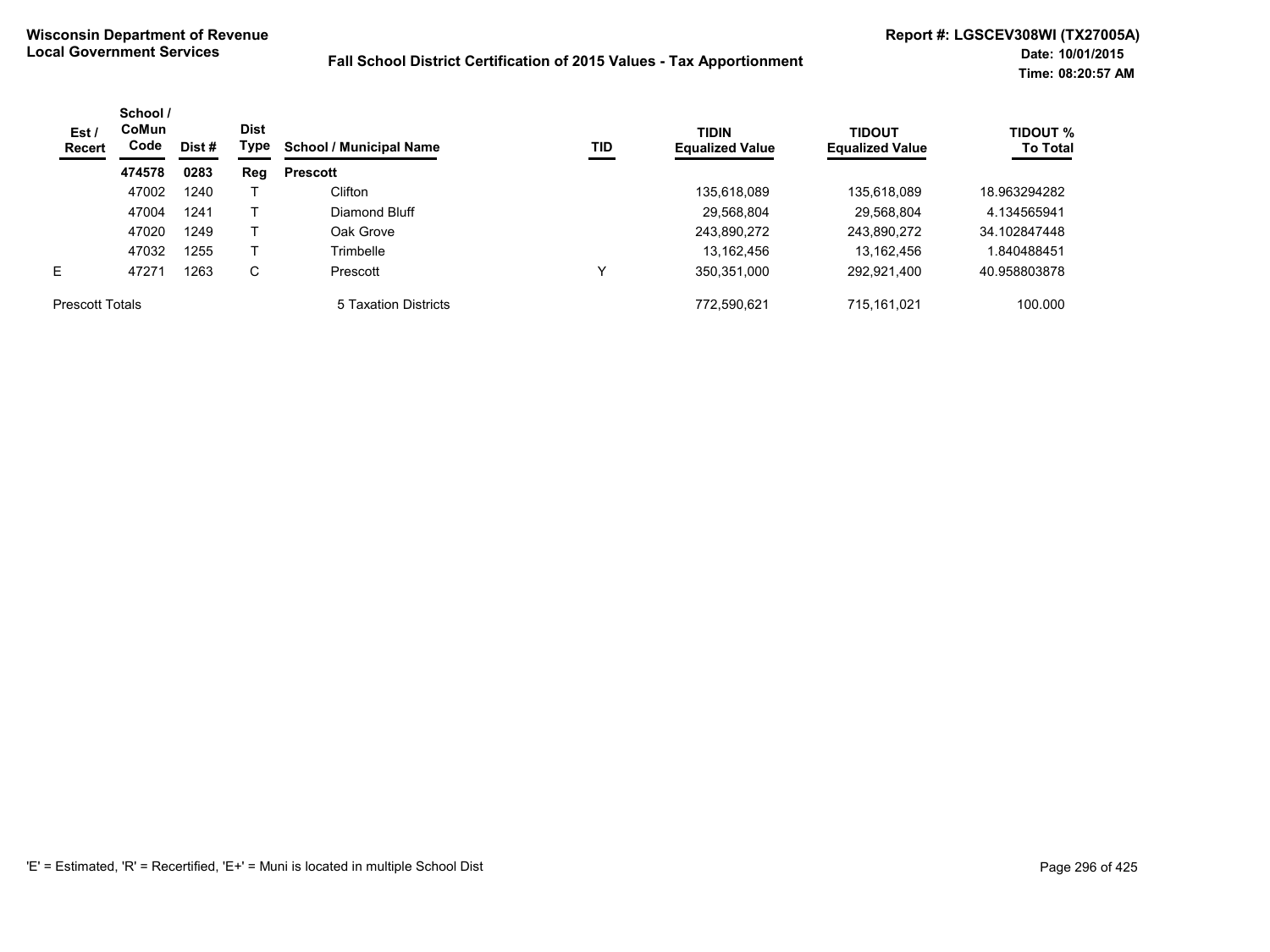| Est /<br>Recert         | School /<br>CoMun<br>Code | Dist # | <b>Dist</b><br>Type | <b>School / Municipal Name</b> | TID | <b>TIDIN</b><br><b>Equalized Value</b> | <b>TIDOUT</b><br><b>Equalized Value</b> | <b>TIDOUT %</b><br><b>To Total</b> |
|-------------------------|---------------------------|--------|---------------------|--------------------------------|-----|----------------------------------------|-----------------------------------------|------------------------------------|
|                         | 244606                    | 0153   | <b>Reg</b>          | <b>Princeton</b>               |     |                                        |                                         |                                    |
|                         | 24014                     | 0678   |                     | Marquette                      |     | 5,762,789                              | 5.762.789                               | .536420995                         |
|                         | 24016                     | 0679   |                     | Princeton                      |     | 258.168.075                            | 258.168.075                             | 68.830361586                       |
|                         | 24018                     | 0680   |                     | Saint Marie                    |     | 30,758,611                             | 30,758,611                              | 8.200573665                        |
|                         | 24271                     | 0687   | C                   | Princeton                      | v   | 52,318,200                             | 50,933,600                              | 13.579440854                       |
|                         | 39010                     | 1055   |                     | Mecan                          |     | 15.164.513                             | 15.164.513                              | 4.043020862                        |
|                         | 39016                     | 1058   |                     | Neshkoro                       |     | 14,291,184                             | 14.291.184                              | 3.810182038                        |
| <b>Princeton Totals</b> |                           |        |                     | 6 Taxation Districts           |     | 376.463.372                            | 375.078.772                             | 100.000                            |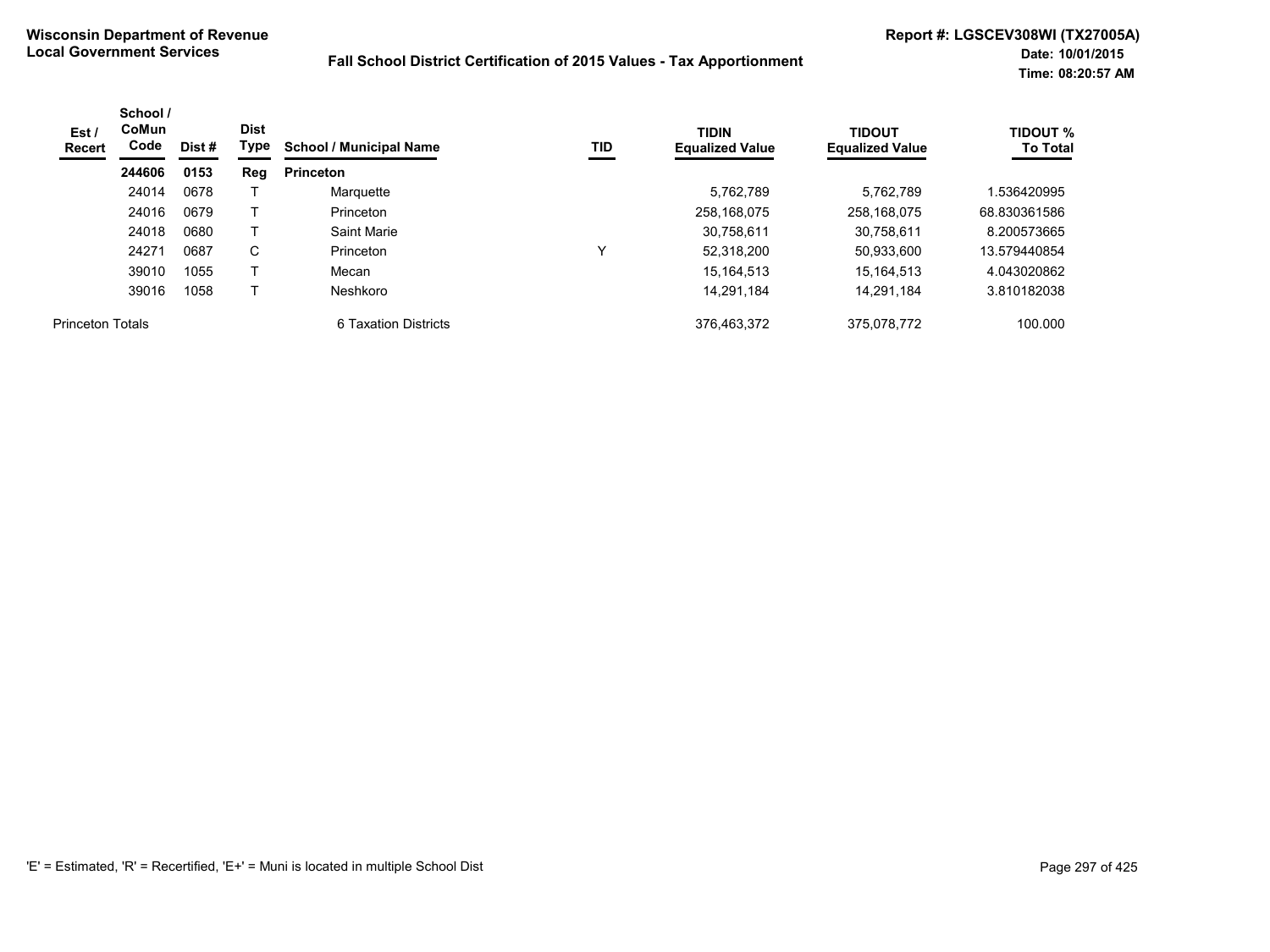| Est /<br><b>Recert</b>          | School /<br>CoMun<br>Code | Dist# | <b>Dist</b><br>Type | <b>School / Municipal Name</b> | TID | <b>TIDIN</b><br><b>Equalized Value</b> | <b>TIDOUT</b><br><b>Equalized Value</b> | <b>TIDOUT %</b><br><b>To Total</b> |
|---------------------------------|---------------------------|-------|---------------------|--------------------------------|-----|----------------------------------------|-----------------------------------------|------------------------------------|
|                                 | 054613                    | 0038  | Reg                 | <b>Pulaski Community</b>       |     |                                        |                                         |                                    |
|                                 | 05030                     | 0116  |                     | Pittsfield                     |     | 240,492,036                            | 240,492,036                             | 14.932919304                       |
|                                 | 05126                     | 0109  | V                   | Hobart                         | Υ   | 531,814,282                            | 451,644,082                             | 28.044024837                       |
|                                 | 05171                     | 0125  | V                   | Pulaski                        | Y   | 181,860,600                            | 177,027,700                             | 10.992215803                       |
|                                 | 05178                     | 0119  | V                   | Suamico                        | Y   | 29,109,895                             | 29,109,895                              | 1.807526437                        |
|                                 | 42012                     | 1131  |                     | Chase                          |     | 221, 141, 296                          | 221, 141, 296                           | 13.731369998                       |
|                                 | 42024                     | 1138  |                     | Little Suamico                 |     | 282,512,991                            | 282,512,991                             | 17.54213473                        |
|                                 | 42028                     | 1140  |                     | Morgan                         |     | 8,923,338                              | 8,923,338                               | .554078582                         |
|                                 | 42171                     | 1150  | V                   | Pulaski                        |     | 811,400                                | 811,400                                 | .05038242                          |
| $E+$                            | 44034                     | 1194  | $\mathsf{T}$        | Oneida                         |     | 570,171                                | 570,171                                 | .03540374                          |
|                                 | 44137                     | 1972  | V                   | Howard                         |     | 23,000                                 | 23,000                                  | .001428144                         |
|                                 | 58004                     | 1559  |                     | Angelica                       |     | 108,144,178                            | 108, 144, 178                           | 6.71501772                         |
|                                 | 58020                     | 1567  |                     | Green Valley                   |     | 22,360,157                             | 22,360,157                              | 1.388413628                        |
|                                 | 58028                     | 1571  |                     | Lessor                         |     | 8,081,945                              | 8,081,945                               | .501833801                         |
|                                 | 58030                     | 1572  | $\mathsf{T}$        | Maple Grove                    |     | 51,741,403                             | 51,741,403                              | 3.212789116                        |
|                                 | 58171                     | 1591  | V                   | Pulaski                        |     | 7,898,800                              | 7,898,800                               | .490461742                         |
| <b>Pulaski Community Totals</b> |                           |       |                     | 15 Taxation Districts          |     | 1,695,485,492                          | 1,610,482,392                           | 100.000                            |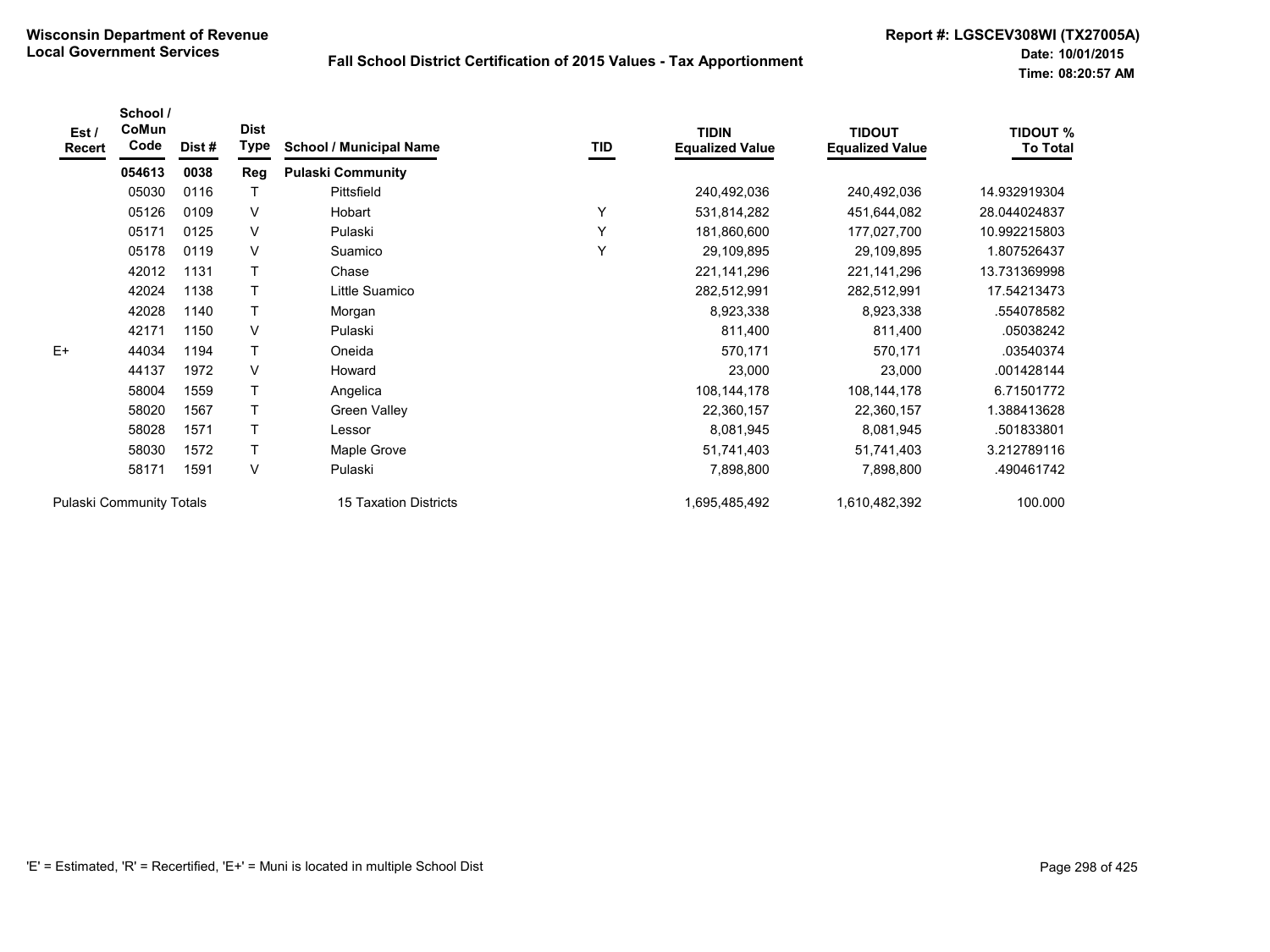| Est/<br>Recert | School /<br><b>CoMun</b><br>Code | Dist # | <b>Dist</b><br>Type | <b>School / Municipal Name</b> | TID          | <b>TIDIN</b><br><b>Equalized Value</b> | <b>TIDOUT</b><br><b>Equalized Value</b> | <b>TIDOUT %</b><br><b>To Total</b> |
|----------------|----------------------------------|--------|---------------------|--------------------------------|--------------|----------------------------------------|-----------------------------------------|------------------------------------|
|                | 514620                           | 0304   | Reg                 | Racine                         |              |                                        |                                         |                                    |
| E              | 51104                            | 1356   | V                   | Caledonia                      | ν            | 1,966,559,400                          | 1,959,569,900                           | 24.327889065                       |
|                | 51121                            | 1364   | V                   | Elmwood Park                   |              | 36.666.400                             | 36.666.400                              | .455210152                         |
|                | 51151                            | 1358   | V                   | Mount Pleasant                 | $\checkmark$ | 2.434.660.700                          | 2,359,296,400                           | 29.290458631                       |
|                | 51161                            | 1365   | V                   | North Bay                      |              | 34.317.700                             | 34.317.700                              | .426051247                         |
|                | 51181                            | 1367   | V                   | Sturtevant                     | ν            | 554.567.900                            | 332,453,900                             | 4.127386116                        |
|                | 51192                            | 1370   | V                   | Wind Point                     |              | 228.533.800                            | 228,533,800                             | 2.837227156                        |
|                | 51276                            | 1372   | C                   | Racine                         | ν            | 3,172,985,000                          | 3,103,991,050                           | 38.535777633                       |
| Racine Totals  |                                  |        |                     | 7 Taxation Districts           |              | 8,428,290,900                          | 8,054,829,150                           | 100.000                            |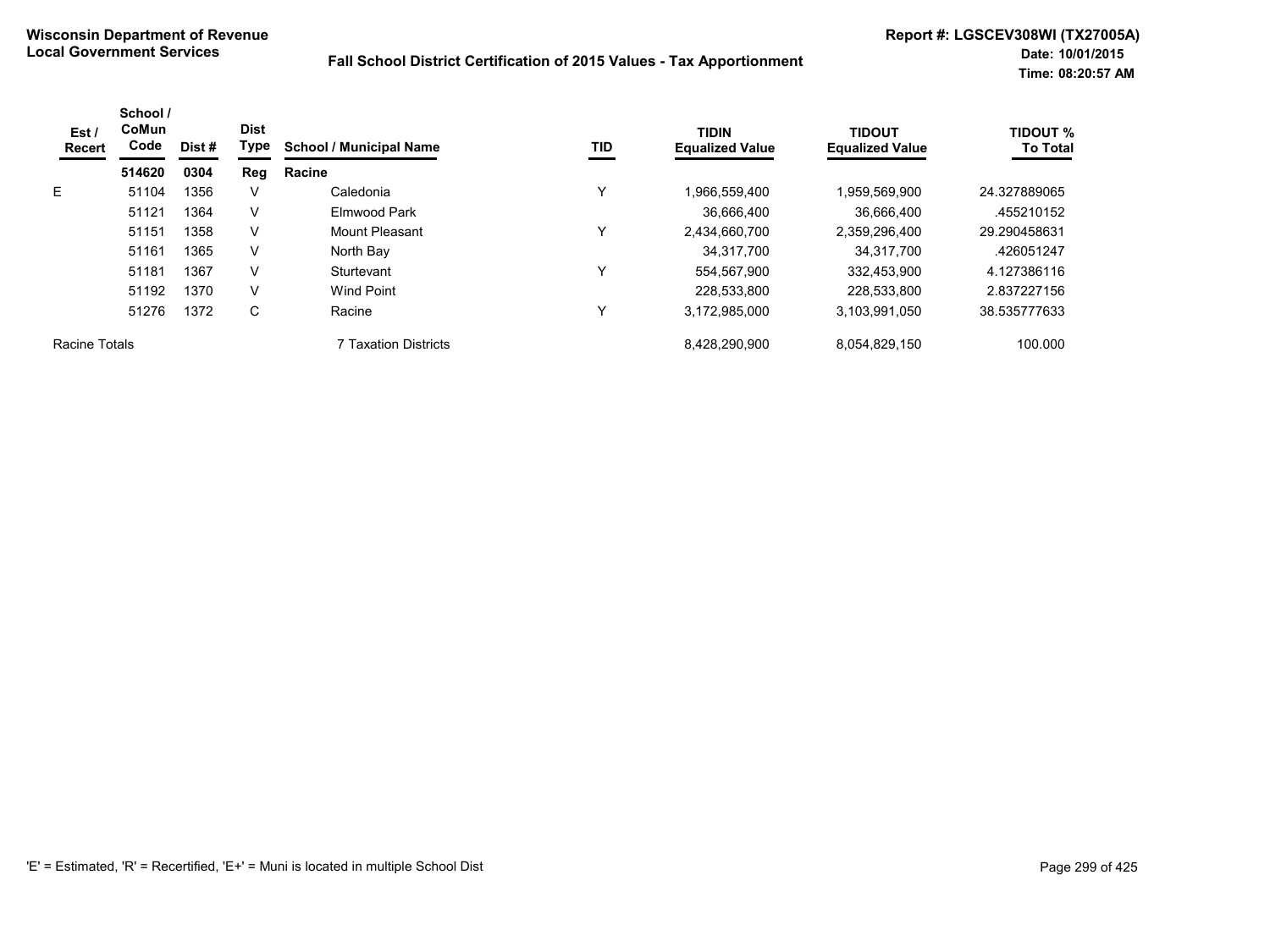| Est/<br><b>Recert</b> | School /<br>CoMun<br>Code | Dist # | <b>Dist</b><br>Type | <b>School / Municipal Name</b> | TID | <b>TIDIN</b><br><b>Equalized Value</b> | <b>TIDOUT</b><br><b>Equalized Value</b> | <b>TIDOUT %</b><br><b>To Total</b> |
|-----------------------|---------------------------|--------|---------------------|--------------------------------|-----|----------------------------------------|-----------------------------------------|------------------------------------|
|                       | 304627                    | 0180   | <b>Elem</b>         | Randall J 1                    |     |                                        |                                         |                                    |
|                       | 30010                     | 0819   |                     | Randall                        |     | 448,833,259                            | 448,833,259                             | 67.110772238                       |
|                       | 30131                     | 0823   | V                   | Genoa City                     |     | 261,500                                | 261,500                                 | .039100193                         |
| $E+$                  | 30186                     | 0827   | v                   | Twin Lakes                     |     | 219.699.898                            | 219.699.898                             | 32.850127569                       |
| Randall J 1 Totals    |                           |        |                     | 3 Taxation Districts           |     | 668,794,657                            | 668.794.657                             | 100.000                            |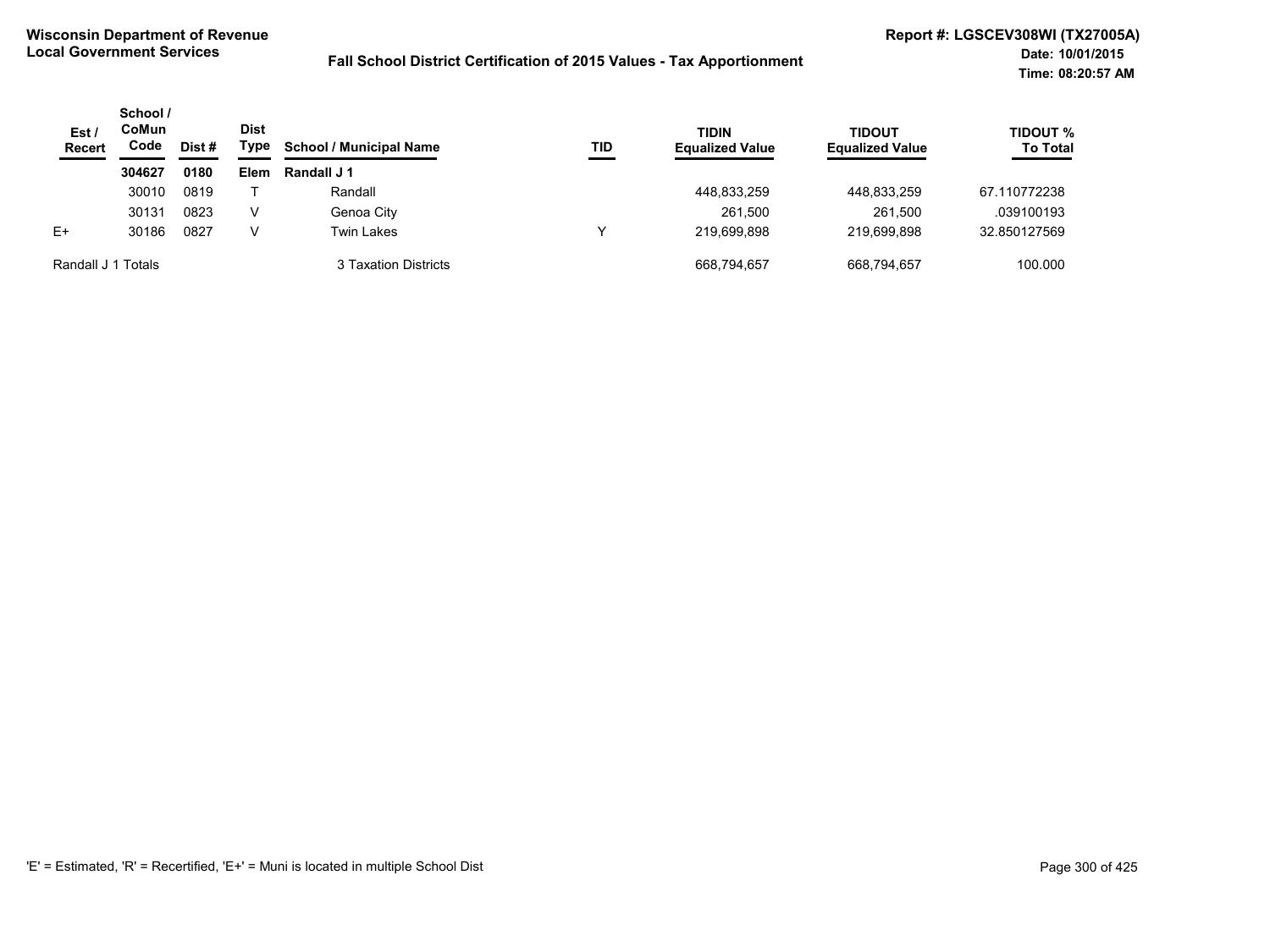| Est /<br>Recert | School /<br>CoMun<br>Code | Dist # | <b>Dist</b><br><b>Type</b> | <b>School / Municipal Name</b> | TID | <b>TIDIN</b><br><b>Equalized Value</b> | <b>TIDOUT</b><br><b>Equalized Value</b> | <b>TIDOUT %</b><br><b>To Total</b> |
|-----------------|---------------------------|--------|----------------------------|--------------------------------|-----|----------------------------------------|-----------------------------------------|------------------------------------|
|                 | 114634                    | 0075   | Reg                        | Randolph                       |     |                                        |                                         |                                    |
|                 | 11008                     | 0280   |                            | Courtland                      |     | 22,865,782                             | 22.865.782                              | 11.210329141                       |
|                 | 11014                     | 0283   |                            | <b>Fountain Prairie</b>        |     | 228.095                                | 228,095                                 | .11182736                          |
| $E+$            | 11034                     | 0293   |                            | Randolph                       |     | 26,659,519                             | 26.659.519                              | 13.070271671                       |
|                 | 11176                     | 0305   | V                          | Randolph                       |     | 26,133,100                             | 23,403,800                              | 11.474101395                       |
|                 | 14008                     | 0400   |                            | Calamus                        |     | 2.630.137                              | 2.630.137                               | 1.289468318                        |
| $E+$            | 14018                     | 0405   |                            | Fox Lake                       |     | 26,183,444                             | 26.183.444                              | 12.836868001                       |
|                 | 14046                     | 0419   |                            | Westford                       |     | 51,815,980                             | 51,815,980                              | 25.403644211                       |
|                 | 14176                     | 0429   | V                          | Randolph                       | ν   | 68,008,800                             | 50,183,900                              | 24.603489903                       |
| Randolph Totals |                           |        |                            | 8 Taxation Districts           |     | 224,524,857                            | 203,970,657                             | 100.000                            |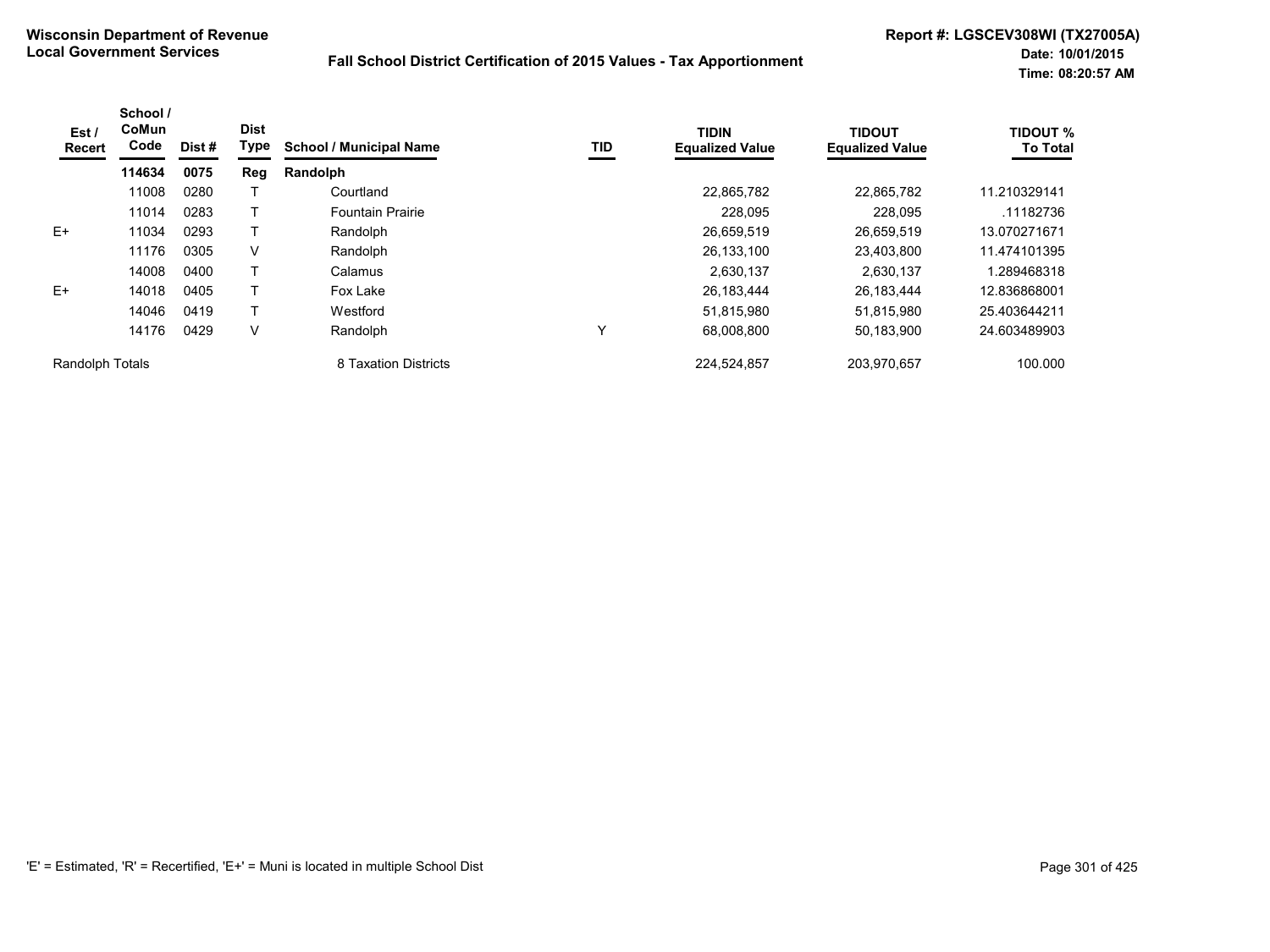| Est /<br>Recert | School /<br><b>CoMun</b><br>Code | Dist # | <b>Dist</b><br>Type | <b>School / Municipal Name</b> | <b>TID</b> | <b>TIDIN</b><br><b>Equalized Value</b> | <b>TIDOUT</b><br><b>Equalized Value</b> | <b>TIDOUT %</b><br><b>To Total</b> |
|-----------------|----------------------------------|--------|---------------------|--------------------------------|------------|----------------------------------------|-----------------------------------------|------------------------------------|
|                 | 594641                           | 0352   | Reg                 | <b>Random Lake</b>             |            |                                        |                                         |                                    |
|                 | 45002                            | 1211   |                     | Belgium                        |            | 16.664.689                             | 16.664.689                              | 3.090858722                        |
|                 | 45006                            | 1213   | Т                   | Fredonia                       |            | 103,136,360                            | 103,136,360                             | 19.129064927                       |
|                 | 59006                            | 1599   | Т                   | Holland                        |            | 24,829,729                             | 24,829,729                              | 4.605257527                        |
|                 | 59010                            | 1601   | $\mathsf{T}$        | Lyndon                         |            | 25,968,134                             | 25,968,134                              | 4.816401522                        |
|                 | 59022                            | 1607   | Т                   | Scott                          |            | 67,187,740                             | 67.187.740                              | 12.461547419                       |
|                 | 59028                            | 1610   | Τ                   | Sherman                        |            | 131,442,037                            | 131,442,037                             | 24.379018805                       |
|                 | 59101                            | 1612   | $\vee$              | Adell                          |            | 33,924,700                             | 33,924,700                              | 6.292133918                        |
|                 | 59176                            | 1620   | V                   | Random Lake                    |            | 136,793,800                            | 136,007,100                             | 25.225717161                       |
|                 | Random Lake Totals               |        |                     | 8 Taxation Districts           |            | 539,947,189                            | 539,160,489                             | 100.000                            |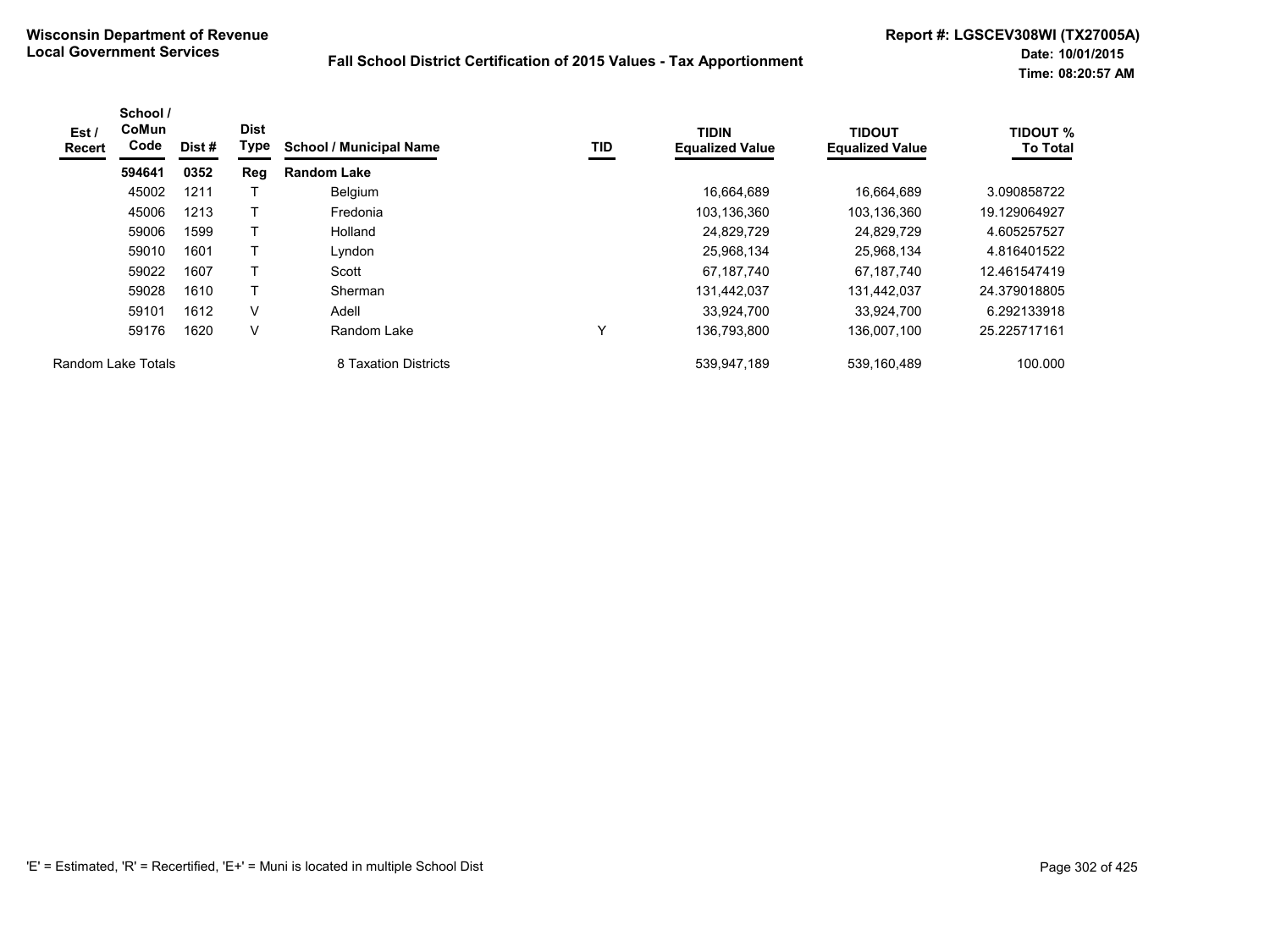| Est /<br><b>Recert</b> | School /<br>CoMun<br>Code | Dist #  | <b>Dist</b><br>Type | <b>School / Municipal Name</b> | TID         | <b>TIDIN</b><br><b>Equalized Value</b> | TIDOUT<br><b>Equalized Value</b> | TIDOUT %<br><b>To Total</b> |
|------------------------|---------------------------|---------|---------------------|--------------------------------|-------------|----------------------------------------|----------------------------------|-----------------------------|
|                        | 514686                    | 0305    | Elem                | Raymond #14                    |             |                                        |                                  |                             |
|                        | 51012<br>1360             | Raymond |                     | 403.848.663                    | 403.848.663 | 100                                    |                                  |                             |
| Raymond #14 Totals     |                           |         |                     | <b>Taxation Districts</b>      |             | 403,848,663                            | 403,848,663                      | 100.000                     |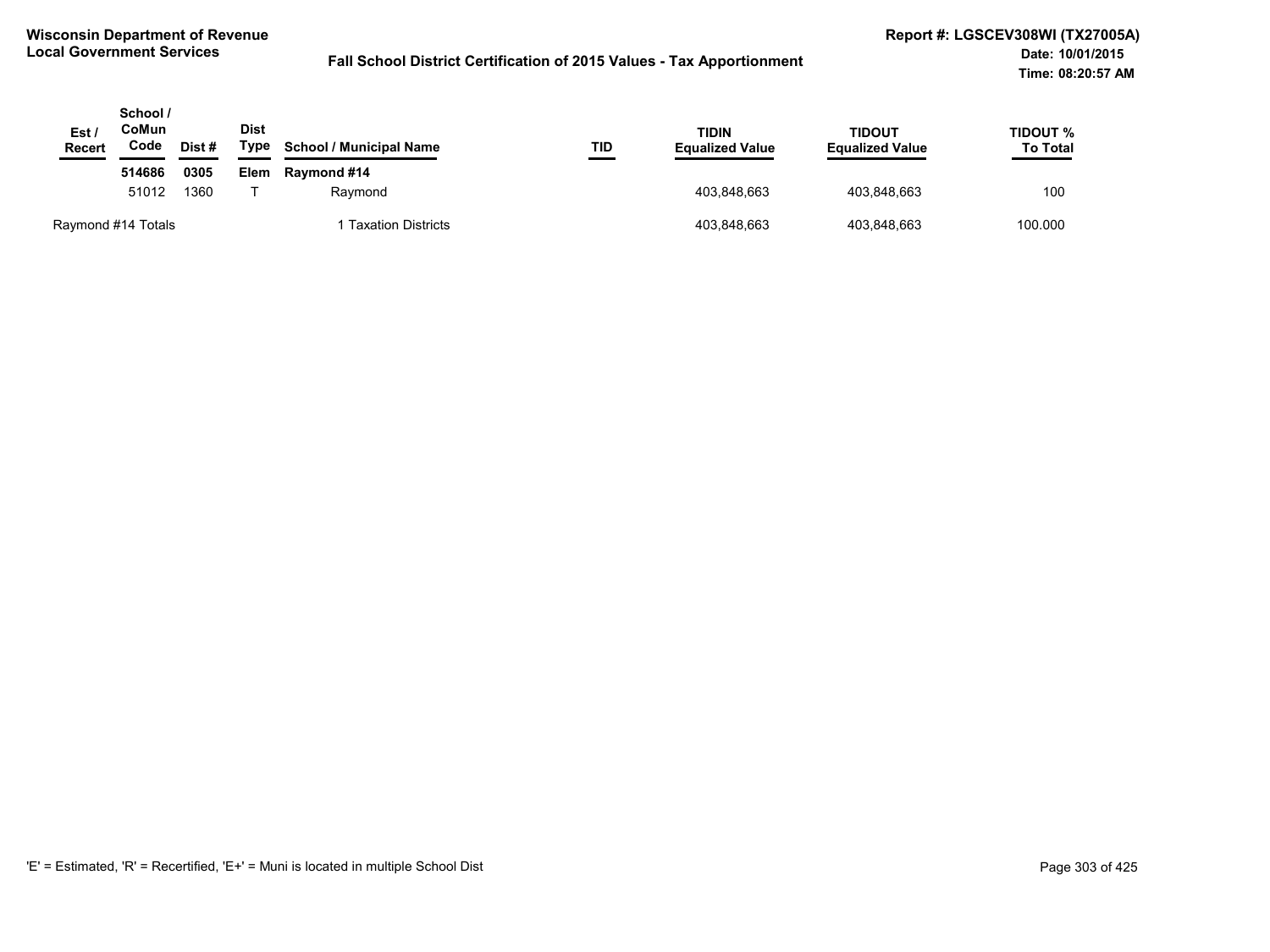| Est /<br>Recert  | School /<br>CoMun<br>Code | Dist# | <b>Dist</b><br>Type | <b>School / Municipal Name</b> | TID | <b>TIDIN</b><br><b>Equalized Value</b> | <b>TIDOUT</b><br><b>Equalized Value</b> | <b>TIDOUT %</b><br><b>To Total</b> |
|------------------|---------------------------|-------|---------------------|--------------------------------|-----|----------------------------------------|-----------------------------------------|------------------------------------|
|                  | 564753                    | 0334  | <b>Reg</b>          | Reedsburg                      |     |                                        |                                         |                                    |
|                  | 29024                     | 0798  |                     | Lyndon                         |     | 247,603                                | 247,603                                 | .018289321                         |
|                  | 29034                     | 0803  | $\mathsf{T}$        | Seven Mile Creek               |     | 6,145,513                              | 6,145,513                               | .453941433                         |
|                  | 56006                     | 1498  |                     | Dellona                        |     | 53,278,495                             | 53,278,495                              | 3.935443042                        |
|                  | 56008                     | 1499  |                     | Delton                         |     | 1,939,003                              | 1,939,003                               | .14322544                          |
| $E+$             | 56010                     | 1500  | T                   | Excelsior                      |     | 105,996,872                            | 105,996,872                             | 7.829512684                        |
|                  | 56014                     | 1502  | T                   | Franklin                       |     | 11,218,164                             | 11,218,164                              | .828635371                         |
|                  | 56016                     | 1503  |                     | Freedom                        |     | 33,323,755                             | 33,323,755                              | 2.461476056                        |
|                  | 56020                     | 1505  | Τ                   | Honey Creek                    |     | 1,698,497                              | 1,698,497                               | .125460342                         |
|                  | 56022                     | 1506  |                     | Ironton                        |     | 35,528,538                             | 35,528,538                              | 2.62433347                         |
|                  | 56024                     | 1507  |                     | La Valle                       |     | 288,122,208                            | 288,122,208                             | 21.282292954                       |
| E                | 56030                     | 1510  |                     | Reedsburg                      |     | 100,767,700                            | 100,767,700                             | 7.443257243                        |
|                  | 56038                     | 1514  |                     | Washington                     |     | 292,447                                | 292,447                                 | .021601746                         |
|                  | 56040                     | 1515  | $\mathsf T$         | Westfield                      |     | 52,466,100                             | 52,466,100                              | 3.875435073                        |
|                  | 56042                     | 1516  | $\mathsf T$         | Winfield                       |     | 84,350,700                             | 84,350,700                              | 6.230607216                        |
|                  | 56044                     | 1517  |                     | Woodland                       |     | 305,674                                | 305,674                                 | .022578765                         |
|                  | 56141                     | 1519  | $\vee$              | Ironton                        |     | 7,392,600                              | 7,392,600                               | .546058147                         |
|                  | 56147                     | 1521  | V                   | La Valle                       |     | 15,493,300                             | 15,493,300                              | 1.144420459                        |
|                  | 56149                     | 1523  | V                   | Loganville                     |     | 13,179,000                             | 13,179,000                              | .973473516                         |
|                  | 56176                     | 1528  | $\vee$              | <b>Rock Springs</b>            |     | 19,476,200                             | 19,476,200                              | 1.438619386                        |
|                  | 56276                     | 1533  | C                   | Reedsburg                      | Y   | 544,209,800                            | 522,589,500                             | 38.601338337                       |
| Reedsburg Totals |                           |       |                     | 20 Taxation Districts          |     | 1,375,432,169                          | 1,353,811,869                           | 100.000                            |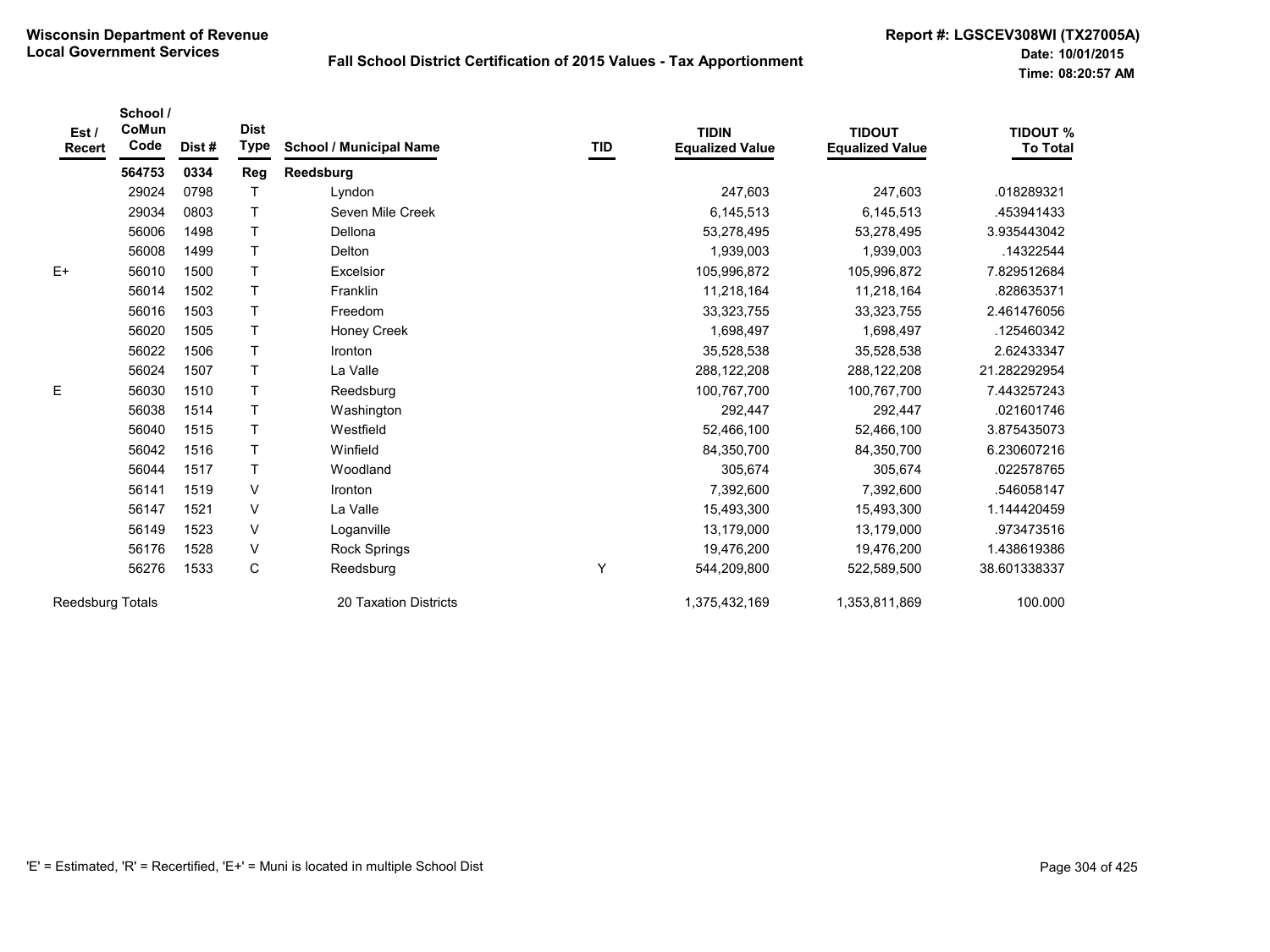| Est/<br><b>Recert</b>    | School /<br>CoMun<br>Code | Dist# | <b>Dist</b><br>Type | <b>School / Municipal Name</b> | TID         | <b>TIDIN</b><br><b>Equalized Value</b> | <b>TIDOUT</b><br><b>Equalized Value</b> | <b>TIDOUT %</b><br><b>To Total</b> |
|--------------------------|---------------------------|-------|---------------------|--------------------------------|-------------|----------------------------------------|-----------------------------------------|------------------------------------|
|                          | 364760                    | 0212  | Reg                 | <b>Reedsville</b>              |             |                                        |                                         |                                    |
|                          | 05026                     | 0114  |                     | Morrison                       |             | 43,570,242                             | 43.570.242                              | 13.386464244                       |
|                          | 36002                     | 0932  |                     | Cato                           |             | 14,670,721                             | 14,670,721                              | 4.507413158                        |
|                          | 36006                     | 0934  |                     | Cooperstown                    |             | 5,611,416                              | 5,611,416                               | 1.724044123                        |
|                          | 36010                     | 0936  |                     | <b>Franklin</b>                |             | 104,519,000                            | 104,519,000                             | 32.112281044                       |
|                          | 36014                     | 0938  | $\mathbf \tau$      | Kossuth                        |             | 10,288,667                             | 10.288.667                              | 3.161076611                        |
|                          | 36022                     | 0942  |                     | Maple Grove                    |             | 45,946,166                             | 45,946,166                              | 14.11644003                        |
|                          | 36030                     | 0946  |                     | Rockland                       |             | 38,482,425                             | 38,482,425                              | 11.823289994                       |
|                          | 36132                     | 0952  | V                   | Kellnersville                  | $\check{ }$ | 12,576,000                             | 12,137,200                              | 3.729017475                        |
|                          | 36176                     | 0955  | V                   | Reedsville                     |             | 50,254,000                             | 50,254,000                              | 15.439973322                       |
| <b>Reedsville Totals</b> |                           |       |                     | 9 Taxation Districts           |             | 325,918,637                            | 325.479.837                             | 100.000                            |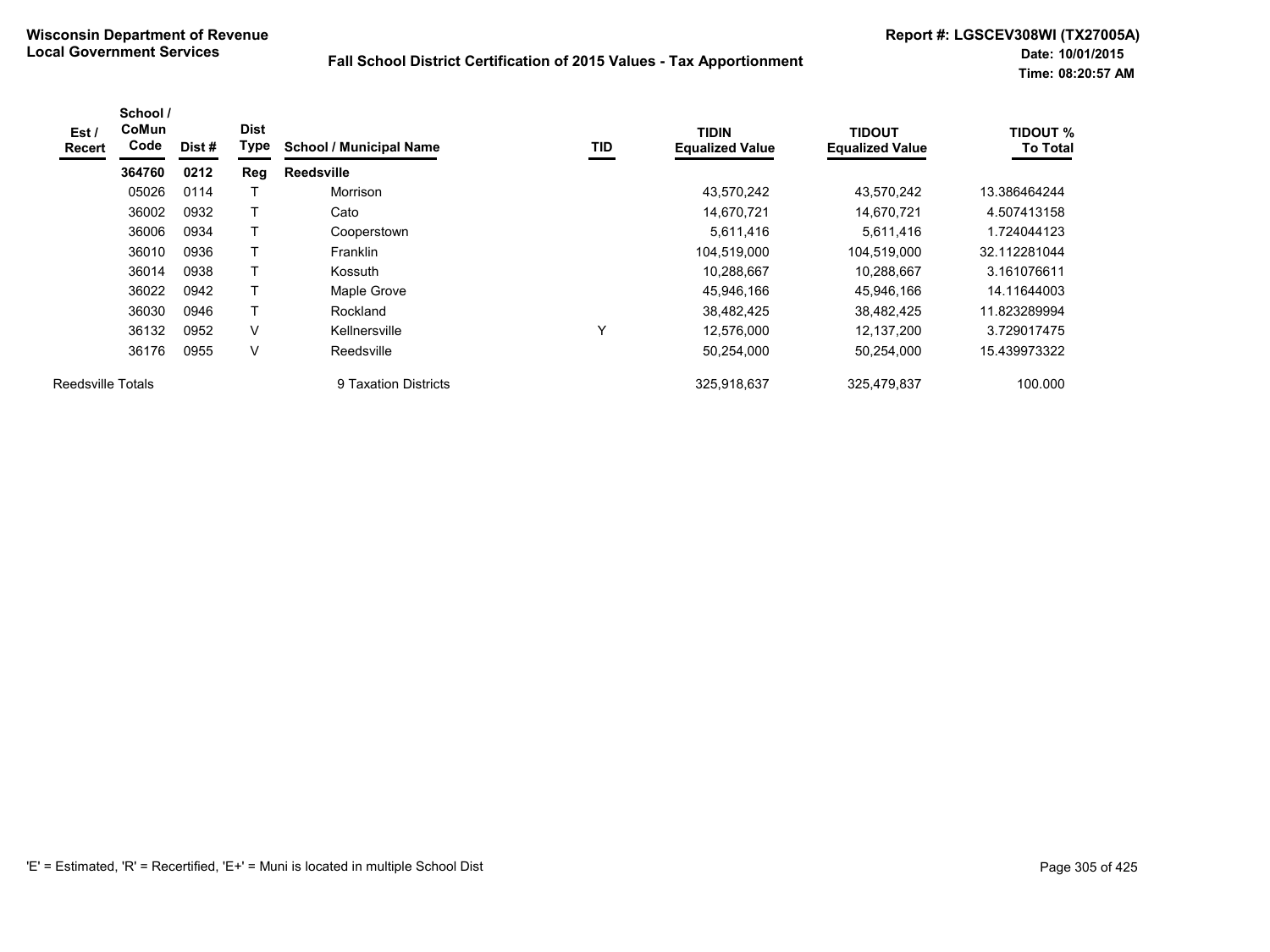| Est/<br>Recert            | School /<br>CoMun<br>Code | Dist# | <b>Dist</b><br>Type | <b>School / Municipal Name</b> | TID | <b>TIDIN</b><br><b>Equalized Value</b> | <b>TIDOUT</b><br><b>Equalized Value</b> | <b>TIDOUT %</b><br><b>To Total</b> |
|---------------------------|---------------------------|-------|---------------------|--------------------------------|-----|----------------------------------------|-----------------------------------------|------------------------------------|
|                           | 434781                    | 0262  | Reg                 | <b>Rhinelander</b>             |     |                                        |                                         |                                    |
|                           | 34018                     | 0901  |                     | Parrish                        |     | 13,742,400                             | 13,742,400                              | .59200546                          |
| $E+$                      | 35010                     | 0917  |                     | Harrison                       |     | 41,787,477                             | 41,787,477                              | 1.800152415                        |
| $E+$                      | 43002                     | 1156  |                     | Cassian                        |     | 230,732,357                            | 230,732,357                             | 9.939662296                        |
|                           | 43004                     | 1157  |                     | Crescent                       |     | 246,640,300                            | 246,640,300                             | 10.624956648                       |
| $E+$                      | 43020                     | 1165  |                     | <b>Newbold</b>                 |     | 406,163,178                            | 406, 163, 178                           | 17.497003362                       |
| Е                         | 43024                     | 1167  |                     | Pelican                        |     | 304,183,300                            | 304,183,300                             | 13.103837352                       |
| E                         | 43028                     | 1169  |                     | Pine Lake                      |     | 287,743,400                            | 287,743,400                             | 12.395626955                       |
|                           | 43032                     | 1171  |                     | Stella                         |     | 76,185,030                             | 76,185,030                              | 3.281956116                        |
| E.                        | 43038                     | 1174  |                     | Woodboro                       |     | 162,595,300                            | 162,595,300                             | 7.004402823                        |
| E                         | 43276                     | 1176  | C                   | Rhinelander                    |     | 588,990,700                            | 551,557,200                             | 23.760396574                       |
| <b>Rhinelander Totals</b> |                           |       |                     | 10 Taxation Districts          |     | 2,358,763,442                          | 2,321,329,942                           | 100.000                            |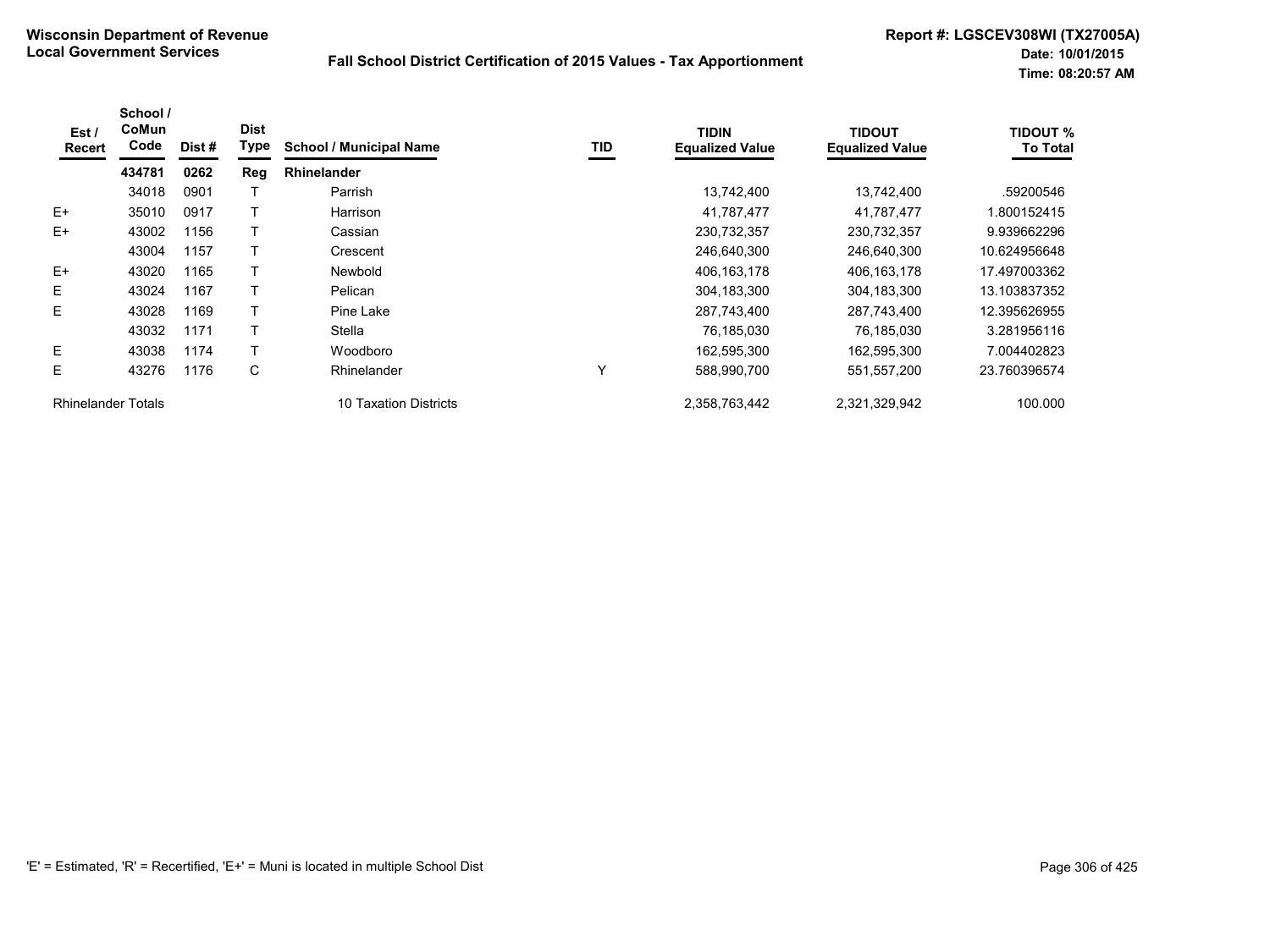| Est /<br>Recert        | School /<br>CoMun<br>Code | <b>Dist</b><br>Type<br>Dist # |     | <b>School / Municipal Name</b> | TID | <b>TIDIN</b><br><b>Equalized Value</b> | <b>TIDOUT</b><br><b>Equalized Value</b> | <b>TIDOUT %</b><br><b>To Total</b> |
|------------------------|---------------------------|-------------------------------|-----|--------------------------------|-----|----------------------------------------|-----------------------------------------|------------------------------------|
|                        | 604795                    | 0357                          | Reg | <b>Rib Lake</b>                |     |                                        |                                         |                                    |
|                        | 50020                     | 1341                          |     | <b>Hill</b>                    |     | 10.251.067                             | 10.251.067                              | 4.052528186                        |
|                        | 50032                     | 1347                          |     | Spirit                         |     | 27.617.193                             | 27,617,193                              | 10.91783451                        |
|                        | 60016                     | 1633                          |     | Greenwood                      |     | 51.012.800                             | 51.012.800                              | 20.166760188                       |
|                        | 60038                     | 1644                          |     | <b>Rib Lake</b>                |     | 72,053,400                             | 72.053.400                              | 28.484686952                       |
|                        | 60044                     | 1647                          |     | Westboro                       |     | 59,188,200                             | 59.188.200                              | 23.39872023                        |
|                        | 60176                     | 1650                          | V   | Rib Lake                       |     | 34.011.500                             | 32,832,200                              | 12.979469934                       |
| <b>Rib Lake Totals</b> |                           |                               |     | 6 Taxation Districts           |     | 254.134.160                            | 252.954.860                             | 100.000                            |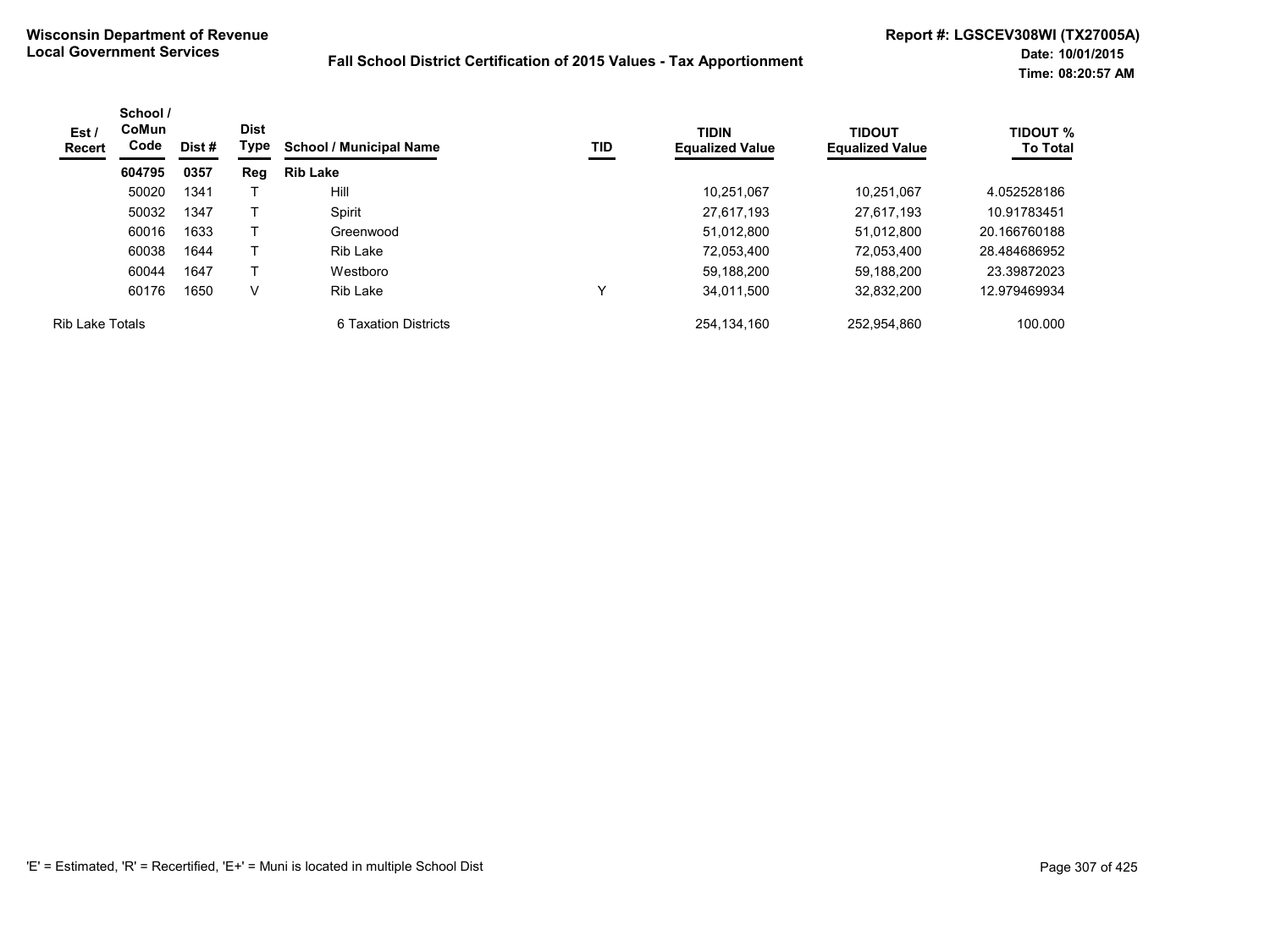| Est/<br><b>Recert</b> | School /<br>CoMun<br>Code | Dist # | <b>Dist</b><br>Type | <b>School / Municipal Name</b> | TID | <b>TIDIN</b><br><b>Equalized Value</b> | <b>TIDOUT</b><br><b>Equalized Value</b> | <b>TIDOUT %</b><br><b>To Total</b> |
|-----------------------|---------------------------|--------|---------------------|--------------------------------|-----|----------------------------------------|-----------------------------------------|------------------------------------|
|                       | 034802                    | 0027   | Reg                 | <b>Rice Lake Area</b>          |     |                                        |                                         |                                    |
|                       | 03006                     | 0041   | т                   | Barron                         |     | 1,095,168                              | 1,095,168                               | .078345398                         |
| $E+$                  | 03008                     | 0042   |                     | Bear Lake                      |     | 73,317,978                             | 73,317,978                              | 5.244972638                        |
|                       | 03010                     | 0043   | т                   | Cedar Lake                     |     | 140,237,301                            | 140,237,301                             | 10.032202559                       |
|                       | 03024                     | 0050   | T                   | Doyle                          |     | 46,267,612                             | 46,267,612                              | 3.309861586                        |
|                       | 03032                     | 0054   | T                   | Oak Grove                      |     | 68,433,200                             | 68,433,200                              | 4.895528645                        |
|                       | 03038                     | 0057   |                     | Rice Lake                      |     | 207,648,900                            | 207,648,900                             | 14.854648593                       |
|                       | 03042                     | 0059   |                     | Stanfold                       |     | 39,093,157                             | 39,093,157                              | 2.796620207                        |
|                       | 03044                     | 0060   | т                   | Stanley                        |     | 53,156,411                             | 53,156,411                              | 3.802667897                        |
|                       | 03046                     | 0061   | T                   | Sumner                         |     | 3,091,744                              | 3,091,744                               | .221175121                         |
|                       | 03136                     | 0067   | V                   | Haugen                         |     | 12,751,100                             | 12,751,100                              | .912179692                         |
|                       | 03276                     | 0074   | C                   | Rice Lake                      | Υ   | 623,747,801                            | 589,007,601                             | 42.136033138                       |
|                       | 65010                     | 1765   | т                   | Birchwood                      |     | 1,224,330                              | 1,224,330                               | .087585303                         |
|                       | 65026                     | 1773   |                     | Long Lake                      |     | 156,847,344                            | 156,847,344                             | 11.220440743                       |
|                       | 65032                     | 1776   | Τ                   | Sarona                         |     | 5,699,660                              | 5,699,660                               | .407738478                         |
|                       | Rice Lake Area Totals     |        |                     | 14 Taxation Districts          |     | 1,432,611,706                          | 1,397,871,506                           | 100.000                            |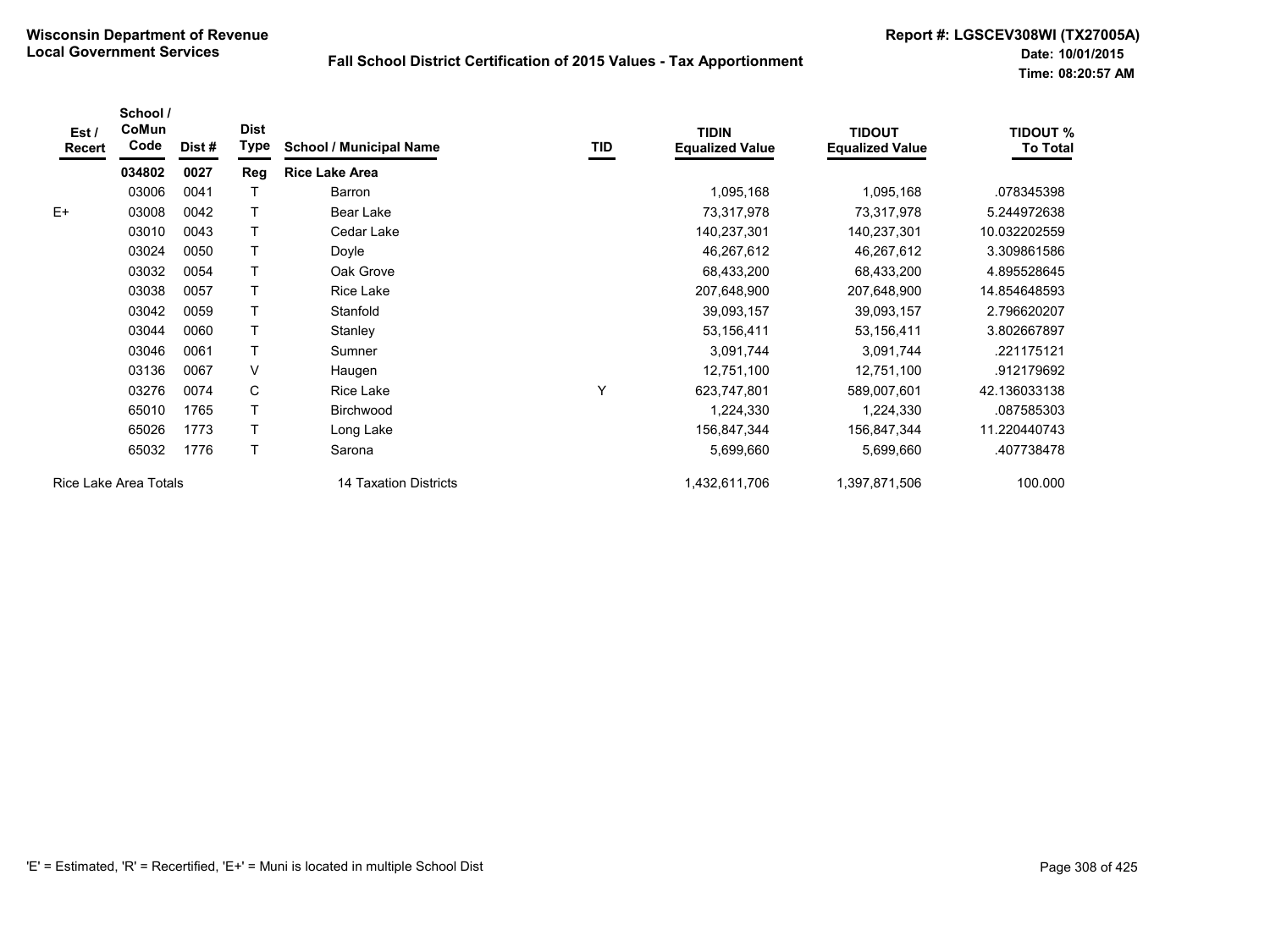| Est/<br><b>Recert</b> | School /<br>CoMun<br>Code | Dist# | <b>Dist</b><br>Type | <b>School / Municipal Name</b> | TID | <b>TIDIN</b><br><b>Equalized Value</b> | TIDOUT<br><b>Equalized Value</b> | <b>TIDOUT %</b><br><b>To Total</b> |
|-----------------------|---------------------------|-------|---------------------|--------------------------------|-----|----------------------------------------|----------------------------------|------------------------------------|
|                       | 664820                    | 0399  | Elem                | Richfield J 1                  |     |                                        |                                  |                                    |
|                       | 66006                     | 1789  |                     | Erin                           |     | 20,149,700                             | 20.149.700                       | 3.360858109                        |
|                       | 66166                     | 1796  | v                   | Richfield                      |     | 579,390,636                            | 579,390,636                      | 96.639141891                       |
| Richfield J           | Totals                    |       |                     | 2 Taxation Districts           |     | 599,540,336                            | 599,540,336                      | 100.000                            |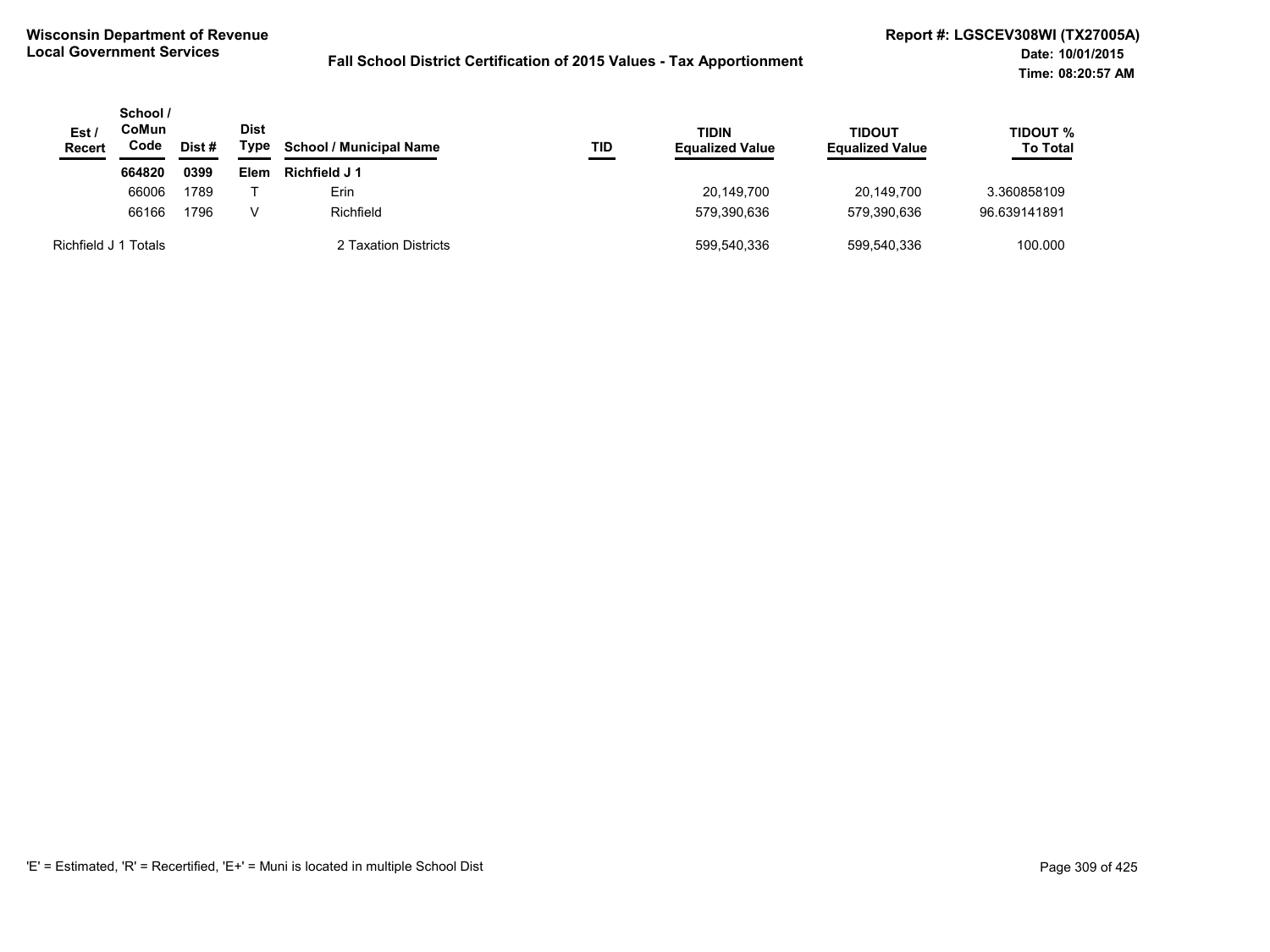| Est/<br><b>Recert</b>  | School /<br>CoMun<br>Code | Dist# | <b>Dist</b><br>Type | <b>School / Municipal Name</b> | TID | <b>TIDIN</b><br><b>Equalized Value</b> | <b>TIDOUT</b><br><b>Equalized Value</b> | <b>TIDOUT %</b><br><b>To Total</b> |
|------------------------|---------------------------|-------|---------------------|--------------------------------|-----|----------------------------------------|-----------------------------------------|------------------------------------|
|                        | 524851                    | 0314  | Reg                 | <b>Richland</b>                |     |                                        |                                         |                                    |
|                        | 52002                     | 1374  |                     | Akan                           |     | 27,640,963                             | 27,640,963                              | 4.590454713                        |
|                        | 52004                     | 1375  |                     | <b>Bloom</b>                   |     | 8,281,825                              | 8,281,825                               | 1.375398629                        |
|                        | 52006                     | 1376  |                     | <b>Buena Vista</b>             |     | 42,125,904                             | 42,125,904                              | 6.996031743                        |
|                        | 52008                     | 1377  |                     | Dayton                         |     | 47,283,400                             | 47,283,400                              | 7.852559492                        |
|                        | 52010                     | 1378  |                     | Eagle                          |     | 7,930,449                              | 7,930,449                               | 1.317044091                        |
|                        | 52014                     | 1380  |                     | Henrietta                      |     | 23,260,830                             | 23,260,830                              | 3.863027012                        |
|                        | 52016                     | 1381  | Т                   | Ithaca                         |     |                                        |                                         |                                    |
|                        | 52018                     | 1382  |                     | Marshall                       |     | 40,321,700                             | 40,321,700                              | 6.696399753                        |
| $E+$                   | 52020                     | 1383  | T                   | Orion                          |     | 28,562,555                             | 28,562,555                              | 4.743507497                        |
|                        | 52022                     | 1384  | T                   | Richland                       |     | 76,926,030                             | 76,926,030                              | 12.775439733                       |
|                        | 52024                     | 1385  |                     | Richwood                       |     | 460,289                                | 460,289                                 | .076442192                         |
|                        | 52026                     | 1386  | T                   | Rockbridge                     |     | 45,951,199                             | 45,951,199                              | 7.631315089                        |
|                        | 52028                     | 1387  | T                   | Sylvan                         |     | 20,158,026                             | 20,158,026                              | 3.347730883                        |
|                        | 52032                     | 1389  | T                   | Willow                         |     | 209,908                                | 209,908                                 | .034860333                         |
| E                      | 52106                     | 1390  | V                   | Boaz                           |     | 3,895,700                              | 3,895,700                               | .64697581                          |
|                        | 52276                     | 1395  | C                   | <b>Richland Center</b>         | Y   | 278,256,200                            | 229, 131, 200                           | 38.052813029                       |
| <b>Richland Totals</b> |                           |       |                     | 16 Taxation Districts          |     | 651,264,978                            | 602,139,978                             | 100.000                            |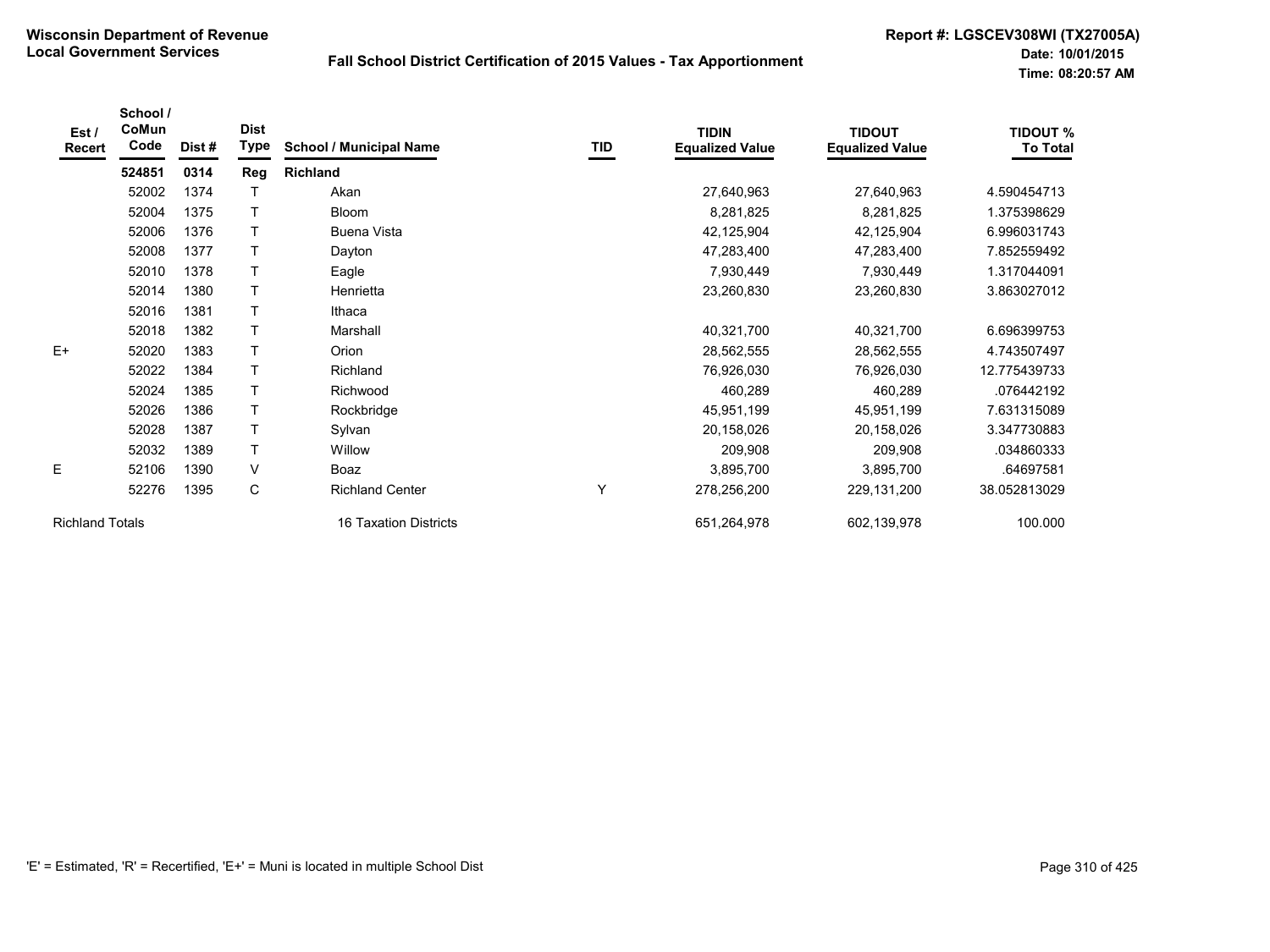| Est /<br>Recert        | School /<br><b>CoMun</b><br>Code<br>Dist # | <b>Dist</b><br>Type | TID<br><b>School / Municipal Name</b> | <b>TIDIN</b><br><b>Equalized Value</b> | <b>TIDOUT</b><br><b>Equalized Value</b> | <b>TIDOUT %</b><br><b>To Total</b> |             |              |
|------------------------|--------------------------------------------|---------------------|---------------------------------------|----------------------------------------|-----------------------------------------|------------------------------------|-------------|--------------|
|                        | 673122                                     | 0408                | Elem                                  | <b>Richmond</b>                        |                                         |                                    |             |              |
|                        | 67010                                      | 1813                |                                       | Lisbon                                 |                                         | 251,099,644                        | 251,099,644 | 69.169038737 |
|                        | 67014                                      | 1814                |                                       | Merton                                 |                                         | 22, 257, 322                       | 22,257,322  | 6.131102152  |
|                        | 67152                                      | 1832                | V                                     | Merton                                 |                                         | 45,853,606                         | 45,853,606  | 12.631040806 |
|                        | 67181                                      | 1838                | V                                     | Sussex                                 | ν                                       | 35,800,486                         | 35,800,486  | 9.861763097  |
|                        | 67270                                      | 1818                | C                                     | Pewaukee                               |                                         | 8,012,122                          | 8,012,122   | 2.207055208  |
| <b>Richmond Totals</b> |                                            |                     |                                       | 5 Taxation Districts                   |                                         | 363,023,180                        | 363,023,180 | 100.000      |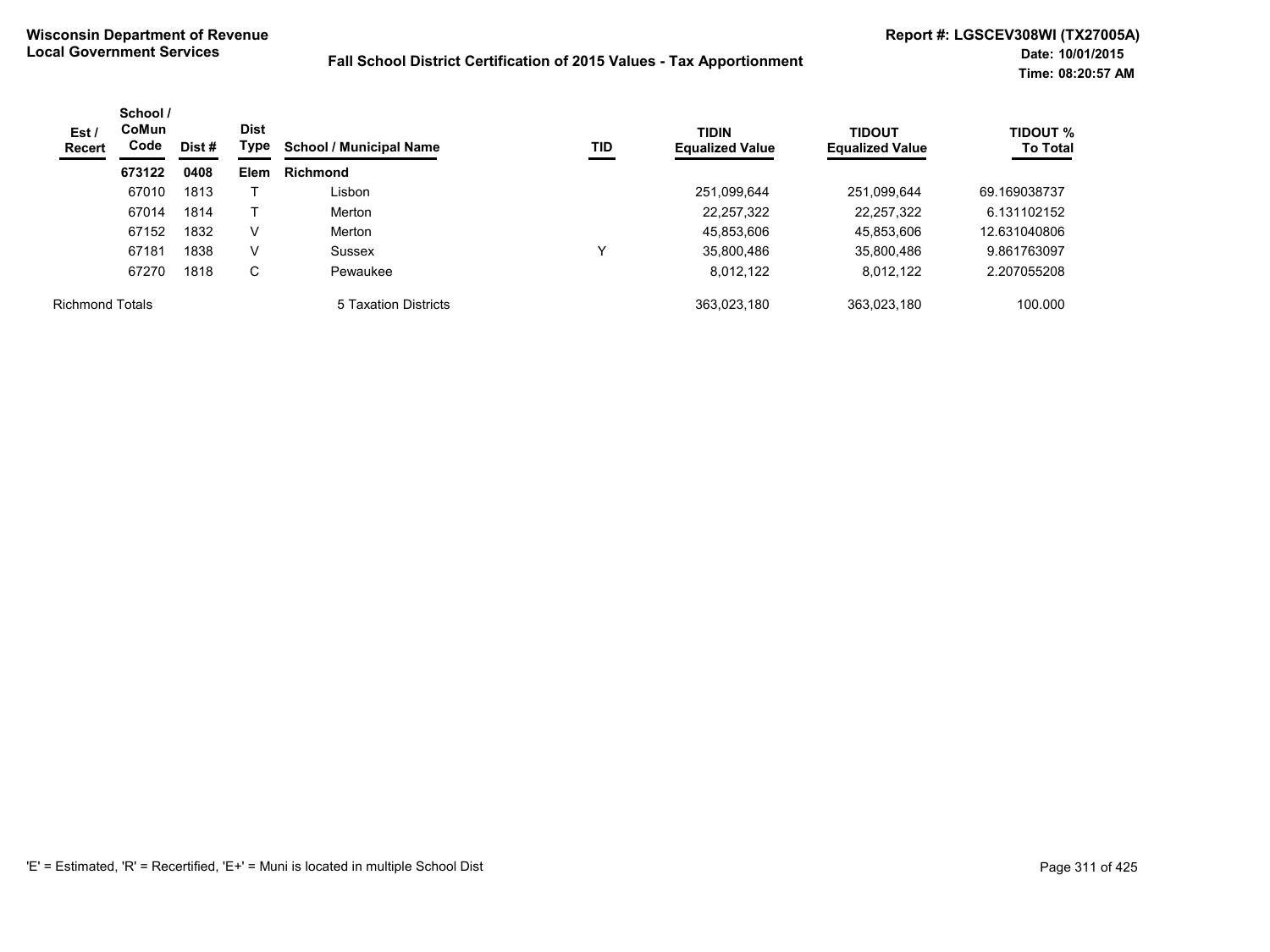| Est /<br><b>Recert</b> | School /<br>CoMun<br>Code   | Dist # | <b>Dist</b><br>Type | <b>School / Municipal Name</b> | TID         | <b>TIDIN</b><br><b>Equalized Value</b> | <b>TIDOUT</b><br><b>Equalized Value</b> | <b>TIDOUT %</b><br><b>To Total</b> |
|------------------------|-----------------------------|--------|---------------------|--------------------------------|-------------|----------------------------------------|-----------------------------------------|------------------------------------|
|                        | 114865                      | 0076   | <b>Reg</b>          | <b>Rio Community</b>           |             |                                        |                                         |                                    |
|                        | 11008                       | 0280   |                     | Courtland                      |             | 128,571                                | 128,571                                 | .05624549                          |
|                        | 11014                       | 0283   |                     | <b>Fountain Prairie</b>        |             | 1,894,143                              | 1,894,143                               | .828623887                         |
|                        | 11016                       | 0284   |                     | Hampden                        |             | 3,077,580                              | 3,077,580                               | .346337792                         |
|                        | 11018                       | 0285   |                     | Leeds                          |             | 1,540,023                              | 1,540,023                               | .673708292                         |
|                        | 11024                       | 0288   |                     | Lowville                       |             | 42,197,769                             | 42,197,769                              | 18.460105382                       |
|                        | 11030                       | 0291   |                     | Otsego                         |             | 64,994,746                             | 64,994,746                              | 28.433016458                       |
|                        | 11038                       | 0295   |                     | Springvale                     |             | 31,289,383                             | 31,289,383                              | 13.688053213                       |
|                        | 11042                       | 0297   | т                   | Wyocena                        |             | 17,450,778                             | 17,450,778                              | 7.634128735                        |
|                        | 11116                       | 0300   | V                   | Doylestown                     |             | 14,382,300                             | 14,382,300                              | 6.291772763                        |
|                        | 11177                       | 0306   | V                   | <b>Rio</b>                     | $\check{ }$ | 60,358,000                             | 51,633,700                              | 22.588007989                       |
|                        | <b>Rio Community Totals</b> |        |                     | 10 Taxation Districts          |             | 237,313,293                            | 228,588,993                             | 100.000                            |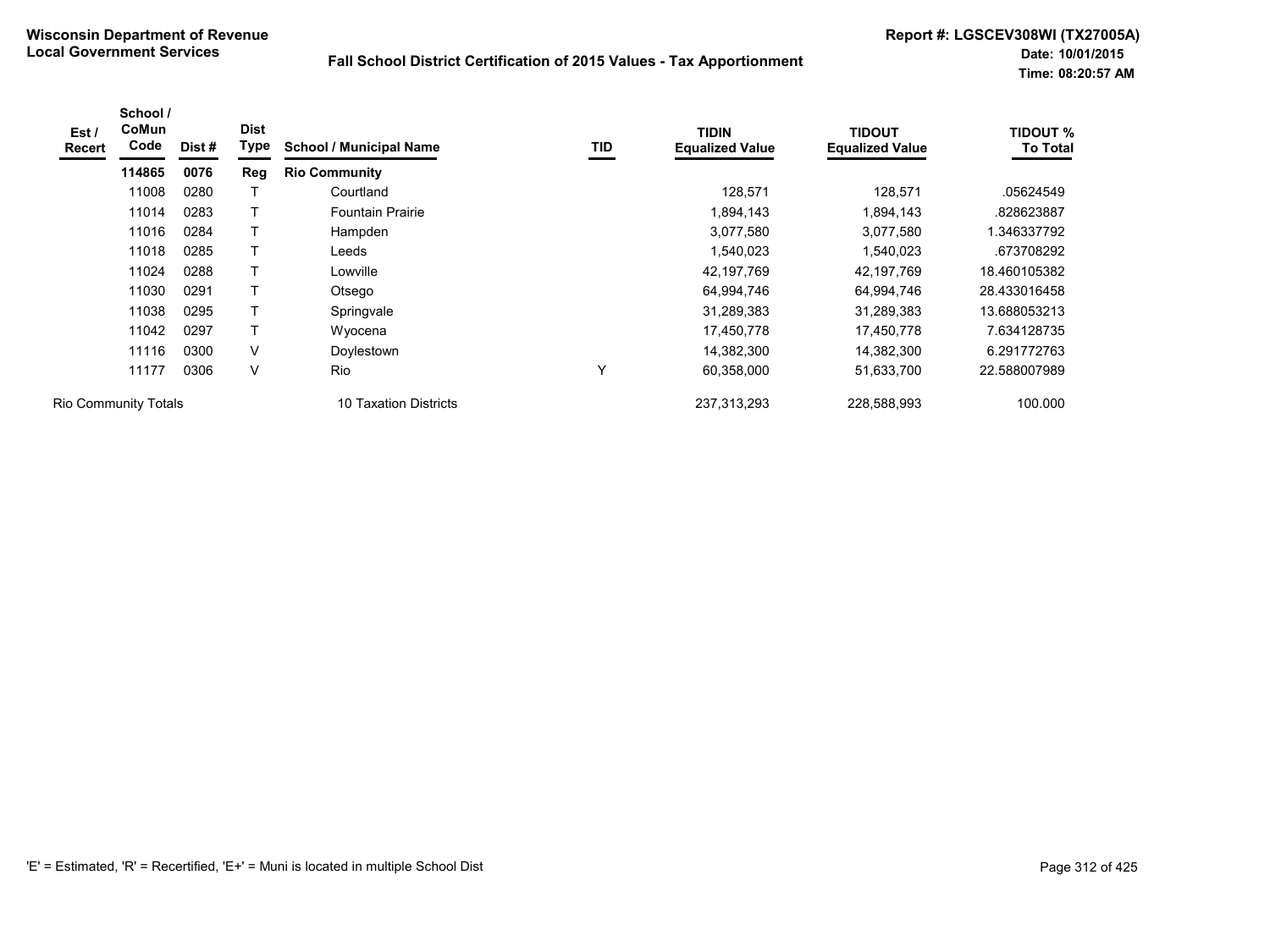| Est /<br><b>Recert</b> | School /<br>CoMun<br>Code | Dist # | <b>Dist</b><br>Type | <b>School / Municipal Name</b> | TID | <b>TIDIN</b><br><b>Equalized Value</b> | <b>TIDOUT</b><br><b>Equalized Value</b> | <b>TIDOUT %</b><br><b>To Total</b> |
|------------------------|---------------------------|--------|---------------------|--------------------------------|-----|----------------------------------------|-----------------------------------------|------------------------------------|
|                        | 204872                    | 0127   | Reg                 | <b>Ripon Area</b>              |     |                                        |                                         |                                    |
|                        | 20028                     | 0557   |                     | Metomen                        |     | 31,459,030                             | 31,459,030                              | 4.828173082                        |
|                        | 20034                     | 0560   |                     | Ripon                          |     | 101,510,600                            | 101,510,600                             | 15.579334344                       |
|                        | 20036                     | 0561   |                     | Rosendale                      |     | 31,659,116                             | 31,659,116                              | 4.858881271                        |
|                        | 20038                     | 0562   |                     | Springvale                     |     | 1,488,732                              | 1,488,732                               | .22848307                          |
|                        | 20126                     | 0568   | $\vee$              | Fairwater                      | Y   | 102,814                                | 88,614                                  | .013600029                         |
|                        | 20276                     | 0575   | C                   | Ripon                          | Υ   | 457,076,000                            | 397,318,900                             | 60.978498641                       |
|                        | 24002                     | 0672   | $\mathsf{T}$        | Berlin                         |     | 1,321,589                              | 1,321,589                               | .202830807                         |
|                        | 24004                     | 0673   |                     | <b>Brooklyn</b>                |     | 17,119,941                             | 17,119,941                              | 2.627482103                        |
|                        | 24006                     | 0674   |                     | Green Lake                     |     | 2,443,769                              | 2,443,769                               | .375057327                         |
|                        | 70014                     | 1916   |                     | Nepeuskun                      |     | 21,582,407                             | 21,582,407                              | 3.312358853                        |
| $E+$                   | 70024                     | 1921   | $\mathsf{T}$        | Utica                          |     | 45,579,428                             | 45,579,428                              | 6.995300471                        |
| Ripon Area Totals      |                           |        |                     | 11 Taxation Districts          |     | 711,343,426                            | 651,572,126                             | 100.000                            |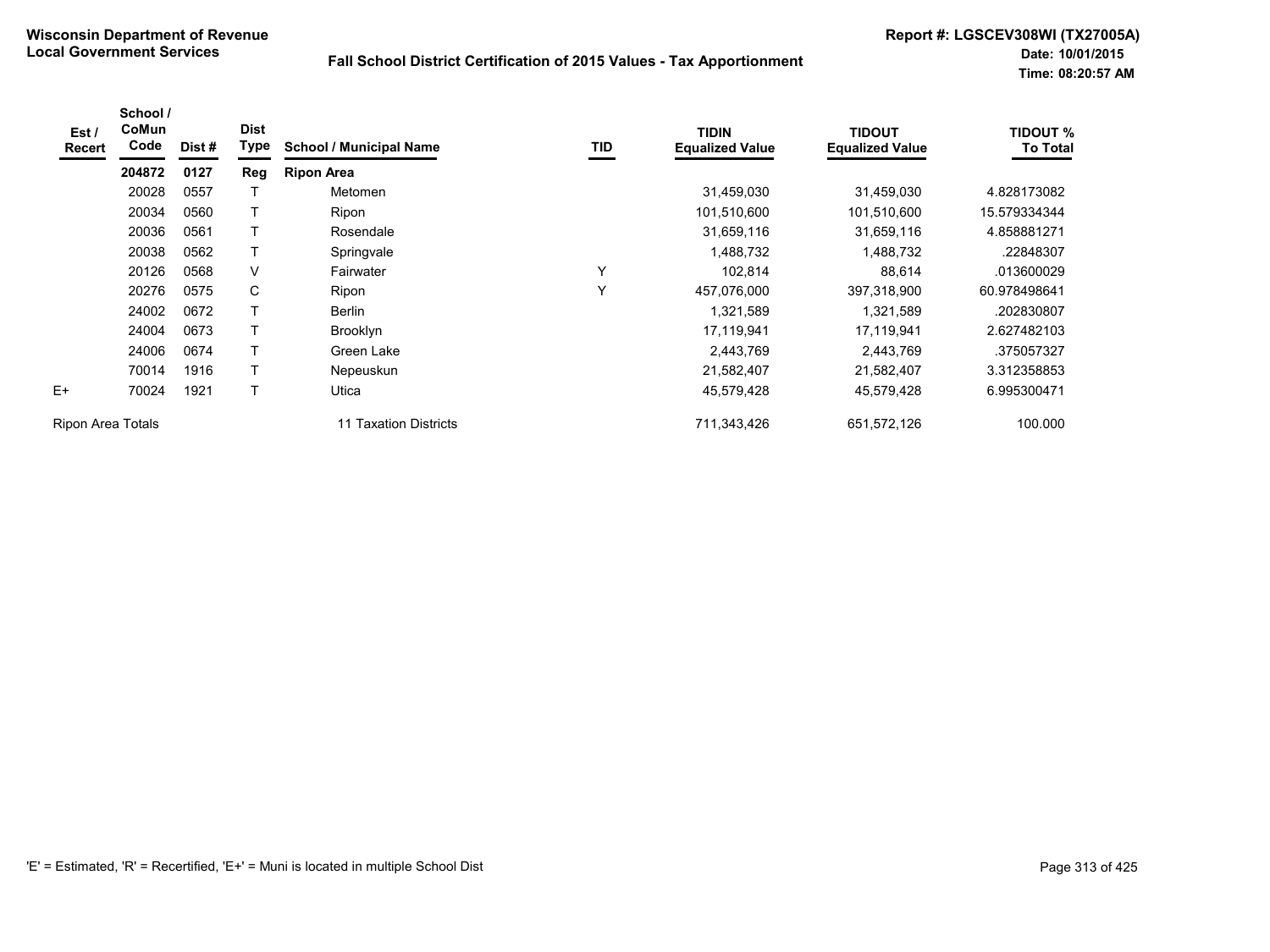| Est /<br><b>Recert</b>    | School /<br>CoMun<br>Code | Dist # | <b>Dist</b><br>Type | <b>School / Municipal Name</b> | TID | <b>TIDIN</b><br><b>Equalized Value</b> | <b>TIDOUT</b><br><b>Equalized Value</b> | <b>TIDOUT %</b><br><b>To Total</b> |
|---------------------------|---------------------------|--------|---------------------|--------------------------------|-----|----------------------------------------|-----------------------------------------|------------------------------------|
|                           | 474893                    | 0284   | Reg                 | <b>River Falls</b>             |     |                                        |                                         |                                    |
|                           | 47002                     | 1240   |                     | Clifton                        |     | 132,710,311                            | 132,710,311                             | 7.440049198                        |
|                           | 47018                     | 1248   |                     | Martell                        |     | 40,763,307                             | 40,763,307                              | 2.285285953                        |
| $E+$                      | 47022                     | 1250   |                     | <b>River Falls</b>             |     | 214,258,124                            | 214,258,124                             | 12.01180957                        |
| E.                        | 47276                     | 1264   | C                   | <b>River Falls</b>             | Υ   | 575,384,400                            | 562,306,700                             | 31.524223559                       |
|                           | 55022                     | 1470   |                     | Kinnickinnic                   |     | 163,678,882                            | 163,678,882                             | 9.176219433                        |
|                           | 55024                     | 1471   |                     | <b>Pleasant Valley</b>         |     | 10,409,901                             | 10.409.901                              | .583603301                         |
| $E+$                      | 55028                     | 1473   |                     | <b>Rush River</b>              |     | 261.226                                | 261,226                                 | .014644938                         |
| $E+$                      | 55040                     | 1479   |                     | Trov                           |     | 391.748.093                            | 391.748.093                             | 21.962310715                       |
| E.                        | 55276                     | 1494   | С                   | <b>River Falls</b>             | Υ   | 303,920,200                            | 267,592,400                             | 15.001853331                       |
| <b>River Falls Totals</b> |                           |        |                     | 9 Taxation Districts           |     | 1,833,134,444                          | 1,783,728,944                           | 100.000                            |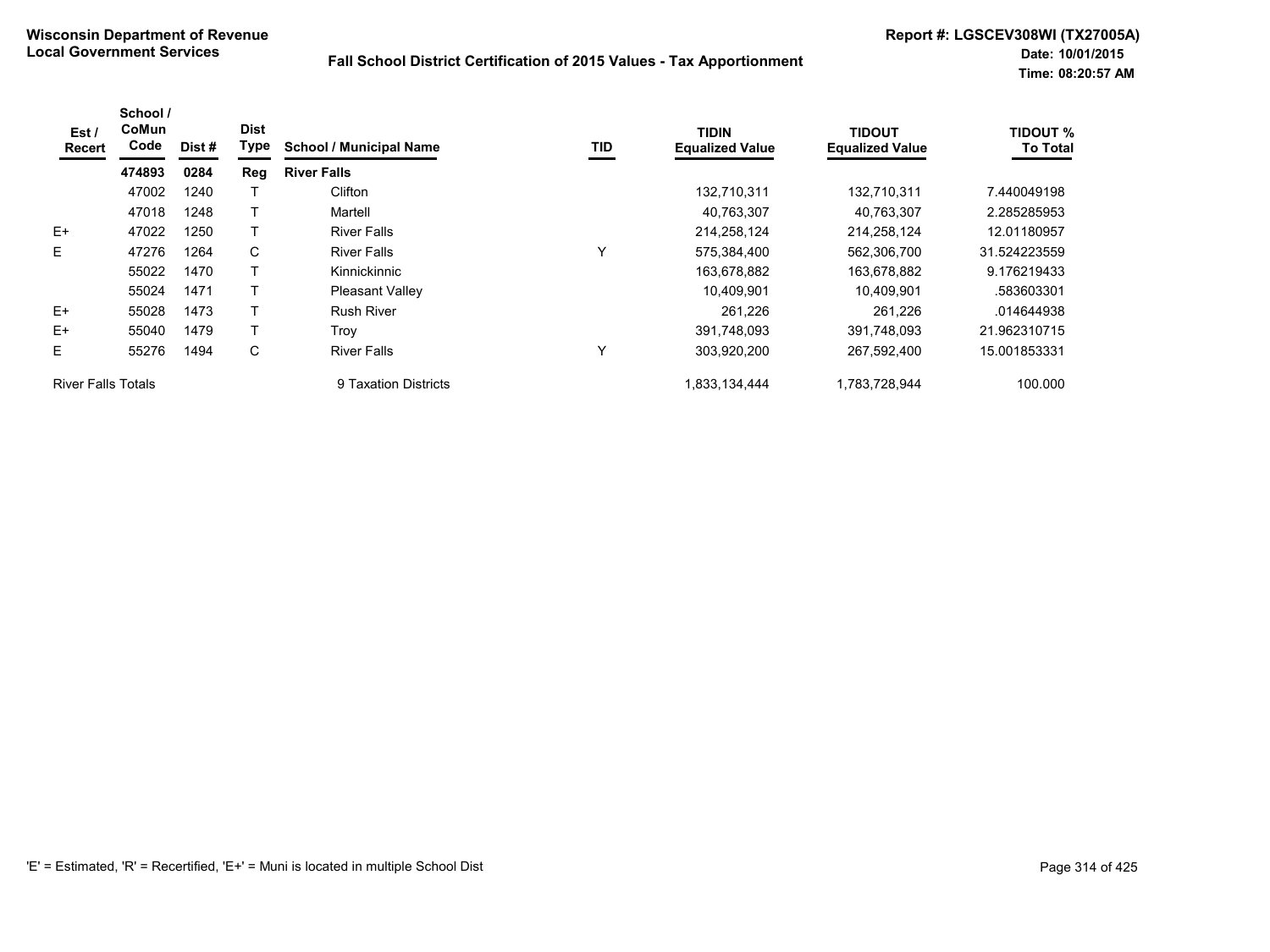| Est/<br>Recert            | School /<br>CoMun<br>Code | Dist# | <b>Dist</b><br>Type | <b>School / Municipal Name</b> | TID | <b>TIDIN</b><br><b>Equalized Value</b> | <b>TIDOUT</b><br><b>Equalized Value</b> | <b>TIDOUT %</b><br><b>To Total</b> |
|---------------------------|---------------------------|-------|---------------------|--------------------------------|-----|----------------------------------------|-----------------------------------------|------------------------------------|
|                           | 224904                    | 0444  | Reg                 | <b>River Ridge</b>             |     |                                        |                                         |                                    |
| $E+$                      | 22002                     | 0594  |                     | Beetown                        |     | 8,767,464                              | 8,767,464                               | 4.013236764                        |
|                           | 22004                     | 0595  |                     | Bloomington                    |     | 31,557,161                             | 31,557,161                              | 14.445038919                       |
|                           | 22018                     | 0602  |                     | Glen Haven                     |     | 12,662,084                             | 12,662,084                              | 5.795968027                        |
|                           | 22032                     | 0609  |                     | Little Grant                   |     | 15,189,725                             | 15,189,725                              | 6.952975548                        |
|                           | 22036                     | 0611  |                     | Millville                      |     | 10,972,400                             | 10,972,400                              | 5.022528644                        |
|                           | 22038                     | 0612  |                     | Mount Hope                     |     | 20,342,697                             | 20,342,697                              | 9.311707409                        |
|                           | 22048                     | 0617  |                     | Patch Grove                    |     | 22,484,800                             | 22,484,800                              | 10.292237983                       |
|                           | 22064                     | 0625  |                     | Woodman                        |     | 2,952,231                              | 2,952,231                               | 1.351360209                        |
|                           | 22066                     | 0626  |                     | Wyalusing                      |     | 29,745,600                             | 29,745,600                              | 13.615811311                       |
|                           | 22106                     | 0627  | V                   | Bagley                         |     | 20,389,000                             | 20,389,000                              | 9.332902238                        |
|                           | 22107                     | 0628  | V                   | Bloomington                    |     | 28,695,500                             | 28,695,500                              | 13.135136405                       |
|                           | 22152                     | 0635  | $\vee$              | Mount Hope                     |     | 6,586,900                              | 6,586,900                               | 3.015100974                        |
|                           | 22171                     | 0637  | V                   | Patch Grove                    |     | 8,118,100                              | 8,118,100                               | 3.715995569                        |
| <b>River Ridge Totals</b> |                           |       |                     | <b>13 Taxation Districts</b>   |     | 218,463,662                            | 218,463,662                             | 100.000                            |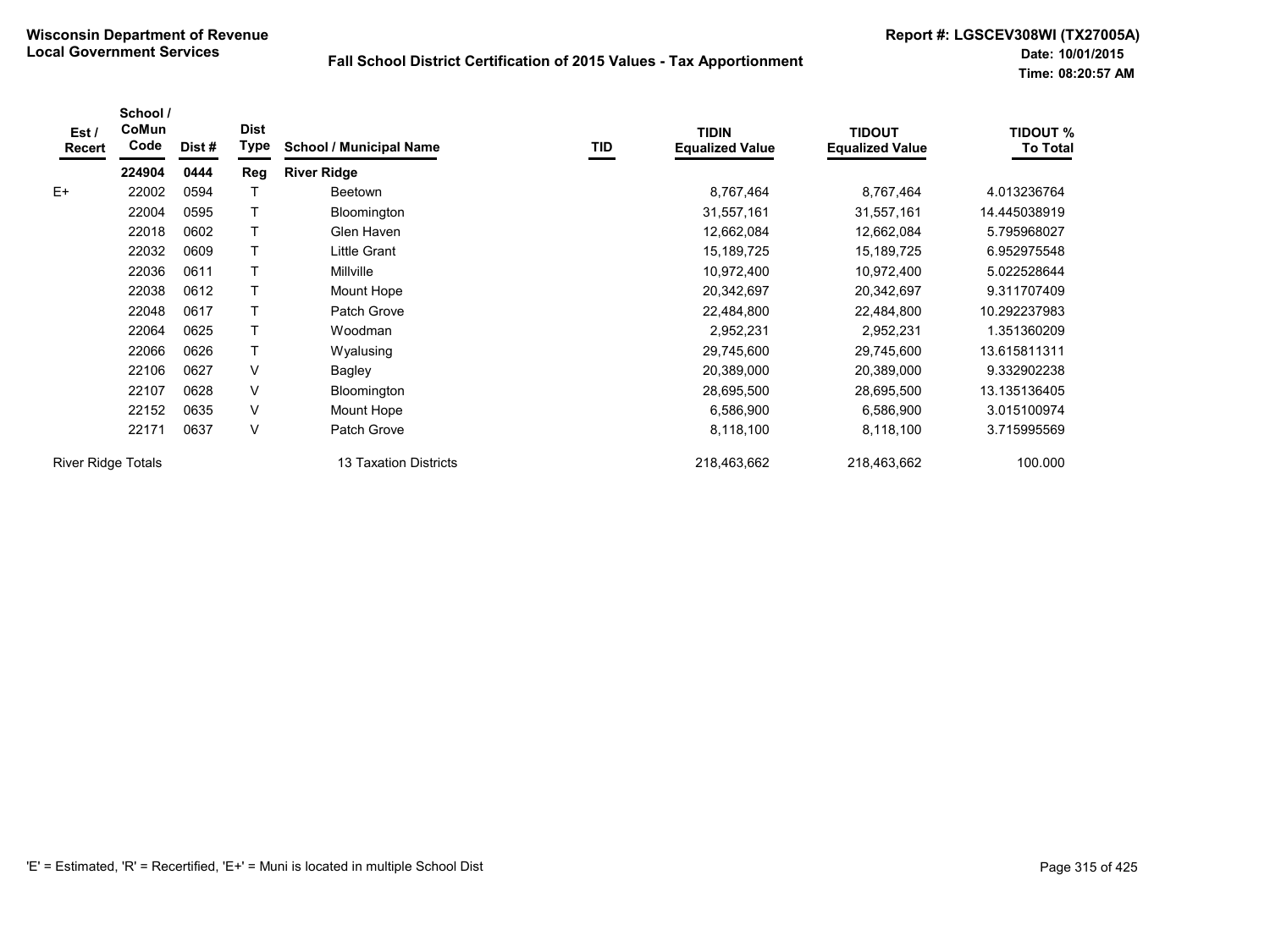| Est /<br>Recert                    | School /<br>CoMun<br>Code | Dist#                 | <b>Dist</b><br><b>Type</b> | <b>School / Municipal Name</b>     | TID         | <b>TIDIN</b><br><b>Equalized Value</b> | <b>TIDOUT</b><br><b>Equalized Value</b> | <b>TIDOUT %</b><br><b>To Total</b> |
|------------------------------------|---------------------------|-----------------------|----------------------------|------------------------------------|-------------|----------------------------------------|-----------------------------------------|------------------------------------|
|                                    | 565523                    | 0336                  | Reg                        | <b>River Valley (Spring Green)</b> |             |                                        |                                         |                                    |
|                                    | 13006                     | 0338                  |                            | <b>Black Earth</b>                 |             | 1,445,609                              | 1,445,609                               | .166842924                         |
|                                    | 25002                     | 0689                  |                            | Arena                              |             | 136,100,479                            | 136,100,479                             | 15.707844841                       |
| $E+$                               | 25006                     | 0691                  |                            | Clyde                              |             | 33,947,604                             | 33,947,604                              | 3.918014839                        |
|                                    | 25008                     | 0692                  |                            | Dodgeville                         |             | 273,829                                | 273,829                                 | .031603588                         |
|                                    | 25024                     | 0700                  |                            | Ridgeway                           |             | 1,068,698                              | 1,068,698                               | .123342272                         |
|                                    | 25028                     | 0702                  |                            | Wyoming                            |             | 65,553,514                             | 65,553,514                              | 7.565766368                        |
|                                    | 25101                     | 0703                  | V                          | Arena                              | Y           | 43,172,600                             | 39,706,700                              | 4.582692782                        |
|                                    | 52006                     | 1376                  |                            | <b>Buena Vista</b>                 |             | 42,638,357                             | 42,638,357                              | 4.92104584                         |
|                                    | 52016                     | 1381                  |                            | Ithaca                             |             | 1,050,403                              | 1,050,403                               | 121230781                          |
| E                                  | 52146                     | 1392                  | V                          | Lone Rock                          |             | 32,881,900                             | 32,881,900                              | 3.795018115                        |
|                                    | 56004                     | 1497                  |                            | <b>Bear Creek</b>                  |             | 52,617,117                             | 52,617,117                              | 6.072730353                        |
|                                    | 56014                     | 1502                  |                            | Franklin                           |             | 52,743,195                             | 52,743,195                              | 6.087281467                        |
|                                    | 56020                     | 1505                  |                            | Honey Creek                        |             | 166,684                                | 166,684                                 | .019237599                         |
| E                                  | 56032                     | 1511                  |                            | Spring Green                       |             | 165,584,000                            | 165,584,000                             | 19.110643837                       |
|                                    | 56036                     | 1513                  |                            | <b>Troy</b>                        |             | 21,959,503                             | 21,959,503                              | 2.534425069                        |
|                                    | 56171                     | 1526                  | V                          | Plain                              | Y           | 69,626,100                             | 65,710,000                              | 7.583826979                        |
|                                    | 56182                     | 1530                  | V                          | Spring Green                       |             | 153,001,500                            | 153,001,500                             | 17.658452344                       |
| River Valley (Spring Green) Totals |                           | 17 Taxation Districts |                            | 873,831,092                        | 866,449,092 | 100.000                                |                                         |                                    |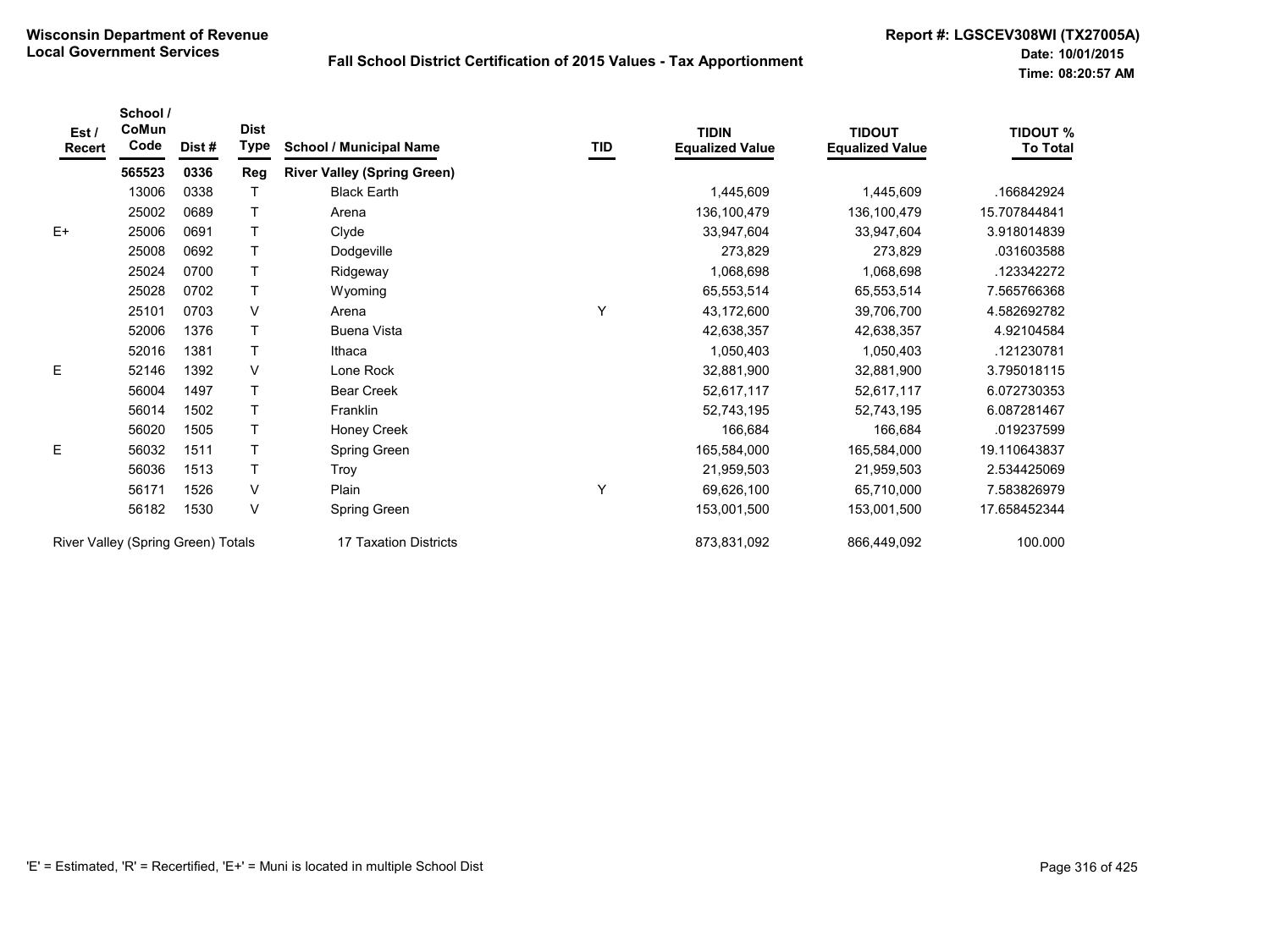| Est /<br><b>Recert</b>     | School /<br>CoMun<br>Code | Dist# | <b>Dist</b><br><b>Type</b> | <b>School / Municipal Name</b> | $\underline{\mathsf{TID}}$ | <b>TIDIN</b><br><b>Equalized Value</b> | <b>TIDOUT</b><br><b>Equalized Value</b> | <b>TIDOUT %</b><br><b>To Total</b> |
|----------------------------|---------------------------|-------|----------------------------|--------------------------------|----------------------------|----------------------------------------|-----------------------------------------|------------------------------------|
|                            | 223850                    | 0140  | Reg                        | <b>Riverdale (Muscoda)</b>     |                            |                                        |                                         |                                    |
|                            | 12004                     | 0314  |                            | Clayton                        |                            | 90,314                                 | 90,314                                  | .031512348                         |
|                            | 12016                     | 0320  |                            | Scott                          |                            | 1,180,135                              | 1,180,135                               | .411772539                         |
| $E+$                       | 22010                     | 0598  |                            | Castle Rock                    |                            | 5,354,268                              | 5,354,268                               | 1.868210443                        |
|                            | 22024                     | 0605  |                            | <b>Hickory Grove</b>           |                            | 448,349                                | 448,349                                 | .15643787                          |
|                            | 22042                     | 0614  |                            | Muscoda                        |                            | 48,255,600                             | 48,255,600                              | 16.837337211                       |
|                            | 22060                     | 0623  | T                          | Watterstown                    |                            | 14,156,508                             | 14,156,508                              | 4.939486794                        |
|                            | 22108                     | 0629  | $\vee$                     | <b>Blue River</b>              |                            | 14,217,200                             | 14,217,200                              | 4.960663438                        |
|                            | 22153                     | 0636  | V                          | Muscoda                        | Υ                          | 65,998,700                             | 60,866,100                              | 21.237391109                       |
| $E+$                       | 25006                     | 0691  | T                          | Clyde                          |                            | 1,759,770                              | 1,759,770                               | .614018703                         |
|                            | 25012                     | 0694  | т                          | Highland                       |                            | 883,719                                | 883,719                                 | .30834711                          |
|                            | 25022                     | 0699  |                            | Pulaski                        |                            | 32,980,581                             | 32,980,581                              | 11.507579715                       |
|                            | 25102                     | 0704  | $\vee$                     | Avoca                          | Υ                          | 16,923,700                             | 13,602,000                              | 4.74600794                         |
|                            | 25153                     | 0713  | V                          | Muscoda                        |                            | 5,949,000                              | 1,275,200                               | .444942606                         |
|                            | 52002                     | 1374  |                            | Akan                           |                            | 2,410,545                              | 2,410,545                               | .841087025                         |
|                            | 52010                     | 1378  |                            | Eagle                          |                            | 30,824,851                             | 30,824,851                              | 10.755402705                       |
| $E+$                       | 52020                     | 1383  | T                          | Orion                          |                            | 24,120,009                             | 24,120,009                              | 8.415950171                        |
|                            | 52024                     | 1385  | T                          | Richwood                       |                            | 34, 173, 613                           | 34,173,613                              | 11.923852274                       |
| Riverdale (Muscoda) Totals |                           |       |                            | 17 Taxation Districts          |                            | 299,726,862                            | 286,598,762                             | 100.000                            |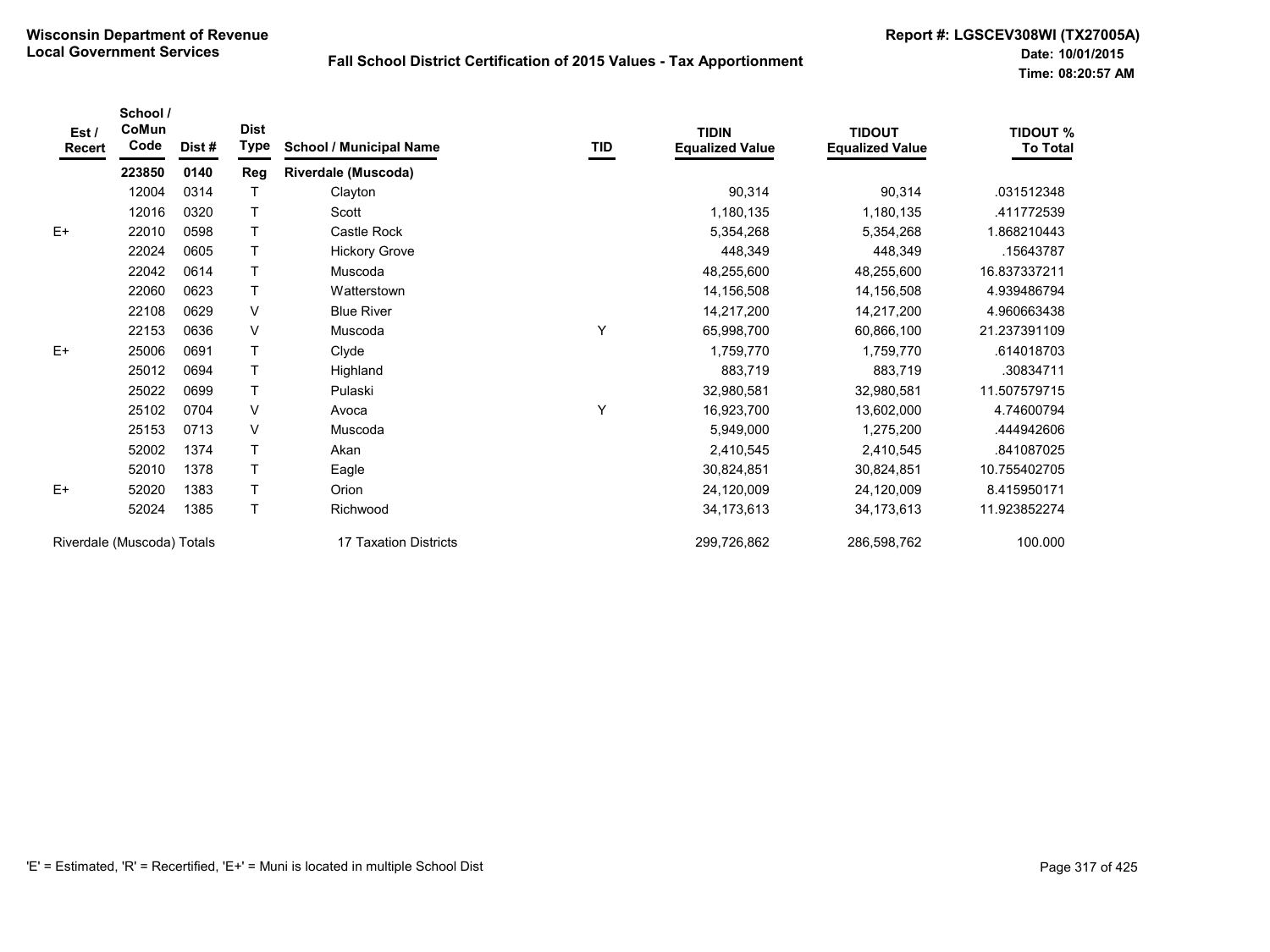| Est/<br><b>Recert</b> | School /<br>CoMun<br>Code | Dist # | <b>Dist</b><br>Type | <b>School / Municipal Name</b> | TID | <b>TIDIN</b><br><b>Equalized Value</b> | <b>TIDOUT</b><br><b>Equalized Value</b> | <b>TIDOUT %</b><br><b>To Total</b> |
|-----------------------|---------------------------|--------|---------------------|--------------------------------|-----|----------------------------------------|-----------------------------------------|------------------------------------|
|                       | 204956                    | 0128   | Reg                 | Rosendale-Brandon              |     |                                        |                                         |                                    |
|                       | 20002                     | 0544   |                     | Alto                           |     | 8,460,085                              | 8,460,085                               | 2.296149346                        |
|                       | 20014                     | 0550   | т                   | Eldorado                       |     | 103,161,019                            | 103,161,019                             | 27.99890383                        |
|                       | 20024                     | 0555   | т                   | Lamartine                      |     | 58,245,510                             | 58,245,510                              | 15.80839787                        |
|                       | 20028                     | 0557   |                     | Metomen                        |     | 24,233,913                             | 24,233,913                              | 6.577319671                        |
|                       | 20030                     | 0558   |                     | Oakfield                       |     | 2,953,712                              | 2,953,712                               | .801666163                         |
|                       | 20036                     | 0561   |                     | Rosendale                      |     | 32,629,984                             | 32,629,984                              | 8.856094995                        |
|                       | 20038                     | 0562   | т                   | Springvale                     |     | 43,096,700                             | 43,096,700                              | 11.696863509                       |
|                       | 20042                     | 0564   |                     | Waupun                         |     | 3,929,301                              | 3,929,301                               | 1.066450505                        |
|                       | 20106                     | 0565   | V                   | <b>Brandon</b>                 | Y   | 40,100,000                             | 35,233,700                              | 9.562768839                        |
|                       | 20176                     | 0572   | V                   | Rosendale                      | Υ   | 56,325,300                             | 56,325,300                              | 15.287234202                       |
|                       | 70012                     | 1915   | Τ                   | Nekimi                         |     | 177,411                                | 177,411                                 | .048151071                         |
|                       | Rosendale-Brandon Totals  |        |                     | <b>Taxation Districts</b>      |     | 373,312,935                            | 368,446,635                             | 100.000                            |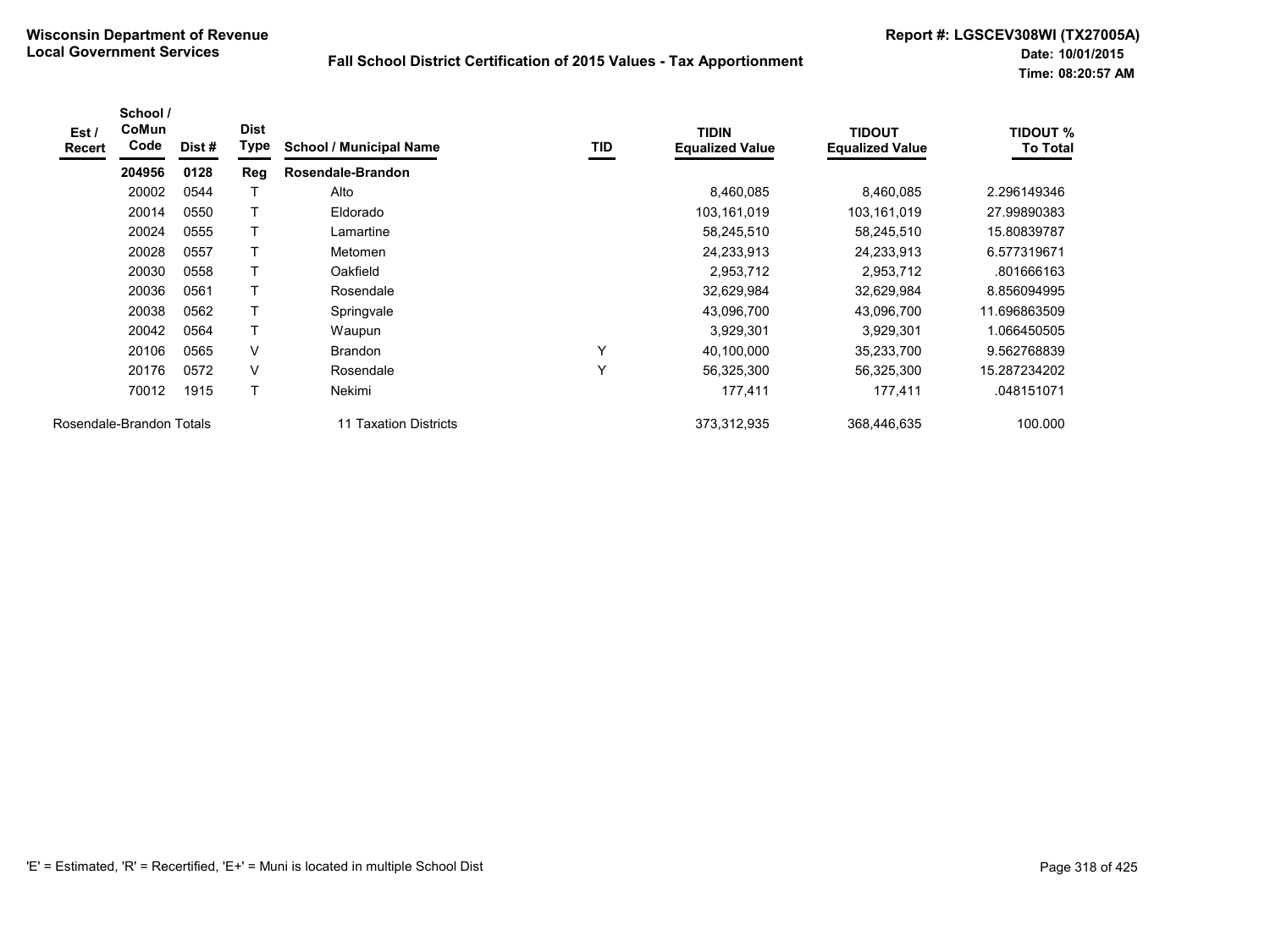| Est/<br>Recert        | School /<br>CoMun<br>Code | Dist# | <b>Dist</b><br>Type | <b>School / Municipal Name</b> | TID | <b>TIDIN</b><br><b>Equalized Value</b> | <b>TIDOUT</b><br><b>Equalized Value</b> | <b>TIDOUT %</b><br><b>To Total</b> |
|-----------------------|---------------------------|-------|---------------------|--------------------------------|-----|----------------------------------------|-----------------------------------------|------------------------------------|
|                       | 494963                    | 0296  | Reg                 | <b>Rosholt</b>                 |     |                                        |                                         |                                    |
|                       | 37008                     | 0966  |                     | <b>Bevent</b>                  |     | 80.891.001                             | 80.891.001                              | 23.865591654                       |
| $E+$                  | 37028                     | 0976  |                     | Franzen                        |     | 157.147                                | 157,147                                 | .0463637                           |
|                       | 49002                     | 1303  |                     | Alban                          |     | 86,338,300                             | 86,338,300                              | 25.472729802                       |
|                       | 49026                     | 1315  |                     | New Hope                       |     | 31.749.156                             | 31.749.156                              | 9.367078947                        |
|                       | 49032                     | 1318  |                     | Sharon                         |     | 90,376,280                             | 90,376,280                              | 26.664070997                       |
|                       | 49034                     | 1319  |                     | Stockton                       |     | 599.755                                | 599,755                                 | .176948087                         |
|                       | 49176                     | 1328  | V                   | Rosholt                        |     | 20,766,800                             | 20.766.800                              | 6.126911061                        |
|                       | 68014                     | 1854  |                     | Harrison                       |     | 28,065,603                             | 28,065,603                              | 8.28030575                         |
| <b>Rosholt Totals</b> |                           |       |                     | 8 Taxation Districts           |     | 338,944,042                            | 338,944,042                             | 100.000                            |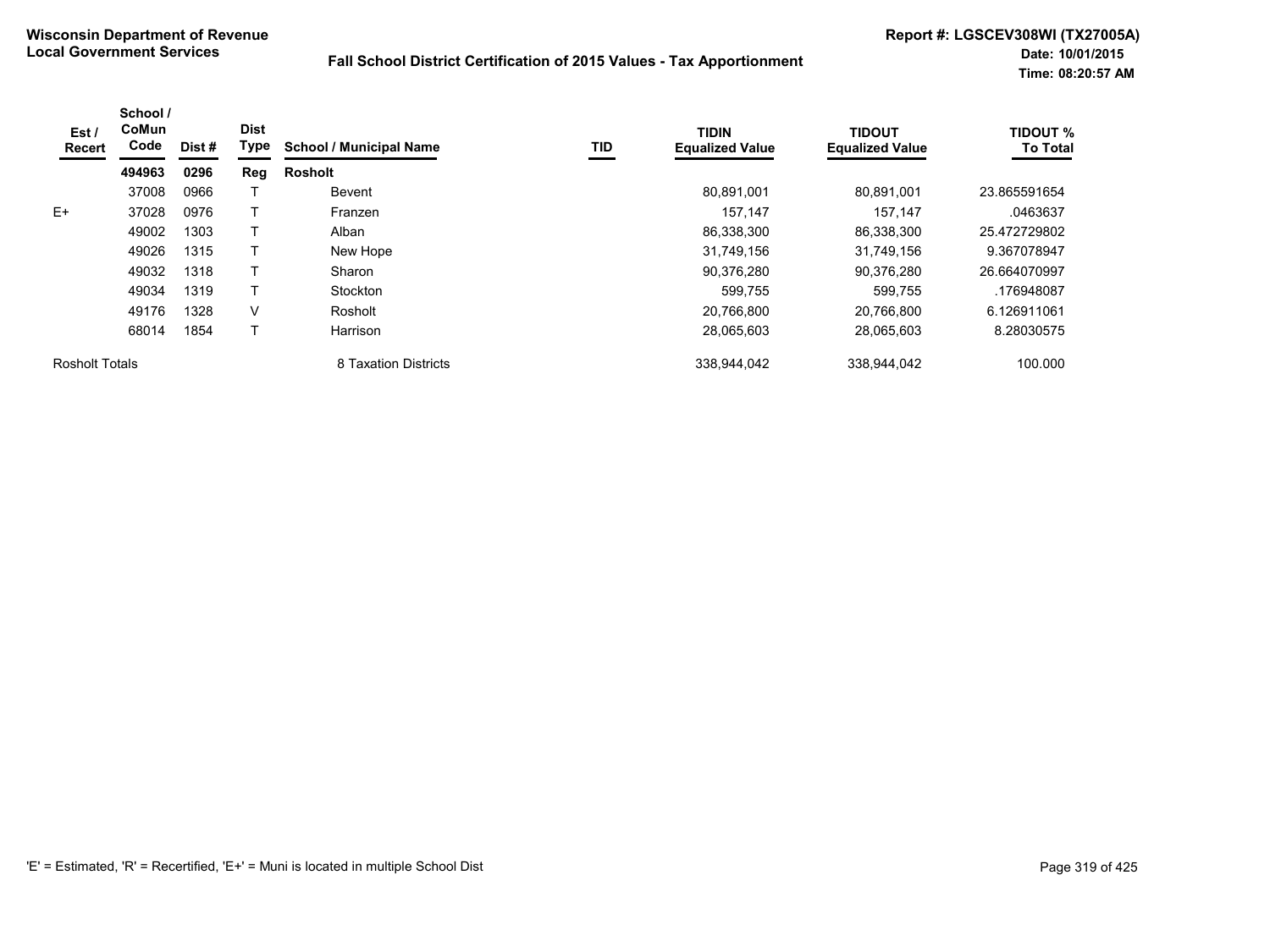| Est /<br><b>Recert</b> | School /<br>CoMun<br>Code | Dist # | <b>Dist</b><br><b>Type</b> | <b>School / Municipal Name</b> | <b>TID</b> | <b>TIDIN</b><br><b>Equalized Value</b> | <b>TIDOUT</b><br><b>Equalized Value</b> | <b>TIDOUT %</b><br><b>To Total</b> |
|------------------------|---------------------------|--------|----------------------------|--------------------------------|------------|----------------------------------------|-----------------------------------------|------------------------------------|
|                        | 291673                    | 0171   | Reg                        | Royall                         |            |                                        |                                         |                                    |
|                        | 29010                     | 0791   |                            | Fountain                       |            | 145,046                                | 145,046                                 | .073336652                         |
|                        | 29032                     | 0802   |                            | Plymouth                       |            | 54,052,721                             | 54,052,721                              | 27.329575444                       |
|                        | 29038                     | 0805   |                            | Wonewoc                        |            | 14,211,651                             | 14,211,651                              | 7.185547388                        |
| E                      | 29221                     | 0812   | C                          | Elroy                          | Υ          | 51,186,600                             | 45,245,000                              | 22.876307022                       |
|                        | 41008                     | 1094   |                            | Clifton                        |            | 15,901,129                             | 15,901,129                              | 8.039763709                        |
| $E+$                   | 41010                     | 1095   |                            | Glendale                       |            | 35,568,950                             | 35,568,950                              | 17.984003108                       |
|                        | 41044                     | 1112   |                            | Wellington                     |            | 8,438,263                              | 8,438,263                               | 4.266466905                        |
|                        | 41048                     | 1114   |                            | Wilton                         |            | 4,759,730                              | 4,759,730                               | 2.406565252                        |
|                        | 41141                     | 1116   | V                          | Kendall                        | Υ          | 17,381,500                             | 14,955,600                              | 7.561695155                        |
|                        | 62022                     | 1691   |                            | Hillsboro                      |            | 4,502,959                              | 4,502,959                               | 2.276739365                        |
| <b>Royall Totals</b>   |                           |        |                            | 10 Taxation Districts          |            | 206, 148, 549                          | 197,781,049                             | 100.000                            |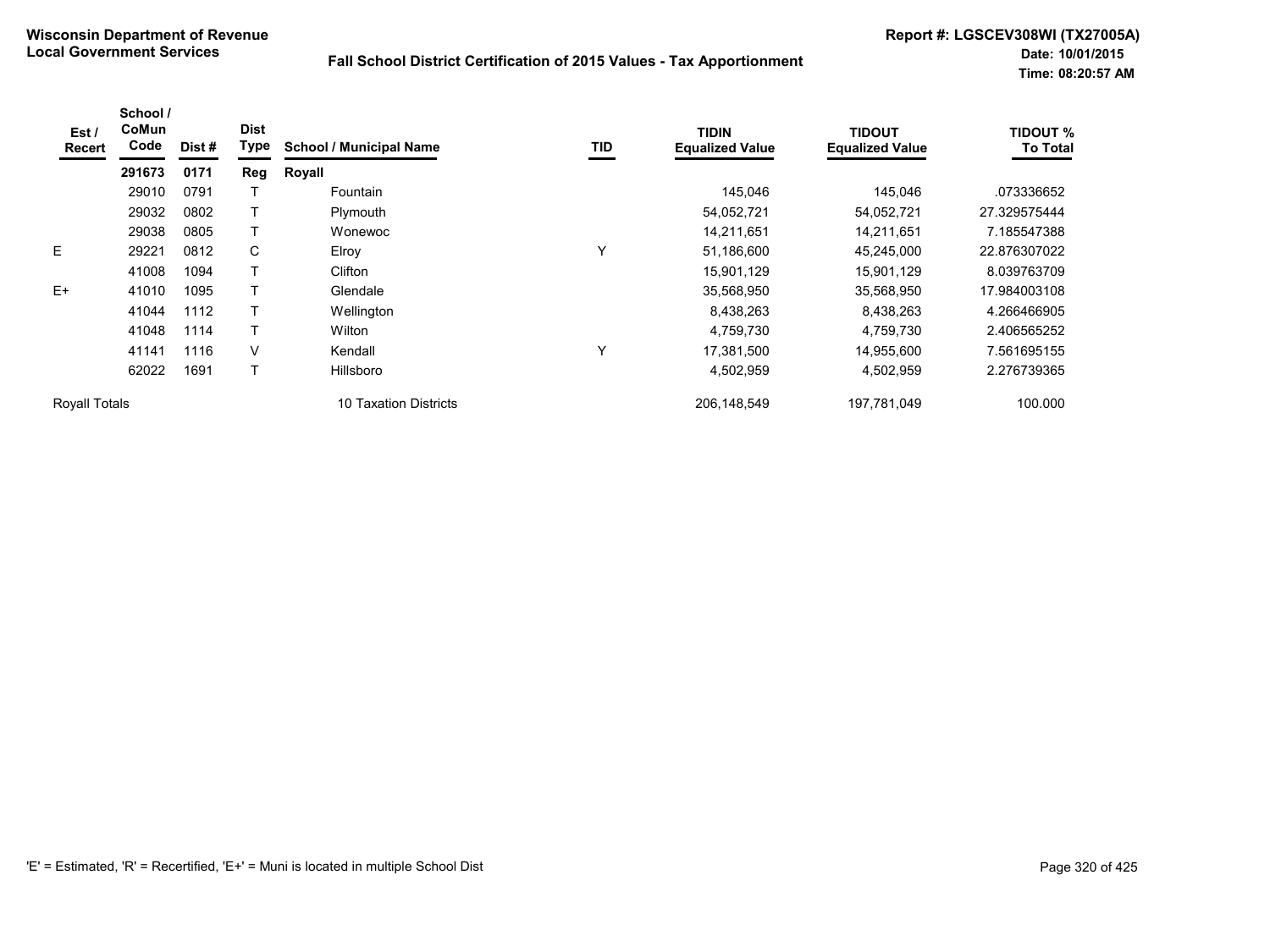| Est/<br><b>Recert</b> | School /<br><b>CoMun</b><br>Code | Dist # | Dist<br>Type | <b>School / Municipal Name</b> | TID | <b>TIDIN</b><br><b>Equalized Value</b> | <b>TIDOUT</b><br><b>Equalized Value</b> | <b>TIDOUT %</b><br><b>To Total</b> |
|-----------------------|----------------------------------|--------|--------------|--------------------------------|-----|----------------------------------------|-----------------------------------------|------------------------------------|
|                       | 144998                           | 0105   | Elem         | Rubicon J 6                    |     |                                        |                                         |                                    |
|                       | 14038                            | 0415   |              | <b>Rubicon</b>                 |     | 89,340,905                             | 89.340.905                              | 77.80664963                        |
|                       | 14230                            | 0435   | С            | Hartford                       |     | 24,245,530                             | 24,245,530                              | 21.115338576                       |
|                       | 66012                            | 1792   |              | Hartford                       |     | 1,237,819                              | 1,237,819                               | 1.078011794                        |
| Rubicon J 6 Totals    |                                  |        |              | 3 Taxation Districts           |     | 114.824.254                            | 114.824.254                             | 100.000                            |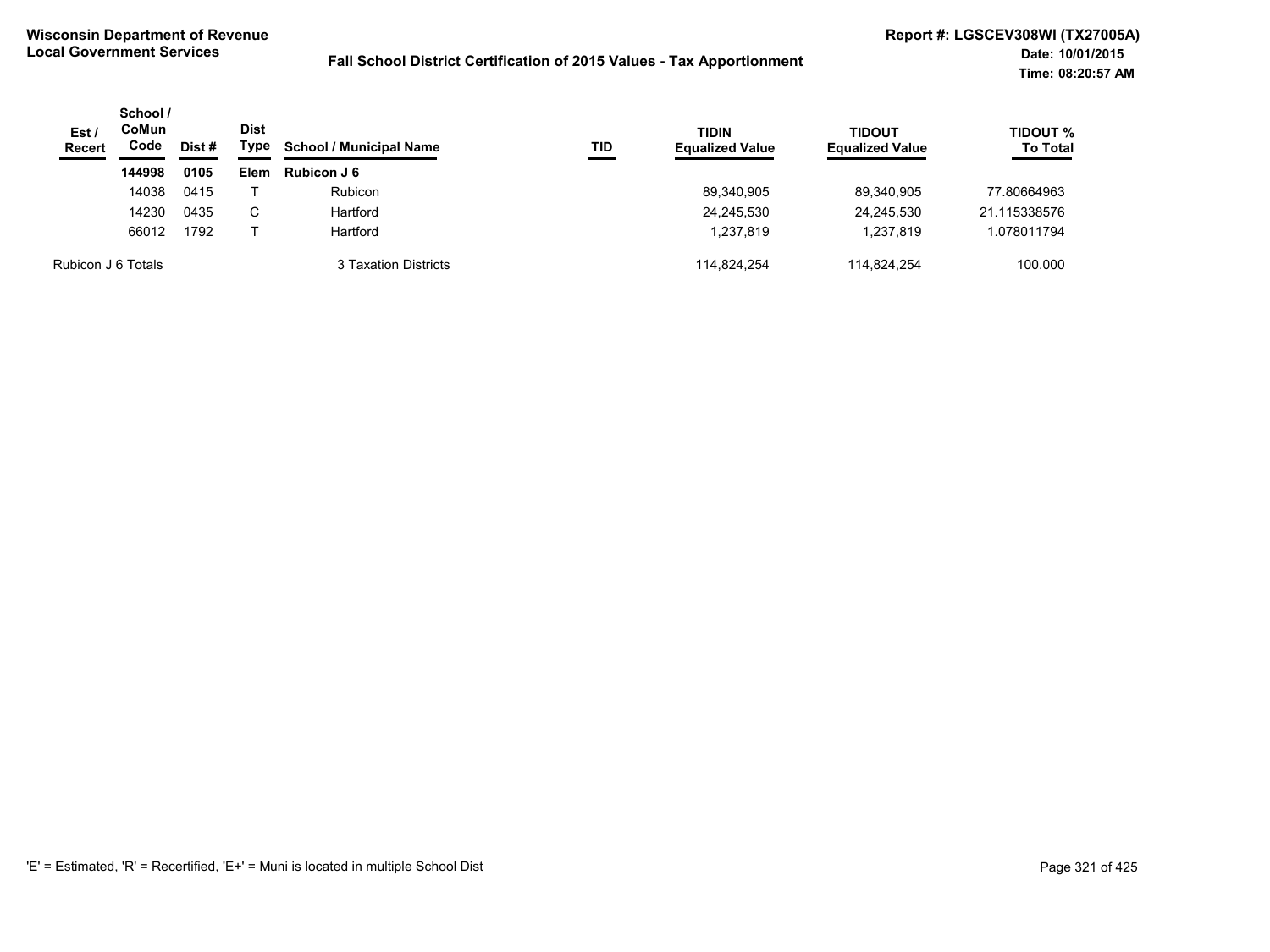| Est /<br><b>Recert</b>               | School /<br>CoMun<br>Code | Dist # | <b>Dist</b><br>Type | <b>School / Municipal Name</b>       | TID | <b>TIDIN</b><br><b>Equalized Value</b> | <b>TIDOUT</b><br><b>Equalized Value</b> | <b>TIDOUT %</b><br><b>To Total</b> |
|--------------------------------------|---------------------------|--------|---------------------|--------------------------------------|-----|----------------------------------------|-----------------------------------------|------------------------------------|
|                                      | 552422                    | 0329   | Reg                 | <b>Saint Croix Central (Hammond)</b> |     |                                        |                                         |                                    |
|                                      | 55012                     | 1465   |                     | <b>Erin Prairie</b>                  |     | 4,507,093                              | 4,507,093                               | .833937344                         |
|                                      | 55018                     | 1468   |                     | Hammond                              |     | 141,585,348                            | 141,585,348                             | 26.197220488                       |
|                                      | 55022                     | 1470   |                     | Kinnickinnic                         |     | 13,440,418                             | 13,440,418                              | 2.486850502                        |
|                                      | 55024                     | 1471   |                     | <b>Pleasant Valley</b>               |     | 25,646,610                             | 25,646,610                              | 4.745334926                        |
| $E+$                                 | 55026                     | 1472   |                     | Richmond                             |     | 387,955                                | 387,955                                 | .071782447                         |
| $E+$                                 | 55028                     | 1473   |                     | <b>Rush River</b>                    |     | 7,184,504                              | 7,184,504                               | 1.329332717                        |
|                                      | 55042                     | 1480   |                     | Warren                               |     | 147,428,800                            | 147,428,800                             | 27.278421351                       |
|                                      | 55136                     | 1483   | V                   | Hammond                              | Υ   | 117.982.300                            | 92.748.200                              | 17.160992148                       |
|                                      | 55176                     | 1485   | V                   | <b>Roberts</b>                       | Y   | 122,336,500                            | 107,530,500                             | 19.896128077                       |
| Saint Croix Central (Hammond) Totals |                           |        |                     | 9 Taxation Districts                 |     | 580,499,528                            | 540,459,428                             | 100.000                            |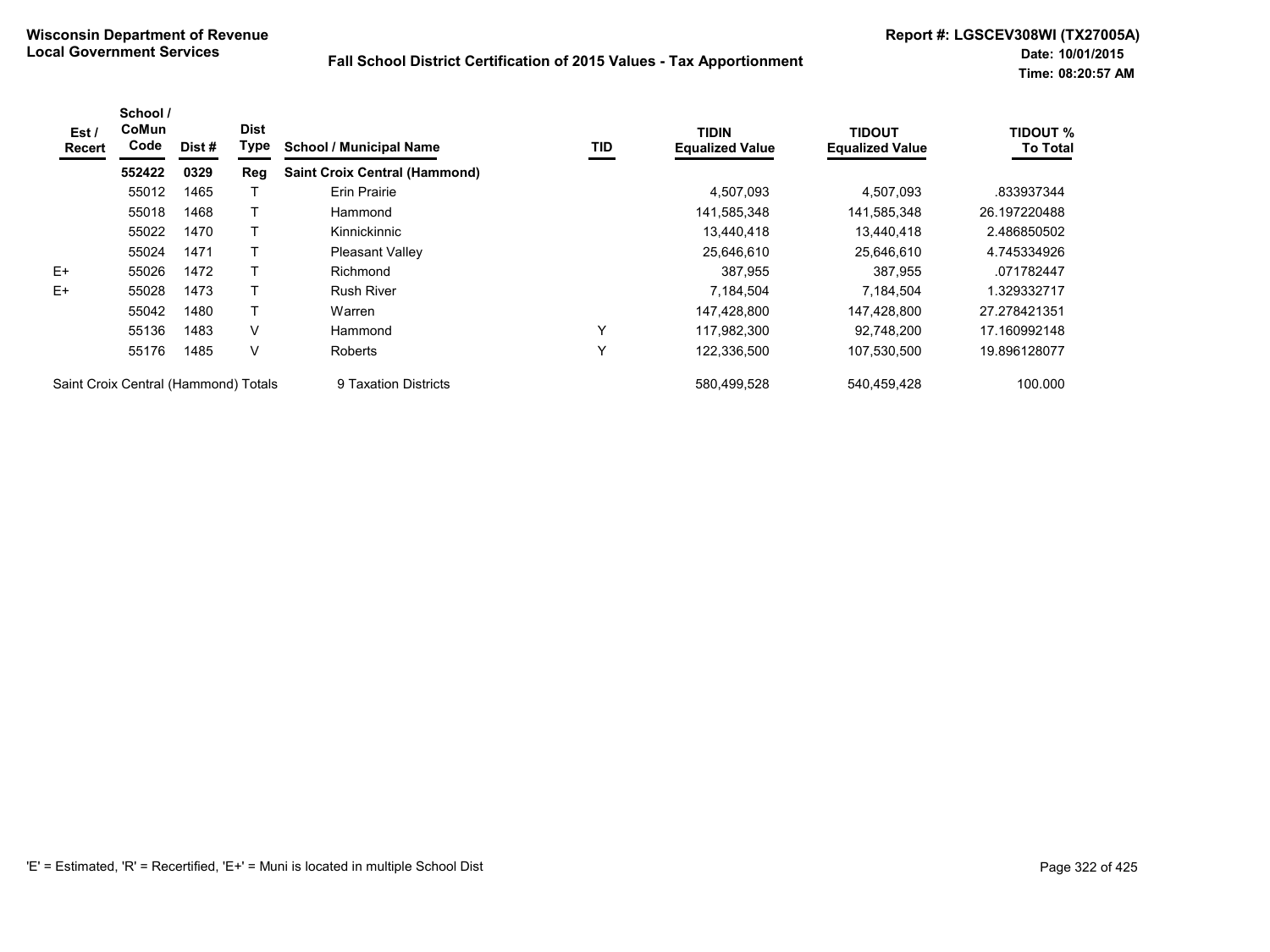| Est /<br>Recert | School /<br>CoMun<br>Code       | Dist# | <b>Dist</b><br>Type | <b>School / Municipal Name</b> | TID          | <b>TIDIN</b><br><b>Equalized Value</b> | <b>TIDOUT</b><br><b>Equalized Value</b> | <b>TIDOUT %</b><br><b>To Total</b> |
|-----------------|---------------------------------|-------|---------------------|--------------------------------|--------------|----------------------------------------|-----------------------------------------|------------------------------------|
|                 | 485019                          | 0293  | Reg                 | <b>Saint Croix Falls</b>       |              |                                        |                                         |                                    |
|                 | 48006                           | 1268  |                     | Balsam Lake                    |              | 88,555,564                             | 88,555,564                              | 14.050926284                       |
|                 | 48020                           | 1275  |                     | Eureka                         |              | 82,765,847                             | 82.765.847                              | 13.132283987                       |
|                 | 48024                           | 1277  |                     | Garfield                       |              | 20,995,642                             | 20,995,642                              | 3.331334641                        |
|                 | 48030                           | 1280  |                     | Laketown                       |              | 15,142,871                             | 15,142,871                              | 2.402687697                        |
|                 | 48042                           | 1286  | т                   | Osceola                        |              | 65,806,624                             | 65,806,624                              | 10.441399513                       |
|                 | 48044                           | 1287  |                     | Saint Croix Falls              |              | 128,591,642                            | 128,591,642                             | 20.403367116                       |
|                 | 48046                           | 1288  |                     | Sterling                       |              | 44,453,071                             | 44,453,071                              | 7.053275881                        |
|                 | 48116                           | 1294  | V                   | <b>Dresser</b>                 |              | 49.277.400                             | 49.277.400                              | 7.818742082                        |
|                 | 48281                           | 1301  | С                   | Saint Croix Falls              | $\checkmark$ | 196,844,700                            | 134,658,500                             | 21.365982797                       |
|                 | <b>Saint Croix Falls Totals</b> |       |                     | 9 Taxation Districts           |              | 692.433.361                            | 630.247.161                             | 100.000                            |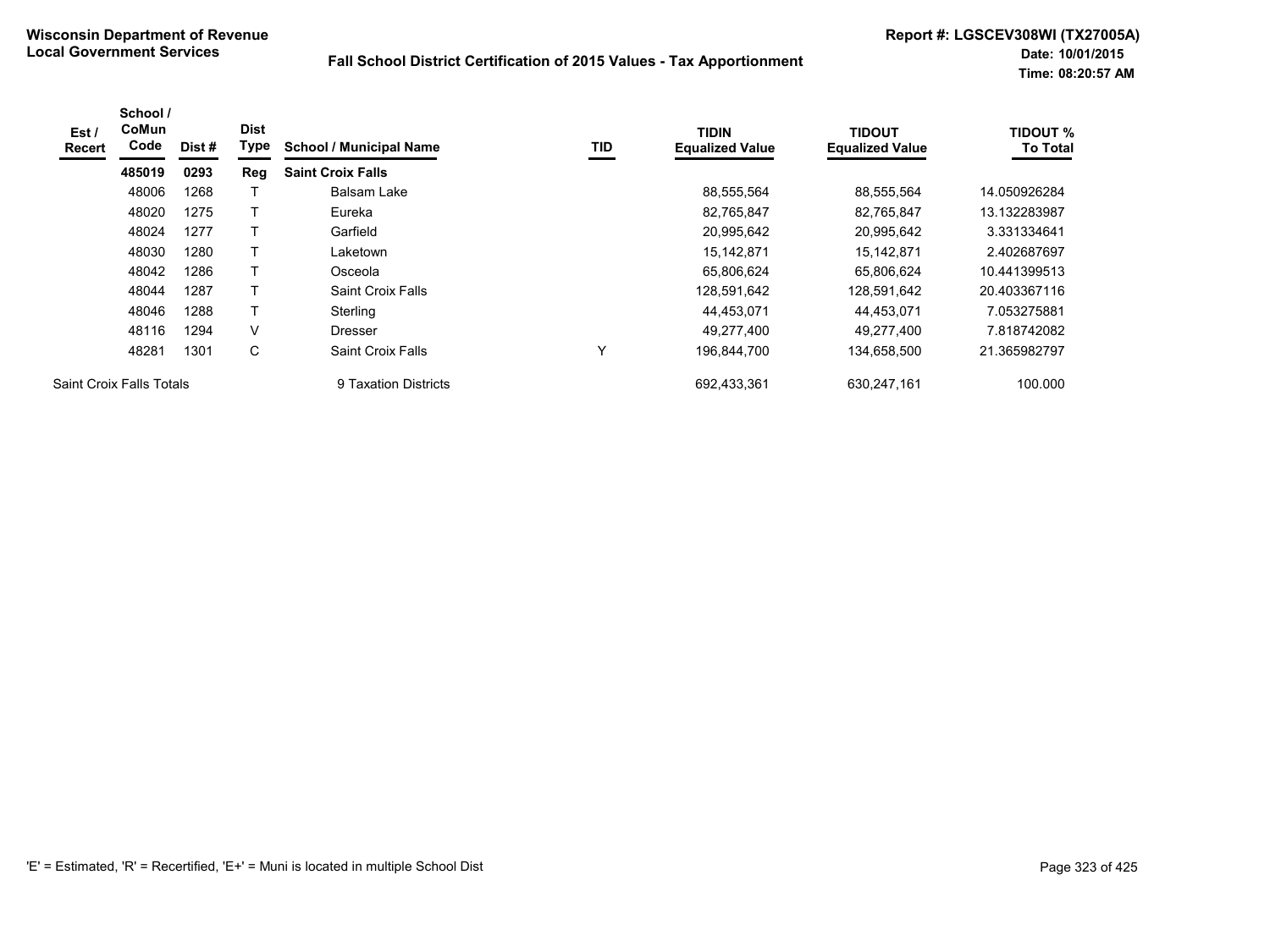| Est /<br><b>Recert</b>      | School /<br>CoMun<br>Code | Dist# | <b>Dist</b><br>Type | <b>School / Municipal Name</b> | TID | TIDIN<br><b>Equalized Value</b> | <b>TIDOUT</b><br><b>Equalized Value</b> | TIDOUT %<br><b>To Total</b> |
|-----------------------------|---------------------------|-------|---------------------|--------------------------------|-----|---------------------------------|-----------------------------------------|-----------------------------|
|                             | 405026                    | 0244  | Reg                 | <b>Saint Francis</b>           |     |                                 |                                         |                             |
| E.                          | 40281                     | 1086  |                     | <b>Saint Francis</b>           |     | 601,410,000                     | 600,112,100                             | 100                         |
| <b>Saint Francis Totals</b> |                           |       |                     | <b>Taxation Districts</b>      |     | 601,410,000                     | 600,112,100                             | 100.000                     |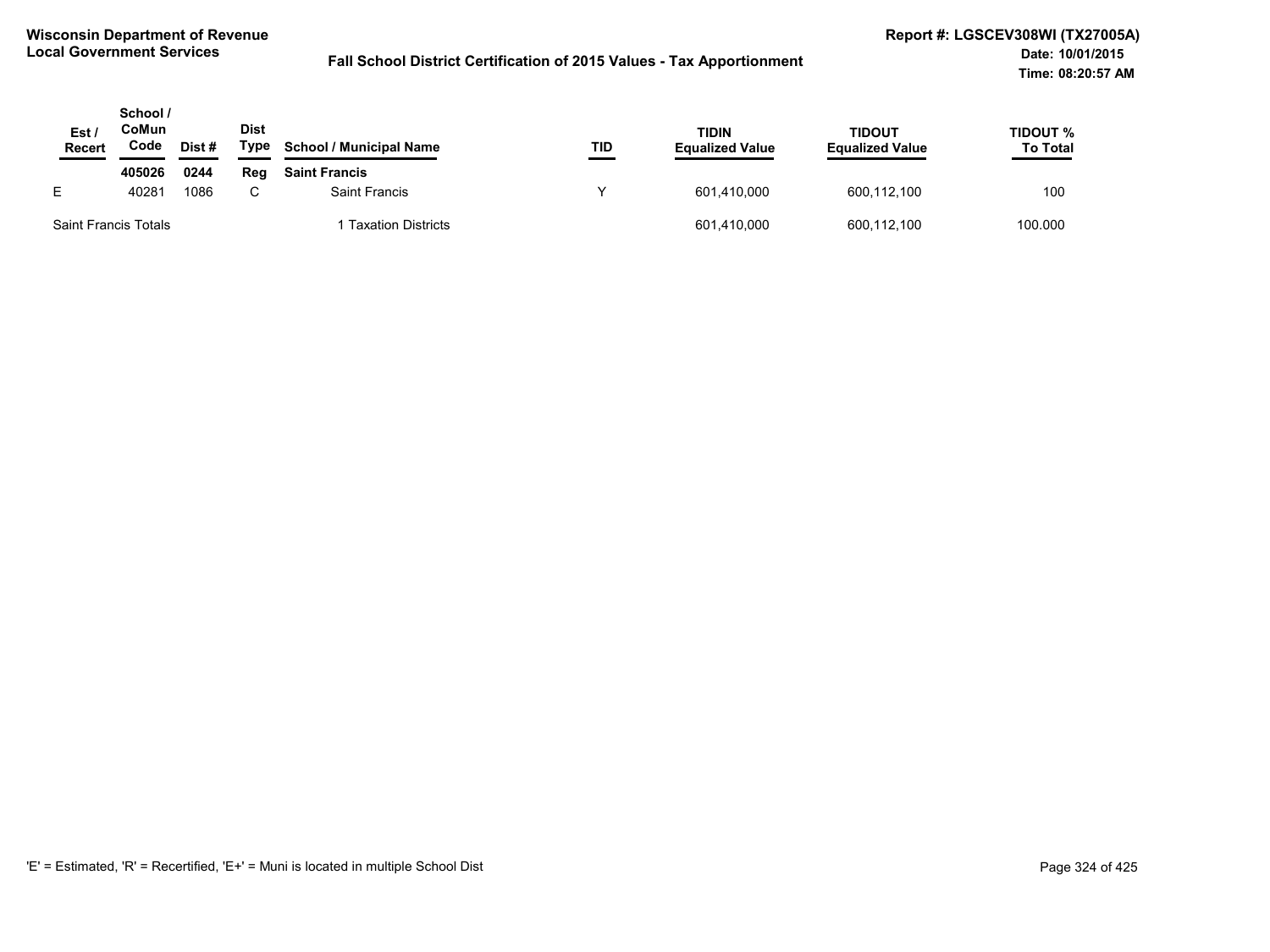| Est /<br><b>Recert</b> | School /<br>CoMun<br>Code | Dist # | <b>Dist</b><br>Type | <b>School / Municipal Name</b> | TID | <b>TIDIN</b><br><b>Equalized Value</b> | <b>TIDOUT</b><br><b>Equalized Value</b> | <b>TIDOUT %</b><br><b>To Total</b> |
|------------------------|---------------------------|--------|---------------------|--------------------------------|-----|----------------------------------------|-----------------------------------------|------------------------------------|
|                        | 305068                    | 0183   | <b>Elem</b>         | <b>Salem</b>                   |     |                                        |                                         |                                    |
|                        | 30012                     | 0820   |                     | Salem                          |     | 502,541,126                            | 502,541,126                             | 67.420390075                       |
|                        | 30104                     | 1984   | V                   | <b>Bristol</b>                 |     | 36,800,070                             | 36,800,070                              | 4.937058772                        |
|                        | 30171                     | 0824   | V                   | Paddock Lake                   |     | 210,686,987                            | 206.043.287                             | 27.642551153                       |
| Salem Totals           |                           |        |                     | 3 Taxation Districts           |     | 750.028.183                            | 745.384.483                             | 100.000                            |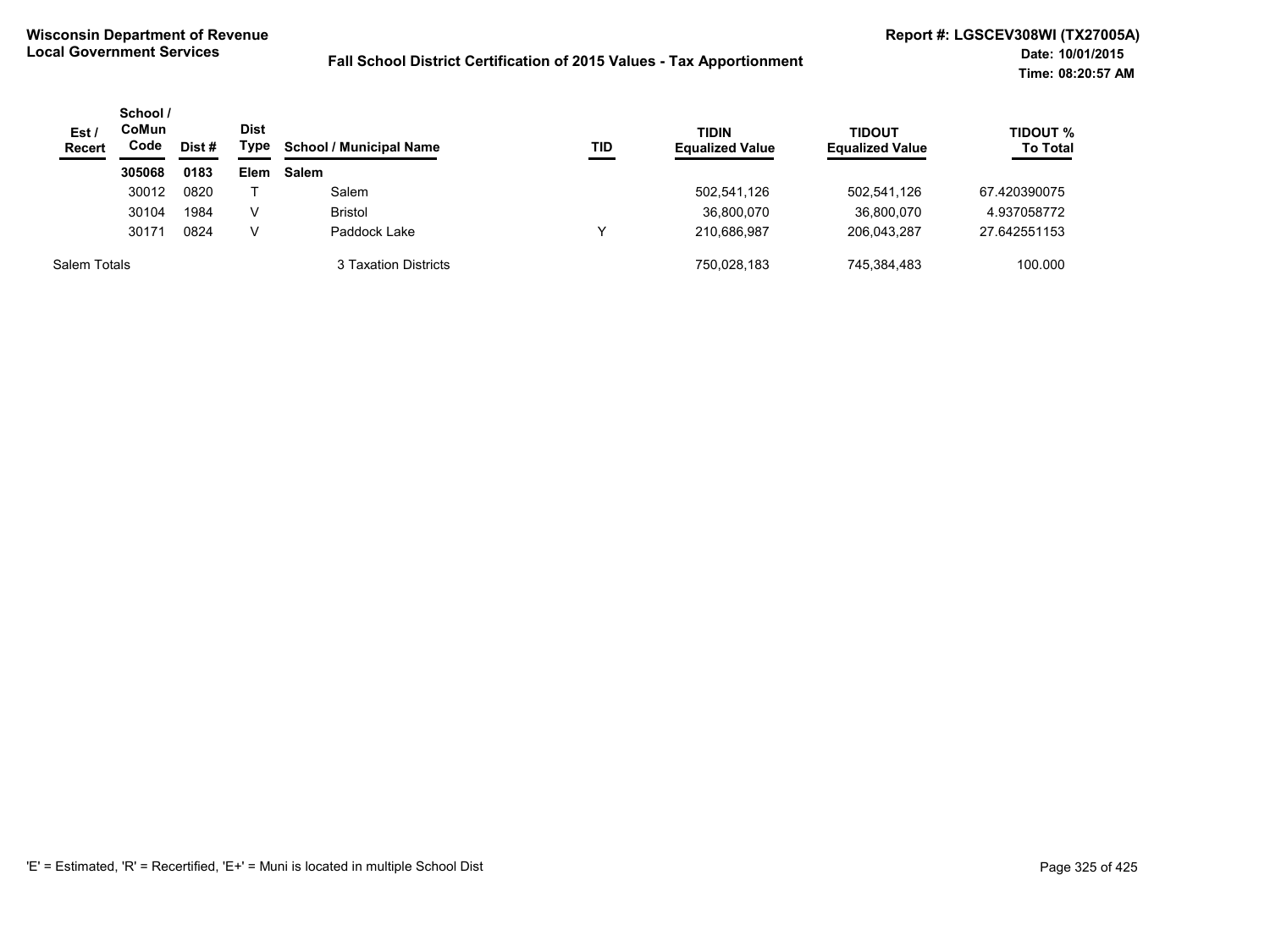| Est /<br>Recert     | School /<br>CoMun<br>Code | Dist # | <b>Dist</b><br><b>Type</b> | <b>School / Municipal Name</b> | TID | <b>TIDIN</b><br><b>Equalized Value</b> | <b>TIDOUT</b><br><b>Equalized Value</b> | <b>TIDOUT %</b><br><b>To Total</b> |
|---------------------|---------------------------|--------|----------------------------|--------------------------------|-----|----------------------------------------|-----------------------------------------|------------------------------------|
|                     | 565100                    | 0335   | <b>Reg</b>                 | <b>Sauk Prairie</b>            |     |                                        |                                         |                                    |
| $E+$                | 11004                     | 0278   |                            | Caledonia                      |     | 48,745,281                             | 48,745,281                              | 2.826188088                        |
| $E+$                | 11040                     | 0296   |                            | <b>West Point</b>              |     | 204,268,196                            | 204,268,196                             | 11.843204726                       |
|                     | 13004                     | 0337   |                            | Berry                          |     | 1,816,107                              | 1,816,107                               | .105295525                         |
|                     | 13022                     | 0346   |                            | Dane                           |     | 2,573,946                              | 2,573,946                               | .149234046                         |
|                     | 13034                     | 0351   | T                          | Mazomanie                      |     | 14,837,077                             | 14,837,077                              | .860234456                         |
|                     | 13050                     | 0359   |                            | Roxbury                        |     | 198,508,158                            | 198,508,158                             | 11.509245203                       |
|                     | 13056                     | 0362   | T                          | Springfield                    | Y   | 4,283,139                              | 4,283,139                               | .248330837                         |
|                     | 56014                     | 1502   |                            | Franklin                       |     | 7,308,267                              | 7,308,267                               | .42372383                          |
|                     | 56020                     | 1505   | T                          | Honey Creek                    |     | 79,625,019                             | 79,625,019                              | 4.616555195                        |
|                     | 56026                     | 1508   | т                          | Merrimac                       |     | 204, 142, 813                          | 204, 142, 813                           | 11.835935183                       |
|                     | 56028                     | 1509   |                            | Prairie Du Sac                 |     | 144,325,000                            | 144,325,000                             | 8.367776069                        |
| $E+$                | 56034                     | 1512   |                            | Sumpter                        |     | 59,346,299                             | 59,346,299                              | 3.440821345                        |
|                     | 56036                     | 1513   |                            | Troy                           |     | 66,118,097                             | 66,118,097                              | 3.833441398                        |
|                     | 56151                     | 1524   | V                          | Merrimac                       |     | 72,545,500                             | 72,545,500                              | 4.206093877                        |
|                     | 56172                     | 1527   | V                          | Prairie Du Sac                 | Υ   | 359,383,000                            | 319,805,600                             | 18.541913365                       |
|                     | 56181                     | 1529   | V                          | Sauk City                      | Y   | 307,611,400                            | 296,522,800                             | 17.192006857                       |
| Sauk Prairie Totals |                           |        |                            | 16 Taxation Districts          |     | 1,775,437,299                          | 1,724,771,299                           | 100.000                            |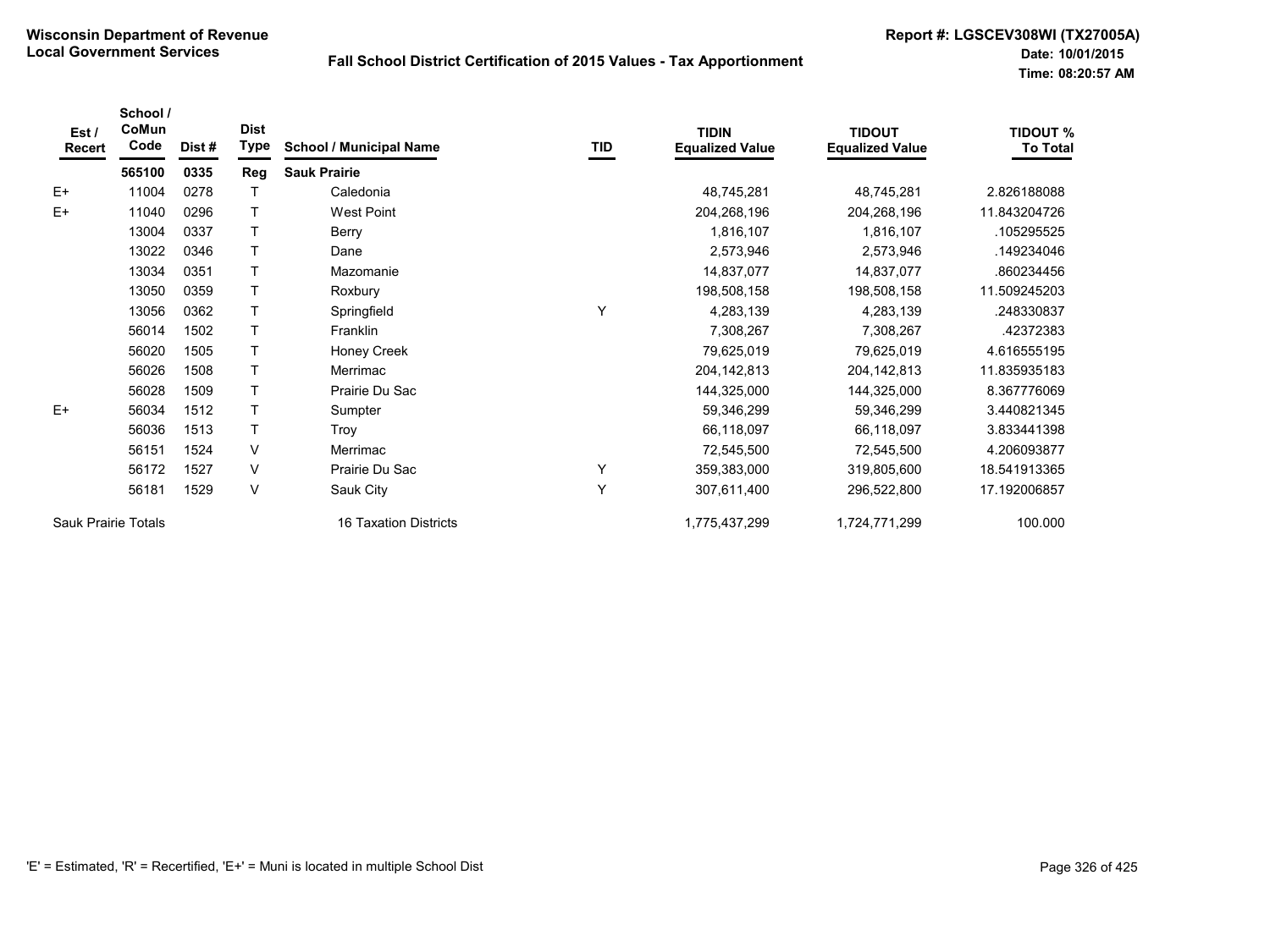| Est /<br>Recert | School /<br>CoMun<br>Code | Dist # | <b>Dist</b><br>Type | <b>School / Municipal Name</b> | TID | <b>TIDIN</b><br><b>Equalized Value</b> | <b>TIDOUT</b><br><b>Equalized Value</b> | <b>TIDOUT %</b><br><b>To Total</b> |
|-----------------|---------------------------|--------|---------------------|--------------------------------|-----|----------------------------------------|-----------------------------------------|------------------------------------|
|                 | 125124                    | 0079   | Reg                 | <b>Seneca</b>                  |     |                                        |                                         |                                    |
|                 | 12006                     | 0315   |                     | Eastman                        |     | 23,256,540                             | 23,256,540                              | 15.422556601                       |
|                 | 12008                     | 0316   |                     | Freeman                        |     | 12,513,886                             | 12,513,886                              | 8.298573869                        |
| $E+$            | 12010                     | 0317   |                     | Haney                          |     | 2,621,319                              | 2,621,319                               | 1.738325677                        |
| E               | 12018                     | 0321   |                     | Seneca                         |     | 87,836,200                             | 87.836.200                              | 58.248508423                       |
|                 | 12020                     | 0322   |                     | Utica                          |     | 11,385,433                             | 11,385,433                              | 7.550241131                        |
|                 | 12121                     | 0326   | V                   | Eastman                        |     | 350,352                                | 350,352                                 | .232335659                         |
|                 | 12146                     | 0329   | v                   | Lynxville                      |     | 9,112,700                              | 9.112.700                               | 6.043079991                        |
|                 | 12151                     | 0330   | v                   | <b>Mount Sterling</b>          |     | 3,719,191                              | 3,719,191                               | 2.466378649                        |
| Seneca Totals   |                           |        |                     | 8 Taxation Districts           |     | 150,795,621                            | 150,795,621                             | 100.000                            |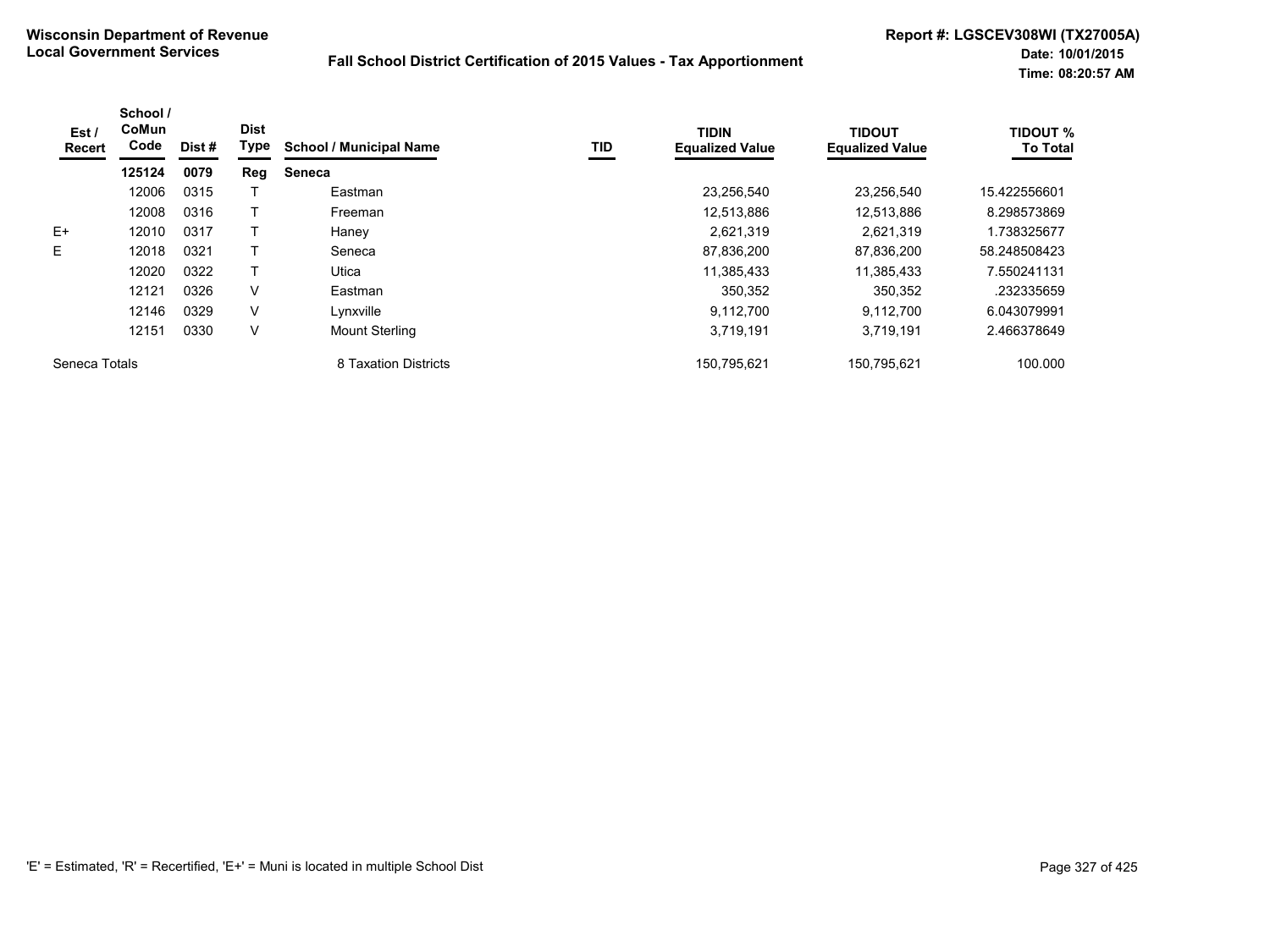| Est/<br><b>Recert</b> | School /<br><b>CoMun</b><br>Code | Dist# | <b>Dist</b><br>Type | <b>School / Municipal Name</b> | TID | <b>TIDIN</b><br><b>Equalized Value</b> | <b>TIDOUT</b><br><b>Equalized Value</b> | <b>TIDOUT %</b><br><b>To Total</b> |
|-----------------------|----------------------------------|-------|---------------------|--------------------------------|-----|----------------------------------------|-----------------------------------------|------------------------------------|
|                       | 155130                           | 0107  | Reg                 | Sevastopol                     |     |                                        |                                         |                                    |
|                       | 15008                            | 0445  |                     | Egg Harbor                     |     | 348.495.861                            | 348,495,861                             | 25.496332855                       |
|                       | 15016                            | 0449  |                     | Jacksonport                    |     | 268,134,300                            | 268,134,300                             | 19.616994426                       |
|                       | 15022                            | 0452  |                     | Sevastopol                     |     | 604,461,185                            | 604,461,185                             | 44.22303188                        |
|                       | 15024                            | 0453  |                     | Sturgeon Bay                   |     | 117,427,417                            | 117,427,417                             | 8.59111641                         |
|                       | 15281                            | 0460  | С                   | Sturgeon Bay                   |     | 28,328,238                             | 28,328,238                              | 2.072524429                        |
| Sevastopol Totals     |                                  |       |                     | 5 Taxation Districts           |     | 1,366,847,001                          | 1,366,847,001                           | 100.000                            |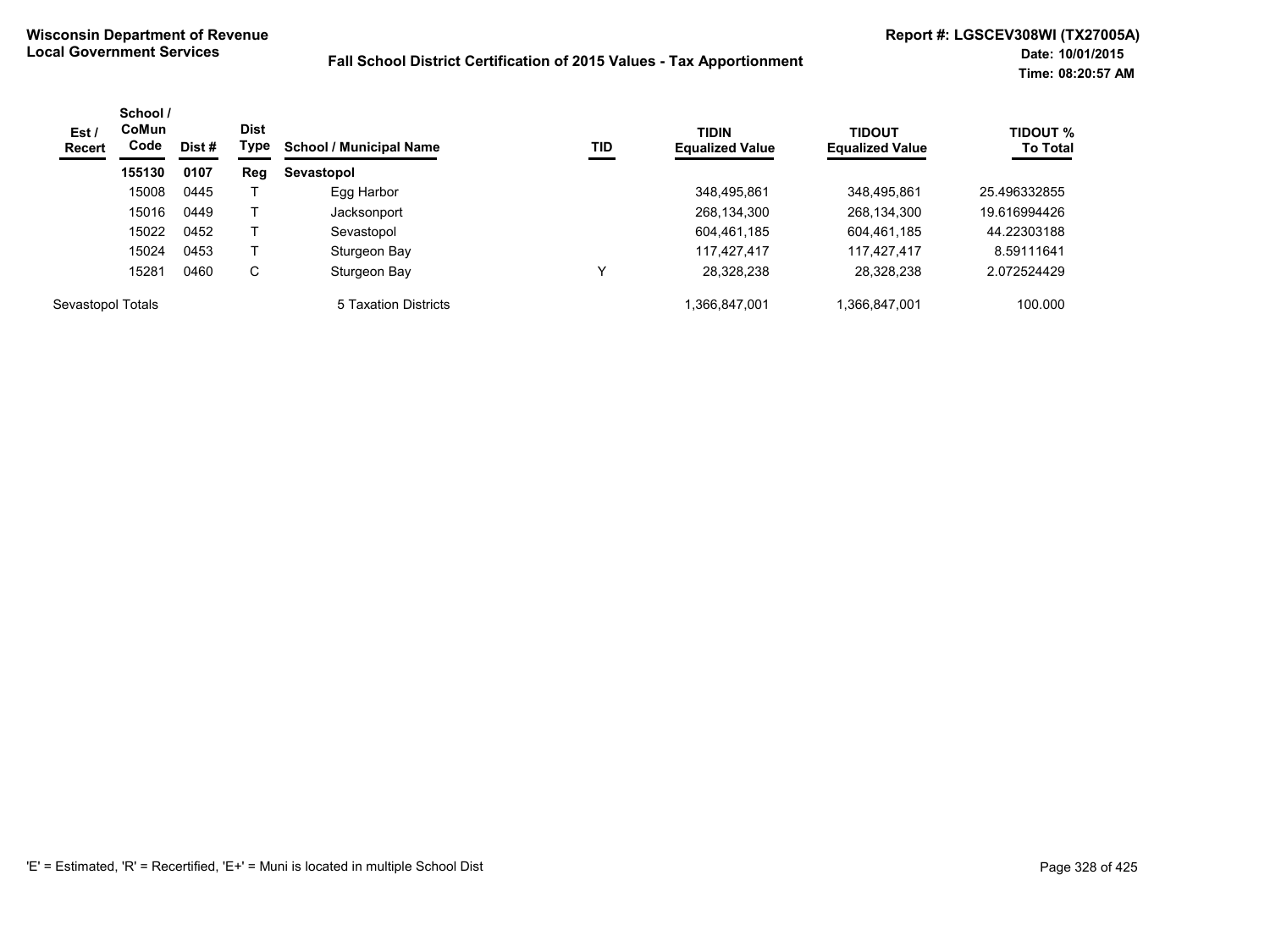| Est /<br>Recert          | School /<br>CoMun<br>Code | Dist #                | <b>Dist</b><br>Type | <b>School / Municipal Name</b> | TID         | <b>TIDIN</b><br><b>Equalized Value</b> | <b>TIDOUT</b><br><b>Equalized Value</b> | <b>TIDOUT %</b><br><b>To Total</b> |
|--------------------------|---------------------------|-----------------------|---------------------|--------------------------------|-------------|----------------------------------------|-----------------------------------------|------------------------------------|
|                          | 445138                    | 0271                  | Reg                 | <b>Seymour Community</b>       |             |                                        |                                         |                                    |
| $E+$                     | 44002                     | 1178                  |                     | <b>Black Creek</b>             |             | 75,698,603                             | 75,698,603                              | 10.650912939                       |
| E+                       | 44008                     | 1181                  |                     | Center                         |             | 27,415,813                             | 27,415,813                              | 3.857448168                        |
| E.                       | 44010                     | 1182                  |                     | Cicero                         |             | 79,526,500                             | 79,526,500                              | 11.18950409                        |
|                          | 44030                     | 1192                  |                     | Maine                          |             | 3,696,411                              | 3,696,411                               | .520090863                         |
| $E+$                     | 44034                     | 1194                  |                     | Oneida                         |             | 95,892,076                             | 95,892,076                              | 13.492166468                       |
|                          | 44036                     | 1195                  |                     | Osborn                         |             | 86,889,236                             | 86,889,236                              | 12.225452668                       |
|                          | 44038                     | 1196                  |                     | Seymour                        |             | 94,733,800                             | 94,733,800                              | 13.329195206                       |
|                          | 44107                     | 1199                  | $\vee$              | <b>Black Creek</b>             | Υ           | 64,569,900                             | 50,310,400                              | 7.0787527                          |
|                          | 44155                     | 1204                  | V                   | <b>Nichols</b>                 |             | 8,689,600                              | 8,689,600                               | 1.222640437                        |
|                          | 44281                     | 1209                  | C                   | Seymour                        | Υ           | 188,504,700                            | 171,020,900                             | 24.062910602                       |
|                          | 58028                     | 1571                  | T                   | Lessor                         |             | 9,899,193                              | 9,899,193                               | 1.392832082                        |
|                          | 58030                     | 1572                  | т                   | Maple Grove                    |             | 6,951,548                              | 6,951,548                               | .978093777                         |
| Seymour Community Totals |                           | 12 Taxation Districts |                     | 742,467,380                    | 710,724,080 | 100.000                                |                                         |                                    |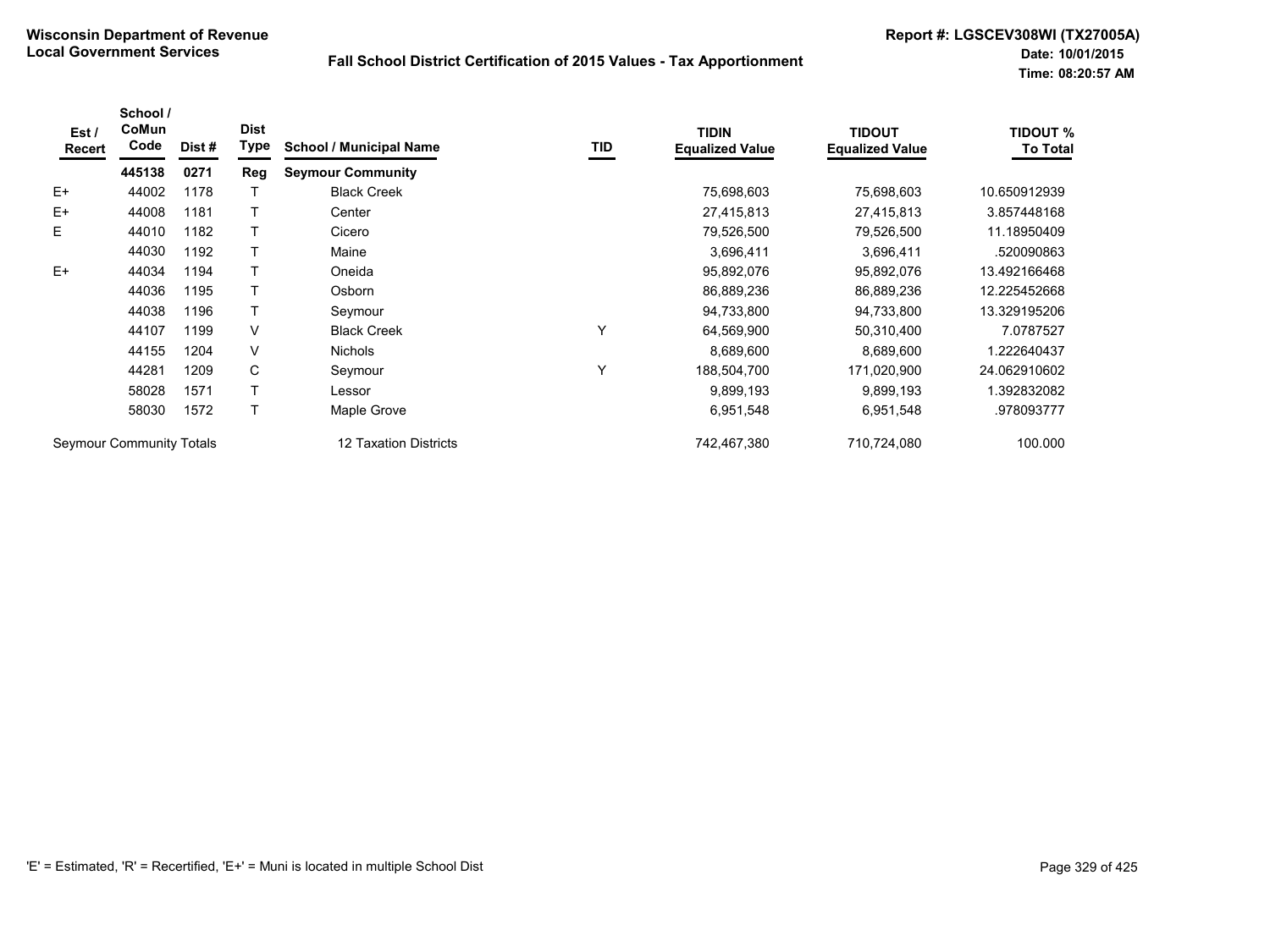| Est /<br><b>Recert</b> | School /<br>CoMun<br>Code<br>Dist# |      | Dist<br>Type | <b>School / Municipal Name</b> | TID | <b>TIDIN</b><br><b>Equalized Value</b> | <b>TIDOUT</b><br><b>Equalized Value</b> | <b>TIDOUT %</b><br><b>To Total</b> |
|------------------------|------------------------------------|------|--------------|--------------------------------|-----|----------------------------------------|-----------------------------------------|------------------------------------|
|                        | 645258                             | 0385 | Elem         | Sharon J 11                    |     |                                        |                                         |                                    |
|                        | 64022                              | 1741 |              | Sharon                         |     | 38,521,880                             | 38,521,880                              | 36.298666532                       |
|                        | 64181                              | 1752 | V            | Sharon                         | ν   | 67.602.900                             | 67.602.900                              | 63.701333468                       |
| Sharon J 11 Totals     |                                    |      |              | 2 Taxation Districts           |     | 106,124,780                            | 106,124,780                             | 100.000                            |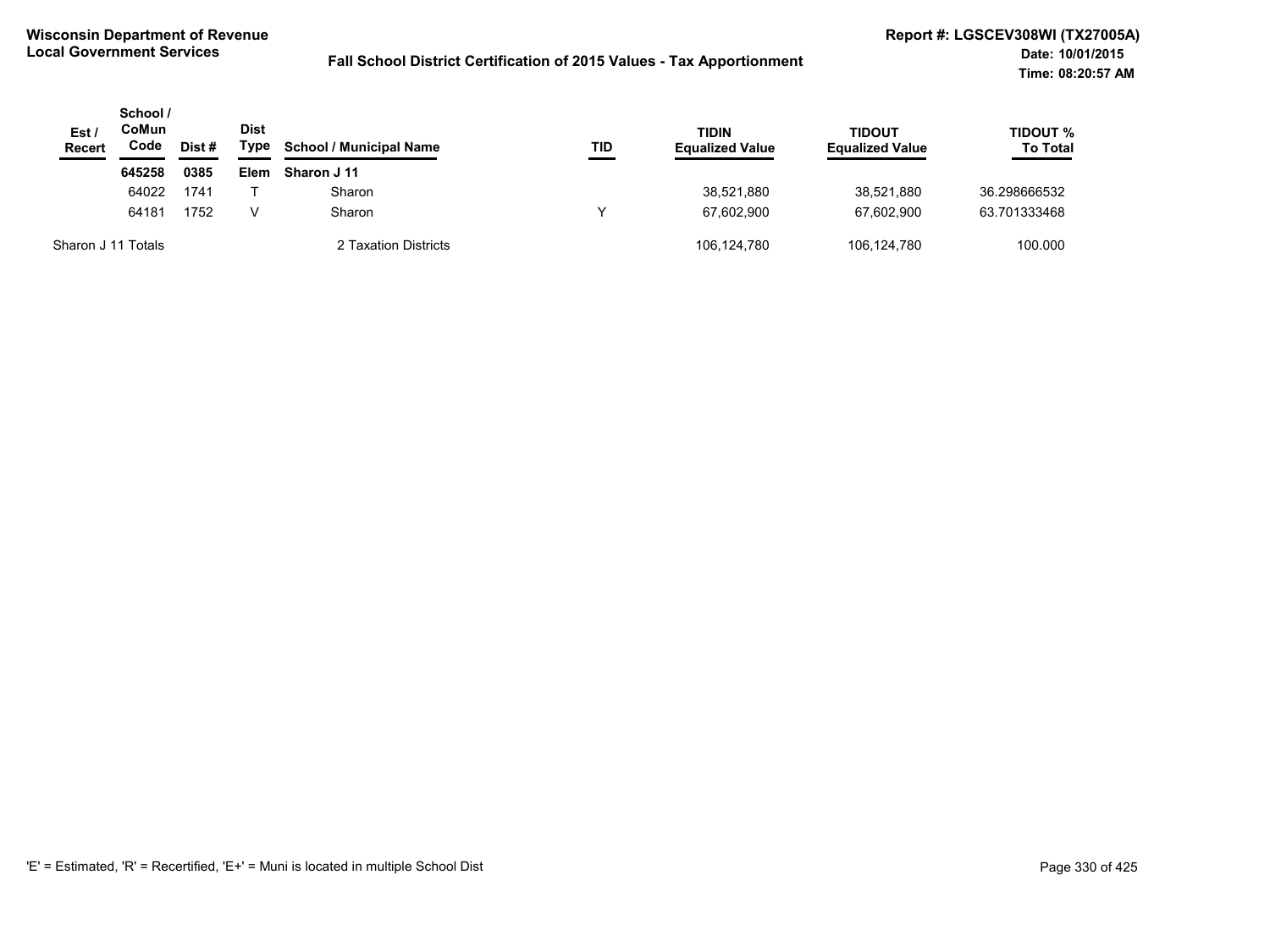| Est /<br><b>Recert</b> | School /<br><b>CoMun</b><br>Code | Dist # | <b>Dist</b><br>Type | <b>School / Municipal Name</b> | <b>TID</b> | <b>TIDIN</b><br><b>Equalized Value</b> | <b>TIDOUT</b><br><b>Equalized Value</b> | <b>TIDOUT %</b><br><b>To Total</b> |
|------------------------|----------------------------------|--------|---------------------|--------------------------------|------------|----------------------------------------|-----------------------------------------|------------------------------------|
|                        | 585264                           | 0343   | Reg                 | <b>Shawano</b>                 |            |                                        |                                         |                                    |
|                        | 58010                            | 1562   |                     | <b>Belle Plaine</b>            |            | 117,883,727                            | 117,883,727                             | 9.268805058                        |
|                        | 58024                            | 1569   |                     | Herman                         |            | 14,637,367                             | 14,637,367                              | 1.150887444                        |
|                        | 58034                            | 1574   |                     | Navarino                       |            | 2,118,705                              | 2,118,705                               | .166586722                         |
|                        | 58036                            | 1575   |                     | Pella                          |            | 13,586,005                             | 13,586,005                              | 1.06822235                         |
| $E+$                   | 58040                            | 1577   |                     | Richmond                       |            | 153,512,353                            | 153,512,353                             | 12.070165325                       |
|                        | 58044                            | 1579   |                     | Washington                     |            | 76,917,393                             | 76,917,393                              | 6.047758579                        |
|                        | 58046                            | 1580   |                     | Waukechon                      |            | 62,101,110                             | 62,101,110                              | 4.882803565                        |
|                        | 58048                            | 1581   |                     | Wescott                        |            | 359,377,100                            | 359,377,100                             | 28.256625127                       |
|                        | 58281                            | 1595   | C                   | Shawano                        | Υ          | 502,984,500                            | 471,699,300                             | 37.088145829                       |
| Shawano Totals         |                                  |        |                     | 9 Taxation Districts           |            | 1,303,118,260                          | 1.271.833.060                           | 100.000                            |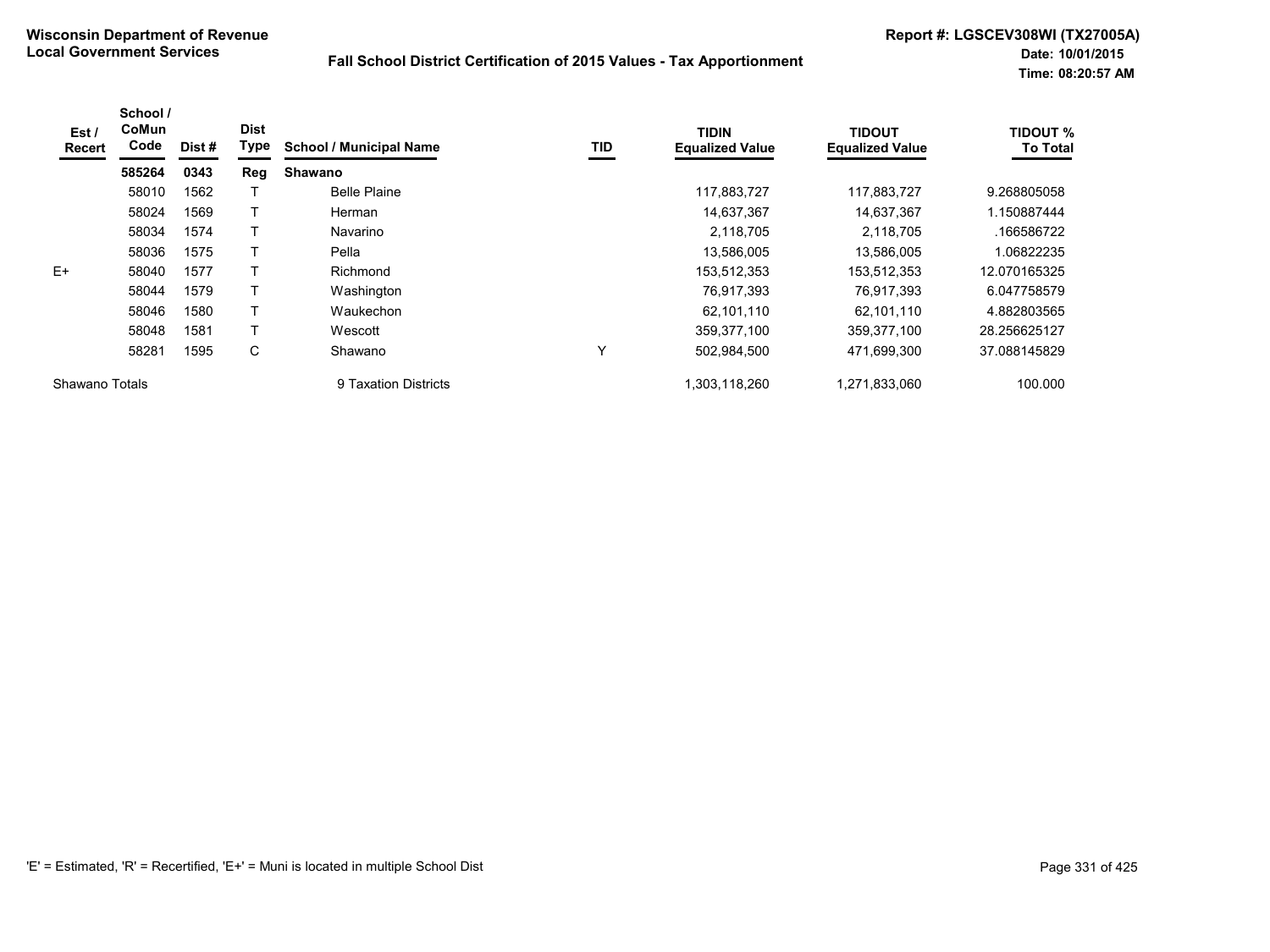| Est/<br><b>Recert</b> | School /<br><b>CoMun</b><br>Code | Dist # | <b>Dist</b><br>Type | <b>School / Municipal Name</b> | TID | <b>TIDIN</b><br><b>Equalized Value</b> | <b>TIDOUT</b><br><b>Equalized Value</b> | <b>TIDOUT %</b><br><b>To Total</b> |
|-----------------------|----------------------------------|--------|---------------------|--------------------------------|-----|----------------------------------------|-----------------------------------------|------------------------------------|
|                       | 595271                           | 0353   | Reg                 | Sheboygan Area                 |     |                                        |                                         |                                    |
|                       | 36004                            | 0933   |                     | Centerville                    |     | 27,210,965                             | 27.210.965                              | .827801477                         |
|                       | 36112                            | 0950   | V                   | Cleveland                      | 丷   | 87.672.400                             | 81.751.200                              | 2.487003461                        |
|                       | 59014                            | 1603   |                     | Mosel                          |     | 45.651.254                             | 45.651.254                              | .388784834                         |
|                       | 59024                            | 1608   |                     | Sheboygan                      |     | 665.718.061                            | 665.718.061                             | 20.252217973                       |
|                       | 59030                            | 1611   |                     | Wilson                         |     | 282.457.021                            | 282.457.021                             | 8.592798502                        |
|                       | 59141                            | 1618   | V                   | Kohler                         |     | 205                                    | 205                                     | .000006236                         |
|                       | 59281                            | 1623   | С                   | Sheboygan                      | v   | 2,294,582,853                          | 2,184,347,853                           | 66.451387516                       |
| Sheboygan Area Totals |                                  |        |                     | 7 Taxation Districts           |     | 3,403,292,759                          | 3,287,136,559                           | 100.000                            |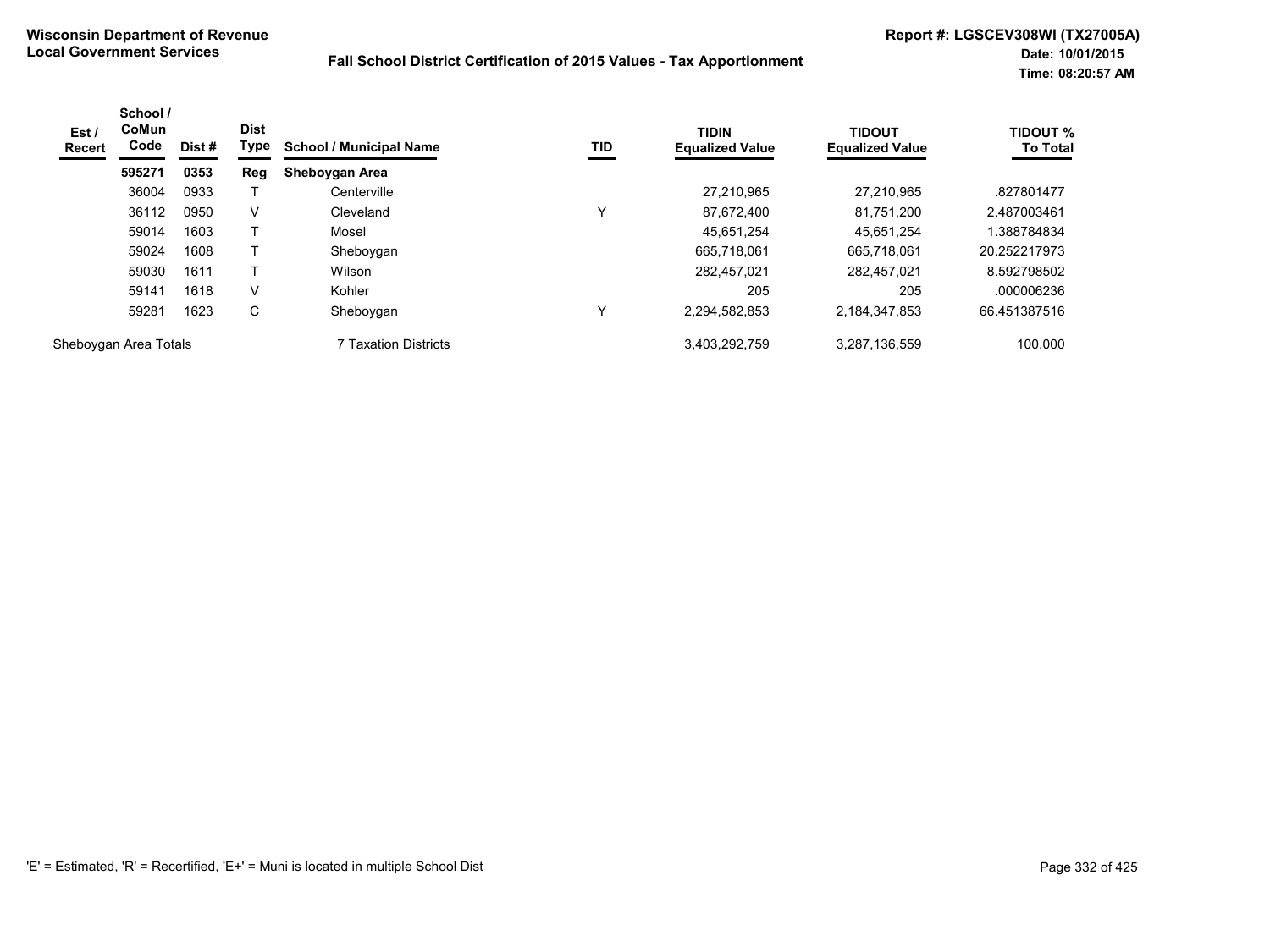| Est /<br><b>Recert</b> | School /<br>CoMun<br>Code | Dist # | <b>Dist</b><br>Type | <b>School / Municipal Name</b> | TID | <b>TIDIN</b><br><b>Equalized Value</b> | <b>TIDOUT</b><br><b>Equalized Value</b> | <b>TIDOUT %</b><br><b>To Total</b> |
|------------------------|---------------------------|--------|---------------------|--------------------------------|-----|----------------------------------------|-----------------------------------------|------------------------------------|
|                        | 595278                    | 0354   | Reg                 | <b>Sheboygan Falls</b>         |     |                                        |                                         |                                    |
|                        | 59004                     | 1598   |                     | Herman                         |     | 3,830                                  | 3,830                                   | .000439607                         |
|                        | 59008                     | 1600   |                     | Lima                           |     | 87,061,475                             | 87,061,475                              | 9.992902382                        |
|                        | 59010                     | 1601   |                     | Lyndon                         |     | 23,800,837                             | 23,800,837                              | 2.73185632                         |
|                        | 59024                     | 1608   |                     | Sheboygan                      |     | 29,180,427                             | 29,180,427                              | 3.349324813                        |
|                        | 59026                     | 1609   | т                   | Sheboygan Falls                |     | 125,855,572                            | 125,855,572                             | 14.445682723                       |
|                        | 59030                     | 1611   |                     | Wilson                         |     | 8,383,776                              | 8,383,776                               | .962288488                         |
|                        | 59141                     | 1618   | V                   | Kohler                         |     | 37,901                                 | 37,901                                  | .004350271                         |
|                        | 59191                     | 1621   | V                   | Waldo                          |     | 29.875.700                             | 29.875.700                              | 3.429128138                        |
| E                      | 59282                     | 1624   | С                   | Sheboygan Falls                | Υ   | 588,691,000                            | 567,033,600                             | 65.084027258                       |
|                        | Sheboygan Falls Totals    |        |                     | 9 Taxation Districts           |     | 892.890.518                            | 871.233.118                             | 100.000                            |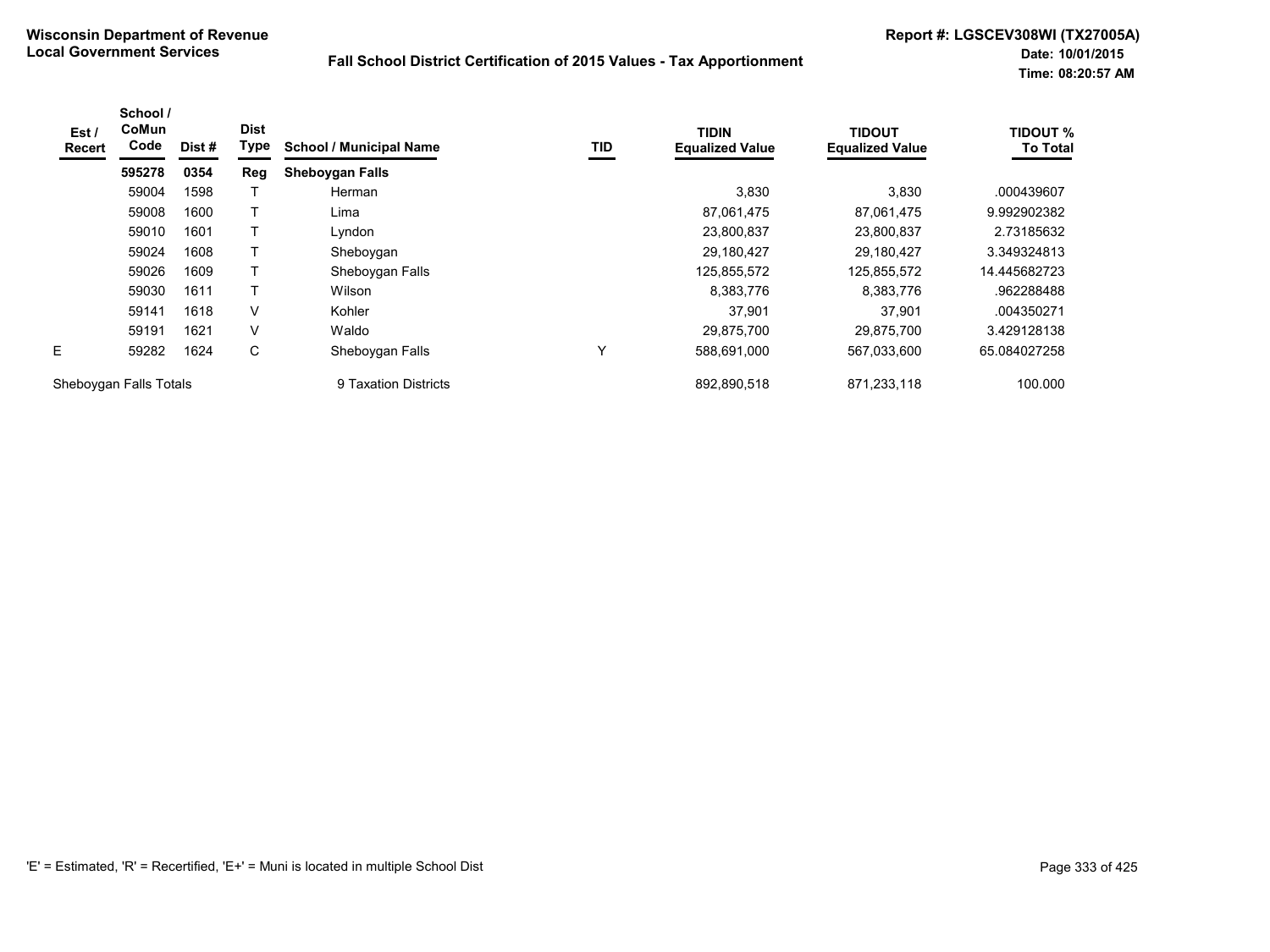| Est /<br>Recert          | School /<br>CoMun<br>Code | Dist# | <b>Dist</b><br>Type | <b>School / Municipal Name</b> | <b>TID</b>  | <b>TIDIN</b><br><b>Equalized Value</b> | <b>TIDOUT</b><br><b>Equalized Value</b> | <b>TIDOUT %</b><br><b>To Total</b> |
|--------------------------|---------------------------|-------|---------------------|--------------------------------|-------------|----------------------------------------|-----------------------------------------|------------------------------------|
|                          | 655306                    | 0392  | Reg                 | <b>Shell Lake</b>              |             |                                        |                                         |                                    |
|                          | 03026                     | 0051  |                     | Lakeland                       |             | 183.823                                | 183.823                                 | .051374668                         |
|                          | 07008                     | 0157  |                     | Dewey                          |             | 37,210,430                             | 37.210.430                              | 10.39953376                        |
|                          | 07022                     | 0164  |                     | Roosevelt                      |             | 16,829,129                             | 16,829,129                              | 4.703388141                        |
|                          | 65002                     | 1761  |                     | <b>Barronett</b>               |             | 34,691,500                             | 34,691,500                              | 9.695545723                        |
|                          | 65004                     | 1762  |                     | Bashaw                         |             | 53,803,487                             | 53,803,487                              | 15.036944734                       |
| $E+$                     | 65008                     | 1764  |                     | Beaver Brook                   |             | 16,759,333                             | 16.759.333                              | 4.683881625                        |
|                          | 65028                     | 1774  |                     | Madge                          |             | 1,575,888                              | 1,575,888                               | .440427602                         |
|                          | 65032                     | 1776  |                     | Sarona                         |             | 43.253.547                             | 43.253.547                              | 12.088458055                       |
|                          | 65282                     | 1785  | C                   | <b>Shell Lake</b>              | $\check{ }$ | 173,771,900                            | 153,501,500                             | 42.900445693                       |
| <b>Shell Lake Totals</b> |                           |       |                     | 9 Taxation Districts           |             | 378.079.037                            | 357.808.637                             | 100.000                            |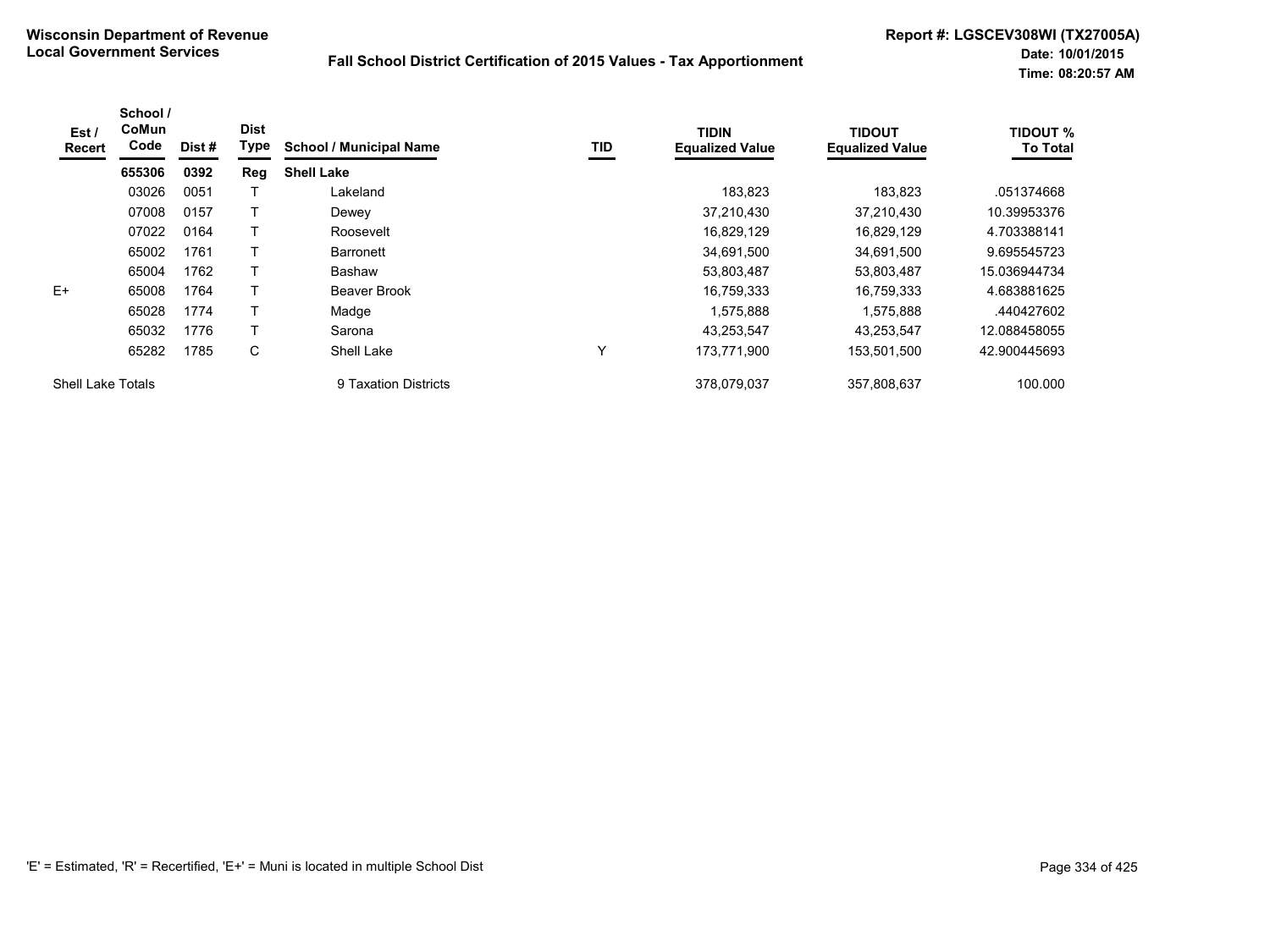| Est/<br><b>Recert</b>  | School /<br>CoMun<br>Code | Dist# | <b>Dist</b><br>Type | <b>School / Municipal Name</b> | TID | <b>TIDIN</b><br><b>Equalized Value</b> | <b>TIDOUT</b><br><b>Equalized Value</b> | <b>TIDOUT %</b><br><b>To Total</b> |
|------------------------|---------------------------|-------|---------------------|--------------------------------|-----|----------------------------------------|-----------------------------------------|------------------------------------|
|                        | 445348                    | 0272  | Reg                 | <b>Shiocton</b>                |     |                                        |                                         |                                    |
| $E+$                   | 44002                     | 1178  |                     | <b>Black Creek</b>             |     | 17,395,697                             | 17,395,697                              | 5.851099431                        |
|                        | 44004                     | 1179  |                     | <b>Bovina</b>                  |     | 88,118,200                             | 88,118,200                              | 29.638844015                       |
| $E+$                   | 44008                     | 1181  |                     | Center                         |     | 3,767,849                              | 3,767,849                               | 1.267328302                        |
|                        | 44014                     | 1184  |                     | Deer Creek                     |     | 1,671,389                              | 1,671,389                               | .562177142                         |
|                        | 44016                     | 1185  |                     | Ellington                      |     | 66,618,260                             | 66,618,260                              | 22.407269062                       |
| $E+$                   | 44028                     | 1191  |                     | Liberty                        |     | 27,538,704                             | 27,538,704                              | 9.262732923                        |
|                        | 44030                     | 1192  |                     | Maine                          |     | 55,286,336                             | 55,286,336                              | 18.59573946                        |
|                        | 44032                     | 1193  |                     | Maple Creek                    |     | 338,232                                | 338,232                                 | .113765437                         |
|                        | 44181                     | 1205  | V                   | Shiocton                       |     | 36,571,800                             | 36,571,800                              | 12.301044229                       |
| <b>Shiocton Totals</b> |                           |       |                     | 9 Taxation Districts           |     | 297,306,467                            | 297,306,467                             | 100.000                            |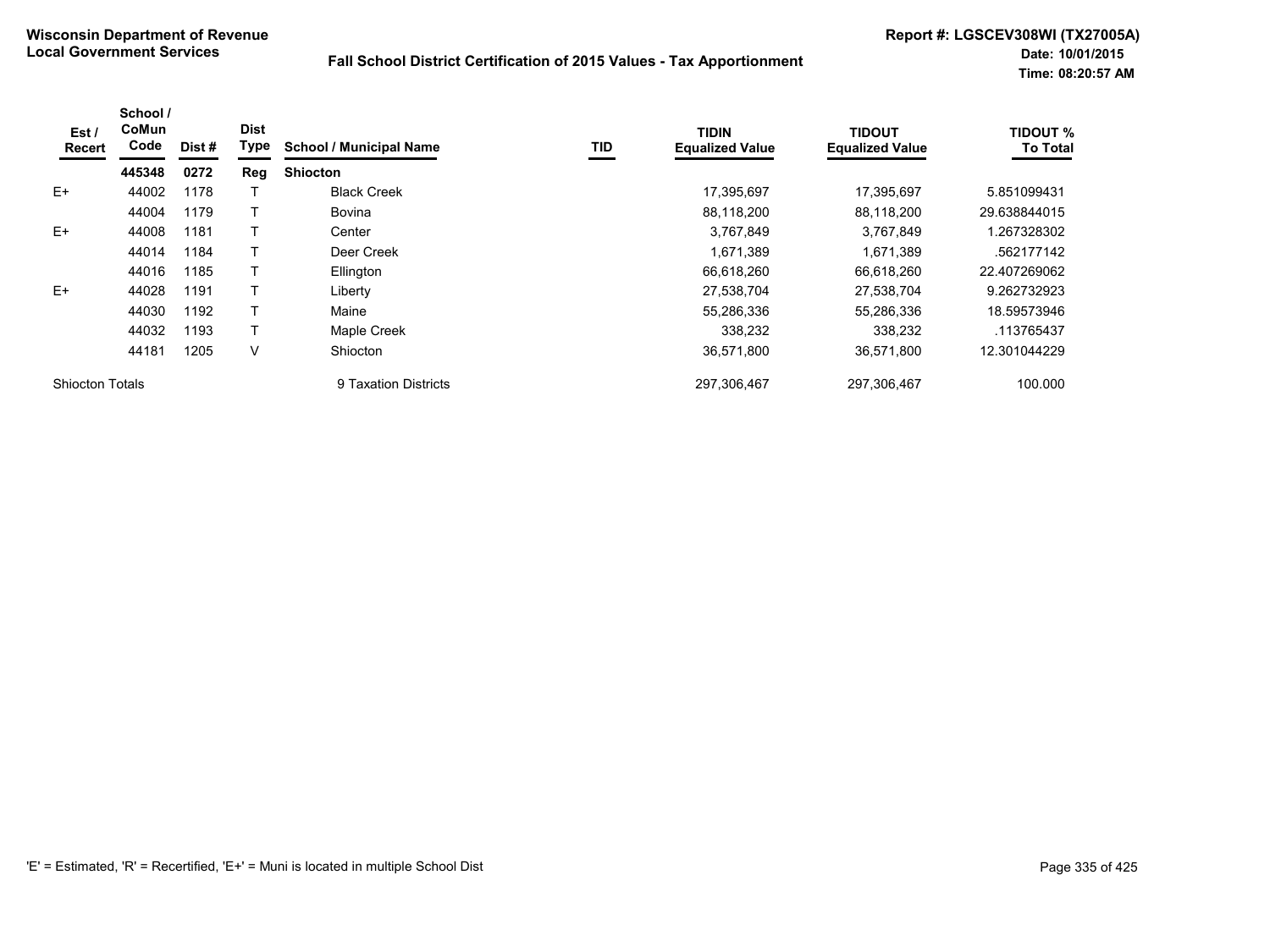| Est /<br>Recert  | School /<br>CoMun<br>Code | Dist # | <b>Dist</b><br>Type | <b>School / Municipal Name</b> | TID | <b>TIDIN</b><br><b>Equalized Value</b> | TIDOUT<br><b>Equalized Value</b> | TIDOUT %<br><b>To Total</b> |
|------------------|---------------------------|--------|---------------------|--------------------------------|-----|----------------------------------------|----------------------------------|-----------------------------|
|                  | 405355                    | 0245   | Rea                 | Shorewood                      |     |                                        |                                  |                             |
| E+               | 40181                     | 1077   |                     | Shorewood                      |     | 1.494.502.457                          | 1,417,863,557                    | 100                         |
| Shorewood Totals |                           |        |                     | <b>Taxation Districts</b>      |     | 1,494,502,457                          | 1,417,863,557                    | 100.000                     |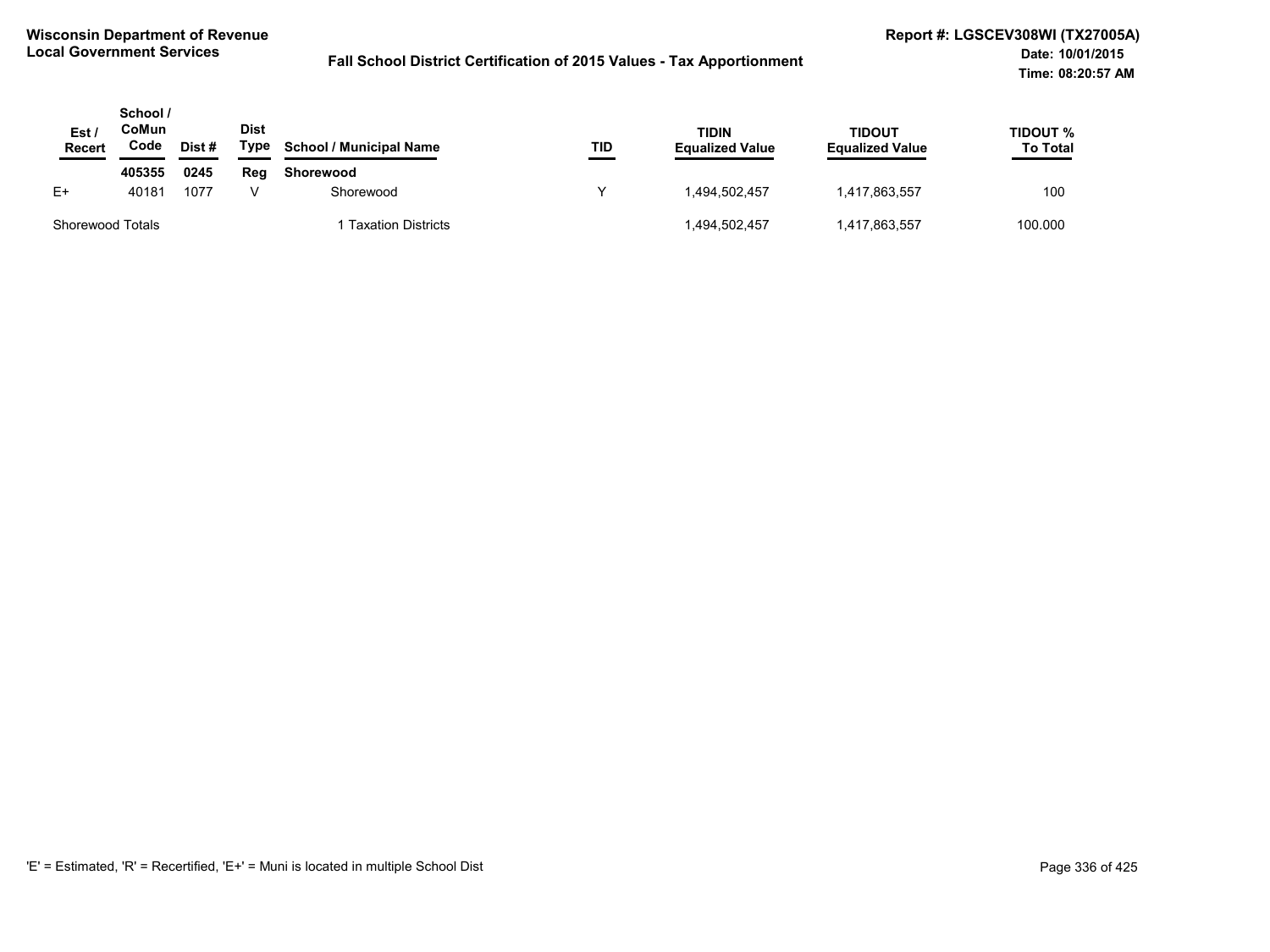| Est /<br><b>Recert</b>   | School /<br>CoMun<br>Code | Dist # | <b>Dist</b><br>Type | <b>School / Municipal Name</b> | TID | <b>TIDIN</b><br><b>Equalized Value</b> | <b>TIDOUT</b><br><b>Equalized Value</b> | <b>TIDOUT %</b><br><b>To Total</b> |
|--------------------------|---------------------------|--------|---------------------|--------------------------------|-----|----------------------------------------|-----------------------------------------|------------------------------------|
|                          | 335362                    | 0203   | Reg                 | <b>Shullsburg</b>              |     |                                        |                                         |                                    |
|                          | 33010                     | 0868   |                     | Darlington                     |     | 218,660                                | 218,660                                 | .166675691                         |
| $E+$                     | 33016                     | 0871   |                     | Gratiot                        |     | 6,283,162                              | 6.283.162                               | 4.789400737                        |
|                          | 33022                     | 0874   |                     | Monticello                     |     | 11,011,749                             | 11,011,749                              | 8.393811711                        |
|                          | 33024                     | 0875   |                     | New Diggings                   |     | 3,792,609                              | 3.792.609                               | 2.890952731                        |
|                          | 33026                     | 0876   |                     | Seymour                        |     | 11,865,688                             | 11,865,688                              | 9.044734937                        |
|                          | 33028                     | 0877   |                     | Shullsburg                     |     | 40.375.129                             | 40.375.129                              | 30.776330866                       |
|                          | 33032                     | 0879   |                     | White Oak Springs              |     | 10,006,900                             | 10,006,900                              | 7.627855885                        |
|                          | 33281                     | 0891   | C                   | Shullsburg                     | Υ   | 56,337,700                             | 47,635,000                              | 36.310237443                       |
| <b>Shullsburg Totals</b> |                           |        |                     | 8 Taxation Districts           |     | 139.891.597                            | 131.188.897                             | 100.000                            |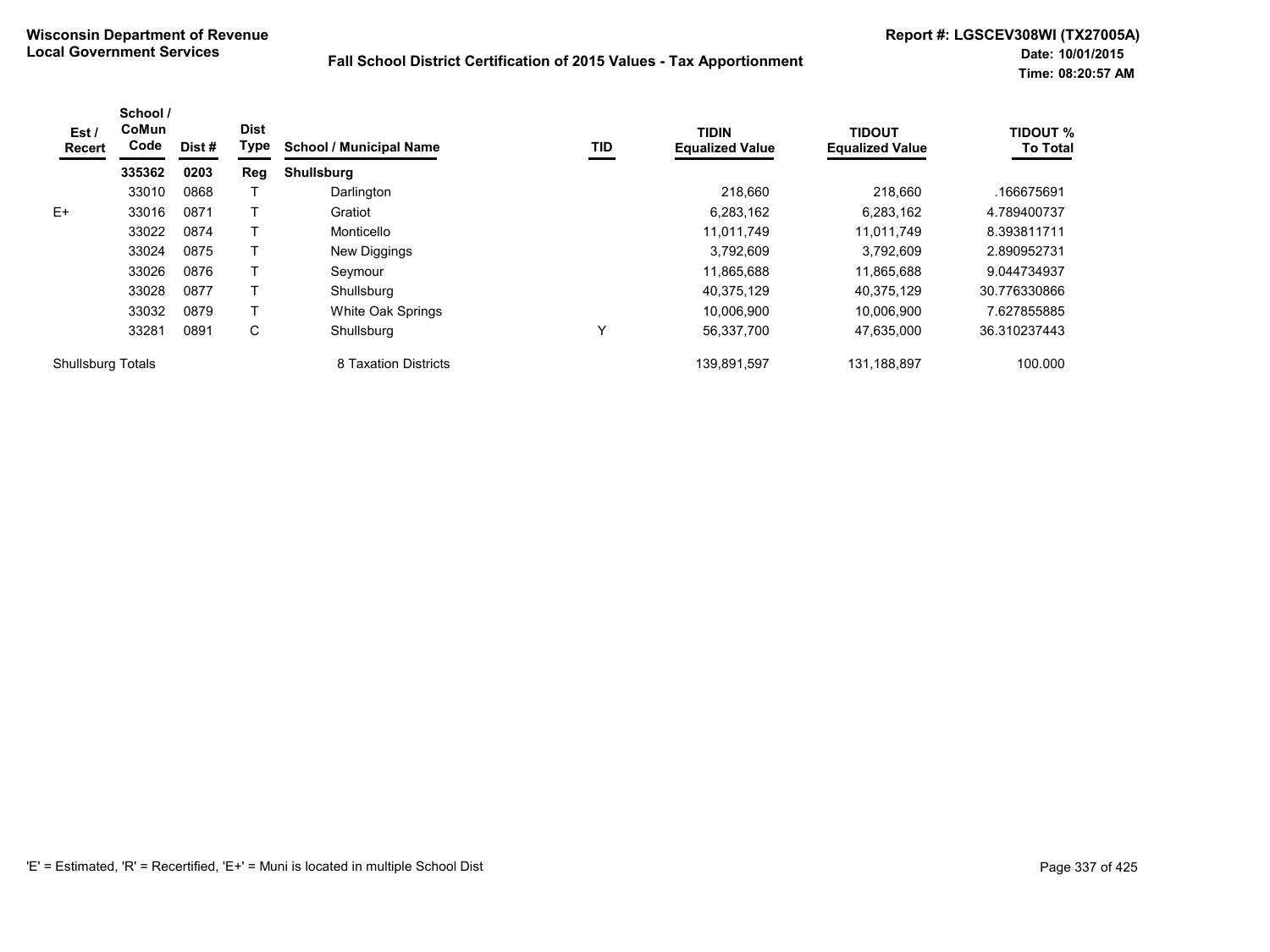| Est /<br><b>Recert</b> | School /<br>CoMun<br>Code<br>Dist # |      | <b>Dist</b><br>Type | <b>School / Municipal Name</b> | TID | <b>TIDIN</b><br><b>Equalized Value</b> | TIDOUT<br><b>Equalized Value</b> | TIDOUT %<br><b>To Total</b> |
|------------------------|-------------------------------------|------|---------------------|--------------------------------|-----|----------------------------------------|----------------------------------|-----------------------------|
|                        | 305369                              | 0185 | Elem                | Silver Lake J 1                |     |                                        |                                  |                             |
|                        | 30012                               | 0820 |                     | Salem                          |     | 177.645.837                            | 177.645.837                      | 52.54395874                 |
| $E+$                   | 30181                               | 0826 | v                   | Silver Lake                    |     | 160.444.100                            | 160.444.100                      | 47.45604126                 |
| Silver Lake J 1 Totals |                                     |      |                     | 2 Taxation Districts           |     | 338.089.937                            | 338.089.937                      | 100.000                     |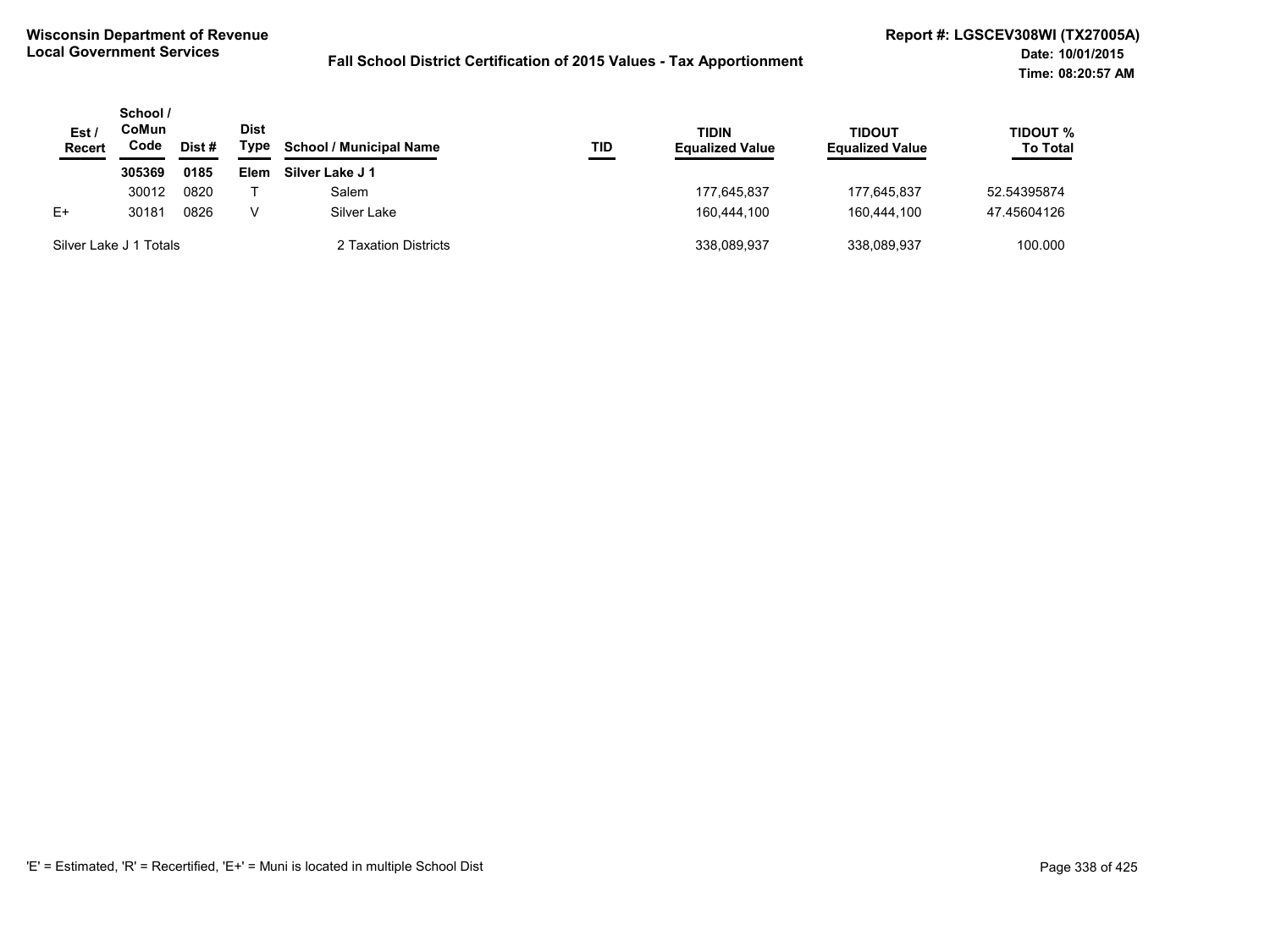| Est /<br><b>Recert</b> | School /<br><b>CoMun</b><br>Code | Dist# | <b>Dist</b><br>Type | <b>School / Municipal Name</b> | <b>TID</b> | <b>TIDIN</b><br><b>Equalized Value</b> | <b>TIDOUT</b><br><b>Equalized Value</b> | <b>TIDOUT %</b><br><b>To Total</b> |
|------------------------|----------------------------------|-------|---------------------|--------------------------------|------------|----------------------------------------|-----------------------------------------|------------------------------------|
|                        | 075376                           | 0046  | Reg                 | <b>Siren</b>                   |            |                                        |                                         |                                    |
|                        | 07006                            | 0156  |                     | <b>Daniels</b>                 |            | 50.896.474                             | 50.896.474                              | 12.778206893                       |
|                        | 07014                            | 0160  |                     | La Follette                    |            | 99,458,000                             | 99,458,000                              | 24.970195404                       |
|                        | 07016                            | 0161  |                     | Lincoln                        |            | 513.582                                | 513,582                                 | .128941291                         |
|                        | 07018                            | 0162  |                     | Meenon                         |            | 24,019,784                             | 24.019.784                              | 6.030472159                        |
|                        | 07026                            | 0166  |                     | Sand Lake                      |            | 15,288,015                             | 15.288.015                              | 3.838250537                        |
|                        | 07030                            | 0168  | т                   | Siren                          |            | 145,634,400                            | 145,634,400                             | 36.563367708                       |
|                        | 07181                            | 0176  | ٧                   | <b>Siren</b>                   | ٧          | 68,465,400                             | 62.496.600                              | 15.690566008                       |
| <b>Siren Totals</b>    |                                  |       |                     | 7 Taxation Districts           |            | 404,275,655                            | 398,306,855                             | 100.000                            |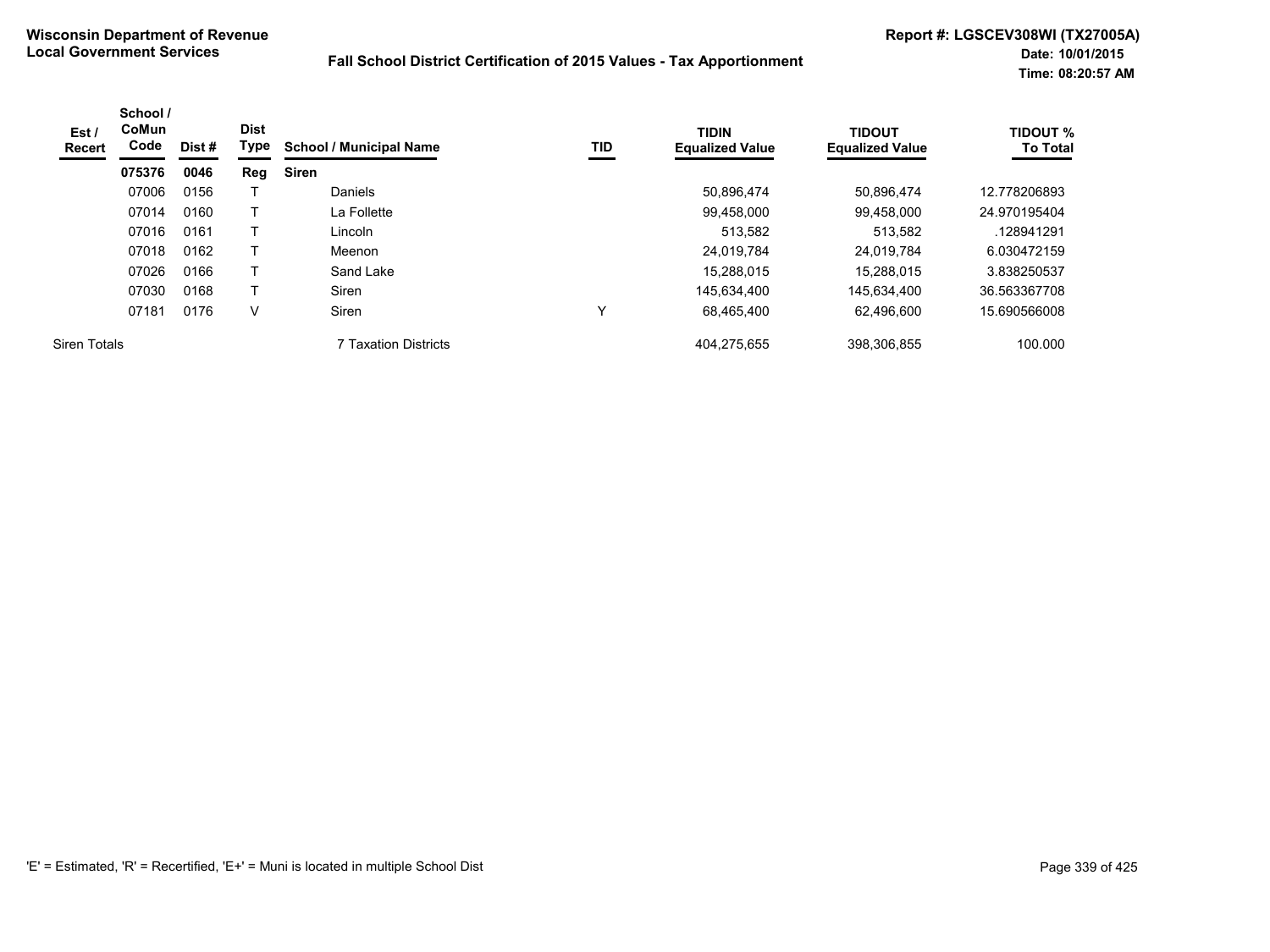| Est/<br>Recert        | School /<br>CoMun<br>Code | Dist # | <b>Dist</b><br><b>Type</b> | <b>School / Municipal Name</b> | TID | <b>TIDIN</b><br><b>Equalized Value</b> | <b>TIDOUT</b><br><b>Equalized Value</b> | <b>TIDOUT %</b><br><b>To Total</b> |
|-----------------------|---------------------------|--------|----------------------------|--------------------------------|-----|----------------------------------------|-----------------------------------------|------------------------------------|
|                       | 665390                    | 0401   | Reg                        | <b>Slinger</b>                 |     |                                        |                                         |                                    |
| $E+$                  | 66002                     | 1787   |                            | Addison                        |     | 304,511,211                            | 304,511,211                             | 18.200208409                       |
|                       | 66012                     | 1792   |                            | Hartford                       |     | 109,719,294                            | 109,719,294                             | 6.557768467                        |
|                       | 66018                     | 1795   |                            | Polk                           |     | 475,549,447                            | 475,549,447                             | 28.422924121                       |
|                       | 66026                     | 1799   |                            | West Bend                      |     | 303.057.144                            | 303.057.144                             | 18.113300862                       |
|                       | 66141                     | 1801   | V                          | <b>Jackson</b>                 | Y   | 46.993.073                             | 46.993.073                              | 2.808710128                        |
|                       | 66166                     | 1796   | V                          | Richfield                      |     | 70.270.902                             | 70.270.902                              | 4.199993351                        |
|                       | 66181                     | 1804   | V                          | Slinger                        |     | 466.487.200                            | 343.924.000                             | 20.555855584                       |
| $E+$                  | 66236                     | 1805   | C                          | Hartford                       | Y   | 19.094.292                             | 19.094.292                              | 1.141239078                        |
| <b>Slinger Totals</b> |                           |        |                            | 8 Taxation Districts           |     | 1,795,682,563                          | 1,673,119,363                           | 100.000                            |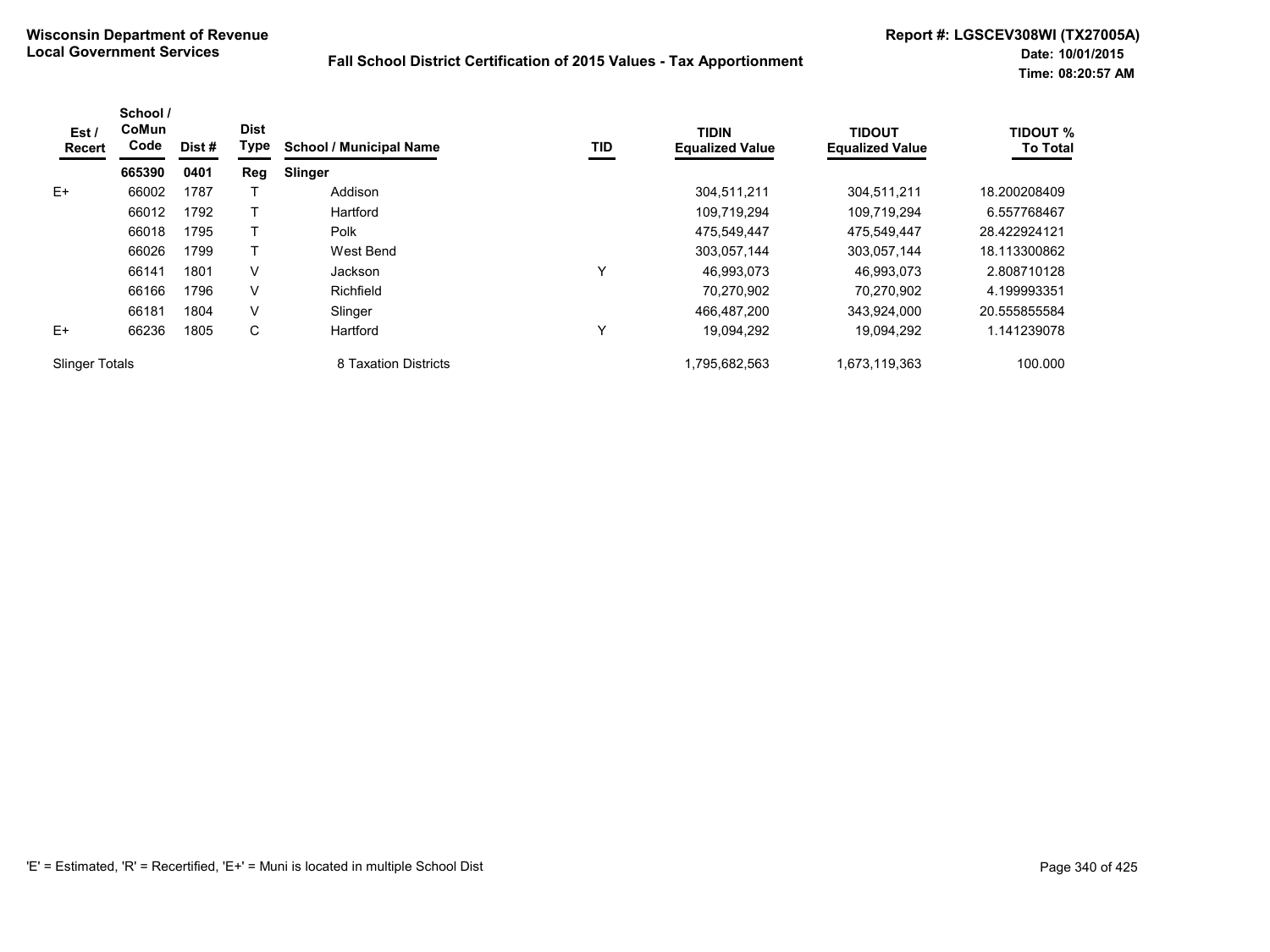| Est /<br><b>Recert</b> | School /<br>CoMun<br>Code<br>Dist # | <b>Dist</b><br>Type | <b>School / Municipal Name</b><br>TID | <b>TIDIN</b><br><b>Equalized Value</b> | TIDOUT<br><b>Equalized Value</b> | <b>TIDOUT %</b><br><b>To Total</b> |             |              |
|------------------------|-------------------------------------|---------------------|---------------------------------------|----------------------------------------|----------------------------------|------------------------------------|-------------|--------------|
|                        | 165397                              | 0112                | Reg                                   | <b>Solon Springs</b>                   |                                  |                                    |             |              |
|                        | 16004                               | 0463                |                                       | <b>Bennett</b>                         |                                  | 61,460,500                         | 61,460,500  | 26.515131922 |
|                        | 16012                               | 0467                |                                       | Gordon                                 |                                  | 2,406,557                          | 2,406,557   | 1.038230674  |
| $E+$                   | 16026                               | 0474                |                                       | Solon Springs                          |                                  | 126,428,300                        | 126,428,300 | 54.543374251 |
| E                      | 16181                               | 0481                | v                                     | Solon Springs                          |                                  | 44,430,300                         | 41,498,700  | 17.903263154 |
| Solon Springs Totals   |                                     |                     |                                       | 4 Taxation Districts                   |                                  | 234.725.657                        | 231.794.057 | 100.000      |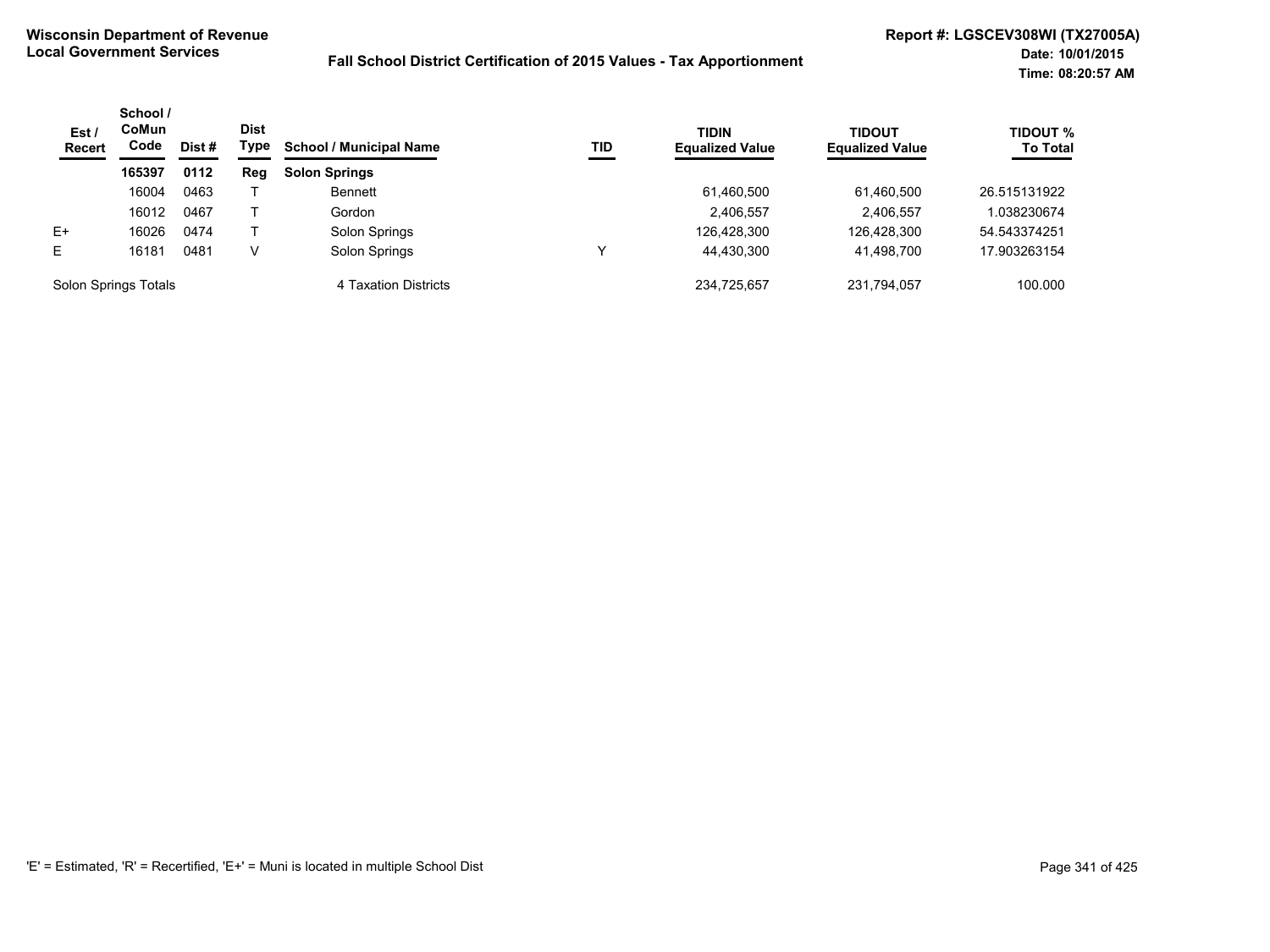| Est/<br><b>Recert</b>  | School /<br><b>CoMun</b><br>Code | Dist # | <b>Dist</b><br>Type | <b>School / Municipal Name</b> | TID | <b>TIDIN</b><br><b>Equalized Value</b> | <b>TIDOUT</b><br><b>Equalized Value</b> | <b>TIDOUT %</b><br><b>To Total</b> |
|------------------------|----------------------------------|--------|---------------------|--------------------------------|-----|----------------------------------------|-----------------------------------------|------------------------------------|
|                        | 555432                           | 0332   | Reg                 | <b>Somerset</b>                |     |                                        |                                         |                                    |
| $E+$                   | 55026                            | 1472   |                     | Richmond                       |     | 2,210,548                              | 2,210,548                               | .3368552                           |
|                        | 55030                            | 1474   |                     | Saint Joseph                   |     | 85,334,993                             | 85,334,993                              | 13.003805462                       |
|                        | 55032                            | 1475   |                     | Somerset                       |     | 304,195,055                            | 304,195,055                             | 46.354879502                       |
|                        | 55038                            | 1478   |                     | <b>Star Prairie</b>            |     | 104,293,930                            | 104,293,930                             | 15.892870309                       |
|                        | 55181                            | 1486   | v                   | Somerset                       | ν   | 189,265,600                            | 160,196,400                             | 24.411589526                       |
| <b>Somerset Totals</b> |                                  |        |                     | 5 Taxation Districts           |     | 685,300,126                            | 656.230.926                             | 100.000                            |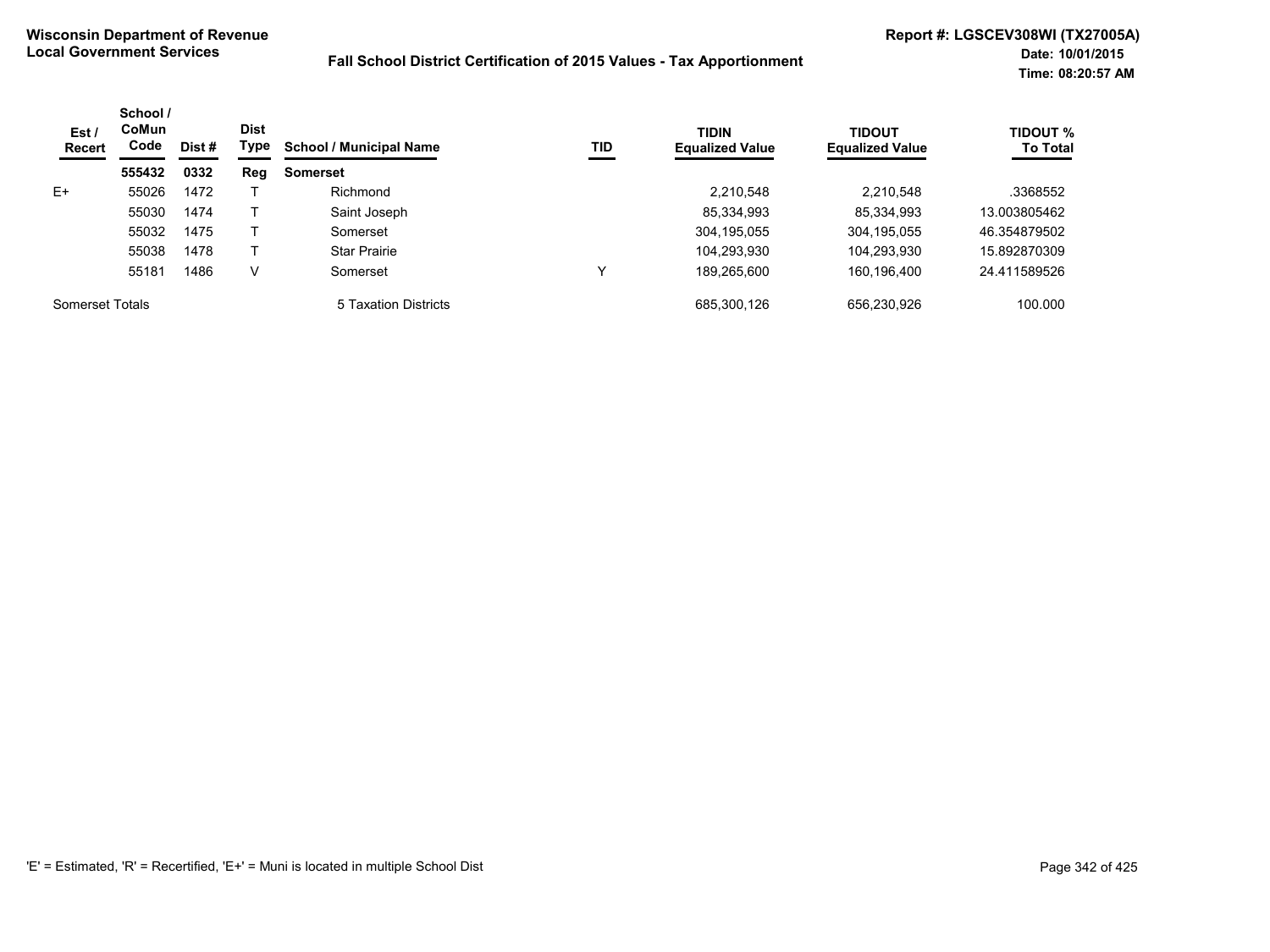| Est/<br><b>Recert</b>  | School /<br>CoMun<br>Code | Dist# | Dist<br>Type | <b>School / Municipal Name</b> | TID | <b>TIDIN</b><br><b>Equalized Value</b> | <b>TIDOUT</b><br><b>Equalized Value</b> | <b>TIDOUT %</b><br><b>To Total</b> |
|------------------------|---------------------------|-------|--------------|--------------------------------|-----|----------------------------------------|-----------------------------------------|------------------------------------|
|                        | 405439                    | 0246  | Reg          | <b>South Milwaukee</b>         |     |                                        |                                         |                                    |
|                        | 40282                     | 1087  | $\sim$       | South Milwaukee                |     | 1.147.286.000                          | 1,090,382,100                           | 100                                |
| South Milwaukee Totals |                           |       |              | <b>Taxation Districts</b>      |     | 1,147,286,000                          | .090,382,100                            | 100.000                            |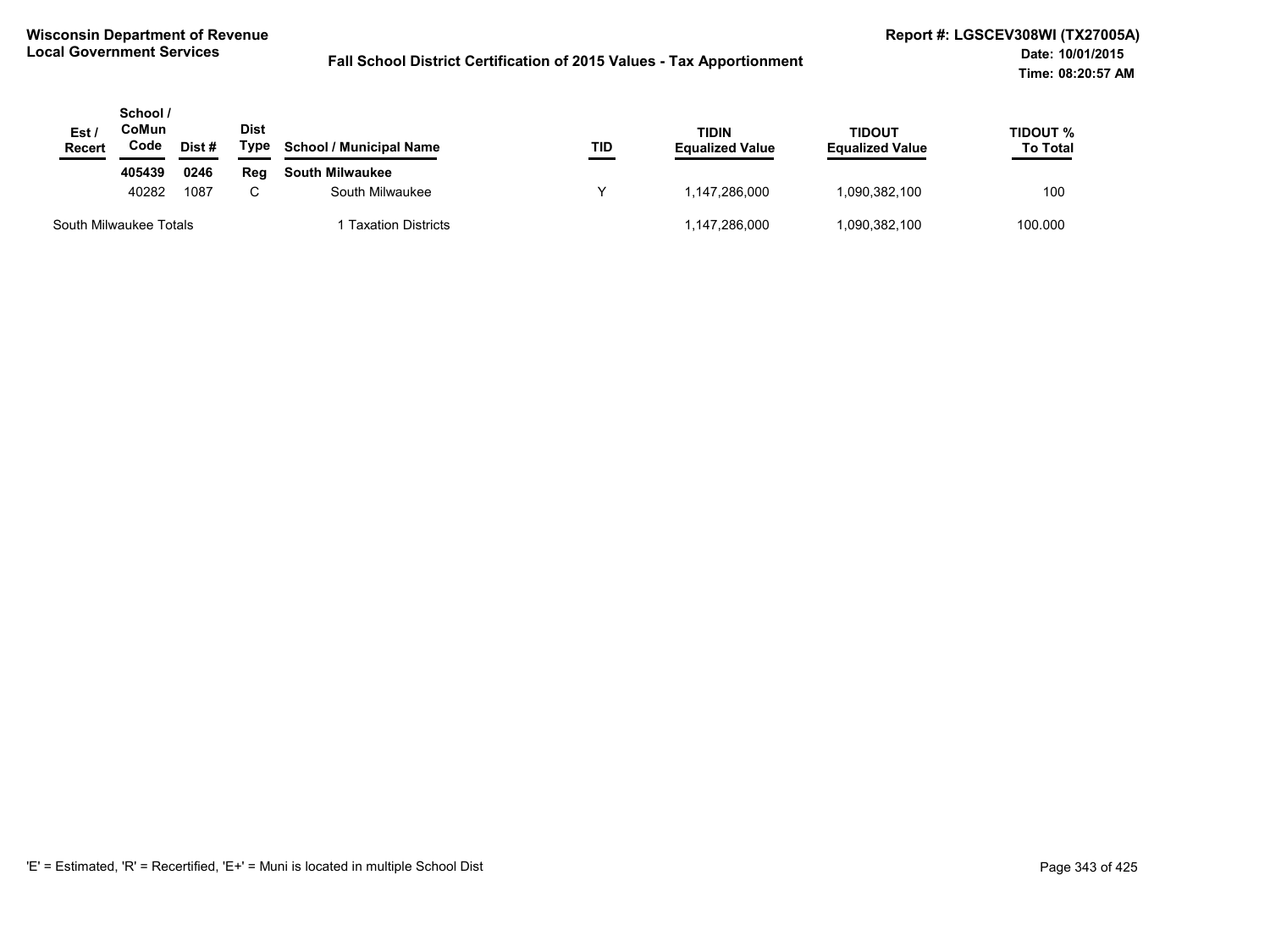| Est/<br><b>Recert</b>          | School /<br>CoMun<br>Code | Dist # | <b>Dist</b><br>Type | <b>School / Municipal Name</b> | TID | <b>TIDIN</b><br><b>Equalized Value</b> | <b>TIDOUT</b><br><b>Equalized Value</b> | <b>TIDOUT %</b><br><b>To Total</b> |
|--------------------------------|---------------------------|--------|---------------------|--------------------------------|-----|----------------------------------------|-----------------------------------------|------------------------------------|
|                                | 044522                    | 0031   | Reg                 | South Shore (Port Wing)        |     |                                        |                                         |                                    |
| E.                             | 04010                     | 0080   |                     | Bell                           |     | 93,279,500                             | 93.279.500                              | 29.963793341                       |
| E.                             | 04014                     | 0082   |                     | Clover                         |     | 74,638,900                             | 74.638.900                              | 23.97594943                        |
| E.                             | 04036                     | 0094   |                     | Orienta                        |     | 44.742.200                             | 44.742.200                              | 14.372354423                       |
| $E+$                           | 04038                     | 0095   |                     | Oulu                           |     | 30,193,280                             | 30,193,280                              | 9.69886419                         |
| E.                             | 04042                     | 0097   |                     | Port Wing                      |     | 46.978.000                             | 46.978.000                              | 15.090551339                       |
|                                | 04048                     | 0099   |                     | Tripp                          |     | 21,475,500                             | 21.475.500                              | 6.898487276                        |
| South Shore (Port Wing) Totals |                           |        |                     | 6 Taxation Districts           |     | 311.307.380                            | 311.307.380                             | 100.000                            |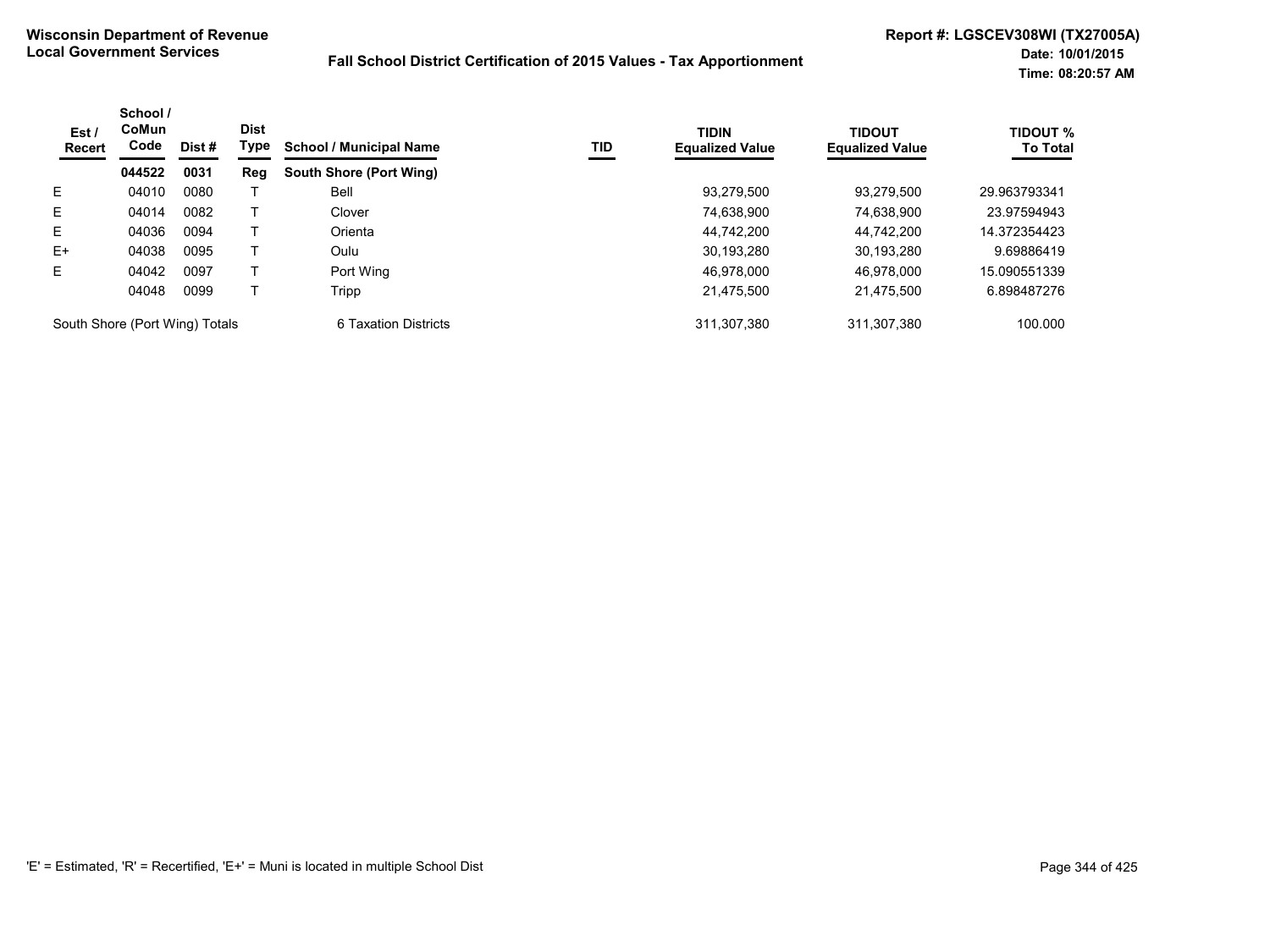| Est/<br><b>Recert</b> | School /<br>CoMun<br>Code   | Dist# | <b>Dist</b><br>Type | <b>School / Municipal Name</b> | TID          | <b>TIDIN</b><br><b>Equalized Value</b> | <b>TIDOUT</b><br><b>Equalized Value</b> | <b>TIDOUT %</b><br><b>To Total</b> |
|-----------------------|-----------------------------|-------|---------------------|--------------------------------|--------------|----------------------------------------|-----------------------------------------|------------------------------------|
|                       | 155457                      | 0108  | Reg                 | <b>Southern Door County</b>    |              |                                        |                                         |                                    |
|                       | 15004                       | 0443  |                     | <b>Brussels</b>                |              | 81,526,100                             | 81,526,100                              | 7.510303373                        |
|                       | 15006                       | 0444  |                     | Clay Banks                     |              | 68,892,100                             | 68,892,100                              | 6.346440845                        |
| E                     | 15010                       | 0446  |                     | Forestville                    |              | 88,563,900                             | 88,563,900                              | 8.158635785                        |
|                       | 15012                       | 0447  |                     | Gardner                        |              | 215,589,000                            | 215,589,000                             | 19.860373474                       |
|                       | 15020                       | 0451  |                     | Nasewaupee                     |              | 359,652,800                            | 359,652,800                             | 33.131741086                       |
|                       | 15024                       | 0453  |                     | Sturgeon Bay                   |              | 64,536,183                             | 64,536,183                              | 5.945167411                        |
| E.                    | 15026                       | 0454  |                     | Union                          |              | 146,816,200                            | 146,816,200                             | 13.524922719                       |
|                       | 15127                       | 0458  | V                   | Forestville                    |              | 20.509.900                             | 20.509.900                              | .889401936                         |
|                       | 15281                       | 0460  | С                   | Sturgeon Bay                   | $\checkmark$ | 39,437,210                             | 39,437,210                              | 3.63301337                         |
|                       | Southern Door County Totals |       |                     | 9 Taxation Districts           |              | 1.085.523.393                          | 1,085,523,393                           | 100.000                            |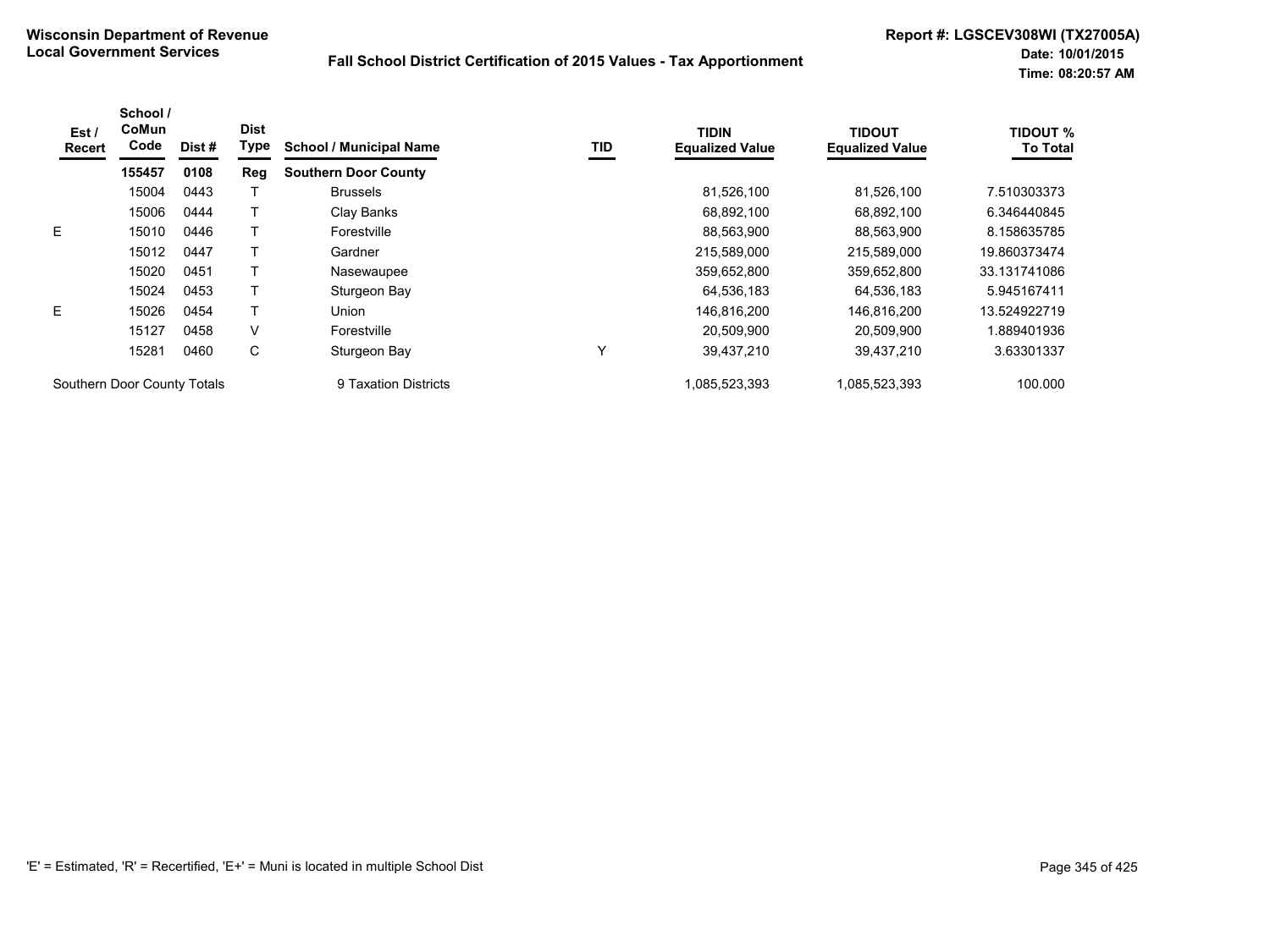| Est/<br><b>Recert</b>                 | School /<br><b>CoMun</b><br>Code | Dist# | <b>Dist</b><br>Type | <b>School / Municipal Name</b> | TID | <b>TIDIN</b><br><b>Equalized Value</b> | <b>TIDOUT</b><br><b>Equalized Value</b> | <b>TIDOUT %</b><br><b>To Total</b> |
|---------------------------------------|----------------------------------|-------|---------------------|--------------------------------|-----|----------------------------------------|-----------------------------------------|------------------------------------|
|                                       | 222485                           | 0138  | Reg                 | Southwestern Wisconsin (Hz Gr) |     |                                        |                                         |                                    |
|                                       | 22022                            | 0604  |                     | Hazel Green                    |     | 48.544.747                             | 48.544.747                              | 18.968502576                       |
|                                       | 22026                            | 0606  |                     | Jamestown                      |     | 154,100,860                            | 154,100,860                             | 60.213776783                       |
|                                       | 22136                            | 0632  | V                   | Hazel Green                    | v   | 50,700,700                             | 49.572.600                              | 19.37012857                        |
|                                       | 33006                            | 0866  |                     | <b>Benton</b>                  |     | 2,625,520                              | 2,625,520                               | .025902615                         |
|                                       | 33136                            | 0887  | v                   | Hazel Green                    |     | 1,079,200                              | 1.079.200                               | .421689457                         |
| Southwestern Wisconsin (Hz Gr) Totals |                                  |       |                     | 5 Taxation Districts           |     | 257.051.027                            | 255.922.927                             | 100.000                            |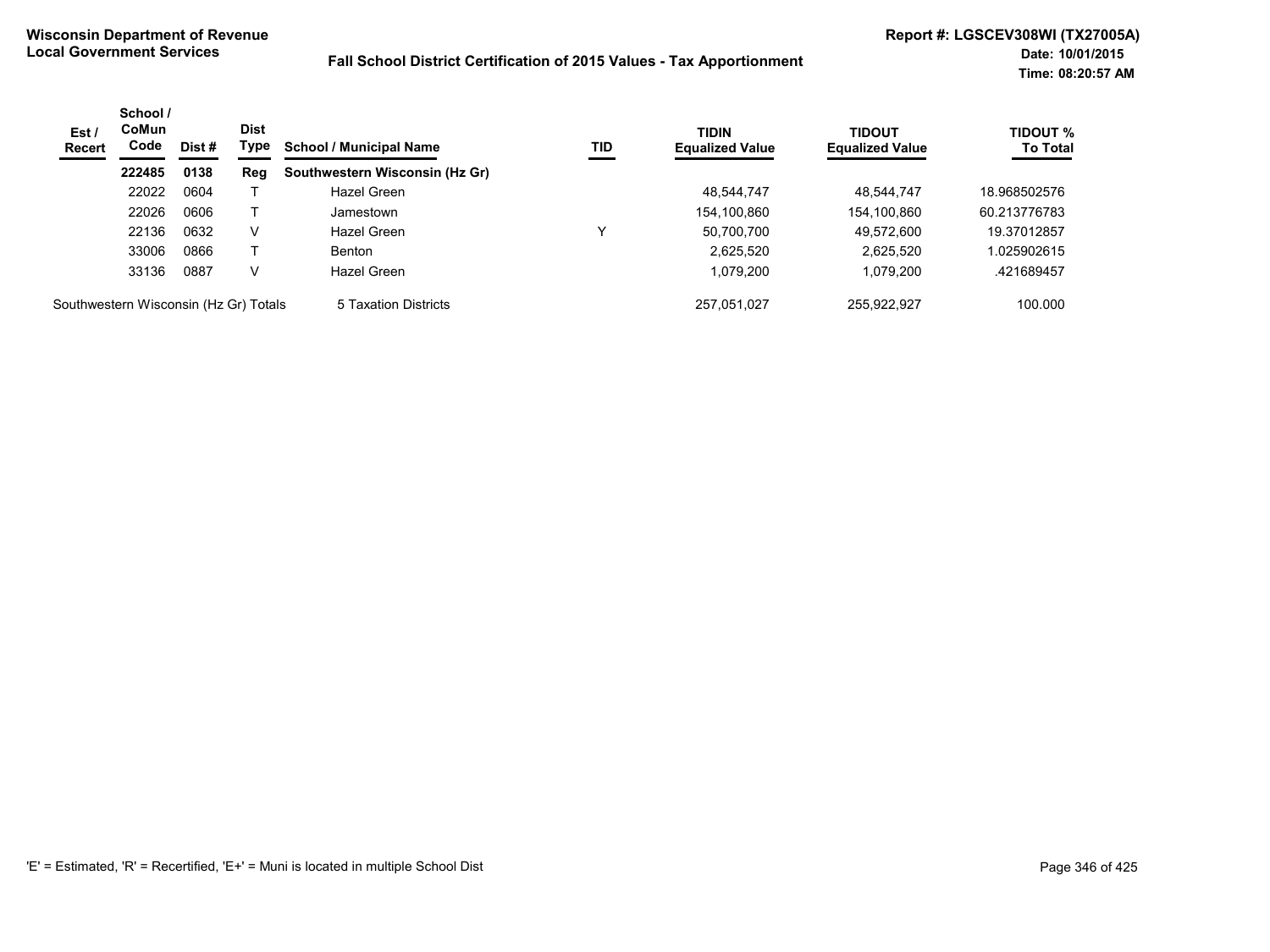| Est /<br><b>Recert</b> | School /<br>CoMun<br>Code | Dist# | <b>Dist</b><br>Type | <b>School / Municipal Name</b> | TID | <b>TIDIN</b><br><b>Equalized Value</b> | <b>TIDOUT</b><br><b>Equalized Value</b> | <b>TIDOUT %</b><br><b>To Total</b> |
|------------------------|---------------------------|-------|---------------------|--------------------------------|-----|----------------------------------------|-----------------------------------------|------------------------------------|
|                        | 415460                    | 0253  | Reg                 | Sparta Area                    |     |                                        |                                         |                                    |
|                        | 27034                     | 0748  |                     | Melrose                        |     | 142,822                                | 142,822                                 | .013759798                         |
|                        | 41002                     | 1091  | Т                   | Adrian                         |     | 15,180,733                             | 15,180,733                              | 1.462546525                        |
|                        | 41004                     | 1092  | т                   | Angelo                         |     | 67,923,200                             | 67,923,200                              | 6.54387638                         |
|                        | 41012                     | 1096  | Т                   | Grant                          |     |                                        |                                         |                                    |
|                        | 41014                     | 1097  | T                   | Greenfield                     |     | 2,931                                  | 2,931                                   | .000282379                         |
|                        | 41018                     | 1099  | $\mathsf{T}$        | La Fayette                     |     | 21,857,300                             | 21,857,300                              | 2.105782254                        |
|                        | 41022                     | 1101  |                     | Leon                           |     | 78,052,787                             | 78,052,787                              | 7.519783951                        |
|                        | 41026                     | 1103  | T                   | Little Falls                   |     | 90,408,948                             | 90,408,948                              | 8.710204752                        |
|                        | 41028                     | 1104  | $\mathsf{T}$        | New Lyme                       |     | 16,738,280                             | 16,738,280                              | 1.612604164                        |
|                        | 41032                     | 1106  | T                   | Portland                       |     | 66,036                                 | 66,036                                  | .006362059                         |
|                        | 41034                     | 1107  | T                   | Ridgeville                     |     | 4,683,108                              | 4,683,108                               | .451181332                         |
|                        | 41040                     | 1110  | T                   | Sparta                         |     | 219,236,067                            | 219,236,067                             | 21.121703933                       |
|                        | 41046                     | 1113  | T                   | Wells                          |     | 35,198,706                             | 35,198,706                              | 3.391123811                        |
|                        | 41281                     | 1123  | C                   | Sparta                         | Y   | 539,005,000                            | 488,474,900                             | 47.060788663                       |
| Sparta Area Totals     |                           |       |                     | <b>14 Taxation Districts</b>   |     | 1,088,495,918                          | 1,037,965,818                           | 100.000                            |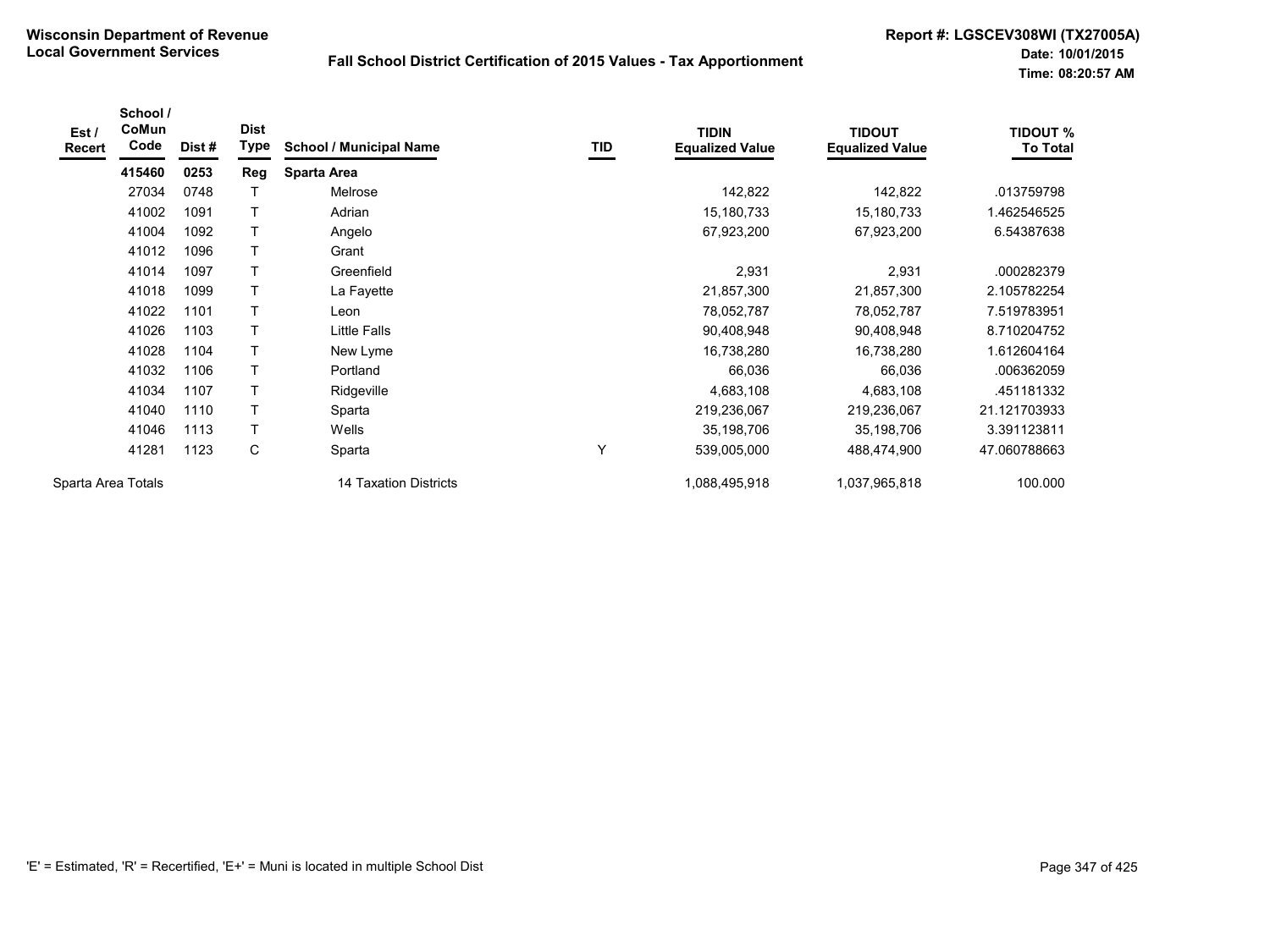| Est /<br>Recert       | School /<br>CoMun<br>Code | Dist # | <b>Dist</b><br>Type | <b>School / Municipal Name</b> | <b>TID</b> | <b>TIDIN</b><br><b>Equalized Value</b> | <b>TIDOUT</b><br><b>Equalized Value</b> | <b>TIDOUT %</b><br><b>To Total</b> |
|-----------------------|---------------------------|--------|---------------------|--------------------------------|------------|----------------------------------------|-----------------------------------------|------------------------------------|
|                       | 375467                    | 0220   | Reg                 | <b>Spencer</b>                 |            |                                        |                                         |                                    |
|                       | 10048                     | 0254   |                     | Sherman                        |            | 21,023,968                             | 21.023.968                              | 8.062463108                        |
|                       | 10054                     | 0257   |                     | Unitv                          |            | 10.815.888                             | 10.815.888                              | 4.147775433                        |
|                       | 37010                     | 0967   |                     | <b>Brighton</b>                |            | 24.005.494                             | 24.005.494                              | 9.205845907                        |
|                       | 37056                     | 0990   |                     | Mcmillan                       |            | 4,214,037                              | 4.214.037                               | 1.616037365                        |
|                       | 37074                     | 0999   |                     | Spencer                        |            | 109,285,200                            | 109,285,200                             | 41.909685803                       |
|                       | 37181                     | 1015   | v                   | Spencer                        |            | 97,055,300                             | 91,419,000                              | 35.058192385                       |
| <b>Spencer Totals</b> |                           |        |                     | 6 Taxation Districts           |            | 266.399.887                            | 260,763,587                             | 100.000                            |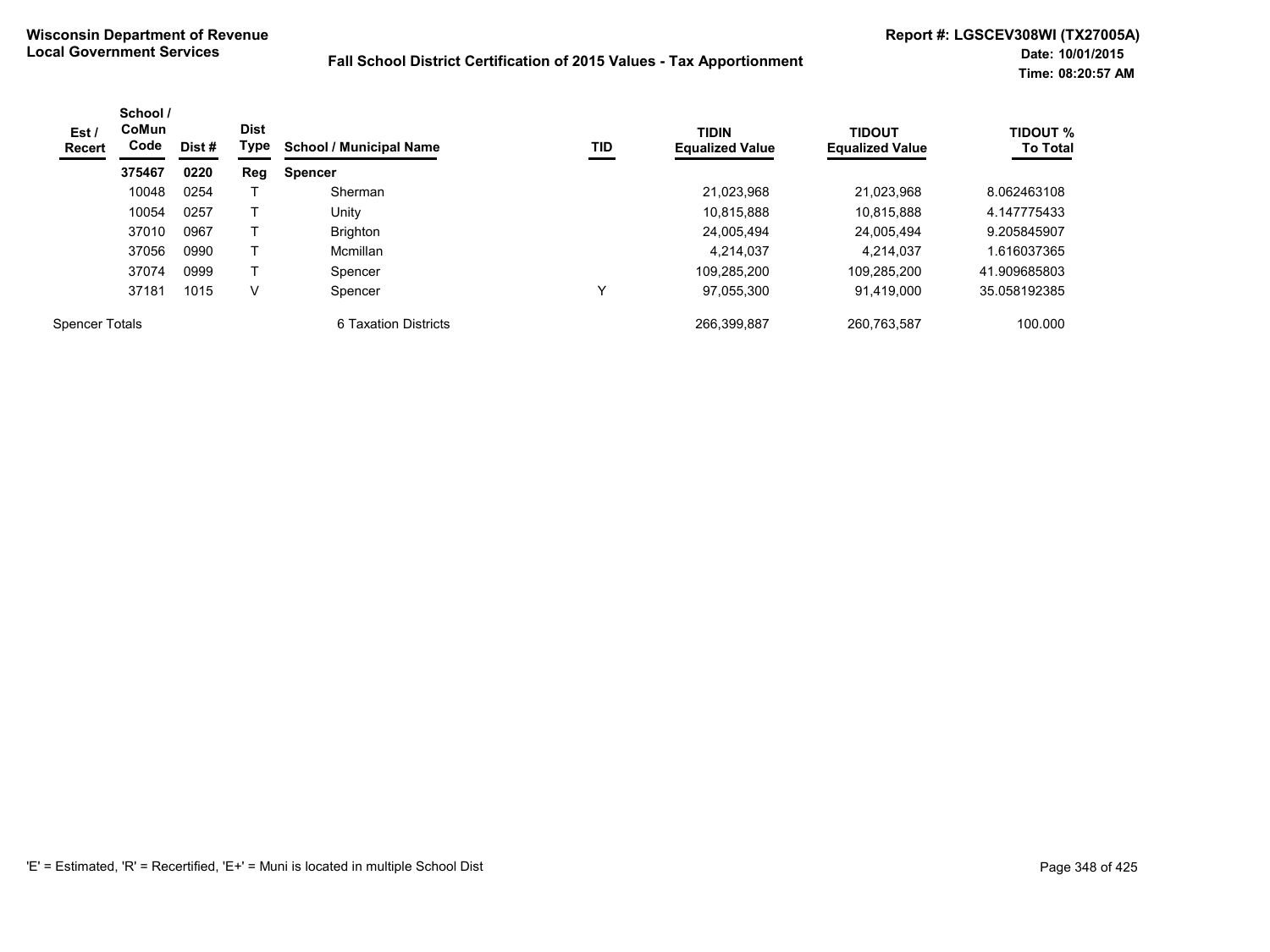| Est /<br><b>Recert</b> | School /<br>CoMun<br>Code | Dist# | <b>Dist</b><br><b>Type</b> | <b>School / Municipal Name</b> | TID | <b>TIDIN</b><br><b>Equalized Value</b> | <b>TIDOUT</b><br><b>Equalized Value</b> | <b>TIDOUT %</b><br><b>To Total</b> |
|------------------------|---------------------------|-------|----------------------------|--------------------------------|-----|----------------------------------------|-----------------------------------------|------------------------------------|
|                        | 655474                    | 0393  | Reg                        | Spooner                        |     |                                        |                                         |                                    |
|                        | 07008                     | 0157  | $\top$                     | Dewey                          |     | 11,459,470                             | 11,459,470                              | .752342568                         |
|                        | 07024                     | 0165  | T                          | <b>Rusk</b>                    |     | 84,145,300                             | 84,145,300                              | 5.52434721                         |
|                        | 07028                     | 0167  | $\top$                     | Scott                          |     | 241,972,983                            | 241,972,983                             | 15.886125233                       |
|                        | 65004                     | 1762  | $\top$                     | Bashaw                         |     | 23,947,613                             | 23,947,613                              | 1.572220065                        |
|                        | 65006                     | 1763  | $\top$                     | <b>Bass Lake</b>               |     | 33,715,549                             | 33,715,549                              | 2.21350924                         |
| $E+$                   | 65008                     | 1764  | $\mathsf{T}$               | <b>Beaver Brook</b>            |     | 40,470,967                             | 40,470,967                              | 2.657019152                        |
|                        | 65010                     | 1765  | $\top$                     | Birchwood                      |     | 46,686,843                             | 46,686,843                              | 3.065106796                        |
|                        | 65012                     | 1766  | $\mathsf{T}$               | Brooklyn                       |     | 36,719,276                             | 36,719,276                              | 2.410711352                        |
|                        | 65014                     | 1767  | $\top$                     | Casey                          |     | 158,299,700                            | 158,299,700                             | 10.392767107                       |
|                        | 65016                     | 1768  | $\top$                     | Chicog                         |     | 103,673,800                            | 103,673,800                             | 6.80644157                         |
|                        | 65018                     | 1769  | $\top$                     | Crystal                        |     | 39,064,200                             | 39,064,200                              | 2.564661416                        |
|                        | 65020                     | 1770  | $\top$                     | Evergreen                      |     | 95,376,900                             | 95,376,900                              | 6.261729549                        |
| Ε                      | 65024                     | 1772  | $\top$                     | <b>Gull Lake</b>               |     | 33,828,600                             | 33,828,600                              | 2.220931318                        |
|                        | 65026                     | 1773  | $\top$                     | Long Lake                      |     | 37,315,156                             | 37,315,156                              | 2.449832349                        |
|                        | 65028                     | 1774  | $\mathsf{T}$               | Madge                          |     | 131,371,712                            | 131,371,712                             | 8.624878047                        |
|                        | 65032                     | 1776  | T                          | Sarona                         |     | 19,689,093                             | 19,689,093                              | 1.292637687                        |
|                        | 65034                     | 1777  | $\top$                     | Spooner                        |     | 90,602,600                             | 90,602,600                              | 5.948284937                        |
|                        | 65036                     | 1778  | $\top$                     | Springbrook                    |     | 34,591,700                             | 34,591,700                              | 2.271030722                        |
|                        | 65040                     | 1780  | $\top$                     | Stone Lake                     |     | 12,351,659                             | 12,351,659                              | .810916985                         |
|                        | 65042                     | 1781  | T                          | Trego                          |     | 125,749,900                            | 125,749,900                             | 8.255792174                        |
|                        | 65281                     | 1784  | $\mathsf C$                | Spooner                        | Y   | 134,988,300                            | 122,138,800                             | 8.018714522                        |
| Spooner Totals         |                           |       |                            | 21 Taxation Districts          |     | 1,536,021,321                          | 1,523,171,821                           | 100.000                            |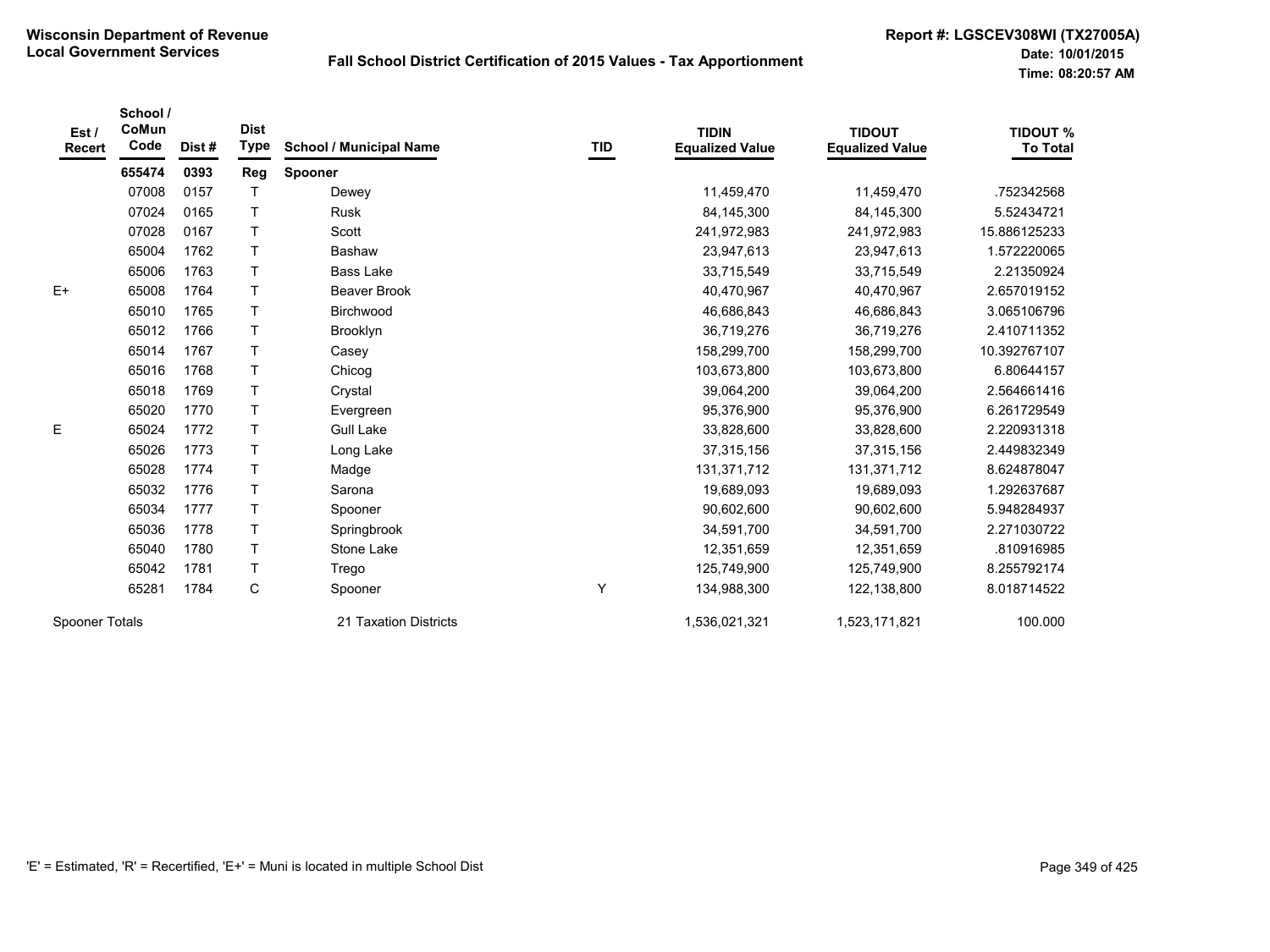| Est /<br><b>Recert</b>      | School /<br>CoMun<br>Code | Dist# | <b>Dist</b><br><b>Type</b> | <b>School / Municipal Name</b> | TID | <b>TIDIN</b><br><b>Equalized Value</b> | <b>TIDOUT</b><br><b>Equalized Value</b> | <b>TIDOUT %</b><br><b>To Total</b> |
|-----------------------------|---------------------------|-------|----------------------------|--------------------------------|-----|----------------------------------------|-----------------------------------------|------------------------------------|
|                             | 475586                    | 0285  | Reg                        | <b>Spring Valley</b>           |     |                                        |                                         |                                    |
|                             | 17014                     | 0491  | Т                          | Lucas                          |     | 97,580                                 | 97,580                                  | .036443396                         |
|                             | 47008                     | 1243  | T                          | El Paso                        |     | 14,080,821                             | 14,080,821                              | 5.258792164                        |
|                             | 47010                     | 1244  | T                          | Gilman                         |     | 76,156,230                             | 76,156,230                              | 28.442218362                       |
|                             | 47018                     | 1248  |                            | Martell                        |     | 11,537,224                             | 11,537,224                              | 4.308829945                        |
|                             | 47024                     | 1251  |                            | Rock Elm                       |     | 1,241,702                              | 1,241,702                               | .46374091                          |
|                             | 47028                     | 1253  | T                          | Spring Lake                    |     | 25,173,014                             | 25,173,014                              | 9.401415498                        |
|                             | 47181                     | 1262  | V                          | <b>Spring Valley</b>           | Y   | 63,357,200                             | 57,365,000                              | 21.4242204                         |
|                             | 55004                     | 1461  | T                          | Cady                           |     | 51,767,627                             | 51,767,627                              | 19.333758397                       |
|                             | 55008                     | 1463  | T                          | Eau Galle                      |     | 15,046,457                             | 15,046,457                              | 5.619430158                        |
|                             | 55034                     | 1476  | T                          | Springfield                    |     | 5,024,473                              | 5,024,473                               | 1.876499903                        |
|                             | 55184                     | 1488  | $\vee$                     | <b>Spring Valley</b>           |     | 1,015,500                              | 1,015,500                               | .3792608                           |
|                             | 55191                     | 1489  | V                          | Wilson                         |     | 9,252,073                              | 9,252,073                               | 3.455390066                        |
| <b>Spring Valley Totals</b> |                           |       |                            | 12 Taxation Districts          |     | 273,749,901                            | 267,757,701                             | 100.000                            |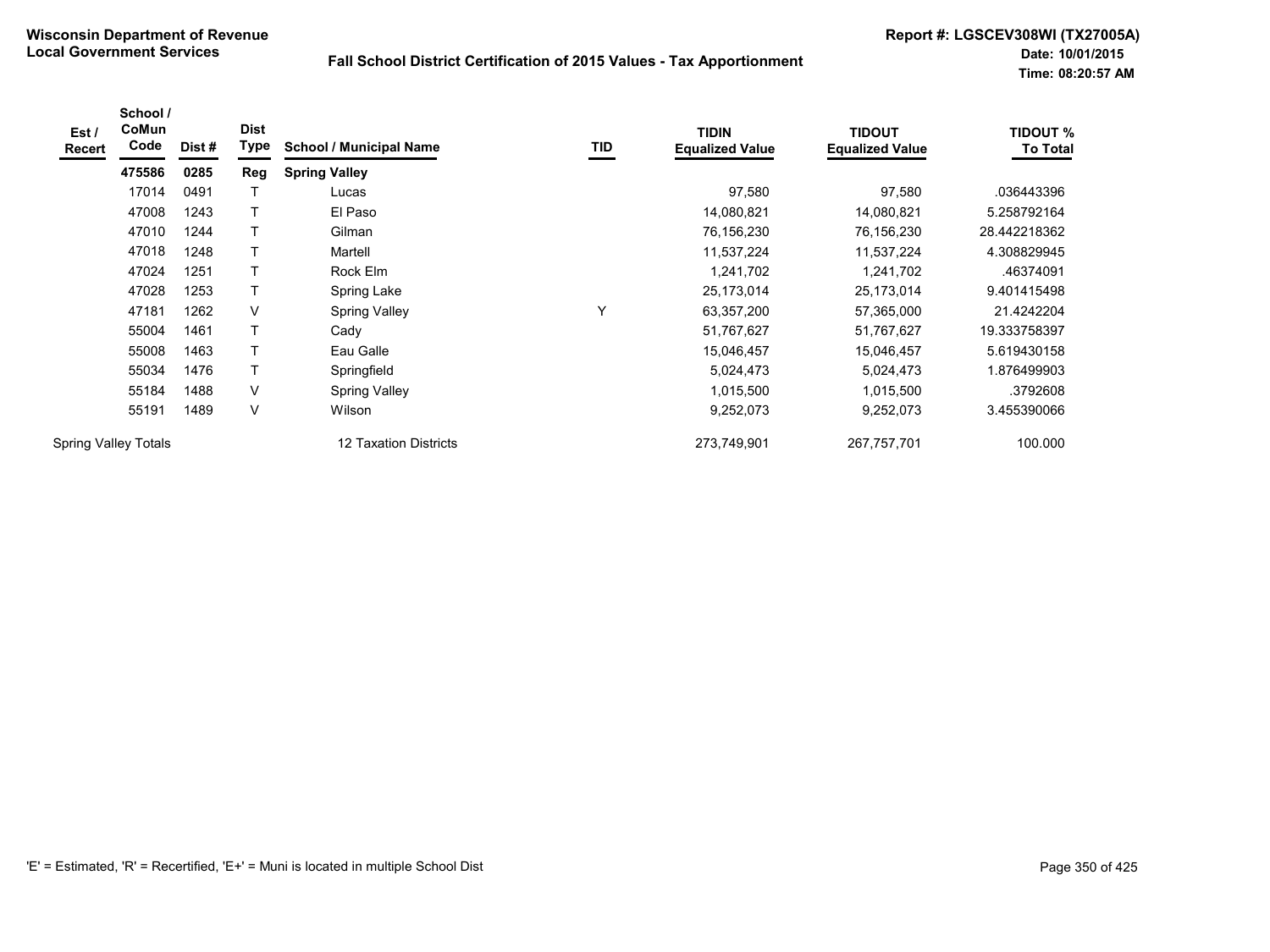| Est/<br>Recert | School /<br>CoMun<br>Code | Dist # | <b>Dist</b><br>Type | <b>School / Municipal Name</b> | TID | <b>TIDIN</b><br><b>Equalized Value</b> | <b>TIDOUT</b><br><b>Equalized Value</b> | <b>TIDOUT %</b><br><b>To Total</b> |
|----------------|---------------------------|--------|---------------------|--------------------------------|-----|----------------------------------------|-----------------------------------------|------------------------------------|
|                | 095593                    | 0059   | Reg                 | <b>Stanley-Boyd Area</b>       |     |                                        |                                         |                                    |
| $E+$           | 09014                     | 0205   |                     | Colburn                        |     | 60,597,479                             | 60,597,479                              | 18.085153842                       |
|                | 09018                     | 0207   |                     | Delmar                         |     | 44,113,418                             | 44,113,418                              | 13.165530385                       |
|                | 09022                     | 0209   |                     | Edson                          |     | 44,597,202                             | 44,597,202                              | 13.309914413                       |
|                | 09106                     | 0222   | V                   | Boyd                           | Υ   | 24,539,100                             | 24,021,700                              | 7.169211446                        |
|                | 09281                     | 0229   | C                   | Stanley                        | Y   | 98,895,700                             | 83,761,600                              | 24.998423154                       |
|                | 10004                     | 0232   |                     | <b>Butler</b>                  |     | 233,343                                | 233,343                                 | .069640588                         |
| $E+$           | 10052                     | 0256   |                     | Thorp                          |     | 24,621,989                             | 24,621,989                              | 7.348366076                        |
|                | 10064                     | 0262   |                     | Worden                         |     | 23,503,247                             | 23,503,247                              | 7.014480549                        |
|                | 10281                     | 1979   | C                   | Stanley                        |     | 3,772,200                              | 3,772,200                               | 1.125802896                        |
|                | 18026                     | 0528   |                     | Wilson                         |     | 15,181,780                             | 15,181,780                              | 4.530961212                        |
|                | 60042                     | 1646   |                     | Taft                           |     | 10,663,576                             | 10,663,576                              | 3.182515439                        |
|                | Stanley-Boyd Area Totals  |        |                     | 11 Taxation Districts          |     | 350,719,034                            | 335.067.534                             | 100.000                            |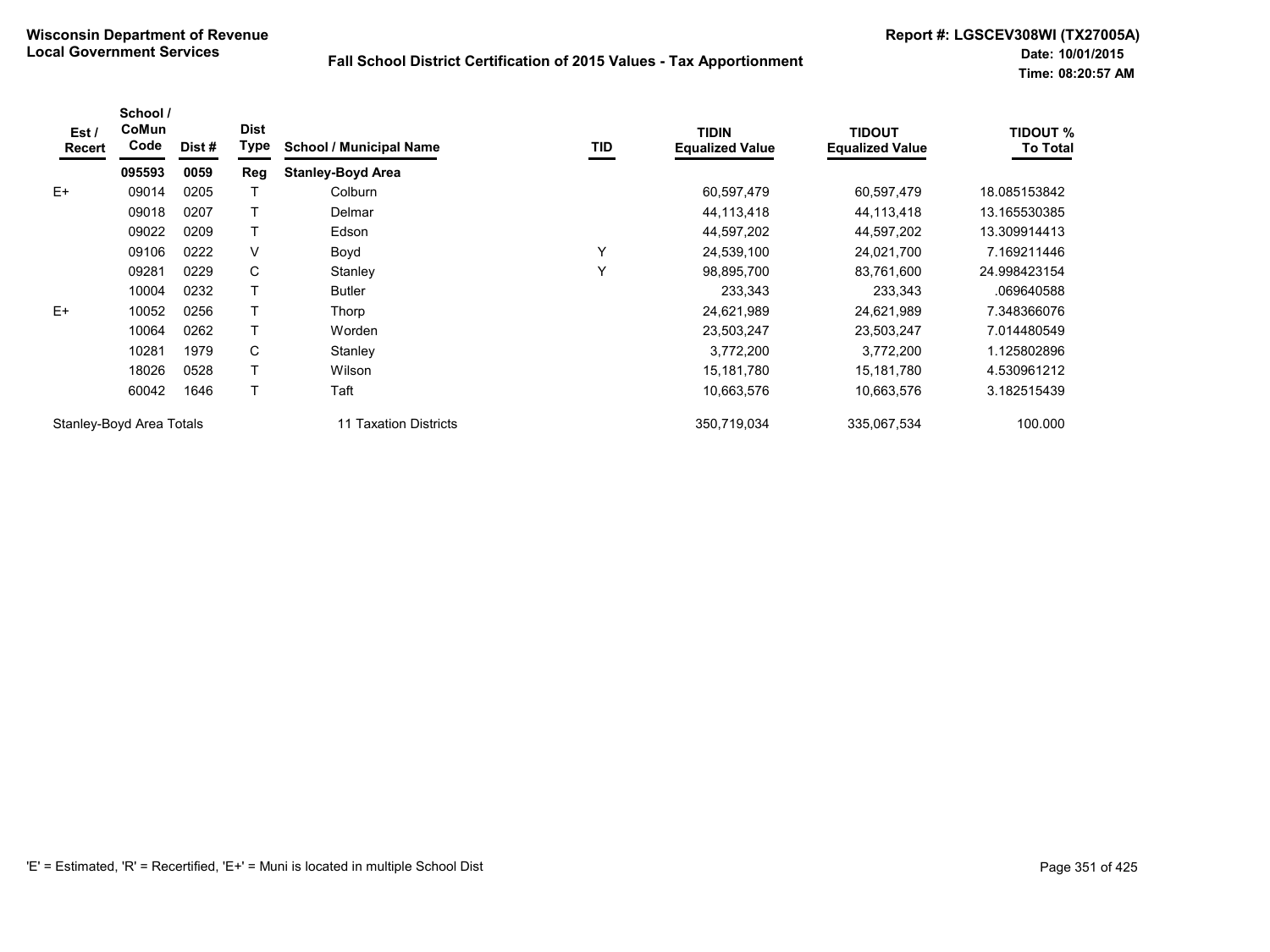| Est/<br><b>Recert</b>            | School /<br>CoMun<br>Code | Dist# | <b>Dist</b><br><b>Type</b> | <b>School / Municipal Name</b> | <b>TID</b> | <b>TIDIN</b><br><b>Equalized Value</b> | <b>TIDOUT</b><br><b>Equalized Value</b> | <b>TIDOUT %</b><br><b>To Total</b> |
|----------------------------------|---------------------------|-------|----------------------------|--------------------------------|------------|----------------------------------------|-----------------------------------------|------------------------------------|
|                                  | 495607                    | 0297  | Reg                        | <b>Stevens Point Area</b>      |            |                                        |                                         |                                    |
|                                  | 49010                     | 1307  | $\mathsf T$                | <b>Buena Vista</b>             |            | 31,116,068                             | 31,116,068                              | .753733347                         |
|                                  | 49012                     | 1308  | $\top$                     | Carson                         |            | 128,922,973                            | 128,922,973                             | 3.122937767                        |
|                                  | 49014                     | 1309  | $\mathsf{T}$               | Dewey                          |            | 105,244,000                            | 105,244,000                             | 2.549355284                        |
|                                  | 49016                     | 1310  | $\mathsf{T}$               | Eau Pleine                     |            | 104,092,536                            | 104,092,536                             | 2.521463044                        |
|                                  | 49018                     | 1311  | $\mathsf{T}$               | Grant                          |            | 4,009,279                              | 4,009,279                               | .097117903                         |
|                                  | 49020                     | 1312  | $\top$                     | Hull                           |            | 398,284,500                            | 398,284,500                             | 9.647758489                        |
|                                  | 49024                     | 1314  | T                          | Linwood                        |            | 106,028,700                            | 106,028,700                             | 2.568363294                        |
|                                  | 49030                     | 1317  | T                          | Plover                         |            | 153,313,662                            | 153,313,662                             | 3.71376035                         |
|                                  | 49032                     | 1318  | $\mathsf{T}$               | Sharon                         |            | 86,933,320                             | 86,933,320                              | 2.105810485                        |
|                                  | 49034                     | 1319  | $\mathsf{T}$               | Stockton                       |            | 189,996,897                            | 189,996,897                             | 4.602348763                        |
| E                                | 49141                     | 1323  | V                          | Junction City                  | Y          | 16,749,000                             | 16,597,000                              | .402033842                         |
|                                  | 49151                     | 1324  | $\vee$                     | Milladore                      |            |                                        |                                         |                                    |
|                                  | 49171                     | 1326  | V                          | Park Ridge                     |            | 48,581,700                             | 48,581,700                              | 1.176808308                        |
|                                  | 49173                     | 1327  | $\vee$                     | Plover                         | Υ          | 1,002,291,400                          | 955,987,700                             | 23.157161397                       |
|                                  | 49191                     | 1329  | V                          | Whiting                        | Υ          | 117,156,000                            | 113,137,800                             | 2.740569041                        |
|                                  | 49281                     | 1330  | C                          | <b>Stevens Point</b>           | Υ          | 1,740,399,800                          | 1,670,851,100                           | 40.473500436                       |
|                                  | 71024                     | 1944  | $\mathsf{T}$               | Milladore                      |            | 3,773,620                              | 3,773,620                               | .091409468                         |
|                                  | 71040                     | 1952  | $\mathsf{T}$               | Sherry                         |            | 841,979                                | 841,979                                 | .020395496                         |
|                                  | 71151                     | 1959  | V                          | Milladore                      |            | 10,546,600                             | 10,546,600                              | .255473285                         |
| <b>Stevens Point Area Totals</b> |                           |       |                            | <b>19 Taxation Districts</b>   |            | 4,248,282,034                          | 4,128,259,434                           | 100.000                            |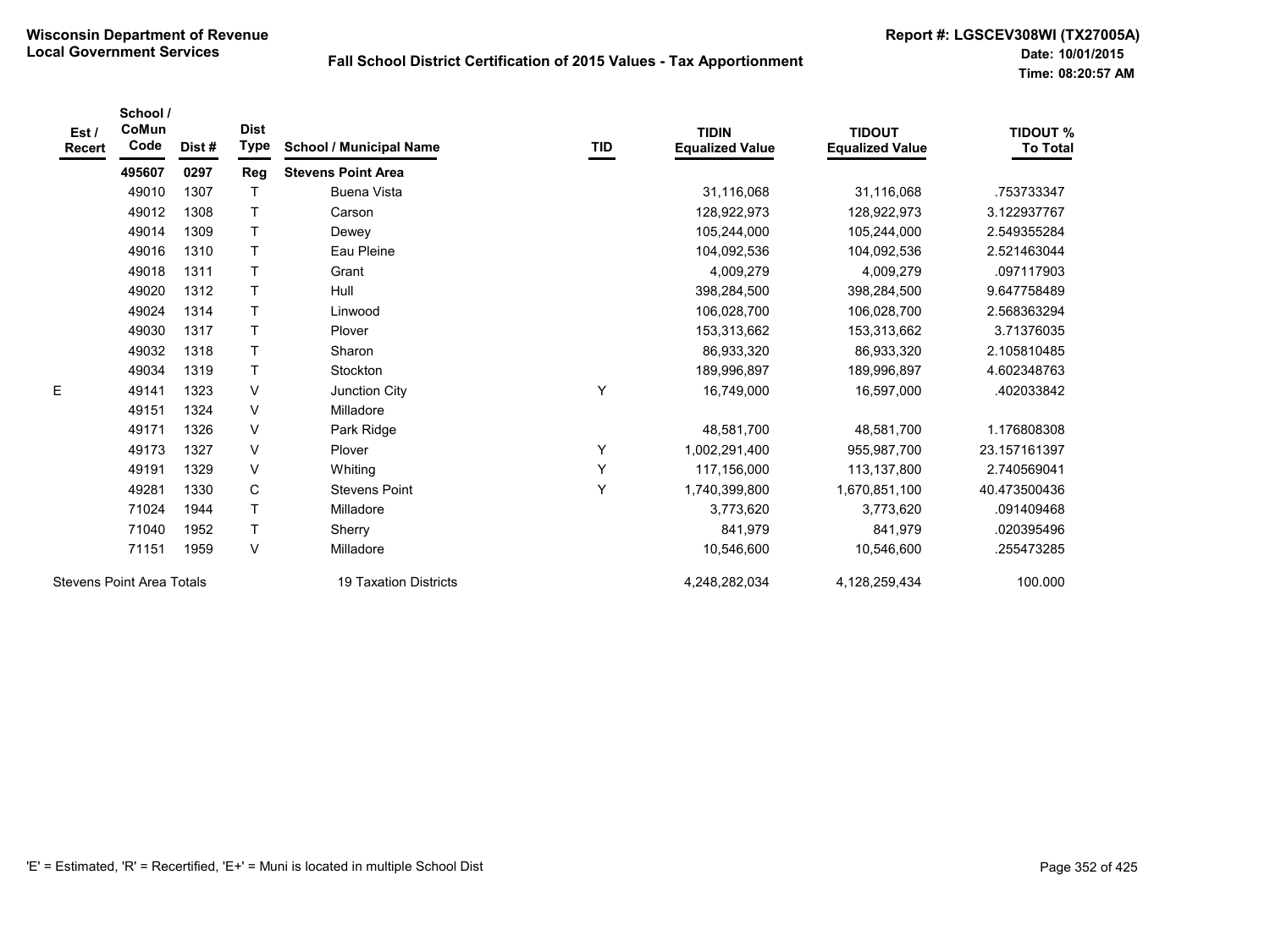| Est/<br><b>Recert</b> | School /<br><b>CoMun</b><br>Code<br>Dist # |      | <b>Dist</b><br>Type | TID<br><b>School / Municipal Name</b> | <b>TIDIN</b><br><b>Equalized Value</b> | <b>TIDOUT</b><br><b>Equalized Value</b> | <b>TIDOUT %</b><br><b>To Total</b> |              |
|-----------------------|--------------------------------------------|------|---------------------|---------------------------------------|----------------------------------------|-----------------------------------------|------------------------------------|--------------|
|                       | 085614                                     | 0052 | Reg                 | <b>Stockbridge</b>                    |                                        |                                         |                                    |              |
|                       | 08008                                      | 0182 |                     | Chilton                               |                                        | 1,310,832                               | 1,310,832                          | .648577897   |
|                       | 08016                                      | 0186 |                     | Stockbridge                           |                                        | 130,680,799                             | 130,680,799                        | 64.6586884   |
|                       | 08131                                      | 1987 | v                   | Harrison                              |                                        | 1,054,047                               | 1.054.047                          | .521524945   |
|                       | 08181                                      | 0191 | v                   | Stockbridge                           |                                        | 69,062,967                              | 69.062.967                         | 34.171208758 |
| Stockbridge Totals    |                                            |      |                     | 4 Taxation Districts                  |                                        | 202,108,645                             | 202.108.645                        | 100.000      |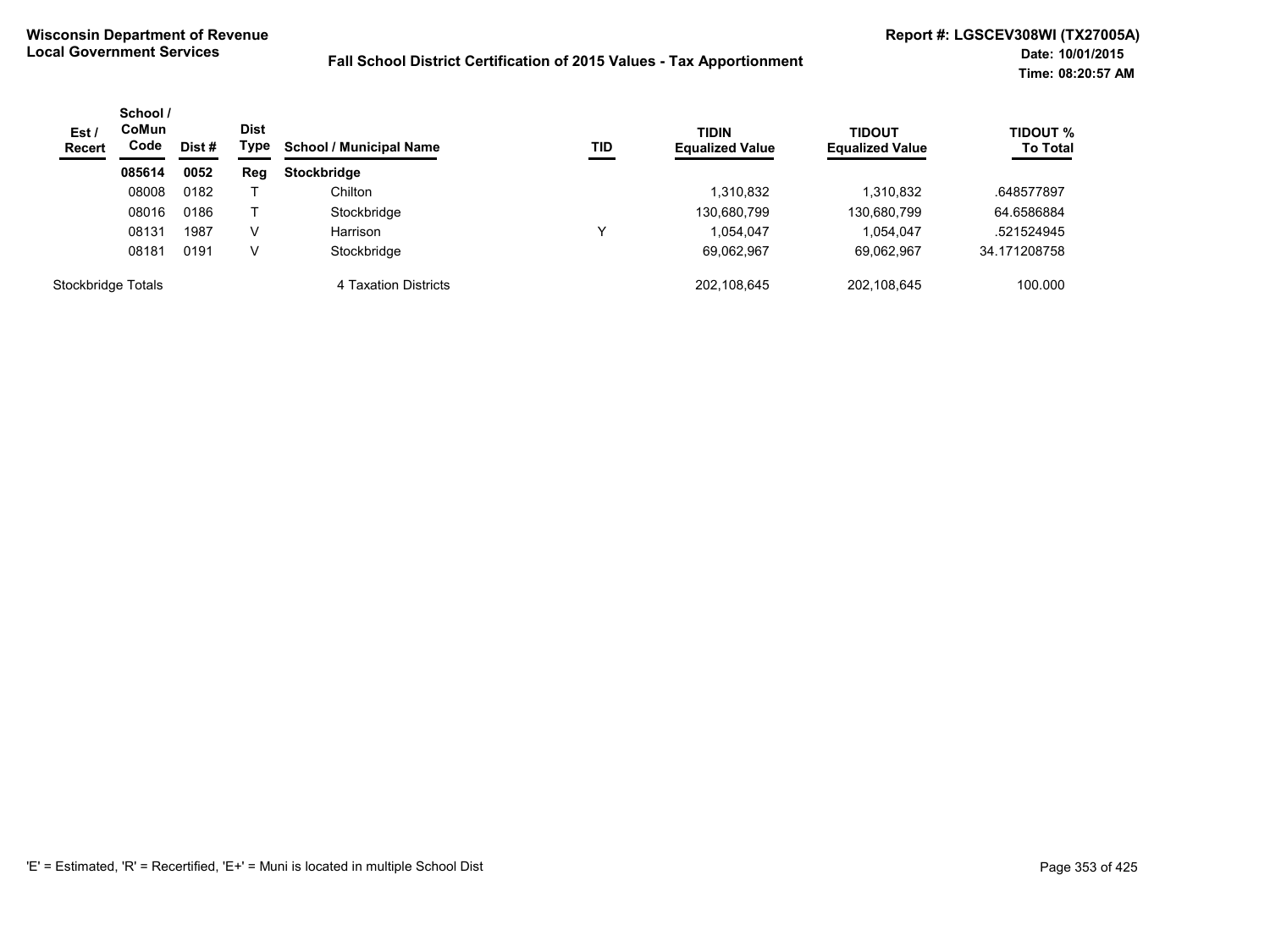| Est/<br><b>Recert</b> | School /<br>CoMun<br>Code | Dist # | <b>Dist</b><br>Type | <b>School / Municipal Name</b> | TID | <b>TIDIN</b><br><b>Equalized Value</b> | <b>TIDOUT</b><br><b>Equalized Value</b> | <b>TIDOUT %</b><br><b>To Total</b> |
|-----------------------|---------------------------|--------|---------------------|--------------------------------|-----|----------------------------------------|-----------------------------------------|------------------------------------|
|                       | 673542                    | 0413   | Elem                | <b>Stone Bank</b>              |     |                                        |                                         |                                    |
|                       | 67014                     | 1814   |                     | Merton                         |     | 372,073,116                            | 372,073,116                             | 57.923728985                       |
|                       | 67022                     | 1816   |                     | Oconomowoc                     |     | 137,537,042                            | 137,537,042                             | 21.411539839                       |
|                       | 67111                     | 1824   | V                   | Chenegua                       |     | 132.739.916                            | 132.739.916                             | 20.664731176                       |
| Stone Bank Totals     |                           |        |                     | 3 Taxation Districts           |     | 642,350,074                            | 642,350,074                             | 100.000                            |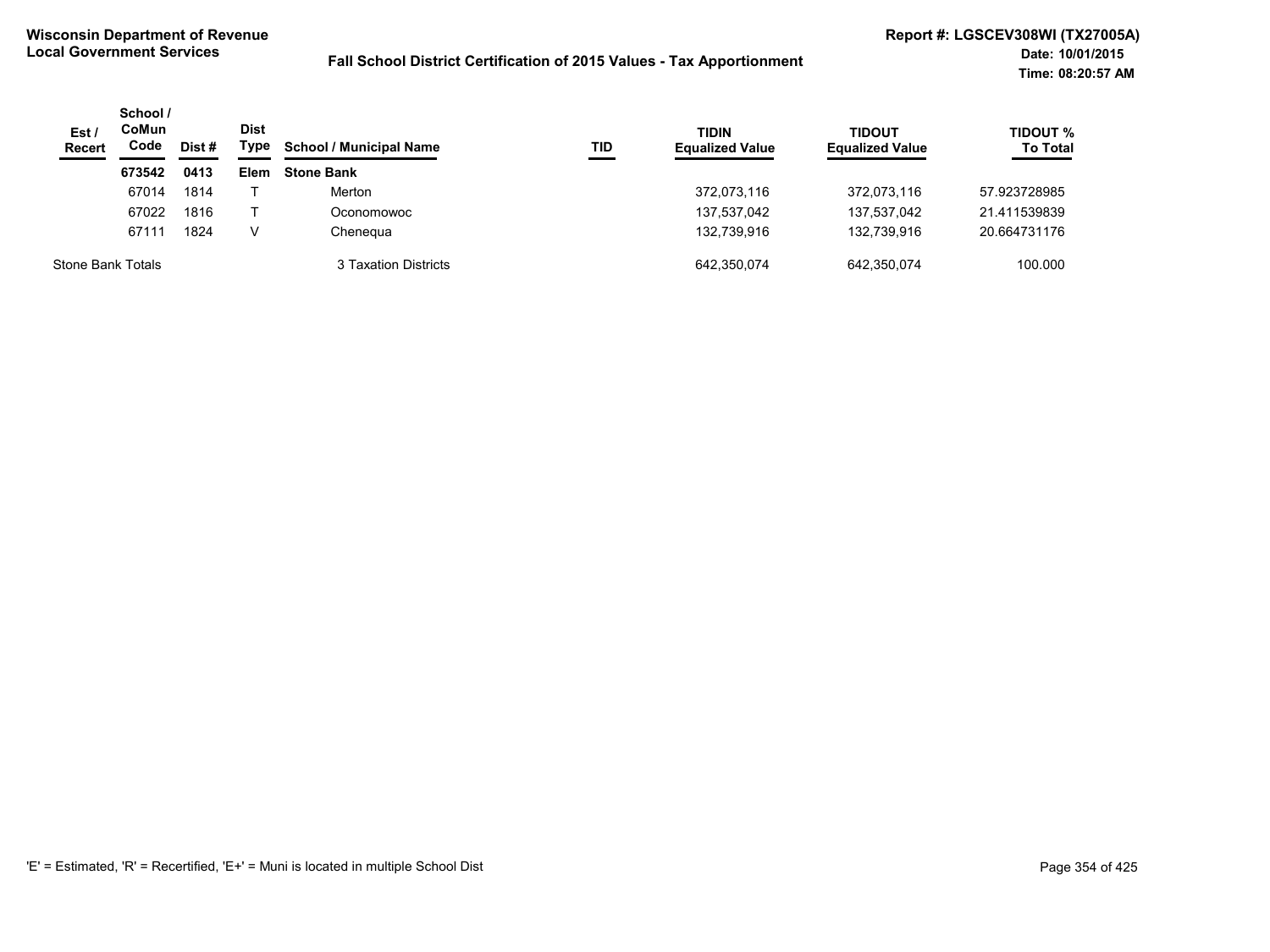| Est /<br><b>Recert</b> | School /<br>CoMun<br>Code | Dist # | <b>Dist</b><br>Type | <b>School / Municipal Name</b> | TID          | <b>TIDIN</b><br><b>Equalized Value</b> | <b>TIDOUT</b><br><b>Equalized Value</b> | <b>TIDOUT %</b><br><b>To Total</b> |
|------------------------|---------------------------|--------|---------------------|--------------------------------|--------------|----------------------------------------|-----------------------------------------|------------------------------------|
|                        | 135621                    | 0093   | Reg                 | <b>Stoughton Area</b>          |              |                                        |                                         |                                    |
|                        | 13002                     | 0336   |                     | Albion                         |              | 10,473,425                             | 10,473,425                              | .537996595                         |
|                        | 13016                     | 0343   |                     | Christiana                     |              | 14,655,239                             | 14,655,239                              | .752807099                         |
|                        | 13018                     | 0344   |                     | Cottage Grove                  |              | 33,314,017                             | 33,314,017                              | 1.711267109                        |
| $E+$                   | 13024                     | 0347   |                     | Deerfield                      |              | 1,222,700                              | 1,222,700                               | .062807385                         |
|                        | 13026                     | 0348   |                     | <b>Dunkirk</b>                 |              | 177,295,838                            | 177,295,838                             | 9.107293671                        |
|                        | 13028                     | 0349   |                     | Dunn                           |              | 212,948,500                            | 212,948,500                             | 10.938691783                       |
|                        | 13046                     | 0357   |                     | <b>Pleasant Springs</b>        |              | 417,059,371                            | 417,059,371                             | 21.42341418                        |
|                        | 13052                     | 0360   |                     | Rutland                        |              | 141,683,814                            | 141,683,814                             | 7.277983043                        |
|                        | 13281                     | 0393   | C                   | Stoughton                      | $\checkmark$ | 954,262,000                            | 923,322,500                             | 47.429027412                       |
|                        | 53032                     | 1412   |                     | Porter                         |              | 13,484,562                             | 13,484,562                              | .69267202                          |
|                        | 53040                     | 1416   | Т                   | Union                          |              | 1,285,625                              | 1,285,625                               | .066039703                         |
| Stoughton Area Totals  |                           |        |                     | Taxation Districts             |              | 1,977,685,091                          | 1,946,745,591                           | 100.000                            |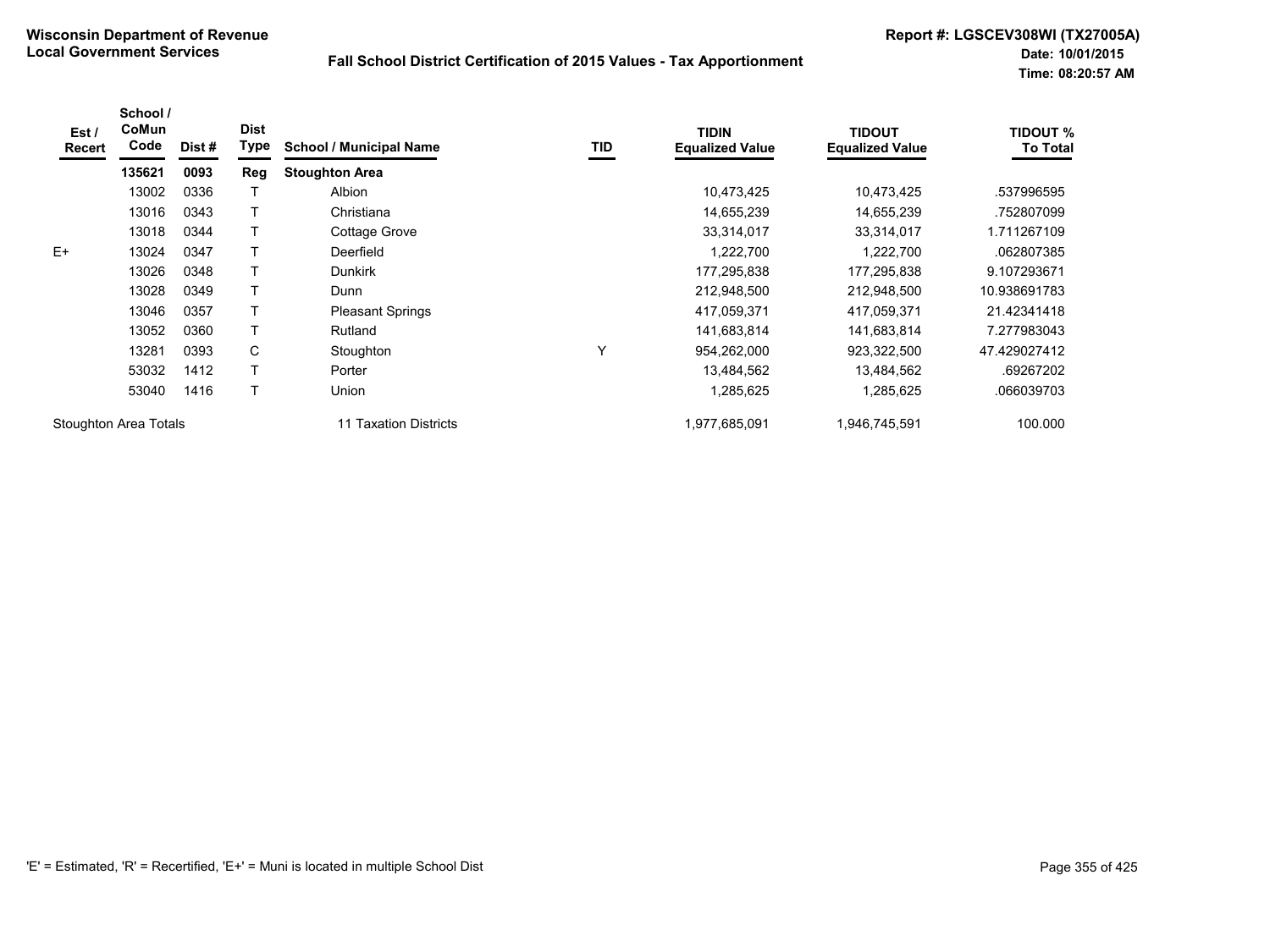| Est /<br>Recert         | School /<br>CoMun<br>Code | Dist # | <b>Dist</b><br>Type | <b>School / Municipal Name</b> | <b>TID</b> | <b>TIDIN</b><br><b>Equalized Value</b> | <b>TIDOUT</b><br><b>Equalized Value</b> | <b>TIDOUT %</b><br><b>To Total</b> |
|-------------------------|---------------------------|--------|---------------------|--------------------------------|------------|----------------------------------------|-----------------------------------------|------------------------------------|
|                         | 375628                    | 0221   | Reg                 | <b>Stratford</b>               |            |                                        |                                         |                                    |
|                         | 37014                     | 0969   |                     | Cleveland                      |            | 107,377,724                            | 107,377,724                             | 29.937907748                       |
| E+                      | 37016                     | 0970   |                     | Day                            |            | 34,301,741                             | 34,301,741                              | 9.563644296                        |
|                         | 37020                     | 0972   |                     | Eau Pleine                     |            | 60,345,000                             | 60,345,000                              | 16.824747031                       |
|                         | 37024                     | 0974   |                     | Emmet                          |            | 12,563,061                             | 12,563,061                              | 3.502698206                        |
|                         | 37026                     | 0975   |                     | Frankfort                      |            | 14,857,508                             | 14,857,508                              | 4.142411361                        |
|                         | 37030                     | 0977   |                     | <b>Green Valley</b>            |            | 12,578,980                             | 12.578.980                              | 3.507136571                        |
|                         | 37056                     | 0990   |                     | Mcmillan                       |            | 16,920,947                             | 16,920,947                              | 4.717717339                        |
|                         | 37084                     | 1004   |                     | Wien                           |            | 8.201.436                              | 8.201.436                               | 2.286636606                        |
|                         | 37182                     | 1016   | V                   | Stratford                      | Y          | 97,447,100                             | 91,521,700                              | 25.517100842                       |
| <b>Stratford Totals</b> |                           |        |                     | 9 Taxation Districts           |            | 364.593.497                            | 358.668.097                             | 100.000                            |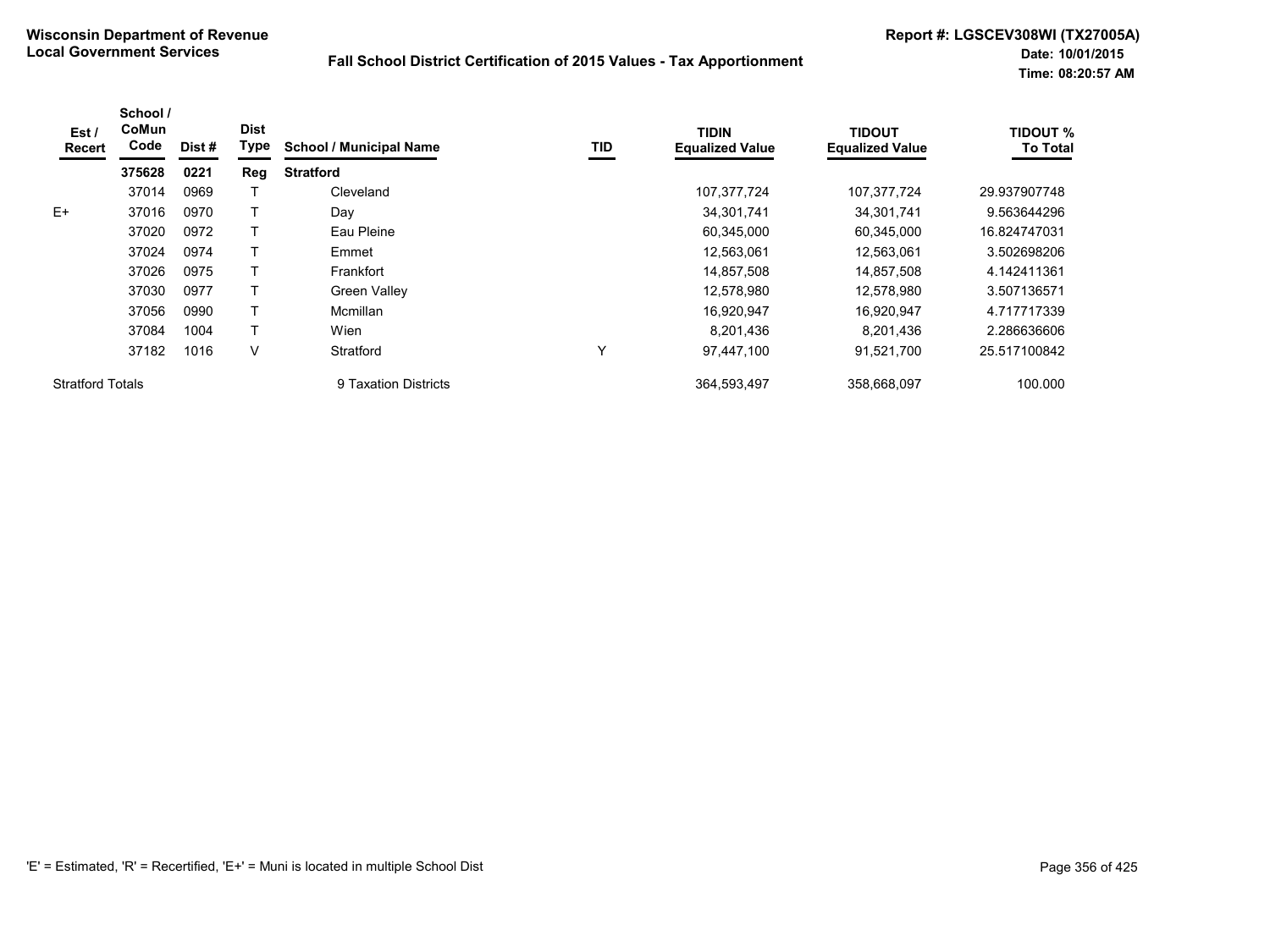| Est/<br><b>Recert</b> | School /<br>CoMun<br>Code<br>Dist# |      | <b>Dist</b><br>Type | <b>School / Municipal Name</b> | TID | TIDIN<br><b>Equalized Value</b> | <b>TIDOUT</b><br><b>Equalized Value</b> | TIDOUT %<br><b>To Total</b> |
|-----------------------|------------------------------------|------|---------------------|--------------------------------|-----|---------------------------------|-----------------------------------------|-----------------------------|
|                       | 155642                             | 0109 | Reg                 | <b>Sturgeon Bay</b>            |     |                                 |                                         |                             |
|                       | 15022                              | 0452 |                     | Sevastopol                     |     | 115,589,615                     | 115.589.615                             | 14.809794905                |
|                       | 15281                              | 0460 | C                   | Sturgeon Bay                   |     | 737,334,552                     | 664.904.752                             | 85.190205095                |
| Sturgeon Bay Totals   |                                    |      |                     | 2 Taxation Districts           |     | 852,924,167                     | 780,494,367                             | 100.000                     |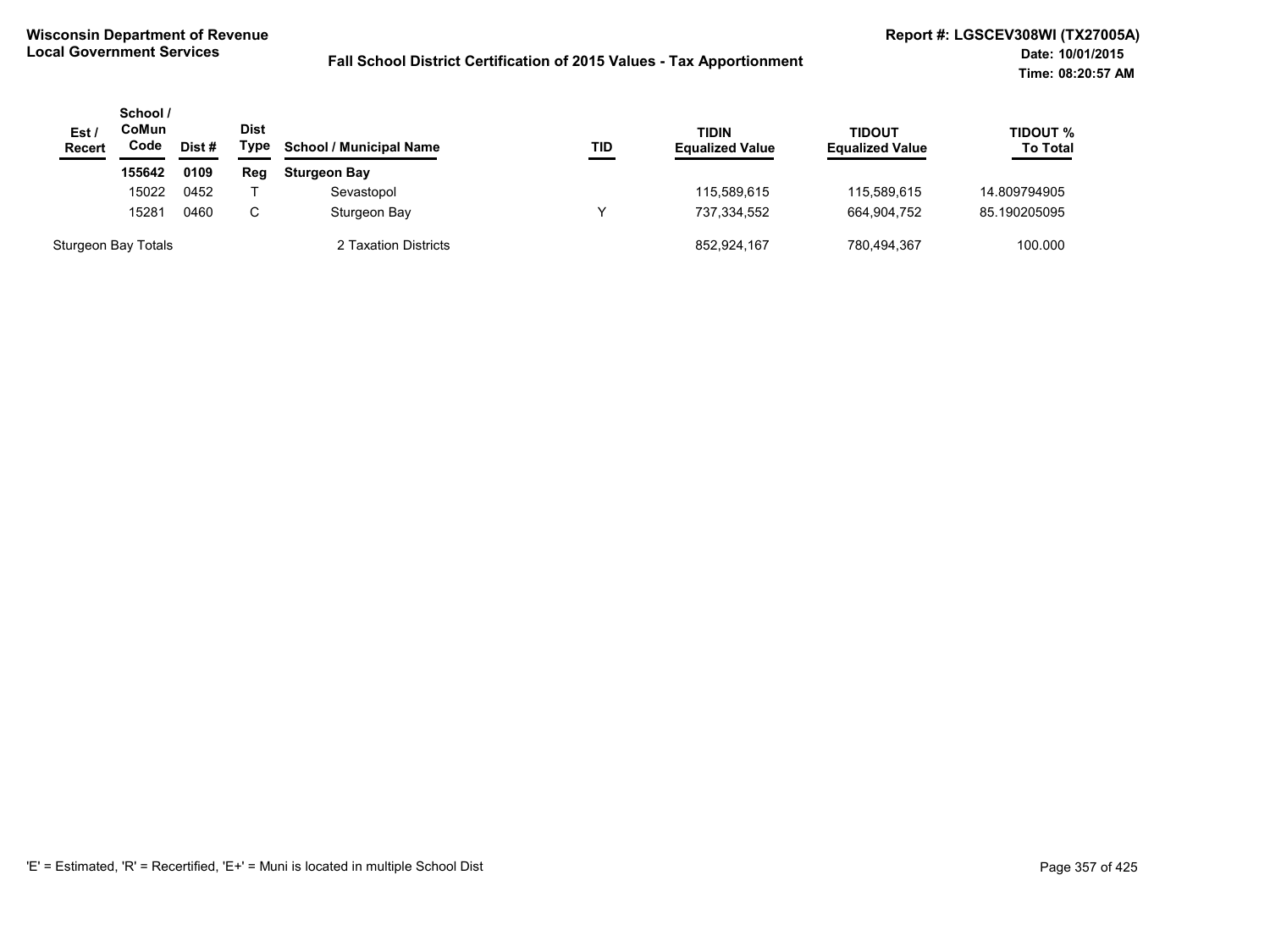| Est /<br><b>Recert</b> | School /<br><b>CoMun</b><br>Code | Dist # | <b>Dist</b><br>Type | <b>School / Municipal Name</b> | TID | <b>TIDIN</b><br><b>Equalized Value</b> | <b>TIDOUT</b><br><b>Equalized Value</b> | <b>TIDOUT %</b><br><b>To Total</b> |
|------------------------|----------------------------------|--------|---------------------|--------------------------------|-----|----------------------------------------|-----------------------------------------|------------------------------------|
|                        | 135656                           | 0094   | Reg                 | <b>Sun Prairie Area</b>        |     |                                        |                                         |                                    |
|                        | 11016                            | 0284   |                     | Hampden                        |     | 3,107,267                              | 3,107,267                               | .079336815                         |
|                        | 13008                            | 0339   |                     | <b>Blooming Grove</b>          |     | 1,576,727                              | 1,576,727                               | .040258046                         |
|                        | 13012                            | 0341   | T                   | <b>Bristol</b>                 |     | 407,022,227                            | 407,022,227                             | 10.392363153                       |
|                        | 13014                            | 0342   | T                   | <b>Burke</b>                   |     | 211,275,655                            | 211,275,655                             | 5.394431032                        |
|                        | 13018                            | 0344   | Τ                   | Cottage Grove                  |     | 294,921                                | 294,921                                 | .00753012                          |
|                        | 13058                            | 0363   | T                   | <b>Sun Prairie</b>             |     | 220,388,699                            | 220,388,699                             | 5.627111354                        |
|                        | 13068                            | 0368   | $\top$              | Windsor                        | Υ   | 11,649,494                             | 11,649,494                              | .297442656                         |
|                        | 13070                            | 0369   | T                   | York                           |     | 1,587,570                              | 1,587,570                               | .040534897                         |
|                        | 13112                            | 0375   | V                   | <b>Cottage Grove</b>           | Y   | 2,889,644                              | 2,873,344                               | .073364137                         |
|                        | 13251                            | 0390   | C                   | Madison                        | Υ   | 621,217,865                            | 621,217,865                             | 15.86134914                        |
|                        | 13282                            | 0394   | C                   | <b>Sun Prairie</b>             | Y   | 2,562,927,762                          | 2,435,557,462                           | 62.186278651                       |
|                        | Sun Prairie Area Totals          |        |                     | 11 Taxation Districts          |     | 4,043,937,831                          | 3,916,551,231                           | 100.000                            |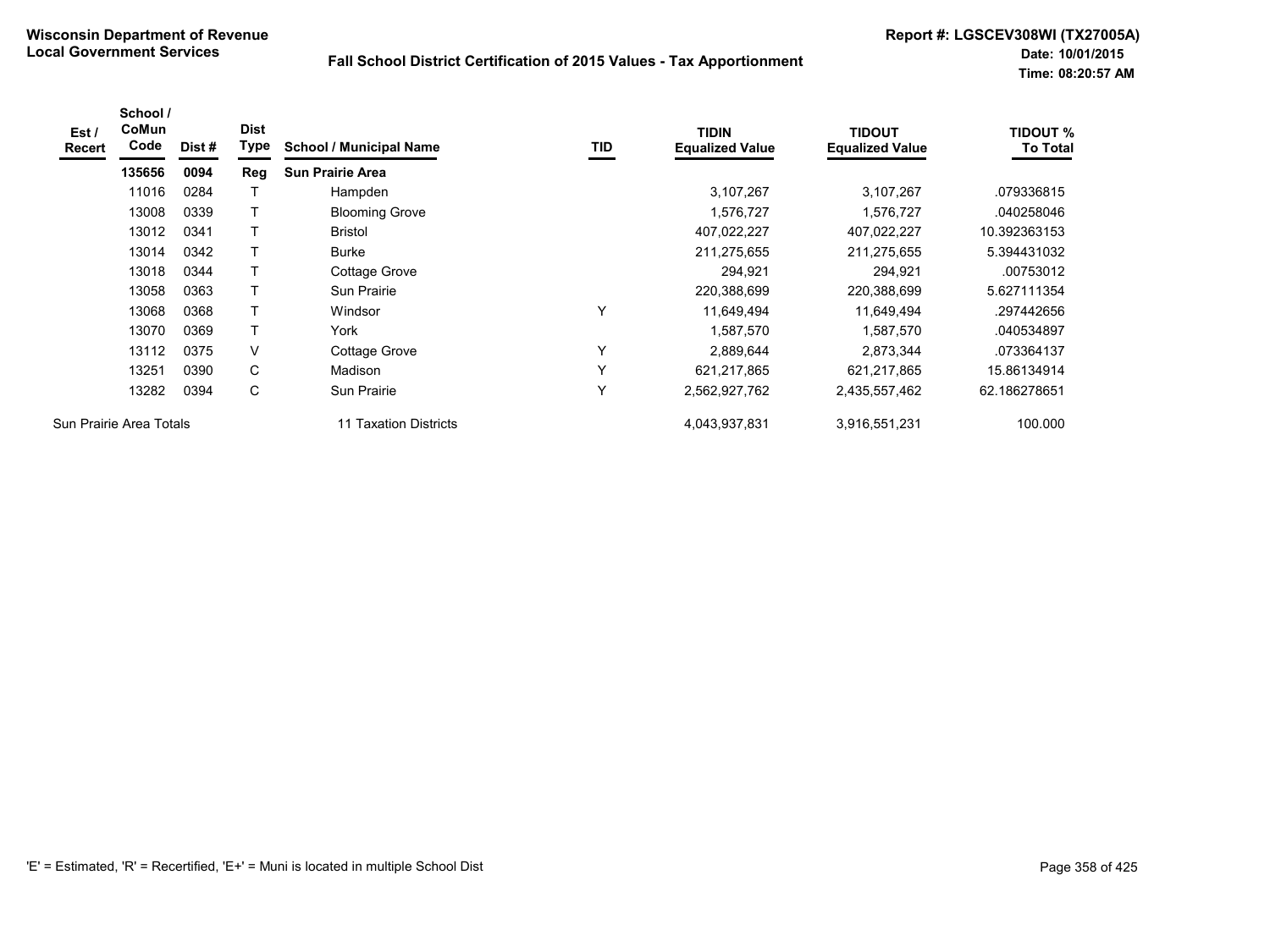| Est /<br>Recert        | School /<br><b>CoMun</b><br>Code | Dist # | <b>Dist</b><br>Type | <b>School / Municipal Name</b> | TID | <b>TIDIN</b><br><b>Equalized Value</b> | <b>TIDOUT</b><br><b>Equalized Value</b> | <b>TIDOUT %</b><br><b>To Total</b> |
|------------------------|----------------------------------|--------|---------------------|--------------------------------|-----|----------------------------------------|-----------------------------------------|------------------------------------|
|                        | 165663                           | 0113   | Reg                 | <b>Superior</b>                |     |                                        |                                         |                                    |
|                        | 16022                            | 0472   |                     | Oakland                        |     | 86.145.000                             | 86.145.000                              | 4.116743181                        |
|                        | 16024                            | 0473   |                     | Parkland                       |     | 77.699.700                             | 77.699.700                              | 3.713154683                        |
| E                      | 16028                            | 0475   |                     | Summit                         |     | 86,169,900                             | 86.169.900                              | 4.117933115                        |
|                        | 16030                            | 0476   |                     | Superior                       |     | 186,099,500                            | 186.099.500                             | 8.893422109                        |
|                        | 16165                            | 0479   | V                   | Oliver                         |     | 22.737.000                             | 22.737.000                              | 1.086567876                        |
|                        | 16182                            | 0482   | V                   | Superior                       |     | 48.014.700                             | 48.014.700                              | 2.294552079                        |
| E                      | 16281                            | 0483   | С                   | Superior                       | Y   | .630,578,600                           | 1,585,686,400                           | 75.777626957                       |
| <b>Superior Totals</b> |                                  |        |                     | 7 Taxation Districts           |     | 2,137,444,400                          | 2,092,552,200                           | 100.000                            |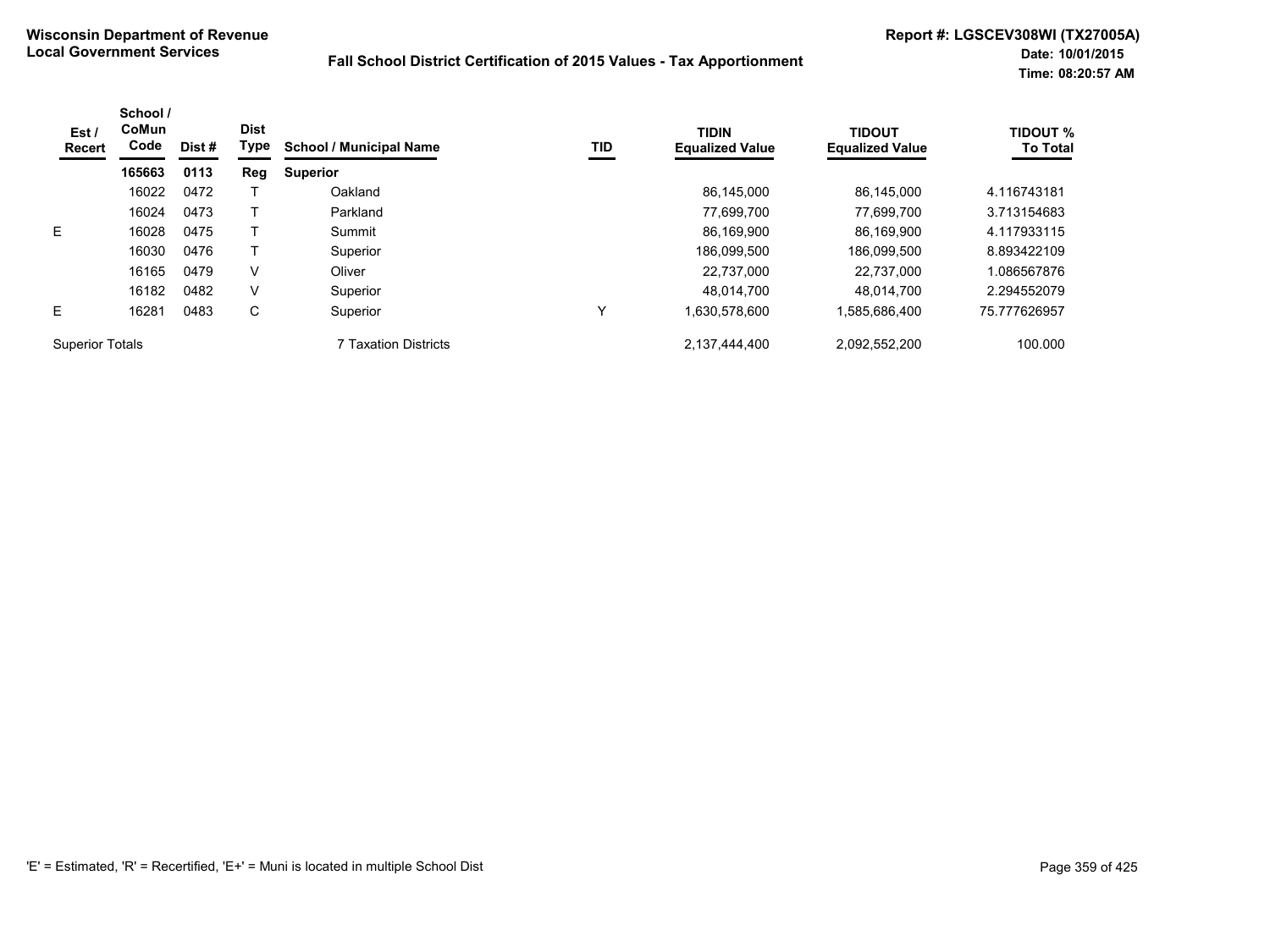| Est /<br><b>Recert</b> | School /<br>CoMun<br>Code | Dist # | <b>Dist</b><br>Type | <b>School / Municipal Name</b> | TID          | <b>TIDIN</b><br><b>Equalized Value</b> | <b>TIDOUT</b><br><b>Equalized Value</b> | <b>TIDOUT %</b><br><b>To Total</b> |
|------------------------|---------------------------|--------|---------------------|--------------------------------|--------------|----------------------------------------|-----------------------------------------|------------------------------------|
|                        | 425670                    | 0259   | Reg                 | <b>Suring</b>                  |              |                                        |                                         |                                    |
|                        | 42006                     | 1128   |                     | Bagley                         |              | 42,597,028                             | 42,597,028                              | 7.069482425                        |
|                        | 42010                     | 1130   |                     | Breed                          |              | 74,899,200                             | 74,899,200                              | 12.430411296                       |
|                        | 42014                     | 1132   |                     | Doty                           |              | 98,159,088                             | 98,159,088                              | 16.290665805                       |
| $E+$                   | 42018                     | 1134   |                     | How                            |              | 39,720,444                             | 39,720,444                              | 6.592079165                        |
| $E+$                   | 42026                     | 1139   |                     | Maple Valley                   |              | 34,002,424                             | 34,002,424                              | 5.643105873                        |
|                        | 42029                     | 1127   |                     | Mountain                       |              | 154,655,900                            | 154,655,900                             | 25.666982375                       |
|                        | 42036                     | 1144   |                     | Riverview                      |              | 136,620,319                            | 136,620,319                             | 22.673763626                       |
|                        | 42038                     | 1145   |                     | Spruce                         |              | 801.105                                | 801,105                                 | .132952884                         |
|                        | 42181                     | 1151   | v                   | Suring                         | $\checkmark$ | 22,241,800                             | 21,092,535                              | 3.500556552                        |
| <b>Suring Totals</b>   |                           |        |                     | 9 Taxation Districts           |              | 603.697.308                            | 602,548,043                             | 100.000                            |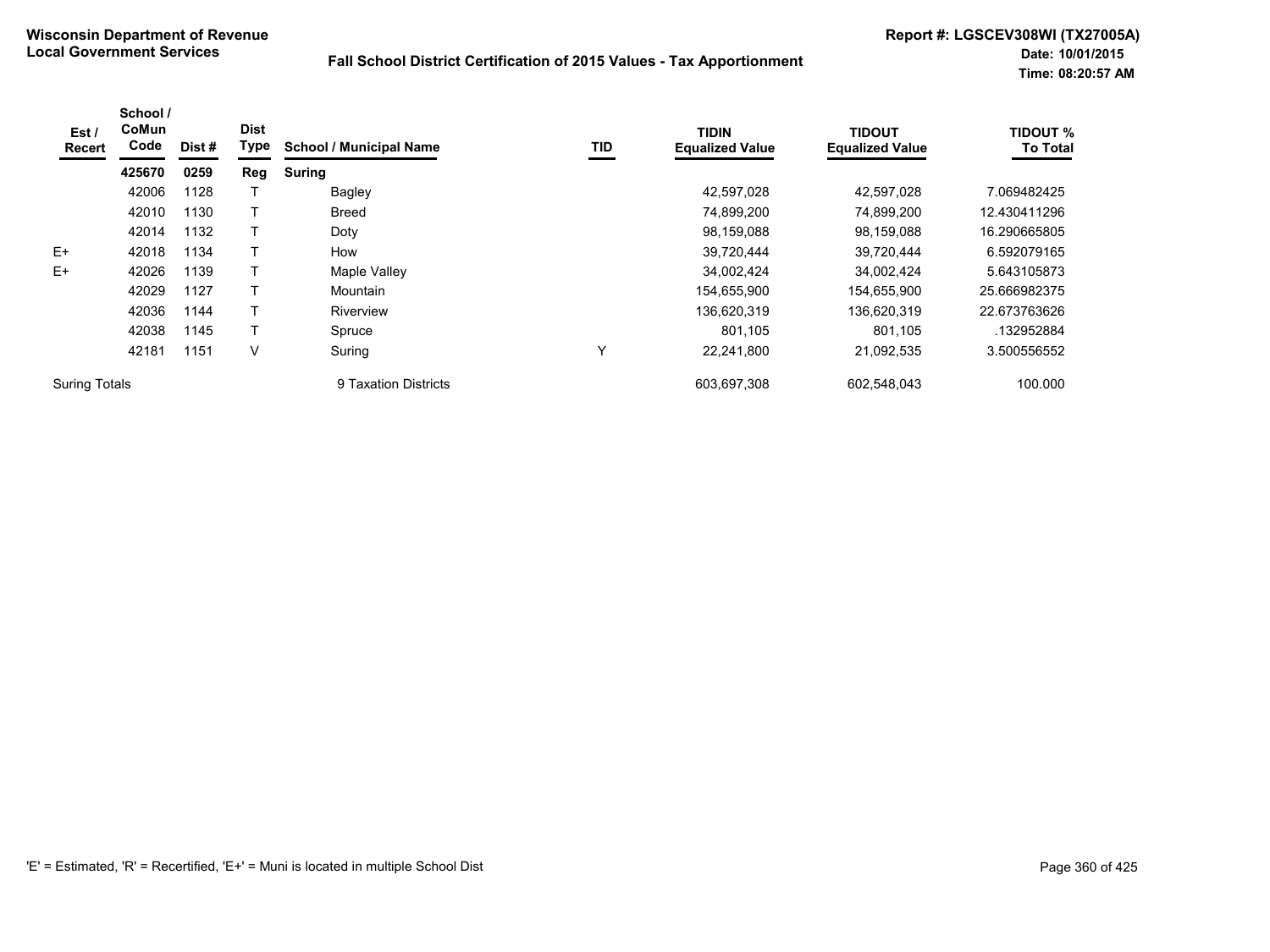| Est/<br><b>Recert</b> | School /<br><b>CoMun</b><br>Code<br>Dist # |      | Dist<br>Type | <b>School / Municipal Name</b> | TID | <b>TIDIN</b><br><b>Equalized Value</b> | <b>TIDOUT</b><br><b>Equalized Value</b> | <b>TIDOUT %</b><br><b>To Total</b> |
|-----------------------|--------------------------------------------|------|--------------|--------------------------------|-----|----------------------------------------|-----------------------------------------|------------------------------------|
|                       | 673510                                     | 0410 | <b>Elem</b>  | <b>Swallow</b>                 |     |                                        |                                         |                                    |
|                       | 67014                                      | 1814 |              | Merton                         |     | 345,226,166                            | 345,226,166                             | 44.564063782                       |
|                       | 67111                                      | 1824 | v            | Chenegua                       |     | 142,420,060                            | 142,420,060                             | 18.384517927                       |
|                       | 67136                                      | 1828 | v            | Hartland                       |     | 247.255.003                            | 247,255,003                             | 31.917301785                       |
|                       | 67152                                      | 1832 | v            | Merton                         |     | 39.772.660                             | 39,772,660                              | 5.134116506                        |
| <b>Swallow Totals</b> |                                            |      |              | 4 Taxation Districts           |     | 774.673.889                            | 774.673.889                             | 100.000                            |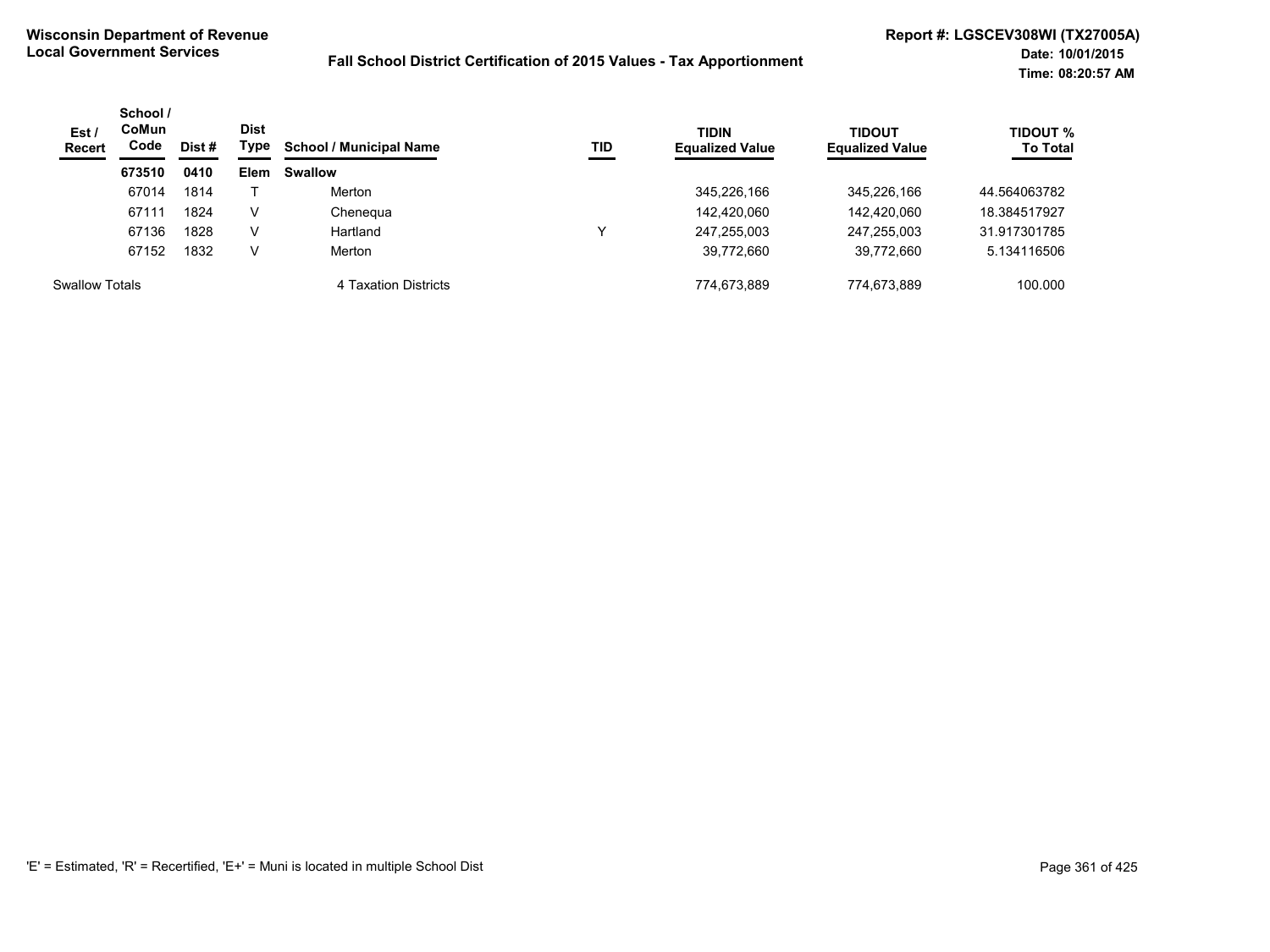| Est /<br>Recert     | School /<br>CoMun<br>Code | Dist # | <b>Dist</b><br><b>Type</b> | <b>School / Municipal Name</b> | TID | <b>TIDIN</b><br><b>Equalized Value</b> | <b>TIDOUT</b><br><b>Equalized Value</b> | <b>TIDOUT %</b><br><b>To Total</b> |
|---------------------|---------------------------|--------|----------------------------|--------------------------------|-----|----------------------------------------|-----------------------------------------|------------------------------------|
|                     | 105726                    | 0067   | Reg                        | <b>Thorp</b>                   |     |                                        |                                         |                                    |
|                     | 10004                     | 0232   |                            | <b>Butler</b>                  |     | 10,434,357                             | 10,434,357                              | 4.661333998                        |
|                     | 10024                     | 0242   |                            | Hixon                          |     | 2,259,108                              | 2,259,108                               | 1.009209952                        |
|                     | 10038                     | 0249   | Т                          | Mead                           |     | 5,192,866                              | 5,192,866                               | 2.319805891                        |
|                     | 10044                     | 0252   | T                          | Reseburg                       |     | 34,925,909                             | 34,925,909                              | 15.602430226                       |
| $E+$                | 10052                     | 0256   |                            | Thorp                          |     | 21,902,111                             | 21,902,111                              | 9.784316814                        |
|                     | 10062                     | 0261   | Т                          | Withee                         |     | 45,027,063                             | 45,027,063                              | 20.114912649                       |
|                     | 10064                     | 0262   | Т                          | Worden                         |     | 20, 157, 953                           | 20,157,953                              | 9.005150165                        |
|                     | 10286                     | 0275   | C                          | Thorp                          | Υ   | 88,566,100                             | 74,665,200                              | 33.355139684                       |
|                     | 60040                     | 1645   | Т                          | Roosevelt                      |     | 104.248                                | 104,248                                 | .046570646                         |
|                     | 60042                     | 1646   | Τ                          | Taft                           |     | 9,180,345                              | 9,180,345                               | 4.101129975                        |
| <b>Thorp Totals</b> |                           |        |                            | 10 Taxation Districts          |     | 237,750,060                            | 223,849,160                             | 100.000                            |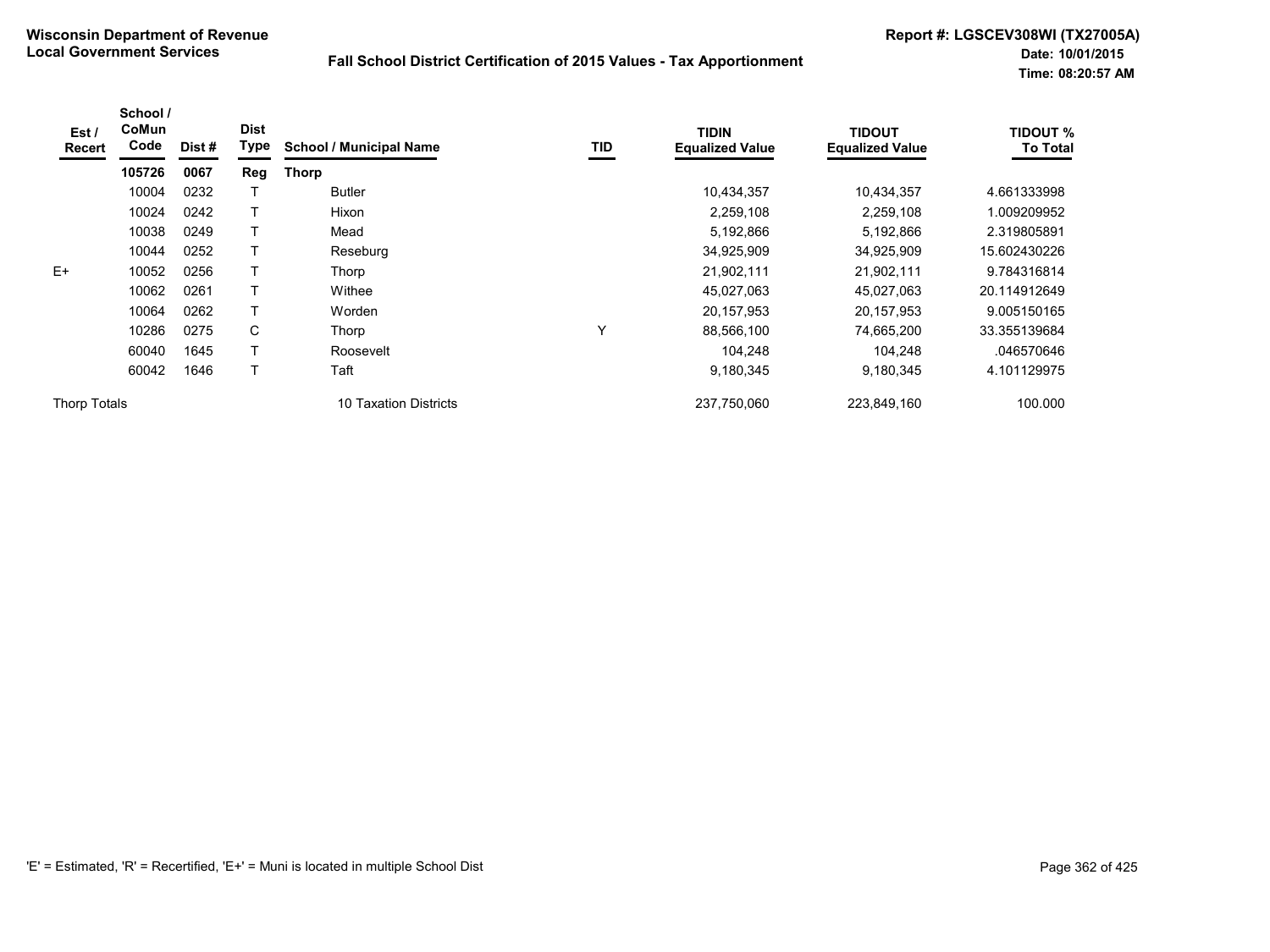| Est /<br>Recert    | School /<br>CoMun<br>Code | Dist # | <b>Dist</b><br>Type | <b>School / Municipal Name</b> | TID | <b>TIDIN</b><br><b>Equalized Value</b> | <b>TIDOUT</b><br><b>Equalized Value</b> | <b>TIDOUT %</b><br><b>To Total</b> |
|--------------------|---------------------------|--------|---------------------|--------------------------------|-----|----------------------------------------|-----------------------------------------|------------------------------------|
|                    | 435733                    | 0263   | Reg                 | <b>Three Lakes</b>             |     |                                        |                                         |                                    |
|                    | 21016                     | 0585   |                     | Hiles                          |     | 21,199,337                             | 21.199.337                              | 1.56323355                         |
|                    | 43018                     | 1164   |                     | Monico                         |     | 28,317,600                             | 28.317.600                              | 2.088132397                        |
|                    | 43026                     | 1168   |                     | Piehl                          |     | 16,016,300                             | 16,016,300                              | 1.181037761                        |
|                    | 43032                     | 1171   |                     | Stella                         |     | 2.198.970                              | 2.198.970                               | .162151471                         |
|                    | 43034                     | 1172   |                     | Sugar Camp                     |     | 364.829.500                            | 364,829,500                             | 26.902431643                       |
| E.                 | 43036                     | 1173   |                     | Three Lakes                    |     | 923.559.200                            | 923.559.200                             | 68.103013178                       |
| Three Lakes Totals |                           |        |                     | 6 Taxation Districts           |     | 1,356,120,907                          | 1,356,120,907                           | 100.000                            |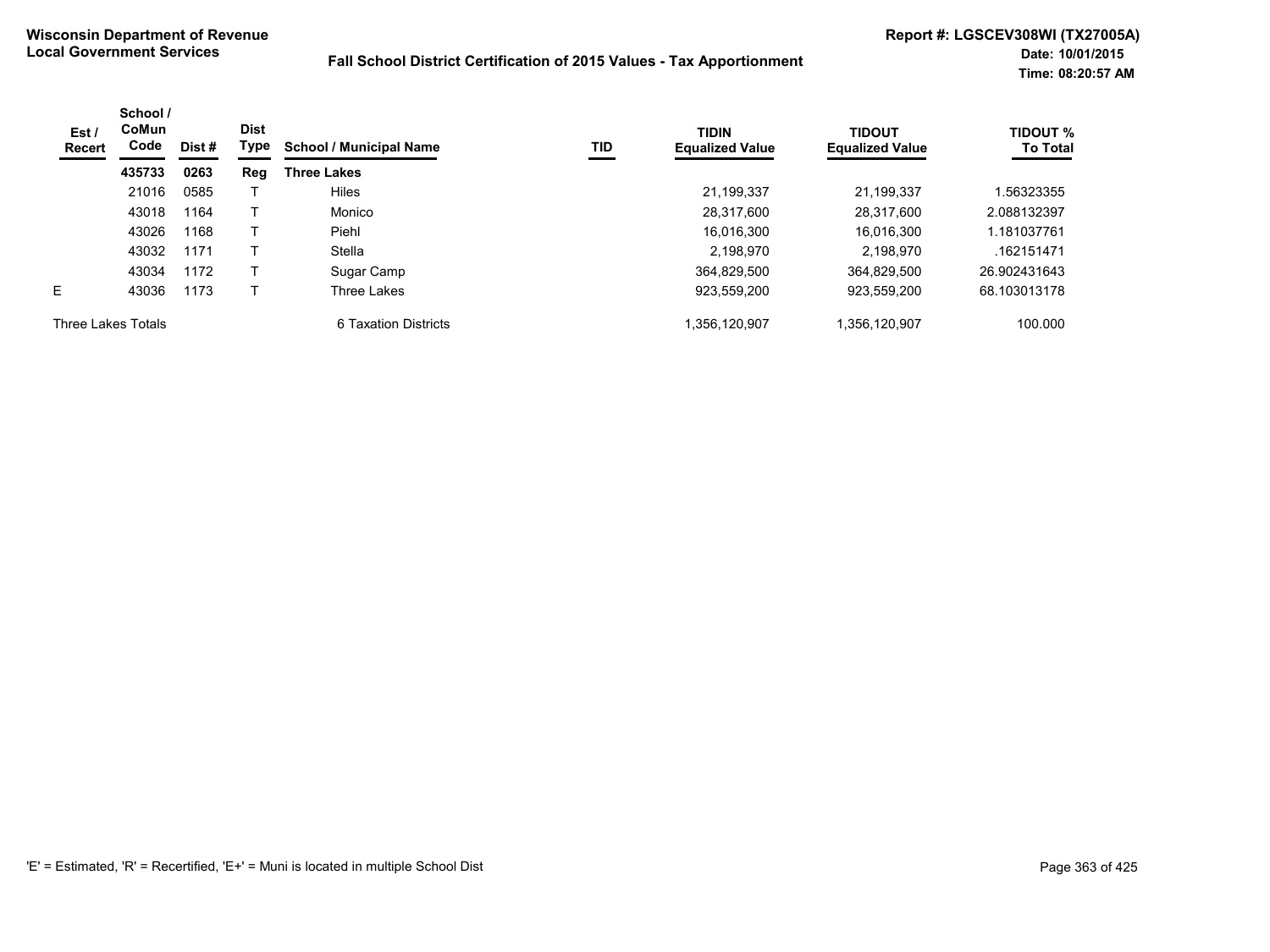| Est /<br><b>Recert</b> | School /<br><b>CoMun</b><br>Code | Dist # | <b>Dist</b><br>Type | <b>School / Municipal Name</b> | TID | <b>TIDIN</b><br><b>Equalized Value</b> | <b>TIDOUT</b><br><b>Equalized Value</b> | <b>TIDOUT %</b><br><b>To Total</b> |
|------------------------|----------------------------------|--------|---------------------|--------------------------------|-----|----------------------------------------|-----------------------------------------|------------------------------------|
|                        | 585740                           | 0344   | Reg                 | <b>Tigerton</b>                |     |                                        |                                         |                                    |
|                        | 58014                            | 1564   |                     | Fairbanks                      |     | 50.091.900                             | 50.091.900                              | 36.195321071                       |
|                        | 58016                            | 1565   |                     | Germania                       |     | 26,921,132                             | 26,921,132                              | 19.4526264                         |
|                        | 58018                            | 1566   |                     | Grant                          |     | 20,414,086                             | 20,414,086                              | 14.750776017                       |
|                        | 58032                            | 1573   |                     | Morris                         |     | 16.473.570                             | 16.473.570                              | 11.903444576                       |
|                        | 58042                            | 1578   |                     | Seneca                         |     | 4,387,967                              | 4,387,967                               | 3.170649834                        |
|                        | 58186                            | 1592   | V                   | Tigerton                       | v   | 19,700,300                             | 17.702.700                              | 12.791587269                       |
|                        | 68044                            | 1869   | Т                   | Wyoming                        |     | 2,401,947                              | 2,401,947                               | 1.735594834                        |
| <b>Tigerton Totals</b> |                                  |        |                     | 7 Taxation Districts           |     | 140,390,902                            | 138,393,302                             | 100.000                            |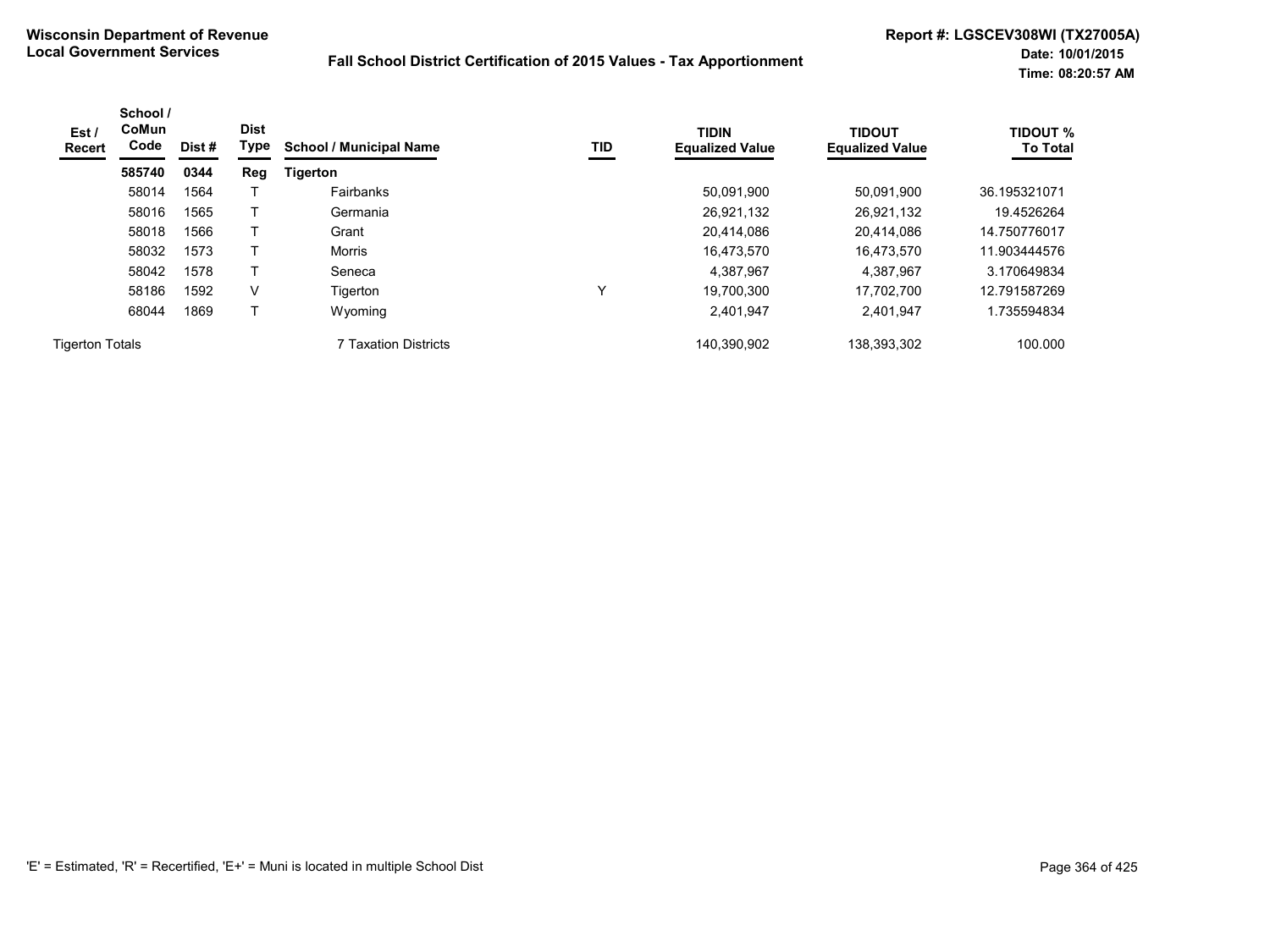| Est/<br>Recert    | School /<br>CoMun<br>Code | Dist# | <b>Dist</b><br><b>Type</b> | <b>School / Municipal Name</b> | TID | <b>TIDIN</b><br><b>Equalized Value</b> | <b>TIDOUT</b><br><b>Equalized Value</b> | <b>TIDOUT %</b><br><b>To Total</b> |
|-------------------|---------------------------|-------|----------------------------|--------------------------------|-----|----------------------------------------|-----------------------------------------|------------------------------------|
|                   | 415747                    | 0254  | Reg                        | <b>Tomah Area</b>              |     |                                        |                                         |                                    |
|                   | 27008                     | 0735  | T                          | <b>Bear Bluff</b>              |     | 29,203,700                             | 29,203,700                              | 1.887371466                        |
| $E+$              | 27028                     | 0745  | T.                         | Knapp                          |     | 17,190,908                             | 17,190,908                              | 1.111010907                        |
|                   | 29006                     | 0789  | T                          | Cutler                         |     | 6,679,089                              | 6,679,089                               | .431654961                         |
|                   | 29016                     | 0794  | T                          | Kingston                       |     | 3,742,600                              | 3,742,600                               | .241876079                         |
|                   | 29030                     | 0801  | T                          | Orange                         |     | 13,545,177                             | 13,545,177                              | .87539526                          |
| Ε                 | 29111                     | 0806  | V                          | Camp Douglas                   | Υ   | 20,762,500                             | 17,426,600                              | 1.126243167                        |
|                   | 41002                     | 1091  | Τ                          | Adrian                         |     | 50,026,967                             | 50,026,967                              | 3.233133816                        |
|                   | 41006                     | 1093  | T                          | <b>Byron</b>                   |     | 121,748,900                            | 121,748,900                             | 7.868365989                        |
|                   | 41008                     | 1094  | T                          | Clifton                        |     | 14,803,602                             | 14,803,602                              | .956724525                         |
|                   | 41012                     | 1096  | $\top$                     | Grant                          |     | 39,084,400                             | 39,084,400                              | 2.525939566                        |
|                   | 41014                     | 1097  | $\top$                     | Greenfield                     |     | 135,295,869                            | 135,295,869                             | 8.743877063                        |
|                   | 41020                     | 1100  | T                          | La Grange                      |     | 142,998,800                            | 142,998,800                             | 9.2417007                          |
|                   | 41024                     | 1102  | Τ                          | Lincoln                        |     | 73,357,500                             | 73,357,500                              | 4.740935302                        |
|                   | 41030                     | 1105  | T                          | Oakdale                        |     | 89,395,719                             | 89,395,719                              | 5.777450432                        |
|                   | 41034                     | 1107  | T                          | Ridgeville                     |     | 6,010,766                              | 6,010,766                               | .388462703                         |
|                   | 41036                     | 1108  | T                          | Scott                          |     | 12,536,500                             | 12,536,500                              | .810206665                         |
|                   | 41042                     | 1111  | T.                         | Tomah                          |     | 107,967,400                            | 107,967,400                             | 6.977697688                        |
|                   | 41048                     | 1114  | T                          | Wilton                         |     | 6,446,566                              | 6,446,566                               | .416627507                         |
|                   | 41165                     | 1119  | V                          | Oakdale                        | Υ   | 21,062,200                             | 14,341,000                              | .926827566                         |
|                   | 41185                     | 1120  | V                          | Warrens                        | Y   | 57,047,800                             | 16,526,400                              | 1.068065204                        |
|                   | 41192                     | 1122  | V                          | Wyeville                       |     | 5,215,100                              | 5,215,100                               | .337040544                         |
|                   | 41286                     | 1124  | C                          | Tomah                          |     | 623,777,700                            | 623,777,700                             | 40.313392888                       |
| Tomah Area Totals |                           |       |                            | 22 Taxation Districts          |     | 1,597,899,763                          | 1,547,321,263                           | 100.000                            |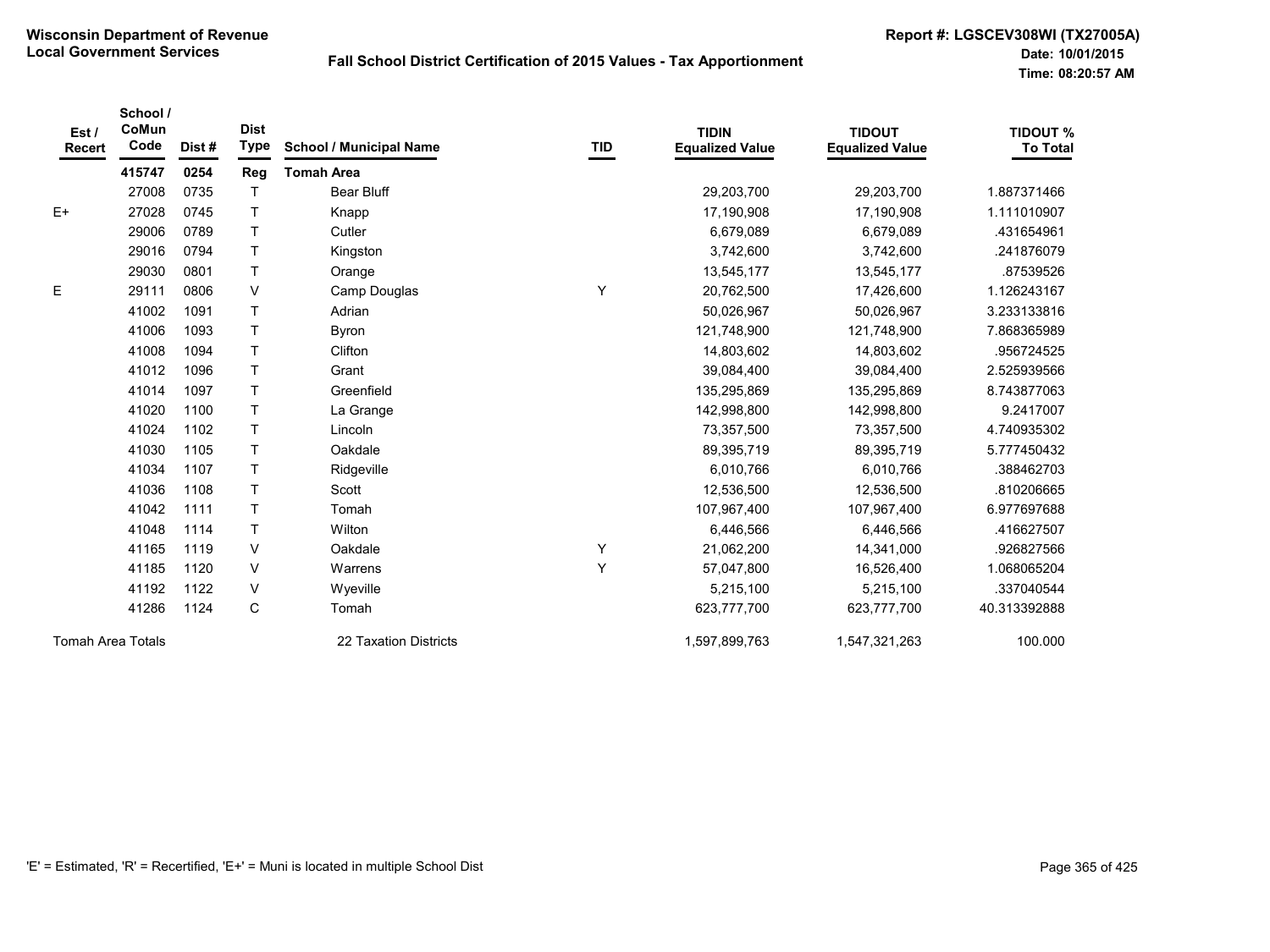| Est/<br><b>Recert</b>  | School /<br>CoMun<br>Code | Dist # | <b>Dist</b><br>Type | <b>School / Municipal Name</b>  | TID | <b>TIDIN</b><br><b>Equalized Value</b> | <b>TIDOUT</b><br><b>Equalized Value</b> | <b>TIDOUT %</b><br><b>To Total</b> |
|------------------------|---------------------------|--------|---------------------|---------------------------------|-----|----------------------------------------|-----------------------------------------|------------------------------------|
|                        | 355754                    | 0208   | Reg                 | Tomahawk                        |     |                                        |                                         |                                    |
|                        | 35002                     | 0913   |                     | <b>Birch</b>                    |     | 154,998                                | 154,998                                 | .011125045                         |
|                        | 35004                     | 0914   |                     | <b>Bradley</b>                  |     | 432,298,900                            | 432,298,900                             | 31.028431502                       |
| $E+$                   | 35010                     | 0917   |                     | Harrison                        |     | 114,988,234                            | 114,988,234                             | 8.25332783                         |
|                        | 35012                     | 0918   |                     | King                            |     | 156,838,300                            | 156,838,300                             | 11.257133545                       |
|                        | 35018                     | 0921   |                     | <b>Rock Falls</b>               |     | 14,836,350                             | 14,836,350                              | 1.064885129                        |
|                        | 35026                     | 0925   |                     | Skanawan                        |     | 50,607,300                             | 50,607,300                              | 3.63235979                         |
|                        | 35030                     | 0927   | т                   | Tomahawk                        |     | 68,129,000                             | 68,129,000                              | 4.88998702                         |
|                        | 35032                     | 0928   |                     | Wilson                          |     | 64,312,000                             | 64,312,000                              | 4.616020274                        |
|                        | 35286                     | 0930   | C                   | Tomahawk                        | Υ   | 224,948,700                            | 206,628,400                             | 14.830838468                       |
|                        | 43012                     | 1161   |                     | Little Rice                     |     | 70,664,700                             | 70,664,700                              | 5.071987931                        |
| E.                     | 43022                     | 1166   |                     | <b>Nokomis</b>                  |     | 213,776,600                            | 213,776,600                             | 15.343903466                       |
| <b>Tomahawk Totals</b> |                           |        |                     | <b>Taxation Districts</b><br>11 |     | 1,411,555,082                          | ,393,234,782                            | 100.000                            |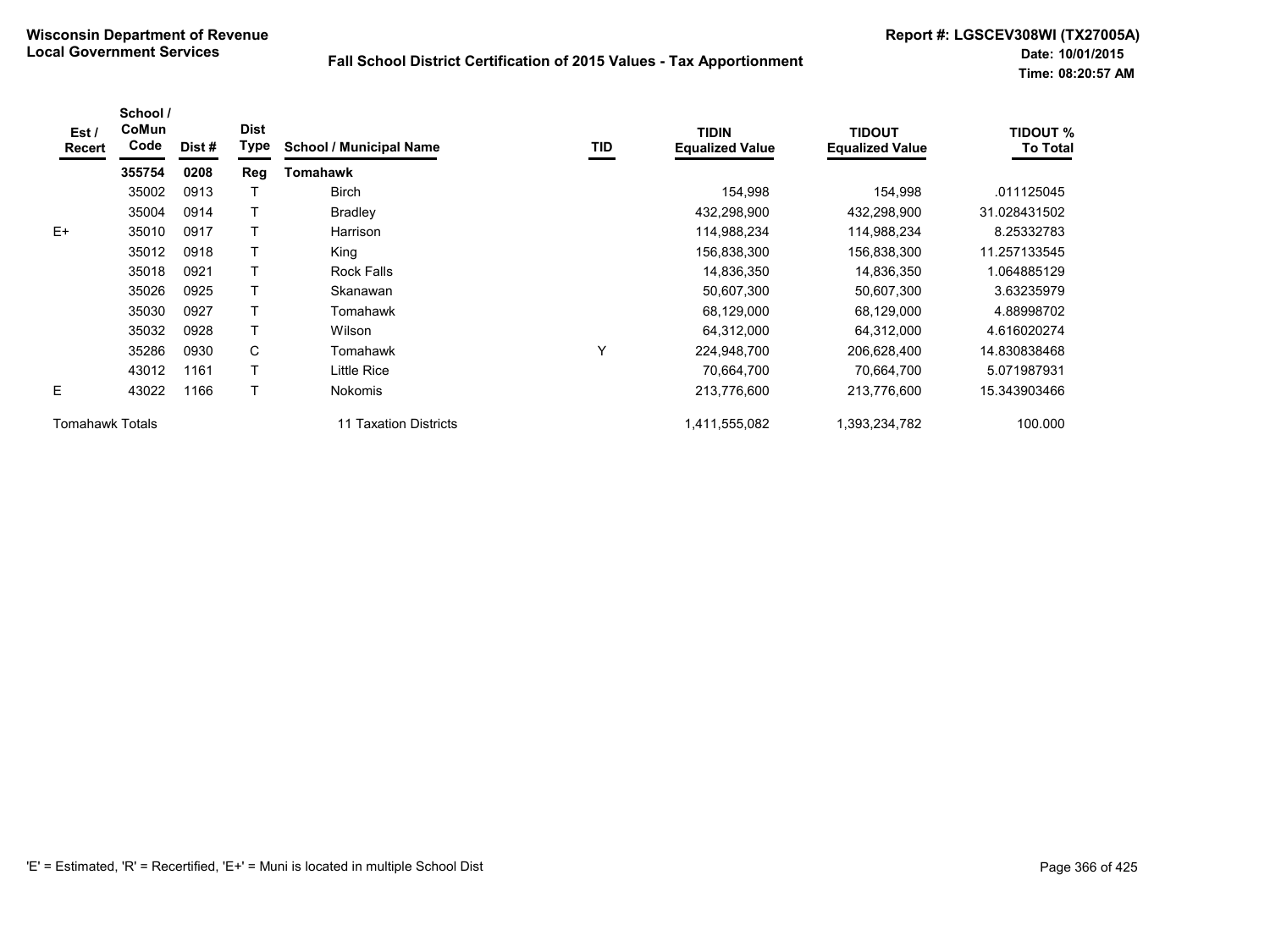| Est/<br>Recert                  | School /<br><b>CoMun</b><br>Code | Dist # | <b>Dist</b><br>Type | <b>School / Municipal Name</b>  | TID | <b>TIDIN</b><br><b>Equalized Value</b> | <b>TIDOUT</b><br><b>Equalized Value</b> | <b>TIDOUT %</b><br><b>To Total</b> |
|---------------------------------|----------------------------------|--------|---------------------|---------------------------------|-----|----------------------------------------|-----------------------------------------|------------------------------------|
|                                 | 490126                           | 0295   | Reg                 | <b>Tomorrow River (Amherst)</b> |     |                                        |                                         |                                    |
|                                 | 49006                            | 1305   |                     | Amherst                         |     | 123,900,922                            | 123,900,922                             | 30.620778984                       |
|                                 | 49010                            | 1307   |                     | Buena Vista                     |     | 16,904,970                             | 16.904.970                              | 4.177881341                        |
|                                 | 49022                            | 1313   |                     | Lanark                          |     | 71.172.486                             | 71.172.486                              | 17.589513689                       |
|                                 | 49026                            | 1315   |                     | New Hope                        |     | 40,334,083                             | 40,334,083                              | 9.968134386                        |
|                                 | 49034                            | 1319   |                     | Stockton                        |     | 54,879,948                             | 54,879,948                              | 13.562988323                       |
| E.                              | 49102                            | 1321   | V                   | Amherst                         | v   | 63,825,900                             | 58,364,800                              | 14.424231978                       |
|                                 | 49103                            | 1322   | V                   | Amherst Junction                |     | 28.808.800                             | 28.808.800                              | 7.119784771                        |
|                                 | 49161                            | 1325   | V                   | Nelsonville                     |     | 10,264,200                             | 10.264.200                              | 2.536686528                        |
| Tomorrow River (Amherst) Totals |                                  |        |                     | 8 Taxation Districts            |     | 410,091,309                            | 404,630,209                             | 100.000                            |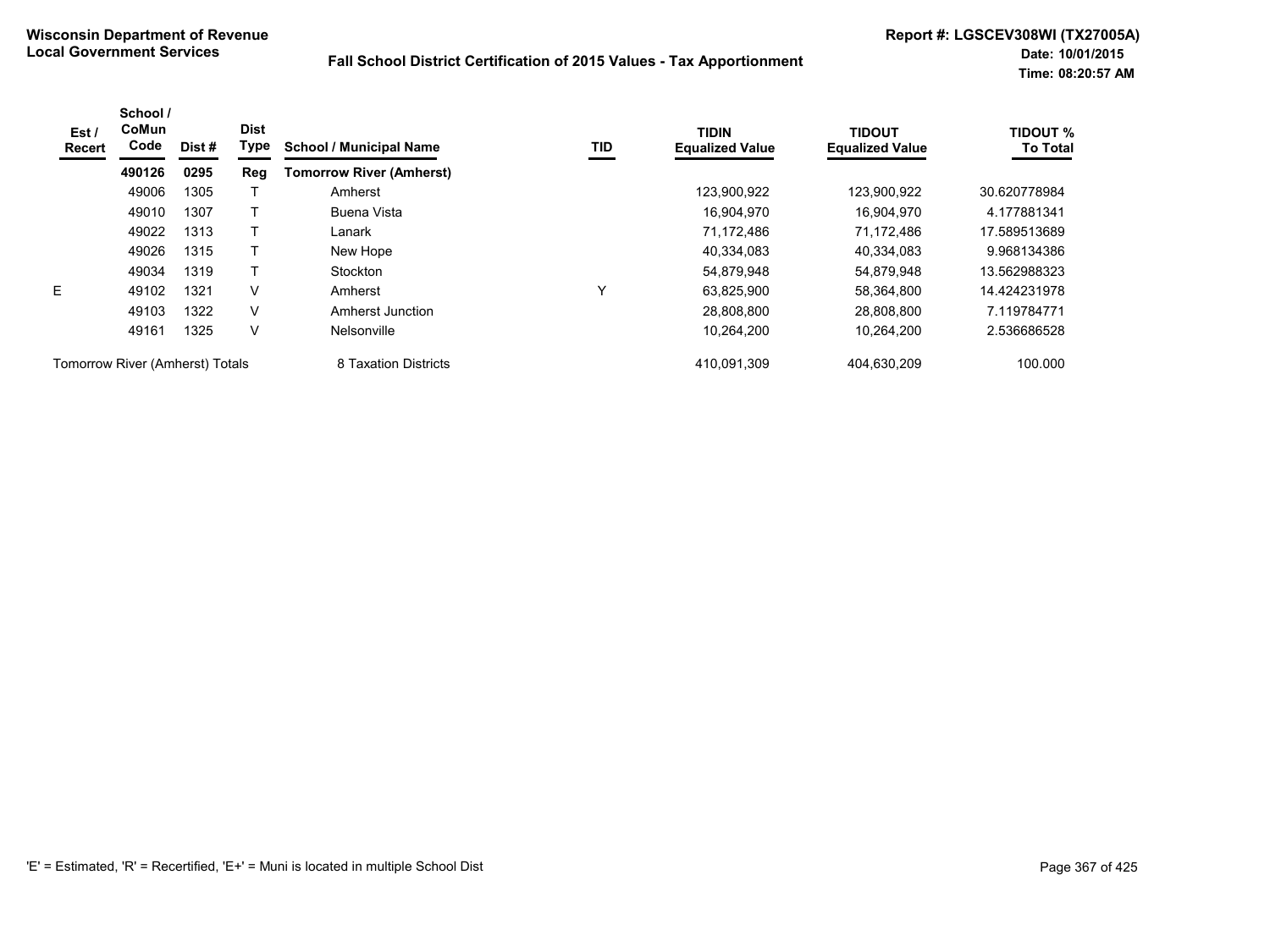| Est/<br><b>Recert</b>                    | School /<br>CoMun<br>Code | Dist # | <b>Dist</b><br>Type | <b>School / Municipal Name</b>    | TID | <b>TIDIN</b><br><b>Equalized Value</b> | <b>TIDOUT</b><br><b>Equalized Value</b> | TIDOUT %<br><b>To Total</b> |
|------------------------------------------|---------------------------|--------|---------------------|-----------------------------------|-----|----------------------------------------|-----------------------------------------|-----------------------------|
|                                          | 305780                    | 0184   | Elem                | <b>Trevor-Wilmot Consolidated</b> |     |                                        |                                         |                             |
|                                          | 30010                     | 0819   |                     | Randall                           |     | 21.624.766                             | 21.624.766                              | 7.225796508                 |
|                                          | 30012                     | 0820   |                     | Salem                             |     | 276,660,130                            | 276,660,130                             | 92.444459346                |
| $E+$                                     | 30186                     | 0827   |                     | Twin Lakes                        | v   | 986.831                                | 986.831                                 | .329744146                  |
| <b>Trevor-Wilmot Consolidated Totals</b> |                           |        |                     | 3 Taxation Districts              |     | 299.271.727                            | 299.271.727                             | 100.000                     |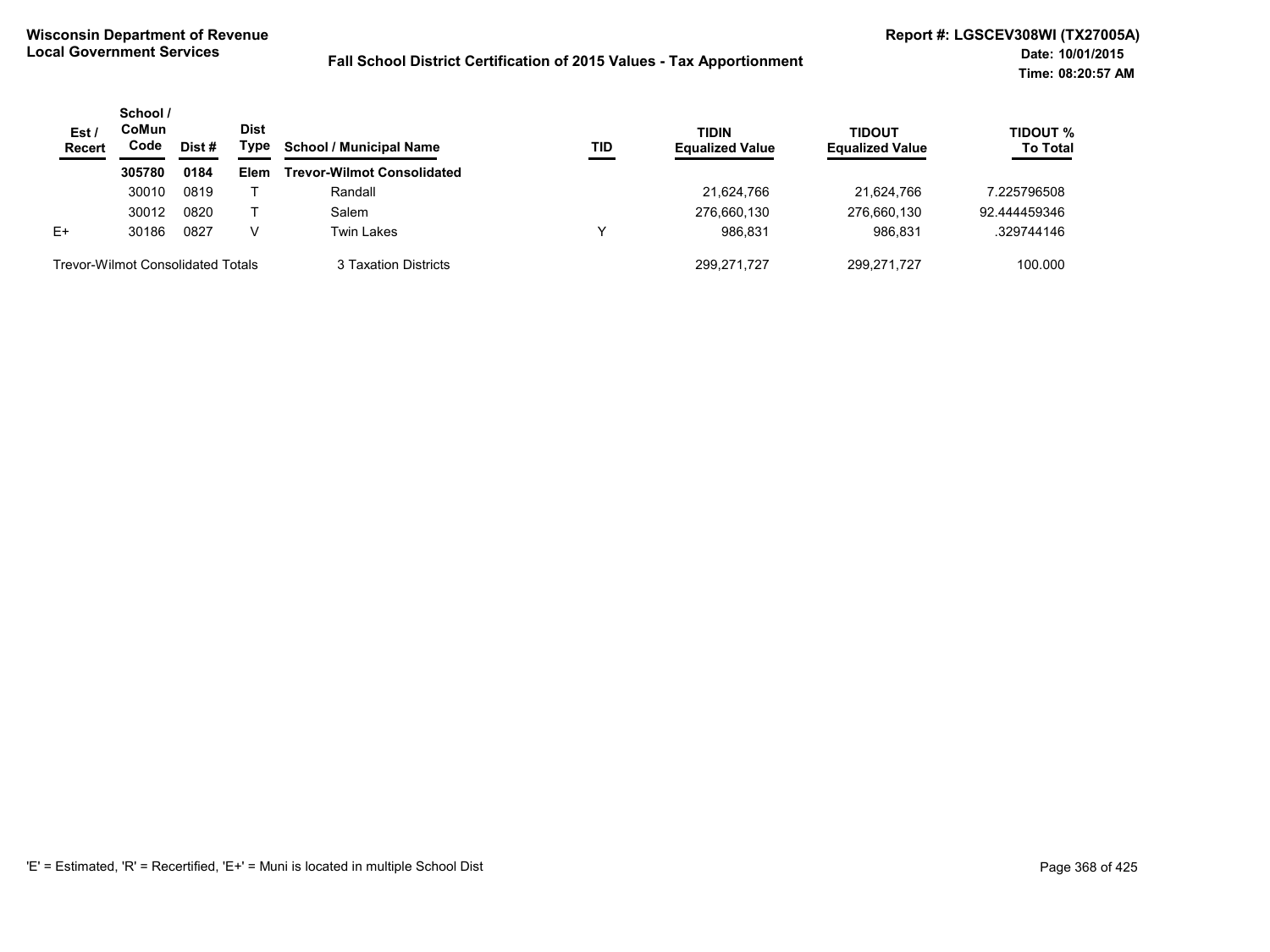| Est/<br>Recert | School /<br>CoMun<br>Code           | Dist # | <b>Dist</b><br>Type | <b>School / Municipal Name</b>      | TID | <b>TIDIN</b><br><b>Equalized Value</b> | <b>TIDOUT</b><br><b>Equalized Value</b> | <b>TIDOUT %</b><br><b>To Total</b> |
|----------------|-------------------------------------|--------|---------------------|-------------------------------------|-----|----------------------------------------|-----------------------------------------|------------------------------------|
|                | 694375                              | 0429   | Reg                 | <b>Tri-County Area (Plainfield)</b> |     |                                        |                                         |                                    |
|                | 01006                               | 0003   |                     | Colburn                             |     | 102,929                                | 102,929                                 | .029212652                         |
|                | 01014                               | 0007   |                     | Leola                               |     | 37,292,000                             | 37,292,000                              | 10.583977636                       |
|                | 01030                               | 0015   |                     | Rome                                |     | 209,068                                | 209,068                                 | .059336347                         |
|                | 49004                               | 1304   |                     | Almond                              |     | 13,445,269                             | 13,445,269                              | 3.81595051                         |
|                | 49010                               | 1307   |                     | Buena Vista                         |     | 164,094                                | 164,094                                 | .046572113                         |
|                | 49018                               | 1311   |                     | Grant                               |     | 13,925,536                             | 13,925,536                              | 3.952256827                        |
| $E+$           | 49028                               | 1316   |                     | Pine Grove                          |     | 20,812,167                             | 20,812,167                              | 5.906776523                        |
|                | 69010                               | 1887   |                     | Deerfield                           |     | 39,982,629                             | 39,982,629                              | 11.347614801                       |
|                | 69012                               | 1888   |                     | Hancock                             |     | 72,461,700                             | 72,461,700                              | 20.565617619                       |
|                | 69020                               | 1892   | T                   | Oasis                               |     | 52,526,721                             | 52,526,721                              | 14.907799001                       |
|                | 69022                               | 1893   | T                   | Plainfield                          |     | 45,783,300                             | 45,783,300                              | 12.993924254                       |
|                | 69028                               | 1896   | T                   | Rose                                |     | 7,217,491                              | 7,217,491                               | 2.048422271                        |
|                | 69136                               | 1902   | V                   | Hancock                             |     | 15,622,100                             | 15,622,100                              | 4.433764803                        |
|                | 69171                               | 1904   | V                   | Plainfield                          |     | 32,798,900                             | 32,798,900                              | 9.308774645                        |
|                | Tri-County Area (Plainfield) Totals |        |                     | 14 Taxation Districts               |     | 352,343,904                            | 352,343,904                             | 100.000                            |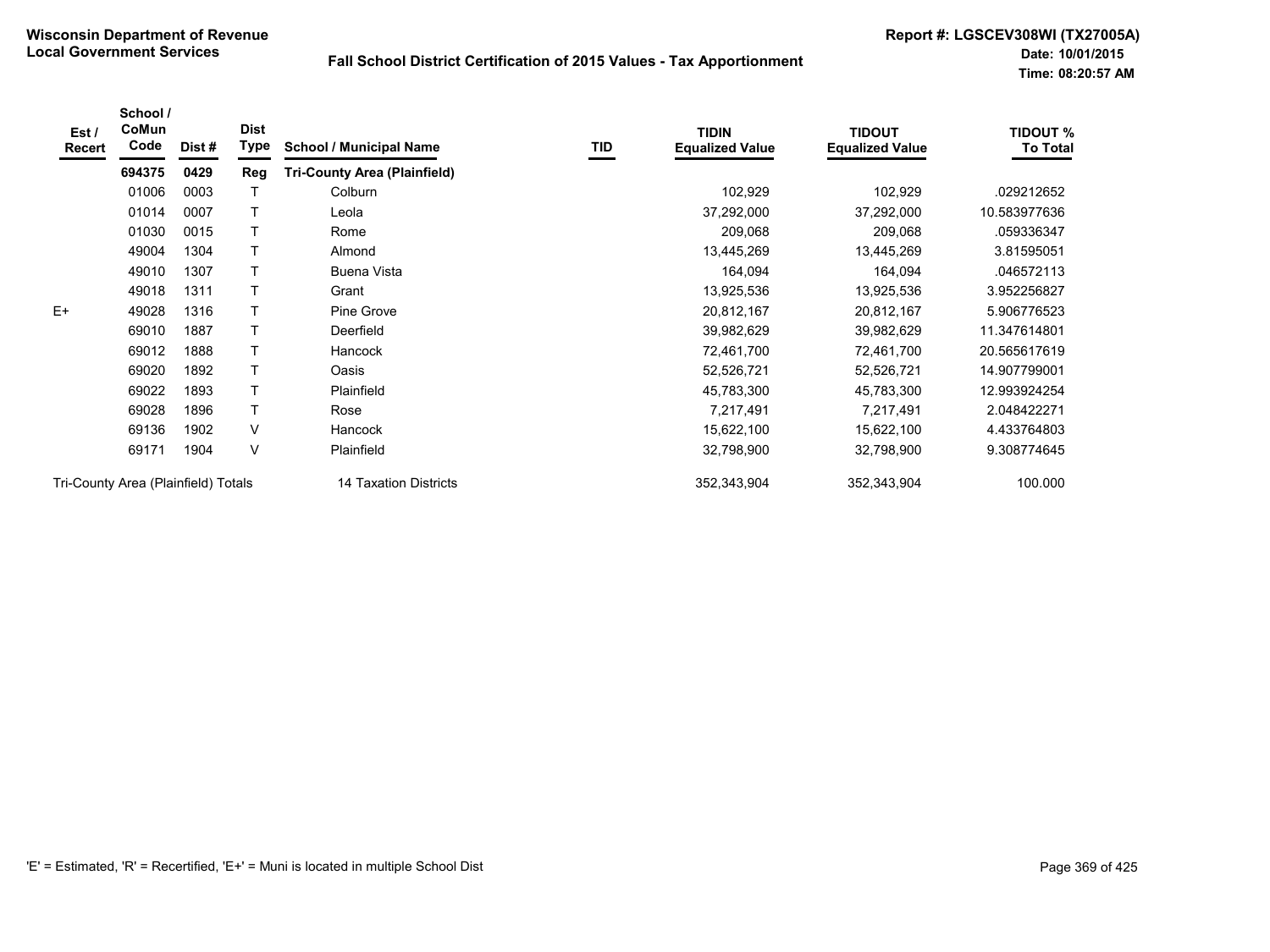| Est /<br>Recert           | School /<br>CoMun<br>Code | Dist # | <b>Dist</b><br>Type | <b>School / Municipal Name</b> | TID | <b>TIDIN</b><br><b>Equalized Value</b> | <b>TIDOUT</b><br><b>Equalized Value</b> | <b>TIDOUT %</b><br><b>To Total</b> |
|---------------------------|---------------------------|--------|---------------------|--------------------------------|-----|----------------------------------------|-----------------------------------------|------------------------------------|
|                           | 035810                    | 0028   | Reg                 | <b>Turtle Lake</b>             |     |                                        |                                         |                                    |
|                           | 03002                     | 0039   |                     | Almena                         |     | 132,586,458                            | 132,586,458                             | 30.735380273                       |
|                           | 03004                     | 0040   |                     | Arland                         |     | 2,502,488                              | 2,502,488                               | .580111434                         |
|                           | 03014                     | 0045   |                     | Clinton                        |     | 3,971,021                              | 3,971,021                               | .920537756                         |
|                           | 03016                     | 0046   |                     | <b>Crystal Lake</b>            |     | 19,600,337                             | 19,600,337                              | 4.543630023                        |
|                           | 03048                     | 0062   |                     | Turtle Lake                    |     | 31,165,727                             | 31, 165, 727                            | 7.224647866                        |
| E                         | 03186                     | 0070   | V                   | Turtle Lake                    | Y   | 53,448,800                             | 53,445,100                              | 12.389315598                       |
|                           | 48008                     | 1269   |                     | Beaver                         |     | 88,496,087                             | 88,496,087                              | 20.514620631                       |
|                           | 48016                     | 1273   |                     | Clayton                        |     | 903,251                                | 903,251                                 | .209386112                         |
|                           | 48028                     | 1279   |                     | Johnstown                      |     | 90,961,599                             | 90,961,599                              | 21.086160515                       |
| E.                        | 48168                     | 1299   | V                   | Turtle Lake                    |     | 39,828,400                             | 7,748,500                               | 1.796209791                        |
| <b>Turtle Lake Totals</b> |                           |        |                     | 10 Taxation Districts          |     | 463,464,168                            | 431,380,568                             | 100.000                            |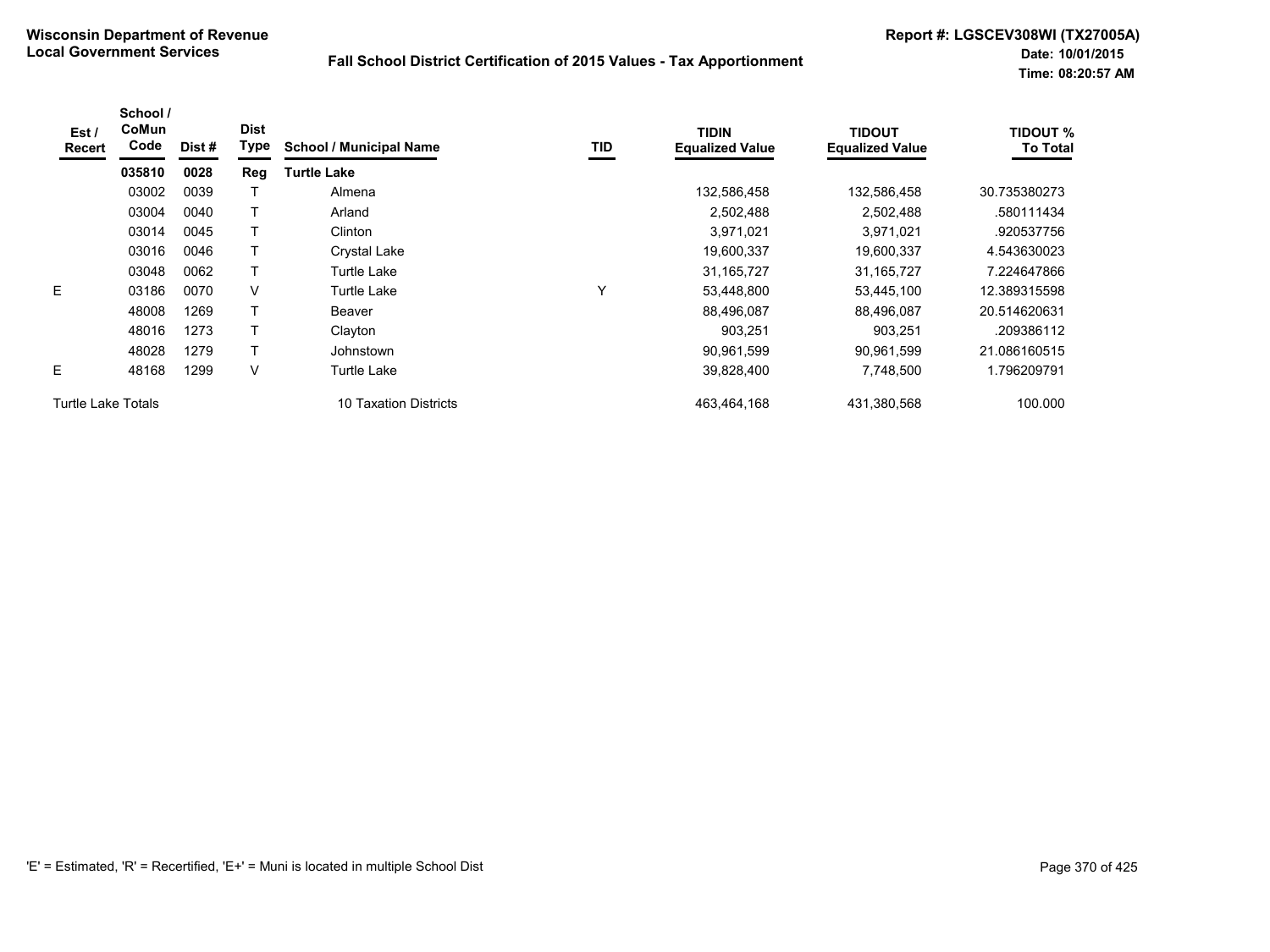| Est<br>Recert        | School /<br>CoMun<br>Code | Dist # | <b>Dist</b><br>Type | <b>School / Municipal Name</b> | TID | <b>TIDIN</b><br><b>Equalized Value</b> | TIDOUT<br><b>Equalized Value</b> | TIDOUT %<br><b>To Total</b> |
|----------------------|---------------------------|--------|---------------------|--------------------------------|-----|----------------------------------------|----------------------------------|-----------------------------|
|                      | 305817                    | 0186   | Elem                | Twin Lakes #4                  |     |                                        |                                  |                             |
| $E+$                 | 30186                     | 0827   |                     | <b>Twin Lakes</b>              |     | 483,610,171                            | 483,610,171                      | 100                         |
| Twin Lakes #4 Totals |                           |        |                     | Taxation Districts             |     | 483,610,171                            | 483.610.171                      | 100.000                     |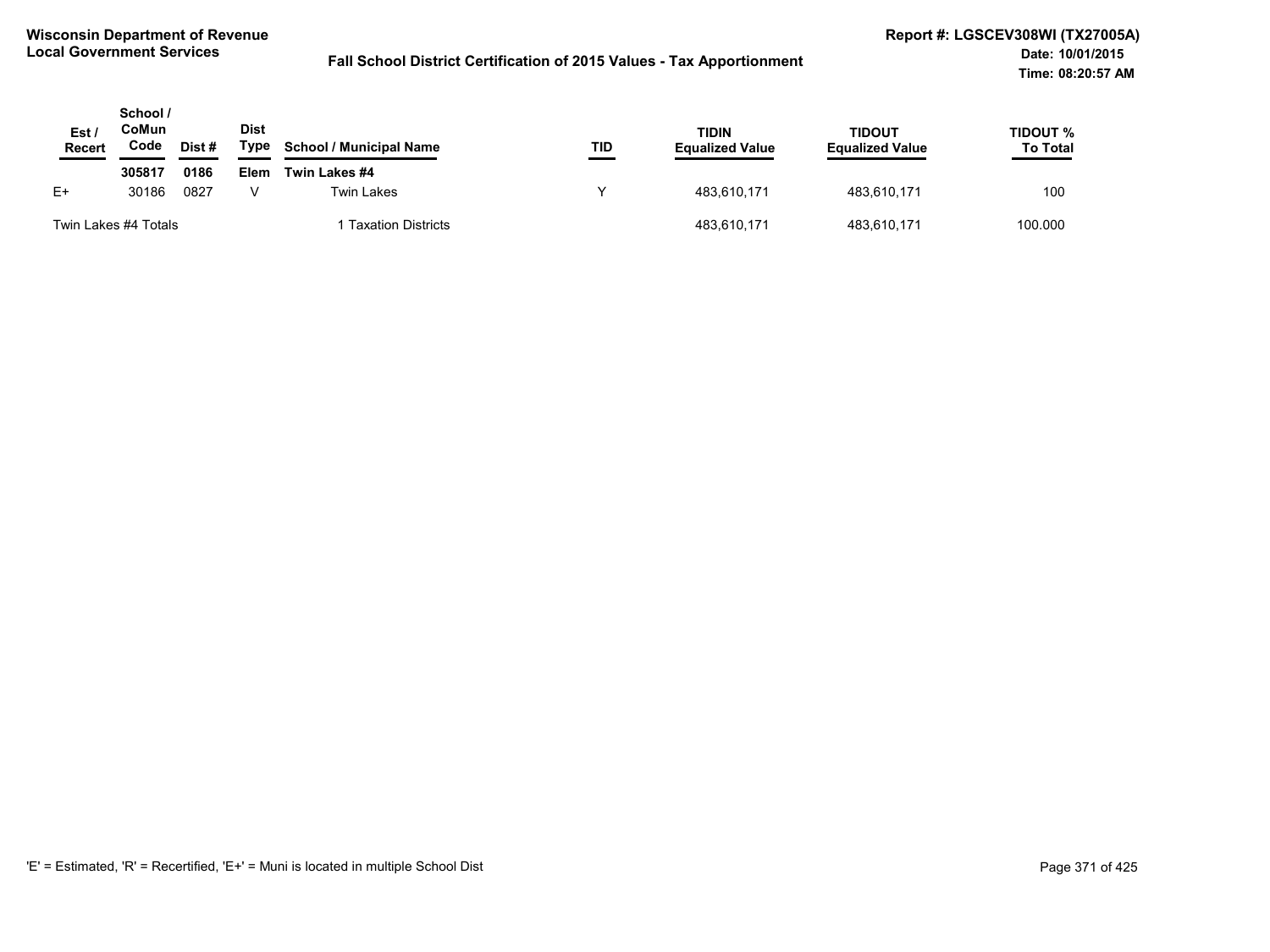| Est/<br>Recert           | School /<br>CoMun<br>Code | Dist # | <b>Dist</b><br>Type | <b>School / Municipal Name</b> | TID | TIDIN<br><b>Equalized Value</b> | <b>TIDOUT</b><br><b>Equalized Value</b> | TIDOUT %<br><b>To Total</b> |
|--------------------------|---------------------------|--------|---------------------|--------------------------------|-----|---------------------------------|-----------------------------------------|-----------------------------|
|                          | 365824                    | 0213   | Reg                 | <b>Two Rivers</b>              |     |                                 |                                         |                             |
|                          | 36036                     | 0949   |                     | <b>Two Rivers</b>              |     | 93,404,600                      | 93.404.600                              | 16.962127626                |
| E+                       | 36286                     | 0961   | C.                  | <b>Two Rivers</b>              | v   | 482.824.589                     | 457.260.989                             | 83.037872374                |
| <b>Two Rivers Totals</b> |                           |        |                     | 2 Taxation Districts           |     | 576,229,189                     | 550,665,589                             | 100.000                     |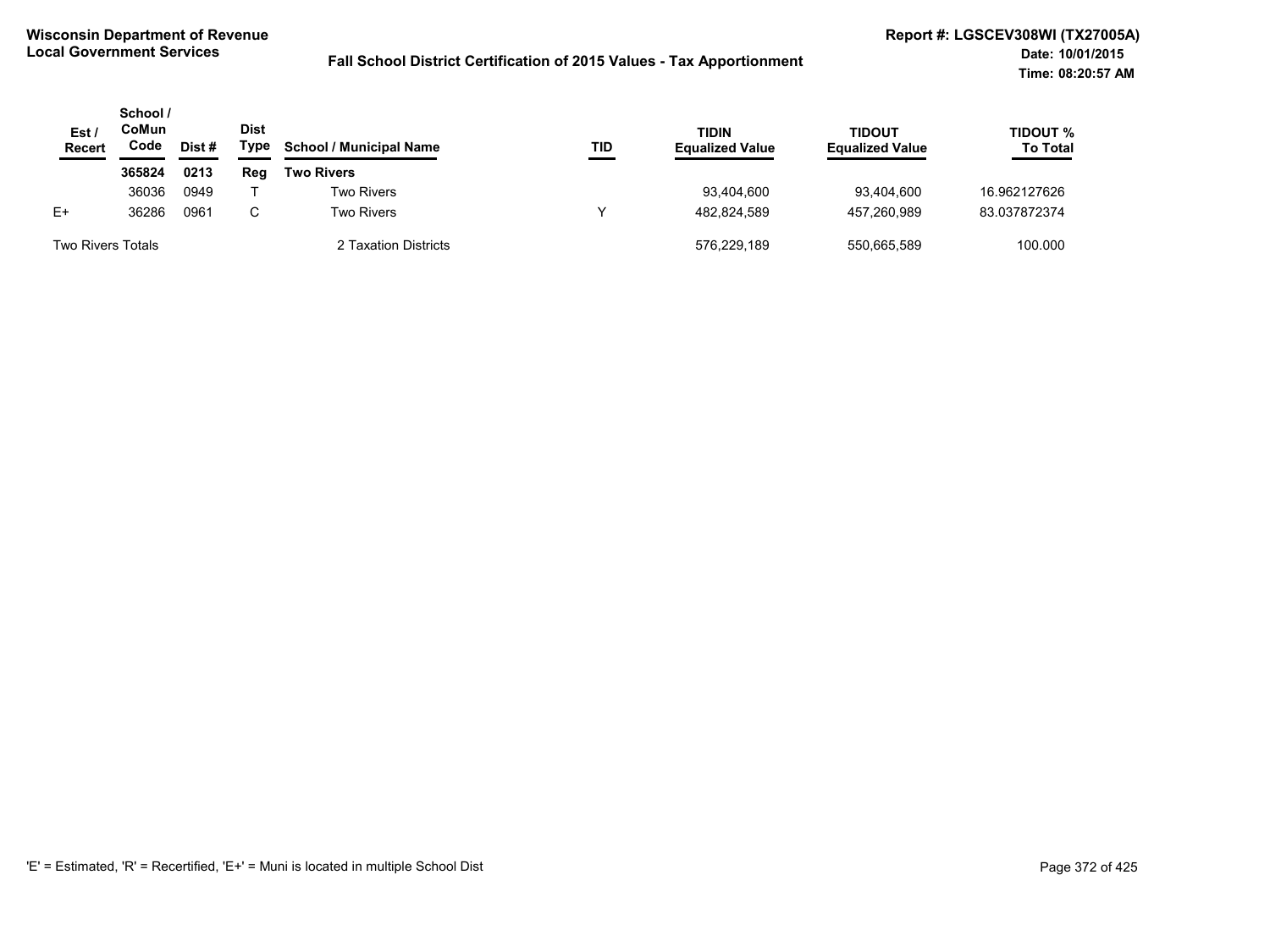| Est/<br><b>Recert</b> | School /<br><b>CoMun</b><br>Code | Dist # | <b>Dist</b><br>Type | <b>School / Municipal Name</b><br>TID | <b>TIDIN</b><br><b>Equalized Value</b> | <b>TIDOUT</b><br><b>Equalized Value</b> | <b>TIDOUT %</b><br><b>To Total</b> |              |
|-----------------------|----------------------------------|--------|---------------------|---------------------------------------|----------------------------------------|-----------------------------------------|------------------------------------|--------------|
|                       | 515859                           | 0308   | <b>Elem</b>         | Union Grove J1                        |                                        |                                         |                                    |              |
|                       | 30006                            | 0818   |                     | Paris                                 |                                        | 7,857,412                               | 7,857,412                          | 2.163400384  |
|                       | 51006                            | 1357   |                     | Dover                                 |                                        | 437,147                                 | 437,147                            | .120360748   |
|                       | 51018                            | 1363   |                     | Yorkville                             |                                        | 63,754,351                              | 63,754,351                         | 17.553640747 |
|                       | 51186                            | 1368   | v                   | Union Grove                           | $\checkmark$                           | 306,939,500                             | 291,148,400                        | 80.162598121 |
|                       | Union Grove J 1 Totals           |        |                     | 4 Taxation Districts                  |                                        | 378.988.410                             | 363.197.310                        | 100.000      |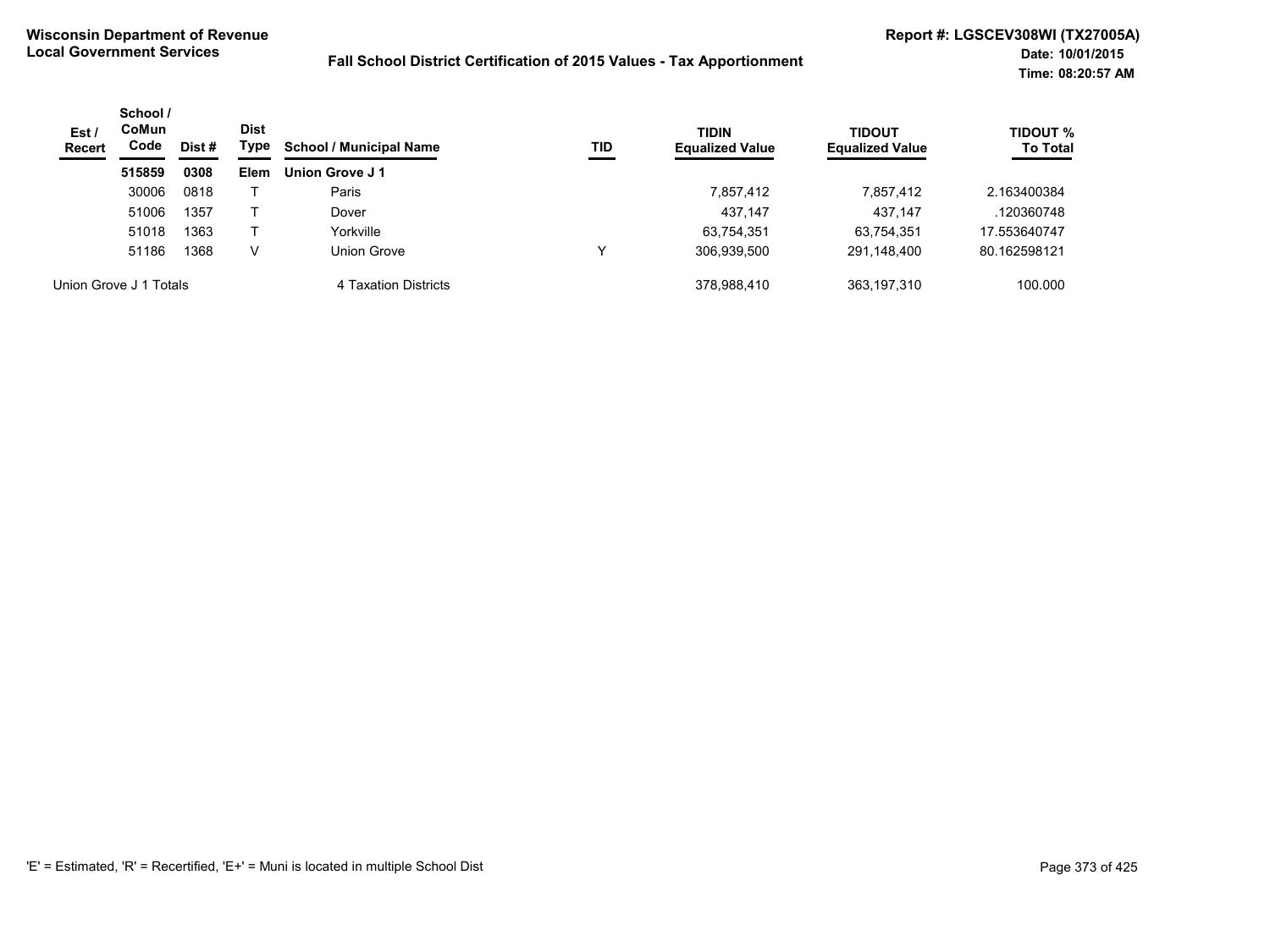| Est /<br>Recert               | School /<br>CoMun<br>Code | Dist # | <b>Dist</b><br>Type | <b>School / Municipal Name</b> | TID | <b>TIDIN</b><br><b>Equalized Value</b> | <b>TIDOUT</b><br><b>Equalized Value</b> | <b>TIDOUT %</b><br><b>To Total</b> |
|-------------------------------|---------------------------|--------|---------------------|--------------------------------|-----|----------------------------------------|-----------------------------------------|------------------------------------|
|                               | 515852                    | 0307   | <b>UHS</b>          | <b>Union Grove Union High</b>  |     |                                        |                                         |                                    |
|                               | 30002                     | 0816   |                     | <b>Brighton</b>                |     | 7.333.877                              | 7.333.877                               | .549724261                         |
|                               | 30006                     | 0818   |                     | Paris                          |     | 7,857,412                              | 7,857,412                               | .588966791                         |
|                               | 51006                     | 1357   |                     | Dover                          |     | 90,052,539                             | 90,052,539                              | 6.75005395                         |
|                               | 51012                     | 1360   |                     | Raymond                        |     | 412.911.198                            | 412,911,198                             | 30.950519485                       |
|                               | 51018                     | 1363   |                     | Yorkville                      |     | 524.797.600                            | 524.797.600                             | 39.337170857                       |
|                               | 51186                     | 1368   | V                   | Union Grove                    | v   | 306,939,500                            | 291,148,400                             | 21.823564657                       |
| Union Grove Union High Totals |                           |        |                     | 6 Taxation Districts           |     | 1,349,892,126                          | 1,334,101,026                           | 100.000                            |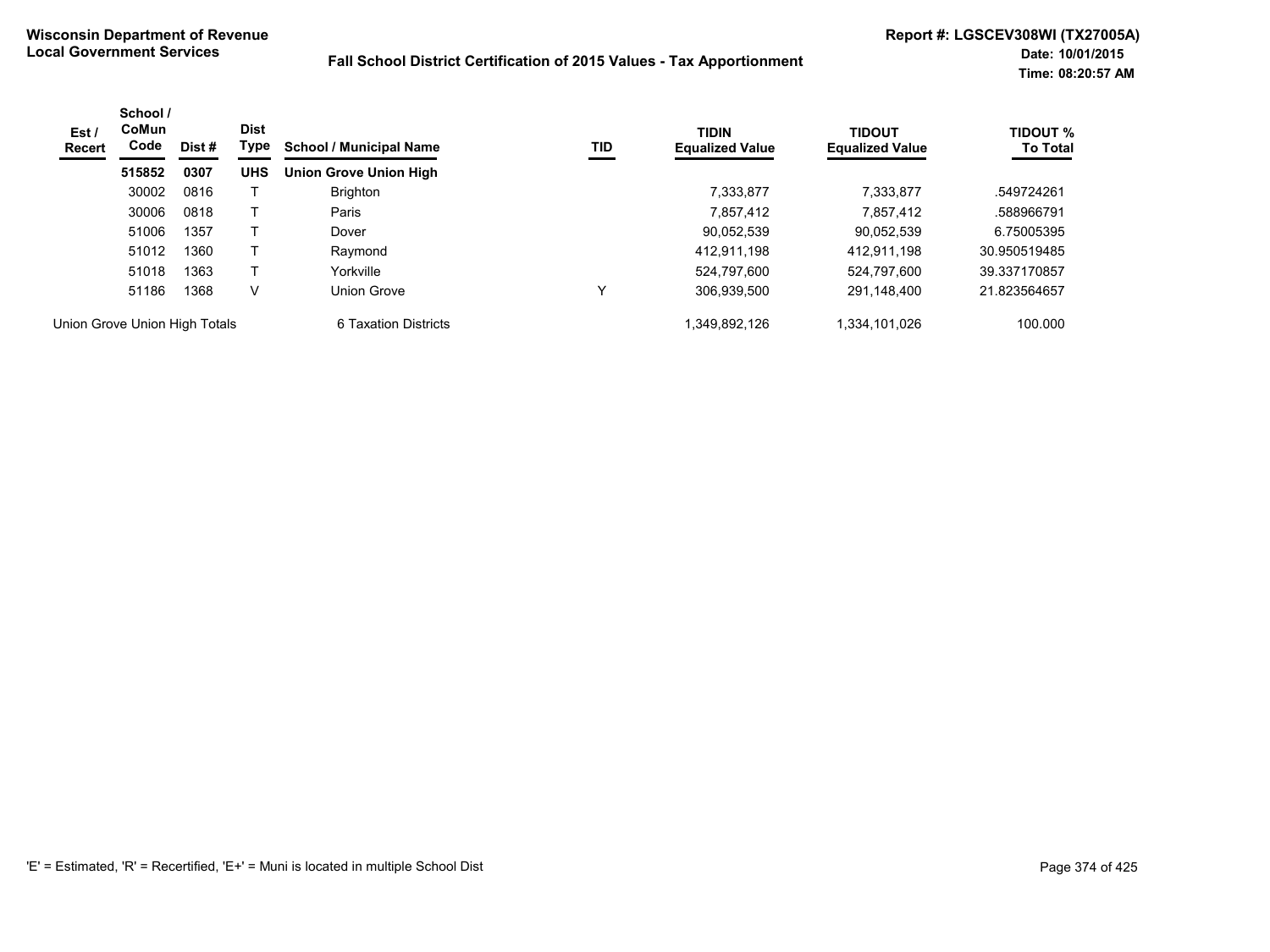| Est /<br><b>Recert</b> | School /<br>CoMun<br>Code | Dist # | <b>Dist</b><br>Type | <b>School / Municipal Name</b> | TID          | <b>TIDIN</b><br><b>Equalized Value</b> | <b>TIDOUT</b><br><b>Equalized Value</b> | <b>TIDOUT %</b><br><b>To Total</b> |
|------------------------|---------------------------|--------|---------------------|--------------------------------|--------------|----------------------------------------|-----------------------------------------|------------------------------------|
|                        | 480238                    | 0287   | Reg                 | Unity (Milltown)               |              |                                        |                                         |                                    |
|                        | 48004                     | 1267   |                     | Apple River                    |              | 72,167,540                             | 72,167,540                              | 7.263637753                        |
|                        | 48006                     | 1268   |                     | Balsam Lake                    |              | 155,222,280                            | 155,222,280                             | 15.623068392                       |
|                        | 48020                     | 1275   |                     | Eureka                         |              | 36,300,891                             | 36,300,891                              | 3.653672029                        |
|                        | 48026                     | 1278   |                     | Georgetown                     |              | 294,843,223                            | 294,843,223                             | 29.675867651                       |
|                        | 48028                     | 1279   |                     | Johnstown                      |              | 3,606,549                              | 3,606,549                               | .3629979                           |
|                        | 48030                     | 1280   |                     | Laketown                       |              | 1,373,032                              | 1,373,032                               | .138195192                         |
| $E+$                   | 48040                     | 1285   |                     | Milltown                       |              | 229,663,344                            | 229,663,344                             | 23.115535543                       |
|                        | 48044                     | 1287   |                     | Saint Croix Falls              |              | 19,558,358                             | 19,558,358                              | 1.968541917                        |
|                        | 48106                     | 1290   | $\vee$              | Balsam Lake                    | $\checkmark$ | 124,214,500                            | 120,299,900                             | 12.108143014                       |
|                        | 48111                     | 1291   | V                   | Centuria                       | $\checkmark$ | 29,620,700                             | 26,363,900                              | 2.653517348                        |
|                        | 48151                     | 1297   | $\vee$              | <b>Milltown</b>                | $\checkmark$ | 38,233,600                             | 34,146,400                              | 3.436823261                        |
|                        | Unity (Milltown) Totals   |        |                     | Taxation Districts             |              | 1,004,804,017                          | 993,545,417                             | 100.000                            |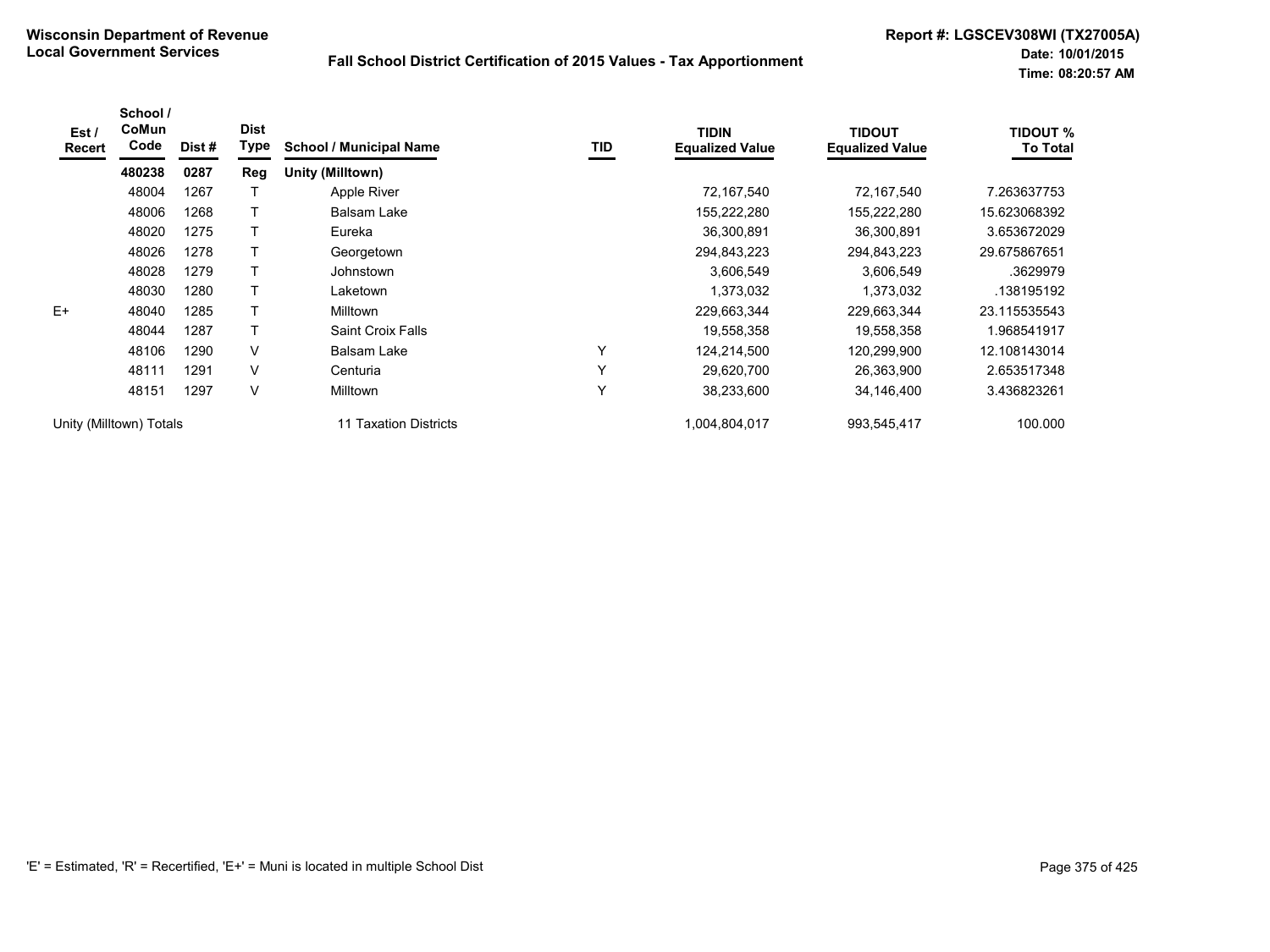| Est /         | School /<br>CoMun<br>Code |       | <b>Dist</b> |                                |     | <b>TIDIN</b>           | <b>TIDOUT</b>          | <b>TIDOUT %</b> |
|---------------|---------------------------|-------|-------------|--------------------------------|-----|------------------------|------------------------|-----------------|
| <b>Recert</b> |                           | Dist# | Type        | <b>School / Municipal Name</b> | TID | <b>Equalized Value</b> | <b>Equalized Value</b> | <b>To Total</b> |
|               | 365866                    | 0214  | Reg         | <b>Valders Area</b>            |     |                        |                        |                 |
|               | 36002                     | 0932  |             | Cato                           |     | 126.451.779            | 126.451.779            | 22.750956918    |
| E+            | 36008                     | 0935  |             | Eaton                          |     | 49,416,926             | 49.416.926             | 8.890996737     |
|               | 36016                     | 0939  |             | Liberty                        |     | 135,409,924            | 135,409,924            | 24.362688857    |
|               | 36020                     | 0941  |             | <b>Manitowoc Rapids</b>        |     | 47.474.056             | 47.474.056             | 8.541439364     |
|               | 36028                     | 0945  |             | <b>Newton</b>                  |     | 47,784,306             | 47,784,306             | 8.597258937     |
|               | 36030                     | 0946  |             | Rockland                       |     | 18,977,726             | 18,977,726             | 3.414435368     |
|               | 36181                     | 0956  | V           | Saint Nazianz                  |     | 38,583,400             | 38,583,400             | 6.941849914     |
|               | 36186                     | 0957  | V           | Valders                        |     | 53,256,100             | 53,256,100             | 9.581733419     |
|               | 36191                     | 0958  | V           | Whitelaw                       | Y   | 39,386,100             | 38,454,400             | 6.918640486     |
|               | Valders Area Totals       |       |             | 9 Taxation Districts           |     | 556.740.317            | 555.808.617            | 100.000         |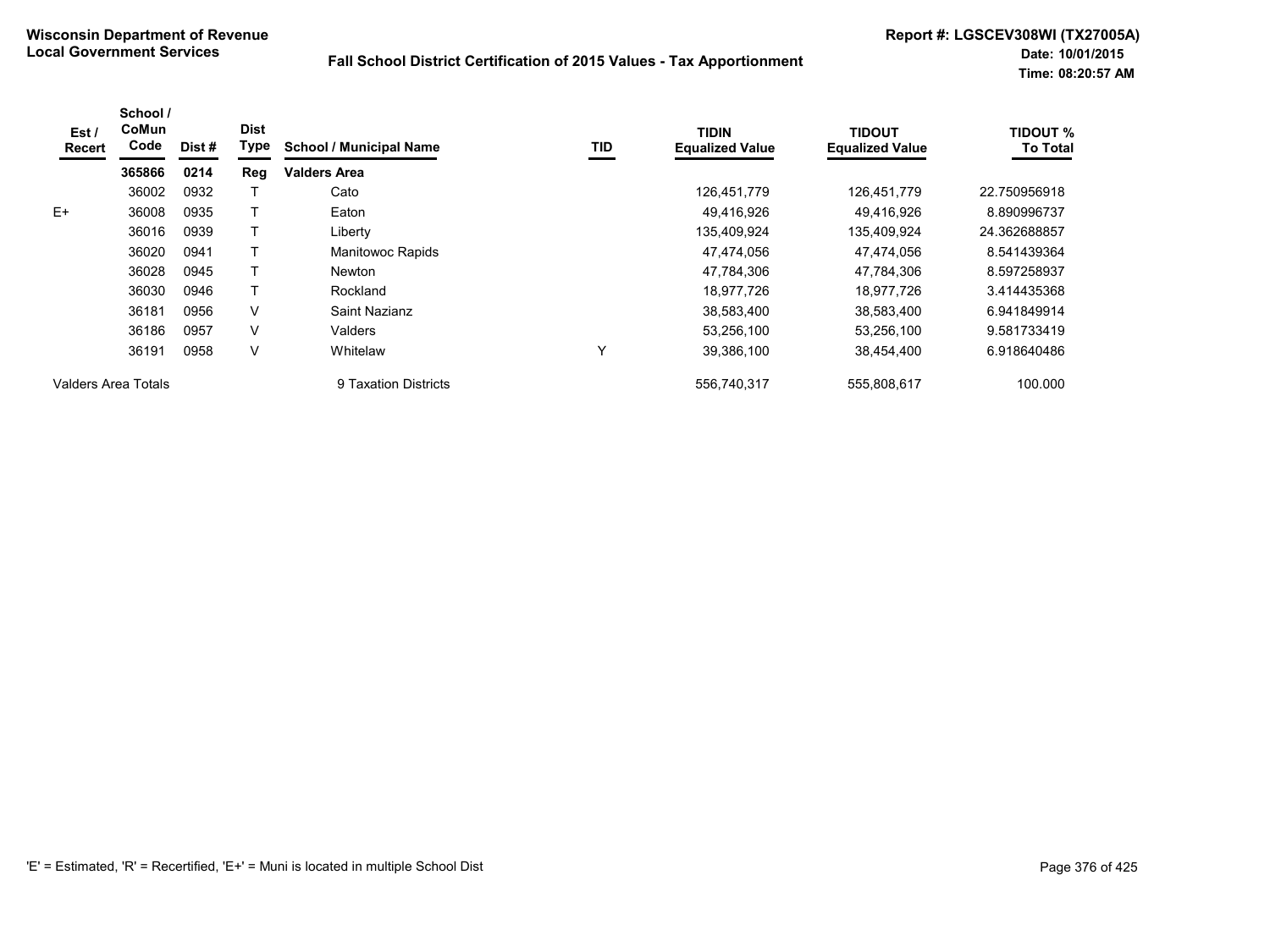| Est /<br><b>Recert</b> | School /<br><b>CoMun</b><br>Code | Dist # | <b>Dist</b><br>Type | <b>School / Municipal Name</b> | TID | <b>TIDIN</b><br><b>Equalized Value</b> | <b>TIDOUT</b><br><b>Equalized Value</b> | <b>TIDOUT %</b><br><b>To Total</b> |
|------------------------|----------------------------------|--------|---------------------|--------------------------------|-----|----------------------------------------|-----------------------------------------|------------------------------------|
|                        | 135901                           | 0095   | Reg                 | Verona Area                    |     |                                        |                                         |                                    |
|                        | 13038                            | 0353   |                     | Middleton                      |     | 5.789.605                              | 5,789,605                               | .18612288                          |
|                        | 13040                            | 0354   |                     | Montrose                       |     | 21,696,755                             | 21,696,755                              | .697502254                         |
|                        | 13054                            | 0361   |                     | Springdale                     |     | 84.591.731                             | 84.591.731                              | 2.719435373                        |
|                        | 13062                            | 0365   |                     | Verona                         |     | 279.077.300                            | 279.077.300                             | 8.971712393                        |
| E+                     | 13225                            | 0389   | C                   | Fitchburg                      | v   | .051.597.162                           | 944,765,662                             | 30.372107651                       |
|                        | 13251                            | 0390   | C                   | Madison                        | ν   | 158.980.474                            | 143,870,174                             | 4.625105027                        |
|                        | 13286                            | 0395   | С                   | Verona                         |     | 2,093,811,600                          | 1,630,844,600                           | 52.428014422                       |
| Verona Area Totals     |                                  |        |                     | <b>7 Taxation Districts</b>    |     | 3,695,544,627                          | 3,110,635,827                           | 100.000                            |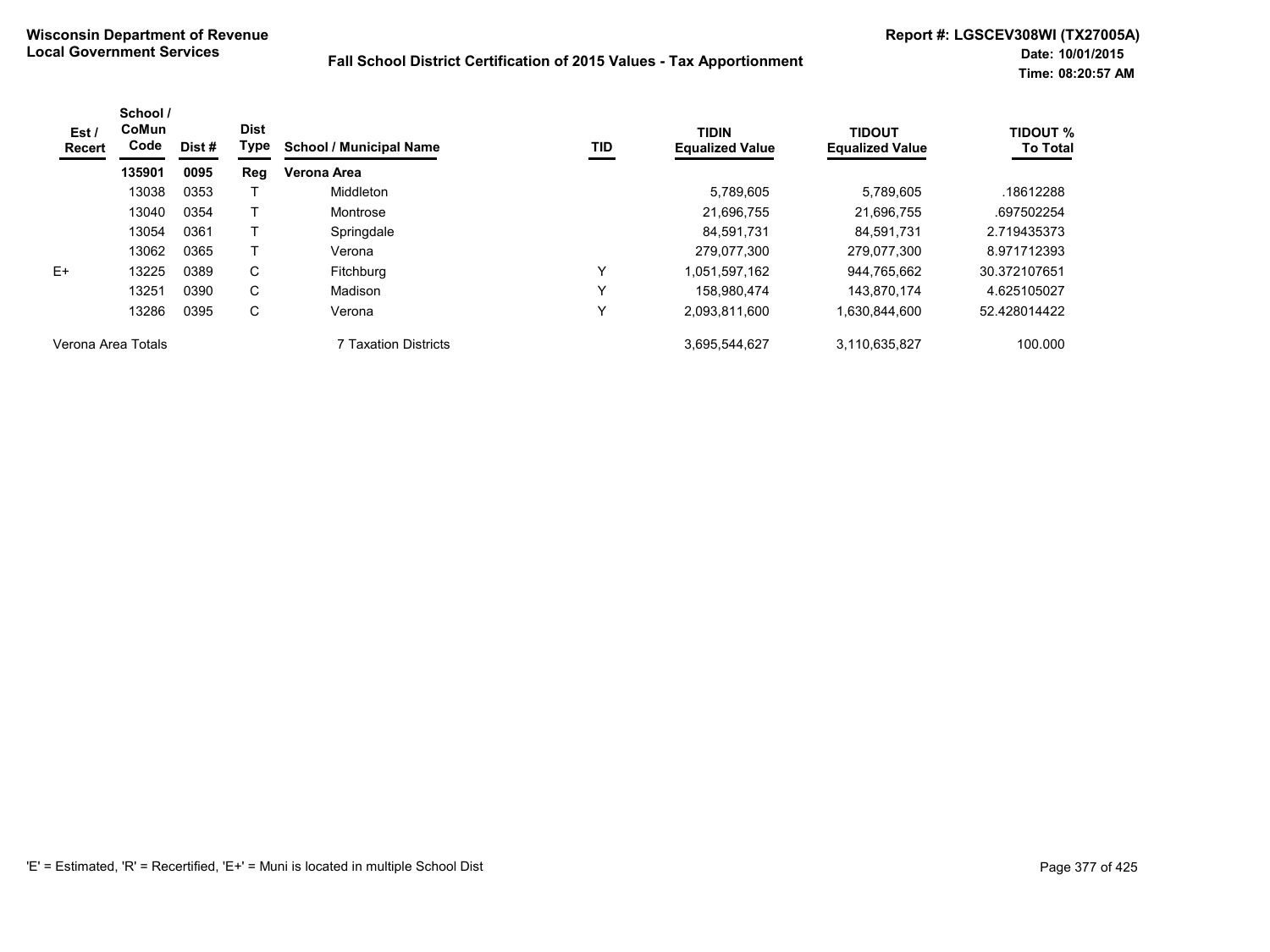| Est /<br>Recert     | School /<br>CoMun<br>Code | Dist # | <b>Dist</b><br>Type | <b>School / Municipal Name</b> | TID | <b>TIDIN</b><br><b>Equalized Value</b> | <b>TIDOUT</b><br><b>Equalized Value</b> | <b>TIDOUT %</b><br><b>To Total</b> |
|---------------------|---------------------------|--------|---------------------|--------------------------------|-----|----------------------------------------|-----------------------------------------|------------------------------------|
|                     | 625985                    | 0369   | Reg                 | Viroqua Area                   |     |                                        |                                         |                                    |
|                     | 12008                     | 0316   |                     | Freeman                        |     | 93,093                                 | 93,093                                  | .017219716                         |
|                     | 62008                     | 1684   |                     | Coon                           |     | 918,046                                | 918,046                                 | .169813962                         |
|                     | 62012                     | 1686   |                     | Franklin                       |     | 67,475,738                             | 67,475,738                              | 12.481207249                       |
|                     | 62014                     | 1687   |                     | Genoa                          |     | 3,955,852                              | 3,955,852                               | .731726842                         |
|                     | 62018                     | 1689   |                     | Hamburg                        |     | 2,415,093                              | 2,415,093                               | .446727626                         |
|                     | 62020                     | 1690   | T                   | Harmony                        |     | 43,472,643                             | 43,472,643                              | 8.041276509                        |
|                     | 62024                     | 1692   |                     | Jefferson                      |     | 67,580,456                             | 67,580,456                              | 12.500577278                       |
|                     | 62026                     | 1693   |                     | Kickapoo                       |     | 701,661                                | 701,661                                 | .129788523                         |
| $E+$                | 62028                     | 1694   | Τ                   | Liberty                        |     | 7,304,544                              | 7,304,544                               | 1.351145319                        |
|                     | 62032                     | 1696   |                     | Sterling                       |     | 21,399,467                             | 21,399,467                              | 3.95832918                         |
|                     | 62036                     | 1698   |                     | Viroqua                        |     | 91,264,364                             | 91,264,364                              | 16.881466958                       |
|                     | 62038                     | 1699   | T                   | Webster                        |     | 5,874,924                              | 5,874,924                               | 1.086703846                        |
|                     | 62286                     | 1712   | С                   | Viroqua                        | Υ   | 245,678,300                            | 228,162,800                             | 42.204016994                       |
| Virogua Area Totals |                           |        |                     | 13 Taxation Districts          |     | 558,134,181                            | 540,618,681                             | 100.000                            |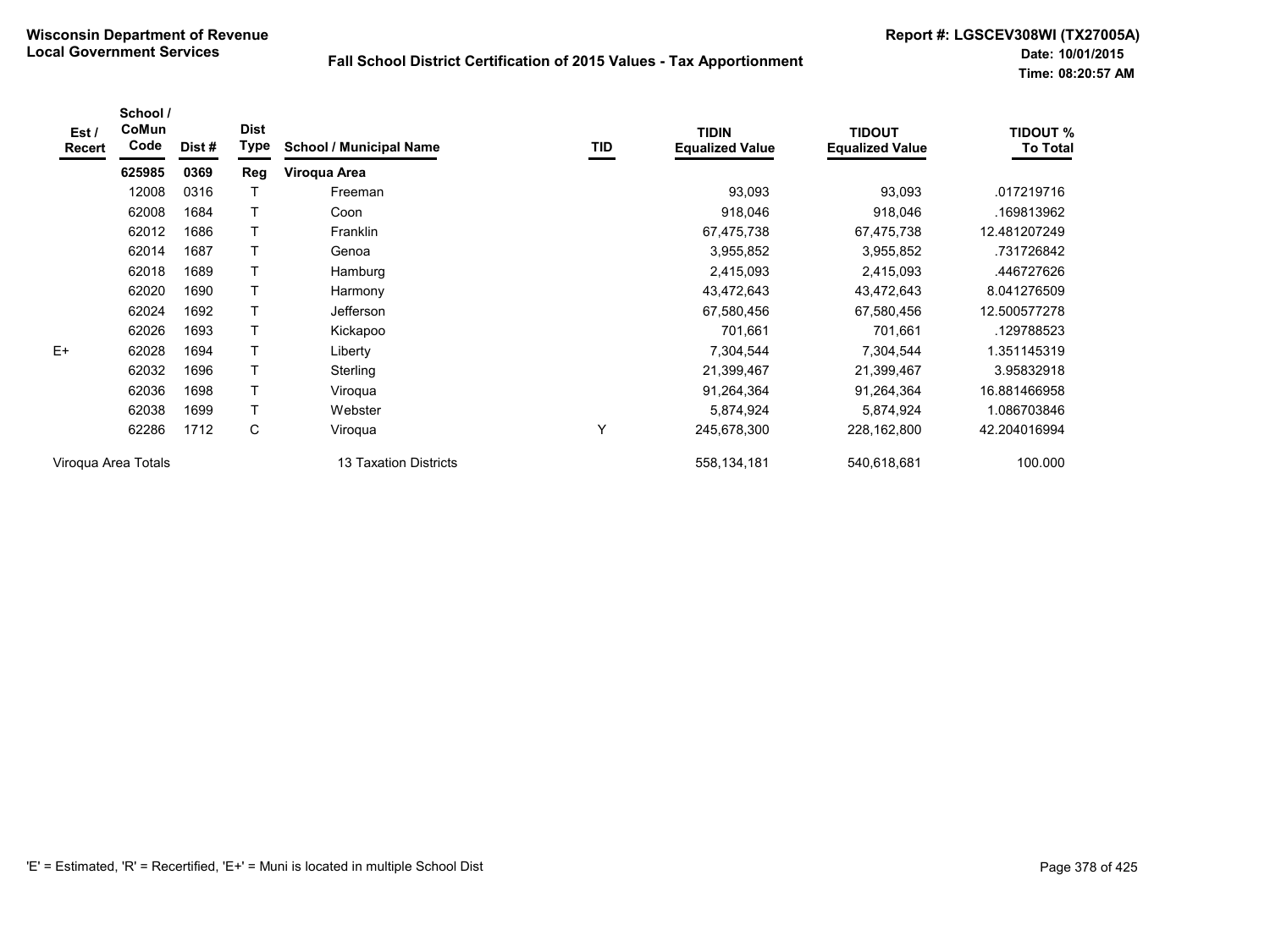| Est/<br><b>Recert</b> | School /<br>CoMun<br>Code | Dist# | <b>Dist</b><br>Type | <b>School / Municipal Name</b> | TID | <b>TIDIN</b><br><b>Equalized Value</b> | <b>TIDOUT</b><br><b>Equalized Value</b> | <b>TIDOUT %</b><br><b>To Total</b> |
|-----------------------|---------------------------|-------|---------------------|--------------------------------|-----|----------------------------------------|-----------------------------------------|------------------------------------|
|                       | 215992                    | 0132  | Reg                 | <b>Wabeno Area</b>             |     |                                        |                                         |                                    |
|                       | 21008                     | 0581  |                     | <b>Blackwell</b>               |     | 23,843,607                             | 23,843,607                              | 2.935290549                        |
| E.                    | 21014                     | 0584  |                     | Freedom                        |     | 73,442,900                             | 73,442,900                              | 9.041260002                        |
|                       | 21028                     | 0591  |                     | Wabeno                         |     | 81,792,800                             | 81,792,800                              | 10.069182605                       |
| $E+$                  | 34034                     | 0909  |                     | <b>Wolf River</b>              |     | 6,124,259                              | 6,124,259                               | .753932891                         |
|                       | 38030                     | 1039  |                     | Silver Cliff                   |     | 4,111,086                              | 4,111,086                               | .506099261                         |
|                       | 42014                     | 1132  |                     | Doty                           |     | 378,912                                | 378,912                                 | .046646332                         |
|                       | 42019                     | 1135  |                     | Lakewood                       |     | 219,222,800                            | 219,222,800                             | 26.987637107                       |
|                       | 42036                     | 1144  |                     | Riverview                      |     | 94.181.976                             | 94,181,976                              | 11.594364228                       |
|                       | 42042                     | 1147  |                     | Townsend                       |     | 309,209,900                            | 309,209,900                             | 38.065587024                       |
|                       | Wabeno Area Totals        |       |                     | 9 Taxation Districts           |     | 812,308,240                            | 812.308.240                             | 100.000                            |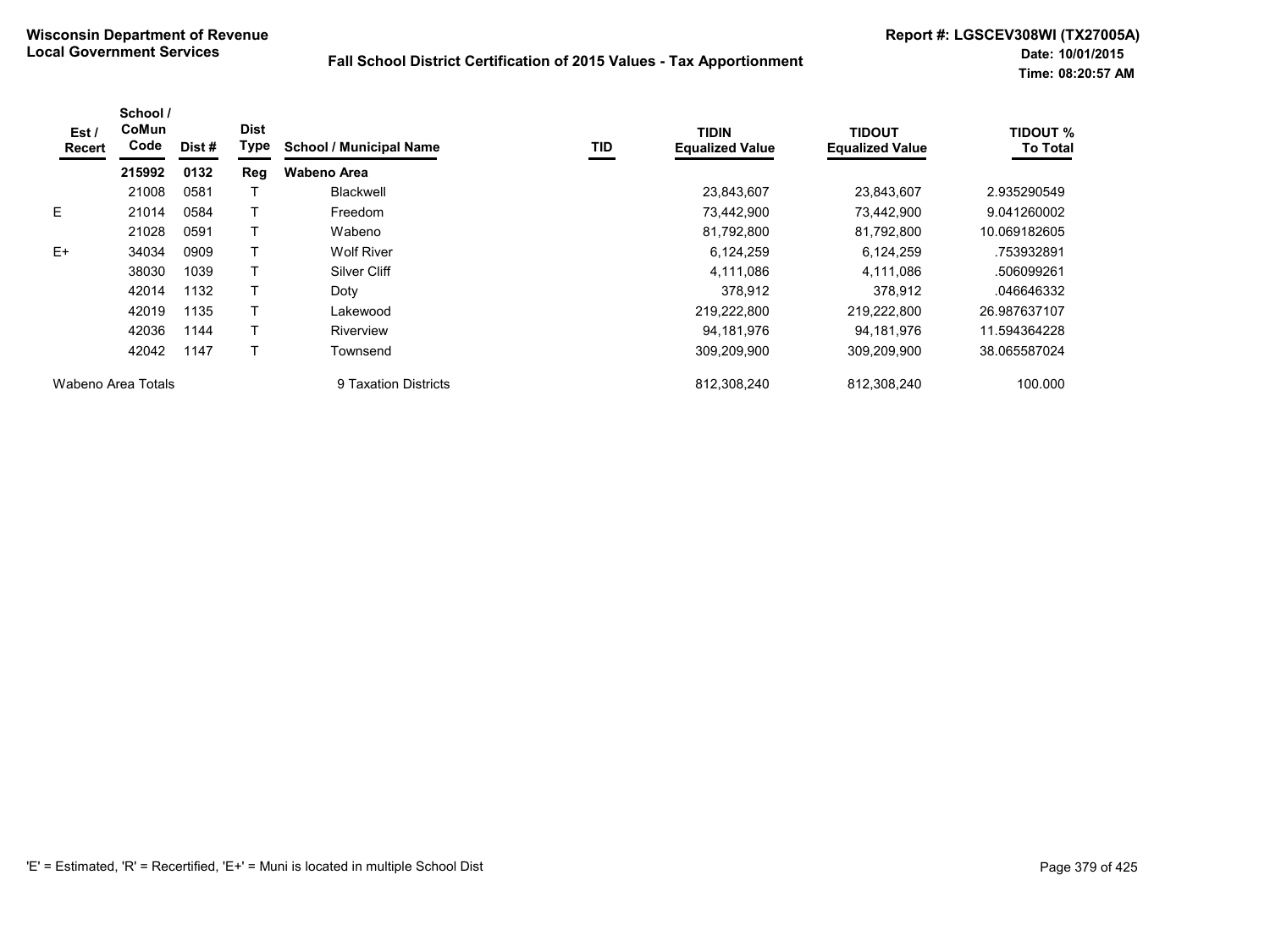| Est/<br>Recert      | School /<br><b>CoMun</b><br>Code | Dist # | <b>Dist</b><br>Type | <b>School / Municipal Name</b> | TID | <b>TIDIN</b><br><b>Equalized Value</b> | <b>TIDOUT</b><br><b>Equalized Value</b> | <b>TIDOUT %</b><br><b>To Total</b> |
|---------------------|----------------------------------|--------|---------------------|--------------------------------|-----|----------------------------------------|-----------------------------------------|------------------------------------|
|                     | 646022                           | 0387   | Elem                | Walworth J 1                   |     |                                        |                                         |                                    |
|                     | 64016                            | 1738   |                     | Linn                           |     | 381,137                                | 381,137                                 | .108521348                         |
|                     | 64022                            | 1741   |                     | Sharon                         |     | 12,434,340                             | 12,434,340                              | 3.540436495                        |
|                     | 64030                            | 1745   |                     | Walworth                       |     | 118,952,455                            | 118,952,455                             | 33.869398202                       |
|                     | 64126                            | 1749   | V                   | Fontana                        | ν   | 21.700.005                             | 21,700,005                              | 6.178654407                        |
|                     | 64191                            | 1753   | V                   | Walworth                       | ν   | 197,741,300                            | 197,741,300                             | 56.302989548                       |
| Walworth J 1 Totals |                                  |        |                     | 5 Taxation Districts           |     | 351.209.237                            | 351.209.237                             | 100.000                            |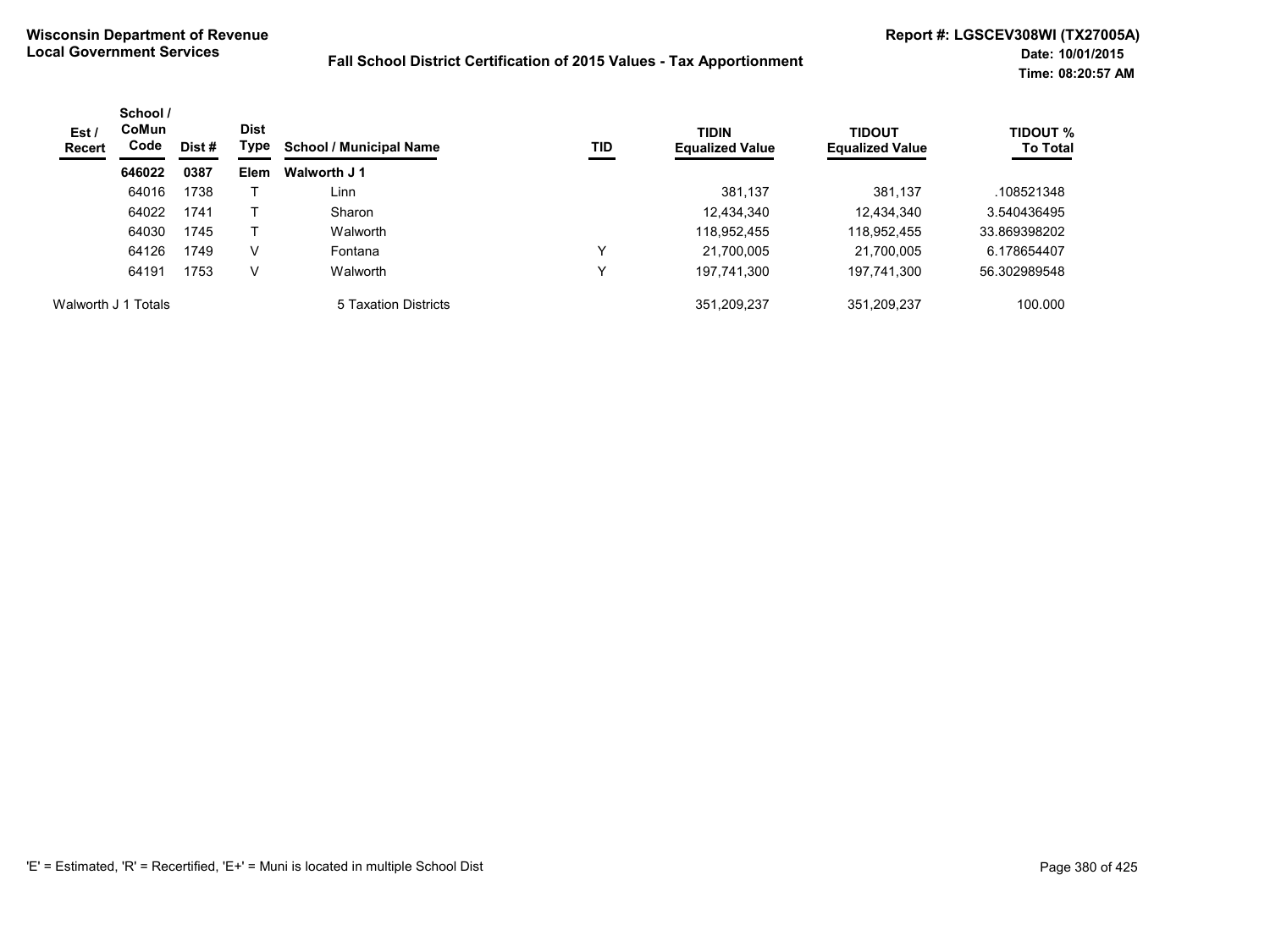| Est /<br><b>Recert</b> | School /<br>CoMun<br>Code | Dist # | <b>Dist</b><br>Type | <b>School / Municipal Name</b> | TID | <b>TIDIN</b><br><b>Equalized Value</b> | <b>TIDOUT</b><br><b>Equalized Value</b> | <b>TIDOUT %</b><br><b>To Total</b> |
|------------------------|---------------------------|--------|---------------------|--------------------------------|-----|----------------------------------------|-----------------------------------------|------------------------------------|
|                        | 046027                    | 0032   | Reg                 | Washburn                       |     |                                        |                                         |                                    |
|                        | 04002                     | 0076   |                     | <b>Barksdale</b>               |     | 73,659,896                             | 73.659.896                              | 23.300825251                       |
| E.                     | 04008                     | 0079   |                     | <b>Bayview</b>                 |     | 80,640,300                             | 80,640,300                              | 25.508935534                       |
|                        | 04050                     | 0100   |                     | Washburn                       |     | 52,844,000                             | 52,844,000                              | 16.716135597                       |
|                        | 04291                     | 0103   | С                   | Washburn                       |     | 117.317.200                            | 108.981.500                             | 34.474103617                       |
| <b>Washburn Totals</b> |                           |        |                     | 4 Taxation Districts           |     | 324.461.396                            | 316.125.696                             | 100.000                            |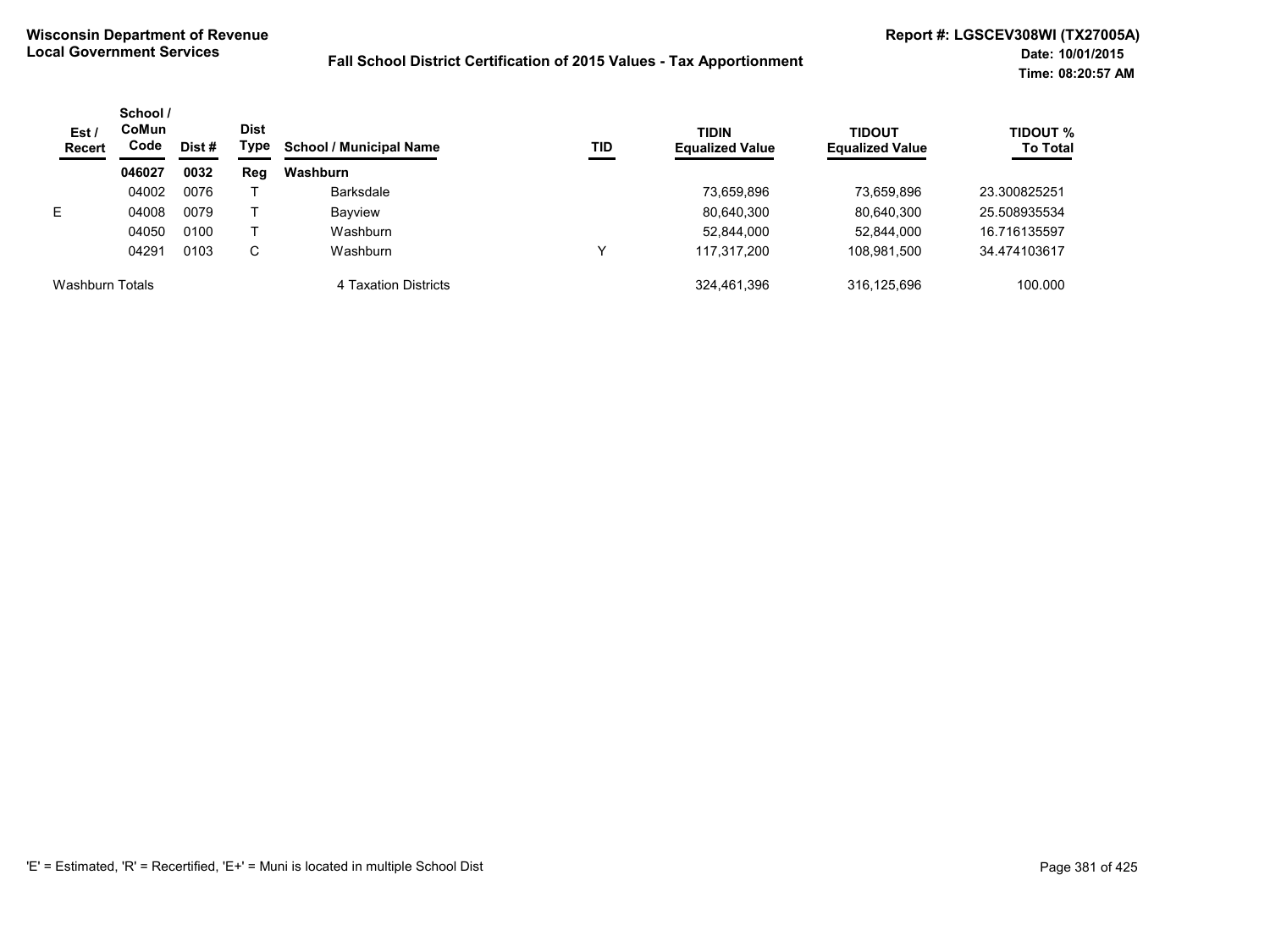| Est.<br><b>Recert</b>    | School /<br>CoMun<br>Code | Dist# | <b>Dist</b><br>Type | <b>School / Municipal Name</b> | TID | <b>TIDIN</b><br><b>Equalized Value</b> | TIDOUT<br><b>Equalized Value</b> | TIDOUT %<br><b>To Total</b> |
|--------------------------|---------------------------|-------|---------------------|--------------------------------|-----|----------------------------------------|----------------------------------|-----------------------------|
|                          | 156069                    | 0110  | Reg                 | Washington                     |     |                                        |                                  |                             |
| E                        | 15028                     | 0455  |                     | Washington                     |     | 290,161,400                            | 290,161,400                      | 100                         |
| <b>Washington Totals</b> |                           |       |                     | Taxation Districts             |     | 290,161,400                            | 290,161,400                      | 100.000                     |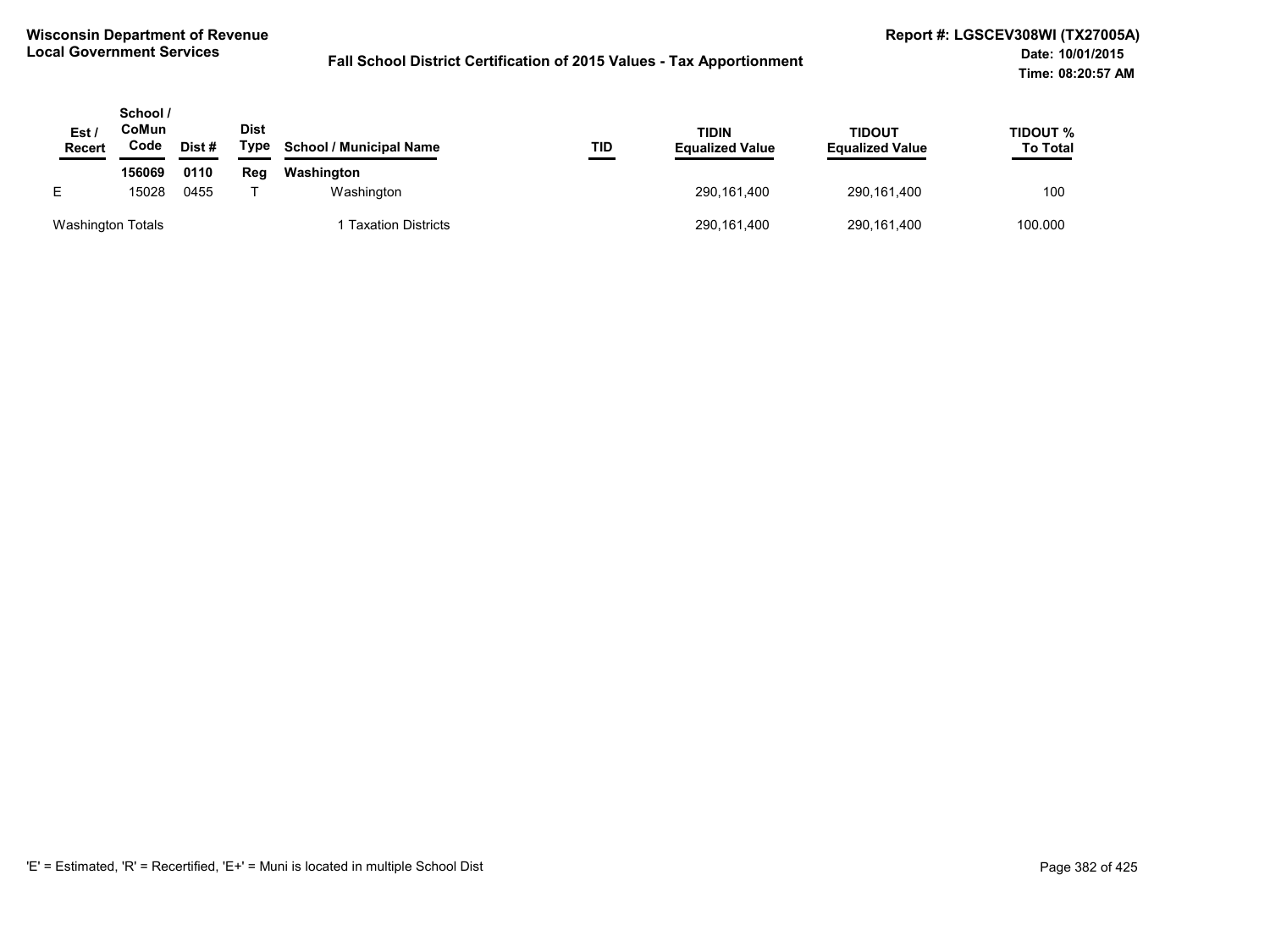| Est/<br><b>Recert</b>        | School /<br><b>CoMun</b><br>Code | Dist# | Dist<br>Type | <b>School / Municipal Name</b> | TID | <b>TIDIN</b><br><b>Equalized Value</b> | TIDOUT<br><b>Equalized Value</b> | <b>TIDOUT %</b><br><b>To Total</b> |
|------------------------------|----------------------------------|-------|--------------|--------------------------------|-----|----------------------------------------|----------------------------------|------------------------------------|
|                              | 516104                           | 0310  | Elem         | <b>Washington - Caldwell</b>   |     |                                        |                                  |                                    |
|                              | 51010                            | 1359  |              | Norway                         |     | 172.108                                | 172.108                          | .088364818                         |
|                              | 51016                            | 1362  |              | Waterford                      |     | 194,385,552                            | 194,385,552                      | 99.802705063                       |
|                              | 67030                            | 1820  |              | Vernon                         |     | 212.163                                | 212.163                          | .108930119                         |
| Washington - Caldwell Totals |                                  |       |              | 3 Taxation Districts           |     | 194,769,823                            | 194,769,823                      | 100.000                            |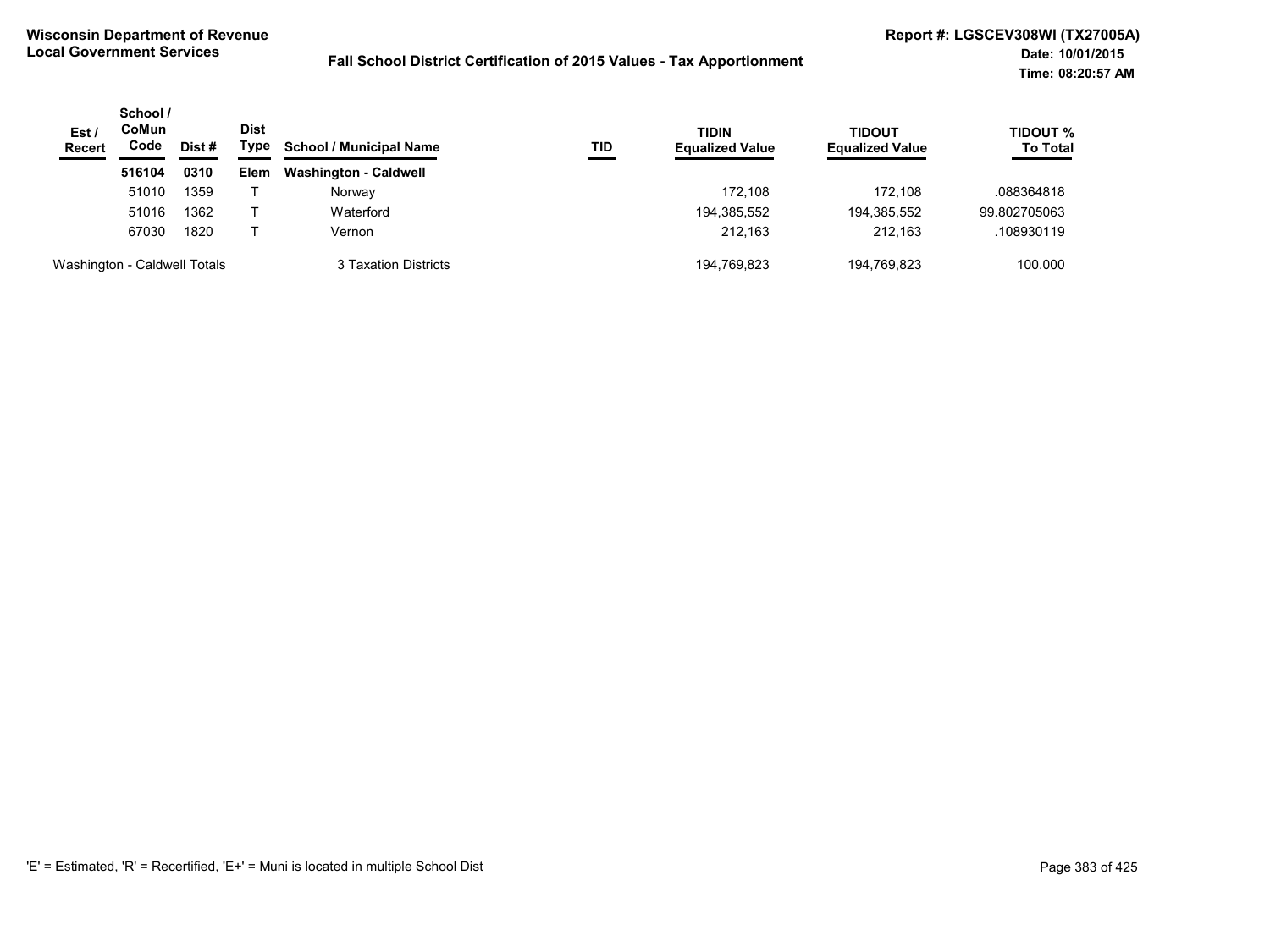| Est /<br><b>Recert</b>          | School /<br>CoMun<br>Code | Dist # | <b>Dist</b><br>Type | <b>School / Municipal Name</b> | TID | <b>TIDIN</b><br><b>Equalized Value</b> | <b>TIDOUT</b><br><b>Equalized Value</b> | <b>TIDOUT %</b><br><b>To Total</b> |
|---------------------------------|---------------------------|--------|---------------------|--------------------------------|-----|----------------------------------------|-----------------------------------------|------------------------------------|
|                                 | 516113                    | 0311   | Elem                | Waterford Graded J 1 (V)       |     |                                        |                                         |                                    |
|                                 | 51006                     | 1357   |                     | Dover                          |     | 41,386,538                             | 41,386,538                              | 3.121549596                        |
|                                 | 51010                     | 1359   |                     | Norway                         |     | 65,044,176                             | 65,044,176                              | 4.905909775                        |
|                                 | 51016                     | 1362   |                     | Waterford                      |     | 546,173,648                            | 546,173,648                             | 41.194751068                       |
|                                 | 51176                     | 1366   | V                   | Rochester                      |     | 260,545,645                            | 260,545,645                             | 19.651466208                       |
| $E+$                            | 51191                     | 1369   | V                   | Waterford                      |     | 446,590,800                            | 412,683,100                             | 31.126323353                       |
| Waterford Graded J 1 (V) Totals |                           |        |                     | 5 Taxation Districts           |     | .359.740.807                           | 1,325,833,107                           | 100.000                            |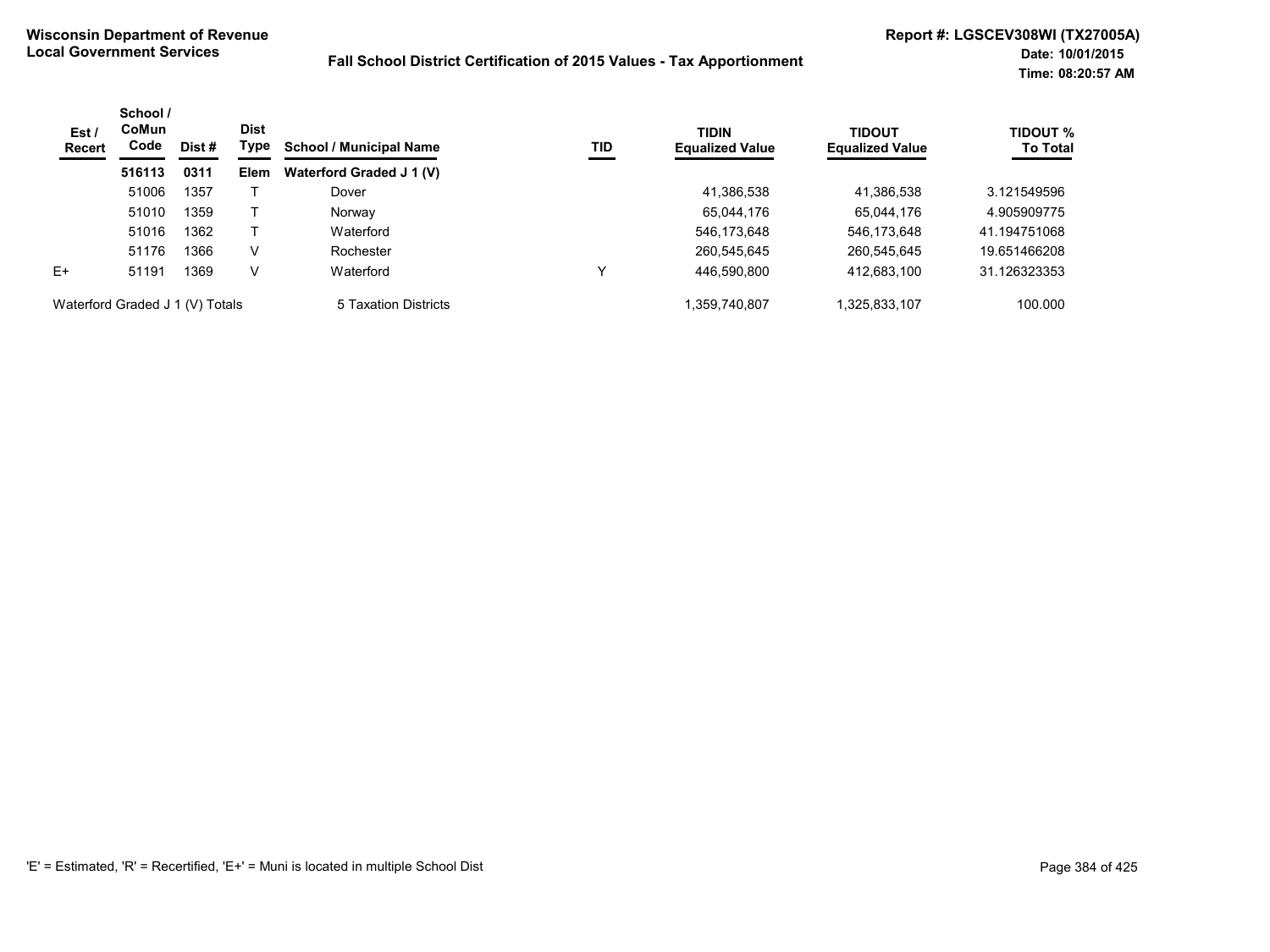| Est /<br><b>Recert</b>      | School /<br>CoMun<br>Code | <b>Dist</b><br><b>Type</b><br>Dist# | <b>School / Municipal Name</b> | TID                         | <b>TIDIN</b><br><b>Equalized Value</b> | <b>TIDOUT</b><br><b>Equalized Value</b> | TIDOUT %<br><b>To Total</b> |              |
|-----------------------------|---------------------------|-------------------------------------|--------------------------------|-----------------------------|----------------------------------------|-----------------------------------------|-----------------------------|--------------|
|                             | 516083                    | 0309                                | <b>UHS</b>                     | <b>Waterford Union High</b> |                                        |                                         |                             |              |
|                             | 51006                     | 1357                                |                                | Dover                       |                                        | 42,569,715                              | 42.569.715                  | 2.316863131  |
|                             | 51010                     | 1359                                |                                | Norway                      |                                        | 332,237,611                             | 332,237,611                 | 18.082081863 |
|                             | 51012                     | 1360                                |                                | Raymond                     |                                        | 48,578,402                              | 48,578,402                  | 2.643886823  |
|                             | 51016                     | 1362                                |                                | Waterford                   |                                        | 740,559,200                             | 740.559.200                 | 40.305045652 |
|                             | 51176                     | 1366                                | V                              | Rochester                   |                                        | 260.545.645                             | 260.545.645                 | 14.180235849 |
| $E+$                        | 51191                     | 1369                                | V                              | Waterford                   | ν                                      | 446.590.800                             | 412.683.100                 | 22.46033968  |
|                             | 67030                     | 1820                                |                                | Vernon                      |                                        | 212,163                                 | 212.163                     | .011547003   |
| Waterford Union High Totals |                           |                                     |                                | <b>7 Taxation Districts</b> |                                        | 1,871,293,536                           | 1,837,385,836               | 100.000      |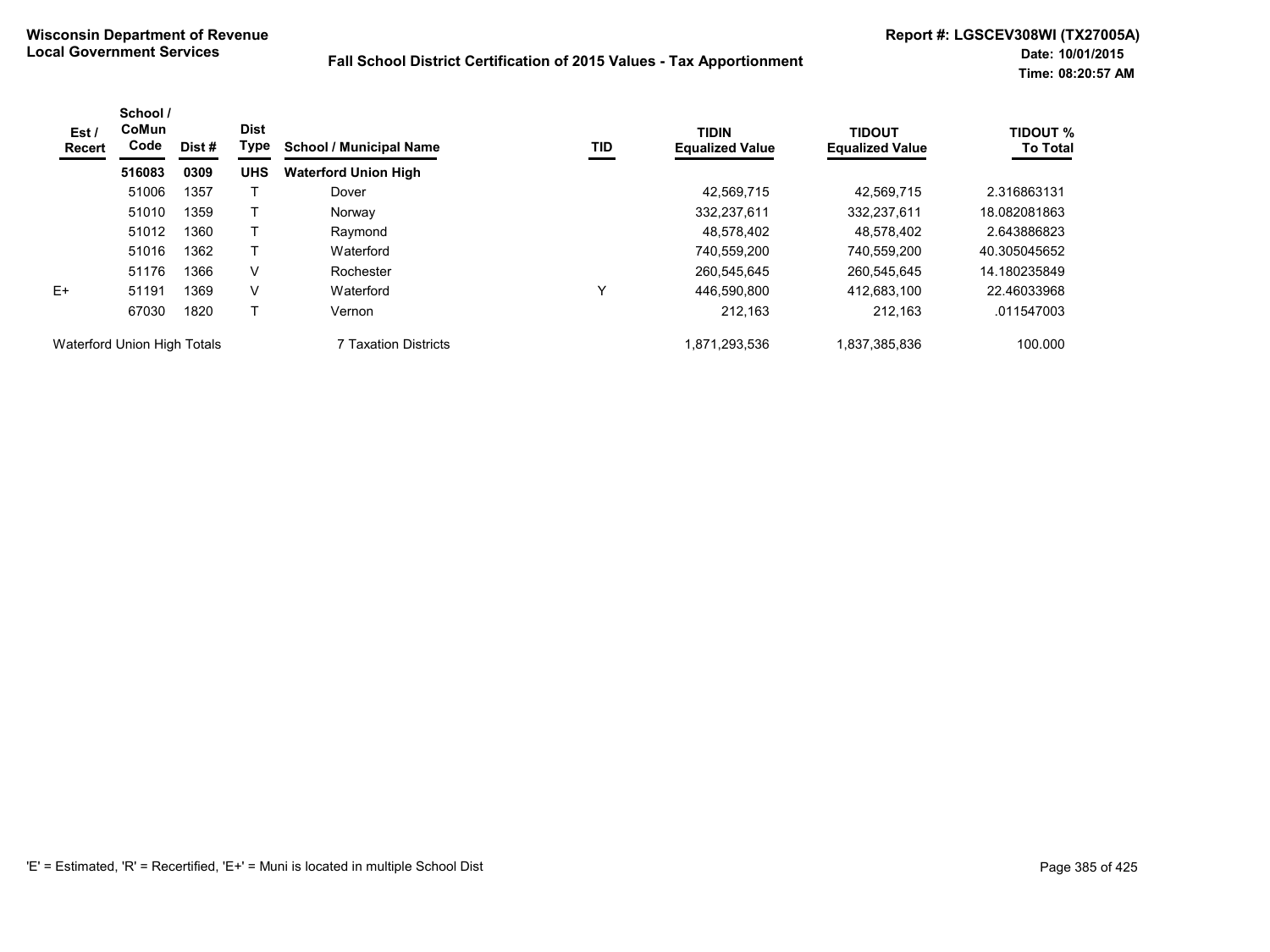| Est/<br><b>Recert</b> | School /<br>CoMun<br>Code | Dist # | <b>Dist</b><br>Type | <b>School / Municipal Name</b> | TID          | <b>TIDIN</b><br><b>Equalized Value</b> | <b>TIDOUT</b><br><b>Equalized Value</b> | <b>TIDOUT %</b><br><b>To Total</b> |
|-----------------------|---------------------------|--------|---------------------|--------------------------------|--------------|----------------------------------------|-----------------------------------------|------------------------------------|
|                       | 286118                    | 0169   | Reg                 | Waterloo                       |              |                                        |                                         |                                    |
|                       | 13070                     | 0369   |                     | York                           |              | 15,974,910                             | 15,974,910                              | 4.201413207                        |
| E+                    | 14014                     | 0403   |                     | Elba                           | $\check{ }$  | 2,172,756                              | 2,172,756                               | .571436443                         |
|                       | 14032                     | 0412   |                     | Lowell                         |              | 21,586,350                             | 21,586,350                              | 5.677226099                        |
|                       | 14036                     | 0414   |                     | Portland                       |              | 87.296.310                             | 87.296.310                              | 22.958994434                       |
|                       | 14040                     | 0416   |                     | Shields                        |              | 1.299.279                              | 1.299.279                               | .341711343                         |
|                       | 28020                     | 0769   |                     | Milford                        |              | 2,188,663                              | 2,188,663                               | .575619996                         |
|                       | 28030                     | 0774   |                     | Waterloo                       |              | 58.386.594                             | 58.386.594                              | 15.355717632                       |
|                       | 28290                     | 0783   | С                   | Waterloo                       | $\checkmark$ | 200.393.000                            | 191,322,200                             | 50.317880846                       |
| Waterloo Totals       |                           |        |                     | 8 Taxation Districts           |              | 389,297,862                            | 380,227,062                             | 100.000                            |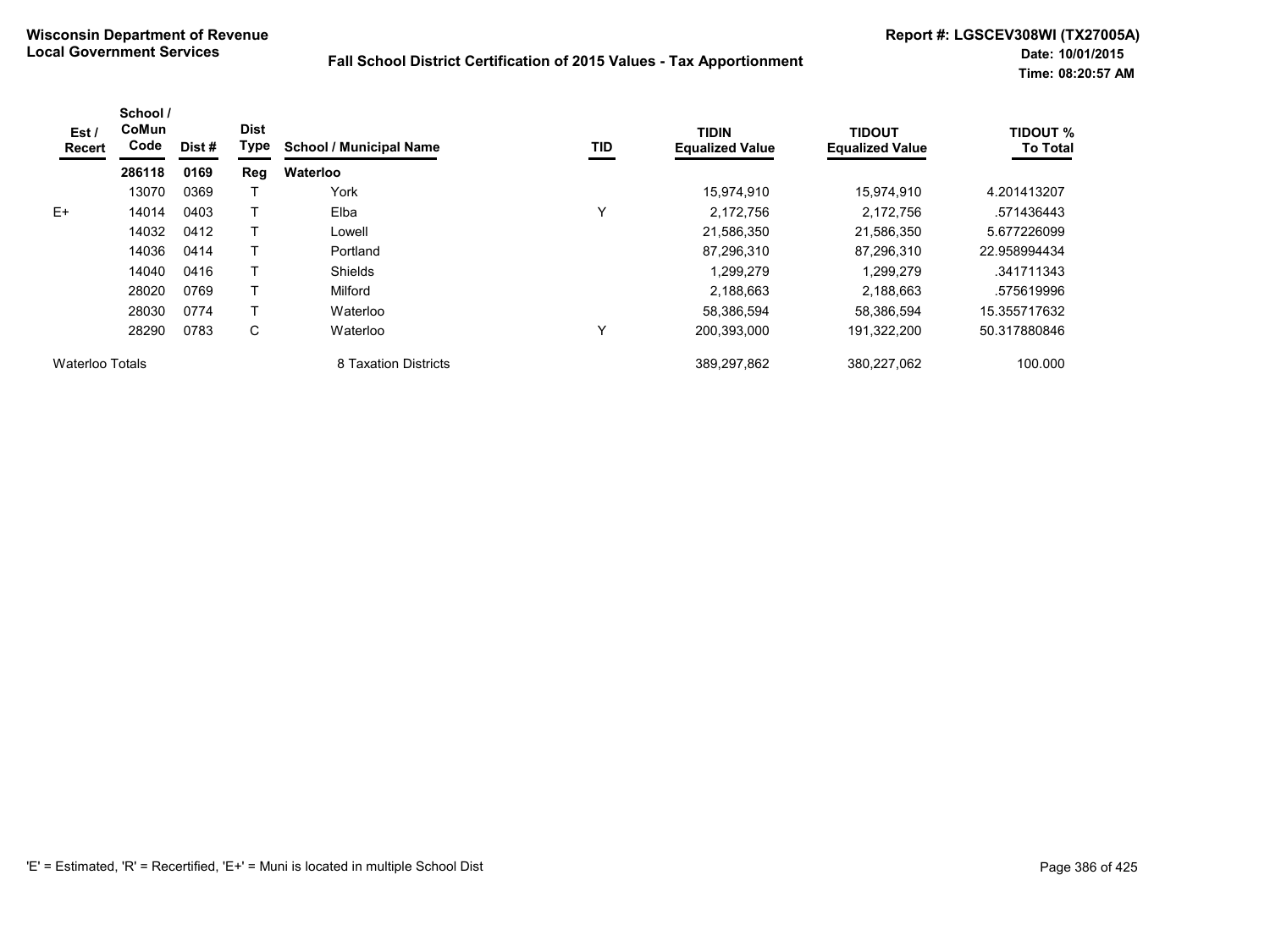| Est /<br>Recert         | School /<br>CoMun<br>Code | Dist# | <b>Dist</b><br>Type | <b>School / Municipal Name</b> | TID | <b>TIDIN</b><br><b>Equalized Value</b> | <b>TIDOUT</b><br><b>Equalized Value</b> | <b>TIDOUT %</b><br><b>To Total</b> |
|-------------------------|---------------------------|-------|---------------------|--------------------------------|-----|----------------------------------------|-----------------------------------------|------------------------------------|
|                         | 286125                    | 0170  | <b>Reg</b>          | Watertown                      |     |                                        |                                         |                                    |
|                         | 14012                     | 0402  |                     | Clyman                         |     | 14, 102, 233                           | 14, 102, 233                            | .790358603                         |
|                         | 14016                     | 0404  | T                   | Emmet                          |     | 119,732,500                            | 119,732,500                             | 6.710399083                        |
|                         | 14026                     | 0409  | T                   | Lebanon                        |     | 93,919,323                             | 93,919,323                              | 5.263701492                        |
|                         | 14032                     | 0412  |                     | Lowell                         |     | 1,282,174                              | 1,282,174                               | .071859347                         |
|                         | 14040                     | 0416  |                     | <b>Shields</b>                 |     | 49,899,834                             | 49,899,834                              | 2.796632496                        |
|                         | 14291                     | 0439  | С                   | Watertown                      |     | 419,151,000                            | 419,151,000                             | 23.491286709                       |
|                         | 28006                     | 0762  |                     | Concord                        |     | 68,846,961                             | 68.846.961                              | 3.858522823                        |
|                         | 28008                     | 0763  |                     | Farmington                     |     | 1,774,297                              | 1,774,297                               | .099440344                         |
|                         | 28012                     | 0765  | $\mathsf{T}$        | Ixonia                         |     | 78,927,871                             | 78,927,871                              | 4.423506677                        |
|                         | 28020                     | 0769  | $\mathsf{T}$        | Milford                        |     | 17,326,930                             | 17,326,930                              | .971086507                         |
| $E+$                    | 28032                     | 0775  | $\top$              | Watertown                      |     | 148,204,327                            | 148,204,327                             | 8.306100515                        |
|                         | 28291                     | 0784  | С                   | Watertown                      | v   | 869,596,400                            | 771,115,400                             | 43.217105405                       |
| <b>Watertown Totals</b> |                           |       |                     | 12 Taxation Districts          |     | 1,882,763,850                          | 1,784,282,850                           | 100.000                            |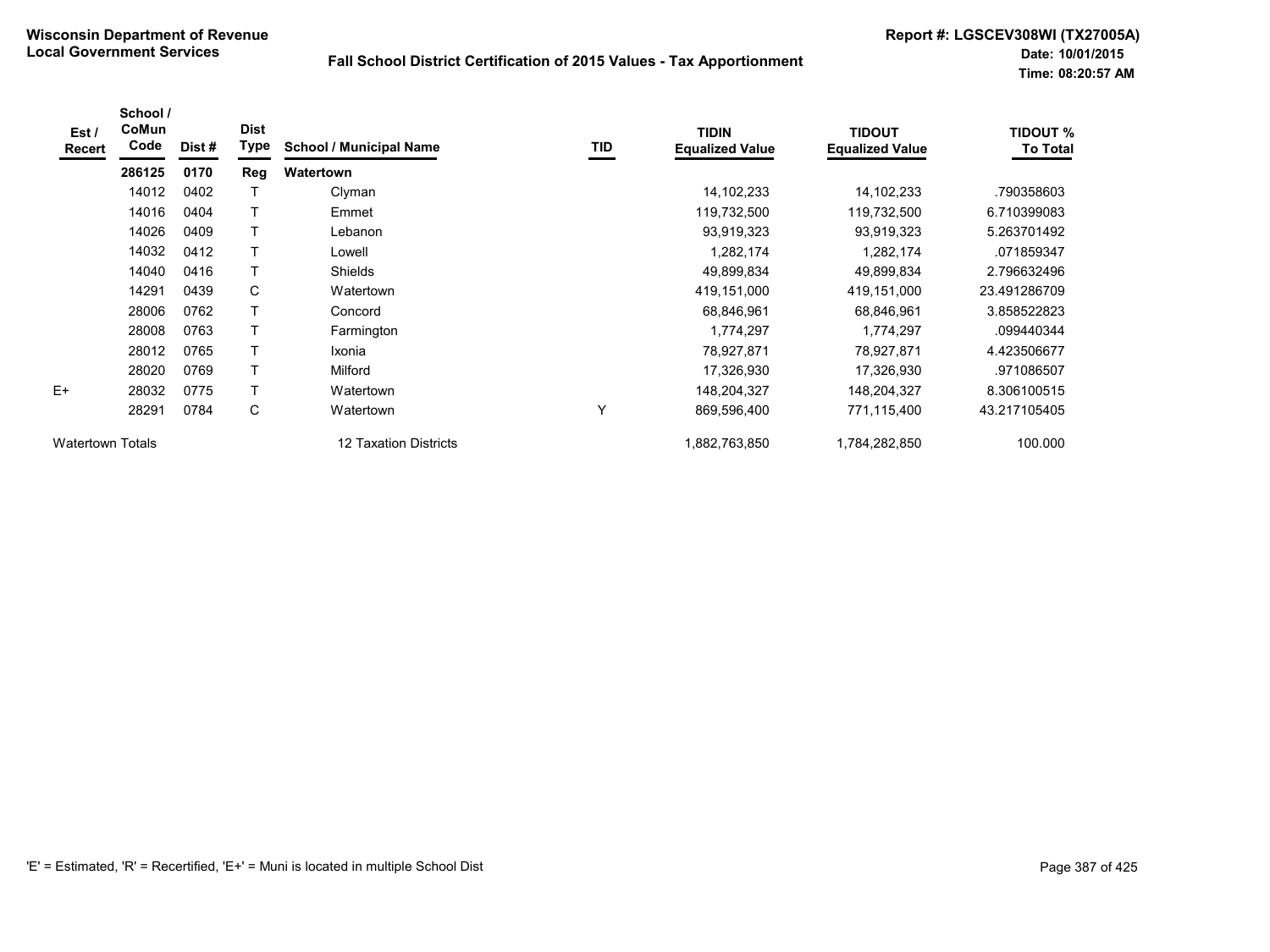| Est /<br>Recert | School /<br>CoMun<br>Code | Dist # | <b>Dist</b><br>Type | <b>School / Municipal Name</b> | TID | <b>TIDIN</b><br><b>Equalized Value</b> | <b>TIDOUT</b><br><b>Equalized Value</b> | <b>TIDOUT %</b><br><b>To Total</b> |
|-----------------|---------------------------|--------|---------------------|--------------------------------|-----|----------------------------------------|-----------------------------------------|------------------------------------|
|                 | 676174                    | 0421   | Reg                 | Waukesha                       |     |                                        |                                         |                                    |
|                 | 67002                     | 1809   |                     | <b>Brookfield</b>              | v   | 826.797.293                            | 826.797.293                             | 9.338381624                        |
|                 | 67004                     | 1810   |                     | Delafield                      |     | 1.141.187                              | 1.141.187                               | .012889302                         |
|                 | 67008                     | 1812   |                     | Genesee                        |     | 366,403,544                            | 366,403,544                             | 4.138397829                        |
|                 | 67032                     | 1821   |                     | Waukesha                       |     | 920,256,800                            | 920,256,800                             | 10.393973545                       |
| $F+$            | 67206                     | 1840   | C                   | <b>Brookfield</b>              | v   | 74.091.004                             | 74.091.004                              | .836831562                         |
|                 | 67270                     | 1818   | C                   | Pewaukee                       |     | 1,212,896,505                          | 1,212,896,505                           | 13.699235025                       |
|                 | 67291                     | 1846   | C                   | Waukesha                       | v   | 5,664,111,600                          | 5,452,167,200                           | 61.580291112                       |
| Waukesha Totals |                           |        |                     | 7 Taxation Districts           |     | 9,065,697,933                          | 8,853,753,533                           | 100.000                            |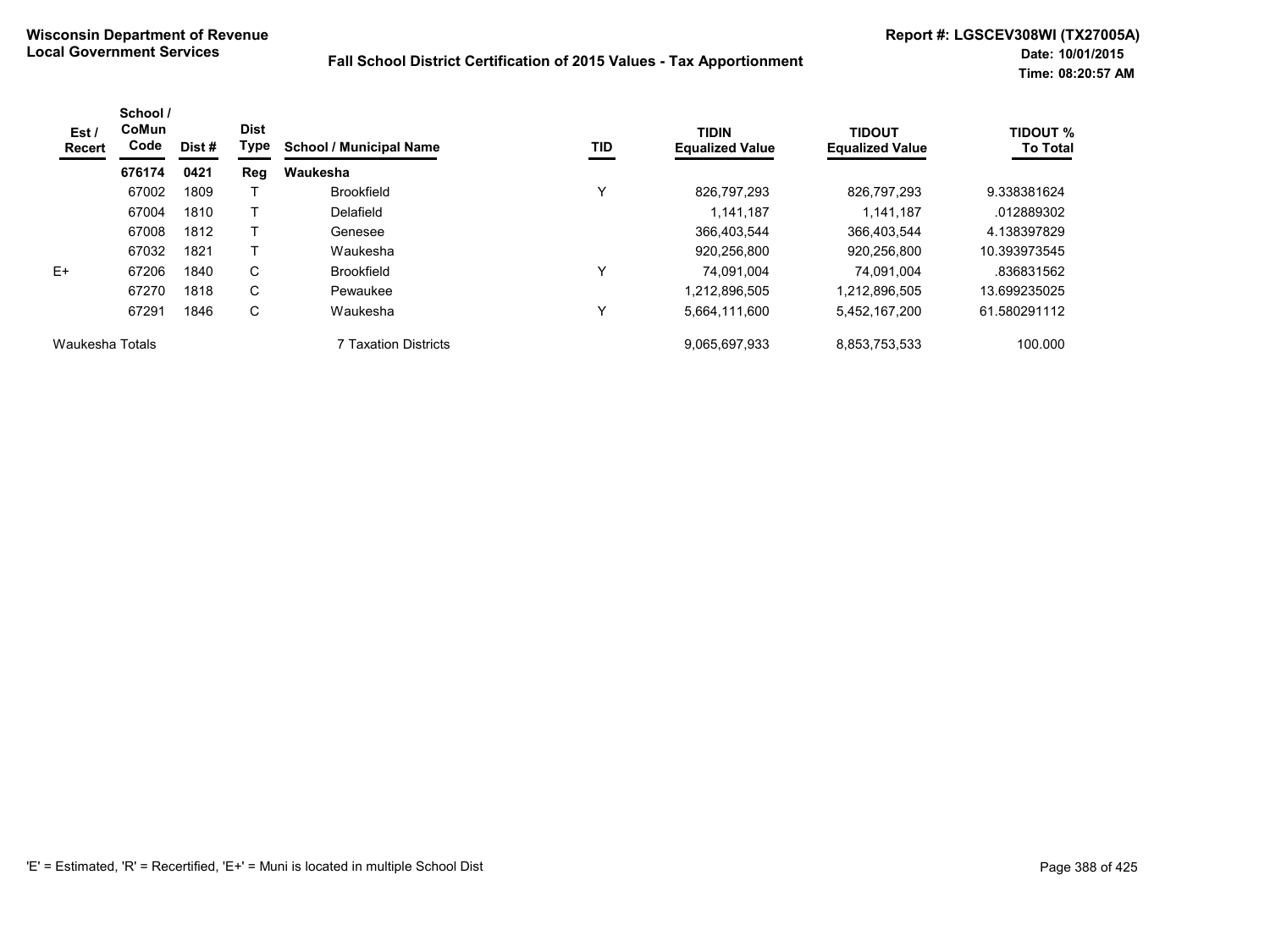| Est /<br><b>Recert</b>           | School /<br>CoMun<br>Code | Dist# | <b>Dist</b><br>Type | <b>School / Municipal Name</b> | TID | <b>TIDIN</b><br><b>Equalized Value</b> | <b>TIDOUT</b><br><b>Equalized Value</b> | <b>TIDOUT %</b><br><b>To Total</b> |
|----------------------------------|---------------------------|-------|---------------------|--------------------------------|-----|----------------------------------------|-----------------------------------------|------------------------------------|
|                                  | 136181                    | 0096  | Reg                 | <b>Waunakee Community</b>      |     |                                        |                                         |                                    |
|                                  | 13022                     | 0346  |                     | Dane                           |     | 18.602.424                             | 18.602.424                              | .813931712                         |
|                                  | 13056                     | 0362  |                     | Springfield                    | ν   | 92,577,530                             | 92,577,530                              | 4.050643481                        |
|                                  | 13064                     | 0366  |                     | Vienna                         |     | 111,853,355                            | 111,853,355                             | 4.894039226                        |
|                                  | 13066                     | 0367  |                     | Westport                       |     | 556,484,625                            | 556.484.625                             | 24.348465753                       |
|                                  | 13191                     | 0388  | V                   | Waunakee                       | ν   | 1,495,458,900                          | 1,439,020,900                           | 62.963017354                       |
|                                  | 13251                     | 0390  | C                   | Madison                        | ν   | 54.245.767                             | 54.245.767                              | 2.373472942                        |
| $E+$                             | 13255                     | 0391  | C                   | Middleton                      | ν   | 12.717.207                             | 12.717.207                              | .556429531                         |
| <b>Waunakee Community Totals</b> |                           |       |                     | <b>7 Taxation Districts</b>    |     | 2,341,939,808                          | 2,285,501,808                           | 100.000                            |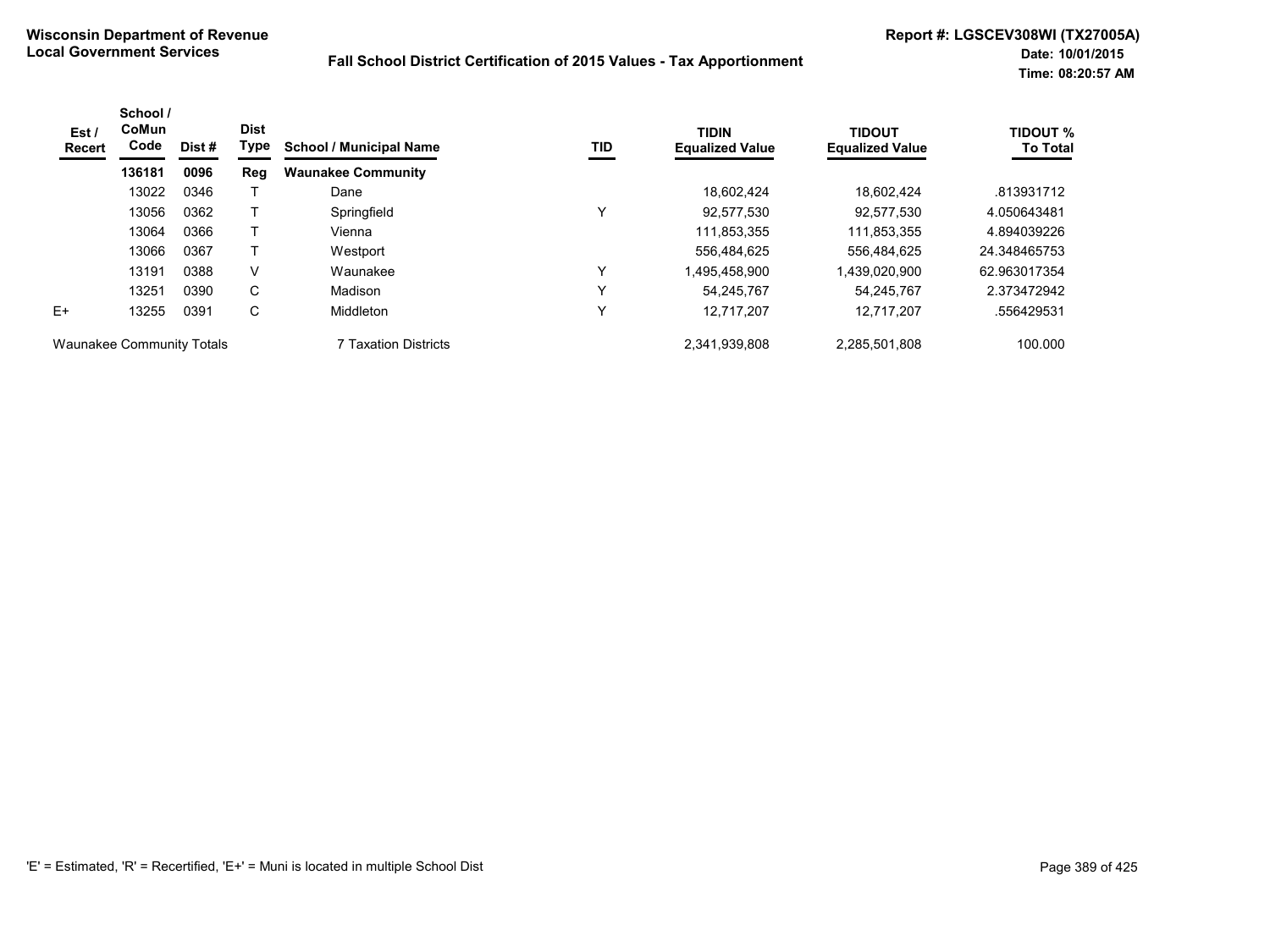| Est /<br><b>Recert</b> | School /<br>CoMun<br>Code | Dist # | <b>Dist</b><br>Type | <b>School / Municipal Name</b> | TID | <b>TIDIN</b><br><b>Equalized Value</b> | <b>TIDOUT</b><br><b>Equalized Value</b> | TIDOUT %<br><b>To Total</b> |
|------------------------|---------------------------|--------|---------------------|--------------------------------|-----|----------------------------------------|-----------------------------------------|-----------------------------|
|                        | 686195                    | 0427   | Reg                 | Waupaca                        |     |                                        |                                         |                             |
|                        | 49008                     | 1306   |                     | <b>Belmont</b>                 |     | 15,061,679                             | 15,061,679                              | 1.084358866                 |
|                        | 49022                     | 1313   |                     | Lanark                         |     | 44,861,175                             | 44,861,175                              | 3.229760297                 |
|                        | 68006                     | 1850   |                     | Dayton                         |     | 353,078,044                            | 353,078,044                             | 25.419696394                |
|                        | 68010                     | 1852   |                     | Farmington                     |     | 437,630,700                            | 437,630,700                             | 31.507027173                |
|                        | 68024                     | 1859   |                     | Lind                           |     | 85,182,165                             | 85, 182, 165                            | 6.132651999                 |
|                        | 68032                     | 1863   |                     | Royalton                       |     | 148,827                                | 148,827                                 | .010714734                  |
|                        | 68034                     | 1864   | Τ                   | Saint Lawrence                 |     | 10,207,283                             | 10,207,283                              | .73486879                   |
|                        | 68036                     | 1865   |                     | Scandinavia                    |     | 14,324,818                             | 14,324,818                              | 1.031308887                 |
| $E+$                   | 68040                     | 1867   |                     | Waupaca                        |     | 86,329,624                             | 86,329,624                              | 6.215262799                 |
|                        | 68291                     | 1880   | C                   | Waupaca                        | Υ   | 402,769,700                            | 338,201,100                             | 24.348637442                |
|                        | 69030                     | 1897   | Τ                   | Saxeville                      |     | 3,968,531                              | 3,968,531                               | .28571262                   |
| Waupaca Totals         |                           |        |                     | <b>Taxation Districts</b>      |     | 1,453,562,546                          | 1,388,993,946                           | 100.000                     |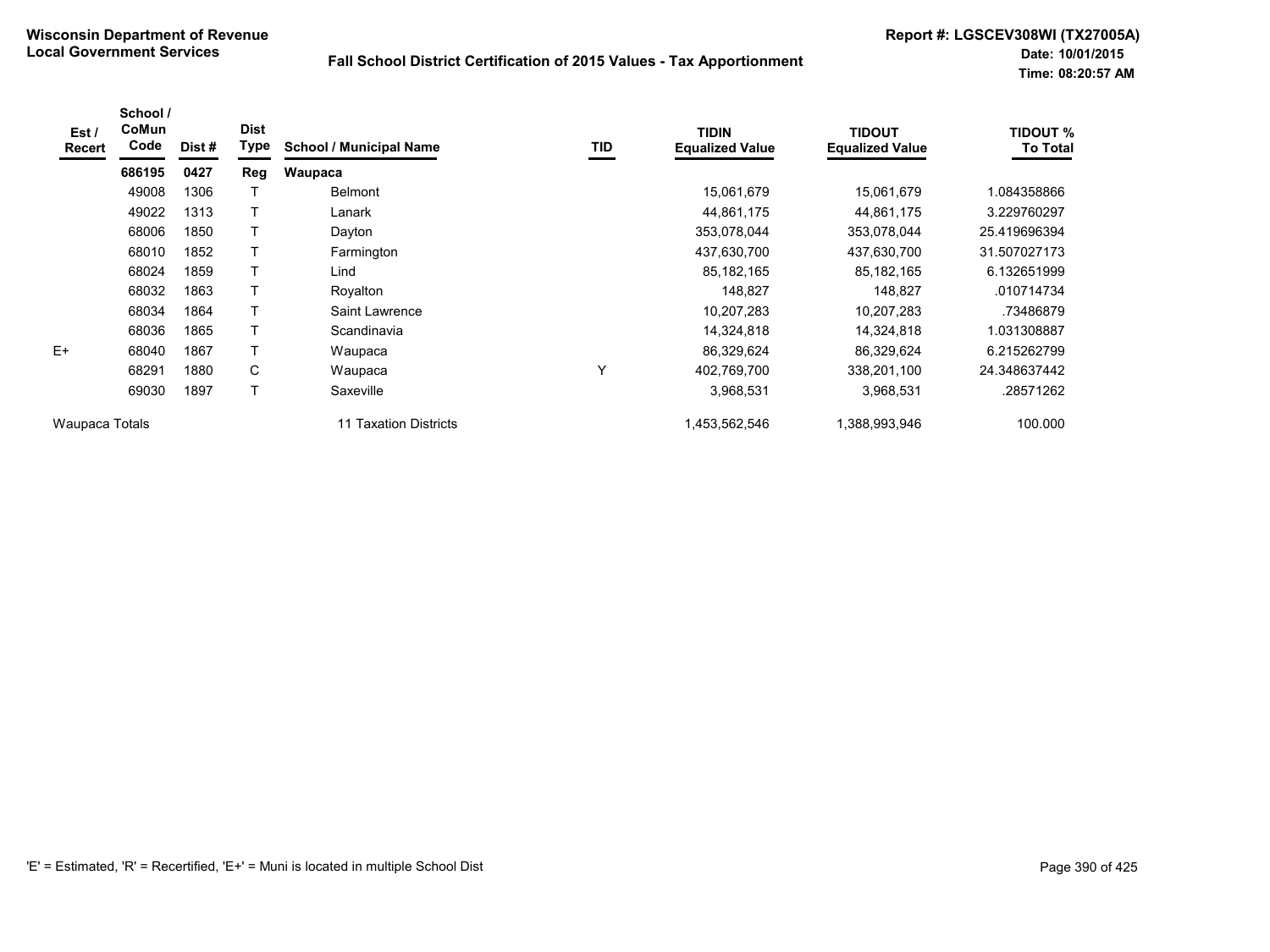| Est /<br>Recert      | School /<br>CoMun<br>Code | Dist # | <b>Dist</b><br><b>Type</b> | <b>School / Municipal Name</b> | TID | <b>TIDIN</b><br><b>Equalized Value</b> | <b>TIDOUT</b><br><b>Equalized Value</b> | <b>TIDOUT %</b><br><b>To Total</b> |
|----------------------|---------------------------|--------|----------------------------|--------------------------------|-----|----------------------------------------|-----------------------------------------|------------------------------------|
|                      | 206216                    | 0129   | Reg                        | <b>Waupun</b>                  |     |                                        |                                         |                                    |
|                      | 14006                     | 0399   |                            | <b>Burnett</b>                 |     | 7,189,348                              | 7,189,348                               | .737055976                         |
|                      | 14010                     | 0401   |                            | Chester                        |     | 47,854,800                             | 47,854,800                              | 4.906100851                        |
| $E+$                 | 14018                     | 0405   |                            | Fox Lake                       |     | 185,646,481                            | 185,646,481                             | 19.032581024                       |
|                      | 14044                     | 0418   |                            | Trenton                        |     | 51,692,635                             | 51,692,635                              | 5.299557841                        |
|                      | 14046                     | 0419   |                            | Westford                       |     | 4,120,371                              | 4,120,371                               | .422422739                         |
|                      | 14226                     | 0434   | C                          | Fox Lake                       |     | 76,893,500                             | 76,893,500                              | 7.88316461                         |
|                      | 14292                     | 0440   | C                          | Waupun                         | Υ   | 227,245,800                            | 198,313,600                             | 20.331221146                       |
|                      | 20002                     | 0544   |                            | Alto                           |     | 85,524,561                             | 85,524,561                              | 8.768025809                        |
|                      | 20030                     | 0558   |                            | Oakfield                       |     | 2,899,648                              | 2,899,648                               | .297273534                         |
|                      | 20038                     | 0562   |                            | Springvale                     |     | 8,186,768                              | 8,186,768                               | .839312032                         |
|                      | 20042                     | 0564   |                            | Waupun                         |     | 104,686,199                            | 104,686,199                             | 10.73248765                        |
|                      | 20292                     | 0576   | C                          | Waupun                         |     | 205,505,300                            | 202,406,200                             | 20.750796786                       |
| <b>Waupun Totals</b> |                           |        |                            | 12 Taxation Districts          |     | 1,007,445,411                          | 975,414,111                             | 100.000                            |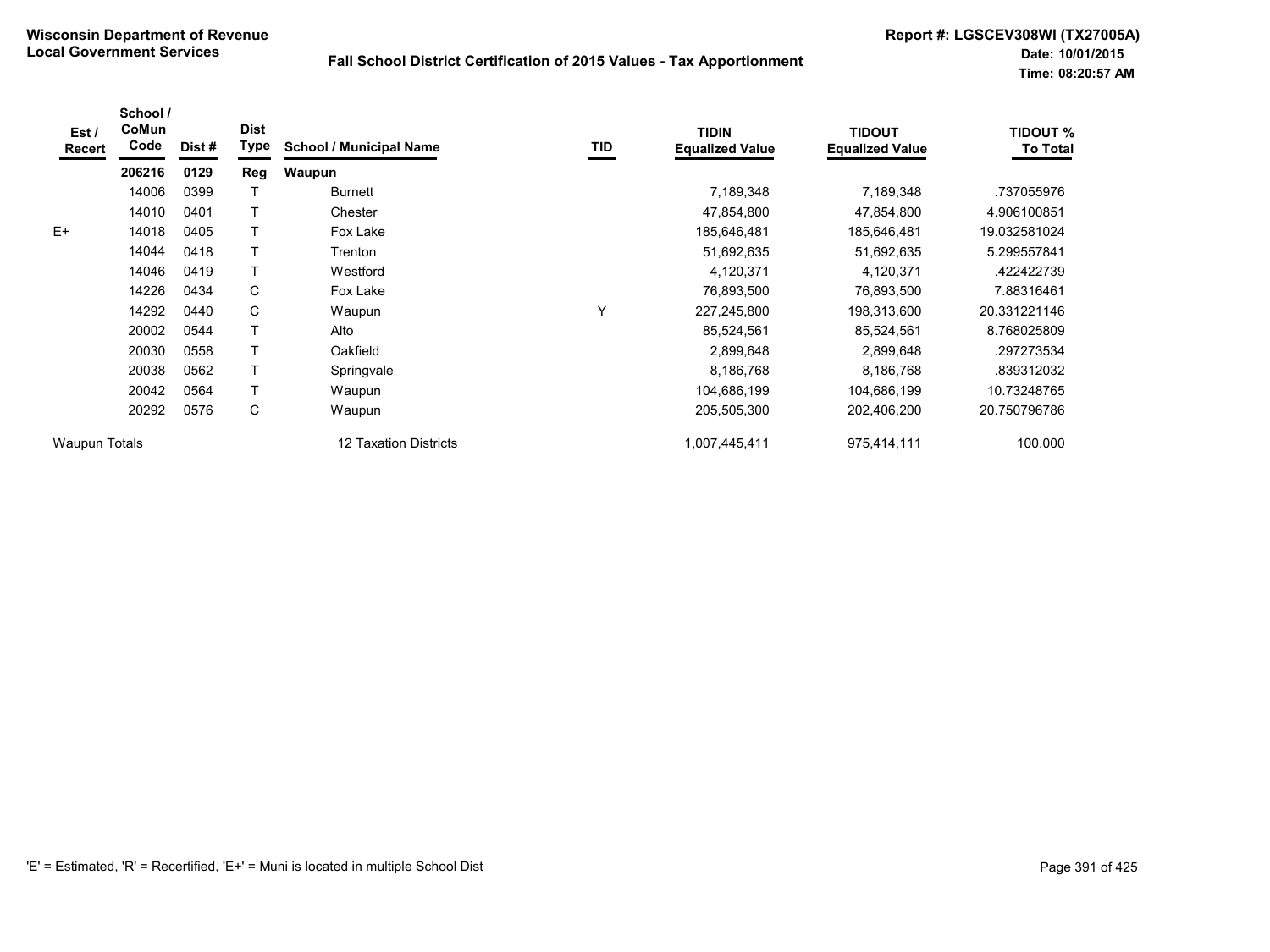| Est /<br><b>Recert</b> | School /<br>CoMun<br>Code | Dist # | <b>Dist</b><br>Type | <b>School / Municipal Name</b> | TID | <b>TIDIN</b><br><b>Equalized Value</b> | <b>TIDOUT</b><br><b>Equalized Value</b> | <b>TIDOUT %</b><br><b>To Total</b> |
|------------------------|---------------------------|--------|---------------------|--------------------------------|-----|----------------------------------------|-----------------------------------------|------------------------------------|
|                        | 376223                    | 0222   | Reg                 | <b>Wausau</b>                  |     |                                        |                                         |                                    |
|                        | 37004                     | 0964   |                     | Berlin                         |     | 66,020,083                             | 66,020,083                              | 1.756251746                        |
|                        | 37040                     | 0982   |                     | Hewitt                         |     | 46,727,700                             | 46,727,700                              | 1.243040011                        |
|                        | 37052                     | 0988   |                     | Maine                          |     | 196,502,600                            | 196,502,600                             | 5.227319002                        |
|                        | 37068                     | 0996   |                     | Rib Mountain                   |     | 712,722,100                            | 712,722,100                             | 18.959676749                       |
|                        | 37076                     | 1000   | T                   | Stettin                        |     | 203,948,006                            | 203,948,006                             | 5.425380057                        |
|                        | 37078                     | 1001   |                     | Texas                          |     | 111,112,300                            | 111,112,300                             | 2.955784998                        |
|                        | 37080                     | 1002   | $\mathsf T$         | Wausau                         |     | 112,512,894                            | 112,512,894                             | 2.993043292                        |
|                        | 37106                     | 1007   | V                   | <b>Brokaw</b>                  | Υ   | 18,105,000                             | 8,625,900                               | .229464297                         |
| $E+$                   | 37291                     | 1023   | C                   | Wausau                         | Υ   | 2,516,613,713                          | 2,300,975,313                           | 61.210039848                       |
| Wausau Totals          |                           |        |                     | 9 Taxation Districts           |     | 3,984,264,396                          | 3,759,146,896                           | 100.000                            |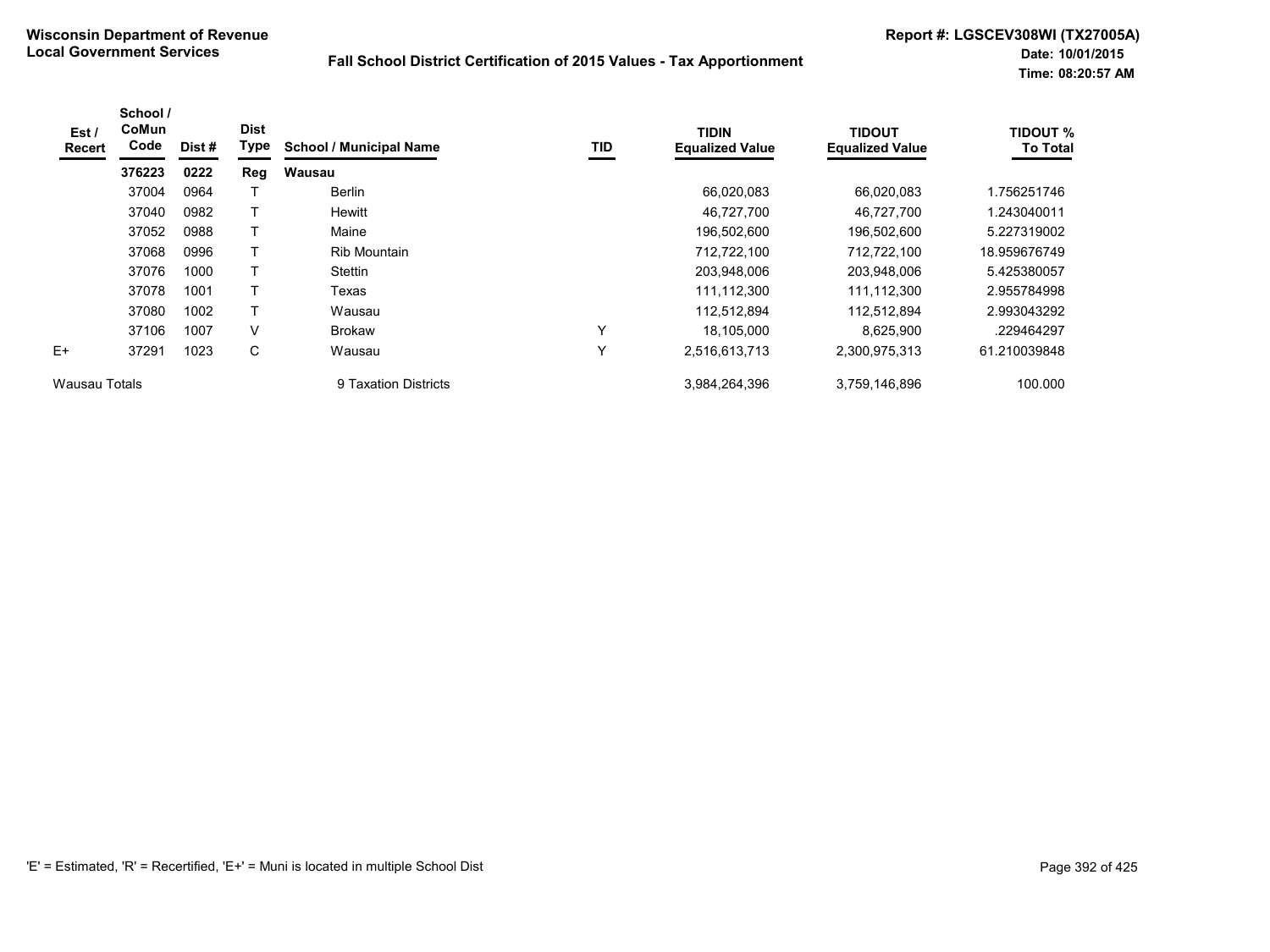| Est /<br>Recert  | School /<br><b>CoMun</b><br>Code | Dist # | <b>Dist</b><br>Type | <b>School / Municipal Name</b> | TID | <b>TIDIN</b><br><b>Equalized Value</b> | <b>TIDOUT</b><br><b>Equalized Value</b> | <b>TIDOUT %</b><br><b>To Total</b> |
|------------------|----------------------------------|--------|---------------------|--------------------------------|-----|----------------------------------------|-----------------------------------------|------------------------------------|
|                  | 386230                           | 0230   | Reg                 | Wausaukee                      |     |                                        |                                         |                                    |
|                  | 38002                            | 1025   |                     | Amberg                         |     | 89,426,000                             | 89.426.000                              | 14.413710541                       |
|                  | 38004                            | 1026   |                     | Athelstane                     |     | 118,637,500                            | 118,637,500                             | 19.122029213                       |
|                  | 38018                            | 1033   |                     | Middle Inlet                   |     | 3,902,316                              | 3,902,316                               | .628976509                         |
|                  | 38026                            | 1037   |                     | Porterfield                    |     | 255.741                                | 255.741                                 | .041220414                         |
|                  | 38030                            | 1039   |                     | Silver Cliff                   |     | 123,778,914                            | 123.778.914                             | 19.950723923                       |
|                  | 38034                            | 1041   |                     | Wagner                         |     | 95,008,600                             | 95,008,600                              | 15.313515749                       |
|                  | 38036                            | 1042   | Т                   | Wausaukee                      |     | 164,639,500                            | 164,639,500                             | 26.536645905                       |
|                  | 38191                            | 1046   | $\vee$              | Wausaukee                      |     | 24,774,600                             | 24,774,600                              | 3.993177747                        |
| Wausaukee Totals |                                  |        |                     | 8 Taxation Districts           |     | 620,423,171                            | 620,423,171                             | 100.000                            |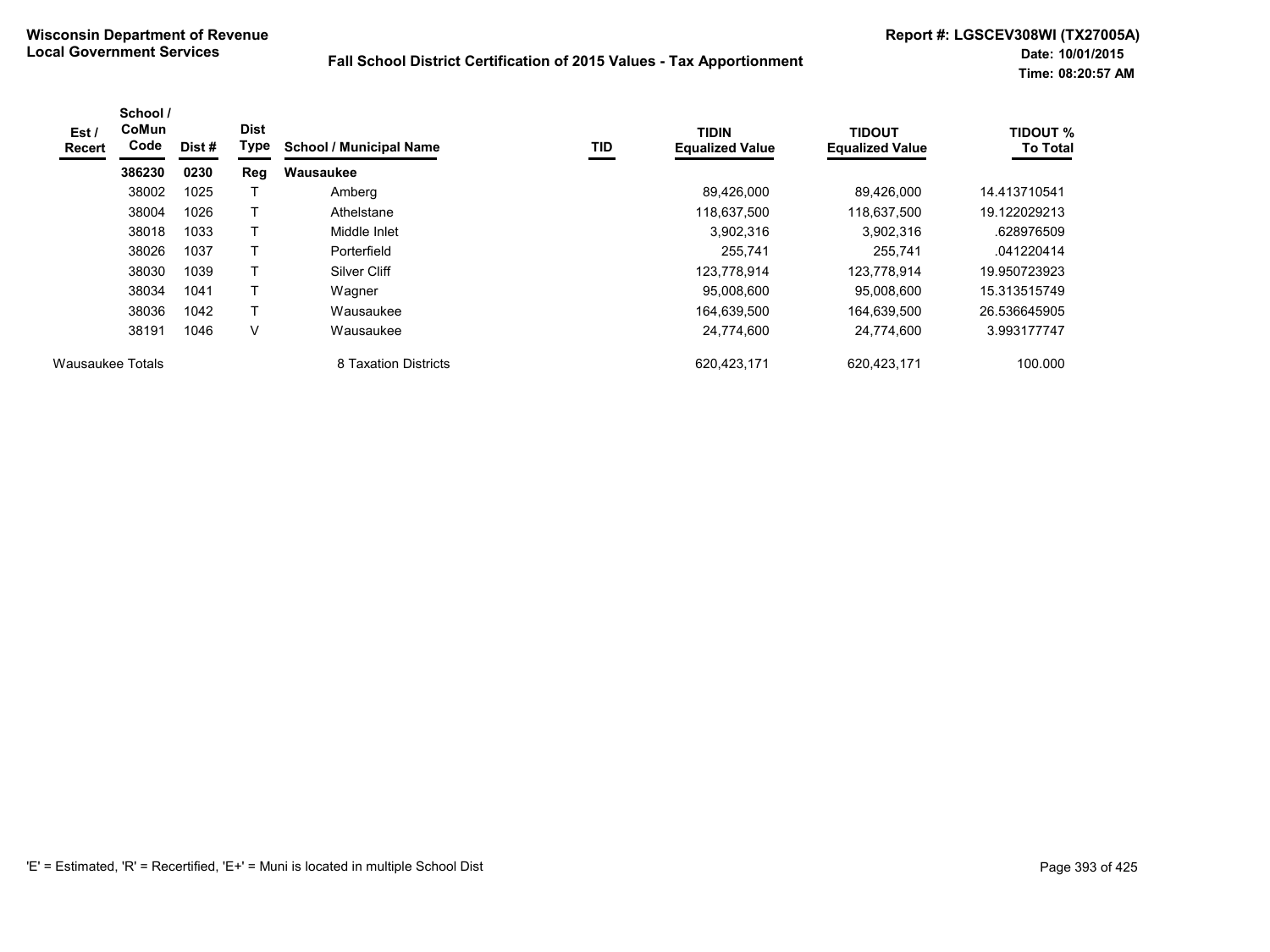| Est/<br>Recert | School /<br>CoMun<br>Code | Dist # | <b>Dist</b><br>Type | <b>School / Municipal Name</b> | TID | <b>TIDIN</b><br><b>Equalized Value</b> | <b>TIDOUT</b><br><b>Equalized Value</b> | <b>TIDOUT %</b><br><b>To Total</b> |
|----------------|---------------------------|--------|---------------------|--------------------------------|-----|----------------------------------------|-----------------------------------------|------------------------------------|
|                | 696237                    | 0430   | Reg                 | <b>Wautoma Area</b>            |     |                                        |                                         |                                    |
|                | 69008                     | 1886   |                     | Dakota                         |     | 94,376,389                             | 94,376,389                              | 10.064981894                       |
|                | 69010                     | 1887   |                     | Deerfield                      |     | 49,823,071                             | 49,823,071                              | 5.313493267                        |
|                | 69014                     | 1889   |                     | Leon                           |     | 75,428,827                             | 75,428,827                              | 8.044276605                        |
|                | 69016                     | 1890   |                     | Marion                         |     | 286,219,898                            | 286,219,898                             | 30.524563629                       |
| $E+$           | 69018                     | 1891   |                     | <b>Mount Morris</b>            |     | 139,489,221                            | 139,489,221                             | 14.876141148                       |
|                | 69026                     | 1895   |                     | <b>Richford</b>                |     | 47,446,078                             | 47,446,078                              | 5.059993512                        |
|                | 69034                     | 1899   |                     | Warren                         |     | 20,029,300                             | 20,029,300                              | 2.136069667                        |
|                | 69036                     | 1900   |                     | Wautoma                        |     | 107,897,144                            | 107,897,144                             | 11.506933167                       |
|                | 69146                     | 1903   | $\vee$              | Lohrville                      |     | 14,928,400                             | 14,928,400                              | 1.592072735                        |
|                | 69176                     | 1905   | $\vee$              | Redgranite                     | Y   | 41,335,500                             | 32,784,300                              | 3.496355279                        |
|                | 69291                     | 1908   | С                   | Wautoma                        | Y   | 95,419,700                             | 69,248,100                              | 7.385119097                        |
|                | Wautoma Area Totals       |        |                     | <b>Taxation Districts</b>      |     | 972,393,528                            | 937,670,728                             | 100.000                            |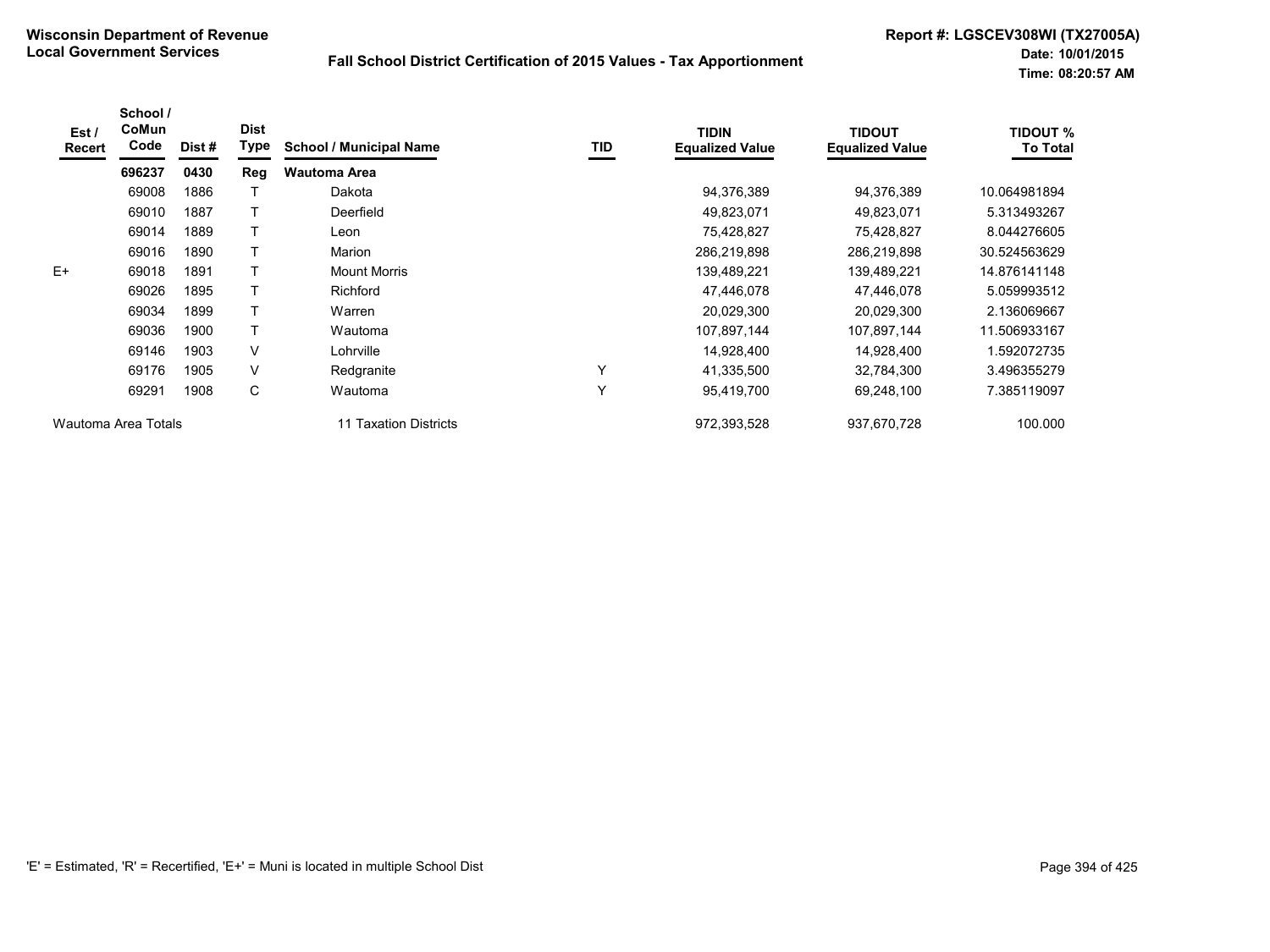| Est /<br><b>Recert</b> | School /<br>CoMun<br>Code | Dist# | <b>Dist</b><br>Type | <b>School / Municipal Name</b> | TID | <b>TIDIN</b><br><b>Equalized Value</b> | <b>TIDOUT</b><br><b>Equalized Value</b> | TIDOUT %<br><b>To Total</b> |
|------------------------|---------------------------|-------|---------------------|--------------------------------|-----|----------------------------------------|-----------------------------------------|-----------------------------|
|                        | 406244                    | 0247  | Reg                 | Wauwatosa                      |     |                                        |                                         |                             |
|                        | 40291                     | 1088  | C.                  | Wauwatosa                      |     | 5.543.348.500                          | 5,435,690,500                           | 100                         |
| Wauwatosa Totals       |                           |       |                     | <b>Taxation Districts</b>      |     | 5,543,348,500                          | 5,435,690,500                           | 100.000                     |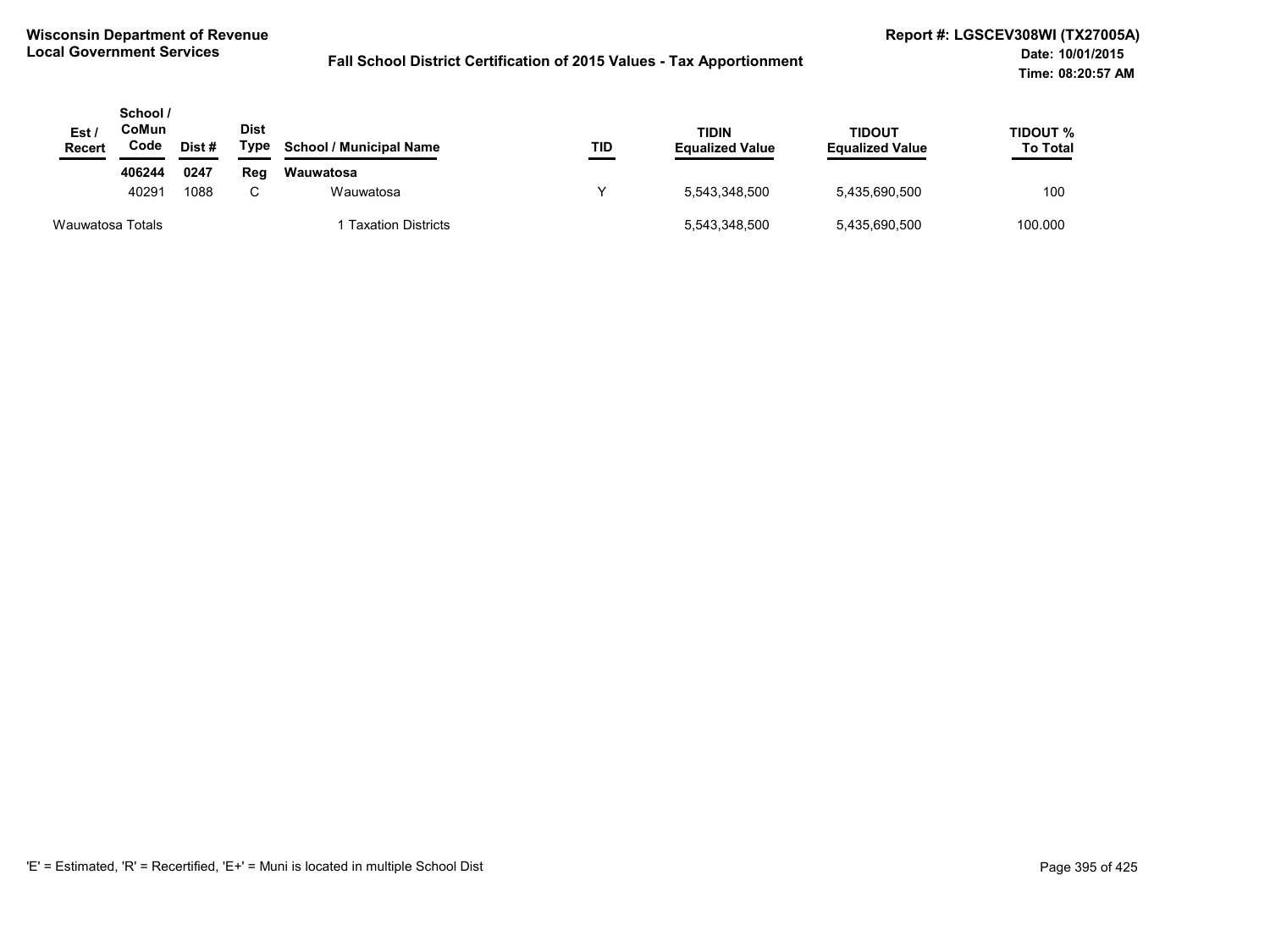| Est /<br>Recert        | School /<br>CoMun<br>Code | Dist# | <b>Dist</b><br>Type | <b>School / Municipal Name</b> | TID | <b>TIDIN</b><br><b>Equalized Value</b> | <b>TIDOUT</b><br><b>Equalized Value</b> | <b>TIDOUT %</b><br><b>To Total</b> |
|------------------------|---------------------------|-------|---------------------|--------------------------------|-----|----------------------------------------|-----------------------------------------|------------------------------------|
|                        | 126251                    | 0080  | Reg                 | Wauzeka-Steuben                |     |                                        |                                         |                                    |
|                        | 12002                     | 0313  |                     | <b>Bridgeport</b>              |     | 3,339,002                              | 3.339.002                               | 4.222502345                        |
|                        | 12006                     | 0315  |                     | Eastman                        |     | 13,531,189                             | 13,531,189                              | 17.111543295                       |
| $E+$                   | 12010                     | 0317  |                     | Haney                          |     | 1.194.960                              | 1.194.960                               | 1.511146565                        |
| $E+$                   | 12012                     | 0318  |                     | Marietta                       |     | 10,928,813                             | 10.928.813                              | 13.820578281                       |
|                        | 12014                     | 0319  |                     | Prairie Du Chien               |     | 790.788                                | 790.788                                 | 1.000030603                        |
|                        | 12022                     | 0323  |                     | Wauzeka                        |     | 26,343,928                             | 26,343,928                              | 33.314534631                       |
|                        | 12182                     | 0332  | V                   | Steuben                        |     | 4,706,200                              | 4,706,200                               | 5.951461106                        |
|                        | 12191                     | 0333  | V                   | Wauzeka                        | 丷   | 19,989,500                             | 18,241,500                              | 23.068203173                       |
| Wauzeka-Steuben Totals |                           |       |                     | 8 Taxation Districts           |     | 80,824,380                             | 79.076.380                              | 100.000                            |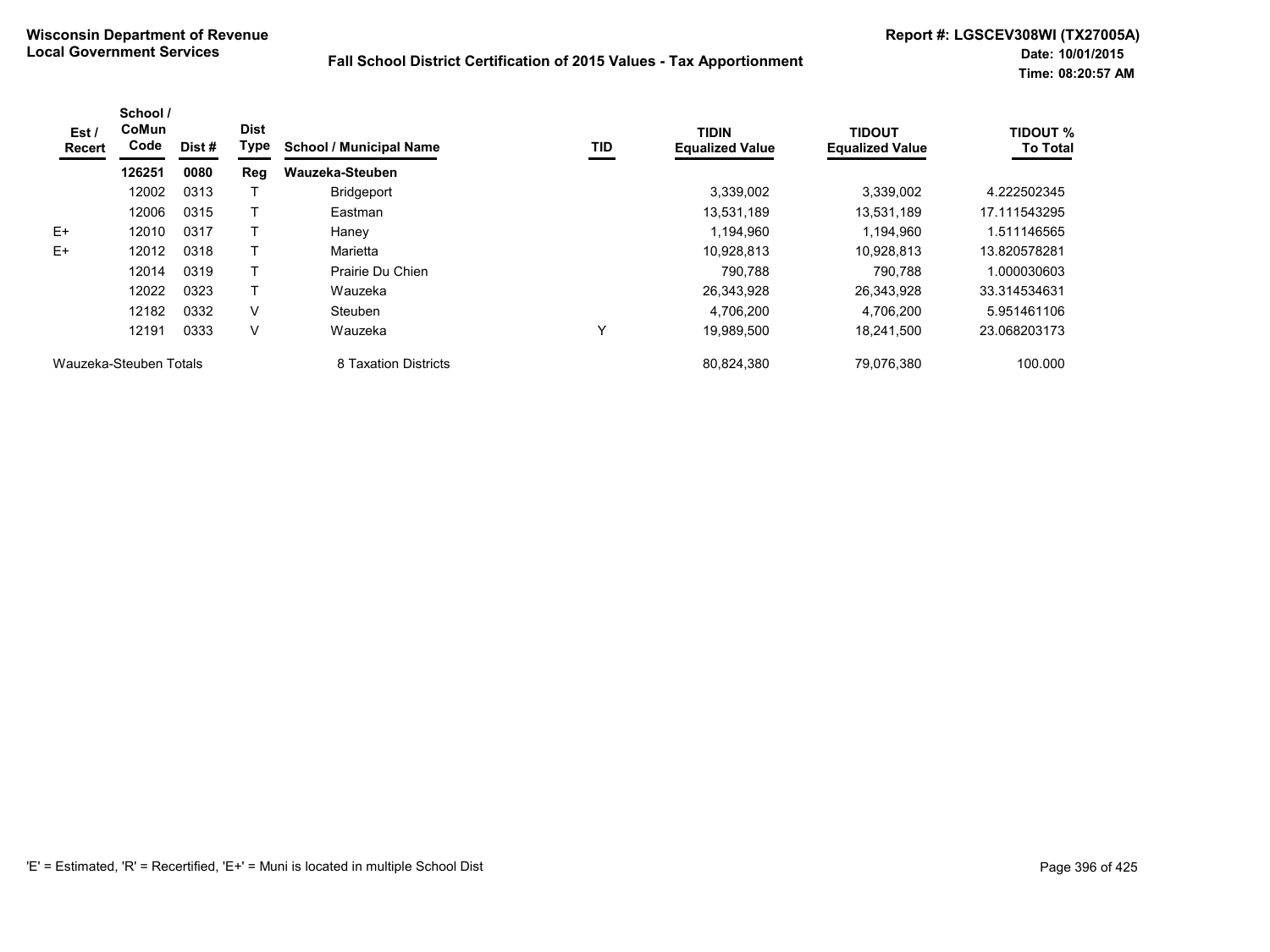| Est /<br><b>Recert</b> | School /<br>CoMun<br>Code | Dist# | <b>Dist</b><br><b>Type</b> | <b>School / Municipal Name</b> | TID | <b>TIDIN</b><br><b>Equalized Value</b> | <b>TIDOUT</b><br><b>Equalized Value</b> | <b>TIDOUT %</b><br>To Total |
|------------------------|---------------------------|-------|----------------------------|--------------------------------|-----|----------------------------------------|-----------------------------------------|-----------------------------|
|                        | 076293                    | 0047  | Reg                        | Webster                        |     |                                        |                                         |                             |
|                        | 07004                     | 0155  |                            | Blaine                         |     | 36,463,968                             | 36,463,968                              | 2.90151169                  |
|                        | 07012                     | 0159  | Т                          | Jackson                        |     | 236,608,100                            | 236,608,100                             | 18.827385105                |
|                        | 07016                     | 0161  | Т                          | Lincoln                        |     | 24,385,926                             | 24,385,926                              | 1.940437457                 |
|                        | 07018                     | 0162  |                            | Meenon                         |     | 106,797,416                            | 106,797,416                             | 8.498086411                 |
|                        | 07020                     | 0163  |                            | Oakland                        |     | 236,437,000                            | 236,437,000                             | 18.813770332                |
|                        | 07026                     | 0166  | Τ                          | Sand Lake                      |     | 80,135,985                             | 80,135,985                              | 6.376582418                 |
|                        | 07028                     | 0167  | Т                          | Scott                          |     | 373,017                                | 373,017                                 | .029681717                  |
|                        | 07032                     | 0169  | Т                          | <b>Swiss</b>                   |     | 158,731,300                            | 158,731,300                             | 12.630570607                |
|                        | 07036                     | 0171  | Т                          | Union                          |     | 96,061,200                             | 96,061,200                              | 7.643783987                 |
|                        | 07038                     | 0172  | т                          | Webb Lake                      |     | 212,711,800                            | 212,711,800                             | 16.925908179                |
|                        | 07191                     | 0177  | V                          | Webster                        | v   | 31,305,600                             | 31,305,600                              | 2.491049914                 |
|                        | 16010                     | 0466  | Т                          | Dairyland                      |     | 36,711,800                             | 36,711,800                              | 2.921232183                 |
| <b>Webster Totals</b>  |                           |       |                            | 12 Taxation Districts          |     | 1,256,723,112                          | 1,256,723,112                           | 100.000                     |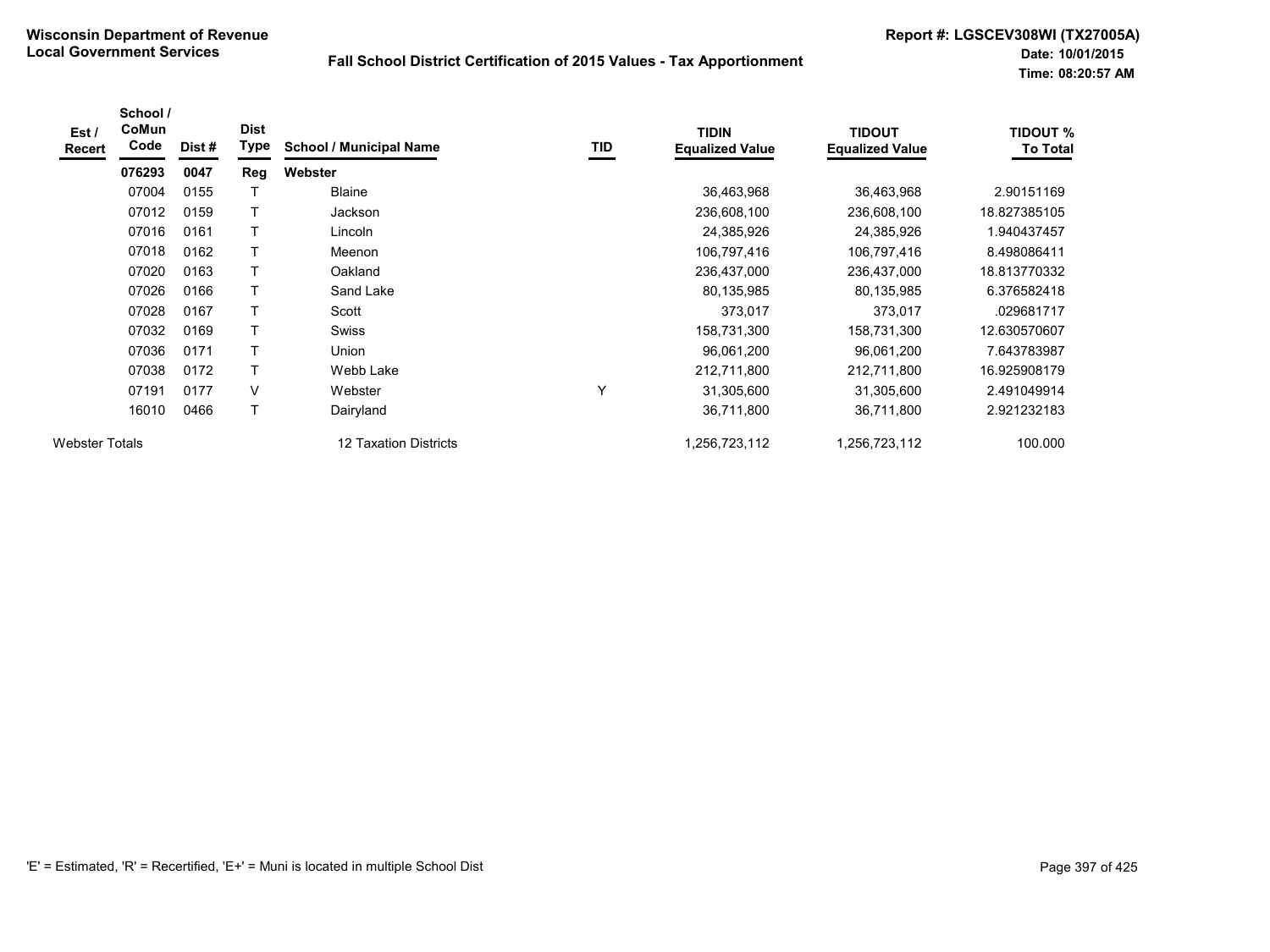| Est/<br><b>Recert</b> | School /<br>CoMun<br>Code | Dist # | <b>Dist</b><br>Type | <b>School / Municipal Name</b> | <b>TID</b>  | <b>TIDIN</b><br><b>Equalized Value</b> | <b>TIDOUT</b><br><b>Equalized Value</b> | TIDOUT %<br><b>To Total</b> |
|-----------------------|---------------------------|--------|---------------------|--------------------------------|-------------|----------------------------------------|-----------------------------------------|-----------------------------|
|                       | 406300                    | 0248   | Reg                 | <b>West Allis</b>              |             |                                        |                                         |                             |
| E.                    | 40191                     | 1078   | V                   | West Milwaukee                 | ν           | 362,669,100                            | 269,257,400                             | 6.3137257                   |
|                       | 40236                     | 1083   | С                   | Greenfield                     | $\check{ }$ | 43,840,873                             | 43,840,873                              | .028009802                  |
|                       | 40292                     | 1089   | С                   | West Allis                     | ν           | 3,741,492,800                          | 3,660,116,000                           | 85.824822096                |
|                       | 67261                     | 1844   | С                   | New Berlin                     |             | 291.421.424                            | 291,421,424                             | 6.833442402                 |
| West Allis Totals     |                           |        |                     | 4 Taxation Districts           |             | 4,439,424,197                          | 4,264,635,697                           | 100.000                     |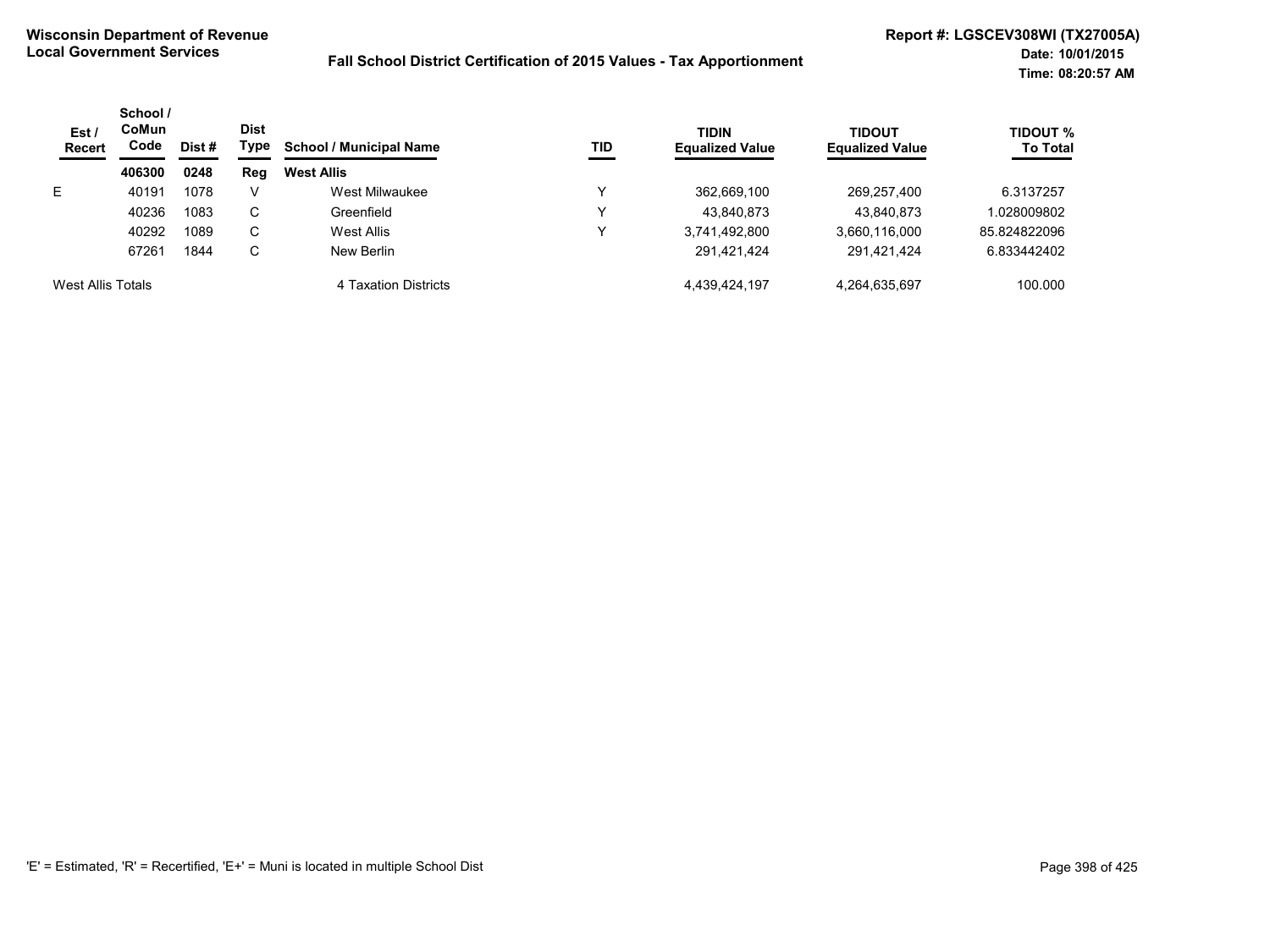| Est /<br>Recert         | School /<br>CoMun<br>Code | Dist# | <b>Dist</b><br>Type | <b>School / Municipal Name</b> | TID | <b>TIDIN</b><br><b>Equalized Value</b> | <b>TIDOUT</b><br><b>Equalized Value</b> | <b>TIDOUT %</b><br><b>To Total</b> |
|-------------------------|---------------------------|-------|---------------------|--------------------------------|-----|----------------------------------------|-----------------------------------------|------------------------------------|
|                         | 666307                    | 0402  | Reg                 | <b>West Bend</b>               |     |                                        |                                         |                                    |
| $E+$                    | 66002                     | 1787  |                     | Addison                        |     | 4,537,286                              | 4,537,286                               | .104826744                         |
|                         | 66004                     | 1788  |                     | Barton                         |     | 225,601,703                            | 225,601,703                             | 5.21216693                         |
|                         | 66014                     | 1793  |                     | Jackson                        |     | 274,365,892                            | 274,365,892                             | 6.338785612                        |
|                         | 66018                     | 1795  |                     | Polk                           |     | 49,612,737                             | 49,612,737                              | 1.146223028                        |
|                         | 66022                     | 1797  |                     | Trenton                        |     | 456,981,800                            | 456,981,800                             | 10.557834421                       |
|                         | 66026                     | 1799  |                     | West Bend                      |     | 516,286,456                            | 516,286,456                             | 11.927973754                       |
|                         | 66141                     | 1801  | V                   | Jackson                        | Υ   | 535,088,927                            | 467.162.827                             | 10.793050785                       |
|                         | 66161                     | 1803  | V                   | Newburg                        |     | 67,770,800                             | 67.770.800                              | 1.565736064                        |
|                         | 66291                     | 1807  | C                   | West Bend                      | Υ   | 2,418,080,000                          | 2,266,047,300                           | 52.353402662                       |
| <b>West Bend Totals</b> |                           |       |                     | 9 Taxation Districts           |     | 4,548,325,601                          | 4,328,366,801                           | 100.000                            |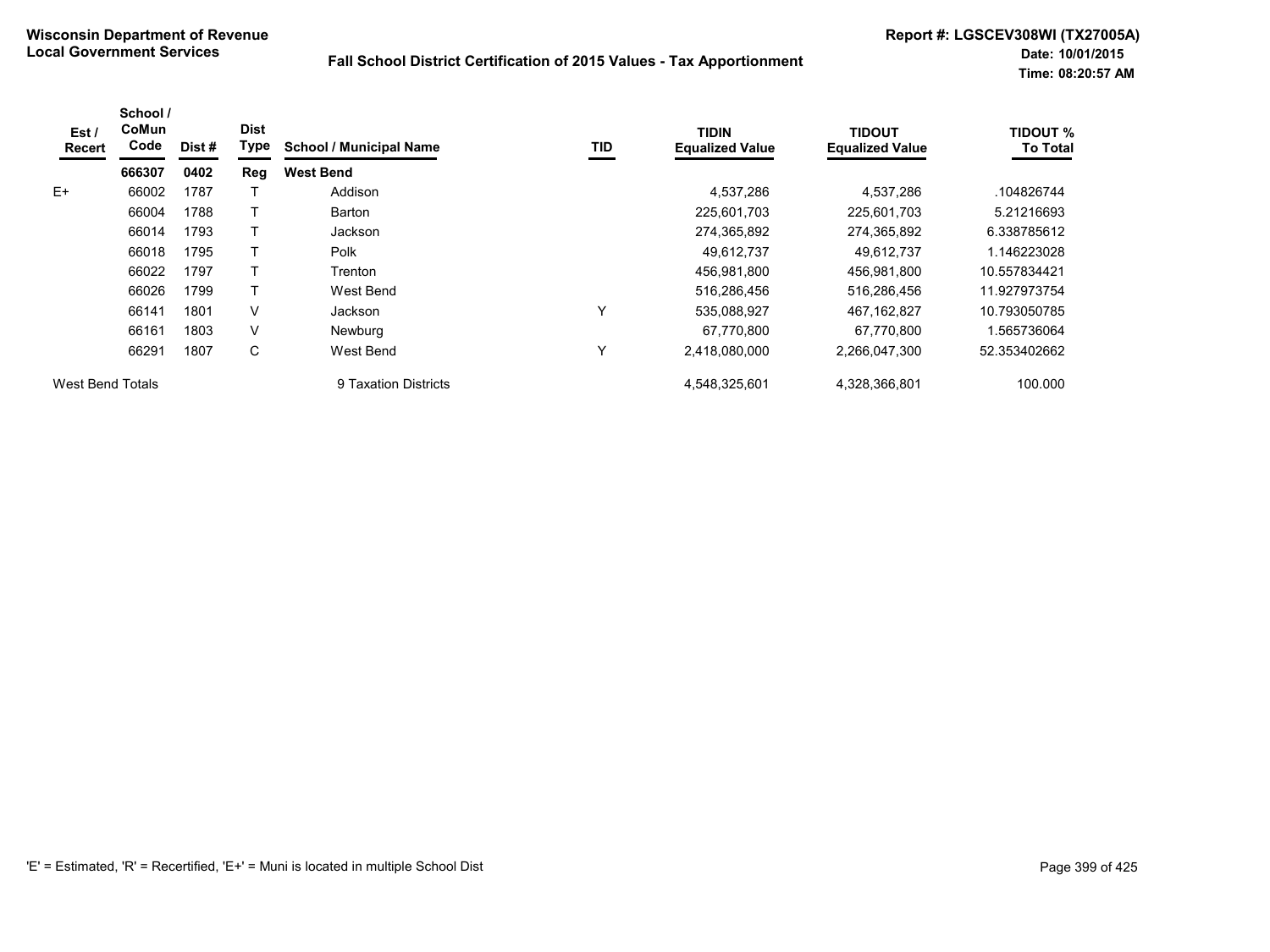| Est /<br>Recert     | School /<br><b>CoMun</b><br>Code | Dist # | <b>Dist</b><br>Type | <b>School / Municipal Name</b> | TID | <b>TIDIN</b><br><b>Equalized Value</b> | <b>TIDOUT</b><br><b>Equalized Value</b> | <b>TIDOUT %</b><br><b>To Total</b> |
|---------------------|----------------------------------|--------|---------------------|--------------------------------|-----|----------------------------------------|-----------------------------------------|------------------------------------|
|                     | 056328                           | 0039   | Reg                 | <b>West De Pere</b>            |     |                                        |                                         |                                    |
| E+                  | 05024                            | 0112   |                     | Lawrence                       |     | 464.428.707                            | 464,428,707                             | 25.976121234                       |
|                     | 05104                            | 0122   | V                   | Ashwaubenon                    | v   | 240,163,866                            | 209,998,866                             | 11.745518569                       |
|                     | 05126                            | 0109   | V                   | Hobart                         | v   | 219.728.618                            | 187.346.818                             | 10.478559107                       |
|                     | 05216                            | 0127   | C                   | De Pere                        | v   | 1,010,769,796                          | 887.021.296                             | 49.612292209                       |
| $E+$                | 44034                            | 1194   |                     | Oneida                         |     | 39,110,609                             | 39,110,609                              | 2.18750888                         |
| West De Pere Totals |                                  |        |                     | 5 Taxation Districts           |     | 1,974,201,596                          | 1,787,906,296                           | 100.000                            |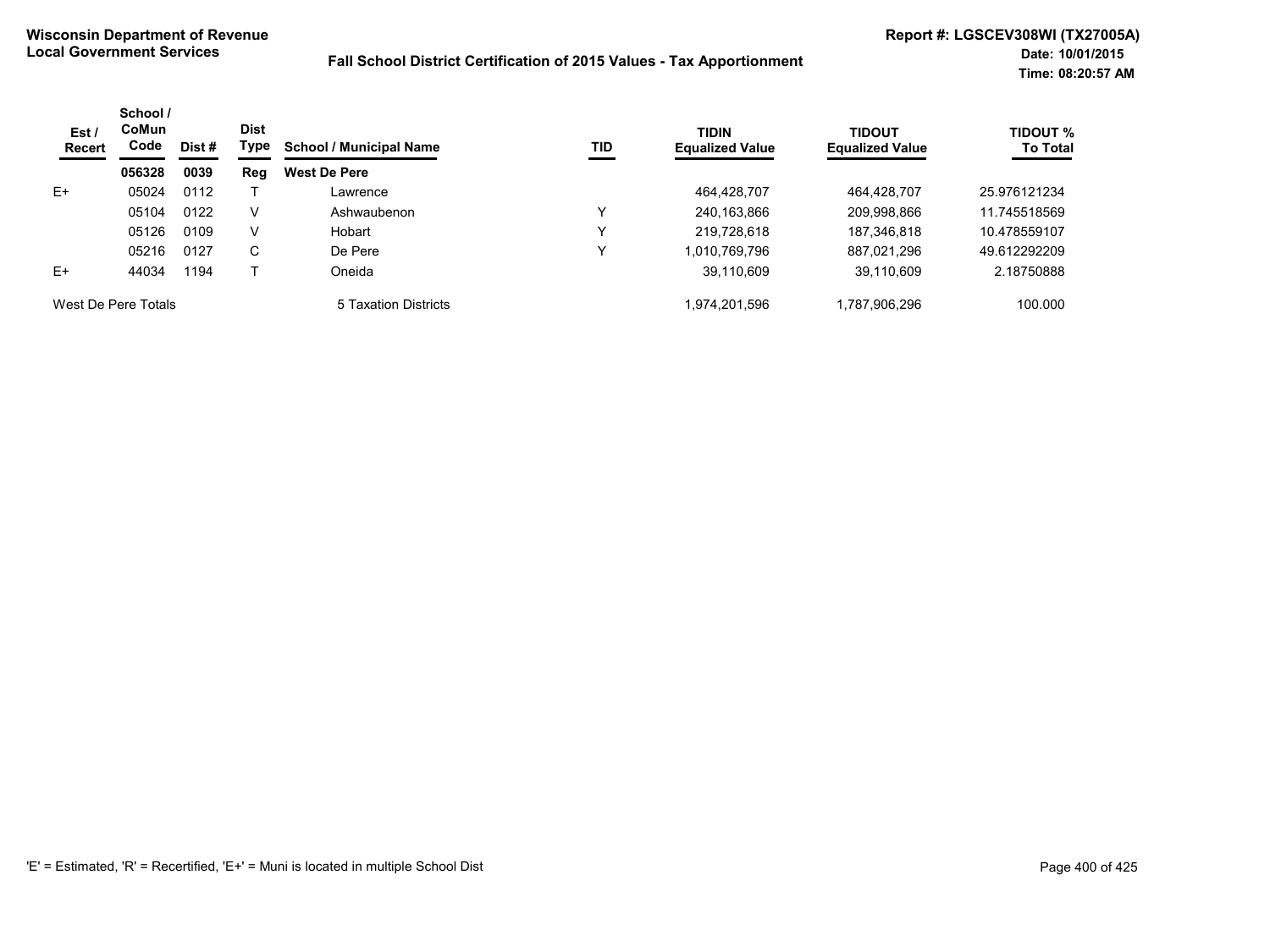| Est/<br><b>Recert</b> | School /<br>CoMun<br>Code | Dist# | <b>Dist</b><br>Type | <b>School / Municipal Name</b> | TID | <b>TIDIN</b><br><b>Equalized Value</b> | <b>TIDOUT</b><br><b>Equalized Value</b> | <b>TIDOUT %</b><br><b>To Total</b> |
|-----------------------|---------------------------|-------|---------------------|--------------------------------|-----|----------------------------------------|-----------------------------------------|------------------------------------|
|                       | 326370                    | 0196  | Reg                 | <b>West Salem</b>              |     |                                        |                                         |                                    |
|                       | 32002                     | 0845  |                     | Bangor                         |     | 5,770,440                              | 5,770,440                               | .726865231                         |
|                       | 32004                     | 0846  | Т                   | Barre                          |     | 99,640,300                             | 99,640,300                              | 12.551048044                       |
|                       | 32006                     | 0847  |                     | <b>Burns</b>                   |     | 164,295                                | 164,295                                 | .020695185                         |
|                       | 32010                     | 0849  |                     | Farmington                     |     | 367,784                                | 367,784                                 | .046327386                         |
|                       | 32012                     | 0850  |                     | Greenfield                     |     | 82,261,044                             | 82,261,044                              | 10.36189489                        |
|                       | 32014                     | 0851  | Т                   | Hamilton                       |     | 226,418,337                            | 226,418,337                             | 28.520462361                       |
|                       | 32018                     | 0853  |                     | Medary                         |     | 12,484,097                             | 12,484,097                              | 1.572541444                        |
| $E+$                  | 32022                     | 0855  | т                   | Shelby                         |     | 5,484,570                              | 5,484,570                               | .690856025                         |
|                       | 32024                     | 0856  | Т                   | Washington                     |     | 10,054,017                             | 10,054,017                              | .266439888                         |
|                       | 32191                     | 0860  | V                   | West Salem                     | Y   | 359,582,600                            | 351,234,900                             | 44.242802407                       |
|                       | 32246                     | 0861  | C                   | La Crosse                      | Υ   | 533                                    | 533                                     | .000067139                         |
| West Salem Totals     |                           |       |                     | 11 Taxation Districts          |     | 802,228,017                            | 793,880,317                             | 100.000                            |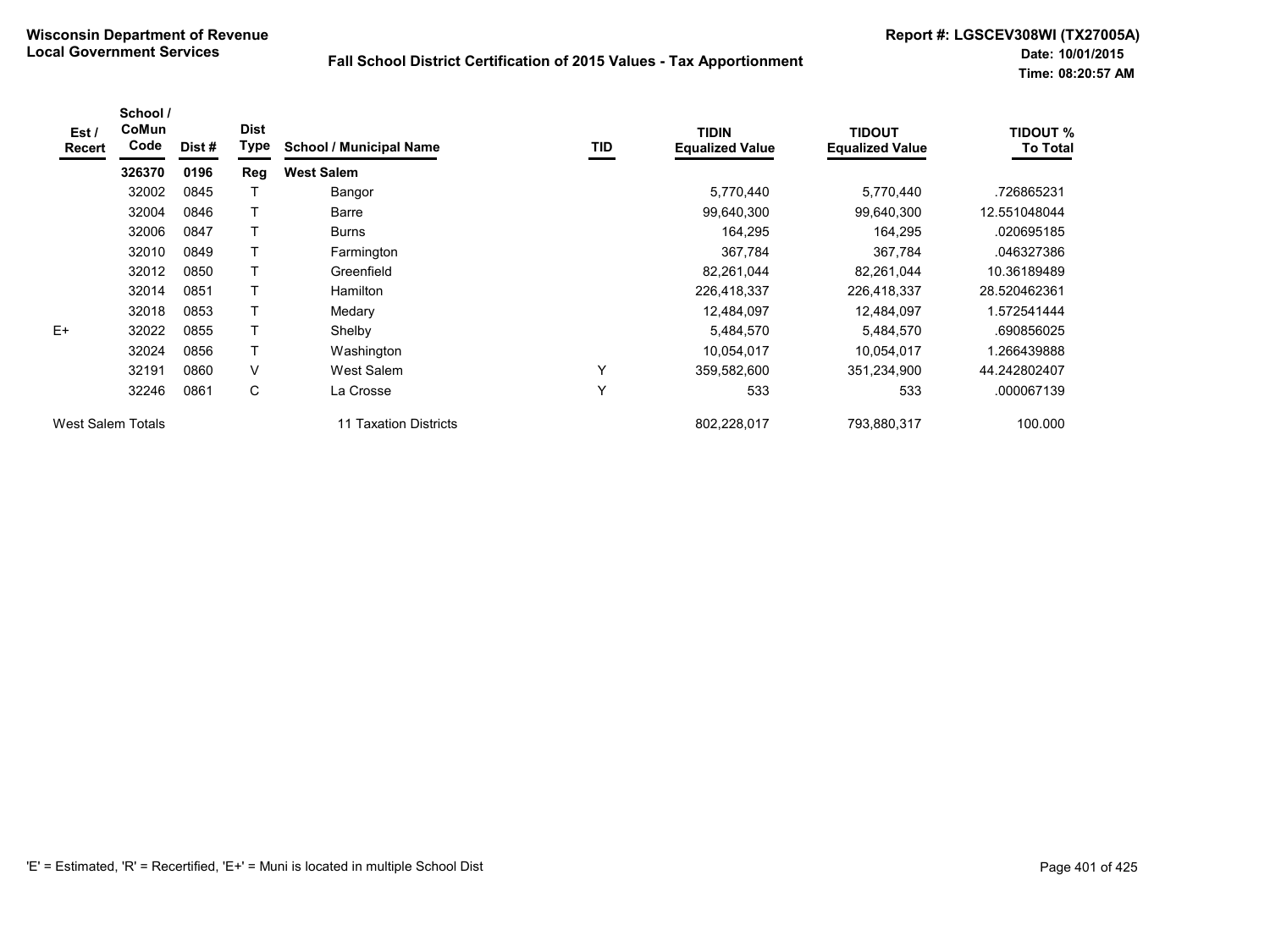**Date: 10/01/2015 Time: 08:20:57 AM**

| Est /<br><b>Recert</b>    | School /<br>CoMun<br>Code | Dist# | <b>Dist</b><br>Type | <b>School / Municipal Name</b> | TID | <b>TIDIN</b><br><b>Equalized Value</b> | <b>TIDOUT</b><br><b>Equalized Value</b> | <b>TIDOUT %</b><br><b>To Total</b> |
|---------------------------|---------------------------|-------|---------------------|--------------------------------|-----|----------------------------------------|-----------------------------------------|------------------------------------|
|                           | 626321                    | 0370  | Reg                 | <b>Westby Area</b>             |     |                                        |                                         |                                    |
|                           | 32012                     | 0850  |                     | Greenfield                     |     | 7,577,563                              | 7,577,563                               | 1.587891376                        |
|                           | 32024                     | 0856  |                     | Washington                     |     | 11,582,542                             | 11,582,542                              | 2.427141622                        |
|                           | 41032                     | 1106  |                     | Portland                       |     | 2,407,671                              | 2,407,671                               | .504531604                         |
|                           | 62002                     | 1681  | Т                   | Bergen                         |     | 2,256,453                              | 2,256,453                               | .472843612                         |
|                           | 62004                     | 1682  |                     | Christiana                     |     | 56,843,790                             | 56,843,790                              | 11.911714083                       |
|                           | 62006                     | 1683  |                     | Clinton                        |     | 22,607,266                             | 22,607,266                              | 4.737391521                        |
|                           | 62008                     | 1684  |                     | Coon                           |     | 58,493,054                             | 58,493,054                              | 12.257320194                       |
|                           | 62018                     | 1689  | T                   | Hamburg                        |     | 62,833,480                             | 62,833,480                              | 13.166863937                       |
|                           | 62020                     | 1690  |                     | Harmony                        |     | 13,597,245                             | 13,597,245                              | 2.849326105                        |
|                           | 62024                     | 1692  |                     | <b>Jefferson</b>               |     | 11,687,044                             | 11,687,044                              | 2.449040196                        |
|                           | 62036                     | 1698  |                     | Viroqua                        |     | 45,991,736                             | 45,991,736                              | 9.637647479                        |
|                           | 62038                     | 1699  |                     | Webster                        |     | 11,314,910                             | 11,314,910                              | 2.371058875                        |
| E                         | 62111                     | 1702  | $\vee$              | Chaseburg                      |     | 16,135,200                             | 16,135,200                              | 3.381158946                        |
|                           | 62112                     | 1703  | V                   | Coon Valley                    |     | 42,762,900                             | 39,591,900                              | 8.296550824                        |
|                           | 62291                     | 1713  | C                   | Westby                         | Y   | 122,178,200                            | 114,289,300                             | 23.949519627                       |
| <b>Westby Area Totals</b> |                           |       |                     | 15 Taxation Districts          |     | 488,269,054                            | 477,209,154                             | 100.000                            |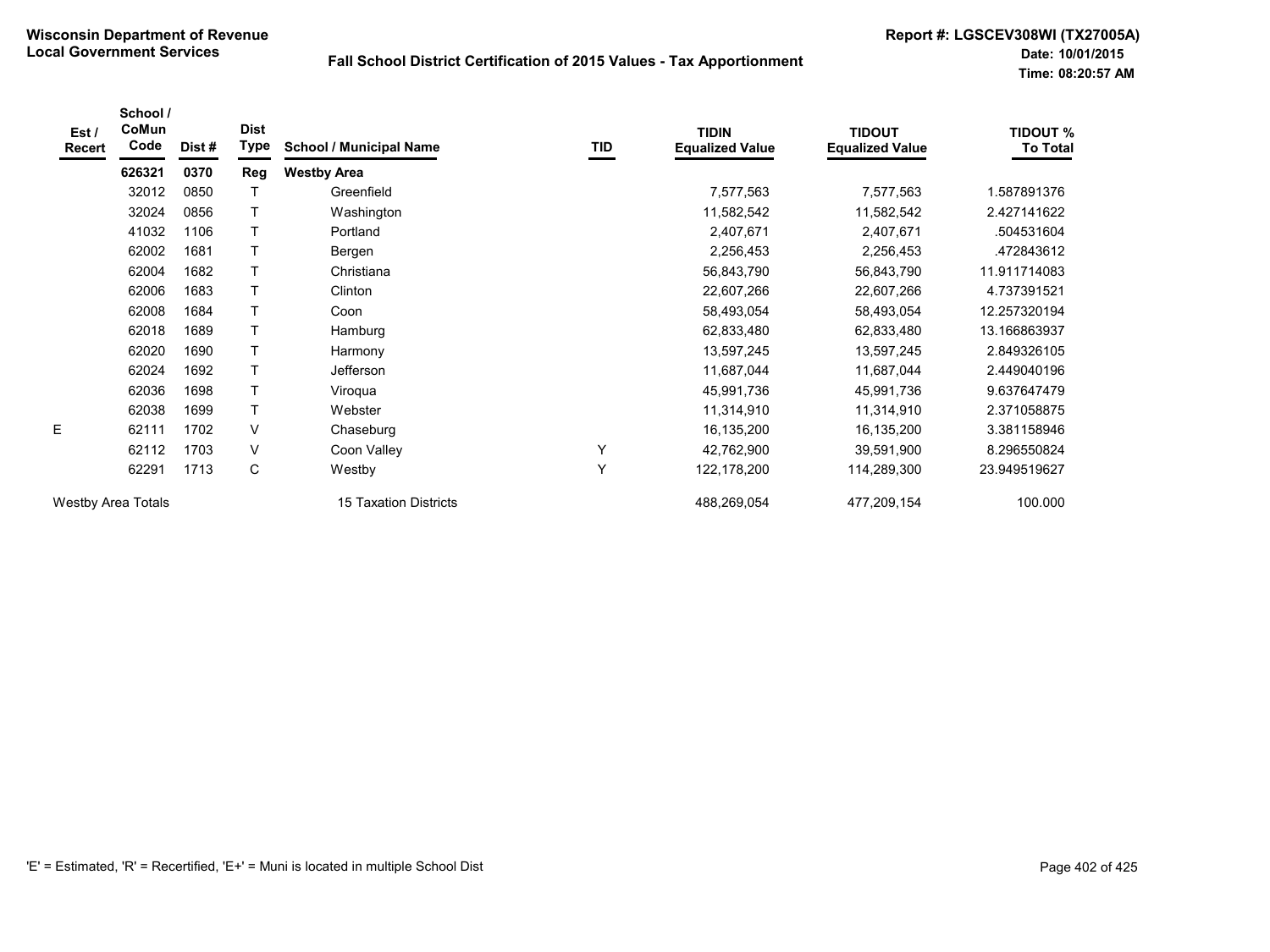| Est/<br><b>Recert</b>   | School /<br>CoMun<br>Code | Dist# | <b>Dist</b><br><b>Type</b> | <b>School / Municipal Name</b> | <b>TID</b> | <b>TIDIN</b><br><b>Equalized Value</b> | <b>TIDOUT</b><br><b>Equalized Value</b> | <b>TIDOUT %</b><br><b>To Total</b> |
|-------------------------|---------------------------|-------|----------------------------|--------------------------------|------------|----------------------------------------|-----------------------------------------|------------------------------------|
|                         | 396335                    | 0232  | Reg                        | Westfield                      |            |                                        |                                         |                                    |
|                         | 01006                     | 0003  | $\mathsf{T}$               | Colburn                        |            | 414,602                                | 414,602                                 | .042161668                         |
|                         | 01012                     | 0006  | $\mathsf{T}$               | Jackson                        |            | 57,776,097                             | 57,776,097                              | 5.875361545                        |
|                         | 01020                     | 0010  | $\mathsf{T}$               | New Chester                    | Y          | 647,501                                | 647,501                                 | .065845612                         |
|                         | 01022                     | 0011  | $\mathsf T$                | New Haven                      |            | 213,473                                | 213,473                                 | .021708477                         |
|                         | 01028                     | 0014  | $\mathsf T$                | Richfield                      |            | 1,098,182                              | 1,098,182                               | .111676223                         |
|                         | 39004                     | 1052  | $\mathsf{T}$               | <b>Crystal Lake</b>            |            | 122,559,600                            | 122,559,600                             | 12.463319576                       |
|                         | 39006                     | 1053  | $\mathsf{T}$               | Douglas                        |            | 7,785,173                              | 7,785,173                               | .791689097                         |
|                         | 39008                     | 1054  | $\mathsf{T}$               | Harris                         |            | 68,571,700                             | 68,571,700                              | 6.973187013                        |
|                         | 39016                     | 1058  | $\mathsf{T}$               | Neshkoro                       |            | 70,405,816                             | 70,405,816                              | 7.159701768                        |
|                         | 39018                     | 1059  | $\mathsf{T}$               | <b>Newton</b>                  |            | 59,874,000                             | 59,874,000                              | 6.088701304                        |
|                         | 39020                     | 1060  | $\mathsf{T}$               | Oxford                         |            | 99,214,800                             | 99,214,800                              | 10.089342321                       |
| $E+$                    | 39022                     | 1061  | T                          | Packwaukee                     |            | 14,219,427                             | 14,219,427                              | 1.446000663                        |
|                         | 39026                     | 1063  | $\top$                     | Springfield                    |            | 126,260,600                            | 126,260,600                             | 12.839681328                       |
|                         | 39028                     | 1064  | $\top$                     | Westfield                      |            | 95,856,000                             | 95,856,000                              | 9.74777954                         |
|                         | 39161                     | 1066  | V                          | Neshkoro                       |            | 22,555,400                             | 22,555,400                              | 2.293701663                        |
|                         | 39165                     | 1067  | V                          | Oxford                         |            | 24,910,300                             | 24,910,300                              | 2.533175938                        |
|                         | 39191                     | 1068  | V                          | Westfield                      | Υ          | 55,694,500                             | 47,517,100                              | 4.832104565                        |
| E.                      | 69006                     | 1885  | $\mathsf{T}$               | Coloma                         |            | 91,794,300                             | 91,794,300                              | 9.334737517                        |
|                         | 69008                     | 1886  | $\top$                     | Dakota                         |            | 4,601,711                              | 4,601,711                               | 467956772                          |
|                         | 69016                     | 1890  | $\mathsf{T}$               | Marion                         |            | 32,315,408                             | 32,315,408                              | 3.2862155                          |
|                         | 69026                     | 1895  | Τ                          | Richford                       |            | 13,439,422                             | 13,439,422                              | 1.366680467                        |
|                         | 69111                     | 1901  | V                          | Coloma                         | Υ          | 23,396,700                             | 21,331,800                              | 2.169271445                        |
| <b>Westfield Totals</b> |                           |       |                            | 22 Taxation Districts          |            | 993,604,712                            | 983,362,412                             | 100.000                            |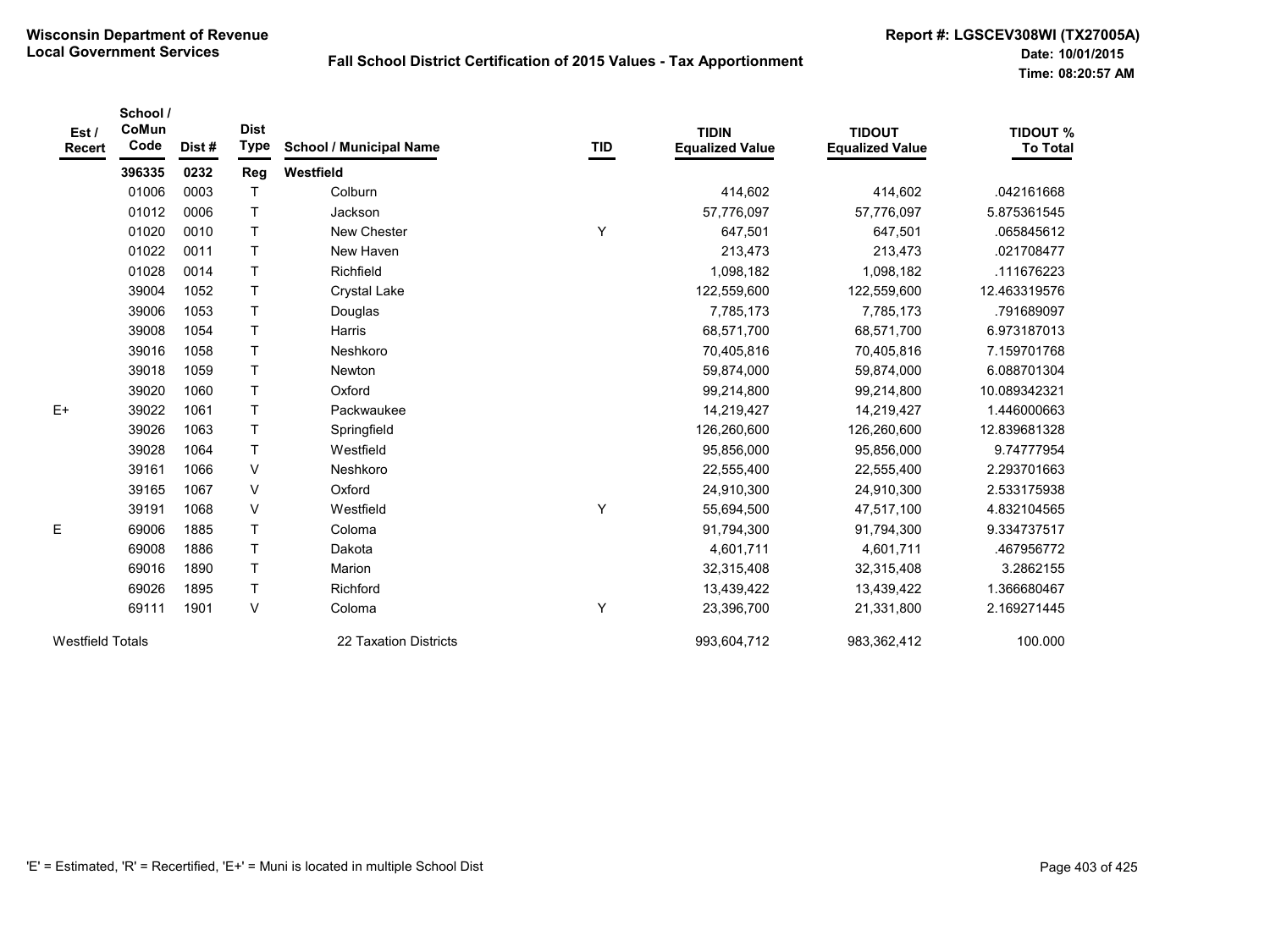| Est /<br><b>Recert</b> | School /<br><b>CoMun</b><br>Code | Dist# | <b>Dist</b><br>Type | <b>School / Municipal Name</b> | TID | <b>TIDIN</b><br><b>Equalized Value</b> | <b>TIDOUT</b><br><b>Equalized Value</b> | <b>TIDOUT %</b><br><b>To Total</b> |
|------------------------|----------------------------------|-------|---------------------|--------------------------------|-----|----------------------------------------|-----------------------------------------|------------------------------------|
|                        | 566354                           | 0337  | Reg                 | <b>Weston (Ironton)</b>        |     |                                        |                                         |                                    |
|                        | 52014                            | 1380  |                     | Henrietta                      |     | 4,704,115                              | 4,704,115                               | 3.248654164                        |
|                        | 52030                            | 1388  | T                   | Westford                       |     | 32,731,907                             | 32,731,907                              | 22.604601707                       |
|                        | 52032                            | 1389  | T                   | Willow                         |     | 4,298,442                              | 4,298,442                               | 2.96849705                         |
|                        | 52111                            | 1391  | V                   | Cazenovia                      |     | 13,473,000                             | 13,473,000                              | 9.304431874                        |
|                        | 56004                            | 1497  | т                   | <b>Bear Creek</b>              |     | 4,454,815                              | 4,454,815                               | 3.076487989                        |
|                        | 56014                            | 1502  | T                   | Franklin                       |     | 196,874                                | 196,874                                 | .135960864                         |
|                        | 56022                            | 1506  | T                   | Ironton                        |     | 13,787,980                             | 13,787,980                              | 9.52195655                         |
|                        | 56038                            | 1514  |                     | Washington                     |     | 57, 165, 953                           | 57,165,953                              | 39.478714111                       |
|                        | 56044                            | 1517  | Τ                   | Woodland                       |     | 5,296,377                              | 5,296,377                               | 3.657669337                        |
|                        | 56111                            | 1518  | V                   | Cazenovia                      |     | 610,300                                | 610,300                                 | .421472187                         |
|                        | 56148                            | 1522  | $\vee$              | Lime Ridge                     |     | 8,082,200                              | 8,082,200                               | 5.581554167                        |
|                        | Weston (Ironton) Totals          |       |                     | 11 Taxation Districts          |     | 144,801,963                            | 144,801,963                             | 100.000                            |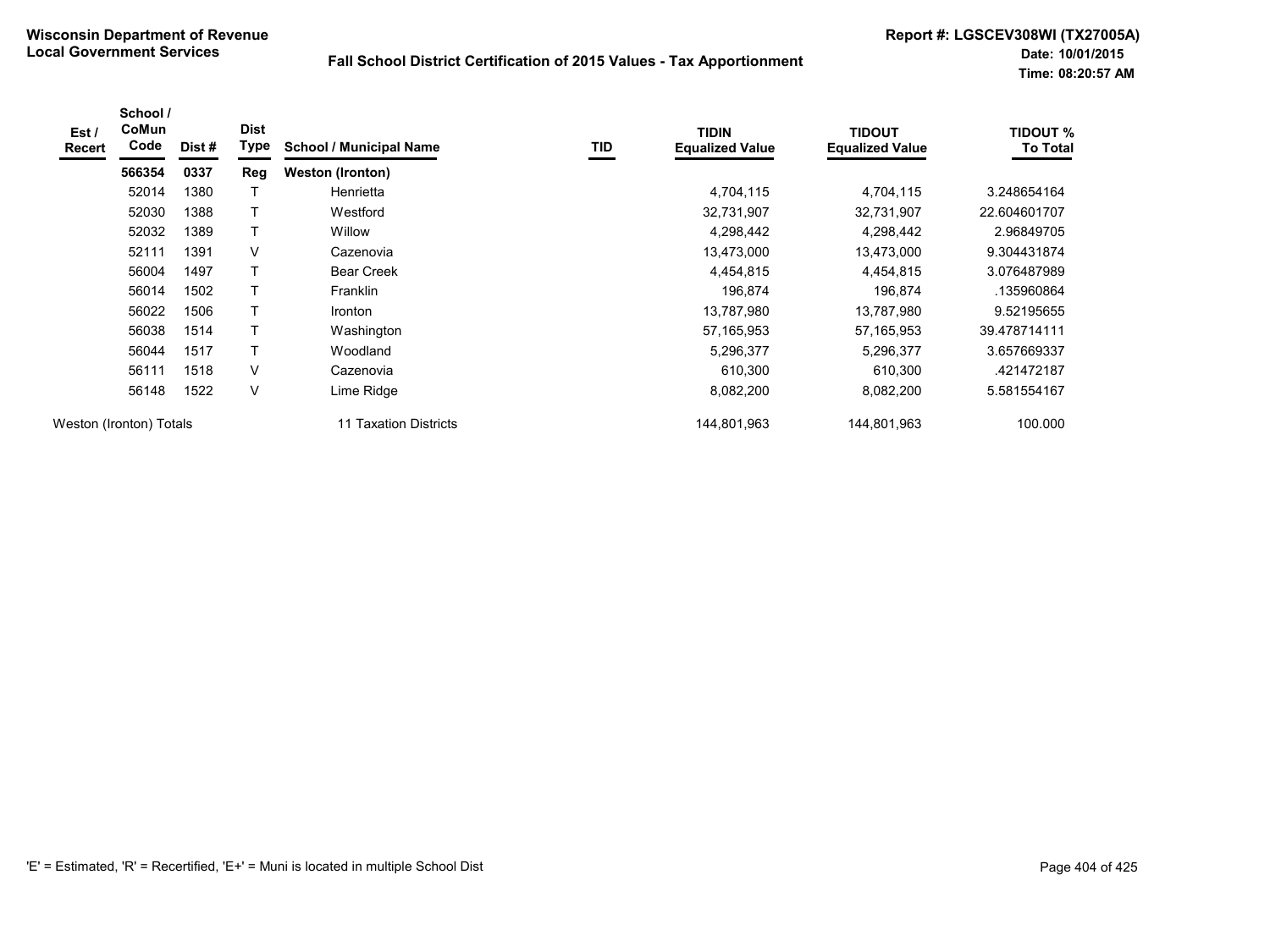| Est /<br>Recert          | School /<br><b>CoMun</b><br>Code | Dist # | <b>Dist</b><br><b>Type</b> | <b>School / Municipal Name</b> | TID         | <b>TIDIN</b><br><b>Equalized Value</b> | <b>TIDOUT</b><br><b>Equalized Value</b> | <b>TIDOUT %</b><br><b>To Total</b> |
|--------------------------|----------------------------------|--------|----------------------------|--------------------------------|-------------|----------------------------------------|-----------------------------------------|------------------------------------|
|                          | 686384                           | 0428   | Reg                        | Weyauwega-Fremont              |             |                                        |                                         |                                    |
|                          | 68012                            | 1853   |                            | Fremont                        |             | 78,785,720                             | 78,785,720                              | 13.003323245                       |
|                          | 68024                            | 1859   |                            | Lind                           |             | 32,892,535                             | 32,892,535                              | 5.42880442                         |
|                          | 68030                            | 1862   |                            | Mukwa                          |             | 5,133,269                              | 5,133,269                               | .847229119                         |
|                          | 68032                            | 1863   |                            | Royalton                       |             | 80,779,936                             | 80,779,936                              | 13.332462019                       |
| $E+$                     | 68040                            | 1867   |                            | Waupaca                        |             | 3,615,376                              | 3,615,376                               | .596705885                         |
|                          | 68042                            | 1868   |                            | Weyauwega                      | Y           | 56,053,900                             | 51,555,300                              | 8.509032232                        |
|                          | 68126                            | 1872   | V                          | Fremont                        |             | 71,563,900                             | 71,563,900                              | 11.811385672                       |
| E                        | 68292                            | 1881   | C                          | Weyauwega                      | $\check{ }$ | 89,732,700                             | 85,583,200                              | 14.1252249                         |
|                          | 69004                            | 1884   |                            | <b>Bloomfield</b>              |             | 80,783,683                             | 80,783,683                              | 13.333080449                       |
|                          | 69030                            | 1897   |                            | Saxeville                      |             | 7,402,022                              | 7,402,022                               | 1.221679319                        |
|                          | 70032                            | 1925   |                            | <b>Wolf River</b>              |             | 107,794,173                            | 107,794,173                             | 17.791072741                       |
| Weyauwega-Fremont Totals |                                  |        |                            | Taxation Districts<br>11       |             | 614,537,214                            | 605,889,114                             | 100.000                            |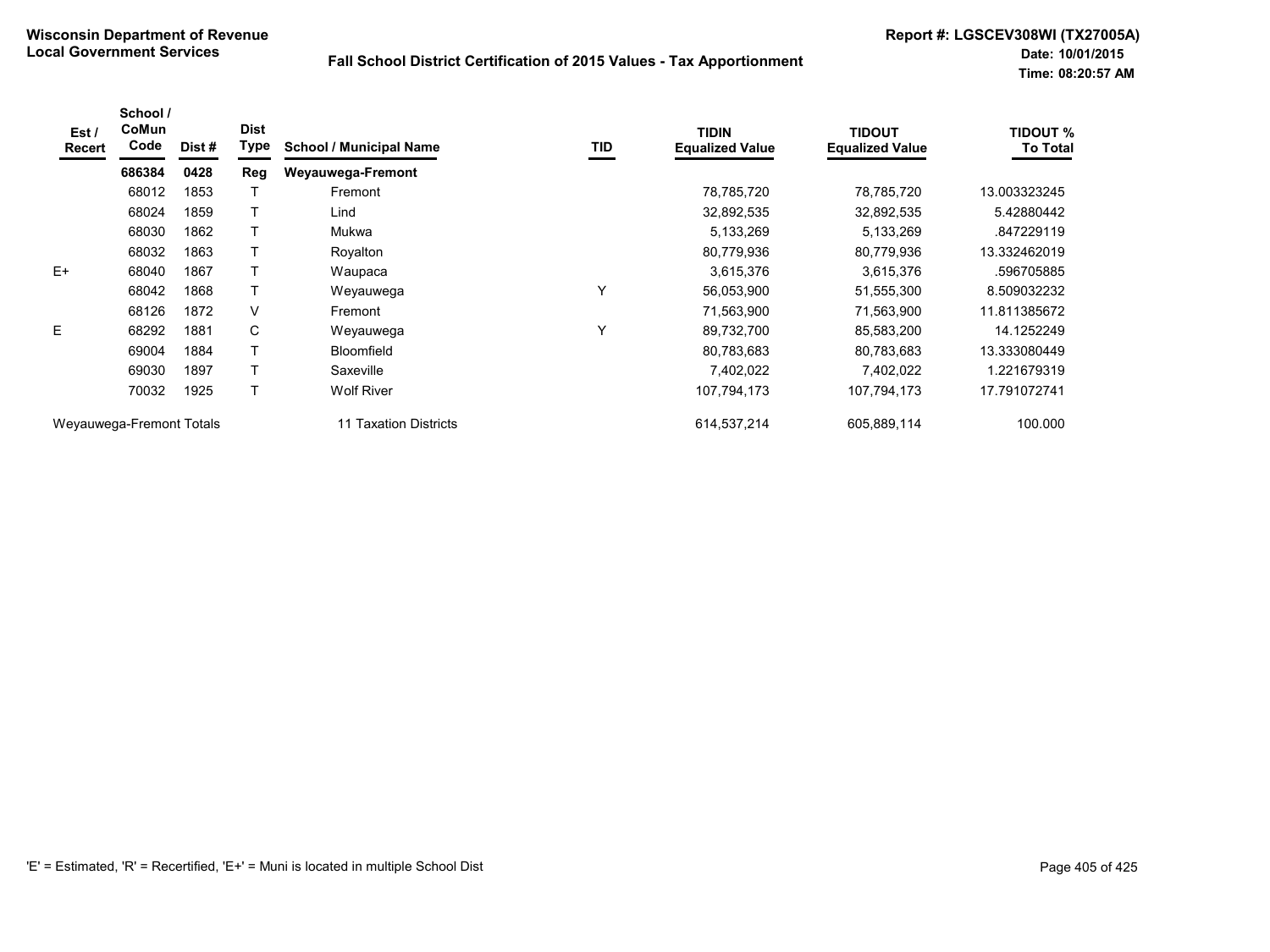| Est/<br><b>Recert</b> | School /<br>CoMun<br>Code<br>Dist # | <b>Dist</b><br>Type | <b>TIDIN</b><br><b>School / Municipal Name</b><br><b>TID</b> | <b>Equalized Value</b> | <b>TIDOUT</b><br><b>Equalized Value</b> | <b>TIDOUT %</b><br><b>To Total</b> |             |              |
|-----------------------|-------------------------------------|---------------------|--------------------------------------------------------------|------------------------|-----------------------------------------|------------------------------------|-------------|--------------|
|                       | 306412                              | 0187                | <b>Elem</b>                                                  | Wheatland J 1          |                                         |                                    |             |              |
|                       | 30002                               | 0816                |                                                              | <b>Brighton</b>        |                                         | 15,077,259                         | 15,077,259  | 4.134681674  |
|                       | 30010                               | 0819                |                                                              | Randall                |                                         | 3,902,475                          | 3,902,475   | .070187351   |
|                       | 30012                               | 0820                |                                                              | Salem                  |                                         | 56,741,507                         | 56.741.507  | 15.560392587 |
| $E+$                  | 30016                               | 0822                |                                                              | Wheatland              |                                         | 288,932,200                        | 288,932,200 | 79.234738388 |
| Wheatland J 1 Totals  |                                     |                     |                                                              | 4 Taxation Districts   |                                         | 364,653,441                        | 364,653,441 | 100.000      |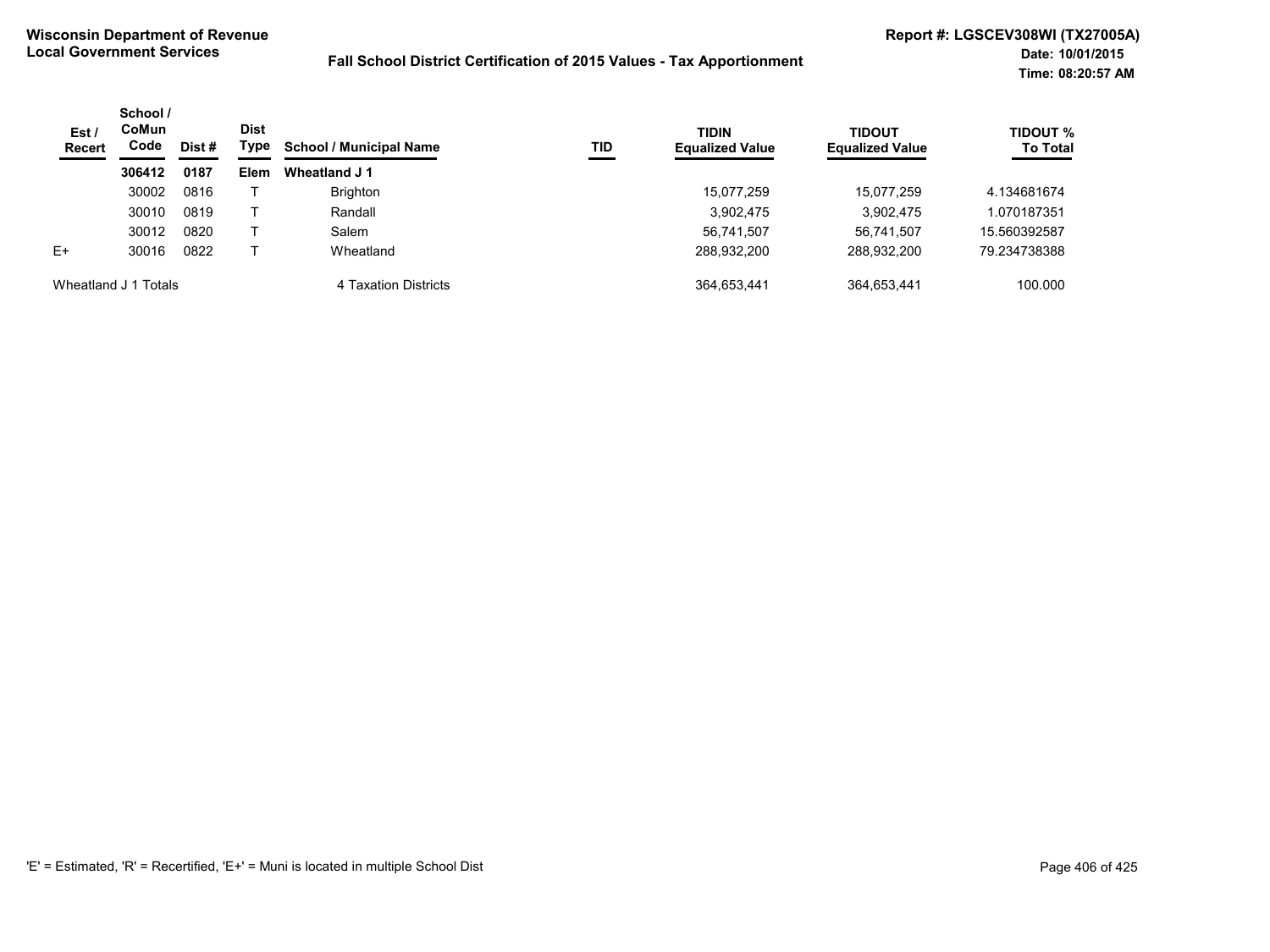| Est/<br><b>Recert</b> | School /<br>CoMun<br>Code<br>Dist # | <b>Dist</b><br>Type | <b>School / Municipal Name</b> | TID                  | <b>TIDIN</b><br><b>Equalized Value</b> | <b>TIDOUT</b><br><b>Equalized Value</b> | <b>TIDOUT %</b><br><b>To Total</b> |              |
|-----------------------|-------------------------------------|---------------------|--------------------------------|----------------------|----------------------------------------|-----------------------------------------|------------------------------------|--------------|
|                       | 346440                              | 0206                | Reg                            | <b>White Lake</b>    |                                        |                                         |                                    |              |
|                       | 34010                               | 0897                |                                | Evergreen            |                                        | 33,245,900                              | 33.245.900                         | 19.789457892 |
| E+                    | 34012                               | 0898                |                                | Langlade             |                                        | 3,639,792                               | 3,639,792                          | 2.166568224  |
| $E+$                  | 34034                               | 0909                |                                | <b>Wolf River</b>    |                                        | 114.708.441                             | 114,708,441                        | 68.279633369 |
|                       | 34191                               | 0910                | V                              | White Lake           | W                                      | 17,981,800                              | 16.403.900                         | 9.764340515  |
| White Lake Totals     |                                     |                     |                                | 4 Taxation Districts |                                        | 169.575.933                             | 167.998.033                        | 100.000      |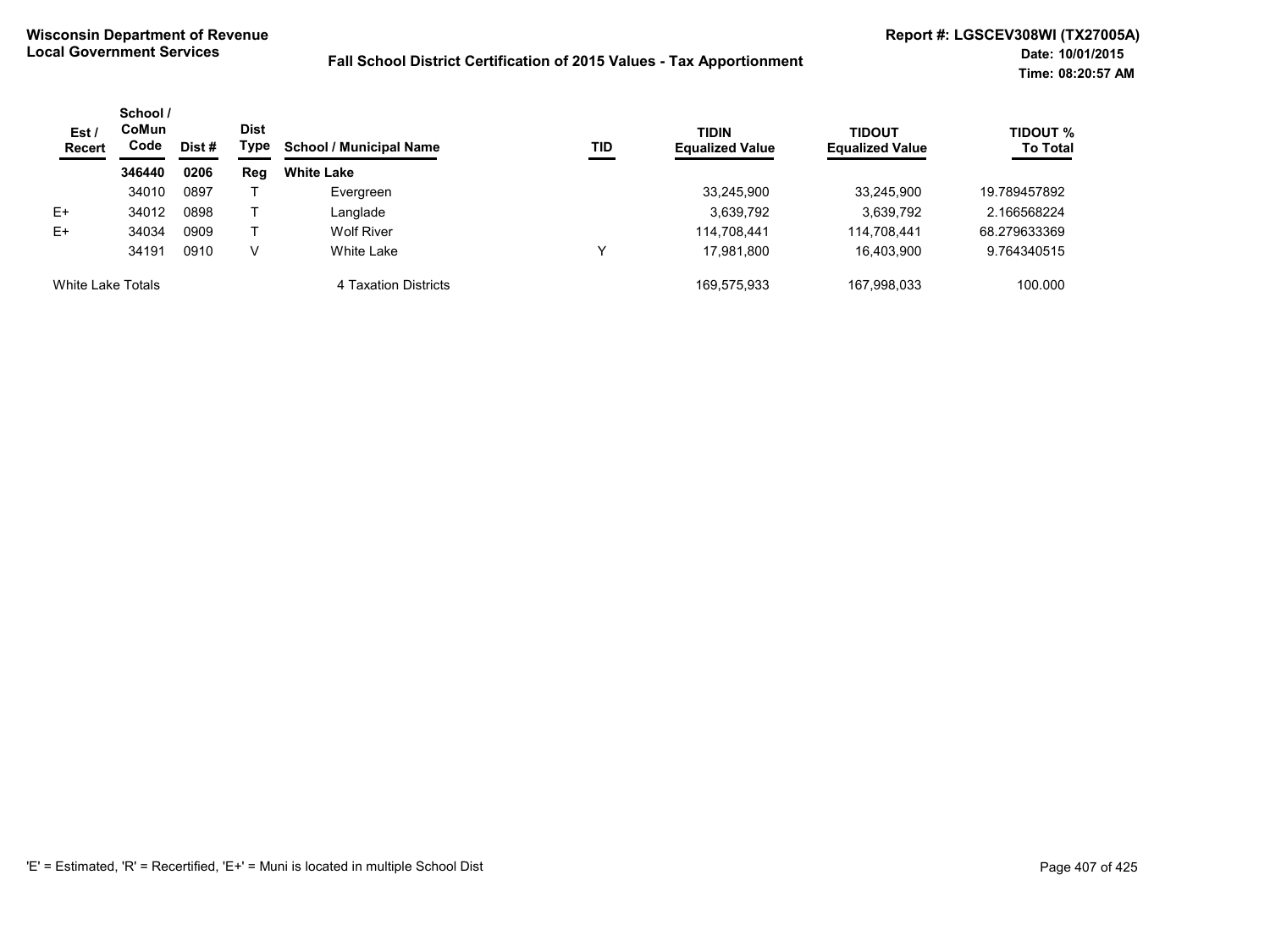| Est<br><b>Recert</b> | School /<br>CoMun<br>Code<br>Dist # | <b>Dist</b><br>Type | <b>School / Municipal Name</b> | TID                  | TIDIN<br><b>Equalized Value</b> | <b>TIDOUT</b><br><b>Equalized Value</b> | TIDOUT %<br><b>To Total</b> |              |
|----------------------|-------------------------------------|---------------------|--------------------------------|----------------------|---------------------------------|-----------------------------------------|-----------------------------|--------------|
|                      | 406419                              | 0249                | Reg                            | <b>Whitefish Bay</b> |                                 |                                         |                             |              |
| E+                   | 40181                               | 1077                |                                | Shorewood            |                                 | 3.225.843                               | 425.243                     | .020675697   |
| E.                   | 40192                               | 1079                | v                              | Whitefish Bay        | v                               | 2.089.016.800                           | 2.056.303.500               | 99.979324303 |
| Whitefish Bay Totals |                                     |                     |                                | 2 Taxation Districts |                                 | 2,092,242,643                           | 2,056,728,743               | 100.000      |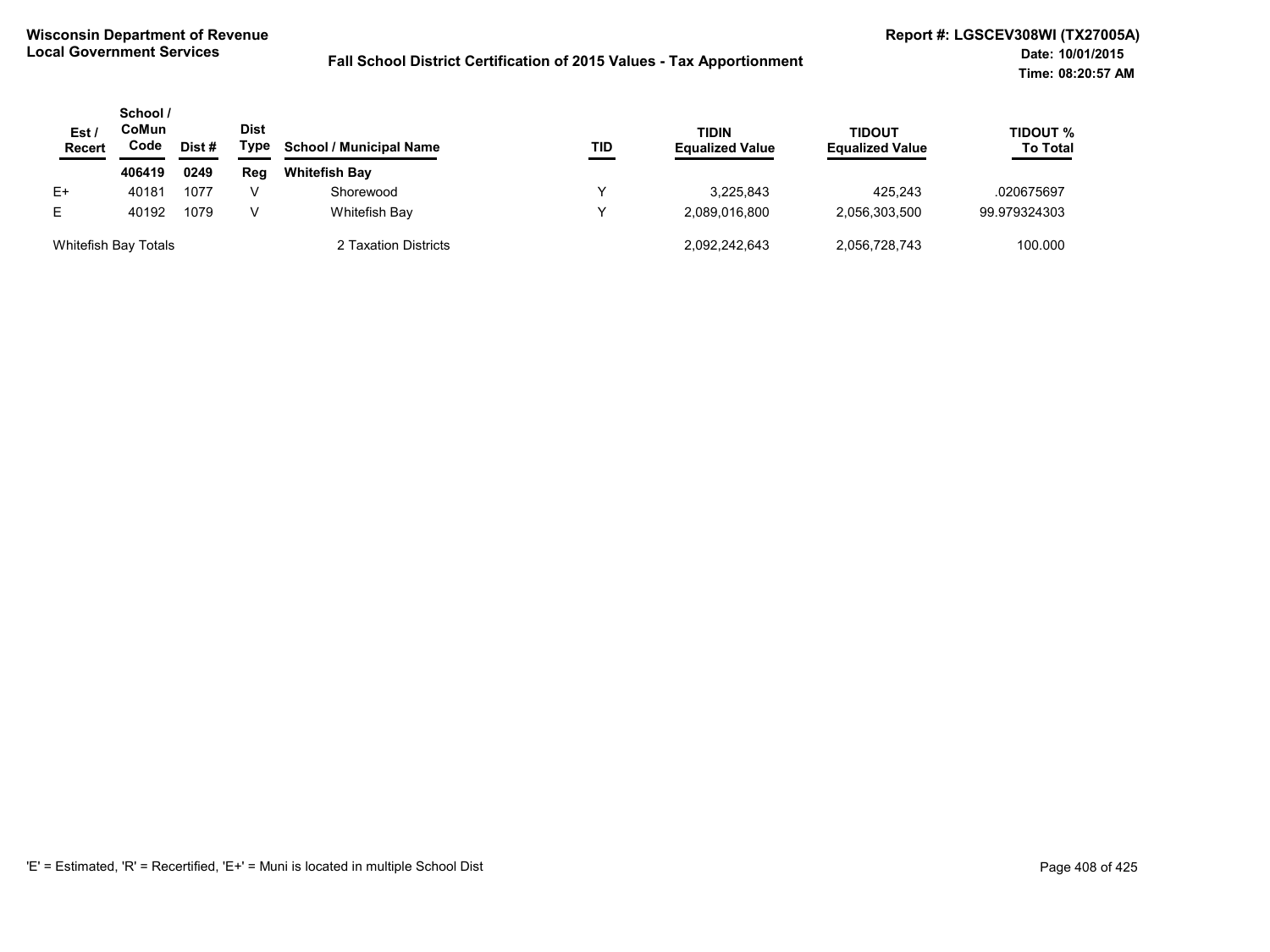| Est /<br>Recert         | School /<br>CoMun<br>Code | Dist # | <b>Dist</b><br><b>Type</b> | <b>School / Municipal Name</b> | TID | <b>TIDIN</b><br><b>Equalized Value</b> | <b>TIDOUT</b><br><b>Equalized Value</b> | <b>TIDOUT %</b><br><b>To Total</b> |
|-------------------------|---------------------------|--------|----------------------------|--------------------------------|-----|----------------------------------------|-----------------------------------------|------------------------------------|
|                         | 616426                    | 0364   | Reg                        | Whitehall                      |     |                                        |                                         |                                    |
|                         | 27016                     | 0739   |                            | Curran                         |     | 4,236,139                              | 4,236,139                               | 1.504392836                        |
|                         | 27020                     | 0741   |                            | Garden Valley                  |     | 326,320                                | 326,320                                 | .115887007                         |
|                         | 27040                     | 0751   |                            | Northfield                     |     | 34,608,084                             | 34,608,084                              | 12.290473383                       |
|                         | 61004                     | 1655   |                            | Arcadia                        |     | 2,619,187                              | 2,619,187                               | .930159789                         |
| $E+$                    | 61018                     | 1662   |                            | Hale                           |     | 48,570,066                             | 48,570,066                              | 17.248834214                       |
|                         | 61020                     | 1663   |                            | Lincoln                        |     | 28,923,061                             | 28,923,061                              | 10.271533997                       |
|                         | 61022                     | 1664   |                            | Pigeon                         |     | 55,562,501                             | 55,562,501                              | 19.732078771                       |
|                         | 61024                     | 1665   |                            | Preston                        |     | 9,555,883                              | 9,555,883                               | 3.393609587                        |
|                         | 61173                     | 1671   | V                          | Pigeon Falls                   |     | 17,223,800                             | 17,223,800                              | 6.116740108                        |
|                         | 61206                     | 1675   | C                          | <b>Blair</b>                   | Y   | 28,204                                 | 28,204                                  | .010016172                         |
|                         | 61291                     | 1679   | С                          | Whitehall                      | Y   | 94,405,385                             | 79,931,385                              | 28.386274137                       |
| <b>Whitehall Totals</b> |                           |        |                            | 11 Taxation Districts          |     | 296,058,630                            | 281,584,630                             | 100.000                            |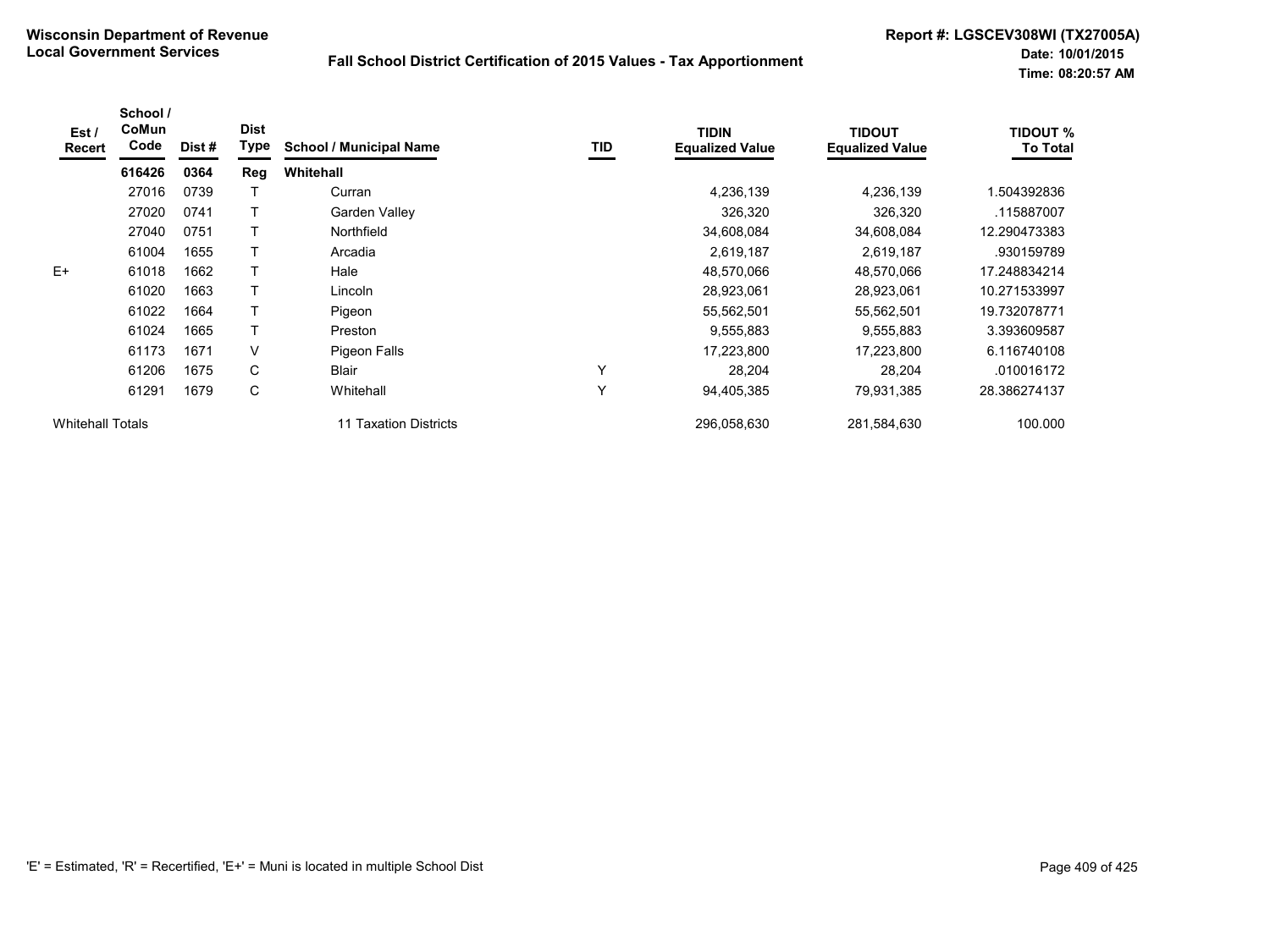| Est /<br><b>Recert</b>   | School /<br>CoMun<br>Code | Dist # | <b>Dist</b><br>Type | <b>School / Municipal Name</b> | TID | <b>TIDIN</b><br><b>Equalized Value</b> | <b>TIDOUT</b><br><b>Equalized Value</b> | <b>TIDOUT %</b><br><b>To Total</b> |
|--------------------------|---------------------------|--------|---------------------|--------------------------------|-----|----------------------------------------|-----------------------------------------|------------------------------------|
|                          | 646461                    | 0388   | Reg                 | Whitewater                     |     |                                        |                                         |                                    |
|                          | 28004                     | 0761   |                     | Cold Spring                    |     | 62,096,045                             | 62,096,045                              | 4.635642915                        |
|                          | 28016                     | 0767   |                     | Koshkonong                     |     | 10,387,155                             | 10,387,155                              | .775430086                         |
|                          | 28292                     | 0785   | C                   | Whitewater                     | Υ   | 75,235,900                             | 50,231,500                              | 3.749921546                        |
|                          | 53018                     | 1405   |                     | Johnstown                      |     | 17,805,774                             | 17,805,774                              | 1.329250681                        |
|                          | 53022                     | 1407   | т                   | Lima                           |     | 69,506,589                             | 69,506,589                              | 5.188860689                        |
|                          | 64014                     | 1737   |                     | La Grange                      |     | 100,704,537                            | 100,704,537                             | 7.517874503                        |
| $E+$                     | 64020                     | 1740   |                     | Richmond                       |     | 189,074,276                            | 189,074,276                             | 14.11492194                        |
|                          | 64026                     | 1743   | т                   | <b>Sugar Creek</b>             |     | 17,457,015                             | 17,457,015                              | 1.303214849                        |
| Е                        | 64032                     | 1746   |                     | Whitewater                     |     | 309,253,600                            | 309,253,600                             | 23.086643599                       |
|                          | 64291                     | 1759   | C                   | Whitewater                     | Υ   | 565,514,200                            | 513,018,200                             | 38.298239191                       |
| <b>Whitewater Totals</b> |                           |        |                     | 10 Taxation Districts          |     | 1,417,035,091                          | 1,339,534,691                           | 100.000                            |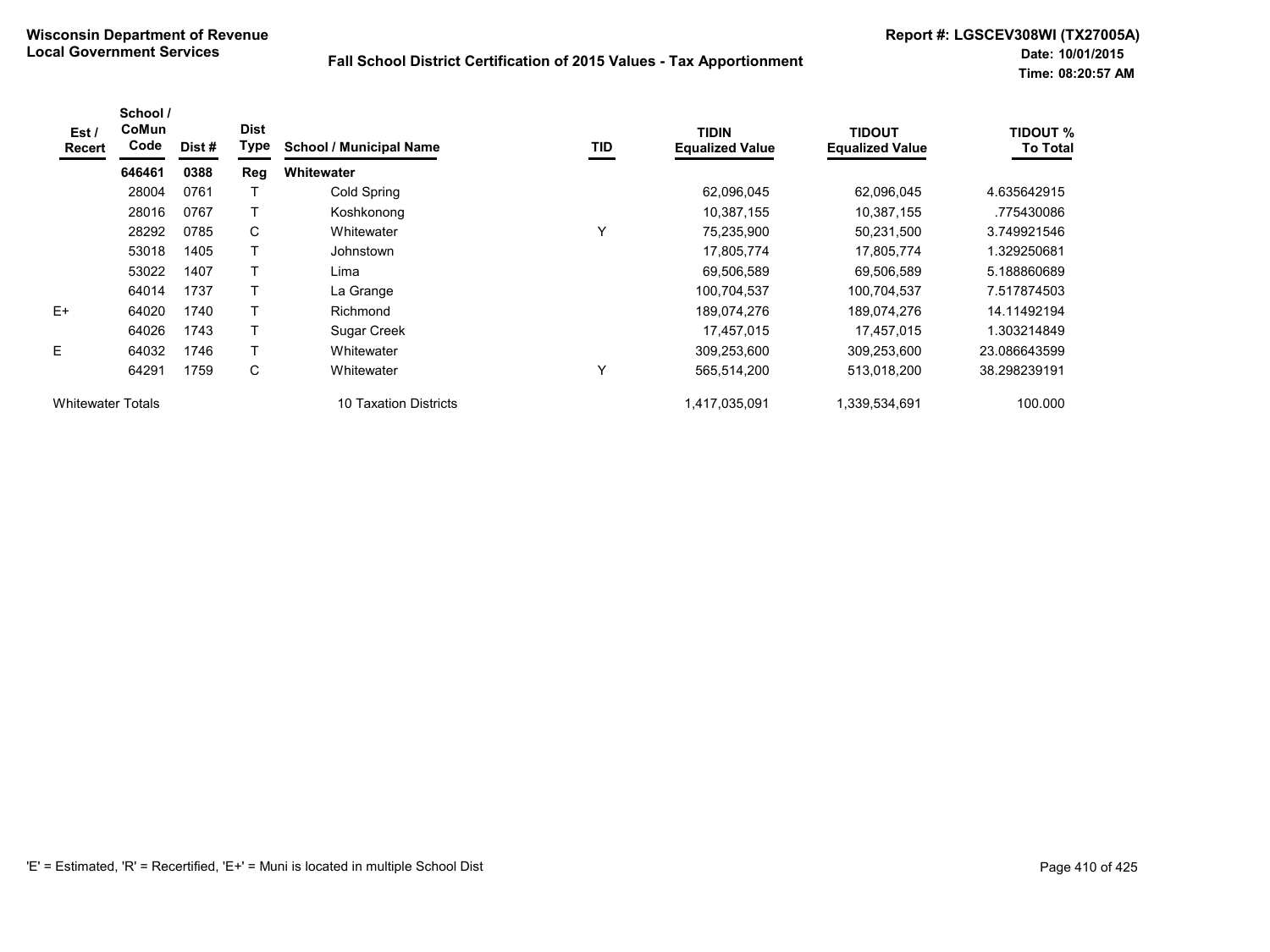| Est/<br><b>Recert</b>  | School /<br>CoMun<br>Code | Dist # | <b>Dist</b><br>Type | <b>School / Municipal Name</b> | <b>TID</b> | <b>TIDIN</b><br><b>Equalized Value</b> | <b>TIDOUT</b><br><b>Equalized Value</b> | TIDOUT %<br><b>To Total</b> |
|------------------------|---------------------------|--------|---------------------|--------------------------------|------------|----------------------------------------|-----------------------------------------|-----------------------------|
|                        | 406470                    | 0250   | Reg                 | Whitnall                       |            |                                        |                                         |                             |
|                        | 40136                     | 1075   | V                   | Hales Corners                  | ν          | 653,094,600                            | 650,462,000                             | 40.751382565                |
| $E+$                   | 40226                     | 1081   | C                   | Franklin                       | v          | 222,257,593                            | 222,257,593                             | 13.924417107                |
|                        | 40236                     | 1083   | С                   | Greenfield                     | v          | 739.217.519                            | 723.452.019                             | 45.324200328                |
| <b>Whitnall Totals</b> |                           |        |                     | 3 Taxation Districts           |            | 1,614,569,712                          | 1,596,171,612                           | 100.000                     |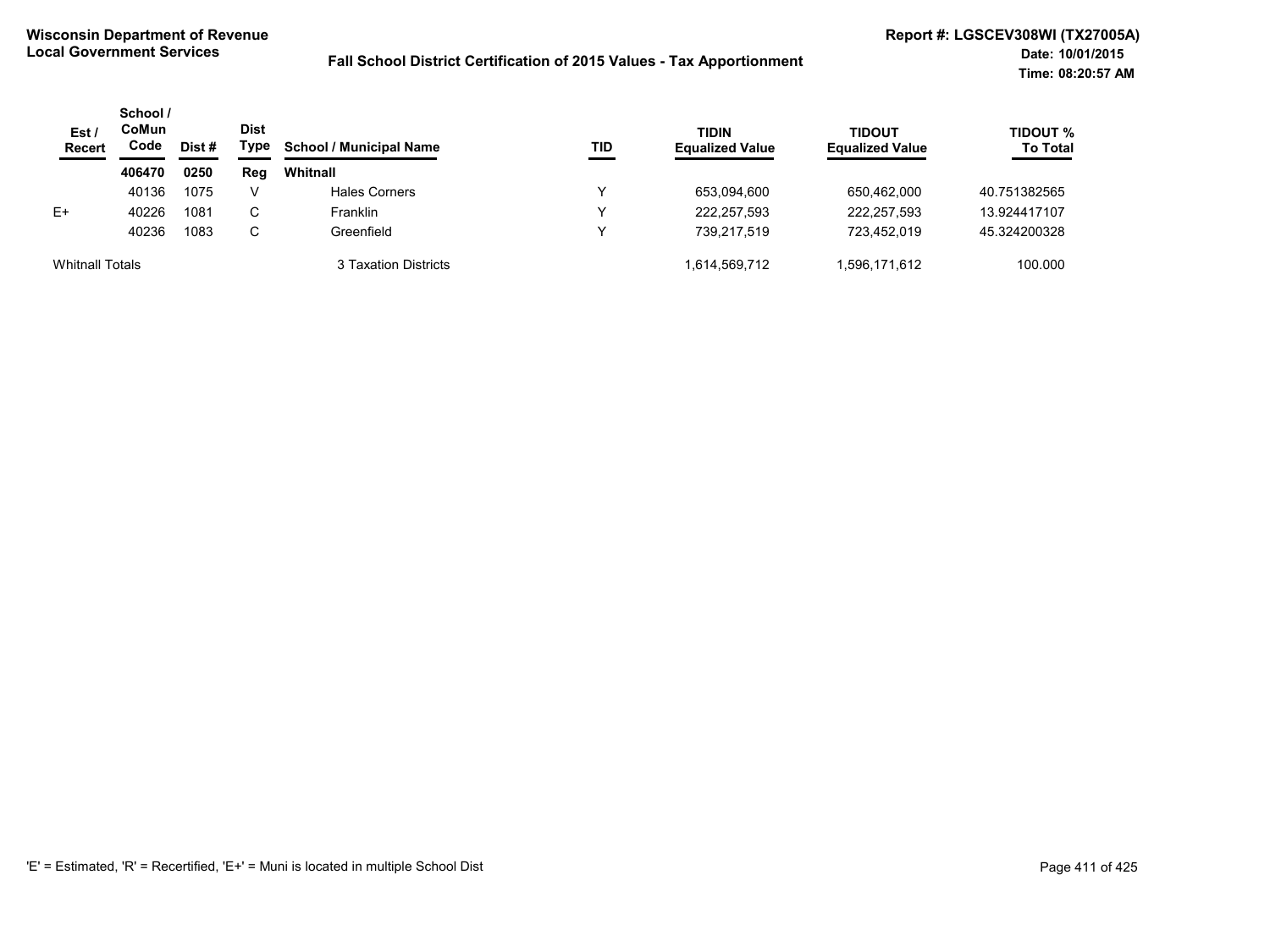| Est /<br><b>Recert</b>  | School /<br>CoMun<br>Code | Dist # | <b>Dist</b><br><b>Type</b> | <b>School / Municipal Name</b> | TID          | <b>TIDIN</b><br><b>Equalized Value</b> | <b>TIDOUT</b><br><b>Equalized Value</b> | <b>TIDOUT %</b><br><b>To Total</b> |
|-------------------------|---------------------------|--------|----------------------------|--------------------------------|--------------|----------------------------------------|-----------------------------------------|------------------------------------|
|                         | 696475                    | 0431   | Reg                        | <b>Wild Rose</b>               |              |                                        |                                         |                                    |
|                         | 49008                     | 1306   |                            | <b>Belmont</b>                 |              | 8,744,696                              | 8,744,696                               | 1.272670273                        |
|                         | 68006                     | 1850   |                            | Dayton                         |              | 3,046,556                              | 3,046,556                               | .443384339                         |
|                         | 69004                     | 1884   |                            | <b>Bloomfield</b>              |              | 13,090,705                             | 13,090,705                              | 1.90517213                         |
|                         | 69014                     | 1889   |                            | Leon                           |              | 68,051,714                             | 68,051,714                              | 9.903991336                        |
| $E+$                    | 69018                     | 1891   |                            | <b>Mount Morris</b>            |              | 96,336,279                             | 96,336,279                              | 14.02042089                        |
|                         | 69028                     | 1896   |                            | Rose                           |              | 59,243,436                             | 59,243,436                              | 8.622067577                        |
|                         | 69030                     | 1897   |                            | Saxeville                      |              | 120,911,688                            | 120,911,688                             | 17.597033785                       |
|                         | 69032                     | 1898   |                            | Springwater                    |              | 275,688,300                            | 275,688,300                             | 40.122641652                       |
|                         | 69036                     | 1900   |                            | Wautoma                        |              | 14,495,956                             | 14,495,956                              | 2.109687092                        |
|                         | 69191                     | 1906   | V                          | <b>Wild Rose</b>               | $\checkmark$ | 30,984,900                             | 27,504,700                              | 4.002930925                        |
| <b>Wild Rose Totals</b> |                           |        |                            | 10 Taxation Districts          |              | 690,594,230                            | 687,114,030                             | 100.000                            |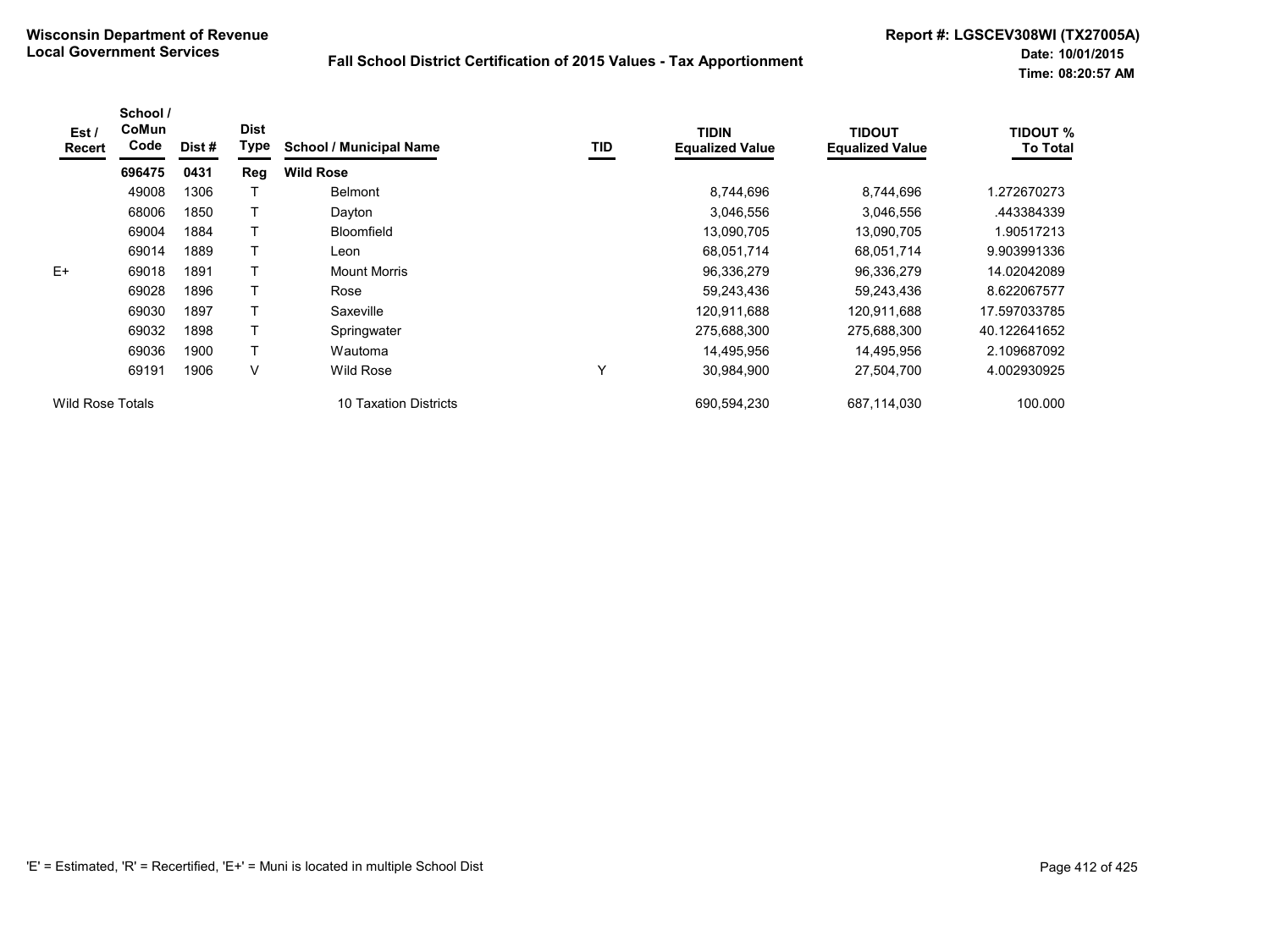| Est/<br>Recert      | School /<br><b>CoMun</b><br>Code | Dist # | <b>Dist</b><br>Type | <b>School / Municipal Name</b> | TID | <b>TIDIN</b><br><b>Equalized Value</b> | <b>TIDOUT</b><br><b>Equalized Value</b> | TIDOUT %<br><b>To Total</b> |
|---------------------|----------------------------------|--------|---------------------|--------------------------------|-----|----------------------------------------|-----------------------------------------|-----------------------------|
|                     | 646482                           | 0389   | Reg                 | <b>Williams Bay</b>            |     |                                        |                                         |                             |
| $E+$                | 64006                            | 1733   |                     | Delavan                        |     | 49.292.182                             | 49.292.182                              | 4.993826403                 |
|                     | 64010                            | 1735   |                     | Geneva                         |     | 129,453,923                            | 129,453,923                             | 13.115070027                |
|                     | 64016                            | 1738   |                     | Linn                           |     | 79,772,417                             | 79.772.417                              | 8.081800929                 |
|                     | 64030                            | 1745   |                     | Walworth                       |     | 27,351,963                             | 27,351,963                              | 2.77104704                  |
| E                   | 64192                            | 1754   | V                   | Williams Bay                   |     | 701,191,900                            | 701,191,900                             | 71.038255601                |
| Williams Bay Totals |                                  |        |                     | 5 Taxation Districts           |     | 987,062,385                            | 987,062,385                             | 100.000                     |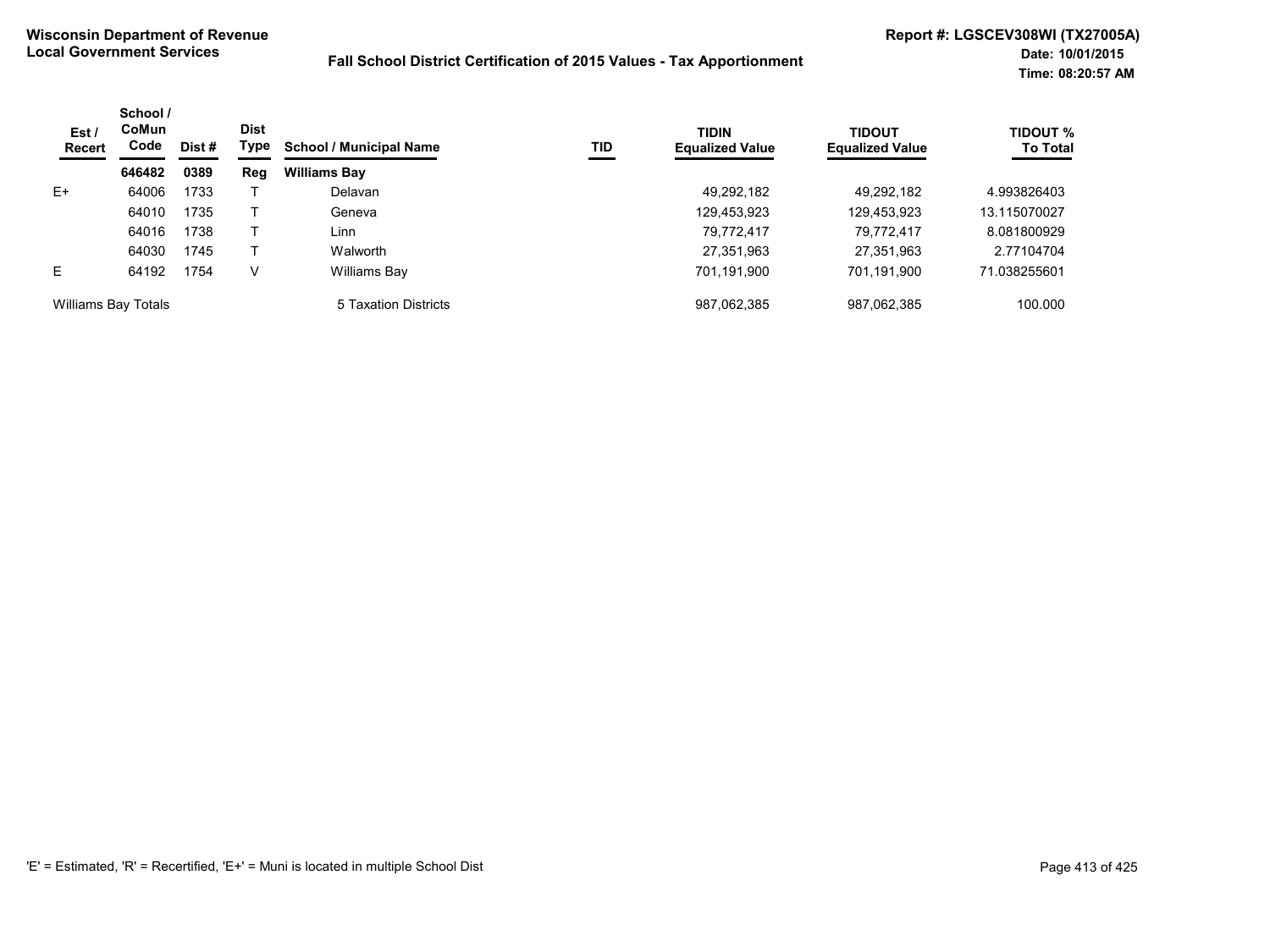| Est/<br><b>Recert</b>            | School /<br>CoMun<br>Code | Dist# | <b>Dist</b><br>Type | <b>School / Municipal Name</b> | TID | <b>TIDIN</b><br><b>Equalized Value</b> | <b>TIDOUT</b><br><b>Equalized Value</b> | <b>TIDOUT %</b><br><b>To Total</b> |
|----------------------------------|---------------------------|-------|---------------------|--------------------------------|-----|----------------------------------------|-----------------------------------------|------------------------------------|
|                                  | 306545                    | 0188  | <b>UHS</b>          | Wilmot (Salem) Union High      |     |                                        |                                         |                                    |
|                                  | 30010                     | 0819  |                     | Randall                        |     | 474.360.500                            | 474.360.500                             | 24.569190248                       |
|                                  | 30012                     | 0820  |                     | Salem                          |     | 534,012,206                            | 534,012,206                             | 27.658811145                       |
| $E+$                             | 30016                     | 0822  |                     | Wheatland                      |     | 57,063,586                             | 57.063.586                              | 2.955570923                        |
|                                  | 30131                     | 0823  | V                   | Genoa City                     |     | 261,500                                | 261.500                                 | .013544221                         |
|                                  | 30171                     | 0824  | V                   | Paddock Lake                   | ν   | 274,004                                | 274.004                                 | .014191857                         |
| $E+$                             | 30181                     | 0826  | V                   | Silver Lake                    |     | 160.444.100                            | 160.444.100                             | 8.310096682                        |
| $E+$                             | 30186                     | 0827  | V                   | <b>Twin Lakes</b>              | ν   | 704.296.900                            | 704.296.900                             | 36.478594924                       |
| Wilmot (Salem) Union High Totals |                           |       |                     | 7 Taxation Districts           |     | 1.930.712.796                          | 1.930.712.796                           | 100.000                            |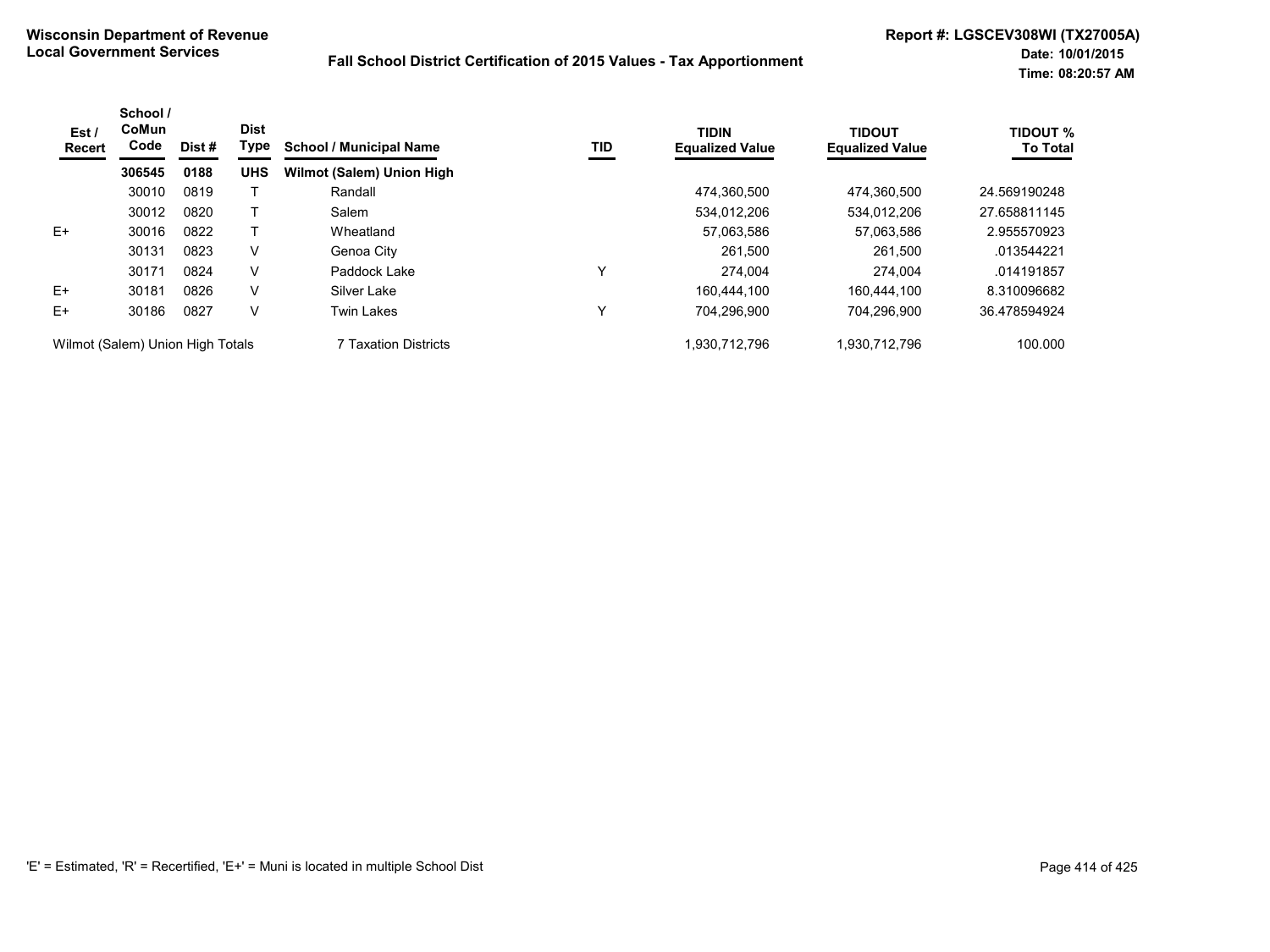| Est /<br>Recert             | School /<br>CoMun<br>Code | Dist # | <b>Dist</b><br>Type | <b>School / Municipal Name</b> | TID          | <b>TIDIN</b><br><b>Equalized Value</b> | <b>TIDOUT</b><br><b>Equalized Value</b> | <b>TIDOUT %</b><br><b>To Total</b> |
|-----------------------------|---------------------------|--------|---------------------|--------------------------------|--------------|----------------------------------------|-----------------------------------------|------------------------------------|
|                             | 706608                    | 0436   | Reg                 | <b>Winneconne Community</b>    |              |                                        |                                         |                                    |
|                             | 69024                     | 1894   |                     | Poy Sippi                      |              | 130,501                                | 130,501                                 | .013404405                         |
|                             | 70006                     | 1912   |                     | Clayton                        |              | 71,981,557                             | 71,981,557                              | 7.393582708                        |
|                             | 70016                     | 1917   |                     | Omro                           |              | 231,458                                | 231,458                                 | .023774199                         |
|                             | 70018                     | 1918   |                     | Oshkosh                        |              | 85,753,552                             | 85,753,552                              | 8.808172616                        |
|                             | 70020                     | 1919   | т                   | Poygan                         |              | 111,121,589                            | 111,121,589                             | 11.413849508                       |
|                             | 70026                     | 1922   | т                   | Vinland                        |              | 63,941,454                             | 63,941,454                              | 6.567743855                        |
|                             | 70028                     | 1923   |                     | Winchester                     |              | 125,057,228                            | 125,057,228                             | 12.845248102                       |
|                             | 70030                     | 1924   |                     | Winneconne                     |              | 283,096,481                            | 283,096,481                             | 29.078243565                       |
|                             | 70032                     | 1925   | т                   | <b>Wolf River</b>              |              | 61,430,214                             | 61,430,214                              | 6.30980194                         |
|                             | 70191                     | 1926   | V                   | Winneconne                     | v            | 190,573,200                            | 170,820,100                             | 17.545779644                       |
|                             | 70266                     | 1931   | C                   | Oshkosh                        | $\checkmark$ | 3,889                                  | 3,889                                   | .000399458                         |
| Winneconne Community Totals |                           |        |                     | 11 Taxation Districts          |              | 993,321,123                            | 973,568,023                             | 100.000                            |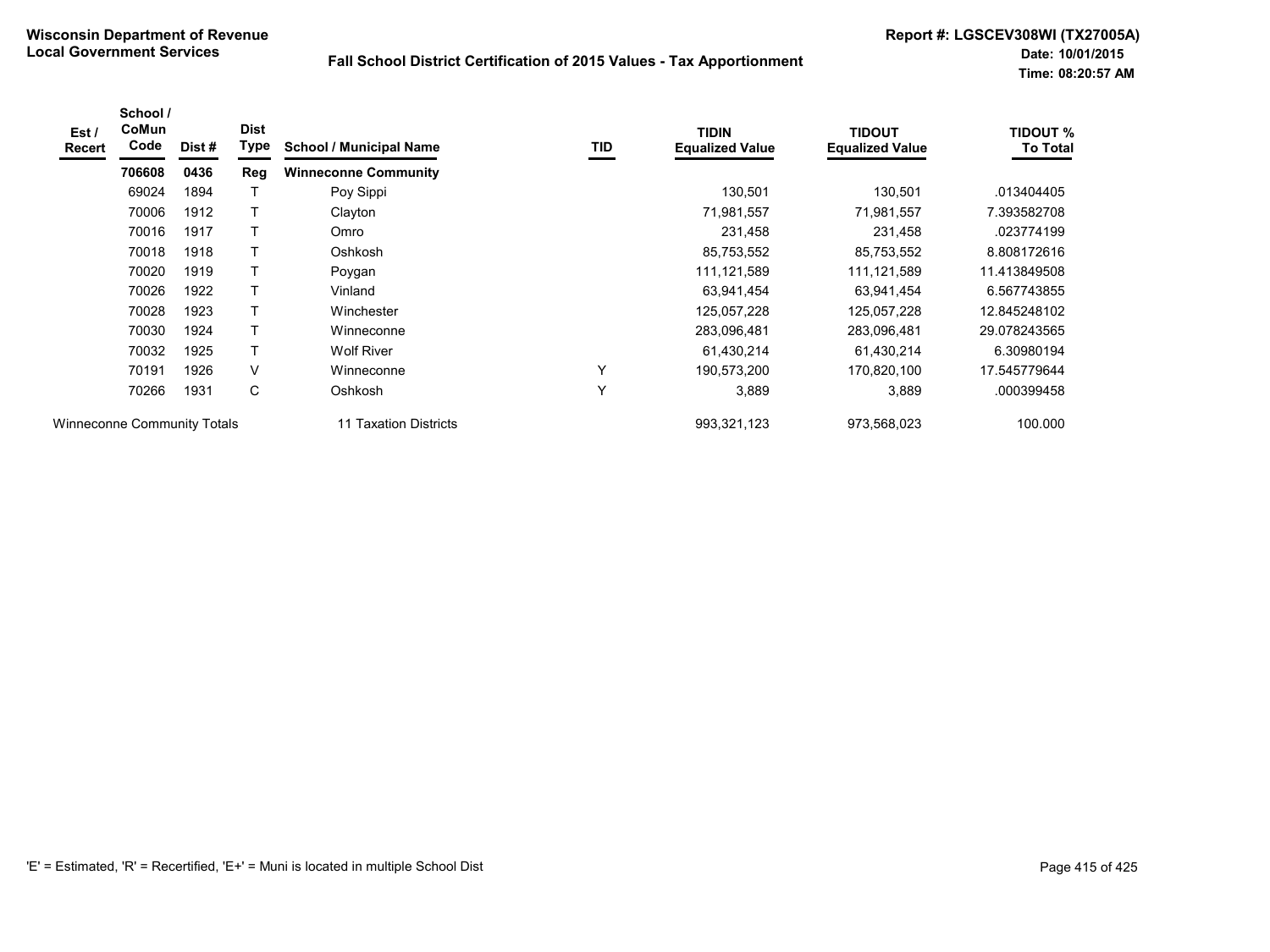| Est /<br>Recert      | School /<br>CoMun<br>Code | Dist # | <b>Dist</b><br><b>Type</b> | <b>School / Municipal Name</b> | TID | <b>TIDIN</b><br><b>Equalized Value</b> | <b>TIDOUT</b><br><b>Equalized Value</b> | <b>TIDOUT %</b><br><b>To Total</b> |
|----------------------|---------------------------|--------|----------------------------|--------------------------------|-----|----------------------------------------|-----------------------------------------|------------------------------------|
|                      | 576615                    | 0340   | Reg                        | Winter                         |     |                                        |                                         |                                    |
|                      | 54020                     | 1435   |                            | Hubbard                        |     | 1,212,365                              | 1,212,365                               | .270172211                         |
|                      | 57004                     | 1537   |                            | Couderay                       |     | 22,221,548                             | 22,221,548                              | 4.952010958                        |
|                      | 57006                     | 1538   |                            | Draper                         |     | 44,718,700                             | 44,718,700                              | 9.965439511                        |
| $E+$                 | 57010                     | 1540   |                            | Hayward                        |     | 8,992,258                              | 8,992,258                               | 2.003900005                        |
|                      | 57012                     | 1541   |                            | <b>Hunter</b>                  |     | 847,352                                | 847,352                                 | .188830067                         |
|                      | 57016                     | 1543   |                            | Meadowbrook                    |     | 19,215,737                             | 19,215,737                              | 4.28217423                         |
|                      | 57020                     | 1545   |                            | Ojibwa                         |     | 53,824,300                             | 53,824,300                              | 11.994597469                       |
|                      | 57022                     | 1546   |                            | Radisson                       |     | 61,676,300                             | 61,676,300                              | 13.74439411                        |
|                      | 57032                     | 1551   | T                          | Winter                         |     | 213,479,200                            | 213,479,200                             | 47.573253569                       |
| E                    | 57111                     | 1552   | V                          | Couderay                       |     | 3,114,500                              | 3,114,500                               | .694057774                         |
|                      | 57176                     | 1554   | V                          | Radisson                       |     | 7,061,600                              | 7,061,600                               | 1.573658171                        |
|                      | 57190                     | 1555   | V                          | Winter                         |     | 12,374,000                             | 12,374,000                              | 2.757511925                        |
| <b>Winter Totals</b> |                           |        |                            | 12 Taxation Districts          |     | 448,737,860                            | 448,737,860                             | 100.000                            |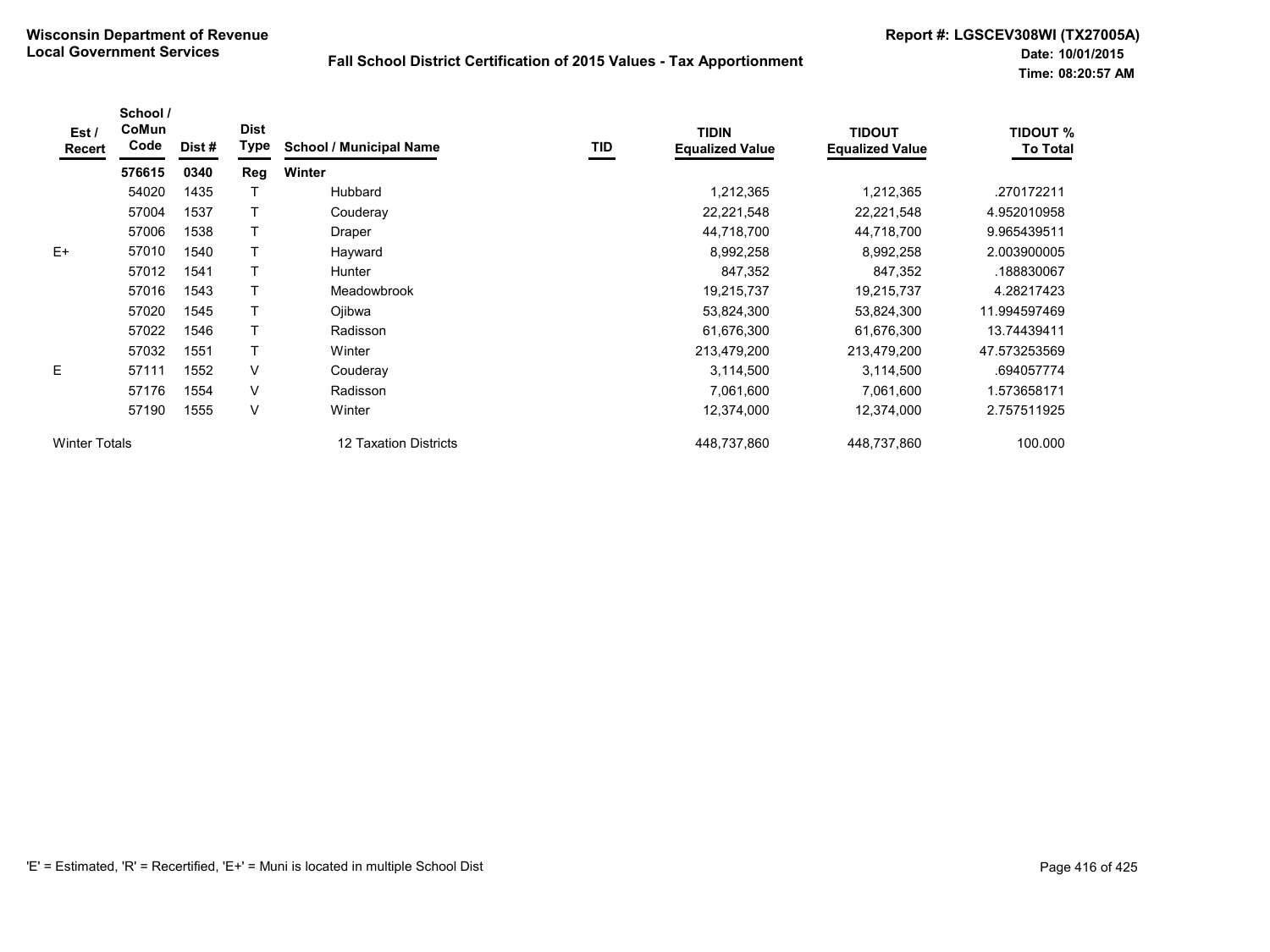| Est/<br>Recert | School /<br>CoMun<br>Code     | Dist # | <b>Dist</b><br>Type | <b>School / Municipal Name</b> | TID | <b>TIDIN</b><br><b>Equalized Value</b> | <b>TIDOUT</b><br><b>Equalized Value</b> | <b>TIDOUT %</b><br><b>To Total</b> |
|----------------|-------------------------------|--------|---------------------|--------------------------------|-----|----------------------------------------|-----------------------------------------|------------------------------------|
|                | 566678                        | 0338   | Reg                 | <b>Wisconsin Dells</b>         |     |                                        |                                         |                                    |
|                | 01008                         | 0004   |                     | <b>Dell Prairie</b>            |     | 164,243,600                            | 164,243,600                             | 7.456938143                        |
|                | 01012                         | 0006   |                     | Jackson                        |     | 51,898,486                             | 51,898,486                              | 2.35627933                         |
|                | 01022                         | 0011   |                     | New Haven                      |     | 54,906,027                             | 54,906,027                              | 2.492826795                        |
| $E+$           | 01032                         | 0016   | T                   | Springville                    |     | 44,318,253                             | 44,318,253                              | 2.012123889                        |
|                | 01291                         | 0020   | C                   | <b>Wisconsin Dells</b>         |     | 105,307,400                            | 30,657,700                              | 1.391911603                        |
| $E+$           | 11020                         | 0286   | T                   | Lewiston                       |     | 174,664                                | 174,664                                 | .007930042                         |
|                | 11028                         | 0290   | T.                  | Newport                        |     | 62,563,800                             | 62,563,800                              | 2.840502684                        |
|                | 11291                         | 0311   | C                   | <b>Wisconsin Dells</b>         | Υ   | 239,739,600                            | 233,243,600                             | 10.589655228                       |
|                | 29024                         | 0798   |                     | Lyndon                         |     | 80,416,220                             | 80,416,220                              | 3.651032845                        |
|                | 29291                         | 1983   | C                   | <b>Wisconsin Dells</b>         | Y   | 491,800                                | 491,800                                 | .022328555                         |
|                | 39006                         | 1053   |                     | Douglas                        |     | 37,960,540                             | 37,960,540                              | 1.723472931                        |
|                | 56006                         | 1498   | T.                  | Dellona                        |     | 171,422,505                            | 171,422,505                             | 7.782872612                        |
|                | 56008                         | 1499   |                     | Delton                         |     | 82,762,594                             | 82,762,594                              | 3.757562207                        |
| $E+$           | 56146                         | 1520   | $\vee$              | Lake Delton                    | Y   | 1,432,065,959                          | 1,100,368,859                           | 49.958613402                       |
|                | 56291                         | 1534   | C                   | Wisconsin Dells                | Υ   | 109,674,700                            | 87,132,200                              | 3.955949734                        |
|                | <b>Wisconsin Dells Totals</b> |        |                     | <b>15 Taxation Districts</b>   |     | 2,637,946,148                          | 2,202,560,848                           | 100.000                            |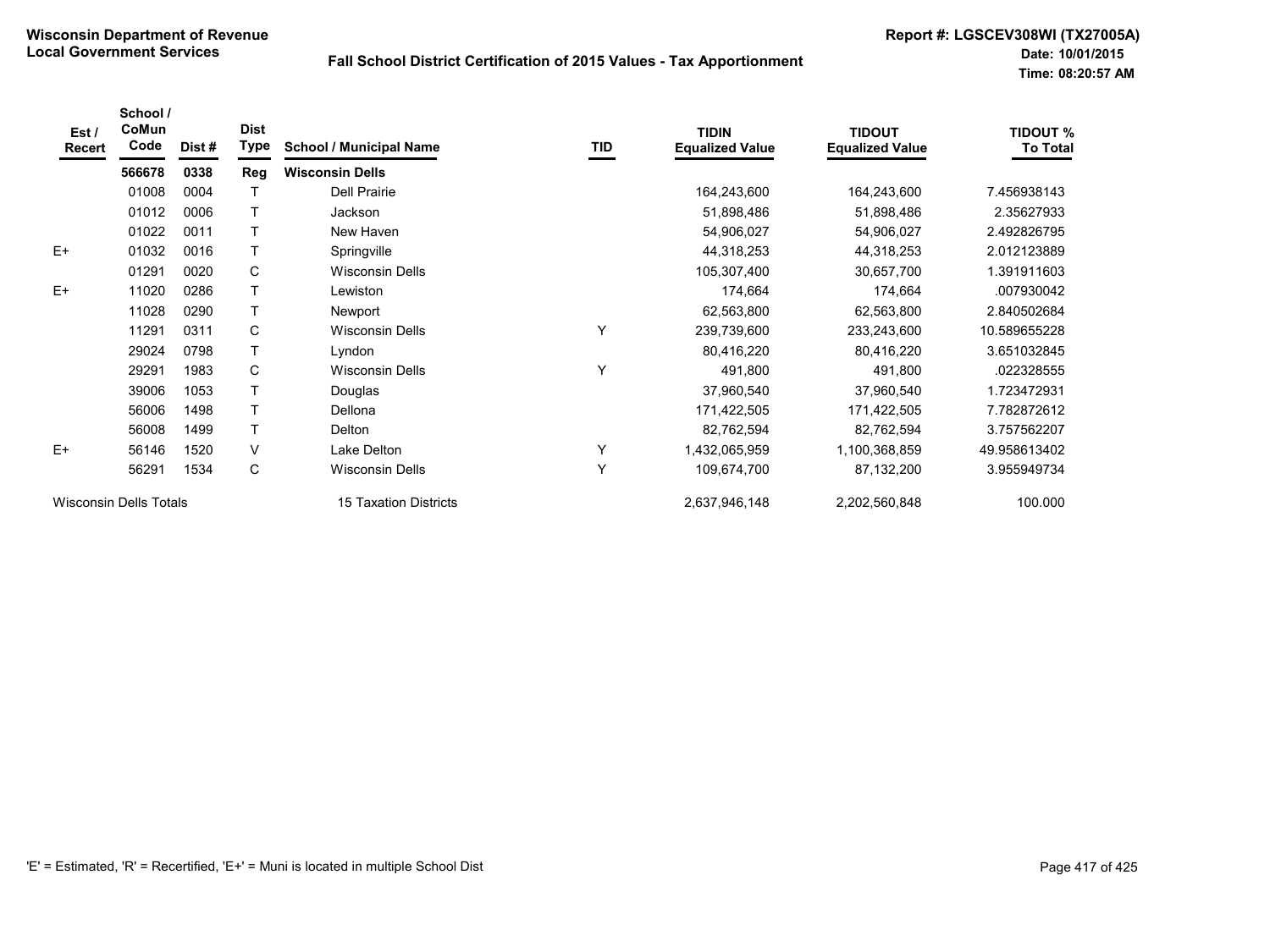| Est/<br><b>Recert</b>                | School /<br>CoMun<br>Code | Dist# | <b>Dist</b><br>Type | <b>School / Municipal Name</b>       | TID          | <b>TIDIN</b><br><b>Equalized Value</b> | <b>TIDOUT</b><br><b>Equalized Value</b> | <b>TIDOUT %</b><br><b>To Total</b> |
|--------------------------------------|---------------------------|-------|---------------------|--------------------------------------|--------------|----------------------------------------|-----------------------------------------|------------------------------------|
|                                      | 130469                    | 0082  | Reg                 | <b>Wisconsin Heights (Blk Earth)</b> |              |                                        |                                         |                                    |
|                                      | 13004                     | 0337  |                     | Berry                                |              | 92,356,123                             | 92,356,123                              | 14.510474159                       |
|                                      | 13006                     | 0338  |                     | <b>Black Earth</b>                   |              | 67,573,591                             | 67,573,591                              | 10.616782236                       |
| $E+$                                 | 13020                     | 0345  |                     | Cross Plains                         |              | 33, 157, 498                           | 33,157,498                              | 5.209519437                        |
|                                      | 13034                     | 0351  |                     | Mazomanie                            |              | 104,608,223                            | 104,608,223                             | 16.435455142                       |
|                                      | 13050                     | 0359  |                     | Roxbury                              |              | 4,818,660                              | 4,818,660                               | .757080734                         |
|                                      | 13060                     | 0364  |                     | Vermont                              |              | 81,567,627                             | 81,567,627                              | 12.815446398                       |
|                                      | 13107                     | 0371  | V                   | <b>Black Earth</b>                   | Y            | 104,028,000                            | 97.874.900                              | 15.377553335                       |
|                                      | 13153                     | 0382  | V                   | Mazomanie                            | $\checkmark$ | 152,035,600                            | 141,121,300                             | 22.172184263                       |
|                                      | 25002                     | 0689  |                     | Arena                                |              | 13,401,093                             | 13.401.093                              | 2.105504295                        |
| Wisconsin Heights (Blk Earth) Totals |                           |       |                     | 9 Taxation Districts                 |              | 653,546,415                            | 636.479.015                             | 100.000                            |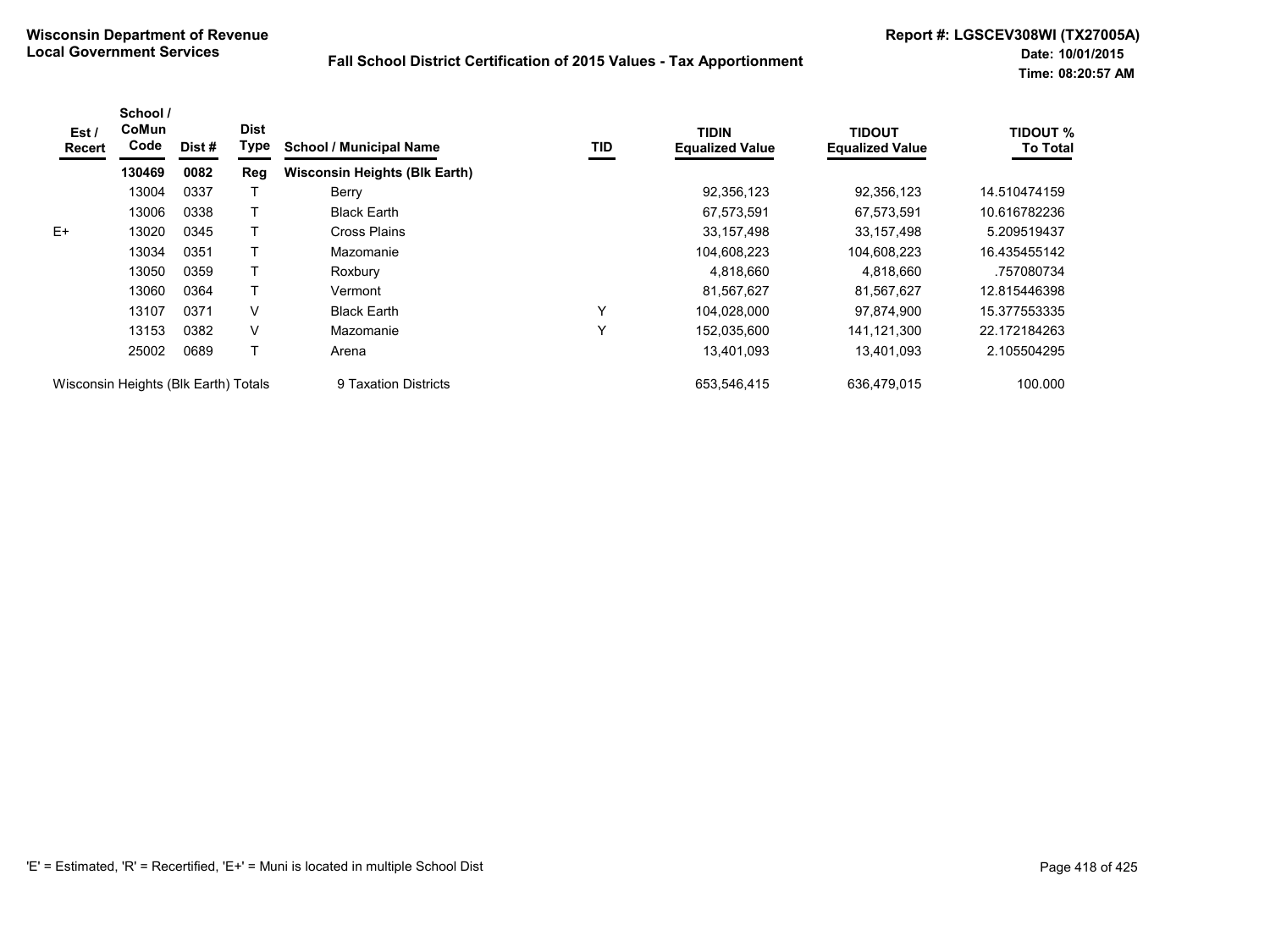| Est /<br>Recert | School /<br>CoMun<br>Code      | Dist# | <b>Dist</b><br>Type | <b>School / Municipal Name</b> | TID | <b>TIDIN</b><br><b>Equalized Value</b> | <b>TIDOUT</b><br><b>Equalized Value</b> | <b>TIDOUT %</b><br><b>To Total</b> |
|-----------------|--------------------------------|-------|---------------------|--------------------------------|-----|----------------------------------------|-----------------------------------------|------------------------------------|
|                 | 716685                         | 0442  | Reg                 | <b>Wisconsin Rapids</b>        |     |                                        |                                         |                                    |
|                 | 49012                          | 1308  | т                   | Carson                         |     | 7,307,958                              | 7,307,958                               | .340511489                         |
|                 | 49018                          | 1311  |                     | Grant                          |     | 130,798,485                            | 130,798,485                             | 6.094505042                        |
|                 | 49030                          | 1317  | т                   | Plover                         |     | 28,567,738                             | 28,567,738                              | 1.331102752                        |
|                 | 71002                          | 1933  | T                   | Arpin                          |     | 340,265                                | 340,265                                 | .015854517                         |
|                 | 71014                          | 1939  | T                   | <b>Grand Rapids</b>            |     | 472,758,600                            | 472,758,600                             | 22.028004923                       |
|                 | 71016                          | 1940  | $\mathsf{T}$        | Hansen                         |     | 28,522,599                             | 28,522,599                              | 1.328999517                        |
|                 | 71034                          | 1949  | T                   | Rudolph                        |     | 60,447,000                             | 60,447,000                              | 2.816504689                        |
| $E+$            | 71036                          | 1950  |                     | Saratoga                       |     | 168,489,735                            | 168,489,735                             | 7.850714322                        |
| $E+$            | 71038                          | 1951  | $\mathsf{T}$        | Seneca                         |     | 51,393,710                             | 51,393,710                              | 2.394670127                        |
|                 | 71040                          | 1952  | T                   | Sherry                         |     | 8,433,167                              | 8,433,167                               | .392940169                         |
|                 | 71042                          | 1953  | $\mathsf{T}$        | Sigel                          |     | 67,514,900                             | 67,514,900                              | 3.145830768                        |
|                 | 71106                          | 1957  | V                   | Biron                          | Υ   | 90,000,700                             | 71,427,700                              | 3.328146177                        |
|                 | 71178                          | 1961  | V                   | Rudolph                        |     | 28,473,600                             | 28,473,600                              | 1.326716428                        |
| E               | 71186                          | 1962  | V                   | Vesper                         | Y   | 26,632,300                             | 26,170,900                              | 1.219423008                        |
|                 | 71291                          | 1966  | C                   | Wisconsin Rapids               | Y   | 1,011,657,700                          | 995,524,400                             | 46.386076073                       |
|                 | <b>Wisconsin Rapids Totals</b> |       |                     | 15 Taxation Districts          |     | 2,181,338,457                          | 2,146,170,757                           | 100.000                            |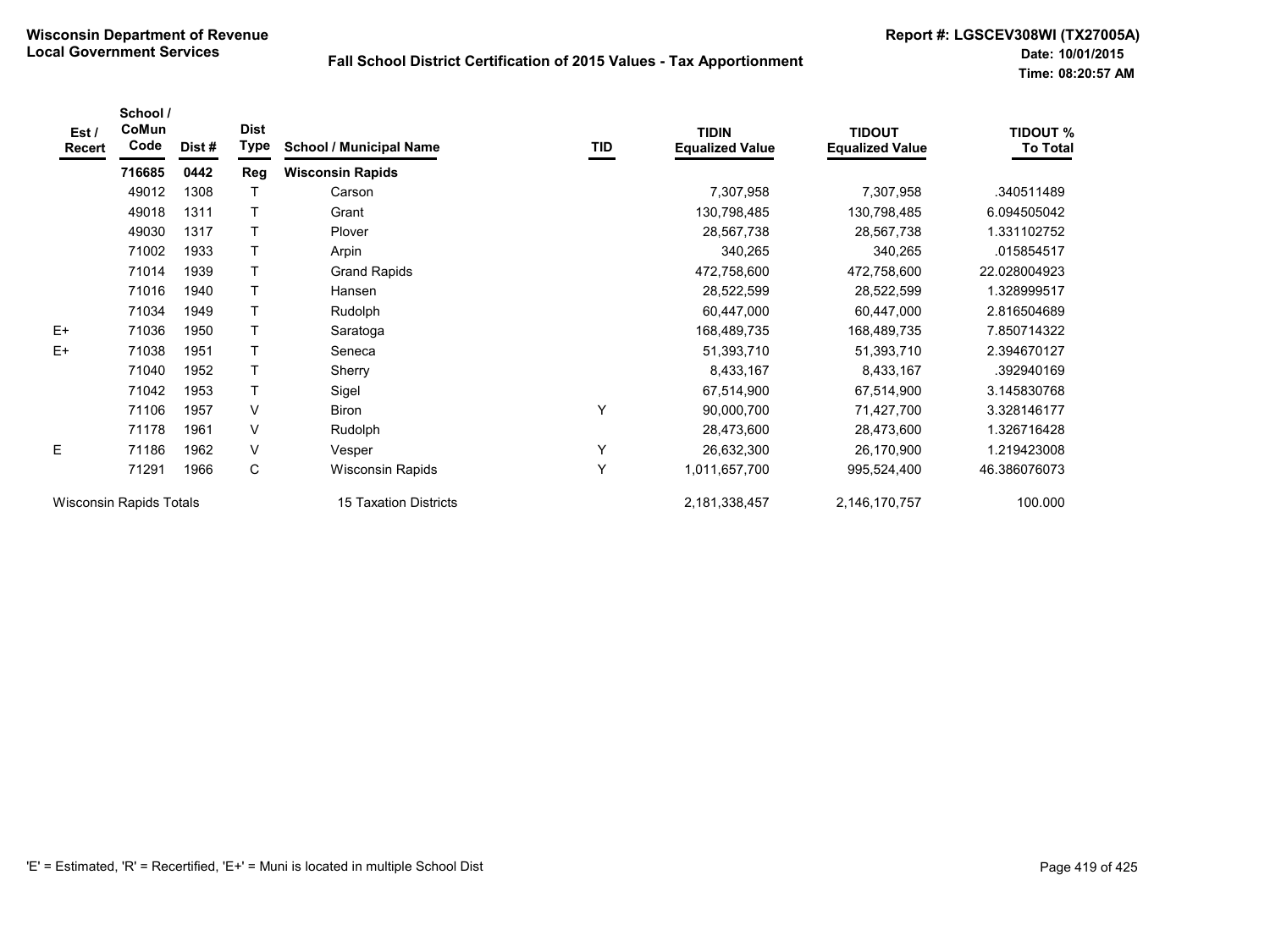| Est /<br><b>Recert</b>       | School /<br>CoMun<br>Code | Dist#                        | <b>Dist</b><br><b>Type</b> | <b>School / Municipal Name</b> | TID         | <b>TIDIN</b><br><b>Equalized Value</b> | <b>TIDOUT</b><br><b>Equalized Value</b> | <b>TIDOUT %</b><br><b>To Total</b> |
|------------------------------|---------------------------|------------------------------|----------------------------|--------------------------------|-------------|----------------------------------------|-----------------------------------------|------------------------------------|
|                              | 586692                    | 0345                         | Reg                        | Wittenberg-Birnamwood          |             |                                        |                                         |                                    |
|                              | 37008                     | 0966                         |                            | Bevent                         |             | 8,035,599                              | 8,035,599                               | 1.652763855                        |
|                              | 37022                     | 0973                         |                            | Elderon                        |             | 51,469,400                             | 51,469,400                              | 10.586238062                       |
| $E+$                         | 37028                     | 0976                         |                            | Franzen                        |             | 41,661,353                             | 41,661,353                              | 8.568916693                        |
| $E+$                         | 37060                     | 0992                         |                            | Norrie                         |             | 60,497,415                             | 60,497,415                              | 12.443122269                       |
|                              | 37062                     | 0993                         |                            | Plover                         |             | 25, 184, 584                           | 25,184,584                              | 5.179971045                        |
|                              | 37064                     | 0994                         | $\mathsf{T}$               | Reid                           |             | 44,975,879                             | 44,975,879                              | 9.250649165                        |
| E                            | 37104                     | 1006                         | V                          | Birnamwood                     |             | 769,400                                | 769,400                                 | .158250369                         |
|                              | 37122                     | 1010                         | $\vee$                     | Elderon                        |             | 6,723,700                              | 6,723,700                               | 1.382932167                        |
|                              | 58002                     | 1558                         |                            | Almon                          |             | 1,787,950                              | 1,787,950                               | .367745968                         |
|                              | 58006                     | 1560                         |                            | Aniwa                          |             | 24,911,277                             | 24,911,277                              | 5.123757198                        |
|                              | 58012                     | 1563                         |                            | Birnamwood                     |             | 50,417,300                             | 50,417,300                              | 10.369841891                       |
|                              | 58016                     | 1565                         |                            | Germania                       |             | 19,937,068                             | 19,937,068                              | 4.100660744                        |
|                              | 58026                     | 1570                         |                            | <b>Hutchins</b>                |             | 149,893                                | 149,893                                 | .030830027                         |
|                              | 58032                     | 1573                         |                            | Morris                         |             | 8,836,280                              | 8,836,280                               | 1.817448108                        |
|                              | 58050                     | 1582                         | Τ                          | Wittenberg                     |             | 67,446,900                             | 67,446,900                              | 13.872493946                       |
|                              | 58106                     | 1584                         | V                          | Birnamwood                     | Y           | 30,795,800                             | 23,009,900                              | 4.732681538                        |
|                              | 58121                     | 1588                         | $\vee$                     | Eland                          |             | 8,882,000                              | 8,882,000                               | 1.826851808                        |
|                              | 58191                     | 1593                         | $\vee$                     | Wittenberg                     | Y           | 46,192,800                             | 41,495,700                              | 8.534845146                        |
| Wittenberg-Birnamwood Totals |                           | <b>18 Taxation Districts</b> |                            | 498,674,598                    | 486,191,598 | 100.000                                |                                         |                                    |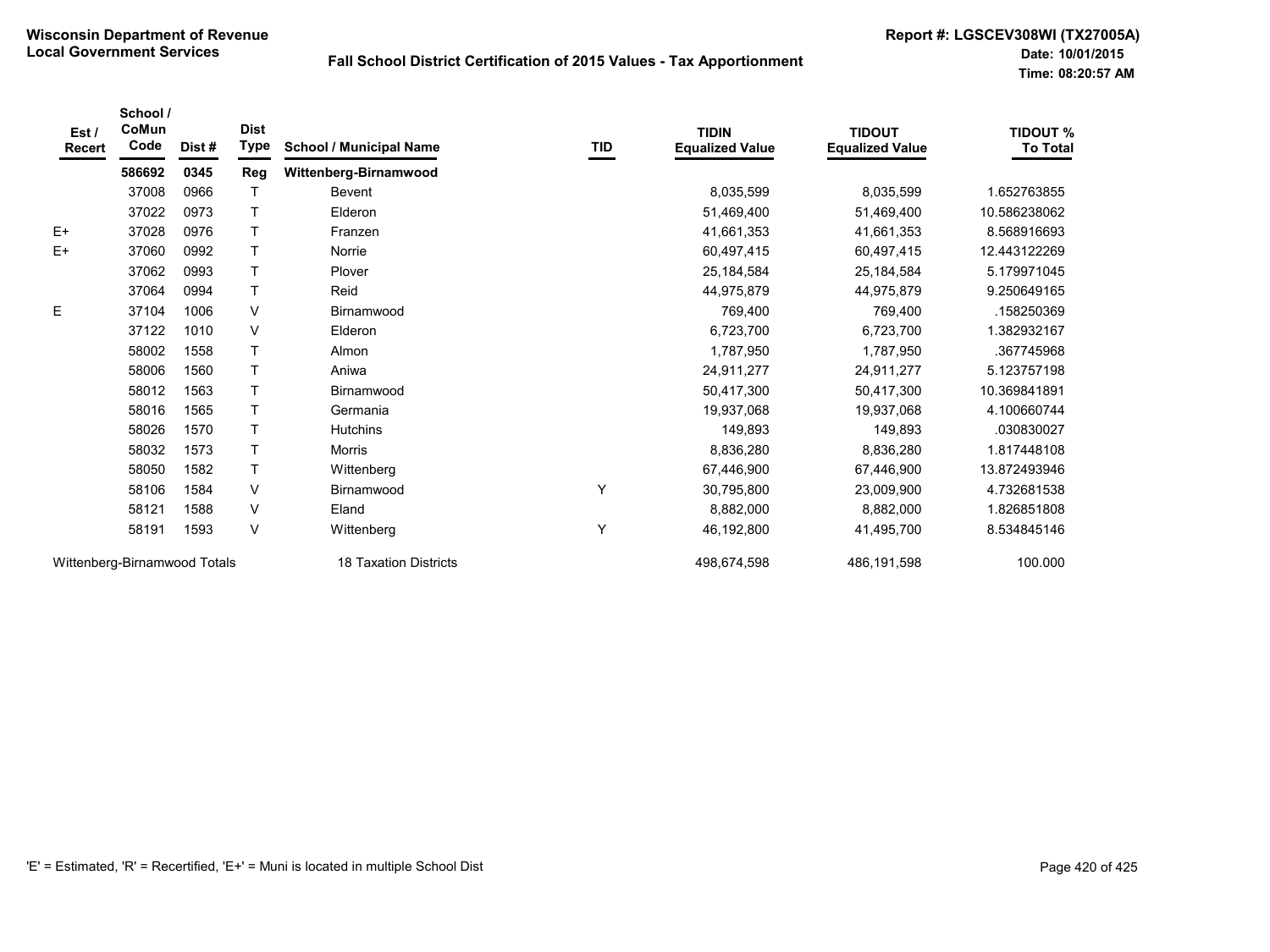| Est/<br>Recert | School /<br>CoMun<br>Code   | Dist# | <b>Dist</b><br>Type | <b>School / Municipal Name</b> | TID | <b>TIDIN</b><br><b>Equalized Value</b> | <b>TIDOUT</b><br><b>Equalized Value</b> | <b>TIDOUT %</b><br><b>To Total</b> |
|----------------|-----------------------------|-------|---------------------|--------------------------------|-----|----------------------------------------|-----------------------------------------|------------------------------------|
|                | 296713                      | 0175  | Reg                 | <b>Wonewoc-Union Center</b>    |     |                                        |                                         |                                    |
|                | 29020                       | 0796  |                     | Lindina                        |     | 636,652                                | 636,652                                 | .276815984                         |
| $E+$           | 29036                       | 0804  |                     | Summit                         |     | 34,081,200                             | 34,081,200                              | 14.818489418                       |
|                | 29038                       | 0805  |                     | Wonewoc                        |     | 27,641,150                             | 27,641,150                              | 12.018358766                       |
|                | 29186                       | 0810  | V                   | Union Center                   |     | 10,245,100                             | 10,245,100                              | 4.454564568                        |
| E.             | 29191                       | 0811  | V                   | Wonewoc                        |     | 21,153,700                             | 21,153,700                              | 9.197618617                        |
|                | 52030                       | 1388  |                     | Westford                       |     | 771,226                                | 771,226                                 | .335328695                         |
|                | 56022                       | 1506  |                     | <b>Ironton</b>                 |     | 129.083                                | 129,083                                 | .056125227                         |
|                | 56024                       | 1507  |                     | La Valle                       |     | 62,909,192                             | 62,909,192                              | 27.352886517                       |
|                | 56044                       | 1517  |                     | Woodland                       |     | 72,423,751                             | 72,423,751                              | 31.489812208                       |
|                | Wonewoc-Union Center Totals |       |                     | 9 Taxation Districts           |     | 229,991,054                            | 229,991,054                             | 100.000                            |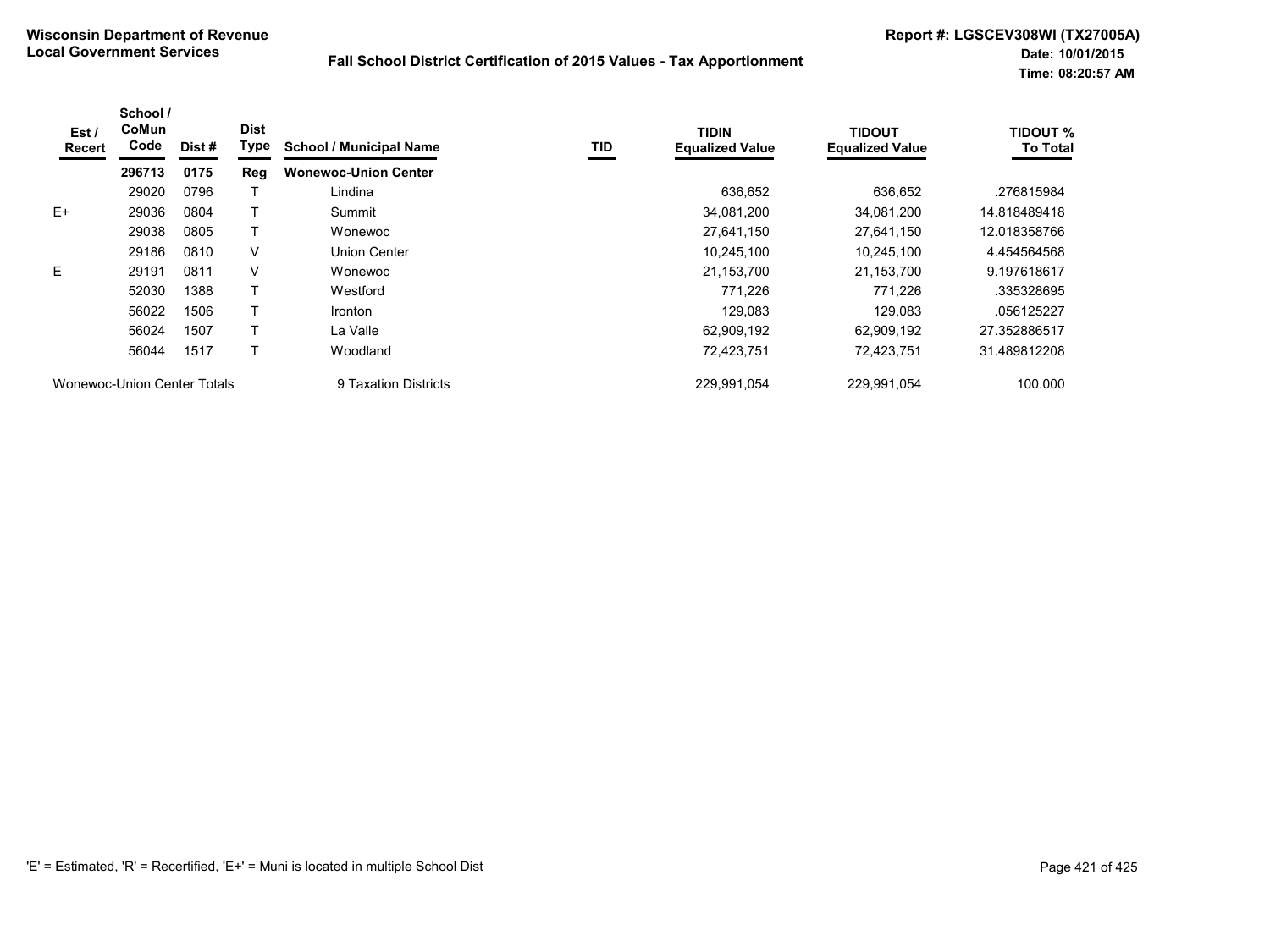| Est<br><b>Recert</b> | School /<br>CoMun<br>Code | Dist #               | <b>Dist</b><br>Type | <b>School / Municipal Name</b> | TID         | TIDIN<br><b>Equalized Value</b> | <b>TIDOUT</b><br><b>Equalized Value</b> | <b>TIDOUT %</b><br><b>To Total</b> |
|----------------------|---------------------------|----------------------|---------------------|--------------------------------|-------------|---------------------------------|-----------------------------------------|------------------------------------|
|                      | 636720                    | 0264                 | <b>Elem</b>         | Woodruff J 1                   |             |                                 |                                         |                                    |
| E+                   | 43040                     | 1175                 |                     | Woodruff                       |             | 344,690,900                     | 344.690.900                             | 40.043259944                       |
|                      | 63002                     | 1715                 |                     | Arbor Vitae                    |             | 516.105.400                     | 516.105.400                             | 59.956740056                       |
| Woodruff J 1 Totals  |                           | 2 Taxation Districts |                     | 860,796,300                    | 860.796.300 | 100.000                         |                                         |                                    |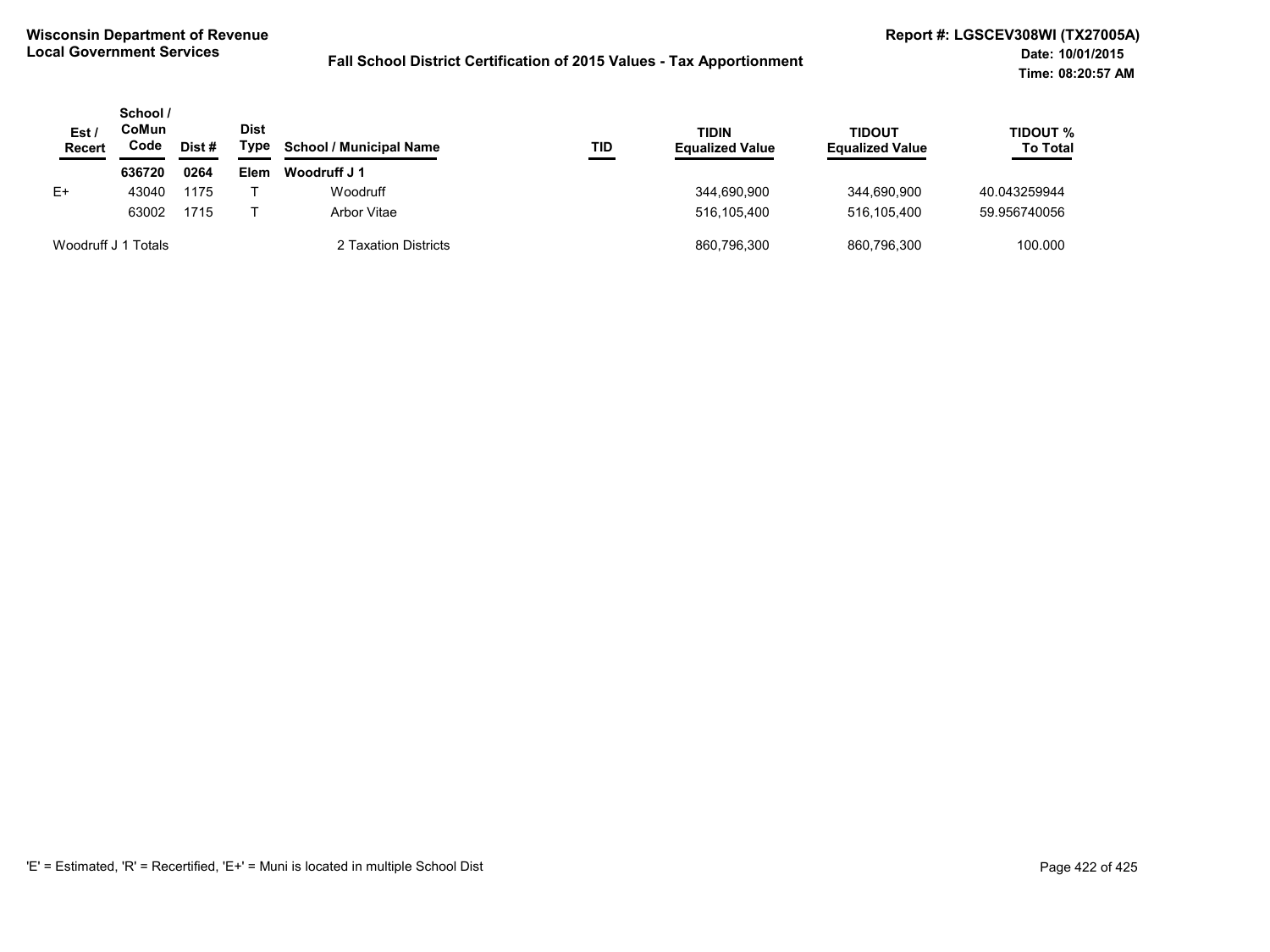| Est/<br>Recert | School /<br>CoMun<br>Code           | Dist# | <b>Dist</b><br>Type | <b>School / Municipal Name</b> | TID | <b>TIDIN</b><br><b>Equalized Value</b> | TIDOUT<br><b>Equalized Value</b> | <b>TIDOUT %</b><br><b>To Total</b> |
|----------------|-------------------------------------|-------|---------------------|--------------------------------|-----|----------------------------------------|----------------------------------|------------------------------------|
|                | 056734                              | 0040  | Reg                 | <b>Wrightstown Community</b>   |     |                                        |                                  |                                    |
|                | 05018                               | 0110  |                     | Holland                        |     | 73,469,710                             | 73,469,710                       | 11.832422099                       |
| $E+$           | 05024                               | 0112  |                     | Lawrence                       |     | 46,066,193                             | 46,066,193                       | 7.419038949                        |
|                | 05026                               | 0114  |                     | Morrison                       |     | 5,147,185                              | 5,147,185                        | .828962923                         |
|                | 05034                               | 0117  |                     | Rockland                       |     | 36,259,252                             | 36,259,252                       | 5.839614375                        |
|                | 05040                               | 0120  |                     | Wrightstown                    |     | 186,282,695                            | 186,282,695                      | 30.001145738                       |
|                | 05191                               | 0126  | V                   | Wrightstown                    |     | 194,531,300                            | 194,531,300                      | 31.329597641                       |
|                | 08002                               | 0179  |                     | <b>Brillion</b>                |     | 568,424                                | 568,424                          | .091545655                         |
|                | 44006                               | 1180  |                     | <b>Buchanan</b>                |     | 6,878,788                              | 6,878,788                        | 1.107840539                        |
|                | 44026                               | 1190  |                     | Kaukauna                       |     | 50,004,956                             | 50,004,956                       | 8.053383448                        |
|                | 44191                               | 1976  | V                   | Wrightstown                    |     | 21,710,100                             | 21,710,100                       | 3.496448632                        |
|                | <b>Wrightstown Community Totals</b> |       |                     | 10 Taxation Districts          |     | 620.918.603                            | 620.918.603                      | 100.000                            |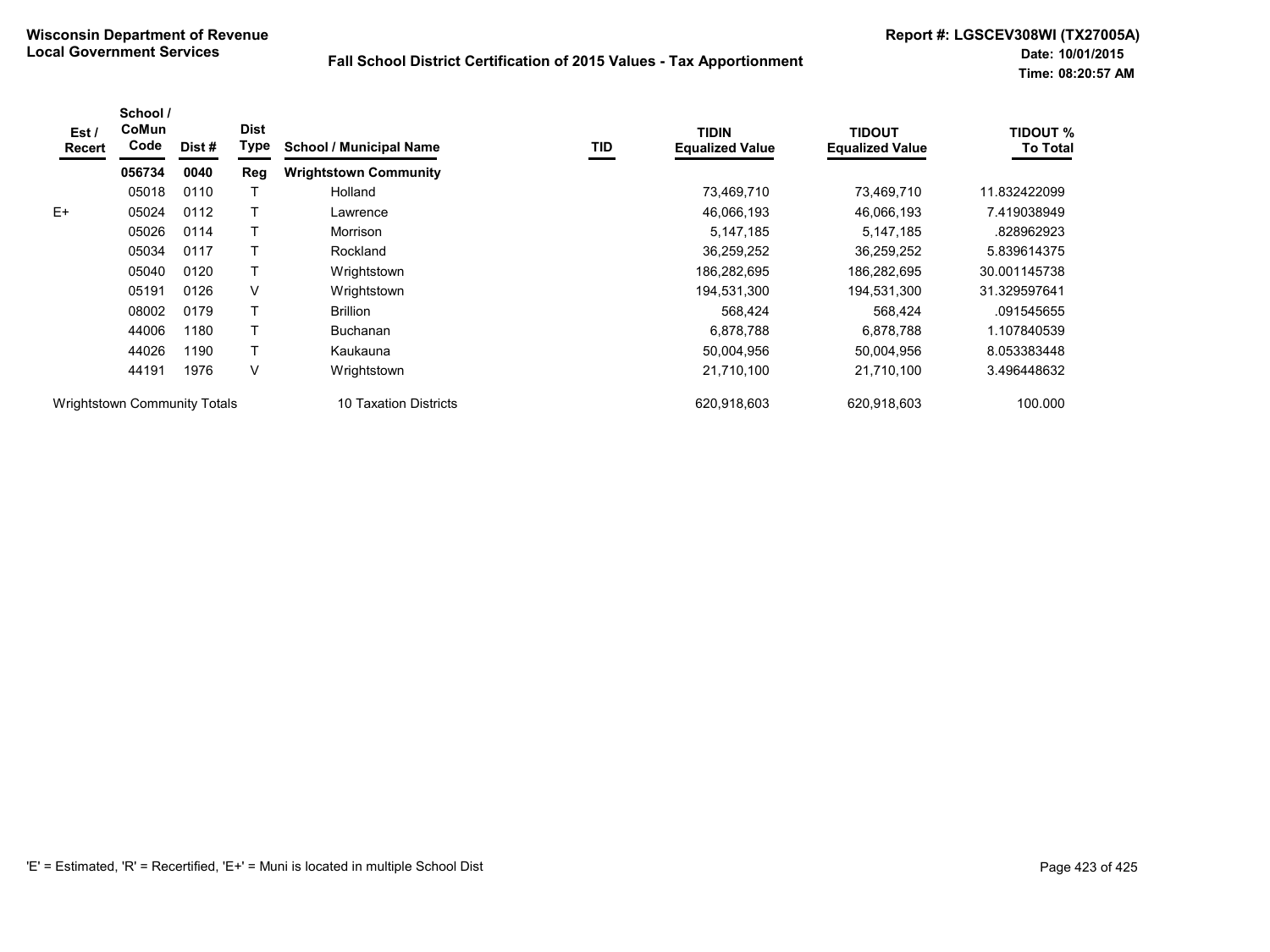| Est /<br><b>Recert</b> | School /<br><b>CoMun</b><br>Code | Dist # |      | <b>School / Municipal Name</b> | TID | <b>TIDIN</b><br><b>Equalized Value</b> | <b>TIDOUT</b><br><b>Equalized Value</b> | <b>TIDOUT %</b><br><b>To Total</b> |
|------------------------|----------------------------------|--------|------|--------------------------------|-----|----------------------------------------|-----------------------------------------|------------------------------------|
|                        | 516748                           | 0312   | Elem | Yorkville J 2                  |     |                                        |                                         |                                    |
|                        | 51006                            | 1357   |      | Dover                          |     | 4,430,193                              | 4,430,193                               | .93358422                          |
|                        | 51012                            | 1360   |      | Raymond                        |     | 9,062,535                              | 9,062,535                               | 1.909767739                        |
|                        | 51018                            | 1363   |      | Yorkville                      |     | 461.043.249                            | 461.043.249                             | 97.156648041                       |
| Yorkville J 2 Totals   |                                  |        |      | 3 Taxation Districts           |     | 474.535.977                            | 474.535.977                             | 100.000                            |